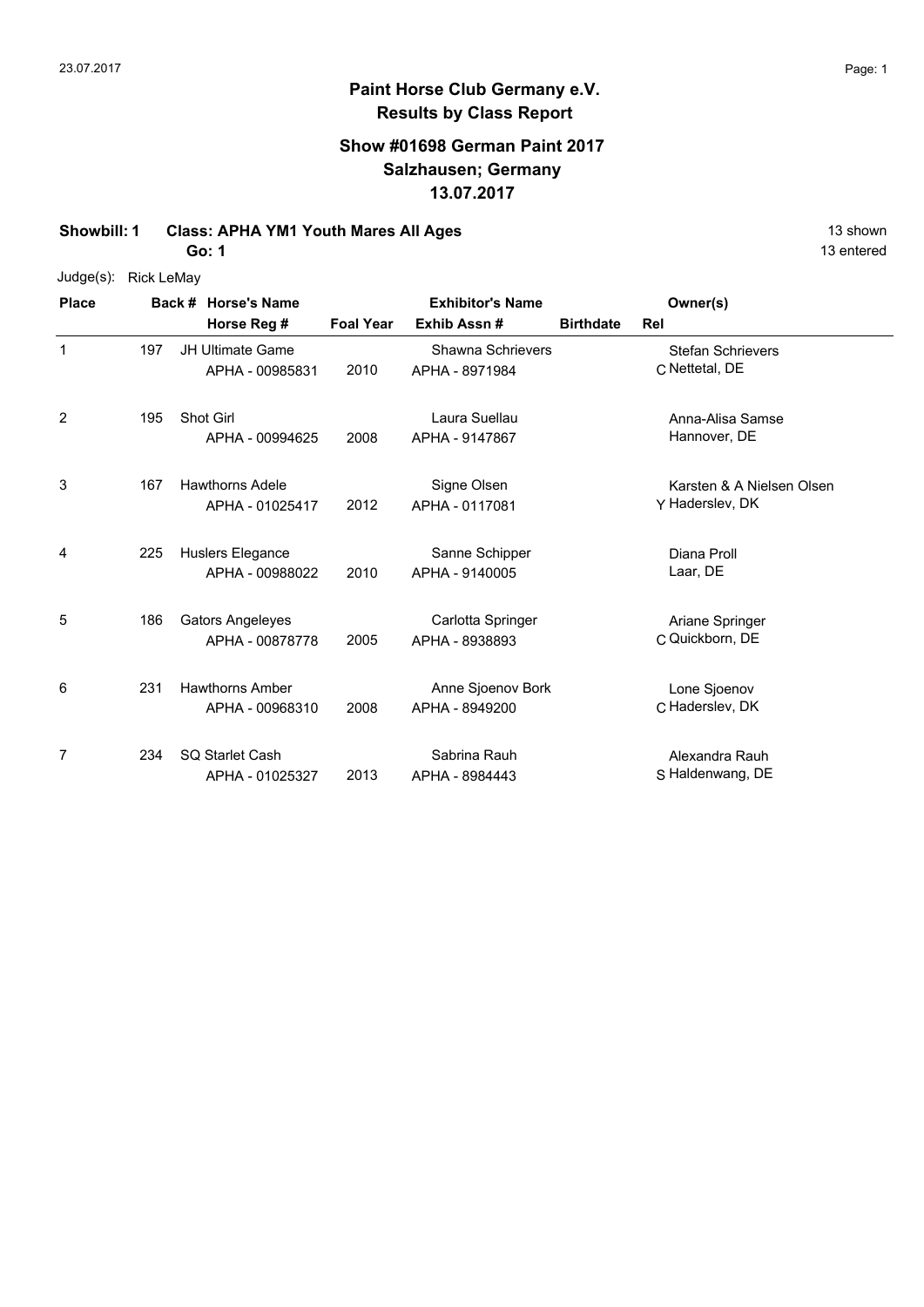## **Show #01699 German Paint 2017 Salzhausen; Germany 13.07.2017**

**Showbill: 1 Class: APHA YM1 Youth Mares All Ages** 13 Shown

**Go: 1**

| Judge(s): Susanne Haug |
|------------------------|
|                        |

| <b>Place</b>   |     | Back # Horse's Name                        |                  | <b>Exhibitor's Name</b>             |                  | Owner(s)                                     |
|----------------|-----|--------------------------------------------|------------------|-------------------------------------|------------------|----------------------------------------------|
|                |     | Horse Reg #                                | <b>Foal Year</b> | Exhib Assn#                         | <b>Birthdate</b> | Rel                                          |
| $\mathbf 1$    | 234 | <b>SQ Starlet Cash</b><br>APHA - 01025327  | 2013             | Sabrina Rauh<br>APHA - 8984443      |                  | Alexandra Rauh<br>S Haldenwang, DE           |
| $\overline{2}$ | 225 | Huslers Elegance<br>APHA - 00988022        | 2010             | Sanne Schipper<br>APHA - 9140005    |                  | Diana Proll<br>Laar, DE                      |
| 3              | 382 | CBS Deery Lou<br>APHA - 01036988           | 2012             | Ellen Berndtsson<br>APHA - 8996965  |                  | <b>Anders Berndtsson</b><br>C Atvidaberg, SE |
| 4              | 195 | Shot Girl<br>APHA - 00994625               | 2008             | Laura Suellau<br>APHA - 9147867     |                  | Anna-Alisa Samse<br>Hannover, DE             |
| 5              | 197 | <b>JH Ultimate Game</b><br>APHA - 00985831 | 2010             | Shawna Schrievers<br>APHA - 8971984 |                  | <b>Stefan Schrievers</b><br>C Nettetal, DE   |
| 6              | 167 | <b>Hawthorns Adele</b><br>APHA - 01025417  | 2012             | Signe Olsen<br>APHA - 0117081       |                  | Karsten & A Nielsen Olsen<br>Y Haderslev, DK |
| 7              | 264 | AF Sugar Bars Dreamer<br>APHA - 01041278   | 2014             | Eva Luethe<br>APHA - 0138503        |                  | Eva Luethe<br>Z Brome, DE                    |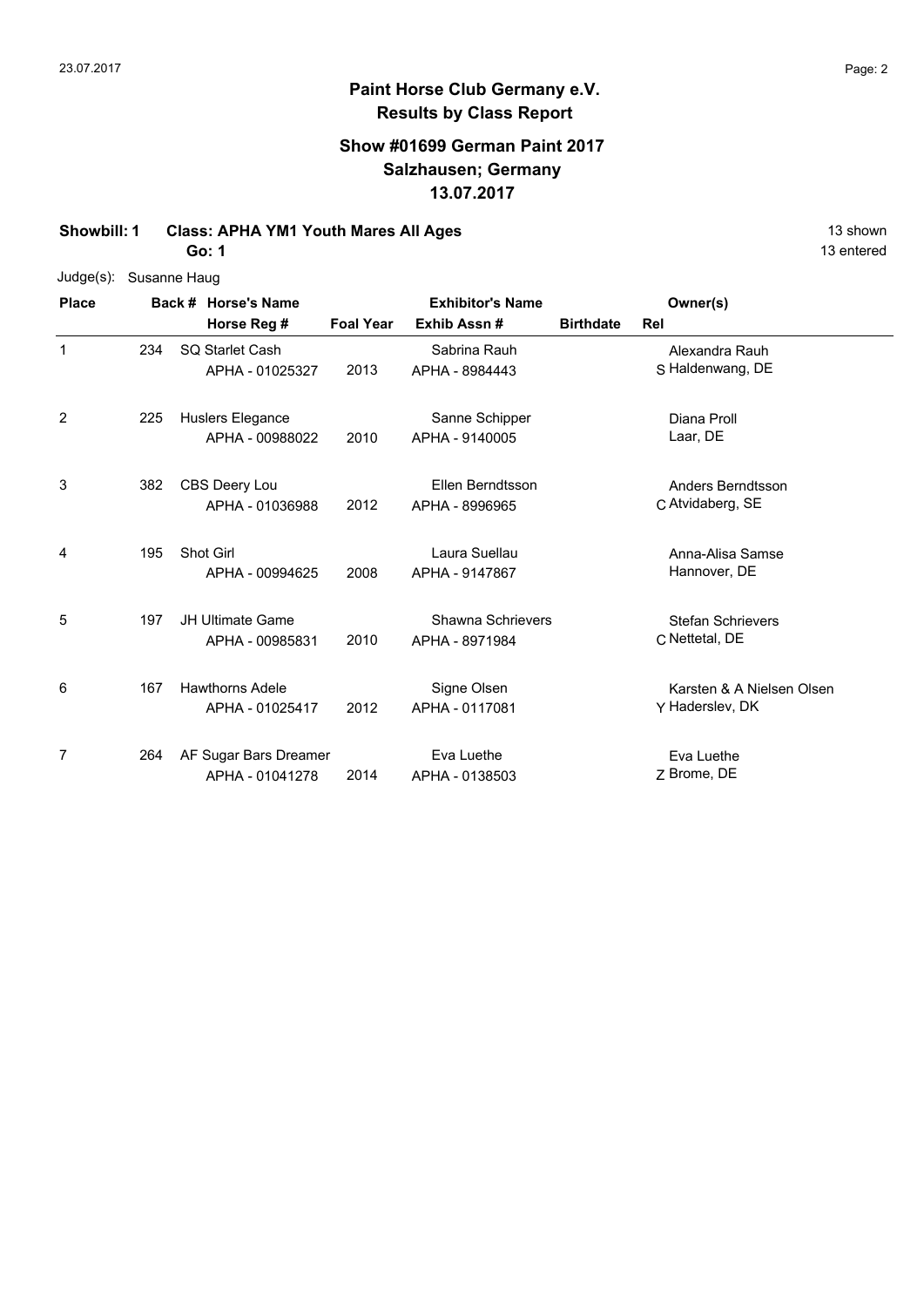## **Show #03270 German Paint 2017 Salzhausen; Germany 13.07.2017**

**Showbill: 1 Class: APHA YM1 Youth Mares All Ages** 13 Shown 13 shown

**Go: 1**

|  | Judge(s): Sonja Merkle |
|--|------------------------|
|  |                        |

| <b>Place</b>   |     | Back # Horse's Name                        | <b>Exhibitor's Name</b> |                                            |                  | Owner(s)                                   |  |
|----------------|-----|--------------------------------------------|-------------------------|--------------------------------------------|------------------|--------------------------------------------|--|
|                |     | Horse Reg #                                | <b>Foal Year</b>        | Exhib Assn#                                | <b>Birthdate</b> | Rel                                        |  |
| 1              | 186 | <b>Gators Angeleyes</b><br>APHA - 00878778 | 2005                    | Carlotta Springer<br>APHA - 8938893        |                  | Ariane Springer<br>C Quickborn, DE         |  |
| $\overline{2}$ | 382 | CBS Deery Lou<br>APHA - 01036988           | 2012                    | Ellen Berndtsson<br>APHA - 8996965         |                  | Anders Berndtsson<br>C Atvidaberg, SE      |  |
| 3              | 195 | Shot Girl<br>APHA - 00994625               | 2008                    | Laura Suellau<br>APHA - 9147867            |                  | Anna-Alisa Samse<br>Hannover, DE           |  |
| 4              | 197 | <b>JH Ultimate Game</b><br>APHA - 00985831 | 2010                    | <b>Shawna Schrievers</b><br>APHA - 8971984 |                  | <b>Stefan Schrievers</b><br>C Nettetal, DE |  |
| 5              | 234 | <b>SQ Starlet Cash</b><br>APHA - 01025327  | 2013                    | Sabrina Rauh<br>APHA - 8984443             |                  | Alexandra Rauh<br>S Haldenwang, DE         |  |
| 6              | 264 | AF Sugar Bars Dreamer<br>APHA - 01041278   | 2014                    | Eva Luethe<br>APHA - 0138503               |                  | Eva Luethe<br>Z Brome, DE                  |  |
| 7              | 225 | Huslers Elegance<br>APHA - 00988022        | 2010                    | Sanne Schipper<br>APHA - 9140005           |                  | Diana Proll<br>Laar, DE                    |  |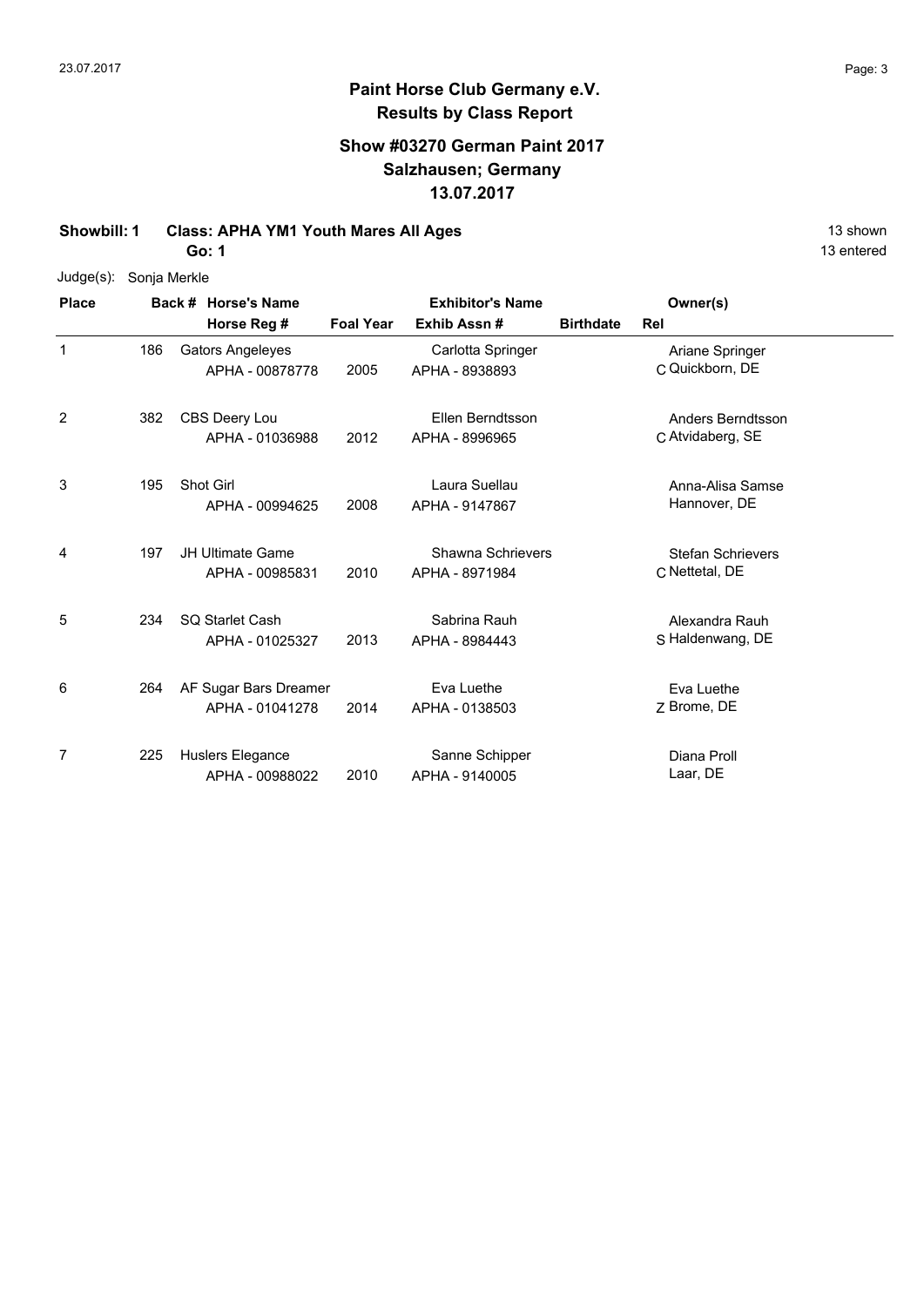## **Paint Horse Club Germany e.V. Results by Class Report**

## **Show #03271 German Paint 2017 Salzhausen; Germany 13.07.2017**

**Showbill: 1 Class: APHA YM1 Youth Mares All Ages 13 Shown 2016** 13 shown

**Go: 1**

Judge(s): Barry Schuurman

| <b>Place</b> |     | Back # Horse's Name                        |                  | <b>Exhibitor's Name</b>             |                  | Owner(s)                                     |
|--------------|-----|--------------------------------------------|------------------|-------------------------------------|------------------|----------------------------------------------|
|              |     | Horse Reg #                                | <b>Foal Year</b> | Exhib Assn#                         | <b>Birthdate</b> | Rel                                          |
| 1            | 382 | CBS Deery Lou<br>APHA - 01036988           | 2012             | Ellen Berndtsson<br>APHA - 8996965  |                  | Anders Berndtsson<br>C Atvidaberg, SE        |
| 2            | 264 | AF Sugar Bars Dreamer<br>APHA - 01041278   | 2014             | Eva Luethe<br>APHA - 0138503        |                  | Eva Luethe<br>Z Brome, DE                    |
| 3            | 195 | Shot Girl<br>APHA - 00994625               | 2008             | Laura Suellau<br>APHA - 9147867     |                  | Anna-Alisa Samse<br>Hannover, DE             |
| 4            | 167 | <b>Hawthorns Adele</b><br>APHA - 01025417  | 2012             | Signe Olsen<br>APHA - 0117081       |                  | Karsten & A Nielsen Olsen<br>Y Haderslev, DK |
| 5            | 197 | <b>JH Ultimate Game</b><br>APHA - 00985831 | 2010             | Shawna Schrievers<br>APHA - 8971984 |                  | <b>Stefan Schrievers</b><br>C Nettetal, DE   |
| 6            | 231 | <b>Hawthorns Amber</b><br>APHA - 00968310  | 2008             | Anne Sjoenov Bork<br>APHA - 8949200 |                  | Lone Sjoenov<br>C Haderslev, DK              |
| 7            | 234 | <b>SQ Starlet Cash</b><br>APHA - 01025327  | 2013             | Sabrina Rauh<br>APHA - 8984443      |                  | Alexandra Rauh<br>S Haldenwang, DE           |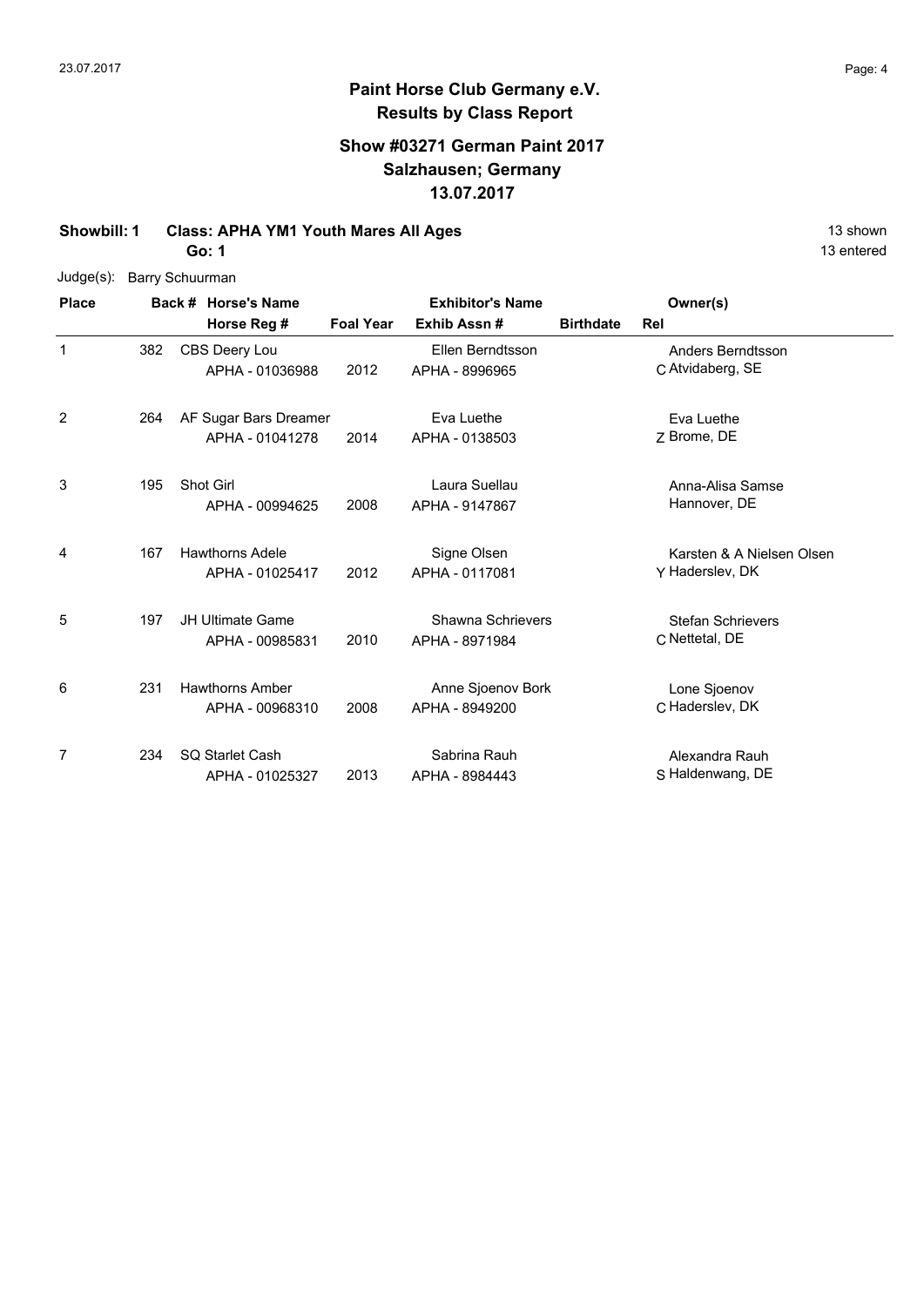## **Show #01698 German Paint 2017 Salzhausen; Germany 13.07.2017**

**Showbill: 2 Class: APHA AMH4 Amateur Mares All Ages** 16 Shown 16 shown

**Go: 1**

| Judge(s): | Rick LeMay |
|-----------|------------|
|-----------|------------|

| <b>Place</b>   |     | Back # Horse's Name                     | <b>Exhibitor's Name</b> |                                          | Owner(s)                                     |
|----------------|-----|-----------------------------------------|-------------------------|------------------------------------------|----------------------------------------------|
|                |     | Horse Reg #                             | <b>Foal Year</b>        | Exhib Assn#                              | Rel                                          |
| 1              | 169 | Madam Blues Duffy<br>APHA - 00983349    | 2009                    | Freja Aase Olsen<br>APHA - 8823774       | Karsten & A Nielsen Olsen<br>C Haderslev, DK |
| $\overline{2}$ | 175 | Sexy Imprint<br>APHA - 01061291         | 2015                    | Ellen Zylstra De Looze<br>APHA - 8946106 | Ellen Zylstra De Looze<br>7 Ridderkerk, NL   |
| 3              | 195 | <b>Shot Girl</b><br>APHA - 00994625     | 2008                    | Anna-Alisa Samse<br>APHA - 8982739       | Anna-Alisa Samse<br>Z Hannover, DE           |
| 4              | 152 | <b>JP Halifax</b><br>APHA - 01000684    | 2011                    | Susi Habermann<br>APHA - 8851258         | Susi Habermann<br>7 Ribbesbuettel, DE        |
| 5              | 207 | She A Heartbreaker<br>APHA - 01043550   | 2014                    | Sabine Bolbach<br>APHA - 8448953         | Sabine Bolbach<br>Z Bargteheide, DE          |
| 6              | 258 | Missin Hot Chocolate<br>APHA - 00985502 | 2009                    | Christina Einsiedler<br>APHA - 8903473   | Karin Einsiedler<br>C Bad Grönenbach, DE     |
| 7              | 382 | CBS Deery Lou<br>APHA - 01036988        | 2012                    | Anders Berndtsson<br>APHA - 8648812      | Anders Berndtsson<br>Z Atvidaberg, SE        |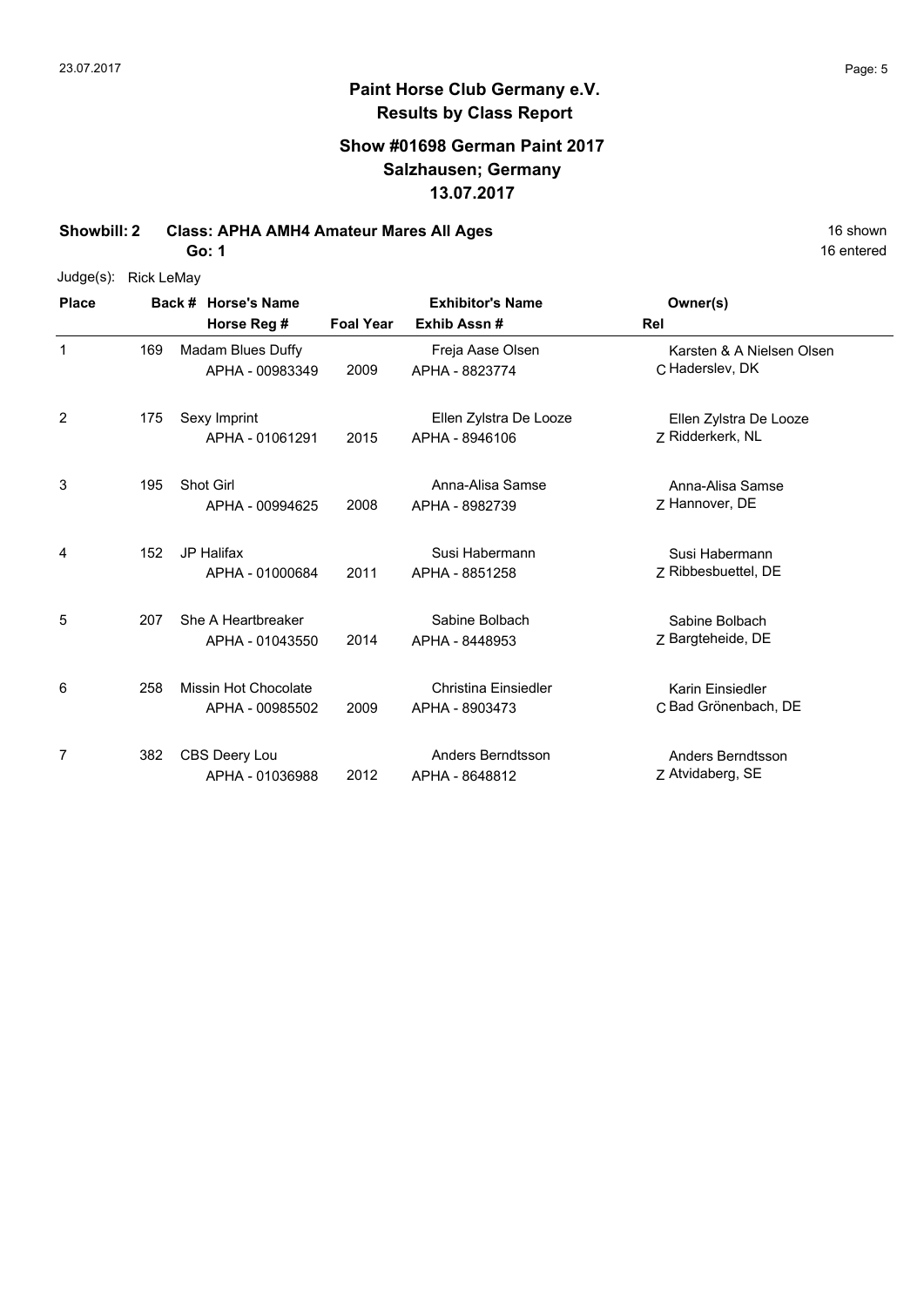## **Paint Horse Club Germany e.V. Results by Class Report**

## **Show #01699 German Paint 2017 Salzhausen; Germany 13.07.2017**

**Showbill: 2 Class: APHA AMH4 Amateur Mares All Ages** 16 Shown 16 shown

**Go: 1**

| $Judge(s)$ : | Susanne Haug |                        |                  |                         |                           |
|--------------|--------------|------------------------|------------------|-------------------------|---------------------------|
| <b>Place</b> |              | Back # Horse's Name    |                  | <b>Exhibitor's Name</b> | Owner(s)                  |
|              |              | Horse Reg #            | <b>Foal Year</b> | Exhib Assn#             | Rel                       |
| 1            | 169          | Madam Blues Duffy      |                  | Freja Aase Olsen        | Karsten & A Nielsen Olsen |
|              |              | APHA - 00983349        | 2009             | APHA - 8823774          | C Haderslev, DK           |
| 2            | 382          | CBS Deery Lou          |                  | Anders Berndtsson       | Anders Berndtsson         |
|              |              | APHA - 01036988        | 2012             | APHA - 8648812          | Z Atvidaberg, SE          |
| 3            | 179          | <b>RHR Miss Behave</b> |                  | Sandra Stein            | Sandra Stein              |
|              |              | APHA - 01011625        | 2011             | APHA - 8994807          | Z Atvidaberg, SE          |
| 4            | 195          | Shot Girl              |                  | Anna-Alisa Samse        | Anna-Alisa Samse          |
|              |              | APHA - 00994625        | 2008             | APHA - 8982739          | Z Hannover, DE            |
| 5            | 258          | Missin Hot Chocolate   |                  | Christina Einsiedler    | Karin Einsiedler          |
|              |              | APHA - 00985502        | 2009             | APHA - 8903473          | C Bad Grönenbach, DE      |
| 6            | 207          | She A Heartbreaker     |                  | Sabine Bolbach          | Sabine Bolbach            |
|              |              | APHA - 01043550        | 2014             | APHA - 8448953          | Z Bargteheide, DE         |
| 7            | 152          | <b>JP Halifax</b>      |                  | Susi Habermann          | Susi Habermann            |
|              |              | APHA - 01000684        | 2011             | APHA - 8851258          | Z Ribbesbuettel, DE       |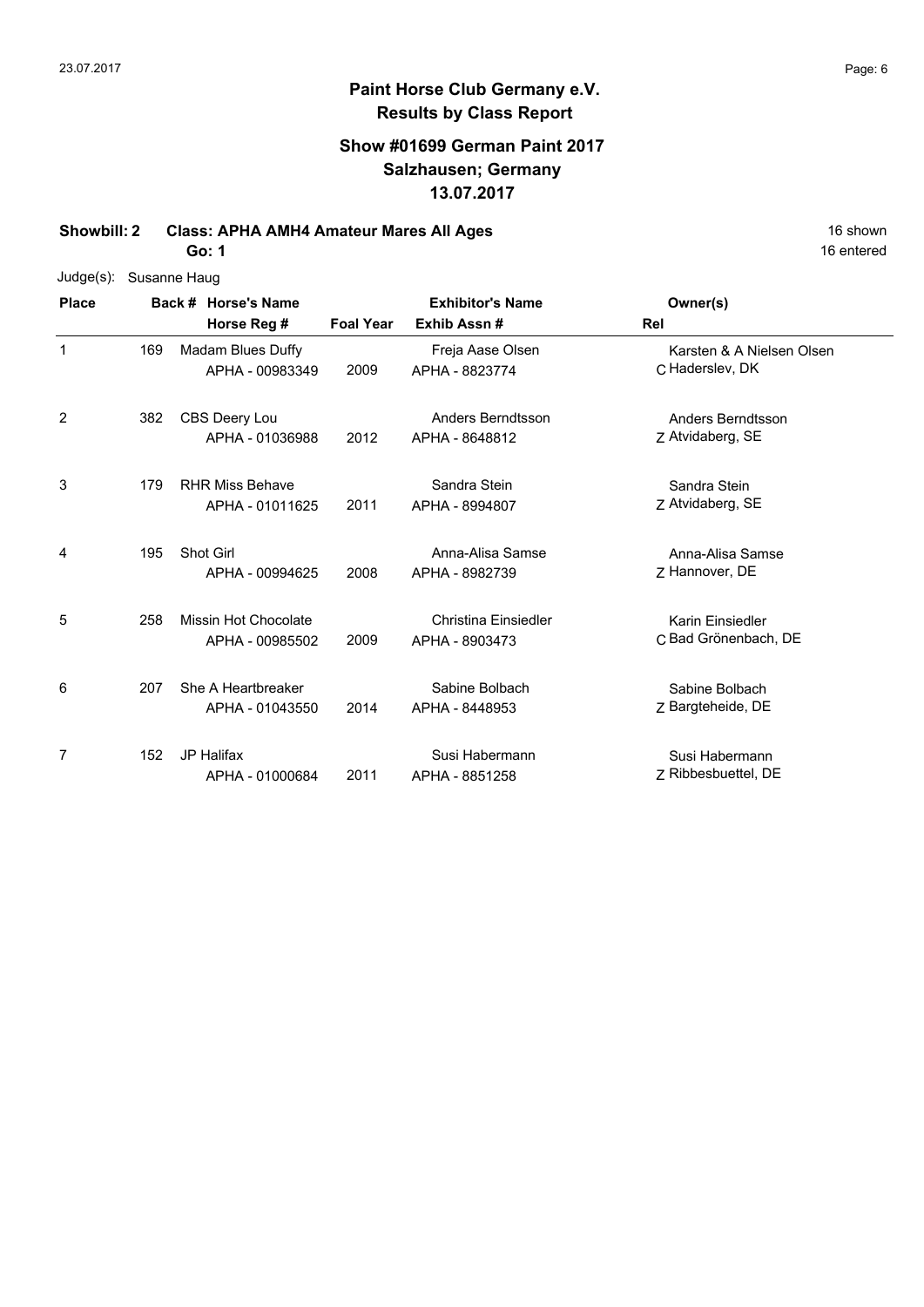## **Paint Horse Club Germany e.V. Results by Class Report**

## **Show #03270 German Paint 2017 Salzhausen; Germany 13.07.2017**

**Showbill: 2 Class: APHA AMH4 Amateur Mares All Ages** 16 Shown 16 shown

**Go: 1**

| Judge(s): | Sonja Merkle |
|-----------|--------------|
|           |              |

| <b>Place</b> |     | Back # Horse's Name                            |                  | <b>Exhibitor's Name</b>                  | Owner(s)                                          |
|--------------|-----|------------------------------------------------|------------------|------------------------------------------|---------------------------------------------------|
|              |     | Horse Reg #                                    | <b>Foal Year</b> | Exhib Assn#                              | Rel                                               |
| $\mathbf 1$  | 382 | CBS Deery Lou<br>APHA - 01036988               | 2012             | Anders Berndtsson<br>APHA - 8648812      | Anders Berndtsson<br>Z Atvidaberg, SE             |
| 2            | 152 | <b>JP Halifax</b><br>APHA - 01000684           | 2011             | Susi Habermann<br>APHA - 8851258         | Susi Habermann<br>7 Ribbesbuettel, DE             |
| 3            | 195 | Shot Girl<br>APHA - 00994625                   | 2008             | Anna-Alisa Samse<br>APHA - 8982739       | Anna-Alisa Samse<br>Z Hannover, DE                |
| 4            | 240 | Sheza Barlink Allison<br>APHA - 01028981       | 2013             | Marcus Hohm<br>APHA - 8604919            | Marcus & Isabel Heller Hohm<br>Z Groß Umstadt, DE |
| 5            | 169 | Madam Blues Duffy<br>APHA - 00983349           | 2009             | Freja Aase Olsen<br>APHA - 8823774       | Karsten & A Nielsen Olsen<br>C Haderslev, DK      |
| 6            | 175 | Sexy Imprint<br>APHA - 01061291                | 2015             | Ellen Zylstra De Looze<br>APHA - 8946106 | Ellen Zylstra De Looze<br>Z Ridderkerk, NL        |
| 7            | 258 | <b>Missin Hot Chocolate</b><br>APHA - 00985502 | 2009             | Christina Einsiedler<br>APHA - 8903473   | Karin Einsiedler<br>C Bad Grönenbach, DE          |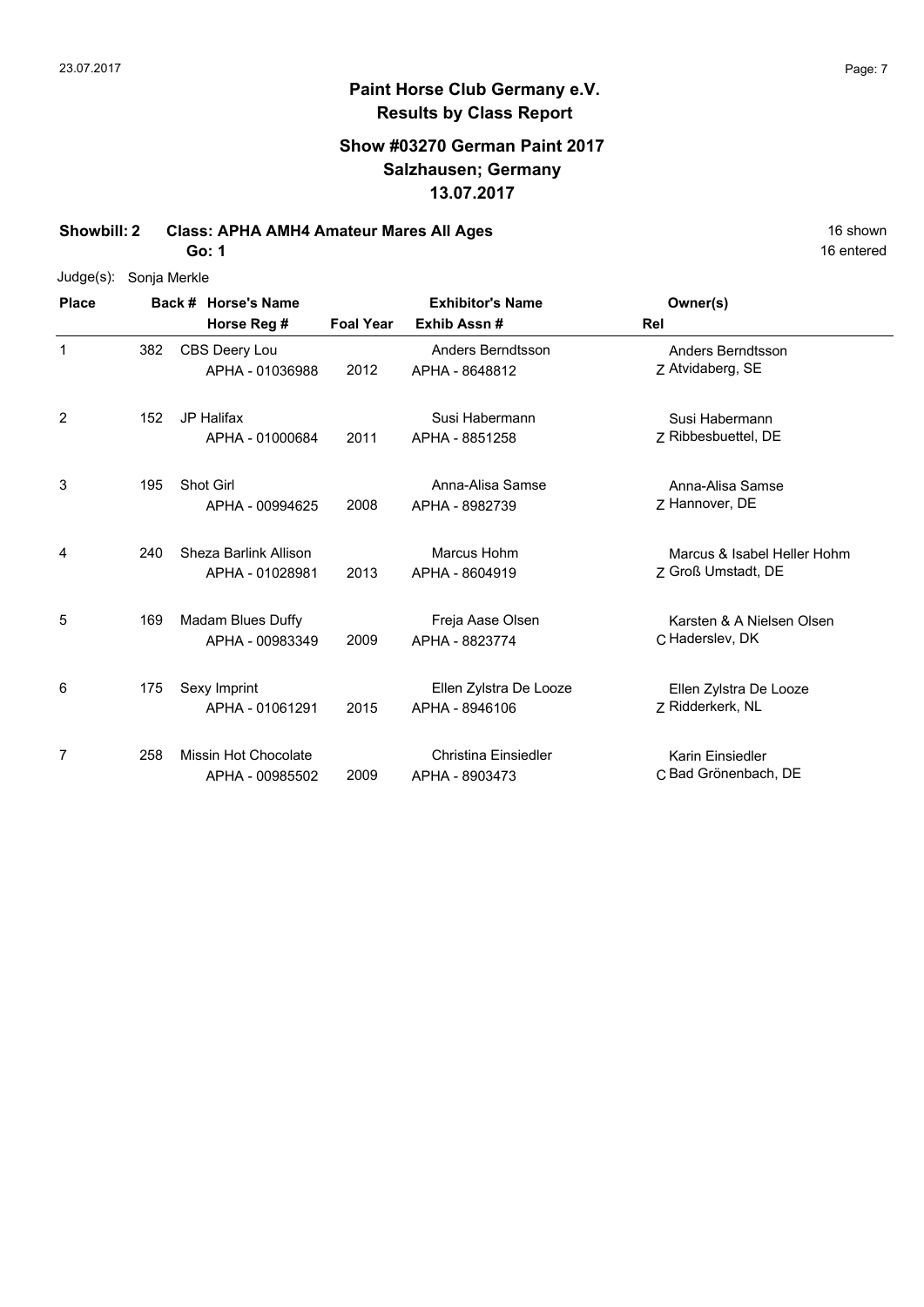### **Paint Horse Club Germany e.V. Results by Class Report**

## **Show #03271 German Paint 2017 Salzhausen; Germany 13.07.2017**

**Showbill: 2 Class: APHA AMH4 Amateur Mares All Ages** 16 shown 16 shown

**Go: 1**

|  | Judge(s): Barry Schuurman |
|--|---------------------------|
|--|---------------------------|

**Back # Horse's Name Place Owner(s) Horse Reg # Exhib Assn # Foal Year Rel Exhibitor's Name** 1 Z Ridderkerk, NL Ellen Zylstra De Looze 2015 Ridderkerk, NL APHA - 8946106 Sexy Imprint APHA - 01061291 Ellen Zylstra De Looze 175 2 C Haderslev, DK Karsten & A Nielsen Olsen 2009 APHA - 8823774 C Haderslev, DK Madam Blues Duffy APHA - 00983349 Freja Aase Olsen 169 3 Z 2013 Groß Umstadt, DE Marcus & Isabel Heller Hohm 240 Sheza Barlink Allison APHA - 01028981 Marcus Hohm APHA - 8604919 4 2011 APHA - 8851258 Z Ribbesbuettel, DE Susi Habermann JP Halifax 152 APHA - 01000684 Susi Habermann APHA - 8851258 5 Z Atvidaberg, SE Anders Berndtsson 2012 Atvidaberg, SE APHA - 8648812 382 CBS Deery Lou APHA - 01036988 Anders Berndtsson 6 Z Hannover, DE Anna-Alisa Samse 2008 Hannover, DE APHA - 8982739 Shot Girl APHA - 00994625 Anna-Alisa Samse 195 7 Z 2014 Bargteheide, DE Sabine Bolbach 207 She A Heartbreaker APHA - 01043550 Sabine Bolbach APHA - 8448953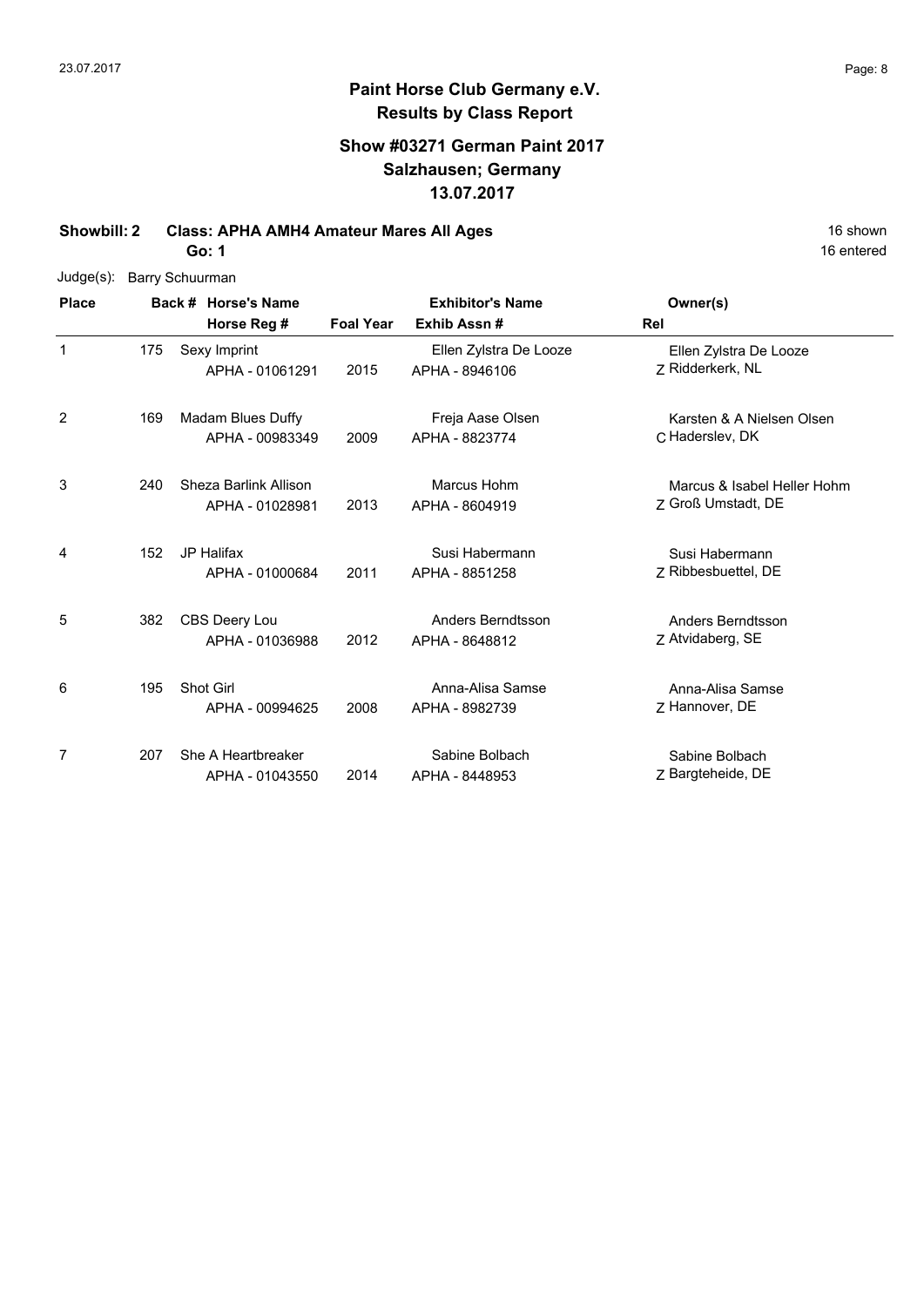## **Show #01698 German Paint 2017 Salzhausen; Germany 13.07.2017**

### **Showbill: 3 Class: APHA AGCM Amateur Grand Champion Mare** 3 shown 3 shown

**Go: 1**

| Judge(s): | Rick LeMay |
|-----------|------------|
|           |            |

| <b>Place</b> |     | Back # Horse's Name<br>Horse Reg #   | <b>Foal Year</b> | <b>Exhibitor's Name</b><br>Exhib Assn # | Owner(s)<br>Rel                               |
|--------------|-----|--------------------------------------|------------------|-----------------------------------------|-----------------------------------------------|
|              | 169 | Madam Blues Duffy<br>APHA - 00983349 | 2009             | Freja Aase Olsen<br>APHA - 8823774      | Karsten & A Nielsen Olsen<br>C. Haderslev, DK |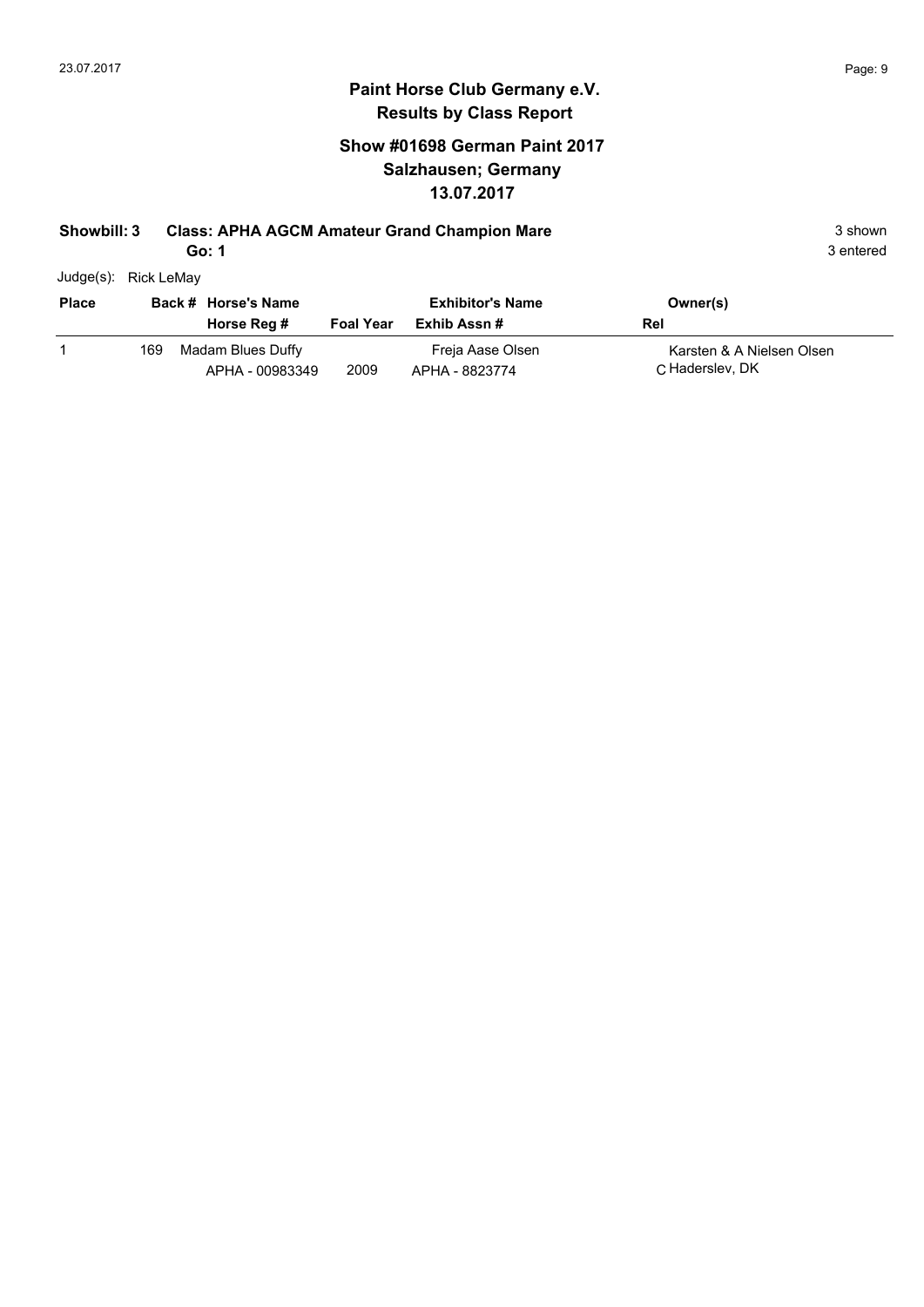## **Show #01699 German Paint 2017 Salzhausen; Germany 13.07.2017**

## **Showbill: 3 Class: APHA AGCM Amateur Grand Champion Mare** 3 shown 3 shown

**Go: 1**

3 entered

Judge(s): Susanne Haug

| <b>Place</b> |     | Back # Horse's Name<br>Horse Reg #   | <b>Foal Year</b> | <b>Exhibitor's Name</b><br>Exhib Assn # | Owner(s)<br>Rel                               |
|--------------|-----|--------------------------------------|------------------|-----------------------------------------|-----------------------------------------------|
|              | 169 | Madam Blues Duffy<br>APHA - 00983349 | 2009             | Freja Aase Olsen<br>APHA - 8823774      | Karsten & A Nielsen Olsen<br>C. Haderslev, DK |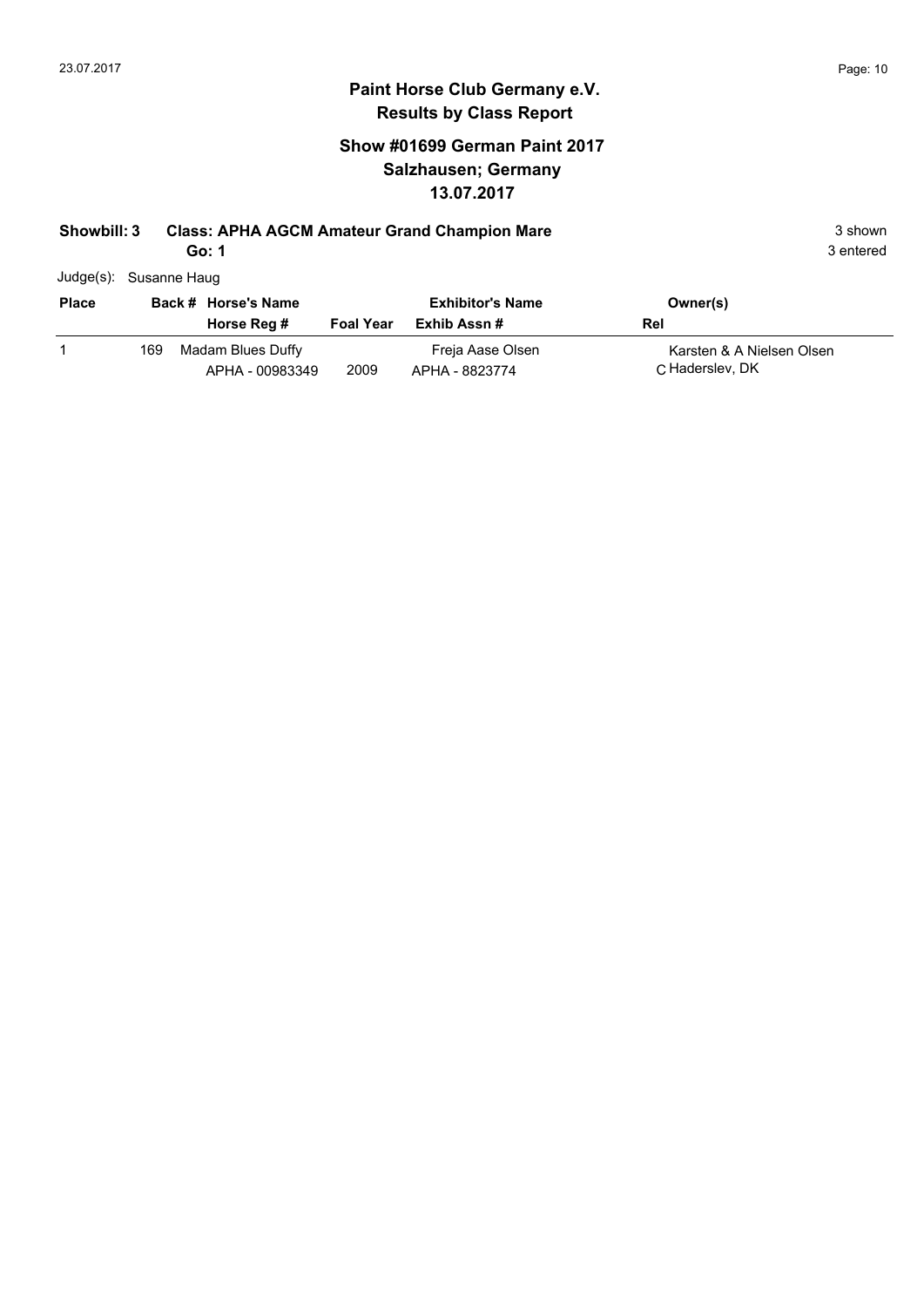## **Show #03270 German Paint 2017 Salzhausen; Germany 13.07.2017**

## **Showbill: 3 Class: APHA AGCM Amateur Grand Champion Mare** 3 shown 3 shown

**Go: 1**

| <b>Place</b> |     | Back # Horse's Name              |           | <b>Exhibitor's Name</b>             | Owner(s)                              |
|--------------|-----|----------------------------------|-----------|-------------------------------------|---------------------------------------|
|              |     | Horse Reg #                      | Foal Year | Exhib Assn #                        | Rel                                   |
|              | 382 | CBS Deery Lou<br>APHA - 01036988 | 2012      | Anders Berndtsson<br>APHA - 8648812 | Anders Berndtsson<br>Z Atvidaberg, SE |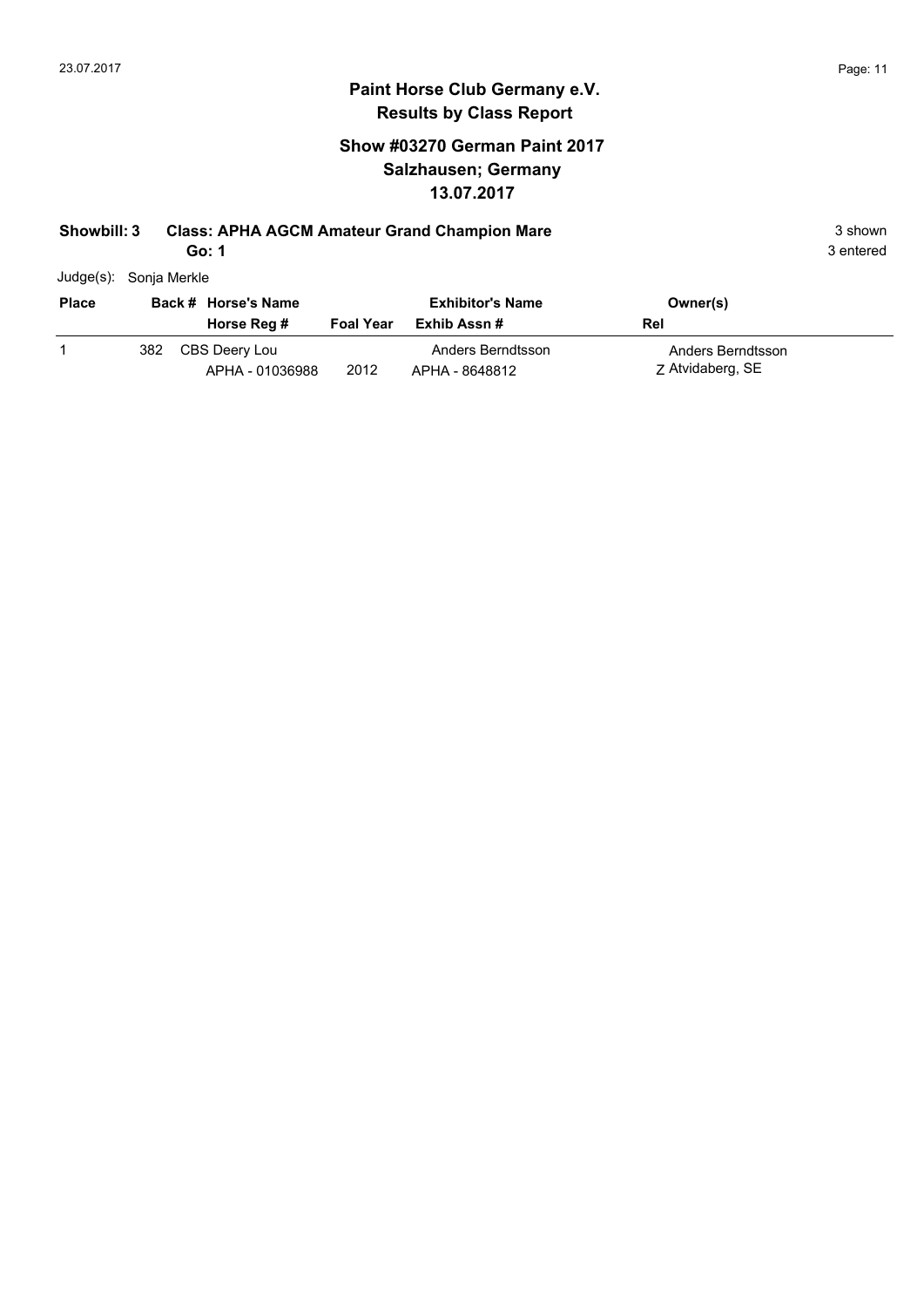## **Show #03271 German Paint 2017 Salzhausen; Germany 13.07.2017**

## **Showbill: 3 Class: APHA AGCM Amateur Grand Champion Mare** 3 shown 3 shown

**Go: 1**

|  | Judge(s): Barry Schuurman |  |
|--|---------------------------|--|
|--|---------------------------|--|

| <b>Place</b> |     | Back # Horse's Name |                  | <b>Exhibitor's Name</b> | Owner(s)               |  |
|--------------|-----|---------------------|------------------|-------------------------|------------------------|--|
|              |     | Horse Reg #         | <b>Foal Year</b> | Exhib Assn #            | Rel                    |  |
|              | 175 | Sexy Imprint        |                  | Ellen Zylstra De Looze  | Ellen Zylstra De Looze |  |
|              |     | APHA - 01061291     | 2015             | APHA - 8946106          | 7 Ridderkerk, NL       |  |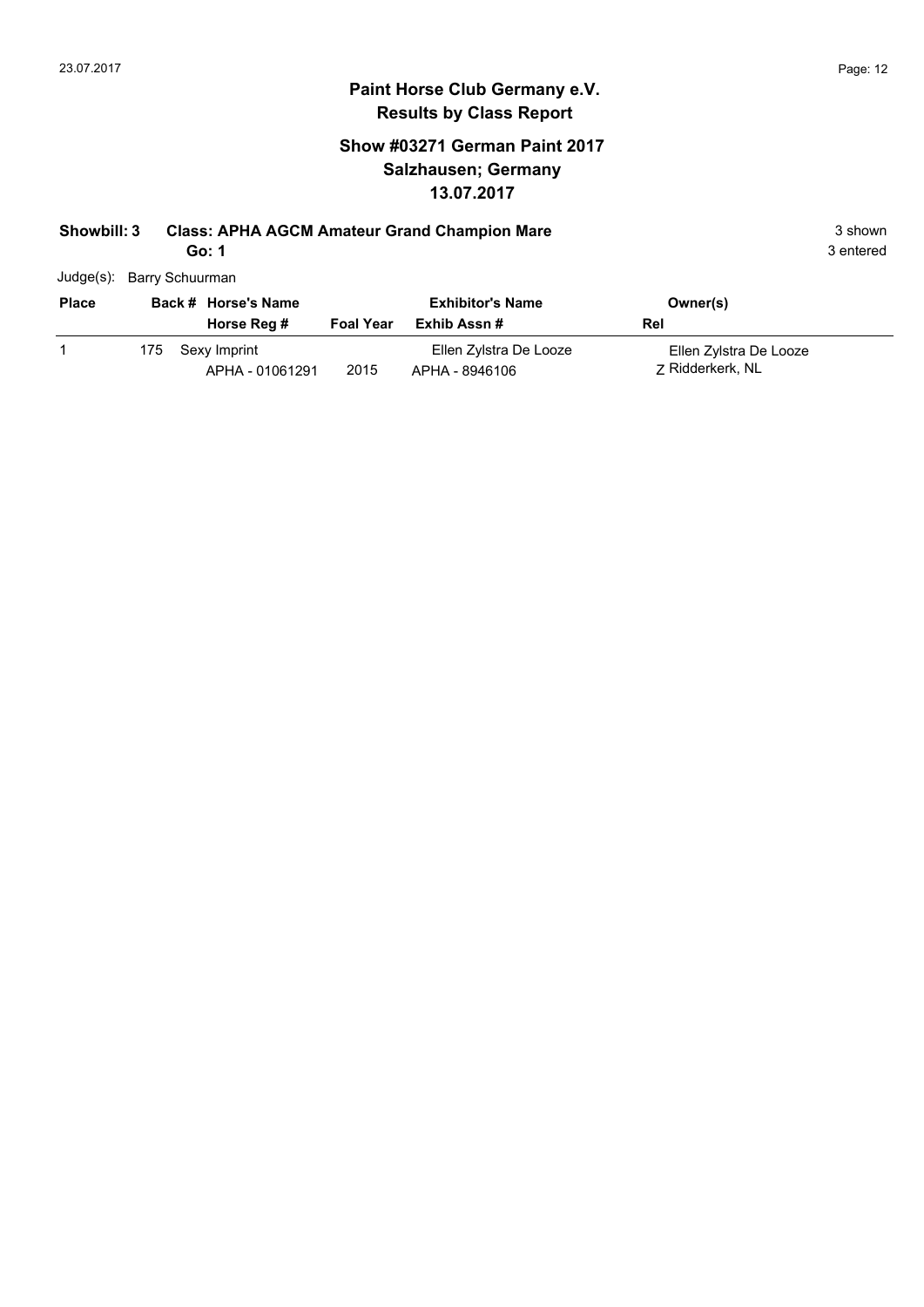## **Show #01698 German Paint 2017 Salzhausen; Germany 13.07.2017**

### **Showbill: 4 Class: APHA ARCM Amateur Reserve Champion Mare** 4 shown 4 shown

**Go: 1**

| Judge(s): | <b>Rick LeMay</b> |
|-----------|-------------------|

| <b>Place</b> |     | Back # Horse's Name             |                  | <b>Exhibitor's Name</b>                  | Owner(s)                                   |
|--------------|-----|---------------------------------|------------------|------------------------------------------|--------------------------------------------|
|              |     | Horse Reg #                     | <b>Foal Year</b> | Exhib Assn #                             | Rel                                        |
|              | 175 | Sexy Imprint<br>APHA - 01061291 | 2015             | Ellen Zylstra De Looze<br>APHA - 8946106 | Ellen Zylstra De Looze<br>7 Ridderkerk, NL |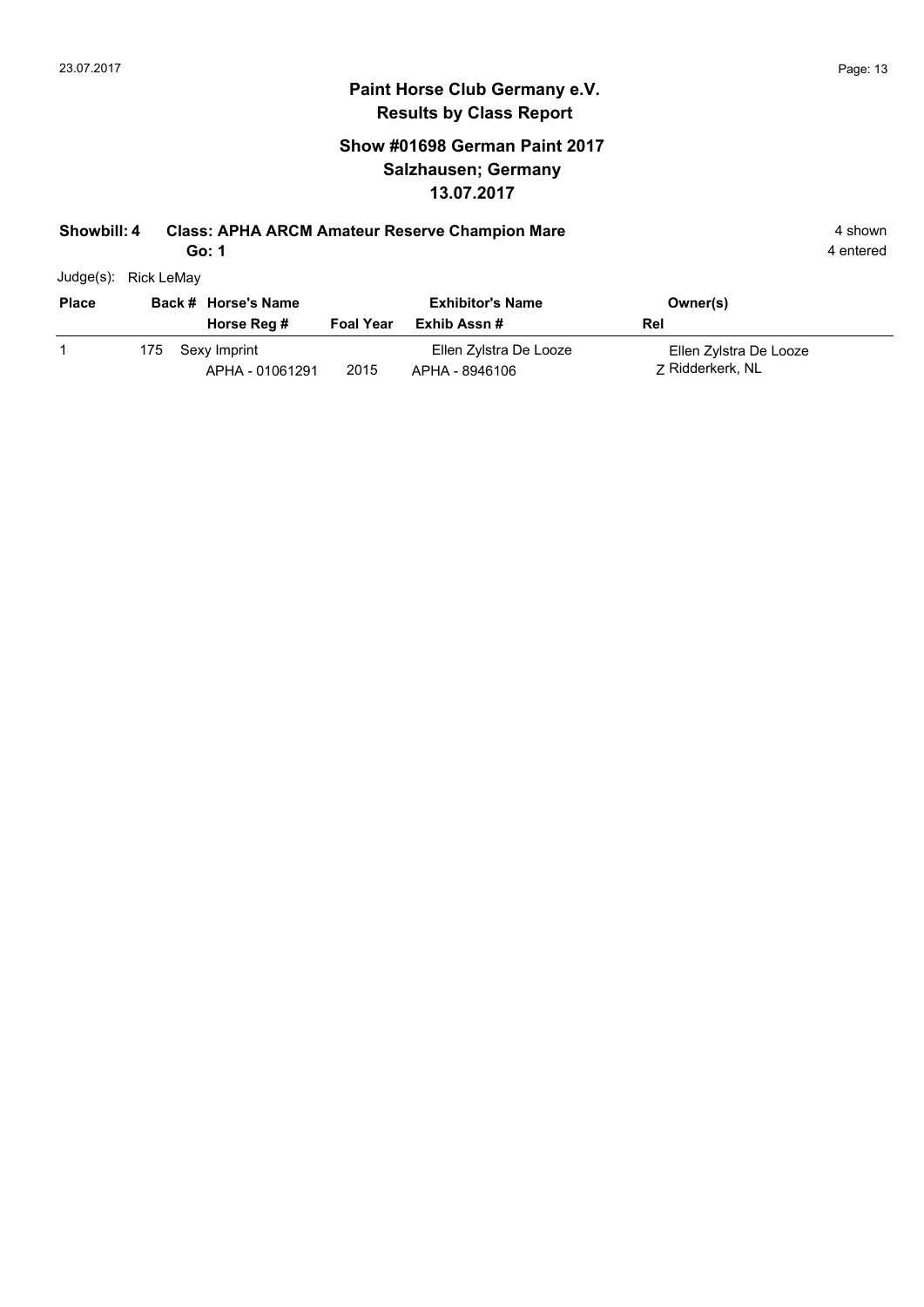## **Show #01699 German Paint 2017 Salzhausen; Germany 13.07.2017**

### **Showbill: 4 Class: APHA ARCM Amateur Reserve Champion Mare** 4 shown 4 shown

**Go: 1**

|  | Judge(s): Susanne Haug |
|--|------------------------|
|--|------------------------|

|     |               |                     | <b>Exhibitor's Name</b> | Owner(s)                                  |                  |
|-----|---------------|---------------------|-------------------------|-------------------------------------------|------------------|
|     | Horse Reg #   | <b>Foal Year</b>    | Exhib Assn #            | Rel                                       |                  |
| 382 | CBS Deery Lou |                     | Anders Berndtsson       | Anders Berndtsson                         |                  |
|     |               | Back # Horse's Name |                         | 2012<br>APHA - 01036988<br>APHA - 8648812 | Z Atvidaberg, SE |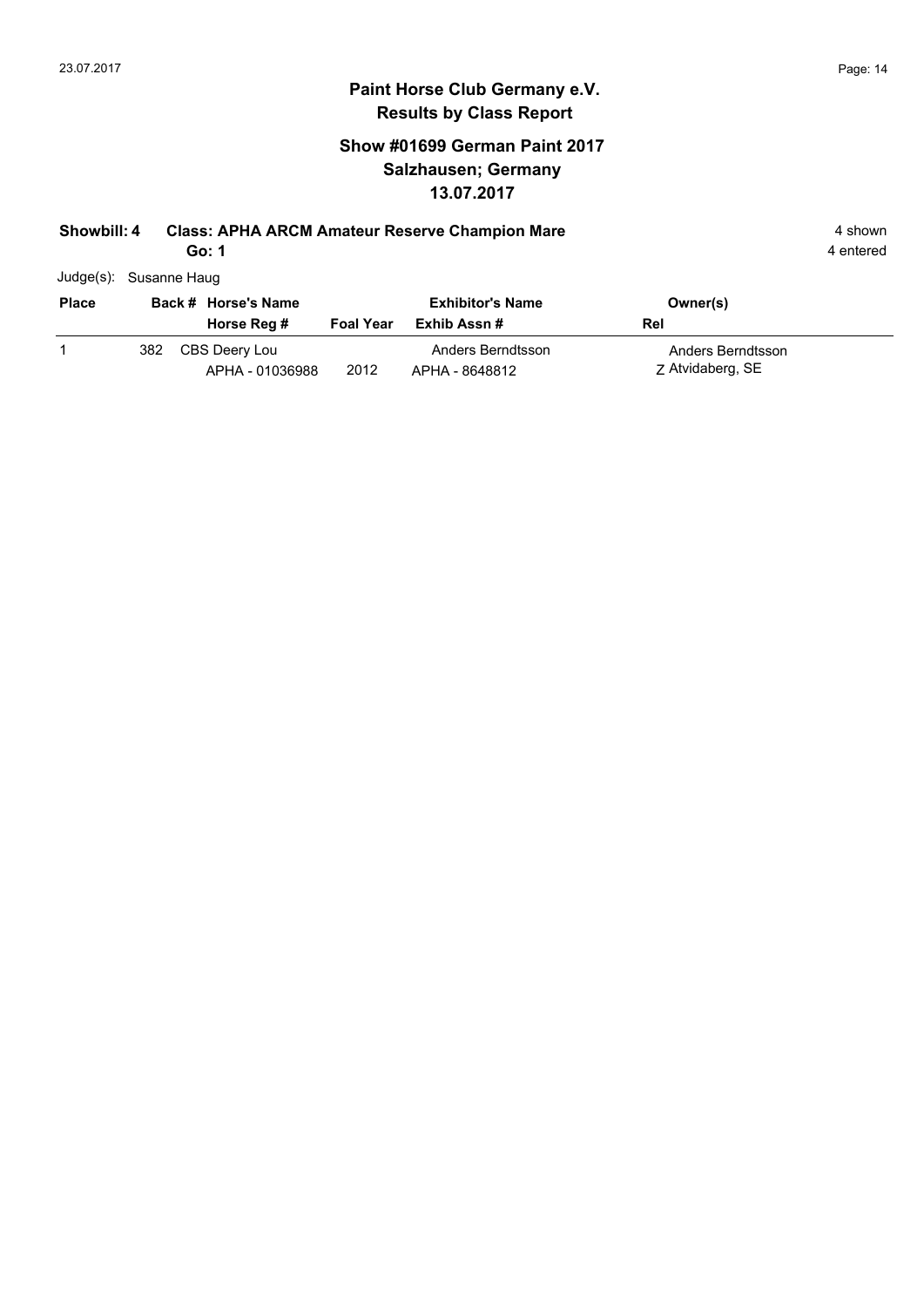## **Show #03270 German Paint 2017 Salzhausen; Germany 13.07.2017**

### **Showbill: 4 Class: APHA ARCM Amateur Reserve Champion Mare** 4 shown 4 shown

**Go: 1**

|  |  | Judge(s): Sonja Merkle |
|--|--|------------------------|
|--|--|------------------------|

| <b>Place</b> |     | Back # Horse's Name           |                  | <b>Exhibitor's Name</b>          | Owner(s)                              |
|--------------|-----|-------------------------------|------------------|----------------------------------|---------------------------------------|
|              |     | Horse Reg #                   | <b>Foal Year</b> | Exhib Assn #                     | Rel                                   |
|              | 152 | JP Halifax<br>APHA - 01000684 | 2011             | Susi Habermann<br>APHA - 8851258 | Susi Habermann<br>7 Ribbesbuettel, DE |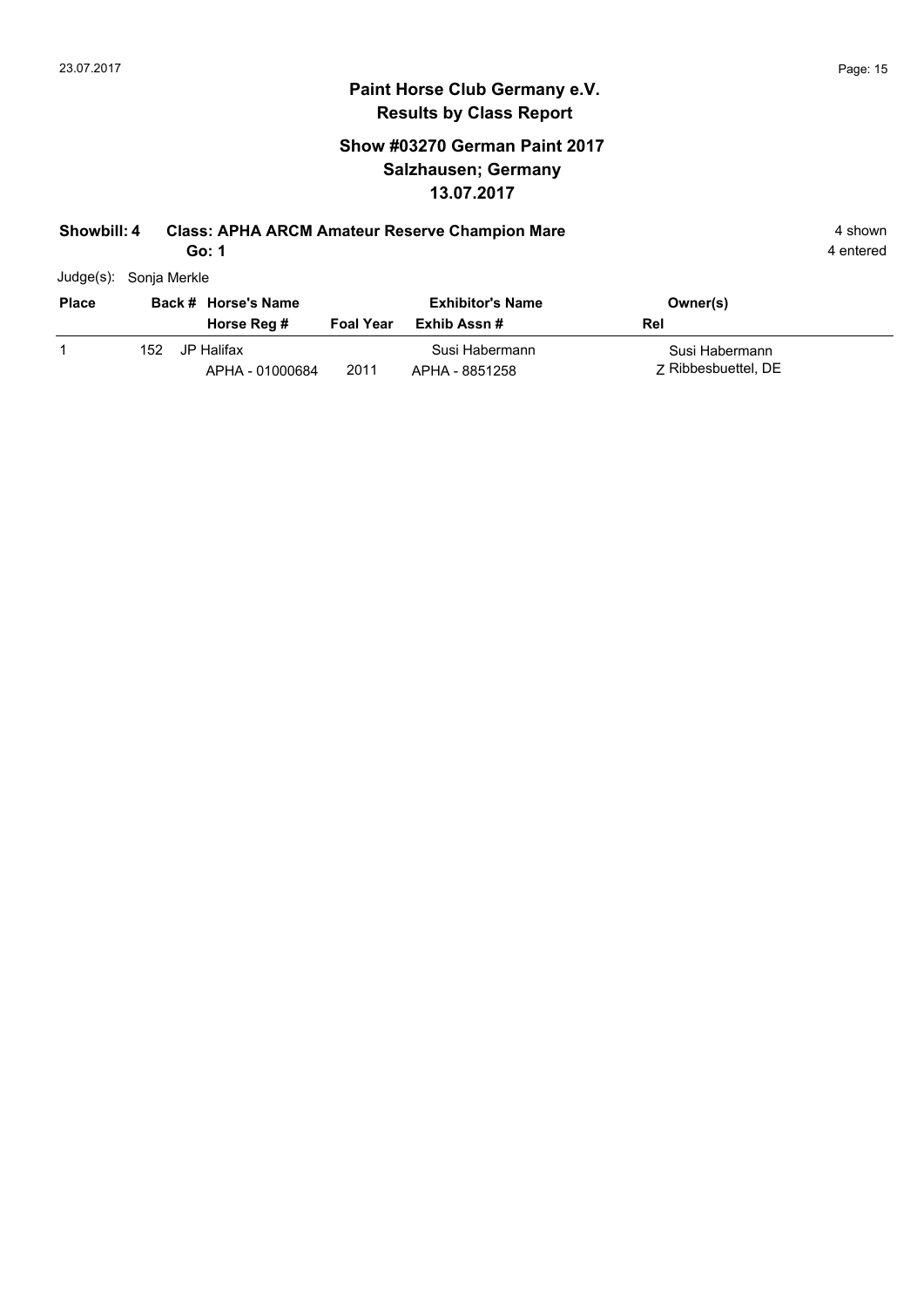## **Show #03271 German Paint 2017 Salzhausen; Germany 13.07.2017**

### **Showbill: 4 Class: APHA ARCM Amateur Reserve Champion Mare** 4 shown 4 shown

**Go: 1**

4 entered

Judge(s): Barry Schuurman

| <b>Place</b> |     | Back # Horse's Name<br>Horse Reg #   | <b>Foal Year</b> | <b>Exhibitor's Name</b><br>Exhib Assn # | Owner(s)<br>Rel                               |
|--------------|-----|--------------------------------------|------------------|-----------------------------------------|-----------------------------------------------|
|              | 169 | Madam Blues Duffy<br>APHA - 00983349 | 2009             | Freja Aase Olsen<br>APHA - 8823774      | Karsten & A Nielsen Olsen<br>C. Haderslev, DK |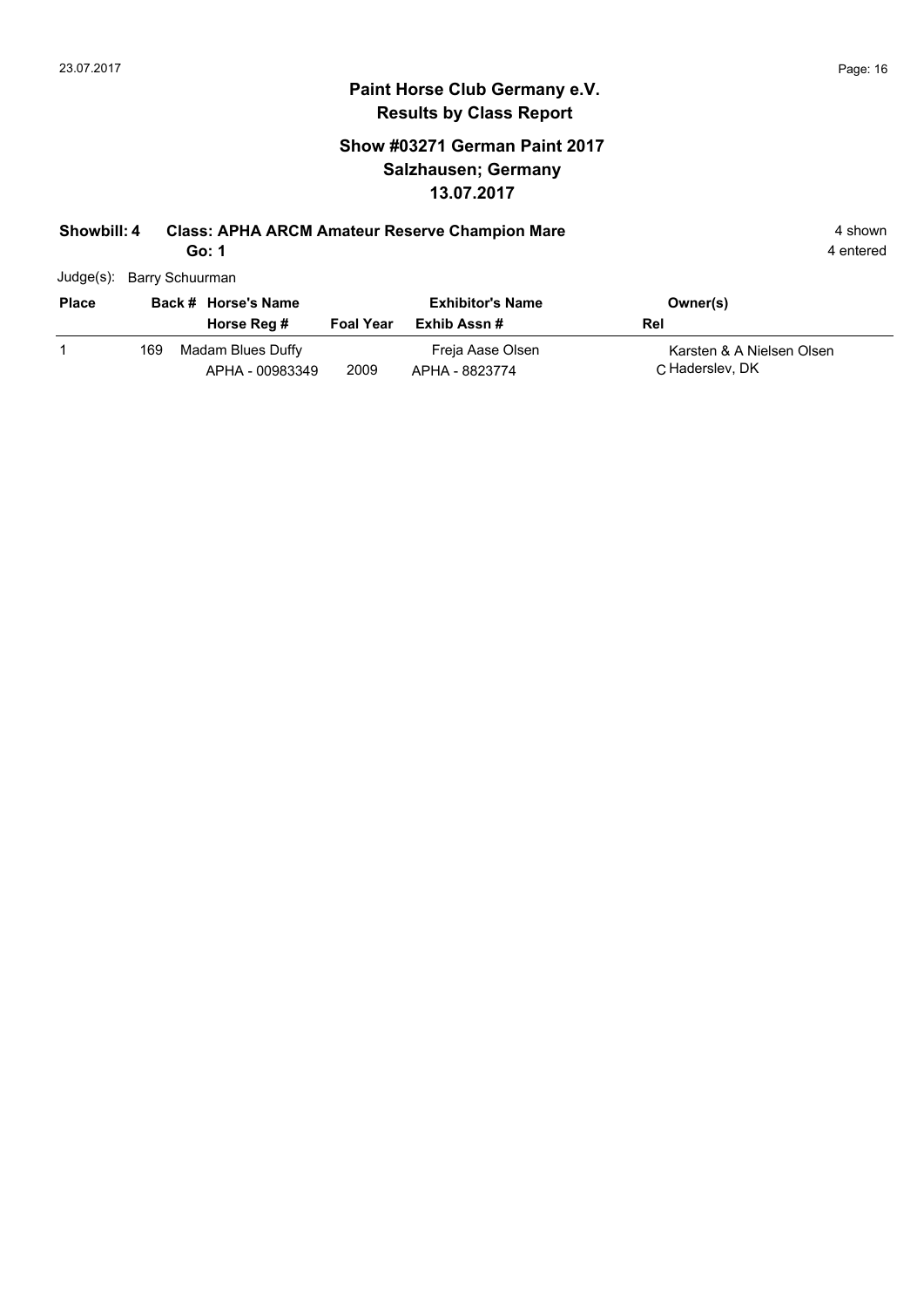## **Show #01698 German Paint 2017 Salzhausen; Germany 13.07.2017**

**Showbill: 7 Class: APHA HM6 Yearling & 2 Yr Old Mares** 3 shown **Go: 1**

4 entered

Judge(s): Rick LeMay

| <u>.</u><br><b>Place</b> |     | Back # Horse's Name<br>Horse Reg #  | <b>Foal Year</b> | <b>Exhibitor's Name</b><br>Exhib Assn# | Owner(s)<br>Rel                          |
|--------------------------|-----|-------------------------------------|------------------|----------------------------------------|------------------------------------------|
| 1                        | 175 | Sexy Imprint<br>APHA - 01061291     | 2015             | Nicole Verhulst<br>APHA - 8514663      | Ellen Zylstra De Looze<br>Ridderkerk, NL |
| 2                        | 193 | John Sent Roses<br>APHA - 01048215  | 2015             | Rebecca Herrscher<br>APHA - 9146182    | Rebecca Herrscher<br>7 Windelsbach, DE   |
| 3                        | 151 | Dots Magic Sense<br>APHA - 01053524 | 2015             | Susanne Vestergaard<br>APHA - 8853057  | Susanne Vestergaard<br>Z Brorup, DK      |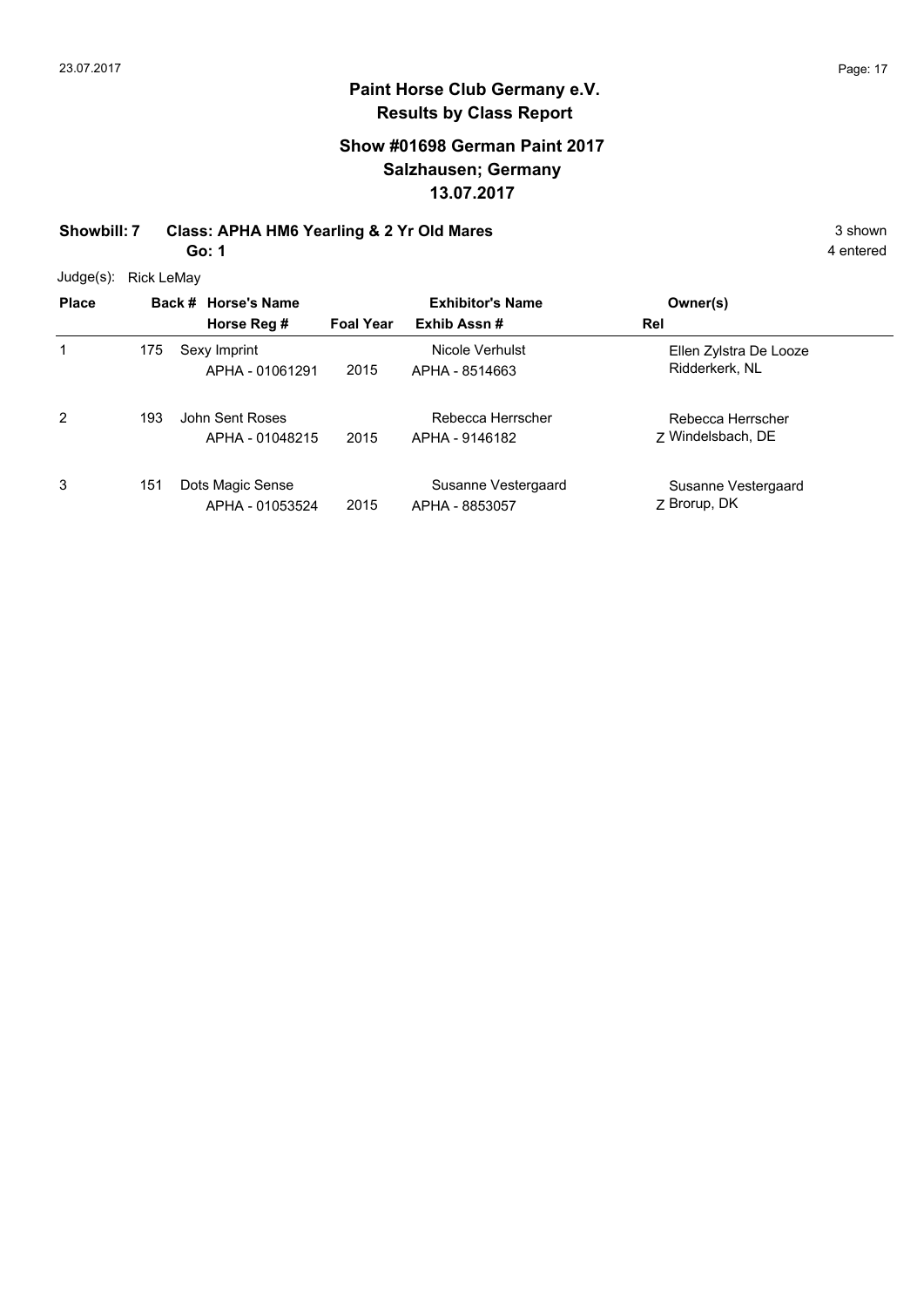## **Show #01699 German Paint 2017 Salzhausen; Germany 13.07.2017**

**Showbill: 7 Class: APHA HM6 Yearling & 2 Yr Old Mares** 3 shown

**Go: 1**

|  | Judge(s): Susanne Haug |
|--|------------------------|
|--|------------------------|

| <b>Place</b> |     | Back # Horse's Name<br>Horse Reg #  | <b>Foal Year</b> | <b>Exhibitor's Name</b><br>Exhib Assn# | Owner(s)<br>Rel                          |
|--------------|-----|-------------------------------------|------------------|----------------------------------------|------------------------------------------|
| 1            | 151 | Dots Magic Sense<br>APHA - 01053524 | 2015             | Susanne Vestergaard<br>APHA - 8853057  | Susanne Vestergaard<br>Z Brorup, DK      |
| 2            | 175 | Sexy Imprint<br>APHA - 01061291     | 2015             | Nicole Verhulst<br>APHA - 8514663      | Ellen Zylstra De Looze<br>Ridderkerk, NL |
| 3            | 193 | John Sent Roses<br>APHA - 01048215  | 2015             | Rebecca Herrscher<br>APHA - 9146182    | Rebecca Herrscher<br>7 Windelsbach, DE   |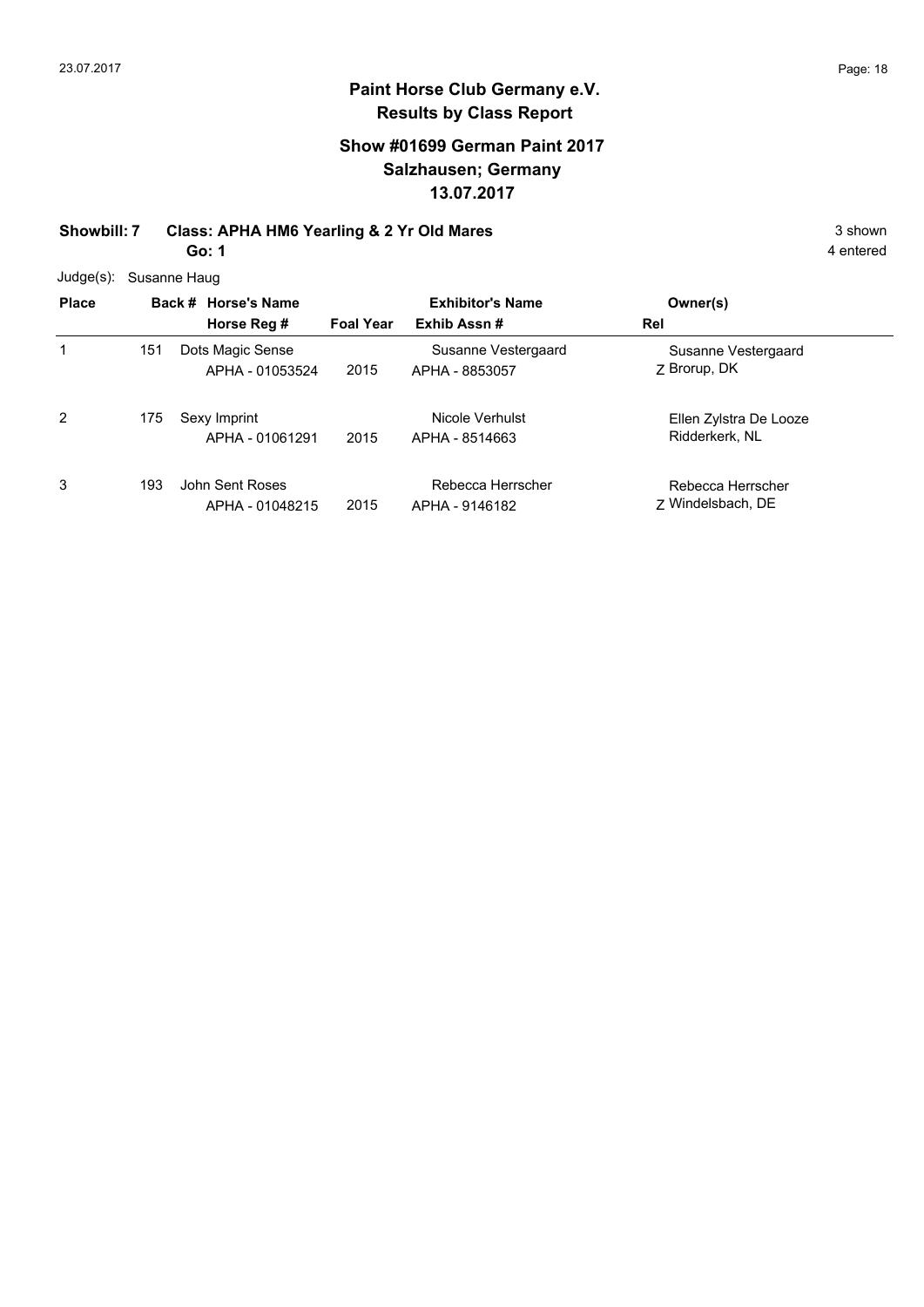## **Show #03270 German Paint 2017 Salzhausen; Germany 13.07.2017**

**Showbill: 7 Class: APHA HM6 Yearling & 2 Yr Old Mares** 3 shown **Go: 1**

4 entered

Judge(s): Sonja Merkle

| <u>.</u><br><b>Place</b> |     | Back # Horse's Name<br>Horse Reg #  | <b>Foal Year</b> | <b>Exhibitor's Name</b><br>Exhib Assn# | Owner(s)<br>Rel                          |
|--------------------------|-----|-------------------------------------|------------------|----------------------------------------|------------------------------------------|
| 1                        | 175 | Sexy Imprint<br>APHA - 01061291     | 2015             | Nicole Verhulst<br>APHA - 8514663      | Ellen Zylstra De Looze<br>Ridderkerk, NL |
| 2                        | 151 | Dots Magic Sense<br>APHA - 01053524 | 2015             | Susanne Vestergaard<br>APHA - 8853057  | Susanne Vestergaard<br>Z Brorup, DK      |
| 3                        | 193 | John Sent Roses<br>APHA - 01048215  | 2015             | Rebecca Herrscher<br>APHA - 9146182    | Rebecca Herrscher<br>7 Windelsbach, DE   |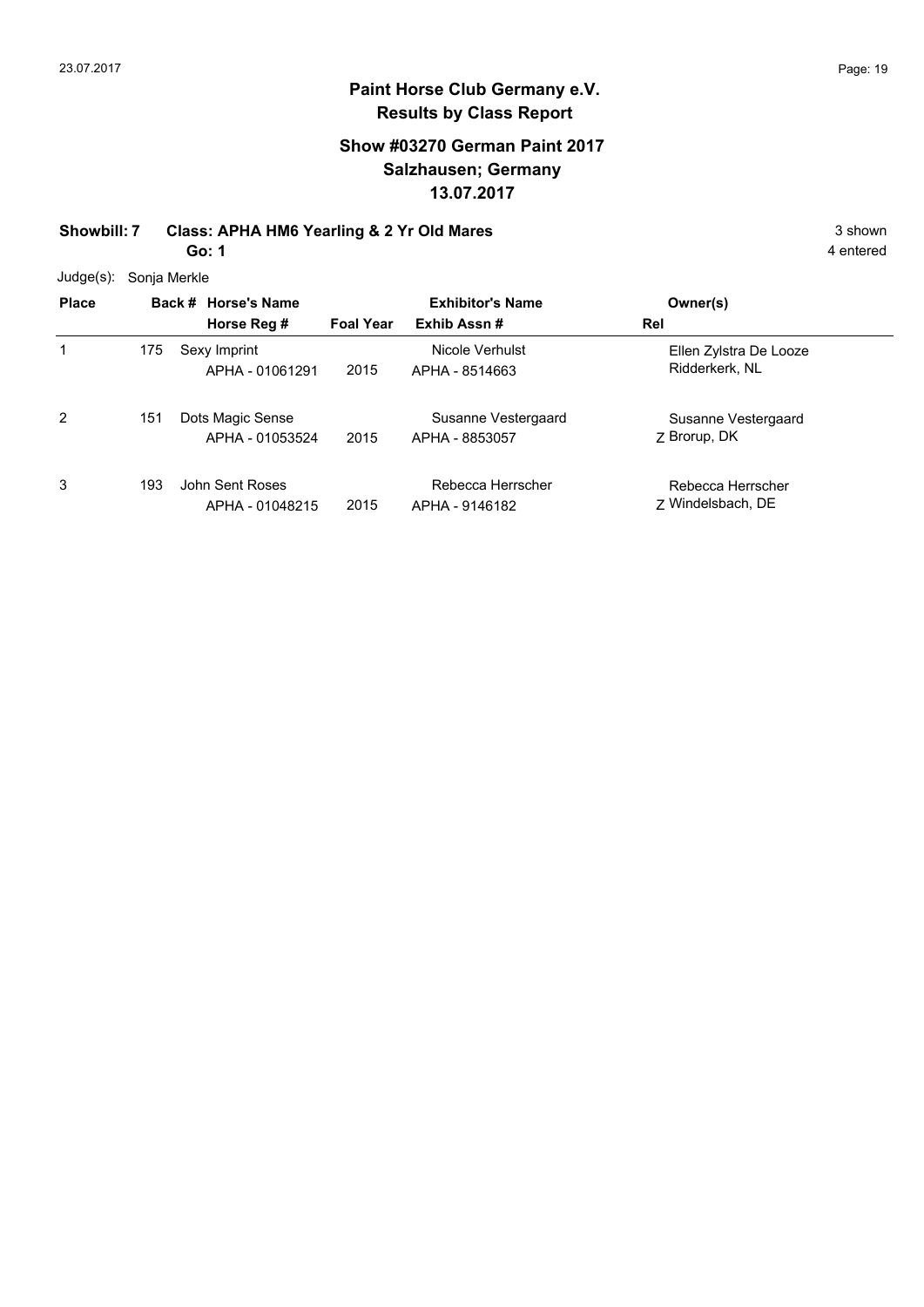## **Show #03271 German Paint 2017 Salzhausen; Germany 13.07.2017**

**Showbill: 7 Class: APHA HM6 Yearling & 2 Yr Old Mares** 3 shown **Go: 1**

4 entered

Judge(s): Barry Schuurman

| <b>Place</b> |     | Back # Horse's Name<br>Horse Reg #  | <b>Foal Year</b> | <b>Exhibitor's Name</b><br>Exhib Assn# | Owner(s)<br>Rel                          |
|--------------|-----|-------------------------------------|------------------|----------------------------------------|------------------------------------------|
| 1            | 175 | Sexy Imprint<br>APHA - 01061291     | 2015             | Nicole Verhulst<br>APHA - 8514663      | Ellen Zylstra De Looze<br>Ridderkerk, NL |
| 2            | 193 | John Sent Roses<br>APHA - 01048215  | 2015             | Rebecca Herrscher<br>APHA - 9146182    | Rebecca Herrscher<br>7 Windelsbach, DE   |
| 3            | 151 | Dots Magic Sense<br>APHA - 01053524 | 2015             | Susanne Vestergaard<br>APHA - 8853057  | Susanne Vestergaard<br>Z Brorup, DK      |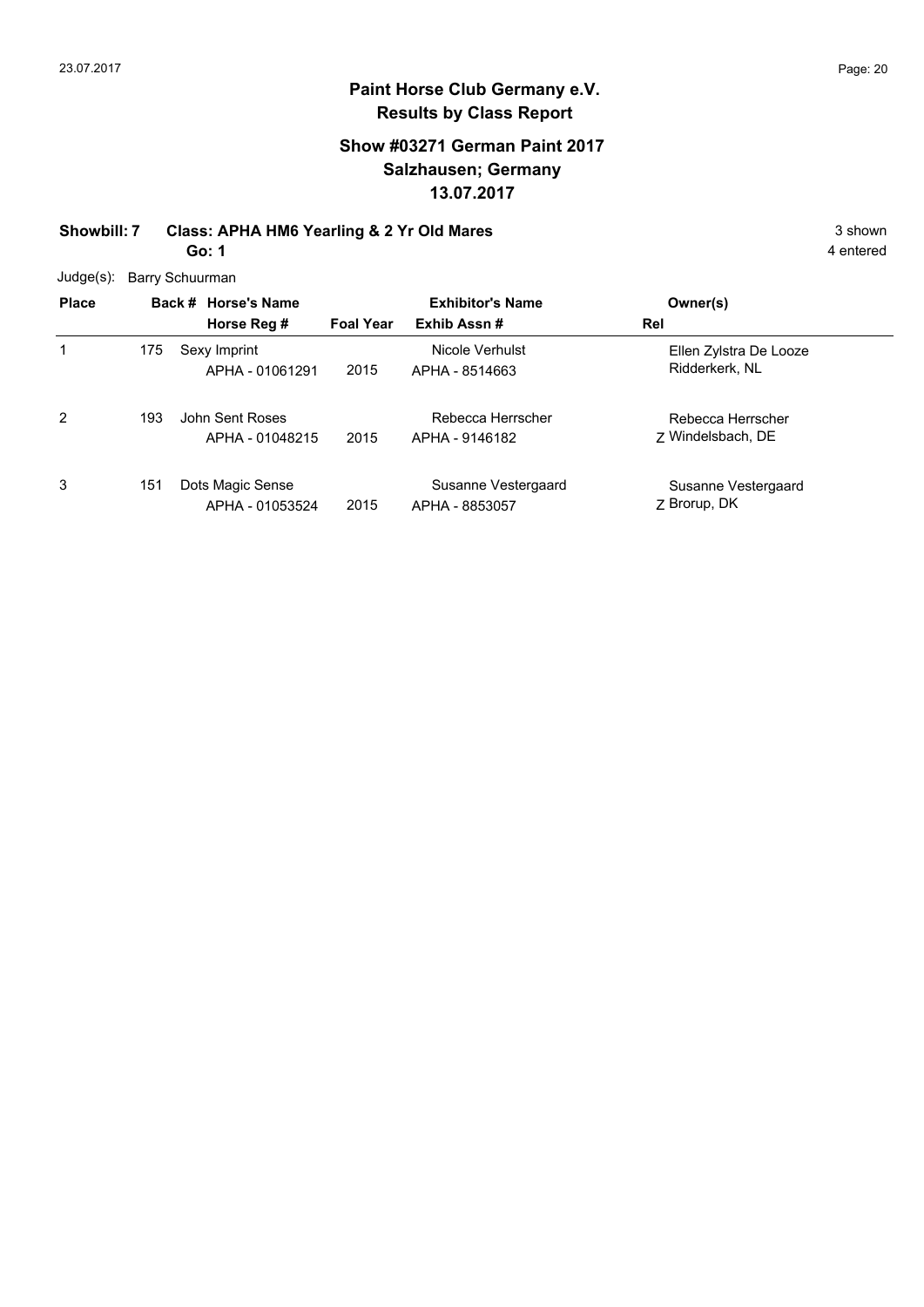## **Paint Horse Club Germany e.V. Results by Class Report**

## **Show #01698 German Paint 2017 Salzhausen; Germany 13.07.2017**

#### **Showbill: 8 Class: APHA HM4 3 Yr Old Mares** 2 shown

**Go: 1**

Judge(s): Rick LeMay

| 0.000        |     |                                       |                         |                                  |                                     |  |
|--------------|-----|---------------------------------------|-------------------------|----------------------------------|-------------------------------------|--|
| <b>Place</b> |     | Back # Horse's Name                   | <b>Exhibitor's Name</b> |                                  | Owner(s)                            |  |
|              |     | Horse Reg #                           | <b>Foal Year</b>        | Exhib Assn#                      | Rel                                 |  |
|              | 207 | She A Heartbreaker<br>APHA - 01043550 | 2014                    | Sabine Bolbach<br>APHA - 8448953 | Sabine Bolbach<br>Z Bargteheide, DE |  |
| 2            | 203 | Zip My Assets DH<br>APHA - 01040323   | 2014                    | Denise Henss<br>APHA - 8664415   | Denise Henss<br>7 Walsrode, DE      |  |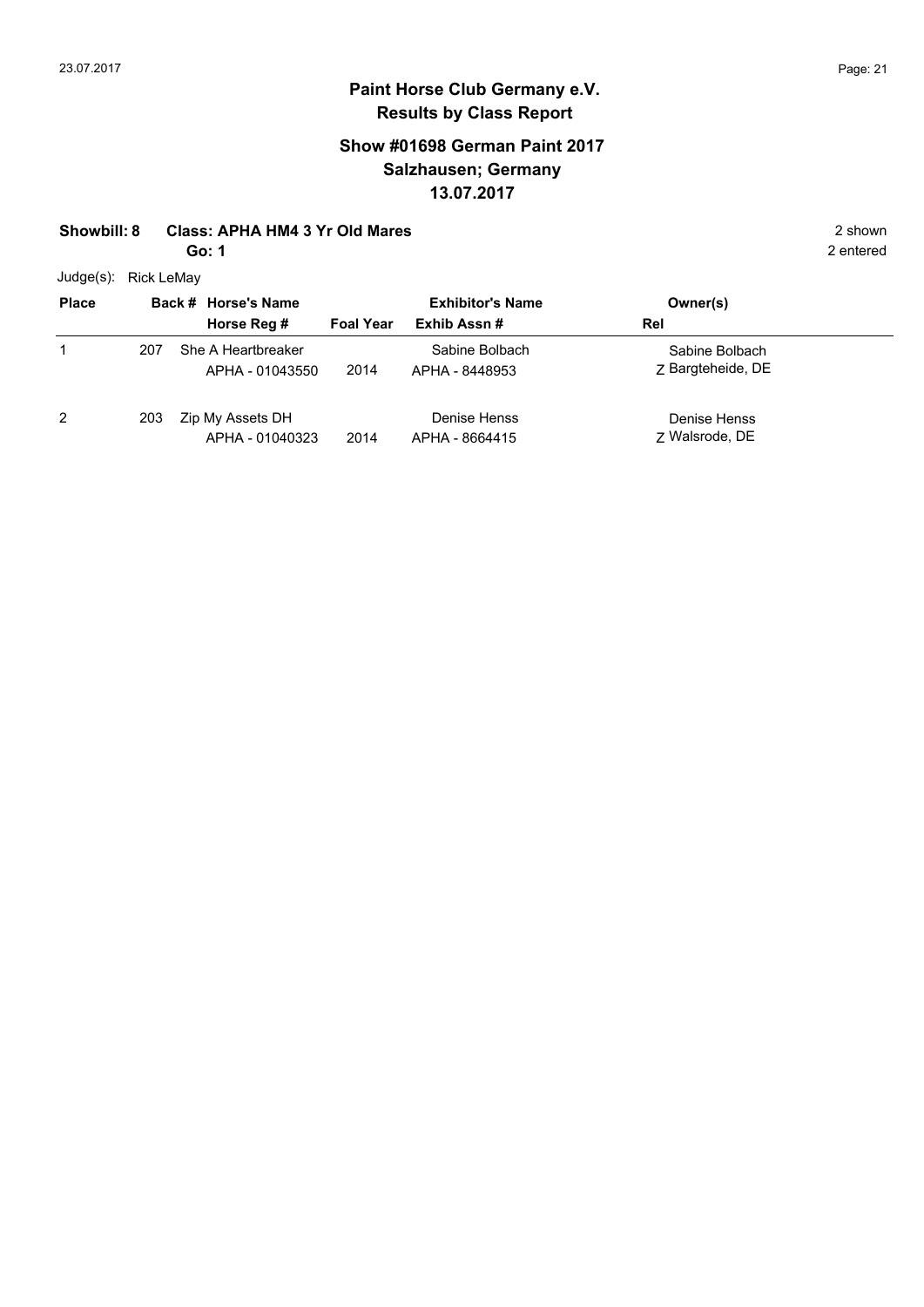## **Show #01699 German Paint 2017 Salzhausen; Germany 13.07.2017**

### **Showbill: 8 Class: APHA HM4 3 Yr Old Mares** 2 shown

**Go: 1**

Judge(s): Susanne Haug

| <b>Place</b>   | Back # Horse's Name |                                       | <b>Exhibitor's Name</b> |                                  | Owner(s)                            |
|----------------|---------------------|---------------------------------------|-------------------------|----------------------------------|-------------------------------------|
|                |                     | Horse Reg #                           | <b>Foal Year</b>        | Exhib Assn#                      | Rel                                 |
| 1              | 207                 | She A Heartbreaker<br>APHA - 01043550 | 2014                    | Sabine Bolbach<br>APHA - 8448953 | Sabine Bolbach<br>7 Bargteheide, DE |
| $\overline{2}$ | 203                 | Zip My Assets DH<br>APHA - 01040323   | 2014                    | Denise Henss<br>APHA - 8664415   | Denise Henss<br>7 Walsrode, DE      |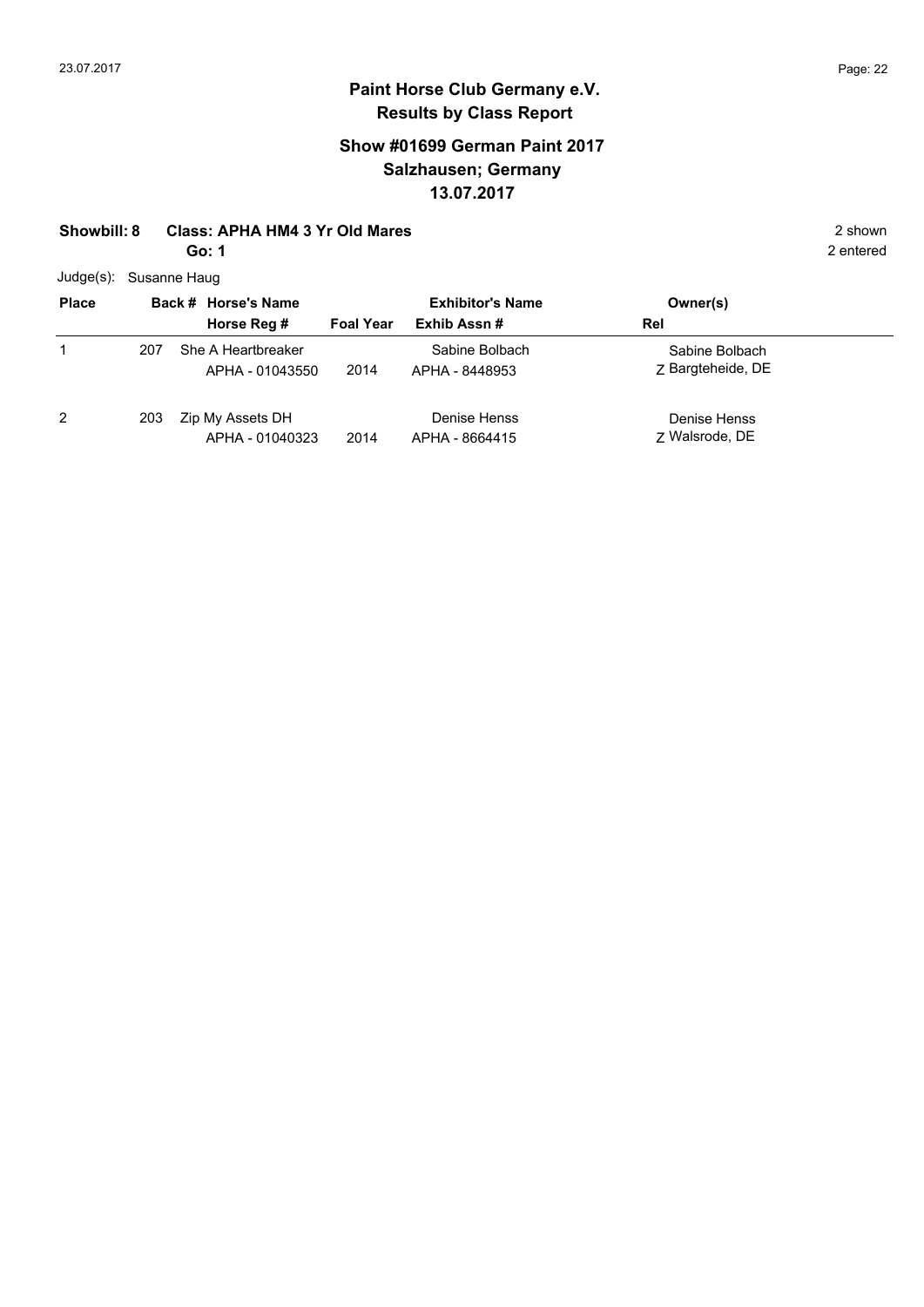## **Show #03270 German Paint 2017 Salzhausen; Germany 13.07.2017**

#### **Showbill: 8 Class: APHA HM4 3 Yr Old Mares** 2 shown

**Go: 1**

Judge(s): Sonja Merkle

| <b>Place</b> |     | Back # Horse's Name                   | <b>Exhibitor's Name</b> |                                  | Owner(s)                            |
|--------------|-----|---------------------------------------|-------------------------|----------------------------------|-------------------------------------|
|              |     | Horse Reg #                           | <b>Foal Year</b>        | Exhib Assn#                      | Rel                                 |
|              | 207 | She A Heartbreaker<br>APHA - 01043550 | 2014                    | Sabine Bolbach<br>APHA - 8448953 | Sabine Bolbach<br>Z Bargteheide, DE |
| 2            | 203 | Zip My Assets DH<br>APHA - 01040323   | 2014                    | Denise Henss<br>APHA - 8664415   | Denise Henss<br>7 Walsrode, DE      |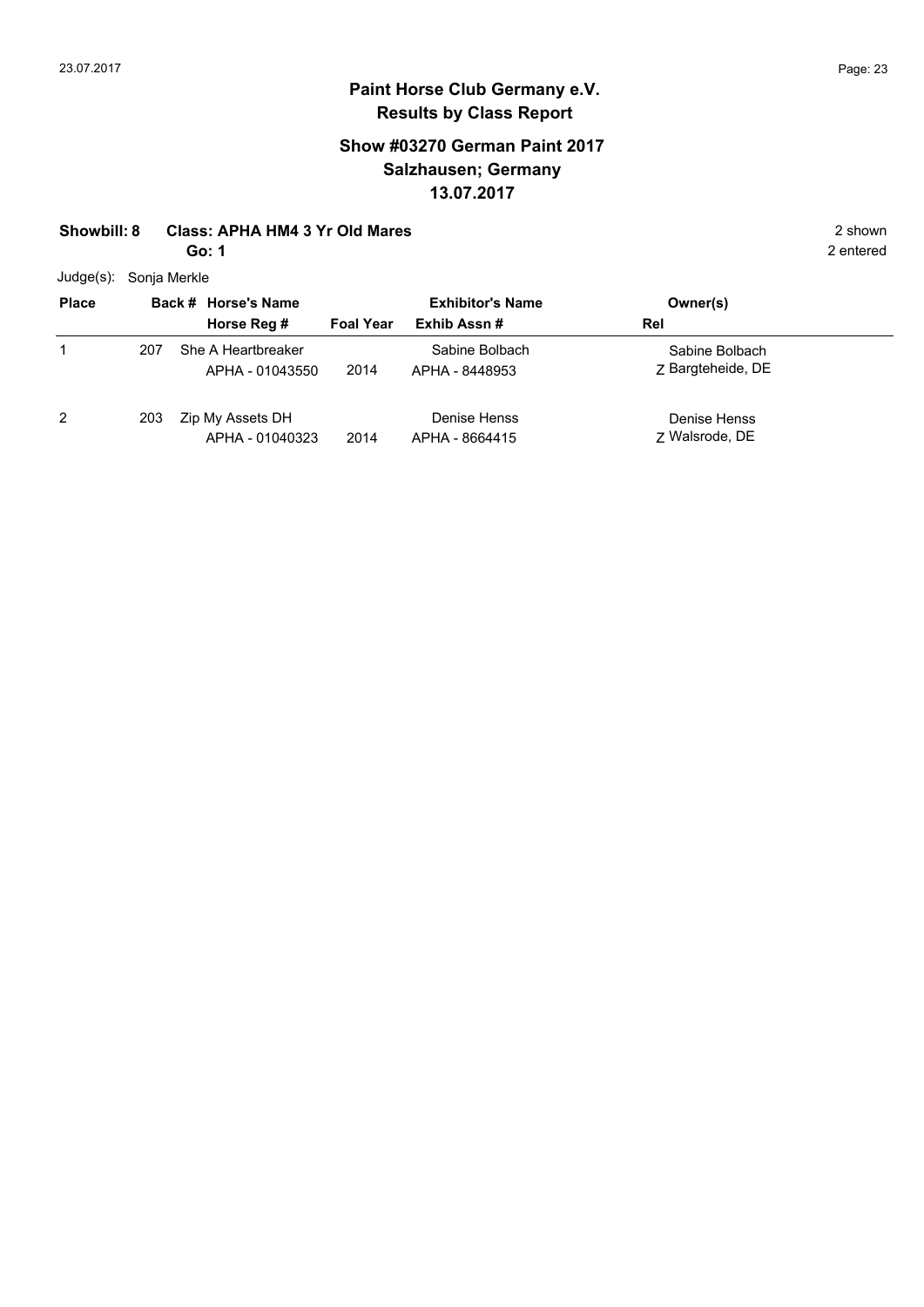1

## **Paint Horse Club Germany e.V. Results by Class Report**

## **Show #03271 German Paint 2017 Salzhausen; Germany 13.07.2017**

#### **Showbill: 8 Class: APHA HM4 3 Yr Old Mares** 2 shown

**Go: 1**

Judge(s): Barry Schuurman

**Back # Horse's Name Place Owner(s) Horse Reg # Exhib Assn # Foal Year Rel Exhibitor's Name** Z Bargteheide, DE Sabine Bolbach 2014 Bargteheide, DE APHA - 8448953 She A Heartbreaker APHA - 01043550 Sabine Bolbach 207

2 203 Zip My Assets DH APHA - 01040323

2014 Walsrode, DE APHA - 8664415 Denise Henss

7 Walsrode, DE Denise Henss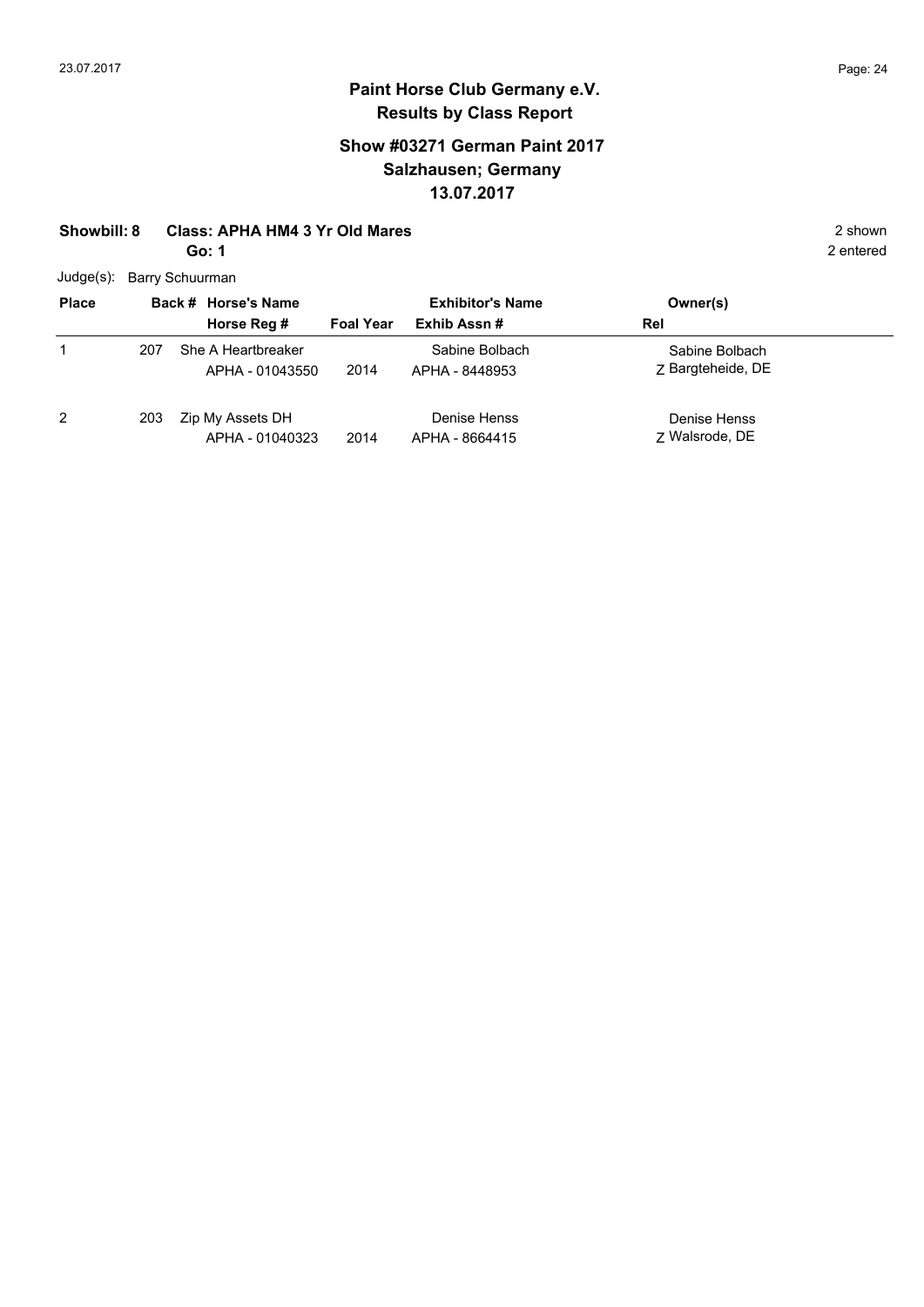### **Show #01698 German Paint 2017 Salzhausen; Germany 13.07.2017**

#### **Showbill: 9 Class: APHA HM5 Aged Mares** 20 shown

**Go: 1**

| Judge(s): | <b>Rick LeMay</b> |
|-----------|-------------------|

| <b>Place</b> |     | Back # Horse's Name                        |                  | <b>Exhibitor's Name</b>             | Owner(s)                               |
|--------------|-----|--------------------------------------------|------------------|-------------------------------------|----------------------------------------|
|              |     | Horse Reg #                                | <b>Foal Year</b> | Exhib Assn #                        | Rel                                    |
| $\mathbf 1$  | 252 | PP Prozakprescription<br>APHA - 00986611   | 2010             | Lenka Snablova<br>APHA - 8622599    | Hynek Lepka<br>E Bakov Nad Jizerou, CZ |
| 2            | 186 | <b>Gators Angeleyes</b><br>APHA - 00878778 | 2005             | Helga Hommel<br>APHA - 8490256      | Ariane Springer<br>Quickborn, DE       |
| 3            | 195 | Shot Girl<br>APHA - 00994625               | 2008             | Anna-Alisa Samse<br>APHA - 8982739  | Anna-Alisa Samse<br>Z Hannover, DE     |
| 4            | 152 | JP Halifax<br>APHA - 01000684              | 2011             | Susi Habermann<br>APHA - 8851258    | Susi Habermann<br>Z Ribbesbuettel, DE  |
| 5            | 225 | Huslers Elegance<br>APHA - 00988022        | 2010             | Sanne Schipper<br>APHA - 9140005    | Diana Proll<br>Laar, DE                |
| 6            | 382 | CBS Deery Lou<br>APHA - 01036988           | 2012             | Anders Berndtsson<br>APHA - 8648812 | Anders Berndtsson<br>Z Atvidaberg, SE  |
| 7            | 179 | <b>RHR Miss Behave</b><br>APHA - 01011625  | 2011             | Sandra Stein<br>APHA - 8994807      | Sandra Stein<br>Z Atvidaberg, SE       |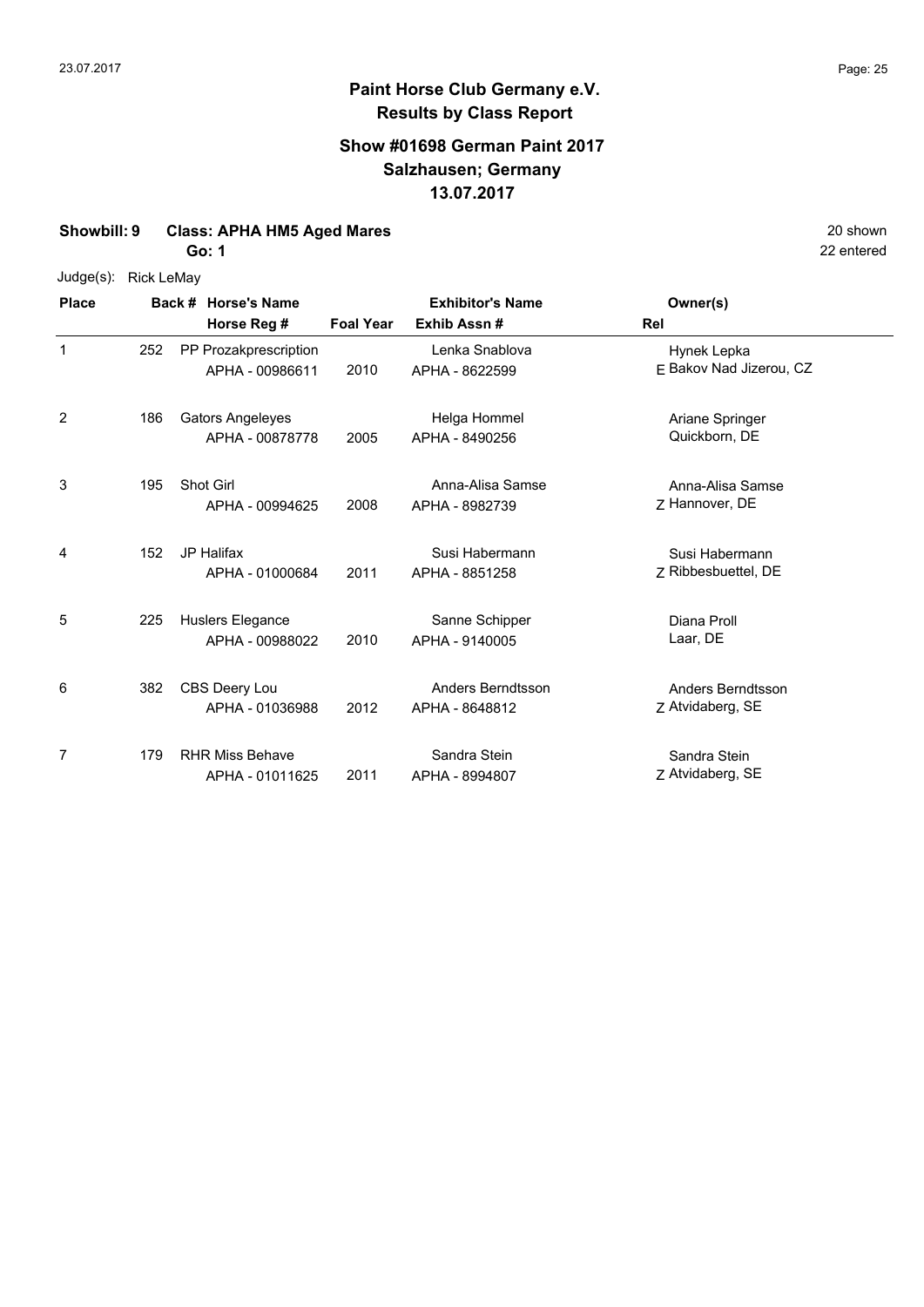### **Show #01699 German Paint 2017 Salzhausen; Germany 13.07.2017**

### **Showbill: 9 Class: APHA HM5 Aged Mares** 20 shown

**Go: 1**

|  |  | Judge(s): Susanne Haug |
|--|--|------------------------|
|--|--|------------------------|

| <b>Place</b> |     | Back # Horse's Name     |                  | <b>Exhibitor's Name</b> | Owner(s)                |
|--------------|-----|-------------------------|------------------|-------------------------|-------------------------|
|              |     | Horse Reg #             | <b>Foal Year</b> | Exhib Assn#             | Rel                     |
| $\mathbf 1$  | 252 | PP Prozakprescription   |                  | Lenka Snablova          | Hynek Lepka             |
|              |     | APHA - 00986611         | 2010             | APHA - 8622599          | E Bakov Nad Jizerou, CZ |
| 2            | 253 | Sadie In Krymsun        |                  | <b>Libor Snabl</b>      | Lenka Snablova          |
|              |     | APHA - 01037805         | 2013             | APHA - 8941568          | P Decin, CZ             |
| 3            | 186 | <b>Gators Angeleyes</b> |                  | Helga Hommel            | Ariane Springer         |
|              |     | APHA - 00878778         | 2005             | APHA - 8490256          | Quickborn, DE           |
| 4            | 234 | <b>SQ Starlet Cash</b>  |                  | Alexandra Rauh          | Alexandra Rauh          |
|              |     | APHA - 01025327         | 2013             | APHA - 8989815          | Z Haldenwang, DE        |
| 5            | 179 | <b>RHR Miss Behave</b>  |                  | Sandra Stein            | Sandra Stein            |
|              |     | APHA - 01011625         | 2011             | APHA - 8994807          | Z Atvidaberg, SE        |
| 6            | 195 | Shot Girl               |                  | Anna-Alisa Samse        | Anna-Alisa Samse        |
|              |     | APHA - 00994625         | 2008             | APHA - 8982739          | Z Hannover, DE          |
| 7            | 152 | <b>JP Halifax</b>       |                  | Susi Habermann          | Susi Habermann          |
|              |     | APHA - 01000684         | 2011             | APHA - 8851258          | Z Ribbesbuettel, DE     |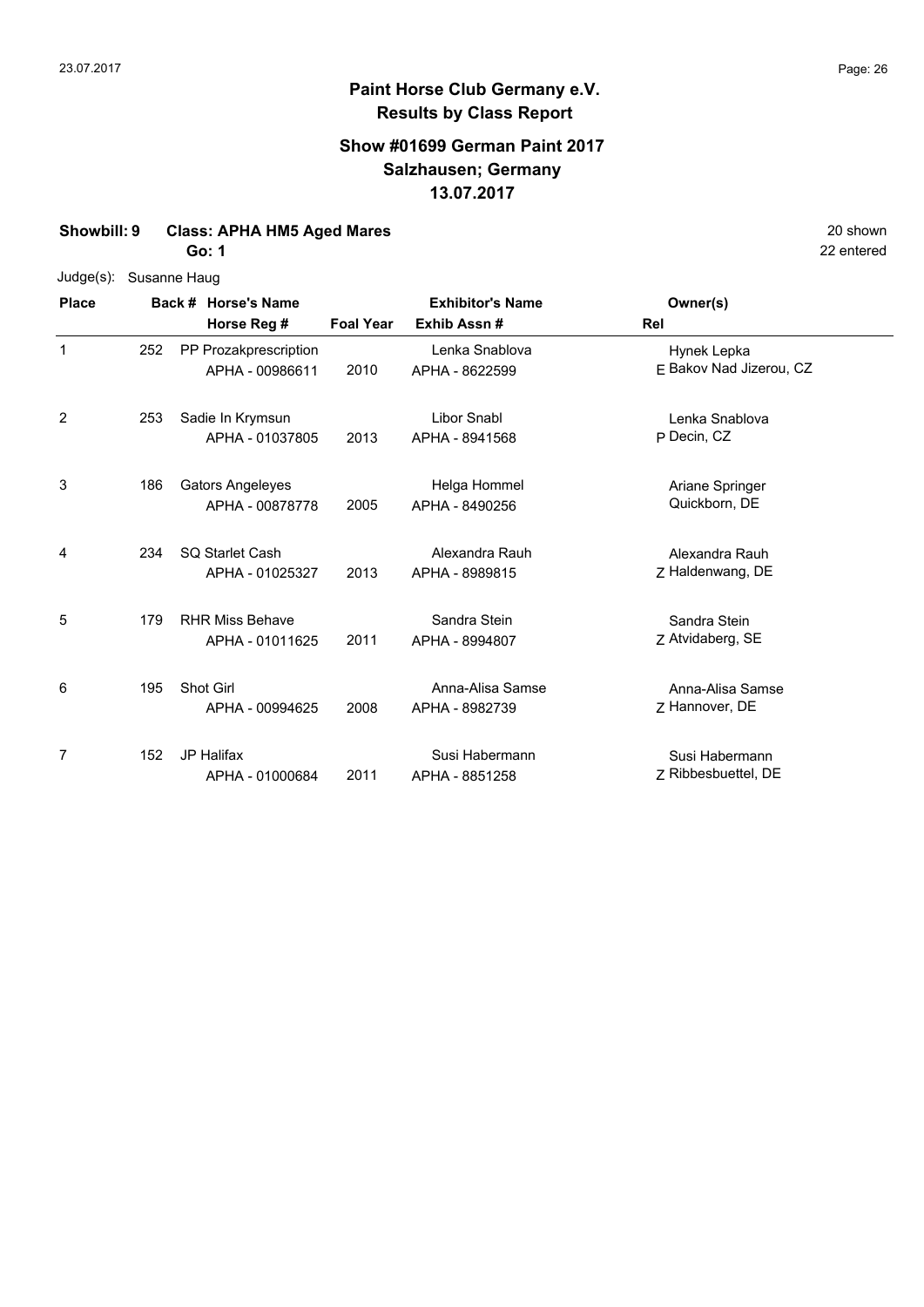## **Show #03270 German Paint 2017 Salzhausen; Germany 13.07.2017**

#### **Showbill: 9 Class: APHA HM5 Aged Mares** 20 shown

**Go: 1**

#### Judge(s): Sonja Merkle

| <b>Place</b>   |     | Back # Horse's Name                        |                  | <b>Exhibitor's Name</b>             |                  | Owner(s)                               |
|----------------|-----|--------------------------------------------|------------------|-------------------------------------|------------------|----------------------------------------|
|                |     | Horse Reg #                                | <b>Foal Year</b> | Exhib Assn#                         | <b>Birthdate</b> | Rel                                    |
| 1              | 225 | Huslers Elegance<br>APHA - 00988022        | 2010             | Sanne Schipper<br>APHA - 9140005    |                  | Diana Proll<br>Laar, DE                |
| $\overline{2}$ | 382 | CBS Deery Lou<br>APHA - 01036988           | 2012             | Anders Berndtsson<br>APHA - 8648812 |                  | Anders Berndtsson<br>Z Atvidaberg, SE  |
| 3              | 152 | <b>JP Halifax</b><br>APHA - 01000684       | 2011             | Susi Habermann<br>APHA - 8851258    |                  | Susi Habermann<br>Z Ribbesbuettel, DE  |
| 4              | 195 | Shot Girl<br>APHA - 00994625               | 2008             | Anna-Alisa Samse<br>APHA - 8982739  |                  | Anna-Alisa Samse<br>7 Hannover, DE     |
| 5              | 252 | PP Prozakprescription<br>APHA - 00986611   | 2010             | Lenka Snablova<br>APHA - 8622599    |                  | Hynek Lepka<br>E Bakov Nad Jizerou, CZ |
| 6              | 186 | <b>Gators Angeleyes</b><br>APHA - 00878778 | 2005             | Helga Hommel<br>APHA - 8490256      |                  | Ariane Springer<br>Quickborn, DE       |
| 7              | 253 | Sadie In Krymsun<br>APHA - 01037805        | 2013             | Libor Snabl<br>APHA - 8941568       |                  | Lenka Snablova<br>P Decin, CZ          |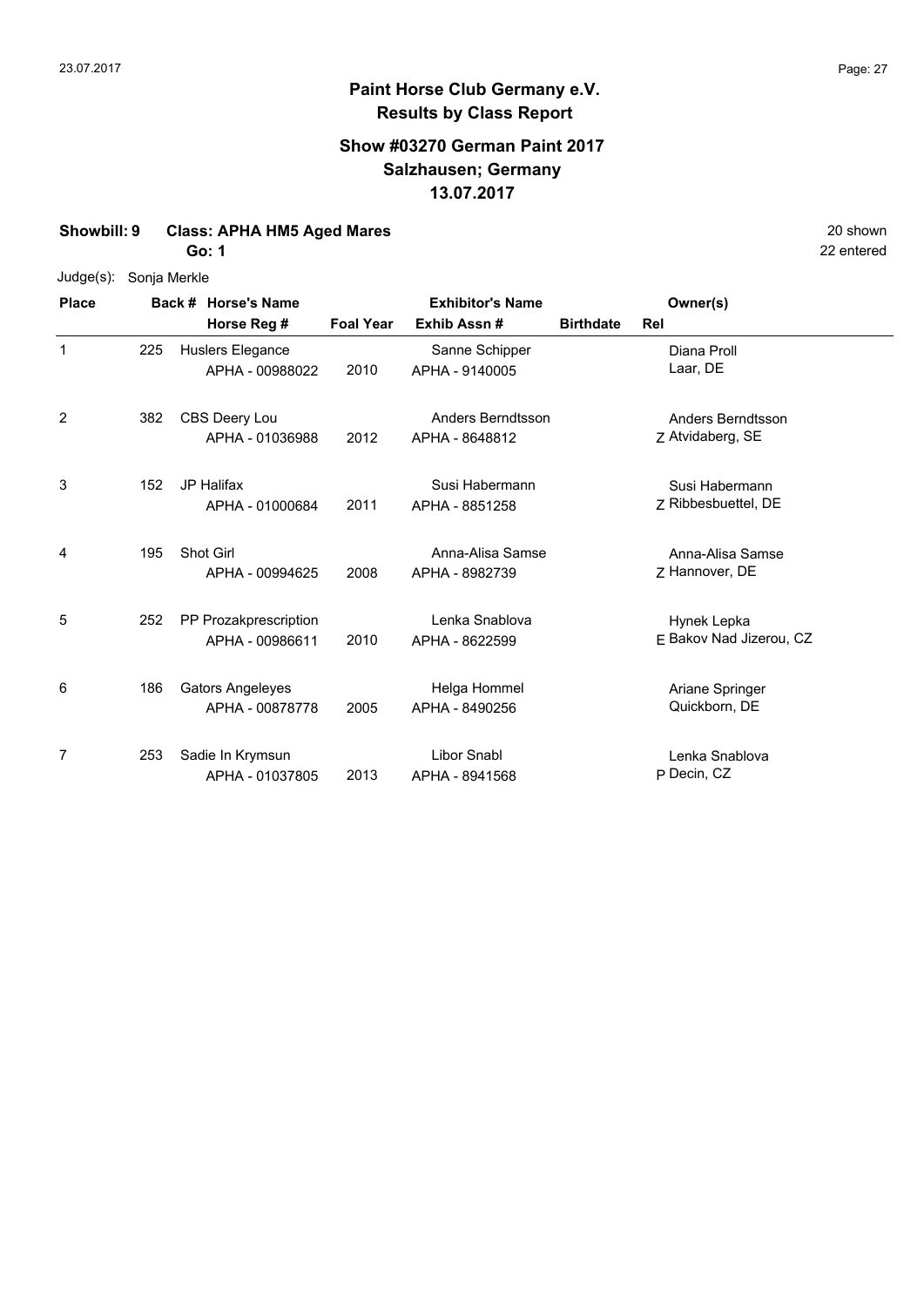## **Show #03271 German Paint 2017 Salzhausen; Germany 13.07.2017**

#### **Showbill: 9 Class: APHA HM5 Aged Mares** 20 shown

**Go: 1**

Judge(s): Barry Schuurman

| <b>Place</b> |     | Back # Horse's Name<br>Horse Reg #         | <b>Foal Year</b> | <b>Exhibitor's Name</b><br>Exhib Assn#     | Owner(s)<br>Rel                                   |
|--------------|-----|--------------------------------------------|------------------|--------------------------------------------|---------------------------------------------------|
| 1            | 382 | CBS Deery Lou<br>APHA - 01036988           | 2012             | <b>Anders Berndtsson</b><br>APHA - 8648812 | Anders Berndtsson<br>Z Atvidaberg, SE             |
| 2            | 252 | PP Prozakprescription<br>APHA - 00986611   | 2010             | Lenka Snablova<br>APHA - 8622599           | Hynek Lepka<br>E Bakov Nad Jizerou, CZ            |
| 3            | 240 | Sheza Barlink Allison<br>APHA - 01028981   | 2013             | Marcus Hohm<br>APHA - 8604919              | Marcus & Isabel Heller Hohm<br>Z Groß Umstadt, DE |
| 4            | 152 | <b>JP Halifax</b><br>APHA - 01000684       | 2011             | Susi Habermann<br>APHA - 8851258           | Susi Habermann<br>Z Ribbesbuettel, DE             |
| 5            | 195 | Shot Girl<br>APHA - 00994625               | 2008             | Anna-Alisa Samse<br>APHA - 8982739         | Anna-Alisa Samse<br>7 Hannover, DE                |
| 6            | 186 | <b>Gators Angeleyes</b><br>APHA - 00878778 | 2005             | Helga Hommel<br>APHA - 8490256             | Ariane Springer<br>Quickborn, DE                  |
| 7            | 132 | Ima Real Chex<br>APHA - 00837763           | 2005             | Andrea Hoenicke<br>APHA - 8800366          | Claudia Jansen-Heyn<br>Blankenfelde-Mahlow, DE    |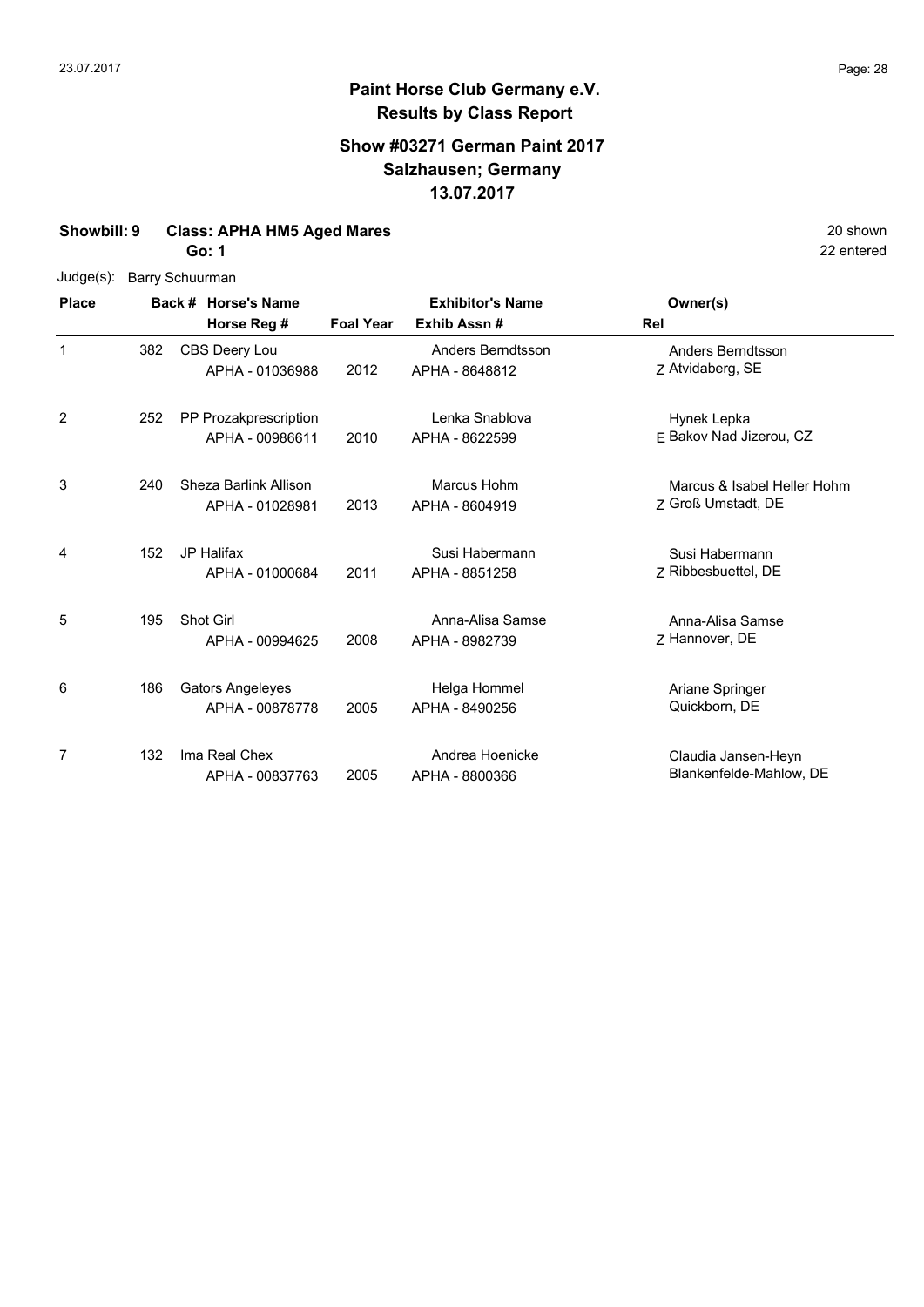## **Show #01698 German Paint 2017 Salzhausen; Germany 13.07.2017**

#### **Showbill: 10 Class: APHA AGC2 Grand Champion Mare** 6 **Shown** 6 shown

**Go: 1**

| Judge(s): | Rick LeMay |
|-----------|------------|

| <b>Place</b> |     | Back # Horse's Name<br>Horse Reg #       | <b>Foal Year</b> | <b>Exhibitor's Name</b><br>Exhib Assn # | Owner(s)<br>Rel                        |
|--------------|-----|------------------------------------------|------------------|-----------------------------------------|----------------------------------------|
|              | 252 | PP Prozakprescription<br>APHA - 00986611 | 2010             | Lenka Snablova<br>APHA - 8622599        | Hynek Lepka<br>F Bakov Nad Jizerou, CZ |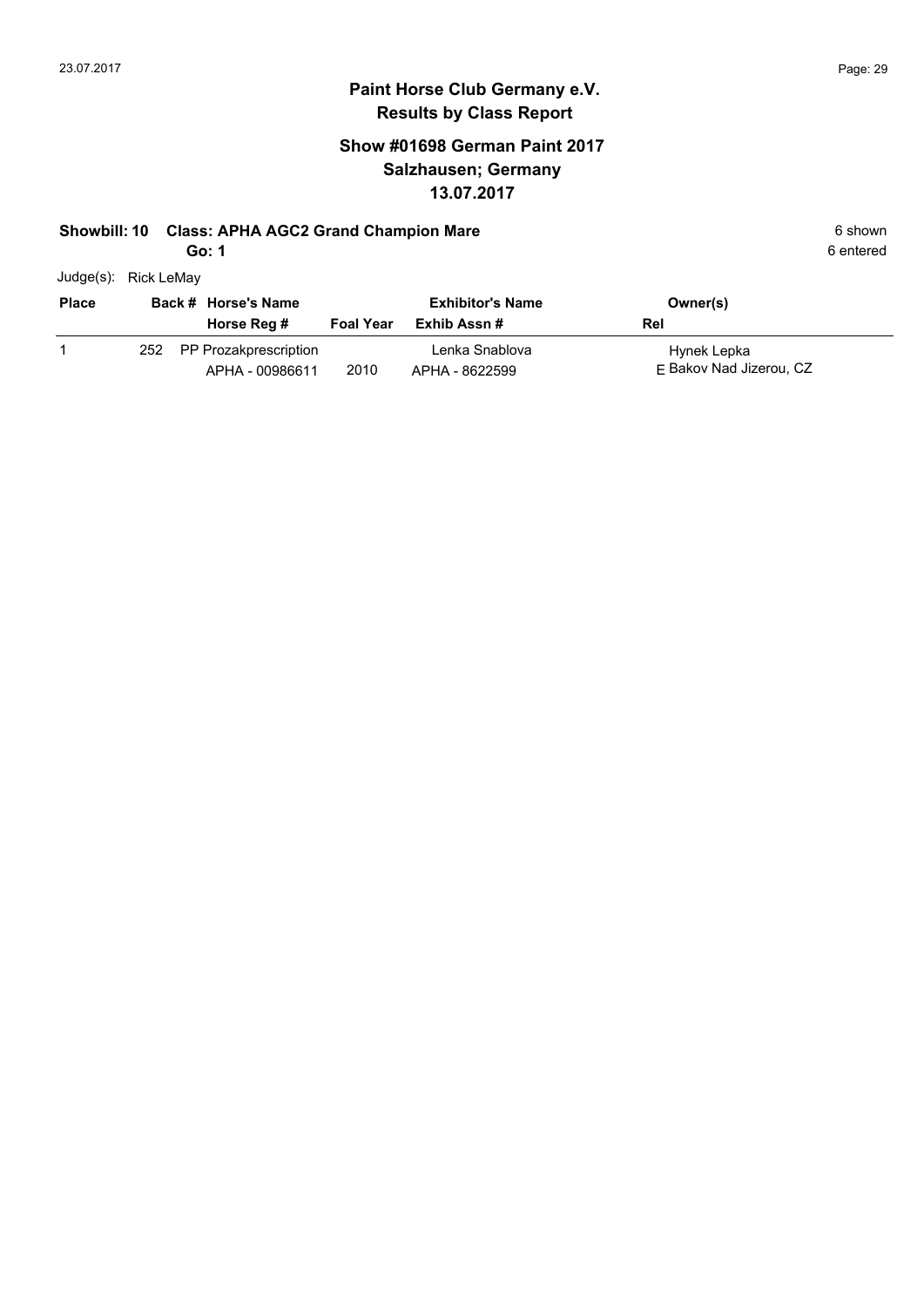## **Show #01699 German Paint 2017 Salzhausen; Germany 13.07.2017**

#### **Showbill: 10 Class: APHA AGC2 Grand Champion Mare** 6 **Shown** 6 shown

**Go: 1**

| Judge(s): Susanne Haug |  |  |
|------------------------|--|--|
|------------------------|--|--|

| <b>Place</b> |     | Back # Horse's Name                      |                  | <b>Exhibitor's Name</b>          | Owner(s)                               |
|--------------|-----|------------------------------------------|------------------|----------------------------------|----------------------------------------|
|              |     | Horse Reg #                              | <b>Foal Year</b> | Exhib Assn #                     | Rel                                    |
|              | 252 | PP Prozakprescription<br>APHA - 00986611 | 2010             | Lenka Snablova<br>APHA - 8622599 | Hynek Lepka<br>F Bakov Nad Jizerou, CZ |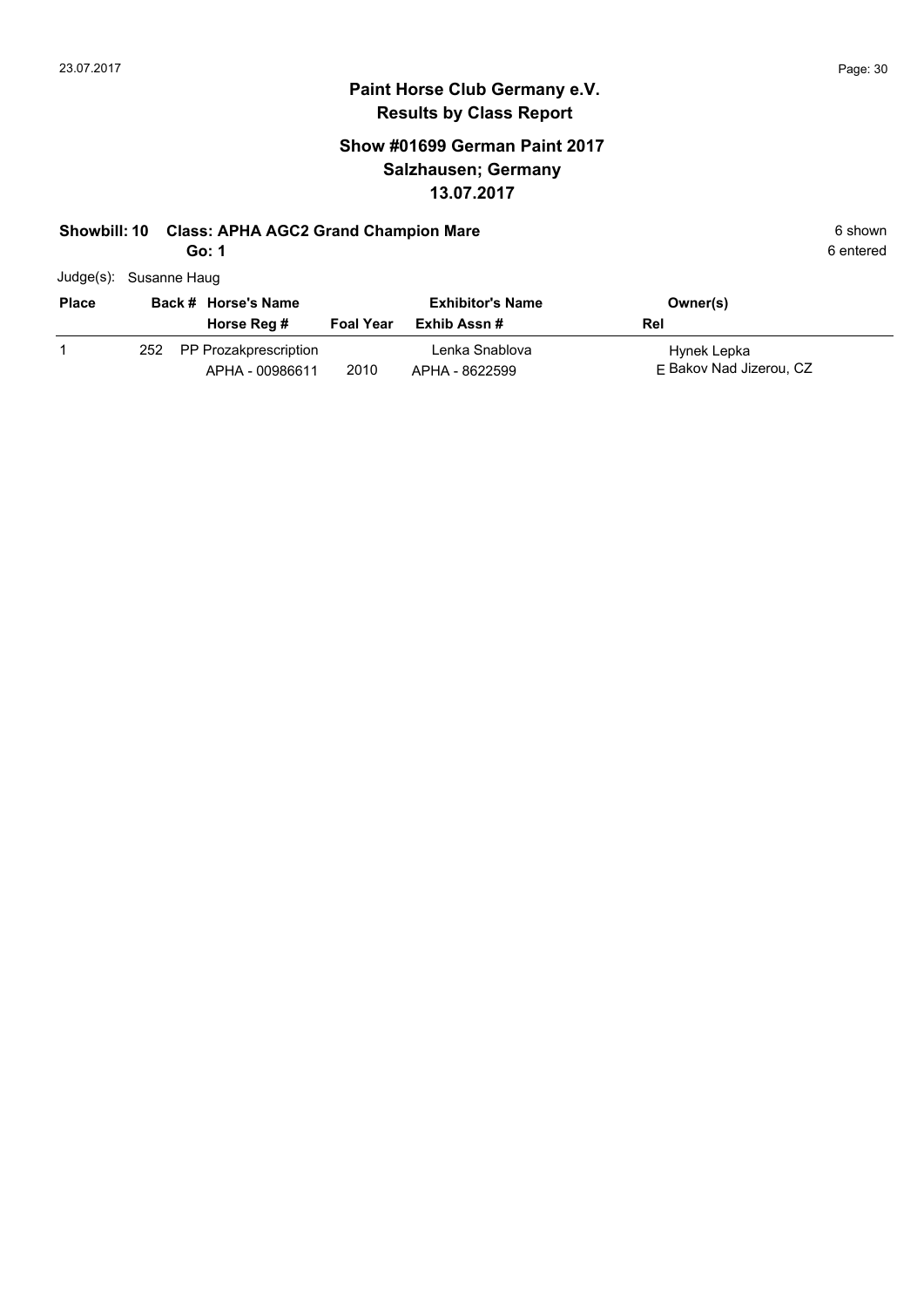## **Paint Horse Club Germany e.V. Results by Class Report**

## **Show #03270 German Paint 2017 Salzhausen; Germany 13.07.2017**

#### **Showbill: 10 Class: APHA AGC2 Grand Champion Mare** 6 **Shown** 6 shown

**Go: 1**

| $Judge(s)$ : | Sonja Merkle |
|--------------|--------------|
|--------------|--------------|

| <b>Place</b> |     | Back # Horse's Name<br>Horse Reg # | <b>Foal Year</b> | <b>Exhibitor's Name</b><br>Exhib Assn # | Owner(s)<br>Rel                       |
|--------------|-----|------------------------------------|------------------|-----------------------------------------|---------------------------------------|
|              | 382 | CBS Deery Lou<br>APHA - 01036988   | 2012             | Anders Berndtsson<br>APHA - 8648812     | Anders Berndtsson<br>Z Atvidaberg, SE |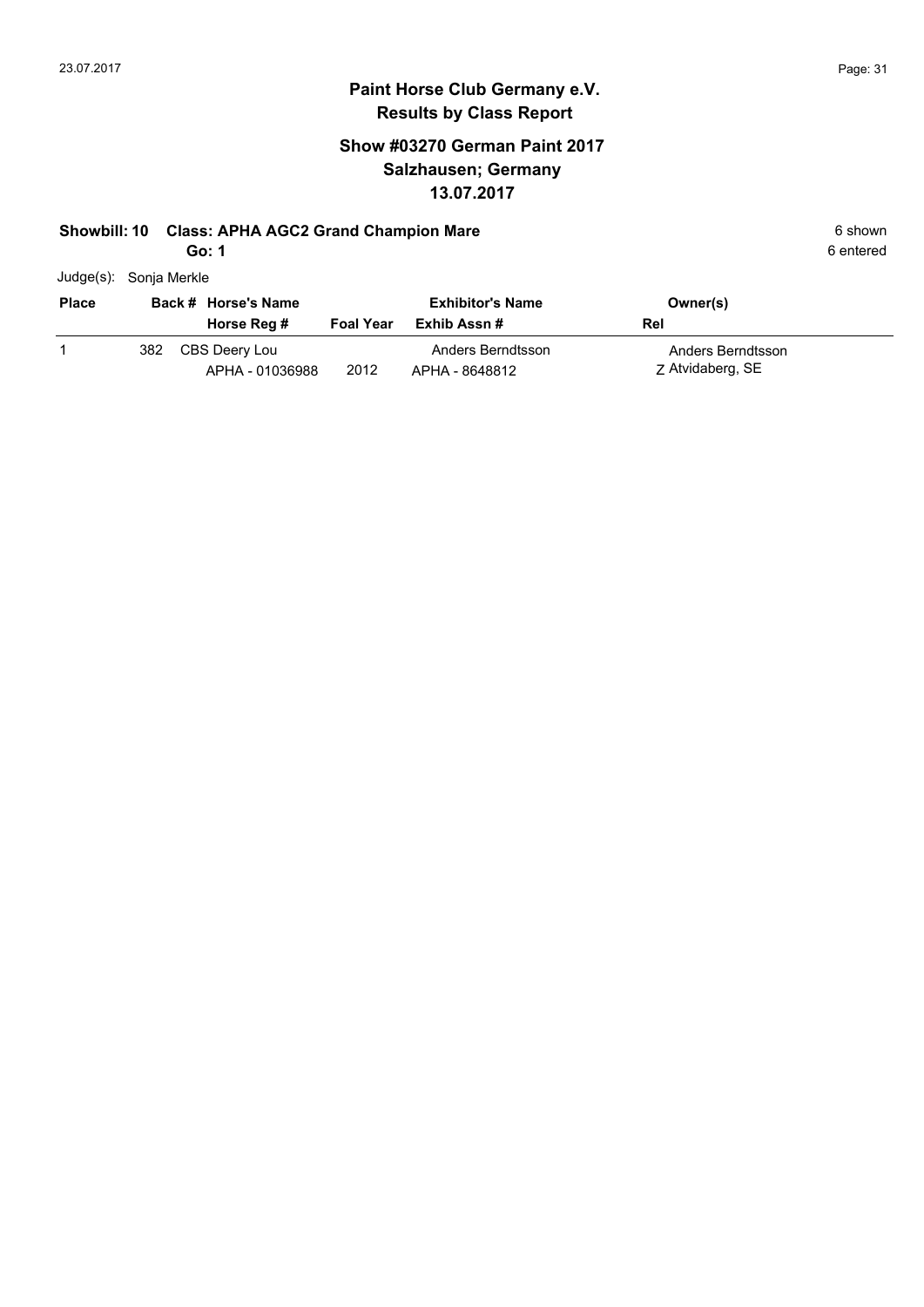## **Show #03271 German Paint 2017 Salzhausen; Germany 13.07.2017**

### **Showbill: 10 Class: APHA AGC2 Grand Champion Mare** 6 **Shown** 6 shown

**Go: 1**

| Judge(s): Barry Schuurman |
|---------------------------|
|                           |

| <b>Place</b> |     | Back # Horse's Name              |                  | <b>Exhibitor's Name</b>             | Owner(s)                              |
|--------------|-----|----------------------------------|------------------|-------------------------------------|---------------------------------------|
|              |     | Horse Reg #                      | <b>Foal Year</b> | Exhib Assn #                        | Rel                                   |
|              | 382 | CBS Deery Lou<br>APHA - 01036988 | 2012             | Anders Berndtsson<br>APHA - 8648812 | Anders Berndtsson<br>Z Atvidaberg, SE |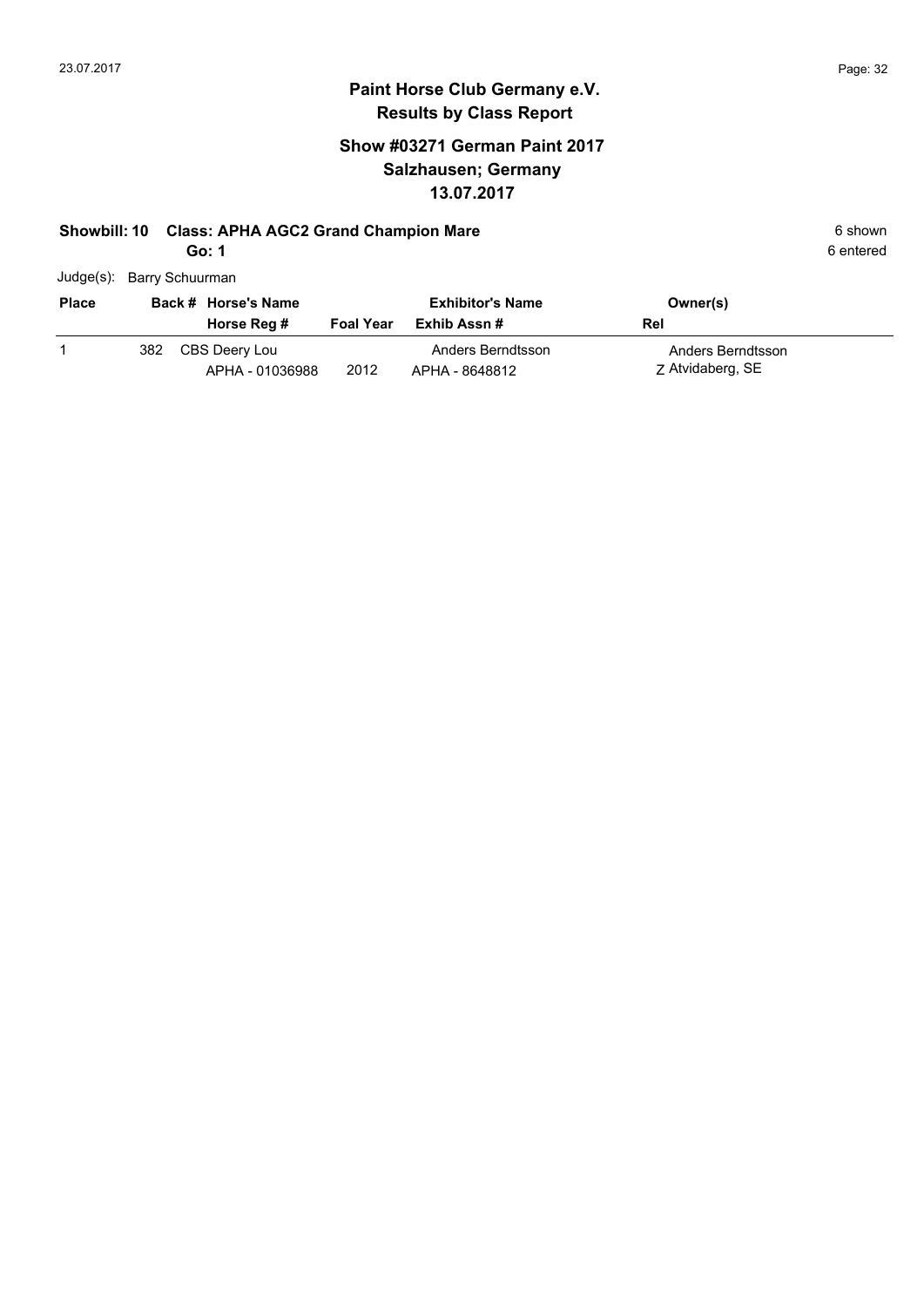## **Show #01698 German Paint 2017 Salzhausen; Germany 13.07.2017**

### **Showbill: 11 Class: APHA ARC2 Reserve Champion Mare** 10 Shown 10 shown

**Go: 1**

10 entered

Judge(s): Rick LeMay

| <b>Place</b> |     | Back # Horse's Name<br>Horse Reg #  | <b>Foal Year</b> | <b>Exhibitor's Name</b><br>Exhib Assn # | Owner(s)<br>Rel                  |
|--------------|-----|-------------------------------------|------------------|-----------------------------------------|----------------------------------|
|              | 186 | Gators Angeleyes<br>APHA - 00878778 | 2005             | Helga Hommel<br>APHA - 8490256          | Ariane Springer<br>Quickborn, DE |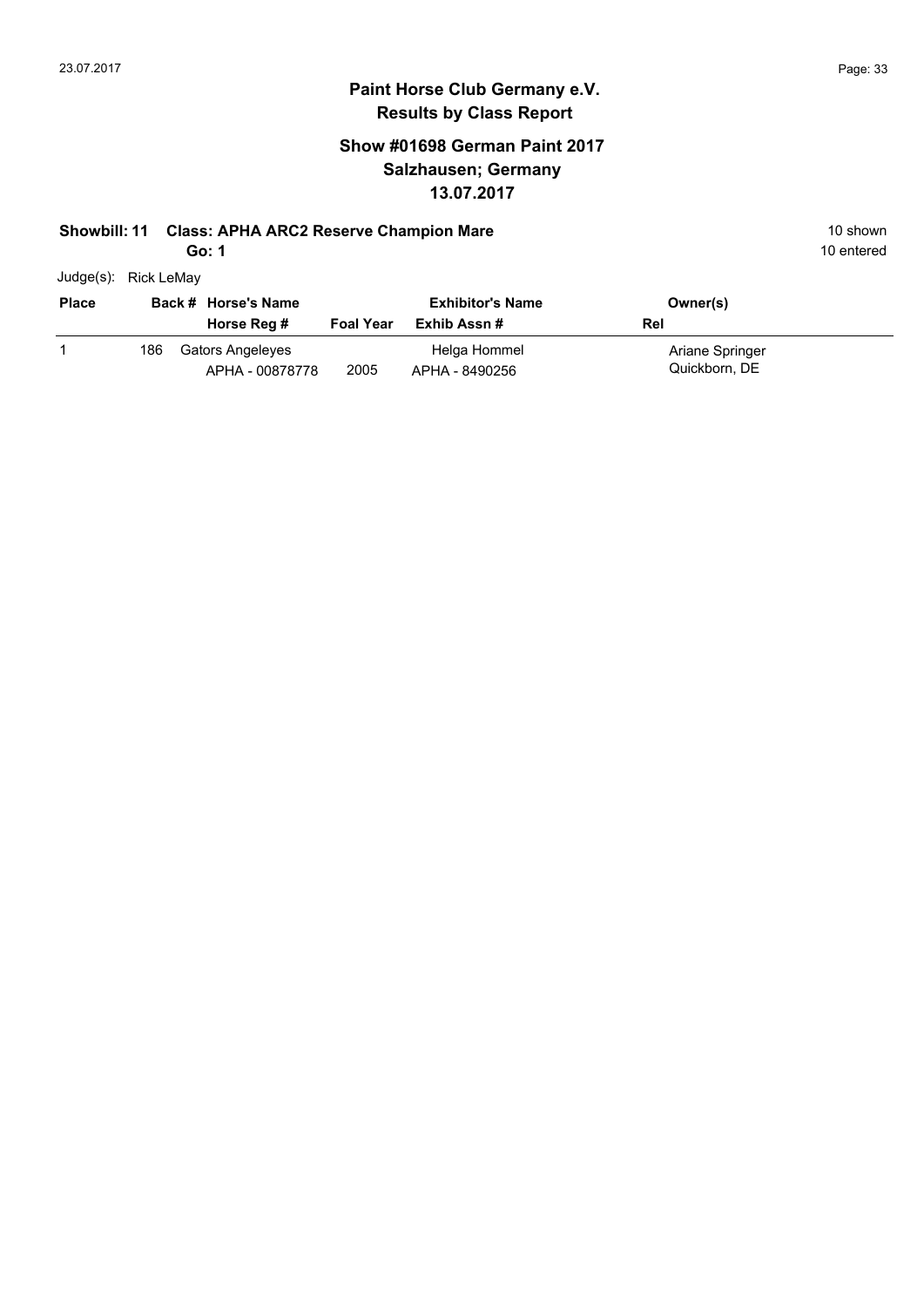## **Show #01699 German Paint 2017 Salzhausen; Germany 13.07.2017**

### **Showbill: 11 Class: APHA ARC2 Reserve Champion Mare** 10 Shown 10 shown

**Go: 1**

| Judge(s): Susanne Haug |
|------------------------|
|                        |

| <b>Place</b> | Back # Horse's Name |                                     | <b>Exhibitor's Name</b> |                               | Owner(s)                      |
|--------------|---------------------|-------------------------------------|-------------------------|-------------------------------|-------------------------------|
|              |                     | Horse Reg #                         | <b>Foal Year</b>        | Exhib Assn #                  | Rel                           |
|              | 253                 | Sadie In Krvmsun<br>APHA - 01037805 | 2013                    | Libor Snabl<br>APHA - 8941568 | Lenka Snablova<br>P Decin, CZ |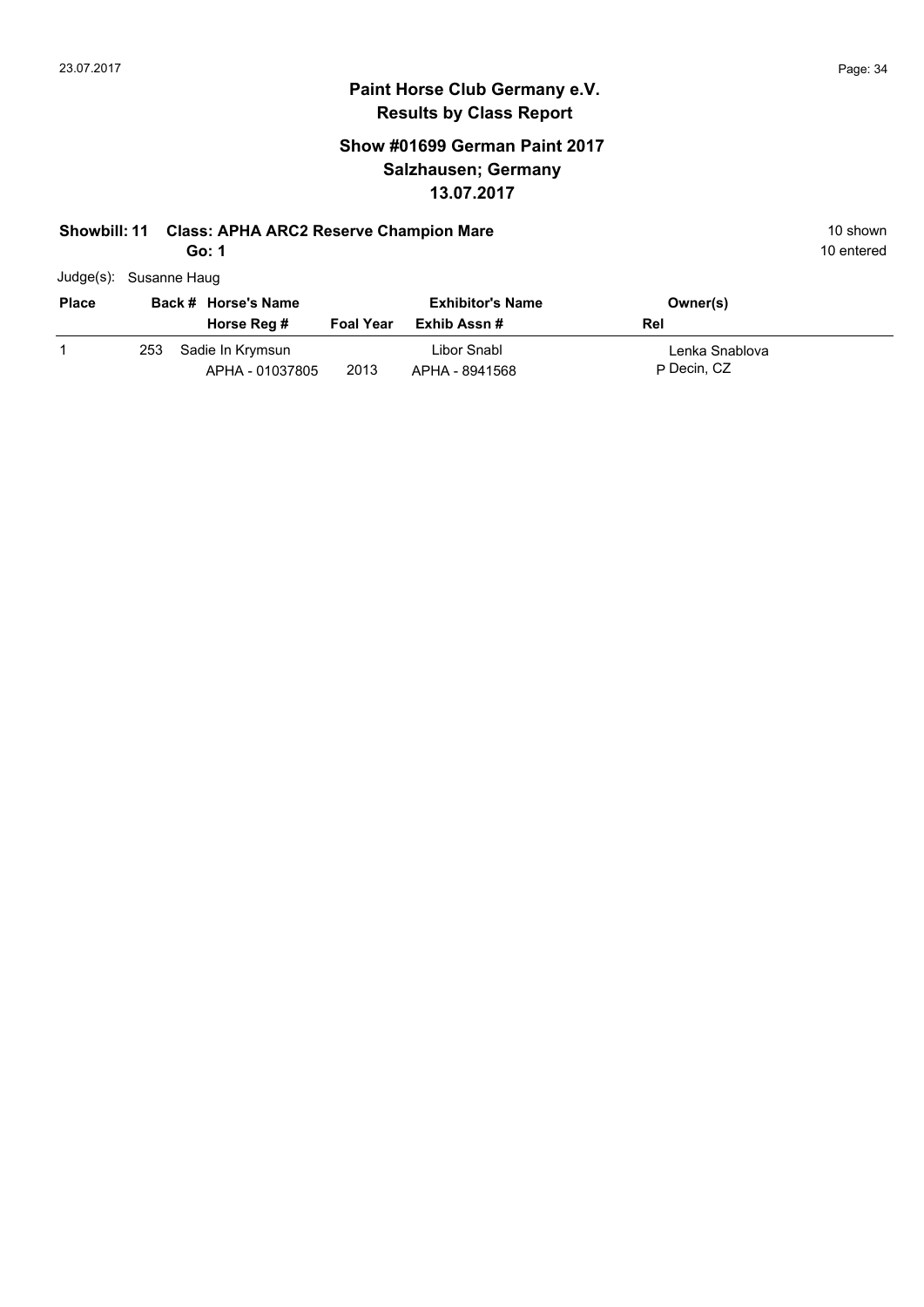## **Show #03270 German Paint 2017 Salzhausen; Germany 13.07.2017**

#### **Showbill: 11 Class: APHA ARC2 Reserve Champion Mare** 10 Shown 10 shown

**Go: 1**

| Judge(s): Sonja Merkle |  |
|------------------------|--|
|                        |  |

| <b>Place</b> |      | Back # Horse's Name<br>Horse Reg # | <b>Foal Year</b> | <b>Exhibitor's Name</b><br>Exhib Assn # | Owner(s)<br>Rel                          |
|--------------|------|------------------------------------|------------------|-----------------------------------------|------------------------------------------|
|              | 175. | Sexy Imprint<br>APHA - 01061291    | 2015             | Nicole Verhulst<br>APHA - 8514663       | Ellen Zylstra De Looze<br>Ridderkerk, NL |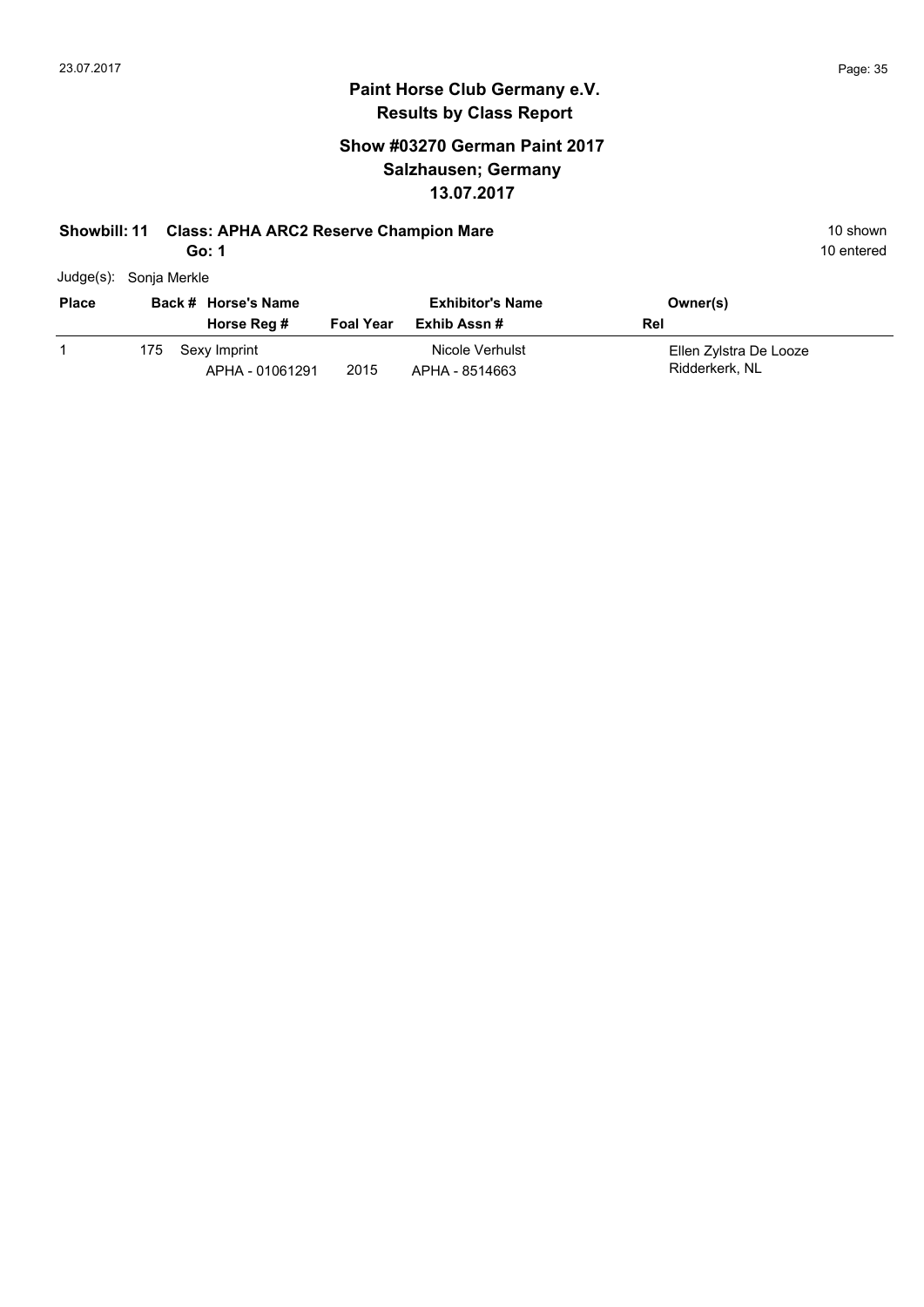## **Show #03271 German Paint 2017 Salzhausen; Germany 13.07.2017**

## **Showbill: 11 Class: APHA ARC2 Reserve Champion Mare** 10 Shown 10 shown

**Go: 1**

|  | Judge(s): Barry Schuurman |
|--|---------------------------|
|--|---------------------------|

| <b>Place</b> | Back # Horse's Name                          |                  | <b>Exhibitor's Name</b>          | Owner(s)                               |
|--------------|----------------------------------------------|------------------|----------------------------------|----------------------------------------|
|              | Horse Reg #                                  | <b>Foal Year</b> | Exhib Assn #                     | Rel                                    |
|              | 252 PP Prozakprescription<br>APHA - 00986611 | 2010             | Lenka Snablova<br>APHA - 8622599 | Hynek Lepka<br>F Bakov Nad Jizerou, CZ |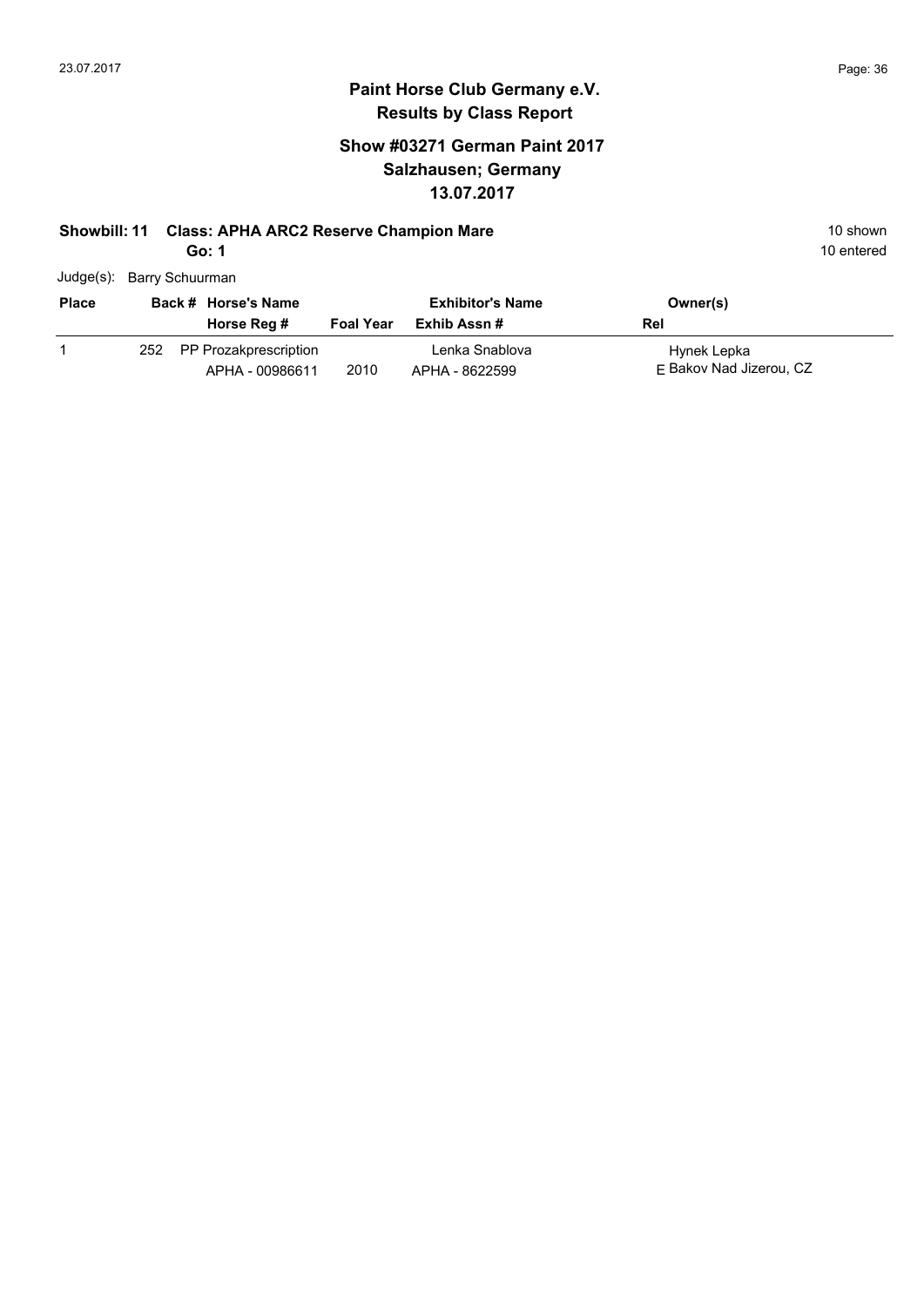# **Paint Horse Club Germany e.V. Results by Class Report**

## **Show #01698 German Paint 2017 Salzhausen; Germany 13.07.2017**

# **Showbill: 13 Class: APHA ABS4 Amt SPB Mares All Ages** 3 shown

**Go: 1**

Judge(s): Rick LeMay

| <b>Place</b> |     | Back # Horse's Name |                  | <b>Exhibitor's Name</b> | Owner(s)                 |
|--------------|-----|---------------------|------------------|-------------------------|--------------------------|
|              |     | Horse Reg #         | <b>Foal Year</b> | Exhib Assn#             | Rel                      |
| 1            | 190 | Unzippin The Assets |                  | Dominik Schuster        | Jasmin Schuster          |
|              |     | APHA - 00984654     | 2010             | APHA - 8883342          | P Schrozberg, DE         |
| 2            | 208 | Peponitas Likeness  |                  | Matthias Bruenjes       | <b>Matthias Bruenjes</b> |
|              |     | APHA - 01014622     | 2012             | APHA - 8812624          | 7 Loxstedt, DE           |
| 3            | 157 | Hot Intent          |                  | Alena Helmcke           | Alena Helmcke            |
|              |     | APHA - 01029606     | 2013             | APHA - 8635014          | Z Appel, DE              |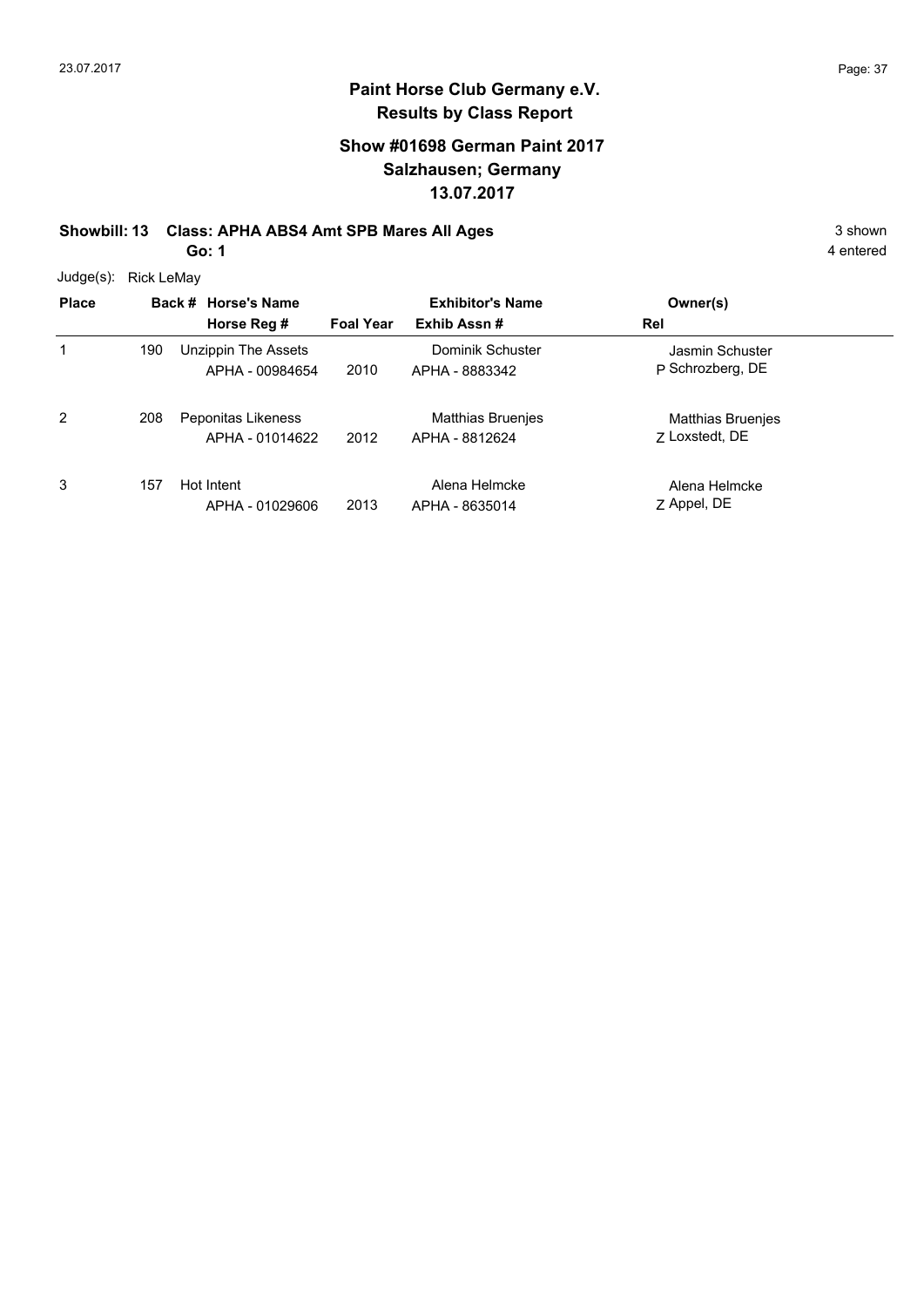## **Show #01699 German Paint 2017 Salzhausen; Germany 13.07.2017**

# **Showbill: 13 Class: APHA ABS4 Amt SPB Mares All Ages** 3 shown

**Go: 1**

|  | Judge(s): Susanne Haug |
|--|------------------------|
|--|------------------------|

| <b>Place</b> |     | Back # Horse's Name<br>Horse Reg #     | <b>Foal Year</b> | <b>Exhibitor's Name</b><br>Exhib Assn# | Owner(s)<br>Rel                            |
|--------------|-----|----------------------------------------|------------------|----------------------------------------|--------------------------------------------|
| 1            | 190 | Unzippin The Assets<br>APHA - 00984654 | 2010             | Dominik Schuster<br>APHA - 8883342     | Jasmin Schuster<br>P Schrozberg, DE        |
| 2            | 157 | Hot Intent<br>APHA - 01029606          | 2013             | Alena Helmcke<br>APHA - 8635014        | Alena Helmcke<br>Z Appel, DE               |
| 3            | 208 | Peponitas Likeness<br>APHA - 01014622  | 2012             | Matthias Bruenjes<br>APHA - 8812624    | <b>Matthias Bruenjes</b><br>7 Loxstedt, DE |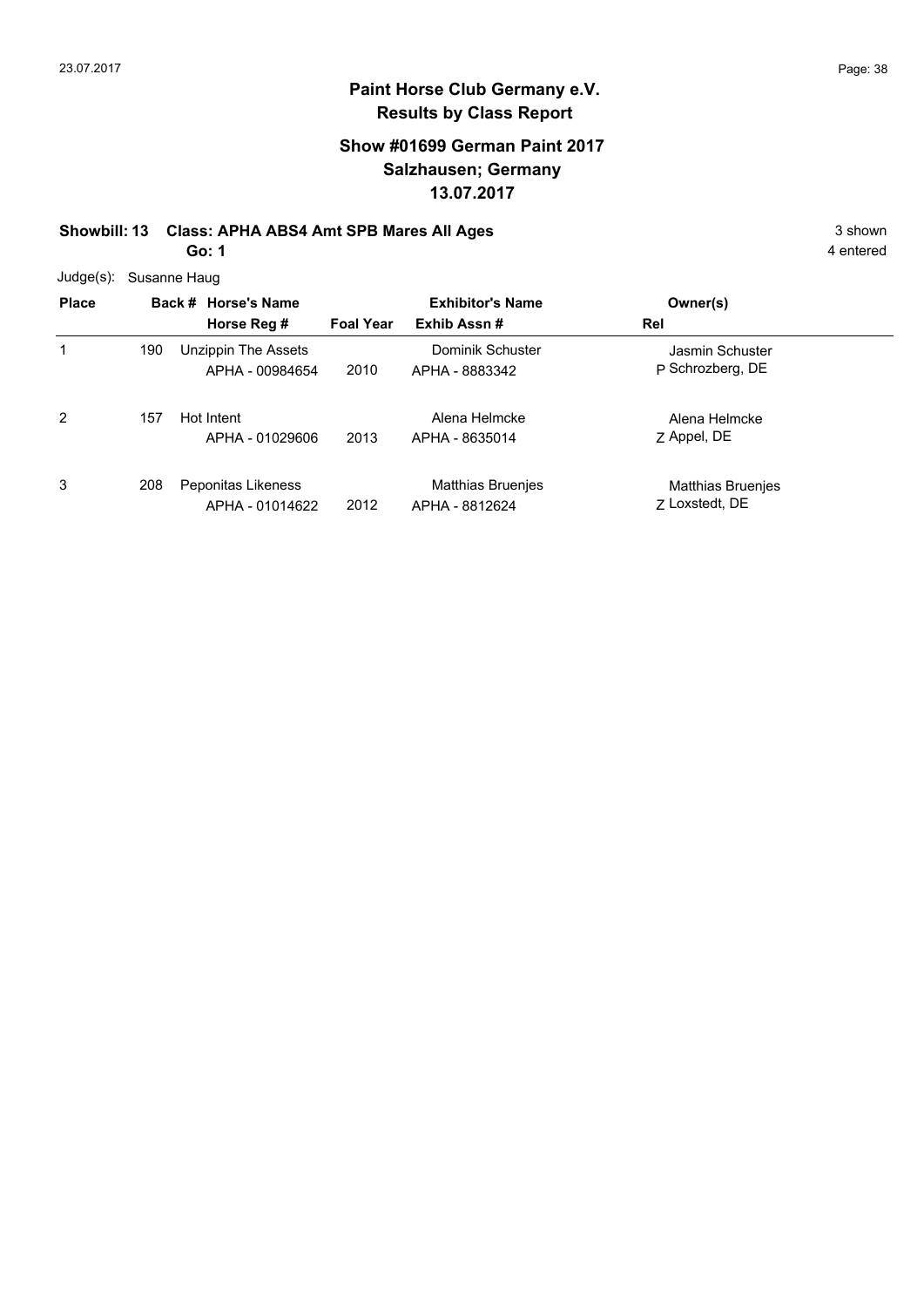### **Show #03270 German Paint 2017 Salzhausen; Germany 13.07.2017**

# **Showbill: 13 Class: APHA ABS4 Amt SPB Mares All Ages** 3 shown

**Go: 1**

4 entered

Judge(s): Sonja Merkle

| <b>Place</b> |     | Back # Horse's Name<br>Horse Reg #     | <b>Foal Year</b> | <b>Exhibitor's Name</b><br>Exhib Assn#     | Owner(s)<br>Rel                            |
|--------------|-----|----------------------------------------|------------------|--------------------------------------------|--------------------------------------------|
| 1            | 190 | Unzippin The Assets<br>APHA - 00984654 | 2010             | Dominik Schuster<br>APHA - 8883342         | Jasmin Schuster<br>P Schrozberg, DE        |
| 2            | 208 | Peponitas Likeness<br>APHA - 01014622  | 2012             | <b>Matthias Bruenjes</b><br>APHA - 8812624 | <b>Matthias Bruenjes</b><br>7 Loxstedt, DE |
| 3            | 157 | Hot Intent<br>APHA - 01029606          | 2013             | Alena Helmcke<br>APHA - 8635014            | Alena Helmcke<br>Z Appel, DE               |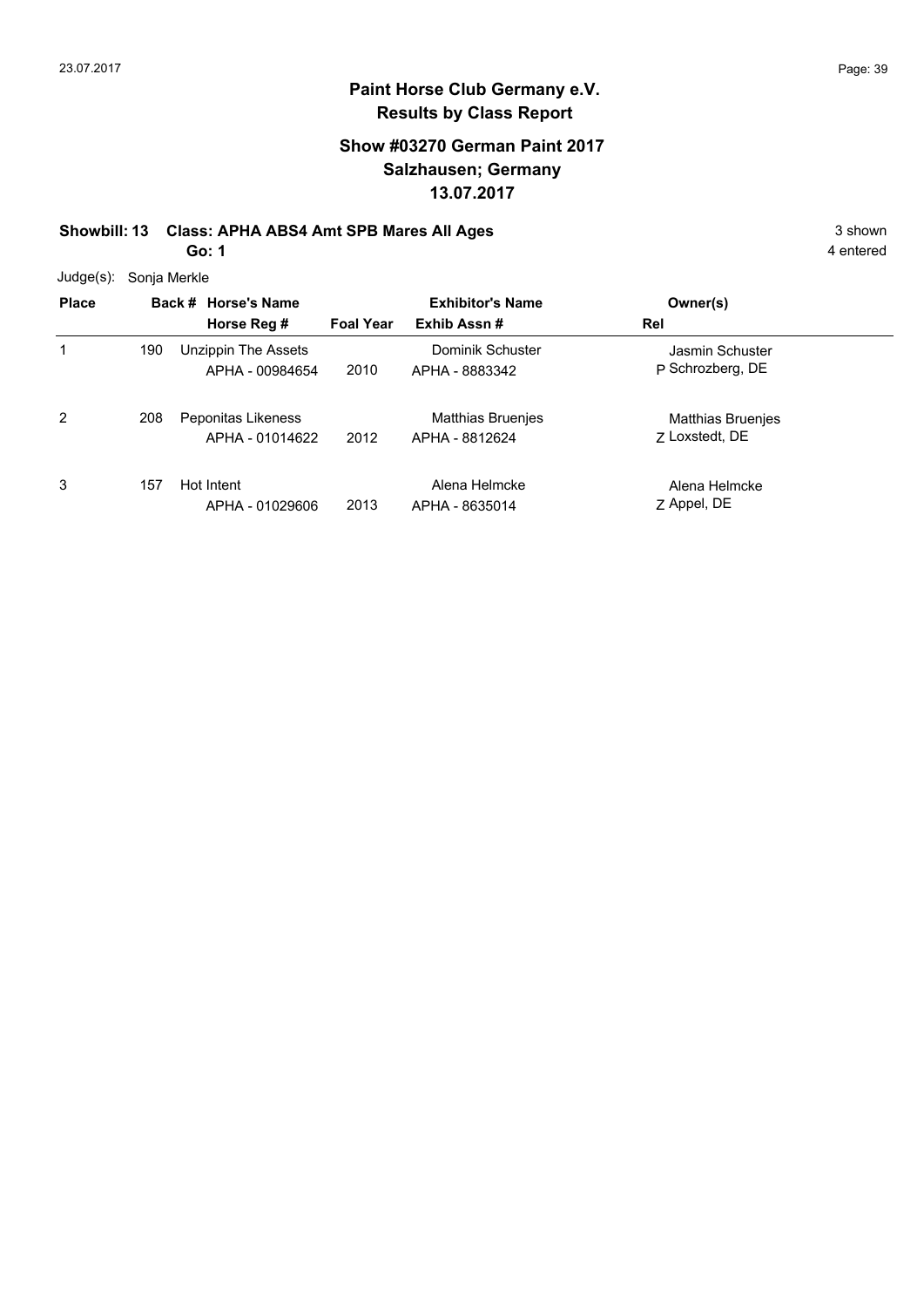## **Show #03271 German Paint 2017 Salzhausen; Germany 13.07.2017**

#### **Showbill: 13 Class: APHA ABS4 Amt SPB Mares All Ages** 3 shown **Go: 1**

|  | Judge(s): Barry Schuurman |
|--|---------------------------|
|--|---------------------------|

| <b>Place</b>   |     | Back # Horse's Name<br>Horse Reg #     | <b>Foal Year</b> | <b>Exhibitor's Name</b><br>Exhib Assn#     | Owner(s)<br>Rel                            |
|----------------|-----|----------------------------------------|------------------|--------------------------------------------|--------------------------------------------|
| 1              | 208 | Peponitas Likeness<br>APHA - 01014622  | 2012             | <b>Matthias Bruenjes</b><br>APHA - 8812624 | <b>Matthias Bruenjes</b><br>7 Loxstedt, DE |
| $\overline{2}$ | 157 | Hot Intent<br>APHA - 01029606          | 2013             | Alena Helmcke<br>APHA - 8635014            | Alena Helmcke<br>Z Appel, DE               |
| 3              | 190 | Unzippin The Assets<br>APHA - 00984654 | 2010             | Dominik Schuster<br>APHA - 8883342         | Jasmin Schuster<br>P Schrozberg, DE        |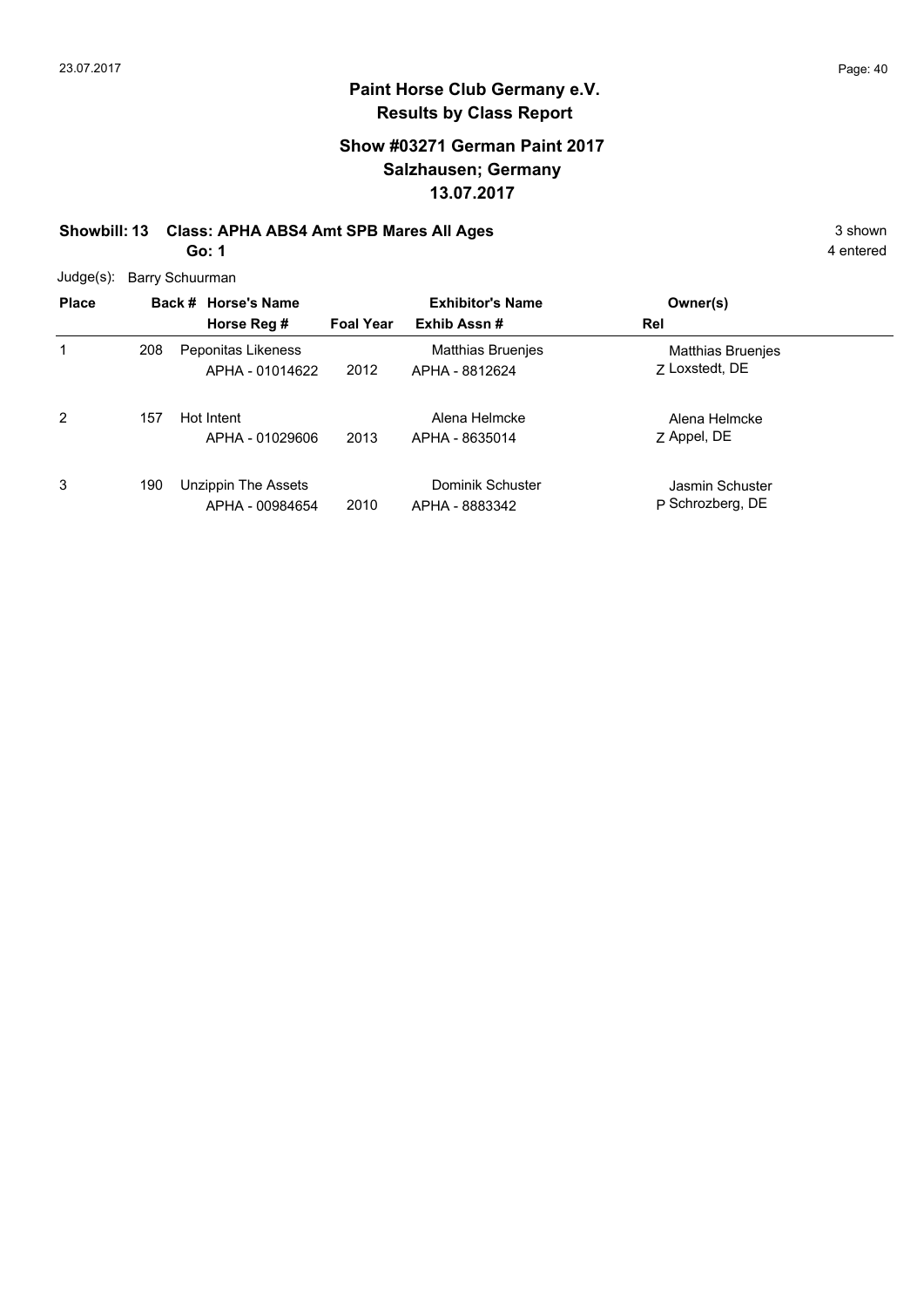#### **Paint Horse Club Germany e.V. Results by Class Report**

## **Show #01698 German Paint 2017 Salzhausen; Germany 13.07.2017**

#### **Showbill: 14 Class: APHA ABGM Amt SPB Grand Champion Mare** 2 shown 2 shown

**Go: 1**

Judge(s): Rick LeMay

| <b>Place</b> |     | Back # Horse's Name<br>Horse Reg #     | <b>Foal Year</b> | <b>Exhibitor's Name</b><br>Exhib Assn # | Owner(s)<br>Rel                     |
|--------------|-----|----------------------------------------|------------------|-----------------------------------------|-------------------------------------|
|              | 190 | Unzippin The Assets<br>APHA - 00984654 | 2010             | Dominik Schuster<br>APHA - 8883342      | Jasmin Schuster<br>P Schrozberg, DE |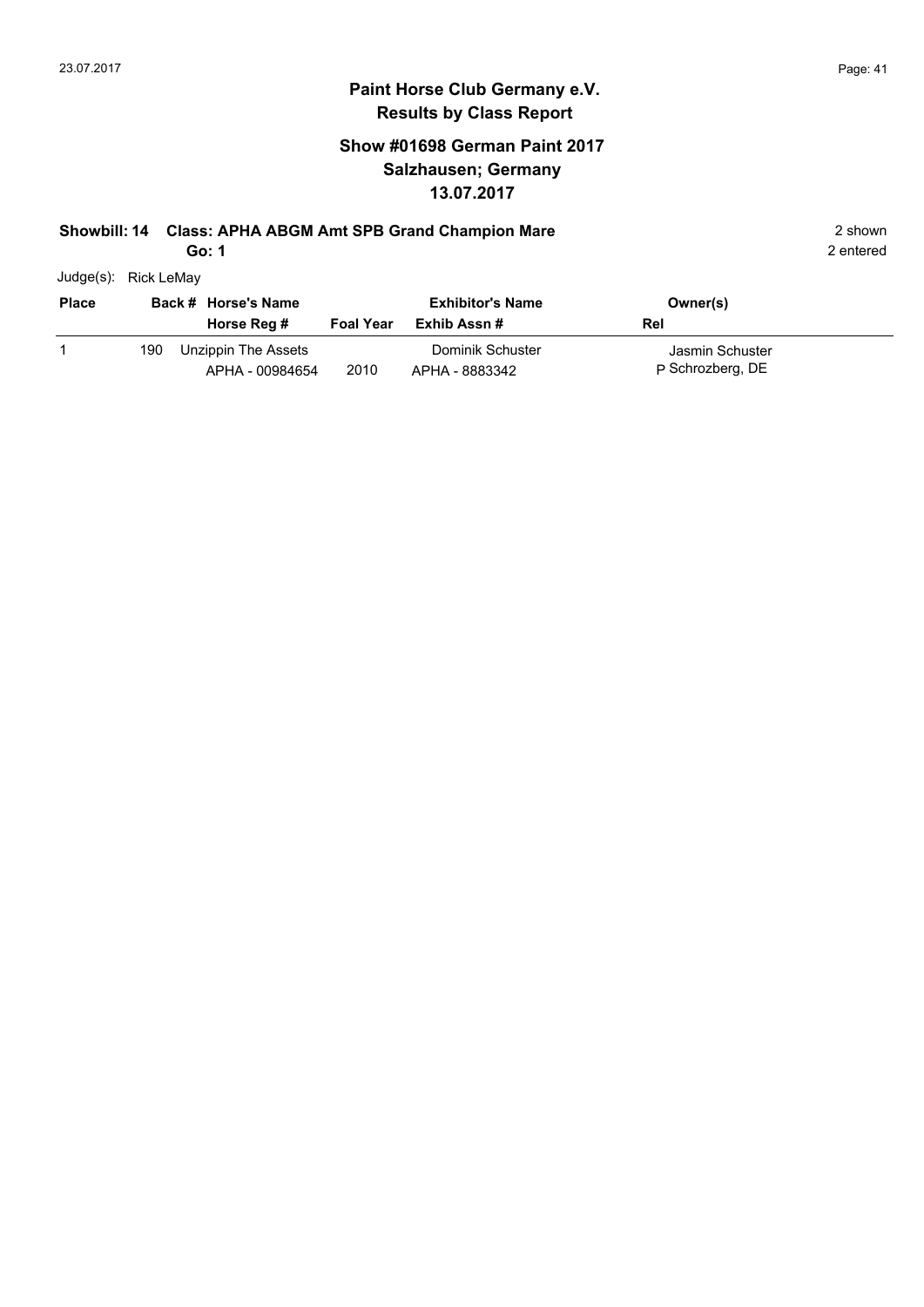#### **Paint Horse Club Germany e.V. Results by Class Report**

## **Show #01699 German Paint 2017 Salzhausen; Germany 13.07.2017**

## **Showbill: 14 Class: APHA ABGM Amt SPB Grand Champion Mare** 2 shown 2 shown

**Go: 1**

Judge(s): Susanne Haug

| <b>Place</b> |     | Back # Horse's Name<br>Horse Reg #     | <b>Foal Year</b> | <b>Exhibitor's Name</b><br>Exhib Assn # | Owner(s)<br>Rel                     |
|--------------|-----|----------------------------------------|------------------|-----------------------------------------|-------------------------------------|
|              | 190 | Unzippin The Assets<br>APHA - 00984654 | 2010             | Dominik Schuster<br>APHA - 8883342      | Jasmin Schuster<br>P Schrozberg, DE |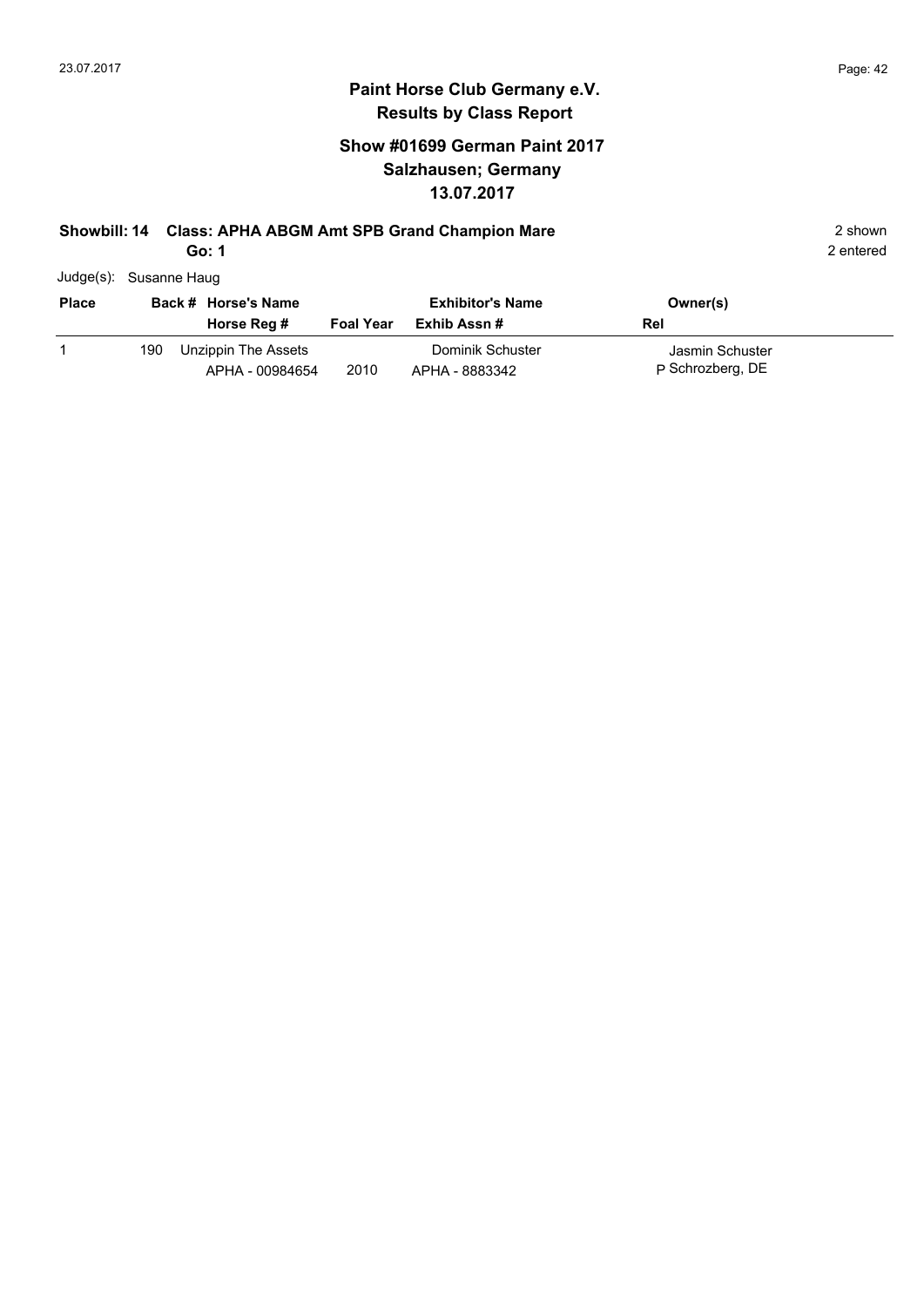#### **Paint Horse Club Germany e.V. Results by Class Report**

## **Show #03270 German Paint 2017 Salzhausen; Germany 13.07.2017**

#### **Showbill: 14 Class: APHA ABGM Amt SPB Grand Champion Mare** 2 shown 2 shown

**Go: 1**

Judge(s): Sonja Merkle

| <b>Place</b> |     | Back # Horse's Name<br>Horse Reg #     | <b>Foal Year</b> | <b>Exhibitor's Name</b><br>Exhib Assn # | Owner(s)<br>Rel                     |
|--------------|-----|----------------------------------------|------------------|-----------------------------------------|-------------------------------------|
|              | 190 | Unzippin The Assets<br>APHA - 00984654 | 2010             | Dominik Schuster<br>APHA - 8883342      | Jasmin Schuster<br>P Schrozberg, DE |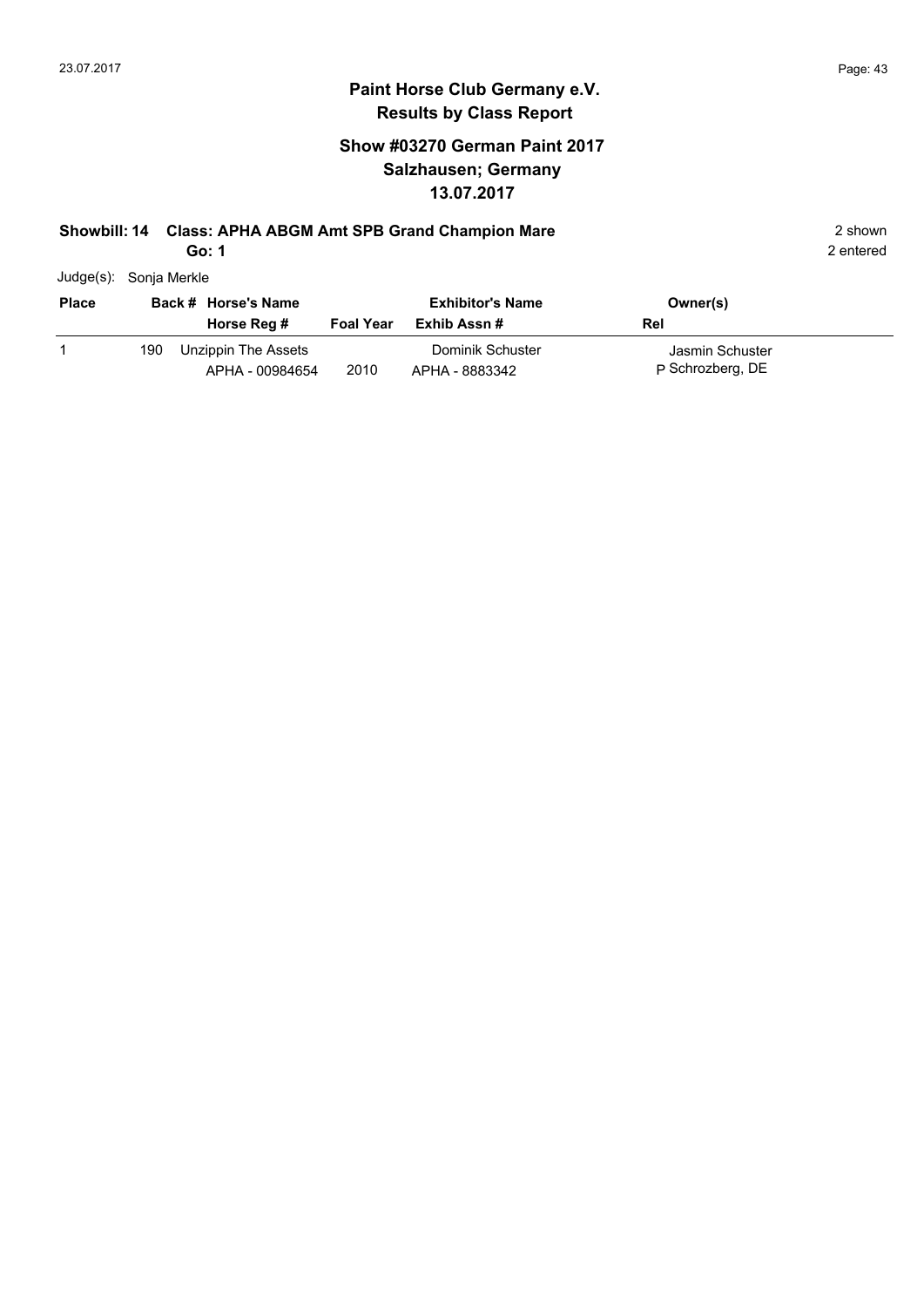## **Show #03271 German Paint 2017 Salzhausen; Germany 13.07.2017**

# **Showbill: 14 Class: APHA ABGM Amt SPB Grand Champion Mare** 2 shown 2 shown

**Go: 1**

| Judge(s): Barry Schuurman |
|---------------------------|
|                           |

| <b>Place</b> | Back # Horse's Name |                                       | <b>Exhibitor's Name</b> |                                     | Owner(s)                            |
|--------------|---------------------|---------------------------------------|-------------------------|-------------------------------------|-------------------------------------|
|              |                     | Horse Reg #                           | <b>Foal Year</b>        | Exhib Assn #                        | Rel                                 |
|              | 208                 | Peponitas Likeness<br>APHA - 01014622 | 2012                    | Matthias Bruenjes<br>APHA - 8812624 | Matthias Bruenjes<br>7 Loxstedt, DE |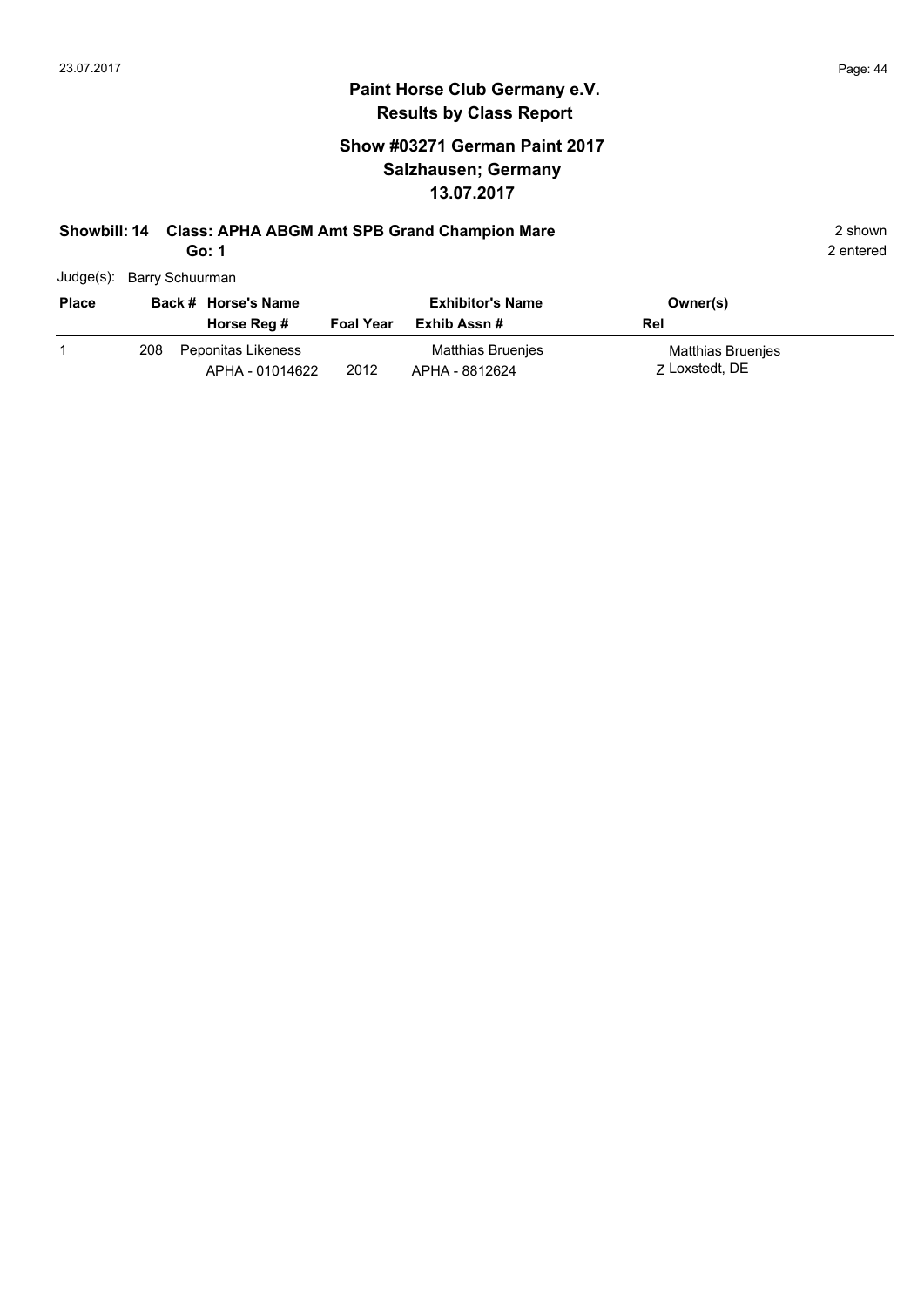## **Show #01698 German Paint 2017 Salzhausen; Germany 13.07.2017**

#### **Showbill: 15 Class: APHA ABRM Amt SPB Reserve Champion Mare** 3 shown 3 shown

**Go: 1**

| <b>Place</b> |     | Back # Horse's Name                   |                  | <b>Exhibitor's Name</b>             | Owner(s)                            |
|--------------|-----|---------------------------------------|------------------|-------------------------------------|-------------------------------------|
|              |     | Horse Reg #                           | <b>Foal Year</b> | Exhib Assn #                        | Rel                                 |
|              | 208 | Peponitas Likeness<br>APHA - 01014622 | 2012             | Matthias Bruenjes<br>APHA - 8812624 | Matthias Bruenjes<br>7 Loxstedt, DE |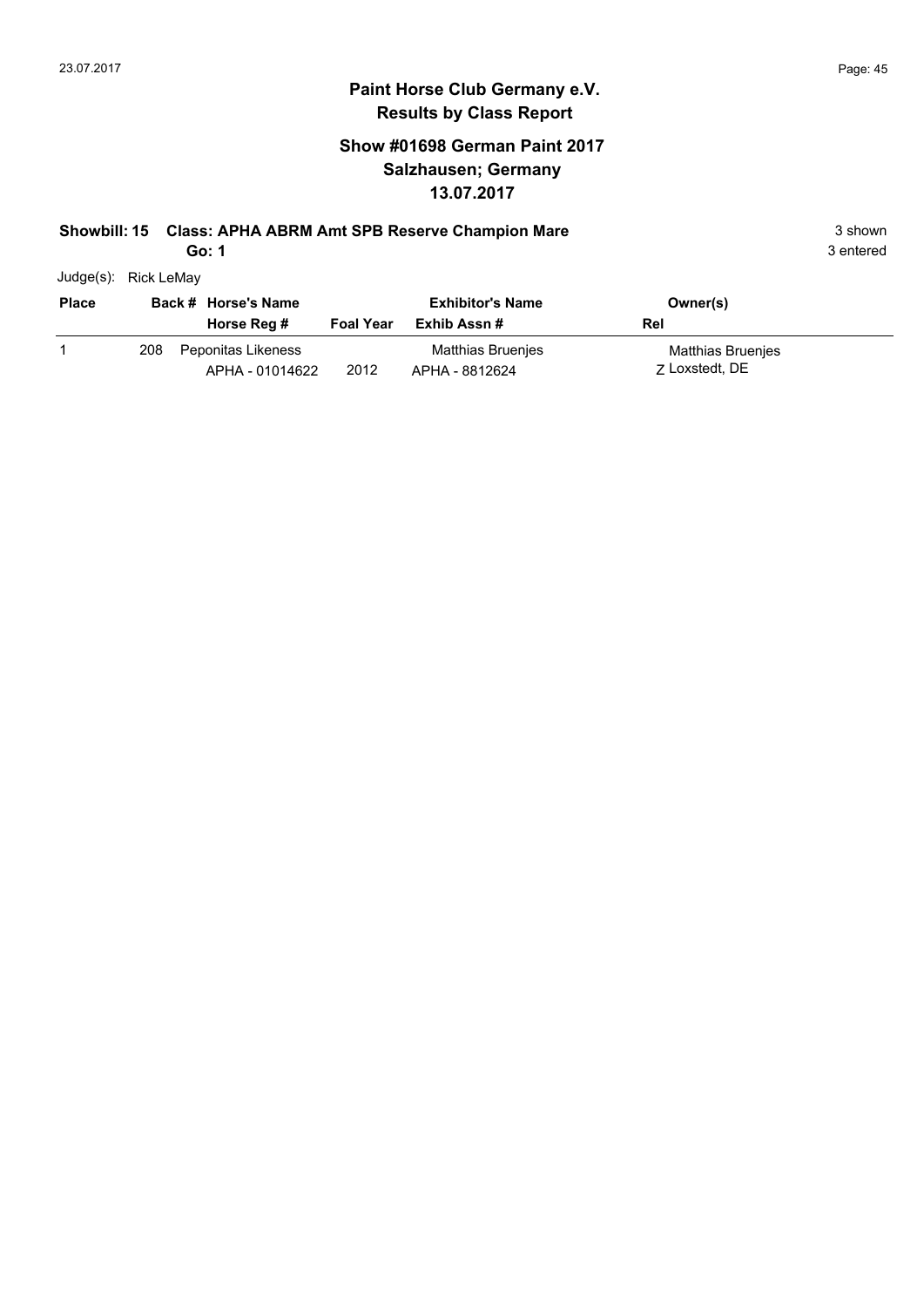### **Show #01699 German Paint 2017 Salzhausen; Germany 13.07.2017**

#### **Showbill: 15 Class: APHA ABRM Amt SPB Reserve Champion Mare** 3 shown 3 shown

**Go: 1**

3 entered

Judge(s): Susanne Haug

| <b>Place</b> |     | Back # Horse's Name                    |                  | <b>Exhibitor's Name</b>            | Owner(s)                            |
|--------------|-----|----------------------------------------|------------------|------------------------------------|-------------------------------------|
|              |     | Horse Reg #                            | <b>Foal Year</b> | Exhib Assn #                       | Rel                                 |
|              | 190 | Unzippin The Assets<br>APHA - 00984654 | 2010             | Dominik Schuster<br>APHA - 8883342 | Jasmin Schuster<br>P Schrozberg, DE |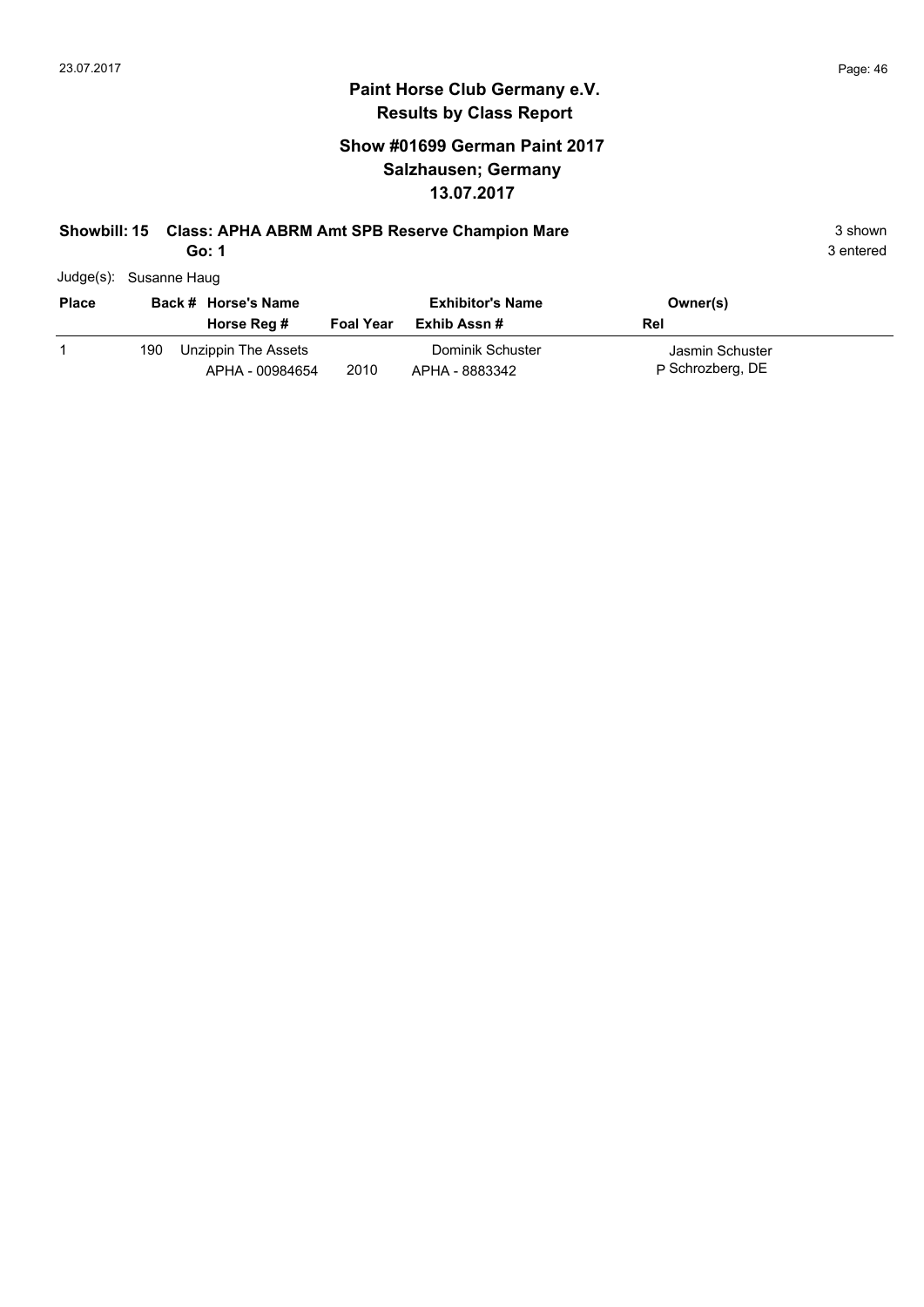### **Show #03270 German Paint 2017 Salzhausen; Germany 13.07.2017**

#### **Showbill: 15 Class: APHA ABRM Amt SPB Reserve Champion Mare** 3 shown 3 shown

**Go: 1**

3 entered

Judge(s): Sonja Merkle

| <b>Place</b> |     | Back # Horse's Name                   |                  | <b>Exhibitor's Name</b>             | Owner(s)                            |
|--------------|-----|---------------------------------------|------------------|-------------------------------------|-------------------------------------|
|              |     | Horse Reg #                           | <b>Foal Year</b> | Exhib Assn #                        | Rel                                 |
|              | 208 | Peponitas Likeness<br>APHA - 01014622 | 2012             | Matthias Bruenjes<br>APHA - 8812624 | Matthias Bruenjes<br>7 Loxstedt, DE |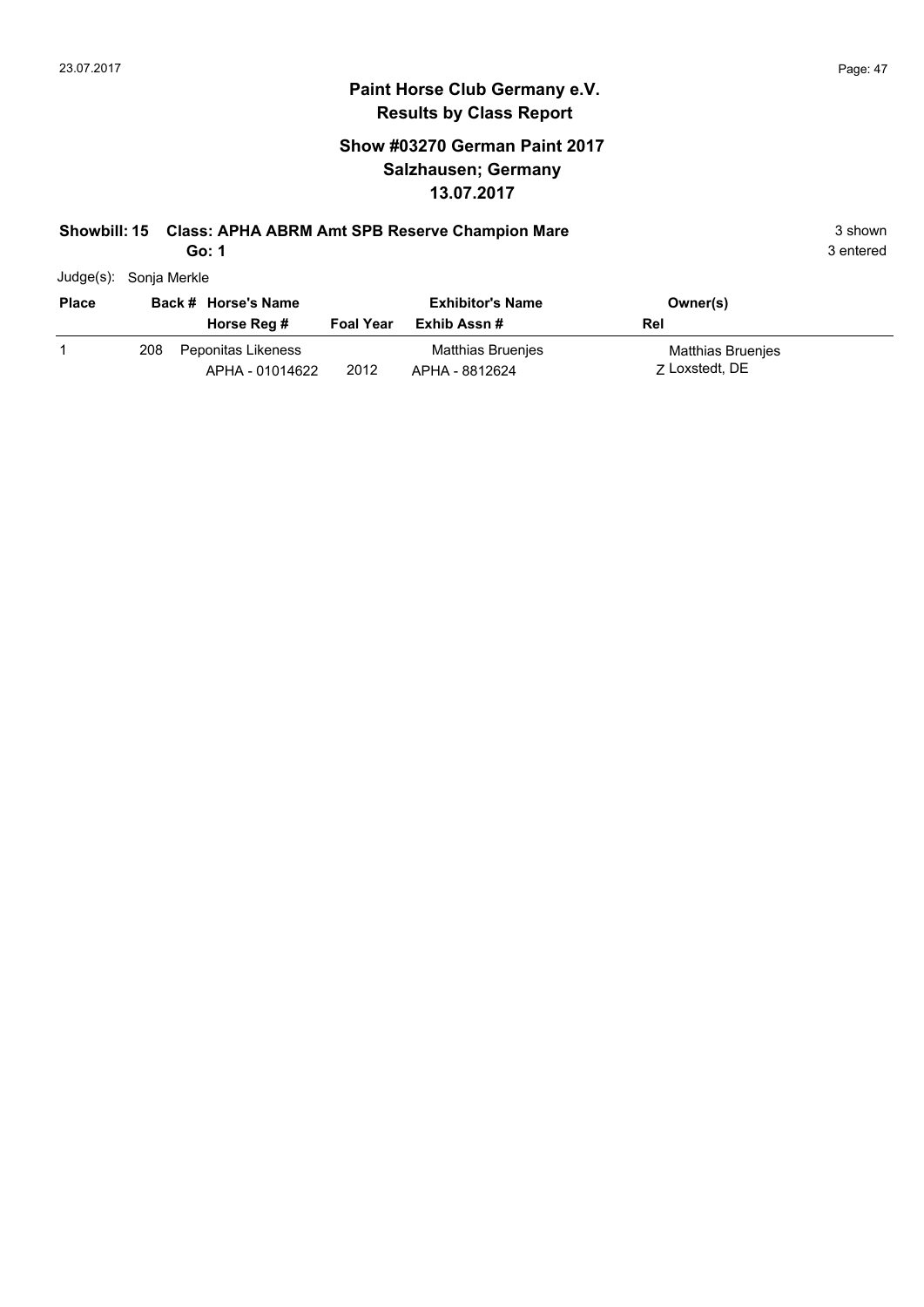## **Show #03271 German Paint 2017 Salzhausen; Germany 13.07.2017**

#### **Showbill: 15 Class: APHA ABRM Amt SPB Reserve Champion Mare** 3 shown 3 shown

**Go: 1**

| Judge(s): Barry Schuurman |  |
|---------------------------|--|
|                           |  |

| Place |     | Back # Horse's Name |                  | <b>Exhibitor's Name</b> | Owner(s)      |
|-------|-----|---------------------|------------------|-------------------------|---------------|
|       |     | Horse Reg #         | <b>Foal Year</b> | Exhib Assn #            | Rel           |
|       | 157 | Hot Intent          |                  | Alena Helmcke           | Alena Helmcke |
|       |     | APHA - 01029606     | 2013             | APHA - 8635014          | Z Appel, DE   |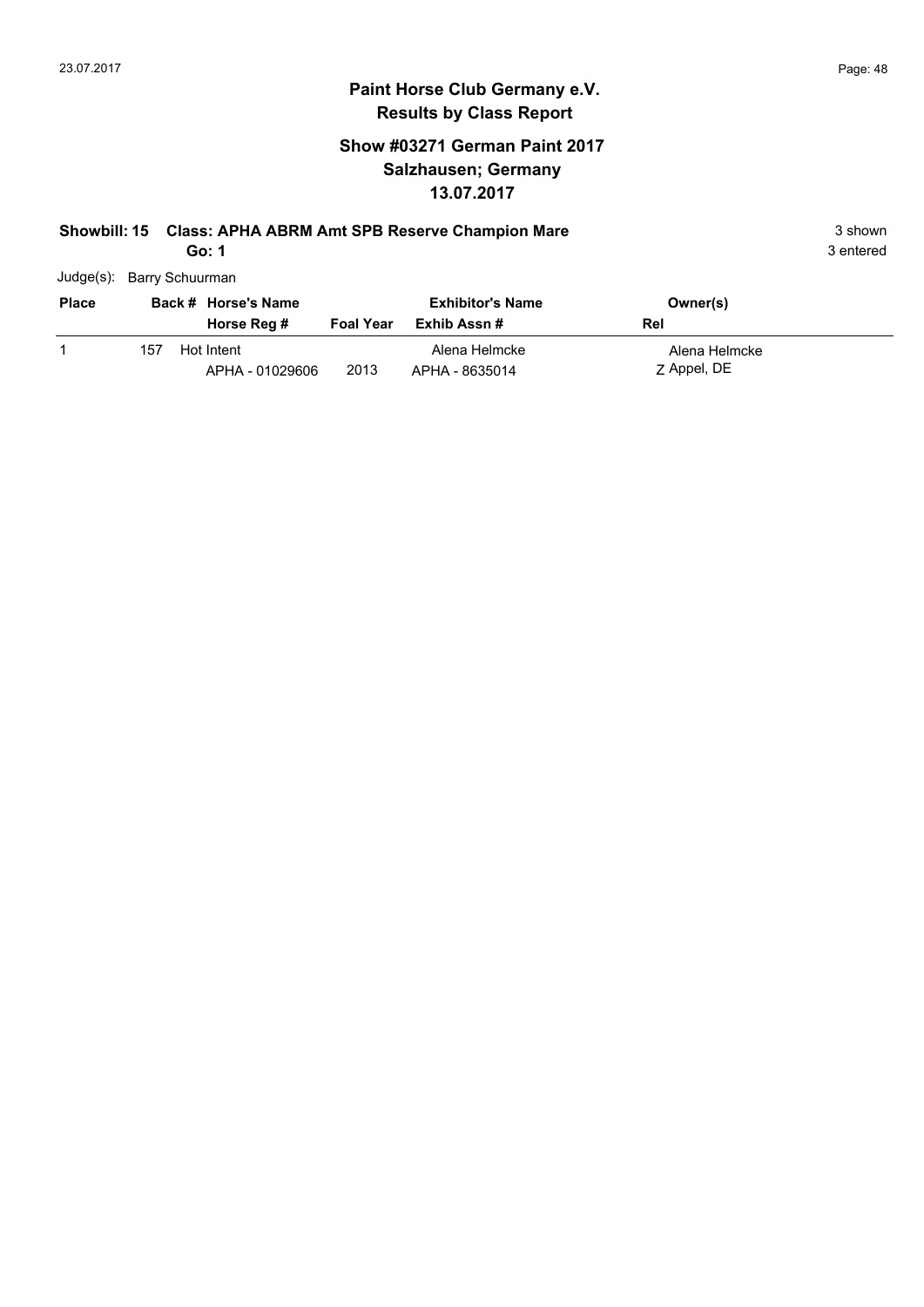#### **Show #01698 German Paint 2017 Salzhausen; Germany 13.07.2017**

#### **Showbill: 16 Class: APHA BHM1 SPB Mares** 3 shown

**Go: 1**

Judge(s): Rick LeMay

| Juuy <del>c</del> (3). | <b>NUN LUMAY</b> |                                            |                  |                                     |                                     |
|------------------------|------------------|--------------------------------------------|------------------|-------------------------------------|-------------------------------------|
| <b>Place</b>           |                  | Back # Horse's Name                        |                  | <b>Exhibitor's Name</b>             | Owner(s)                            |
|                        |                  | Horse Reg #                                | <b>Foal Year</b> | Exhib Assn#                         | Rel                                 |
| 1                      | 257              | <b>NM Betty Skiline</b><br>APHA - 01015300 | 2012             | Kim Blockus<br>APHA - 8576510       | Jana Hoge<br>Hemdingen, DE          |
| $\overline{2}$         | 190              | Unzippin The Assets<br>APHA - 00984654     | 2010             | Jasmin Schuster<br>APHA - 8341024   | Jasmin Schuster<br>Z Schrozberg, DE |
| 3                      | 208              | Peponitas Likeness<br>APHA - 01014622      | 2012             | Matthias Bruenjes<br>APHA - 8812624 | Matthias Bruenjes<br>7 Loxstedt, DE |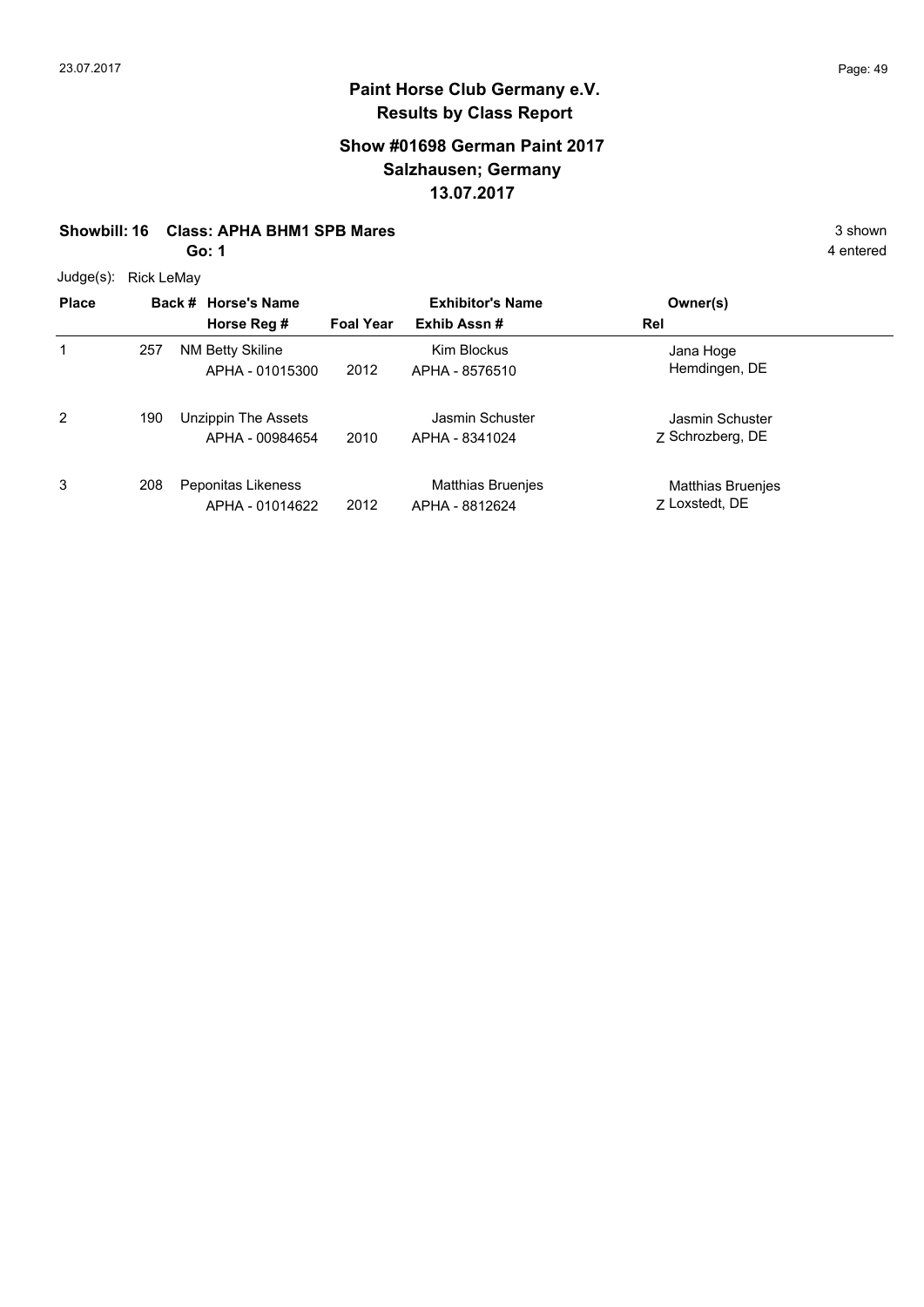#### **Show #01699 German Paint 2017 Salzhausen; Germany 13.07.2017**

#### **Showbill: 16 Class: APHA BHM1 SPB Mares** 3 shown

**Go: 1**

Judge(s): Susanne Haug

| ouuyu(ə).    |     | <b>UUSAHIIG HAUY</b> |                                            |                  |                                            |                                     |
|--------------|-----|----------------------|--------------------------------------------|------------------|--------------------------------------------|-------------------------------------|
| <b>Place</b> |     |                      | Back # Horse's Name                        |                  | <b>Exhibitor's Name</b>                    | Owner(s)                            |
|              |     |                      | Horse Reg #                                | <b>Foal Year</b> | Exhib Assn#                                | Rel                                 |
| 1            | 257 |                      | <b>NM Betty Skiline</b><br>APHA - 01015300 | 2012             | Kim Blockus<br>APHA - 8576510              | Jana Hoge<br>Hemdingen, DE          |
| 2            | 190 |                      | Unzippin The Assets<br>APHA - 00984654     | 2010             | Jasmin Schuster<br>APHA - 8341024          | Jasmin Schuster<br>Z Schrozberg, DE |
| 3            | 208 |                      | Peponitas Likeness<br>APHA - 01014622      | 2012             | <b>Matthias Bruenjes</b><br>APHA - 8812624 | Matthias Bruenjes<br>7 Loxstedt, DE |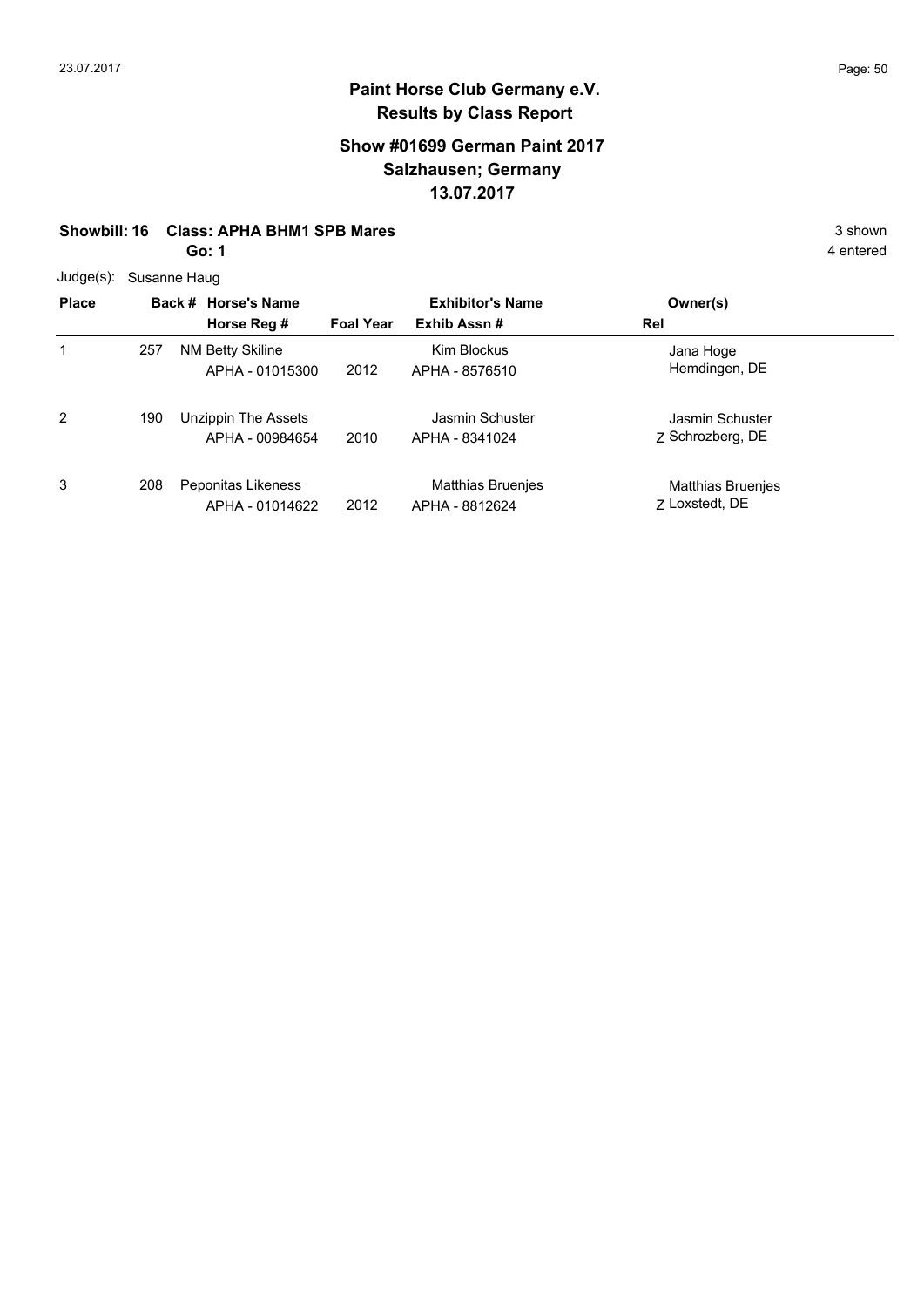### **Show #03270 German Paint 2017 Salzhausen; Germany 13.07.2017**

#### **Showbill: 16 Class: APHA BHM1 SPB Mares** 3 shown

**Go: 1**

Judge(s): Sonja Merkle

| $\frac{1}{2}$ |     |                                        |                  |                                            |                                            |  |
|---------------|-----|----------------------------------------|------------------|--------------------------------------------|--------------------------------------------|--|
| <b>Place</b>  |     | Back # Horse's Name                    |                  | <b>Exhibitor's Name</b>                    | Owner(s)                                   |  |
|               |     | Horse Reg #                            | <b>Foal Year</b> | Exhib Assn#                                | Rel                                        |  |
| 1             | 190 | Unzippin The Assets<br>APHA - 00984654 | 2010             | Jasmin Schuster<br>APHA - 8341024          | Jasmin Schuster<br>Z Schrozberg, DE        |  |
| 2             | 257 | NM Betty Skiline<br>APHA - 01015300    | 2012             | Kim Blockus<br>APHA - 8576510              | Jana Hoge<br>Hemdingen, DE                 |  |
| 3             | 208 | Peponitas Likeness<br>APHA - 01014622  | 2012             | <b>Matthias Bruenjes</b><br>APHA - 8812624 | <b>Matthias Bruenjes</b><br>7 Loxstedt, DE |  |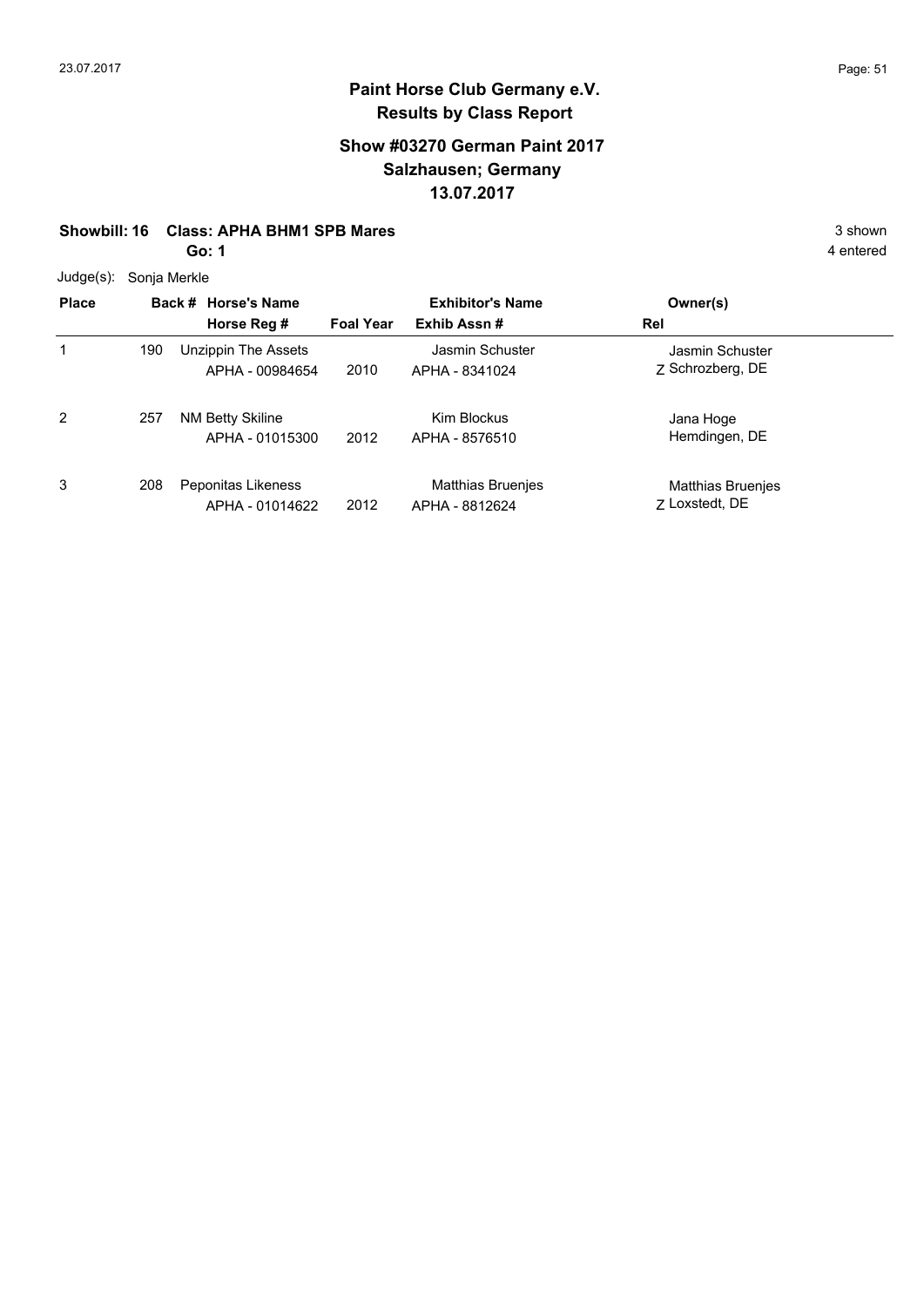### **Show #03271 German Paint 2017 Salzhausen; Germany 13.07.2017**

#### **Showbill: 16 Class: APHA BHM1 SPB Mares** 3 shown

**Go: 1**

Judge(s): Barry Schuurman

| $0$ uuy $0$ ( $0$ ). |     | <b>Daily Octivalitial</b>              |                         |                                     |                                     |  |
|----------------------|-----|----------------------------------------|-------------------------|-------------------------------------|-------------------------------------|--|
| <b>Place</b>         |     | Back # Horse's Name                    | <b>Exhibitor's Name</b> |                                     | Owner(s)                            |  |
|                      |     | Horse Reg #                            | <b>Foal Year</b>        | Exhib Assn#                         | Rel                                 |  |
| 1                    | 190 | Unzippin The Assets<br>APHA - 00984654 | 2010                    | Jasmin Schuster<br>APHA - 8341024   | Jasmin Schuster<br>7 Schrozberg, DE |  |
| 2                    | 257 | NM Betty Skiline<br>APHA - 01015300    | 2012                    | Kim Blockus<br>APHA - 8576510       | Jana Hoge<br>Hemdingen, DE          |  |
| 3                    | 208 | Peponitas Likeness<br>APHA - 01014622  | 2012                    | Matthias Bruenjes<br>APHA - 8812624 | Matthias Bruenjes<br>7 Loxstedt, DE |  |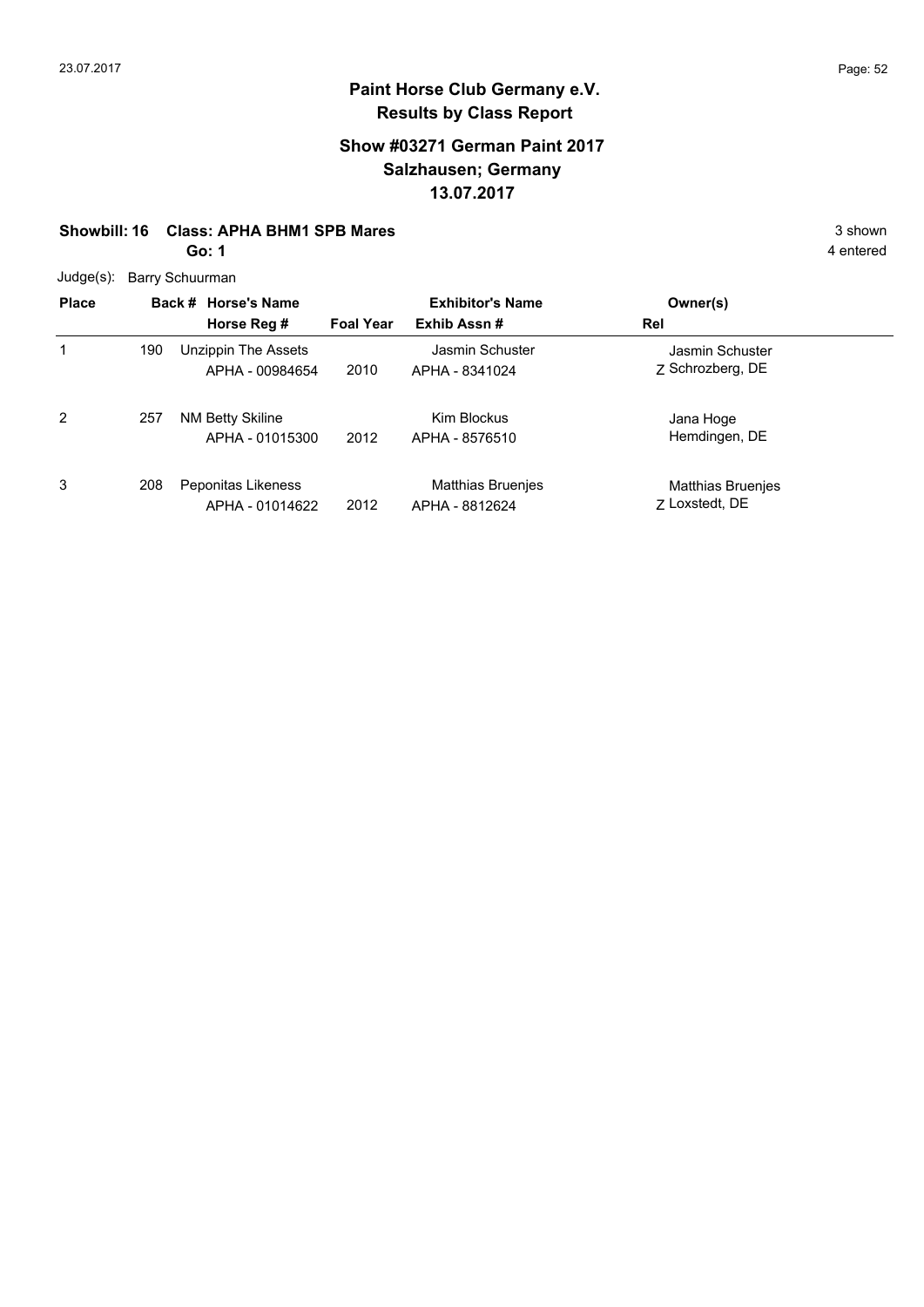## **Show #01698 German Paint 2017 Salzhausen; Germany 13.07.2017**

## **Showbill: 17 Class: APHA BGC2 SPB Grand Champion Mare** 2 shown

**Go: 1**

| Judge(s): | Rick LeMay |
|-----------|------------|
|           |            |

| <b>Place</b> |     | Back # Horse's Name                 |                  | <b>Exhibitor's Name</b>       | Owner(s)                   |
|--------------|-----|-------------------------------------|------------------|-------------------------------|----------------------------|
|              |     | Horse Reg #                         | <b>Foal Year</b> | Exhib Assn #                  | Rel                        |
|              | 257 | NM Betty Skiline<br>APHA - 01015300 | 2012             | Kim Blockus<br>APHA - 8576510 | Jana Hoge<br>Hemdingen, DE |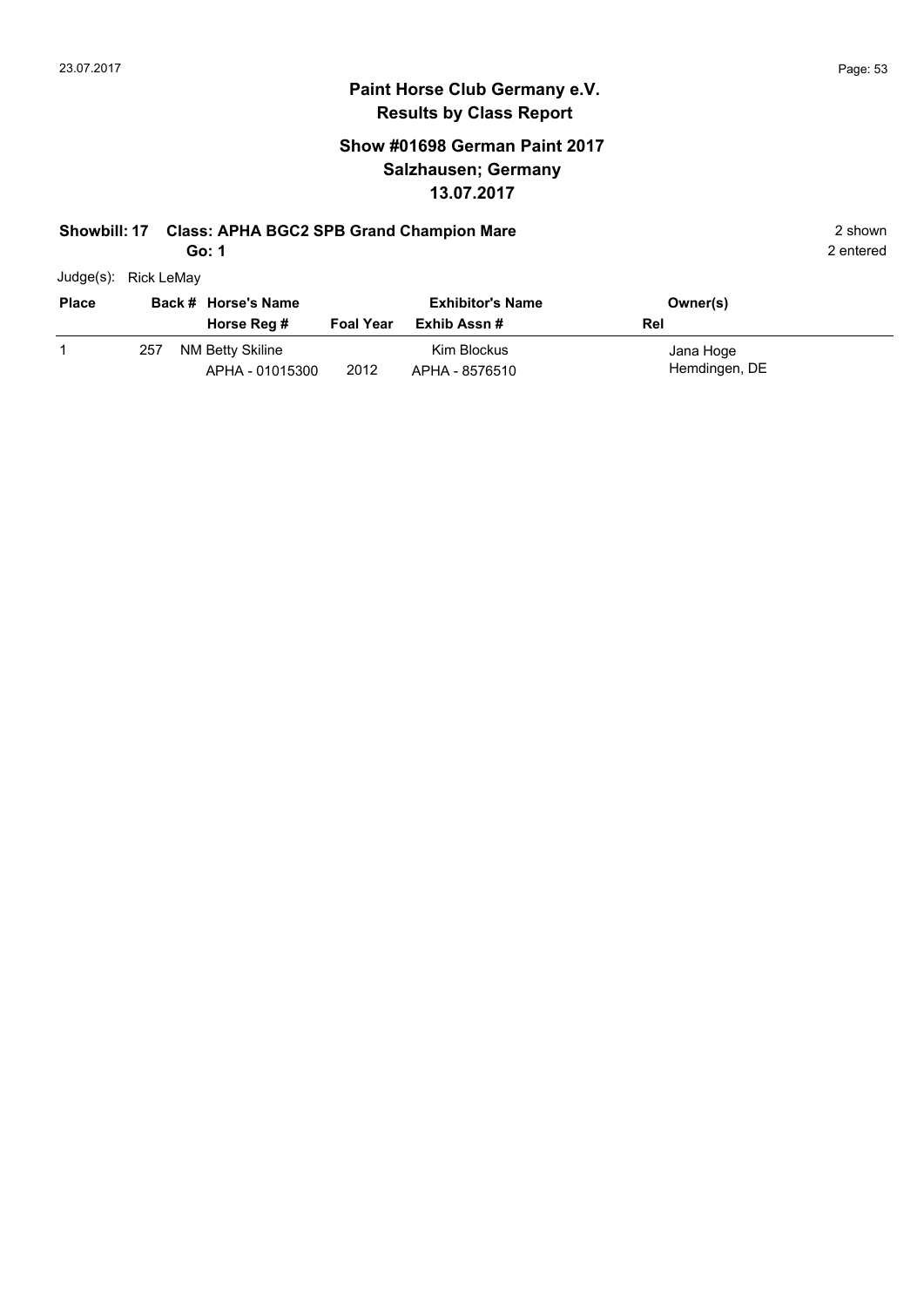## **Show #01699 German Paint 2017 Salzhausen; Germany 13.07.2017**

# **Showbill: 17 Class: APHA BGC2 SPB Grand Champion Mare** 2 shown

**Go: 1**

| Judge(s): Susanne Haug |
|------------------------|

| <b>Place</b> |     | Back # Horse's Name                 |                  | <b>Exhibitor's Name</b>       | Owner(s)                   |
|--------------|-----|-------------------------------------|------------------|-------------------------------|----------------------------|
|              |     | Horse Reg #                         | <b>Foal Year</b> | Exhib Assn #                  | Rel                        |
|              | 257 | NM Betty Skiline<br>APHA - 01015300 | 2012             | Kim Blockus<br>APHA - 8576510 | Jana Hoge<br>Hemdingen, DE |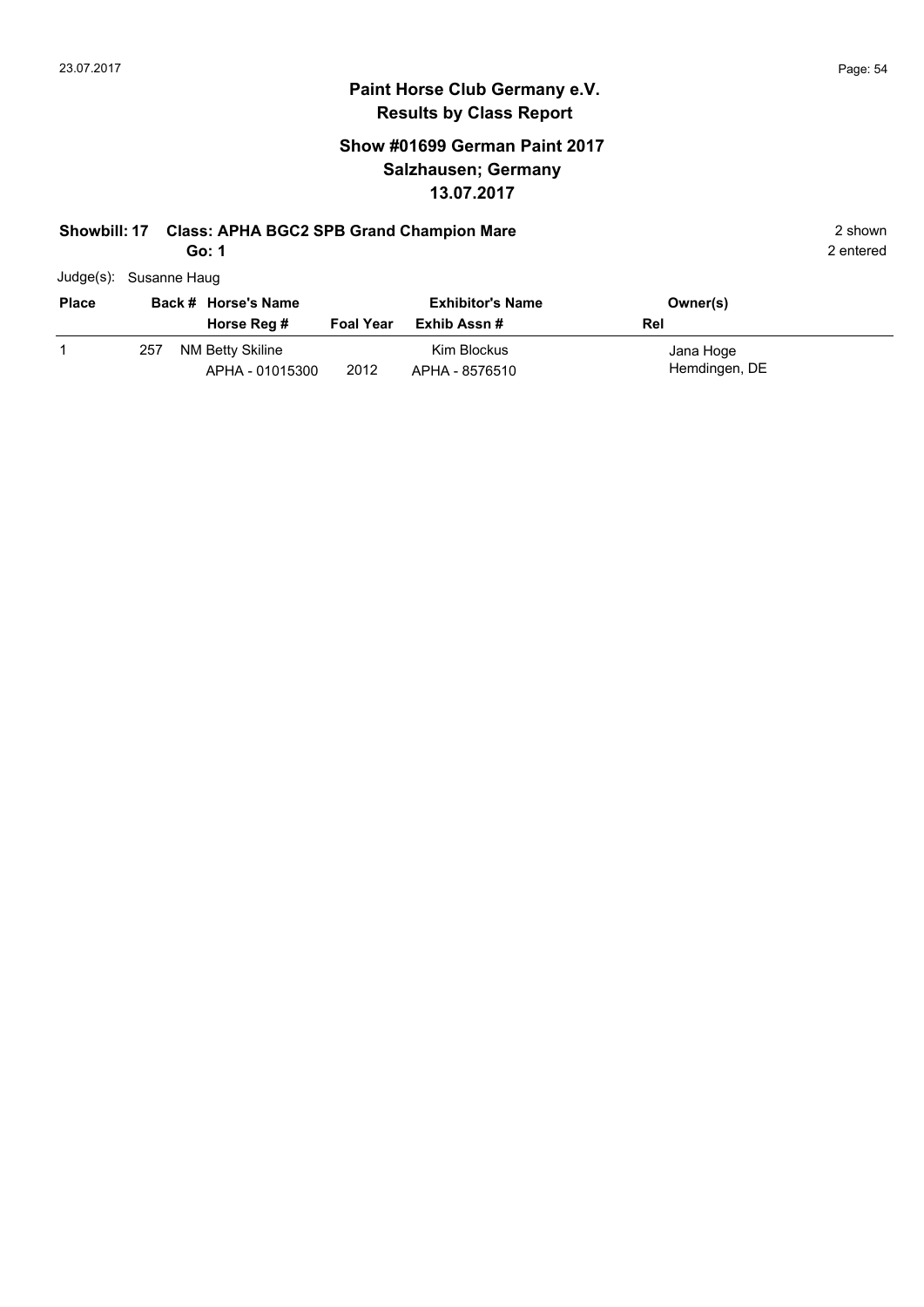#### **Paint Horse Club Germany e.V. Results by Class Report**

## **Show #03270 German Paint 2017 Salzhausen; Germany 13.07.2017**

#### **Showbill: 17 Class: APHA BGC2 SPB Grand Champion Mare** 2 shown

**Go: 1**

Judge(s): Sonja Merkle

| <b>Place</b> |     | Back # Horse's Name<br>Horse Reg #     | <b>Foal Year</b> | <b>Exhibitor's Name</b><br>Exhib Assn # | Owner(s)<br>Rel                     |
|--------------|-----|----------------------------------------|------------------|-----------------------------------------|-------------------------------------|
|              | 190 | Unzippin The Assets<br>APHA - 00984654 | 2010             | Jasmin Schuster<br>APHA - 8341024       | Jasmin Schuster<br>Z Schrozberg, DE |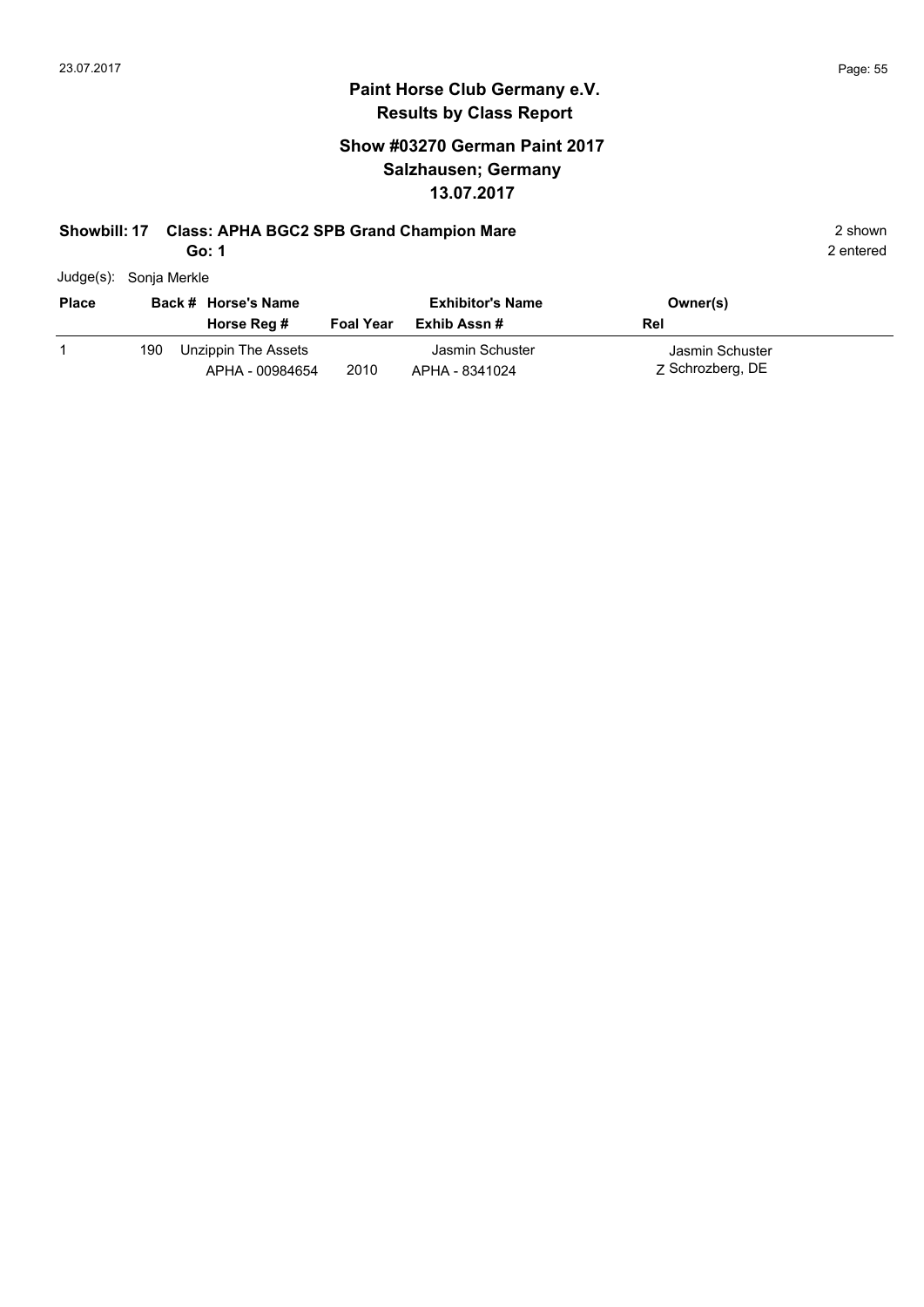# **Paint Horse Club Germany e.V. Results by Class Report**

## **Show #03271 German Paint 2017 Salzhausen; Germany 13.07.2017**

# **Showbill: 17 Class: APHA BGC2 SPB Grand Champion Mare** 2 shown 2 shown

**Go: 1**

| Judge(s): Barry Schuurman |
|---------------------------|

| <b>Place</b> |     | Back # Horse's Name<br>Horse Reg #     | <b>Foal Year</b> | <b>Exhibitor's Name</b><br>Exhib Assn # | Owner(s)<br>Rel                     |
|--------------|-----|----------------------------------------|------------------|-----------------------------------------|-------------------------------------|
|              | 190 | Unzippin The Assets<br>APHA - 00984654 | 2010             | Jasmin Schuster<br>APHA - 8341024       | Jasmin Schuster<br>Z Schrozberg, DE |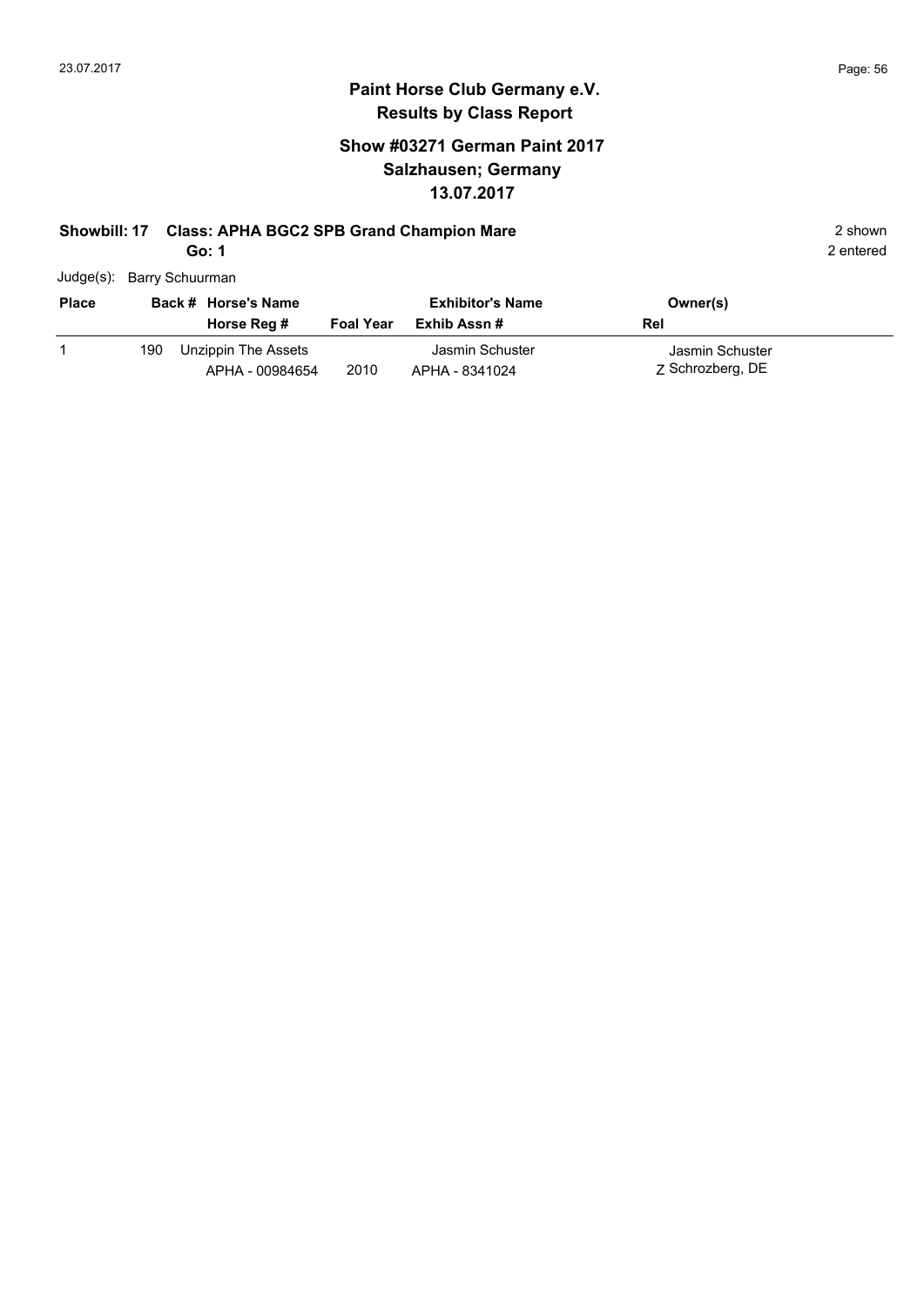## **Show #01698 German Paint 2017 Salzhausen; Germany 13.07.2017**

#### **Showbill: 18 Class: APHA BRC2 SPB Reserve Champion Mare** 2 shown

**Go: 1**

Judge(s): Rick LeMay

| <b>Place</b> |     | Back # Horse's Name<br>Horse Reg #     | <b>Foal Year</b> | <b>Exhibitor's Name</b><br>Exhib Assn # | Owner(s)<br>Rel                     |
|--------------|-----|----------------------------------------|------------------|-----------------------------------------|-------------------------------------|
|              | 190 | Unzippin The Assets<br>APHA - 00984654 | 2010             | Jasmin Schuster<br>APHA - 8341024       | Jasmin Schuster<br>Z Schrozberg, DE |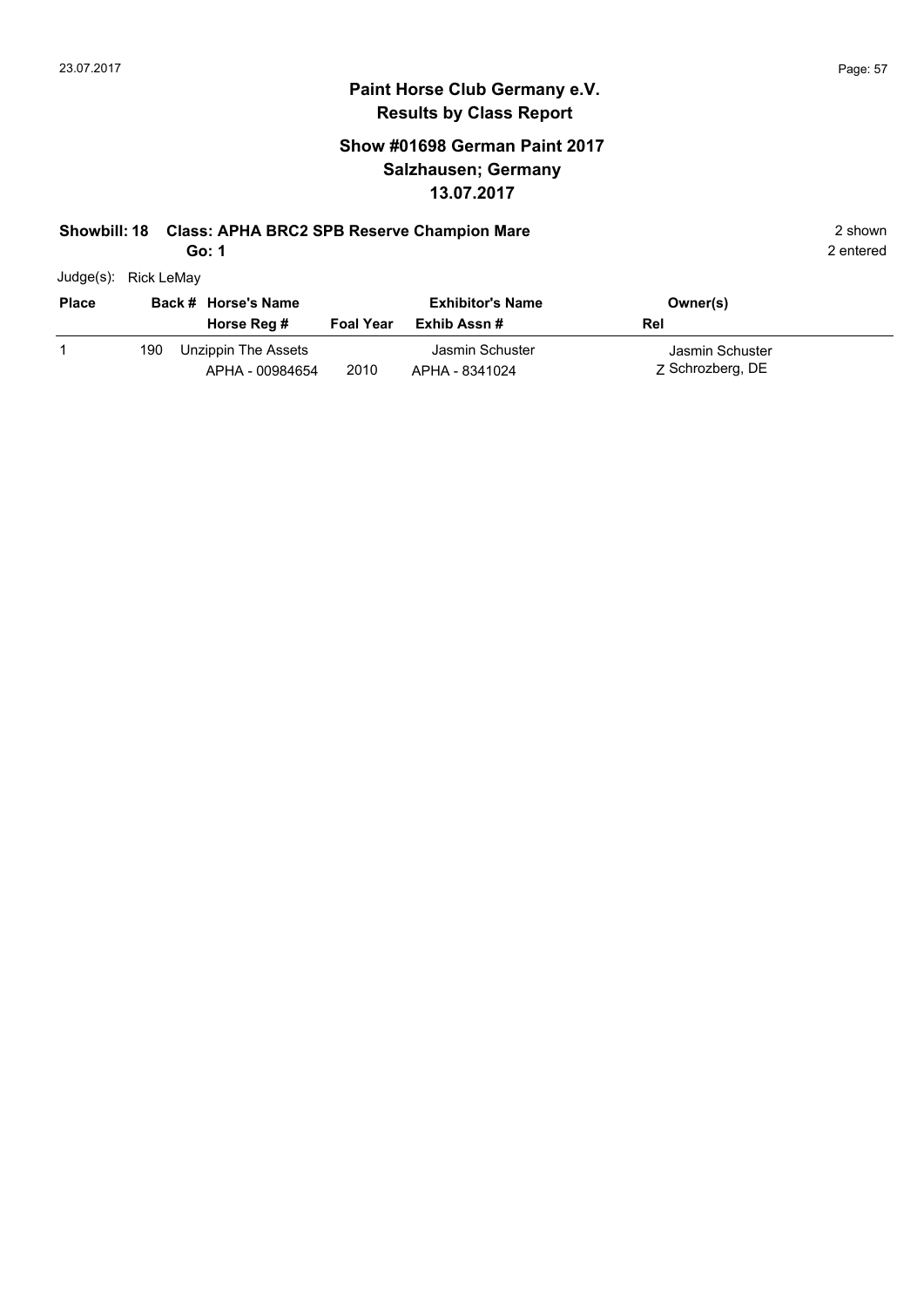## **Show #01699 German Paint 2017 Salzhausen; Germany 13.07.2017**

### **Showbill: 18 Class: APHA BRC2 SPB Reserve Champion Mare** 2 shown

**Go: 1**

|  | Judge(s): Susanne Haug |
|--|------------------------|
|--|------------------------|

| <b>Place</b> |     | Back # Horse's Name                    |                  | <b>Exhibitor's Name</b>           | Owner(s)                            |
|--------------|-----|----------------------------------------|------------------|-----------------------------------|-------------------------------------|
|              |     | Horse Reg #                            | <b>Foal Year</b> | Exhib Assn #                      | Rel                                 |
|              | 190 | Unzippin The Assets<br>APHA - 00984654 | 2010             | Jasmin Schuster<br>APHA - 8341024 | Jasmin Schuster<br>Z Schrozberg, DE |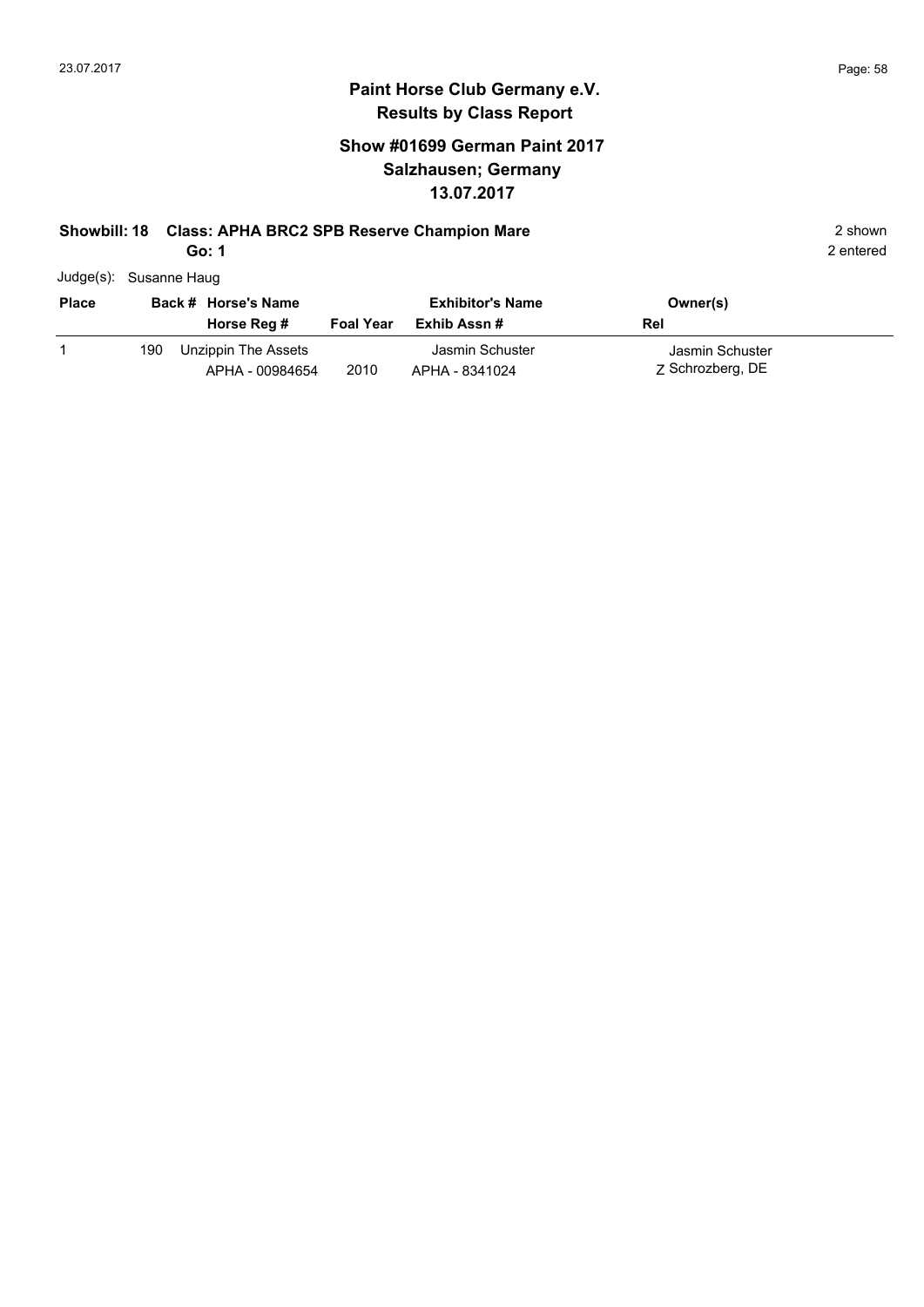## **Show #03270 German Paint 2017 Salzhausen; Germany 13.07.2017**

#### **Showbill: 18 Class: APHA BRC2 SPB Reserve Champion Mare** 2 shown

**Go: 1**

| Judge(s): Sonja Merkle |  |
|------------------------|--|
|                        |  |

| <b>Place</b> | Back # Horse's Name |                                     | <b>Exhibitor's Name</b> |                               | Owner(s)                   |
|--------------|---------------------|-------------------------------------|-------------------------|-------------------------------|----------------------------|
|              |                     | Horse Reg #                         | <b>Foal Year</b>        | Exhib Assn #                  | Rel                        |
|              | 257                 | NM Betty Skiline<br>APHA - 01015300 | 2012                    | Kim Blockus<br>APHA - 8576510 | Jana Hoge<br>Hemdingen, DE |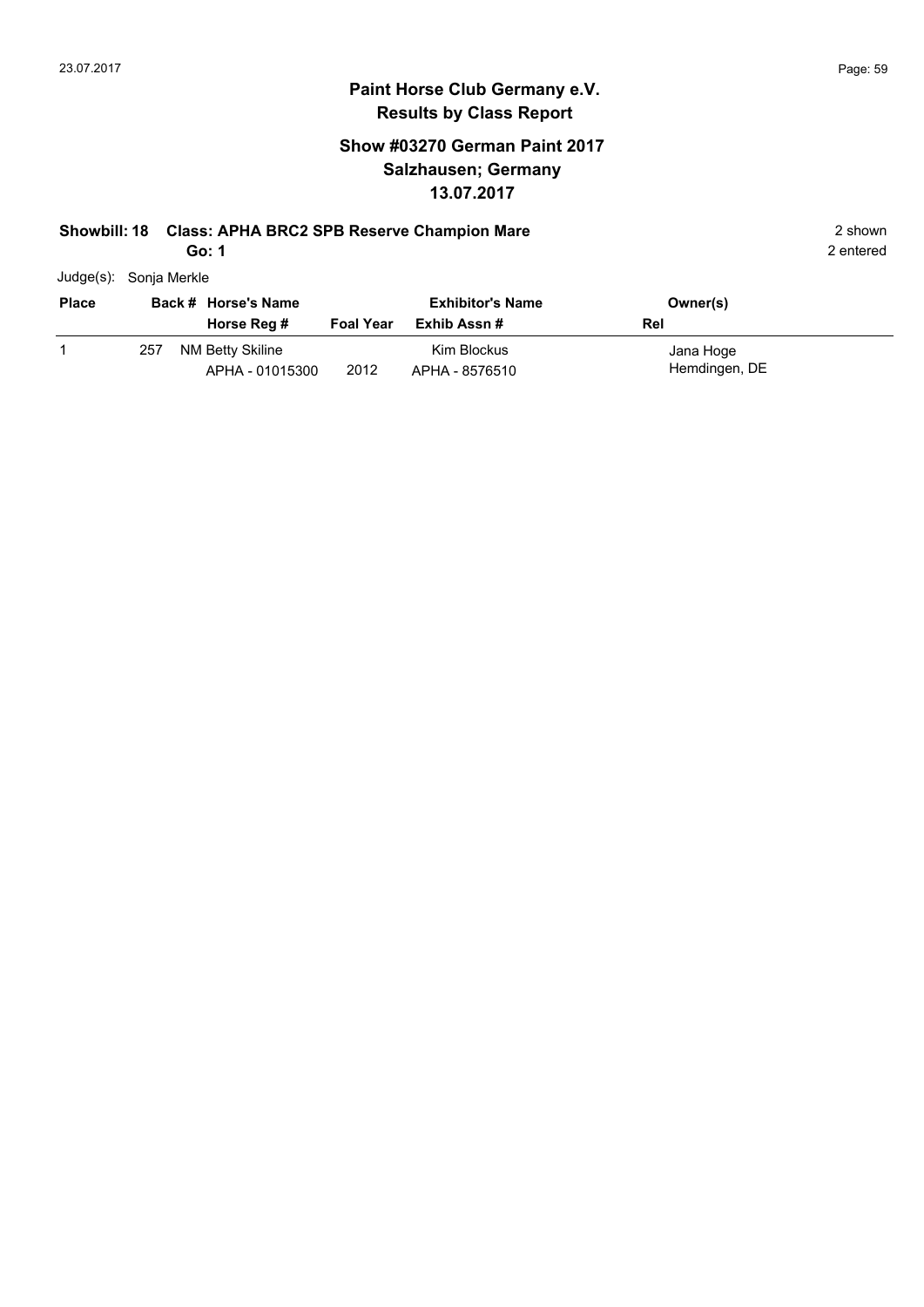## **Show #03271 German Paint 2017 Salzhausen; Germany 13.07.2017**

#### **Showbill: 18 Class: APHA BRC2 SPB Reserve Champion Mare** 2 shown

**Go: 1**

| Judge(s): Barry Schuurman |
|---------------------------|

| <b>Place</b> | Back # Horse's Name |                                     | <b>Exhibitor's Name</b> |                               | Owner(s)                   |
|--------------|---------------------|-------------------------------------|-------------------------|-------------------------------|----------------------------|
|              |                     | Horse Reg #                         | <b>Foal Year</b>        | Exhib Assn #                  | Rel                        |
|              | 257                 | NM Betty Skiline<br>APHA - 01015300 | 2012                    | Kim Blockus<br>APHA - 8576510 | Jana Hoge<br>Hemdingen, DE |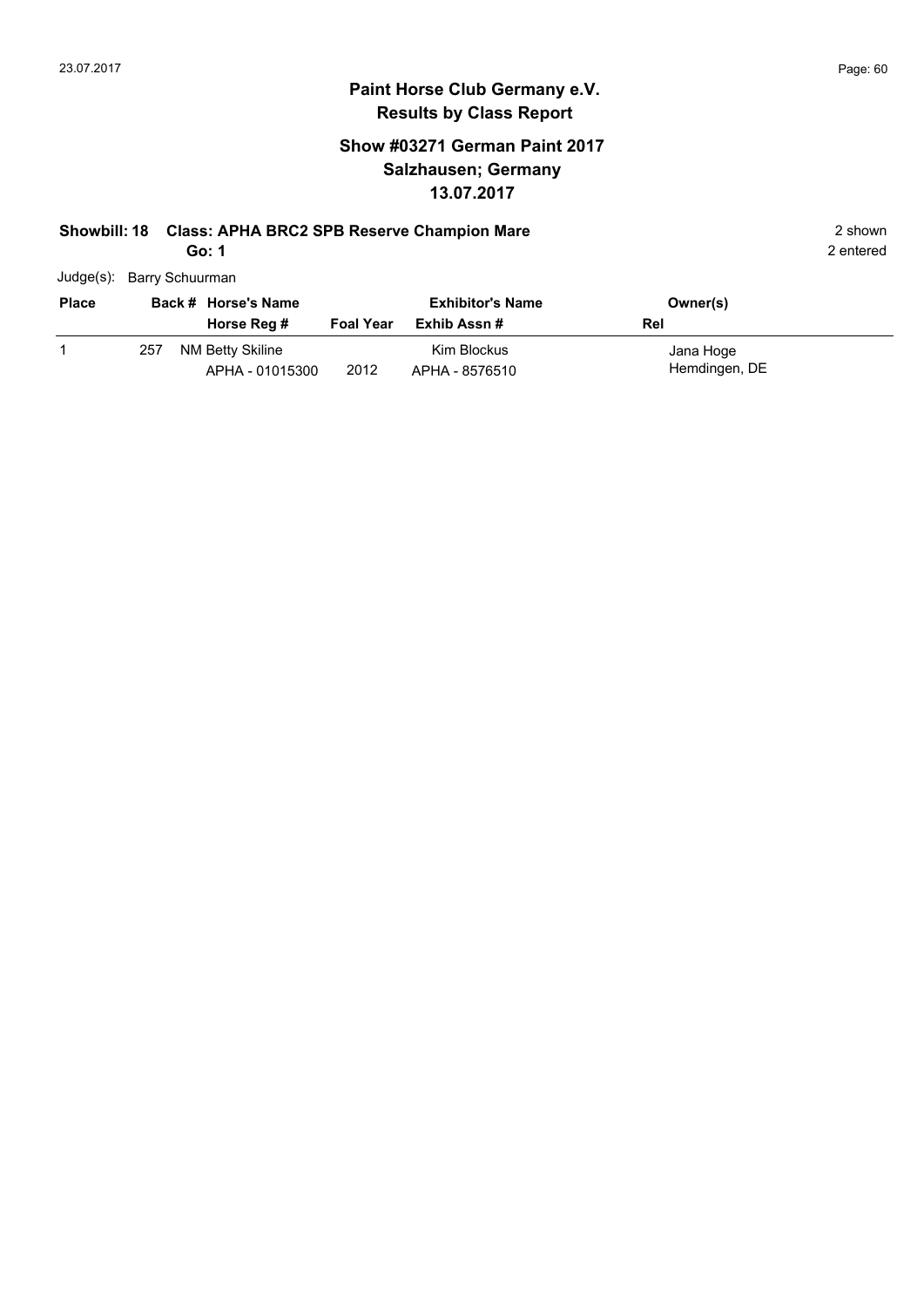# **Paint Horse Club Germany e.V. Results by Class Report**

## **Show #01698 German Paint 2017 Salzhausen; Germany 13.07.2017**

**Showbill: 19 Class: APHA YG1 Youth Geldings All Ages** 5 Shown

**Go: 1**

Judge(s): Rick LeMay

| <b>Place</b> |     | Back # Horse's Name<br>Horse Reg #              | <b>Foal Year</b> | <b>Exhibitor's Name</b><br>Exhib Assn#       | <b>Birthdate</b> | Owner(s)<br>Rel                            |  |
|--------------|-----|-------------------------------------------------|------------------|----------------------------------------------|------------------|--------------------------------------------|--|
| 1            | 168 | Hawthorns Pleasantzip<br>APHA - 00958250        | 2008             | Michele Schoenwald<br>APHA - 8978268         |                  | Michele Schoenwald<br>Z Vojens, DK         |  |
| 2            | 226 | Missle Rockin Review<br>APHA - 00815505         | 2003             | Maike Krause<br>APHA - 8885332               |                  | Nicole Krause<br>C Spardorf, DE            |  |
| 3            | 191 | U R My Dream Boy<br>APHA - 01059610             | 2005             | Leonie Debora Schnell<br>APHA - 9142336      |                  | Leonie Debora Schnell<br>Z Kuperzell, DE   |  |
| 4            | 182 | Spooksroyalsunshine<br>APHA - 01045747          | 2014             | Samirah Fraenzel<br>APHA - 0137244           |                  | Uwe Krause<br>Oranienburg, DE              |  |
| 5            | 161 | <b>Classic Painted Alibi</b><br>APHA - 01037448 | 2014             | Rosa-Lee Biesterfeld<br><b>APHA - BIEST1</b> |                  | Dominique Altmann<br>Bokholt-Hanredder, DE |  |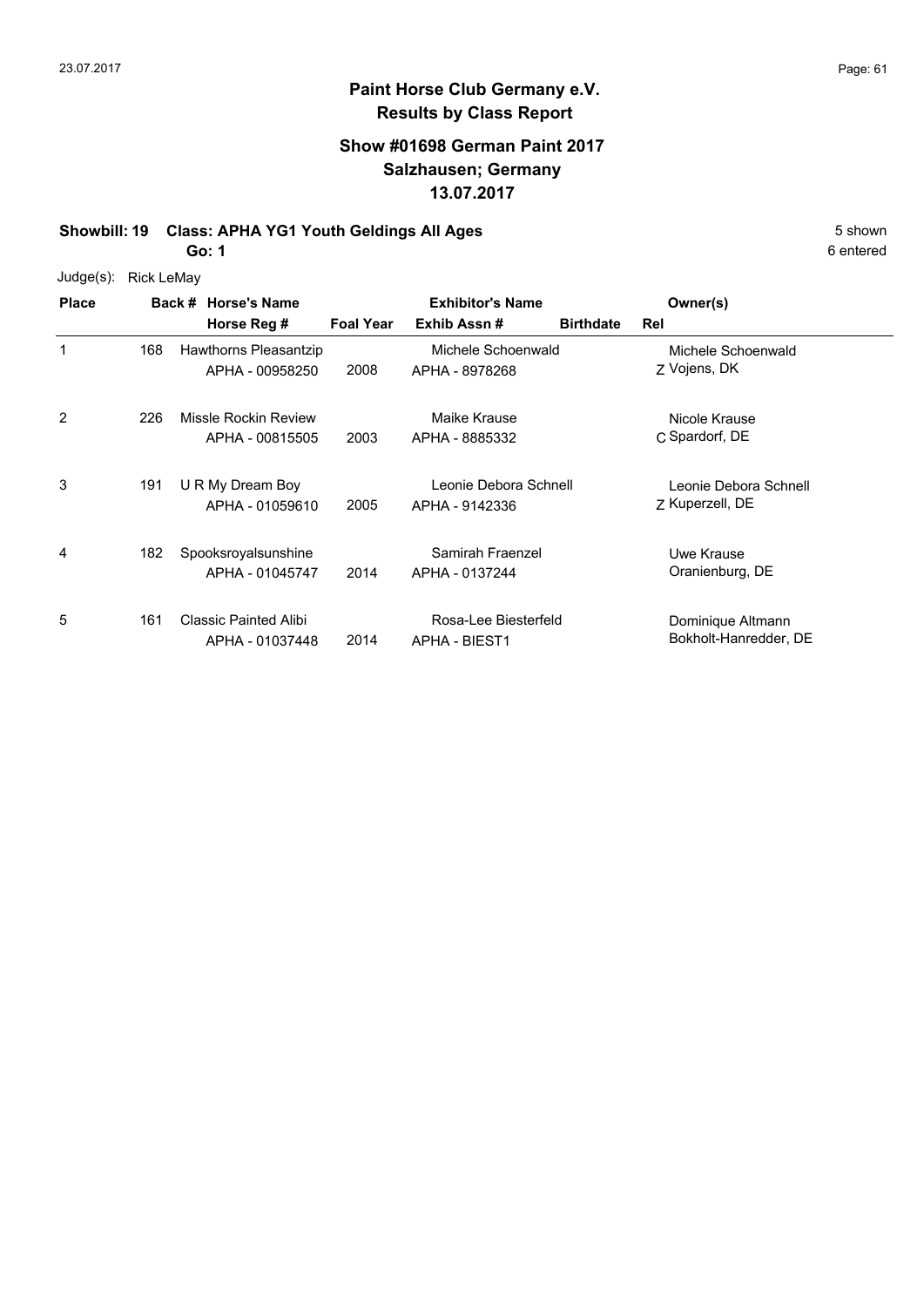# **Paint Horse Club Germany e.V. Results by Class Report**

## **Show #01699 German Paint 2017 Salzhausen; Germany 13.07.2017**

**Showbill: 19 Class: APHA YG1 Youth Geldings All Ages** 5 Shown

**Go: 1**

Judge(s): Susanne Haug

| <b>Place</b> |     | Back # Horse's Name   |                  | <b>Exhibitor's Name</b> |                  | Owner(s)              |  |
|--------------|-----|-----------------------|------------------|-------------------------|------------------|-----------------------|--|
|              |     | Horse Reg #           | <b>Foal Year</b> | Exhib Assn#             | <b>Birthdate</b> | Rel                   |  |
| 1            | 168 | Hawthorns Pleasantzip |                  | Michele Schoenwald      |                  | Michele Schoenwald    |  |
|              |     | APHA - 00958250       | 2008             | APHA - 8978268          |                  | Z Vojens, DK          |  |
| 2            | 191 | U R My Dream Boy      |                  | Leonie Debora Schnell   |                  | Leonie Debora Schnell |  |
|              |     | APHA - 01059610       | 2005             | APHA - 9142336          |                  | Z Kuperzell, DE       |  |
| 3            | 226 | Missle Rockin Review  |                  | Maike Krause            |                  | Nicole Krause         |  |
|              |     | APHA - 00815505       | 2003             | APHA - 8885332          |                  | C Spardorf, DE        |  |
| 4            | 161 | Classic Painted Alibi |                  | Rosa-Lee Biesterfeld    |                  | Dominique Altmann     |  |
|              |     | APHA - 01037448       | 2014             | <b>APHA - BIEST1</b>    |                  | Bokholt-Hanredder, DE |  |
| 5            | 182 | Spooksroyalsunshine   |                  | Samirah Fraenzel        |                  | Uwe Krause            |  |
|              |     | APHA - 01045747       | 2014             | APHA - 0137244          |                  | Oranienburg, DE       |  |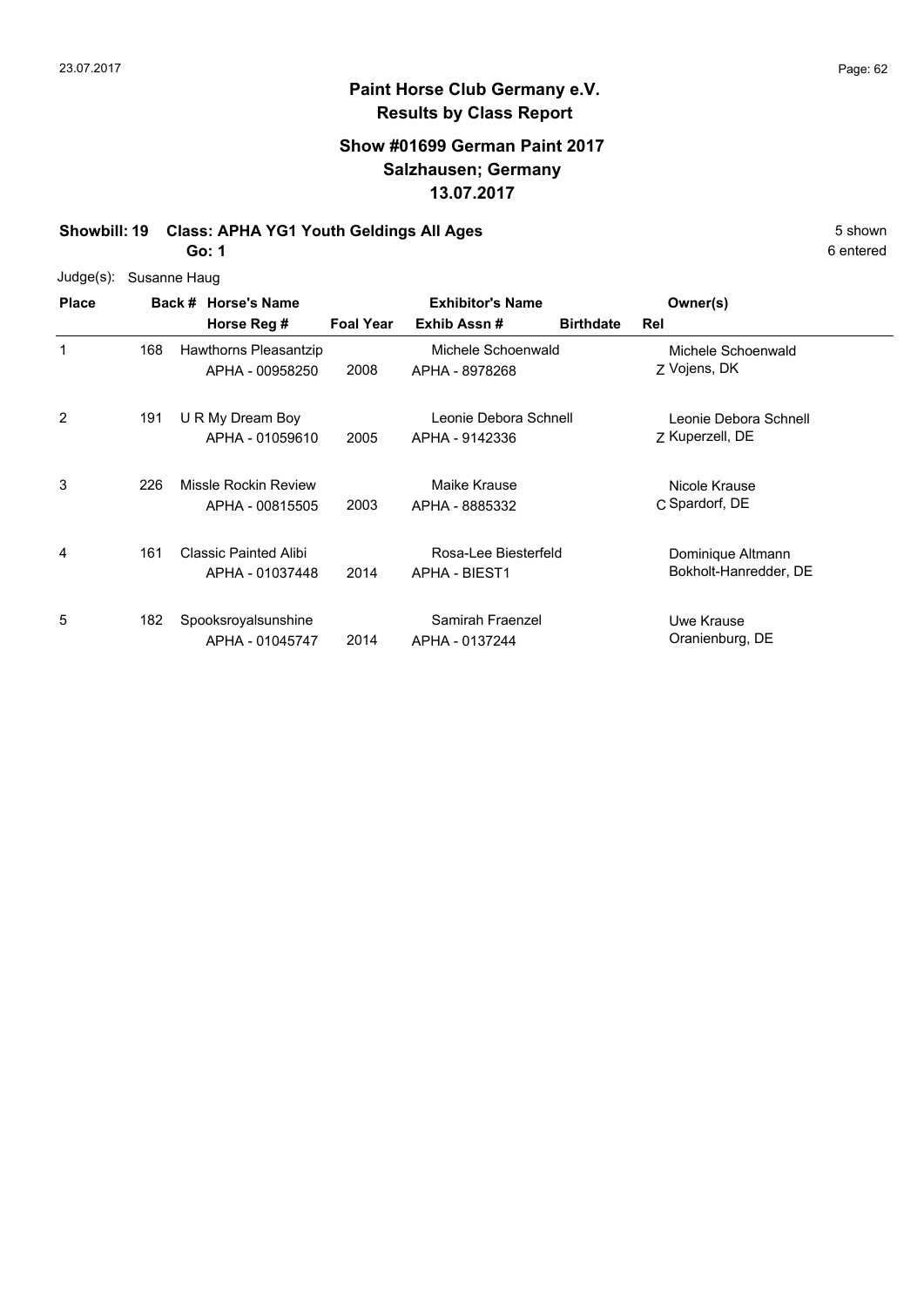#### **Show #03270 German Paint 2017 Salzhausen; Germany 13.07.2017**

**Showbill: 19 Class: APHA YG1 Youth Geldings All Ages** 5 Shown

**Go: 1**

Judge(s): Sonja Merkle

**Back # Horse's Name Place Owner(s) Horse Reg # Exhib Assn # Foal Year Birthdate Rel Exhibitor's Name** 1 Z Vojens, DK Michele Schoenwald 2008 APHA - 8978268 Z Vojens, DK Hawthorns Pleasantzip APHA - 00958250 Michele Schoenwald 168 2 C Spardorf, DE Nicole Krause 2003 APHA - 8885332 C Spardorf, DE Missle Rockin Review APHA - 00815505 Maike Krause 226 3 Z Kuperzell, DE Leonie Debora Schnell 2005 Kuperzell, DE APHA - 9142336 U R My Dream Boy APHA - 01059610 Leonie Debora Schnell 191 4 Uwe Krause Spooksroyalsunshine 2014 Oranienburg, DE APHA - 0137244 APHA - 01045747 Samirah Fraenzel 182 5 161 Classic Painted Alibi Rosa-Lee Biesterfeld Dominique Altmann 2014 Bokholt-Hanredder, DE APHA - 01037448 Rosa-Lee Biesterfeld APHA - BIEST1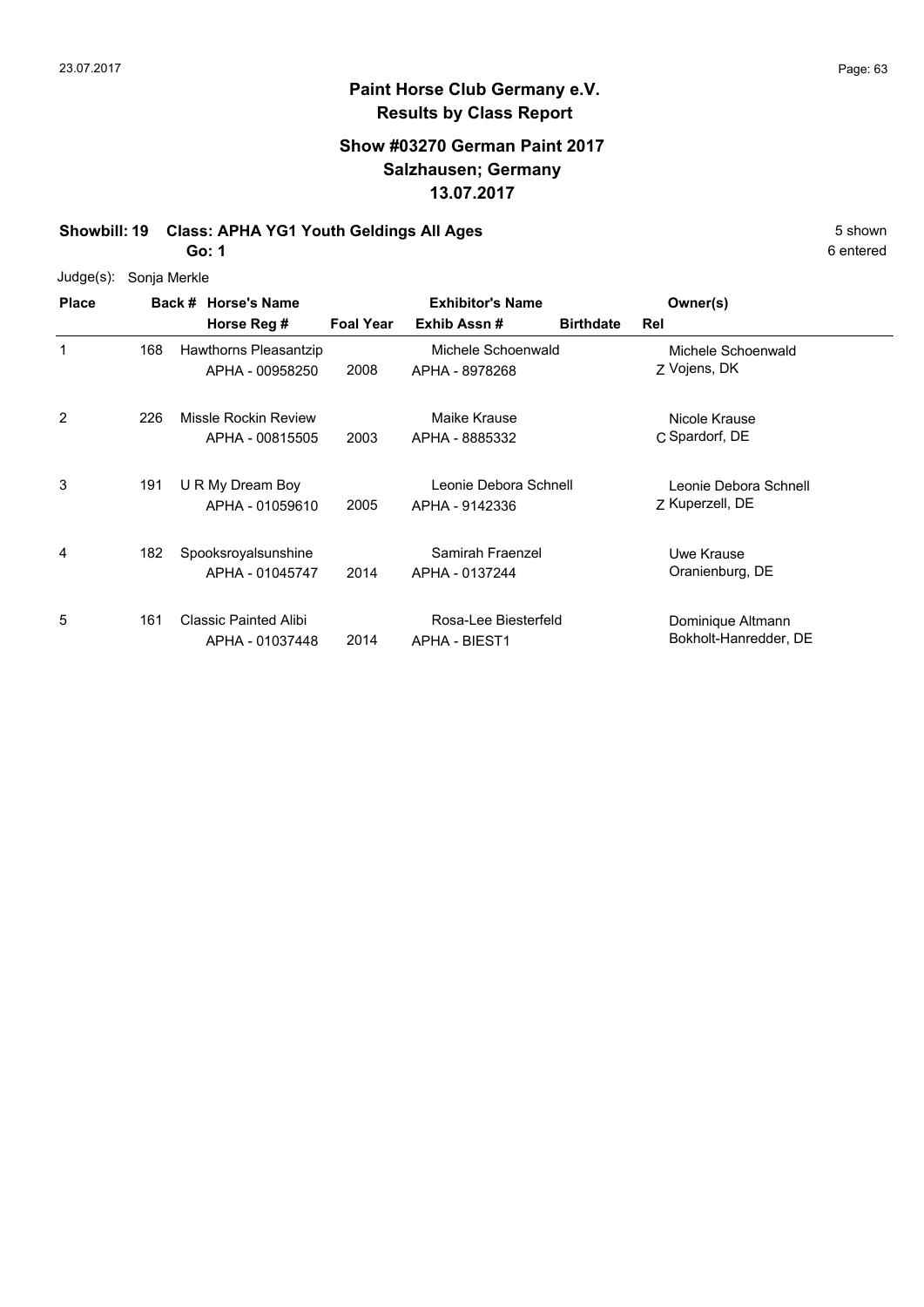### **Paint Horse Club Germany e.V. Results by Class Report**

# **Show #03271 German Paint 2017 Salzhausen; Germany 13.07.2017**

# **Showbill: 19 Class: APHA YG1 Youth Geldings All Ages** 5 Shown

**Go: 1**

Judge(s): Barry Schuurman

| <b>Place</b> |     | Back # Horse's Name<br>Horse Reg #       | <b>Foal Year</b> | <b>Exhibitor's Name</b><br>Exhib Assn#       | <b>Birthdate</b> | Owner(s)<br>Rel                            |  |
|--------------|-----|------------------------------------------|------------------|----------------------------------------------|------------------|--------------------------------------------|--|
| 1            | 168 | Hawthorns Pleasantzip<br>APHA - 00958250 | 2008             | Michele Schoenwald<br>APHA - 8978268         |                  | Michele Schoenwald<br>Z Vojens, DK         |  |
| 2            | 226 | Missle Rockin Review<br>APHA - 00815505  | 2003             | Maike Krause<br>APHA - 8885332               |                  | Nicole Krause<br>C Spardorf, DE            |  |
| 3            | 191 | U R My Dream Boy<br>APHA - 01059610      | 2005             | Leonie Debora Schnell<br>APHA - 9142336      |                  | Leonie Debora Schnell<br>Z Kuperzell, DE   |  |
| 4            | 182 | Spooksroyalsunshine<br>APHA - 01045747   | 2014             | Samirah Fraenzel<br>APHA - 0137244           |                  | Uwe Krause<br>Oranienburg, DE              |  |
| 5            | 161 | Classic Painted Alibi<br>APHA - 01037448 | 2014             | Rosa-Lee Biesterfeld<br><b>APHA - BIEST1</b> |                  | Dominique Altmann<br>Bokholt-Hanredder, DE |  |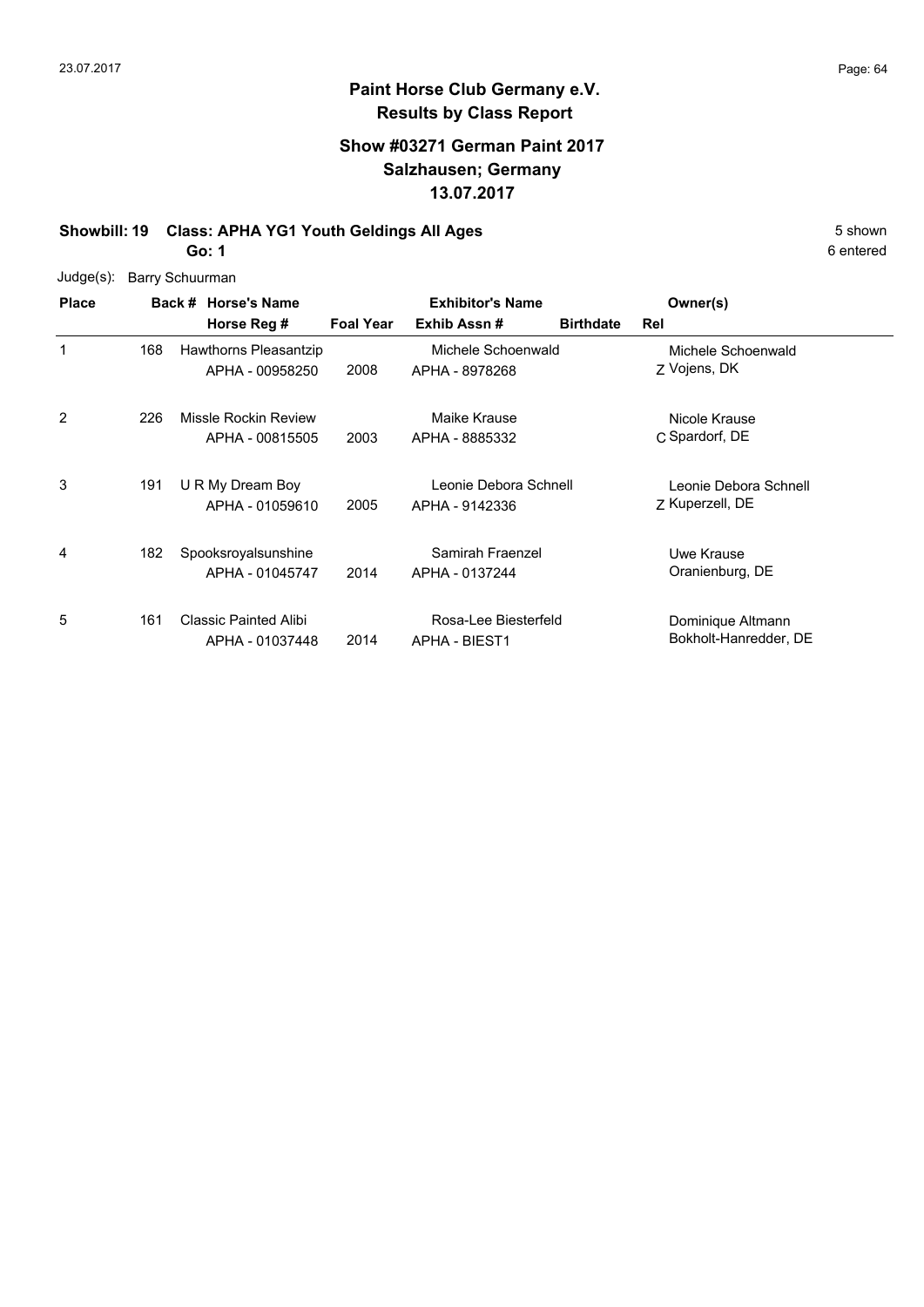#### **Show #01698 German Paint 2017 Salzhausen; Germany 13.07.2017**

**Showbill: 20 Class: APHA AMH7 Amateur Geldings All Ages** 12 shown

**Go: 1**

138 Hawthorns Mr Fabulous

APHA - 01023929

Judge(s): Rick LeMay **Back # Horse's Name Place Owner(s) Horse Reg # Exhib Assn # Foal Year Rel Exhibitor's Name** 1 7 Staffanstorp, SE Anette I Martensson 2005 APHA - 8669590 Z Staffanstorp, SE Whata Perfect Design APHA - 00837621 Anette I Martensson 343 2 Z Klippan, SE Sara Nilsson 2013 APHA - 8979821 Z Klippan, SE 173 Brave Peppys Dream APHA - 01031013 Sara Nilsson 3 Z Atvidaberg, SE Sara Liwell 2013 APHA - 9144536 Z Atvidaberg, SE CBS Party Elegance APHA - 01049422 Sara Liwell 181 4 2001 APHA - 8953459 Z Skanderborg, DK Signe Aagaard Mato Paha APHA - 00722286 Signe Aagaard APHA - 8953459 270 5 N Muenster, DE Ursula Von Schroeder 2003 Muenster, DE APHA - 0114387 259 HC Well Done Tejano APHA - 00731838 Meike Von Schroeder 6 7 Suelfeld, DE Joana Christel Sprogoe 2010 APHA - 8955431 Z Suelfeld, DE 172 Gamblers First Murphy APHA - 00983138 Joana Christel Sprogoe 7 Claudia Gross Claudia Gross

2013 APHA - 8995629 Z Berlin, DE

13 entered

Z Berlin, DE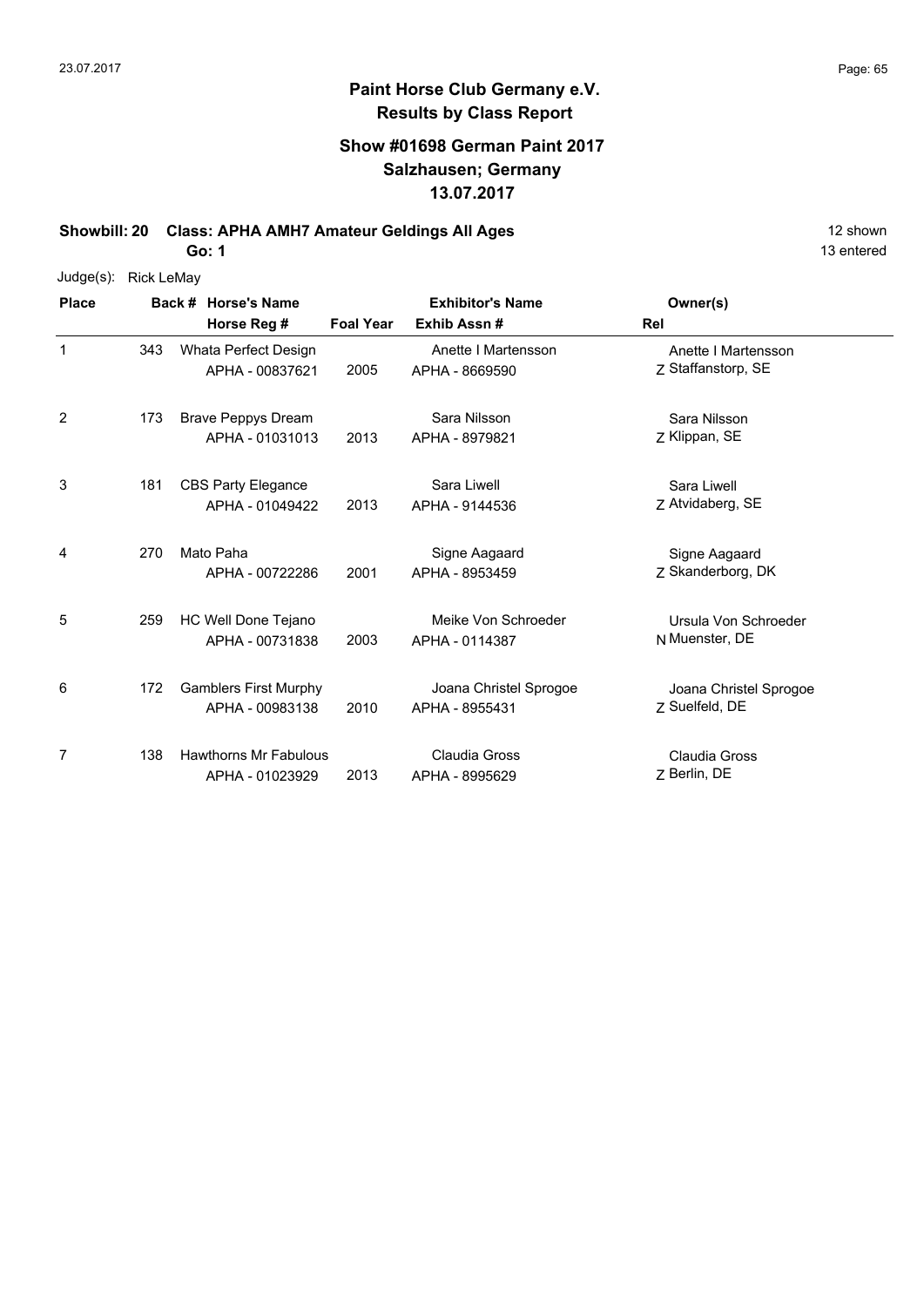### **Show #01699 German Paint 2017 Salzhausen; Germany 13.07.2017**

**Showbill: 20 Class: APHA AMH7 Amateur Geldings All Ages** 12 shown

**Go: 1**

|              | Judge(s): Susanne Haug |                     |                              |                  |                         |                        |  |  |  |
|--------------|------------------------|---------------------|------------------------------|------------------|-------------------------|------------------------|--|--|--|
| <b>Place</b> |                        | Back # Horse's Name |                              |                  | <b>Exhibitor's Name</b> | Owner(s)               |  |  |  |
|              |                        |                     | Horse Reg #                  | <b>Foal Year</b> | Exhib Assn#             | Rel                    |  |  |  |
| $\mathbf{1}$ | 270                    |                     | Mato Paha                    |                  | Signe Aagaard           | Signe Aagaard          |  |  |  |
|              |                        |                     | APHA - 00722286              | 2001             | APHA - 8953459          | Z Skanderborg, DK      |  |  |  |
| 2            | 259                    |                     | HC Well Done Tejano          |                  | Meike Von Schroeder     | Ursula Von Schroeder   |  |  |  |
|              |                        |                     | APHA - 00731838              | 2003             | APHA - 0114387          | N Muenster, DE         |  |  |  |
| 3            | 172                    |                     | <b>Gamblers First Murphy</b> |                  | Joana Christel Sprogoe  | Joana Christel Sprogoe |  |  |  |
|              |                        |                     | APHA - 00983138              | 2010             | APHA - 8955431          | Z Suelfeld, DE         |  |  |  |
| 4            | 343                    |                     | Whata Perfect Design         |                  | Anette I Martensson     | Anette I Martensson    |  |  |  |
|              |                        |                     | APHA - 00837621              | 2005             | APHA - 8669590          | Z Staffanstorp, SE     |  |  |  |
| 5            | 173                    |                     | <b>Brave Peppys Dream</b>    |                  | Sara Nilsson            | Sara Nilsson           |  |  |  |
|              |                        |                     | APHA - 01031013              | 2013             | APHA - 8979821          | Z Klippan, SE          |  |  |  |
| 6            | 138                    |                     | <b>Hawthorns Mr Fabulous</b> |                  | Claudia Gross           | Claudia Gross          |  |  |  |
|              |                        |                     | APHA - 01023929              | 2013             | APHA - 8995629          | Z Berlin, DE           |  |  |  |
| 7            | 184                    |                     | Mr Black Jack Olena          |                  | Heike Rudolph-Lasner    | Heike Rudolph-Lasner   |  |  |  |
|              |                        |                     | APHA - 00988450              | 2010             | APHA - 8301191          | Z Norderstedt, DE      |  |  |  |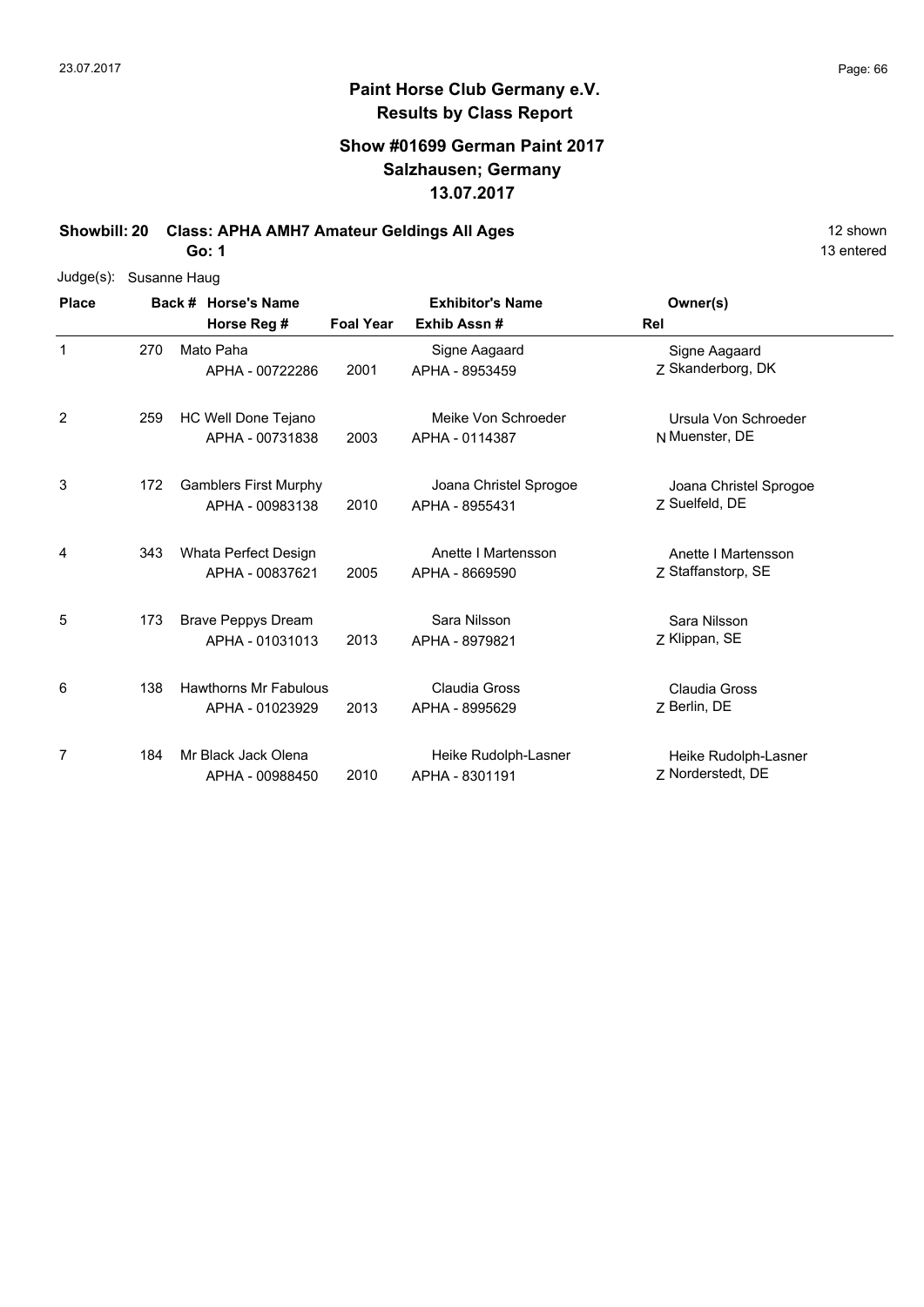#### **Show #03270 German Paint 2017 Salzhausen; Germany 13.07.2017**

**Showbill: 20 Class: APHA AMH7 Amateur Geldings All Ages** 12 shown

**Go: 1**

| $Judge(s)$ : | Sonja Merkle |  |                              |                  |                         |                        |  |  |  |
|--------------|--------------|--|------------------------------|------------------|-------------------------|------------------------|--|--|--|
| <b>Place</b> |              |  | Back # Horse's Name          |                  | <b>Exhibitor's Name</b> | Owner(s)               |  |  |  |
|              |              |  | Horse Reg #                  | <b>Foal Year</b> | Exhib Assn#             | Rel                    |  |  |  |
| $\mathbf{1}$ | 173          |  | <b>Brave Peppys Dream</b>    |                  | Sara Nilsson            | Sara Nilsson           |  |  |  |
|              |              |  | APHA - 01031013              | 2013             | APHA - 8979821          | Z Klippan, SE          |  |  |  |
| 2            | 270          |  | Mato Paha                    |                  | Signe Aagaard           | Signe Aagaard          |  |  |  |
|              |              |  | APHA - 00722286              | 2001             | APHA - 8953459          | Z Skanderborg, DK      |  |  |  |
| 3            | 343          |  | Whata Perfect Design         |                  | Anette I Martensson     | Anette I Martensson    |  |  |  |
|              |              |  | APHA - 00837621              | 2005             | APHA - 8669590          | Z Staffanstorp, SE     |  |  |  |
| 4            | 172          |  | <b>Gamblers First Murphy</b> |                  | Joana Christel Sprogoe  | Joana Christel Sprogoe |  |  |  |
|              |              |  | APHA - 00983138              | 2010             | APHA - 8955431          | 7 Suelfeld, DE         |  |  |  |
| 5            | 181          |  | <b>CBS Party Elegance</b>    |                  | Sara Liwell             | Sara Liwell            |  |  |  |
|              |              |  | APHA - 01049422              | 2013             | APHA - 9144536          | Z Atvidaberg, SE       |  |  |  |
| 6            | 184          |  | Mr Black Jack Olena          |                  | Heike Rudolph-Lasner    | Heike Rudolph-Lasner   |  |  |  |
|              |              |  | APHA - 00988450              | 2010             | APHA - 8301191          | 7 Norderstedt, DE      |  |  |  |
| 7            | 138          |  | <b>Hawthorns Mr Fabulous</b> |                  | Claudia Gross           | <b>Claudia Gross</b>   |  |  |  |
|              |              |  | APHA - 01023929              | 2013             | APHA - 8995629          | Z Berlin, DE           |  |  |  |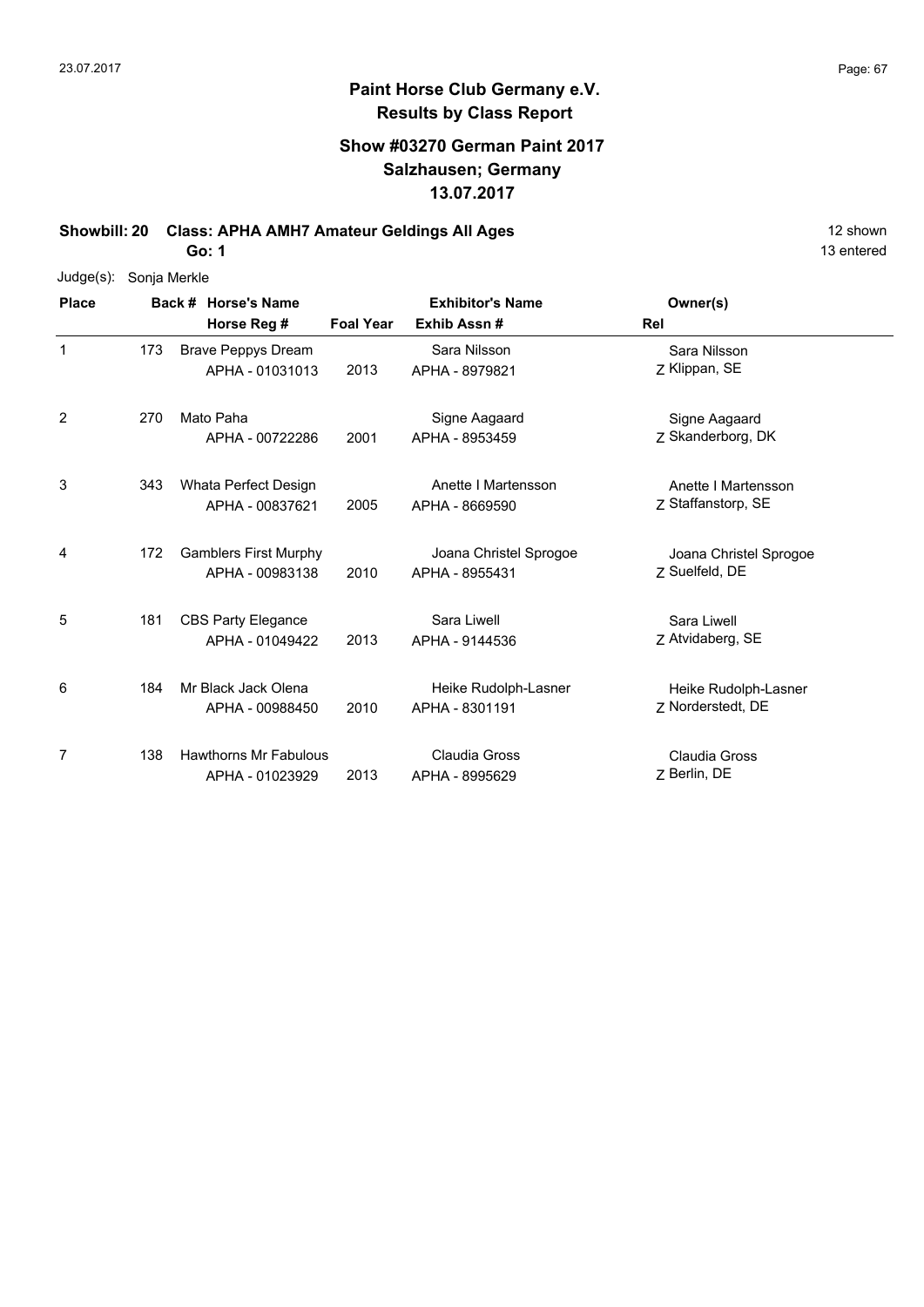### **Show #03271 German Paint 2017 Salzhausen; Germany 13.07.2017**

**Showbill: 20 Class: APHA AMH7 Amateur Geldings All Ages** 12 shown

**Go: 1**

| $Judge(s)$ : | Barry Schuurman |                              |                  |                         |                        |  |  |  |  |
|--------------|-----------------|------------------------------|------------------|-------------------------|------------------------|--|--|--|--|
| <b>Place</b> |                 | Back # Horse's Name          |                  | <b>Exhibitor's Name</b> | Owner(s)               |  |  |  |  |
|              |                 | Horse Reg #                  | <b>Foal Year</b> | Exhib Assn#             | Rel                    |  |  |  |  |
| $\mathbf{1}$ | 173             | <b>Brave Peppys Dream</b>    |                  | Sara Nilsson            | Sara Nilsson           |  |  |  |  |
|              |                 | APHA - 01031013              | 2013             | APHA - 8979821          | Z Klippan, SE          |  |  |  |  |
| 2            | 138             | <b>Hawthorns Mr Fabulous</b> |                  | <b>Claudia Gross</b>    | Claudia Gross          |  |  |  |  |
|              |                 | APHA - 01023929              | 2013             | APHA - 8995629          | Z Berlin, DE           |  |  |  |  |
| 3            | 270             | Mato Paha                    |                  | Signe Aagaard           | Signe Aagaard          |  |  |  |  |
|              |                 | APHA - 00722286              | 2001             | APHA - 8953459          | Z Skanderborg, DK      |  |  |  |  |
| 4            | 221             | A Special Zippo Kid          |                  | Elke Wedler             | Elke Wedler            |  |  |  |  |
|              |                 | APHA - 00904224              | 2007             | APHA - 8715045          | Z Soltau               |  |  |  |  |
| 5            | 343             | Whata Perfect Design         |                  | Anette I Martensson     | Anette I Martensson    |  |  |  |  |
|              |                 | APHA - 00837621              | 2005             | APHA - 8669590          | Z Staffanstorp, SE     |  |  |  |  |
| 6            | 181             | <b>CBS Party Elegance</b>    |                  | Sara Liwell             | Sara Liwell            |  |  |  |  |
|              |                 | APHA - 01049422              | 2013             | APHA - 9144536          | Z Atvidaberg, SE       |  |  |  |  |
| 7            | 172             | <b>Gamblers First Murphy</b> |                  | Joana Christel Sprogoe  | Joana Christel Sprogoe |  |  |  |  |
|              |                 | APHA - 00983138              | 2010             | APHA - 8955431          | Z Suelfeld, DE         |  |  |  |  |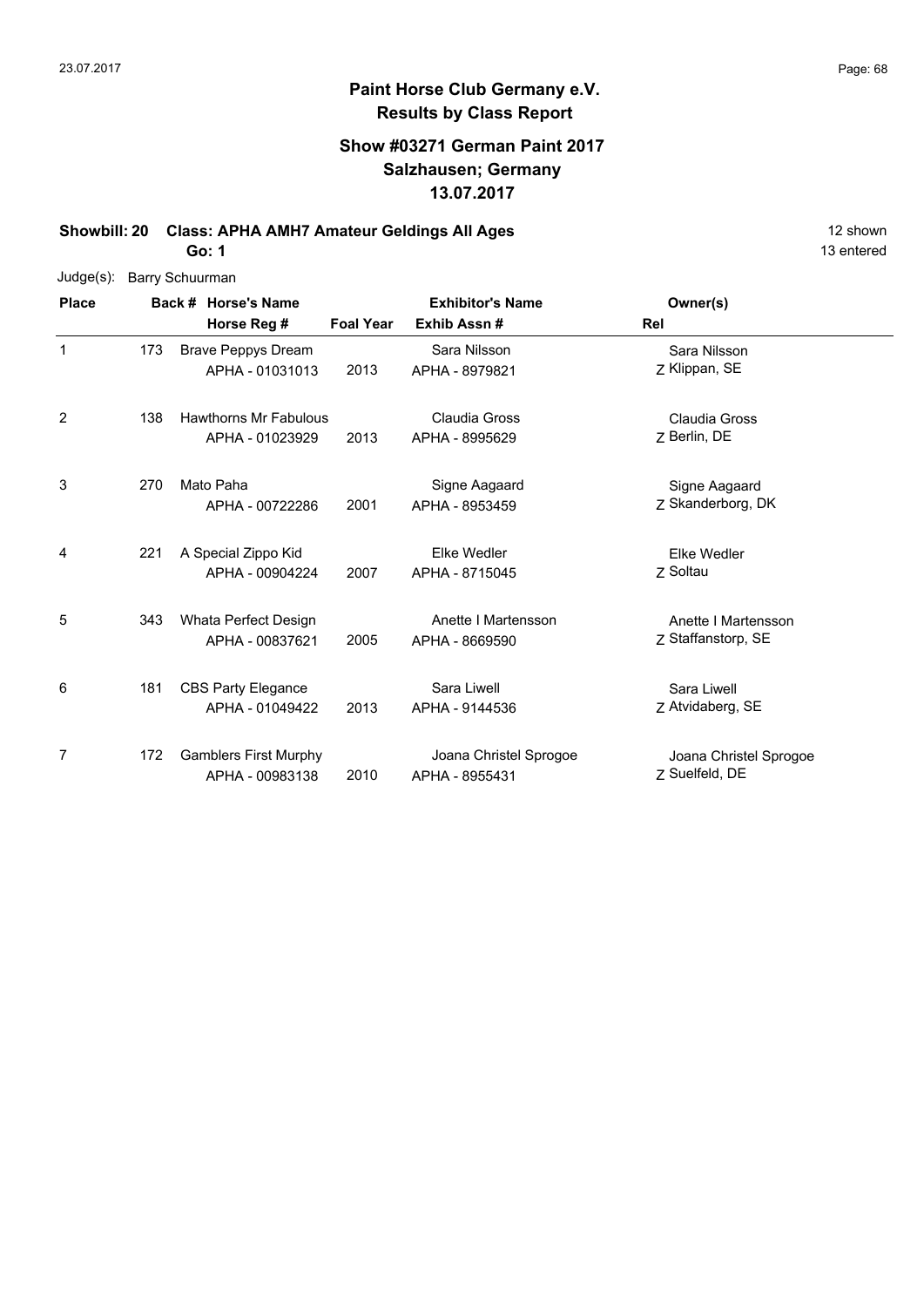# **Show #01698 German Paint 2017 Salzhausen; Germany 13.07.2017**

# **Showbill: 21 Class: APHA AGCG Amateur Grand Champion Gelding** 3 shown 3 shown

**Go: 1**

| Judge(s): | Rick LeMay |
|-----------|------------|
|           |            |

| <b>Place</b> |     | Back # Horse's Name                     |                  | <b>Exhibitor's Name</b>               | Owner(s)                                  |
|--------------|-----|-----------------------------------------|------------------|---------------------------------------|-------------------------------------------|
|              |     | Horse Reg #                             | <b>Foal Year</b> | Exhib Assn #                          | Rel                                       |
|              | 343 | Whata Perfect Design<br>APHA - 00837621 | 2005             | Anette I Martensson<br>APHA - 8669590 | Anette I Martensson<br>Z Staffanstorp, SE |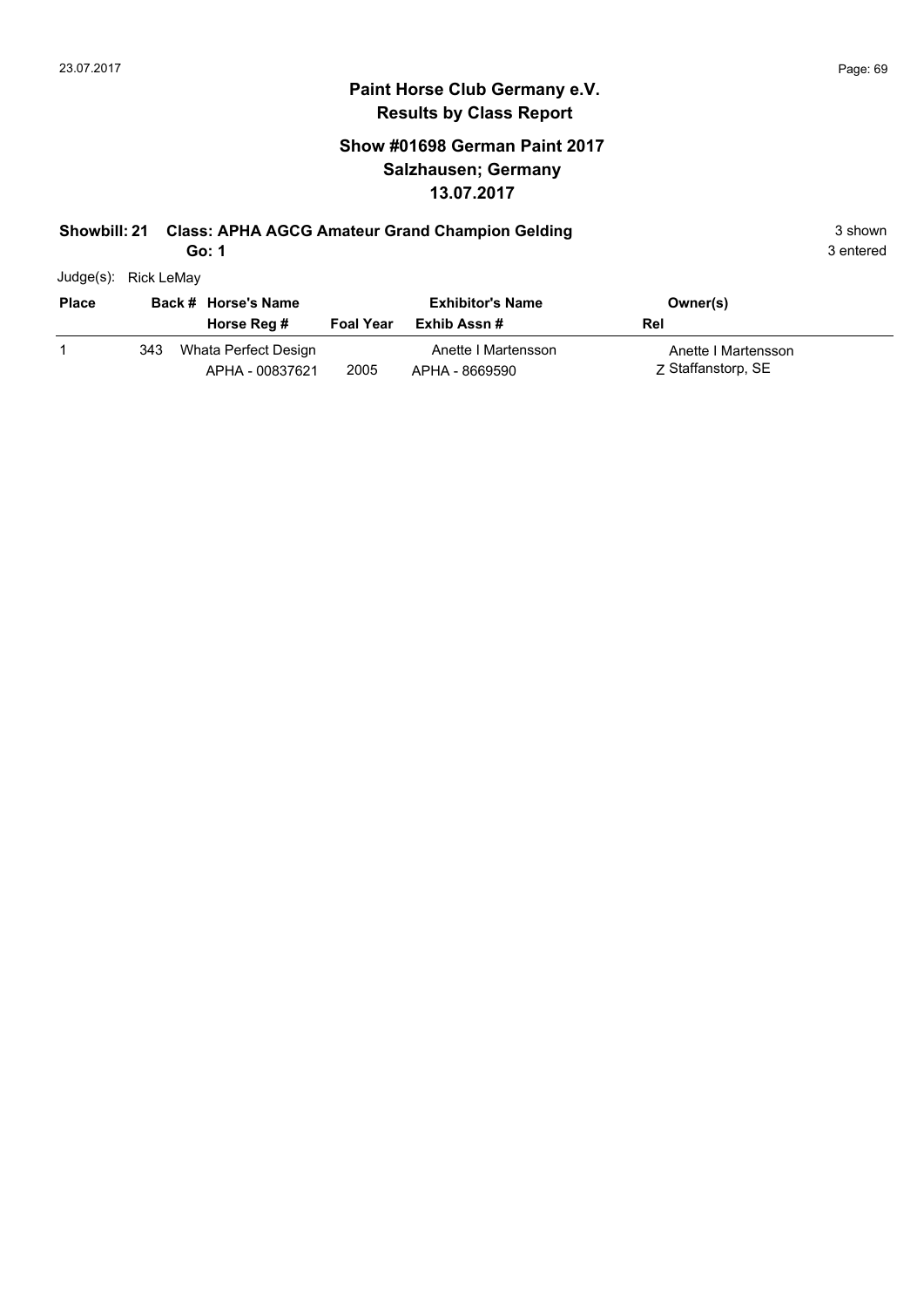## **Show #01699 German Paint 2017 Salzhausen; Germany 13.07.2017**

# **Showbill: 21 Class: APHA AGCG Amateur Grand Champion Gelding** 3 shown 3 shown

**Go: 1**

| Judge(s): Susanne Haug |
|------------------------|
|                        |

| <b>Place</b> |     | Back # Horse's Name          |                  | <b>Exhibitor's Name</b>         | Owner(s)                           |
|--------------|-----|------------------------------|------------------|---------------------------------|------------------------------------|
|              |     | Horse Reg #                  | <b>Foal Year</b> | Exhib Assn #                    | Rel                                |
|              | 270 | Mato Paha<br>APHA - 00722286 | 2001             | Signe Aagaard<br>APHA - 8953459 | Signe Aagaard<br>Z Skanderborg, DK |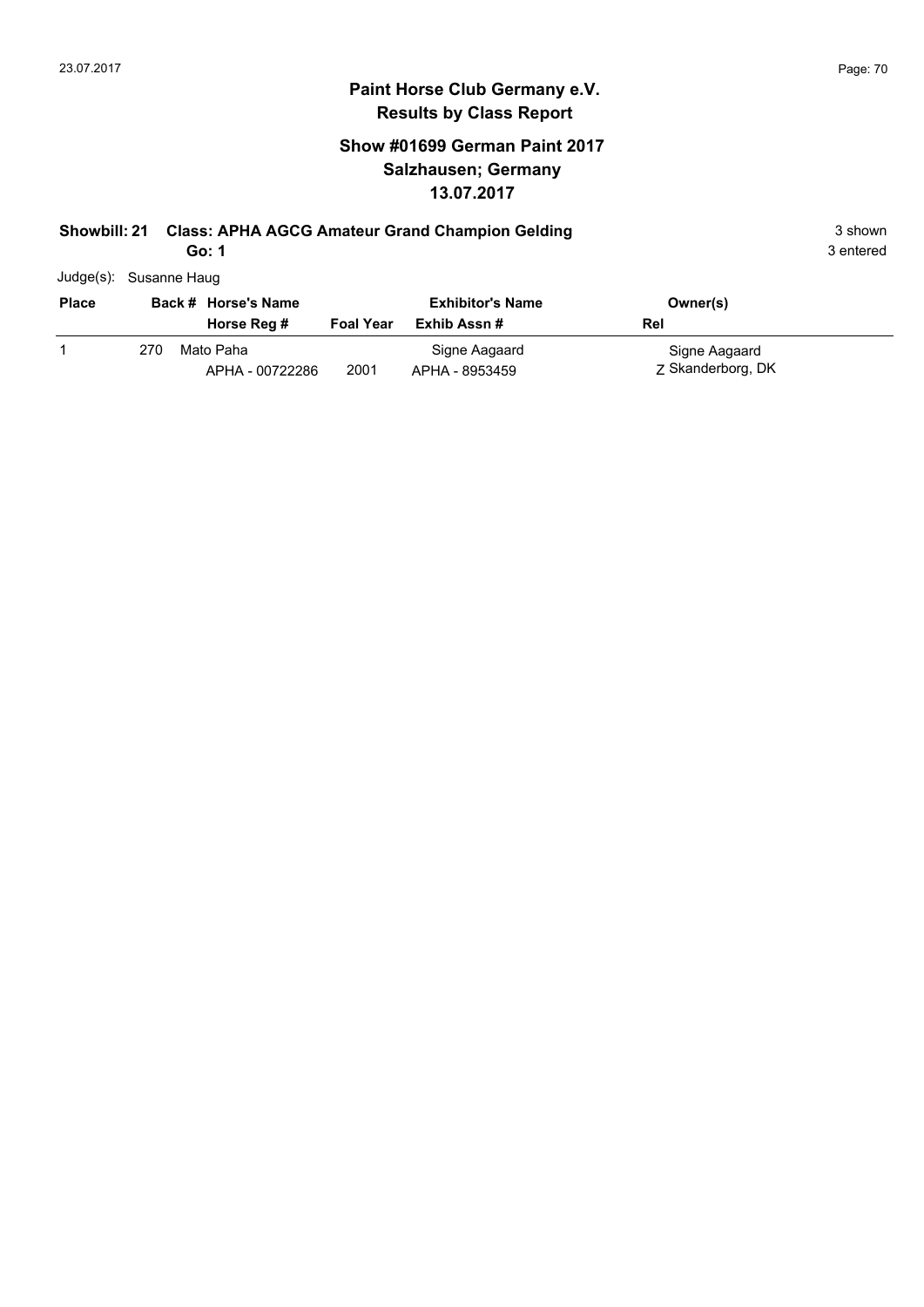## **Show #03270 German Paint 2017 Salzhausen; Germany 13.07.2017**

# **Showbill: 21 Class: APHA AGCG Amateur Grand Champion Gelding** 3 shown 3 shown

**Go: 1**

| Judge(s): Sonja Merkle |  |
|------------------------|--|
|                        |  |

| <b>Place</b> |     | Back # Horse's Name                   |                  | <b>Exhibitor's Name</b>        | Owner(s)                      |
|--------------|-----|---------------------------------------|------------------|--------------------------------|-------------------------------|
|              |     | Horse Reg #                           | <b>Foal Year</b> | Exhib Assn #                   | Rel                           |
|              | 173 | Brave Peppys Dream<br>APHA - 01031013 | 2013             | Sara Nilsson<br>APHA - 8979821 | Sara Nilsson<br>Z Klippan, SE |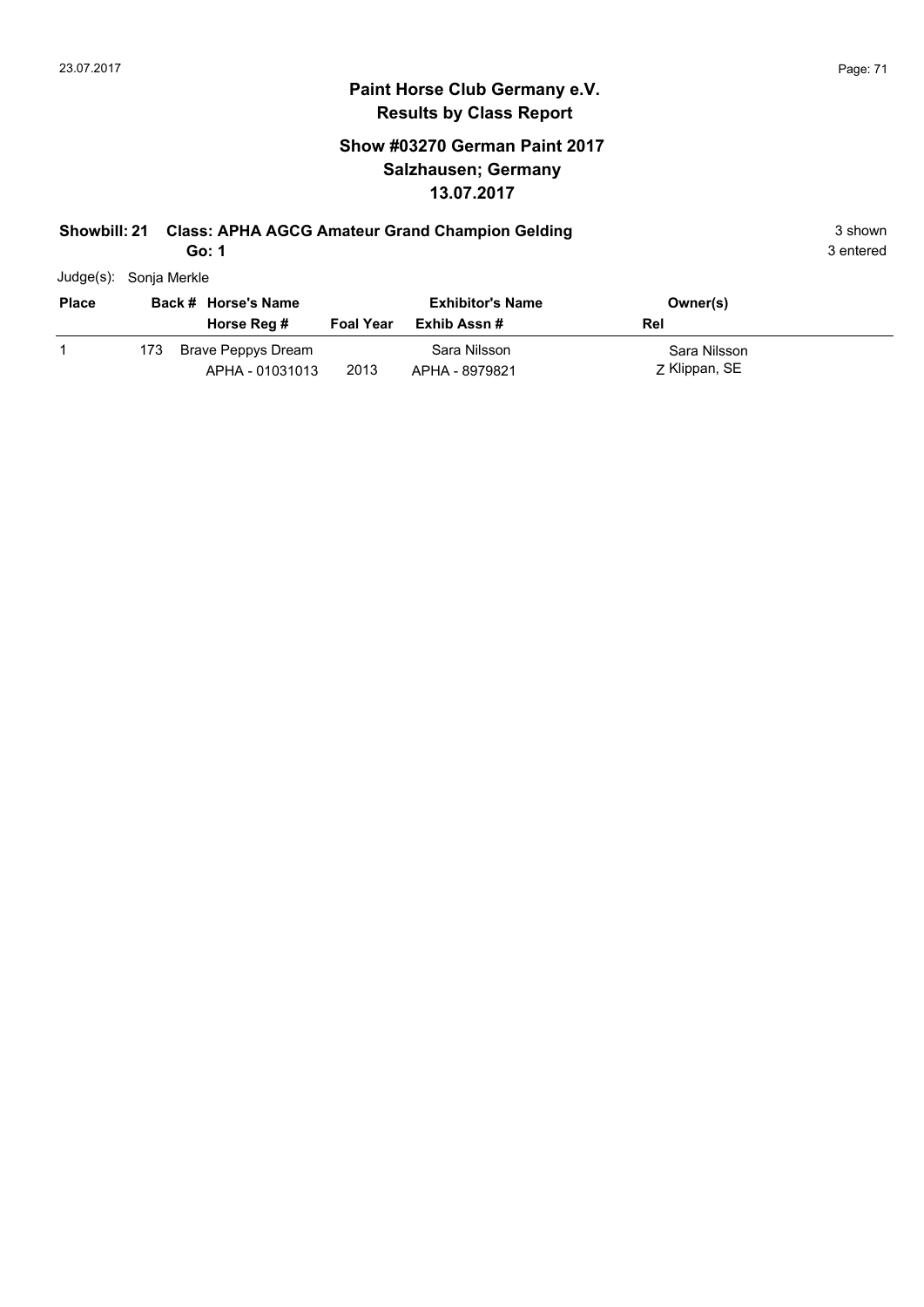## **Show #03271 German Paint 2017 Salzhausen; Germany 13.07.2017**

# **Showbill: 21 Class: APHA AGCG Amateur Grand Champion Gelding** 3 shown 3 shown

**Go: 1**

| Judge(s): Barry Schuurman |
|---------------------------|

| <b>Place</b> | Back # Horse's Name |                                       | <b>Exhibitor's Name</b> |                                | Owner(s)                      |
|--------------|---------------------|---------------------------------------|-------------------------|--------------------------------|-------------------------------|
|              |                     | Horse Reg #                           | <b>Foal Year</b>        | Exhib Assn #                   | Rel                           |
|              | 173.                | Brave Peppys Dream<br>APHA - 01031013 | 2013                    | Sara Nilsson<br>APHA - 8979821 | Sara Nilsson<br>Z Klippan, SE |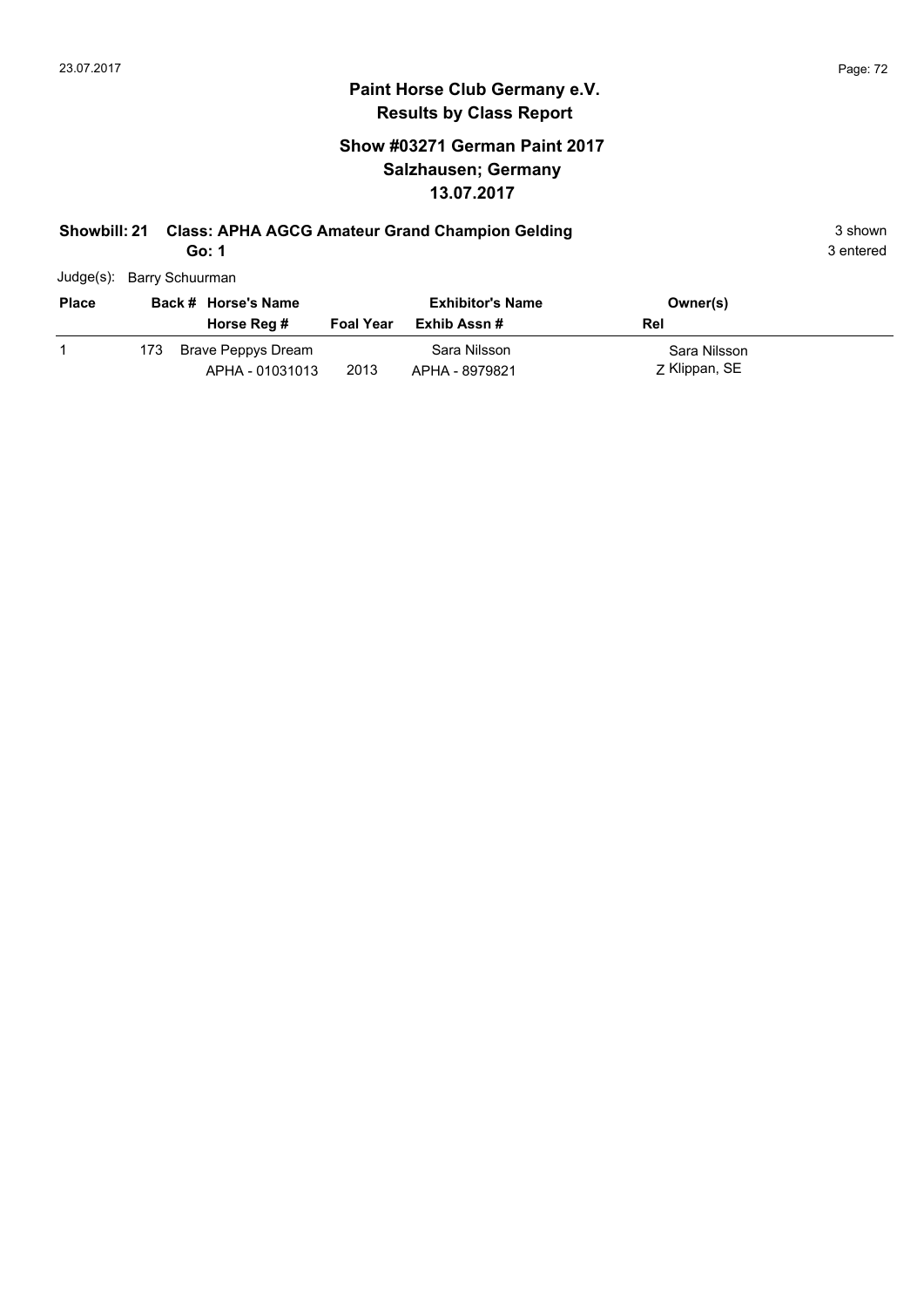## **Show #01698 German Paint 2017 Salzhausen; Germany 13.07.2017**

# **Showbill: 22 Class: APHA ARCG Amateur Reserve Champion Gelding** 5 Shown 5 shown

**Go: 1**

| Judge(s): | <b>Rick LeMay</b> |
|-----------|-------------------|
|           |                   |

| <b>Place</b> |     | Back # Horse's Name                   |                  | <b>Exhibitor's Name</b>        | Owner(s)                      |
|--------------|-----|---------------------------------------|------------------|--------------------------------|-------------------------------|
|              |     | Horse Reg #                           | <b>Foal Year</b> | Exhib Assn #                   | Rel                           |
|              | 173 | Brave Peppys Dream<br>APHA - 01031013 | 2013             | Sara Nilsson<br>APHA - 8979821 | Sara Nilsson<br>Z Klippan, SE |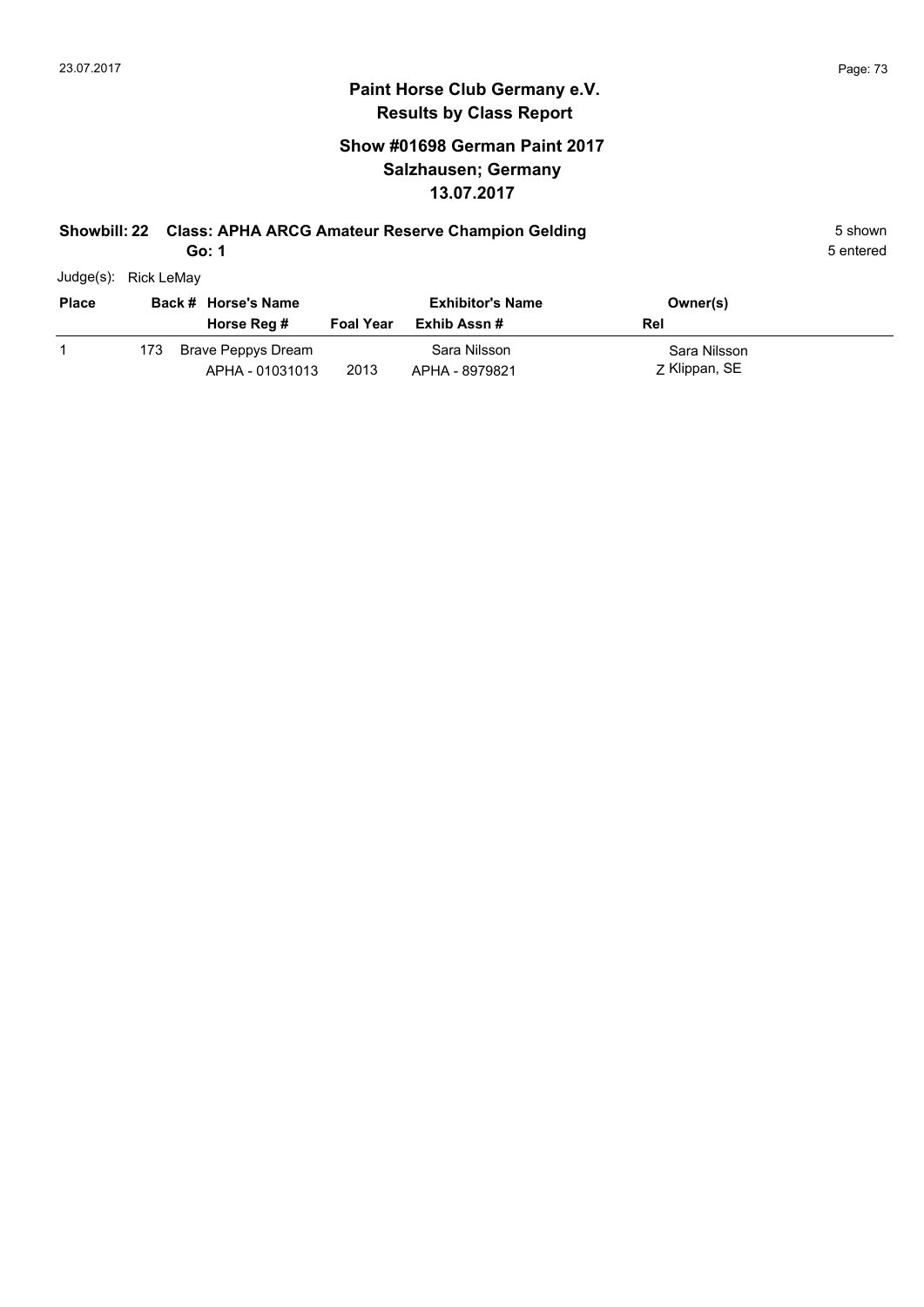## **Show #01699 German Paint 2017 Salzhausen; Germany 13.07.2017**

# **Showbill: 22 Class: APHA ARCG Amateur Reserve Champion Gelding** 5 Shown 5 shown

**Go: 1**

|  | Judge(s): Susanne Haug |
|--|------------------------|
|--|------------------------|

| <b>Place</b> |     | Back # Horse's Name                    | <b>Exhibitor's Name</b> |                                       | Owner(s)                               |  |
|--------------|-----|----------------------------------------|-------------------------|---------------------------------------|----------------------------------------|--|
|              |     | Horse Reg #                            | Foal Year               | Exhib Assn #                          | Rel                                    |  |
|              | 259 | HC Well Done Tejano<br>APHA - 00731838 | 2003                    | Meike Von Schroeder<br>APHA - 0114387 | Ursula Von Schroeder<br>N Muenster, DE |  |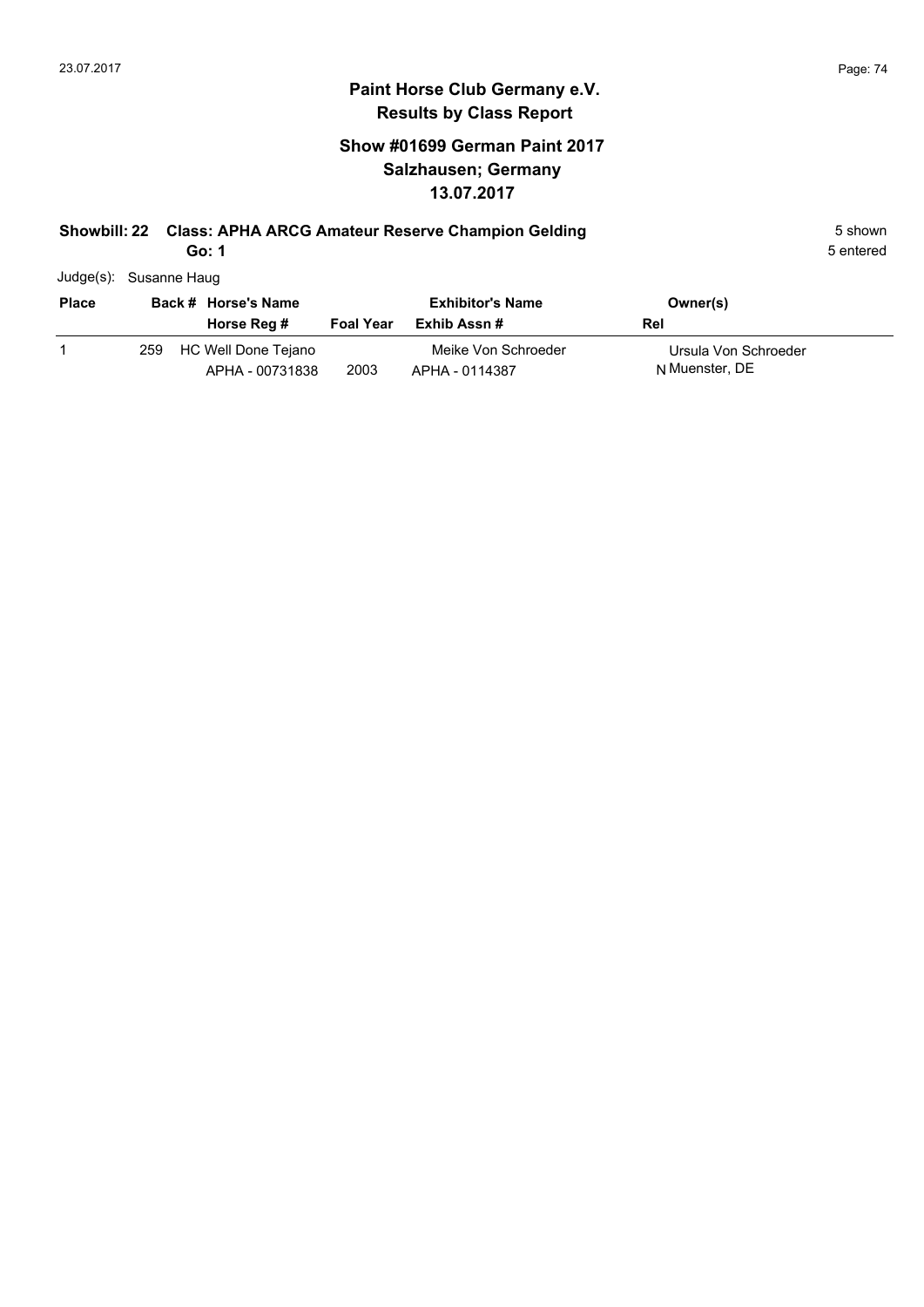## **Show #03270 German Paint 2017 Salzhausen; Germany 13.07.2017**

## **Showbill: 22 Class: APHA ARCG Amateur Reserve Champion Gelding** 5 Shown 5 shown

**Go: 1**

| Judge(s): | Sonja Merkle |
|-----------|--------------|
|           |              |

| <b>Place</b> |     | Back # Horse's Name<br>Horse Reg # | <b>Foal Year</b> | <b>Exhibitor's Name</b><br>Exhib Assn # | Owner(s)<br>Rel                    |
|--------------|-----|------------------------------------|------------------|-----------------------------------------|------------------------------------|
|              | 270 | Mato Paha<br>APHA - 00722286       | 2001             | Signe Aagaard<br>APHA - 8953459         | Signe Aagaard<br>Z Skanderborg, DK |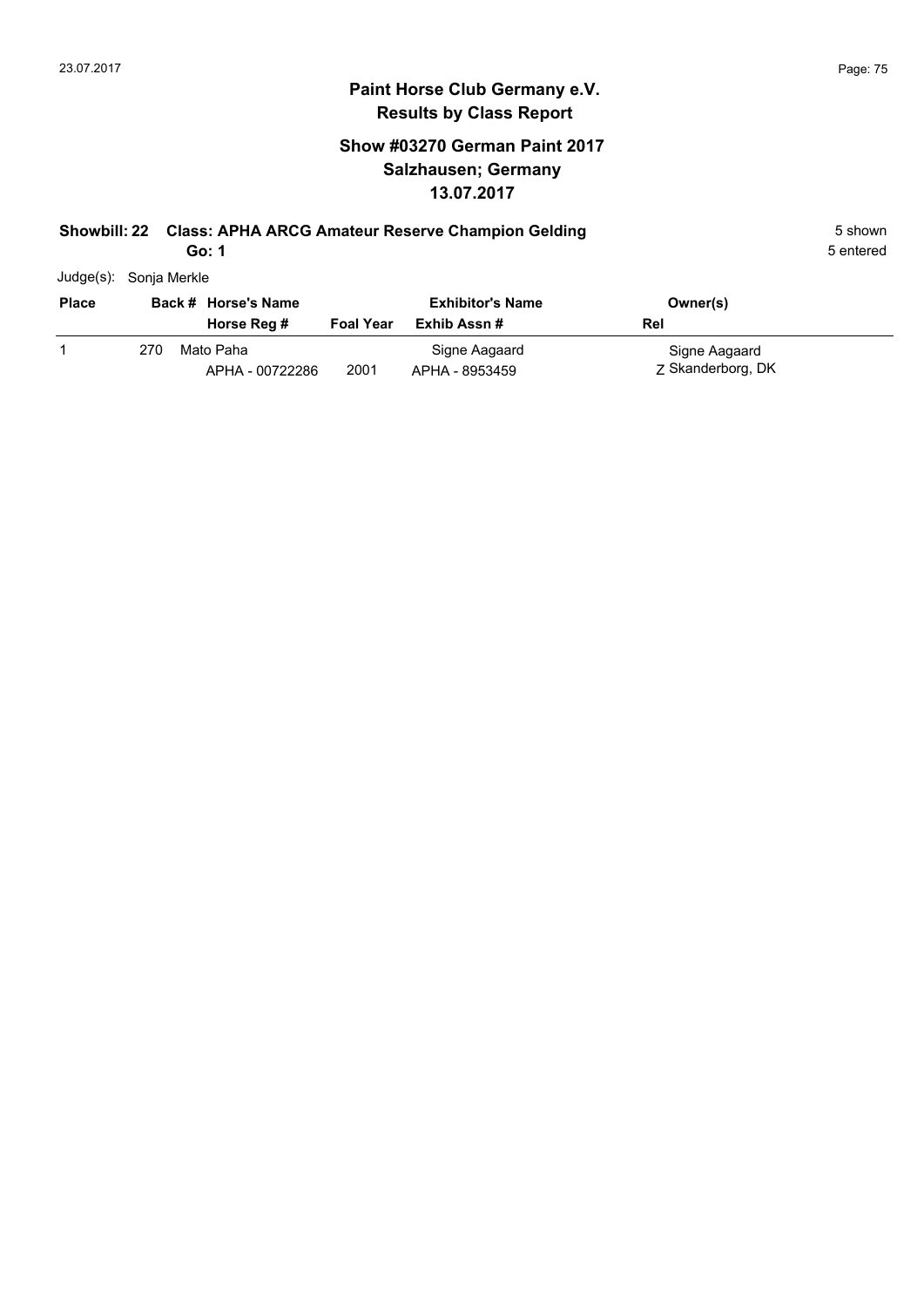## **Show #03271 German Paint 2017 Salzhausen; Germany 13.07.2017**

# **Showbill: 22 Class: APHA ARCG Amateur Reserve Champion Gelding** 5 Shown 5 shown

**Go: 1**

| Judge(s): Barry Schuurman |  |
|---------------------------|--|

| <b>Place</b> |      | Back # Horse's Name                      |                  | <b>Exhibitor's Name</b>         | Owner(s)                      |  |
|--------------|------|------------------------------------------|------------------|---------------------------------|-------------------------------|--|
|              |      | Horse Reg #                              | <b>Foal Year</b> | Exhib Assn #                    | Rel                           |  |
|              | 138. | Hawthorns Mr Fabulous<br>APHA - 01023929 | 2013             | Claudia Gross<br>APHA - 8995629 | Claudia Gross<br>7 Berlin, DE |  |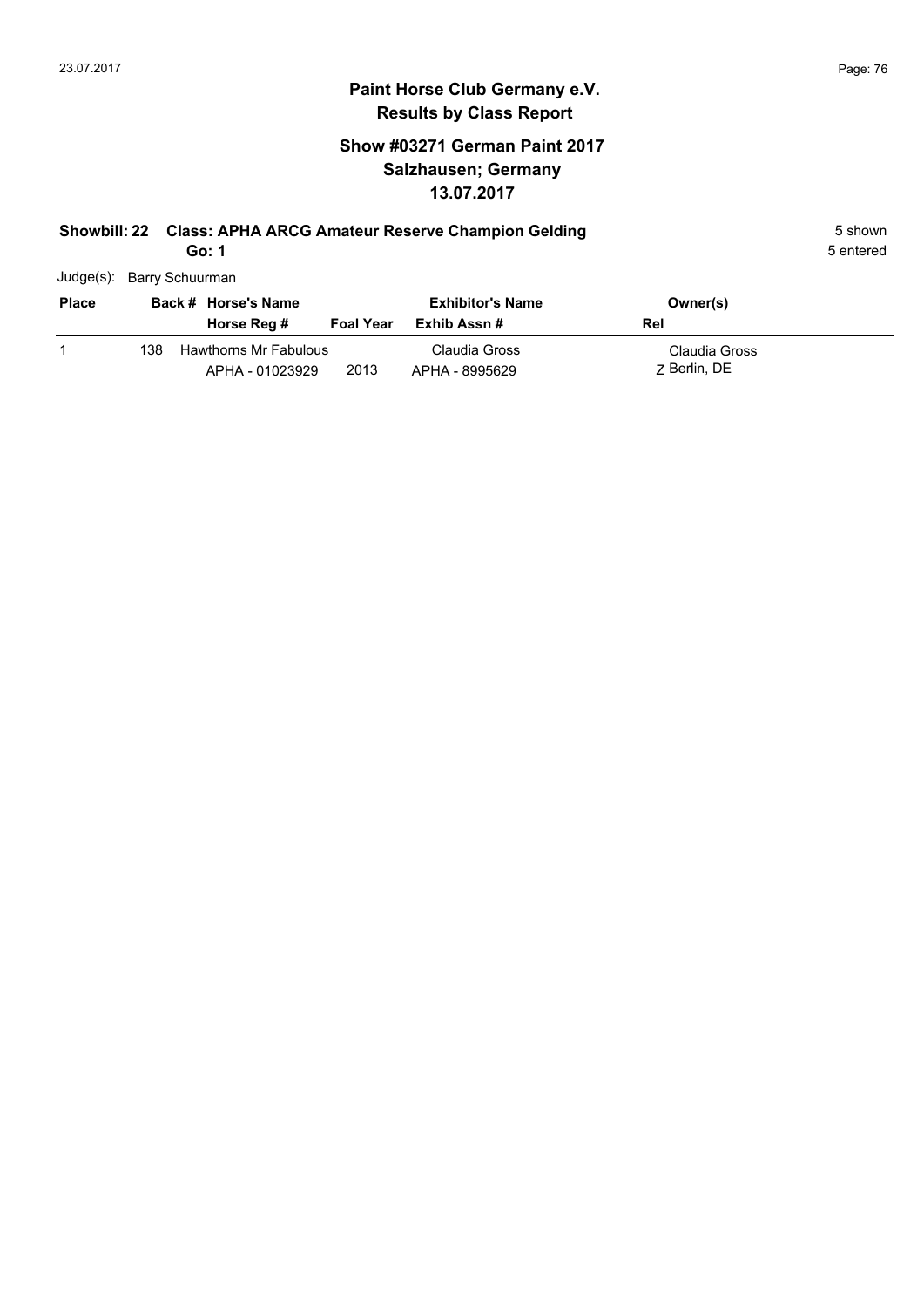## **Show #01698 German Paint 2017 Salzhausen; Germany 13.07.2017**

**Showbill: 24 Class: APHA HG13 Yearling & Older Geldings** 10 Shown 10 shown

**Go: 1**

| $Judge(s)$ : | <b>Rick LeMay</b> |                                                 |                  |                                            |                                           |
|--------------|-------------------|-------------------------------------------------|------------------|--------------------------------------------|-------------------------------------------|
| <b>Place</b> |                   | Back # Horse's Name<br>Horse Reg #              | <b>Foal Year</b> | <b>Exhibitor's Name</b><br>Exhib Assn#     | Owner(s)<br>Rel                           |
| 1            | 343               | Whata Perfect Design<br>APHA - 00837621         | 2005             | Anette I Martensson<br>APHA - 8669590      | Anette I Martensson<br>Z Staffanstorp, SE |
| 2            | 173               | <b>Brave Peppys Dream</b><br>APHA - 01031013    | 2013             | Sara Nilsson<br>APHA - 8979821             | Sara Nilsson<br>Z Klippan, SE             |
| 3            | 270               | Mato Paha<br>APHA - 00722286                    | 2001             | Signe Aagaard<br>APHA - 8953459            | Signe Aagaard<br>Z Skanderborg, DK        |
| 4            | 138               | <b>Hawthorns Mr Fabulous</b><br>APHA - 01023929 | 2013             | Andrea Hoenicke<br>APHA - 8800366          | Claudia Gross<br>Berlin, DE               |
| 5            | 184               | Mr Black Jack Olena<br>APHA - 00988450          | 2010             | Heike Rudolph-Lasner<br>APHA - 8301191     | Heike Rudolph-Lasner<br>7 Norderstedt, DE |
| 6            | 180               | <b>CBS Mr Snowflake</b><br>APHA - 00982548      | 2008             | Jessica Hallonquist<br>APHA - 8998558      | Jessica Hallonquist<br>Z Linghem, SE      |
| 7            | 300               | Notice Clues Rocket<br>APHA - 01039340          | 2014             | Angelika Gallitzendörfer<br>APHA - 8203113 | Karl F Schettler<br>Z Muenchen, DE        |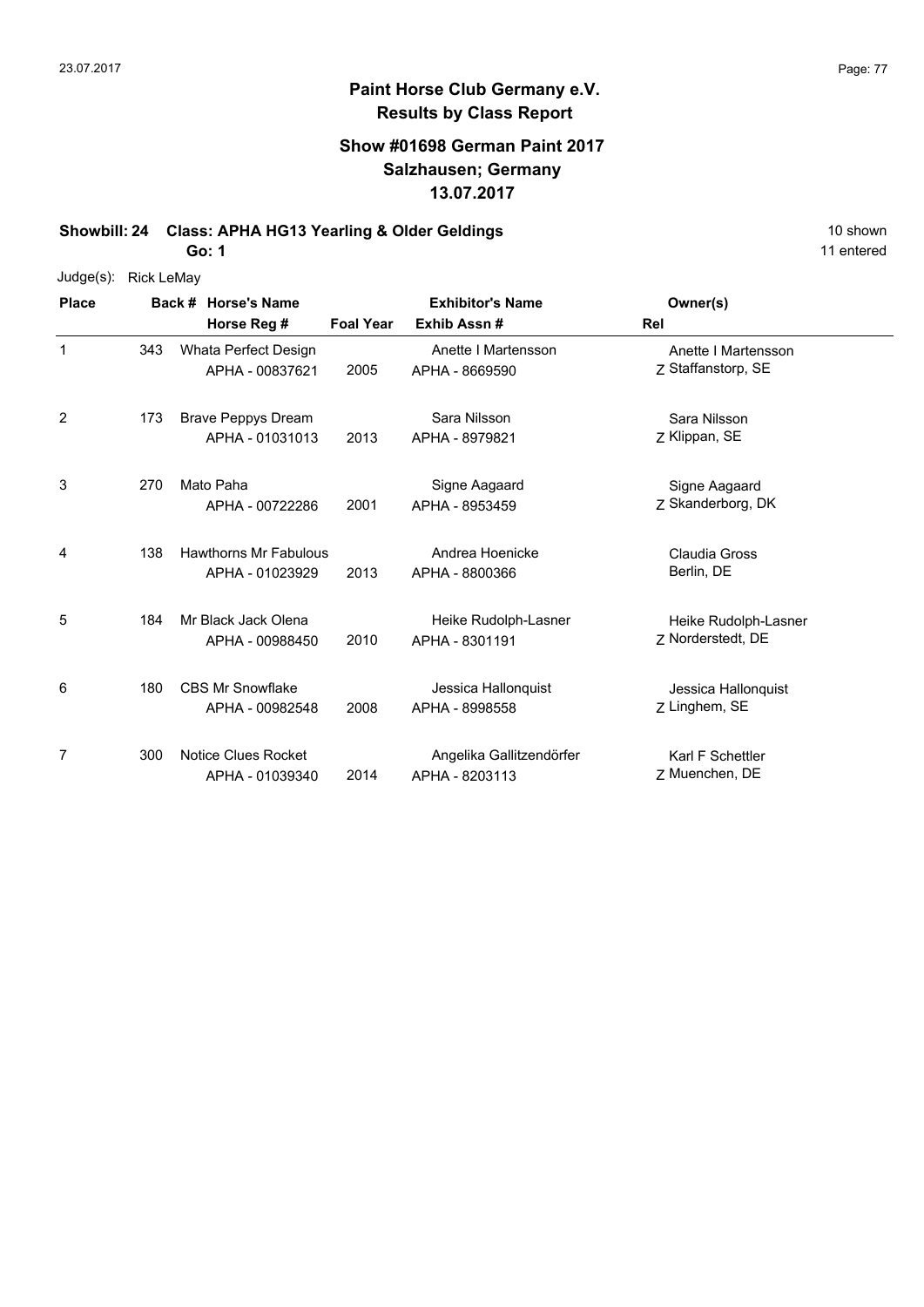## **Show #01699 German Paint 2017 Salzhausen; Germany 13.07.2017**

**Showbill: 24 Class: APHA HG13 Yearling & Older Geldings** 10 Shown 10 shown

**Go: 1**

| 10 shown   |
|------------|
| 11 entered |

| $Judge(s)$ :   |     | Susanne Haug                 |                  |                         |                      |
|----------------|-----|------------------------------|------------------|-------------------------|----------------------|
| <b>Place</b>   |     | Back # Horse's Name          |                  | <b>Exhibitor's Name</b> | Owner(s)             |
|                |     | Horse Reg #                  | <b>Foal Year</b> | Exhib Assn#             | Rel                  |
| 1              | 270 | Mato Paha                    |                  | Signe Aagaard           | Signe Aagaard        |
|                |     | APHA - 00722286              | 2001             | APHA - 8953459          | Z Skanderborg, DK    |
| 2              | 343 | Whata Perfect Design         |                  | Anette I Martensson     | Anette I Martensson  |
|                |     | APHA - 00837621              | 2005             | APHA - 8669590          | Z Staffanstorp, SE   |
| 3              | 173 | <b>Brave Peppys Dream</b>    |                  | Sara Nilsson            | Sara Nilsson         |
|                |     | APHA - 01031013              | 2013             | APHA - 8979821          | Z Klippan, SE        |
| 4              | 198 | Leos Blue Edition            |                  | <b>Astrid Croft</b>     | <b>Astrid Croft</b>  |
|                |     | APHA - 01002071              | 2011             | APHA - 8767142          | Z Celle, DE          |
| 5              | 184 | Mr Black Jack Olena          |                  | Heike Rudolph-Lasner    | Heike Rudolph-Lasner |
|                |     | APHA - 00988450              | 2010             | APHA - 8301191          | 7 Norderstedt, DE    |
| 6              | 138 | <b>Hawthorns Mr Fabulous</b> |                  | Andrea Hoenicke         | Claudia Gross        |
|                |     | APHA - 01023929              | 2013             | APHA - 8800366          | Berlin, DE           |
| $\overline{7}$ | 180 | <b>CBS Mr Snowflake</b>      |                  | Jessica Hallonquist     | Jessica Hallonquist  |
|                |     | APHA - 00982548              | 2008             | APHA - 8998558          | Z Linghem, SE        |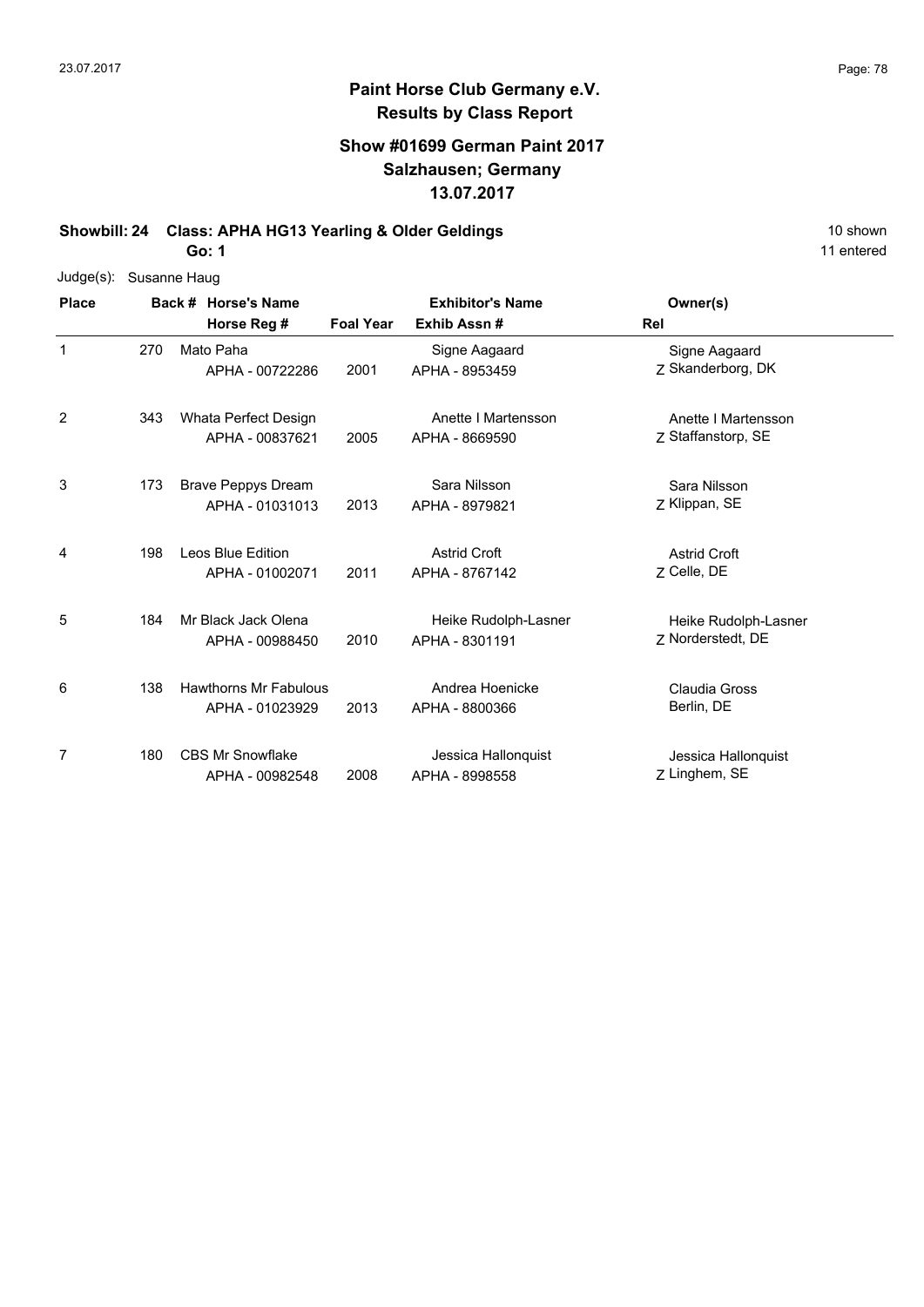## **Show #03270 German Paint 2017 Salzhausen; Germany 13.07.2017**

**Showbill: 24 Class: APHA HG13 Yearling & Older Geldings** 10 Shown 10 shown

**Go: 1**

| 10 shown   |
|------------|
| 11 entered |

| Judge(s): Sonja Merkle |  |
|------------------------|--|
|------------------------|--|

| <b>Place</b> |     | Back # Horse's Name                             |                  | <b>Exhibitor's Name</b>                | Owner(s)                                  |
|--------------|-----|-------------------------------------------------|------------------|----------------------------------------|-------------------------------------------|
|              |     | Horse Reg #                                     | <b>Foal Year</b> | Exhib Assn#                            | Rel                                       |
| $\mathbf{1}$ | 173 | <b>Brave Peppys Dream</b><br>APHA - 01031013    | 2013             | Sara Nilsson<br>APHA - 8979821         | Sara Nilsson<br>Z Klippan, SE             |
| 2            | 270 | Mato Paha<br>APHA - 00722286                    | 2001             | Signe Aagaard<br>APHA - 8953459        | Signe Aagaard<br>Z Skanderborg, DK        |
| 3            | 343 | Whata Perfect Design<br>APHA - 00837621         | 2005             | Anette I Martensson<br>APHA - 8669590  | Anette I Martensson<br>Z Staffanstorp, SE |
| 4            | 184 | Mr Black Jack Olena<br>APHA - 00988450          | 2010             | Heike Rudolph-Lasner<br>APHA - 8301191 | Heike Rudolph-Lasner<br>Z Norderstedt, DE |
| 5            | 138 | <b>Hawthorns Mr Fabulous</b><br>APHA - 01023929 | 2013             | Andrea Hoenicke<br>APHA - 8800366      | Claudia Gross<br>Berlin, DE               |
| 6            | 180 | <b>CBS Mr Snowflake</b><br>APHA - 00982548      | 2008             | Jessica Hallonquist<br>APHA - 8998558  | Jessica Hallonquist<br>Z Linghem, SE      |
| 7            | 198 | Leos Blue Edition<br>APHA - 01002071            | 2011             | <b>Astrid Croft</b><br>APHA - 8767142  | <b>Astrid Croft</b><br>7 Celle, DE        |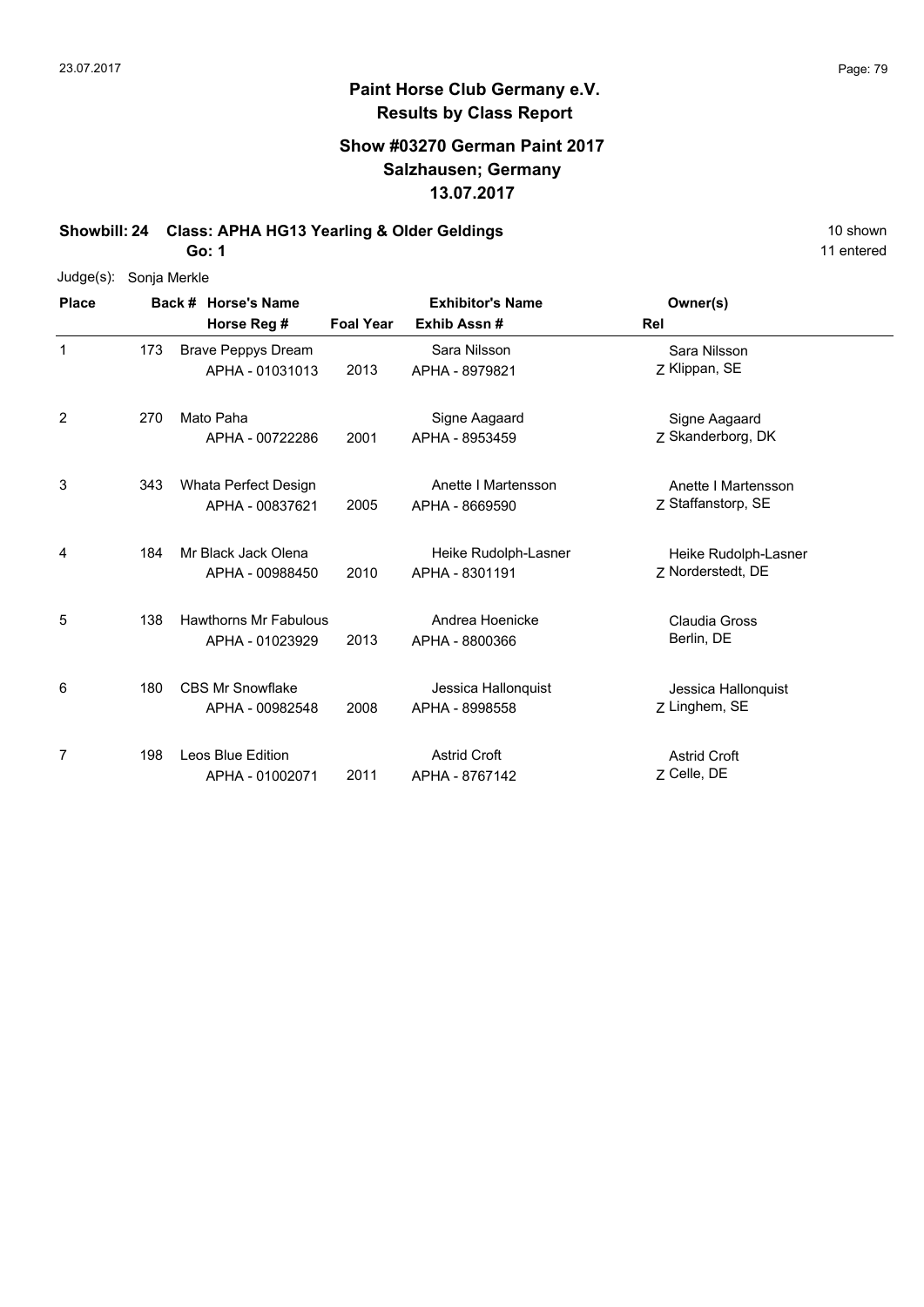## **Show #03271 German Paint 2017 Salzhausen; Germany 13.07.2017**

**Showbill: 24 Class: APHA HG13 Yearling & Older Geldings** 10 Shown 10 shown

**Go: 1**

| Judge(s):    | <b>Barry Schuurman</b> |                              |                  |                         |                      |  |
|--------------|------------------------|------------------------------|------------------|-------------------------|----------------------|--|
| <b>Place</b> |                        | Back # Horse's Name          |                  | <b>Exhibitor's Name</b> | Owner(s)             |  |
|              |                        | Horse Reg #                  | <b>Foal Year</b> | Exhib Assn#             | Rel                  |  |
| $\mathbf{1}$ | 173                    | <b>Brave Peppys Dream</b>    |                  | Sara Nilsson            | Sara Nilsson         |  |
|              |                        | APHA - 01031013              | 2013             | APHA - 8979821          | Z Klippan, SE        |  |
| 2            | 343                    | Whata Perfect Design         |                  | Anette I Martensson     | Anette I Martensson  |  |
|              |                        | APHA - 00837621              | 2005             | APHA - 8669590          | Z Staffanstorp, SE   |  |
| 3            | 270                    | Mato Paha                    |                  | Signe Aagaard           | Signe Aagaard        |  |
|              |                        | APHA - 00722286              | 2001             | APHA - 8953459          | Z Skanderborg, DK    |  |
| 4            | 180                    | <b>CBS Mr Snowflake</b>      |                  | Jessica Hallonquist     | Jessica Hallonquist  |  |
|              |                        | APHA - 00982548              | 2008             | APHA - 8998558          | Z Linghem, SE        |  |
| 5            | 138                    | <b>Hawthorns Mr Fabulous</b> |                  | Andrea Hoenicke         | Claudia Gross        |  |
|              |                        | APHA - 01023929              | 2013             | APHA - 8800366          | Berlin, DE           |  |
| 6            | 184                    | Mr Black Jack Olena          |                  | Heike Rudolph-Lasner    | Heike Rudolph-Lasner |  |
|              |                        | APHA - 00988450              | 2010             | APHA - 8301191          | Z Norderstedt, DE    |  |
| 7            | 198                    | Leos Blue Edition            |                  | <b>Astrid Croft</b>     | <b>Astrid Croft</b>  |  |
|              |                        | APHA - 01002071              | 2011             | APHA - 8767142          | Z Celle, DE          |  |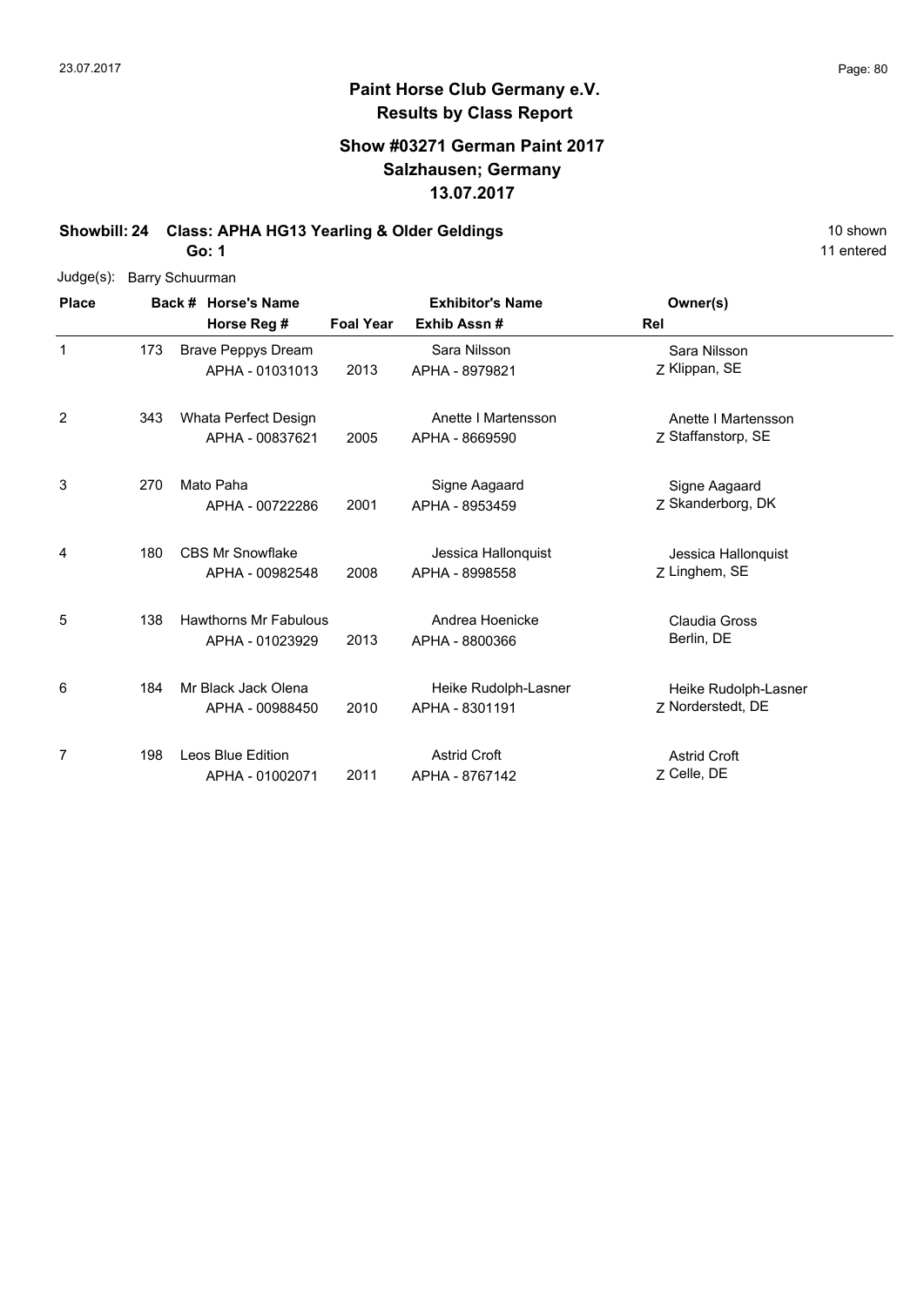## **Show #01698 German Paint 2017 Salzhausen; Germany 13.07.2017**

#### **Showbill: 25 Class: APHA AGC3 Grand Champion Gelding 3 shown 3 shown** 3 shown

**Go: 1**

| Judge(s): | Rick LeMay |
|-----------|------------|

| <b>Place</b> |     | Back # Horse's Name                     |                  | <b>Exhibitor's Name</b>               | Owner(s)                                  |
|--------------|-----|-----------------------------------------|------------------|---------------------------------------|-------------------------------------------|
|              |     | Horse Reg #                             | <b>Foal Year</b> | Exhib Assn #                          | Rel                                       |
|              | 343 | Whata Perfect Design<br>APHA - 00837621 | 2005             | Anette I Martensson<br>APHA - 8669590 | Anette I Martensson<br>Z Staffanstorp, SE |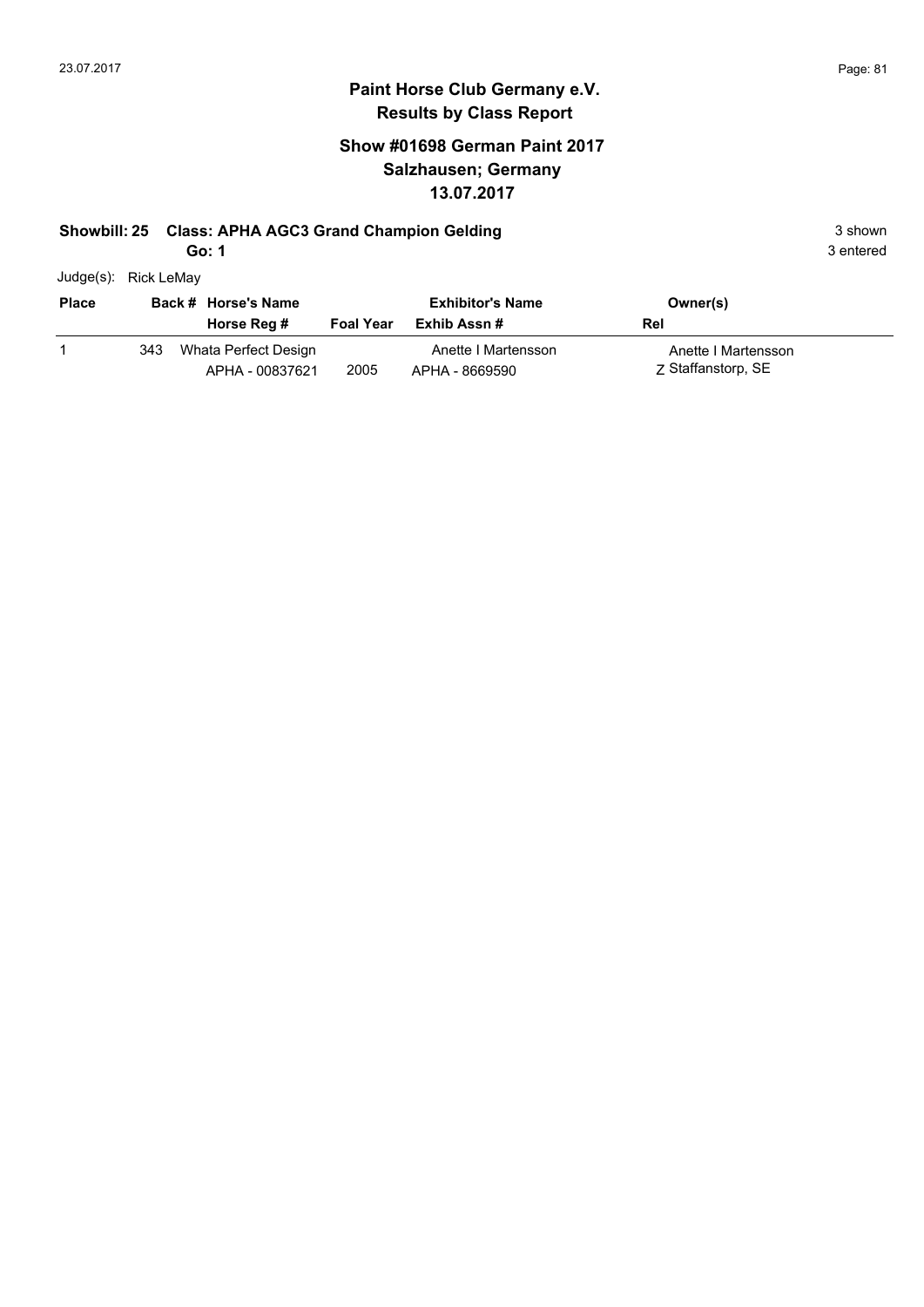## **Paint Horse Club Germany e.V. Results by Class Report**

## **Show #01699 German Paint 2017 Salzhausen; Germany 13.07.2017**

#### **Showbill: 25 Class: APHA AGC3 Grand Champion Gelding 3 shown 3 shown** 3 shown

**Go: 1**

| -----                  |  |
|------------------------|--|
| Judge(s): Susanne Haug |  |

| <b>Place</b> |     | Back # Horse's Name<br>Horse Reg # | <b>Foal Year</b> | <b>Exhibitor's Name</b><br>Exhib Assn # | Owner(s)<br>Rel                    |  |
|--------------|-----|------------------------------------|------------------|-----------------------------------------|------------------------------------|--|
|              | 270 | Mato Paha<br>APHA - 00722286       | 2001             | Signe Aagaard<br>APHA - 8953459         | Signe Aagaard<br>7 Skanderborg, DK |  |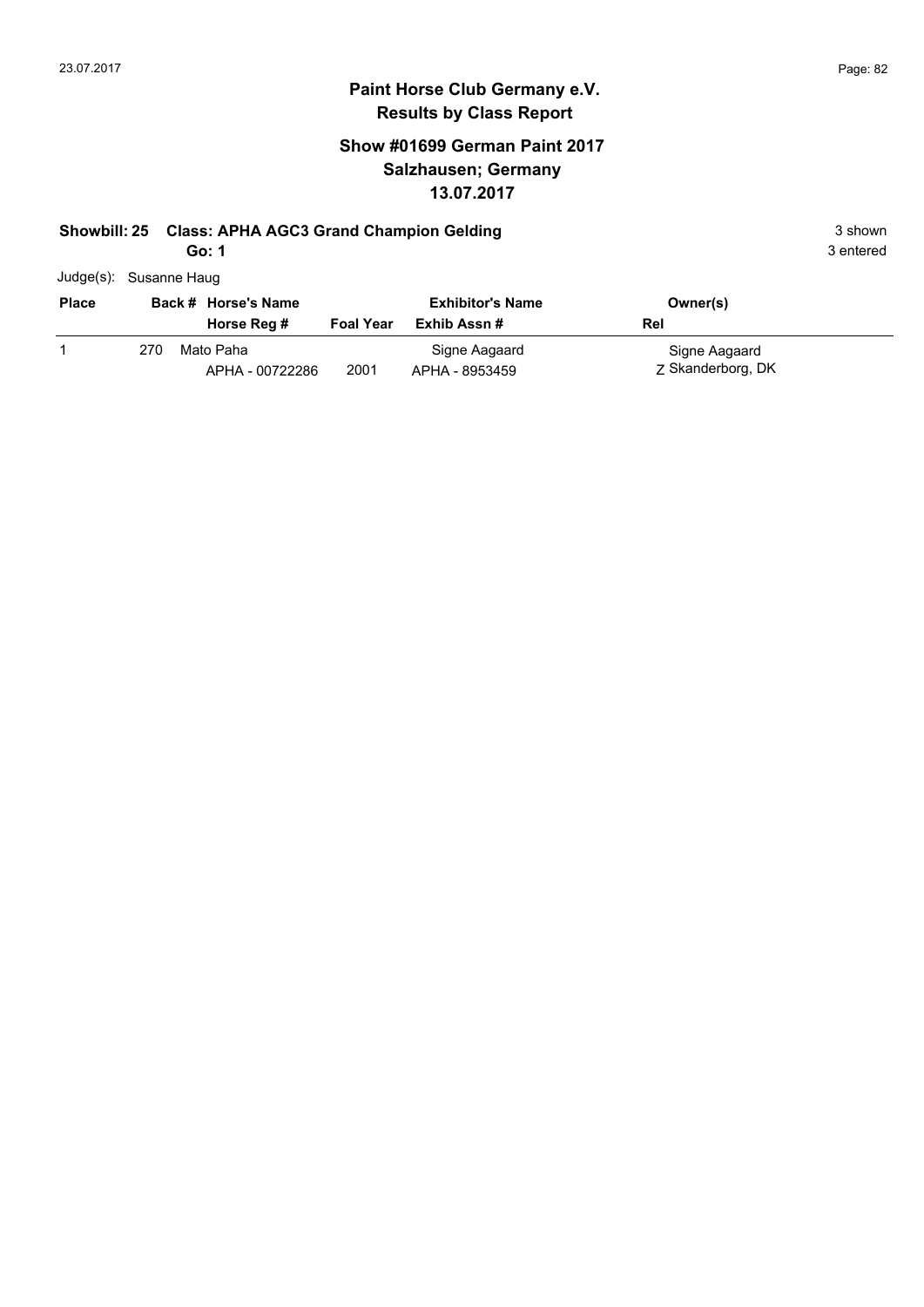## **Show #03270 German Paint 2017 Salzhausen; Germany 13.07.2017**

#### **Showbill: 25 Class: APHA AGC3 Grand Champion Gelding 3 shown 3 shown** 3 shown

**Go: 1**

| Judge(s): Sonja Merkle |
|------------------------|
|                        |

| <b>Place</b> |     | Back # Horse's Name                   |                  | <b>Exhibitor's Name</b>        | Owner(s)                      |
|--------------|-----|---------------------------------------|------------------|--------------------------------|-------------------------------|
|              |     | Horse Reg #                           | <b>Foal Year</b> | Exhib Assn #                   | Rel                           |
|              | 173 | Brave Peppys Dream<br>APHA - 01031013 | 2013             | Sara Nilsson<br>APHA - 8979821 | Sara Nilsson<br>Z Klippan, SE |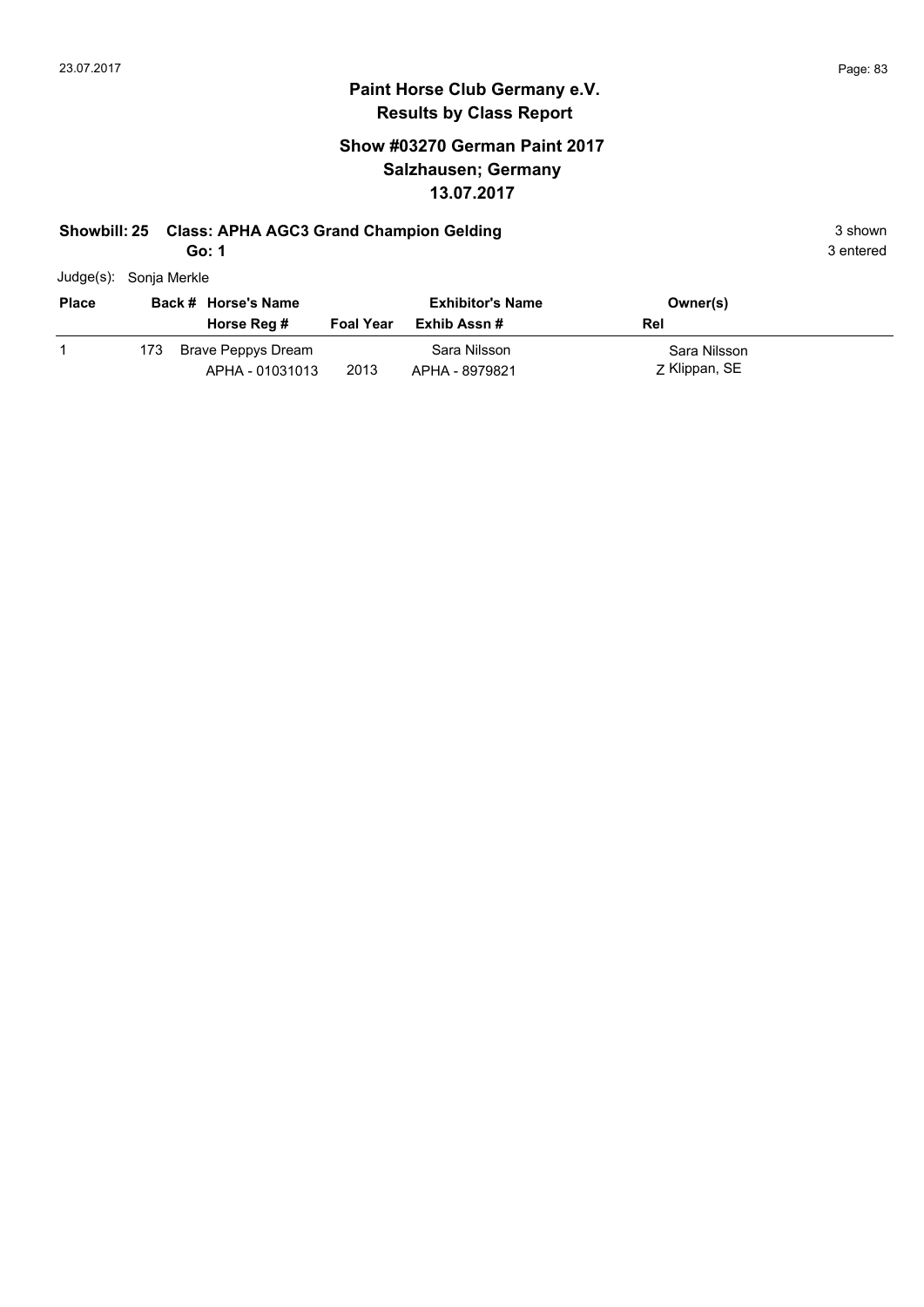#### **Paint Horse Club Germany e.V. Results by Class Report**

## **Show #03271 German Paint 2017 Salzhausen; Germany 13.07.2017**

# **Showbill: 25 Class: APHA AGC3 Grand Champion Gelding 3 shown 3 shown** 3 shown

**Go: 1**

Judge(s): Barry Schuurman

| <b>Place</b> |      | Back # Horse's Name                   |                  | <b>Exhibitor's Name</b>        | Owner(s)                      |
|--------------|------|---------------------------------------|------------------|--------------------------------|-------------------------------|
|              |      | Horse Reg #                           | <b>Foal Year</b> | Exhib Assn #                   | Rel                           |
|              | 173. | Brave Peppys Dream<br>APHA - 01031013 | 2013             | Sara Nilsson<br>APHA - 8979821 | Sara Nilsson<br>Z Klippan, SE |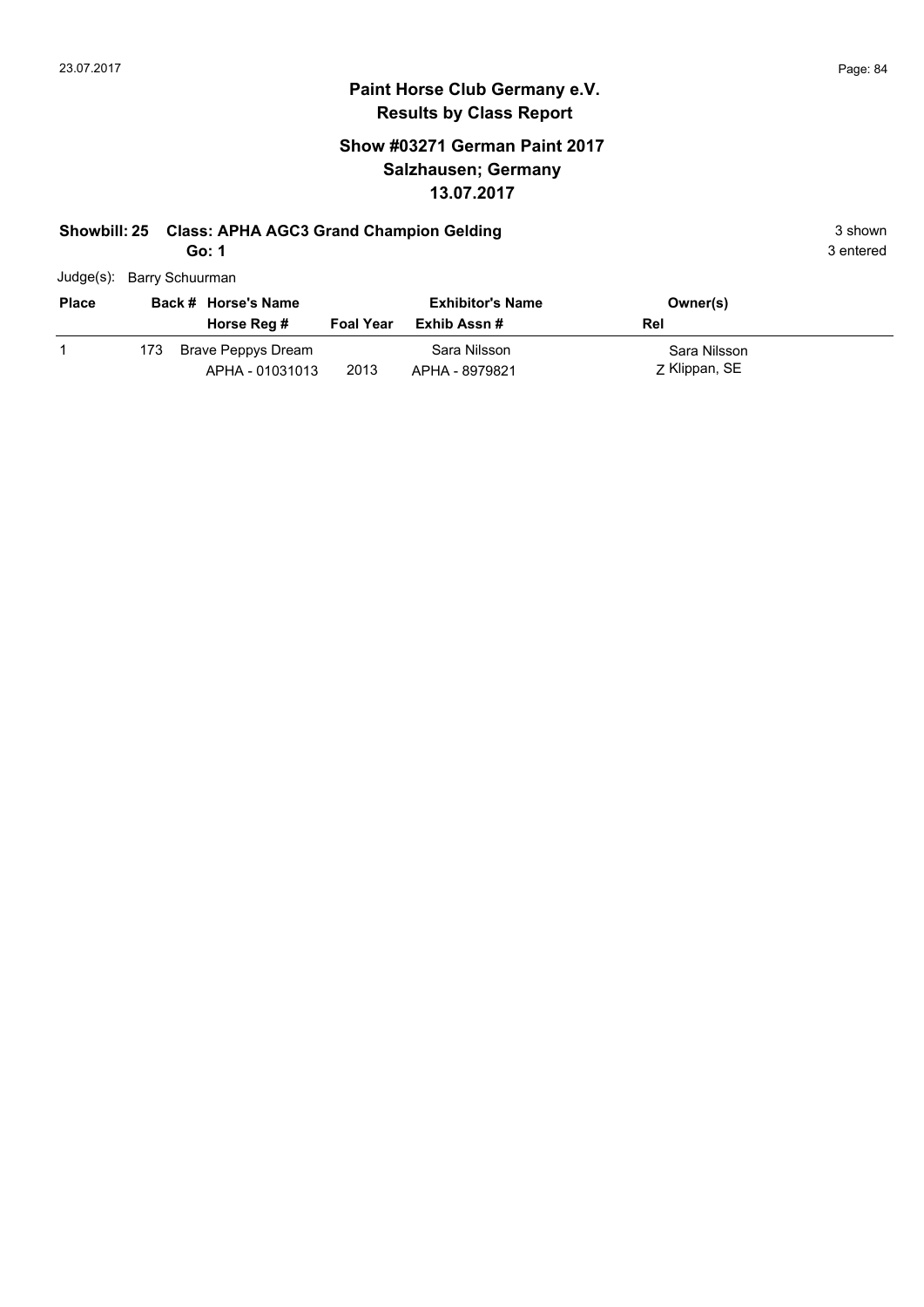### **Paint Horse Club Germany e.V. Results by Class Report**

## **Show #01698 German Paint 2017 Salzhausen; Germany 13.07.2017**

#### **Showbill: 26 Class: APHA ARC3 Reserve Champion Gelding 3 Shown 3 shown** 3 shown

**Go: 1**

| Judge(s): Rick LeMay |  |
|----------------------|--|

| <b>Place</b> |      | Back # Horse's Name<br>Horse Reg #    | <b>Foal Year</b> | <b>Exhibitor's Name</b><br>Exhib Assn # | Owner(s)<br>Rel               |
|--------------|------|---------------------------------------|------------------|-----------------------------------------|-------------------------------|
|              | 173. | Brave Peppys Dream<br>APHA - 01031013 | 2013             | Sara Nilsson<br>APHA - 8979821          | Sara Nilsson<br>Z Klippan, SE |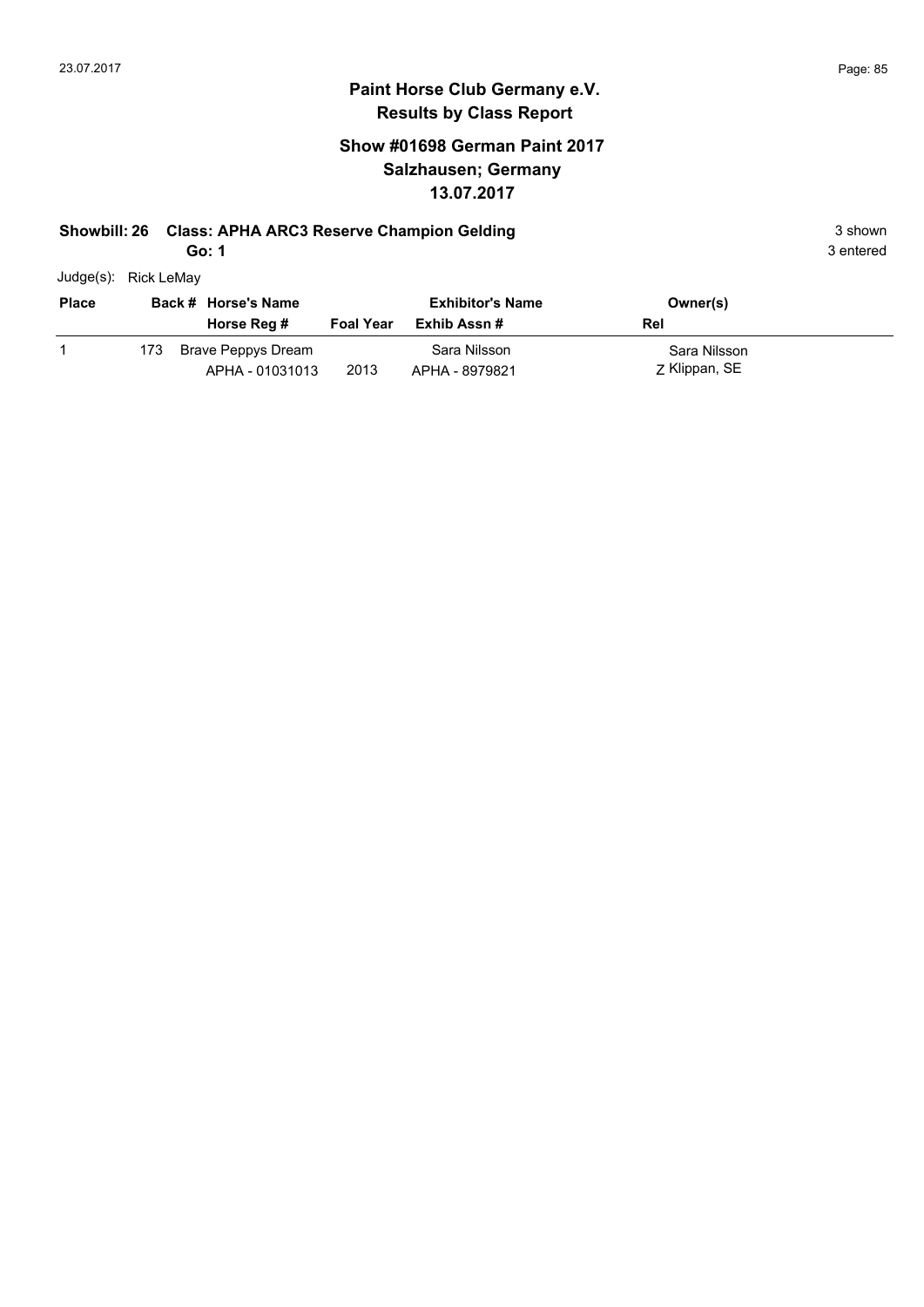## **Show #01699 German Paint 2017 Salzhausen; Germany 13.07.2017**

## **Showbill: 26 Class: APHA ARC3 Reserve Champion Gelding 3 Shown 3 shown** 3 shown

**Go: 1**

| Judge(s): Susanne Haug |
|------------------------|
|                        |

| <b>Place</b> |     | Back # Horse's Name                     | <b>Exhibitor's Name</b> |                                       | Owner(s)                                  |
|--------------|-----|-----------------------------------------|-------------------------|---------------------------------------|-------------------------------------------|
|              |     | Horse Reg #                             | <b>Foal Year</b>        | Exhib Assn #                          | Rel                                       |
|              | 343 | Whata Perfect Design<br>APHA - 00837621 | 2005                    | Anette I Martensson<br>APHA - 8669590 | Anette I Martensson<br>7 Staffanstorp, SE |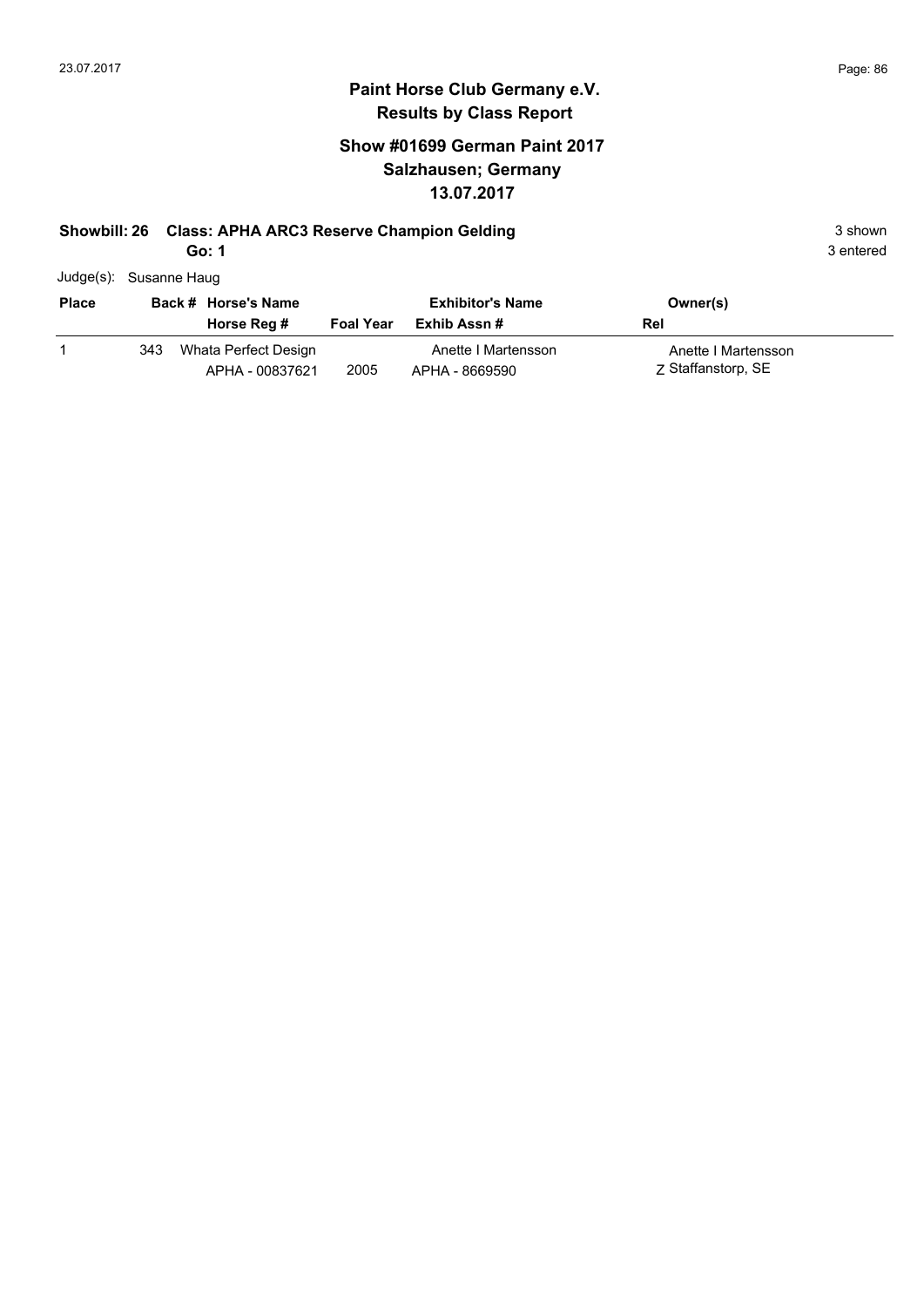#### **Paint Horse Club Germany e.V. Results by Class Report**

## **Show #03270 German Paint 2017 Salzhausen; Germany 13.07.2017**

#### **Showbill: 26 Class: APHA ARC3 Reserve Champion Gelding 3 Shown 3 shown** 3 shown

**Go: 1**

Judge(s): Sonja Merkle

| <b>Place</b> |     | Back # Horse's Name<br>Horse Reg # | <b>Foal Year</b> | <b>Exhibitor's Name</b><br>Exhib Assn # | Owner(s)<br>Rel                    |
|--------------|-----|------------------------------------|------------------|-----------------------------------------|------------------------------------|
|              | 270 | Mato Paha<br>APHA - 00722286       | 2001             | Signe Aagaard<br>APHA - 8953459         | Signe Aagaard<br>7 Skanderborg, DK |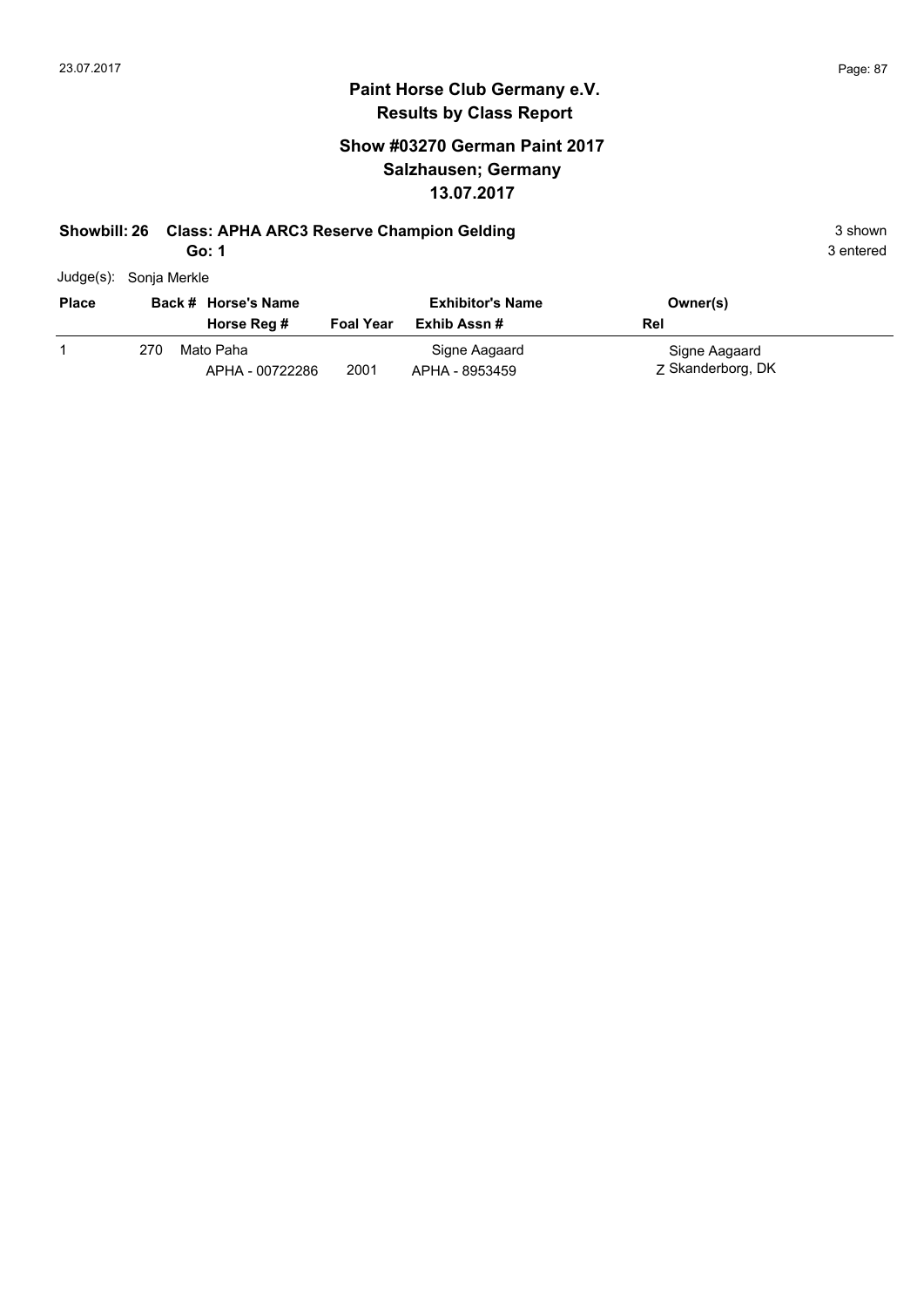## **Show #03271 German Paint 2017 Salzhausen; Germany 13.07.2017**

## **Showbill: 26 Class: APHA ARC3 Reserve Champion Gelding 3 Shown 3 shown** 3 shown

**Go: 1**

| Judge(s): Barry Schuurman |  |
|---------------------------|--|

| <b>Place</b> | Back # Horse's Name |                                         | <b>Exhibitor's Name</b> |                                       | Owner(s)                                  |  |
|--------------|---------------------|-----------------------------------------|-------------------------|---------------------------------------|-------------------------------------------|--|
|              |                     | Horse Reg #                             | <b>Foal Year</b>        | Exhib Assn #                          | Rel                                       |  |
|              | 343                 | Whata Perfect Design<br>APHA - 00837621 | 2005                    | Anette I Martensson<br>APHA - 8669590 | Anette I Martensson<br>Z Staffanstorp, SE |  |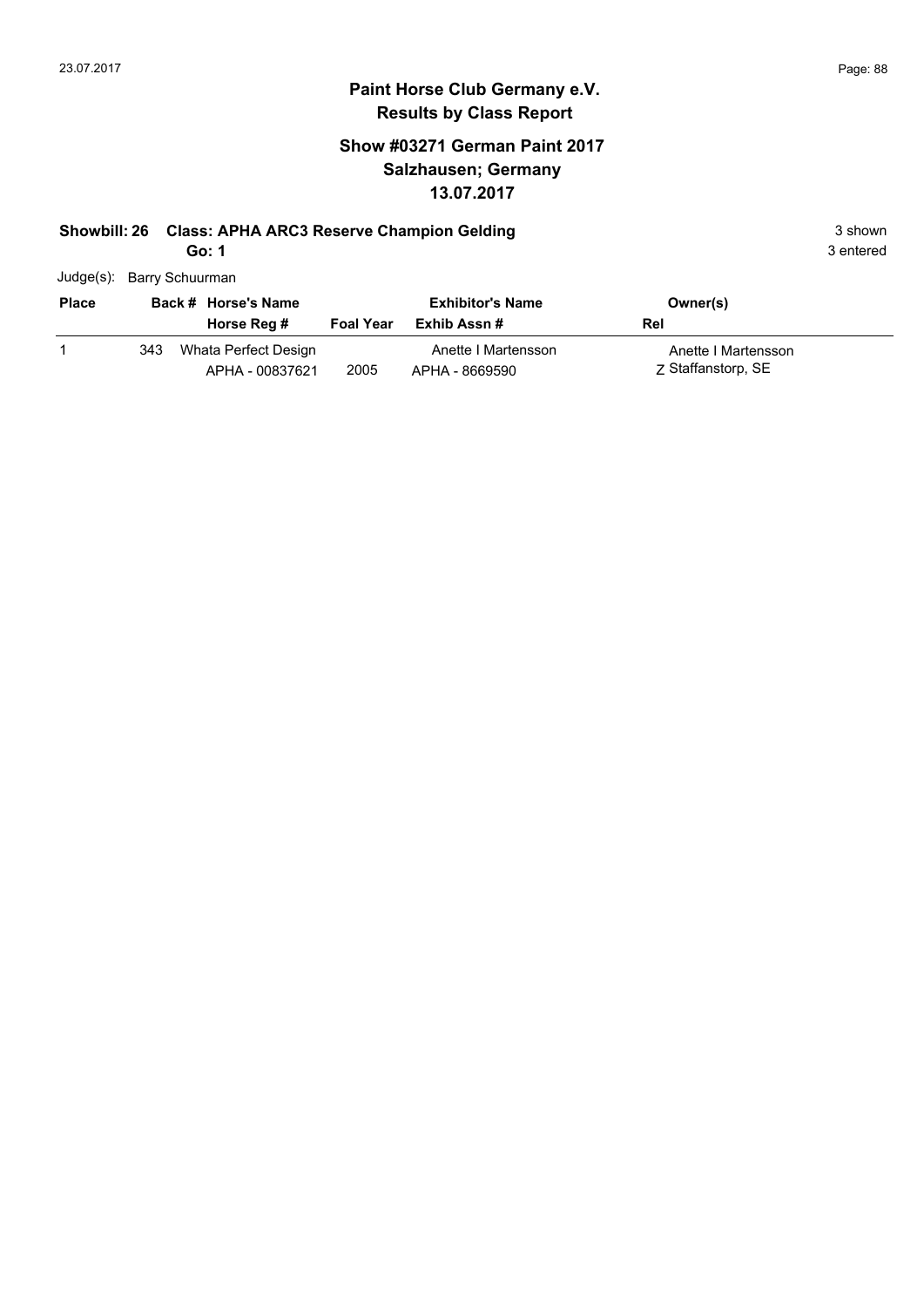## **Paint Horse Club Germany e.V. Results by Class Report**

## **Show #01698 German Paint 2017 Salzhausen; Germany 13.07.2017**

**Showbill: 28 Class: APHA ABS7 Amt SPB Geldings All Ages** 6 Shown **Go: 1**

Judge(s): Rick LeMay

| <b>Place</b> |     | Back # Horse's Name<br>Horse Reg #              | <b>Foal Year</b> | <b>Exhibitor's Name</b><br>Exhib Assn# | Owner(s)<br>Rel                          |  |
|--------------|-----|-------------------------------------------------|------------------|----------------------------------------|------------------------------------------|--|
| 1            | 209 | What A Looker<br>APHA - 00923869                | 2007             | Ulrike Hertzsch<br>APHA - 8896695      | Ulrike Hertzsch<br>Z Loxstedt-Düring, DE |  |
| 2            | 223 | <b>Pretty Little Gambler</b><br>APHA - 01055344 | 2015             | Jorgen Sandholm<br>APHA - 8221474      | Jorgen Sandholm<br>Z Brande, DK          |  |
| 3            | 170 | Kay Jay Black Chief<br>APHA - 00926717          | 2004             | Yvette Ekiz-Koegel<br>APHA - 8992285   | Yvette Ekiz-Koegel<br>Z Lauf, DE         |  |
| 4            | 178 | <b>CBS Twinkle Twinkle</b><br>APHA - 01036989   | 2012             | Emma Liedman<br>APHA - 8982808         | Emma Liedman<br>Z Lidhult, SE            |  |
| 5            | 268 | Go Cash Flow<br>APHA - 00876101                 | 2006             | Lisa Klaassen<br>APHA - 8919707        | Mirjam Klaassen<br>C Hengelo, NL         |  |
| 6            | 156 | LDR Two Eyed Gunsmoke<br>APHA - 01049915        | 2015             | Janine Pohlan<br>APHA - 0138142        | Janine Pohlan<br>Z Parsau, DE            |  |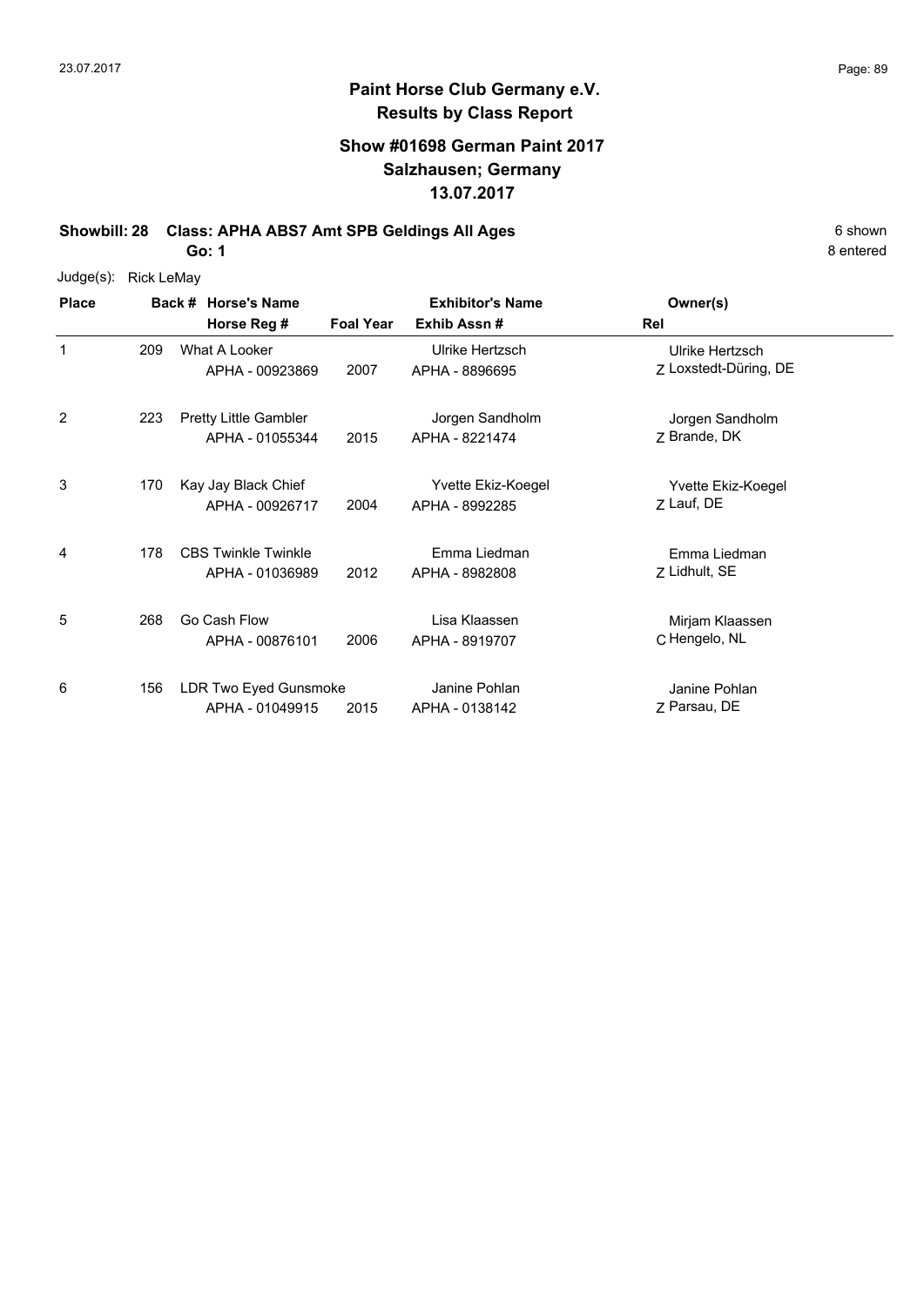## **Show #01699 German Paint 2017 Salzhausen; Germany 13.07.2017**

**Showbill: 28 Class: APHA ABS7 Amt SPB Geldings All Ages** 6 shown

**Go: 1**

| Judge(s):    | Susanne Haug |                                                 |                  |                                      |                                          |
|--------------|--------------|-------------------------------------------------|------------------|--------------------------------------|------------------------------------------|
| <b>Place</b> |              | Back # Horse's Name                             |                  | <b>Exhibitor's Name</b>              | Owner(s)                                 |
|              |              | Horse Reg #                                     | <b>Foal Year</b> | Exhib Assn #                         | Rel                                      |
| 1            | 178          | <b>CBS Twinkle Twinkle</b><br>APHA - 01036989   | 2012             | Emma Liedman<br>APHA - 8982808       | Emma Liedman<br>Z Lidhult, SE            |
| 2            | 209          | What A Looker<br>APHA - 00923869                | 2007             | Ulrike Hertzsch<br>APHA - 8896695    | Ulrike Hertzsch<br>Z Loxstedt-Düring, DE |
| 3            | 268          | Go Cash Flow<br>APHA - 00876101                 | 2006             | Lisa Klaassen<br>APHA - 8919707      | Mirjam Klaassen<br>C Hengelo, NL         |
| 4            | 223          | <b>Pretty Little Gambler</b><br>APHA - 01055344 | 2015             | Jorgen Sandholm<br>APHA - 8221474    | Jorgen Sandholm<br>Z Brande, DK          |
| 5            | 170          | Kay Jay Black Chief<br>APHA - 00926717          | 2004             | Yvette Ekiz-Koegel<br>APHA - 8992285 | Yvette Ekiz-Koegel<br>Z Lauf, DE         |
| 6            | 156          | LDR Two Eyed Gunsmoke<br>APHA - 01049915        | 2015             | Janine Pohlan<br>APHA - 0138142      | Janine Pohlan<br>7 Parsau, DE            |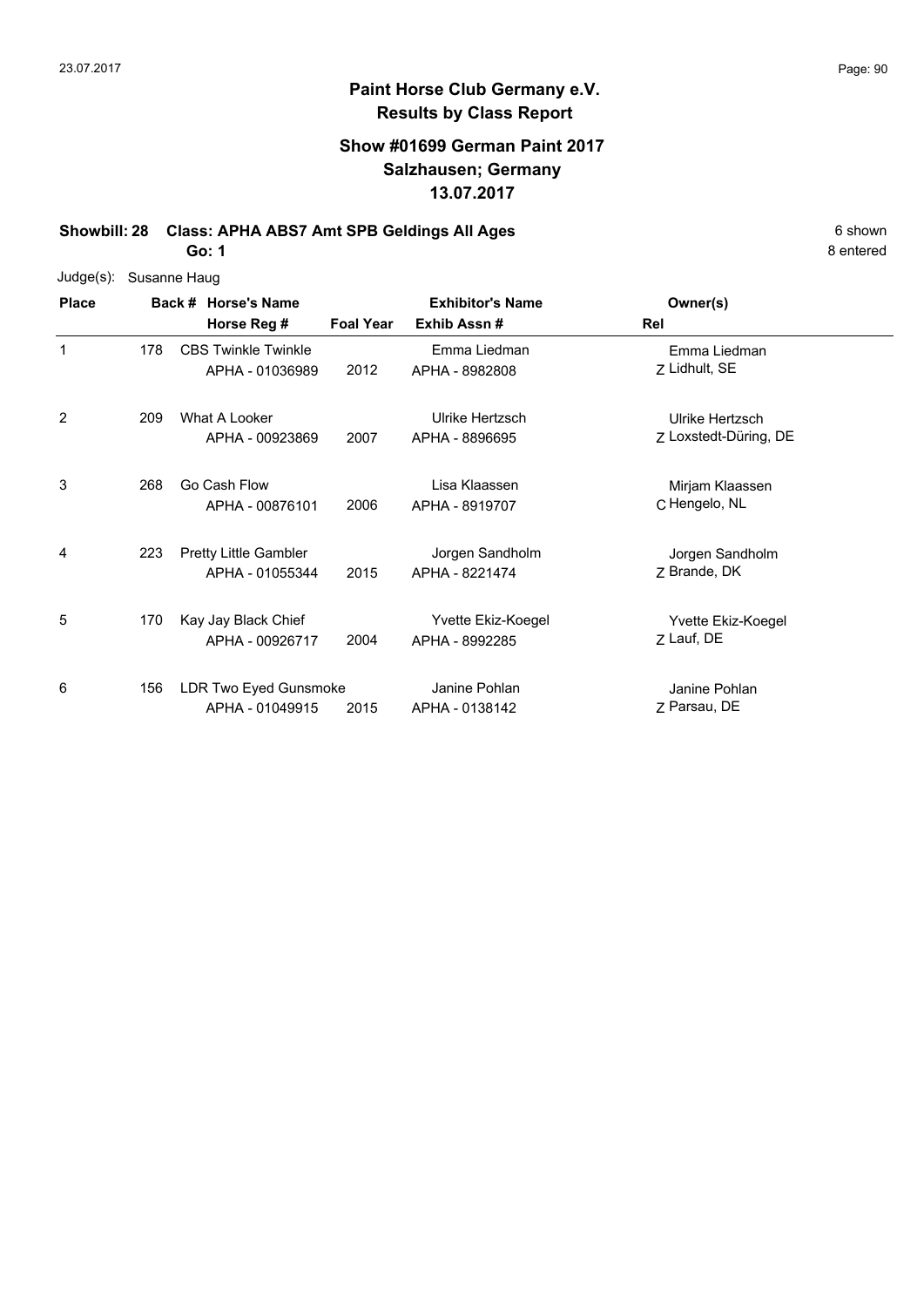## **Show #03270 German Paint 2017 Salzhausen; Germany 13.07.2017**

**Showbill: 28 Class: APHA ABS7 Amt SPB Geldings All Ages** 6 shown

**Go: 1**

|              | Judge(s): Sonja Merkle |                     |
|--------------|------------------------|---------------------|
| <b>Place</b> |                        | Back # Horse's Name |

| <b>Place</b> |     | Back # Horse's Name                           | <b>Exhibitor's Name</b> |                                | Owner(s)                      |  |
|--------------|-----|-----------------------------------------------|-------------------------|--------------------------------|-------------------------------|--|
|              |     | Horse Reg #                                   | <b>Foal Year</b>        | Exhib Assn#                    | Rel                           |  |
| 1            | 178 | <b>CBS Twinkle Twinkle</b><br>APHA - 01036989 | 2012                    | Emma Liedman<br>APHA - 8982808 | Emma Liedman<br>Z Lidhult, SE |  |
|              |     |                                               |                         |                                |                               |  |
| 2            | 209 | What A Looker                                 |                         | Ulrike Hertzsch                | Ulrike Hertzsch               |  |
|              |     | APHA - 00923869                               | 2007                    | APHA - 8896695                 | Z Loxstedt-Düring, DE         |  |
| 3            | 268 | Go Cash Flow                                  |                         | Lisa Klaassen                  | Mirjam Klaassen               |  |
|              |     | APHA - 00876101                               | 2006                    | APHA - 8919707                 | C Hengelo, NL                 |  |
| 4            | 170 | Kay Jay Black Chief                           |                         | Yvette Ekiz-Koegel             | Yvette Ekiz-Koegel            |  |
|              |     | APHA - 00926717                               | 2004                    | APHA - 8992285                 | Z Lauf, DE                    |  |
| 5            | 223 | Pretty Little Gambler                         |                         | Jorgen Sandholm                | Jorgen Sandholm               |  |
|              |     | APHA - 01055344                               | 2015                    | APHA - 8221474                 | Z Brande, DK                  |  |
| 6            | 156 | LDR Two Eyed Gunsmoke                         |                         | Janine Pohlan                  | Janine Pohlan                 |  |
|              |     | APHA - 01049915                               | 2015                    | APHA - 0138142                 | 7 Parsau, DE                  |  |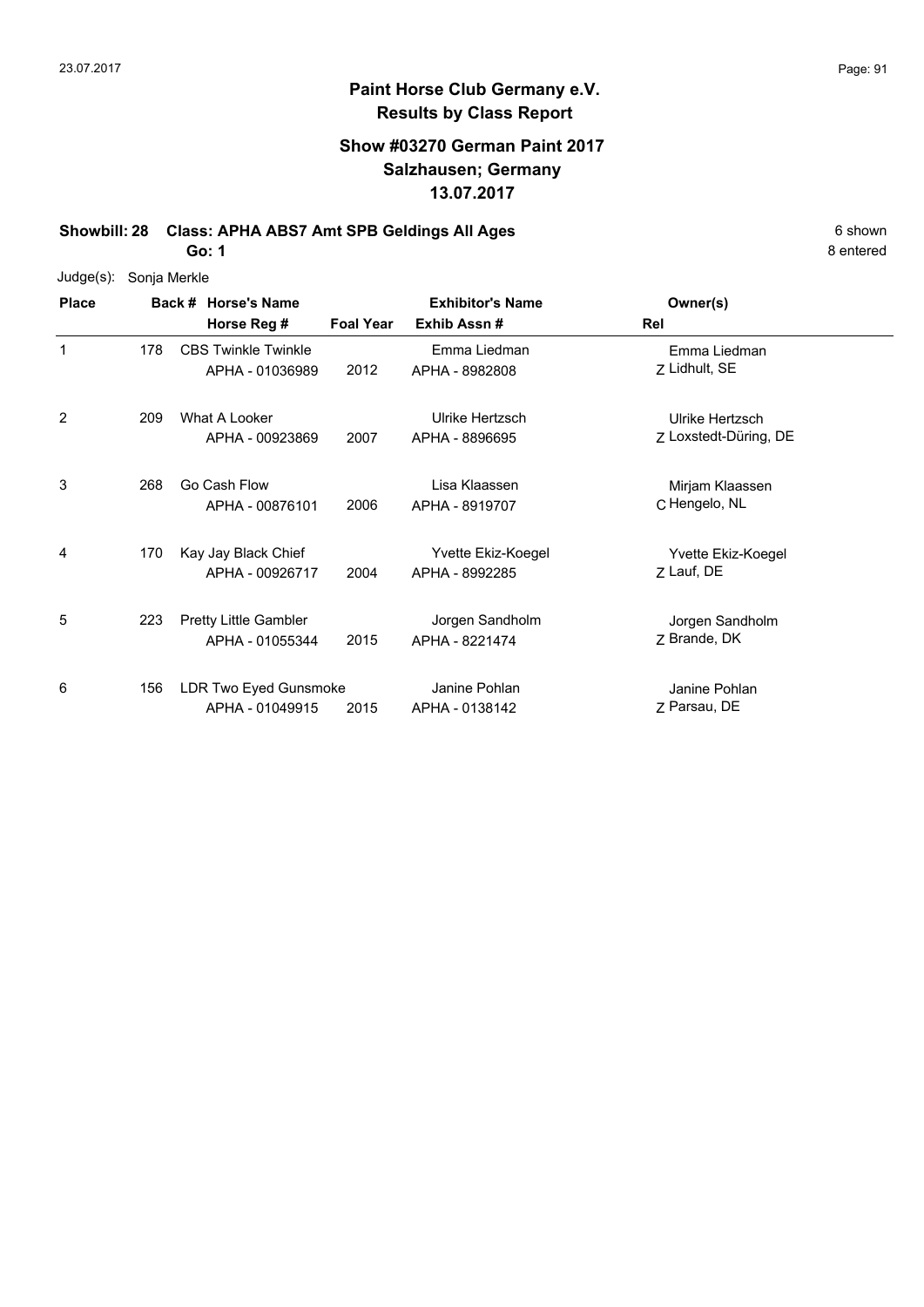## **Paint Horse Club Germany e.V. Results by Class Report**

## **Show #03271 German Paint 2017 Salzhausen; Germany 13.07.2017**

**Showbill: 28 Class: APHA ABS7 Amt SPB Geldings All Ages** 6 Shown

**Go: 1**

| Judge(s):    | <b>Barry Schuurman</b> |                                               |                  |                                      |                                          |
|--------------|------------------------|-----------------------------------------------|------------------|--------------------------------------|------------------------------------------|
| <b>Place</b> |                        | Back # Horse's Name                           |                  | <b>Exhibitor's Name</b>              | Owner(s)                                 |
|              |                        | Horse Reg #                                   | <b>Foal Year</b> | Exhib Assn #                         | Rel                                      |
| 1            | 223                    | Pretty Little Gambler<br>APHA - 01055344      | 2015             | Jorgen Sandholm<br>APHA - 8221474    | Jorgen Sandholm<br>Z Brande, DK          |
| 2            | 209                    | What A Looker<br>APHA - 00923869              | 2007             | Ulrike Hertzsch<br>APHA - 8896695    | Ulrike Hertzsch<br>Z Loxstedt-Düring, DE |
| 3            | 268                    | Go Cash Flow<br>APHA - 00876101               | 2006             | Lisa Klaassen<br>APHA - 8919707      | Mirjam Klaassen<br>C Hengelo, NL         |
| 4            | 178                    | <b>CBS Twinkle Twinkle</b><br>APHA - 01036989 | 2012             | Emma Liedman<br>APHA - 8982808       | Emma Liedman<br>Z Lidhult, SE            |
| 5            | 170                    | Kay Jay Black Chief<br>APHA - 00926717        | 2004             | Yvette Ekiz-Koegel<br>APHA - 8992285 | Yvette Ekiz-Koegel<br>Z Lauf, DE         |
| 6            | 156                    | LDR Two Eyed Gunsmoke<br>APHA - 01049915      | 2015             | Janine Pohlan<br>APHA - 0138142      | Janine Pohlan<br>Z Parsau, DE            |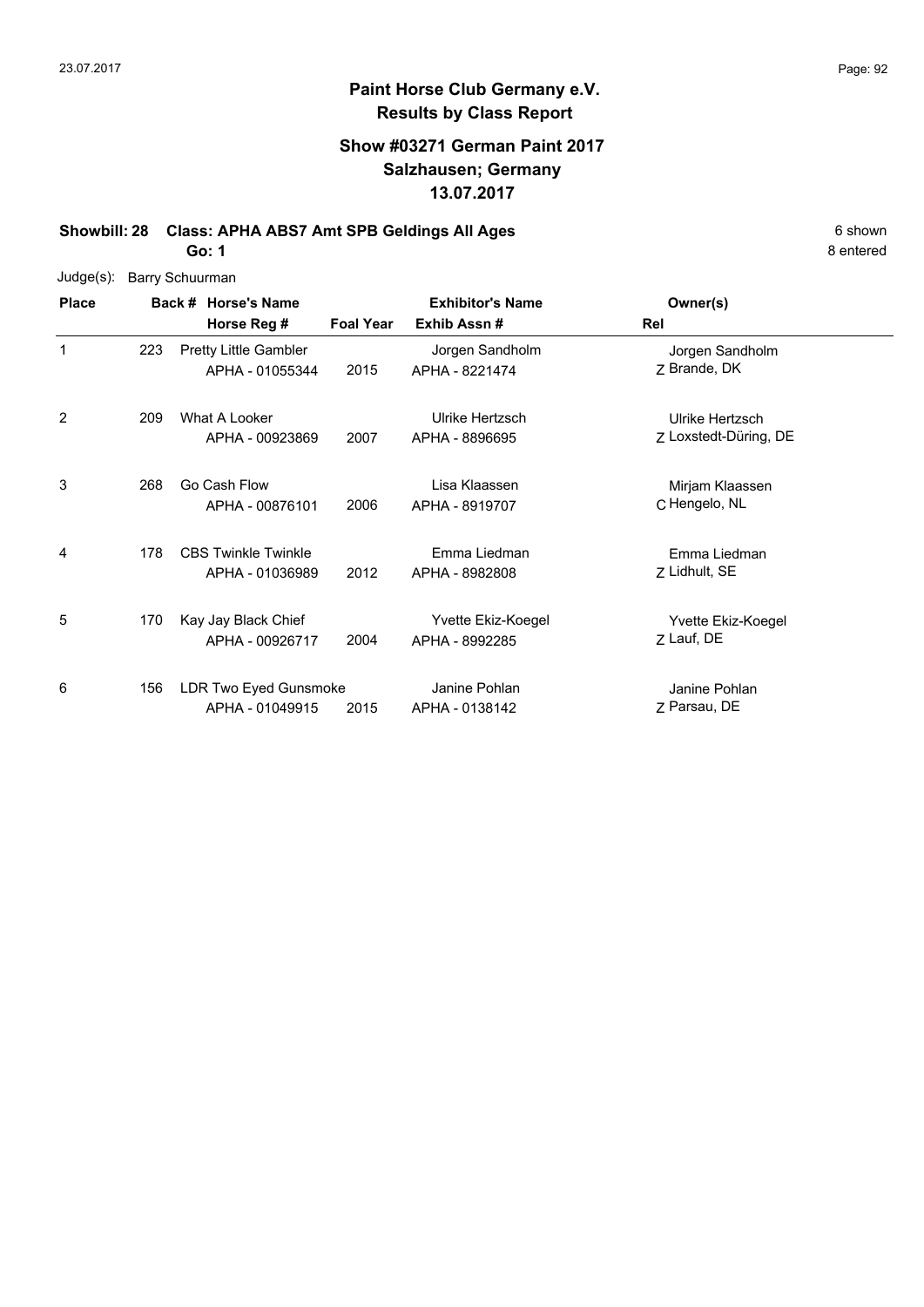## **Show #01698 German Paint 2017 Salzhausen; Germany 13.07.2017**

#### **Showbill: 29 Class: APHA ABGG Amt SPB Grand Champion Gelding** 3 Shown 3 shown

**Go: 1**

3 entered

Judge(s): Rick LeMay

| <b>Place</b> | Back # Horse's Name |                                  |                  | <b>Exhibitor's Name</b>           | Owner(s)                                 |
|--------------|---------------------|----------------------------------|------------------|-----------------------------------|------------------------------------------|
|              |                     | Horse Reg #                      | <b>Foal Year</b> | Exhib Assn #                      | Rel                                      |
|              | 209                 | What A Looker<br>APHA - 00923869 | 2007             | Ulrike Hertzsch<br>APHA - 8896695 | Ulrike Hertzsch<br>Z Loxstedt-Düring, DE |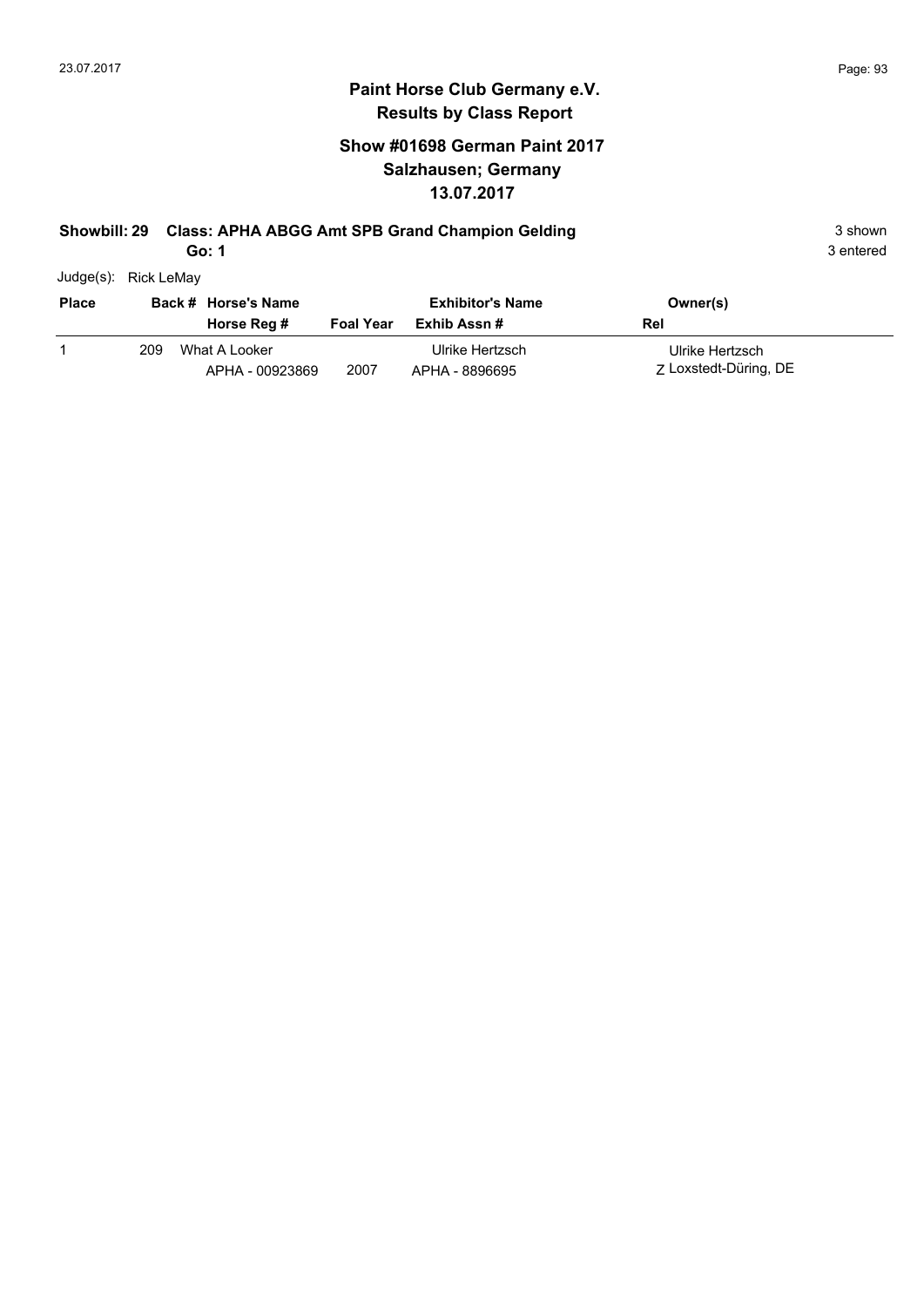## **Show #01699 German Paint 2017 Salzhausen; Germany 13.07.2017**

## **Showbill: 29 Class: APHA ABGG Amt SPB Grand Champion Gelding** 3 Shown 3 shown

**Go: 1**

| Judge(s): Susanne Haug |
|------------------------|
|                        |

| <b>Place</b> |      | Back # Horse's Name                    |                  | <b>Exhibitor's Name</b>        | Owner(s)                      |
|--------------|------|----------------------------------------|------------------|--------------------------------|-------------------------------|
|              |      | Horse Reg #                            | <b>Foal Year</b> | Exhib Assn #                   | Rel                           |
|              | 178. | CBS Twinkle Twinkle<br>APHA - 01036989 | 2012             | Emma Liedman<br>APHA - 8982808 | Emma Liedman<br>7 Lidhult, SE |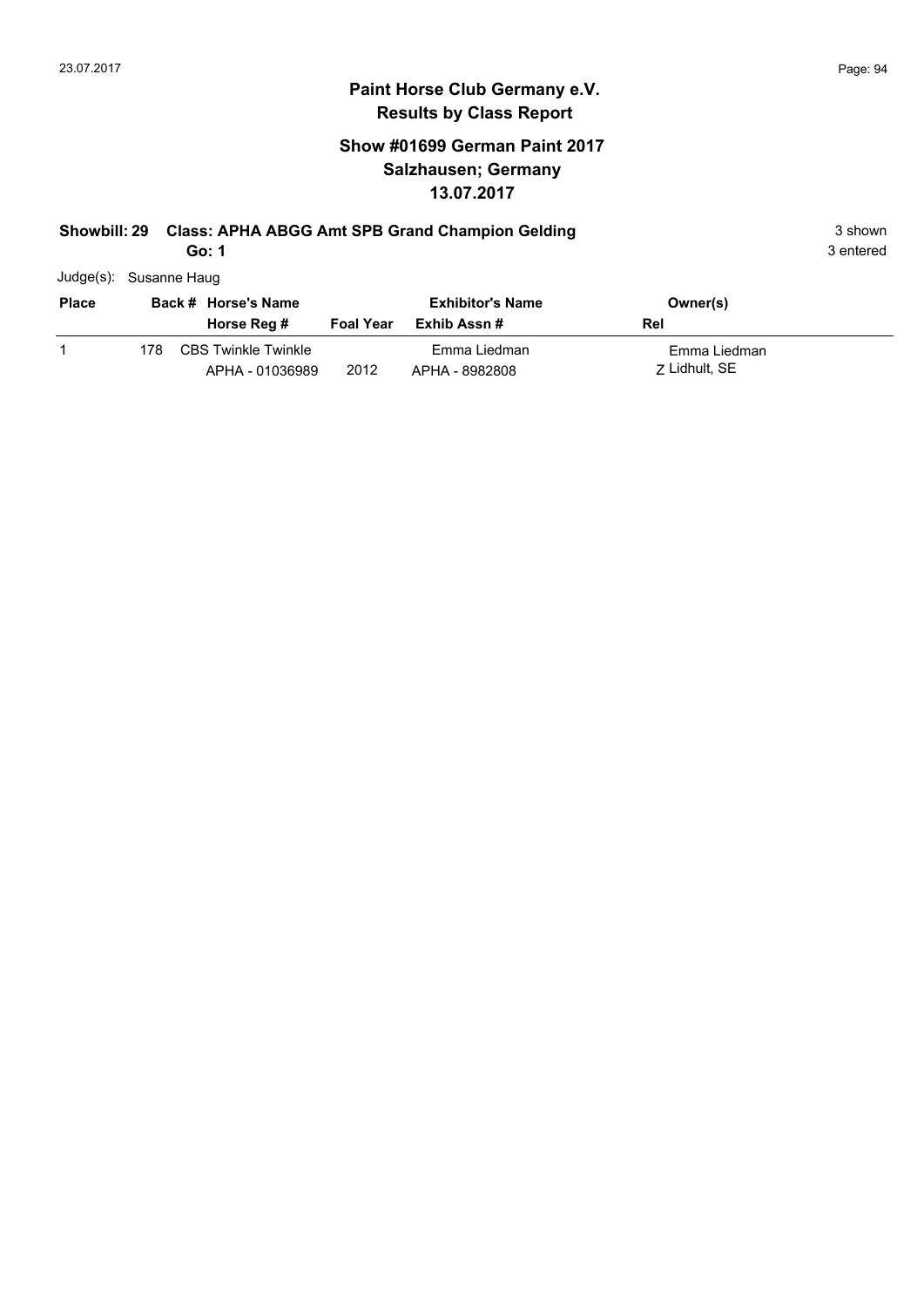## **Show #03270 German Paint 2017 Salzhausen; Germany 13.07.2017**

## **Showbill: 29 Class: APHA ABGG Amt SPB Grand Champion Gelding** 3 Shown 3 shown

**Go: 1**

| Judge(s): | Sonja Merkle |
|-----------|--------------|
|           |              |

| <b>Place</b> |     | Back # Horse's Name                           |                  | <b>Exhibitor's Name</b>        | Owner(s)                      |
|--------------|-----|-----------------------------------------------|------------------|--------------------------------|-------------------------------|
|              |     | Horse Reg #                                   | <b>Foal Year</b> | Exhib Assn #                   | Rel                           |
|              | 178 | <b>CBS Twinkle Twinkle</b><br>APHA - 01036989 | 2012             | Emma Liedman<br>APHA - 8982808 | Emma Liedman<br>7 Lidhult, SE |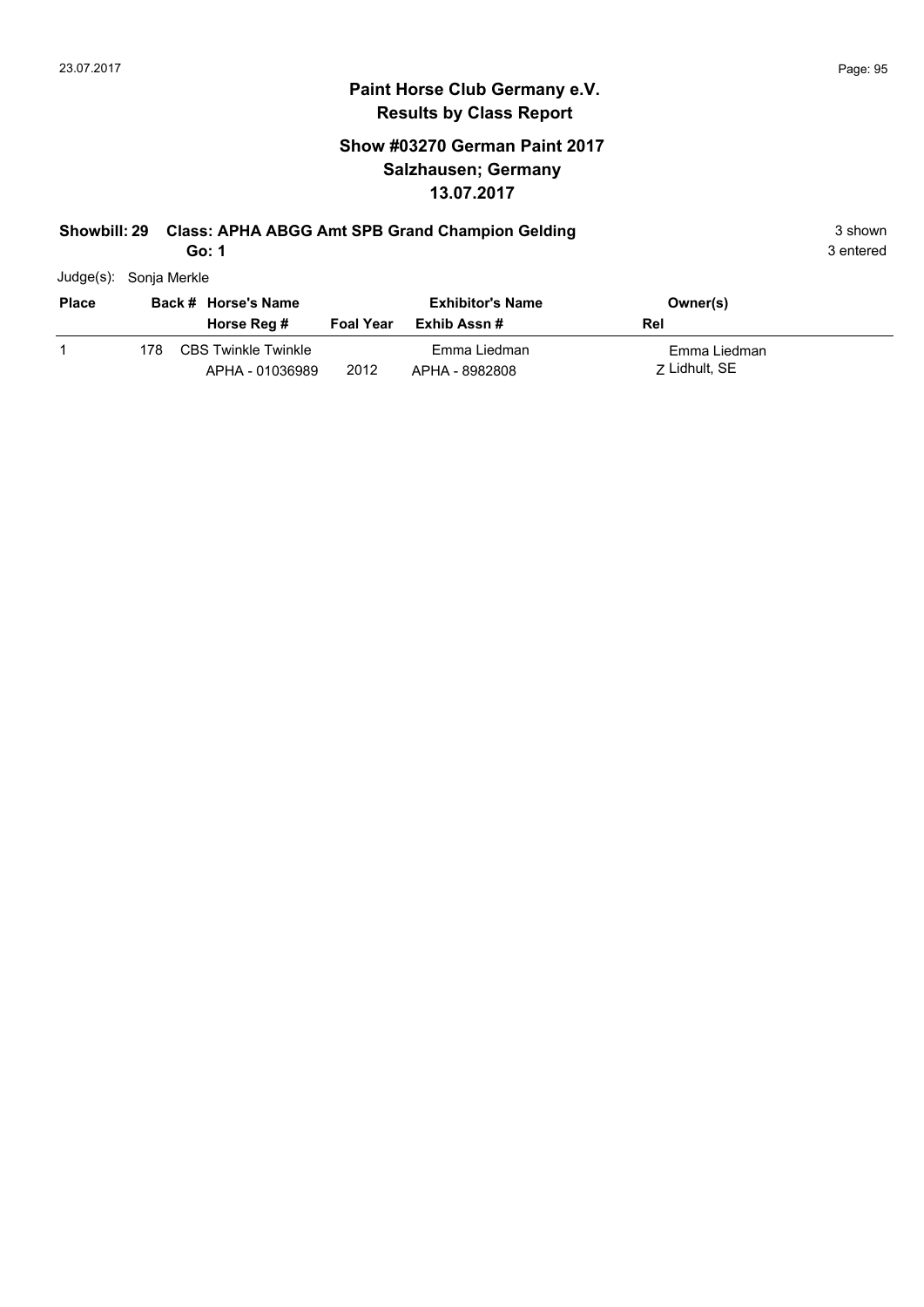## **Show #03271 German Paint 2017 Salzhausen; Germany 13.07.2017**

# **Showbill: 29 Class: APHA ABGG Amt SPB Grand Champion Gelding** 3 Shown 3 shown

**Go: 1**

| Judge(s): Barry Schuurman |
|---------------------------|
|                           |

| <b>Place</b> |     | Back # Horse's Name                             |                  | <b>Exhibitor's Name</b>           | Owner(s)                        |
|--------------|-----|-------------------------------------------------|------------------|-----------------------------------|---------------------------------|
|              |     | Horse Reg #                                     | <b>Foal Year</b> | Exhib Assn #                      | Rel                             |
|              | 223 | <b>Pretty Little Gambler</b><br>APHA - 01055344 | 2015             | Jorgen Sandholm<br>APHA - 8221474 | Jorgen Sandholm<br>7 Brande, DK |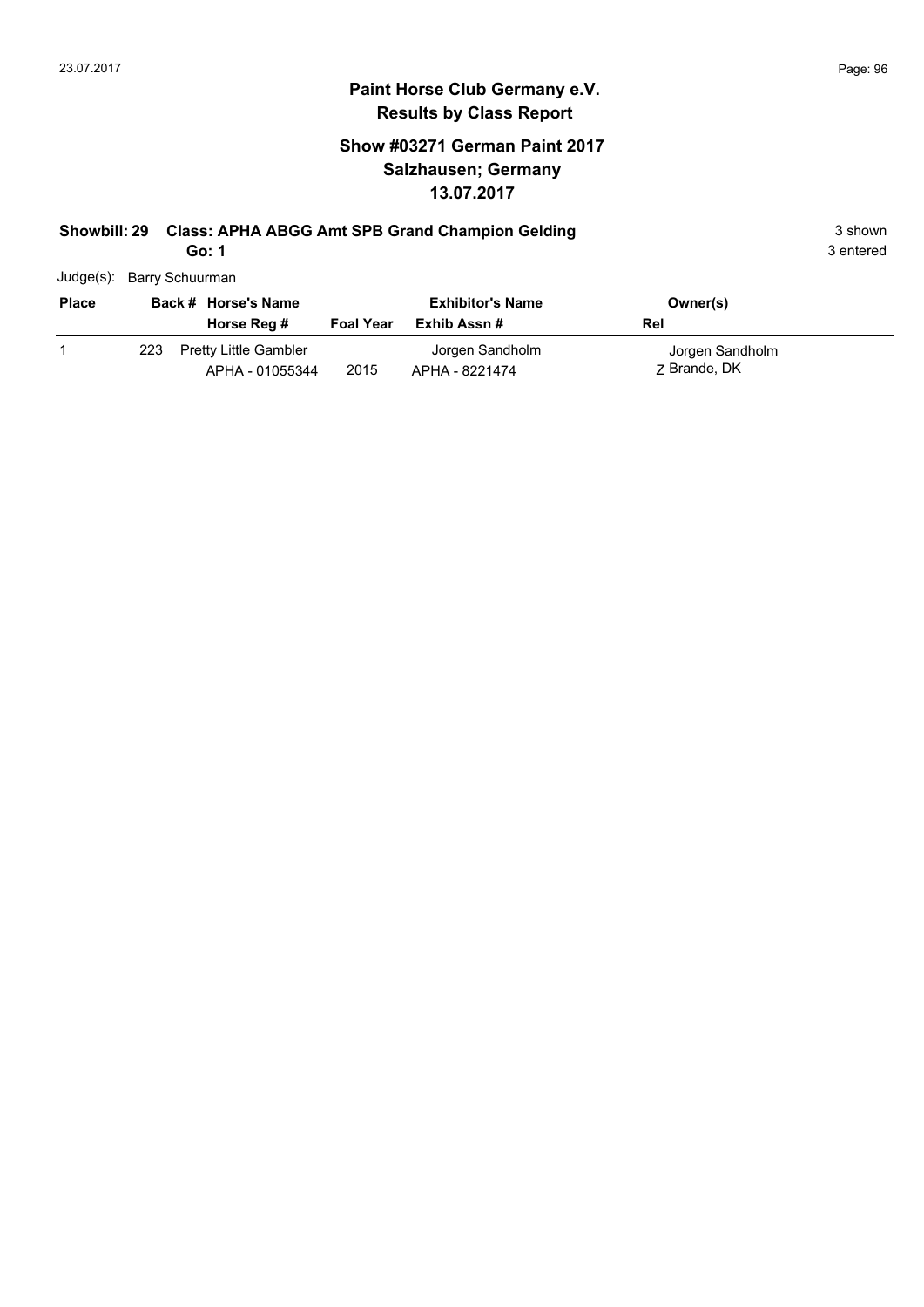## **Show #01698 German Paint 2017 Salzhausen; Germany 13.07.2017**

## **Showbill: 30 Class: APHA ABRX Amt SPB Reserve Champion Gelding** 3 Shown 3 shown

**Go: 1**

| Judge(s): | Rick LeMay |
|-----------|------------|

| <b>Place</b> |     | Back # Horse's Name<br>Horse Reg #              | <b>Foal Year</b> | <b>Exhibitor's Name</b><br>Exhib Assn # | Owner(s)<br>Rel                 |
|--------------|-----|-------------------------------------------------|------------------|-----------------------------------------|---------------------------------|
|              | 223 | <b>Pretty Little Gambler</b><br>APHA - 01055344 | 2015             | Jorgen Sandholm<br>APHA - 8221474       | Jorgen Sandholm<br>7 Brande, DK |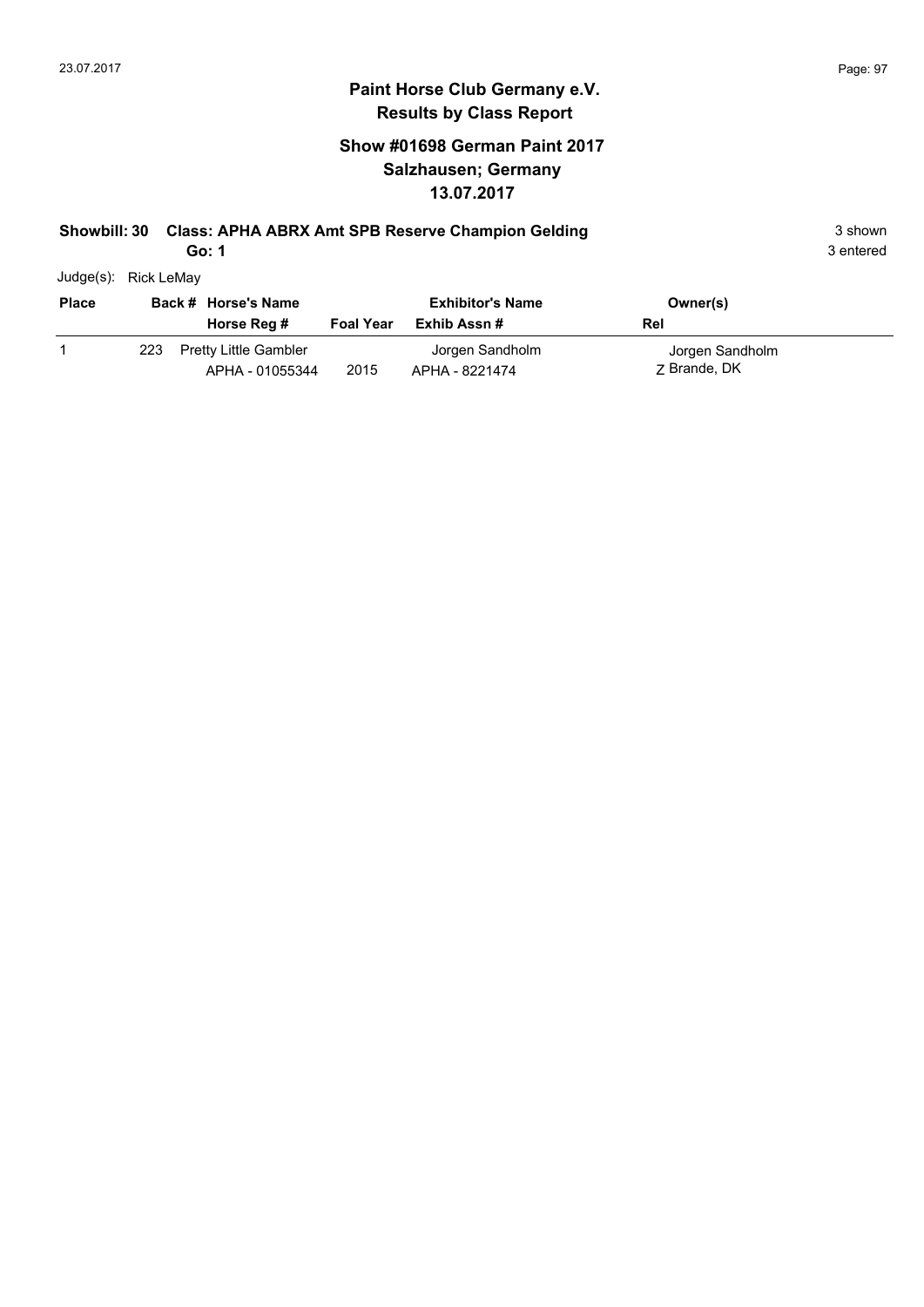## **Show #01699 German Paint 2017 Salzhausen; Germany 13.07.2017**

## **Showbill: 30 Class: APHA ABRX Amt SPB Reserve Champion Gelding** 3 Shown 3 shown

**Go: 1**

3 entered

Judge(s): Susanne Haug

| <b>Place</b> |     | Back # Horse's Name              |                  | <b>Exhibitor's Name</b>           | Owner(s)                                 |
|--------------|-----|----------------------------------|------------------|-----------------------------------|------------------------------------------|
|              |     | Horse Reg #                      | <b>Foal Year</b> | Exhib Assn #                      | Rel                                      |
|              | 209 | What A Looker<br>APHA - 00923869 | 2007             | Ulrike Hertzsch<br>APHA - 8896695 | Ulrike Hertzsch<br>Z Loxstedt-Düring, DE |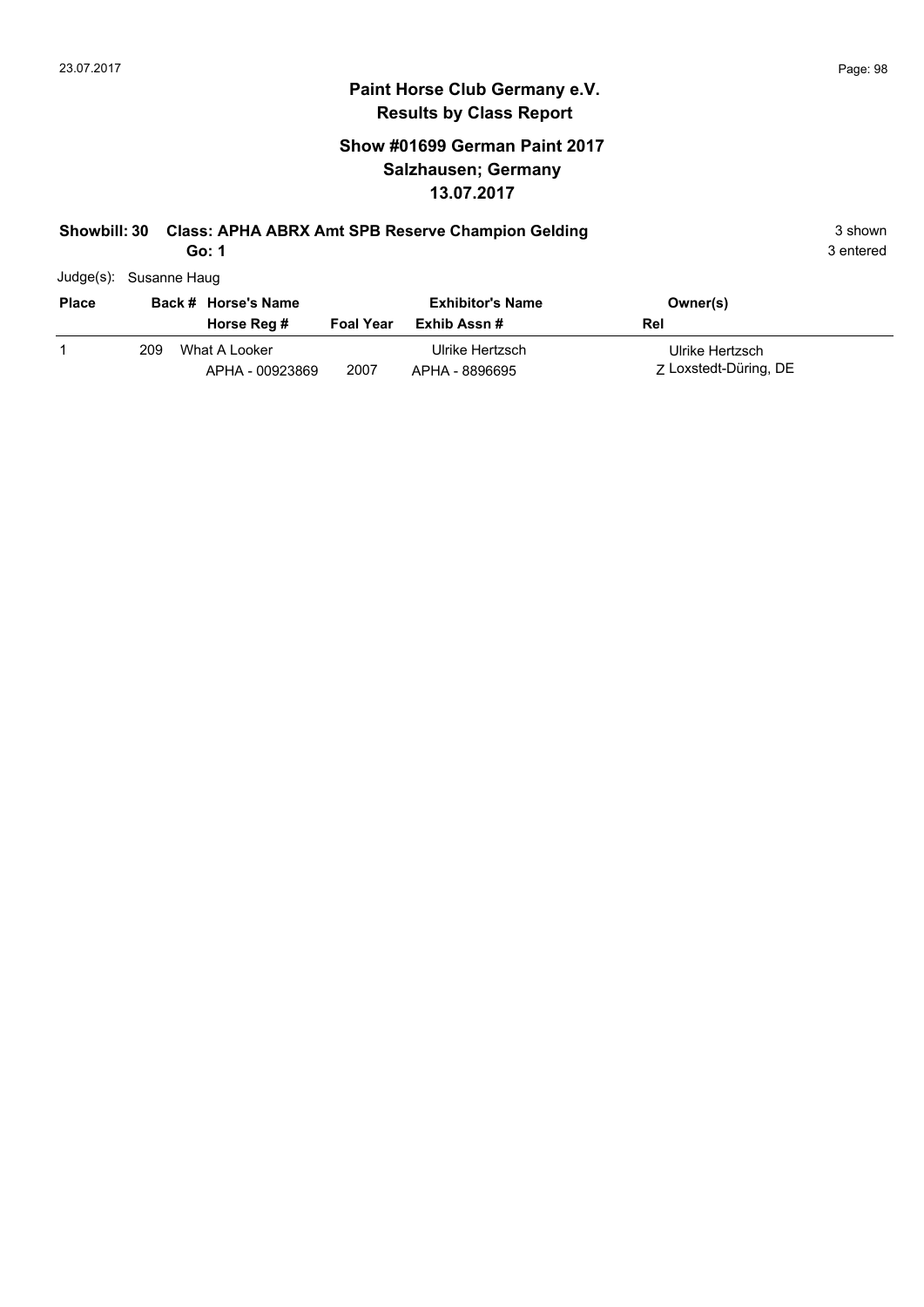## **Show #03270 German Paint 2017 Salzhausen; Germany 13.07.2017**

## **Showbill: 30 Class: APHA ABRX Amt SPB Reserve Champion Gelding** 3 Shown 3 shown

**Go: 1**

3 entered

Judge(s): Sonja Merkle

| <b>Place</b> |     | Back # Horse's Name              |                  | <b>Exhibitor's Name</b>           | Owner(s)                                 |
|--------------|-----|----------------------------------|------------------|-----------------------------------|------------------------------------------|
|              |     | Horse Reg #                      | <b>Foal Year</b> | Exhib Assn #                      | Rel                                      |
|              | 209 | What A Looker<br>APHA - 00923869 | 2007             | Ulrike Hertzsch<br>APHA - 8896695 | Ulrike Hertzsch<br>Z Loxstedt-Düring, DE |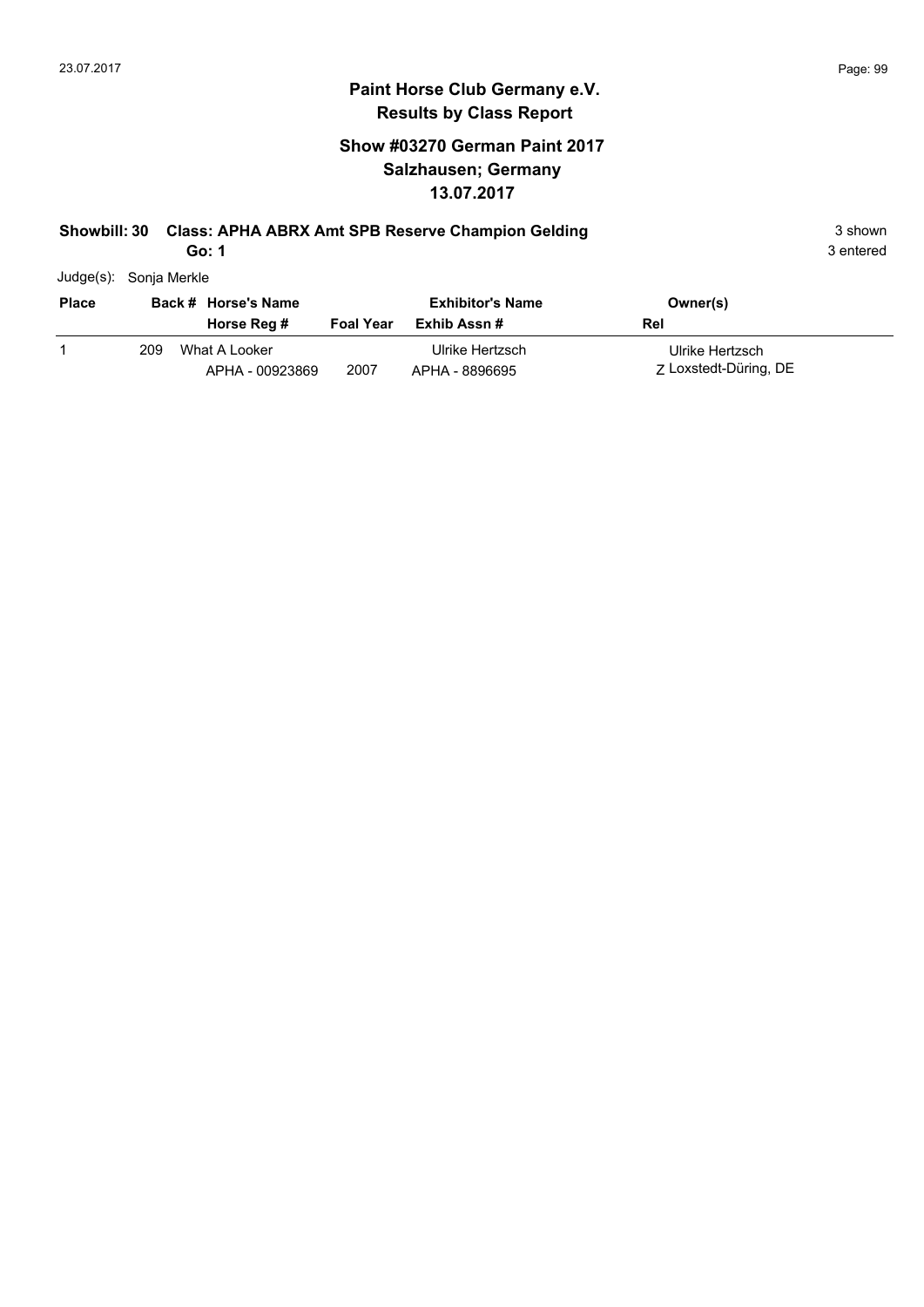## **Show #03271 German Paint 2017 Salzhausen; Germany 13.07.2017**

## **Showbill: 30 Class: APHA ABRX Amt SPB Reserve Champion Gelding** 3 Shown 3 shown

**Go: 1**

|  | Judge(s): Barry Schuurman |
|--|---------------------------|
|--|---------------------------|

| <b>Place</b> |     | Back # Horse's Name<br>Horse Reg # | <b>Foal Year</b> | <b>Exhibitor's Name</b><br>Exhib Assn # | Owner(s)<br>Rel                          |
|--------------|-----|------------------------------------|------------------|-----------------------------------------|------------------------------------------|
|              | 209 | What A Looker<br>APHA - 00923869   | 2007             | Ulrike Hertzsch<br>APHA - 8896695       | Ulrike Hertzsch<br>Z Loxstedt-Düring, DE |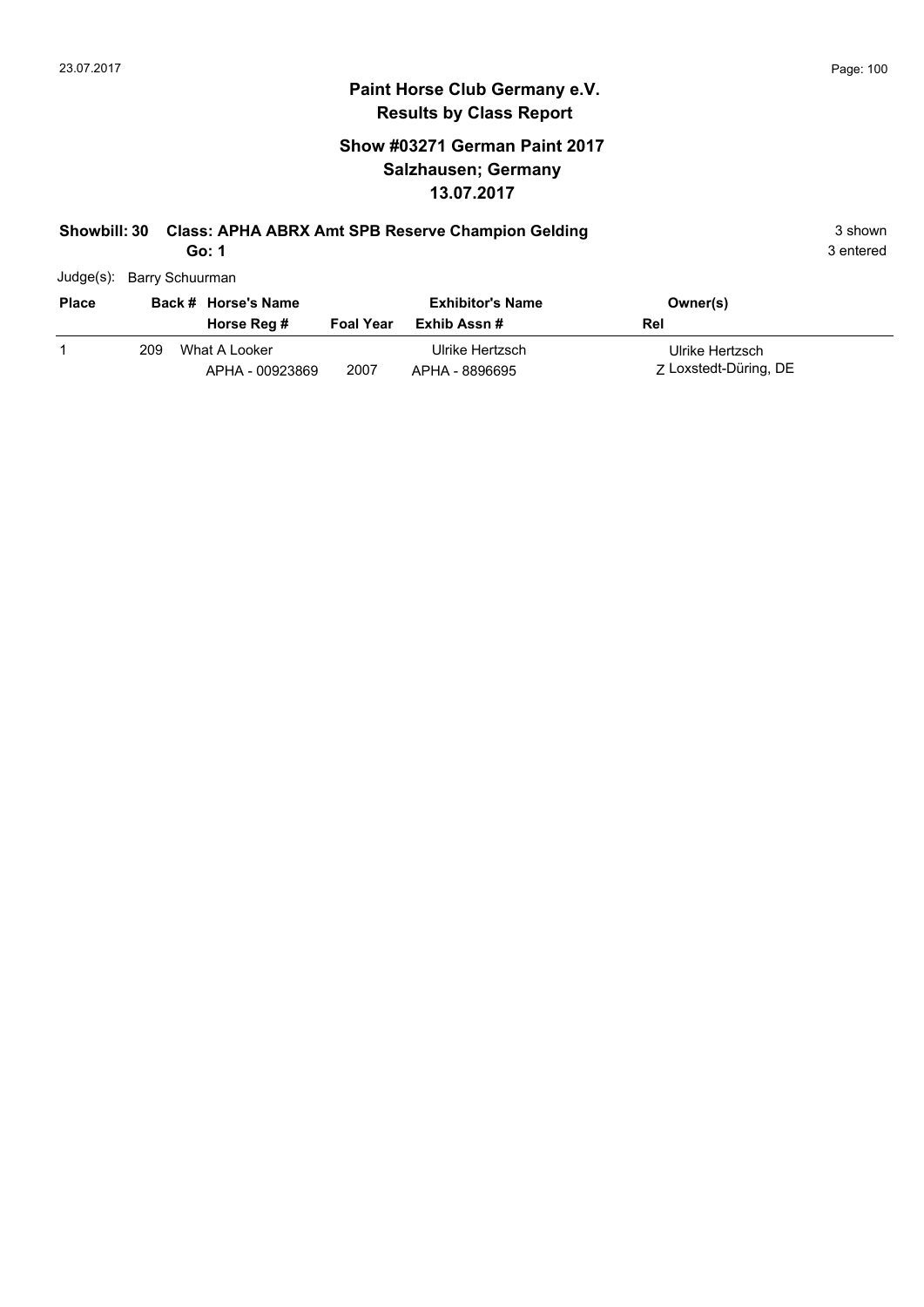#### **Show #01698 German Paint 2017 Salzhausen; Germany 13.07.2017**

#### **Showbill: 31 Class: APHA BHG1 SPB Geldings** 7 shown

**Go: 1**

#### Judge(s): Rick LeMay

| <b>Place</b> |     | Back # Horse's Name                           |                  | <b>Exhibitor's Name</b>           |                  | Owner(s)                                 |
|--------------|-----|-----------------------------------------------|------------------|-----------------------------------|------------------|------------------------------------------|
|              |     | Horse Reg #                                   | <b>Foal Year</b> | Exhib Assn#                       | <b>Birthdate</b> | Rel                                      |
| 1            | 227 | Cute Magic Jack<br>APHA - 01037920            | 2013             | Maike Krause<br>APHA - 8885332    |                  | Maike Krause<br>Z Spardorf, DE           |
| 2            | 209 | What A Looker<br>APHA - 00923869              | 2007             | Ulrike Hertzsch<br>APHA - 8896695 |                  | Ulrike Hertzsch<br>Z Loxstedt-Düring, DE |
| 3            | 223 | Pretty Little Gambler<br>APHA - 01055344      | 2015             | Dora Gocze<br>APHA - 8969179      |                  | Jorgen Sandholm<br>Brande, DK            |
| 4            | 178 | <b>CBS Twinkle Twinkle</b><br>APHA - 01036989 | 2012             | Emma Liedman<br>APHA - 8982808    |                  | Emma Liedman<br>Z Lidhult, SE            |
| 5            | 268 | Go Cash Flow<br>APHA - 00876101               | 2006             | Lisa Klaassen<br>APHA - 8919707   |                  | Mirjam Klaassen<br>C Hengelo, NL         |
| 6            | 250 | <b>Niteshiner</b><br>APHA - 01068151          | 2015             | Lena Nordhausen<br>APHA - 8938718 |                  | Michael Bruder<br>P Helvesiek, DE        |
| 7            | 156 | LDR Two Eyed Gunsmoke<br>APHA - 01049915      | 2015             | Janine Pohlan<br>APHA - 0138142   |                  | Janine Pohlan<br>Z Parsau, DE            |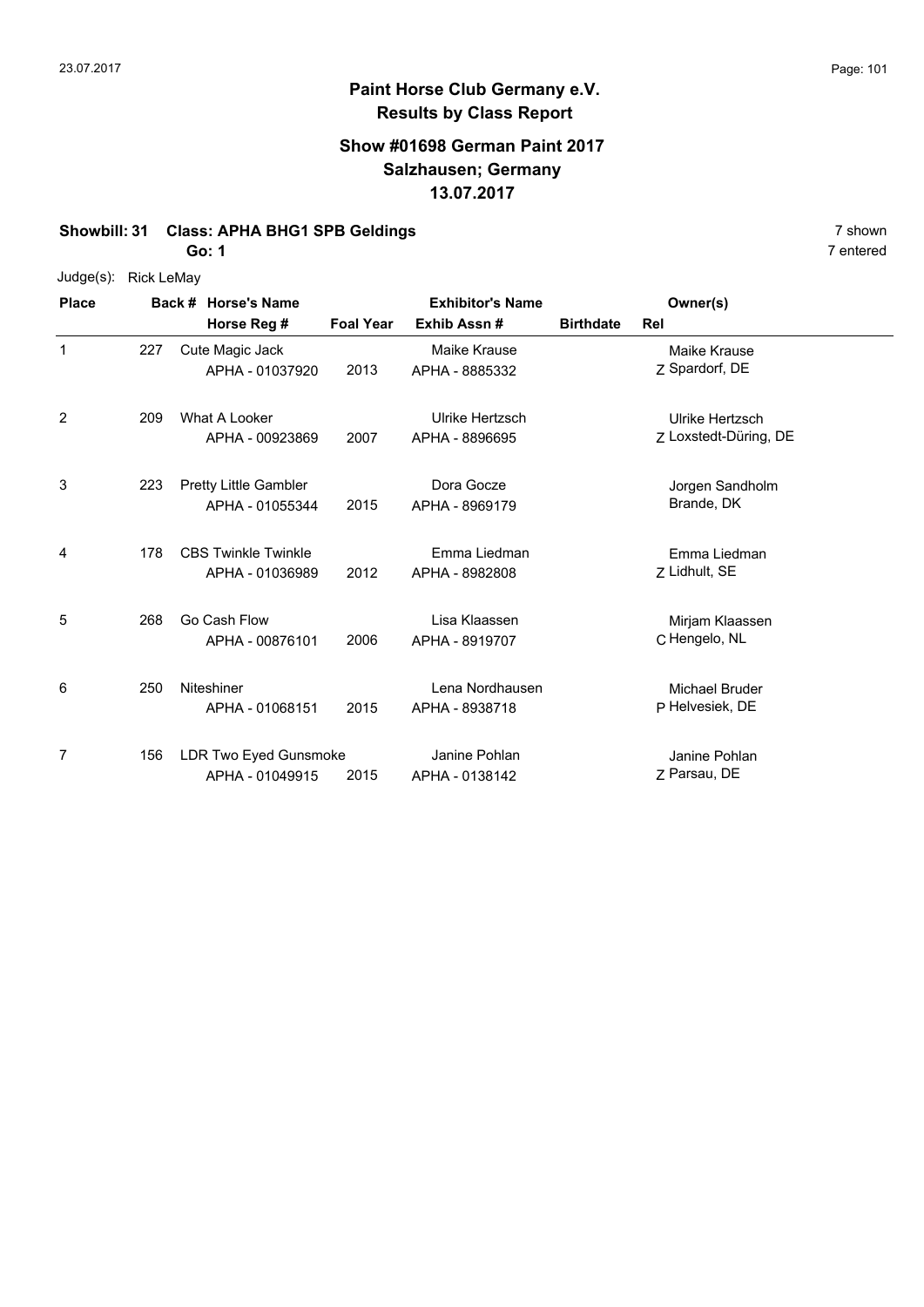#### **Show #01699 German Paint 2017 Salzhausen; Germany 13.07.2017**

#### **Showbill: 31 Class: APHA BHG1 SPB Geldings 1988 1989 12 Shown** 7 shown

**Go: 1**

|  | Judge(s): Susanne Haug |
|--|------------------------|
|--|------------------------|

| <b>Place</b> | Back # Horse's Name |                                               | <b>Exhibitor's Name</b> |                                   | Owner(s)                                 |  |
|--------------|---------------------|-----------------------------------------------|-------------------------|-----------------------------------|------------------------------------------|--|
|              |                     | Horse Reg #                                   | <b>Foal Year</b>        | Exhib Assn#                       | Rel                                      |  |
| $\mathbf{1}$ | 178                 | <b>CBS Twinkle Twinkle</b><br>APHA - 01036989 | 2012                    | Emma Liedman<br>APHA - 8982808    | Emma Liedman<br>Z Lidhult, SE            |  |
| 2            | 209                 | What A Looker<br>APHA - 00923869              | 2007                    | Ulrike Hertzsch<br>APHA - 8896695 | Ulrike Hertzsch<br>Z Loxstedt-Düring, DE |  |
| 3            | 227                 | Cute Magic Jack<br>APHA - 01037920            | 2013                    | Maike Krause<br>APHA - 8885332    | Maike Krause<br>Z Spardorf, DE           |  |
| 4            | 268                 | Go Cash Flow<br>APHA - 00876101               | 2006                    | Lisa Klaassen<br>APHA - 8919707   | Mirjam Klaassen<br>C Hengelo, NL         |  |
| 5            | 223                 | Pretty Little Gambler<br>APHA - 01055344      | 2015                    | Dora Gocze<br>APHA - 8969179      | Jorgen Sandholm<br>Brande, DK            |  |
| 6            | 250                 | Niteshiner<br>APHA - 01068151                 | 2015                    | Lena Nordhausen<br>APHA - 8938718 | <b>Michael Bruder</b><br>P Helvesiek, DE |  |
| 7            | 156                 | LDR Two Eyed Gunsmoke<br>APHA - 01049915      | 2015                    | Janine Pohlan<br>APHA - 0138142   | Janine Pohlan<br>Z Parsau, DE            |  |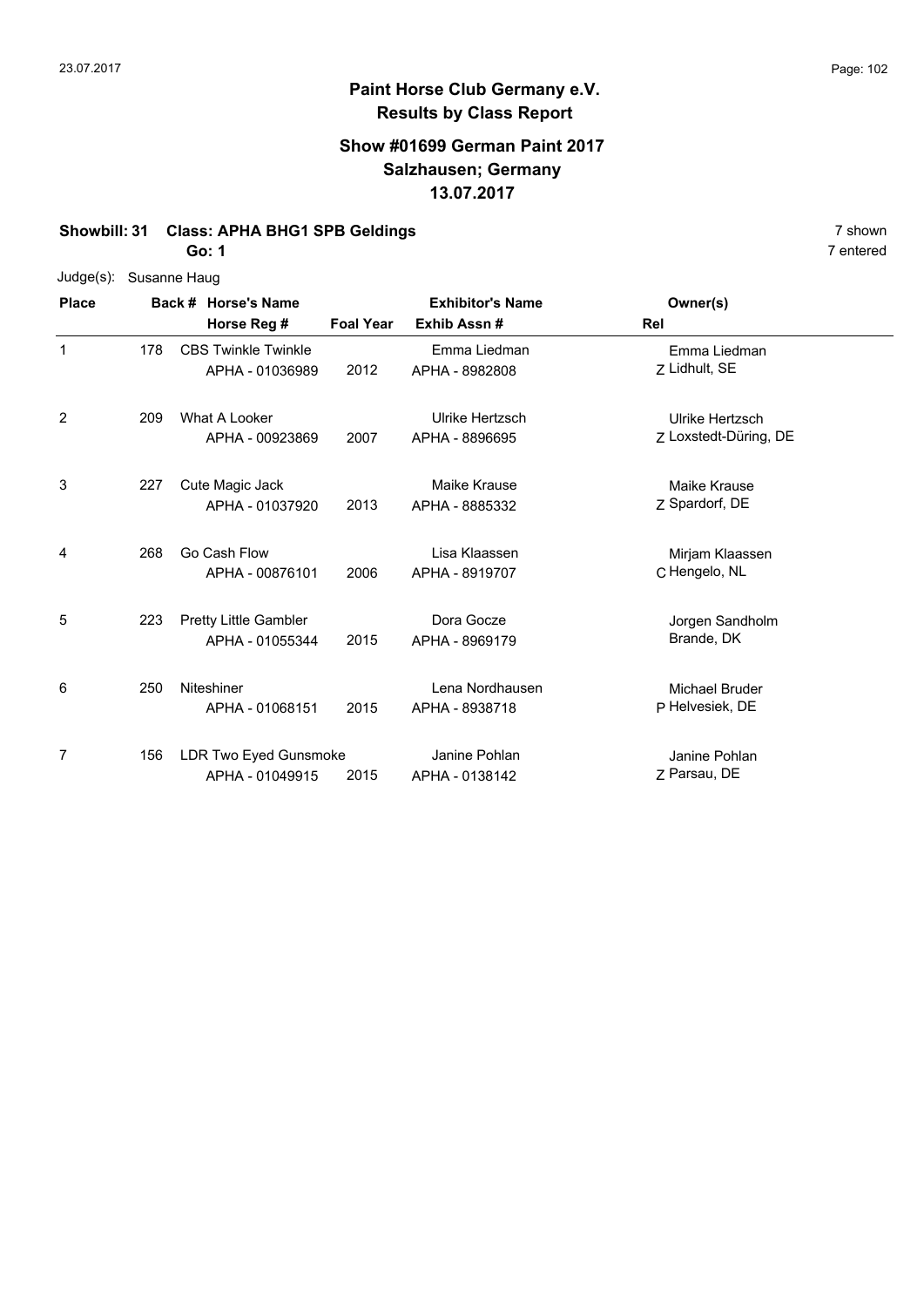#### **Show #03270 German Paint 2017 Salzhausen; Germany 13.07.2017**

#### **Showbill: 31 Class: APHA BHG1 SPB Geldings 1988 1989 12 Shown** 7 shown

**Go: 1**

| Judge(s): | Sonja Merkle |
|-----------|--------------|
|-----------|--------------|

| <b>Place</b> | Back # Horse's Name |                                               |                  | <b>Exhibitor's Name</b>           | Owner(s)                                 |  |
|--------------|---------------------|-----------------------------------------------|------------------|-----------------------------------|------------------------------------------|--|
|              |                     | Horse Reg #                                   | <b>Foal Year</b> | Exhib Assn#                       | Rel                                      |  |
| $\mathbf 1$  | 178                 | <b>CBS Twinkle Twinkle</b><br>APHA - 01036989 | 2012             | Emma Liedman<br>APHA - 8982808    | Emma Liedman<br>Z Lidhult, SE            |  |
| 2            | 227                 | Cute Magic Jack<br>APHA - 01037920            | 2013             | Maike Krause<br>APHA - 8885332    | <b>Maike Krause</b><br>Z Spardorf, DE    |  |
| 3            | 209                 | What A Looker<br>APHA - 00923869              | 2007             | Ulrike Hertzsch<br>APHA - 8896695 | Ulrike Hertzsch<br>Z Loxstedt-Düring, DE |  |
| 4            | 268                 | Go Cash Flow<br>APHA - 00876101               | 2006             | Lisa Klaassen<br>APHA - 8919707   | Mirjam Klaassen<br>C Hengelo, NL         |  |
| 5            | 223                 | Pretty Little Gambler<br>APHA - 01055344      | 2015             | Dora Gocze<br>APHA - 8969179      | Jorgen Sandholm<br>Brande, DK            |  |
| 6            | 250                 | Niteshiner<br>APHA - 01068151                 | 2015             | Lena Nordhausen<br>APHA - 8938718 | Michael Bruder<br>P Helvesiek, DE        |  |
| 7            | 156                 | LDR Two Eyed Gunsmoke<br>APHA - 01049915      | 2015             | Janine Pohlan<br>APHA - 0138142   | Janine Pohlan<br>Z Parsau, DE            |  |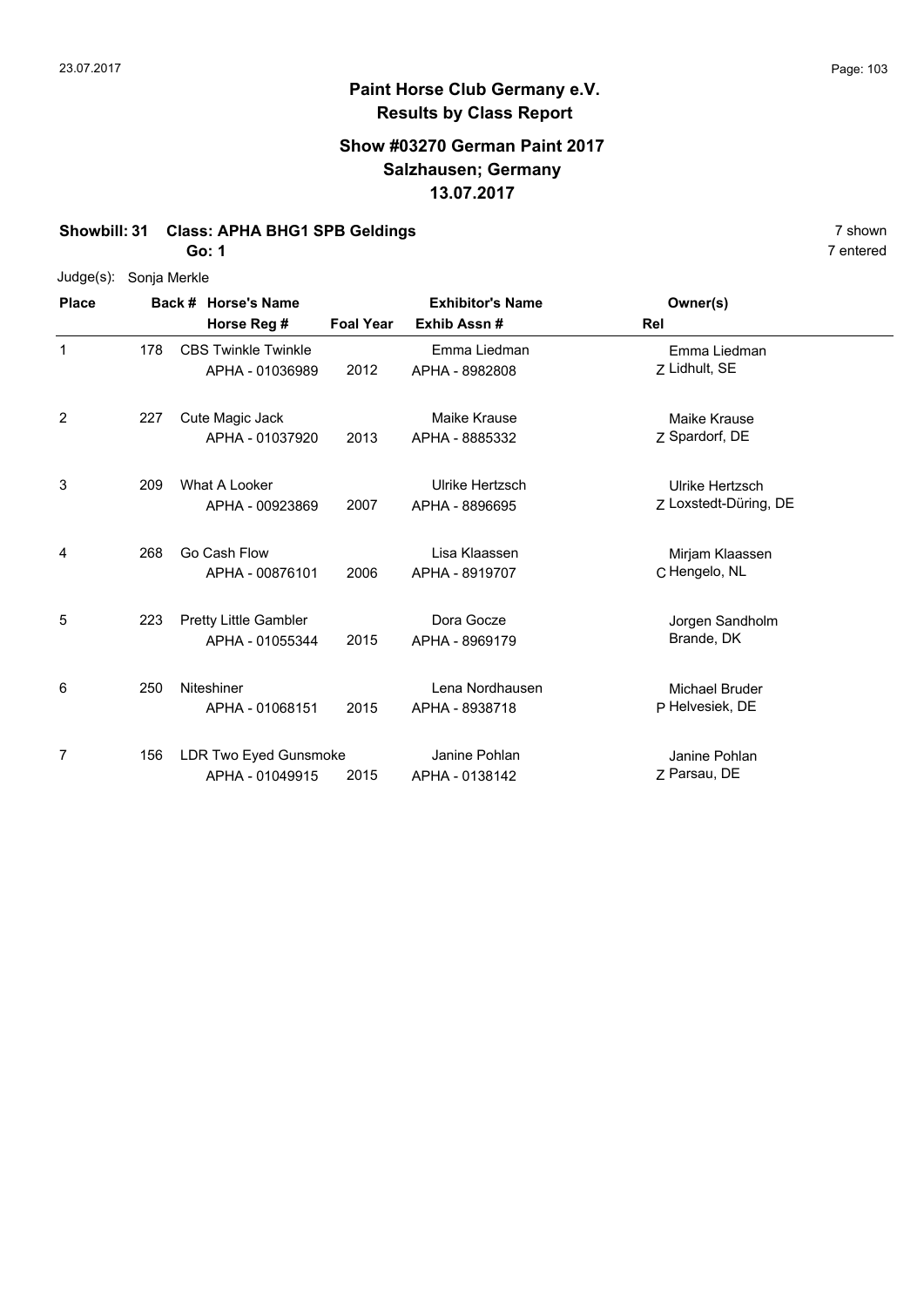# **Paint Horse Club Germany e.V. Results by Class Report**

#### **Show #03271 German Paint 2017 Salzhausen; Germany 13.07.2017**

#### **Showbill: 31 Class: APHA BHG1 SPB Geldings** 7 shown

**Go: 1**

|  | Judge(s): Barry Schuurman |
|--|---------------------------|
|--|---------------------------|

| <b>Place</b> |     | Back # Horse's Name                             |                  | <b>Exhibitor's Name</b>           | Owner(s)                                 |  |
|--------------|-----|-------------------------------------------------|------------------|-----------------------------------|------------------------------------------|--|
|              |     | Horse Reg #                                     | <b>Foal Year</b> | Exhib Assn#                       | Rel                                      |  |
| $\mathbf 1$  | 223 | <b>Pretty Little Gambler</b><br>APHA - 01055344 | 2015             | Dora Gocze<br>APHA - 8969179      | Jorgen Sandholm<br>Brande, DK            |  |
| 2            | 178 | <b>CBS Twinkle Twinkle</b><br>APHA - 01036989   | 2012             | Emma Liedman<br>APHA - 8982808    | Emma Liedman<br>Z Lidhult, SE            |  |
| 3            | 268 | Go Cash Flow<br>APHA - 00876101                 | 2006             | Lisa Klaassen<br>APHA - 8919707   | Mirjam Klaassen<br>C Hengelo, NL         |  |
| 4            | 209 | What A Looker<br>APHA - 00923869                | 2007             | Ulrike Hertzsch<br>APHA - 8896695 | Ulrike Hertzsch<br>Z Loxstedt-Düring, DE |  |
| 5            | 227 | Cute Magic Jack<br>APHA - 01037920              | 2013             | Maike Krause<br>APHA - 8885332    | Maike Krause<br>Z Spardorf, DE           |  |
| 6            | 156 | LDR Two Eyed Gunsmoke<br>APHA - 01049915        | 2015             | Janine Pohlan<br>APHA - 0138142   | Janine Pohlan<br>7 Parsau, DE            |  |
| 7            | 250 | Niteshiner<br>APHA - 01068151                   | 2015             | Lena Nordhausen<br>APHA - 8938718 | <b>Michael Bruder</b><br>P Helvesiek, DE |  |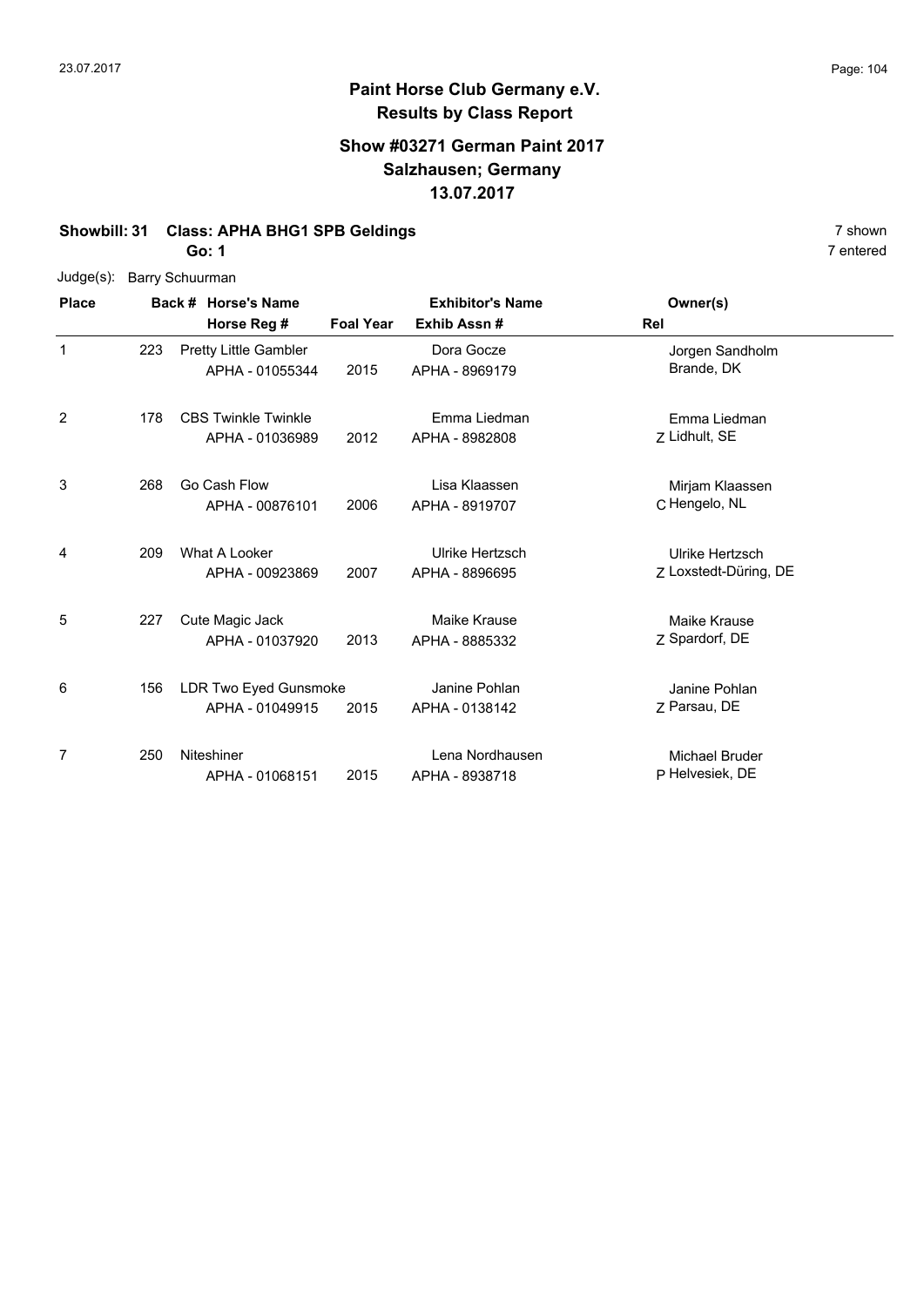## **Paint Horse Club Germany e.V. Results by Class Report**

## **Show #01698 German Paint 2017 Salzhausen; Germany 13.07.2017**

#### **Showbill: 32 Class: APHA BGC3 SPB Grand Champion Gelding** 3 Shown 3 shown

**Go: 1**

Judge(s): Rick LeMay

| <b>Place</b> |     | Back # Horse's Name                |                  | <b>Exhibitor's Name</b>        |                  | Owner(s)                       |
|--------------|-----|------------------------------------|------------------|--------------------------------|------------------|--------------------------------|
|              |     | Horse Reg #                        | <b>Foal Year</b> | Exhib Assn #                   | <b>Birthdate</b> | Rel                            |
|              | 227 | Cute Magic Jack<br>APHA - 01037920 | 2013             | Maike Krause<br>APHA - 8885332 |                  | Maike Krause<br>Z Spardorf, DE |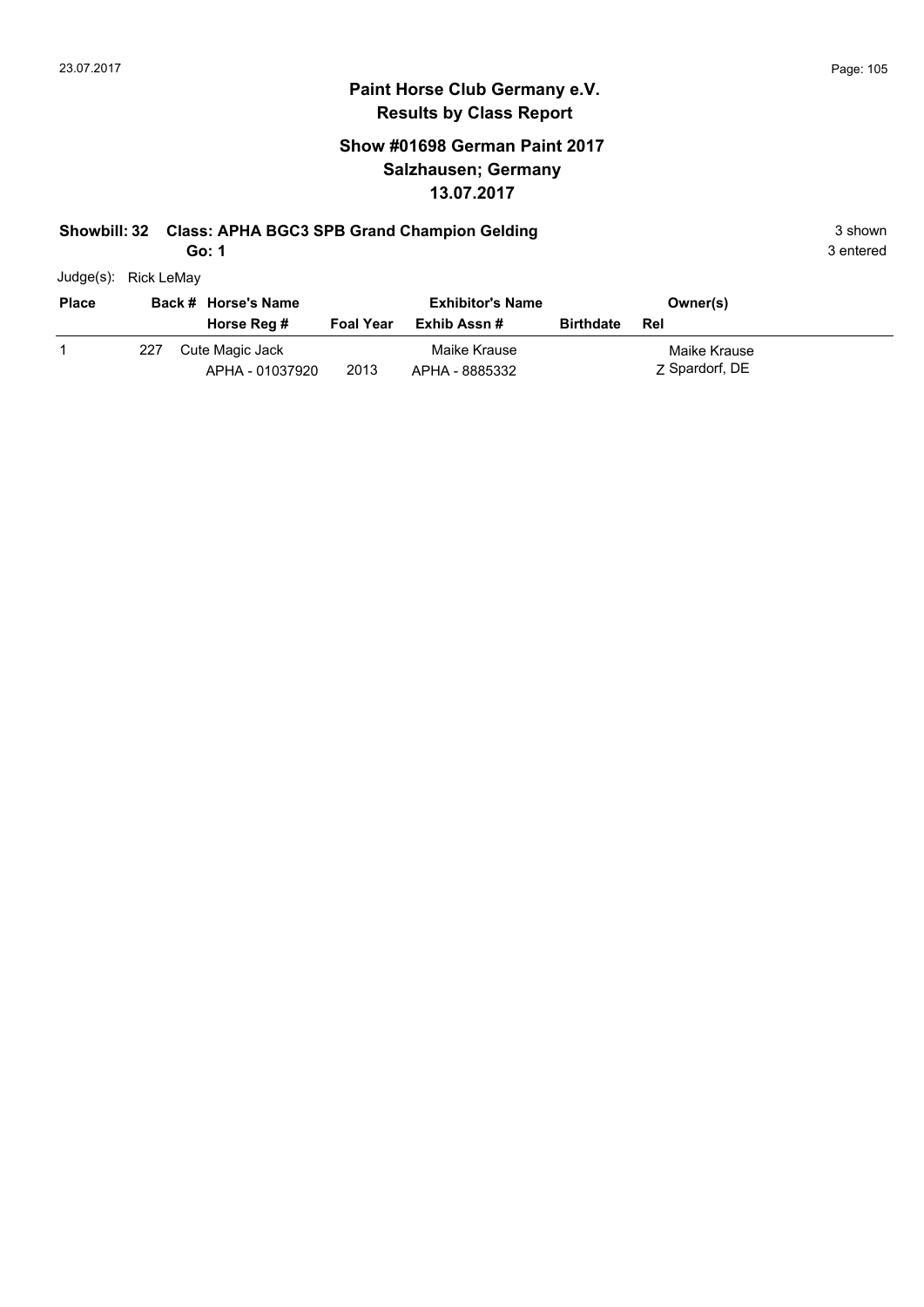## **Show #01699 German Paint 2017 Salzhausen; Germany 13.07.2017**

# **Showbill: 32 Class: APHA BGC3 SPB Grand Champion Gelding** 3 Shown 3 shown

**Go: 1**

|  | Judge(s): Susanne Haug |
|--|------------------------|
|--|------------------------|

| <b>Place</b> |     | Back # Horse's Name                    |                  | <b>Exhibitor's Name</b>        | Owner(s)                      |
|--------------|-----|----------------------------------------|------------------|--------------------------------|-------------------------------|
|              |     | Horse Reg #                            | <b>Foal Year</b> | Exhib Assn #                   | Rel                           |
|              | 178 | CBS Twinkle Twinkle<br>APHA - 01036989 | 2012             | Emma Liedman<br>APHA - 8982808 | Emma Liedman<br>7 Lidhult, SE |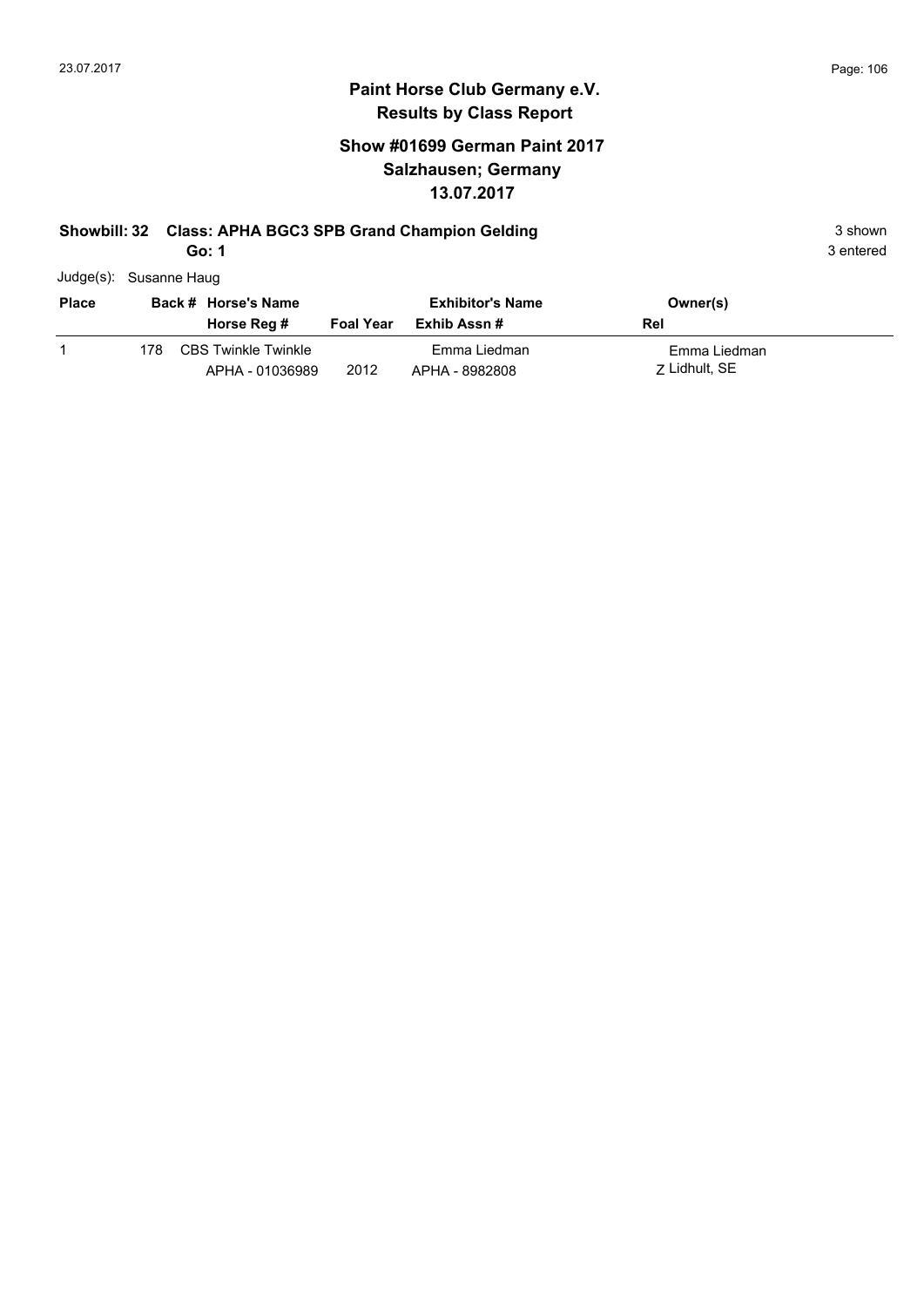## **Show #03270 German Paint 2017 Salzhausen; Germany 13.07.2017**

## **Showbill: 32 Class: APHA BGC3 SPB Grand Champion Gelding** 3 Shown 3 shown

**Go: 1**

| Judge(s): | Sonja Merkle |
|-----------|--------------|
|           |              |

| <b>Place</b> |     | Back # Horse's Name                           |                  | <b>Exhibitor's Name</b>        | Owner(s)                      |
|--------------|-----|-----------------------------------------------|------------------|--------------------------------|-------------------------------|
|              |     | Horse Reg #                                   | <b>Foal Year</b> | Exhib Assn #                   | Rel                           |
|              | 178 | <b>CBS Twinkle Twinkle</b><br>APHA - 01036989 | 2012             | Emma Liedman<br>APHA - 8982808 | Emma Liedman<br>7 Lidhult, SE |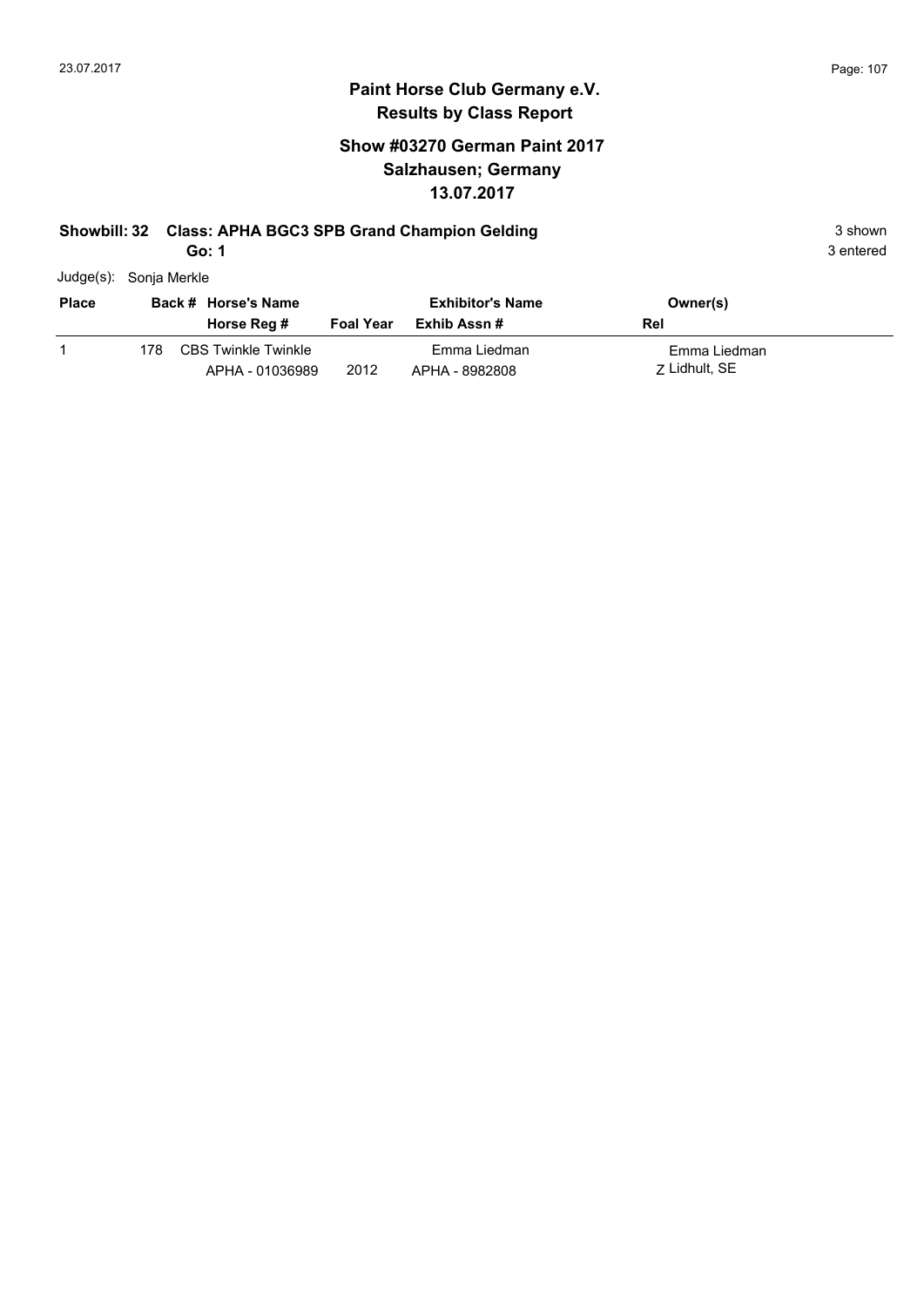## **Show #03271 German Paint 2017 Salzhausen; Germany 13.07.2017**

# **Showbill: 32 Class: APHA BGC3 SPB Grand Champion Gelding** 3 Shown 3 shown

**Go: 1**

| Judge(s): Barry Schuurman |  |
|---------------------------|--|
|                           |  |

| <b>Place</b> | Back # Horse's Name |                                                 |                  | <b>Exhibitor's Name</b>      | Owner(s)                      |
|--------------|---------------------|-------------------------------------------------|------------------|------------------------------|-------------------------------|
|              |                     | Horse Reg #                                     | <b>Foal Year</b> | Exhib Assn #                 | Rel                           |
|              | 223                 | <b>Pretty Little Gambler</b><br>APHA - 01055344 | 2015             | Dora Gocze<br>APHA - 8969179 | Jorgen Sandholm<br>Brande, DK |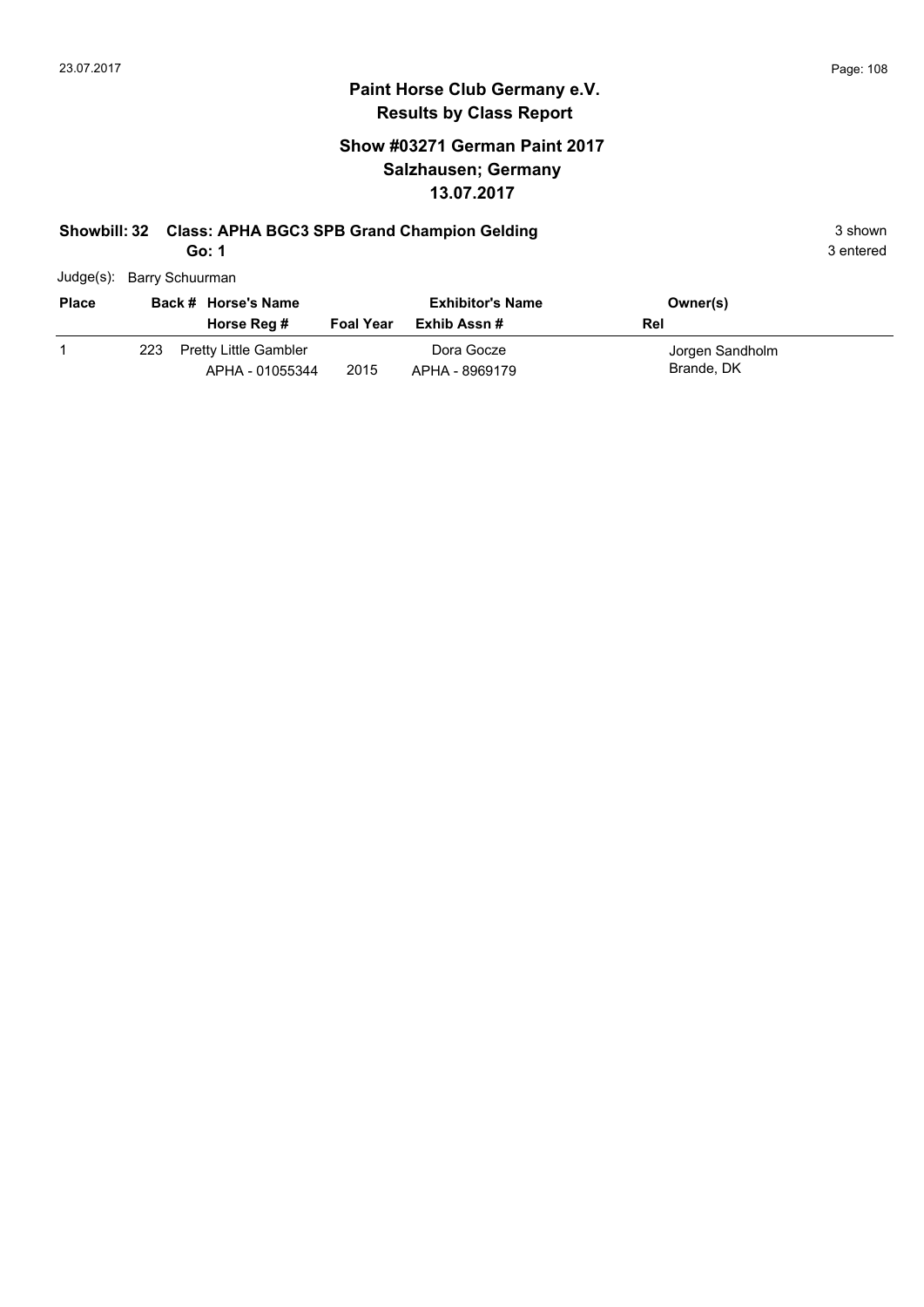#### **Show #01698 German Paint 2017 Salzhausen; Germany 13.07.2017**

#### **Showbill: 33 Class: APHA BRC3 SPB Reserve Champion Gelding 4 shown 4 shown**

**Go: 1**

| Judge(s): | Rick LeMay |
|-----------|------------|

| <b>Place</b> |     | Back # Horse's Name              | <b>Exhibitor's Name</b> |                                   | Owner(s)                                 |
|--------------|-----|----------------------------------|-------------------------|-----------------------------------|------------------------------------------|
|              |     | Horse Reg #                      | <b>Foal Year</b>        | Exhib Assn #                      | Rel                                      |
|              | 209 | What A Looker<br>APHA - 00923869 | 2007                    | Ulrike Hertzsch<br>APHA - 8896695 | Ulrike Hertzsch<br>Z Loxstedt-Düring, DE |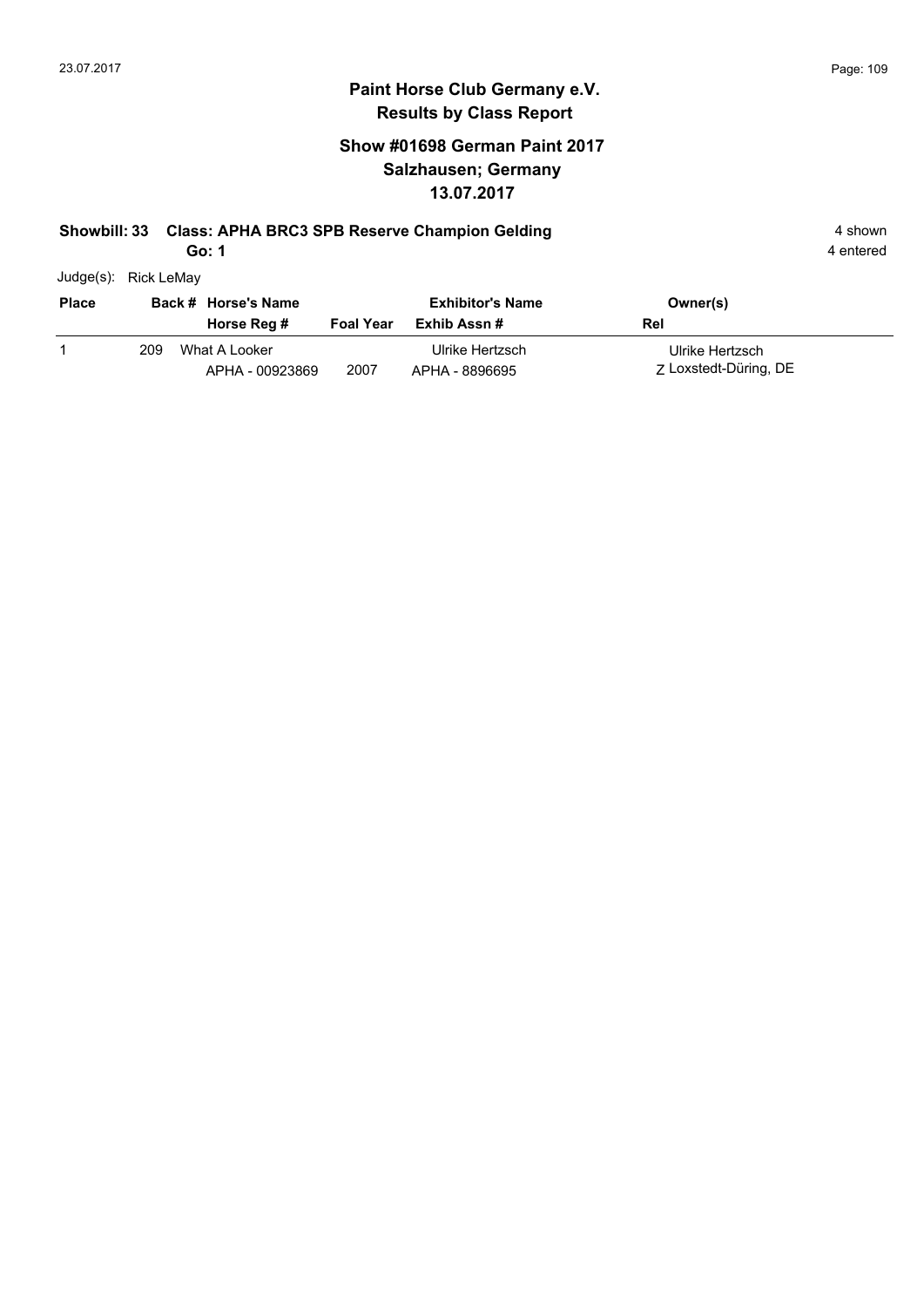#### **Show #01699 German Paint 2017 Salzhausen; Germany 13.07.2017**

#### **Showbill: 33 Class: APHA BRC3 SPB Reserve Champion Gelding 4 shown 4 shown**

**Go: 1**

| Judge(s): Susanne Haug |
|------------------------|
|                        |

| <b>Place</b> |     | Back # Horse's Name              |                  | <b>Exhibitor's Name</b>           | Owner(s)                                 |
|--------------|-----|----------------------------------|------------------|-----------------------------------|------------------------------------------|
|              |     | Horse Reg #                      | <b>Foal Year</b> | Exhib Assn #                      | Rel                                      |
|              | 209 | What A Looker<br>APHA - 00923869 | 2007             | Ulrike Hertzsch<br>APHA - 8896695 | Ulrike Hertzsch<br>Z Loxstedt-Düring, DE |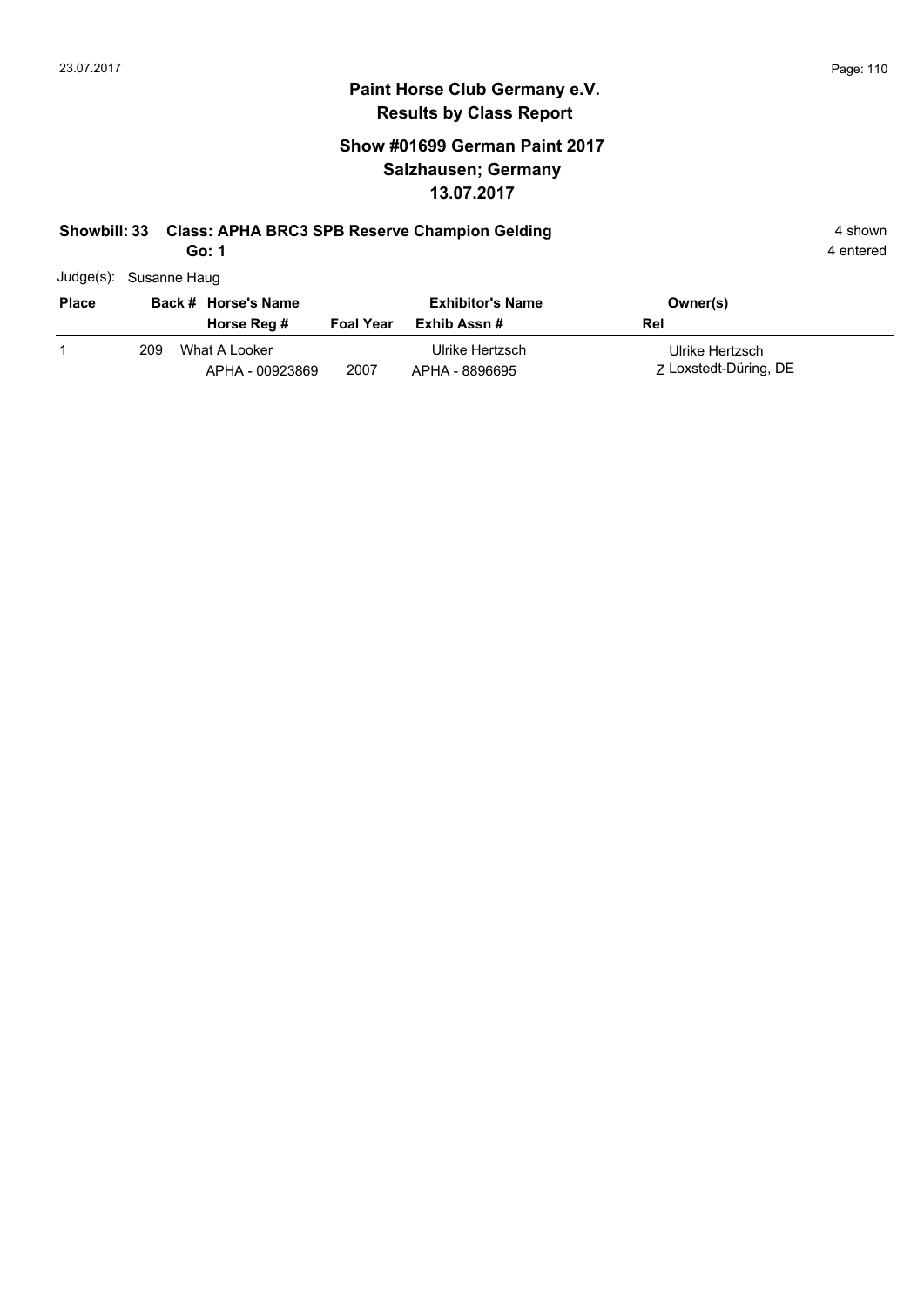#### **Show #03270 German Paint 2017 Salzhausen; Germany 13.07.2017**

#### **Showbill: 33 Class: APHA BRC3 SPB Reserve Champion Gelding 4 shown 4 shown**

**Go: 1**

| Judge(s): Sonja Merkle |
|------------------------|
|                        |

| <b>Place</b> |     | Back # Horse's Name                |                  | <b>Exhibitor's Name</b>        |                  | Owner(s)                       |
|--------------|-----|------------------------------------|------------------|--------------------------------|------------------|--------------------------------|
|              |     | Horse Reg #                        | <b>Foal Year</b> | Exhib Assn #                   | <b>Birthdate</b> | Rel                            |
|              | 227 | Cute Magic Jack<br>APHA - 01037920 | 2013             | Maike Krause<br>APHA - 8885332 |                  | Maike Krause<br>Z Spardorf, DE |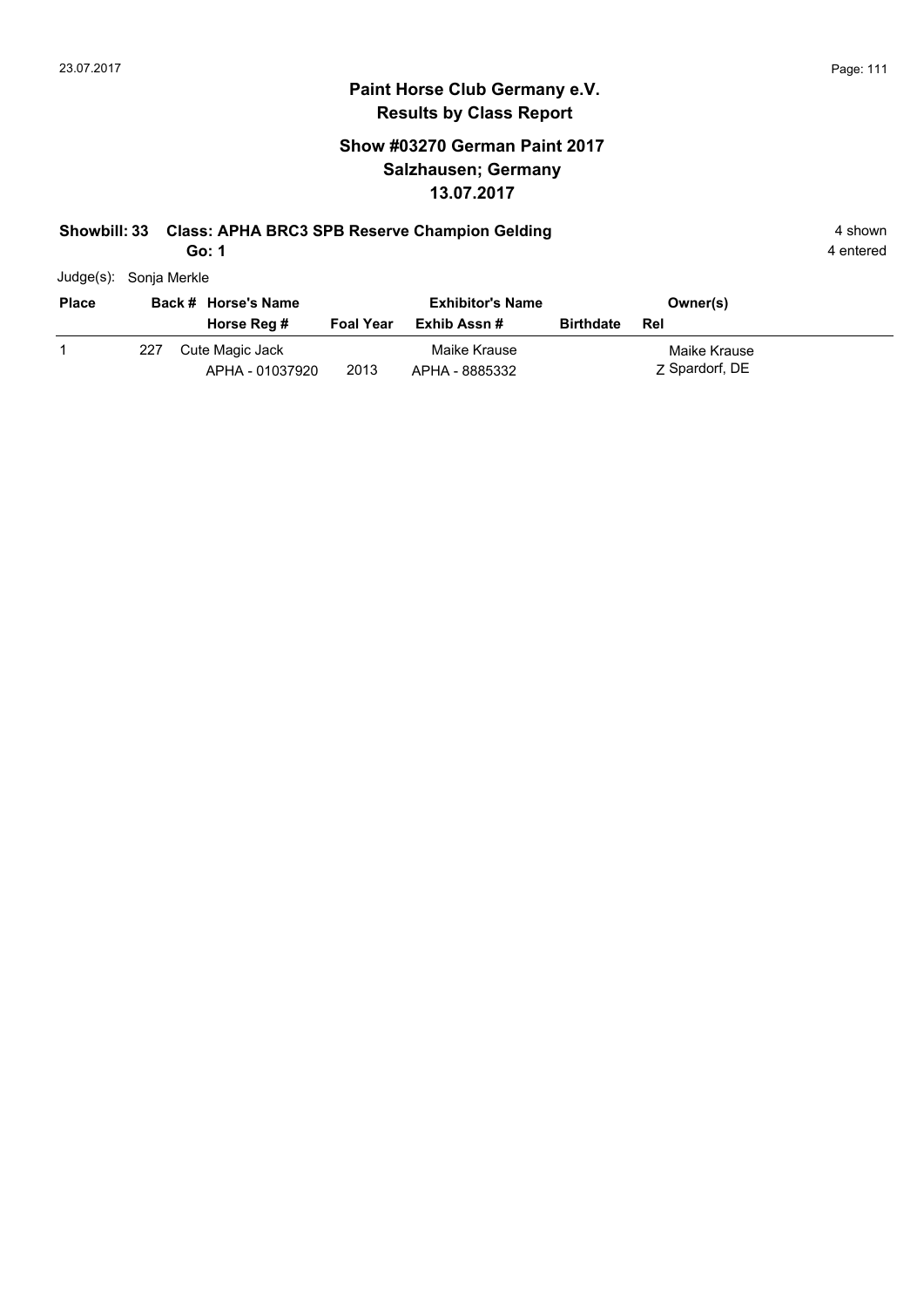#### **Show #03271 German Paint 2017 Salzhausen; Germany 13.07.2017**

# **Showbill: 33 Class: APHA BRC3 SPB Reserve Champion Gelding 4 shown 4 shown**

**Go: 1**

| Judge(s): Barry Schuurman |  |
|---------------------------|--|
|                           |  |

| <b>Place</b> |     | Back # Horse's Name                           |                  | <b>Exhibitor's Name</b>        | Owner(s)                      |
|--------------|-----|-----------------------------------------------|------------------|--------------------------------|-------------------------------|
|              |     | Horse Reg #                                   | <b>Foal Year</b> | Exhib Assn #                   | Rel                           |
|              | 178 | <b>CBS Twinkle Twinkle</b><br>APHA - 01036989 | 2012             | Emma Liedman<br>APHA - 8982808 | Emma Liedman<br>7 Lidhult, SE |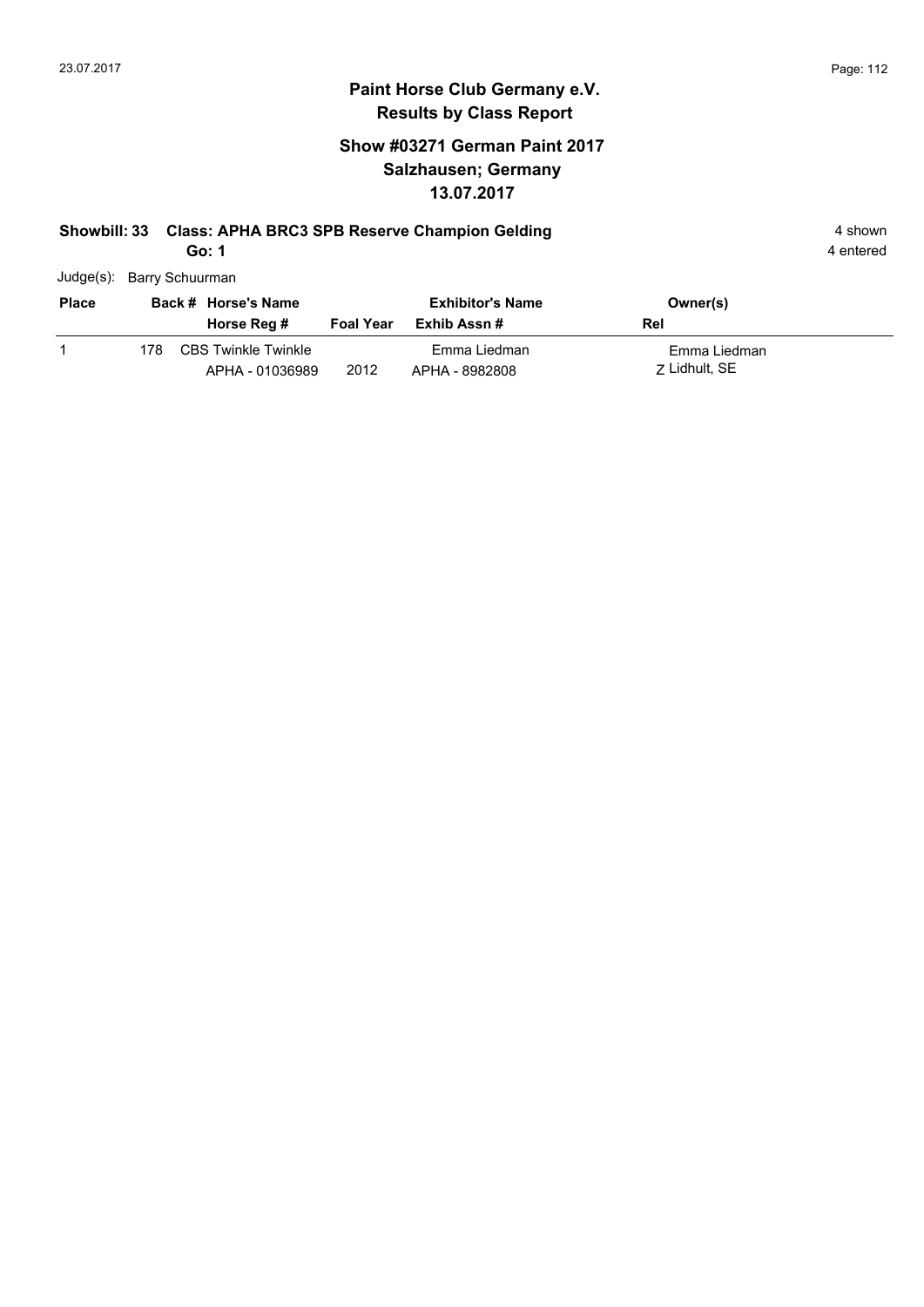#### **Show #01698 German Paint 2017 Salzhausen; Germany 13.07.2017**

**Showbill: 34 Class: APHA AMH1 Amateur Stallions All Ages** 3 shown **Go: 1**

| Judge(s):    | Rick LeMay |                                                |                  |                                      |                                                 |  |
|--------------|------------|------------------------------------------------|------------------|--------------------------------------|-------------------------------------------------|--|
| <b>Place</b> |            | Back # Horse's Name                            |                  | <b>Exhibitor's Name</b>              | Owner(s)                                        |  |
|              |            | Horse Reg #                                    | <b>Foal Year</b> | Exhib Assn#                          | Rel                                             |  |
| 1            | 260        | Tardys Best Review<br>APHA - 00886053          | 2006             | Nadine Neumann<br>APHA - 8680052     | <b>Brigitte Munkert</b><br>F Herzogenaurach, DE |  |
| 2            | 204        | Genuine Docs Pride<br>APHA - 00929830          | 2007             | Anne Keil<br>APHA - 8942152          | Anne Keil<br>7 Oerlinghausen, DE                |  |
| 3            | 155        | <b>EMH Paints Dru Inyan</b><br>APHA - 01038941 | 2014             | Corinna C. Poeszus<br>APHA - 8909812 | Corinna C. Poeszus<br>7 Rhinow OT Kietz, DE     |  |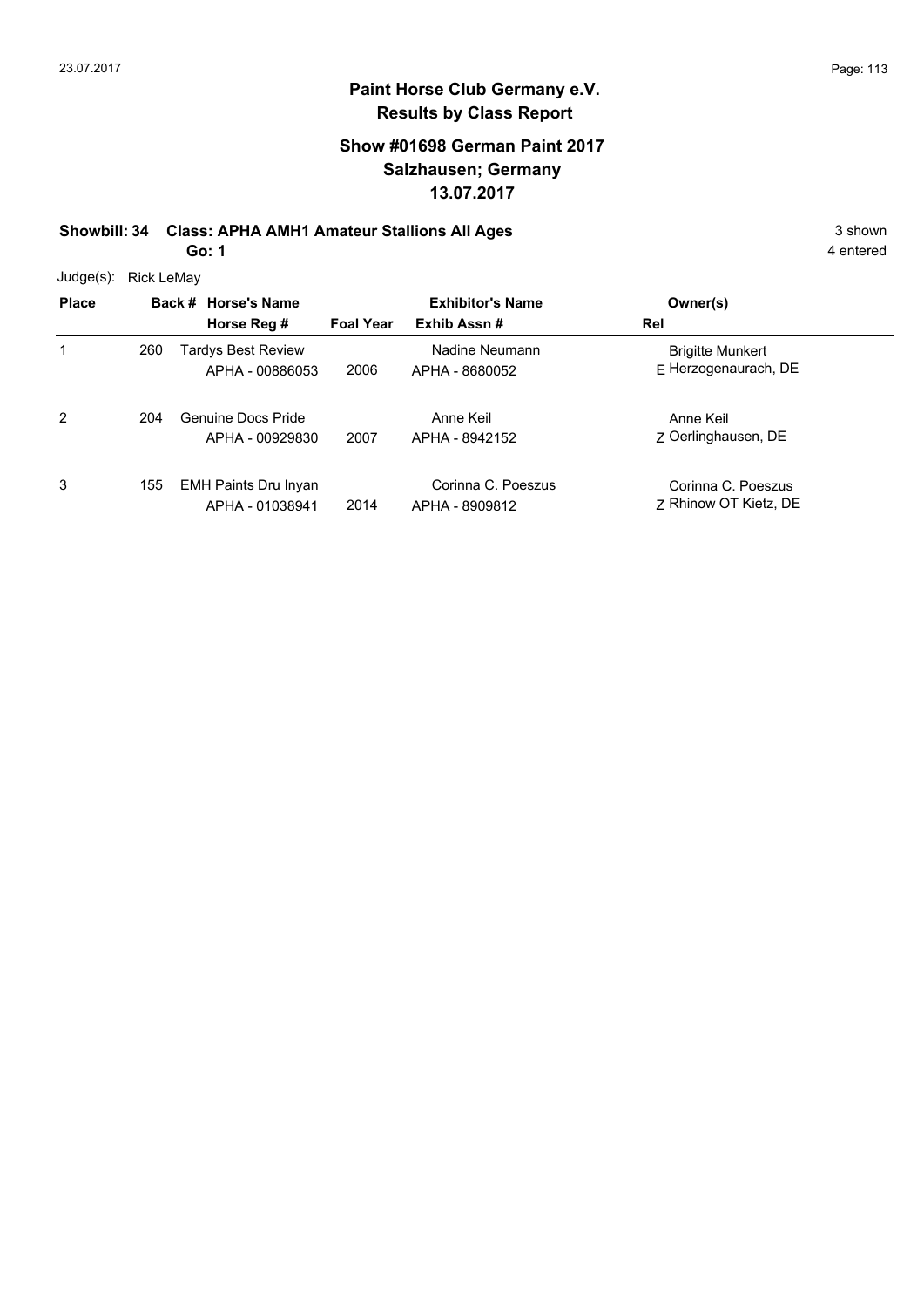#### **Show #01699 German Paint 2017 Salzhausen; Germany 13.07.2017**

**Showbill: 34 Class: APHA AMH1 Amateur Stallions All Ages** 3 shown

**Go: 1**

|  | Judge(s): Susanne Haug |
|--|------------------------|
|--|------------------------|

| <b>Place</b> |     | Back # Horse's Name<br>Horse Reg #             | <b>Foal Year</b> | <b>Exhibitor's Name</b><br>Exhib Assn# | Owner(s)<br>Rel                                 |
|--------------|-----|------------------------------------------------|------------------|----------------------------------------|-------------------------------------------------|
|              | 260 | Tardys Best Review<br>APHA - 00886053          | 2006             | Nadine Neumann<br>APHA - 8680052       | <b>Brigitte Munkert</b><br>E Herzogenaurach, DE |
| 2            | 155 | <b>EMH Paints Dru Inyan</b><br>APHA - 01038941 | 2014             | Corinna C. Poeszus<br>APHA - 8909812   | Corinna C. Poeszus<br>7 Rhinow OT Kietz, DE     |
| 3            | 204 | Genuine Docs Pride<br>APHA - 00929830          | 2007             | Anne Keil<br>APHA - 8942152            | Anne Keil<br>Z Oerlinghausen, DE                |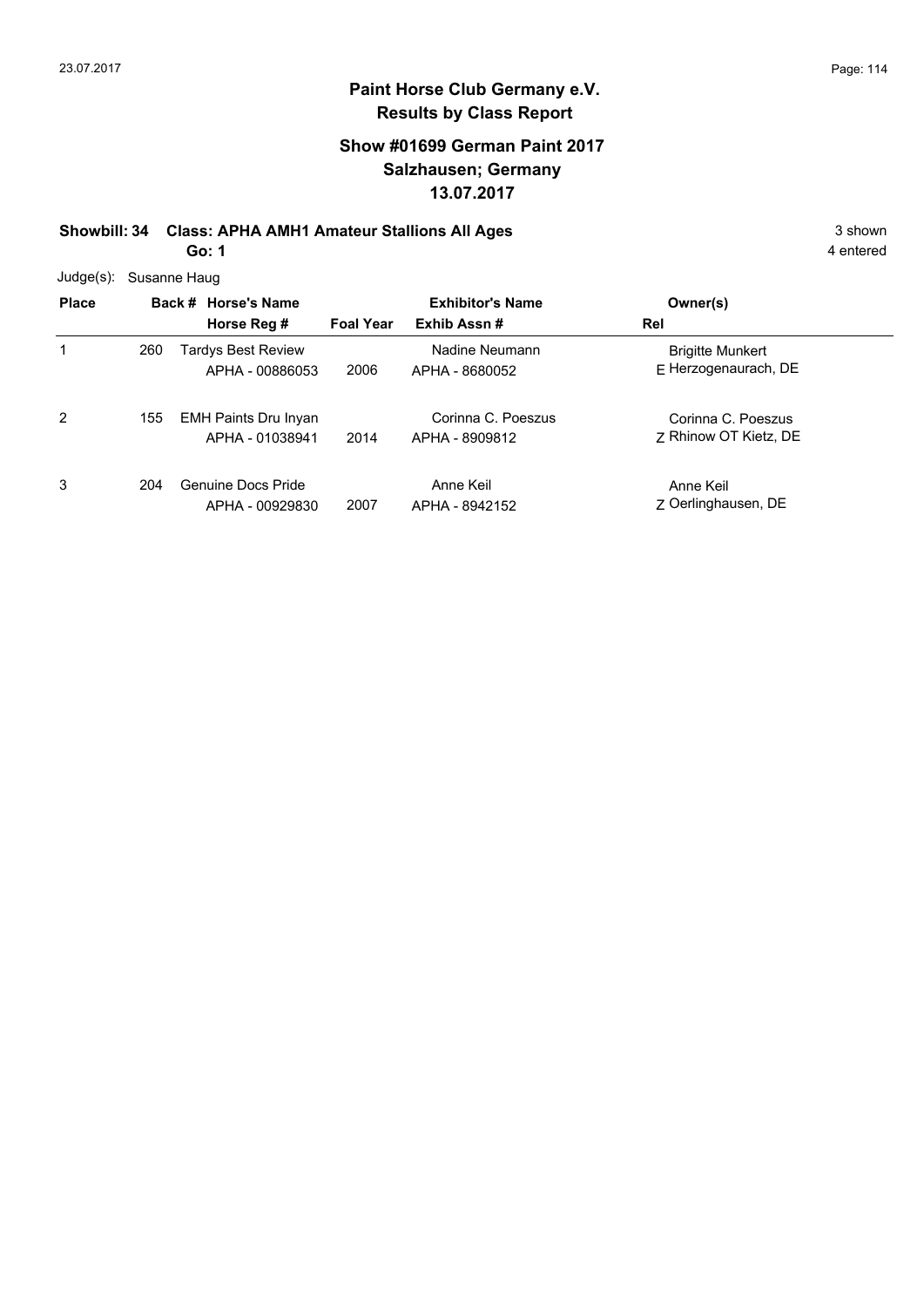#### **Show #03270 German Paint 2017 Salzhausen; Germany 13.07.2017**

**Showbill: 34 Class: APHA AMH1 Amateur Stallions All Ages** 3 shown

**Go: 1**

4 entered

Judge(s): Sonja Merkle

| <b>Place</b> |     | Back # Horse's Name<br>Horse Reg #             | <b>Foal Year</b> | <b>Exhibitor's Name</b><br>Exhib Assn# | Owner(s)<br>Rel                                 |
|--------------|-----|------------------------------------------------|------------------|----------------------------------------|-------------------------------------------------|
| 1            | 260 | <b>Tardys Best Review</b><br>APHA - 00886053   | 2006             | Nadine Neumann<br>APHA - 8680052       | <b>Brigitte Munkert</b><br>E Herzogenaurach, DE |
| 2            | 204 | Genuine Docs Pride<br>APHA - 00929830          | 2007             | Anne Keil<br>APHA - 8942152            | Anne Keil<br>7 Oerlinghausen, DE                |
| 3            | 155 | <b>EMH Paints Dru Inyan</b><br>APHA - 01038941 | 2014             | Corinna C. Poeszus<br>APHA - 8909812   | Corinna C. Poeszus<br>7 Rhinow OT Kietz, DE     |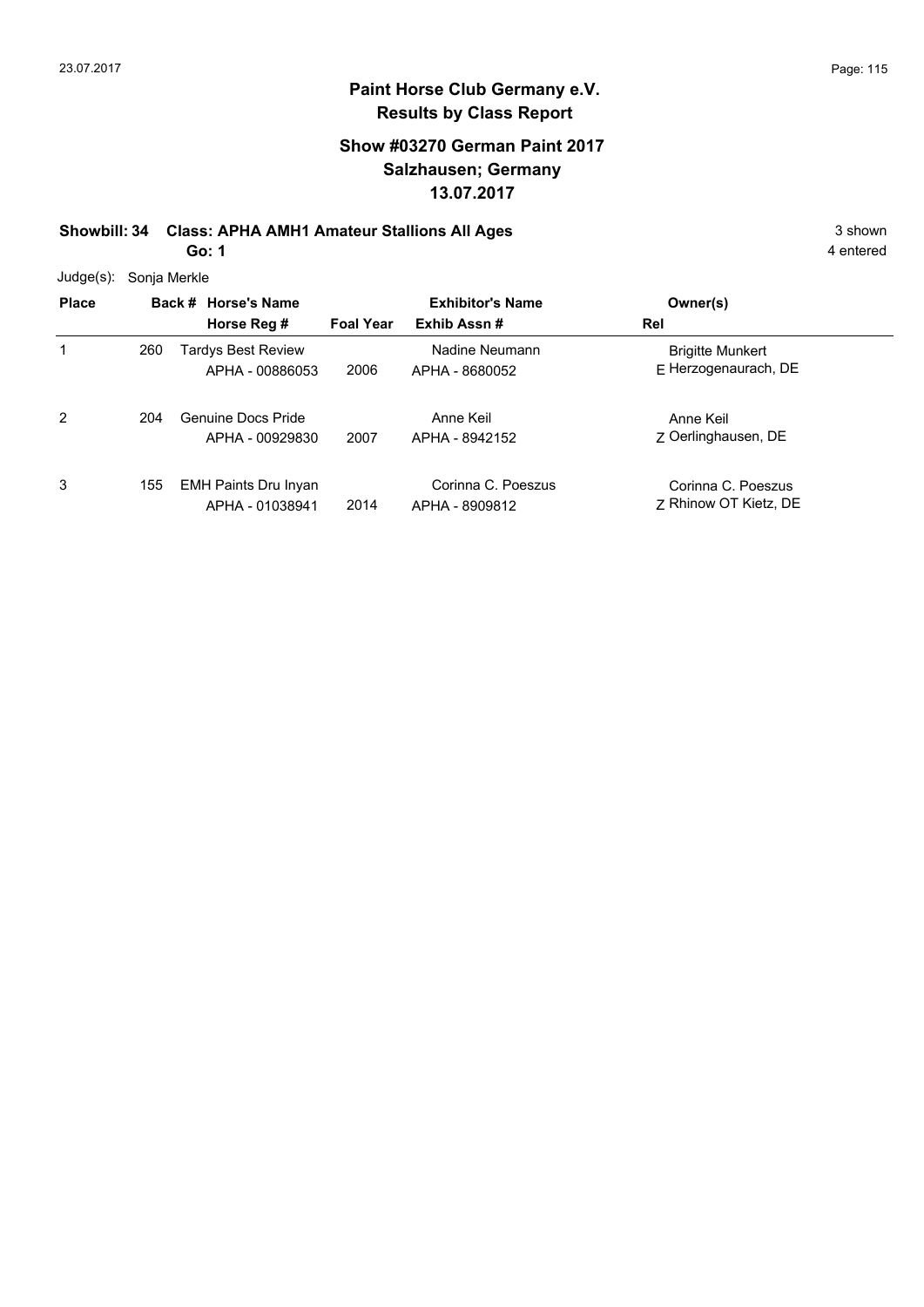#### **Show #03271 German Paint 2017 Salzhausen; Germany 13.07.2017**

**Showbill: 34 Class: APHA AMH1 Amateur Stallions All Ages** 3 shown **Go: 1**

4 entered

Judge(s): Barry Schuurman

| <b>Place</b> |     | Back # Horse's Name<br>Horse Reg #             | <b>Foal Year</b> | <b>Exhibitor's Name</b><br>Exhib Assn# | Owner(s)<br>Rel                                 |
|--------------|-----|------------------------------------------------|------------------|----------------------------------------|-------------------------------------------------|
| 1            | 260 | Tardys Best Review<br>APHA - 00886053          | 2006             | Nadine Neumann<br>APHA - 8680052       | <b>Brigitte Munkert</b><br>E Herzogenaurach, DE |
| 2            | 204 | Genuine Docs Pride<br>APHA - 00929830          | 2007             | Anne Keil<br>APHA - 8942152            | Anne Keil<br>7 Oerlinghausen, DE                |
| 3            | 155 | <b>EMH Paints Dru Inyan</b><br>APHA - 01038941 | 2014             | Corinna C. Poeszus<br>APHA - 8909812   | Corinna C. Poeszus<br>7 Rhinow OT Kietz, DE     |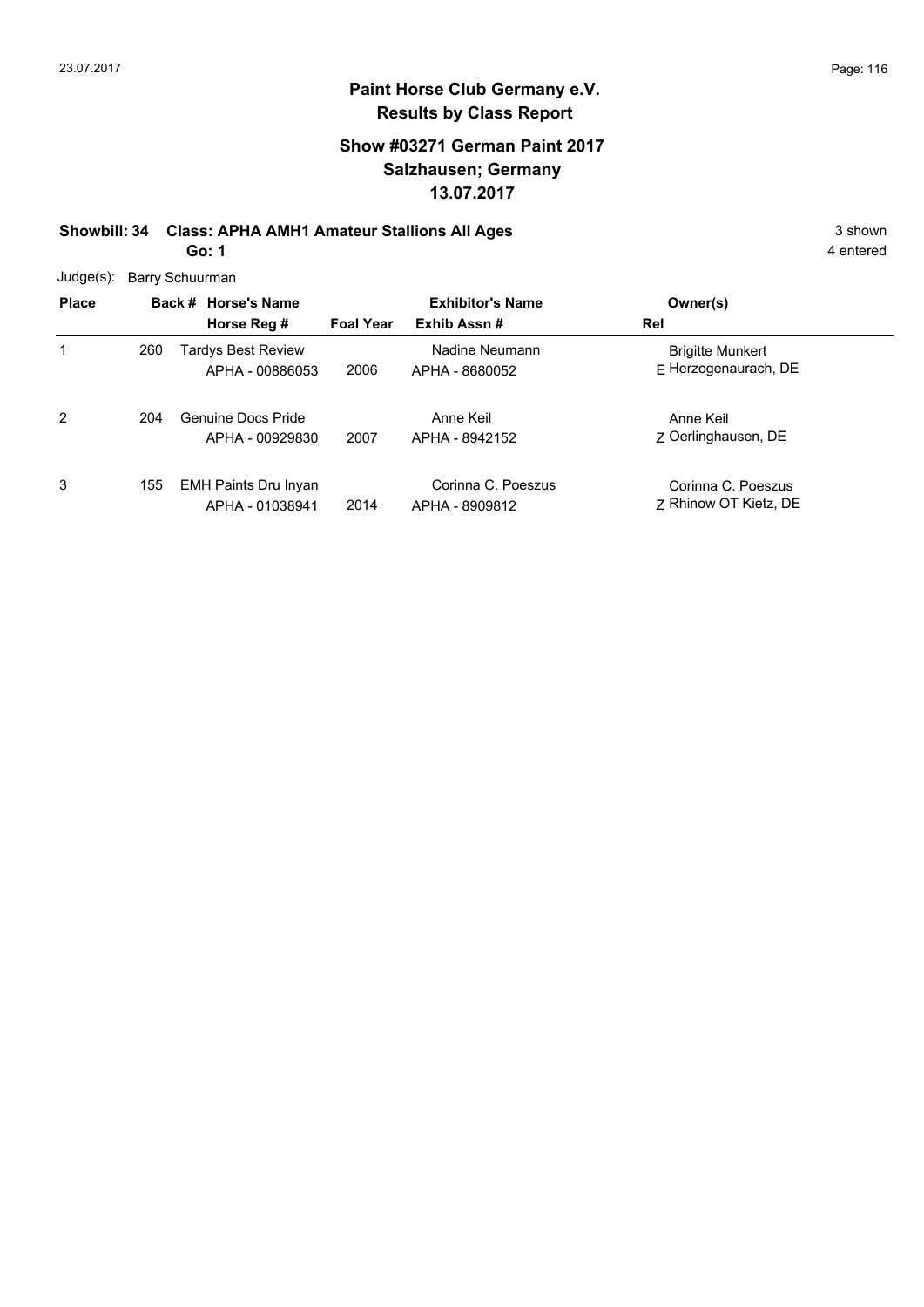#### **Show #01698 German Paint 2017 Salzhausen; Germany 13.07.2017**

#### **Showbill: 35 Class: APHA AGCS Amateur Grand Champion Stallion** 1 shown 1 shown

**Go: 1**

| Judge(s): | Rick LeMay |
|-----------|------------|
|           |            |

| <b>Place</b> |     | Back # Horse's Name<br>Horse Reg #           | <b>Foal Year</b> | <b>Exhibitor's Name</b><br>Exhib Assn # | Owner(s)<br>Rel                            |
|--------------|-----|----------------------------------------------|------------------|-----------------------------------------|--------------------------------------------|
|              | 260 | <b>Tardys Best Review</b><br>APHA - 00886053 | 2006             | Nadine Neumann<br>APHA - 8680052        | Brigitte Munkert<br>$E$ Herzogenaurach, DE |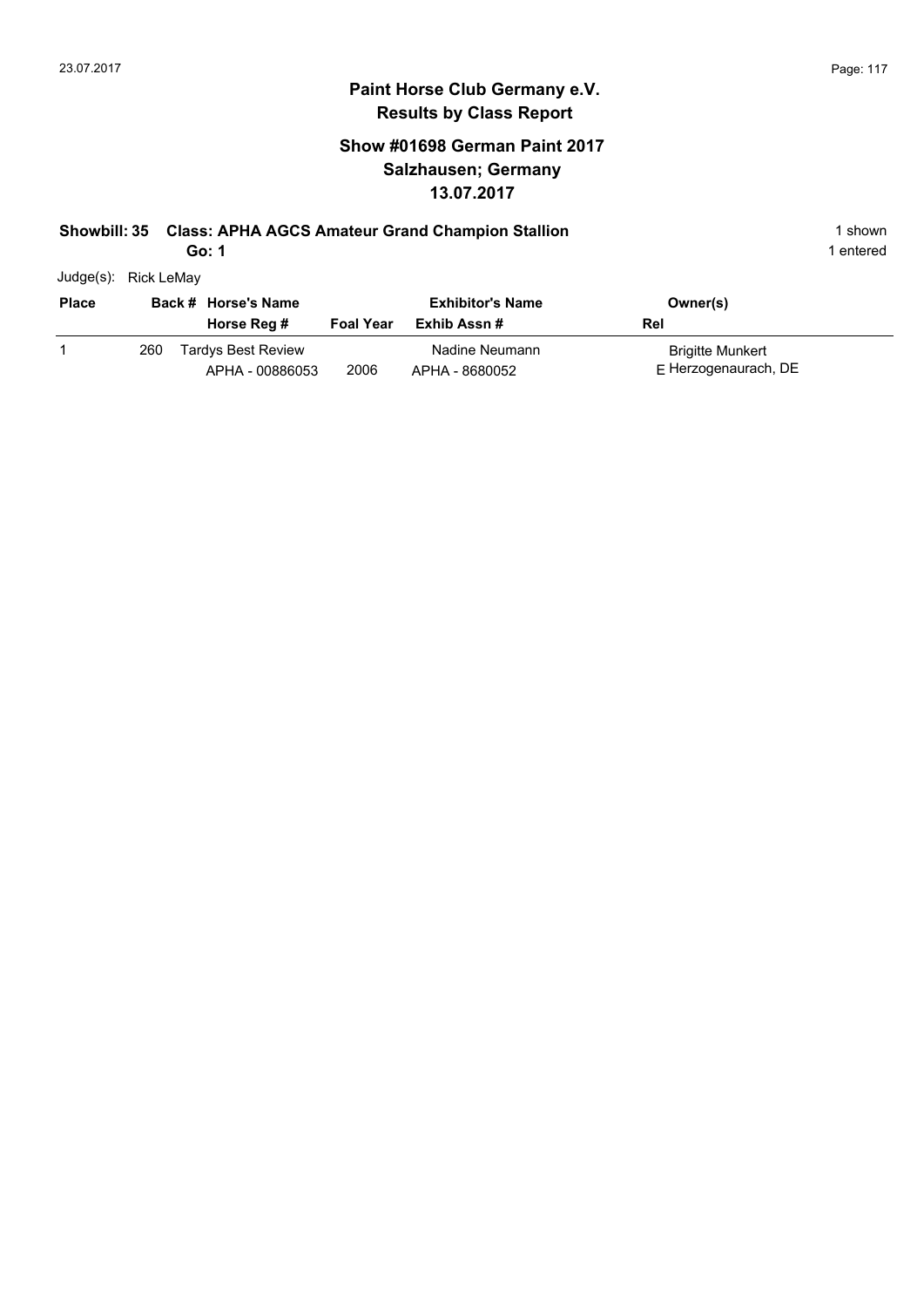#### **Show #01699 German Paint 2017 Salzhausen; Germany 13.07.2017**

# **Showbill: 35 Class: APHA AGCS Amateur Grand Champion Stallion** 1 shown 1 shown

**Go: 1**

| Judge(s): Susanne Haug |
|------------------------|
|------------------------|

| <b>Place</b> |     | Back # Horse's Name                   |                  | <b>Exhibitor's Name</b>          | Owner(s)                                 |
|--------------|-----|---------------------------------------|------------------|----------------------------------|------------------------------------------|
|              |     | Horse Reg #                           | <b>Foal Year</b> | Exhib Assn #                     | Rel                                      |
|              | 260 | Tardys Best Review<br>APHA - 00886053 | 2006             | Nadine Neumann<br>APHA - 8680052 | Brigitte Munkert<br>E Herzogenaurach, DE |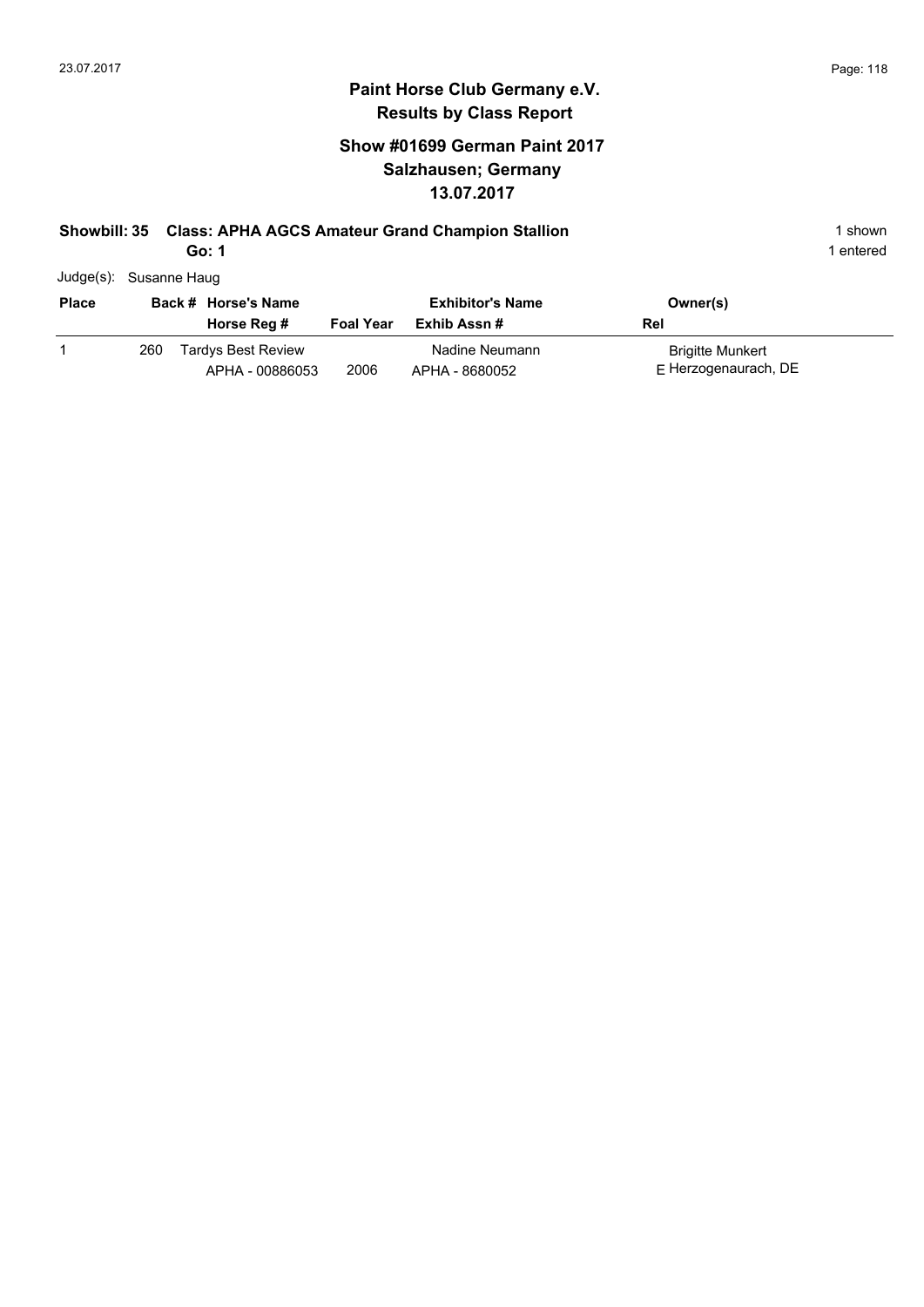#### **Show #03270 German Paint 2017 Salzhausen; Germany 13.07.2017**

#### **Showbill: 35 Class: APHA AGCS Amateur Grand Champion Stallion** 1 shown 1 shown

**Go: 1**

| Judge(s): | Sonja Merkle |
|-----------|--------------|
|           |              |

| <b>Place</b> |     | Back # Horse's Name<br>Horse Reg #           | <b>Foal Year</b> | <b>Exhibitor's Name</b><br>Exhib Assn # | Owner(s)<br>Rel                            |
|--------------|-----|----------------------------------------------|------------------|-----------------------------------------|--------------------------------------------|
|              | 260 | <b>Tardys Best Review</b><br>APHA - 00886053 | 2006             | Nadine Neumann<br>APHA - 8680052        | Brigitte Munkert<br>$E$ Herzogenaurach, DE |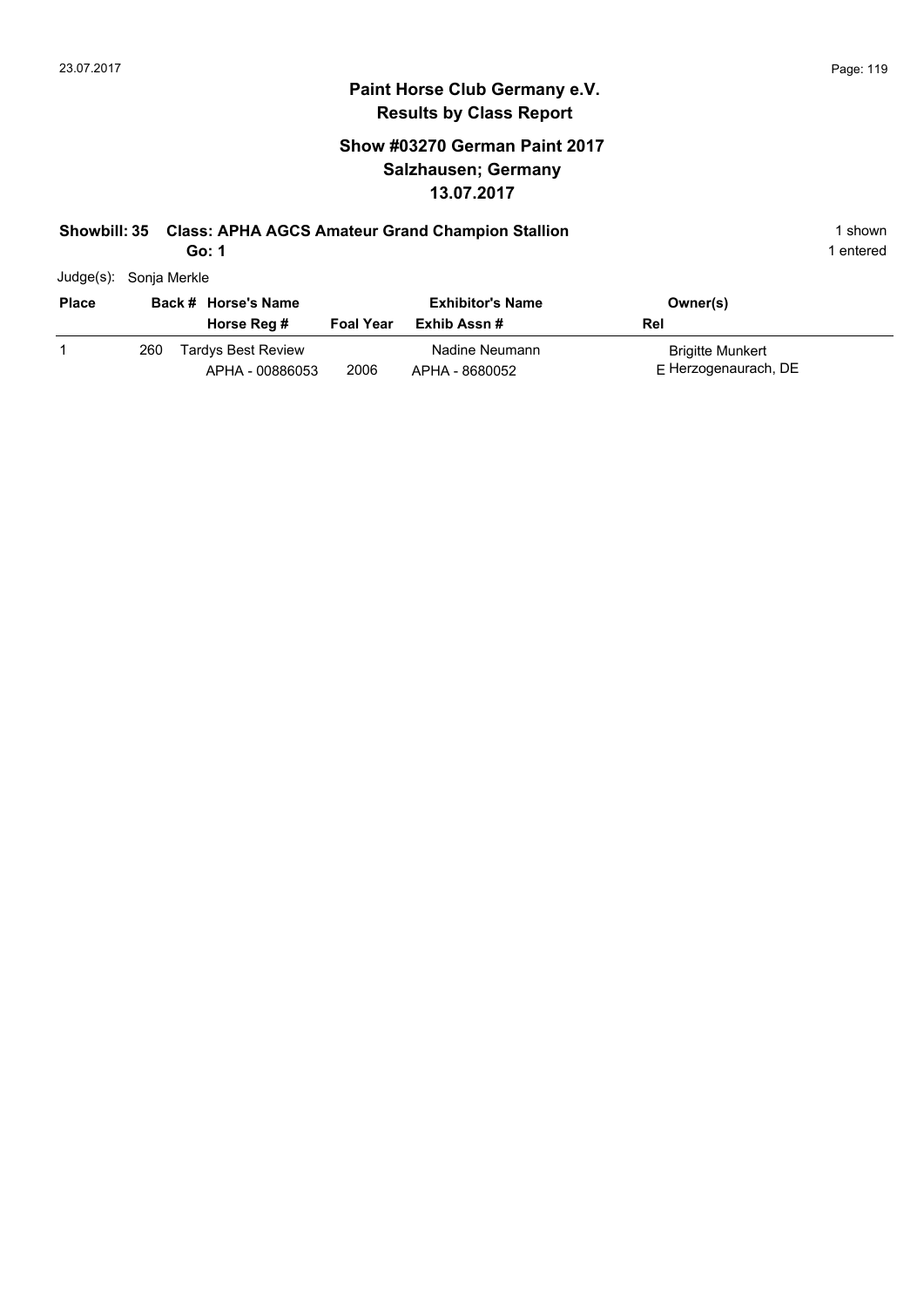#### **Show #03271 German Paint 2017 Salzhausen; Germany 13.07.2017**

# **Showbill: 35 Class: APHA AGCS Amateur Grand Champion Stallion** 1 shown 1 shown

**Go: 1**

| <b>Place</b> |     | Back # Horse's Name                          |                  | <b>Exhibitor's Name</b>          | Owner(s)                                        |
|--------------|-----|----------------------------------------------|------------------|----------------------------------|-------------------------------------------------|
|              |     | Horse Reg #                                  | <b>Foal Year</b> | Exhib Assn #                     | Rel                                             |
|              | 260 | <b>Tardys Best Review</b><br>APHA - 00886053 | 2006             | Nadine Neumann<br>APHA - 8680052 | <b>Brigitte Munkert</b><br>E Herzogenaurach, DE |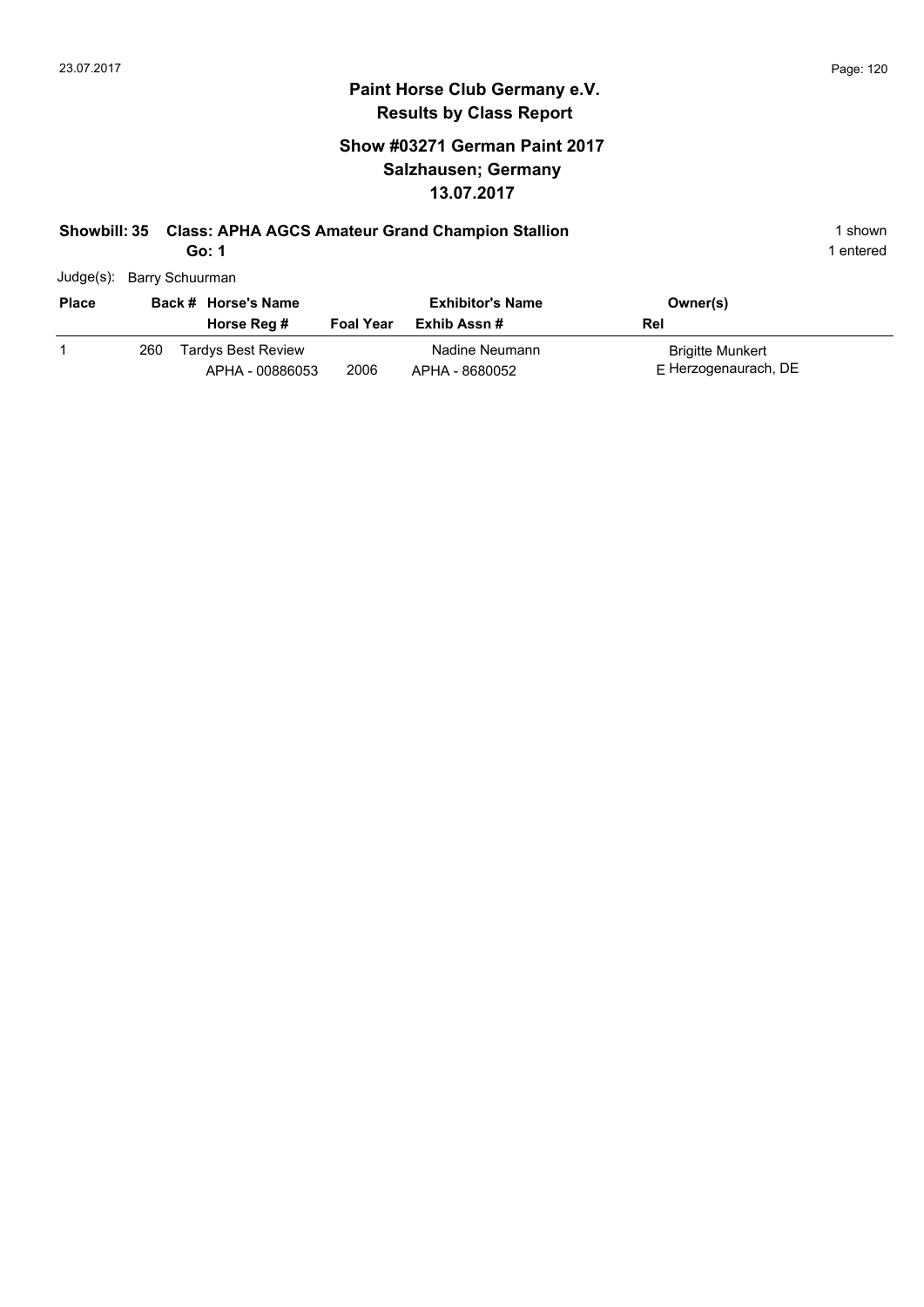#### **Show #01698 German Paint 2017 Salzhausen; Germany 13.07.2017**

#### **Showbill: 36 Class: APHA ARCS Amateur Reserve Champion Stallion** 3 Shown 3 shown

**Go: 1**

3 entered

Judge(s): Rick LeMay

| <b>Place</b> |     | Back # Horse's Name                   |                  | <b>Exhibitor's Name</b>     | Owner(s)                         |
|--------------|-----|---------------------------------------|------------------|-----------------------------|----------------------------------|
|              |     | Horse Reg #                           | <b>Foal Year</b> | Exhib Assn #                | Rel                              |
|              | 204 | Genuine Docs Pride<br>APHA - 00929830 | 2007             | Anne Keil<br>APHA - 8942152 | Anne Keil<br>Z Oerlinghausen, DE |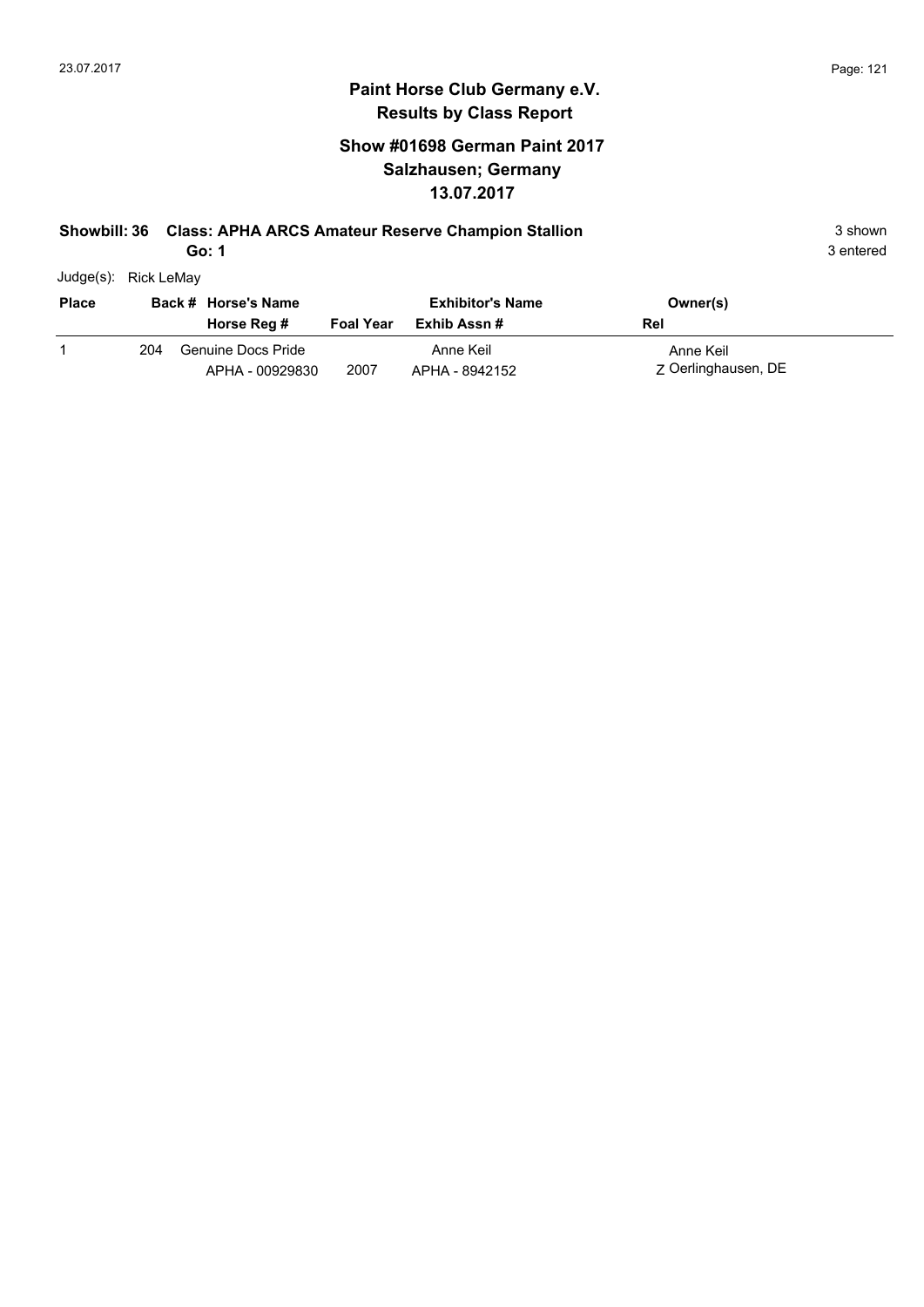#### **Show #01699 German Paint 2017 Salzhausen; Germany 13.07.2017**

#### **Showbill: 36 Class: APHA ARCS Amateur Reserve Champion Stallion** 3 Shown 3 shown

**Go: 1**

| Judge(s): Susanne Haug |
|------------------------|
|                        |

| <b>Place</b> |      | Back # Horse's Name                     |                  | <b>Exhibitor's Name</b>              | Owner(s)                                    |
|--------------|------|-----------------------------------------|------------------|--------------------------------------|---------------------------------------------|
|              |      | Horse Reg #                             | <b>Foal Year</b> | Exhib Assn #                         | Rel                                         |
|              | 155. | EMH Paints Dru Inyan<br>APHA - 01038941 | 2014             | Corinna C. Poeszus<br>APHA - 8909812 | Corinna C. Poeszus<br>7 Rhinow OT Kietz, DE |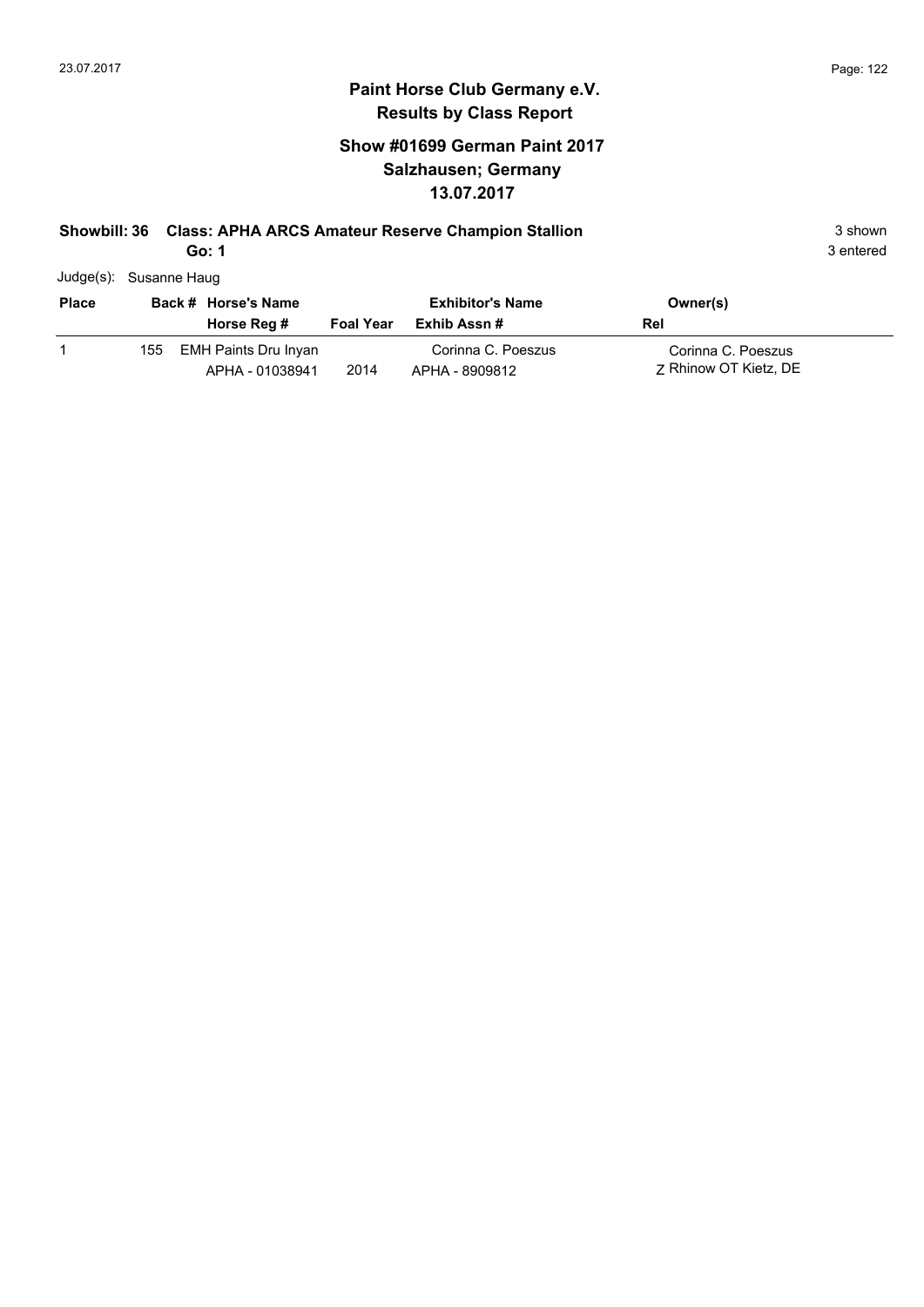#### **Show #03270 German Paint 2017 Salzhausen; Germany 13.07.2017**

#### **Showbill: 36 Class: APHA ARCS Amateur Reserve Champion Stallion** 3 Shown 3 shown

**Go: 1**

3 entered

Judge(s): Sonja Merkle

| <b>Place</b> |     | Back # Horse's Name                   |                  | <b>Exhibitor's Name</b>     | Owner(s)                         |
|--------------|-----|---------------------------------------|------------------|-----------------------------|----------------------------------|
|              |     | Horse Reg #                           | <b>Foal Year</b> | Exhib Assn #                | Rel                              |
|              | 204 | Genuine Docs Pride<br>APHA - 00929830 | 2007             | Anne Keil<br>APHA - 8942152 | Anne Keil<br>Z Oerlinghausen, DE |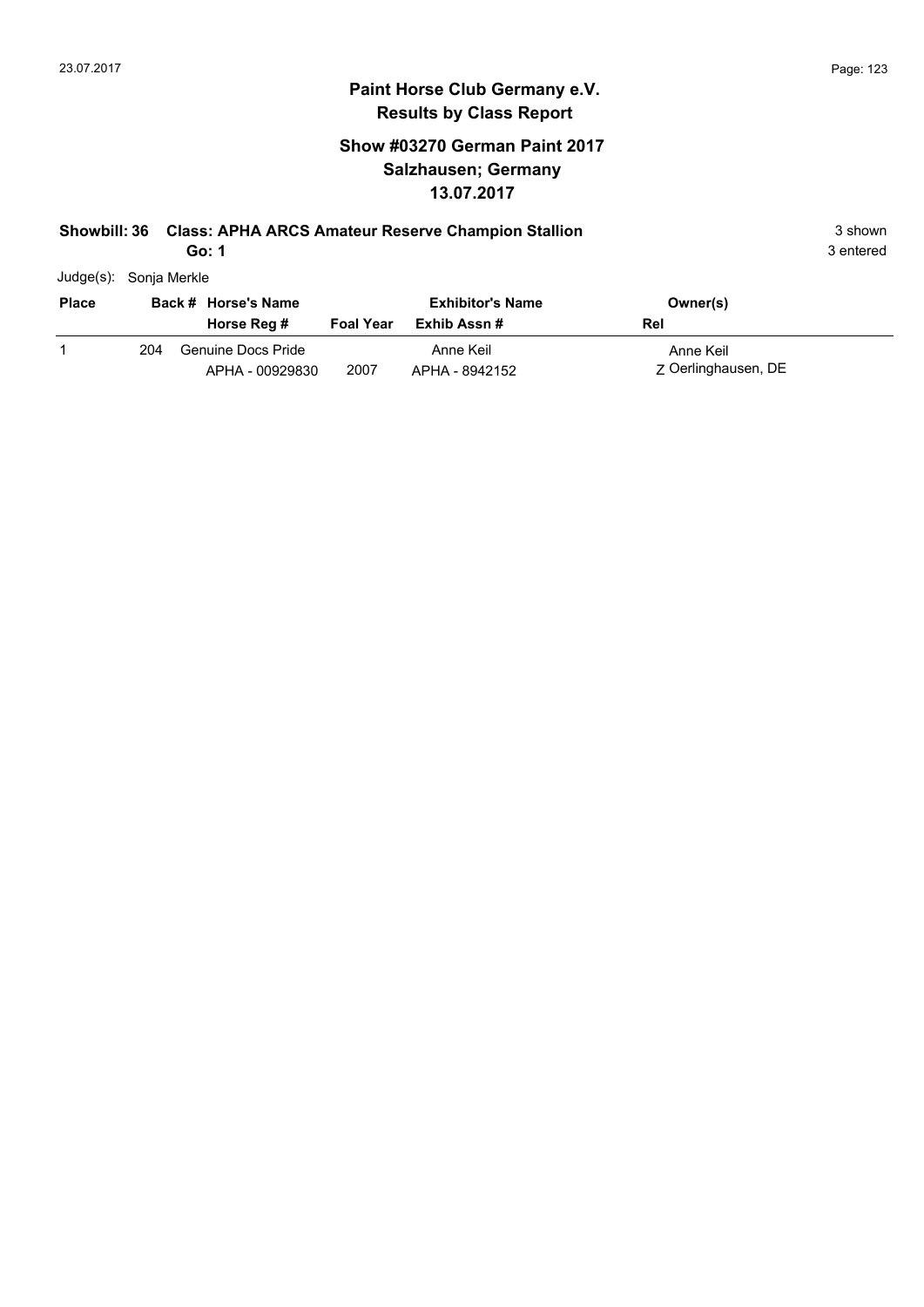#### **Show #03271 German Paint 2017 Salzhausen; Germany 13.07.2017**

#### **Showbill: 36 Class: APHA ARCS Amateur Reserve Champion Stallion** 3 Shown 3 shown

**Go: 1**

| Judge(s): Barry Schuurman |  |
|---------------------------|--|

| <b>Place</b> |     | Back # Horse's Name                   |                  | <b>Exhibitor's Name</b>     | Owner(s)                         |
|--------------|-----|---------------------------------------|------------------|-----------------------------|----------------------------------|
|              |     | Horse Reg #                           | <b>Foal Year</b> | Exhib Assn #                | Rel                              |
|              | 204 | Genuine Docs Pride<br>APHA - 00929830 | 2007             | Anne Keil<br>APHA - 8942152 | Anne Keil<br>Z Oerlinghausen, DE |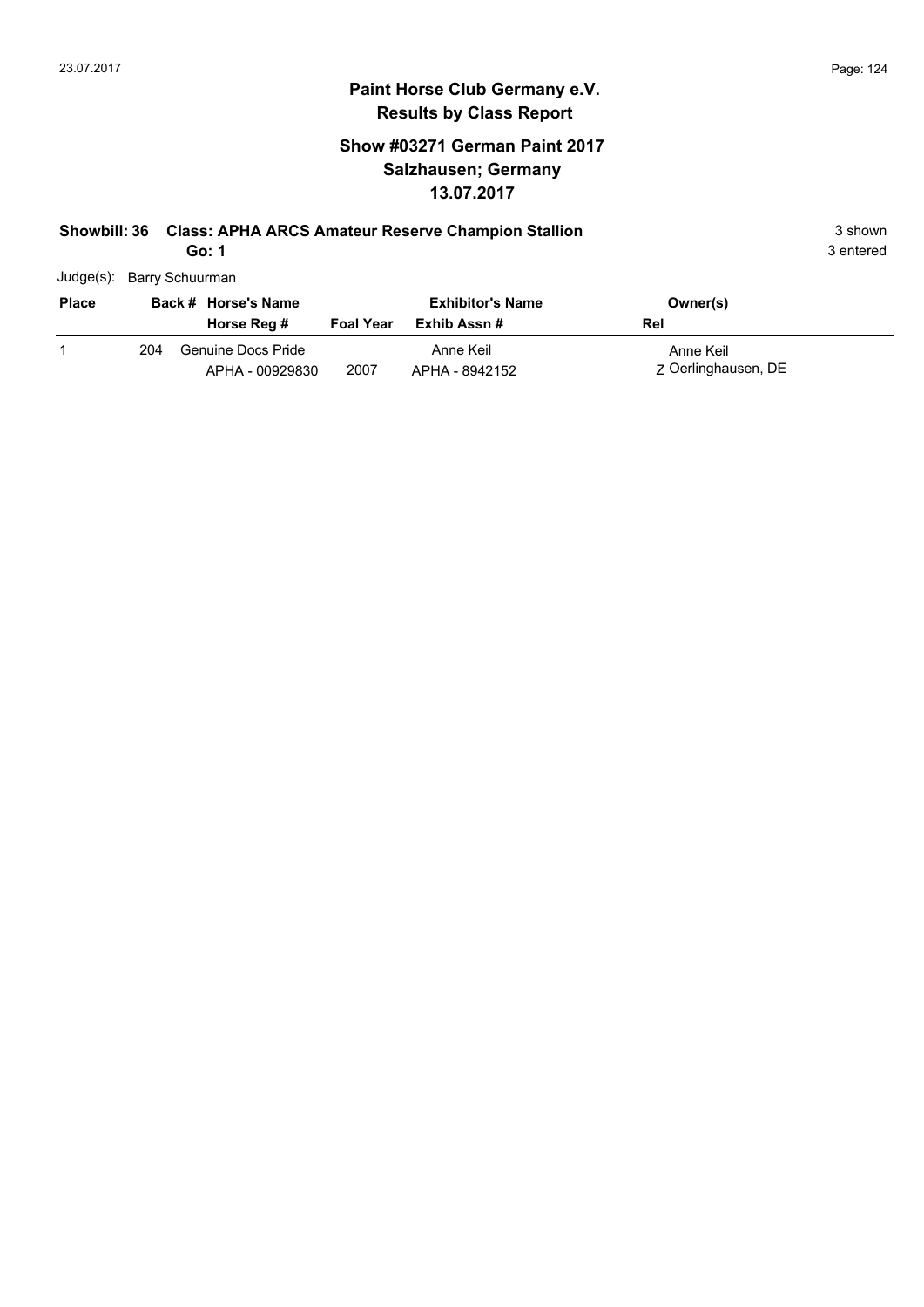# **Paint Horse Club Germany e.V. Results by Class Report**

#### **Show #01698 German Paint 2017 Salzhausen; Germany 13.07.2017**

#### **Showbill: 38 Class: APHA HS2 Yearling Stallions** 1 shown

**Go: 1**

|  | Judge(s): Rick LeMay |
|--|----------------------|
|--|----------------------|

| <b>Place</b> |     | Back # Horse's Name                  |                  | <b>Exhibitor's Name</b>      | Owner(s)                           |
|--------------|-----|--------------------------------------|------------------|------------------------------|------------------------------------|
|              |     | Horse Reg #                          | <b>Foal Year</b> | Exhib Assn #                 | Rel                                |
|              | 238 | Investment In Art<br>APHA - 01061915 | 2016             | Anick Worp<br>APHA - 8886945 | Anick Worp<br>7 Middenbeemster, NL |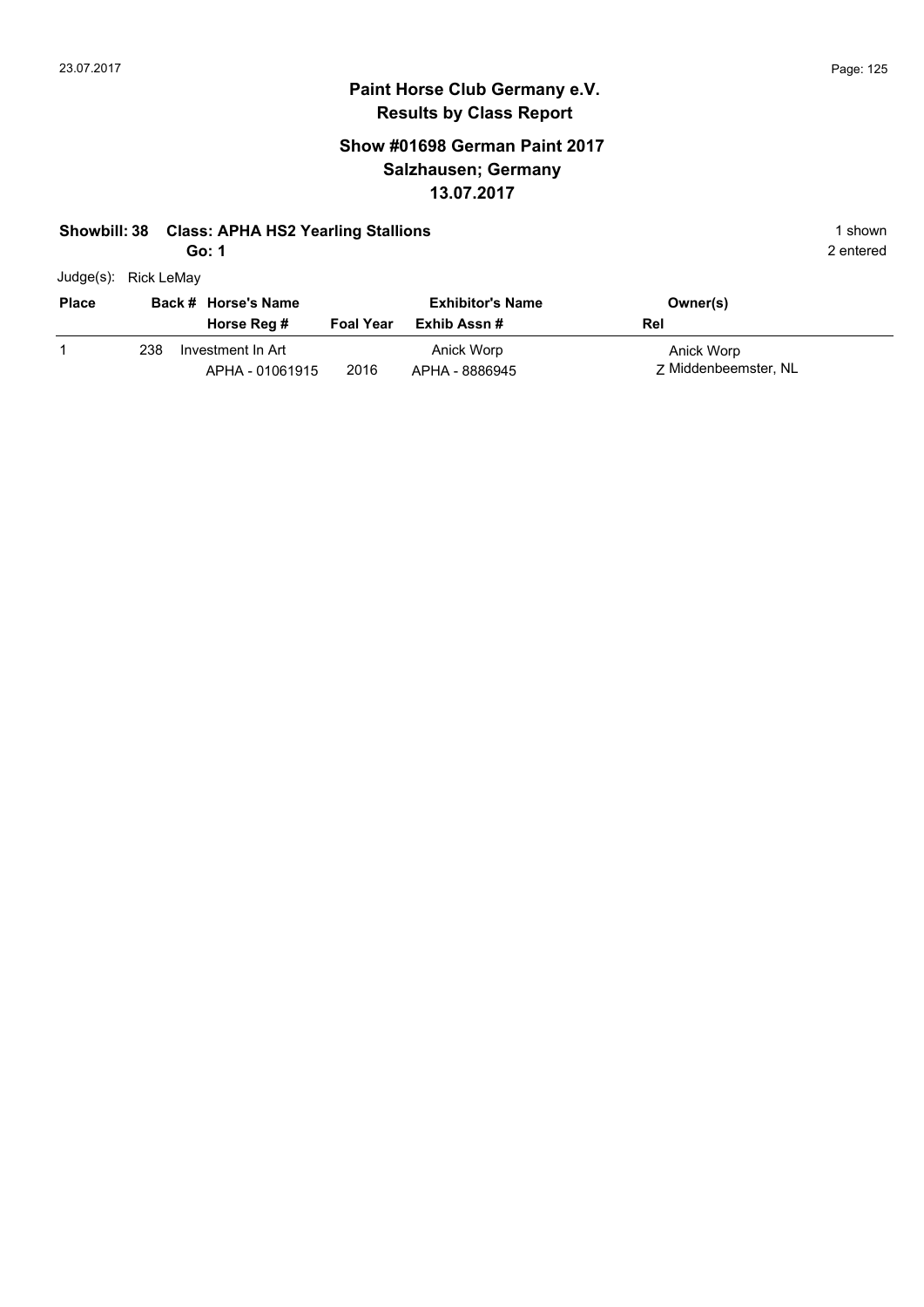# **Paint Horse Club Germany e.V. Results by Class Report**

#### **Show #01699 German Paint 2017 Salzhausen; Germany 13.07.2017**

#### **Showbill: 38 Class: APHA HS2 Yearling Stallions** 1 shown

**Go: 1**

| Judge(s): Susanne Haug |     |                                      |                  |                              |                                    |
|------------------------|-----|--------------------------------------|------------------|------------------------------|------------------------------------|
| <b>Place</b>           |     | Back # Horse's Name                  |                  | <b>Exhibitor's Name</b>      | Owner(s)                           |
|                        |     | Horse Reg #                          | <b>Foal Year</b> | Exhib Assn#                  | Rel                                |
|                        | 238 | Investment In Art<br>APHA - 01061915 | 2016             | Anick Worp<br>APHA - 8886945 | Anick Worp<br>7 Middenbeemster, NL |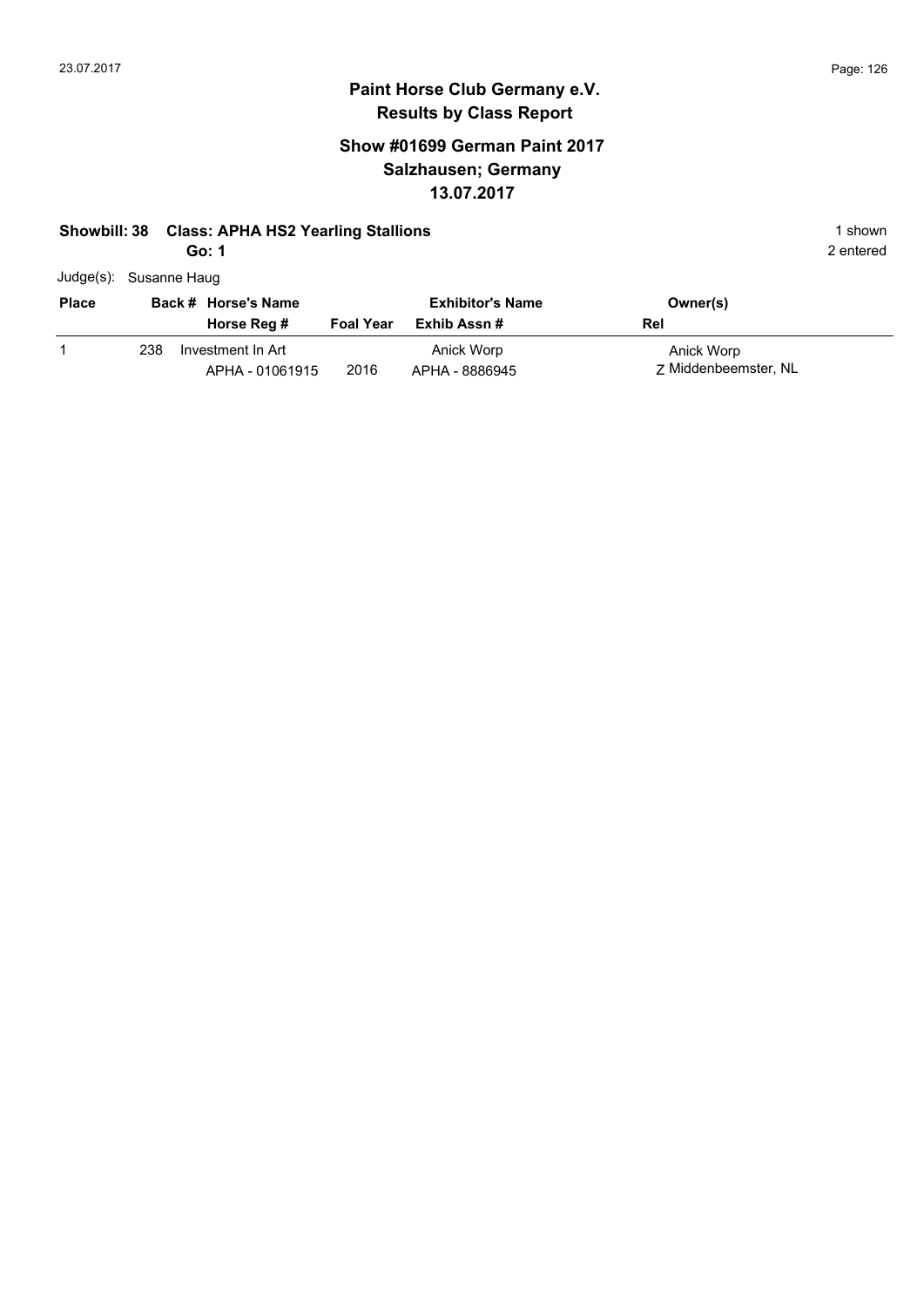#### **Show #03270 German Paint 2017 Salzhausen; Germany 13.07.2017**

#### **Showbill: 38 Class: APHA HS2 Yearling Stallions** 1 shown

**Go: 1**

|              | Judge(s): Sonja Merkle   |                  |                         |          |
|--------------|--------------------------|------------------|-------------------------|----------|
| <b>Place</b> | Back # Horse's Name      |                  | <b>Exhibitor's Name</b> | Owner(s) |
|              | Horse Reg #              | <b>Foal Year</b> | Exhib Assn #            | Rel      |
|              | Investment In Art<br>238 |                  | Anick Worp              | Anick Wo |

2016 APHA - 8886945 Z Middenbeemster, NL 238 Investment In Art APHA - 01061915 Anick Worp APHA - 8886945

2 entered

Anick Worp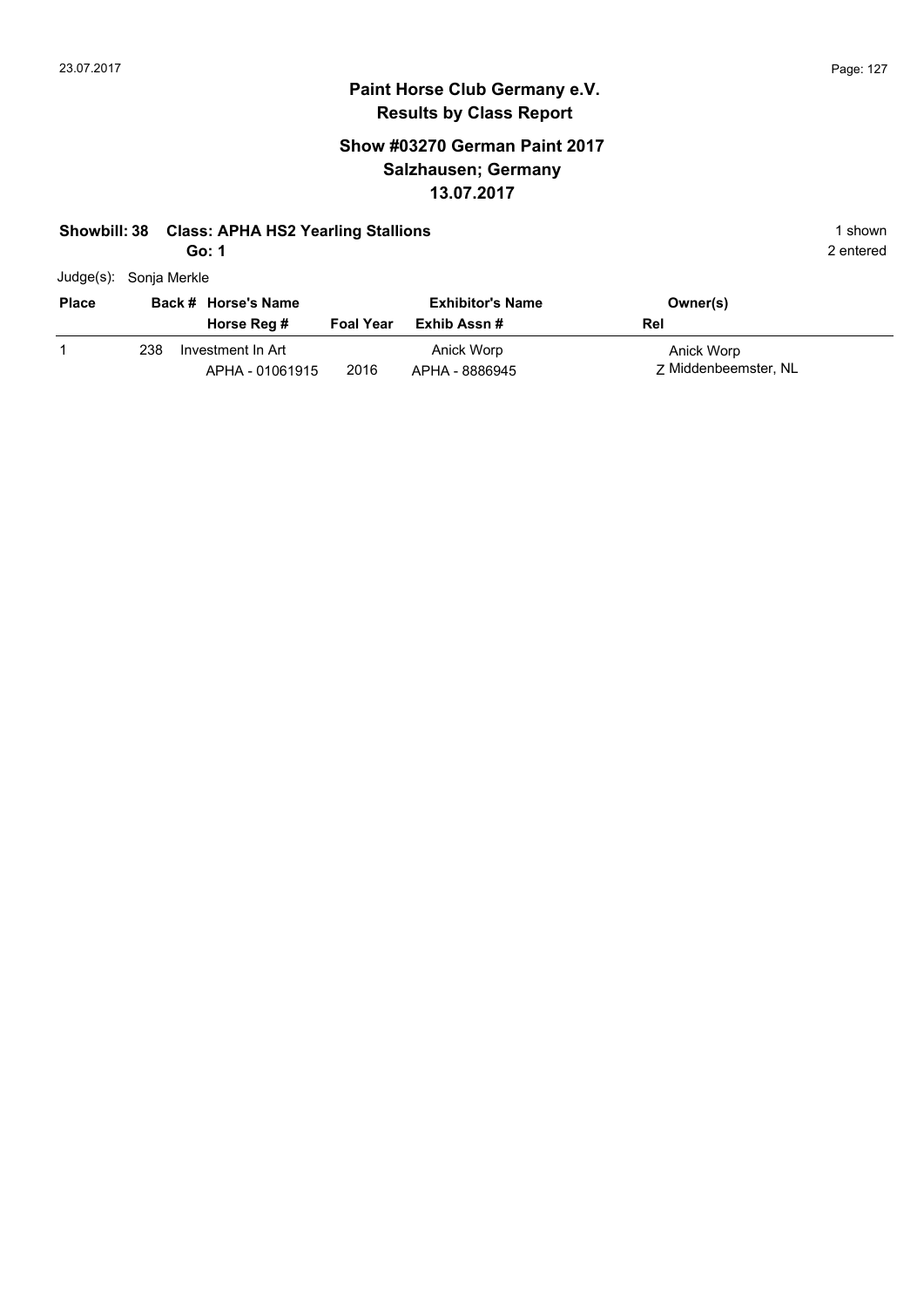## **Paint Horse Club Germany e.V. Results by Class Report**

#### **Show #03271 German Paint 2017 Salzhausen; Germany 13.07.2017**

#### **Showbill: 38 Class: APHA HS2 Yearling Stallions** 1 shown

**Go: 1**

|              |     | Judge(s): Barry Schuurman |                  |                         |                      |
|--------------|-----|---------------------------|------------------|-------------------------|----------------------|
| <b>Place</b> |     | Back # Horse's Name       |                  | <b>Exhibitor's Name</b> | Owner(s)             |
|              |     | Horse Reg #               | <b>Foal Year</b> | Exhib Assn #            | Rel                  |
|              | 238 | Investment In Art         |                  | Anick Worp              | Anick Worp           |
|              |     | APHA - 01061915           | 2016             | APHA - 8886945          | 7 Middenbeemster, NL |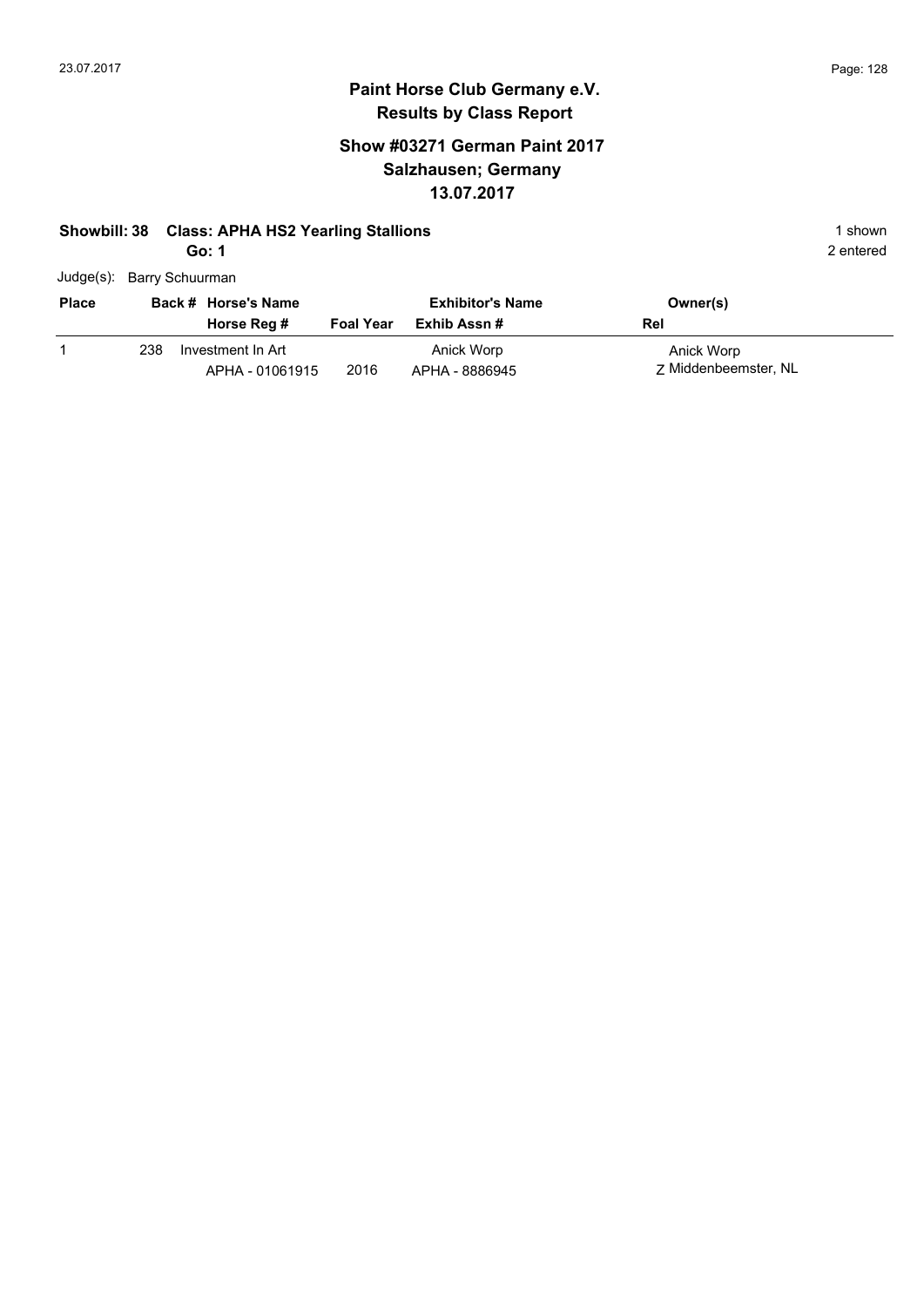# **Paint Horse Club Germany e.V. Results by Class Report**

#### **Show #01698 German Paint 2017 Salzhausen; Germany 13.07.2017**

# **Showbill: 39 Class: APHA HS7 2 Yr & 3 Yr Old Stallions** 3 Shown 3 shown

**Go: 1**

Judge(s): Rick LeMay

| <b>Place</b> |     | Back # Horse's Name         |                  | <b>Exhibitor's Name</b> | Owner(s)            |
|--------------|-----|-----------------------------|------------------|-------------------------|---------------------|
|              |     | Horse Reg #                 | <b>Foal Year</b> | Exhib Assn#             | Rel                 |
|              | 216 | Living A Large Time         |                  | Heiko Keuchel           | Heiko Keuchel       |
|              |     | APHA - 01057112             | 2015             | APHA - 7145686          | 7 Soltau, DE        |
| 2            | 155 | <b>EMH Paints Dru Inyan</b> |                  | Nils Molitor            | Corinna C. Poeszus  |
|              |     | APHA - 01038941             | 2014             | APHA - 9152638          | Rhinow OT Kietz, DE |
| 3            | 383 | We Smoke And Party          |                  | Elke Wedler             | Heiko Keuchel       |
|              |     | APHA - 01052904             | 2015             | APHA - 8715045          | P Soltau, DE        |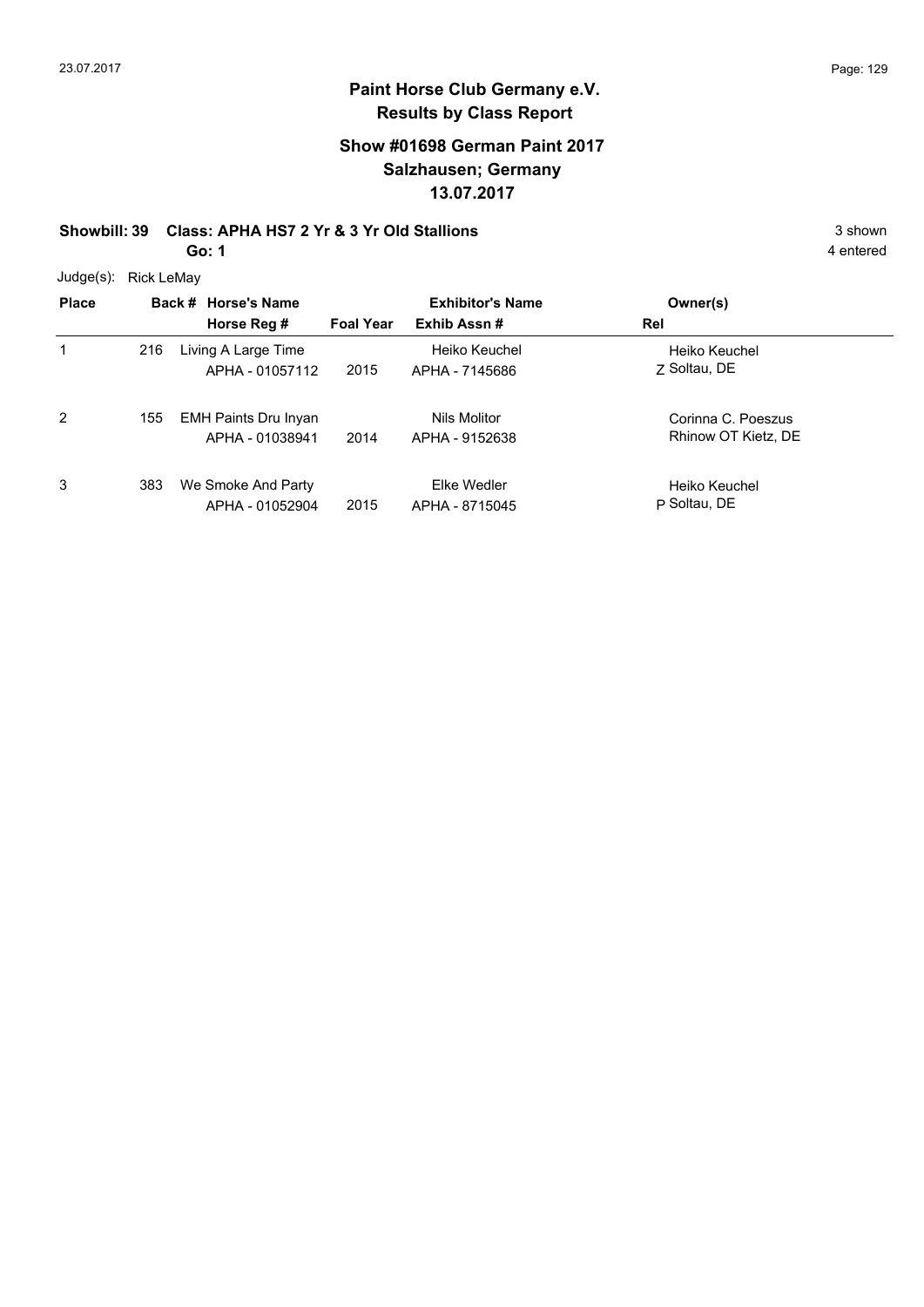# **Paint Horse Club Germany e.V. Results by Class Report**

#### **Show #01699 German Paint 2017 Salzhausen; Germany 13.07.2017**

#### **Showbill: 39 Class: APHA HS7 2 Yr & 3 Yr Old Stallions** 3 Shown 3 shown **Go: 1**

Judge(s): Susanne Haug

| <b>Place</b> |     | Back # Horse's Name<br>Horse Reg #             | <b>Foal Year</b> | <b>Exhibitor's Name</b><br>Exhib Assn# | Owner(s)<br>Rel                           |
|--------------|-----|------------------------------------------------|------------------|----------------------------------------|-------------------------------------------|
| 1            | 216 | Living A Large Time<br>APHA - 01057112         | 2015             | Heiko Keuchel<br>APHA - 7145686        | Heiko Keuchel<br>Z Soltau, DE             |
| 2            | 155 | <b>EMH Paints Dru Inyan</b><br>APHA - 01038941 | 2014             | Nils Molitor<br>APHA - 9152638         | Corinna C. Poeszus<br>Rhinow OT Kietz, DE |
| 3            | 383 | We Smoke And Party<br>APHA - 01052904          | 2015             | Elke Wedler<br>APHA - 8715045          | Heiko Keuchel<br>P Soltau, DE             |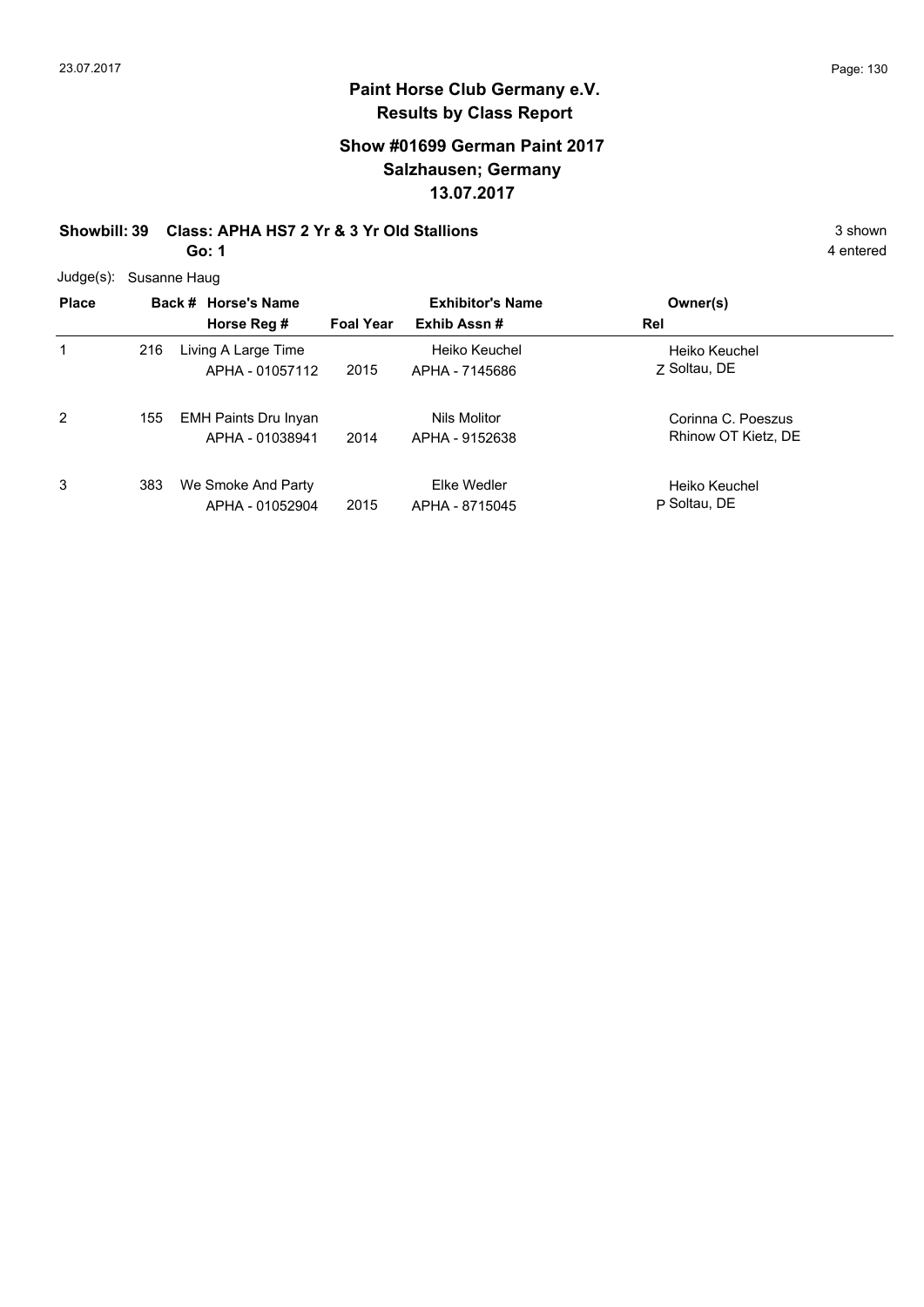# **Paint Horse Club Germany e.V. Results by Class Report**

#### **Show #03270 German Paint 2017 Salzhausen; Germany 13.07.2017**

# **Showbill: 39 Class: APHA HS7 2 Yr & 3 Yr Old Stallions** 3 Shown 3 shown

**Go: 1**

Judge(s): Sonja Merkle

| <b>Place</b> |     | Back # Horse's Name<br>Horse Reg #             | <b>Foal Year</b> | <b>Exhibitor's Name</b><br>Exhib Assn# | Owner(s)<br>Rel                           |
|--------------|-----|------------------------------------------------|------------------|----------------------------------------|-------------------------------------------|
|              | 216 | Living A Large Time<br>APHA - 01057112         | 2015             | Heiko Keuchel<br>APHA - 7145686        | Heiko Keuchel<br>7 Soltau, DE             |
| 2            | 155 | <b>EMH Paints Dru Inyan</b><br>APHA - 01038941 | 2014             | Nils Molitor<br>APHA - 9152638         | Corinna C. Poeszus<br>Rhinow OT Kietz, DE |
| 3            | 383 | We Smoke And Party<br>APHA - 01052904          | 2015             | Elke Wedler<br>APHA - 8715045          | Heiko Keuchel<br>P Soltau, DE             |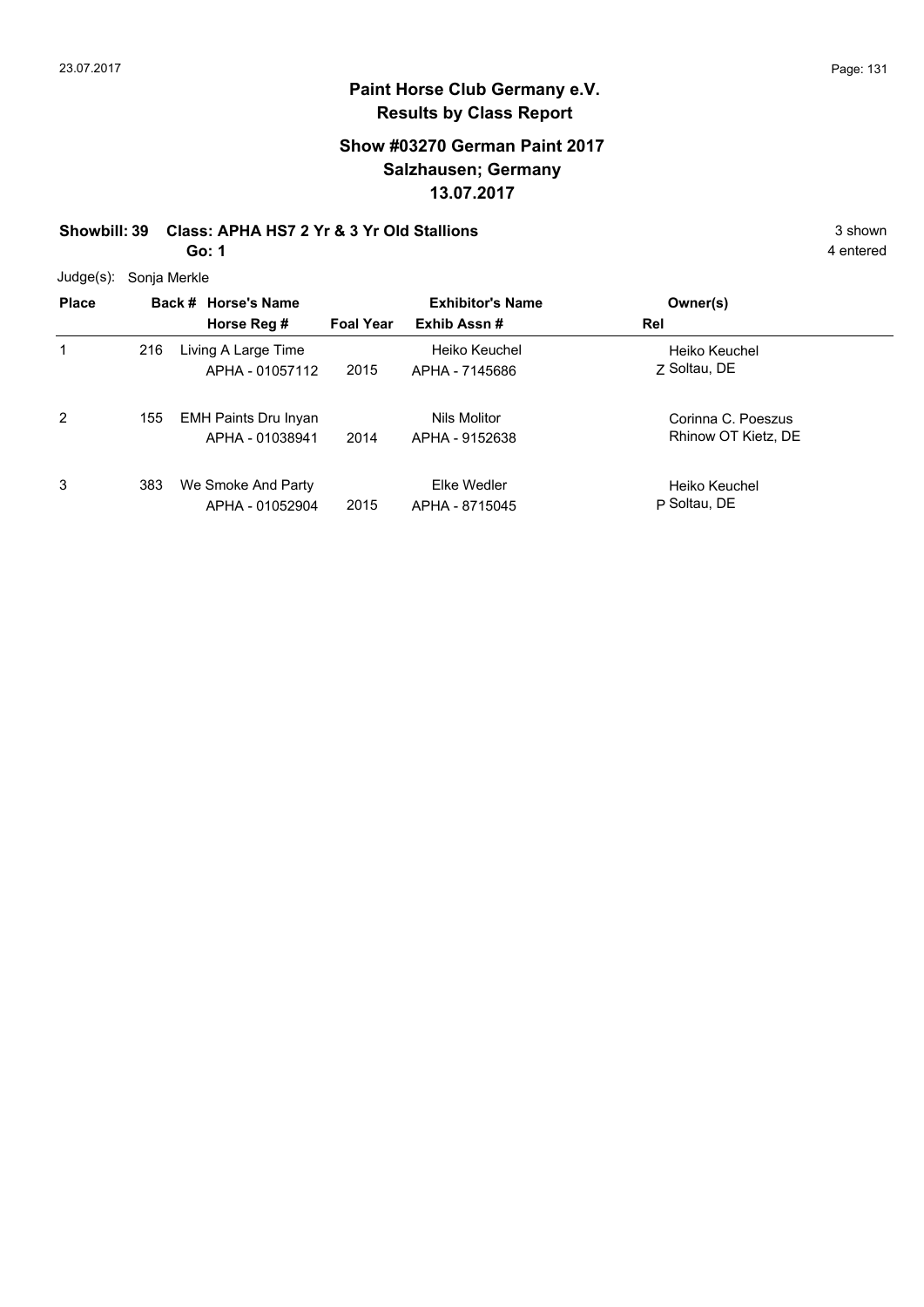1

3

#### **Paint Horse Club Germany e.V. Results by Class Report**

#### **Show #03271 German Paint 2017 Salzhausen; Germany 13.07.2017**

#### **Showbill: 39 Class: APHA HS7 2 Yr & 3 Yr Old Stallions** 3 Shown 3 shown **Go: 1**

Judge(s): Barry Schuurman **Back # Horse's Name Place Owner(s) Horse Reg # Exhib Assn # Foal Year Rel Exhibitor's Name** Z Soltau, DE Heiko Keuchel 2015 APHA - 7145686 Z Soltau, DE 216 Living A Large Time APHA - 01057112 Heiko Keuchel 2 Corinna C. Poeszus EMH Paints Dru Inyan 155 2014 APHA - 9152638 Rhinow OT Kietz, DE APHA - 01038941 Nils Molitor APHA - 9152638 P Soltau, DE Heiko Keuchel We Smoke And Party 383APHA - 01052904 Elke Wedler

2015 APHA - 8715045 **Soltau**, DE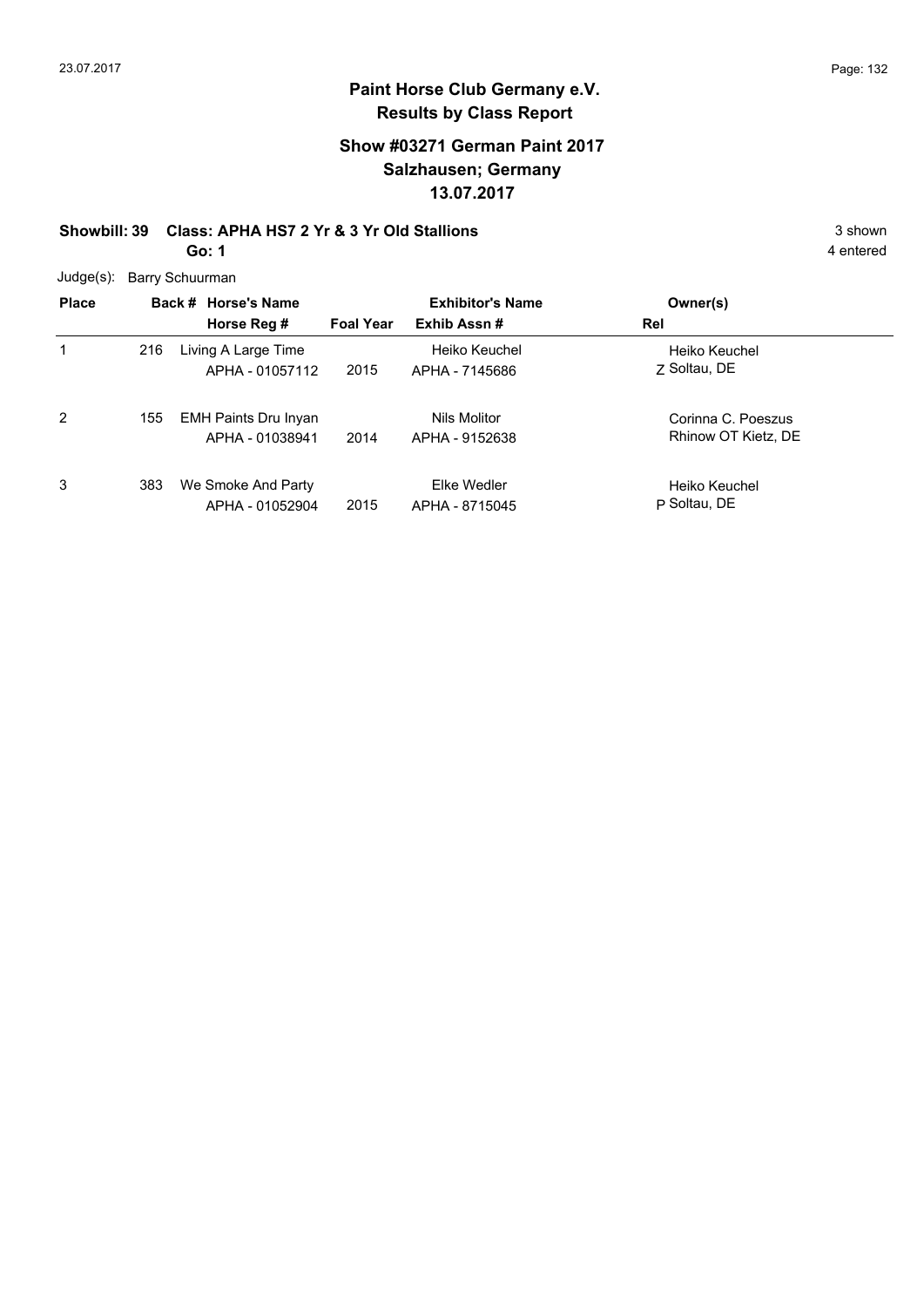#### **Show #01698 German Paint 2017 Salzhausen; Germany 13.07.2017**

#### **Showbill: 41 Class: APHA HS5 Aged Stallions** 2 shown

**Go: 1**

Judge(s): Rick LeMay

| <b>Place</b> |     | Back # Horse's Name                          |                  | <b>Exhibitor's Name</b>          | Owner(s)                                        |
|--------------|-----|----------------------------------------------|------------------|----------------------------------|-------------------------------------------------|
|              |     | Horse Reg #                                  | <b>Foal Year</b> | Exhib Assn#                      | Rel                                             |
|              | 260 | <b>Tardys Best Review</b><br>APHA - 00886053 | 2006             | Nadine Neumann<br>APHA - 8680052 | <b>Brigitte Munkert</b><br>E Herzogenaurach, DE |
| 2            | 204 | Genuine Docs Pride<br>APHA - 00929830        | 2007             | Anne Keil<br>APHA - 8942152      | Anne Keil<br>Z Oerlinghausen, DE                |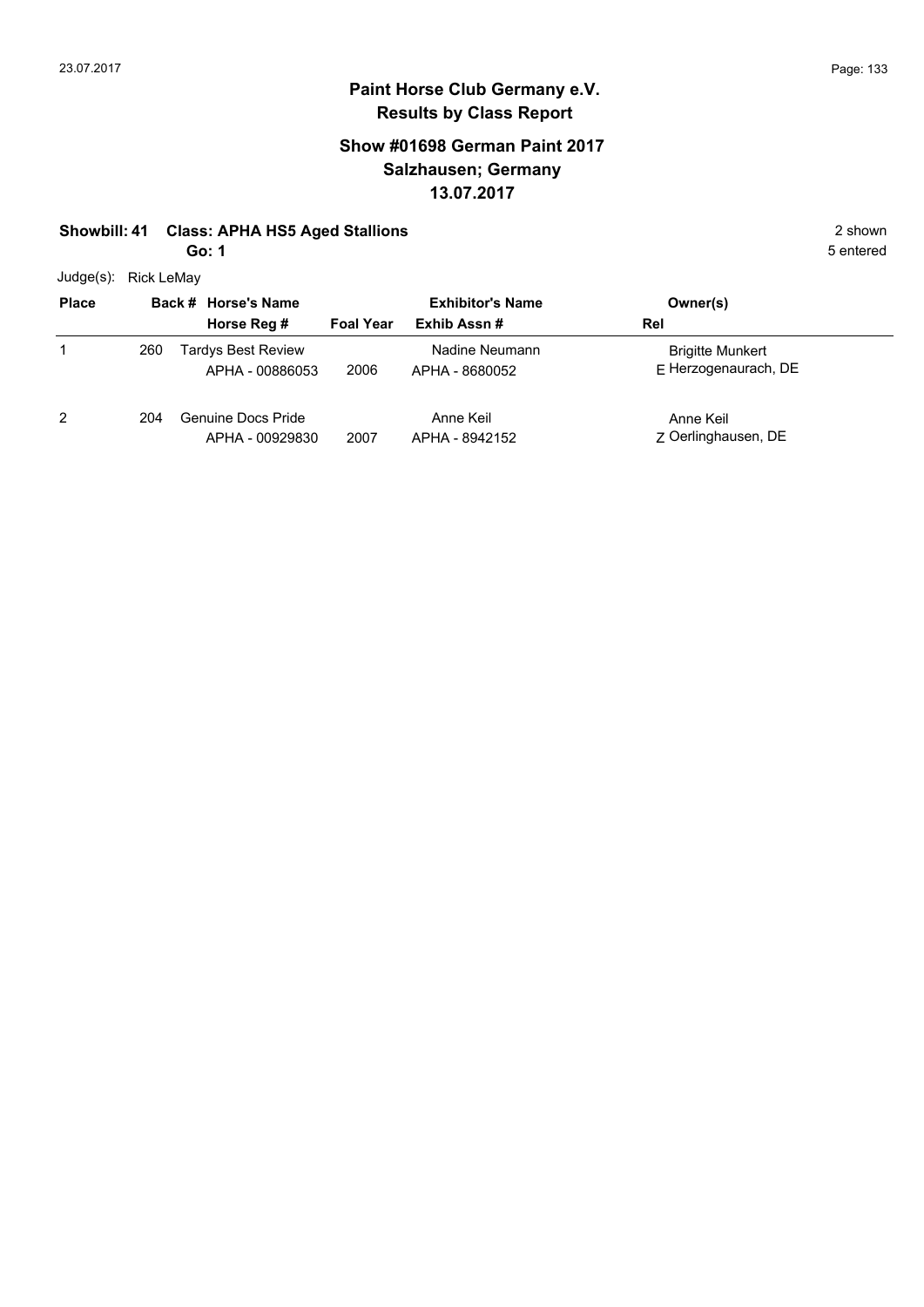#### **Show #01699 German Paint 2017 Salzhausen; Germany 13.07.2017**

#### **Showbill: 41 Class: APHA HS5 Aged Stallions** 2 shown

**Go: 1**

Judge(s): Susanne Haug

| <b>Place</b> | Back # Horse's Name |                                              | <b>Exhibitor's Name</b> |                                  | Owner(s)                                        |
|--------------|---------------------|----------------------------------------------|-------------------------|----------------------------------|-------------------------------------------------|
|              |                     | Horse Reg #                                  | <b>Foal Year</b>        | Exhib Assn#                      | Rel                                             |
| 1            | 260                 | <b>Tardys Best Review</b><br>APHA - 00886053 | 2006                    | Nadine Neumann<br>APHA - 8680052 | <b>Brigitte Munkert</b><br>F Herzogenaurach, DE |
| 2            | 204                 | Genuine Docs Pride<br>APHA - 00929830        | 2007                    | Anne Keil<br>APHA - 8942152      | Anne Keil<br>Z Oerlinghausen, DE                |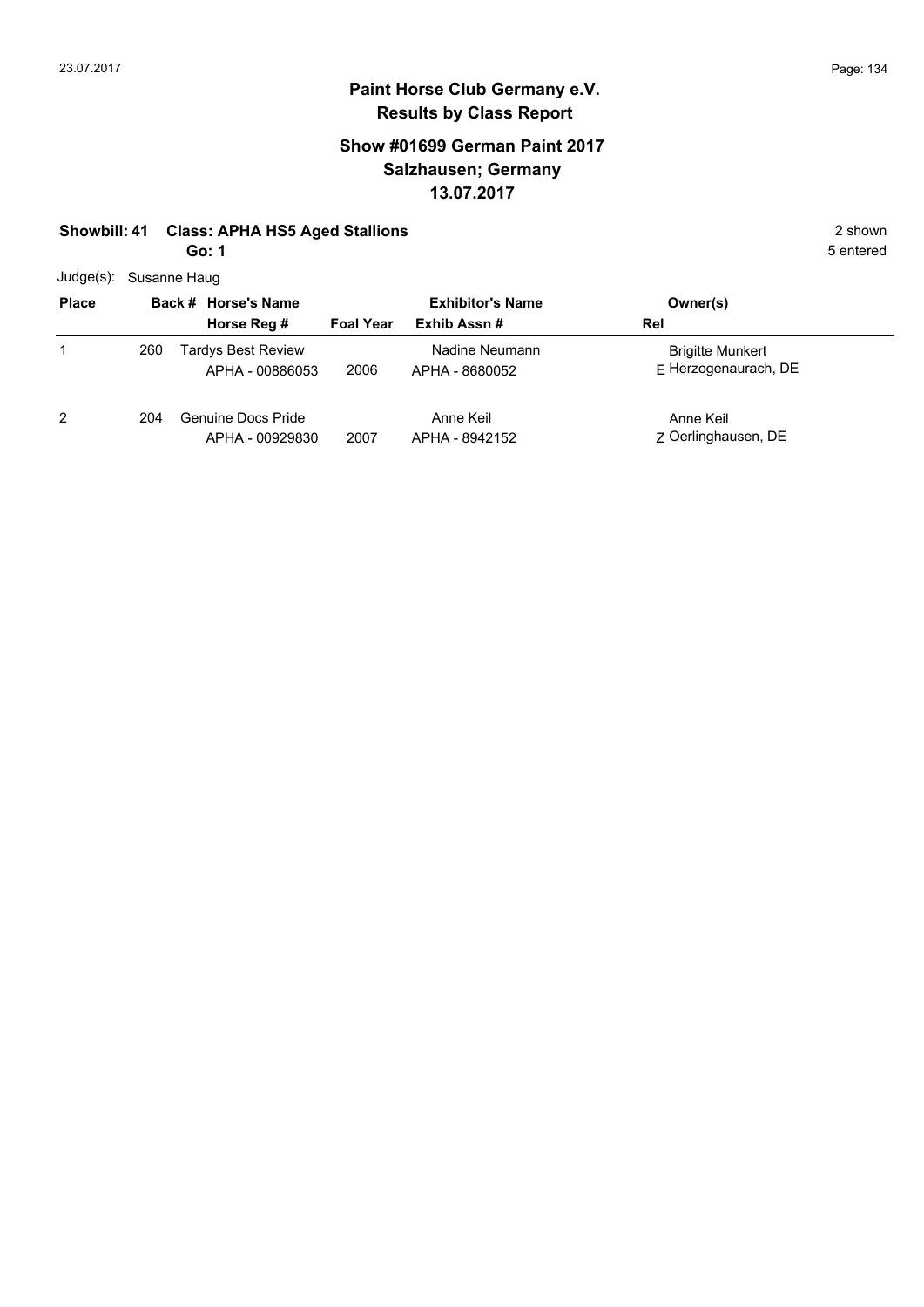#### **Show #03270 German Paint 2017 Salzhausen; Germany 13.07.2017**

#### **Showbill: 41 Class: APHA HS5 Aged Stallions** 2 shown

**Go: 1**

Judge(s): Sonja Merkle

| <b>Place</b> |     | Back # Horse's Name                          |                  | <b>Exhibitor's Name</b>          | Owner(s)                                        |
|--------------|-----|----------------------------------------------|------------------|----------------------------------|-------------------------------------------------|
|              |     | Horse Reg #                                  | <b>Foal Year</b> | Exhib Assn#                      | Rel                                             |
|              | 260 | <b>Tardys Best Review</b><br>APHA - 00886053 | 2006             | Nadine Neumann<br>APHA - 8680052 | <b>Brigitte Munkert</b><br>E Herzogenaurach, DE |
| 2            | 204 | <b>Genuine Docs Pride</b><br>APHA - 00929830 | 2007             | Anne Keil<br>APHA - 8942152      | Anne Keil<br>Z Oerlinghausen, DE                |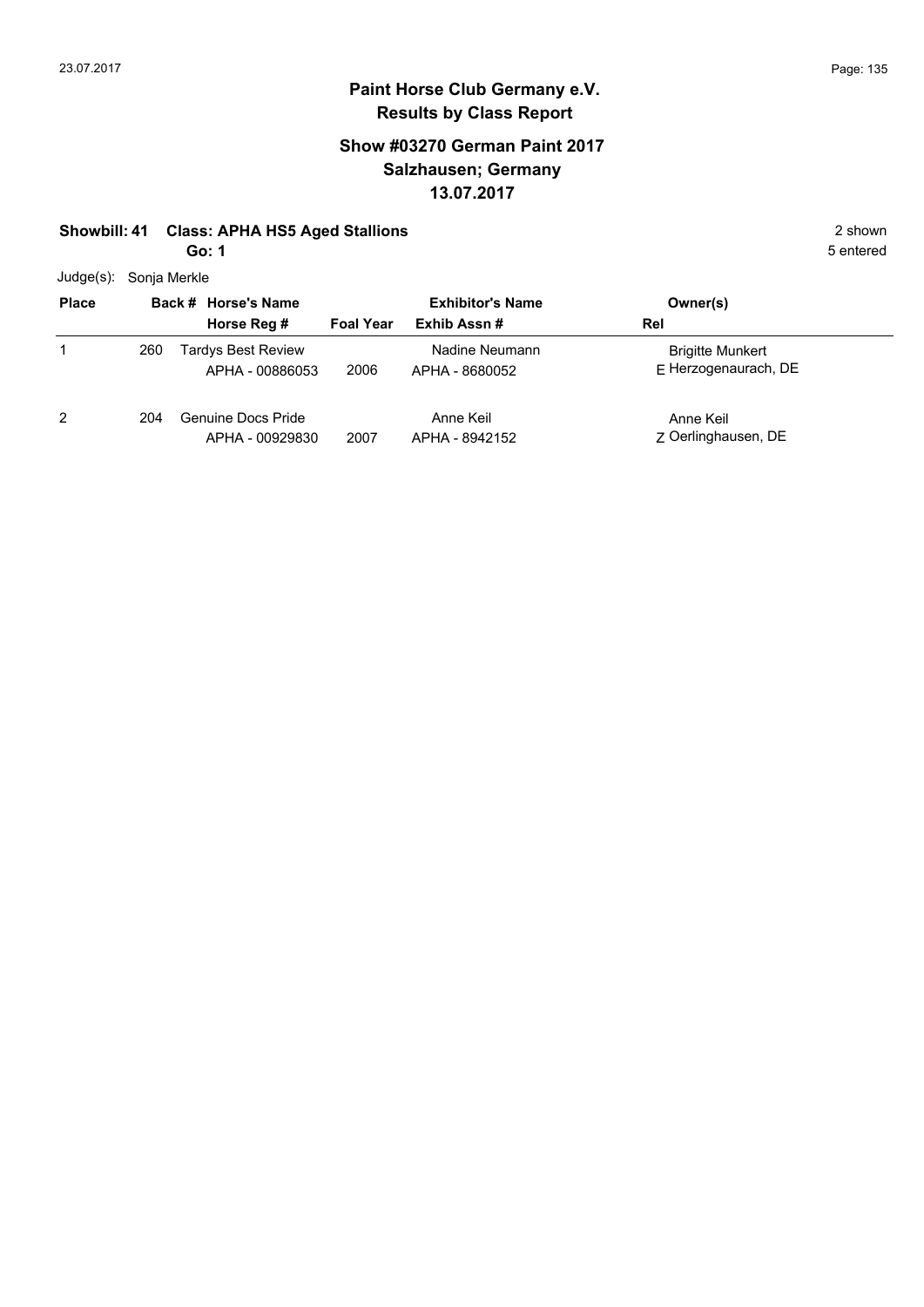#### **Show #03271 German Paint 2017 Salzhausen; Germany 13.07.2017**

#### **Showbill: 41 Class: APHA HS5 Aged Stallions** 2 shown

**Go: 1**

Judge(s): Barry Schuurman

| ouuyu(3).    | <b>Dally Octival High</b> |                                              |                         |                                  |                                                 |  |  |  |
|--------------|---------------------------|----------------------------------------------|-------------------------|----------------------------------|-------------------------------------------------|--|--|--|
| <b>Place</b> |                           | Back # Horse's Name                          | <b>Exhibitor's Name</b> |                                  | Owner(s)                                        |  |  |  |
|              |                           | Horse Reg #                                  | <b>Foal Year</b>        | Exhib Assn#                      | Rel                                             |  |  |  |
| 1            | 260                       | <b>Tardys Best Review</b><br>APHA - 00886053 | 2006                    | Nadine Neumann<br>APHA - 8680052 | <b>Brigitte Munkert</b><br>E Herzogenaurach, DE |  |  |  |
| 2            | 204                       | <b>Genuine Docs Pride</b><br>APHA - 00929830 | 2007                    | Anne Keil<br>APHA - 8942152      | Anne Keil<br>Z Oerlinghausen, DE                |  |  |  |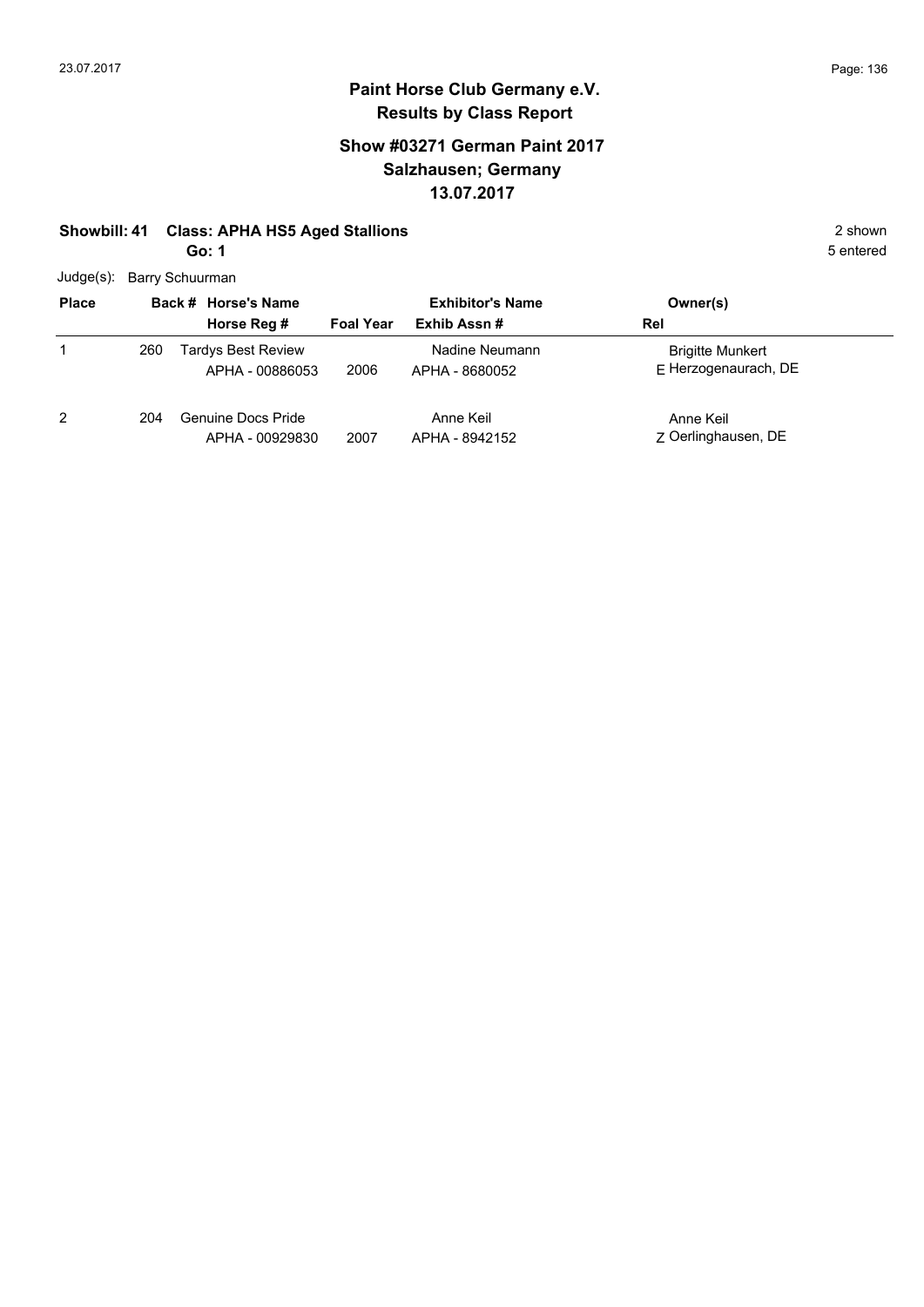#### **Show #01698 German Paint 2017 Salzhausen; Germany 13.07.2017**

#### **Showbill: 42 Class: APHA AGC1 Grand Champion Stallion** 3 shown 3 shown

**Go: 1**

|           |                          |               | 3 entered |
|-----------|--------------------------|---------------|-----------|
|           |                          |               |           |
| _________ | $\overline{\phantom{0}}$ | $\sim$ $\sim$ |           |

| Judge(s): | Rick LeMay |
|-----------|------------|
|-----------|------------|

| <b>Place</b><br>Back # Horse's Name |     |                                        | <b>Exhibitor's Name</b> | Owner(s)                        |                               |
|-------------------------------------|-----|----------------------------------------|-------------------------|---------------------------------|-------------------------------|
|                                     |     | Horse Reg #                            | <b>Foal Year</b>        | Exhib Assn #                    | Rel                           |
|                                     | 216 | Living A Large Time<br>APHA - 01057112 | 2015                    | Heiko Keuchel<br>APHA - 7145686 | Heiko Keuchel<br>7 Soltau, DE |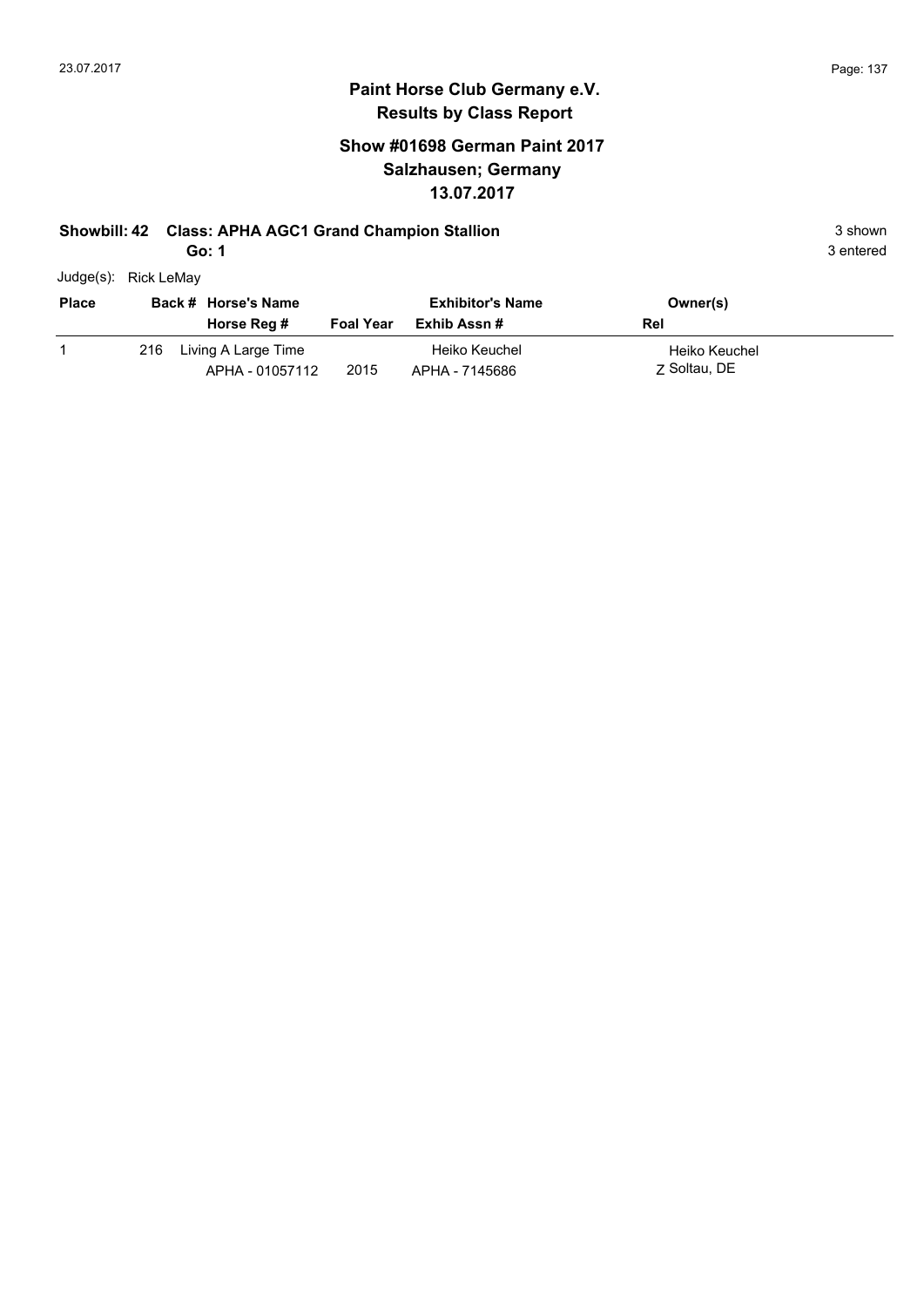#### **Show #01699 German Paint 2017 Salzhausen; Germany 13.07.2017**

#### **Showbill: 42 Class: APHA AGC1 Grand Champion Stallion** 3 shown 3 shown

**Go: 1**

| Judge(s): Susanne Haug |  |
|------------------------|--|
|                        |  |

| <b>Place</b><br>Back # Horse's Name |     |                                              | <b>Exhibitor's Name</b> | Owner(s)                         |                                                   |  |
|-------------------------------------|-----|----------------------------------------------|-------------------------|----------------------------------|---------------------------------------------------|--|
|                                     |     | Horse Reg #                                  | <b>Foal Year</b>        | Exhib Assn #                     | Rel                                               |  |
|                                     | 260 | <b>Tardys Best Review</b><br>APHA - 00886053 | 2006                    | Nadine Neumann<br>APHA - 8680052 | <b>Brigitte Munkert</b><br>$E$ Herzogenaurach, DE |  |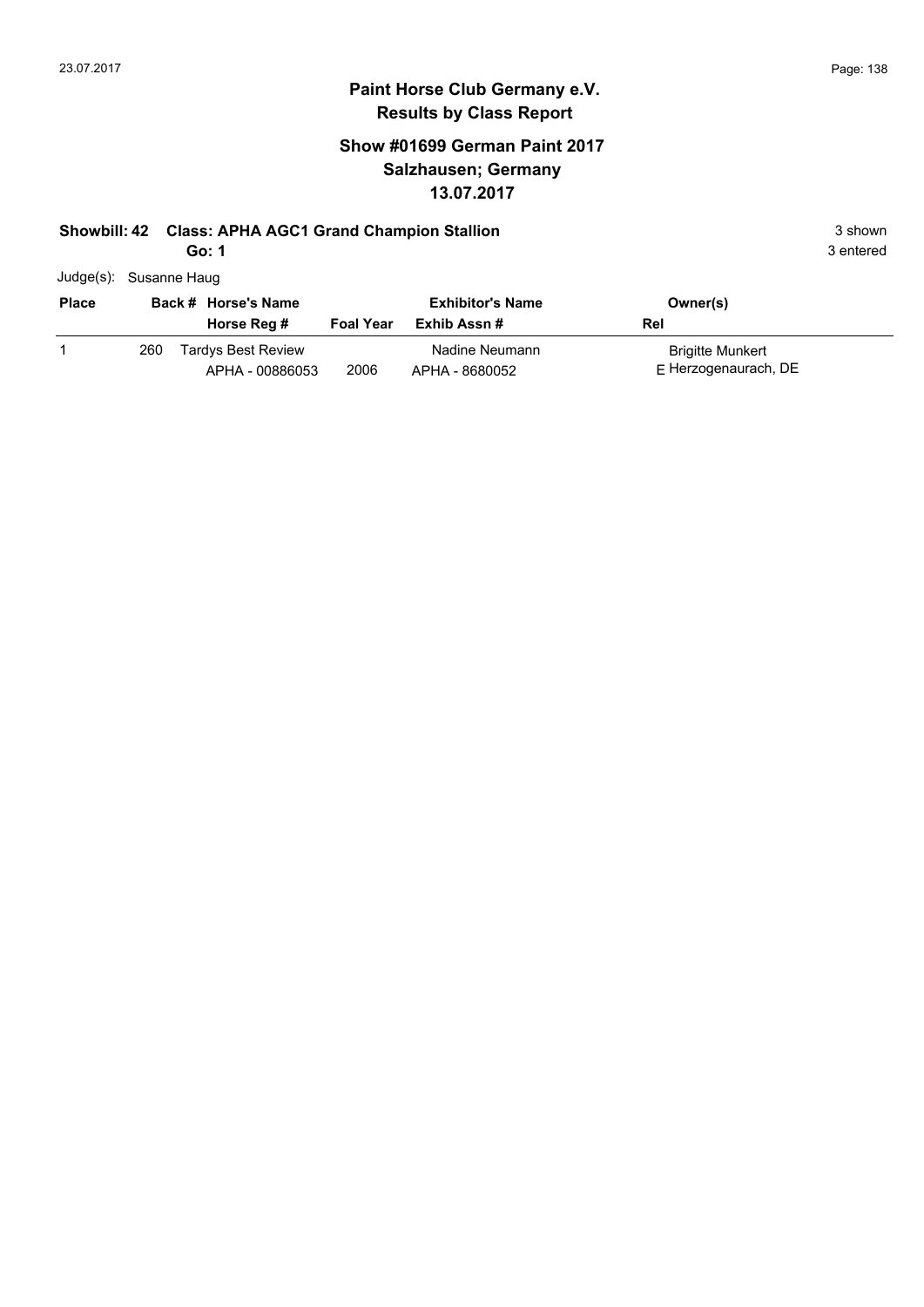### **Paint Horse Club Germany e.V. Results by Class Report**

#### **Show #03270 German Paint 2017 Salzhausen; Germany 13.07.2017**

#### **Showbill: 42 Class: APHA AGC1 Grand Champion Stallion** 3 shown 3 shown

**Go: 1**

| Judge(s): Sonja Merkle |
|------------------------|
|                        |

| <b>Place</b> |     | Back # Horse's Name<br>Horse Reg #    | <b>Foal Year</b> | <b>Exhibitor's Name</b><br>Exhib Assn # | Owner(s)<br>Rel                            |
|--------------|-----|---------------------------------------|------------------|-----------------------------------------|--------------------------------------------|
|              | 260 | Tardys Best Review<br>APHA - 00886053 | 2006             | Nadine Neumann<br>APHA - 8680052        | Brigitte Munkert<br>$E$ Herzogenaurach, DE |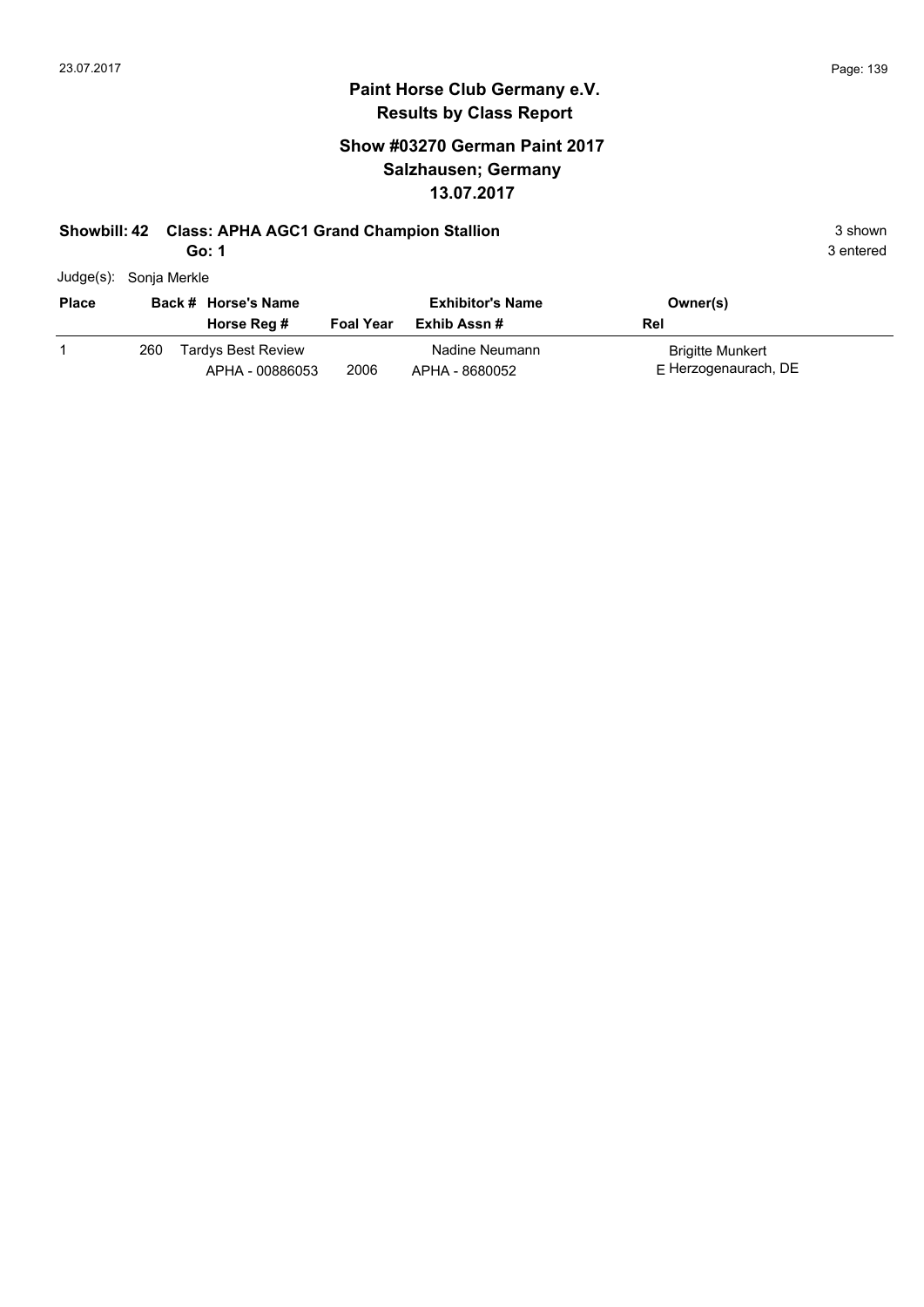#### **Paint Horse Club Germany e.V. Results by Class Report**

#### **Show #03271 German Paint 2017 Salzhausen; Germany 13.07.2017**

# **Showbill: 42 Class: APHA AGC1 Grand Champion Stallion** 3 shown 3 shown

**Go: 1**

Judge(s): Barry Schuurman

| <b>Place</b> | Back # Horse's Name<br>Horse Reg #         | <b>Foal Year</b> | <b>Exhibitor's Name</b><br>Exhib Assn # | Owner(s)<br>Rel               |
|--------------|--------------------------------------------|------------------|-----------------------------------------|-------------------------------|
|              | 216 Living A Large Time<br>APHA - 01057112 | 2015             | Heiko Keuchel<br>APHA - 7145686         | Heiko Keuchel<br>7 Soltau, DE |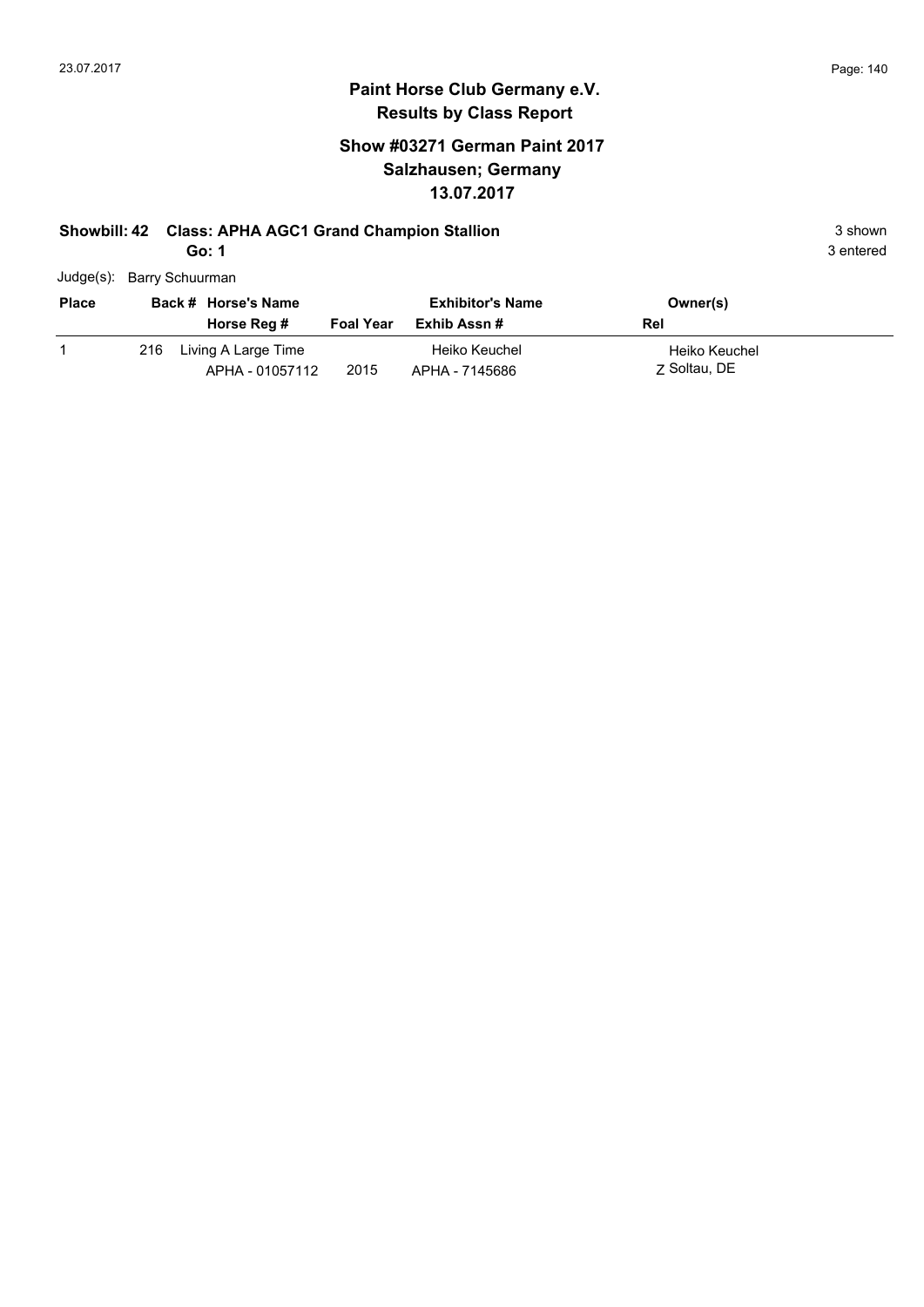#### **Paint Horse Club Germany e.V. Results by Class Report**

#### **Show #01698 German Paint 2017 Salzhausen; Germany 13.07.2017**

#### **Showbill: 43 Class: APHA ARC1 Reserve Champion Stallion** 5 Shown 5 shown

**Go: 1**

| ו טט |  |  |
|------|--|--|
|      |  |  |
|      |  |  |
|      |  |  |

APHA - 00886053

|              | Judge(s): Rick LeMay |                           |                  |                         |                         |  |
|--------------|----------------------|---------------------------|------------------|-------------------------|-------------------------|--|
| <b>Place</b> |                      | Back # Horse's Name       |                  | <b>Exhibitor's Name</b> | Owner(s)                |  |
|              |                      | Horse Reg #               | <b>Foal Year</b> | Exhib Assn #            | Rel                     |  |
|              | 260                  | <b>Tardys Best Review</b> |                  | Nadine Neumann          | <b>Brigitte Munkert</b> |  |

APHA - 8680052

2006 APHA - 8680052 E Herzogenaurach, DE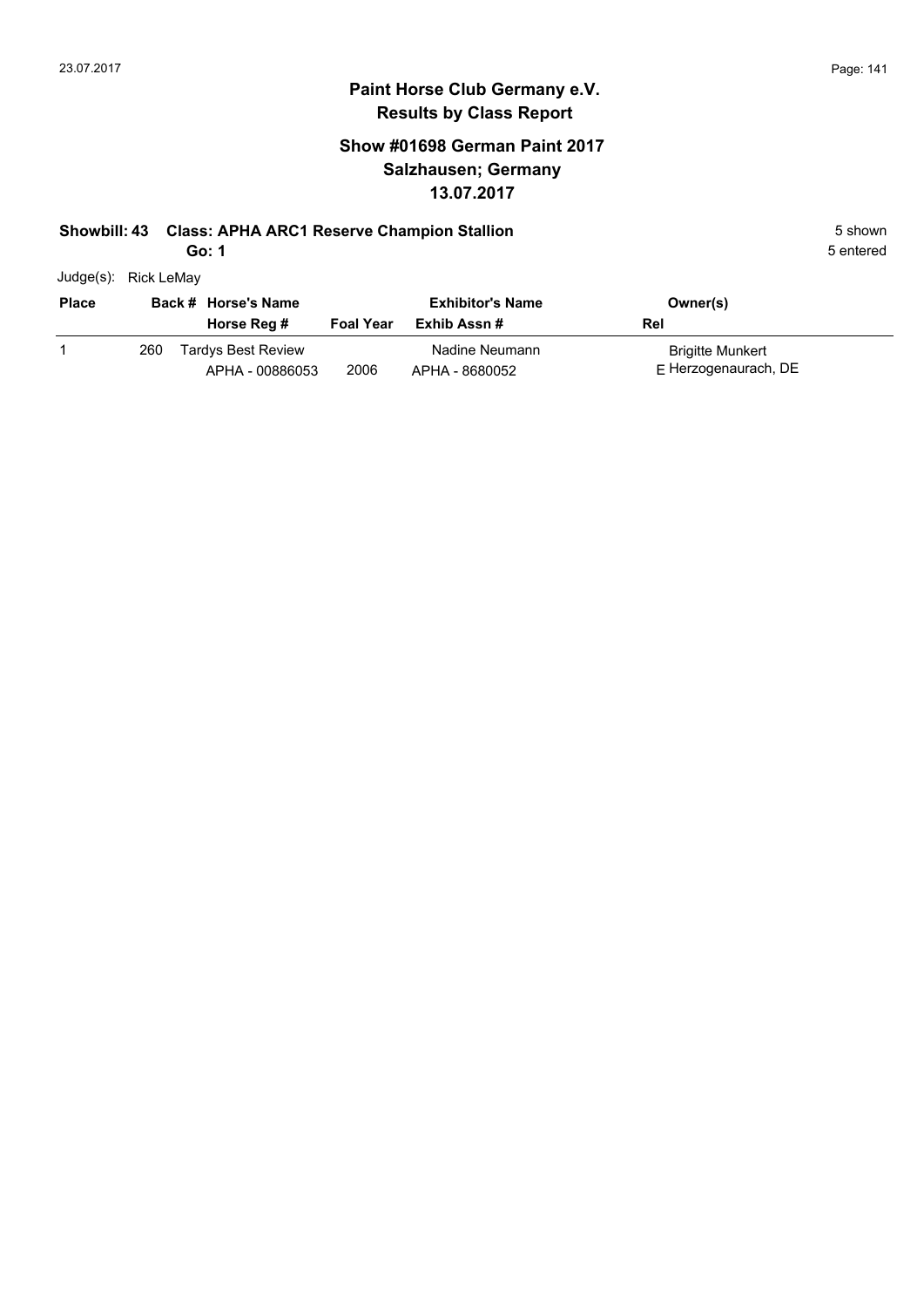#### **Show #01699 German Paint 2017 Salzhausen; Germany 13.07.2017**

#### **Showbill: 43 Class: APHA ARC1 Reserve Champion Stallion** 5 Shown 5 shown

**Go: 1**

| Judge(s): Susanne Haug |  |
|------------------------|--|

| <b>Place</b> |     | Back # Horse's Name                    |                  | <b>Exhibitor's Name</b>         | Owner(s)                      |
|--------------|-----|----------------------------------------|------------------|---------------------------------|-------------------------------|
|              |     | Horse Reg #                            | <b>Foal Year</b> | Exhib Assn #                    | Rel                           |
|              | 216 | Living A Large Time<br>APHA - 01057112 | 2015             | Heiko Keuchel<br>APHA - 7145686 | Heiko Keuchel<br>7 Soltau, DE |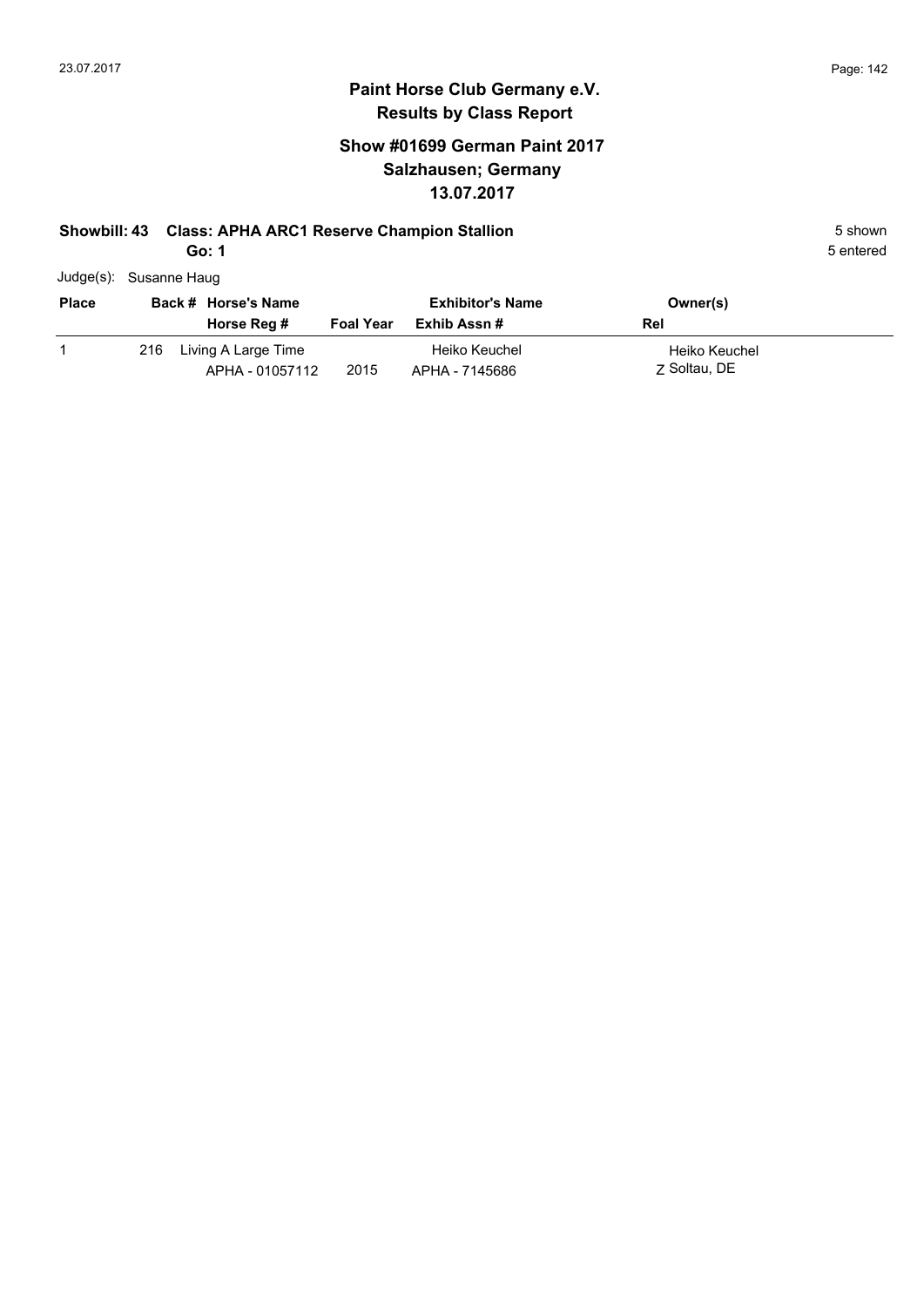#### **Paint Horse Club Germany e.V. Results by Class Report**

#### **Show #03270 German Paint 2017 Salzhausen; Germany 13.07.2017**

#### **Showbill: 43 Class: APHA ARC1 Reserve Champion Stallion** 5 Shown 5 shown

**Go: 1**

|              | Judge(s): Sonja Merkle |                    |
|--------------|------------------------|--------------------|
| <b>Place</b> | Back # Horse's Name    | <b>Exhibitor's</b> |

| <b>Place</b> |     | Back # Horse's Name                    |                  | <b>Exhibitor's Name</b>         | Owner(s)                      |  |
|--------------|-----|----------------------------------------|------------------|---------------------------------|-------------------------------|--|
|              |     | Horse Reg #                            | <b>Foal Year</b> | Exhib Assn #                    | Rel                           |  |
|              | 216 | Living A Large Time<br>APHA - 01057112 | 2015             | Heiko Keuchel<br>APHA - 7145686 | Heiko Keuchel<br>7 Soltau, DE |  |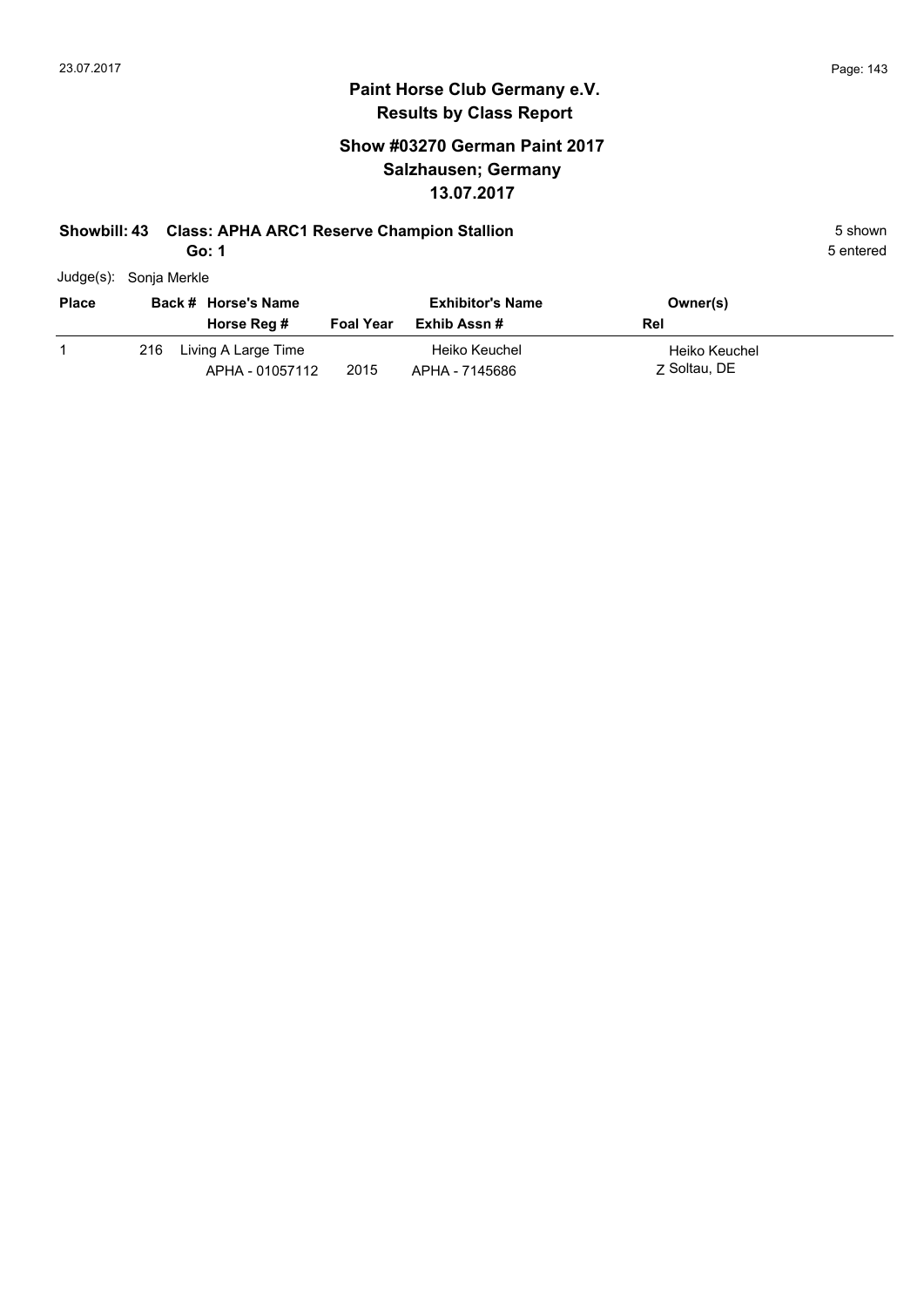#### **Show #03271 German Paint 2017 Salzhausen; Germany 13.07.2017**

## **Showbill: 43 Class: APHA ARC1 Reserve Champion Stallion** 5 Shown 5 shown

**Go: 1**

| Judge(s): Barry Schuurman |  |
|---------------------------|--|
|                           |  |

| <b>Place</b> |     | Back # Horse's Name                          |                  | <b>Exhibitor's Name</b>          | Owner(s)                                 |
|--------------|-----|----------------------------------------------|------------------|----------------------------------|------------------------------------------|
|              |     | Horse Reg #                                  | <b>Foal Year</b> | Exhib Assn #                     | Rel                                      |
|              | 260 | <b>Tardys Best Review</b><br>APHA - 00886053 | 2006             | Nadine Neumann<br>APHA - 8680052 | Brigitte Munkert<br>E Herzogenaurach, DE |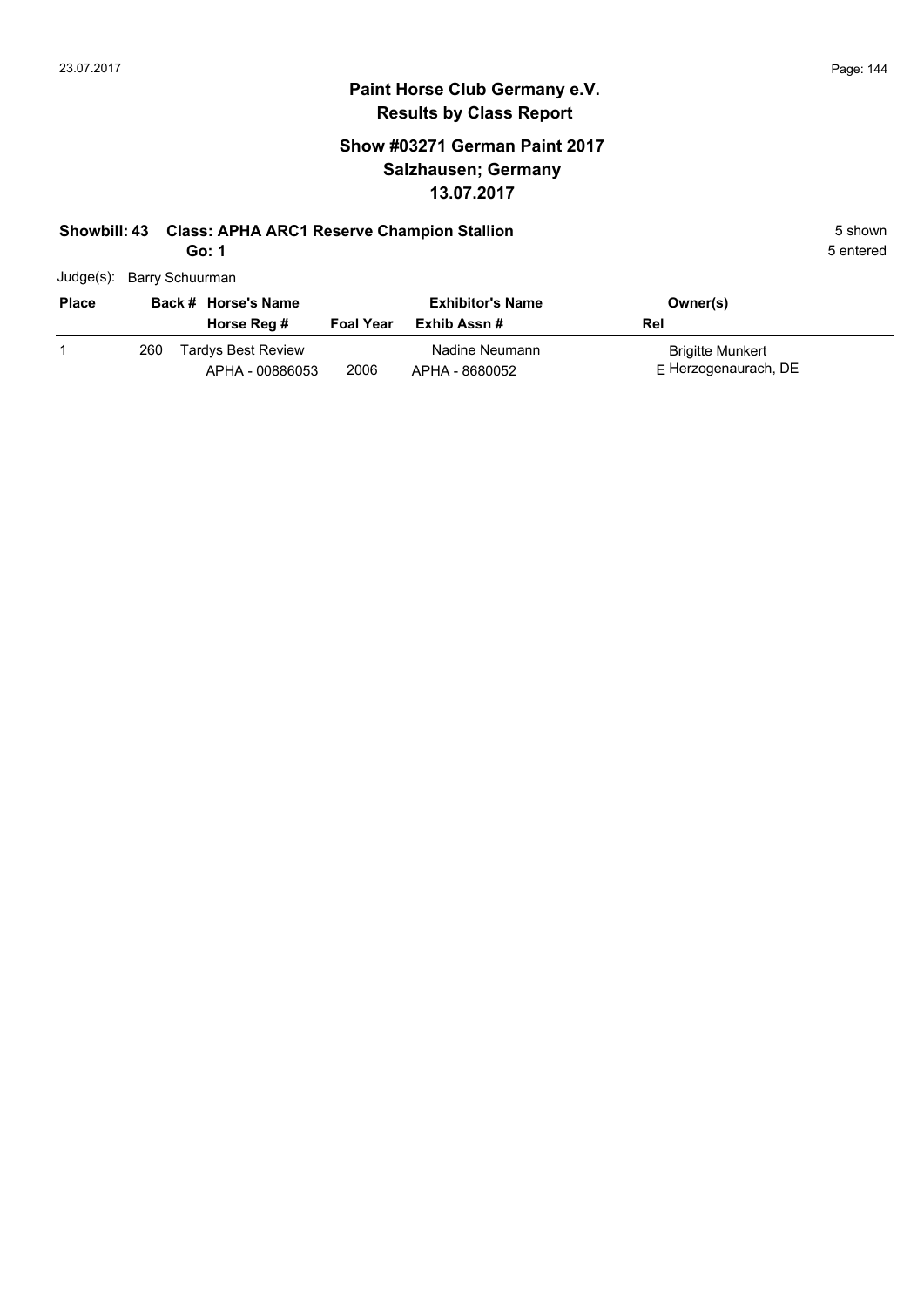2 entered

# **Paint Horse Club Germany e.V. Results by Class Report**

# **Show #01698 German Paint 2017 Salzhausen; Germany 13.07.2017**

# **Showbill: 44 Class: APHA ABS1 Amt SPB Stallions All Ages** 2 shown

**Go: 1**

Judge(s): Rick LeMay

| <b>Place</b> |     | Back # Horse's Name                     |                  | <b>Exhibitor's Name</b>                 | Owner(s)                               |  |
|--------------|-----|-----------------------------------------|------------------|-----------------------------------------|----------------------------------------|--|
|              |     | Horse Reg #                             | <b>Foal Year</b> | Exhib Assn#                             | Rel                                    |  |
|              | 201 | <b>Gun Bell</b><br>APHA - 01065405      | 2016             | <b>Frank Kochinke</b><br>APHA - 0130760 | <b>Frank Kochinke</b><br>Z Hagen, DE   |  |
| 2            | 239 | AM Theultimategideon<br>APHA - 01022627 | 2012             | Alexandra Promitzer<br>APHA - 0116511   | Alexandra Promitzer<br>7 Waldstein, AT |  |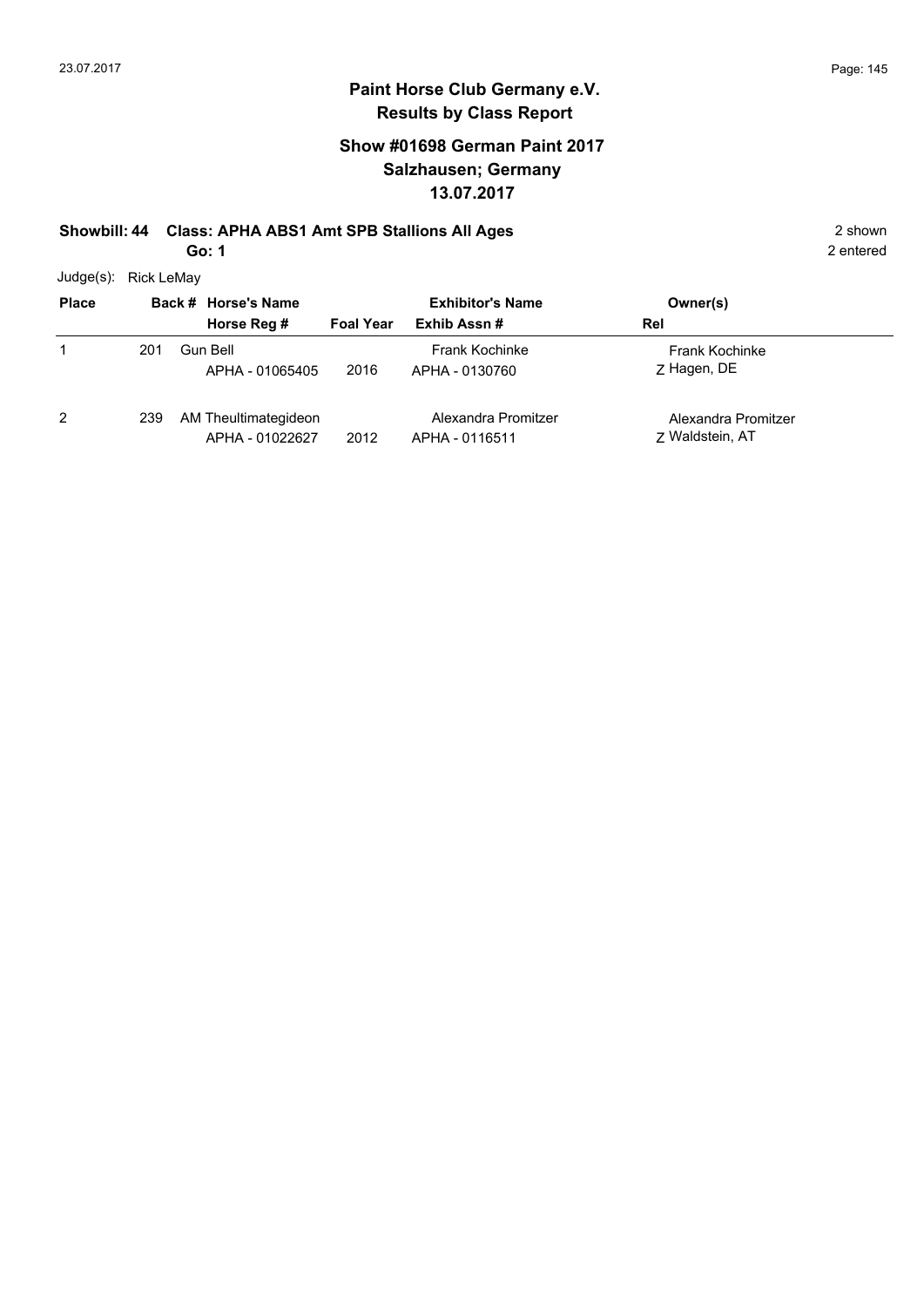# **Show #01699 German Paint 2017 Salzhausen; Germany 13.07.2017**

#### **Showbill: 44 Class: APHA ABS1 Amt SPB Stallions All Ages** 2 shown **Go: 1**

|  | Judge(s): Susanne Haug |
|--|------------------------|
|--|------------------------|

| <b>Place</b>   |     | Back # Horse's Name                     | <b>Exhibitor's Name</b> |                                         | Owner(s)                               |
|----------------|-----|-----------------------------------------|-------------------------|-----------------------------------------|----------------------------------------|
|                |     | Horse Reg #                             | <b>Foal Year</b>        | Exhib Assn#                             | Rel                                    |
| 1              | 239 | AM Theultimategideon<br>APHA - 01022627 | 2012                    | Alexandra Promitzer<br>APHA - 0116511   | Alexandra Promitzer<br>7 Waldstein, AT |
| $\overline{2}$ | 201 | Gun Bell<br>APHA - 01065405             | 2016                    | <b>Frank Kochinke</b><br>APHA - 0130760 | <b>Frank Kochinke</b><br>Z Hagen, DE   |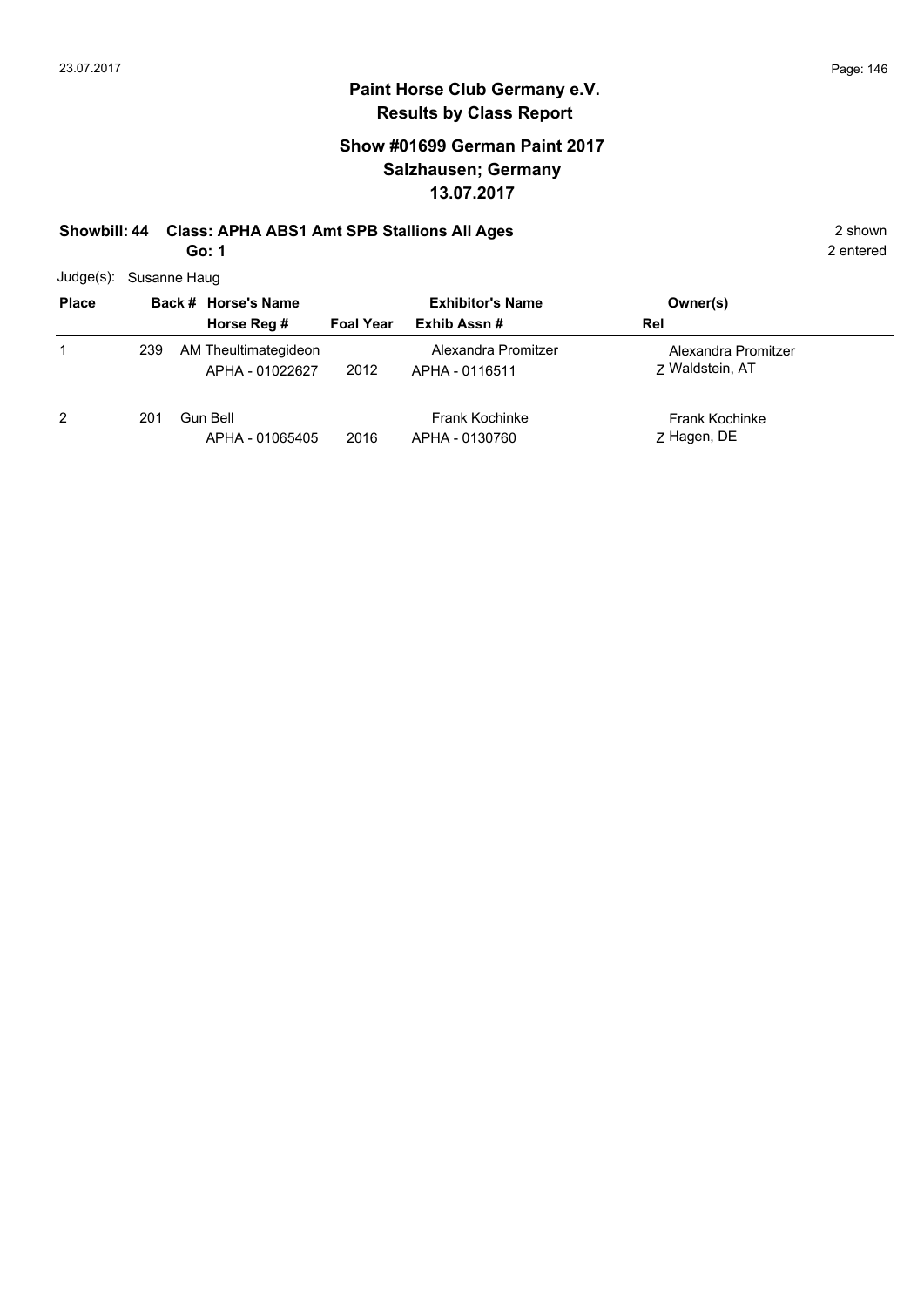# **Show #03270 German Paint 2017 Salzhausen; Germany 13.07.2017**

# **Showbill: 44 Class: APHA ABS1 Amt SPB Stallions All Ages** 2 shown

**Go: 1**

2 entered

Judge(s): Sonja Merkle

| <b>Place</b> |     | Back # Horse's Name                     | <b>Foal Year</b> | <b>Exhibitor's Name</b><br>Exhib Assn#  | Owner(s)<br>Rel                        |
|--------------|-----|-----------------------------------------|------------------|-----------------------------------------|----------------------------------------|
|              |     | Horse Reg #                             |                  |                                         |                                        |
|              | 239 | AM Theultimategideon<br>APHA - 01022627 | 2012             | Alexandra Promitzer<br>APHA - 0116511   | Alexandra Promitzer<br>7 Waldstein, AT |
| 2            | 201 | Gun Bell<br>APHA - 01065405             | 2016             | <b>Frank Kochinke</b><br>APHA - 0130760 | <b>Frank Kochinke</b><br>Z Hagen, DE   |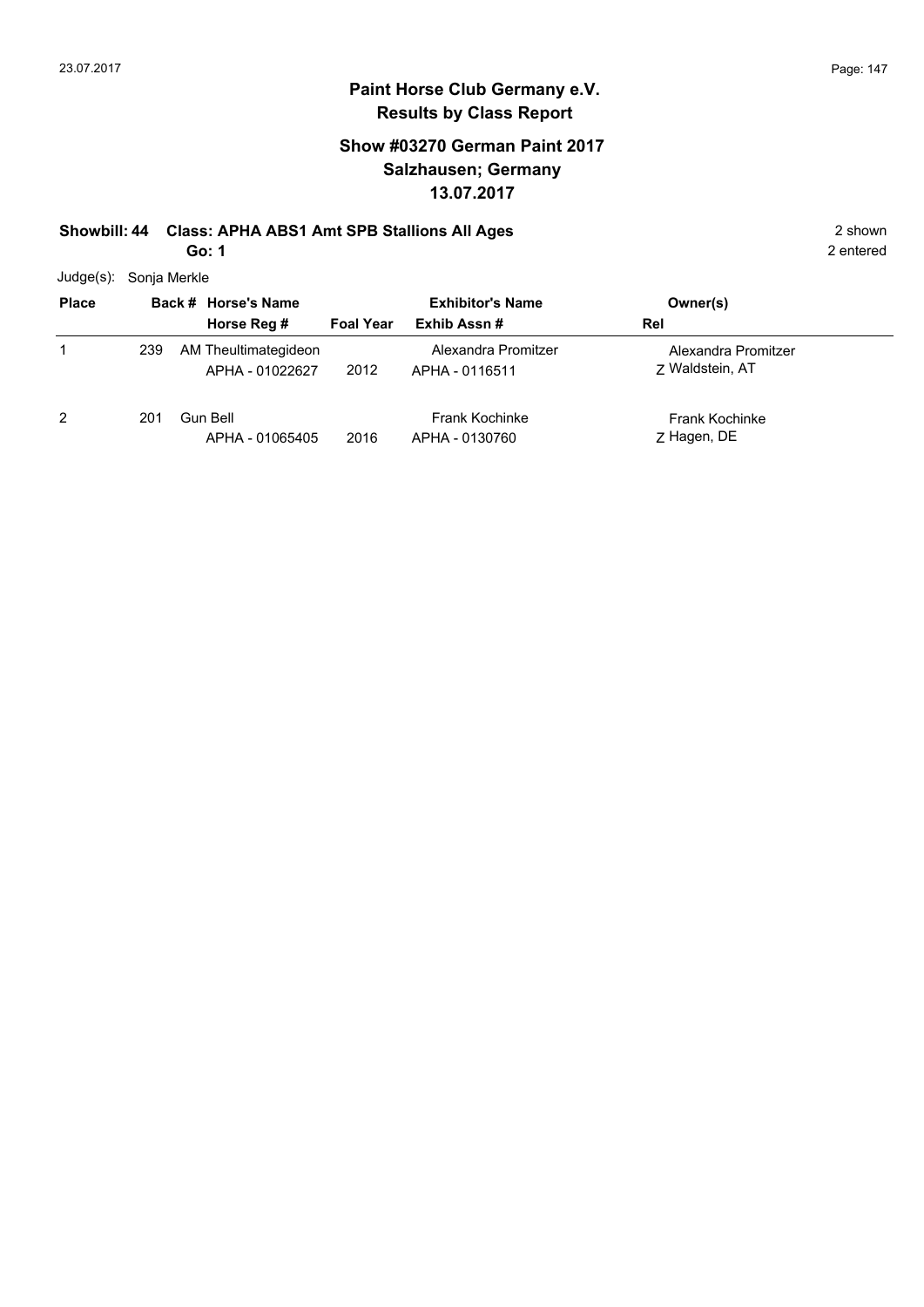# **Show #03271 German Paint 2017 Salzhausen; Germany 13.07.2017**

#### **Showbill: 44 Class: APHA ABS1 Amt SPB Stallions All Ages** 2 shown **Go: 1**

|  | Judge(s): Barry Schuurman |  |
|--|---------------------------|--|
|--|---------------------------|--|

| <b>Place</b>   |     | Back # Horse's Name                     | <b>Exhibitor's Name</b> |                                         | Owner(s)                               |
|----------------|-----|-----------------------------------------|-------------------------|-----------------------------------------|----------------------------------------|
|                |     | Horse Reg #                             | <b>Foal Year</b>        | Exhib Assn#                             | Rel                                    |
| 1              | 239 | AM Theultimategideon<br>APHA - 01022627 | 2012                    | Alexandra Promitzer<br>APHA - 0116511   | Alexandra Promitzer<br>7 Waldstein, AT |
| $\overline{2}$ | 201 | Gun Bell<br>APHA - 01065405             | 2016                    | <b>Frank Kochinke</b><br>APHA - 0130760 | <b>Frank Kochinke</b><br>Z Hagen, DE   |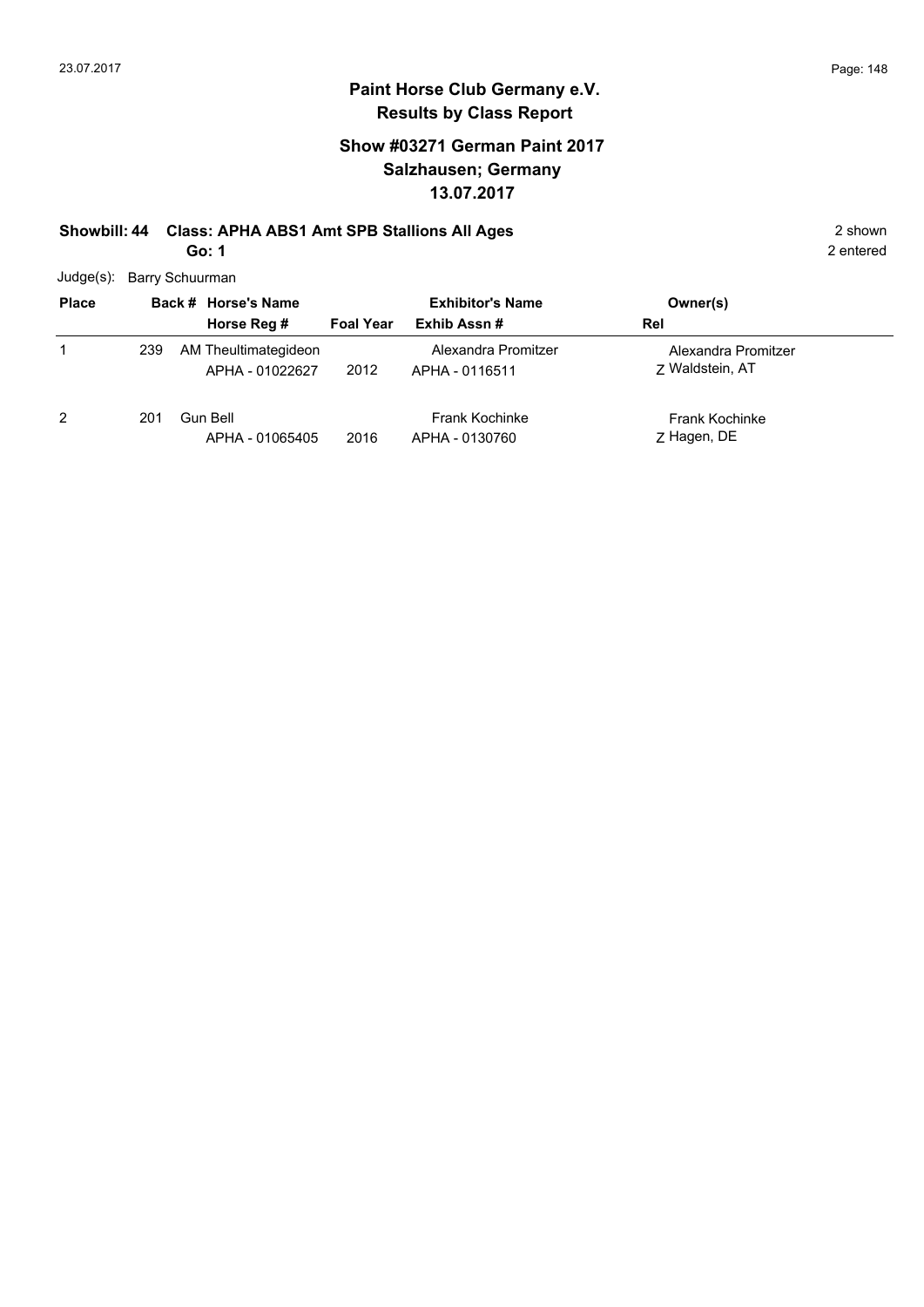# **Show #01698 German Paint 2017 Salzhausen; Germany 13.07.2017**

| <b>Showbill: 45</b> |            | Go: 1               |                  | <b>Class: APHA ABGS Amt SPB Grand Champion Stallion</b> |          | 2 shown<br>2 entered |
|---------------------|------------|---------------------|------------------|---------------------------------------------------------|----------|----------------------|
| Judge(s):           | Rick LeMay |                     |                  |                                                         |          |                      |
| <b>Place</b>        |            | Back # Horse's Name |                  | <b>Exhibitor's Name</b>                                 | Owner(s) |                      |
|                     |            | Horse Reg #         | <b>Foal Year</b> | Exhib Assn#                                             | Rel      |                      |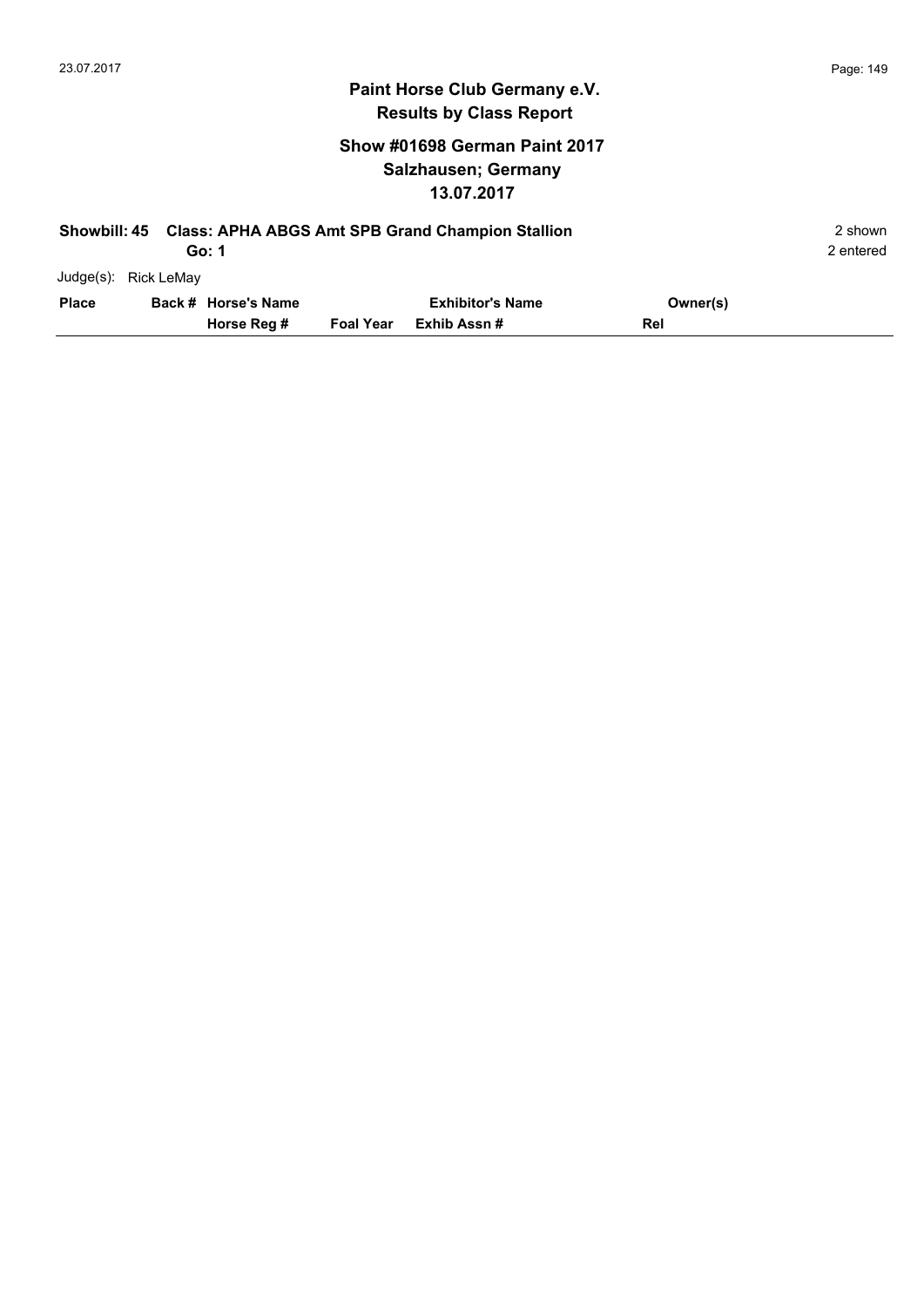# **Show #01699 German Paint 2017 Salzhausen; Germany 13.07.2017**

| <b>Showbill: 45</b>    |                     |                  | <b>Class: APHA ABGS Amt SPB Grand Champion Stallion</b> |          | 2 shown   |
|------------------------|---------------------|------------------|---------------------------------------------------------|----------|-----------|
|                        | Go: 1               |                  |                                                         |          | 2 entered |
| Judge(s): Susanne Haug |                     |                  |                                                         |          |           |
| <b>Place</b>           | Back # Horse's Name |                  | <b>Exhibitor's Name</b>                                 | Owner(s) |           |
|                        | Horse Reg #         | <b>Foal Year</b> | Exhib Assn#                                             | Rel      |           |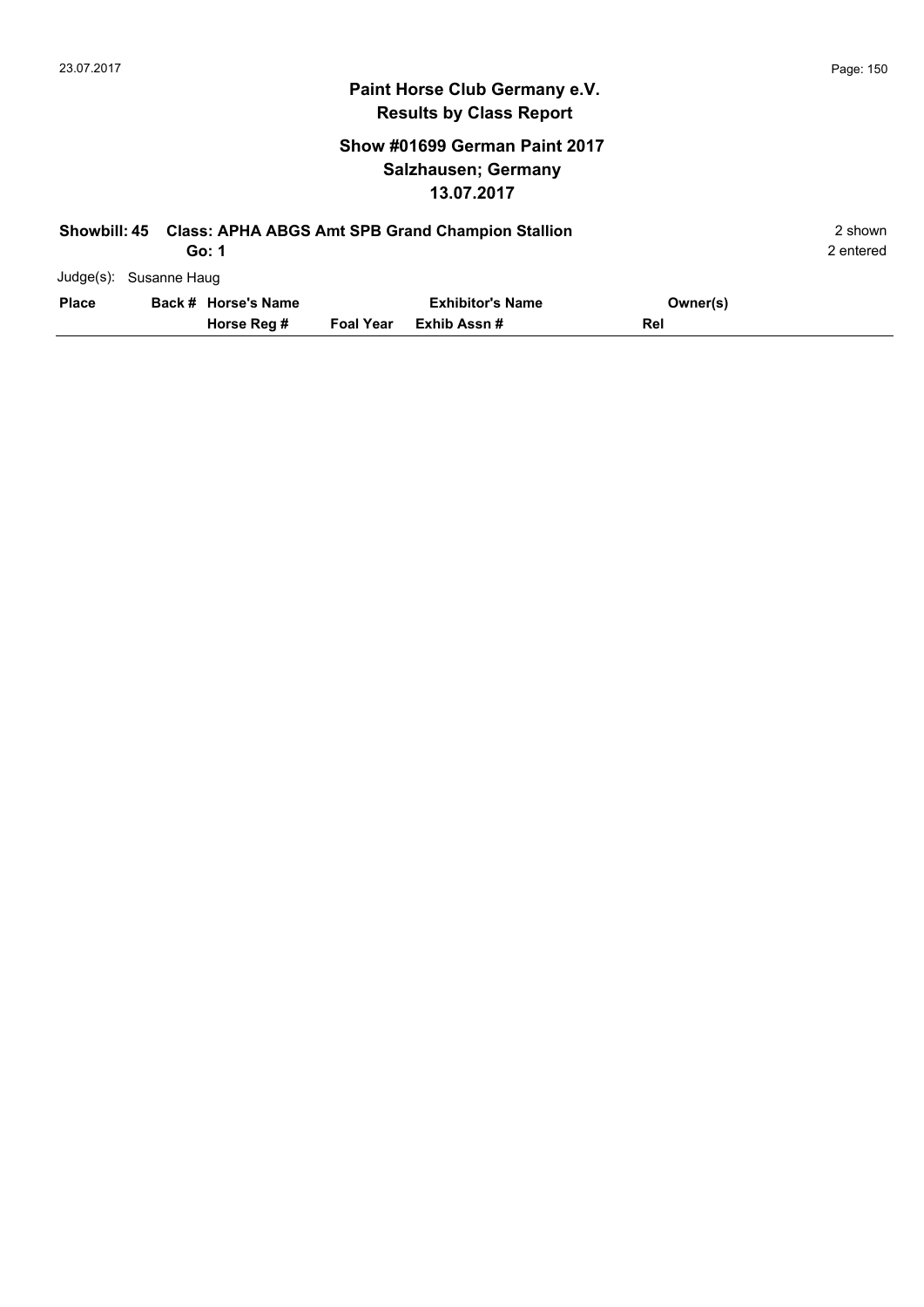# **Show #03270 German Paint 2017 Salzhausen; Germany 13.07.2017**

| <b>Showbill: 45</b> |                        | Go: 1               |                  | <b>Class: APHA ABGS Amt SPB Grand Champion Stallion</b> |          | 2 shown<br>2 entered |
|---------------------|------------------------|---------------------|------------------|---------------------------------------------------------|----------|----------------------|
|                     | Judge(s): Sonja Merkle |                     |                  |                                                         |          |                      |
| <b>Place</b>        |                        | Back # Horse's Name |                  | <b>Exhibitor's Name</b>                                 | Owner(s) |                      |
|                     |                        | Horse Reg #         | <b>Foal Year</b> | Exhib Assn #                                            | Rel      |                      |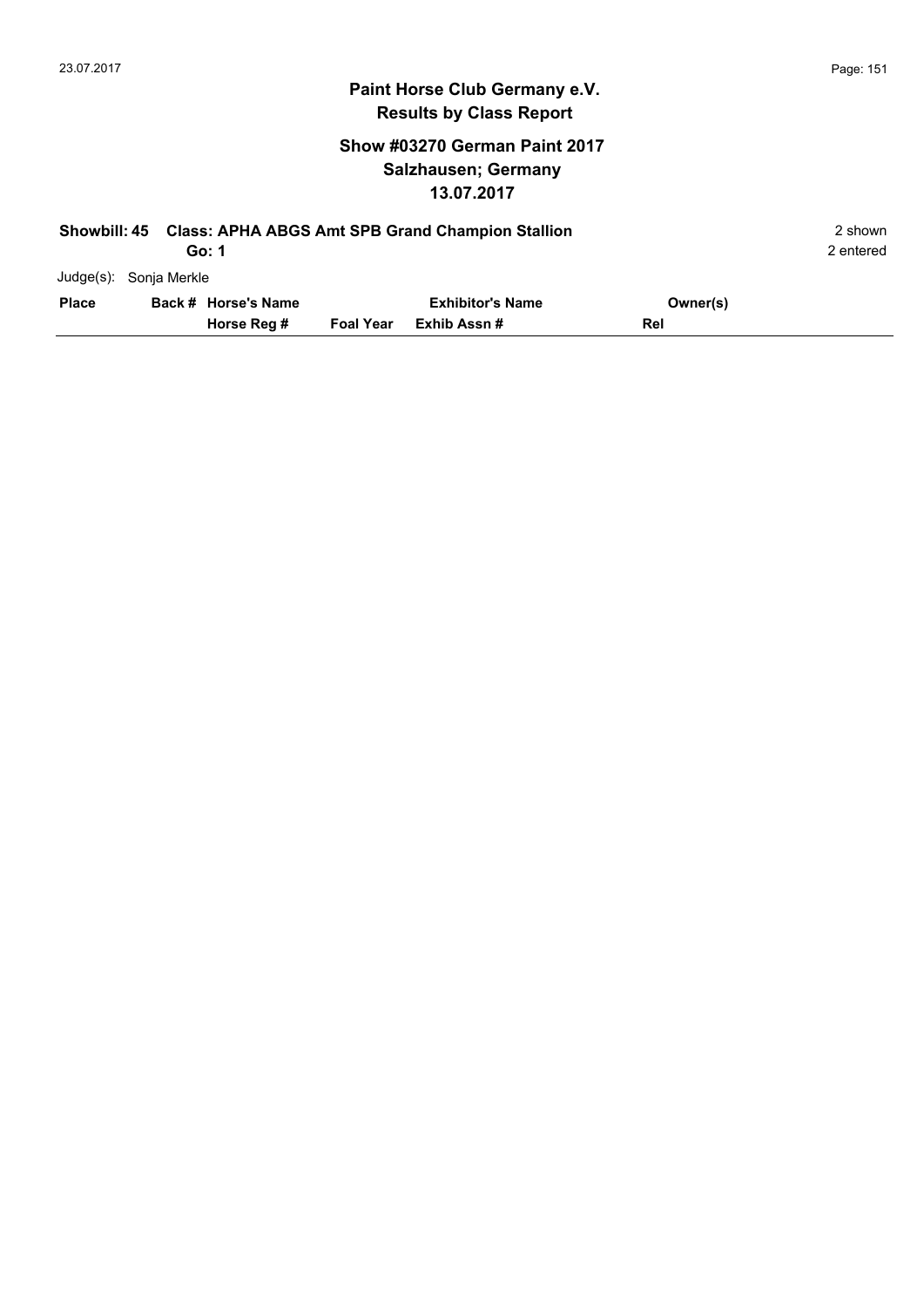# **Show #03271 German Paint 2017 Salzhausen; Germany 13.07.2017**

| Showbill: 45 |                           | <b>Class: APHA ABGS Amt SPB Grand Champion Stallion</b><br>Go: 1 |                  |                         |          |  |  |  |
|--------------|---------------------------|------------------------------------------------------------------|------------------|-------------------------|----------|--|--|--|
|              | Judge(s): Barry Schuurman |                                                                  |                  |                         |          |  |  |  |
| <b>Place</b> |                           | Back # Horse's Name                                              |                  | <b>Exhibitor's Name</b> | Owner(s) |  |  |  |
|              |                           | Horse Reg #                                                      | <b>Foal Year</b> | Exhib Assn #            | Rel      |  |  |  |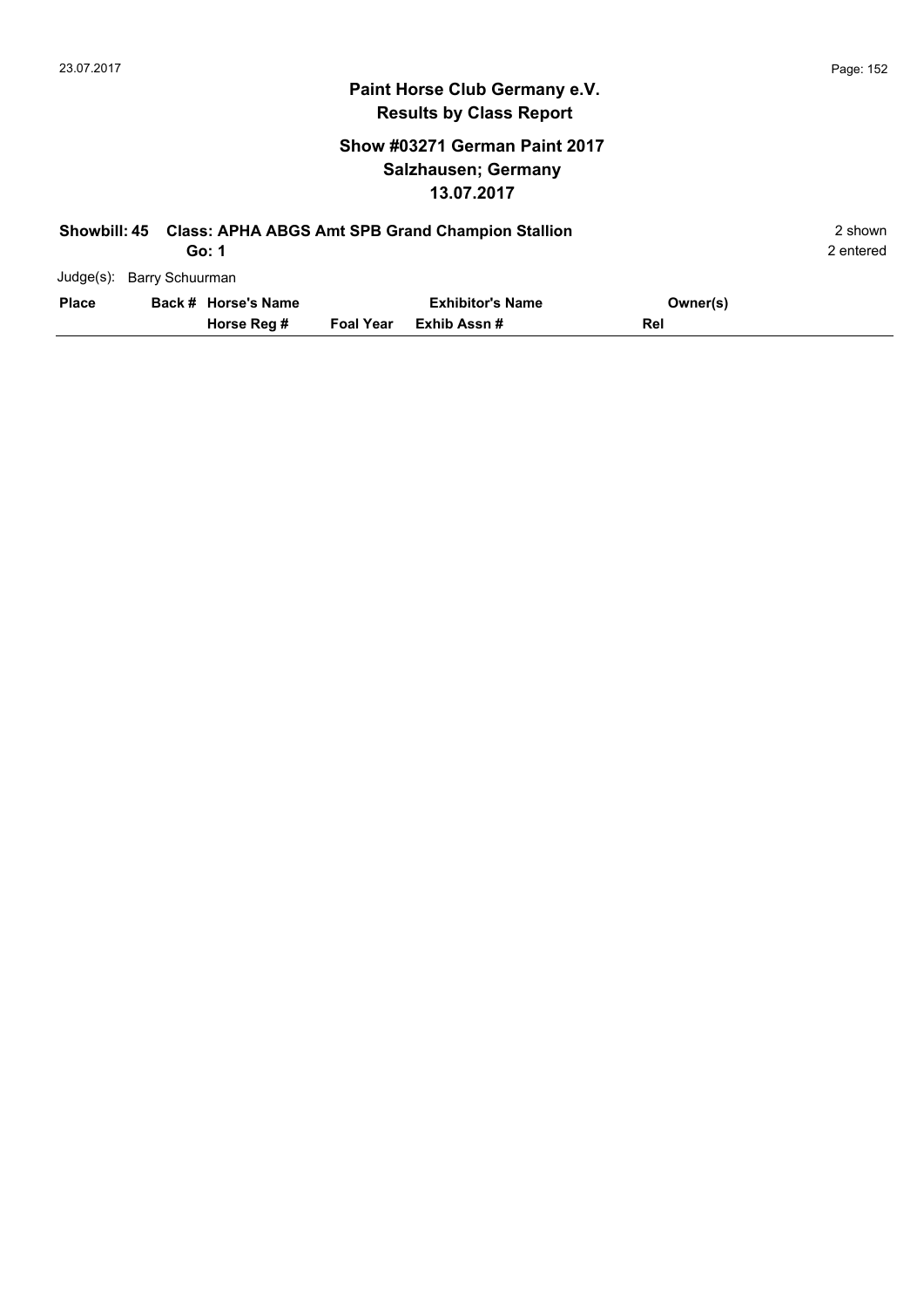### **Show #01698 German Paint 2017 Salzhausen; Germany 13.07.2017**

#### **Showbill: 47 Class: APHA BHS1 SPB Stallions** 4 shown

**Go: 1**

| Judge(s): | Rick LeMay |
|-----------|------------|
|-----------|------------|

| <b>Place</b> |     | Back # Horse's Name<br>Horse Reg #      | <b>Foal Year</b> | <b>Exhibitor's Name</b><br>Exhib Assn#  | Owner(s)<br>Rel                        |
|--------------|-----|-----------------------------------------|------------------|-----------------------------------------|----------------------------------------|
| 1            | 239 | AM Theultimategideon<br>APHA - 01022627 | 2012             | Alexandra Promitzer<br>APHA - 0116511   | Alexandra Promitzer<br>7 Waldstein, AT |
| 2            | 201 | Gun Bell<br>APHA - 01065405             | 2016             | Helga Hommel<br>APHA - 8490256          | <b>Frank Kochinke</b><br>Hagen, DE     |
| 3            | 236 | <b>SQ Justified</b><br>APHA - 01061929  | 2016             | Verena Hagen<br>APHA - 8648424          | Monika Hagen<br>C Haldenwang, DE       |
| 4            | 200 | Gunwilson<br>APHA - 01068570            | 2016             | <b>Frank Kochinke</b><br>APHA - 0130760 | <b>Frank Kochinke</b><br>Z Hagen, DE   |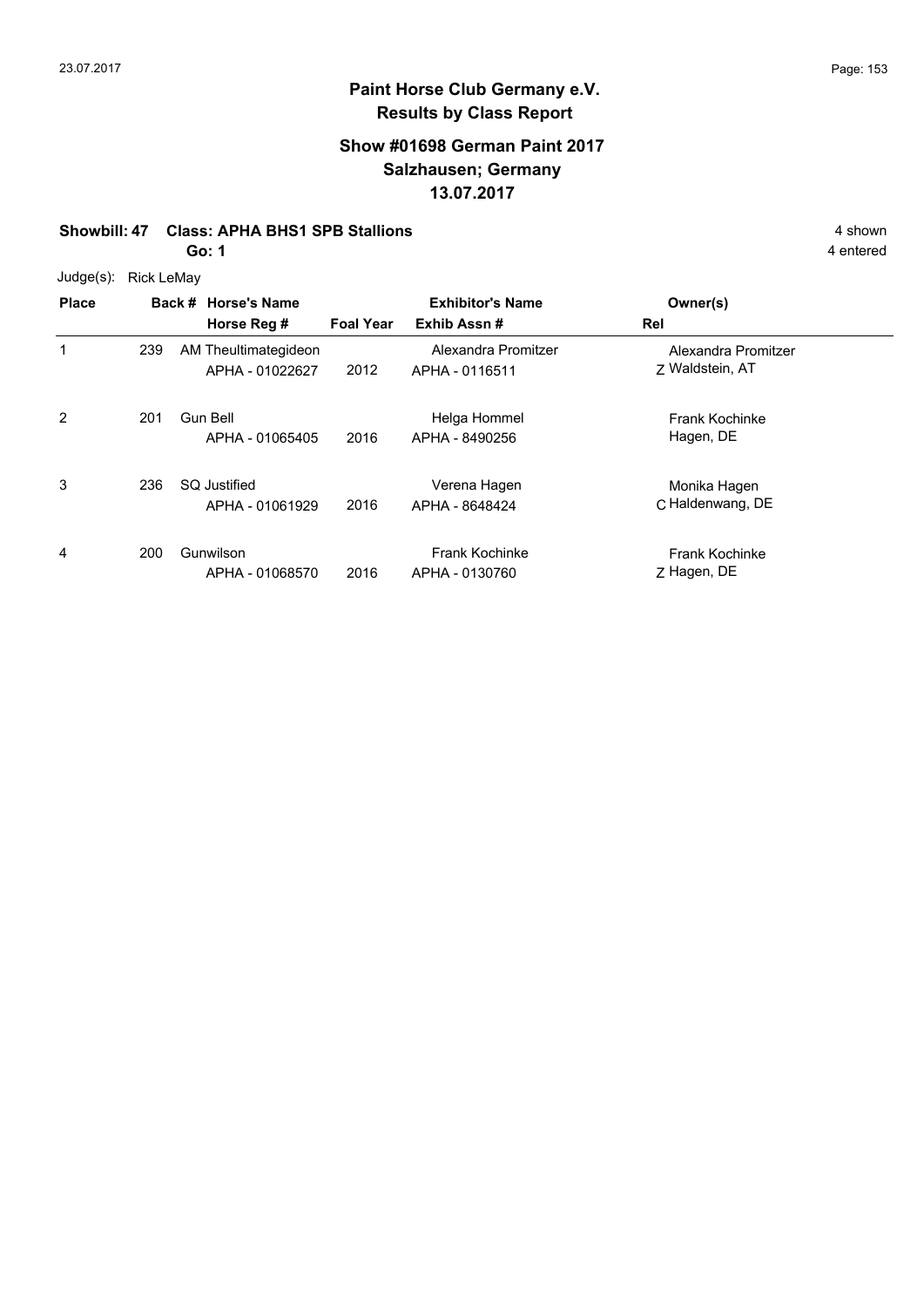# **Show #01699 German Paint 2017 Salzhausen; Germany 13.07.2017**

#### **Showbill: 47 Class: APHA BHS1 SPB Stallions** 4 shown

**Go: 1**

| Judge(s):    | Susanne Haug |                                         |                  |                                         |                                        |
|--------------|--------------|-----------------------------------------|------------------|-----------------------------------------|----------------------------------------|
| <b>Place</b> |              | Back # Horse's Name                     |                  | <b>Exhibitor's Name</b>                 | Owner(s)                               |
|              |              | Horse Reg #                             | <b>Foal Year</b> | Exhib Assn#                             | Rel                                    |
| 1            | 239          | AM Theultimategideon<br>APHA - 01022627 | 2012             | Alexandra Promitzer<br>APHA - 0116511   | Alexandra Promitzer<br>7 Waldstein, AT |
| 2            | 201          | Gun Bell<br>APHA - 01065405             | 2016             | Helga Hommel<br>APHA - 8490256          | <b>Frank Kochinke</b><br>Hagen, DE     |
| 3            | 236          | <b>SQ Justified</b><br>APHA - 01061929  | 2016             | Verena Hagen<br>APHA - 8648424          | Monika Hagen<br>C Haldenwang, DE       |
| 4            | 200          | Gunwilson<br>APHA - 01068570            | 2016             | <b>Frank Kochinke</b><br>APHA - 0130760 | <b>Frank Kochinke</b><br>Z Hagen, DE   |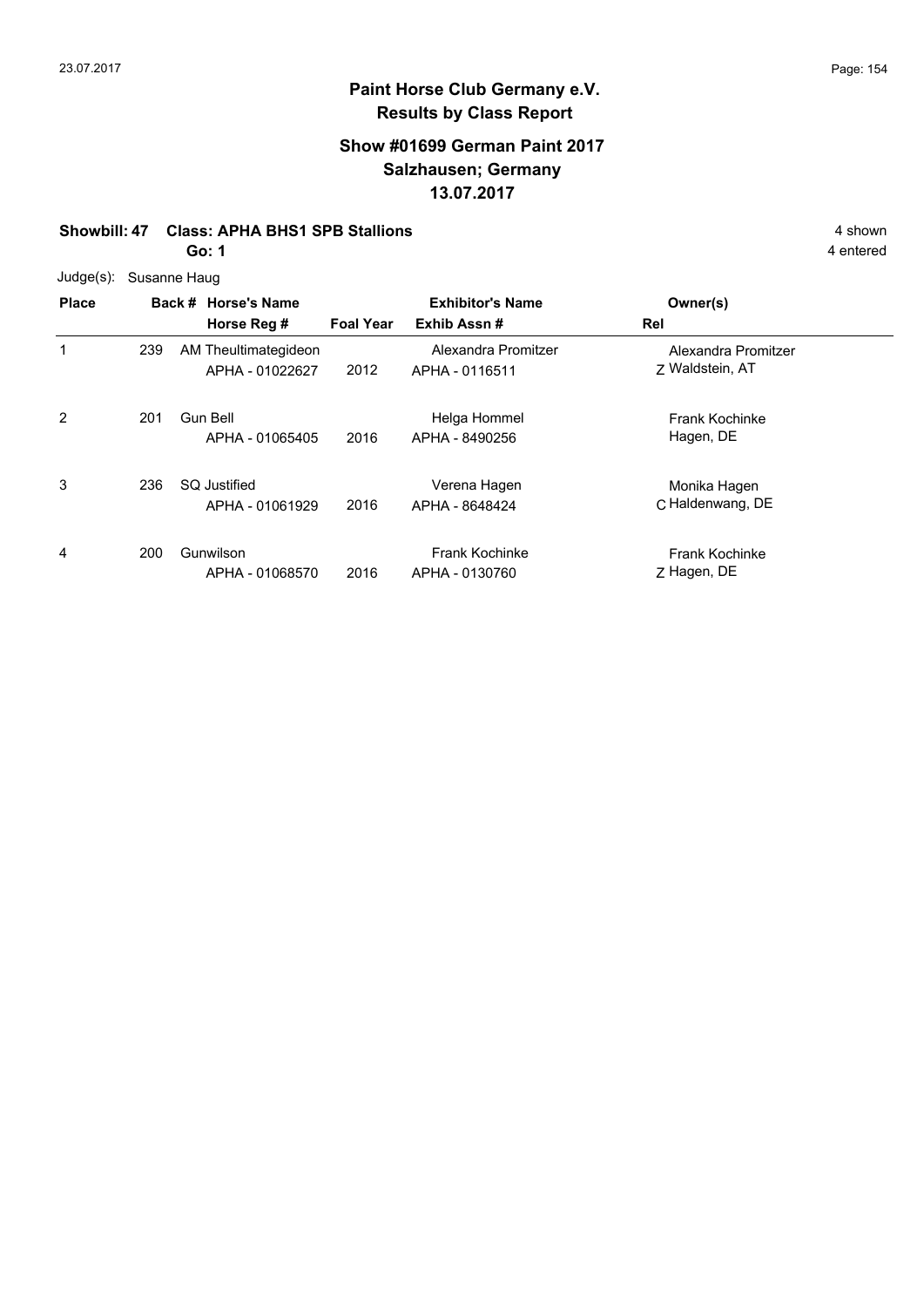# **Show #03270 German Paint 2017 Salzhausen; Germany 13.07.2017**

#### **Showbill: 47 Class: APHA BHS1 SPB Stallions** 4 shown

**Go: 1**

|  | Judge(s): Sonja Merkle |
|--|------------------------|
|--|------------------------|

| <b>Place</b> |     | Back # Horse's Name<br>Horse Reg #      | <b>Foal Year</b> | <b>Exhibitor's Name</b><br>Exhib Assn#  | Owner(s)<br>Rel                        |  |  |  |
|--------------|-----|-----------------------------------------|------------------|-----------------------------------------|----------------------------------------|--|--|--|
| 1            | 239 | AM Theultimategideon<br>APHA - 01022627 | 2012             | Alexandra Promitzer<br>APHA - 0116511   | Alexandra Promitzer<br>7 Waldstein, AT |  |  |  |
| 2            | 236 | SQ Justified<br>APHA - 01061929         | 2016             | Verena Hagen<br>APHA - 8648424          | Monika Hagen<br>C Haldenwang, DE       |  |  |  |
| 3            | 201 | <b>Gun Bell</b><br>APHA - 01065405      | 2016             | Helga Hommel<br>APHA - 8490256          | <b>Frank Kochinke</b><br>Hagen, DE     |  |  |  |
| 4            | 200 | Gunwilson<br>APHA - 01068570            | 2016             | <b>Frank Kochinke</b><br>APHA - 0130760 | <b>Frank Kochinke</b><br>Z Hagen, DE   |  |  |  |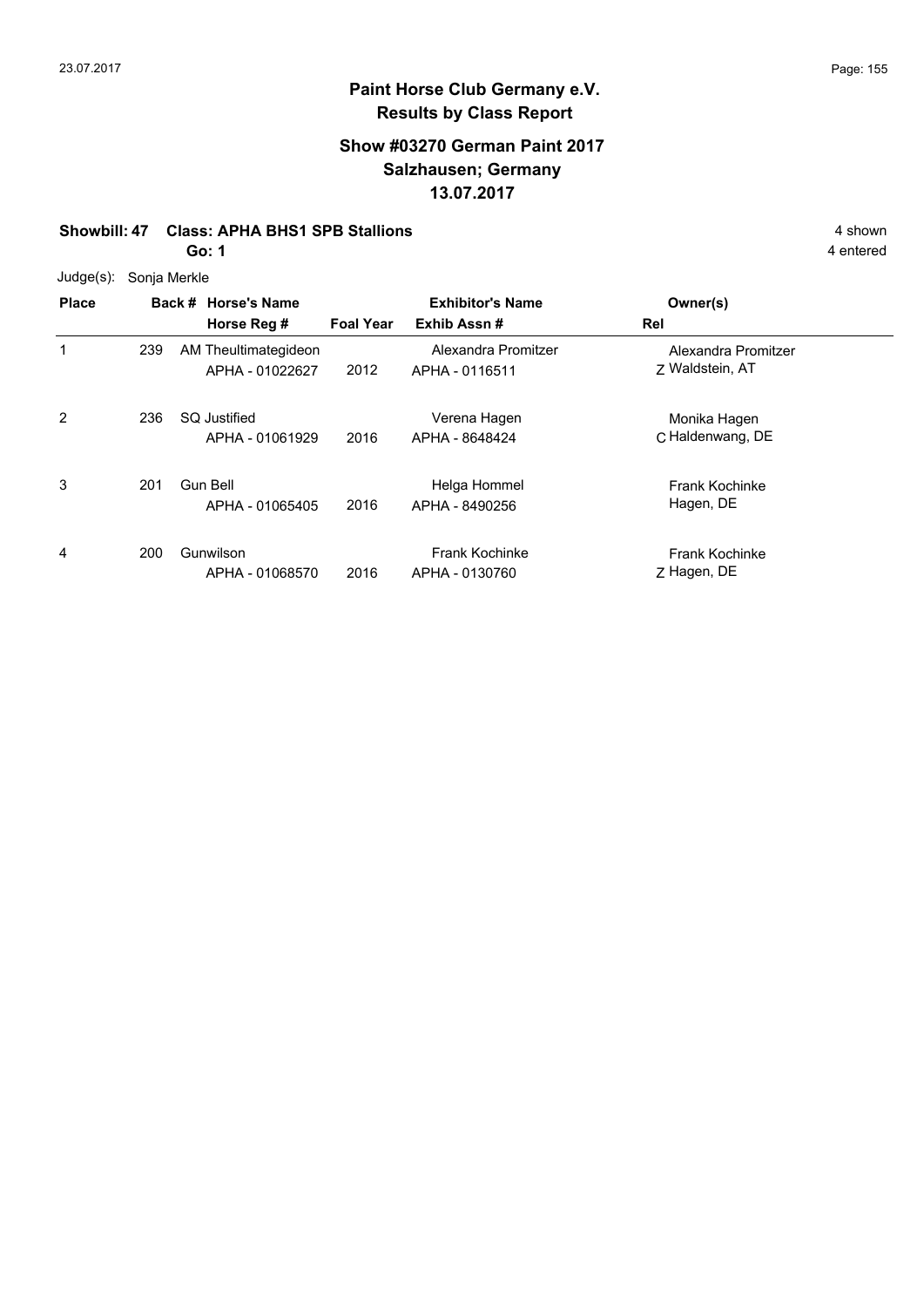# **Show #03271 German Paint 2017 Salzhausen; Germany 13.07.2017**

#### **Showbill: 47 Class: APHA BHS1 SPB Stallions** 4 shown

**Go: 1**

Judge(s): Barry Schuurman

| <b>Place</b>   |     | Back # Horse's Name<br>Horse Reg #      | <b>Foal Year</b> | <b>Exhibitor's Name</b><br>Exhib Assn#  | Owner(s)<br>Rel                        |
|----------------|-----|-----------------------------------------|------------------|-----------------------------------------|----------------------------------------|
| 1              | 201 | Gun Bell<br>APHA - 01065405             | 2016             | Helga Hommel<br>APHA - 8490256          | <b>Frank Kochinke</b><br>Hagen, DE     |
| $\overline{2}$ | 239 | AM Theultimategideon<br>APHA - 01022627 | 2012             | Alexandra Promitzer<br>APHA - 0116511   | Alexandra Promitzer<br>7 Waldstein, AT |
| 3              | 200 | Gunwilson<br>APHA - 01068570            | 2016             | <b>Frank Kochinke</b><br>APHA - 0130760 | <b>Frank Kochinke</b><br>Z Hagen, DE   |
| 4              | 236 | <b>SQ Justified</b><br>APHA - 01061929  | 2016             | Verena Hagen<br>APHA - 8648424          | Monika Hagen<br>C Haldenwang, DE       |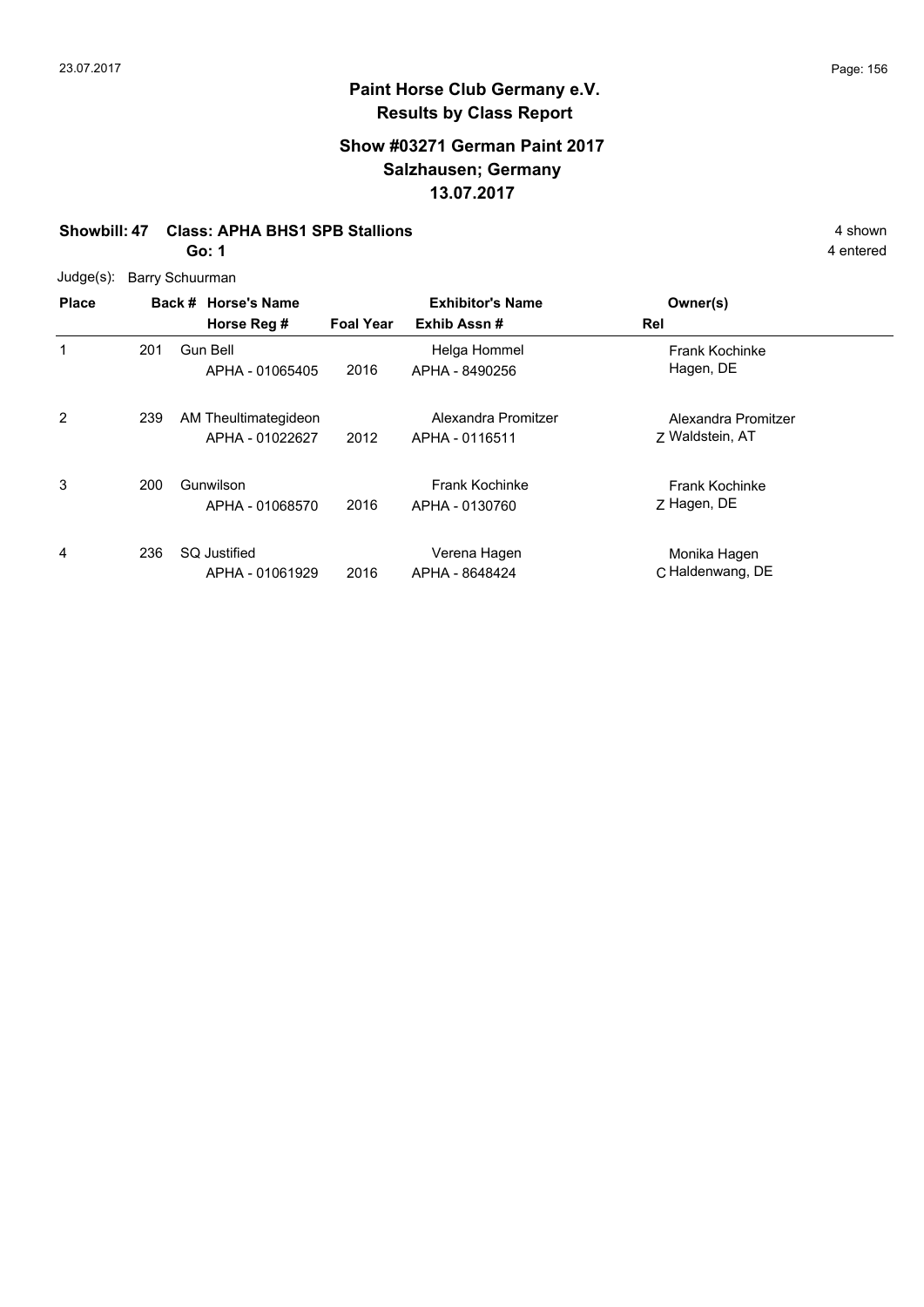2 entered

#### **Paint Horse Club Germany e.V. Results by Class Report**

# **Show #01698 German Paint 2017 Salzhausen; Germany 13.07.2017**

### **Showbill: 48 Class: APHA BGC1 SPB Grand Champion Stallion** 2 shown 2 shown

**Go: 1**

Judge(s): Rick LeMay

| <b>Place</b> |     | Back # Horse's Name<br>Horse Reg #      | <b>Foal Year</b> | <b>Exhibitor's Name</b><br>Exhib Assn # | Owner(s)<br>Rel                        |
|--------------|-----|-----------------------------------------|------------------|-----------------------------------------|----------------------------------------|
|              | 239 | AM Theultimategideon<br>APHA - 01022627 | 2012             | Alexandra Promitzer<br>APHA - 0116511   | Alexandra Promitzer<br>7 Waldstein, AT |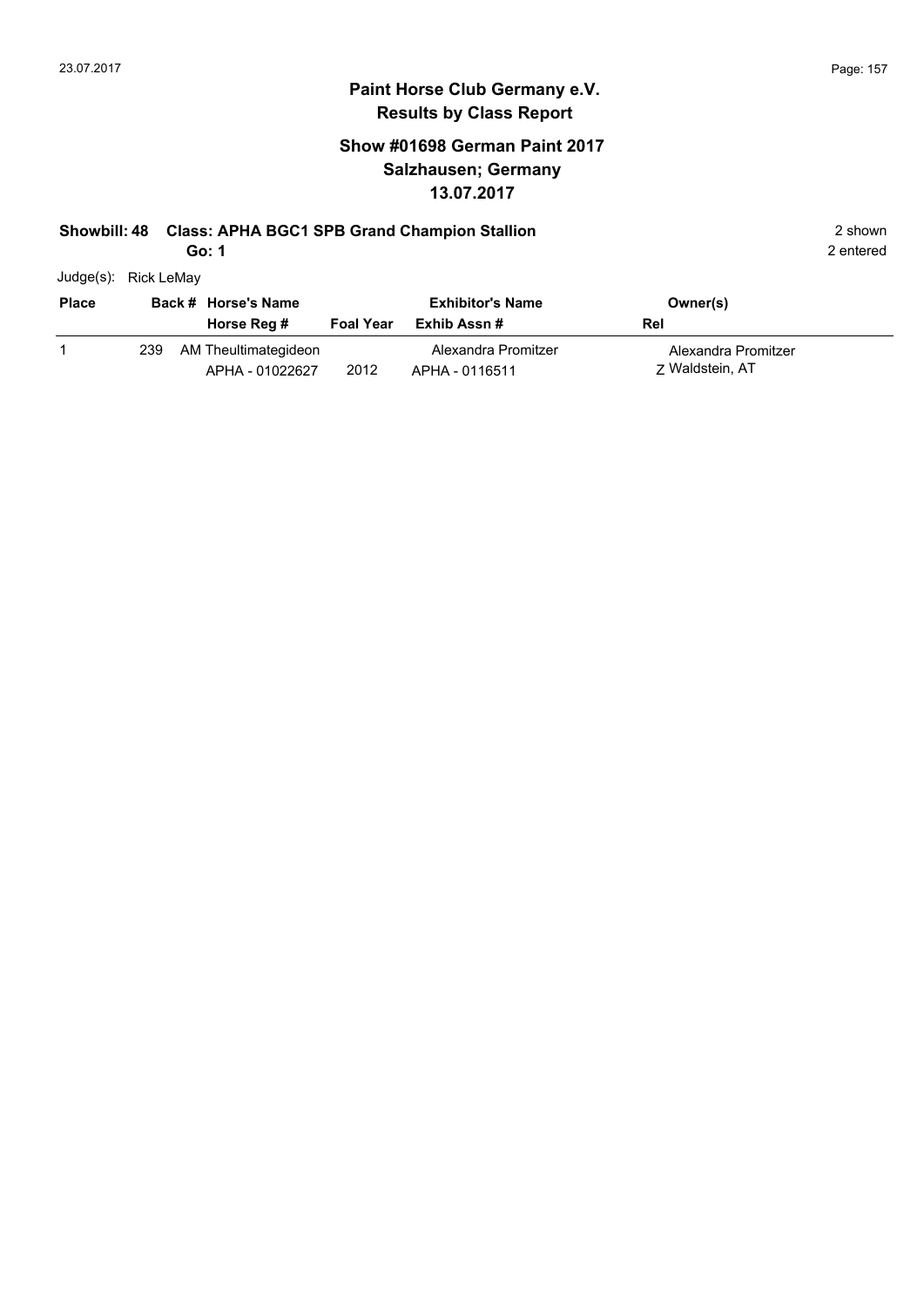# **Show #01699 German Paint 2017 Salzhausen; Germany 13.07.2017**

# **Showbill: 48 Class: APHA BGC1 SPB Grand Champion Stallion** 2 shown 2 shown

**Go: 1**

| Judge(s): Susanne Haug |  |
|------------------------|--|
|                        |  |

| <b>Place</b> |     | Back # Horse's Name                     |                  | <b>Exhibitor's Name</b>               |     | Owner(s)                               |  |
|--------------|-----|-----------------------------------------|------------------|---------------------------------------|-----|----------------------------------------|--|
|              |     | Horse Reg #                             | <b>Foal Year</b> | Exhib Assn #                          | Rel |                                        |  |
|              | 239 | AM Theultimategideon<br>APHA - 01022627 | 2012             | Alexandra Promitzer<br>APHA - 0116511 |     | Alexandra Promitzer<br>7 Waldstein, AT |  |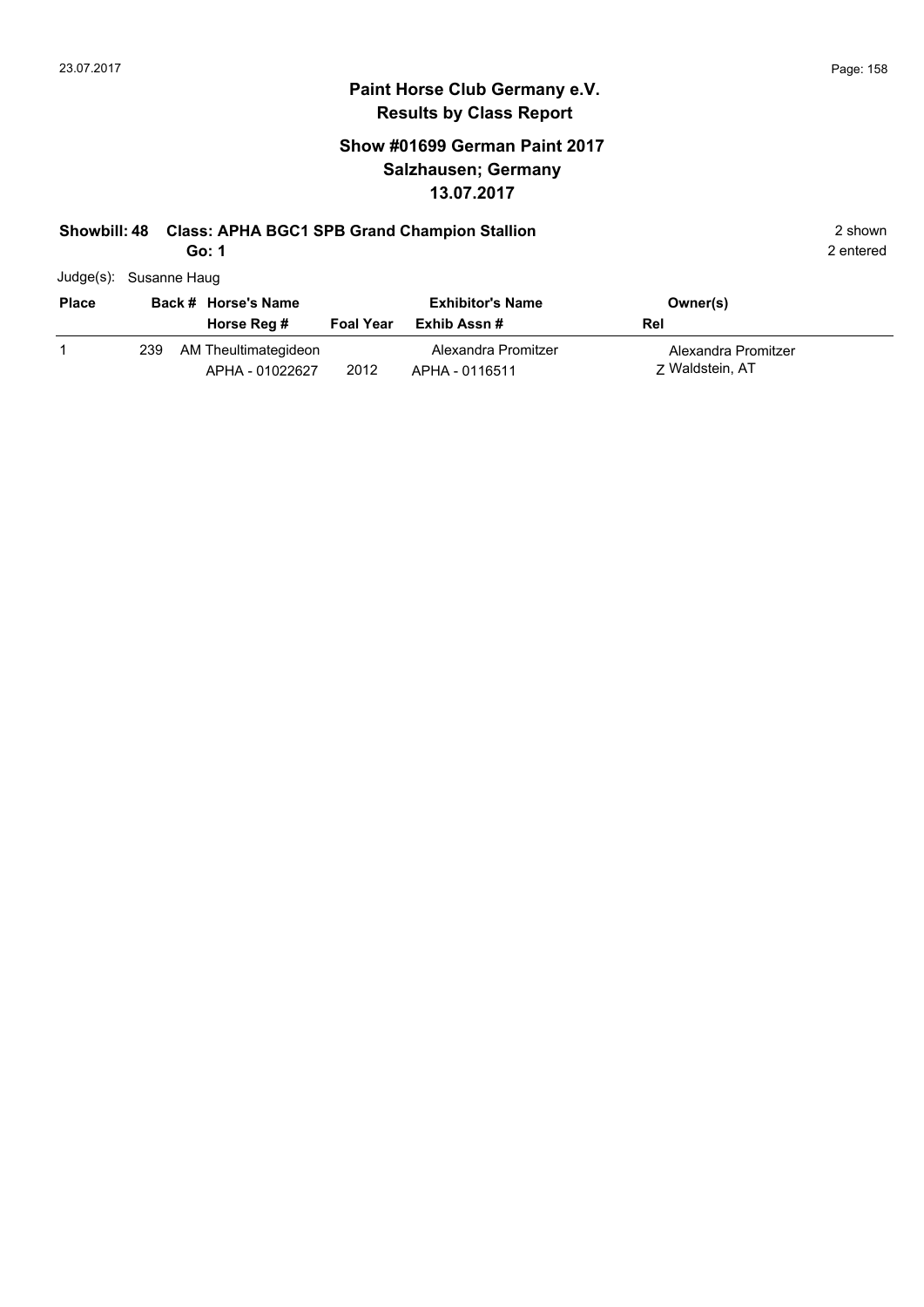2 entered

#### **Paint Horse Club Germany e.V. Results by Class Report**

# **Show #03270 German Paint 2017 Salzhausen; Germany 13.07.2017**

# **Showbill: 48 Class: APHA BGC1 SPB Grand Champion Stallion** 2 shown 2 shown

**Go: 1**

Judge(s): Sonja Merkle

| <b>Place</b> |     | Back # Horse's Name                     |                  | <b>Exhibitor's Name</b>               | Owner(s)                               |
|--------------|-----|-----------------------------------------|------------------|---------------------------------------|----------------------------------------|
|              |     | Horse Reg #                             | <b>Foal Year</b> | Exhib Assn #                          | Rel                                    |
|              | 239 | AM Theultimategideon<br>APHA - 01022627 | 2012             | Alexandra Promitzer<br>APHA - 0116511 | Alexandra Promitzer<br>7 Waldstein, AT |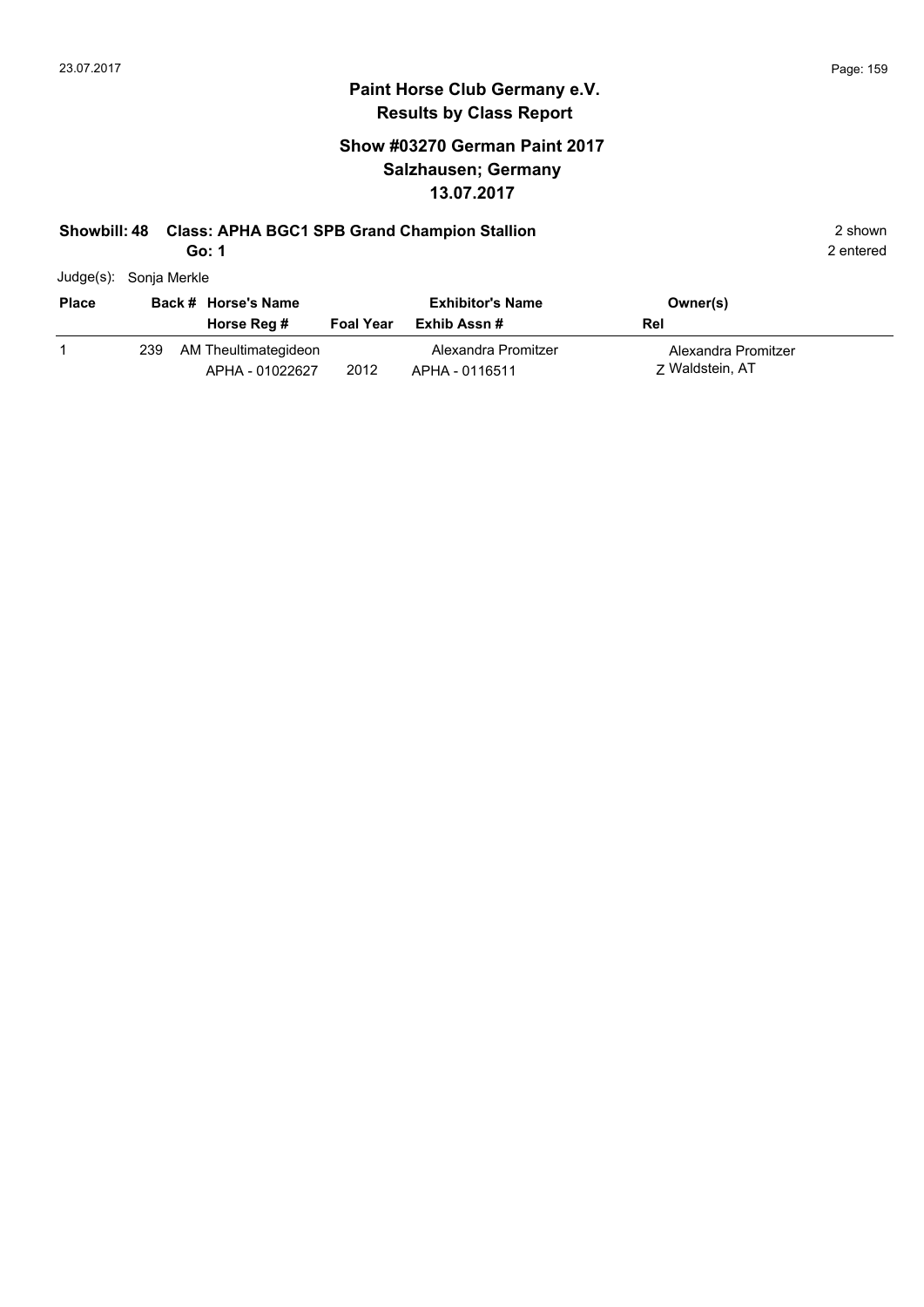# **Show #03271 German Paint 2017 Salzhausen; Germany 13.07.2017**

# **Showbill: 48 Class: APHA BGC1 SPB Grand Champion Stallion** 2 shown 2 shown

**Go: 1**

| Judge(s): Barry Schuurman |  |
|---------------------------|--|

| <b>Place</b> | Back # Horse's Name |                             | <b>Exhibitor's Name</b> |                                | Owner(s)                           |
|--------------|---------------------|-----------------------------|-------------------------|--------------------------------|------------------------------------|
|              |                     | Horse Reg #                 | <b>Foal Year</b>        | Exhib Assn #                   | Rel                                |
|              | 201                 | Gun Bell<br>APHA - 01065405 | 2016                    | Helga Hommel<br>APHA - 8490256 | <b>Frank Kochinke</b><br>Hagen, DE |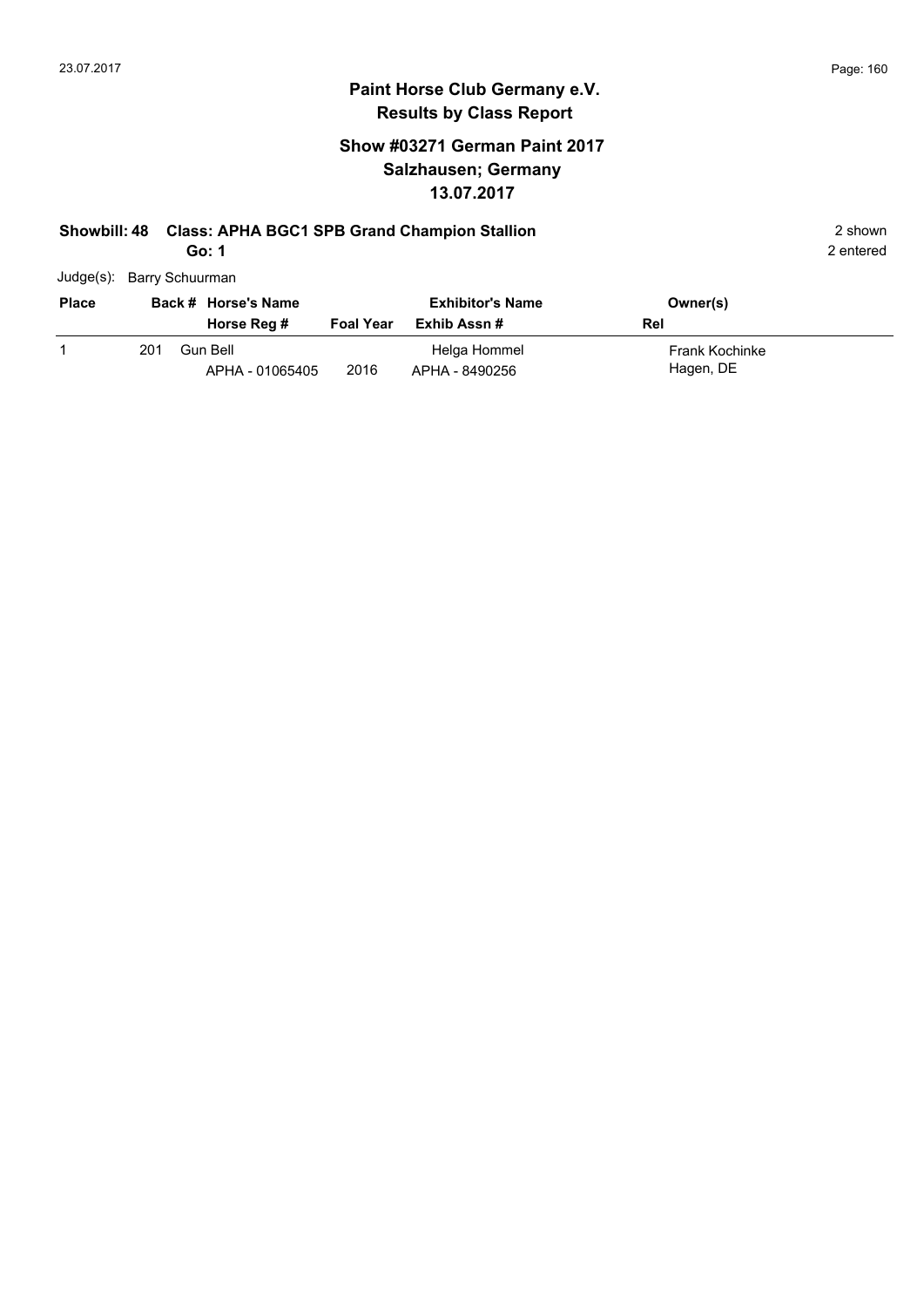# **Show #01698 German Paint 2017 Salzhausen; Germany 13.07.2017**

#### **Showbill: 49 Class: APHA BRC1 SPB Reserve Champion Stallion** 3 shown 3 shown

**Go: 1**

| Judge(s): | Rick LeMay |
|-----------|------------|
|           |            |

| <b>Place</b> |     | Back # Horse's Name<br>Horse Reg # | <b>Foal Year</b> | <b>Exhibitor's Name</b><br>Exhib Assn # | Owner(s)<br>Rel                    |
|--------------|-----|------------------------------------|------------------|-----------------------------------------|------------------------------------|
|              | 201 | Gun Bell<br>APHA - 01065405        | 2016             | Helga Hommel<br>APHA - 8490256          | <b>Frank Kochinke</b><br>Hagen, DE |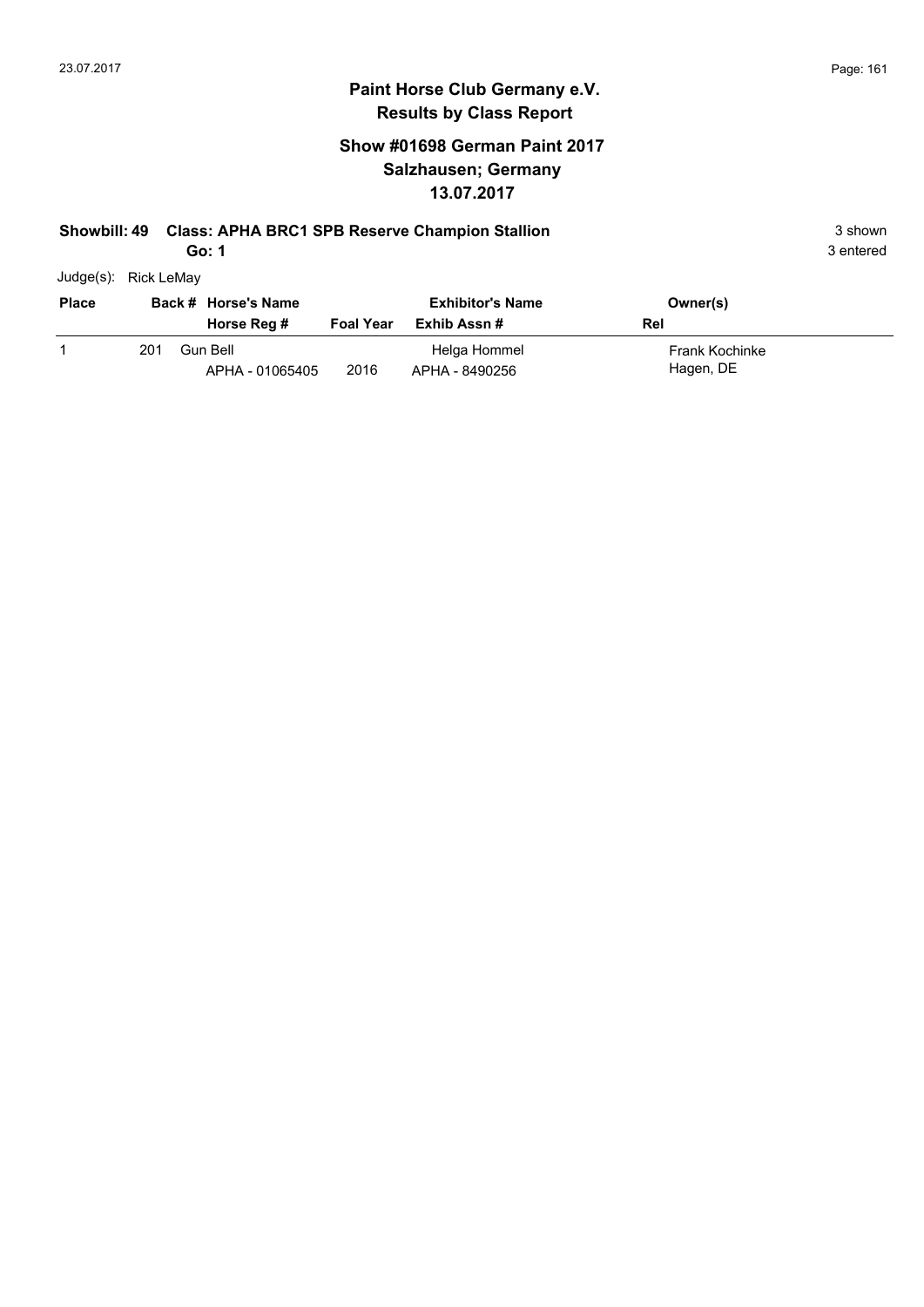# **Show #01699 German Paint 2017 Salzhausen; Germany 13.07.2017**

# **Showbill: 49 Class: APHA BRC1 SPB Reserve Champion Stallion** 3 shown 3 shown

**Go: 1**

| Judge(s): Susanne Haug |
|------------------------|
|                        |

| <b>Place</b> | Back # Horse's Name |                             |                  | <b>Exhibitor's Name</b>        | Owner(s)                    |
|--------------|---------------------|-----------------------------|------------------|--------------------------------|-----------------------------|
|              |                     | Horse Reg #                 | <b>Foal Year</b> | Exhib Assn #                   | Rel                         |
|              | 201                 | Gun Bell<br>APHA - 01065405 | 2016             | Helga Hommel<br>APHA - 8490256 | Frank Kochinke<br>Hagen, DE |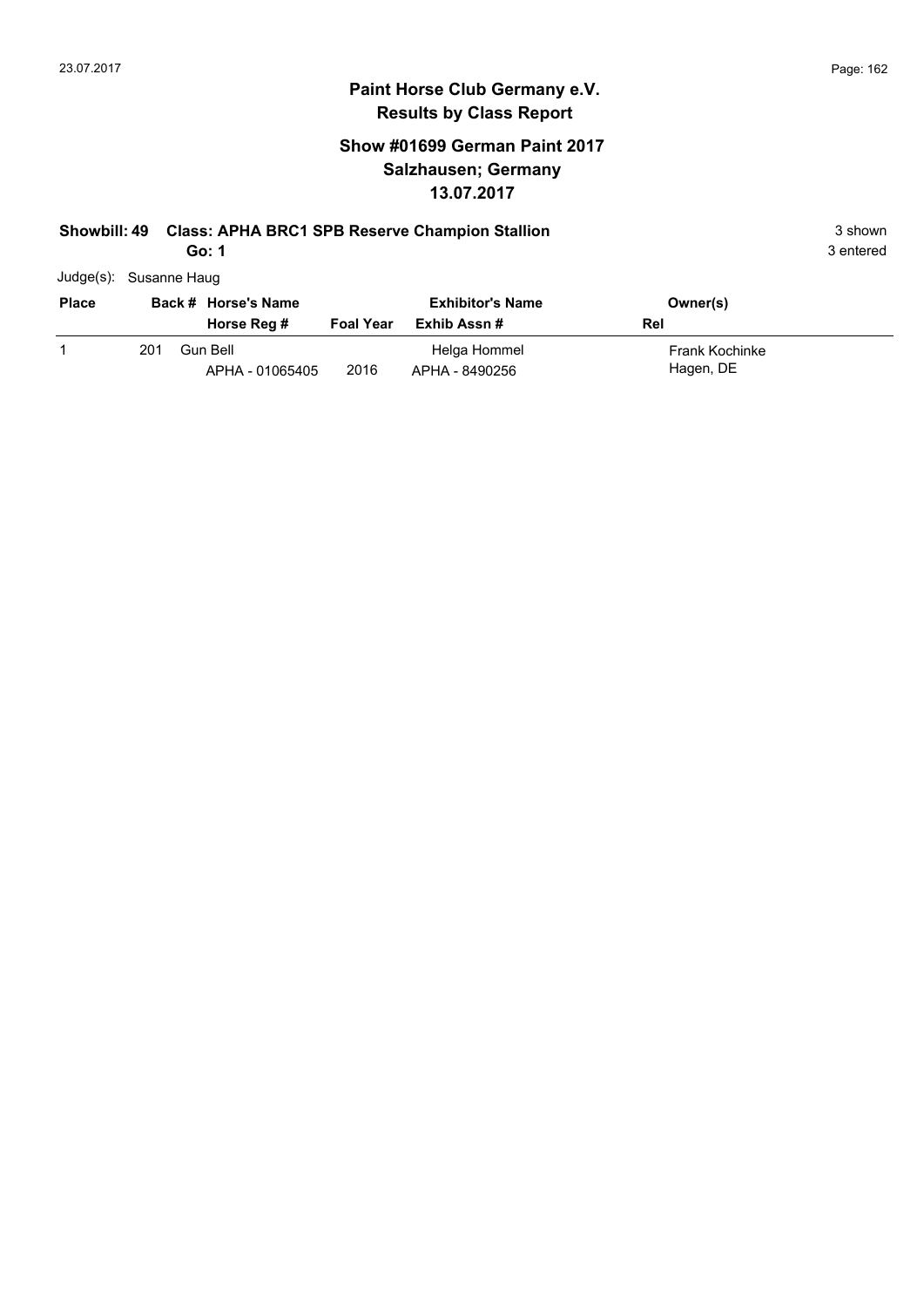# **Show #03270 German Paint 2017 Salzhausen; Germany 13.07.2017**

# **Showbill: 49 Class: APHA BRC1 SPB Reserve Champion Stallion** 3 shown 3 shown

**Go: 1**

| Judge(s): | Sonja Merkle |
|-----------|--------------|
|           |              |

| <b>Place</b> |     | Back # Horse's Name             | <b>Exhibitor's Name</b> |                                | Owner(s)                         |
|--------------|-----|---------------------------------|-------------------------|--------------------------------|----------------------------------|
|              |     | Horse Reg #                     | <b>Foal Year</b>        | Exhib Assn #                   | Rel                              |
|              | 236 | SQ Justified<br>APHA - 01061929 | 2016                    | Verena Hagen<br>APHA - 8648424 | Monika Hagen<br>C Haldenwang, DE |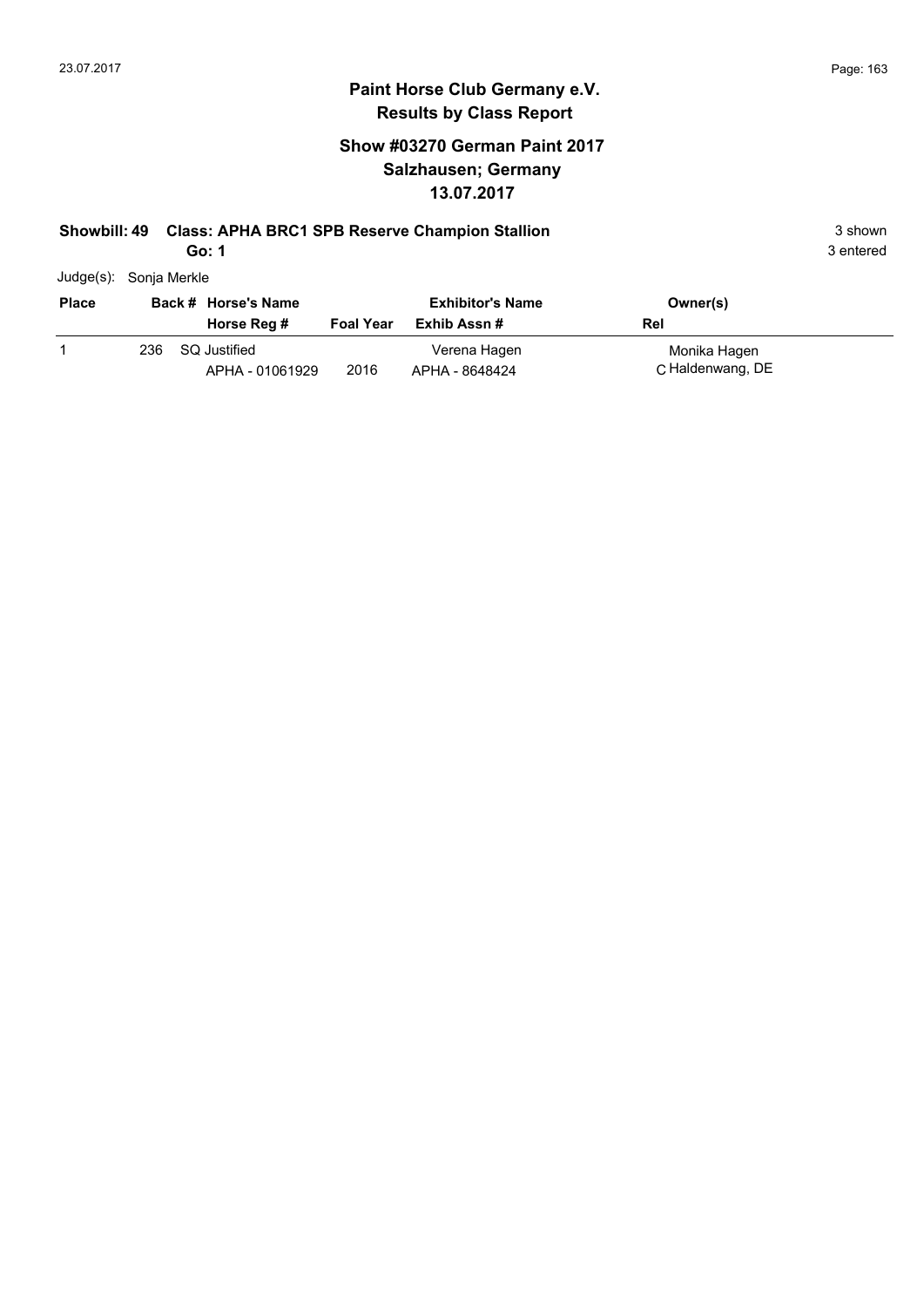# **Show #03271 German Paint 2017 Salzhausen; Germany 13.07.2017**

# **Showbill: 49 Class: APHA BRC1 SPB Reserve Champion Stallion** 3 shown 3 shown

**Go: 1**

| Judge(s): Barry Schuurman |  |
|---------------------------|--|
|                           |  |

| <b>Place</b> |     | Back # Horse's Name                     |                  | <b>Exhibitor's Name</b>               | Owner(s)                               |
|--------------|-----|-----------------------------------------|------------------|---------------------------------------|----------------------------------------|
|              |     | Horse Reg #                             | <b>Foal Year</b> | Exhib Assn #                          | Rel                                    |
|              | 239 | AM Theultimategideon<br>APHA - 01022627 | 2012             | Alexandra Promitzer<br>APHA - 0116511 | Alexandra Promitzer<br>7 Waldstein, AT |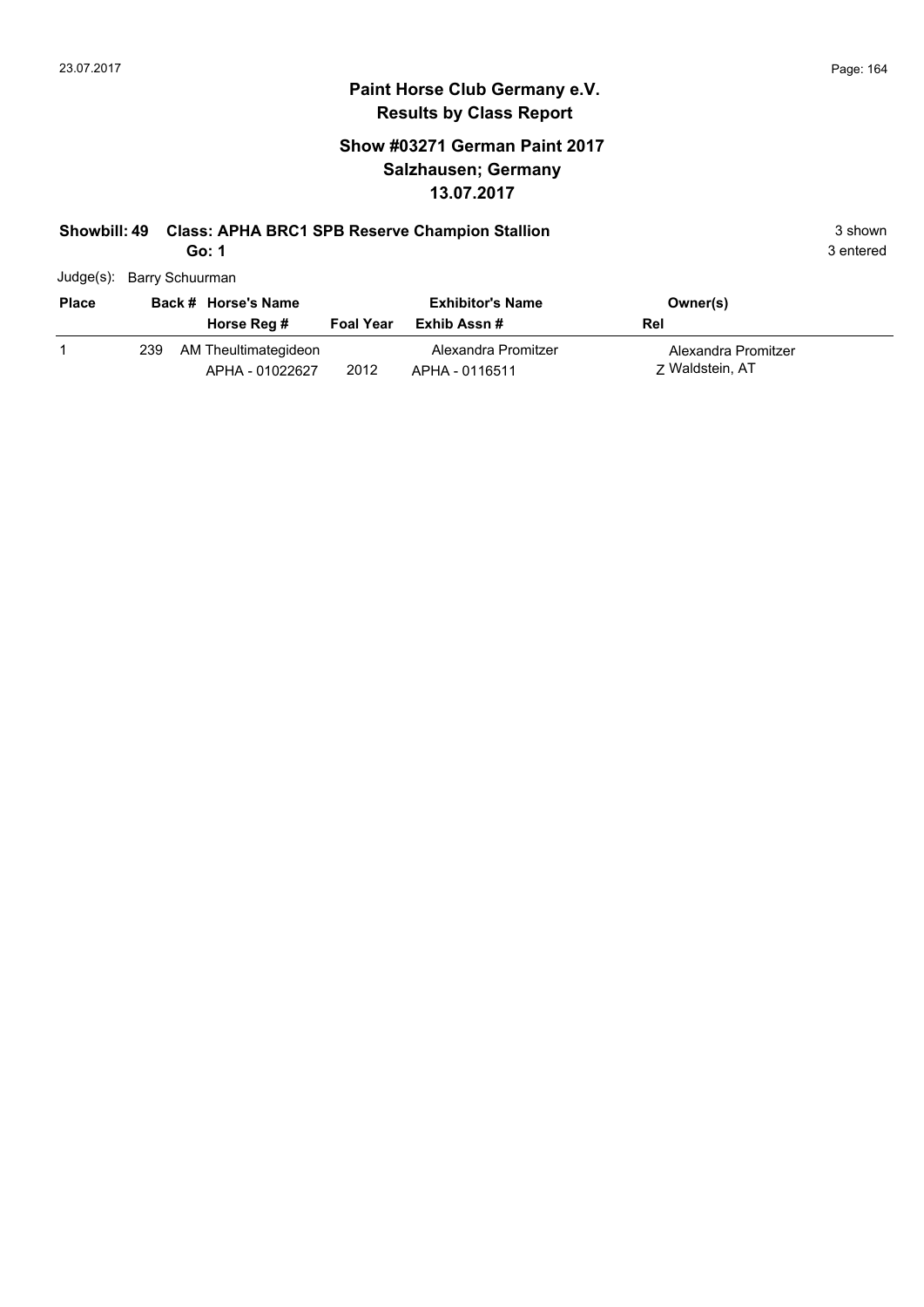# **Show #01698 German Paint 2017 Salzhausen; Germany 13.07.2017**

**Showbill: 50 Class: APHA OCC Overo Color, One Year & Older & All Sexes** 8 Shown

9 entered

| Judge(s):    | <b>Rick LeMay</b> |                                                 |                  |                                            |                                             |
|--------------|-------------------|-------------------------------------------------|------------------|--------------------------------------------|---------------------------------------------|
| <b>Place</b> |                   | Back # Horse's Name                             |                  | <b>Exhibitor's Name</b>                    | Owner(s)                                    |
|              |                   | Horse Reg #                                     | <b>Foal Year</b> | Exhib Assn#                                | Rel                                         |
| 1            | 252               | PP Prozakprescription<br>APHA - 00986611        | 2010             | Lenka Snablova<br>APHA - 8622599           | Hynek Lepka<br>E Bakov Nad Jizerou, CZ      |
| 2            | 225               | Huslers Elegance                                |                  | Sanne Schipper                             | Diana Proll                                 |
|              |                   | APHA - 00988022                                 | 2010             | APHA - 9140005                             | Laar, DE                                    |
| 3            | 138               | <b>Hawthorns Mr Fabulous</b><br>APHA - 01023929 | 2013             | Andrea Hoenicke<br>APHA - 8800366          | Claudia Gross<br>Berlin, DE                 |
| 4            | 175               | Sexy Imprint<br>APHA - 01061291                 | 2015             | Ellen Zylstra De Looze<br>APHA - 8946106   | Ellen Zylstra De Looze<br>Z Ridderkerk, NL  |
| 5            | 285               | Chip Zip<br>APHA - 00981671                     | 2010             | Angelika Gallitzendörfer<br>APHA - 8203113 | Angelika Gallitzendörfer<br>Z Memmingen, DE |
| 6            | 194               | <b>HM Ultimate The Look</b><br>APHA - 01055605  | 2015             | Jennifer Menzel<br>APHA - 8947182          | Jennifer Menzel<br>Z Voerde, DE             |
| 7            | 253               | Sadie In Krymsun<br>APHA - 01037805             | 2013             | <b>Libor Snabl</b><br>APHA - 8941568       | Lenka Snablova<br>P Decin, CZ               |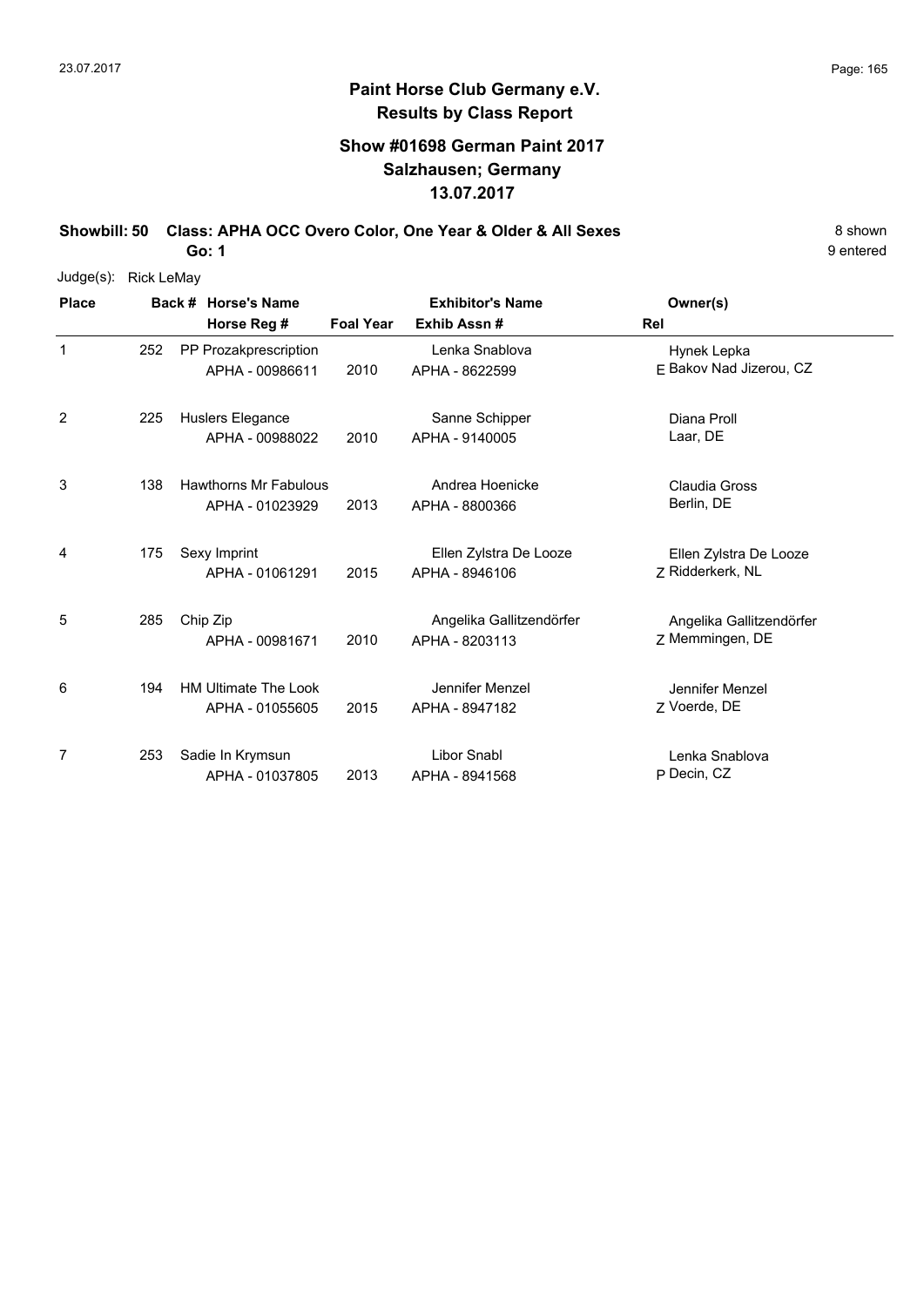# **Show #01699 German Paint 2017 Salzhausen; Germany 13.07.2017**

**Showbill: 50 Class: APHA OCC Overo Color, One Year & Older & All Sexes** 8 Shown 8 shown

9 entered

| Judge(s): Susanne Haug |     |                                                 |                  |                                            |                                              |
|------------------------|-----|-------------------------------------------------|------------------|--------------------------------------------|----------------------------------------------|
| <b>Place</b>           |     | Back # Horse's Name                             |                  | <b>Exhibitor's Name</b>                    | Owner(s)                                     |
|                        |     | Horse Reg #                                     | <b>Foal Year</b> | Exhib Assn#                                | Rel                                          |
| 1                      | 252 | PP Prozakprescription<br>APHA - 00986611        | 2010             | Lenka Snablova<br>APHA - 8622599           | Hynek Lepka<br>E Bakov Nad Jizerou, CZ       |
| 2                      | 225 | Huslers Elegance<br>APHA - 00988022             | 2010             | Sanne Schipper<br>APHA - 9140005           | Diana Proll<br>Laar, DE                      |
| 3                      | 138 | <b>Hawthorns Mr Fabulous</b><br>APHA - 01023929 | 2013             | Andrea Hoenicke<br>APHA - 8800366          | <b>Claudia Gross</b><br>Berlin, DE           |
| 4                      | 253 | Sadie In Krymsun<br>APHA - 01037805             | 2013             | Libor Snabl<br>APHA - 8941568              | Lenka Snablova<br>P Decin, CZ                |
| 5                      | 175 | Sexy Imprint<br>APHA - 01061291                 | 2015             | Ellen Zylstra De Looze<br>APHA - 8946106   | Ellen Zylstra De Looze<br>7 Ridderkerk, NL   |
| 6                      | 285 | Chip Zip<br>APHA - 00981671                     | 2010             | Angelika Gallitzendörfer<br>APHA - 8203113 | Angelika Gallitzendörfer<br>Z Memmingen, DE  |
| 7                      | 161 | <b>Classic Painted Alibi</b><br>APHA - 01037448 | 2014             | Dominique Altmann<br>APHA - 8947735        | Dominique Altmann<br>Z Bokholt-Hanredder, DE |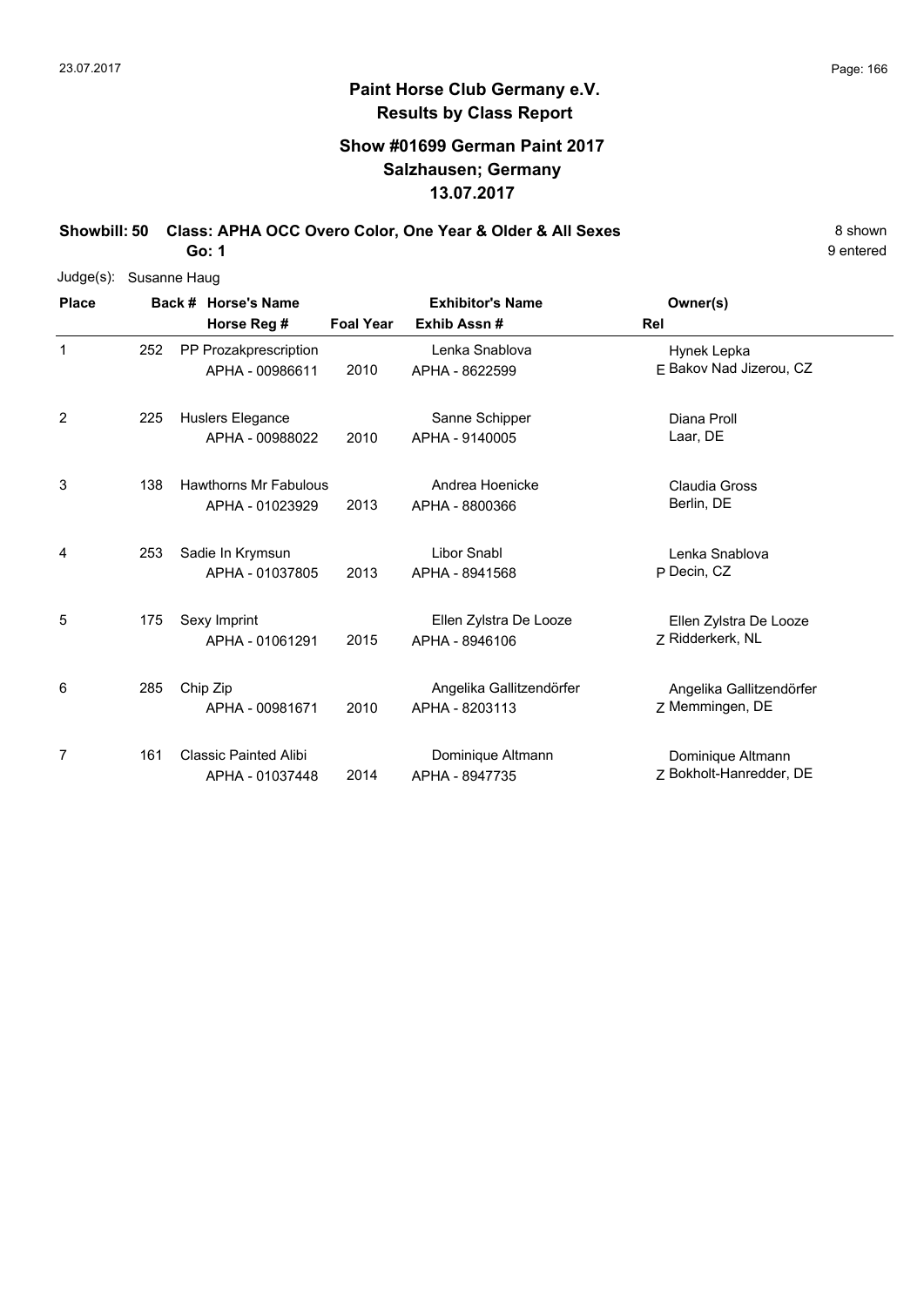9 entered

# **Paint Horse Club Germany e.V. Results by Class Report**

# **Show #03270 German Paint 2017 Salzhausen; Germany 13.07.2017**

**Showbill: 50 Class: APHA OCC Overo Color, One Year & Older & All Sexes** 8 Shown 8 shown

| $Judge(s)$ : | Sonja Merkle |                                                 |                  |                                            |                                             |
|--------------|--------------|-------------------------------------------------|------------------|--------------------------------------------|---------------------------------------------|
| <b>Place</b> |              | Back # Horse's Name<br>Horse Reg #              | <b>Foal Year</b> | <b>Exhibitor's Name</b><br>Exhib Assn#     | Owner(s)<br>Rel                             |
| 1            | 252          | PP Prozakprescription<br>APHA - 00986611        | 2010             | Lenka Snablova<br>APHA - 8622599           | Hynek Lepka<br>E Bakov Nad Jizerou, CZ      |
| 2            | 138          | <b>Hawthorns Mr Fabulous</b><br>APHA - 01023929 | 2013             | Andrea Hoenicke<br>APHA - 8800366          | Claudia Gross<br>Berlin, DE                 |
| 3            | 225          | Huslers Elegance<br>APHA - 00988022             | 2010             | Sanne Schipper<br>APHA - 9140005           | Diana Proll<br>Laar, DE                     |
| 4            | 253          | Sadie In Krymsun<br>APHA - 01037805             | 2013             | <b>Libor Snabl</b><br>APHA - 8941568       | Lenka Snablova<br>P Decin, CZ               |
| 5            | 285          | Chip Zip<br>APHA - 00981671                     | 2010             | Angelika Gallitzendörfer<br>APHA - 8203113 | Angelika Gallitzendörfer<br>Z Memmingen, DE |
| 6            | 175          | Sexy Imprint<br>APHA - 01061291                 | 2015             | Ellen Zylstra De Looze<br>APHA - 8946106   | Ellen Zylstra De Looze<br>7 Ridderkerk, NL  |
| 7            | 194          | <b>HM Ultimate The Look</b><br>APHA - 01055605  | 2015             | Jennifer Menzel<br>APHA - 8947182          | Jennifer Menzel<br>Z Voerde, DE             |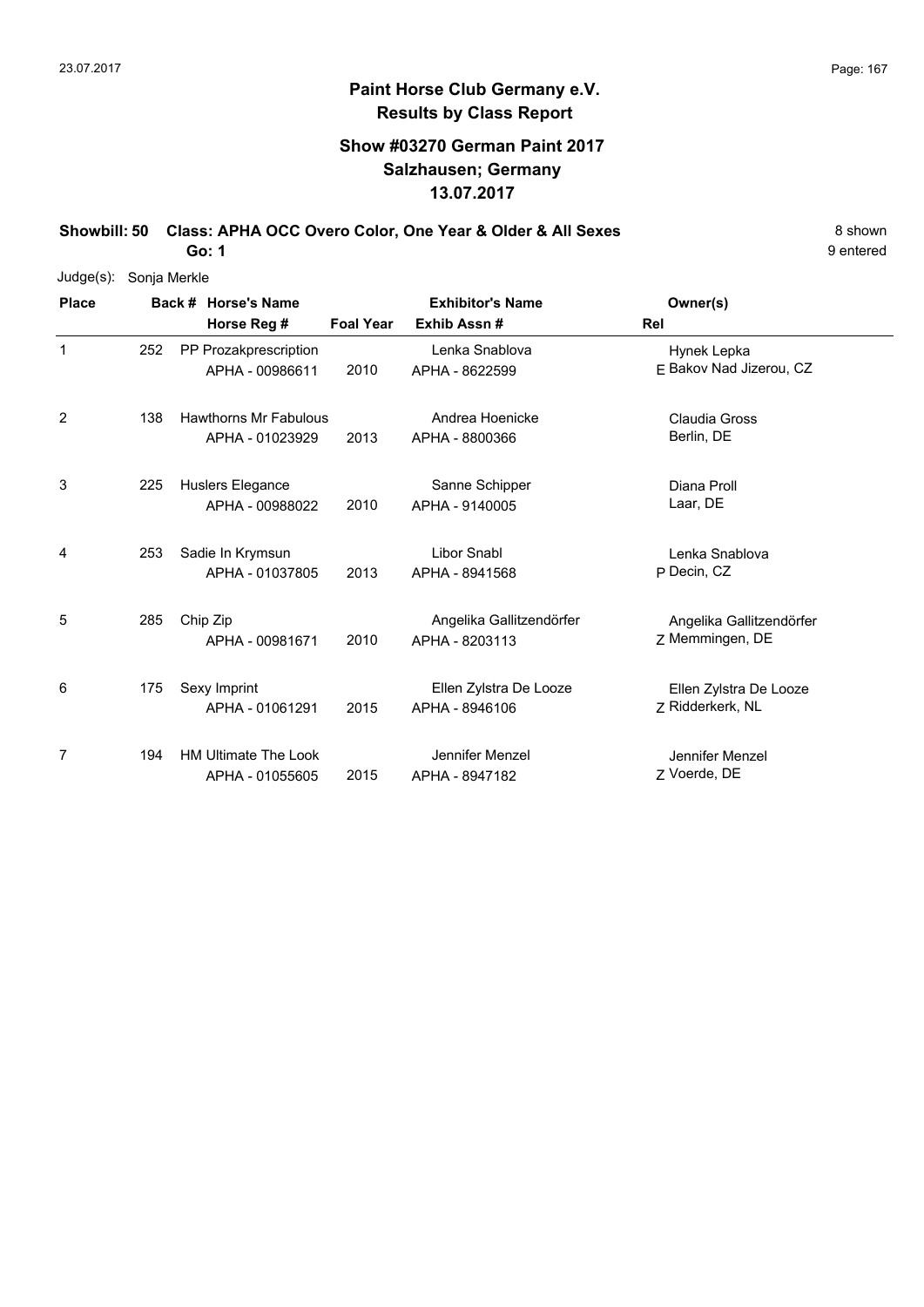# **Show #03271 German Paint 2017 Salzhausen; Germany 13.07.2017**

**Showbill: 50 Class: APHA OCC Overo Color, One Year & Older & All Sexes** 8 Shown **Go: 1**

9 entered

Judge(s): Barry Schuurman

| <b>Place</b> |     | Back # Horse's Name                             | <b>Exhibitor's Name</b> |                                            | Owner(s)                                     |
|--------------|-----|-------------------------------------------------|-------------------------|--------------------------------------------|----------------------------------------------|
|              |     | Horse Reg #                                     | <b>Foal Year</b>        | Exhib Assn#                                | Rel                                          |
| 1            | 253 | Sadie In Krymsun<br>APHA - 01037805             | 2013                    | <b>Libor Snabl</b><br>APHA - 8941568       | Lenka Snablova<br>P Decin, CZ                |
| 2            | 225 | Huslers Elegance<br>APHA - 00988022             | 2010                    | Sanne Schipper<br>APHA - 9140005           | Diana Proll<br>Laar, DE                      |
| 3            | 252 | PP Prozakprescription<br>APHA - 00986611        | 2010                    | Lenka Snablova<br>APHA - 8622599           | Hynek Lepka<br>E Bakov Nad Jizerou, CZ       |
| 4            | 138 | <b>Hawthorns Mr Fabulous</b><br>APHA - 01023929 | 2013                    | Andrea Hoenicke<br>APHA - 8800366          | Claudia Gross<br>Berlin, DE                  |
| 5            | 175 | Sexy Imprint<br>APHA - 01061291                 | 2015                    | Ellen Zylstra De Looze<br>APHA - 8946106   | Ellen Zylstra De Looze<br>7 Ridderkerk, NL   |
| 6            | 161 | <b>Classic Painted Alibi</b><br>APHA - 01037448 | 2014                    | Dominique Altmann<br>APHA - 8947735        | Dominique Altmann<br>Z Bokholt-Hanredder, DE |
| 7            | 285 | Chip Zip<br>APHA - 00981671                     | 2010                    | Angelika Gallitzendörfer<br>APHA - 8203113 | Angelika Gallitzendörfer<br>Z Memmingen, DE  |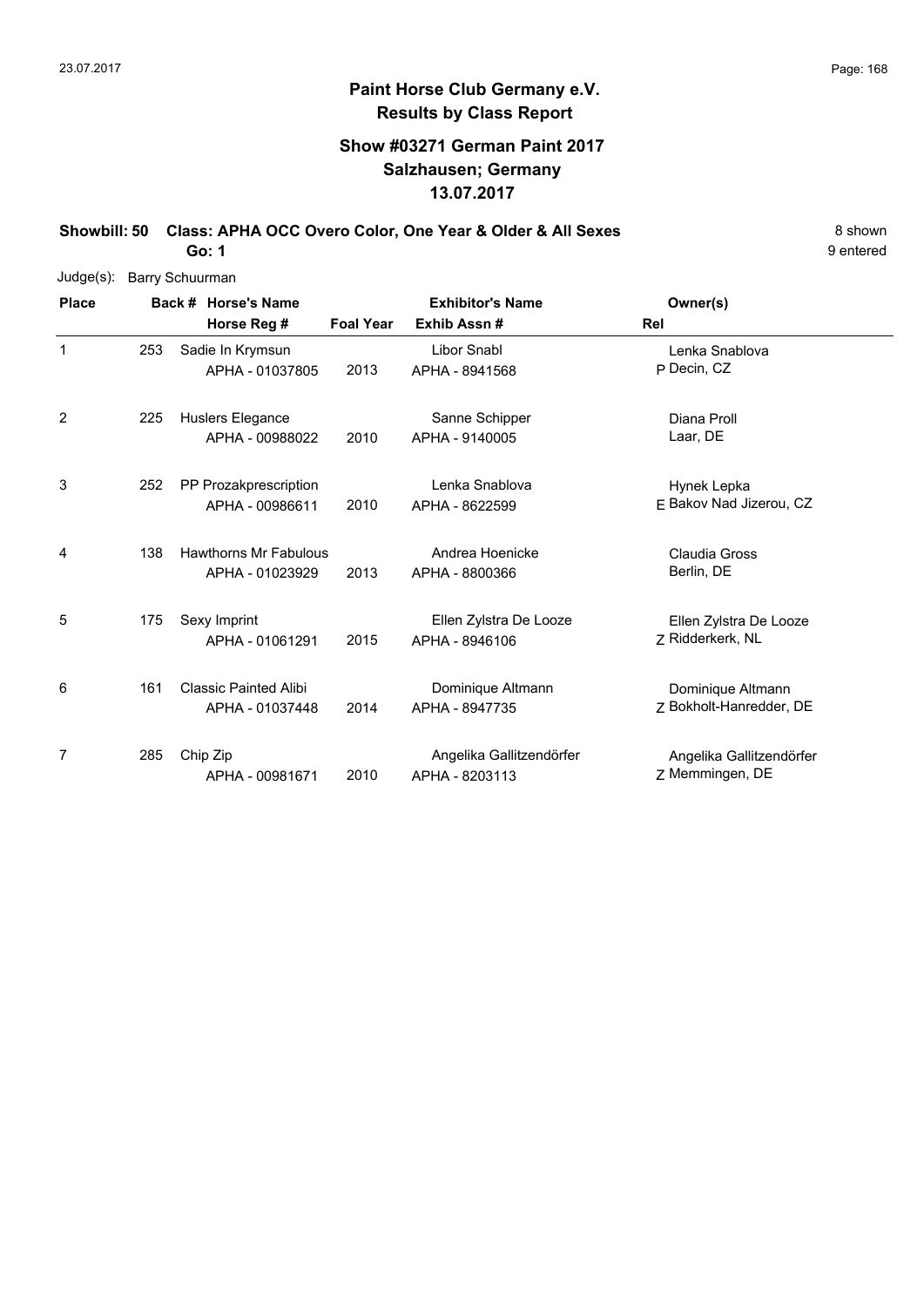# **Show #01698 German Paint 2017 Salzhausen; Germany 13.07.2017**

**Showbill: 51 Class: APHA TCC Tobiano Color, One Year & Older & All Sexes** 8 Shown

14 entered

| $Judge(s)$ : | <b>Rick LeMay</b> |                           |                  |                          |                      |
|--------------|-------------------|---------------------------|------------------|--------------------------|----------------------|
| <b>Place</b> |                   | Back # Horse's Name       |                  | <b>Exhibitor's Name</b>  | Owner(s)             |
|              |                   | Horse Reg #               | <b>Foal Year</b> | Exhib Assn#              | Rel                  |
| 1            | 204               | <b>Genuine Docs Pride</b> |                  | Anne Keil                | Anne Keil            |
|              |                   | APHA - 00929830           | 2007             | APHA - 8942152           | Z Oerlinghausen, DE  |
| 2            | 185               | <b>SR Refundosox</b>      |                  | Angela Stein             | Angela Stein         |
|              |                   | APHA - 00598263           | 2000             | APHA - 8659572           | Z Rosengarten, DE    |
| 3            | 182               | Spooksroyalsunshine       |                  | Samirah Fraenzel         | Uwe Krause           |
|              |                   | APHA - 01045747           | 2014             | APHA - 0137244           | Oranienburg, DE      |
| 4            | 196               | Chicaoscura               |                  | Melanie Hein             | Melanie Hein         |
|              |                   | APHA - 00943358           | 2008             | APHA - 8948486           | Z Hoegsdorf, DE      |
| 5            | 184               | Mr Black Jack Olena       |                  | Heike Rudolph-Lasner     | Heike Rudolph-Lasner |
|              |                   | APHA - 00988450           | 2010             | APHA - 8301191           | Z Norderstedt, DE    |
| 6            | 300               | Notice Clues Rocket       |                  | Angelika Gallitzendörfer | Karl F Schettler     |
|              |                   | APHA - 01039340           | 2014             | APHA - 8203113           | Z Muenchen, DE       |
| 7            | 275               | Maxi Spook Sweet Kiss     |                  | <b>Shirley Braak</b>     | Dirk Braak           |
|              |                   | APHA - 00989245           | 2010             | <b>APHA - BS</b>         | C Schenefeld, DE     |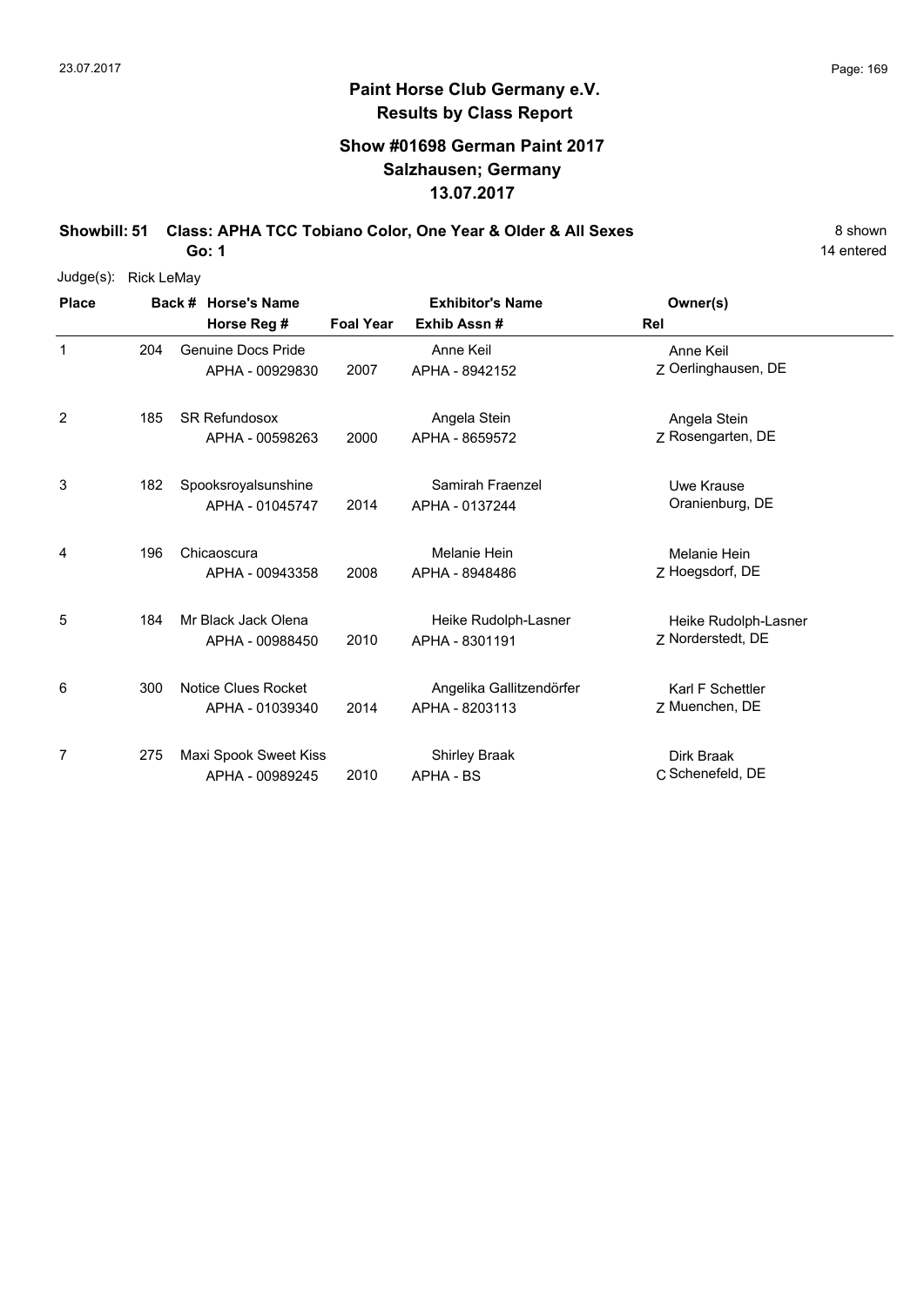14 entered

# **Paint Horse Club Germany e.V. Results by Class Report**

# **Show #01699 German Paint 2017 Salzhausen; Germany 13.07.2017**

**Showbill: 51 Class: APHA TCC Tobiano Color, One Year & Older & All Sexes** 8 Shown

| Judge(s): Susanne Haug |     |                              |                  |                          |                        |
|------------------------|-----|------------------------------|------------------|--------------------------|------------------------|
| <b>Place</b>           |     | Back # Horse's Name          |                  | <b>Exhibitor's Name</b>  | Owner(s)               |
|                        |     | Horse Reg #                  | <b>Foal Year</b> | Exhib Assn#              | <b>Rel</b>             |
| 1                      | 204 | <b>Genuine Docs Pride</b>    |                  | Anne Keil                | Anne Keil              |
|                        |     | APHA - 00929830              | 2007             | APHA - 8942152           | Z Oerlinghausen, DE    |
| 2                      | 196 | Chicaoscura                  |                  | Melanie Hein             | Melanie Hein           |
|                        |     | APHA - 00943358              | 2008             | APHA - 8948486           | Z Hoegsdorf, DE        |
| 3                      | 184 | Mr Black Jack Olena          |                  | Heike Rudolph-Lasner     | Heike Rudolph-Lasner   |
|                        |     | APHA - 00988450              | 2010             | APHA - 8301191           | Z Norderstedt, DE      |
| 4                      | 185 | <b>SR Refundosox</b>         |                  | Angela Stein             | Angela Stein           |
|                        |     | APHA - 00598263              | 2000             | APHA - 8659572           | Z Rosengarten, DE      |
| 5                      | 300 | Notice Clues Rocket          |                  | Angelika Gallitzendörfer | Karl F Schettler       |
|                        |     | APHA - 01039340              | 2014             | APHA - 8203113           | Z Muenchen, DE         |
| 6                      | 182 | Spooksroyalsunshine          |                  | Samirah Fraenzel         | Uwe Krause             |
|                        |     | APHA - 01045747              | 2014             | APHA - 0137244           | Oranienburg, DE        |
| 7                      | 172 | <b>Gamblers First Murphy</b> |                  | Joana Christel Sprogoe   | Joana Christel Sprogoe |
|                        |     | APHA - 00983138              | 2010             | APHA - 8955431           | Z Suelfeld, DE         |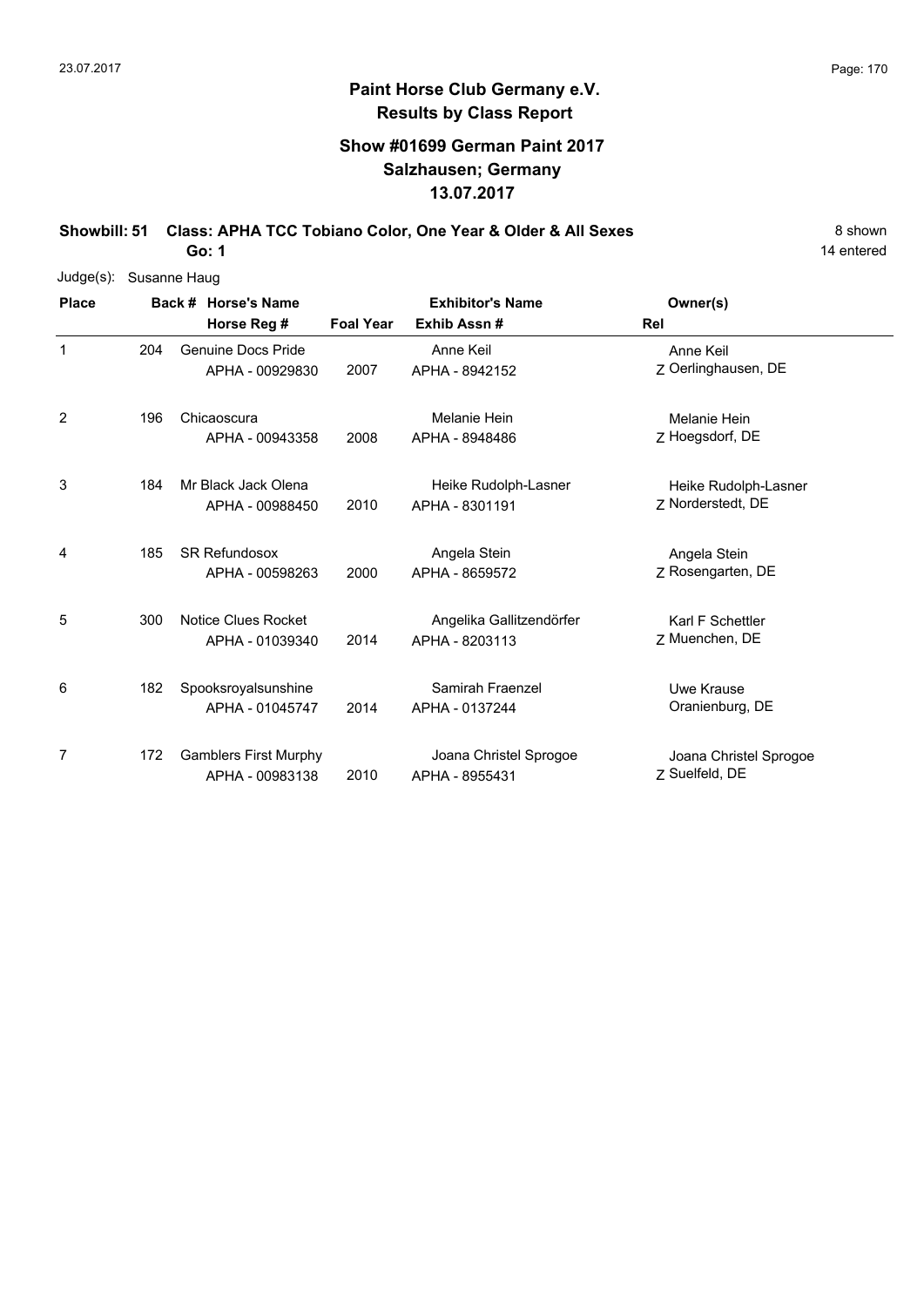# **Show #03270 German Paint 2017 Salzhausen; Germany 13.07.2017**

**Showbill: 51 Class: APHA TCC Tobiano Color, One Year & Older & All Sexes** 8 Shown

14 entered

| Judge(s):    | Sonja Merkle |                           |                  |                          |                      |
|--------------|--------------|---------------------------|------------------|--------------------------|----------------------|
| <b>Place</b> |              | Back # Horse's Name       |                  | <b>Exhibitor's Name</b>  | Owner(s)             |
|              |              | Horse Reg #               | <b>Foal Year</b> | Exhib Assn#              | Rel                  |
| 1            | 204          | <b>Genuine Docs Pride</b> |                  | Anne Keil                | Anne Keil            |
|              |              | APHA - 00929830           | 2007             | APHA - 8942152           | Z Oerlinghausen, DE  |
| 2            | 185          | <b>SR Refundosox</b>      |                  | Angela Stein             | Angela Stein         |
|              |              | APHA - 00598263           | 2000             | APHA - 8659572           | Z Rosengarten, DE    |
| 3            | 184          | Mr Black Jack Olena       |                  | Heike Rudolph-Lasner     | Heike Rudolph-Lasner |
|              |              | APHA - 00988450           | 2010             | APHA - 8301191           | 7 Norderstedt, DE    |
| 4            | 182          | Spooksroyalsunshine       |                  | Samirah Fraenzel         | Uwe Krause           |
|              |              | APHA - 01045747           | 2014             | APHA - 0137244           | Oranienburg, DE      |
| 5            | 300          | Notice Clues Rocket       |                  | Angelika Gallitzendörfer | Karl F Schettler     |
|              |              | APHA - 01039340           | 2014             | APHA - 8203113           | Z Muenchen, DE       |
| 6            | 196          | Chicaoscura               |                  | Melanie Hein             | Melanie Hein         |
|              |              | APHA - 00943358           | 2008             | APHA - 8948486           | Z Hoegsdorf, DE      |
| 7            | 275          | Maxi Spook Sweet Kiss     |                  | Shirley Braak            | Dirk Braak           |
|              |              | APHA - 00989245           | 2010             | APHA - BS                | C Schenefeld, DE     |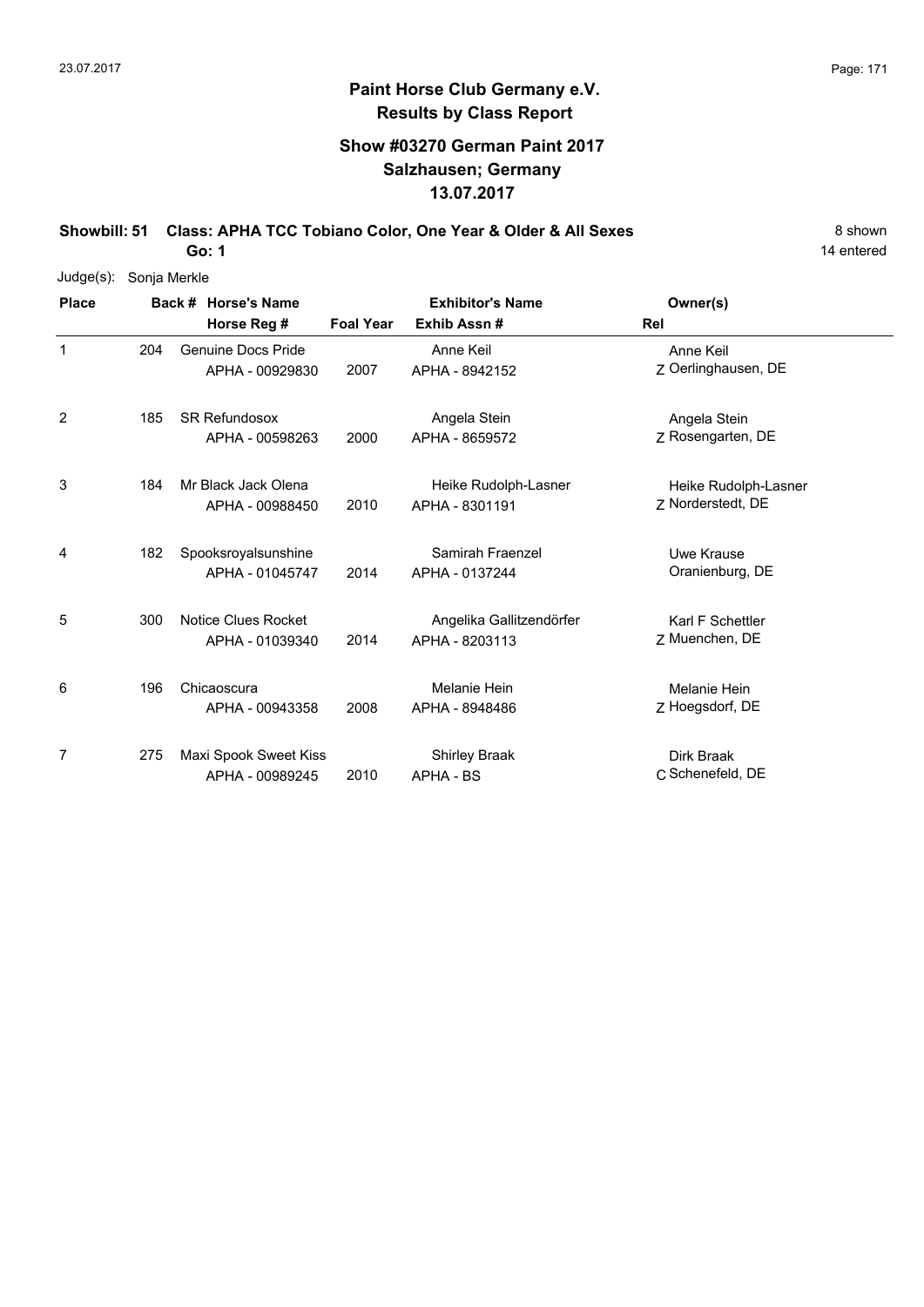# **Show #03271 German Paint 2017 Salzhausen; Germany 13.07.2017**

**Showbill: 51 Class: APHA TCC Tobiano Color, One Year & Older & All Sexes** 8 Shown **Go: 1**

14 entered

Judge(s): Barry Schuurman

| <b>Place</b> |     | Back # Horse's Name                           |                  | <b>Exhibitor's Name</b>                    | Owner(s)                                  |
|--------------|-----|-----------------------------------------------|------------------|--------------------------------------------|-------------------------------------------|
|              |     | Horse Reg #                                   | <b>Foal Year</b> | Exhib Assn#                                | <b>Rel</b>                                |
| $\mathbf{1}$ | 204 | <b>Genuine Docs Pride</b><br>APHA - 00929830  | 2007             | Anne Keil<br>APHA - 8942152                | Anne Keil<br>Z Oerlinghausen, DE          |
| 2            | 185 | <b>SR Refundosox</b><br>APHA - 00598263       | 2000             | Angela Stein<br>APHA - 8659572             | Angela Stein<br>Z Rosengarten, DE         |
| 3            | 182 | Spooksroyalsunshine<br>APHA - 01045747        | 2014             | Samirah Fraenzel<br>APHA - 0137244         | Uwe Krause<br>Oranienburg, DE             |
| 4            | 196 | Chicaoscura<br>APHA - 00943358                | 2008             | Melanie Hein<br>APHA - 8948486             | Melanie Hein<br>Z Hoegsdorf, DE           |
| 5            | 184 | Mr Black Jack Olena<br>APHA - 00988450        | 2010             | Heike Rudolph-Lasner<br>APHA - 8301191     | Heike Rudolph-Lasner<br>Z Norderstedt, DE |
| 6            | 300 | <b>Notice Clues Rocket</b><br>APHA - 01039340 | 2014             | Angelika Gallitzendörfer<br>APHA - 8203113 | Karl F Schettler<br>Z Muenchen, DE        |
| 7            | 275 | Maxi Spook Sweet Kiss<br>APHA - 00989245      | 2010             | <b>Shirley Braak</b><br>APHA - BS          | Dirk Braak<br>C Schenefeld, DE            |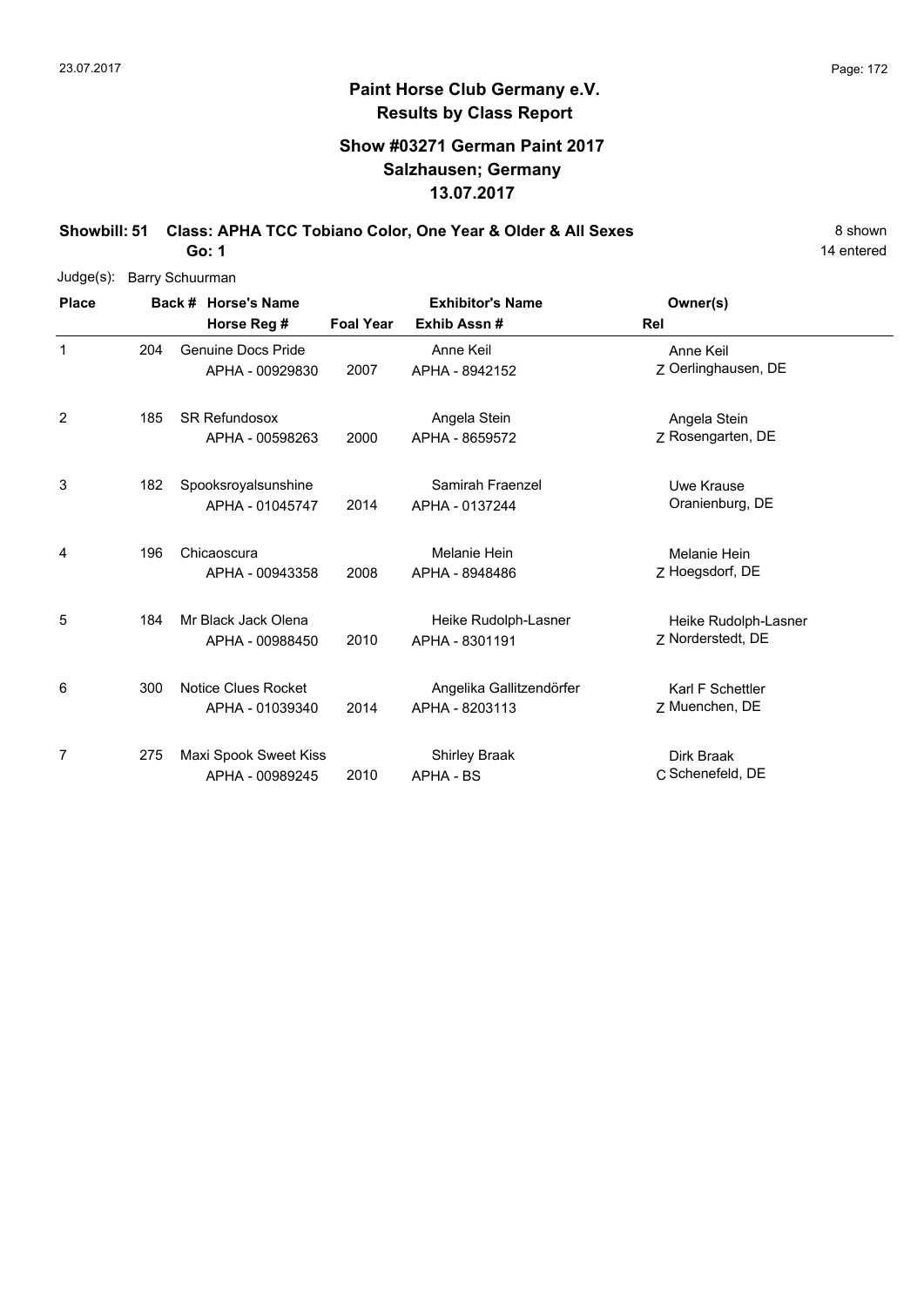### **Show #01698 German Paint 2017 Salzhausen; Germany 13.07.2017**

**Showbill: 52 Class: APHA ALL1 Amt Yearling & 2YO Longe Line (Zone 12 only)** 5 Shown

5 entered

| $Judge(s)$ : | <b>Rick LeMay</b> |                                          |                  |                                          |                                                |
|--------------|-------------------|------------------------------------------|------------------|------------------------------------------|------------------------------------------------|
| <b>Place</b> |                   | Back # Horse's Name<br>Horse Reg #       | <b>Foal Year</b> | <b>Exhibitor's Name</b><br>Exhib Assn#   | Owner(s)<br>Rel                                |
| 1            | 193               | John Sent Roses<br>APHA - 01048215       | 2015             | Rebecca Herrscher<br>APHA - 9146182      | Rebecca Herrscher<br>7 Windelsbach, DE         |
| 2            | 175               | Sexy Imprint<br>APHA - 01061291          | 2015             | Ellen Zylstra De Looze<br>APHA - 8946106 | Ellen Zylstra De Looze<br>7 Ridderkerk, NL     |
| 3            | 151               | Dots Magic Sense<br>APHA - 01053524      | 2015             | Susanne Vestergaard<br>APHA - 8853057    | Susanne Vestergaard<br>Z Brorup, DK            |
| 4            | 192               | Be My Lollipop<br>APHA - 01051784        | 2015             | Patricia Hornung<br>APHA - 8931743       | Patricia Hornung<br>Z Rothenburg OD Tauber, DE |
| 5            | 210               | Unbelievable Asset DH<br>APHA - 01051450 | 2015             | Stefanie Breitkreutz<br>APHA - 9156119   | Denise Henss<br>7 Walsrode, DE                 |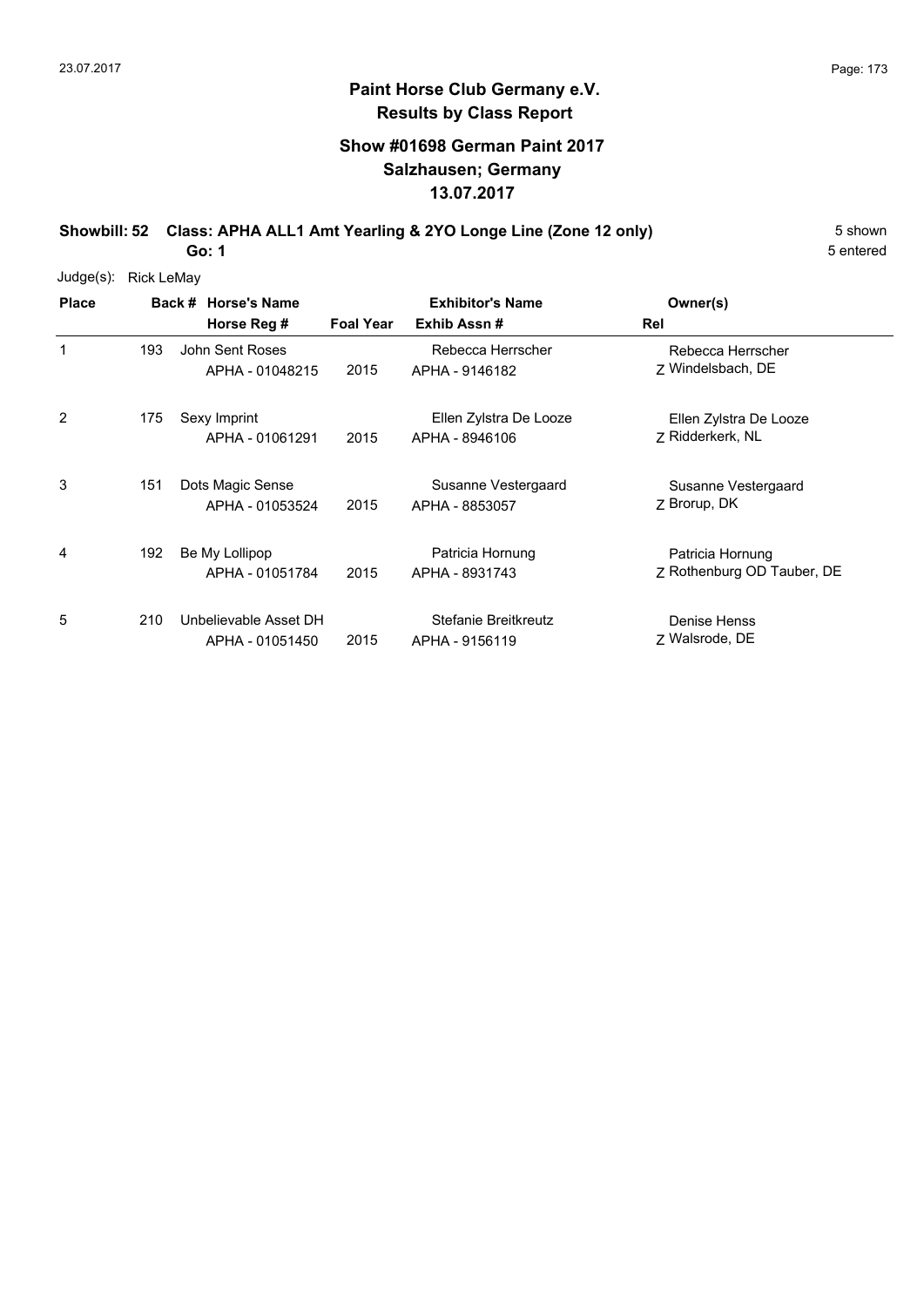# **Show #01699 German Paint 2017 Salzhausen; Germany 13.07.2017**

**Showbill: 52 Class: APHA ALL1 Amt Yearling & 2YO Longe Line (Zone 12 only)** 5 Shown

5 entered

| $Judge(s)$ : | Susanne Haug |                       |                  |                         |                            |
|--------------|--------------|-----------------------|------------------|-------------------------|----------------------------|
| <b>Place</b> |              | Back # Horse's Name   |                  | <b>Exhibitor's Name</b> | Owner(s)                   |
|              |              | Horse Reg #           | <b>Foal Year</b> | Exhib Assn#             | Rel                        |
|              | 193          | John Sent Roses       |                  | Rebecca Herrscher       | Rebecca Herrscher          |
|              |              | APHA - 01048215       | 2015             | APHA - 9146182          | Z Windelsbach, DE          |
| 2            | 151          | Dots Magic Sense      |                  | Susanne Vestergaard     | Susanne Vestergaard        |
|              |              | APHA - 01053524       | 2015             | APHA - 8853057          | Z Brorup, DK               |
| 3            | 192          | Be My Lollipop        |                  | Patricia Hornung        | Patricia Hornung           |
|              |              | APHA - 01051784       | 2015             | APHA - 8931743          | Z Rothenburg OD Tauber, DE |
| 4            | 175          | Sexy Imprint          |                  | Ellen Zylstra De Looze  | Ellen Zylstra De Looze     |
|              |              | APHA - 01061291       | 2015             | APHA - 8946106          | 7 Ridderkerk, NL           |
| 5            | 210          | Unbelievable Asset DH |                  | Stefanie Breitkreutz    | <b>Denise Henss</b>        |
|              |              | APHA - 01051450       | 2015             | APHA - 9156119          | 7 Walsrode, DE             |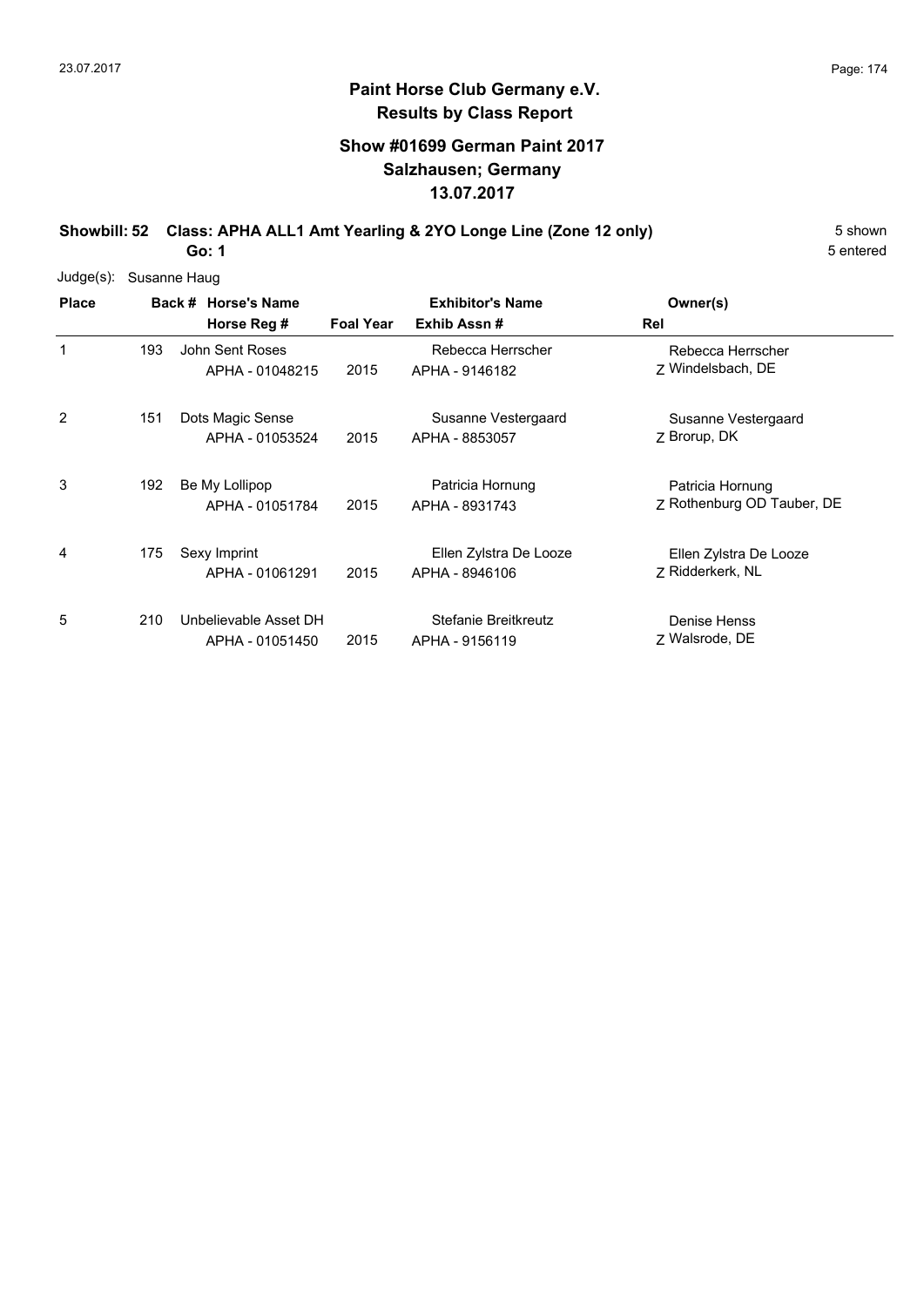# **Show #03270 German Paint 2017 Salzhausen; Germany 13.07.2017**

**Showbill: 52 Class: APHA ALL1 Amt Yearling & 2YO Longe Line (Zone 12 only)** 5 Shown

5 entered

| $Judge(s)$ : | Sonja Merkle |                                          |                  |                                          |                                                |
|--------------|--------------|------------------------------------------|------------------|------------------------------------------|------------------------------------------------|
| <b>Place</b> |              | Back # Horse's Name<br>Horse Reg #       | <b>Foal Year</b> | <b>Exhibitor's Name</b><br>Exhib Assn#   | Owner(s)<br>Rel                                |
| 1            | 151          | Dots Magic Sense<br>APHA - 01053524      | 2015             | Susanne Vestergaard<br>APHA - 8853057    | Susanne Vestergaard<br>Z Brorup, DK            |
| 2            | 193          | John Sent Roses<br>APHA - 01048215       | 2015             | Rebecca Herrscher<br>APHA - 9146182      | Rebecca Herrscher<br>Z Windelsbach, DE         |
| 3            | 192          | Be My Lollipop<br>APHA - 01051784        | 2015             | Patricia Hornung<br>APHA - 8931743       | Patricia Hornung<br>Z Rothenburg OD Tauber, DE |
| 4            | 175          | Sexy Imprint<br>APHA - 01061291          | 2015             | Ellen Zylstra De Looze<br>APHA - 8946106 | Ellen Zylstra De Looze<br>Z Ridderkerk, NL     |
| 5            | 210          | Unbelievable Asset DH<br>APHA - 01051450 | 2015             | Stefanie Breitkreutz<br>APHA - 9156119   | Denise Henss<br>7 Walsrode, DE                 |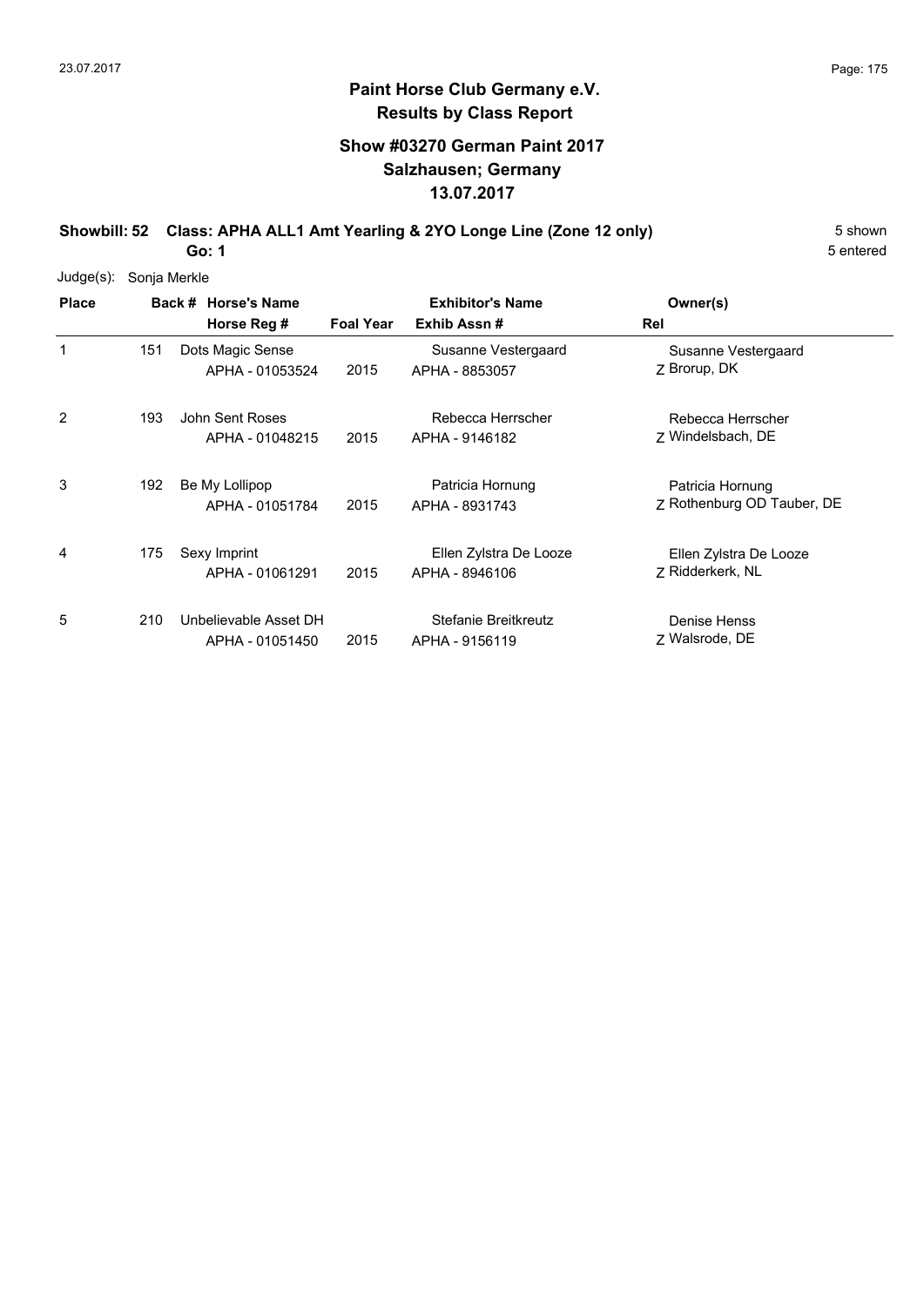# **Show #03271 German Paint 2017 Salzhausen; Germany 13.07.2017**

**Showbill: 52 Class: APHA ALL1 Amt Yearling & 2YO Longe Line (Zone 12 only)** 5 Shown

5 entered

| Judge(s):    |     | Barry Schuurman                          |                  |                                          |                                                |
|--------------|-----|------------------------------------------|------------------|------------------------------------------|------------------------------------------------|
| <b>Place</b> |     | Back # Horse's Name<br>Horse Reg #       | <b>Foal Year</b> | <b>Exhibitor's Name</b><br>Exhib Assn#   | Owner(s)<br>Rel                                |
| 1            | 151 | Dots Magic Sense<br>APHA - 01053524      | 2015             | Susanne Vestergaard<br>APHA - 8853057    | Susanne Vestergaard<br>Z Brorup, DK            |
| 2            | 193 | John Sent Roses<br>APHA - 01048215       | 2015             | Rebecca Herrscher<br>APHA - 9146182      | Rebecca Herrscher<br>7 Windelsbach, DE         |
| 3            | 175 | Sexy Imprint<br>APHA - 01061291          | 2015             | Ellen Zylstra De Looze<br>APHA - 8946106 | Ellen Zylstra De Looze<br>Z Ridderkerk, NL     |
| 4            | 210 | Unbelievable Asset DH<br>APHA - 01051450 | 2015             | Stefanie Breitkreutz<br>APHA - 9156119   | Denise Henss<br>Z Walsrode, DE                 |
| 5            | 192 | Be My Lollipop<br>APHA - 01051784        | 2015             | Patricia Hornung<br>APHA - 8931743       | Patricia Hornung<br>Z Rothenburg OD Tauber, DE |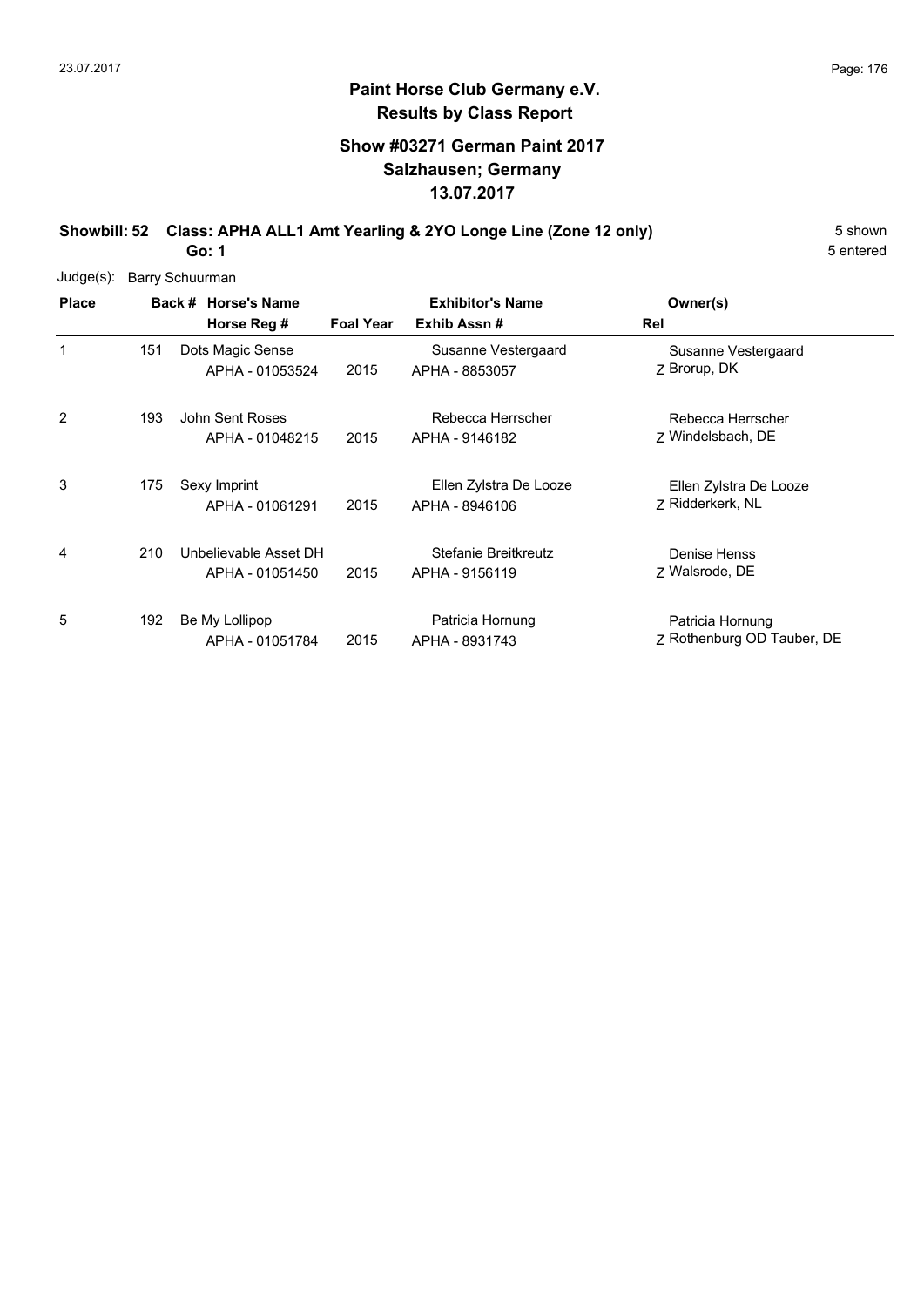# **Show #01698 German Paint 2017 Salzhausen; Germany 13.07.2017**

#### **Showbill: 53 Class: APHA ABL2 Amt SPB Yearling & 2YO Longe Line (Zone 12 only)** 2 shown **Go: 1**

2 entered

Judge(s): Rick LeMay

| <b>Place</b> |     | Back # Horse's Name                             |                  | <b>Exhibitor's Name</b>           | Owner(s)                        |
|--------------|-----|-------------------------------------------------|------------------|-----------------------------------|---------------------------------|
|              |     | Horse Reg #                                     | <b>Foal Year</b> | Exhib Assn#                       | Rel                             |
|              | 271 | No Doubt Im A Brownie<br>APHA - 01070066        | 2015             | Laura Schultz<br>APHA - 8665966   | Jorn Schultz<br>C Ulfborg, DK   |
| 2            | 223 | <b>Pretty Little Gambler</b><br>APHA - 01055344 | 2015             | Jorgen Sandholm<br>APHA - 8221474 | Jorgen Sandholm<br>7 Brande, DK |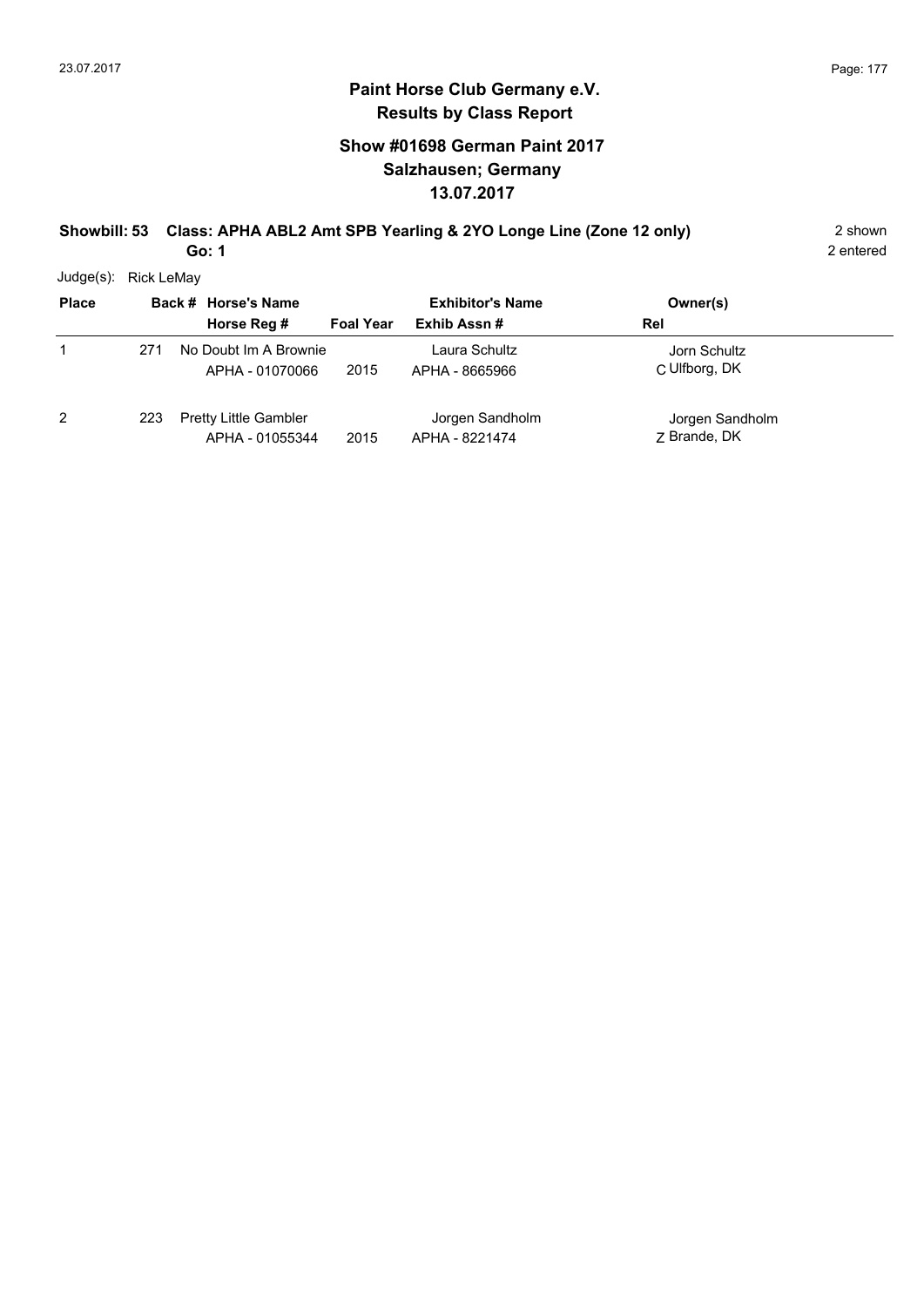# **Show #01699 German Paint 2017 Salzhausen; Germany 13.07.2017**

#### **Showbill: 53 Class: APHA ABL2 Amt SPB Yearling & 2YO Longe Line (Zone 12 only)** 2 shown **Go: 1**

2 entered

Judge(s): Susanne Haug

| <b>Place</b> |     | Back # Horse's Name<br>Horse Reg #              | <b>Foal Year</b> | <b>Exhibitor's Name</b><br>Exhib Assn# | Owner(s)<br>Rel                 |
|--------------|-----|-------------------------------------------------|------------------|----------------------------------------|---------------------------------|
|              | 223 | <b>Pretty Little Gambler</b><br>APHA - 01055344 | 2015             | Jorgen Sandholm<br>APHA - 8221474      | Jorgen Sandholm<br>7 Brande, DK |
| 2            | 271 | No Doubt Im A Brownie<br>APHA - 01070066        | 2015             | Laura Schultz<br>APHA - 8665966        | Jorn Schultz<br>C Ulfborg, DK   |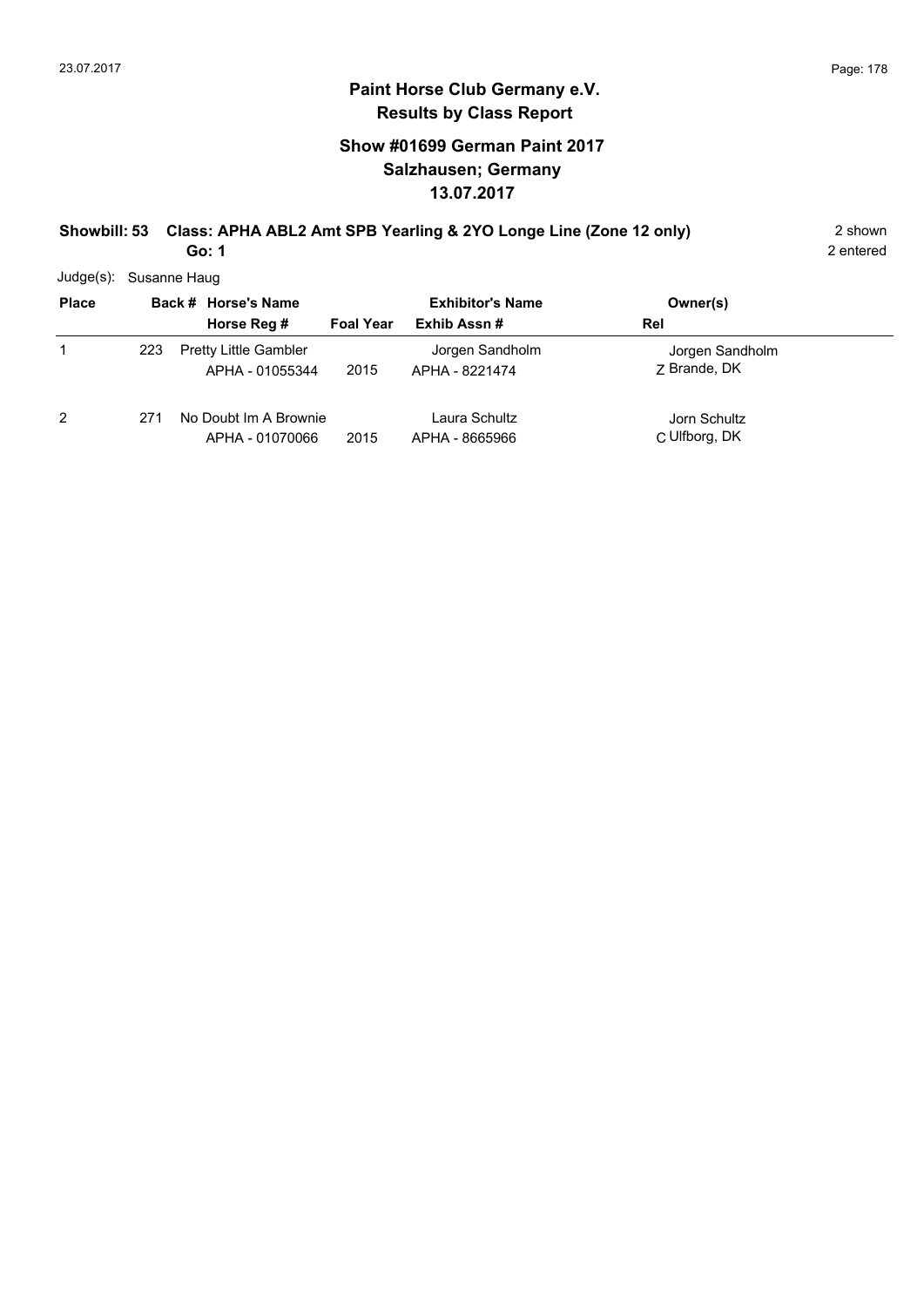# **Show #03270 German Paint 2017 Salzhausen; Germany 13.07.2017**

#### **Showbill: 53 Class: APHA ABL2 Amt SPB Yearling & 2YO Longe Line (Zone 12 only)** 2 shown **Go: 1**

2 entered

Judge(s): Sonja Merkle

| <b>Place</b> |     | Back # Horse's Name<br>Horse Reg #              | <b>Foal Year</b> | <b>Exhibitor's Name</b><br>Exhib Assn# | Owner(s)<br>Rel                 |
|--------------|-----|-------------------------------------------------|------------------|----------------------------------------|---------------------------------|
| 1            | 271 | No Doubt Im A Brownie<br>APHA - 01070066        | 2015             | Laura Schultz<br>APHA - 8665966        | Jorn Schultz<br>C Ulfborg, DK   |
| 2            | 223 | <b>Pretty Little Gambler</b><br>APHA - 01055344 | 2015             | Jorgen Sandholm<br>APHA - 8221474      | Jorgen Sandholm<br>7 Brande, DK |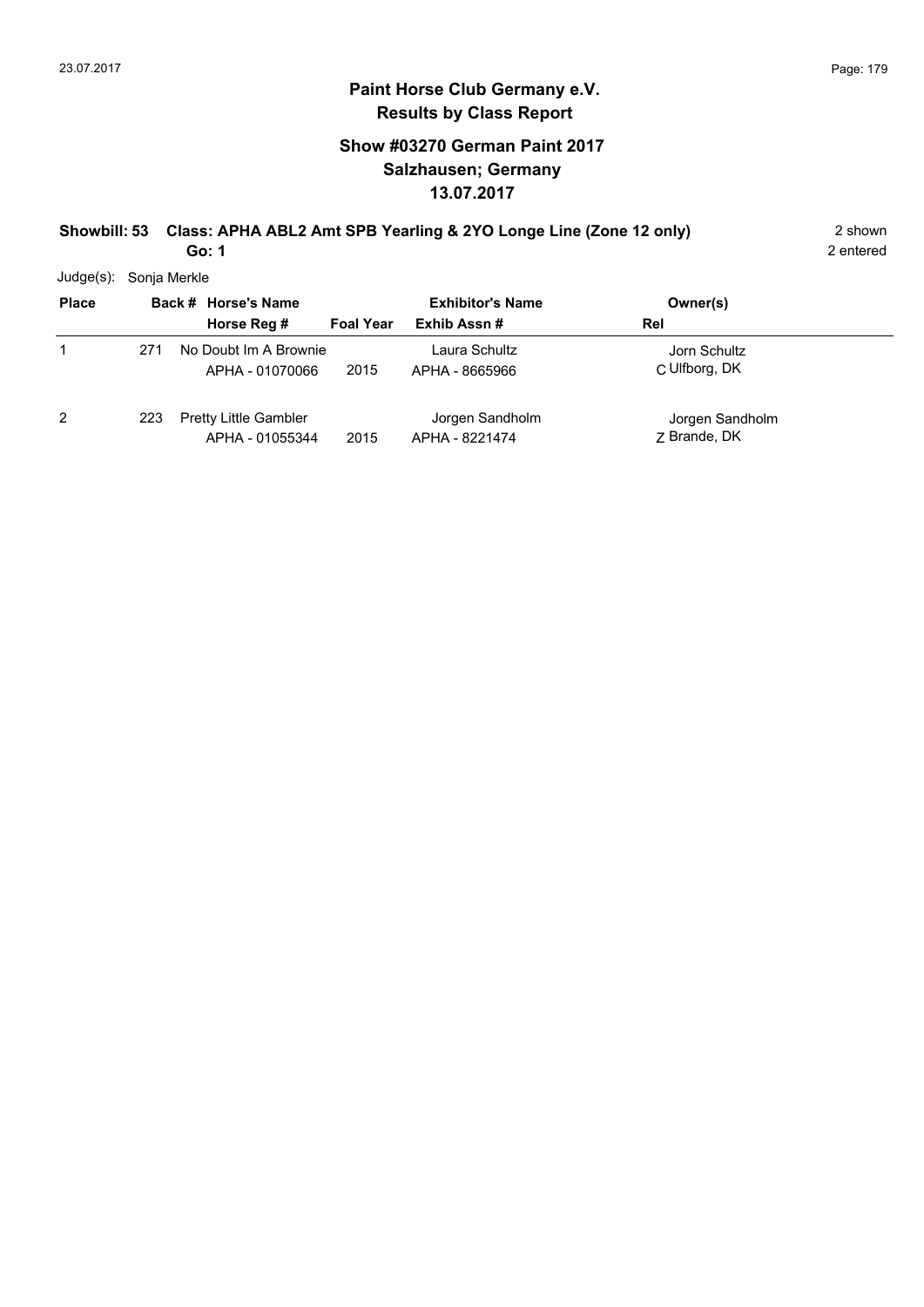# **Show #03271 German Paint 2017 Salzhausen; Germany 13.07.2017**

#### **Showbill: 53 Class: APHA ABL2 Amt SPB Yearling & 2YO Longe Line (Zone 12 only)** 2 shown **Go: 1**

2 entered

Judge(s): Barry Schuurman

| <b>Place</b> |     | Back # Horse's Name<br>Horse Reg #              | <b>Foal Year</b> | <b>Exhibitor's Name</b><br>Exhib Assn# | Owner(s)<br>Rel                 |
|--------------|-----|-------------------------------------------------|------------------|----------------------------------------|---------------------------------|
|              | 271 | No Doubt Im A Brownie<br>APHA - 01070066        | 2015             | Laura Schultz<br>APHA - 8665966        | Jorn Schultz<br>C Ulfborg, DK   |
| 2            | 223 | <b>Pretty Little Gambler</b><br>APHA - 01055344 | 2015             | Jorgen Sandholm<br>APHA - 8221474      | Jorgen Sandholm<br>7 Brande, DK |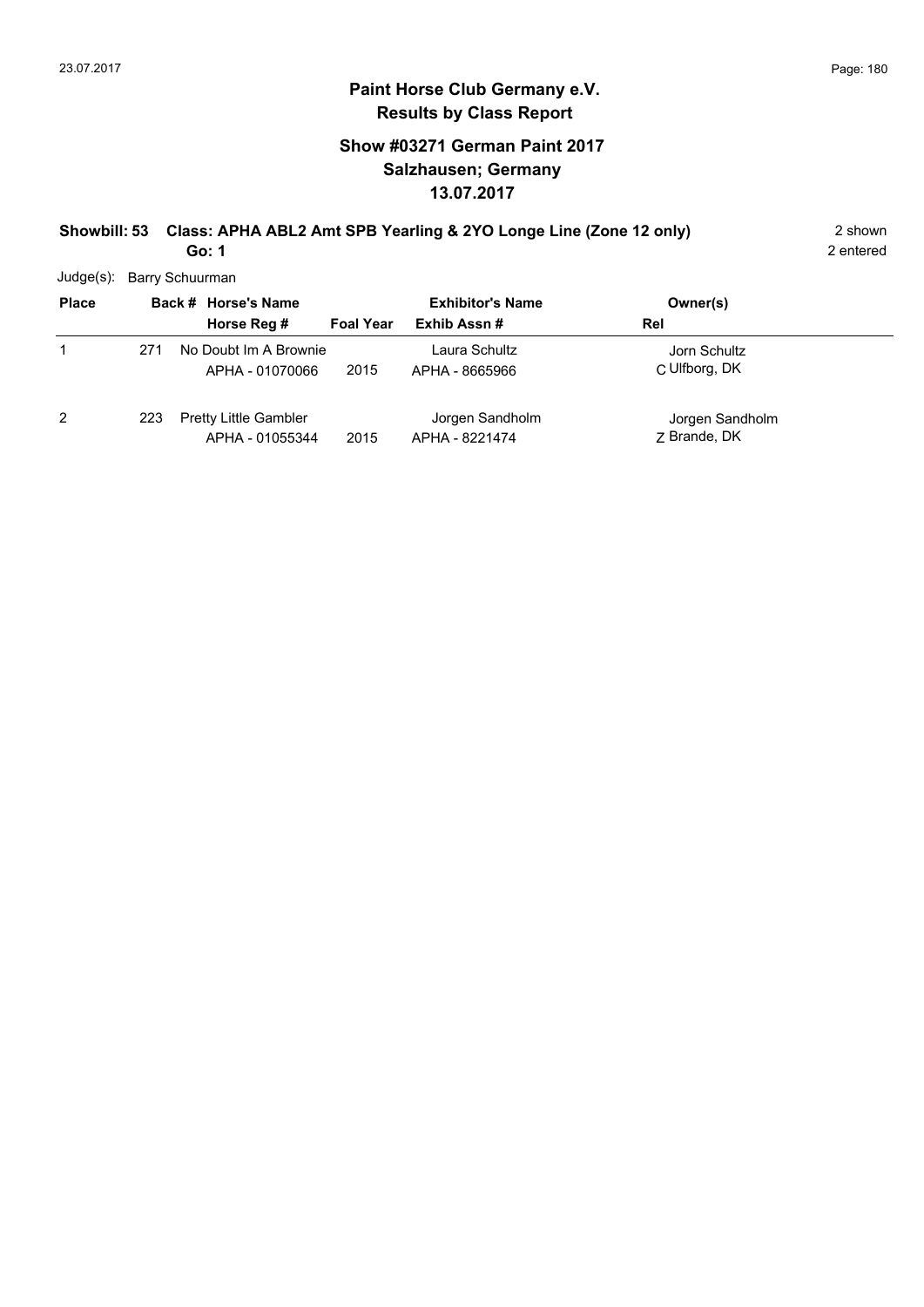#### **Show #01698 German Paint 2017 Salzhausen; Germany 13.07.2017**

**Showbill: 54 Class: APHA LLN3 Yring & 2-Yr-Old Longe Line (Zn 12, 13, 14 only)** 7 shown

8 entered

| Judge(s):    | <b>Rick LeMay</b> |                       |                         |                        |                          |  |  |  |  |
|--------------|-------------------|-----------------------|-------------------------|------------------------|--------------------------|--|--|--|--|
| <b>Place</b> |                   | Back # Horse's Name   | <b>Exhibitor's Name</b> |                        | Owner(s)                 |  |  |  |  |
|              |                   | Horse Reg #           | <b>Foal Year</b>        | Exhib Assn#            | Rel                      |  |  |  |  |
| $\mathbf{1}$ | 193               | John Sent Roses       |                         | Jasmin Schuster        | Rebecca Herrscher        |  |  |  |  |
|              |                   | APHA - 01048215       | 2015                    | APHA - 8341024         | Windelsbach, DE          |  |  |  |  |
| 2            | 192               | Be My Lollipop        |                         | Jasmin Schuster        | Patricia Hornung         |  |  |  |  |
|              |                   | APHA - 01051784       | 2015                    | APHA - 8341024         | Rothenburg OD Tauber, DE |  |  |  |  |
| 3            | 210               | Unbelievable Asset DH |                         | Denise Henss           | Denise Henss             |  |  |  |  |
|              |                   | APHA - 01051450       | 2015                    | APHA - 8664415         | Walsrode, DE             |  |  |  |  |
| 4            | 216               | Living A Large Time   |                         | Heiko Keuchel          | Heiko Keuchel            |  |  |  |  |
|              |                   | APHA - 01057112       | 2015                    | APHA - 7145686         | Z Soltau, DE             |  |  |  |  |
| 5            | 175               | Sexy Imprint          |                         | Ellen Zylstra De Looze | Ellen Zylstra De Looze   |  |  |  |  |
|              |                   | APHA - 01061291       | 2015                    | APHA - 8946106         | 7 Ridderkerk, NL         |  |  |  |  |
| 6            | 151               | Dots Magic Sense      |                         | Susanne Vestergaard    | Susanne Vestergaard      |  |  |  |  |
|              |                   | APHA - 01053524       | 2015                    | APHA - 8853057         | Z Brorup, DK             |  |  |  |  |
| 7            | 238               | Investment In Art     |                         | Anick Worp             | Anick Worp               |  |  |  |  |
|              |                   | APHA - 01061915       | 2016                    | APHA - 8886945         | 7 Middenbeemster, NL     |  |  |  |  |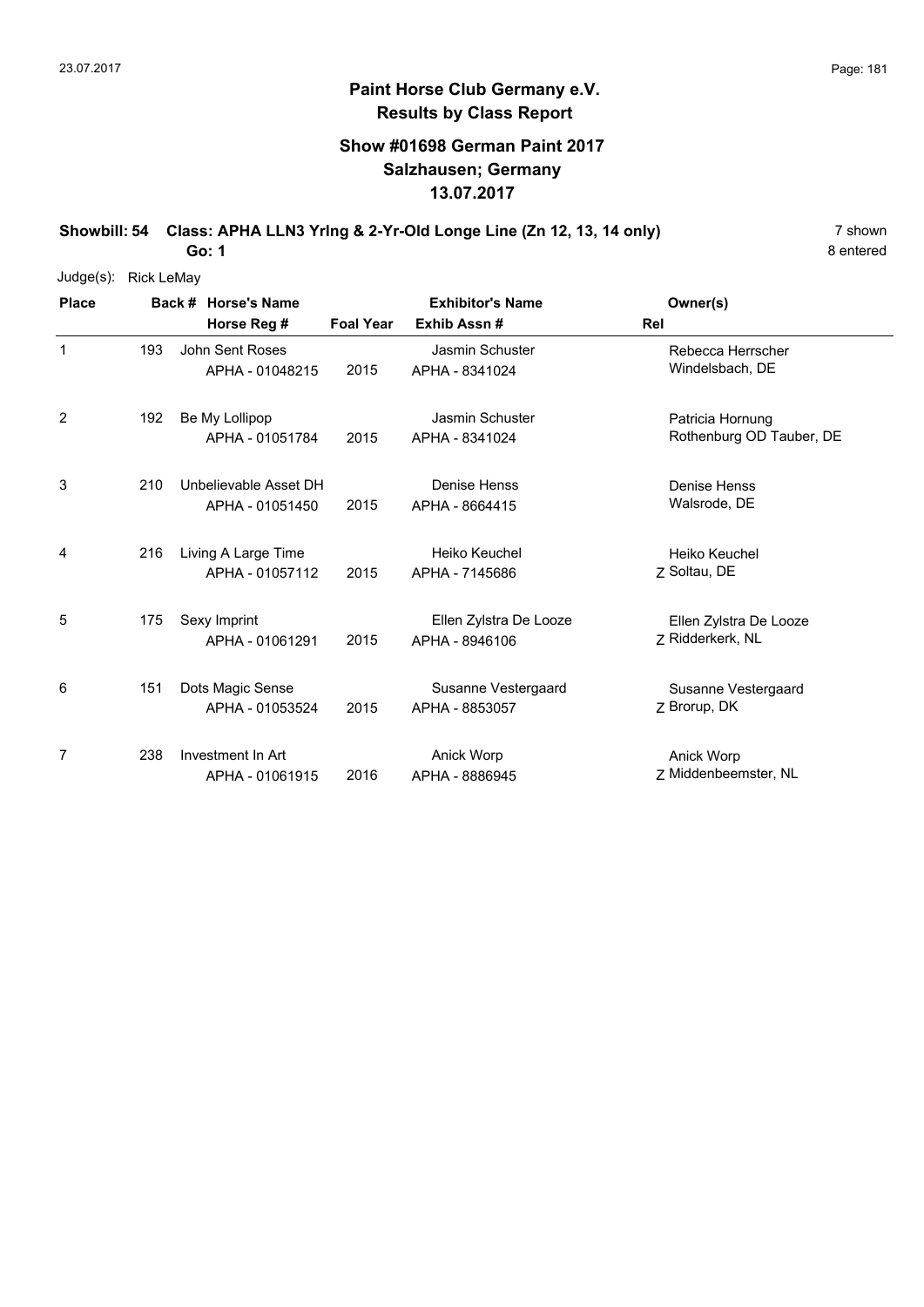#### **Show #01699 German Paint 2017 Salzhausen; Germany 13.07.2017**

**Showbill: 54 Class: APHA LLN3 Yring & 2-Yr-Old Longe Line (Zn 12, 13, 14 only)** 7 shown

8 entered

| $Judge(s)$ : | Susanne Haug |                 |                       |                         |                        |                          |  |  |  |  |
|--------------|--------------|-----------------|-----------------------|-------------------------|------------------------|--------------------------|--|--|--|--|
| <b>Place</b> |              |                 | Back # Horse's Name   | <b>Exhibitor's Name</b> |                        | Owner(s)                 |  |  |  |  |
|              |              |                 | Horse Reg #           | <b>Foal Year</b>        | Exhib Assn #           | Rel                      |  |  |  |  |
| $\mathbf{1}$ | 193          | John Sent Roses |                       |                         | Jasmin Schuster        | Rebecca Herrscher        |  |  |  |  |
|              |              |                 | APHA - 01048215       | 2015                    | APHA - 8341024         | Windelsbach, DE          |  |  |  |  |
| 2            | 192          |                 | Be My Lollipop        |                         | <b>Jasmin Schuster</b> | Patricia Hornung         |  |  |  |  |
|              |              |                 | APHA - 01051784       | 2015                    | APHA - 8341024         | Rothenburg OD Tauber, DE |  |  |  |  |
| 3            | 175          |                 | Sexy Imprint          |                         | Ellen Zylstra De Looze | Ellen Zylstra De Looze   |  |  |  |  |
|              |              |                 | APHA - 01061291       | 2015                    | APHA - 8946106         | 7 Ridderkerk, NL         |  |  |  |  |
| 4            | 216          |                 | Living A Large Time   |                         | Heiko Keuchel          | Heiko Keuchel            |  |  |  |  |
|              |              |                 | APHA - 01057112       | 2015                    | APHA - 7145686         | Z Soltau, DE             |  |  |  |  |
| 5            | 210          |                 | Unbelievable Asset DH |                         | Denise Henss           | Denise Henss             |  |  |  |  |
|              |              |                 | APHA - 01051450       | 2015                    | APHA - 8664415         | Walsrode, DE             |  |  |  |  |
| 6            | 238          |                 | Investment In Art     |                         | Anick Worp             | Anick Worp               |  |  |  |  |
|              |              |                 | APHA - 01061915       | 2016                    | APHA - 8886945         | 7 Middenbeemster, NL     |  |  |  |  |
| 7            | 151          |                 | Dots Magic Sense      |                         | Susanne Vestergaard    | Susanne Vestergaard      |  |  |  |  |
|              |              |                 | APHA - 01053524       | 2015                    | APHA - 8853057         | Z Brorup, DK             |  |  |  |  |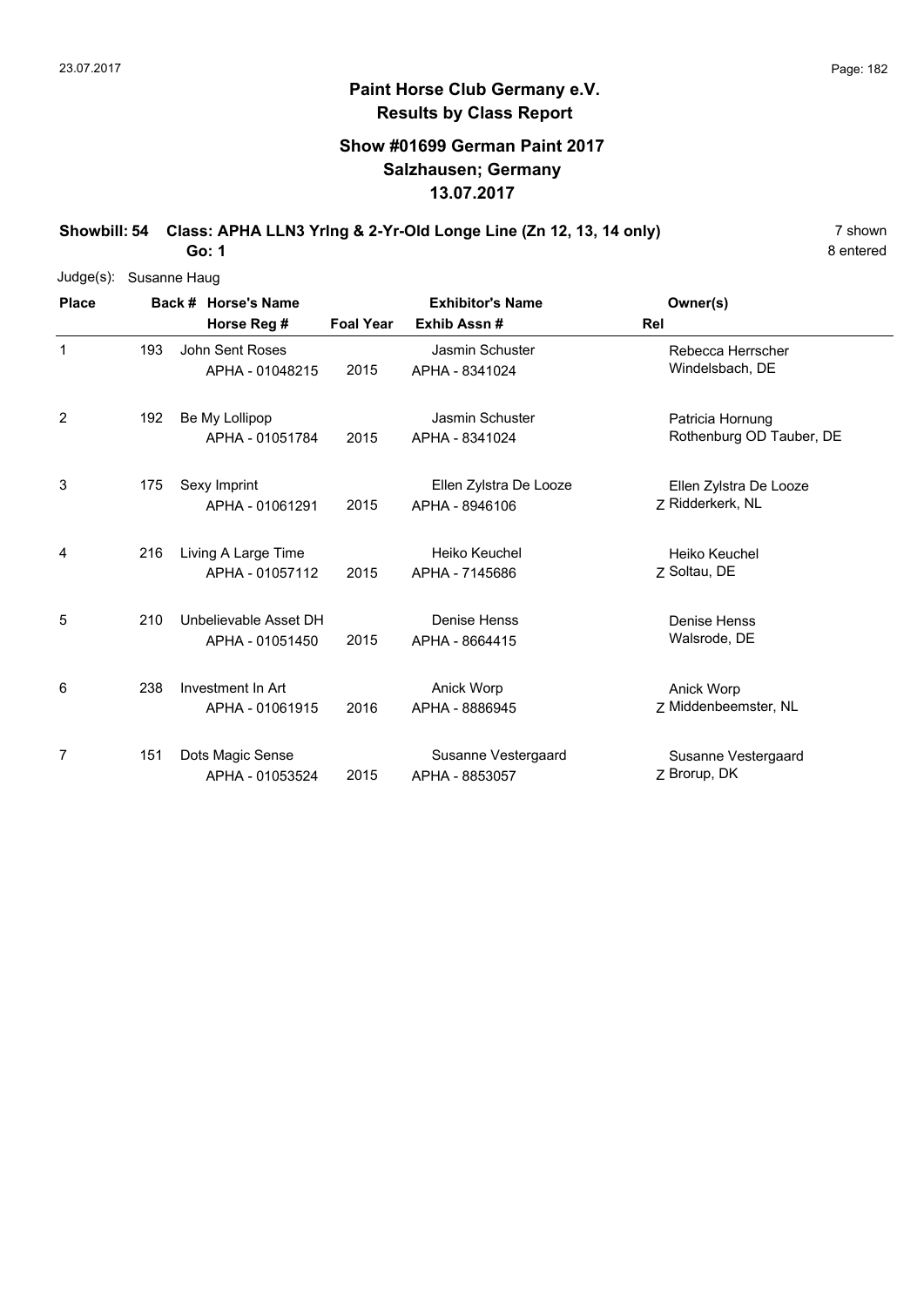#### **Show #03270 German Paint 2017 Salzhausen; Germany 13.07.2017**

**Showbill: 54 Class: APHA LLN3 Yring & 2-Yr-Old Longe Line (Zn 12, 13, 14 only)** 7 shown

8 entered

| Judge(s):      | Sonja Merkle |                 |                       |                  |                         |                          |  |  |  |  |
|----------------|--------------|-----------------|-----------------------|------------------|-------------------------|--------------------------|--|--|--|--|
| <b>Place</b>   |              |                 | Back # Horse's Name   |                  | <b>Exhibitor's Name</b> | Owner(s)                 |  |  |  |  |
|                |              |                 | Horse Reg #           | <b>Foal Year</b> | Exhib Assn #            | Rel                      |  |  |  |  |
| $\mathbf{1}$   | 193          | John Sent Roses |                       |                  | Jasmin Schuster         | Rebecca Herrscher        |  |  |  |  |
|                |              |                 | APHA - 01048215       | 2015             | APHA - 8341024          | Windelsbach, DE          |  |  |  |  |
| $\overline{2}$ | 175          |                 | Sexy Imprint          |                  | Ellen Zylstra De Looze  | Ellen Zylstra De Looze   |  |  |  |  |
|                |              |                 | APHA - 01061291       | 2015             | APHA - 8946106          | Z Ridderkerk, NL         |  |  |  |  |
| 3              | 192          |                 | Be My Lollipop        |                  | Jasmin Schuster         | Patricia Hornung         |  |  |  |  |
|                |              |                 | APHA - 01051784       | 2015             | APHA - 8341024          | Rothenburg OD Tauber, DE |  |  |  |  |
| 4              | 216          |                 | Living A Large Time   |                  | Heiko Keuchel           | Heiko Keuchel            |  |  |  |  |
|                |              |                 | APHA - 01057112       | 2015             | APHA - 7145686          | 7 Soltau, DE             |  |  |  |  |
| 5              | 210          |                 | Unbelievable Asset DH |                  | Denise Henss            | Denise Henss             |  |  |  |  |
|                |              |                 | APHA - 01051450       | 2015             | APHA - 8664415          | Walsrode, DE             |  |  |  |  |
| 6              | 238          |                 | Investment In Art     |                  | Anick Worp              | Anick Worp               |  |  |  |  |
|                |              |                 | APHA - 01061915       | 2016             | APHA - 8886945          | 7 Middenbeemster, NL     |  |  |  |  |
| 7              | 151          |                 | Dots Magic Sense      |                  | Susanne Vestergaard     | Susanne Vestergaard      |  |  |  |  |
|                |              |                 | APHA - 01053524       | 2015             | APHA - 8853057          | Z Brorup, DK             |  |  |  |  |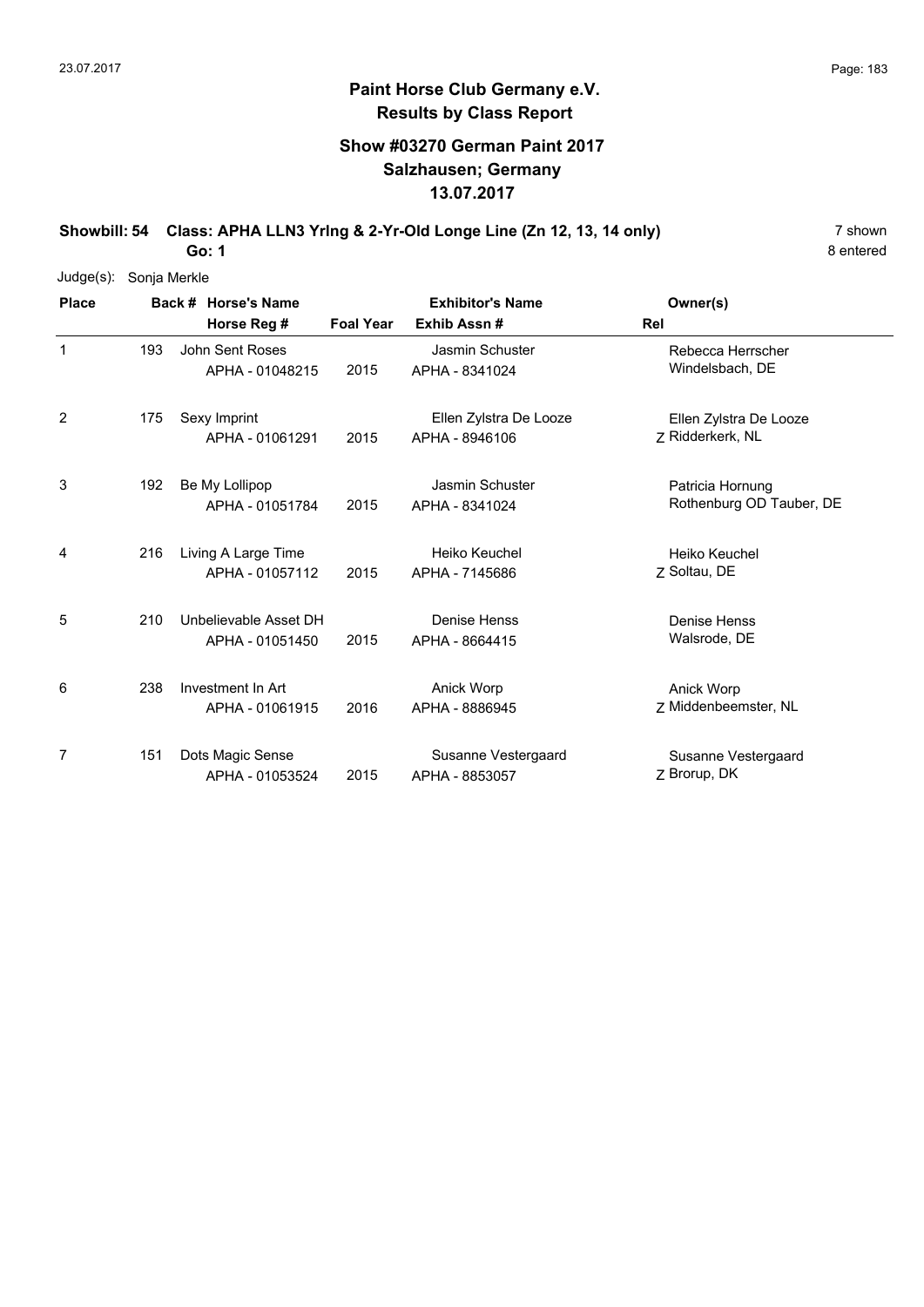#### **Show #03271 German Paint 2017 Salzhausen; Germany 13.07.2017**

**Showbill: 54 Class: APHA LLN3 Yring & 2-Yr-Old Longe Line (Zn 12, 13, 14 only)** 7 shown

8 entered

| $Judge(s)$ : | <b>Barry Schuurman</b> |                 |                       |                         |                        |                          |  |  |  |
|--------------|------------------------|-----------------|-----------------------|-------------------------|------------------------|--------------------------|--|--|--|
| <b>Place</b> |                        |                 | Back # Horse's Name   | <b>Exhibitor's Name</b> |                        | Owner(s)                 |  |  |  |
|              |                        |                 | Horse Reg #           | <b>Foal Year</b>        | Exhib Assn#            | Rel                      |  |  |  |
| $\mathbf{1}$ | 193                    | John Sent Roses |                       |                         | Jasmin Schuster        | Rebecca Herrscher        |  |  |  |
|              |                        |                 | APHA - 01048215       | 2015                    | APHA - 8341024         | Windelsbach, DE          |  |  |  |
| 2            | 175                    |                 | Sexy Imprint          |                         | Ellen Zylstra De Looze | Ellen Zylstra De Looze   |  |  |  |
|              |                        |                 | APHA - 01061291       | 2015                    | APHA - 8946106         | Z Ridderkerk, NL         |  |  |  |
| 3            | 210                    |                 | Unbelievable Asset DH |                         | Denise Henss           | Denise Henss             |  |  |  |
|              |                        |                 | APHA - 01051450       | 2015                    | APHA - 8664415         | Walsrode, DE             |  |  |  |
| 4            | 216                    |                 | Living A Large Time   |                         | Heiko Keuchel          | Heiko Keuchel            |  |  |  |
|              |                        |                 | APHA - 01057112       | 2015                    | APHA - 7145686         | Z Soltau, DE             |  |  |  |
| 5            | 192                    |                 | Be My Lollipop        |                         | Jasmin Schuster        | Patricia Hornung         |  |  |  |
|              |                        |                 | APHA - 01051784       | 2015                    | APHA - 8341024         | Rothenburg OD Tauber, DE |  |  |  |
| 6            | 151                    |                 | Dots Magic Sense      |                         | Susanne Vestergaard    | Susanne Vestergaard      |  |  |  |
|              |                        |                 | APHA - 01053524       | 2015                    | APHA - 8853057         | Z Brorup, DK             |  |  |  |
| 7            | 238                    |                 | Investment In Art     |                         | Anick Worp             | Anick Worp               |  |  |  |
|              |                        |                 | APHA - 01061915       | 2016                    | APHA - 8886945         | Z Middenbeemster, NL     |  |  |  |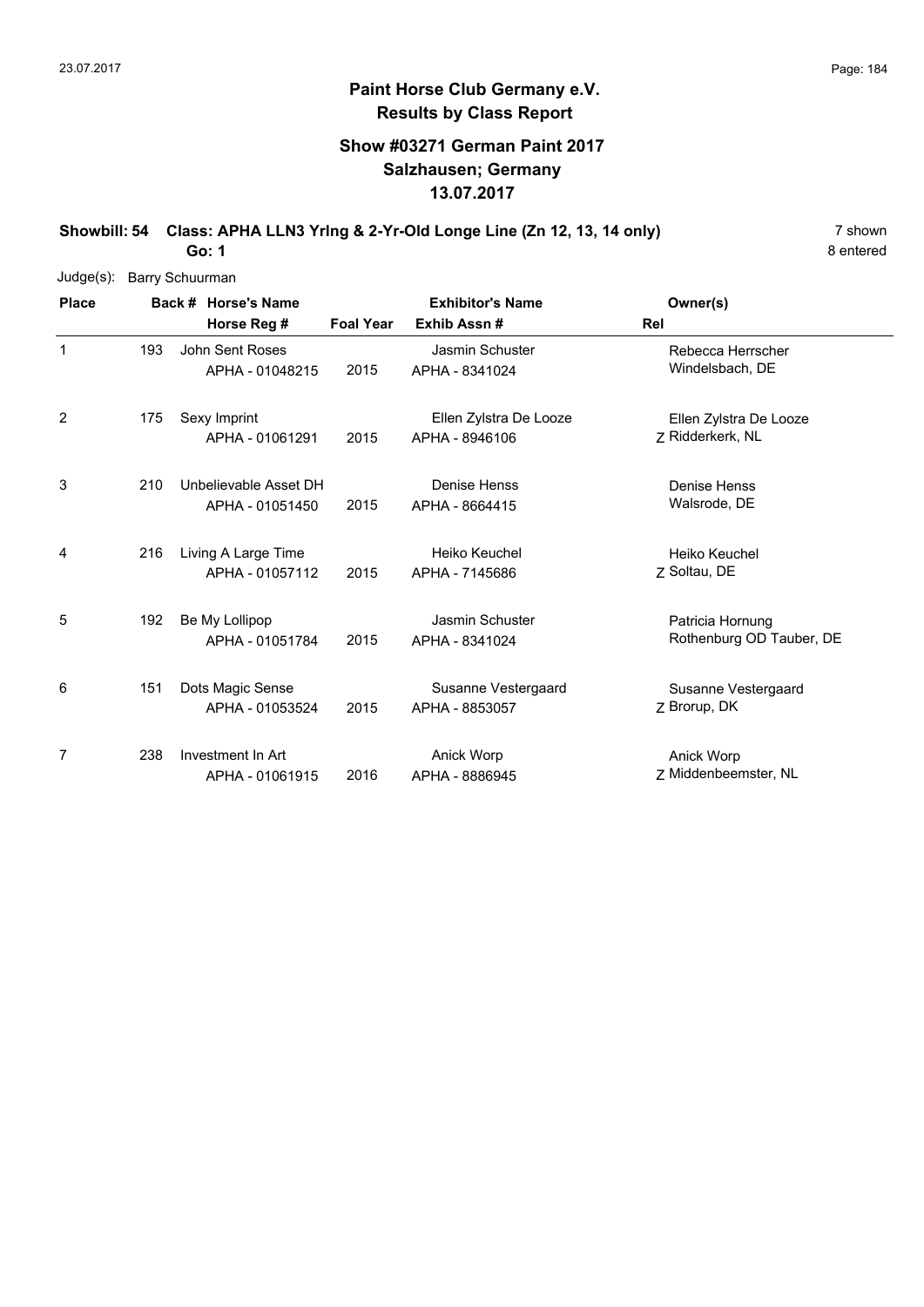#### **Show #01698 German Paint 2017 Salzhausen; Germany 13.07.2017**

#### **Showbill: 55 Class: APHA BLL3 SPB Yring & 2-Yr-Old LL (Zn 12, 13, 14 only)** 2 shown **Go: 1**

2 entered

Judge(s): Rick LeMay

| <b>Place</b>   |     | Back # Horse's Name<br>Horse Reg #              | <b>Exhibitor's Name</b><br>Exhib Assn#<br><b>Foal Year</b> | Owner(s)<br>Rel                 |                               |  |
|----------------|-----|-------------------------------------------------|------------------------------------------------------------|---------------------------------|-------------------------------|--|
| 1              | 223 | <b>Pretty Little Gambler</b><br>APHA - 01055344 | 2015                                                       | Dora Gocze<br>APHA - 8969179    | Jorgen Sandholm<br>Brande, DK |  |
| $\overline{2}$ | 271 | No Doubt Im A Brownie<br>APHA - 01070066        | 2015                                                       | Laura Schultz<br>APHA - 8665966 | Jorn Schultz<br>C Ulfborg, DK |  |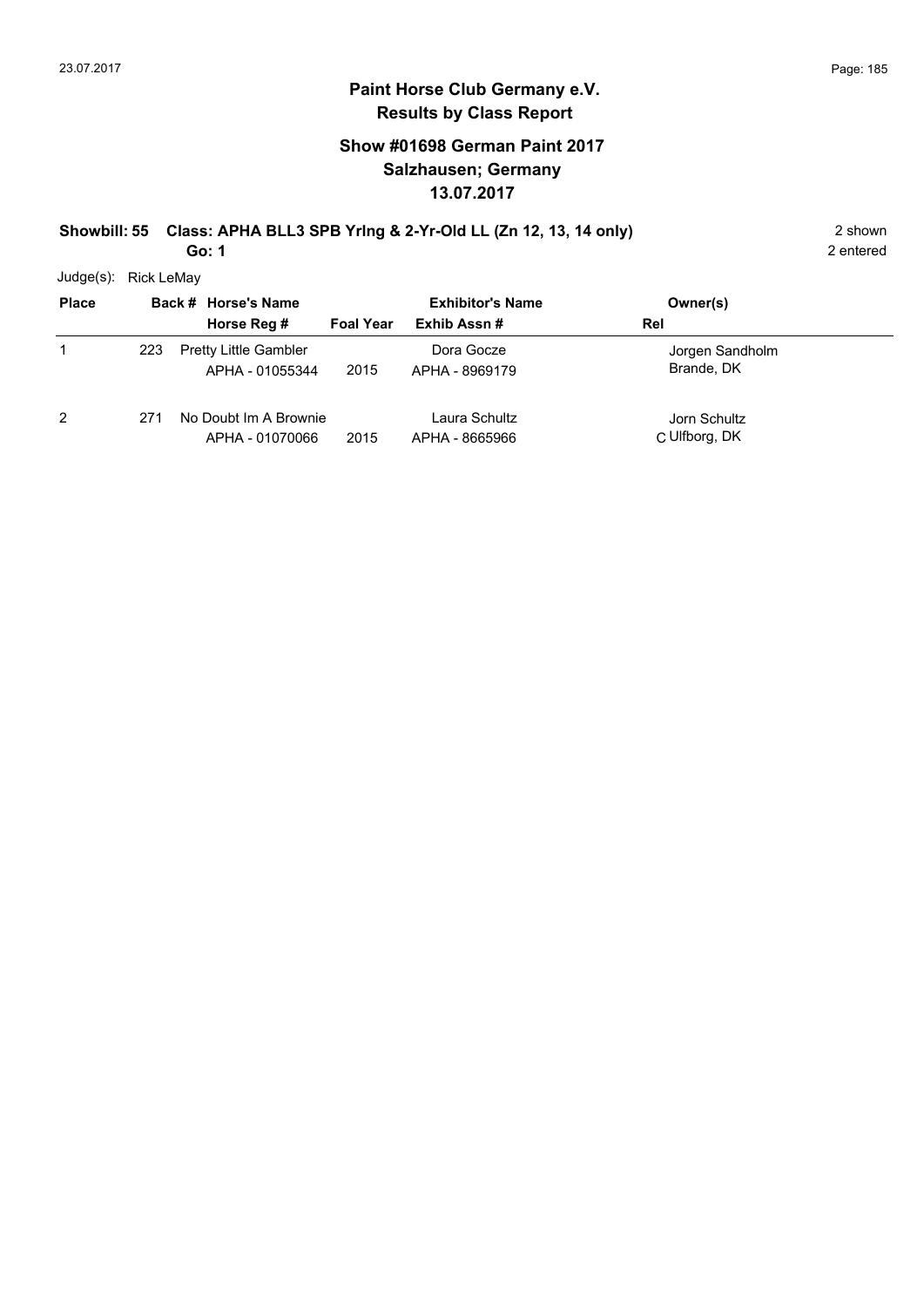#### **Paint Horse Club Germany e.V. Results by Class Report**

#### **Show #01699 German Paint 2017 Salzhausen; Germany 13.07.2017**

#### **Showbill: 55 Class: APHA BLL3 SPB Yring & 2-Yr-Old LL (Zn 12, 13, 14 only)** 2 shown **Go: 1**

Judge(s): Susanne Haug

| <b>Place</b> |     | Back # Horse's Name<br>Horse Reg # | <b>Exhibitor's Name</b><br>Exhib Assn#<br><b>Foal Year</b> |                | Owner(s)<br>Rel |
|--------------|-----|------------------------------------|------------------------------------------------------------|----------------|-----------------|
|              |     |                                    |                                                            |                |                 |
|              | 223 | <b>Pretty Little Gambler</b>       |                                                            | Dora Gocze     | Jorgen Sandholm |
|              |     | APHA - 01055344                    | 2015                                                       | APHA - 8969179 | Brande, DK      |
| 2            | 271 | No Doubt Im A Brownie              |                                                            | Laura Schultz  | Jorn Schultz    |
|              |     | APHA - 01070066                    | 2015                                                       | APHA - 8665966 | C Ulfborg, DK   |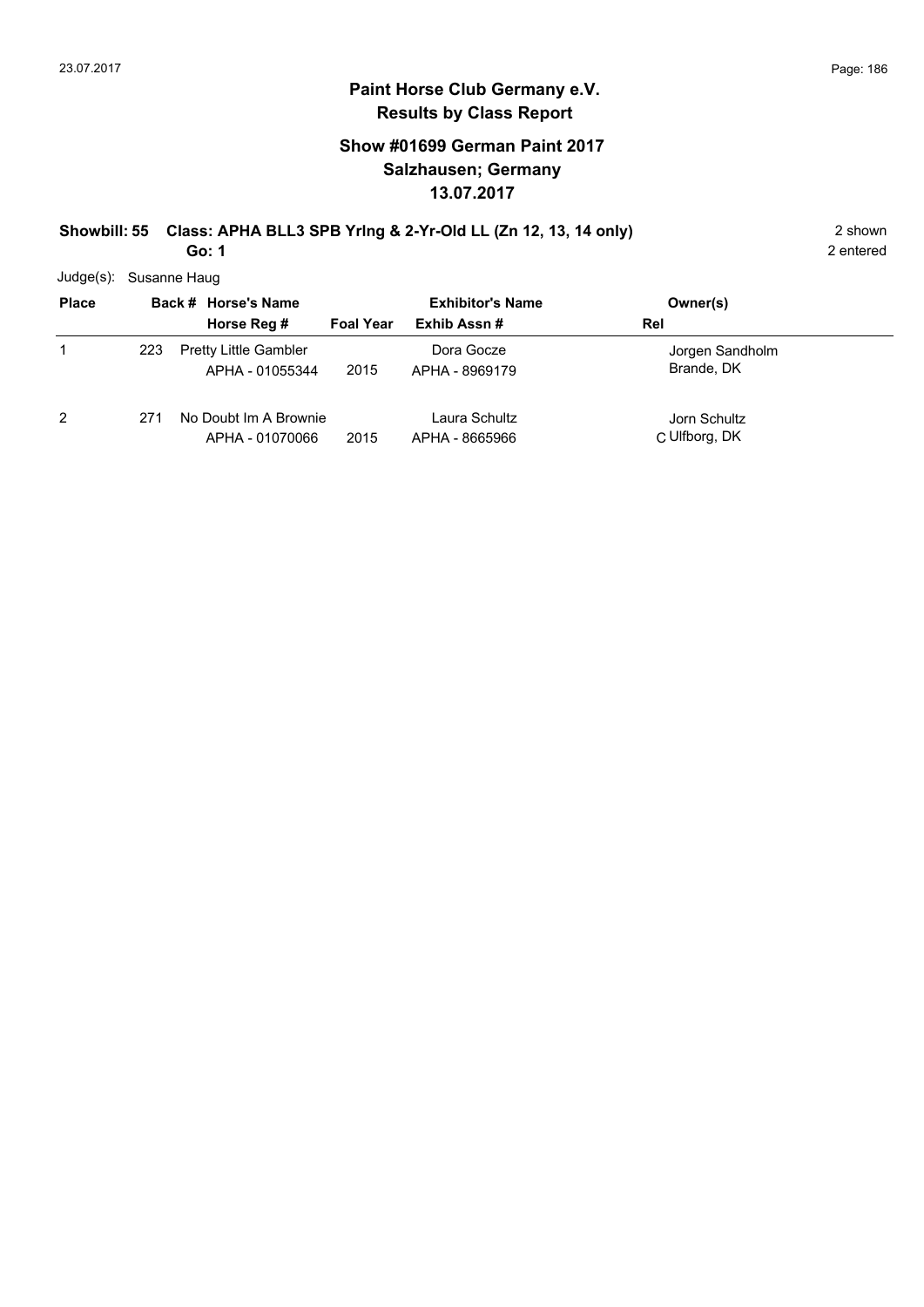## **Paint Horse Club Germany e.V. Results by Class Report**

#### **Show #03270 German Paint 2017 Salzhausen; Germany 13.07.2017**

#### **Showbill: 55 Class: APHA BLL3 SPB Yring & 2-Yr-Old LL (Zn 12, 13, 14 only)** 2 shown **Go: 1**

Judge(s): Sonja Merkle

| <b>Place</b> |     | Back # Horse's Name                             | <b>Exhibitor's Name</b> |                                 | Owner(s)                      |
|--------------|-----|-------------------------------------------------|-------------------------|---------------------------------|-------------------------------|
|              |     | Horse Reg #                                     | <b>Foal Year</b>        | Exhib Assn#                     | Rel                           |
|              | 223 | <b>Pretty Little Gambler</b><br>APHA - 01055344 | 2015                    | Dora Gocze<br>APHA - 8969179    | Jorgen Sandholm<br>Brande, DK |
| 2            | 271 | No Doubt Im A Brownie<br>APHA - 01070066        | 2015                    | Laura Schultz<br>APHA - 8665966 | Jorn Schultz<br>C Ulfborg, DK |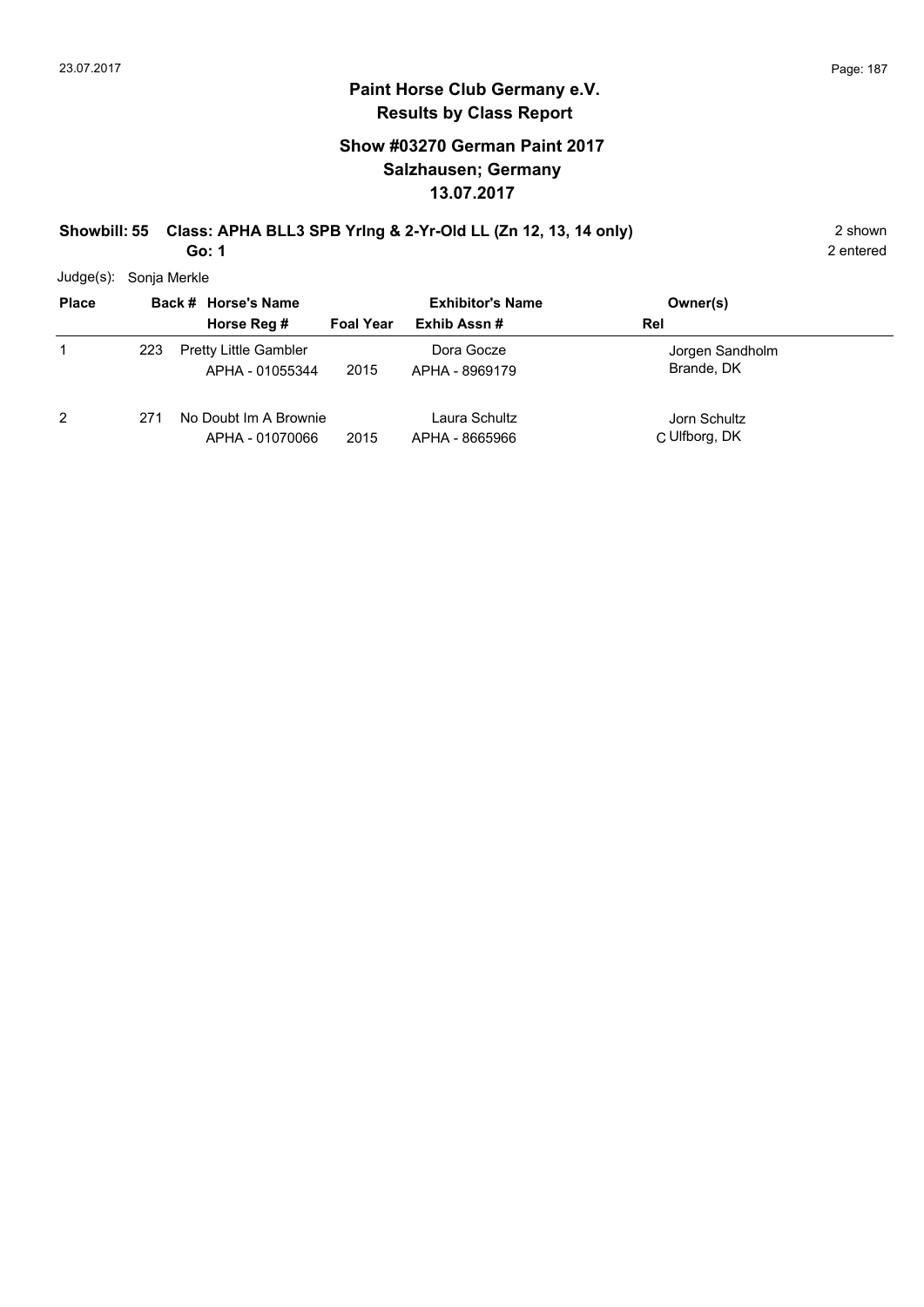#### **Paint Horse Club Germany e.V. Results by Class Report**

#### **Show #03271 German Paint 2017 Salzhausen; Germany 13.07.2017**

#### **Showbill: 55 Class: APHA BLL3 SPB Yring & 2-Yr-Old LL (Zn 12, 13, 14 only)** 2 shown **Go: 1**

Judge(s): Barry Schuurman

| <b>Place</b> |     | Back # Horse's Name                             |                  | <b>Exhibitor's Name</b>         | Owner(s)                      |
|--------------|-----|-------------------------------------------------|------------------|---------------------------------|-------------------------------|
|              |     | Horse Reg #                                     | <b>Foal Year</b> | Exhib Assn#                     | Rel                           |
|              | 223 | <b>Pretty Little Gambler</b><br>APHA - 01055344 | 2015             | Dora Gocze<br>APHA - 8969179    | Jorgen Sandholm<br>Brande, DK |
| 2            | 271 | No Doubt Im A Brownie<br>APHA - 01070066        | 2015             | Laura Schultz<br>APHA - 8665966 | Jorn Schultz<br>C Ulfborg, DK |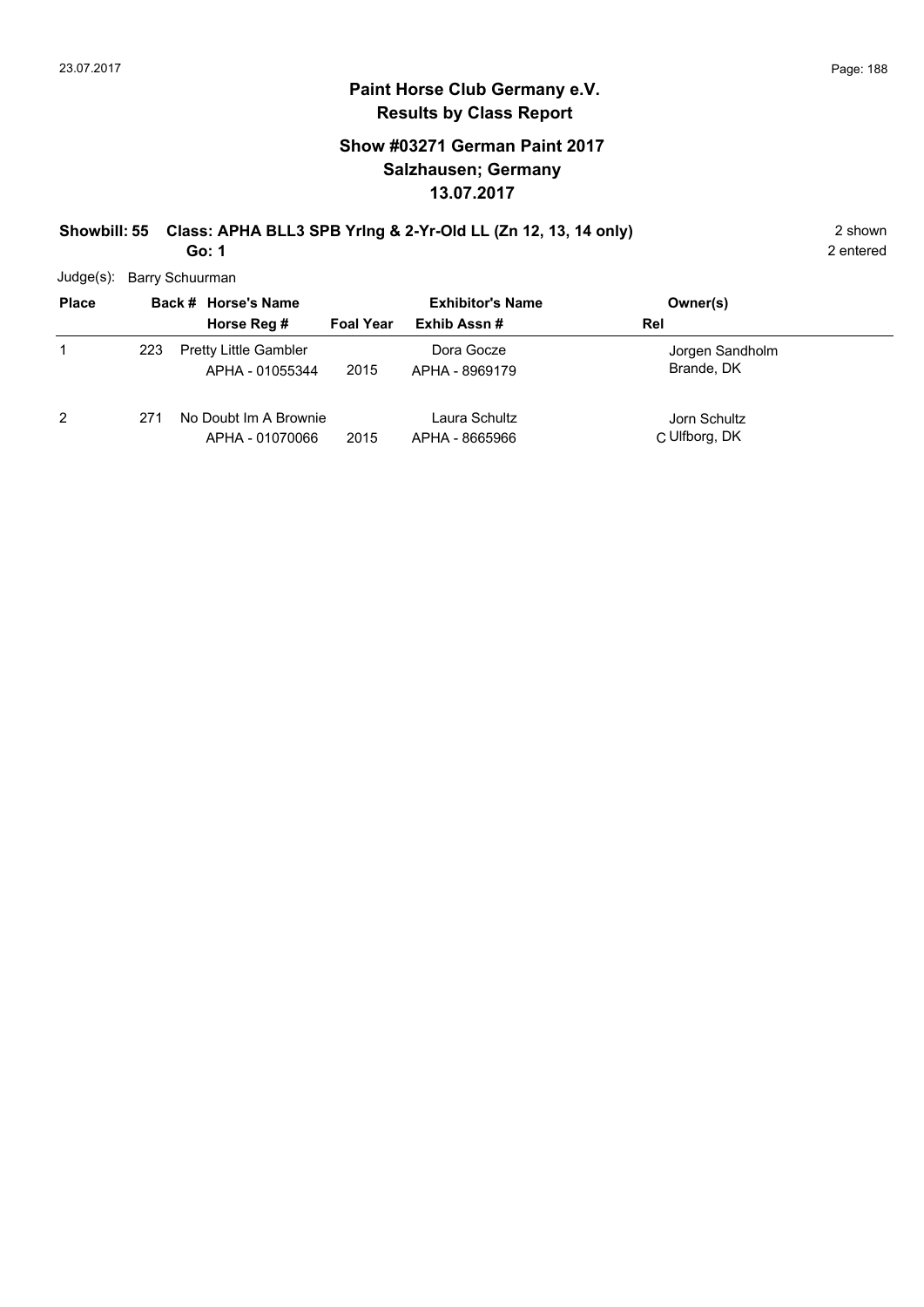#### **Show #01698 German Paint 2017 Salzhausen; Germany 13.07.2017**

**Showbill: 56 Class: APHA NSH1 Novice Amateur Showmanship** 11 shown

**Go: 1**

| Judge(s):    | <b>Rick LeMay</b> |                                                |                         |                                          |                                                |  |  |  |  |
|--------------|-------------------|------------------------------------------------|-------------------------|------------------------------------------|------------------------------------------------|--|--|--|--|
| <b>Place</b> |                   | Back # Horse's Name                            | <b>Exhibitor's Name</b> |                                          | Owner(s)                                       |  |  |  |  |
|              |                   | Horse Reg #                                    | <b>Foal Year</b>        | Exhib Assn#                              | Rel                                            |  |  |  |  |
| $\mathbf{1}$ | 228               | TL Cherokees Beauty<br>APHA - 00714702         | 2002                    | Carmen Hoepfl<br>APHA - 8995189          | Monika Hagen<br>Haldenwang, DE                 |  |  |  |  |
| 2            | 215               | Dunnit Quincy<br>APHA - 00818826               | 2004                    | Karolina Rusak<br>APHA - 8829648         | Karolina Rusak<br>Z Luban, PL                  |  |  |  |  |
| 3            | 193               | <b>John Sent Roses</b><br>APHA - 01048215      | 2015                    | Rebecca Herrscher<br>APHA - 9146182      | Rebecca Herrscher<br>7 Windelsbach, DE         |  |  |  |  |
| 4            | 192               | Be My Lollipop<br>APHA - 01051784              | 2015                    | Patricia Hornung<br>APHA - 8931743       | Patricia Hornung<br>Z Rothenburg OD Tauber, DE |  |  |  |  |
| 5            | 284               | Clues Lucky Belle<br>APHA - 00840135           | 2005                    | Nicole Walch<br>APHA - 0133144           | Angelika Gallitzendörfer<br>E Memmingen, DE    |  |  |  |  |
| 6            | 194               | <b>HM Ultimate The Look</b><br>APHA - 01055605 | 2015                    | Jennifer Menzel<br>APHA - 8947182        | Jennifer Menzel<br>Z Voerde, DE                |  |  |  |  |
| 7            | 175               | Sexy Imprint<br>APHA - 01061291                | 2015                    | Ellen Zylstra De Looze<br>APHA - 8946106 | Ellen Zylstra De Looze<br>Z Ridderkerk, NL     |  |  |  |  |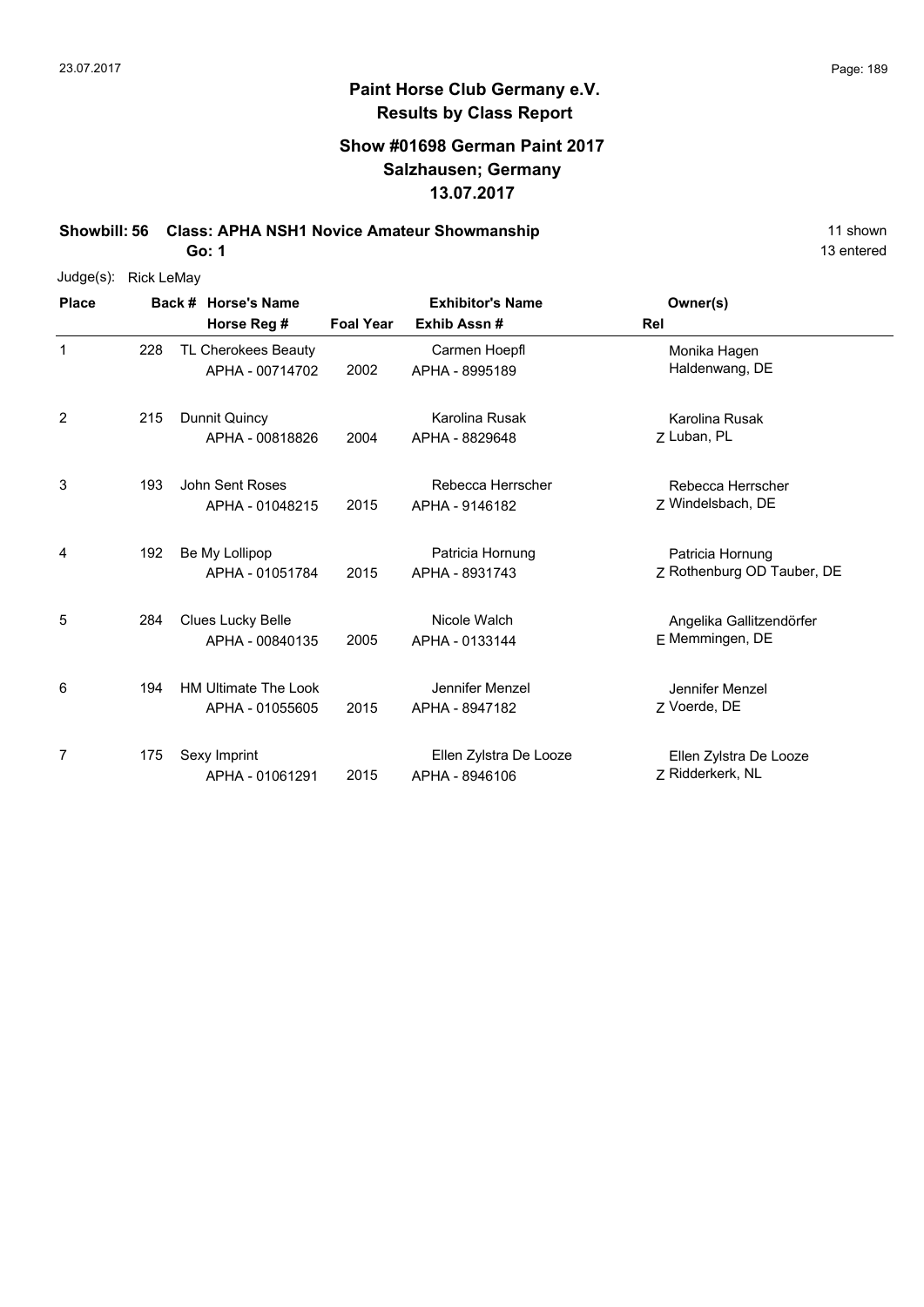#### **Show #01699 German Paint 2017 Salzhausen; Germany 13.07.2017**

**Showbill: 56 Class: APHA NSH1 Novice Amateur Showmanship** 11 shown 11 shown

**Go: 1**

| $Judge(s)$ : | Susanne Haug |                             |                         |                        |                            |  |  |  |  |  |
|--------------|--------------|-----------------------------|-------------------------|------------------------|----------------------------|--|--|--|--|--|
| <b>Place</b> |              | Back # Horse's Name         | <b>Exhibitor's Name</b> |                        | Owner(s)                   |  |  |  |  |  |
|              |              | Horse Reg #                 | <b>Foal Year</b>        | Exhib Assn#            | Rel                        |  |  |  |  |  |
| $\mathbf{1}$ | 228          | TL Cherokees Beauty         |                         | Carmen Hoepfl          | Monika Hagen               |  |  |  |  |  |
|              |              | APHA - 00714702             | 2002                    | APHA - 8995189         | Haldenwang, DE             |  |  |  |  |  |
| 2            | 193          | John Sent Roses             |                         | Rebecca Herrscher      | Rebecca Herrscher          |  |  |  |  |  |
|              |              | APHA - 01048215             | 2015                    | APHA - 9146182         | Z Windelsbach, DE          |  |  |  |  |  |
| 3            | 215          | Dunnit Quincy               |                         | Karolina Rusak         | Karolina Rusak             |  |  |  |  |  |
|              |              | APHA - 00818826             | 2004                    | APHA - 8829648         | Z Luban, PL                |  |  |  |  |  |
| 4            | 192          | Be My Lollipop              |                         | Patricia Hornung       | Patricia Hornung           |  |  |  |  |  |
|              |              | APHA - 01051784             | 2015                    | APHA - 8931743         | Z Rothenburg OD Tauber, DE |  |  |  |  |  |
| 5            | 260          | <b>Tardys Best Review</b>   |                         | Nadine Neumann         | <b>Brigitte Munkert</b>    |  |  |  |  |  |
|              |              | APHA - 00886053             | 2006                    | APHA - 8680052         | E Herzogenaurach, DE       |  |  |  |  |  |
| 6            | 194          | <b>HM Ultimate The Look</b> |                         | Jennifer Menzel        | Jennifer Menzel            |  |  |  |  |  |
|              |              | APHA - 01055605             | 2015                    | APHA - 8947182         | Z Voerde, DE               |  |  |  |  |  |
| 7            | 175          | Sexy Imprint                |                         | Ellen Zylstra De Looze | Ellen Zylstra De Looze     |  |  |  |  |  |
|              |              | APHA - 01061291             | 2015                    | APHA - 8946106         | 7 Ridderkerk, NL           |  |  |  |  |  |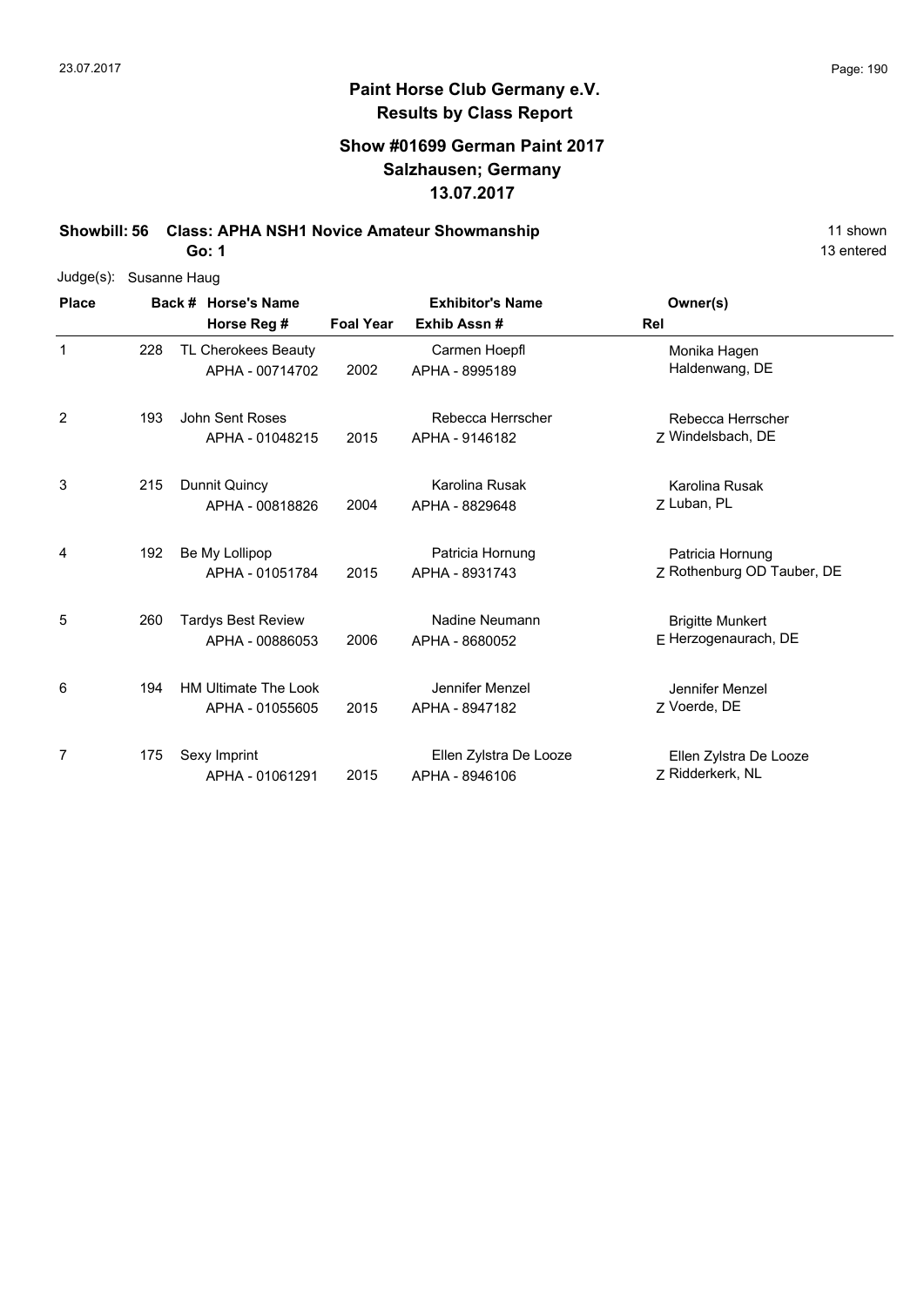#### **Show #03270 German Paint 2017 Salzhausen; Germany 13.07.2017**

**Showbill: 56 Class: APHA NSH1 Novice Amateur Showmanship** 11 shown

**Go: 1**

| Judge(s):    | Sonja Merkle |                             |                         |                        |                            |  |  |  |  |  |
|--------------|--------------|-----------------------------|-------------------------|------------------------|----------------------------|--|--|--|--|--|
| <b>Place</b> |              | Back # Horse's Name         | <b>Exhibitor's Name</b> |                        | Owner(s)                   |  |  |  |  |  |
|              |              | Horse Reg #                 | <b>Foal Year</b>        | Exhib Assn#            | Rel                        |  |  |  |  |  |
| $\mathbf{1}$ | 228          | TL Cherokees Beauty         |                         | Carmen Hoepfl          | Monika Hagen               |  |  |  |  |  |
|              |              | APHA - 00714702             | 2002                    | APHA - 8995189         | Haldenwang, DE             |  |  |  |  |  |
| 2            | 215          | Dunnit Quincy               |                         | Karolina Rusak         | Karolina Rusak             |  |  |  |  |  |
|              |              | APHA - 00818826             | 2004                    | APHA - 8829648         | Z Luban, PL                |  |  |  |  |  |
| 3            | 193          | John Sent Roses             |                         | Rebecca Herrscher      | Rebecca Herrscher          |  |  |  |  |  |
|              |              | APHA - 01048215             | 2015                    | APHA - 9146182         | Z Windelsbach, DE          |  |  |  |  |  |
| 4            | 192          | Be My Lollipop              |                         | Patricia Hornung       | Patricia Hornung           |  |  |  |  |  |
|              |              | APHA - 01051784             | 2015                    | APHA - 8931743         | Z Rothenburg OD Tauber, DE |  |  |  |  |  |
| 5            | 194          | <b>HM Ultimate The Look</b> |                         | Jennifer Menzel        | Jennifer Menzel            |  |  |  |  |  |
|              |              | APHA - 01055605             | 2015                    | APHA - 8947182         | Z Voerde, DE               |  |  |  |  |  |
| 6            | 260          | <b>Tardys Best Review</b>   |                         | Nadine Neumann         | <b>Brigitte Munkert</b>    |  |  |  |  |  |
|              |              | APHA - 00886053             | 2006                    | APHA - 8680052         | E Herzogenaurach, DE       |  |  |  |  |  |
| 7            | 175          | Sexy Imprint                |                         | Ellen Zylstra De Looze | Ellen Zylstra De Looze     |  |  |  |  |  |
|              |              | APHA - 01061291             | 2015                    | APHA - 8946106         | Z Ridderkerk, NL           |  |  |  |  |  |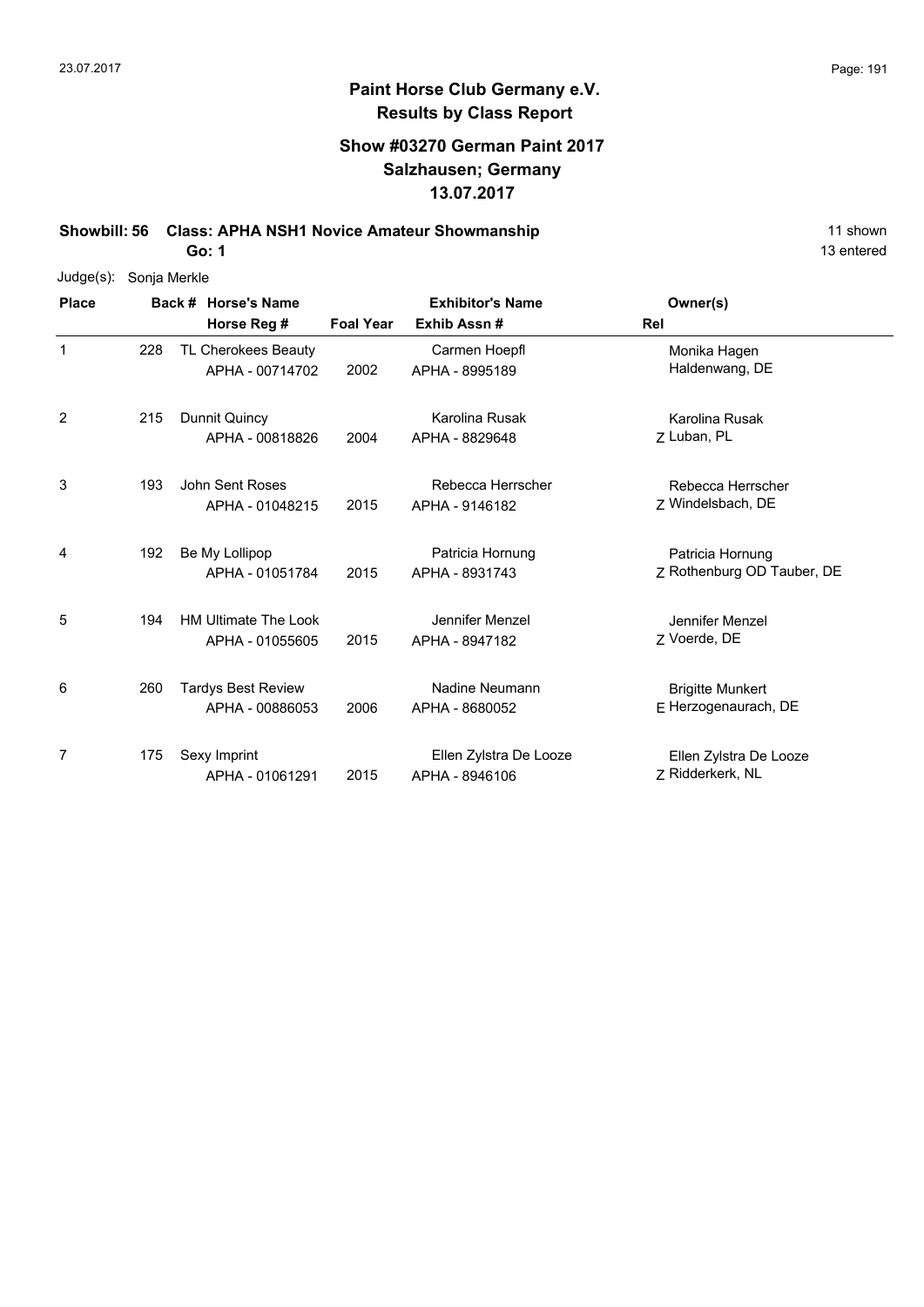### **Show #03271 German Paint 2017 Salzhausen; Germany 13.07.2017**

**Showbill: 56 Class: APHA NSH1 Novice Amateur Showmanship** 11 shown

**Go: 1**

| Judge(s):      | <b>Barry Schuurman</b> |               |                             |                  |                         |                            |  |  |  |
|----------------|------------------------|---------------|-----------------------------|------------------|-------------------------|----------------------------|--|--|--|
| <b>Place</b>   |                        |               | Back # Horse's Name         |                  | <b>Exhibitor's Name</b> | Owner(s)                   |  |  |  |
|                |                        |               | Horse Reg #                 | <b>Foal Year</b> | Exhib Assn#             | Rel                        |  |  |  |
| $\mathbf{1}$   | 215                    | Dunnit Quincy |                             |                  | Karolina Rusak          | Karolina Rusak             |  |  |  |
|                |                        |               | APHA - 00818826             | 2004             | APHA - 8829648          | 7 Luban, PL                |  |  |  |
| $\overline{2}$ | 228                    |               | TL Cherokees Beauty         |                  | Carmen Hoepfl           | Monika Hagen               |  |  |  |
|                |                        |               | APHA - 00714702             | 2002             | APHA - 8995189          | Haldenwang, DE             |  |  |  |
| 3              | 193                    |               | John Sent Roses             |                  | Rebecca Herrscher       | Rebecca Herrscher          |  |  |  |
|                |                        |               | APHA - 01048215             | 2015             | APHA - 9146182          | Z Windelsbach, DE          |  |  |  |
| 4              | 192                    |               | Be My Lollipop              |                  | Patricia Hornung        | Patricia Hornung           |  |  |  |
|                |                        |               | APHA - 01051784             | 2015             | APHA - 8931743          | Z Rothenburg OD Tauber, DE |  |  |  |
| 5              | 194                    |               | <b>HM Ultimate The Look</b> |                  | Jennifer Menzel         | Jennifer Menzel            |  |  |  |
|                |                        |               | APHA - 01055605             | 2015             | APHA - 8947182          | 7 Voerde, DE               |  |  |  |
| 6              | 284                    |               | <b>Clues Lucky Belle</b>    |                  | Nicole Walch            | Angelika Gallitzendörfer   |  |  |  |
|                |                        |               | APHA - 00840135             | 2005             | APHA - 0133144          | E Memmingen, DE            |  |  |  |
| 7              | 175                    | Sexy Imprint  |                             |                  | Ellen Zylstra De Looze  | Ellen Zylstra De Looze     |  |  |  |
|                |                        |               | APHA - 01061291             | 2015             | APHA - 8946106          | Z Ridderkerk, NL           |  |  |  |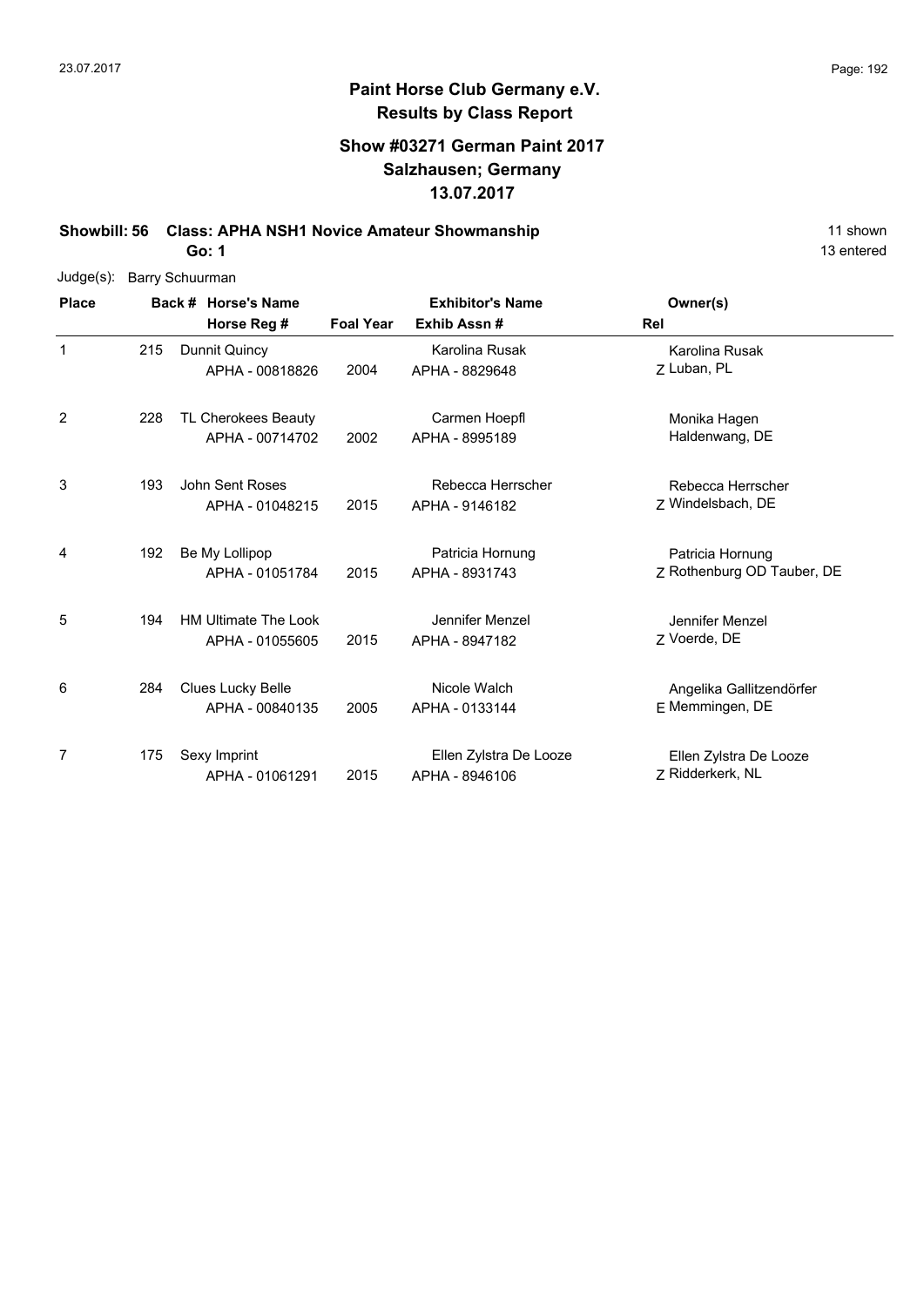### **Show #01698 German Paint 2017 Salzhausen; Germany 13.07.2017**

**Showbill: 57 Class: APHA YSH1 Youth Showmanship 18 & Under** 16 Shown 16 shown

**Go: 1**

| Judge(s): | <b>Rick LeMay</b> |
|-----------|-------------------|
|           |                   |

| <b>Place</b> |     | Back # Horse's Name                       | <b>Exhibitor's Name</b> |                                         |                  | Owner(s)                                     |
|--------------|-----|-------------------------------------------|-------------------------|-----------------------------------------|------------------|----------------------------------------------|
|              |     | Horse Reg #                               | <b>Foal Year</b>        | Exhib Assn#                             | <b>Birthdate</b> | Rel                                          |
| $\mathbf{1}$ | 186 | Gators Angeleyes<br>APHA - 00878778       | 2005                    | Carlotta Springer<br>APHA - 8938893     |                  | Ariane Springer<br>C Quickborn, DE           |
| 2            | 355 | Docs Flaming Frost<br>APHA - 00902836     | 2007                    | Ivana Pallister<br>APHA - 8956841       |                  | Ango Winants<br>Berg En Terbujt, NL          |
| 3            | 168 | Hawthorns Pleasantzip<br>APHA - 00958250  | 2008                    | Michele Schoenwald<br>APHA - 8978268    |                  | Michele Schoenwald<br>Z Vojens, DK           |
| 4            | 191 | U R My Dream Boy<br>APHA - 01059610       | 2005                    | Leonie Debora Schnell<br>APHA - 9142336 |                  | Leonie Debora Schnell<br>Z Kuperzell, DE     |
| 5            | 225 | Huslers Elegance<br>APHA - 00988022       | 2010                    | Sanne Schipper<br>APHA - 9140005        |                  | Diana Proll<br>Laar, DE                      |
| 6            | 167 | <b>Hawthorns Adele</b><br>APHA - 01025417 | 2012                    | Signe Olsen<br>APHA - 0117081           |                  | Karsten & A Nielsen Olsen<br>Y Haderslev, DK |
| 7            | 226 | Missle Rockin Review<br>APHA - 00815505   | 2003                    | Maike Krause<br>APHA - 8885332          |                  | Nicole Krause<br>C Spardorf, DE              |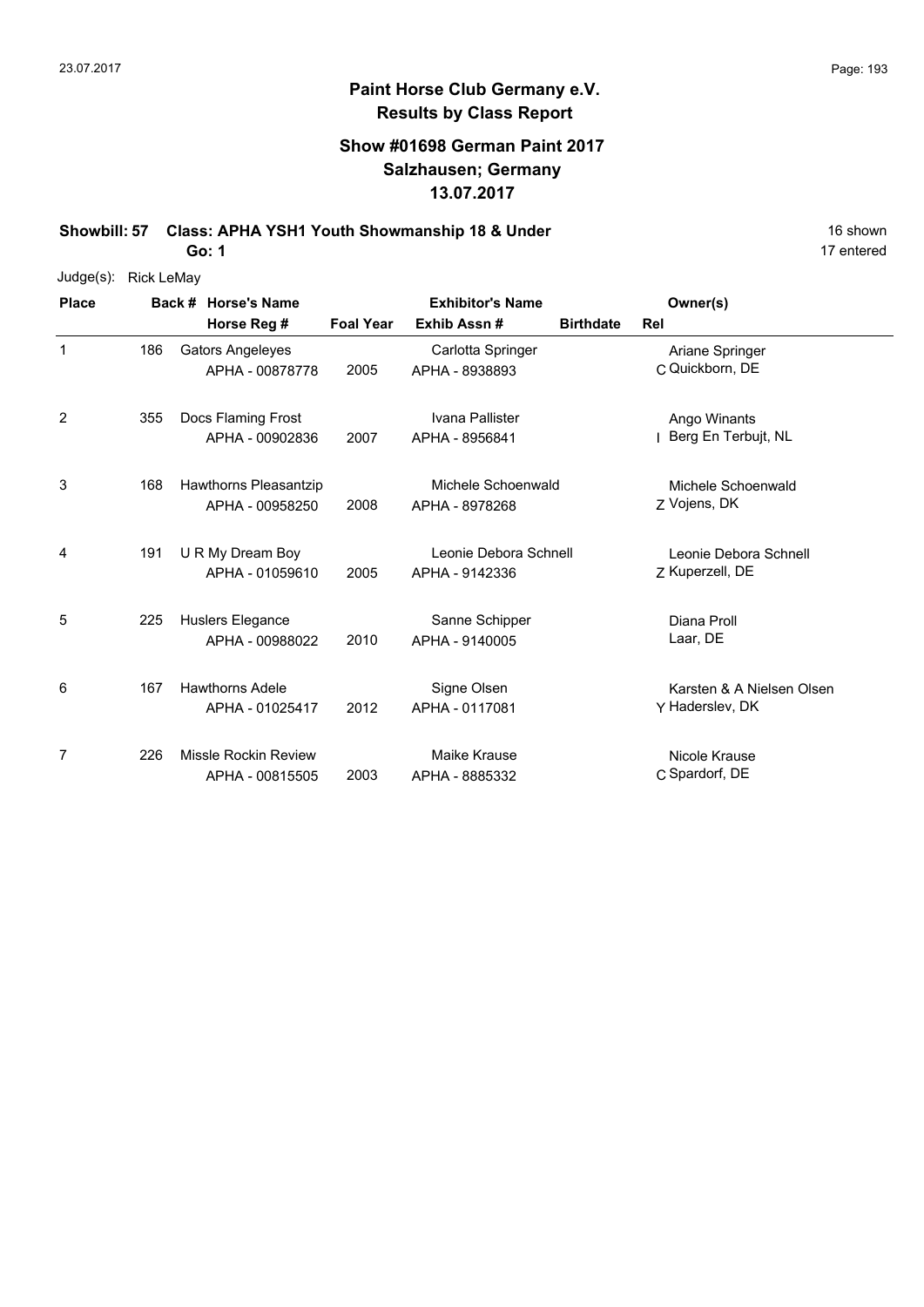### **Show #01699 German Paint 2017 Salzhausen; Germany 13.07.2017**

**Showbill: 57 Class: APHA YSH1 Youth Showmanship 18 & Under** 16 Shown 16 shown

|              |              | <b>Go: 1</b>                               |                  |                                         |                  |                                          | 17 entered |
|--------------|--------------|--------------------------------------------|------------------|-----------------------------------------|------------------|------------------------------------------|------------|
| Judge(s):    | Susanne Haug |                                            |                  |                                         |                  |                                          |            |
| <b>Place</b> |              | Back # Horse's Name                        |                  | <b>Exhibitor's Name</b>                 |                  | Owner(s)                                 |            |
|              |              | Horse Reg #                                | <b>Foal Year</b> | Exhib Assn#                             | <b>Birthdate</b> | Rel                                      |            |
| $\mathbf{1}$ | 168          | Hawthorns Pleasantzip<br>APHA - 00958250   | 2008             | Michele Schoenwald<br>APHA - 8978268    |                  | Michele Schoenwald<br>Z Vojens, DK       |            |
| 2            | 234          | SO Starlet Cash<br>APHA - 01025327         | 2013             | Sabrina Rauh<br>APHA - 8984443          |                  | Alexandra Rauh<br>S Haldenwang, DE       |            |
| 3            | 191          | U R My Dream Boy<br>APHA - 01059610        | 2005             | Leonie Debora Schnell<br>APHA - 9142336 |                  | Leonie Debora Schnell<br>Z Kuperzell, DE |            |
| 4            | 355          | Docs Flaming Frost<br>APHA - 00902836      | 2007             | Ivana Pallister<br>APHA - 8956841       |                  | Ango Winants<br>Berg En Terbujt, NL      |            |
| 5            | 225          | Huslers Elegance<br>APHA - 00988022        | 2010             | Sanne Schipper<br>APHA - 9140005        |                  | Diana Proll<br>Laar, DE                  |            |
| 6            | 226          | Missle Rockin Review<br>APHA - 00815505    | 2003             | Maike Krause<br>APHA - 8885332          |                  | Nicole Krause<br>C Spardorf, DE          |            |
| 7            | 186          | <b>Gators Angeleyes</b><br>APHA - 00878778 | 2005             | Carlotta Springer<br>APHA - 8938893     |                  | Ariane Springer<br>C Quickborn, DE       |            |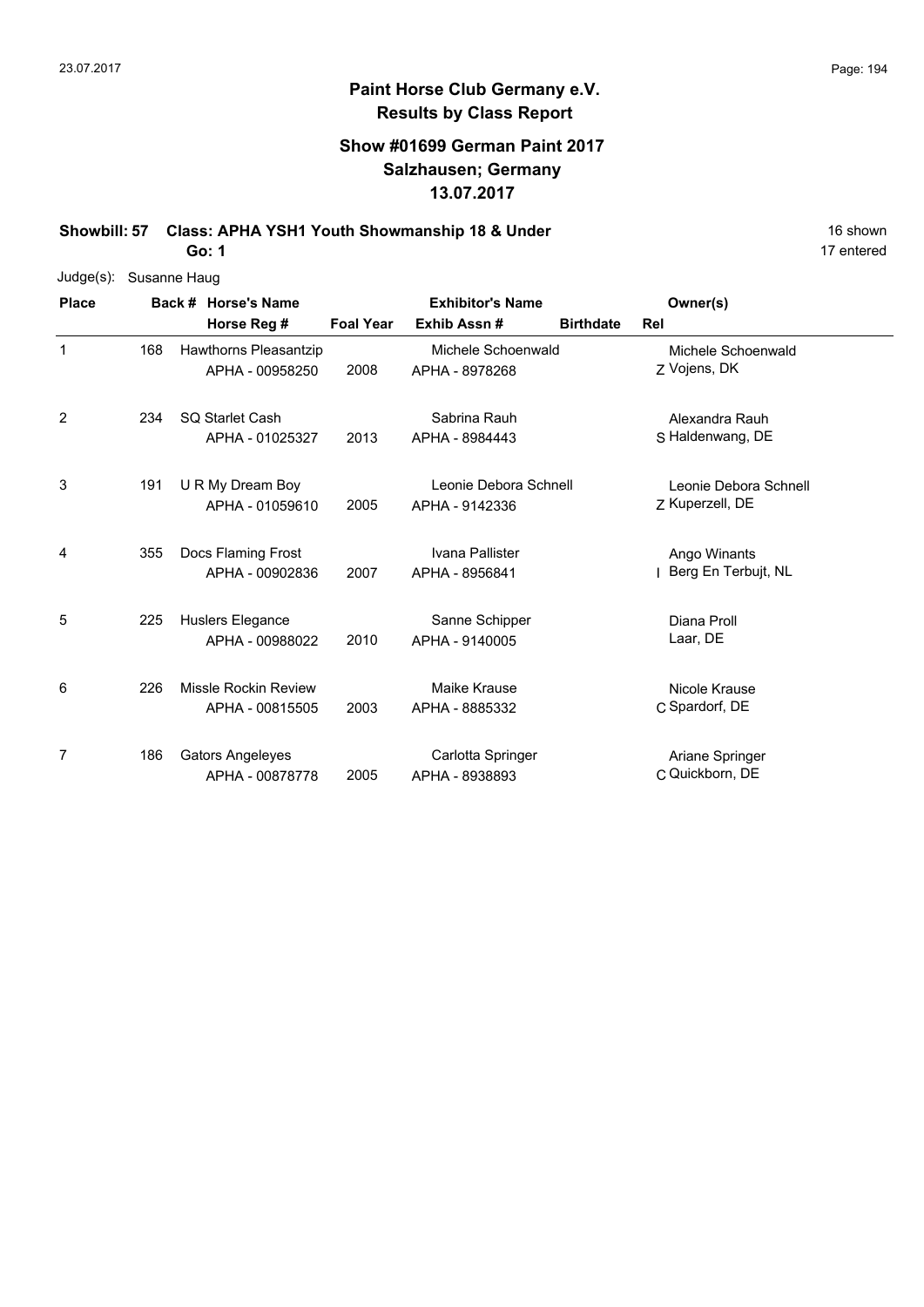### **Show #03270 German Paint 2017 Salzhausen; Germany 13.07.2017**

**Showbill: 57 Class: APHA YSH1 Youth Showmanship 18 & Under** 16 Shown 16 shown

**Go: 1**

| Judge(s):    | Sonja Merkle |                         |                  |                         |                  |                       |
|--------------|--------------|-------------------------|------------------|-------------------------|------------------|-----------------------|
| <b>Place</b> |              | Back # Horse's Name     |                  | <b>Exhibitor's Name</b> |                  | Owner(s)              |
|              |              | Horse Reg #             | <b>Foal Year</b> | Exhib Assn#             | <b>Birthdate</b> | Rel                   |
| 1            | 191          | U R My Dream Boy        |                  | Leonie Debora Schnell   |                  | Leonie Debora Schnell |
|              |              | APHA - 01059610         | 2005             | APHA - 9142336          |                  | Z Kuperzell, DE       |
| 2            | 355          | Docs Flaming Frost      |                  | Ivana Pallister         |                  | Ango Winants          |
|              |              | APHA - 00902836         | 2007             | APHA - 8956841          |                  | Berg En Terbujt, NL   |
| 3            | 225          | Huslers Elegance        |                  | Sanne Schipper          |                  | Diana Proll           |
|              |              | APHA - 00988022         | 2010             | APHA - 9140005          |                  | Laar, DE              |
| 4            | 168          | Hawthorns Pleasantzip   |                  | Michele Schoenwald      |                  | Michele Schoenwald    |
|              |              | APHA - 00958250         | 2008             | APHA - 8978268          |                  | Z Vojens, DK          |
| 5            | 234          | <b>SQ Starlet Cash</b>  |                  | Sabrina Rauh            |                  | Alexandra Rauh        |
|              |              | APHA - 01025327         | 2013             | APHA - 8984443          |                  | S Haldenwang, DE      |
| 6            | 186          | <b>Gators Angeleyes</b> |                  | Carlotta Springer       |                  | Ariane Springer       |
|              |              | APHA - 00878778         | 2005             | APHA - 8938893          |                  | C Quickborn, DE       |
| 7            | 226          | Missle Rockin Review    |                  | Maike Krause            |                  | Nicole Krause         |
|              |              | APHA - 00815505         | 2003             | APHA - 8885332          |                  | C Spardorf, DE        |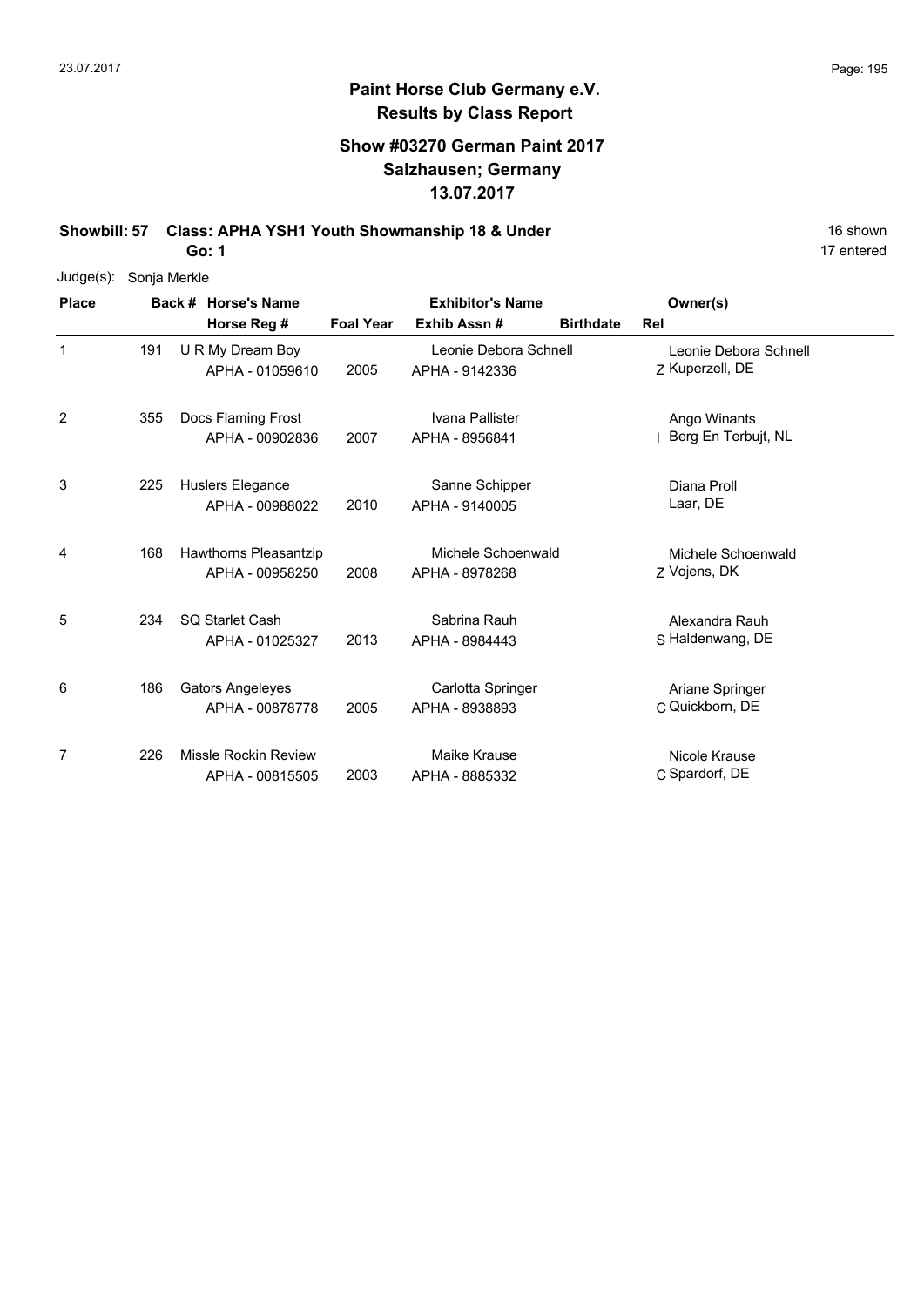## **Paint Horse Club Germany e.V. Results by Class Report**

### **Show #03271 German Paint 2017 Salzhausen; Germany 13.07.2017**

**Showbill: 57 Class: APHA YSH1 Youth Showmanship 18 & Under** 16 Shown 16 shown

**Go: 1**

| $Judge(s)$ : |     | <b>Barry Schuurman</b> |                                                |                  |                                         |                  |                                           |  |
|--------------|-----|------------------------|------------------------------------------------|------------------|-----------------------------------------|------------------|-------------------------------------------|--|
| <b>Place</b> |     |                        | Back # Horse's Name                            |                  | <b>Exhibitor's Name</b>                 |                  | Owner(s)                                  |  |
|              |     |                        | Horse Reg #                                    | <b>Foal Year</b> | Exhib Assn#                             | <b>Birthdate</b> | Rel                                       |  |
| $\mathbf 1$  | 355 |                        | Docs Flaming Frost<br>APHA - 00902836          | 2007             | Ivana Pallister<br>APHA - 8956841       |                  | Ango Winants<br>Berg En Terbujt, NL       |  |
| 2            | 191 |                        | U R My Dream Boy<br>APHA - 01059610            | 2005             | Leonie Debora Schnell<br>APHA - 9142336 |                  | Leonie Debora Schnell<br>Z Kuperzell, DE  |  |
| 3            | 168 |                        | Hawthorns Pleasantzip<br>APHA - 00958250       | 2008             | Michele Schoenwald<br>APHA - 8978268    |                  | Michele Schoenwald<br>Z Vojens, DK        |  |
| 4            | 225 |                        | Huslers Elegance<br>APHA - 00988022            | 2010             | Sanne Schipper<br>APHA - 9140005        |                  | Diana Proll<br>Laar, DE                   |  |
| 5            | 226 |                        | <b>Missle Rockin Review</b><br>APHA - 00815505 | 2003             | Maike Krause<br>APHA - 8885332          |                  | Nicole Krause<br>C Spardorf, DE           |  |
| 6            | 285 | Chip Zip               | APHA - 00981671                                | 2010             | Lea Burret<br>APHA - 8963471            |                  | Angelika Gallitzendörfer<br>Memmingen, DE |  |
| 7            | 234 |                        | <b>SQ Starlet Cash</b><br>APHA - 01025327      | 2013             | Sabrina Rauh<br>APHA - 8984443          |                  | Alexandra Rauh<br>S Haldenwang, DE        |  |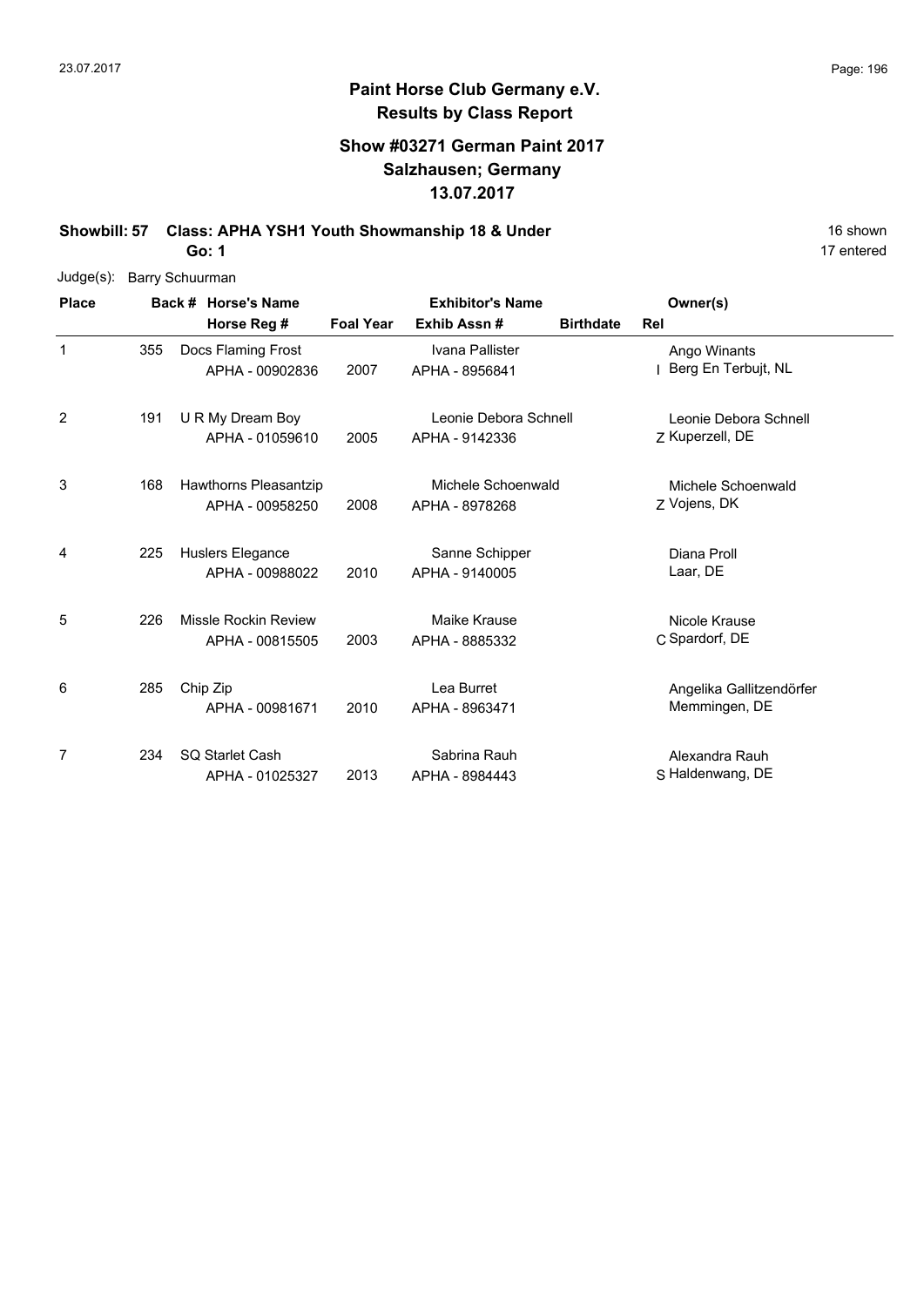## **Paint Horse Club Germany e.V. Results by Class Report**

### **Show #01698 German Paint 2017 Salzhausen; Germany 13.07.2017**

#### **Showbill: 58 Class: APHA XSH1 Youth SPB Showmanship 18 & Under** 2 shown 2 shown

**Go: 1**

Judge(s): Rick LeMay

| <b>Place</b> |     | Back # Horse's Name<br>Horse Reg #     | <b>Foal Year</b> | <b>Exhibitor's Name</b><br>Exhib Assn # | <b>Birthdate</b> | Owner(s)<br>Rel                   |  |
|--------------|-----|----------------------------------------|------------------|-----------------------------------------|------------------|-----------------------------------|--|
|              | 190 | Unzippin The Assets<br>APHA - 00984654 | 2010             | Zoe Christine Cosic<br>APHA - 0138664   |                  | Jasmin Schuster<br>Schrozberg, DE |  |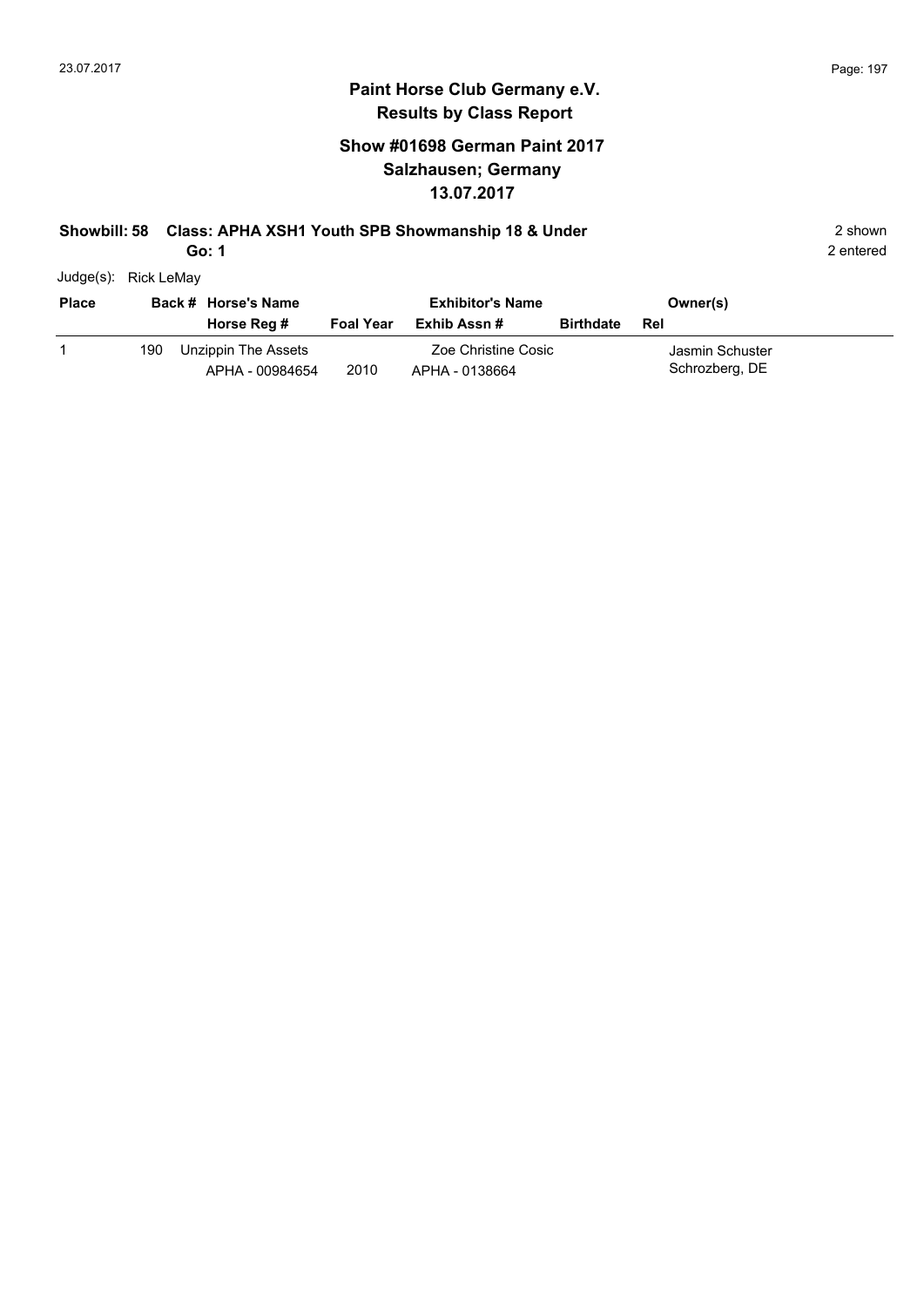### **Show #01699 German Paint 2017 Salzhausen; Germany 13.07.2017**

### **Showbill: 58 Class: APHA XSH1 Youth SPB Showmanship 18 & Under** 2 shown 2 shown

**Go: 1**

2 entered

Judge(s): Susanne Haug

| <b>Place</b> | Back # Horse's Name |                                        |                  | <b>Exhibitor's Name</b>               | Owner(s)         |                                   |  |
|--------------|---------------------|----------------------------------------|------------------|---------------------------------------|------------------|-----------------------------------|--|
|              |                     | Horse Reg #                            | <b>Foal Year</b> | Exhib Assn #                          | <b>Birthdate</b> | Rel                               |  |
|              | 190                 | Unzippin The Assets<br>APHA - 00984654 | 2010             | Zoe Christine Cosic<br>APHA - 0138664 |                  | Jasmin Schuster<br>Schrozberg, DE |  |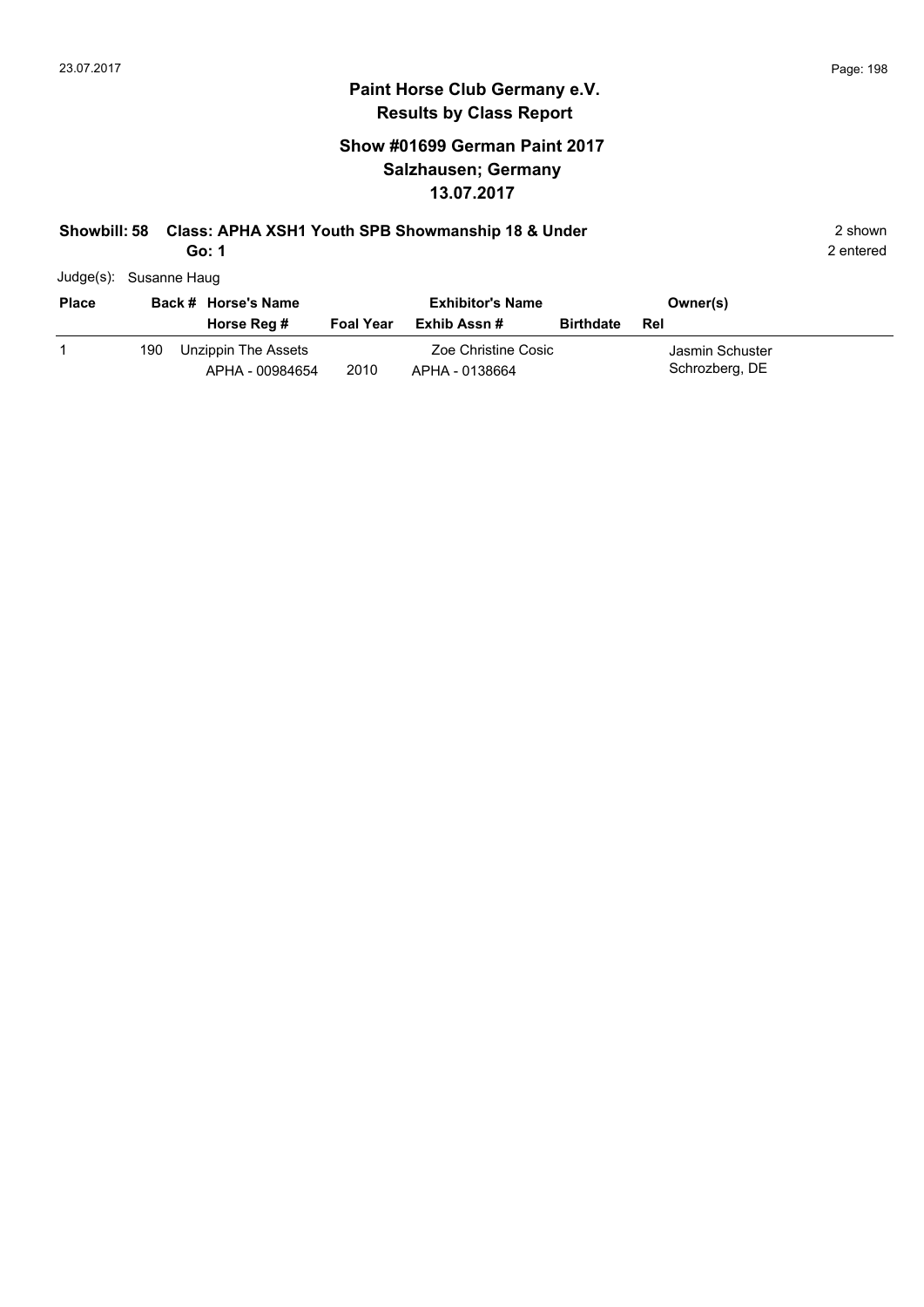#### **Paint Horse Club Germany e.V. Results by Class Report**

### **Show #03270 German Paint 2017 Salzhausen; Germany 13.07.2017**

#### **Showbill: 58 Class: APHA XSH1 Youth SPB Showmanship 18 & Under** 2 shown 2 shown

**Go: 1**

Judge(s): Sonja Merkle

| <b>Place</b> |     | Back # Horse's Name<br>Horse Reg #     | <b>Foal Year</b> | <b>Exhibitor's Name</b><br>Exhib Assn # | <b>Birthdate</b> | Owner(s)<br>Rel                   |  |
|--------------|-----|----------------------------------------|------------------|-----------------------------------------|------------------|-----------------------------------|--|
|              | 190 | Unzippin The Assets<br>APHA - 00984654 | 2010             | Zoe Christine Cosic<br>APHA - 0138664   |                  | Jasmin Schuster<br>Schrozberg, DE |  |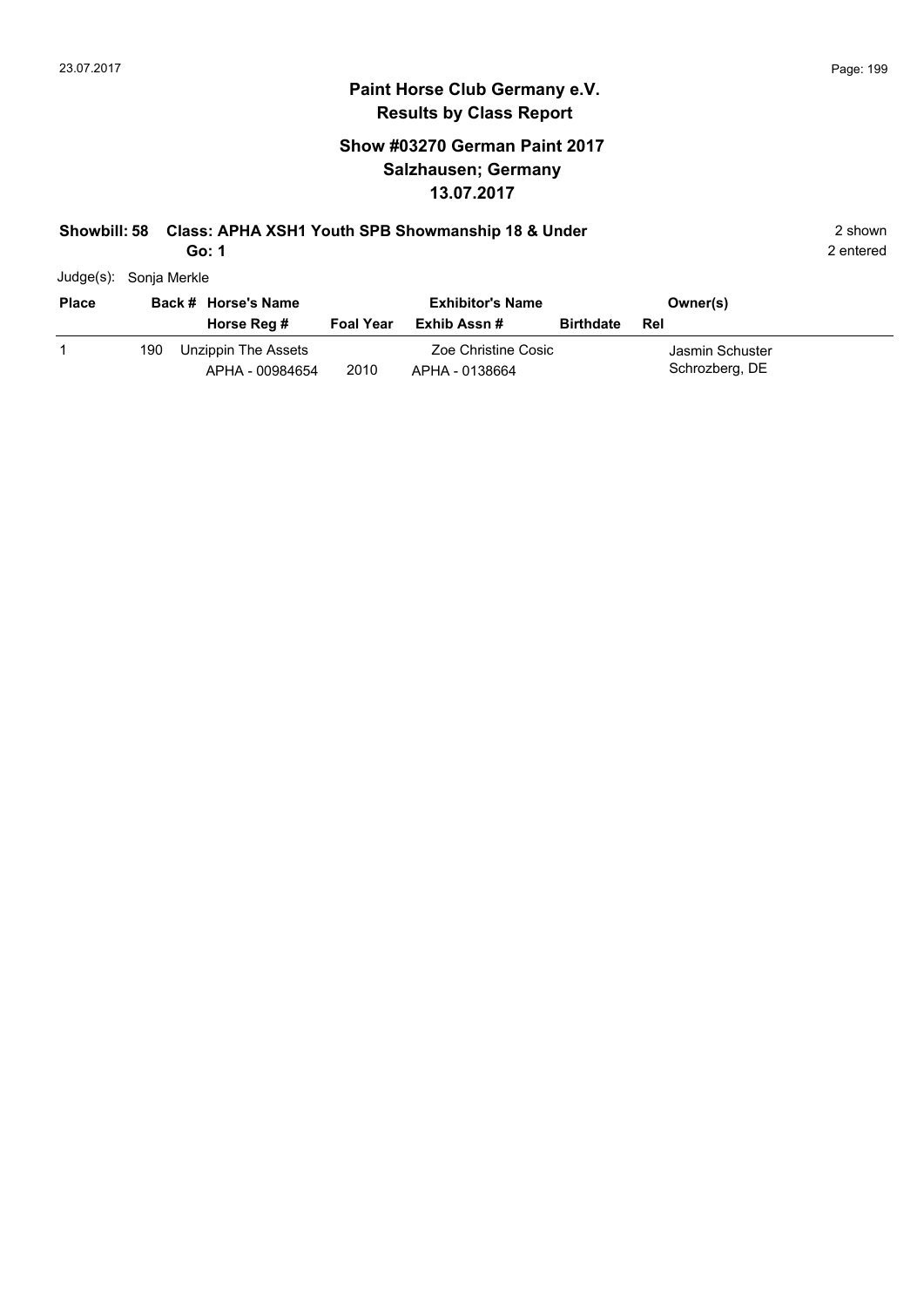### **Show #03271 German Paint 2017 Salzhausen; Germany 13.07.2017**

## **Showbill: 58 Class: APHA XSH1 Youth SPB Showmanship 18 & Under** 2 shown 2 shown

**Go: 1**

| <b>Place</b> | Back # Horse's Name |                                        |                  | <b>Exhibitor's Name</b>               | Owner(s)         |                                   |  |
|--------------|---------------------|----------------------------------------|------------------|---------------------------------------|------------------|-----------------------------------|--|
|              |                     | Horse Reg #                            | <b>Foal Year</b> | Exhib Assn #                          | <b>Birthdate</b> | <b>Rel</b>                        |  |
|              | 190.                | Unzippin The Assets<br>APHA - 00984654 | 2010             | Zoe Christine Cosic<br>APHA - 0138664 |                  | Jasmin Schuster<br>Schrozberg, DE |  |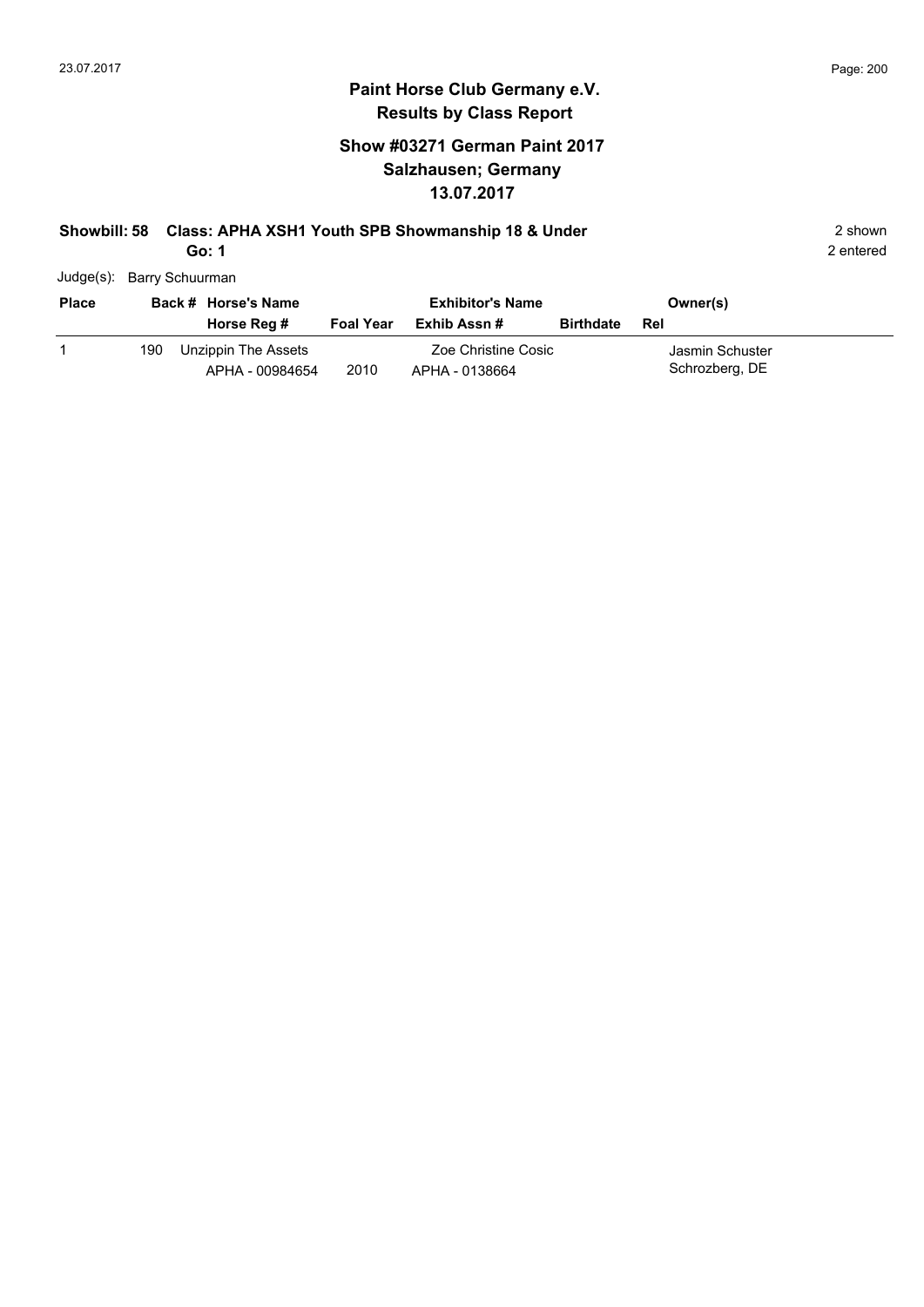### **Show #01698 German Paint 2017 Salzhausen; Germany 13.07.2017**

**Showbill: 59 Class: APHA ASH1 Amateur Showmanship All Ages** 9 shown

**Go: 1**

| $Judge(s)$ : | <b>Rick LeMay</b> |                          |                  |                         |                           |
|--------------|-------------------|--------------------------|------------------|-------------------------|---------------------------|
| <b>Place</b> |                   | Back # Horse's Name      |                  | <b>Exhibitor's Name</b> | Owner(s)                  |
|              |                   | Horse Reg #              | <b>Foal Year</b> | Exhib Assn#             | Rel                       |
| $\mathbf 1$  | 215               | Dunnit Quincy            |                  | Karolina Rusak          | Karolina Rusak            |
|              |                   | APHA - 00818826          | 2004             | APHA - 8829648          | Z Luban, PL               |
| 2            | 169               | Madam Blues Duffy        |                  | Freja Aase Olsen        | Karsten & A Nielsen Olsen |
|              |                   | APHA - 00983349          | 2009             | APHA - 8823774          | C Haderslev, DK           |
| 3            | 228               | TL Cherokees Beauty      |                  | Lena Hagen              | Monika Hagen              |
|              |                   | APHA - 00714702          | 2002             | APHA - 8818312          | C Haldenwang, DE          |
| 4            | 195               | Shot Girl                |                  | Anna-Alisa Samse        | Anna-Alisa Samse          |
|              |                   | APHA - 00994625          | 2008             | APHA - 8982739          | Z Hannover, DE            |
| 5            | 164               | <b>Cashin The Assets</b> |                  | Evelyn Petrasch         | Evelyn Petrasch           |
|              |                   | APHA - 00624351          | 2001             | APHA - 8938200          | Z Schermbeck, DE          |
| 6            | 259               | HC Well Done Tejano      |                  | Meike Von Schroeder     | Ursula Von Schroeder      |
|              |                   | APHA - 00731838          | 2003             | APHA - 0114387          | N Muenster, DE            |
| 7            | 153               | Maybebugsjillaroo CC     |                  | Katharina Tamke         | Katharina Tamke           |
|              |                   | APHA - 00970919          | 2009             | APHA - 8782481          | Z Neu Wulmstorf, DE       |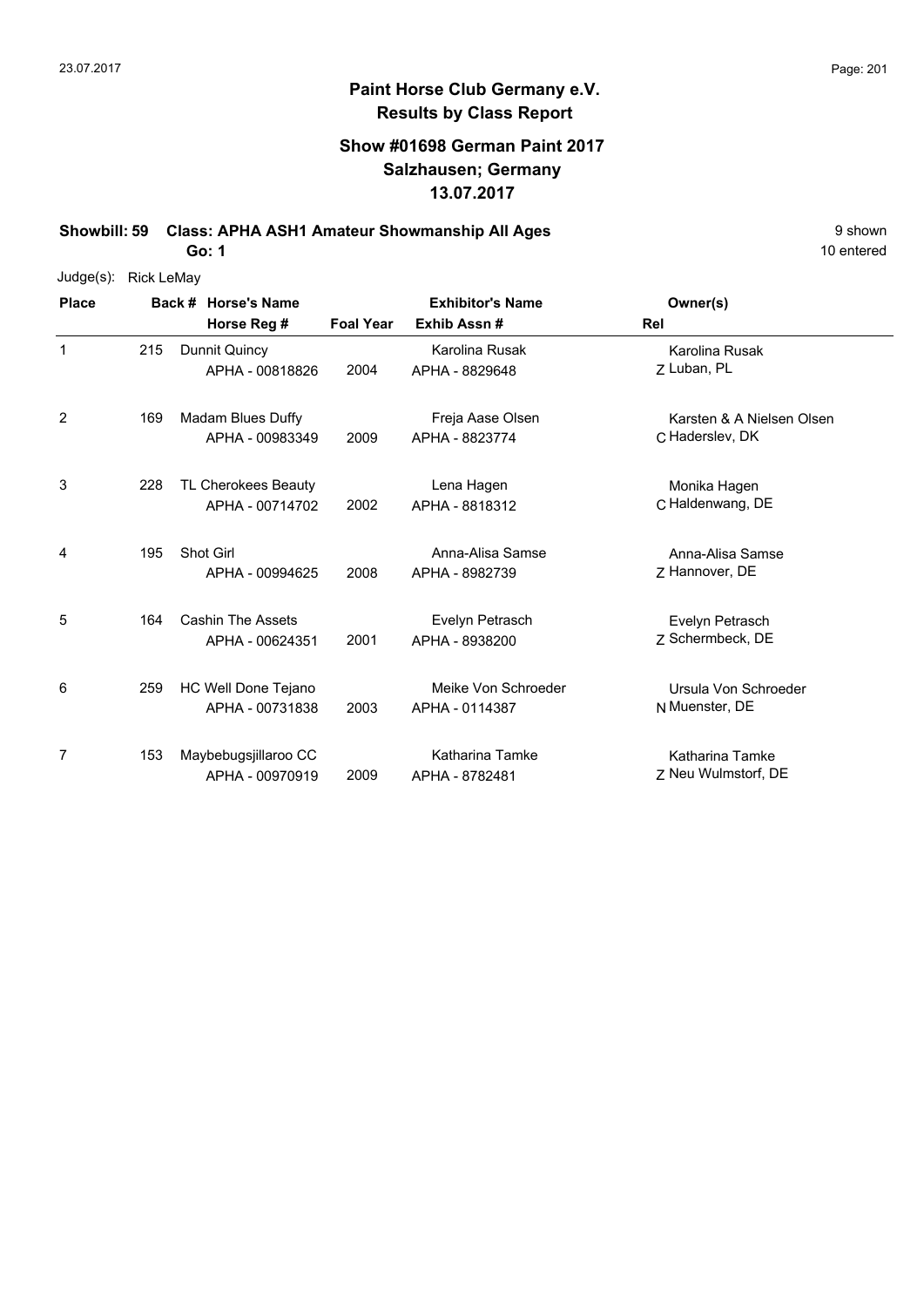### **Show #01699 German Paint 2017 Salzhausen; Germany 13.07.2017**

**Showbill: 59 Class: APHA ASH1 Amateur Showmanship All Ages** 9 shown

**Go: 1**

| Judge(s):    | Susanne Haug |                     |                          |                         |                     |                           |  |  |  |  |  |
|--------------|--------------|---------------------|--------------------------|-------------------------|---------------------|---------------------------|--|--|--|--|--|
| <b>Place</b> |              | Back # Horse's Name |                          | <b>Exhibitor's Name</b> |                     | Owner(s)                  |  |  |  |  |  |
|              |              |                     | Horse Reg #              | <b>Foal Year</b>        | Exhib Assn#         | Rel                       |  |  |  |  |  |
| 1            | 195          | Shot Girl           |                          |                         | Anna-Alisa Samse    | Anna-Alisa Samse          |  |  |  |  |  |
|              |              |                     | APHA - 00994625          | 2008                    | APHA - 8982739      | Z Hannover, DE            |  |  |  |  |  |
| 2            | 169          |                     | Madam Blues Duffy        |                         | Freja Aase Olsen    | Karsten & A Nielsen Olsen |  |  |  |  |  |
|              |              |                     | APHA - 00983349          | 2009                    | APHA - 8823774      | C Haderslev, DK           |  |  |  |  |  |
| 3            | 228          |                     | TL Cherokees Beauty      |                         | Lena Hagen          | Monika Hagen              |  |  |  |  |  |
|              |              |                     | APHA - 00714702          | 2002                    | APHA - 8818312      | C Haldenwang, DE          |  |  |  |  |  |
| 4            | 215          |                     | Dunnit Quincy            |                         | Karolina Rusak      | Karolina Rusak            |  |  |  |  |  |
|              |              |                     | APHA - 00818826          | 2004                    | APHA - 8829648      | Z Luban, PL               |  |  |  |  |  |
| 5            | 164          |                     | <b>Cashin The Assets</b> |                         | Evelyn Petrasch     | Evelyn Petrasch           |  |  |  |  |  |
|              |              |                     | APHA - 00624351          | 2001                    | APHA - 8938200      | Z Schermbeck, DE          |  |  |  |  |  |
| 6            | 259          |                     | HC Well Done Tejano      |                         | Meike Von Schroeder | Ursula Von Schroeder      |  |  |  |  |  |
|              |              |                     | APHA - 00731838          | 2003                    | APHA - 0114387      | N Muenster, DE            |  |  |  |  |  |
| 7            | 153          |                     | Maybebugsjillaroo CC     |                         | Katharina Tamke     | Katharina Tamke           |  |  |  |  |  |
|              |              |                     | APHA - 00970919          | 2009                    | APHA - 8782481      | Z Neu Wulmstorf, DE       |  |  |  |  |  |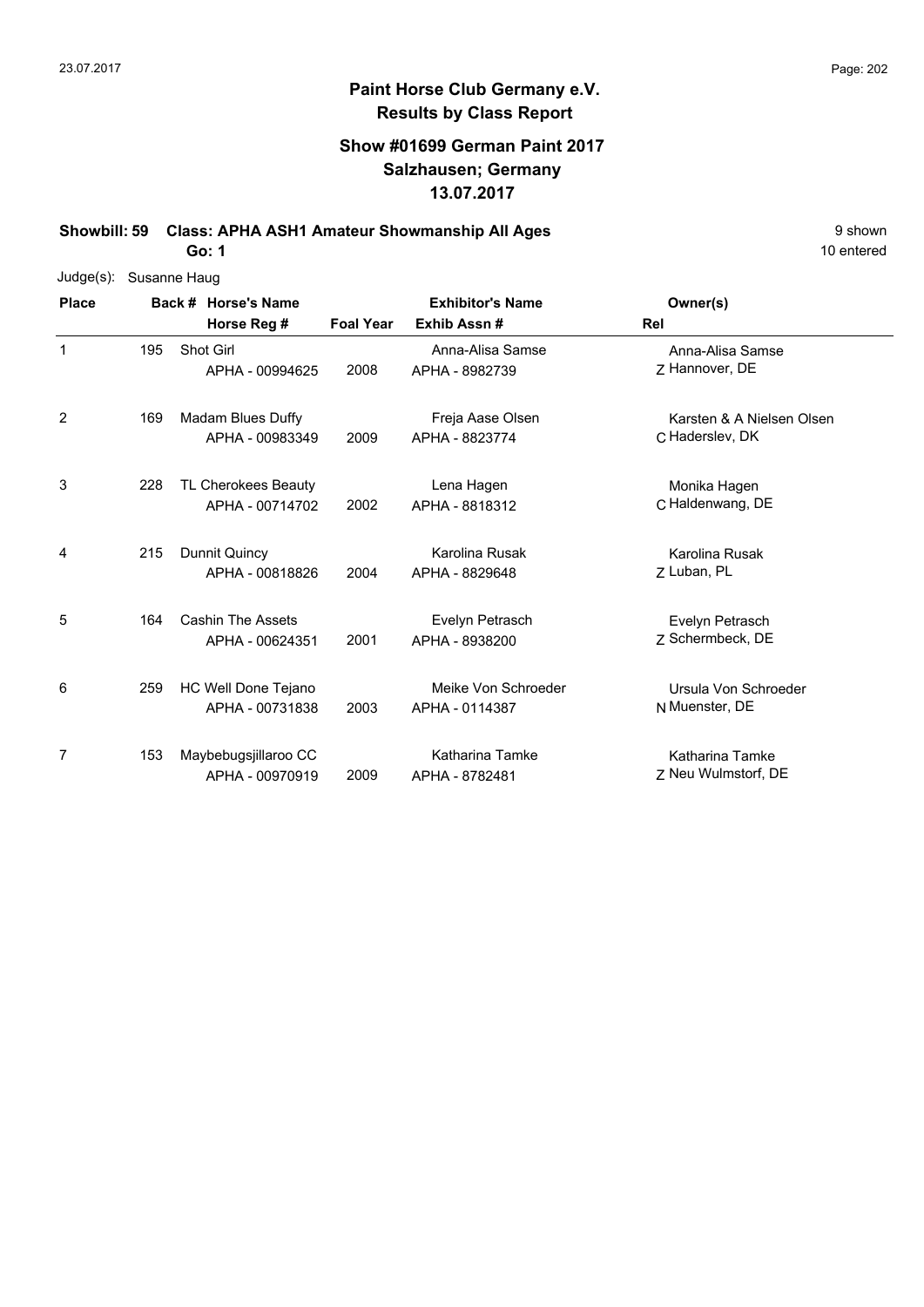### **Show #03270 German Paint 2017 Salzhausen; Germany 13.07.2017**

**Showbill: 59 Class: APHA ASH1 Amateur Showmanship All Ages** 9 shown

**Go: 1**

| Judge(s):    | Sonja Merkle |  |                          |                  |                         |                           |  |  |  |  |
|--------------|--------------|--|--------------------------|------------------|-------------------------|---------------------------|--|--|--|--|
| <b>Place</b> |              |  | Back # Horse's Name      |                  | <b>Exhibitor's Name</b> | Owner(s)                  |  |  |  |  |
|              |              |  | Horse Reg #              | <b>Foal Year</b> | Exhib Assn#             | Rel                       |  |  |  |  |
| $\mathbf{1}$ | 169          |  | <b>Madam Blues Duffy</b> |                  | Freja Aase Olsen        | Karsten & A Nielsen Olsen |  |  |  |  |
|              |              |  | APHA - 00983349          | 2009             | APHA - 8823774          | C Haderslev, DK           |  |  |  |  |
| 2            | 228          |  | TL Cherokees Beauty      |                  | Lena Hagen              | Monika Hagen              |  |  |  |  |
|              |              |  | APHA - 00714702          | 2002             | APHA - 8818312          | C Haldenwang, DE          |  |  |  |  |
| 3            | 195          |  | Shot Girl                |                  | Anna-Alisa Samse        | Anna-Alisa Samse          |  |  |  |  |
|              |              |  | APHA - 00994625          | 2008             | APHA - 8982739          | Z Hannover, DE            |  |  |  |  |
| 4            | 215          |  | Dunnit Quincy            |                  | Karolina Rusak          | Karolina Rusak            |  |  |  |  |
|              |              |  | APHA - 00818826          | 2004             | APHA - 8829648          | Z Luban, PL               |  |  |  |  |
| 5            | 164          |  | <b>Cashin The Assets</b> |                  | Evelyn Petrasch         | Evelyn Petrasch           |  |  |  |  |
|              |              |  | APHA - 00624351          | 2001             | APHA - 8938200          | 7 Schermbeck, DE          |  |  |  |  |
| 6            | 259          |  | HC Well Done Tejano      |                  | Meike Von Schroeder     | Ursula Von Schroeder      |  |  |  |  |
|              |              |  | APHA - 00731838          | 2003             | APHA - 0114387          | N Muenster, DE            |  |  |  |  |
| 7            | 153          |  | Maybebugsjillaroo CC     |                  | Katharina Tamke         | <b>Katharina Tamke</b>    |  |  |  |  |
|              |              |  | APHA - 00970919          | 2009             | APHA - 8782481          | 7 Neu Wulmstorf, DE       |  |  |  |  |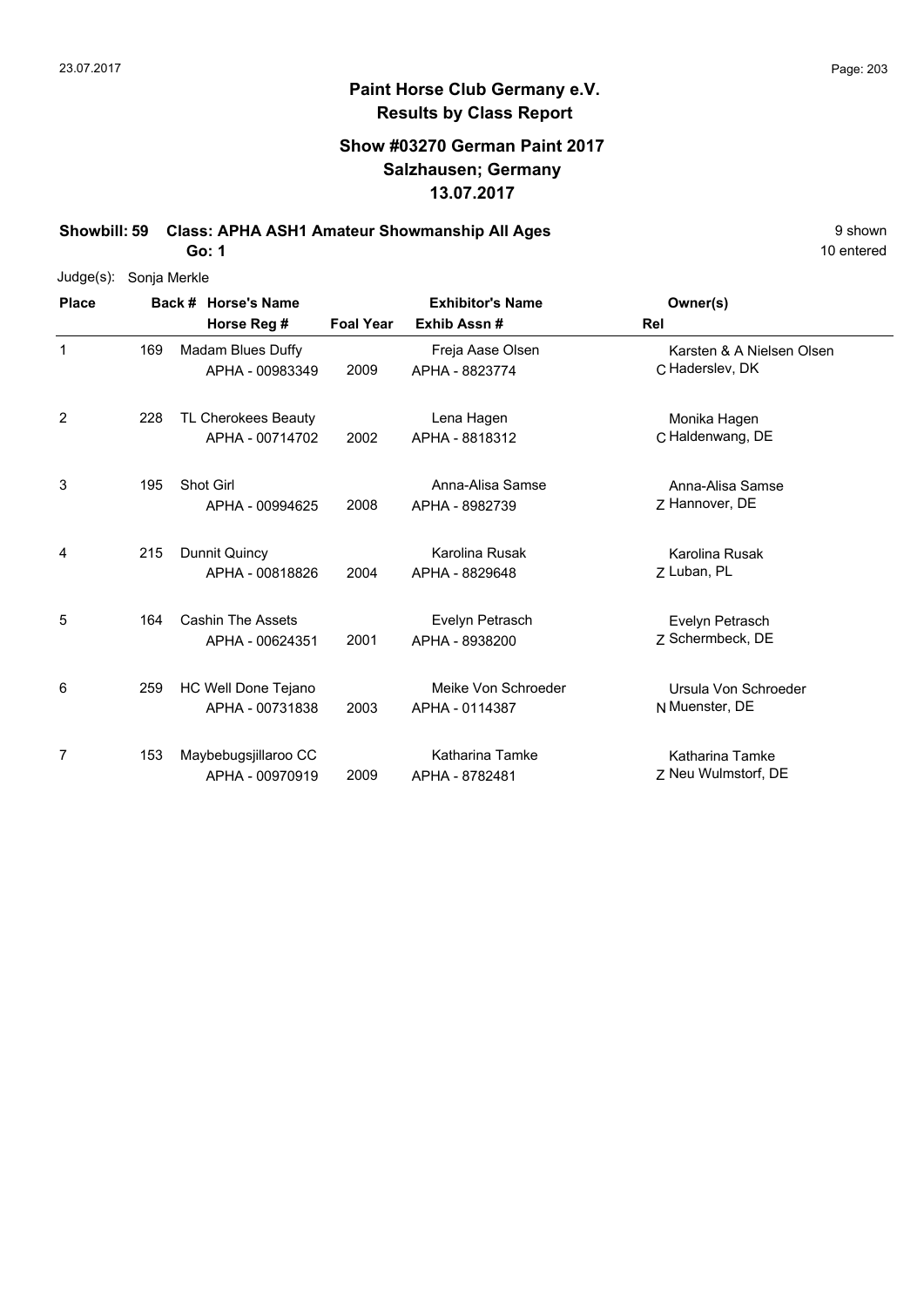### **Show #03271 German Paint 2017 Salzhausen; Germany 13.07.2017**

**Showbill: 59 Class: APHA ASH1 Amateur Showmanship All Ages** 9 shown

**Go: 1**

| Judge(s):    | <b>Barry Schuurman</b> |                          |                  |                         |                           |
|--------------|------------------------|--------------------------|------------------|-------------------------|---------------------------|
| <b>Place</b> |                        | Back # Horse's Name      |                  | <b>Exhibitor's Name</b> | Owner(s)                  |
|              |                        | Horse Reg #              | <b>Foal Year</b> | Exhib Assn#             | Rel                       |
| $\mathbf{1}$ | 169                    | Madam Blues Duffy        |                  | Freja Aase Olsen        | Karsten & A Nielsen Olsen |
|              |                        | APHA - 00983349          | 2009             | APHA - 8823774          | C Haderslev, DK           |
| 2            | 195                    | Shot Girl                |                  | Anna-Alisa Samse        | Anna-Alisa Samse          |
|              |                        | APHA - 00994625          | 2008             | APHA - 8982739          | Z Hannover, DE            |
| 3            | 228                    | TL Cherokees Beauty      |                  | Lena Hagen              | Monika Hagen              |
|              |                        | APHA - 00714702          | 2002             | APHA - 8818312          | C Haldenwang, DE          |
| 4            | 215                    | Dunnit Quincy            |                  | Karolina Rusak          | Karolina Rusak            |
|              |                        | APHA - 00818826          | 2004             | APHA - 8829648          | 7 Luban, PL               |
| 5            | 164                    | <b>Cashin The Assets</b> |                  | Evelyn Petrasch         | Evelyn Petrasch           |
|              |                        | APHA - 00624351          | 2001             | APHA - 8938200          | 7 Schermbeck, DE          |
| 6            | 259                    | HC Well Done Tejano      |                  | Meike Von Schroeder     | Ursula Von Schroeder      |
|              |                        | APHA - 00731838          | 2003             | APHA - 0114387          | N Muenster, DE            |
| 7            | 153                    | Maybebugsjillaroo CC     |                  | Katharina Tamke         | Katharina Tamke           |
|              |                        | APHA - 00970919          | 2009             | APHA - 8782481          | Z Neu Wulmstorf, DE       |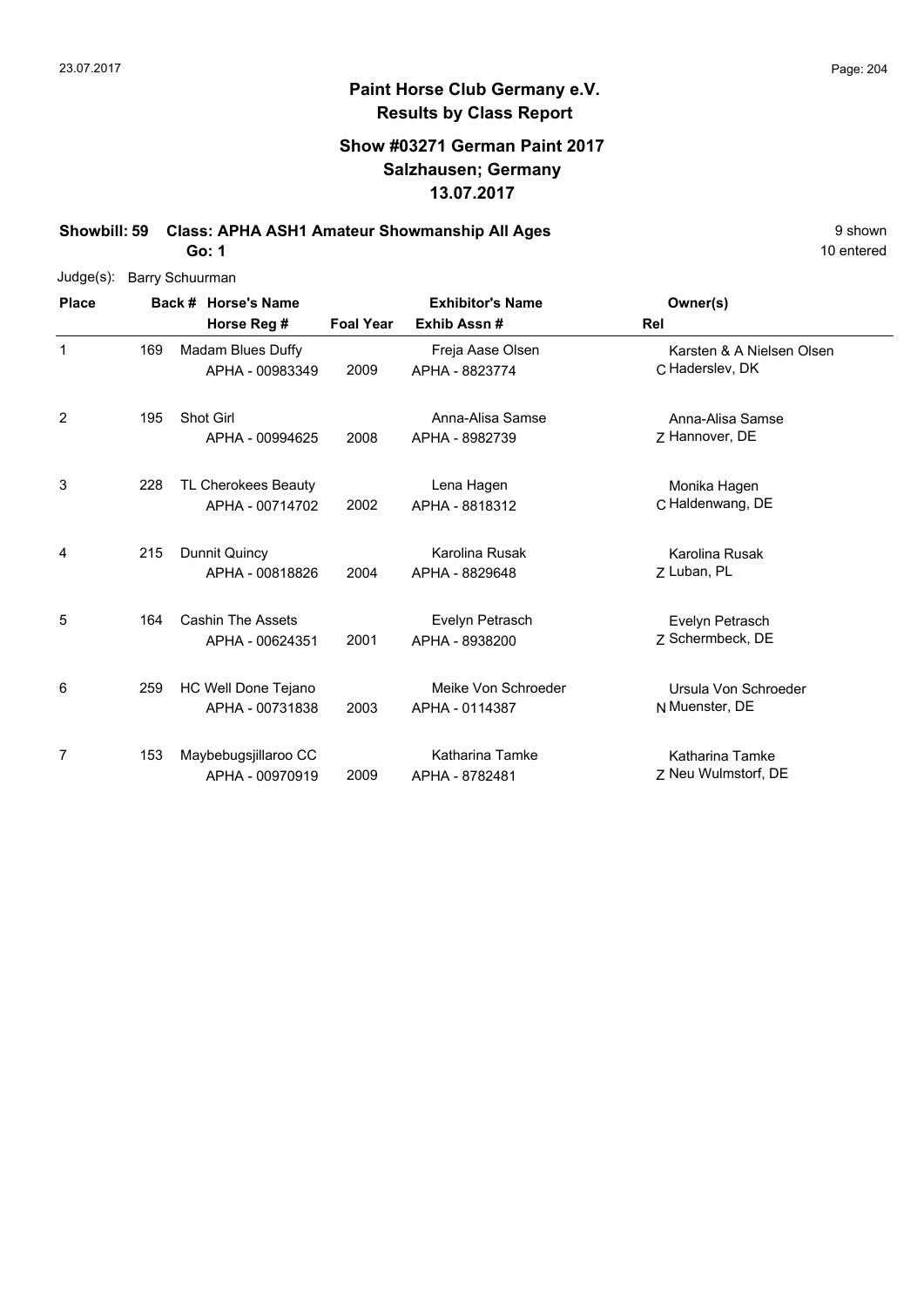#### **Show #01698 German Paint 2017 Salzhausen; Germany 13.07.2017**

**Showbill: 60 Class: APHA ABSH Amt SPB Showmanship All Ages** 8 Shown 8 Shown

**Go: 1**

| Judge(s): | <b>Rick LeMay</b> |  |
|-----------|-------------------|--|
|           |                   |  |

| <b>Place</b> |     | Back # Horse's Name                           |                  | <b>Exhibitor's Name</b>              | Owner(s)                                   |
|--------------|-----|-----------------------------------------------|------------------|--------------------------------------|--------------------------------------------|
|              |     | Horse Reg #                                   | <b>Foal Year</b> | Exhib Assn#                          | Rel                                        |
| 1            | 157 | Hot Intent<br>APHA - 01029606                 | 2013             | Alena Helmcke<br>APHA - 8635014      | Alena Helmcke<br>Z Appel, DE               |
| 2            | 190 | <b>Unzippin The Assets</b><br>APHA - 00984654 | 2010             | Dominik Schuster<br>APHA - 8883342   | <b>Jasmin Schuster</b><br>P Schrozberg, DE |
| 3            | 170 | Kay Jay Black Chief<br>APHA - 00926717        | 2004             | Yvette Ekiz-Koegel<br>APHA - 8992285 | Yvette Ekiz-Koegel<br>Z Lauf, DE           |
| 4            | 268 | Go Cash Flow<br>APHA - 00876101               | 2006             | Lisa Klaassen<br>APHA - 8919707      | Mirjam Klaassen<br>C Hengelo, NL           |
| 5            | 248 | Pretty Top Kiss<br>APHA - 00888037            | 2006             | Marit Heinicke<br>APHA - 9152767     | Marit Heinicke<br>Z Wadersloh, DE          |
| 6            | 233 | Sam Okie Lena<br>APHA - 00641442              | 2001             | Sabrina Busch<br>APHA - 9156124      | Sabrina Busch<br>Z Bremervoerde-Bevern, DE |
| 7            | 213 | Hawkeyejack LV<br>APHA - 00918632             | 2007             | Lis Wanessa<br>APHA - 0128798        | Lis Wanessa<br>7 Wiszowa, PL               |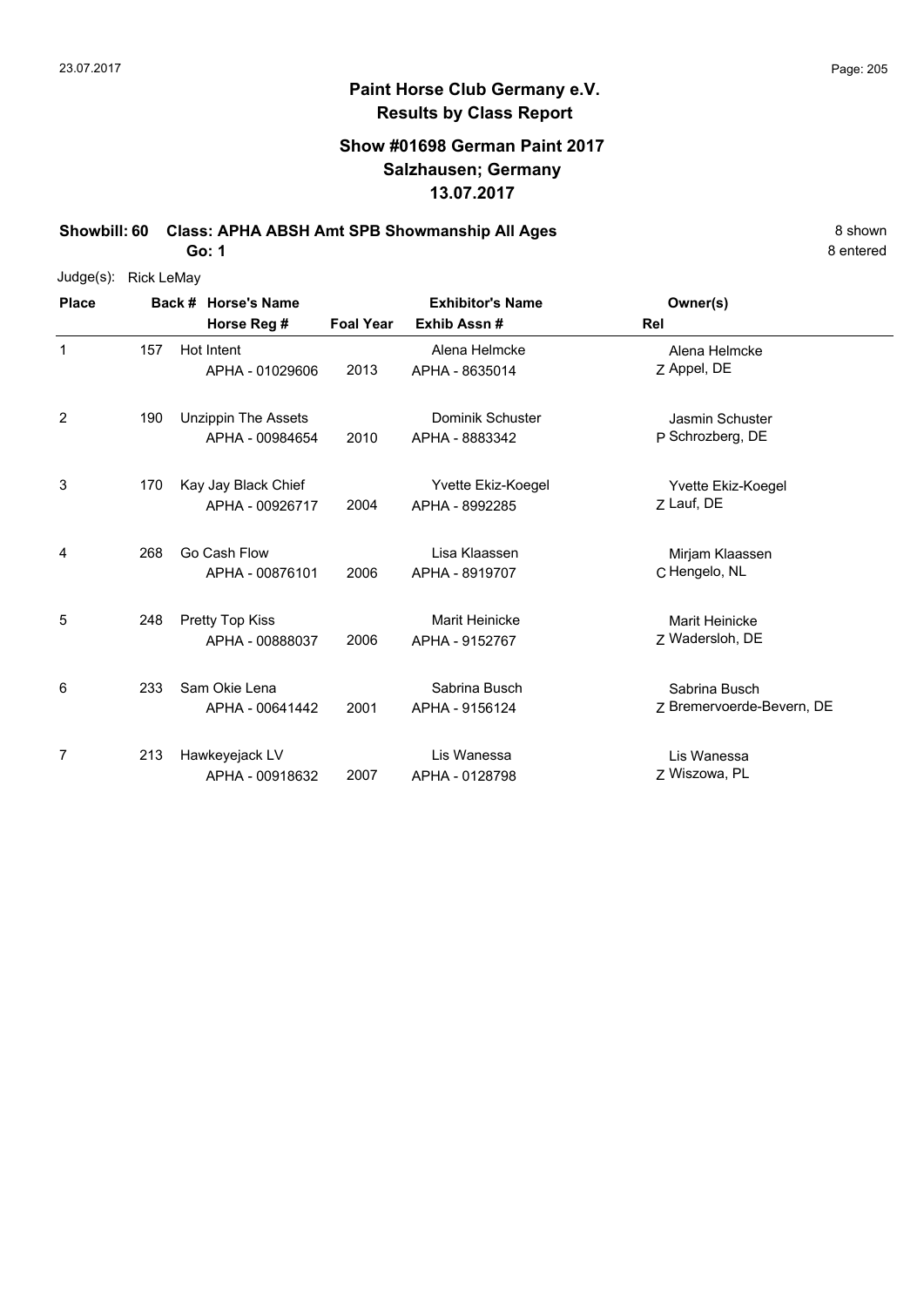#### **Show #01699 German Paint 2017 Salzhausen; Germany 13.07.2017**

**Showbill: 60 Class: APHA ABSH Amt SPB Showmanship All Ages** 8 Shown 8 Shown

**Go: 1**

| $Judge(s)$ : | Susanne Haug |                            |                     |                  |                         |                           |  |  |  |  |  |
|--------------|--------------|----------------------------|---------------------|------------------|-------------------------|---------------------------|--|--|--|--|--|
| <b>Place</b> |              |                            | Back # Horse's Name |                  | <b>Exhibitor's Name</b> | Owner(s)                  |  |  |  |  |  |
|              |              | Horse Reg #                |                     | <b>Foal Year</b> | Exhib Assn#             | Rel                       |  |  |  |  |  |
| 1            | 157          | Hot Intent                 |                     |                  | Alena Helmcke           | Alena Helmcke             |  |  |  |  |  |
|              |              | APHA - 01029606            |                     | 2013             | APHA - 8635014          | Z Appel, DE               |  |  |  |  |  |
| 2            | 190          | <b>Unzippin The Assets</b> |                     |                  | Dominik Schuster        | Jasmin Schuster           |  |  |  |  |  |
|              |              | APHA - 00984654            |                     | 2010             | APHA - 8883342          | P Schrozberg, DE          |  |  |  |  |  |
| 3            | 170          | Kay Jay Black Chief        |                     |                  | Yvette Ekiz-Koegel      | Yvette Ekiz-Koegel        |  |  |  |  |  |
|              |              | APHA - 00926717            |                     | 2004             | APHA - 8992285          | Z Lauf, DE                |  |  |  |  |  |
| 4            | 268          | Go Cash Flow               |                     |                  | Lisa Klaassen           | Mirjam Klaassen           |  |  |  |  |  |
|              |              | APHA - 00876101            |                     | 2006             | APHA - 8919707          | C Hengelo, NL             |  |  |  |  |  |
| 5            | 248          | Pretty Top Kiss            |                     |                  | Marit Heinicke          | Marit Heinicke            |  |  |  |  |  |
|              |              | APHA - 00888037            |                     | 2006             | APHA - 9152767          | Z Wadersloh, DE           |  |  |  |  |  |
| 6            | 233          | Sam Okie Lena              |                     |                  | Sabrina Busch           | Sabrina Busch             |  |  |  |  |  |
|              |              | APHA - 00641442            |                     | 2001             | APHA - 9156124          | Z Bremervoerde-Bevern, DE |  |  |  |  |  |
| 7            | 213          | Hawkeyejack LV             |                     |                  | Lis Wanessa             | Lis Wanessa               |  |  |  |  |  |
|              |              | APHA - 00918632            |                     | 2007             | APHA - 0128798          | Z Wiszowa, PL             |  |  |  |  |  |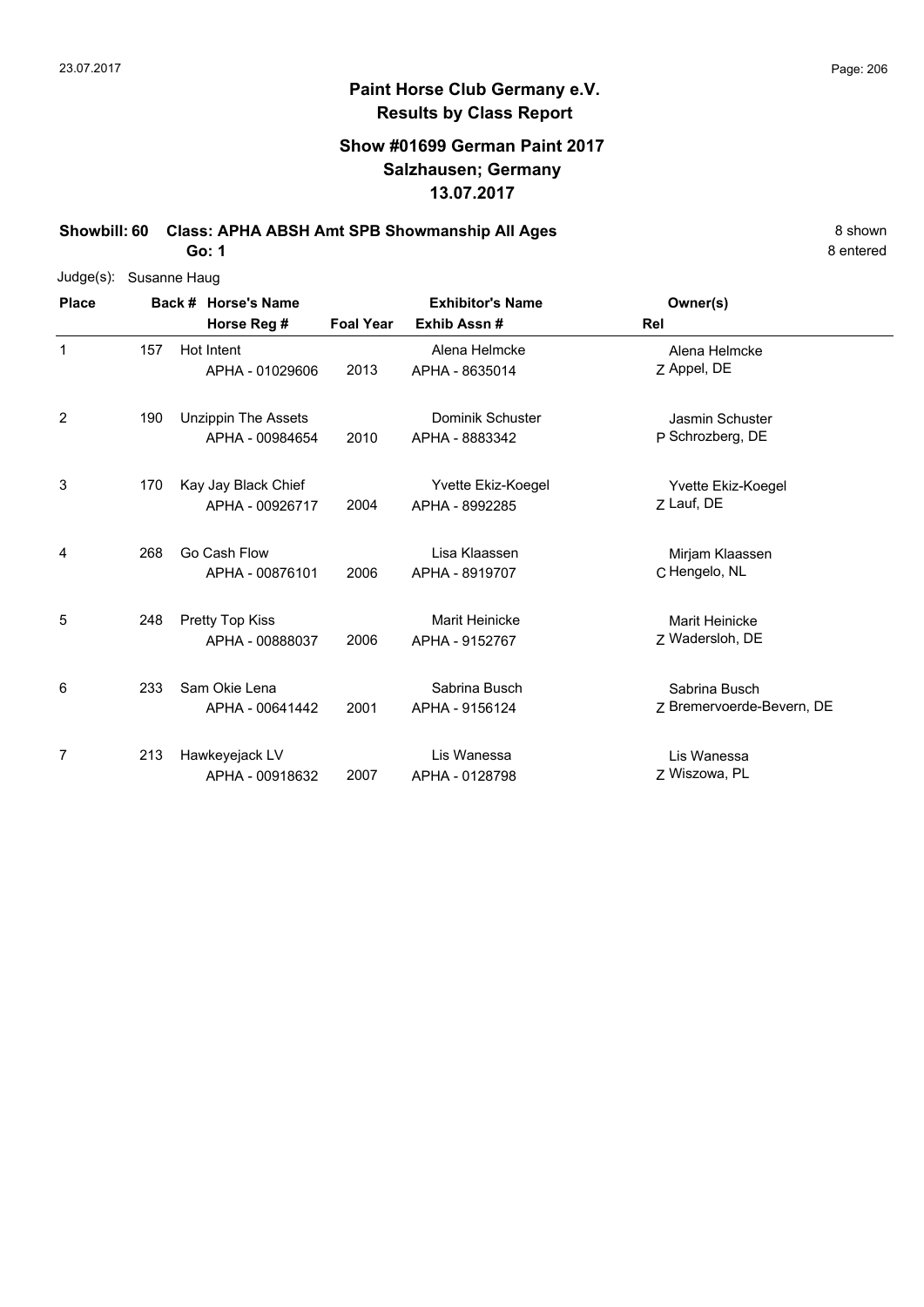6

7

#### **Paint Horse Club Germany e.V. Results by Class Report**

#### **Show #03270 German Paint 2017 Salzhausen; Germany 13.07.2017**

Sabrina Busch APHA - 9156124

Lis Wanessa

**Showbill: 60 Class: APHA ABSH Amt SPB Showmanship All Ages** 8 Shown

**Go: 1**

233 Sam Okie Lena

213 Hawkeyejack LV

APHA - 00641442

APHA - 00918632

8 entered

| $Judge(s)$ : | Sonja Merkle |                                        |                  |                                        |                                     |
|--------------|--------------|----------------------------------------|------------------|----------------------------------------|-------------------------------------|
| <b>Place</b> |              | Back # Horse's Name<br>Horse Reg #     | <b>Foal Year</b> | <b>Exhibitor's Name</b><br>Exhib Assn# | Owner(s)<br>Rel                     |
|              | 157          | Hot Intent<br>APHA - 01029606          | 2013             | Alena Helmcke<br>APHA - 8635014        | Alena Helmcke<br>Z Appel, DE        |
| 2            | 170          | Kay Jay Black Chief<br>APHA - 00926717 | 2004             | Yvette Ekiz-Koegel<br>APHA - 8992285   | Yvette Ekiz-Koegel<br>7 Lauf, DE    |
| 3            | 190          | Unzippin The Assets<br>APHA - 00984654 | 2010             | Dominik Schuster<br>APHA - 8883342     | Jasmin Schuster<br>P Schrozberg, DE |
| 4            | 248          | Pretty Top Kiss<br>APHA - 00888037     | 2006             | Marit Heinicke<br>APHA - 9152767       | Marit Heinicke<br>Z Wadersloh, DE   |
| 5            | 268          | Go Cash Flow<br>APHA - 00876101        | 2006             | Lisa Klaassen<br>APHA - 8919707        | Mirjam Klaassen<br>C Hengelo, NL    |

2001 APHA - 9156124 Z Bremervoerde-Bevern, DE Sabrina Busch

Z Wiszowa, PL Lis Wanessa 2007 APHA - 0128798 Z Wiszowa, PL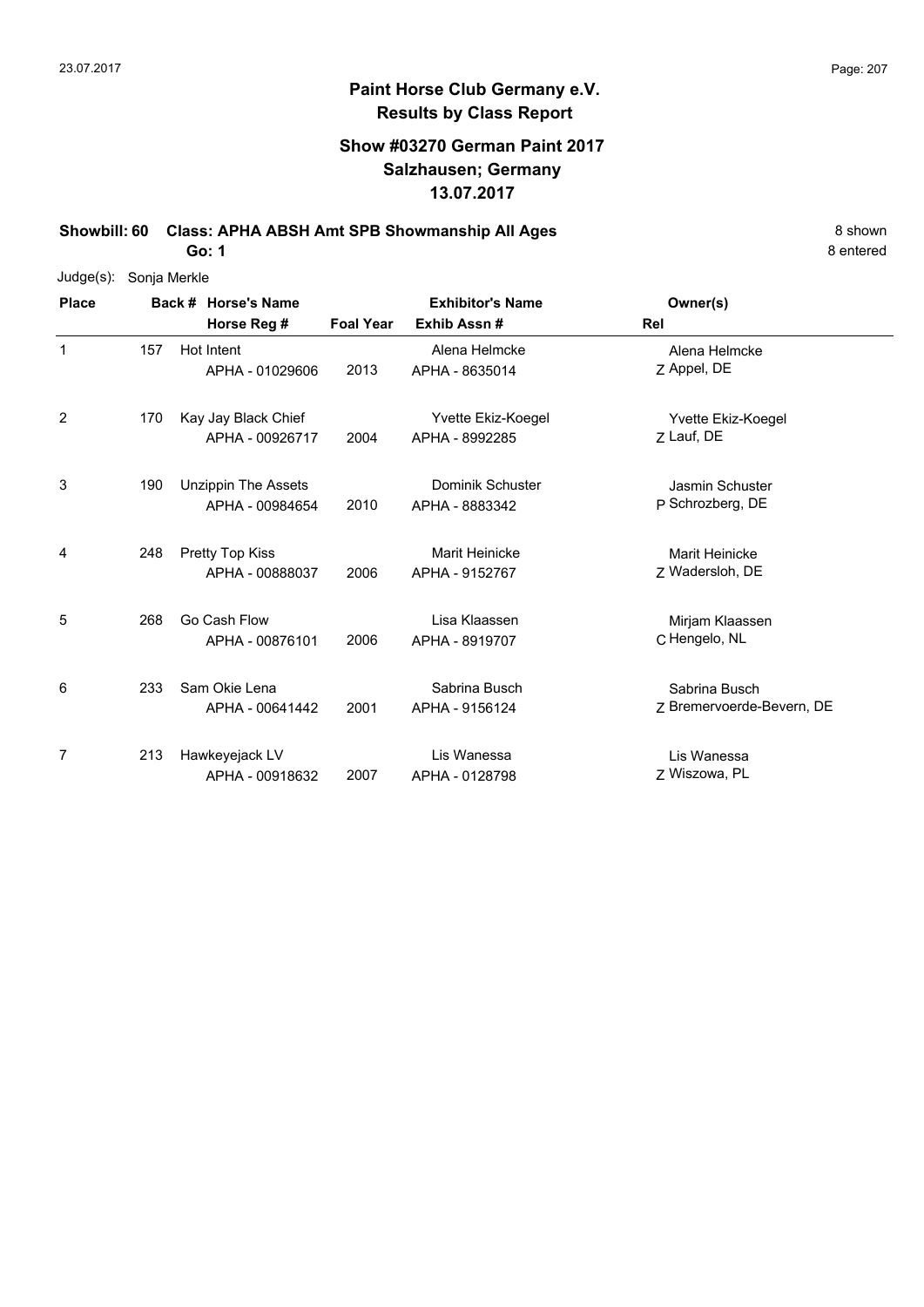#### **Show #03271 German Paint 2017 Salzhausen; Germany 13.07.2017**

**Showbill: 60 Class: APHA ABSH Amt SPB Showmanship All Ages** 8 Shown 8 Shown

**Go: 1**

| $Judge(s)$ : | <b>Barry Schuurman</b> |  |                            |                         |                    |                           |  |  |  |  |  |
|--------------|------------------------|--|----------------------------|-------------------------|--------------------|---------------------------|--|--|--|--|--|
| <b>Place</b> |                        |  | Back # Horse's Name        | <b>Exhibitor's Name</b> |                    | Owner(s)                  |  |  |  |  |  |
|              |                        |  | Horse Reg #                | <b>Foal Year</b>        | Exhib Assn#        | Rel                       |  |  |  |  |  |
| $\mathbf 1$  | 157                    |  | Hot Intent                 |                         | Alena Helmcke      | Alena Helmcke             |  |  |  |  |  |
|              |                        |  | APHA - 01029606            | 2013                    | APHA - 8635014     | Z Appel, DE               |  |  |  |  |  |
| 2            | 170                    |  | Kay Jay Black Chief        |                         | Yvette Ekiz-Koegel | Yvette Ekiz-Koegel        |  |  |  |  |  |
|              |                        |  | APHA - 00926717            | 2004                    | APHA - 8992285     | Z Lauf, DE                |  |  |  |  |  |
| 3            | 190                    |  | <b>Unzippin The Assets</b> |                         | Dominik Schuster   | Jasmin Schuster           |  |  |  |  |  |
|              |                        |  | APHA - 00984654            | 2010                    | APHA - 8883342     | P Schrozberg, DE          |  |  |  |  |  |
| 4            | 268                    |  | Go Cash Flow               |                         | Lisa Klaassen      | Mirjam Klaassen           |  |  |  |  |  |
|              |                        |  | APHA - 00876101            | 2006                    | APHA - 8919707     | C Hengelo, NL             |  |  |  |  |  |
| 5            | 248                    |  | Pretty Top Kiss            |                         | Marit Heinicke     | <b>Marit Heinicke</b>     |  |  |  |  |  |
|              |                        |  | APHA - 00888037            | 2006                    | APHA - 9152767     | Z Wadersloh, DE           |  |  |  |  |  |
| 6            | 213                    |  | Hawkeyejack LV             |                         | Lis Wanessa        | Lis Wanessa               |  |  |  |  |  |
|              |                        |  | APHA - 00918632            | 2007                    | APHA - 0128798     | Z Wiszowa, PL             |  |  |  |  |  |
| 7            | 233                    |  | Sam Okie Lena              |                         | Sabrina Busch      | Sabrina Busch             |  |  |  |  |  |
|              |                        |  | APHA - 00641442            | 2001                    | APHA - 9156124     | Z Bremervoerde-Bevern, DE |  |  |  |  |  |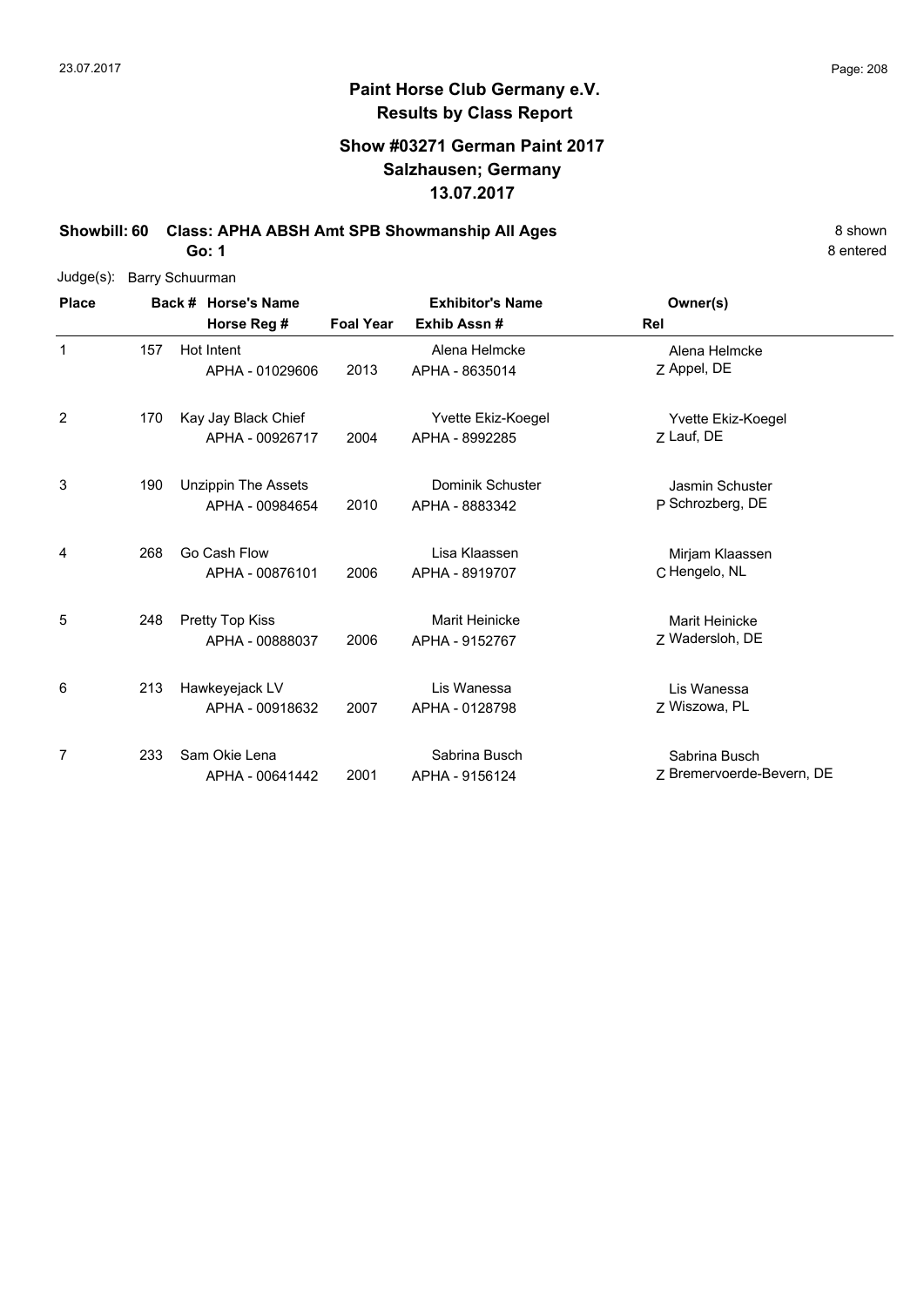## **Paint Horse Club Germany e.V. Results by Class Report**

#### **Show #01698 German Paint 2017 Salzhausen; Germany 14.07.2017**

#### **Showbill: 61 Class: APHA NT1 Novice Amateur Trail 18 Shown 18 Shown 18 Shown**

| $Judge(s)$ : | Rick LeMay |
|--------------|------------|
|--------------|------------|

| <b>Place</b>   |     | Back # Horse's Name                             |                  | <b>Exhibitor's Name</b>                  | Owner(s)                                    |  |
|----------------|-----|-------------------------------------------------|------------------|------------------------------------------|---------------------------------------------|--|
|                |     | Horse Reg #                                     | <b>Foal Year</b> | Exhib Assn#                              | Rel                                         |  |
| 1              | 172 | <b>Gamblers First Murphy</b><br>APHA - 00983138 | 2010             | Joana Christel Sprogoe<br>APHA - 8955431 | Joana Christel Sprogoe<br>Z Suelfeld, DE    |  |
| $\overline{c}$ | 228 | TL Cherokees Beauty<br>APHA - 00714702          | 2002             | Carmen Hoepfl<br>APHA - 8995189          | Monika Hagen<br>Haldenwang, DE              |  |
| 3              | 381 | Peppys Delta Willie<br>APHA - 01007522          | 2011             | Lena Falkner<br>APHA - 9157622           | Birgit Bayer-Sassenhausen<br>F Willich, DE  |  |
| 4              | 164 | <b>Cashin The Assets</b><br>APHA - 00624351     | 2001             | Evelyn Petrasch<br>APHA - 8938200        | Evelyn Petrasch<br>7 Schermbeck, DE         |  |
| 5              | 215 | Dunnit Quincy<br>APHA - 00818826                | 2004             | Karolina Rusak<br>APHA - 8829648         | Karolina Rusak<br>7 Luban, PL               |  |
| 6              | 284 | <b>Clues Lucky Belle</b><br>APHA - 00840135     | 2005             | Nicole Walch<br>APHA - 0133144           | Angelika Gallitzendörfer<br>E Memmingen, DE |  |
| 7              | 188 | LDR Docs Moon Lena<br>APHA - 00831490           | 2005             | Dr. Kerstin Gilsbach<br>APHA - 8590844   | Peter Gilsbach<br>P Börde Hakel, DE         |  |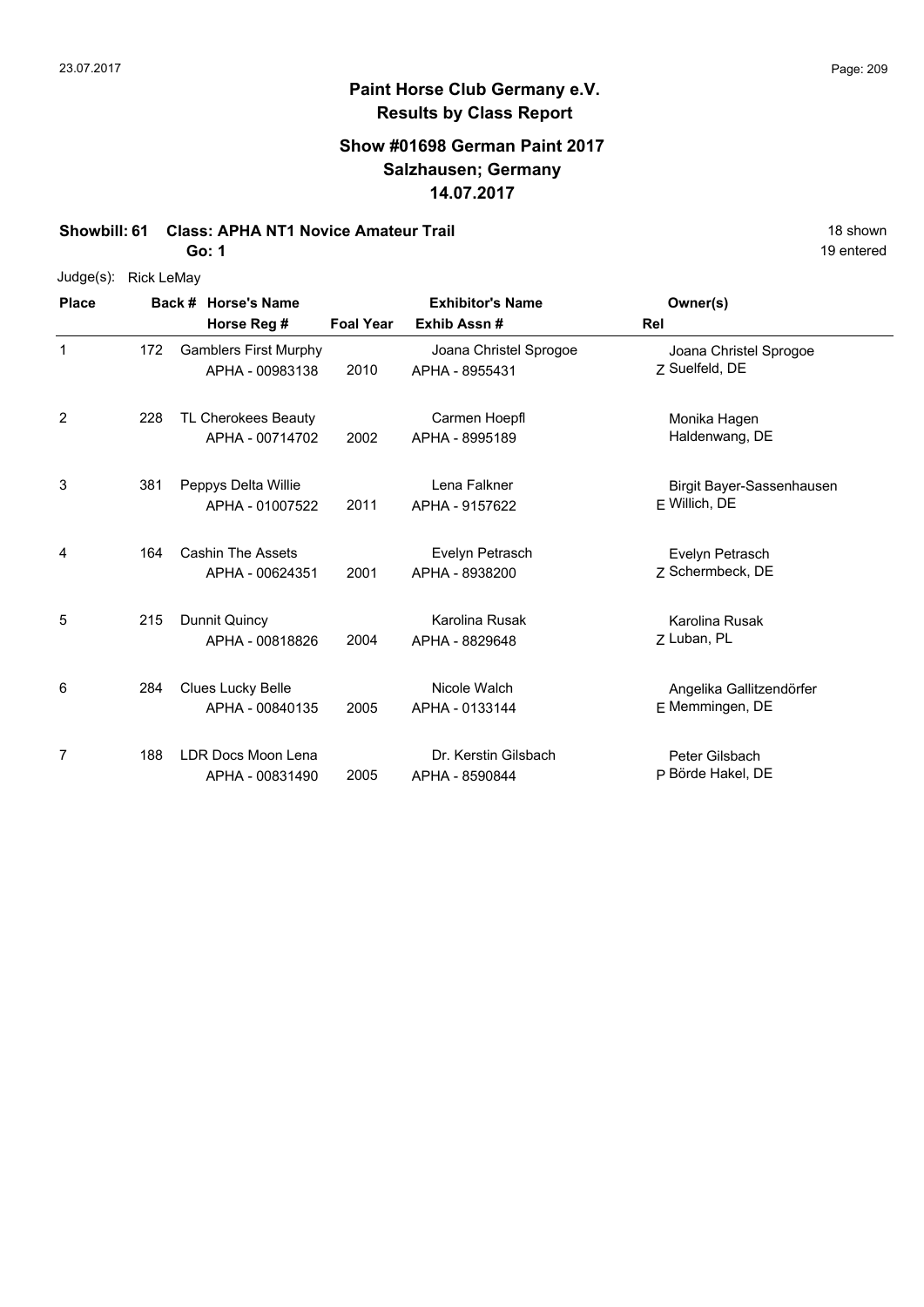## **Paint Horse Club Germany e.V. Results by Class Report**

#### **Show #01699 German Paint 2017 Salzhausen; Germany 14.07.2017**

## **Showbill: 61 Class: APHA NT1 Novice Amateur Trail 18 Shown 18 Shown 18 Shown**

| Judge(s):    | Susanne Haug |                              |                  |                         |                           |
|--------------|--------------|------------------------------|------------------|-------------------------|---------------------------|
| <b>Place</b> |              | Back # Horse's Name          |                  | <b>Exhibitor's Name</b> | Owner(s)                  |
|              |              | Horse Reg #                  | <b>Foal Year</b> | Exhib Assn #            | <b>Rel</b>                |
| $\mathbf{1}$ | 172          | <b>Gamblers First Murphy</b> |                  | Joana Christel Sprogoe  | Joana Christel Sprogoe    |
|              |              | APHA - 00983138              | 2010             | APHA - 8955431          | Z Suelfeld, DE            |
| 2            | 228          | TL Cherokees Beauty          |                  | Carmen Hoepfl           | Monika Hagen              |
|              |              | APHA - 00714702              | 2002             | APHA - 8995189          | Haldenwang, DE            |
| 3            | 381          | Peppys Delta Willie          |                  | Lena Falkner            | Birgit Bayer-Sassenhausen |
|              |              | APHA - 01007522              | 2011             | APHA - 9157622          | F Willich, DE             |
| 4            | 284          | Clues Lucky Belle            |                  | Nicole Walch            | Angelika Gallitzendörfer  |
|              |              | APHA - 00840135              | 2005             | APHA - 0133144          | E Memmingen, DE           |
| 5            | 164          | <b>Cashin The Assets</b>     |                  | Evelyn Petrasch         | Evelyn Petrasch           |
|              |              | APHA - 00624351              | 2001             | APHA - 8938200          | Z Schermbeck, DE          |
| 6            | 188          | LDR Docs Moon Lena           |                  | Dr. Kerstin Gilsbach    | Peter Gilsbach            |
|              |              | APHA - 00831490              | 2005             | APHA - 8590844          | P Börde Hakel, DE         |
| 7            | 215          | Dunnit Quincy                |                  | Karolina Rusak          | Karolina Rusak            |
|              |              | APHA - 00818826              | 2004             | APHA - 8829648          | Z Luban, PL               |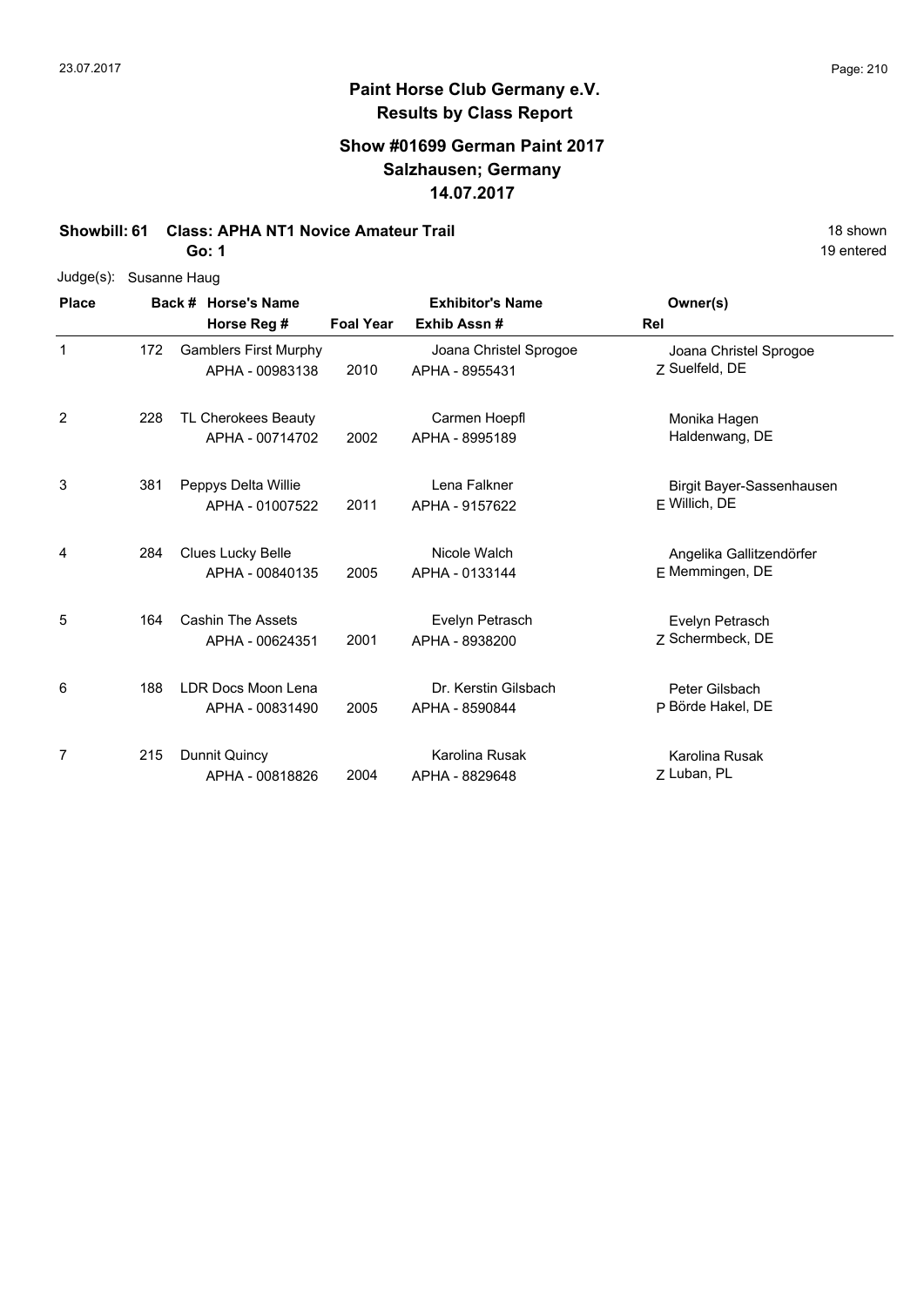## **Paint Horse Club Germany e.V. Results by Class Report**

#### **Show #03270 German Paint 2017 Salzhausen; Germany 14.07.2017**

#### **Showbill: 61 Class: APHA NT1 Novice Amateur Trail 18 Shown 18 Shown 18 Shown**

| $Judge(s)$ : | Sonja Merkle |                                                 |                  |                                          |                                              |
|--------------|--------------|-------------------------------------------------|------------------|------------------------------------------|----------------------------------------------|
| <b>Place</b> |              | Back # Horse's Name                             |                  | <b>Exhibitor's Name</b>                  | Owner(s)                                     |
|              |              | Horse Reg #                                     | <b>Foal Year</b> | Exhib Assn#                              | Rel                                          |
| $\mathbf 1$  | 172          | <b>Gamblers First Murphy</b><br>APHA - 00983138 | 2010             | Joana Christel Sprogoe<br>APHA - 8955431 | Joana Christel Sprogoe<br>7 Suelfeld, DE     |
| 2            | 228          | TL Cherokees Beauty<br>APHA - 00714702          | 2002             | Carmen Hoepfl<br>APHA - 8995189          | Monika Hagen<br>Haldenwang, DE               |
| 3            | 381          | Peppys Delta Willie<br>APHA - 01007522          | 2011             | Lena Falkner<br>APHA - 9157622           | Birgit Bayer-Sassenhausen<br>E Willich, DE   |
| 4            | 215          | Dunnit Quincy<br>APHA - 00818826                | 2004             | Karolina Rusak<br>APHA - 8829648         | Karolina Rusak<br>Z Luban, PL                |
| 5            | 164          | <b>Cashin The Assets</b><br>APHA - 00624351     | 2001             | Evelyn Petrasch<br>APHA - 8938200        | Evelyn Petrasch<br>7 Schermbeck, DE          |
| 6            | 270          | Mato Paha<br>APHA - 00722286                    | 2001             | Signe Aagaard<br>APHA - 8953459          | Signe Aagaard<br>Z Skanderborg, DK           |
| 7            | 224          | <b>Coups Wishes Granded</b><br>APHA - 00974955  | 2008             | Kirstine K Jensen<br>APHA - 8826048      | Kirstine And Niels Jensen<br>Z Grindsted, DK |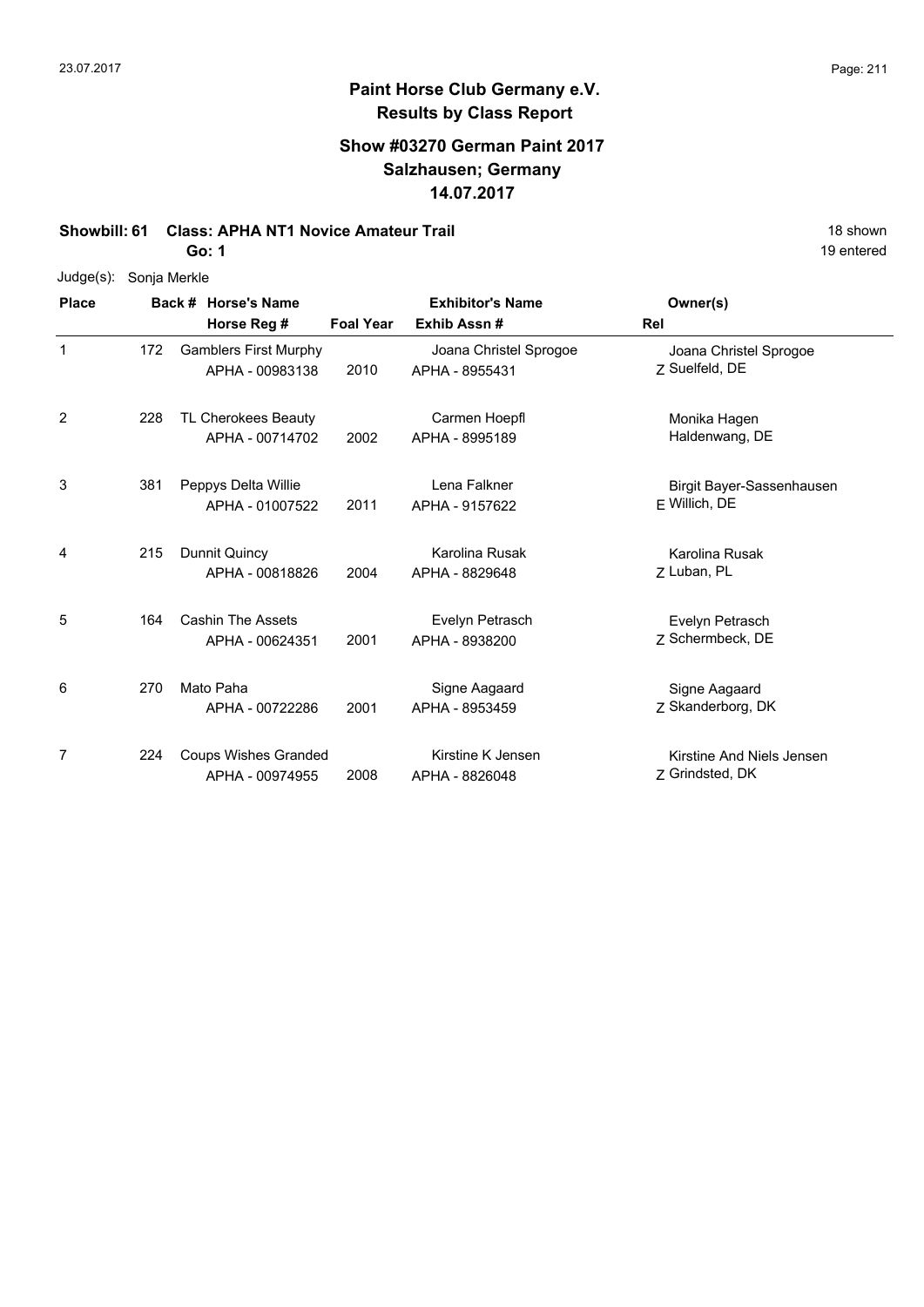### **Paint Horse Club Germany e.V. Results by Class Report**

### **Show #03271 German Paint 2017 Salzhausen; Germany 14.07.2017**

# **Showbill: 61 Class: APHA NT1 Novice Amateur Trail 18 Shown 18 shown**

**Go: 1**

| Judge(s):    |     | Barry Schuurman                                 |                  |                                          |                                              |
|--------------|-----|-------------------------------------------------|------------------|------------------------------------------|----------------------------------------------|
| <b>Place</b> |     | Back # Horse's Name<br>Horse Reg #              | <b>Foal Year</b> | <b>Exhibitor's Name</b><br>Exhib Assn#   | Owner(s)<br>Rel                              |
| 1            | 172 | <b>Gamblers First Murphy</b><br>APHA - 00983138 | 2010             | Joana Christel Sprogoe<br>APHA - 8955431 | Joana Christel Sprogoe<br>Z Suelfeld, DE     |
| 2            | 228 | TL Cherokees Beauty<br>APHA - 00714702          | 2002             | Carmen Hoepfl<br>APHA - 8995189          | Monika Hagen<br>Haldenwang, DE               |
| 3            | 164 | <b>Cashin The Assets</b><br>APHA - 00624351     | 2001             | Evelyn Petrasch<br>APHA - 8938200        | Evelyn Petrasch<br>Z Schermbeck, DE          |
| 4            | 284 | Clues Lucky Belle<br>APHA - 00840135            | 2005             | Nicole Walch<br>APHA - 0133144           | Angelika Gallitzendörfer<br>E Memmingen, DE  |
| 5            | 381 | Peppys Delta Willie<br>APHA - 01007522          | 2011             | Lena Falkner<br>APHA - 9157622           | Birgit Bayer-Sassenhausen<br>E Willich, DE   |
| 6            | 224 | <b>Coups Wishes Granded</b><br>APHA - 00974955  | 2008             | Kirstine K Jensen<br>APHA - 8826048      | Kirstine And Niels Jensen<br>Z Grindsted, DK |

7 2005 APHA - 8590844 P Börde Hakel, DE Peter Gilsbach 188 LDR Docs Moon Lena APHA - 00831490 Dr. Kerstin Gilsbach APHA - 8590844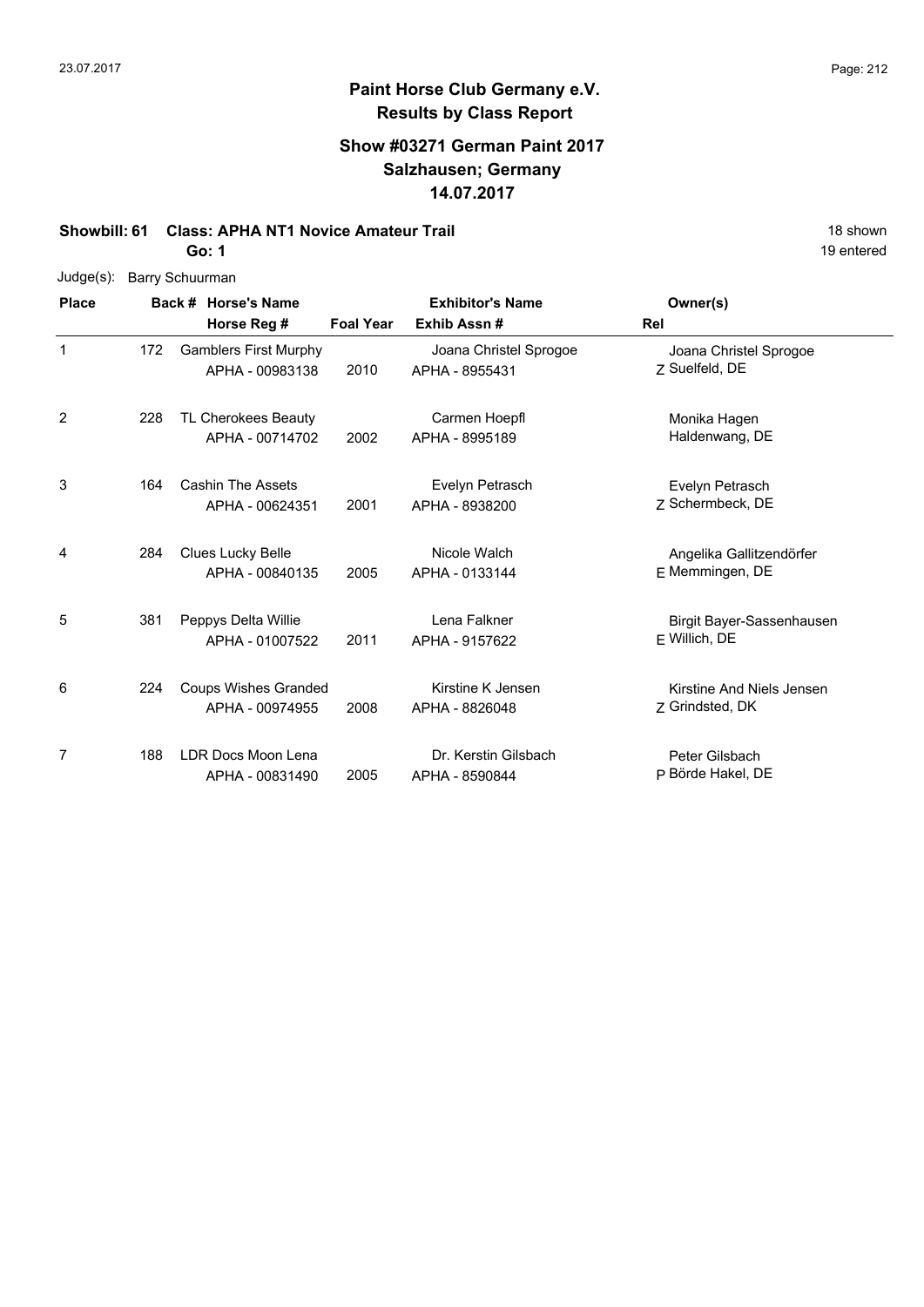#### **Show #01698 German Paint 2017 Salzhausen; Germany 14.07.2017**

**Showbill: 62 Class: APHA AIH3 Amateur Yearling and Two Year Old In-Hand Trail** 6 Shown

6 entered

| $Judge(s)$ : | <b>Rick LeMay</b> |                                        |                  |                                          |                                                |  |  |
|--------------|-------------------|----------------------------------------|------------------|------------------------------------------|------------------------------------------------|--|--|
| <b>Place</b> |                   | Back # Horse's Name<br>Horse Reg #     | <b>Foal Year</b> | <b>Exhibitor's Name</b><br>Exhib Assn#   | Owner(s)<br>Rel                                |  |  |
| $\mathbf{1}$ | 193               | John Sent Roses<br>APHA - 01048215     | 2015             | Rebecca Herrscher<br>APHA - 9146182      | Rebecca Herrscher<br>7 Windelsbach, DE         |  |  |
| 2            | 192               | Be My Lollipop<br>APHA - 01051784      | 2015             | Patricia Hornung<br>APHA - 8931743       | Patricia Hornung<br>Z Rothenburg OD Tauber, DE |  |  |
| 3            | 151               | Dots Magic Sense<br>APHA - 01053524    | 2015             | Susanne Vestergaard<br>APHA - 8853057    | Susanne Vestergaard<br>Z Brorup, DK            |  |  |
| 4            | 175               | Sexy Imprint<br>APHA - 01061291        | 2015             | Ellen Zylstra De Looze<br>APHA - 8946106 | Ellen Zylstra De Looze<br>7 Ridderkerk, NL     |  |  |
| 5            | 308               | Jet Leos Pocahontas<br>APHA - 01050841 | 2015             | Martin Krengel<br>APHA - 0134618         | Kerstin Pliquett<br>P Sundern, DE              |  |  |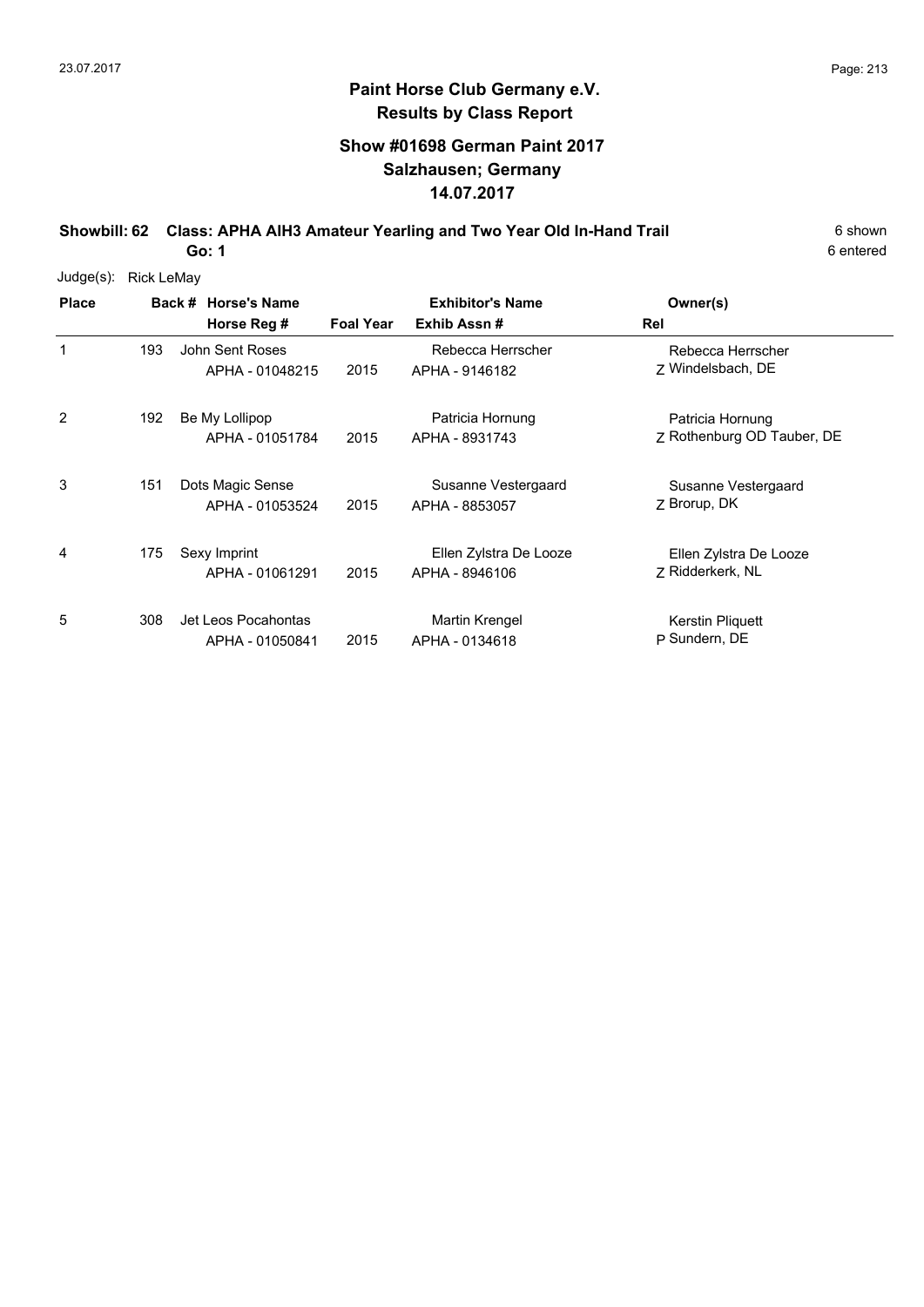#### **Show #01699 German Paint 2017 Salzhausen; Germany 14.07.2017**

**Showbill: 62 Class: APHA AIH3 Amateur Yearling and Two Year Old In-Hand Trail** 6 Shown

6 entered

| $Judge(s)$ : | Susanne Haug |                                        |                  |                                          |                                                |  |  |
|--------------|--------------|----------------------------------------|------------------|------------------------------------------|------------------------------------------------|--|--|
| <b>Place</b> |              | Back # Horse's Name<br>Horse Reg #     | <b>Foal Year</b> | <b>Exhibitor's Name</b><br>Exhib Assn#   | Owner(s)<br>Rel                                |  |  |
| 1            | 193          | John Sent Roses<br>APHA - 01048215     | 2015             | Rebecca Herrscher<br>APHA - 9146182      | Rebecca Herrscher<br>Z Windelsbach, DE         |  |  |
| 2            | 192          | Be My Lollipop<br>APHA - 01051784      | 2015             | Patricia Hornung<br>APHA - 8931743       | Patricia Hornung<br>Z Rothenburg OD Tauber, DE |  |  |
| 3            | 151          | Dots Magic Sense<br>APHA - 01053524    | 2015             | Susanne Vestergaard<br>APHA - 8853057    | Susanne Vestergaard<br>Z Brorup, DK            |  |  |
| 4            | 175          | Sexy Imprint<br>APHA - 01061291        | 2015             | Ellen Zylstra De Looze<br>APHA - 8946106 | Ellen Zylstra De Looze<br>Z Ridderkerk, NL     |  |  |
| 5            | 308          | Jet Leos Pocahontas<br>APHA - 01050841 | 2015             | Martin Krengel<br>APHA - 0134618         | Kerstin Pliquett<br>P Sundern, DE              |  |  |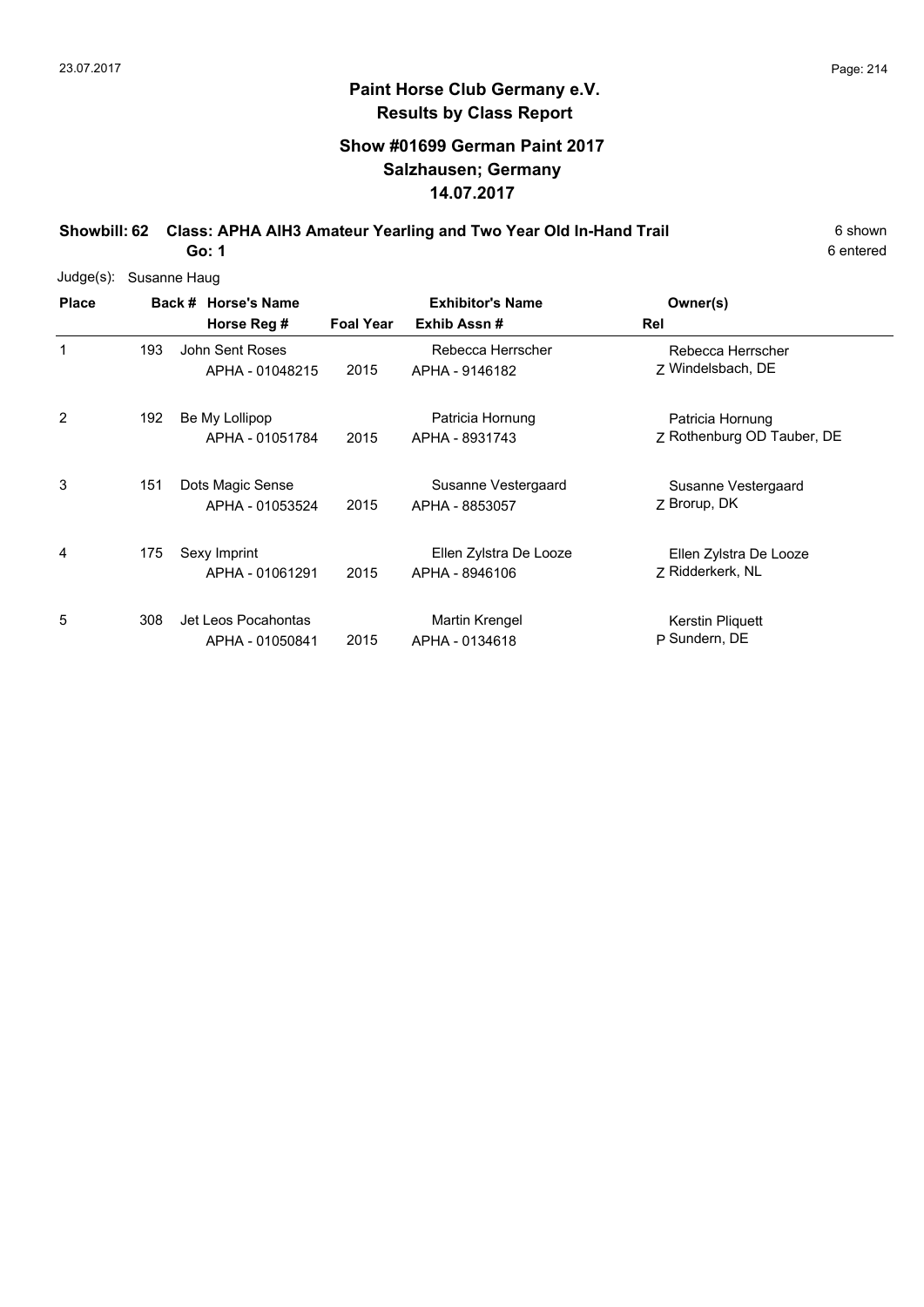#### **Show #03270 German Paint 2017 Salzhausen; Germany 14.07.2017**

**Showbill: 62 Class: APHA AIH3 Amateur Yearling and Two Year Old In-Hand Trail** 6 Shown

6 entered

| Judge(s):    | Sonja Merkle |                                        |                  |                                          |                                                |  |  |
|--------------|--------------|----------------------------------------|------------------|------------------------------------------|------------------------------------------------|--|--|
| <b>Place</b> |              | Back # Horse's Name<br>Horse Reg #     | <b>Foal Year</b> | <b>Exhibitor's Name</b><br>Exhib Assn#   | Owner(s)<br>Rel                                |  |  |
| 1            | 192          | Be My Lollipop<br>APHA - 01051784      | 2015             | Patricia Hornung<br>APHA - 8931743       | Patricia Hornung<br>Z Rothenburg OD Tauber, DE |  |  |
| 2            | 193          | John Sent Roses<br>APHA - 01048215     | 2015             | Rebecca Herrscher<br>APHA - 9146182      | Rebecca Herrscher<br>Z Windelsbach, DE         |  |  |
| 3            | 151          | Dots Magic Sense<br>APHA - 01053524    | 2015             | Susanne Vestergaard<br>APHA - 8853057    | Susanne Vestergaard<br>Z Brorup, DK            |  |  |
| 4            | 175          | Sexy Imprint<br>APHA - 01061291        | 2015             | Ellen Zylstra De Looze<br>APHA - 8946106 | Ellen Zylstra De Looze<br>Z Ridderkerk, NL     |  |  |
| 5            | 308          | Jet Leos Pocahontas<br>APHA - 01050841 | 2015             | Martin Krengel<br>APHA - 0134618         | Kerstin Pliquett<br>P Sundern, DE              |  |  |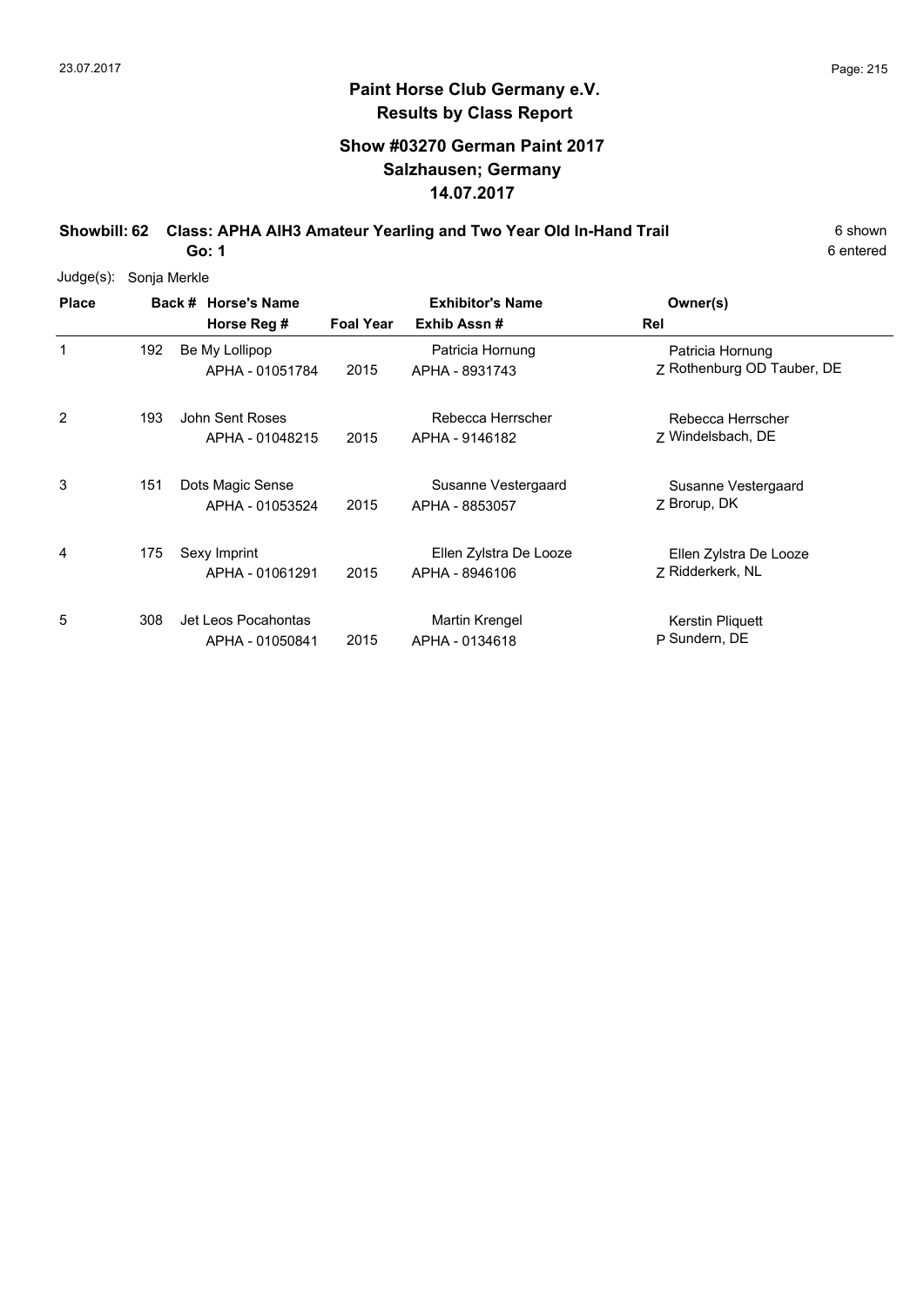#### **Show #03271 German Paint 2017 Salzhausen; Germany 14.07.2017**

**Showbill: 62 Class: APHA AIH3 Amateur Yearling and Two Year Old In-Hand Trail** 6 Shown

6 entered

| Judge(s):    | <b>Barry Schuurman</b> |                                        |                  |                                          |                                                |  |  |
|--------------|------------------------|----------------------------------------|------------------|------------------------------------------|------------------------------------------------|--|--|
| <b>Place</b> |                        | Back # Horse's Name<br>Horse Reg #     | <b>Foal Year</b> | <b>Exhibitor's Name</b><br>Exhib Assn#   | Owner(s)<br>Rel                                |  |  |
| 1            | 192                    | Be My Lollipop<br>APHA - 01051784      | 2015             | Patricia Hornung<br>APHA - 8931743       | Patricia Hornung<br>Z Rothenburg OD Tauber, DE |  |  |
| 2            | 193                    | John Sent Roses<br>APHA - 01048215     | 2015             | Rebecca Herrscher<br>APHA - 9146182      | Rebecca Herrscher<br>Z Windelsbach, DE         |  |  |
| 3            | 175                    | Sexy Imprint<br>APHA - 01061291        | 2015             | Ellen Zylstra De Looze<br>APHA - 8946106 | Ellen Zylstra De Looze<br>7 Ridderkerk, NL     |  |  |
| 4            | 151                    | Dots Magic Sense<br>APHA - 01053524    | 2015             | Susanne Vestergaard<br>APHA - 8853057    | Susanne Vestergaard<br>Z Brorup, DK            |  |  |
| 5            | 308                    | Jet Leos Pocahontas<br>APHA - 01050841 | 2015             | Martin Krengel<br>APHA - 0134618         | Kerstin Pliquett<br>P Sundern, DE              |  |  |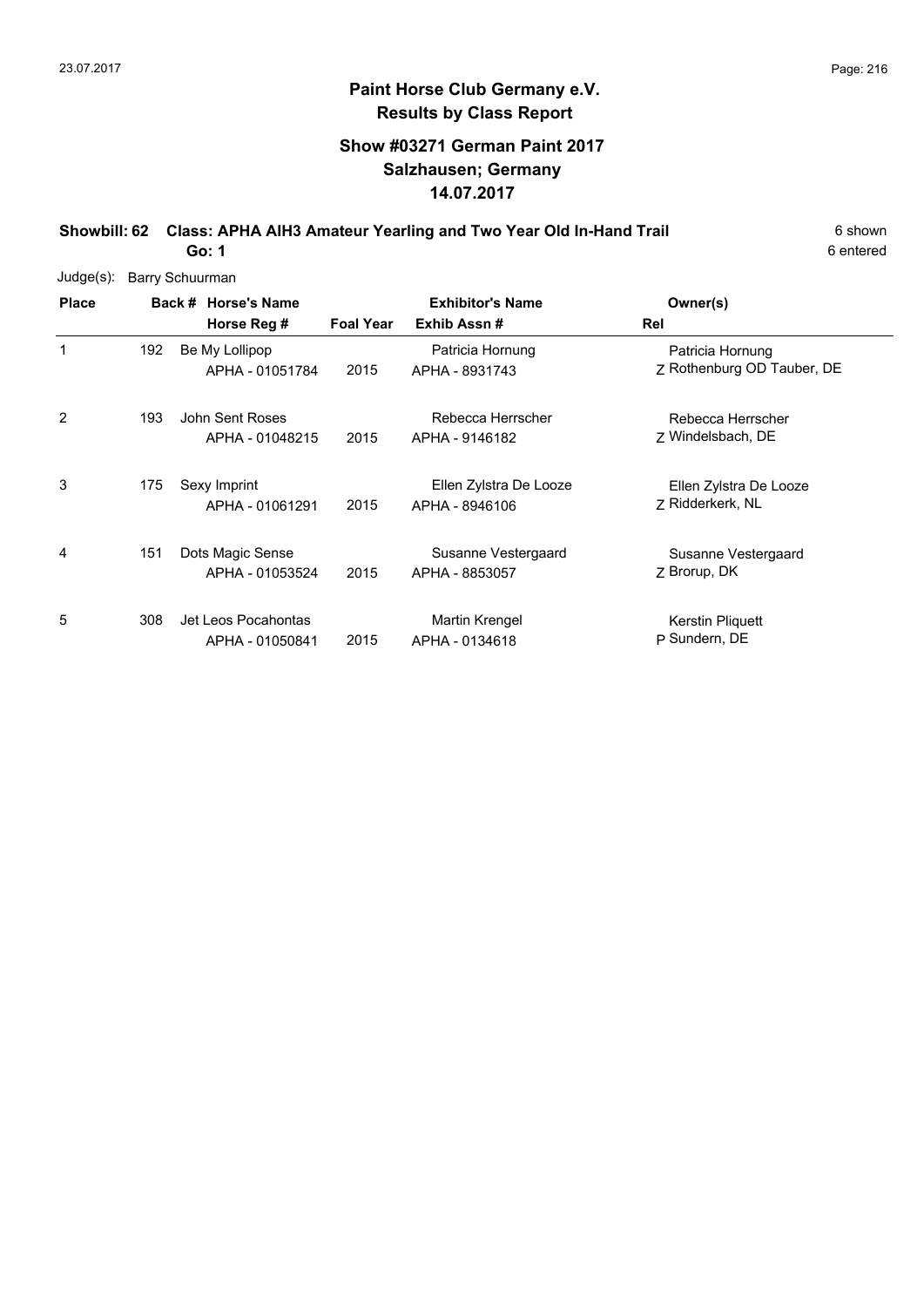#### **Show #01698 German Paint 2017 Salzhausen; Germany 14.07.2017**

**Showbill: 63 Class: APHA ABI3 Amt SPB Yearling and Two Year Old In-Hand Trail** 5 Shown **Go: 1**

6 entered

Judge(s): Rick LeMay

| <b>Place</b>   |     | Back # Horse's Name<br>Horse Reg #              | <b>Foal Year</b> | <b>Exhibitor's Name</b><br>Exhib Assn#  | Owner(s)<br>Rel                      |  |
|----------------|-----|-------------------------------------------------|------------------|-----------------------------------------|--------------------------------------|--|
| 1              | 271 | No Doubt Im A Brownie<br>APHA - 01070066        | 2015             | Laura Schultz<br>APHA - 8665966         | Jorn Schultz<br>C Ulfborg, DK        |  |
| $\overline{2}$ | 223 | <b>Pretty Little Gambler</b><br>APHA - 01055344 | 2015             | Jorgen Sandholm<br>APHA - 8221474       | Jorgen Sandholm<br>7 Brande, DK      |  |
| 3              | 236 | <b>SQ Justified</b><br>APHA - 01061929          | 2016             | Lena Hagen<br>APHA - 8818312            | Monika Hagen<br>C Haldenwang, DE     |  |
| 4              | 201 | Gun Bell<br>APHA - 01065405                     | 2016             | <b>Frank Kochinke</b><br>APHA - 0130760 | <b>Frank Kochinke</b><br>Z Hagen, DE |  |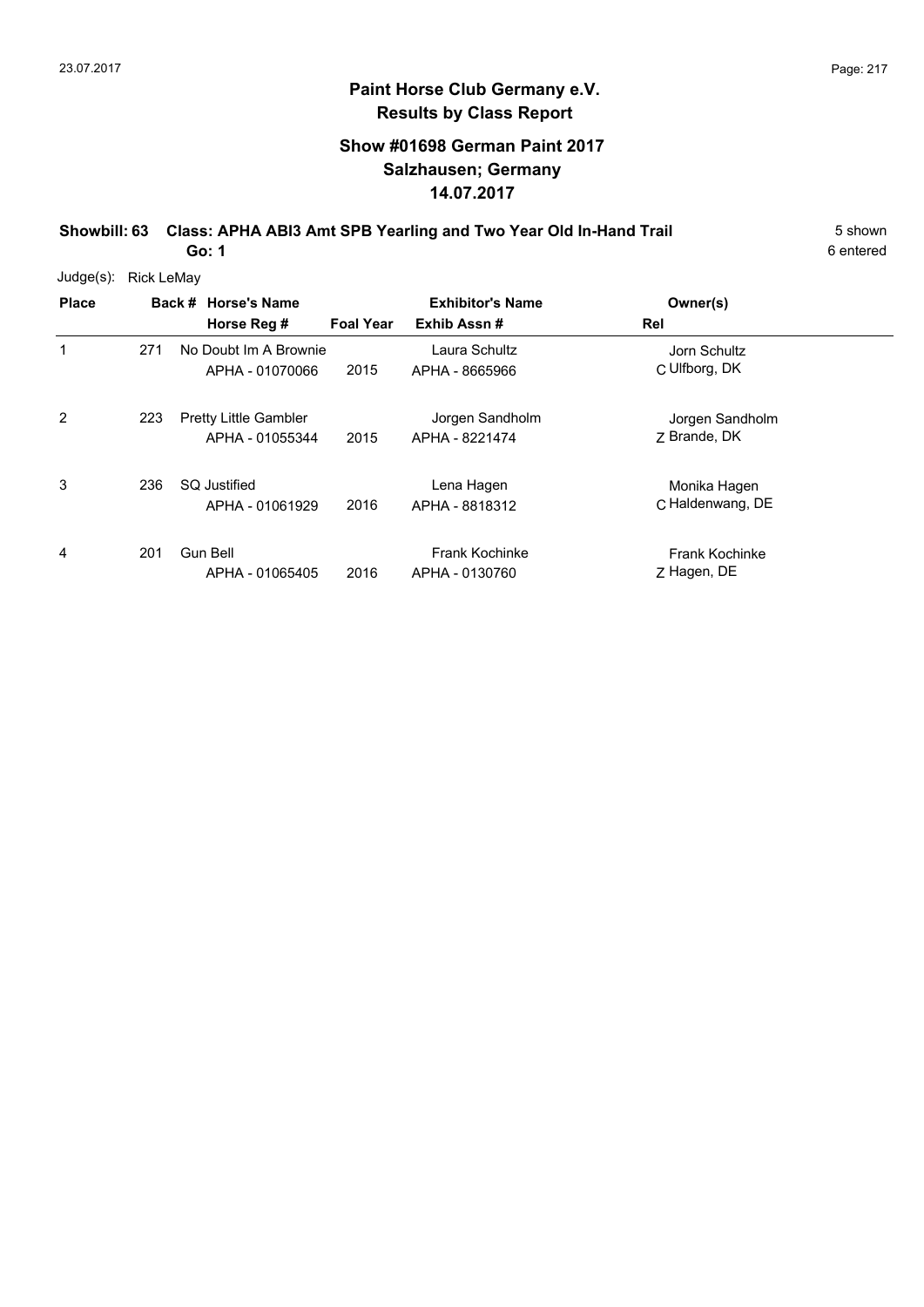#### **Show #01699 German Paint 2017 Salzhausen; Germany 14.07.2017**

**Showbill: 63 Class: APHA ABI3 Amt SPB Yearling and Two Year Old In-Hand Trail** 5 Shown

6 entered

**Go: 1**

| $Judge(s)$ : |     | Susanne Haug                                    |                  |                                         |                                      |  |
|--------------|-----|-------------------------------------------------|------------------|-----------------------------------------|--------------------------------------|--|
| <b>Place</b> |     | Back # Horse's Name                             |                  | <b>Exhibitor's Name</b>                 | Owner(s)                             |  |
|              |     | Horse Reg #                                     | <b>Foal Year</b> | Exhib Assn#                             | Rel                                  |  |
| 1            | 271 | No Doubt Im A Brownie<br>APHA - 01070066        | 2015             | Laura Schultz<br>APHA - 8665966         | Jorn Schultz<br>C Ulfborg, DK        |  |
| 2            | 223 | <b>Pretty Little Gambler</b><br>APHA - 01055344 | 2015             | Jorgen Sandholm<br>APHA - 8221474       | Jorgen Sandholm<br>7 Brande, DK      |  |
| 3            | 236 | SQ Justified<br>APHA - 01061929                 | 2016             | Lena Hagen<br>APHA - 8818312            | Monika Hagen<br>C Haldenwang, DE     |  |
| 4            | 201 | Gun Bell<br>APHA - 01065405                     | 2016             | <b>Frank Kochinke</b><br>APHA - 0130760 | <b>Frank Kochinke</b><br>Z Hagen, DE |  |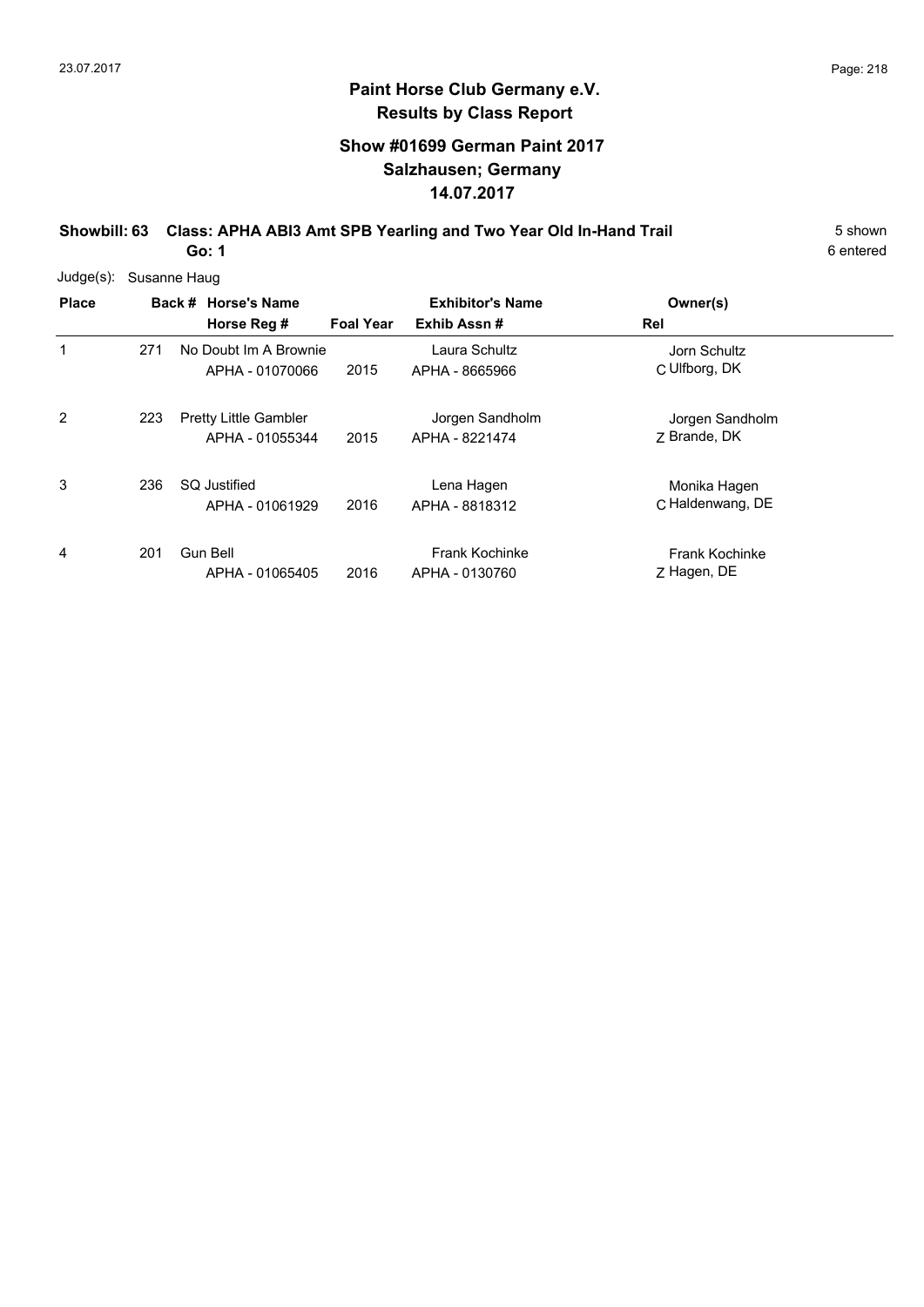#### **Show #03270 German Paint 2017 Salzhausen; Germany 14.07.2017**

**Showbill: 63 Class: APHA ABI3 Amt SPB Yearling and Two Year Old In-Hand Trail** 5 Shown **Go: 1**

6 entered

Judge(s): Sonja Merkle

| <b>Place</b> |     | Back # Horse's Name<br>Horse Reg #              | <b>Foal Year</b> | <b>Exhibitor's Name</b><br>Exhib Assn#  | Owner(s)<br>Rel                      |
|--------------|-----|-------------------------------------------------|------------------|-----------------------------------------|--------------------------------------|
| 1            | 271 | No Doubt Im A Brownie<br>APHA - 01070066        | 2015             | Laura Schultz<br>APHA - 8665966         | Jorn Schultz<br>C Ulfborg, DK        |
| 2            | 223 | <b>Pretty Little Gambler</b><br>APHA - 01055344 | 2015             | Jorgen Sandholm<br>APHA - 8221474       | Jorgen Sandholm<br>7 Brande, DK      |
| 3            | 236 | <b>SQ Justified</b><br>APHA - 01061929          | 2016             | Lena Hagen<br>APHA - 8818312            | Monika Hagen<br>C Haldenwang, DE     |
| 4            | 201 | Gun Bell<br>APHA - 01065405                     | 2016             | <b>Frank Kochinke</b><br>APHA - 0130760 | <b>Frank Kochinke</b><br>Z Hagen, DE |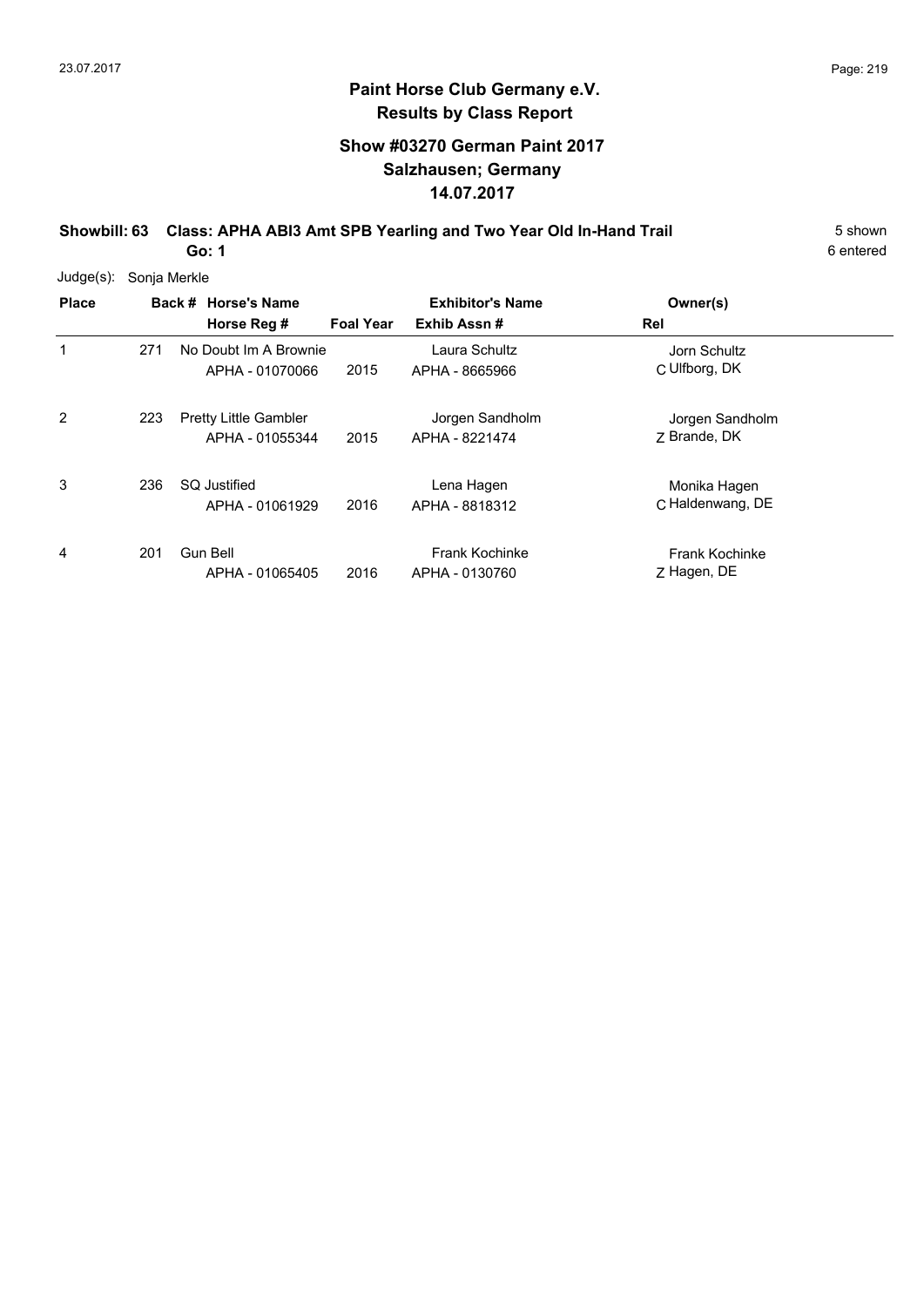#### **Show #03271 German Paint 2017 Salzhausen; Germany 14.07.2017**

**Showbill: 63 Class: APHA ABI3 Amt SPB Yearling and Two Year Old In-Hand Trail** 5 Shown **Go: 1**

6 entered

Judge(s): Barry Schuurman

| <b>Place</b>   |     | Back # Horse's Name<br>Horse Reg #              | <b>Foal Year</b> | <b>Exhibitor's Name</b><br>Exhib Assn#  | Owner(s)<br>Rel                      |  |
|----------------|-----|-------------------------------------------------|------------------|-----------------------------------------|--------------------------------------|--|
| 1              | 271 | No Doubt Im A Brownie<br>APHA - 01070066        | 2015             | Laura Schultz<br>APHA - 8665966         | Jorn Schultz<br>C Ulfborg, DK        |  |
| $\overline{2}$ | 223 | <b>Pretty Little Gambler</b><br>APHA - 01055344 | 2015             | Jorgen Sandholm<br>APHA - 8221474       | Jorgen Sandholm<br>7 Brande, DK      |  |
| 3              | 236 | <b>SQ Justified</b><br>APHA - 01061929          | 2016             | Lena Hagen<br>APHA - 8818312            | Monika Hagen<br>C Haldenwang, DE     |  |
| 4              | 201 | <b>Gun Bell</b><br>APHA - 01065405              | 2016             | <b>Frank Kochinke</b><br>APHA - 0130760 | <b>Frank Kochinke</b><br>Z Hagen, DE |  |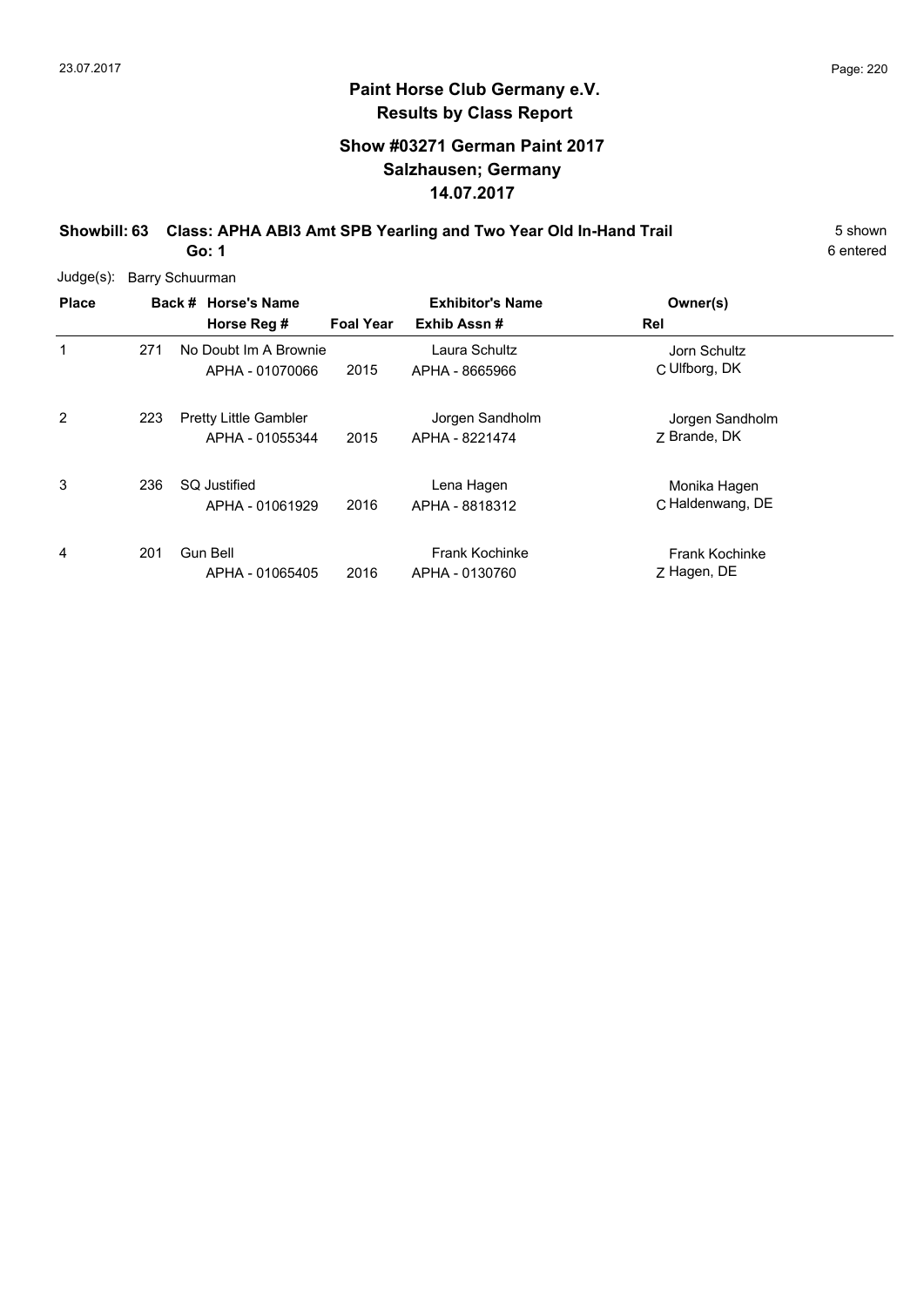#### **Show #01698 German Paint 2017 Salzhausen; Germany 14.07.2017**

Showbill: 64 Class: APHA IHT3 Yearling & 2-Yr-Old IH Trail (Zn 12, 13, 14 only) 6 Shown **Go: 1**

6 entered

Judge(s): Rick LeMay

| <b>Place</b> |     | Back # Horse's Name         |                  | <b>Exhibitor's Name</b> | Owner(s)                 |
|--------------|-----|-----------------------------|------------------|-------------------------|--------------------------|
|              |     | Horse Reg #                 | <b>Foal Year</b> | Exhib Assn#             | Rel                      |
| $\mathbf{1}$ | 193 | John Sent Roses             |                  | Jasmin Schuster         | Rebecca Herrscher        |
|              |     | APHA - 01048215             | 2015             | APHA - 8341024          | Windelsbach, DE          |
| 2            | 151 | Dots Magic Sense            |                  | Susanne Vestergaard     | Susanne Vestergaard      |
|              |     | APHA - 01053524             | 2015             | APHA - 8853057          | Z Brorup, DK             |
| 3            | 238 | Investment In Art           |                  | Anick Worp              | Anick Worp               |
|              |     | APHA - 01061915             | 2016             | APHA - 8886945          | Z Middenbeemster, NL     |
| 4            | 192 | Be My Lollipop              |                  | Jasmin Schuster         | Patricia Hornung         |
|              |     | APHA - 01051784             | 2015             | APHA - 8341024          | Rothenburg OD Tauber, DE |
| 5            | 308 | Jet Leos Pocahontas         |                  | Martin Krengel          | Kerstin Pliquett         |
|              |     | APHA - 01050841             | 2015             | APHA - 0134618          | P Sundern, DE            |
| 6            | 194 | <b>HM Ultimate The Look</b> |                  | Jennifer Menzel         | Jennifer Menzel          |
|              |     | APHA - 01055605             | 2015             | APHA - 8947182          | 7 Voerde, DE             |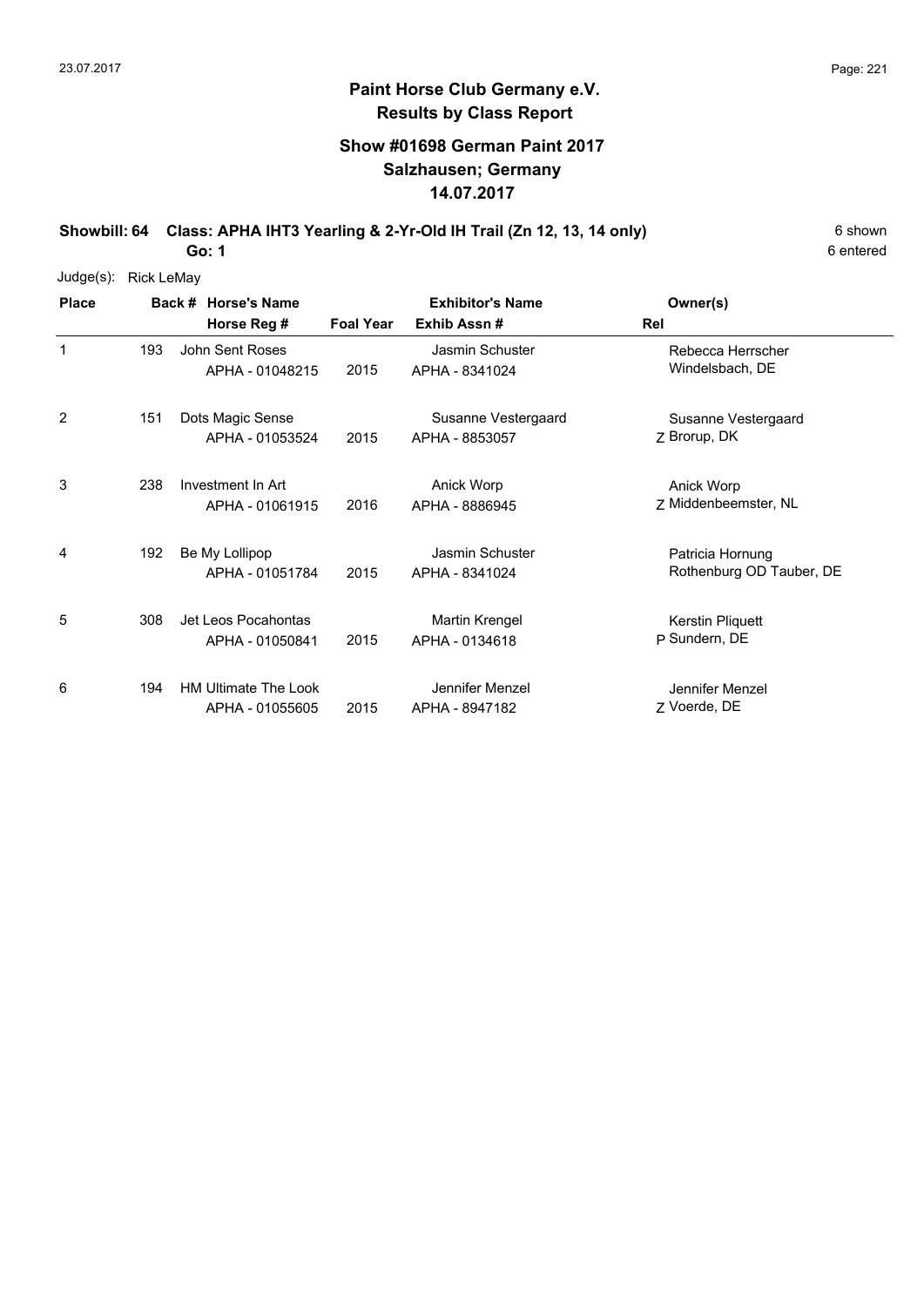#### **Show #01699 German Paint 2017 Salzhausen; Germany 14.07.2017**

Showbill: 64 Class: APHA IHT3 Yearling & 2-Yr-Old IH Trail (Zn 12, 13, 14 only) 6 Shown

6 entered

**Go: 1**

| Judge(s):    |     | Susanne Haug                            |                  |                                         |                                              |
|--------------|-----|-----------------------------------------|------------------|-----------------------------------------|----------------------------------------------|
| <b>Place</b> |     | Back # Horse's Name<br>Horse Reg #      | <b>Foal Year</b> | <b>Exhibitor's Name</b><br>Exhib Assn#  | Owner(s)<br>Rel                              |
| 1            | 193 | John Sent Roses<br>APHA - 01048215      | 2015             | Jasmin Schuster<br>APHA - 8341024       | Rebecca Herrscher<br>Windelsbach, DE         |
| 2            | 151 | Dots Magic Sense<br>APHA - 01053524     | 2015             | Susanne Vestergaard<br>APHA - 8853057   | Susanne Vestergaard<br>Z Brorup, DK          |
| 3            | 238 | Investment In Art<br>APHA - 01061915    | 2016             | Anick Worp<br>APHA - 8886945            | Anick Worp<br>Z Middenbeemster, NL           |
| 4            | 192 | Be My Lollipop<br>APHA - 01051784       | 2015             | Jasmin Schuster<br>APHA - 8341024       | Patricia Hornung<br>Rothenburg OD Tauber, DE |
| 5            | 194 | HM Ultimate The Look<br>APHA - 01055605 | 2015             | Jennifer Menzel<br>APHA - 8947182       | Jennifer Menzel<br>Z Voerde, DE              |
| 6            | 308 | Jet Leos Pocahontas<br>APHA - 01050841  | 2015             | <b>Martin Krengel</b><br>APHA - 0134618 | Kerstin Pliquett<br>P Sundern, DE            |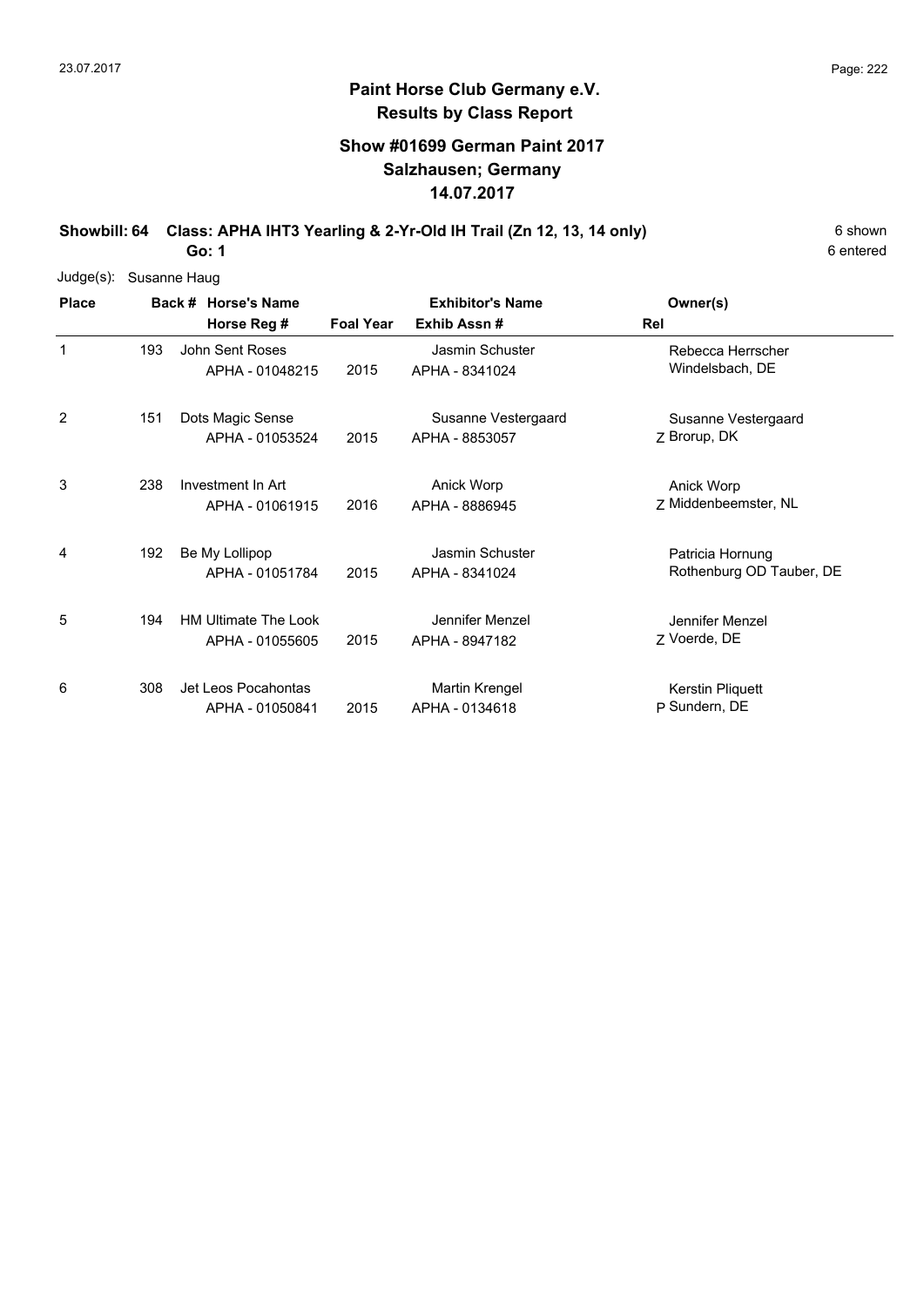#### **Show #03270 German Paint 2017 Salzhausen; Germany 14.07.2017**

Showbill: 64 Class: APHA IHT3 Yearling & 2-Yr-Old IH Trail (Zn 12, 13, 14 only) 6 Shown **Go: 1**

6 entered

Judge(s): Sonja Merkle

| <b>Place</b> |     | Back # Horse's Name<br>Horse Reg #             | <b>Foal Year</b> | <b>Exhibitor's Name</b><br>Exhib Assn# | Owner(s)<br>Rel                              |
|--------------|-----|------------------------------------------------|------------------|----------------------------------------|----------------------------------------------|
| 1            | 193 | John Sent Roses<br>APHA - 01048215             | 2015             | Jasmin Schuster<br>APHA - 8341024      | Rebecca Herrscher<br>Windelsbach, DE         |
| 2            | 151 | Dots Magic Sense<br>APHA - 01053524            | 2015             | Susanne Vestergaard<br>APHA - 8853057  | Susanne Vestergaard<br>Z Brorup, DK          |
| 3            | 192 | Be My Lollipop<br>APHA - 01051784              | 2015             | Jasmin Schuster<br>APHA - 8341024      | Patricia Hornung<br>Rothenburg OD Tauber, DE |
| 4            | 238 | Investment In Art<br>APHA - 01061915           | 2016             | Anick Worp<br>APHA - 8886945           | Anick Worp<br>Z Middenbeemster, NL           |
| 5            | 194 | <b>HM Ultimate The Look</b><br>APHA - 01055605 | 2015             | Jennifer Menzel<br>APHA - 8947182      | Jennifer Menzel<br>7 Voerde, DE              |
| 6            | 308 | Jet Leos Pocahontas<br>APHA - 01050841         | 2015             | Martin Krengel<br>APHA - 0134618       | Kerstin Pliquett<br>P Sundern, DE            |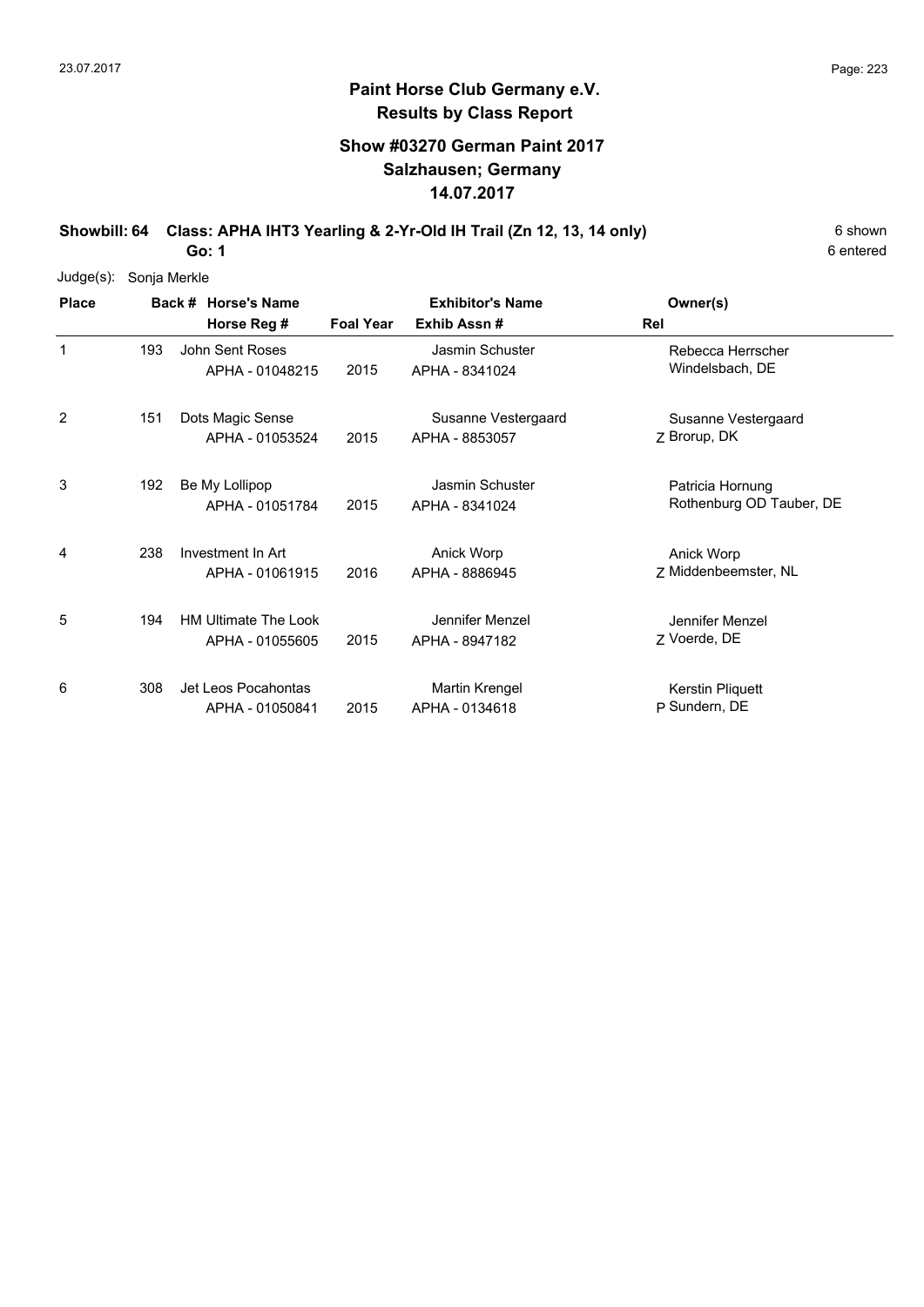#### **Show #03271 German Paint 2017 Salzhausen; Germany 14.07.2017**

**Showbill: 64 Class: APHA IHT3 Yearling & 2-Yr-Old IH Trail (Zn 12, 13, 14 only)** 6 Shown

6 entered

**Go: 1**

| Judge(s):    |     | <b>Barry Schuurman</b>                         |                  |                                       |                                              |
|--------------|-----|------------------------------------------------|------------------|---------------------------------------|----------------------------------------------|
| <b>Place</b> |     | Back # Horse's Name                            |                  | <b>Exhibitor's Name</b>               | Owner(s)                                     |
|              |     | Horse Reg #                                    | <b>Foal Year</b> | Exhib Assn #                          | Rel                                          |
| 1            | 193 | John Sent Roses<br>APHA - 01048215             | 2015             | Jasmin Schuster<br>APHA - 8341024     | Rebecca Herrscher<br>Windelsbach, DE         |
| 2            | 151 | Dots Magic Sense<br>APHA - 01053524            | 2015             | Susanne Vestergaard<br>APHA - 8853057 | Susanne Vestergaard<br>Z Brorup, DK          |
| 3            | 238 | Investment In Art<br>APHA - 01061915           | 2016             | Anick Worp<br>APHA - 8886945          | Anick Worp<br>Z Middenbeemster, NL           |
| 4            | 192 | Be My Lollipop<br>APHA - 01051784              | 2015             | Jasmin Schuster<br>APHA - 8341024     | Patricia Hornung<br>Rothenburg OD Tauber, DE |
| 5            | 308 | Jet Leos Pocahontas<br>APHA - 01050841         | 2015             | Martin Krengel<br>APHA - 0134618      | Kerstin Pliquett<br>P Sundern, DE            |
| 6            | 194 | <b>HM Ultimate The Look</b><br>APHA - 01055605 | 2015             | Jennifer Menzel<br>APHA - 8947182     | Jennifer Menzel<br>Z Voerde, DE              |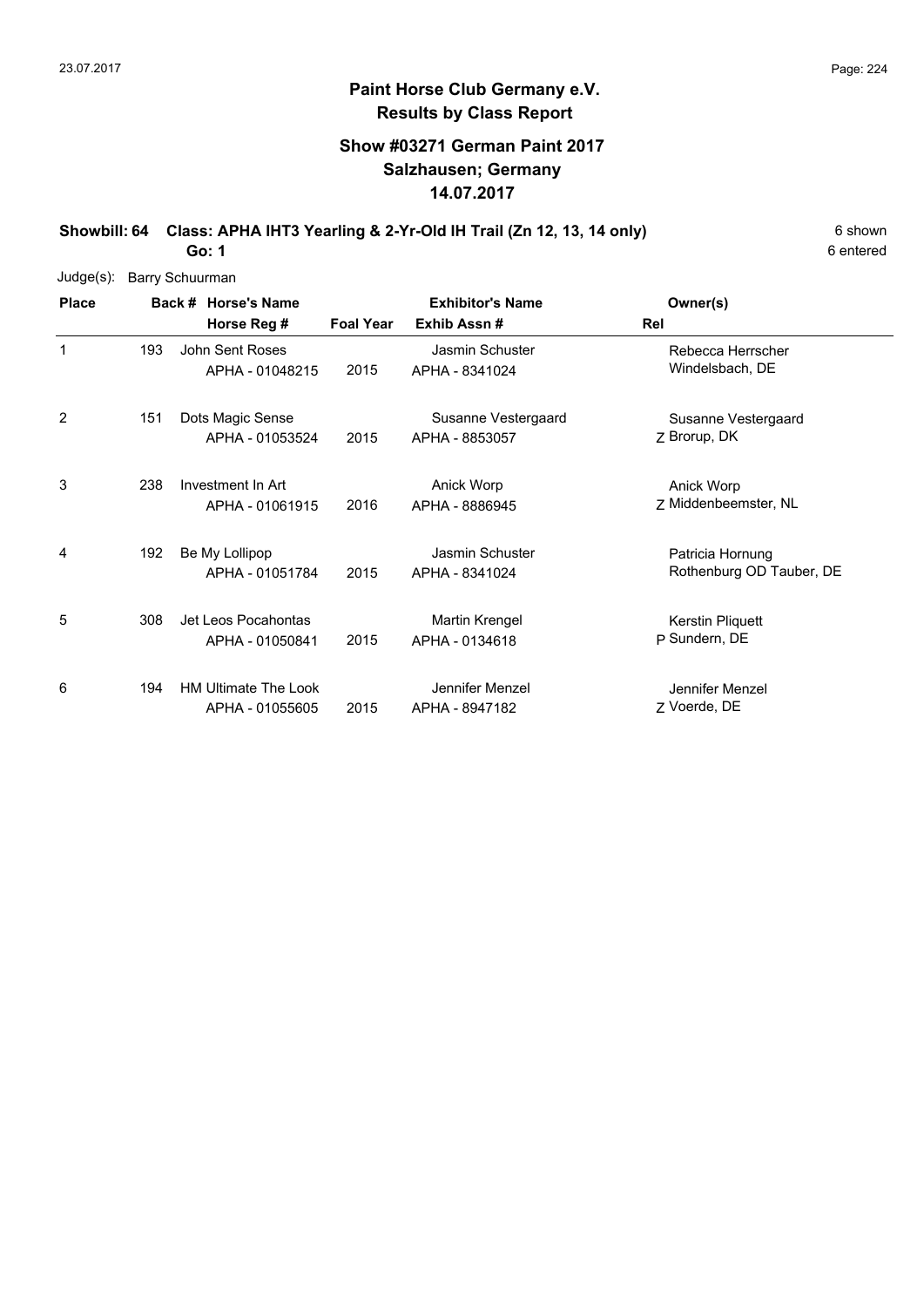#### **Paint Horse Club Germany e.V. Results by Class Report**

#### **Show #01698 German Paint 2017 Salzhausen; Germany 14.07.2017**

**Showbill: 65 Class: APHA BIH3 SPB Yring & 2-Yr-Old IH Tri (Zn 12, 13, 14 only)** 5 Shown **Go: 1**

Judge(s): Rick LeMay

| <b>Place</b> |     | Back # Horse's Name          |                  | <b>Exhibitor's Name</b> | Owner(s)              |  |
|--------------|-----|------------------------------|------------------|-------------------------|-----------------------|--|
|              |     | Horse Reg #                  | <b>Foal Year</b> | Exhib Assn#             | Rel                   |  |
| 1            | 271 | No Doubt Im A Brownie        |                  | Laura Schultz           | Jorn Schultz          |  |
|              |     | APHA - 01070066              | 2015             | APHA - 8665966          | C Ulfborg, DK         |  |
| 2            | 223 | <b>Pretty Little Gambler</b> |                  | Dora Gocze              | Jorgen Sandholm       |  |
|              |     | APHA - 01055344              | 2015             | APHA - 8969179          | Brande, DK            |  |
| 3            | 236 | SQ Justified                 |                  | Verena Hagen            | Monika Hagen          |  |
|              |     | APHA - 01061929              | 2016             | APHA - 8648424          | C Haldenwang, DE      |  |
| 4            | 156 | LDR Two Eyed Gunsmoke        |                  | Janine Pohlan           | Janine Pohlan         |  |
|              |     | APHA - 01049915              | 2015             | APHA - 0138142          | 7 Parsau, DE          |  |
| 5            | 201 | <b>Gun Bell</b>              |                  | Helga Hommel            | <b>Frank Kochinke</b> |  |
|              |     | APHA - 01065405              | 2016             | APHA - 8490256          | Hagen, DE             |  |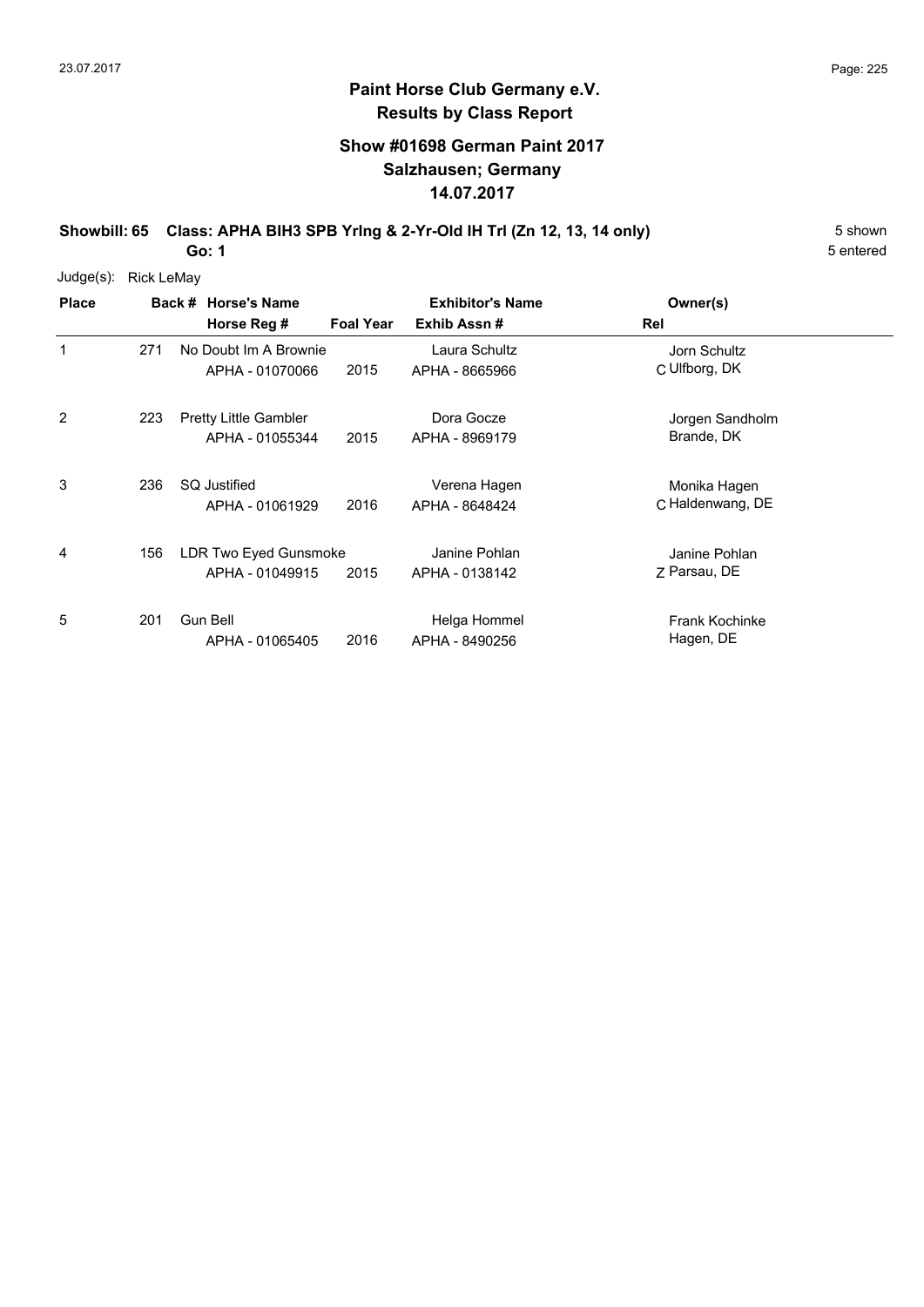#### **Paint Horse Club Germany e.V. Results by Class Report**

#### **Show #01699 German Paint 2017 Salzhausen; Germany 14.07.2017**

**Showbill: 65 Class: APHA BIH3 SPB Yring & 2-Yr-Old IH Tri (Zn 12, 13, 14 only)** 5 Shown **Go: 1**

Judge(s): Susanne Haug

| <b>Place</b> |     | Back # Horse's Name<br>Horse Reg #              | <b>Foal Year</b> | <b>Exhibitor's Name</b><br>Exhib Assn# | Owner(s)<br>Rel                    |
|--------------|-----|-------------------------------------------------|------------------|----------------------------------------|------------------------------------|
| 1            | 223 | <b>Pretty Little Gambler</b><br>APHA - 01055344 | 2015             | Dora Gocze<br>APHA - 8969179           | Jorgen Sandholm<br>Brande, DK      |
| 2            | 271 | No Doubt Im A Brownie<br>APHA - 01070066        | 2015             | Laura Schultz<br>APHA - 8665966        | Jorn Schultz<br>C Ulfborg, DK      |
| 3            | 236 | <b>SQ Justified</b><br>APHA - 01061929          | 2016             | Verena Hagen<br>APHA - 8648424         | Monika Hagen<br>C Haldenwang, DE   |
| 4            | 156 | LDR Two Eyed Gunsmoke<br>APHA - 01049915        | 2015             | Janine Pohlan<br>APHA - 0138142        | Janine Pohlan<br>Z Parsau, DE      |
| 5            | 201 | Gun Bell<br>APHA - 01065405                     | 2016             | Helga Hommel<br>APHA - 8490256         | <b>Frank Kochinke</b><br>Hagen, DE |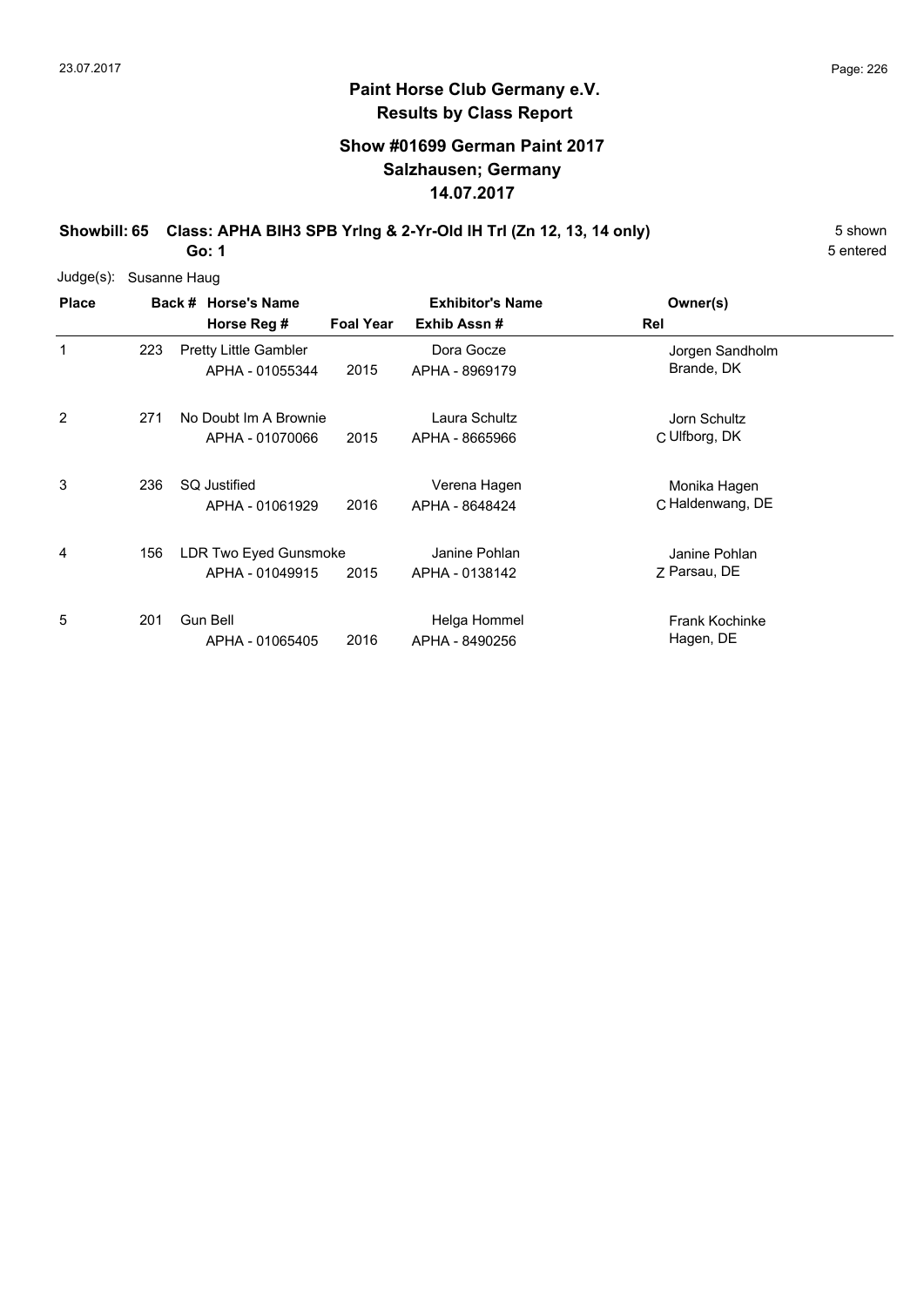#### **Paint Horse Club Germany e.V. Results by Class Report**

#### **Show #03270 German Paint 2017 Salzhausen; Germany 14.07.2017**

**Showbill: 65 Class: APHA BIH3 SPB Yring & 2-Yr-Old IH Tri (Zn 12, 13, 14 only)** 5 Shown **Go: 1**

Judge(s): Sonja Merkle

| <b>Place</b> |     | Back # Horse's Name          |                  | <b>Exhibitor's Name</b> | Owner(s)              |  |
|--------------|-----|------------------------------|------------------|-------------------------|-----------------------|--|
|              |     | Horse Reg #                  | <b>Foal Year</b> | Exhib Assn#             | Rel                   |  |
| 1            | 223 | <b>Pretty Little Gambler</b> |                  | Dora Gocze              | Jorgen Sandholm       |  |
|              |     | APHA - 01055344              | 2015             | APHA - 8969179          | Brande, DK            |  |
| 2            | 271 | No Doubt Im A Brownie        |                  | Laura Schultz           | Jorn Schultz          |  |
|              |     | APHA - 01070066              | 2015             | APHA - 8665966          | C Ulfborg, DK         |  |
| 3            | 236 | <b>SQ Justified</b>          |                  | Verena Hagen            | Monika Hagen          |  |
|              |     | APHA - 01061929              | 2016             | APHA - 8648424          | C Haldenwang, DE      |  |
| 4            | 156 | LDR Two Eyed Gunsmoke        |                  | Janine Pohlan           | Janine Pohlan         |  |
|              |     | APHA - 01049915              | 2015             | APHA - 0138142          | Z Parsau, DE          |  |
| 5            | 201 | Gun Bell                     |                  | Helga Hommel            | <b>Frank Kochinke</b> |  |
|              |     | APHA - 01065405              | 2016             | APHA - 8490256          | Hagen, DE             |  |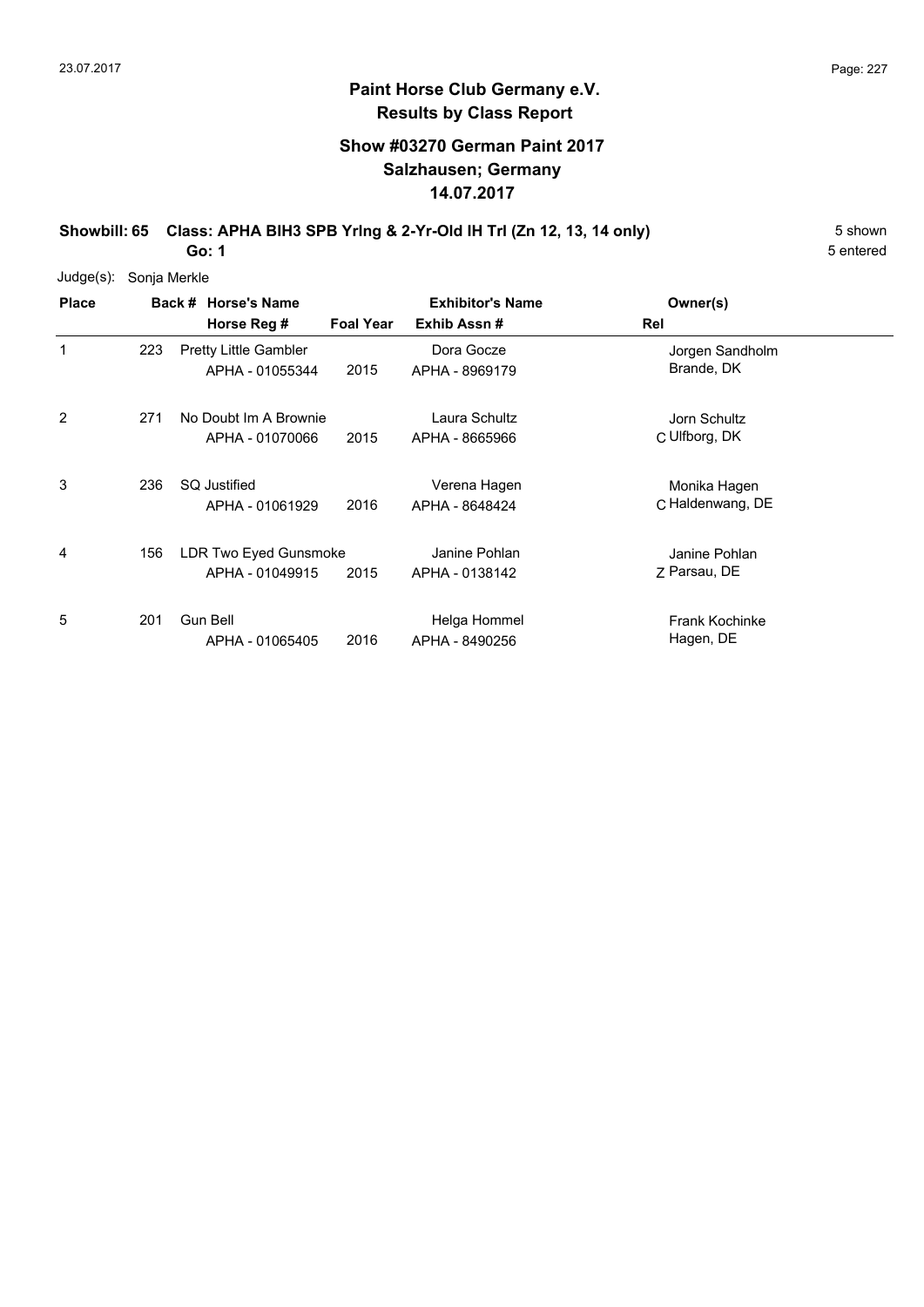#### **Paint Horse Club Germany e.V. Results by Class Report**

#### **Show #03271 German Paint 2017 Salzhausen; Germany 14.07.2017**

**Showbill: 65 Class: APHA BIH3 SPB Yring & 2-Yr-Old IH Tri (Zn 12, 13, 14 only)** 5 Shown **Go: 1**

Judge(s): Barry Schuurman

| <b>Place</b>   |     | Back # Horse's Name          |                  | <b>Exhibitor's Name</b> | Owner(s)              |
|----------------|-----|------------------------------|------------------|-------------------------|-----------------------|
|                |     | Horse Reg #                  | <b>Foal Year</b> | Exhib Assn#             | Rel                   |
| 1              | 271 | No Doubt Im A Brownie        |                  | Laura Schultz           | Jorn Schultz          |
|                |     | APHA - 01070066              | 2015             | APHA - 8665966          | C Ulfborg, DK         |
| $\overline{2}$ | 223 | <b>Pretty Little Gambler</b> |                  | Dora Gocze              | Jorgen Sandholm       |
|                |     | APHA - 01055344              | 2015             | APHA - 8969179          | Brande, DK            |
| 3              | 236 | <b>SQ Justified</b>          |                  | Verena Hagen            | Monika Hagen          |
|                |     | APHA - 01061929              | 2016             | APHA - 8648424          | C Haldenwang, DE      |
| 4              | 156 | LDR Two Eyed Gunsmoke        |                  | Janine Pohlan           | Janine Pohlan         |
|                |     | APHA - 01049915              | 2015             | APHA - 0138142          | Z Parsau, DE          |
| 5              | 201 | <b>Gun Bell</b>              |                  | Helga Hommel            | <b>Frank Kochinke</b> |
|                |     | APHA - 01065405              | 2016             | APHA - 8490256          | Hagen, DE             |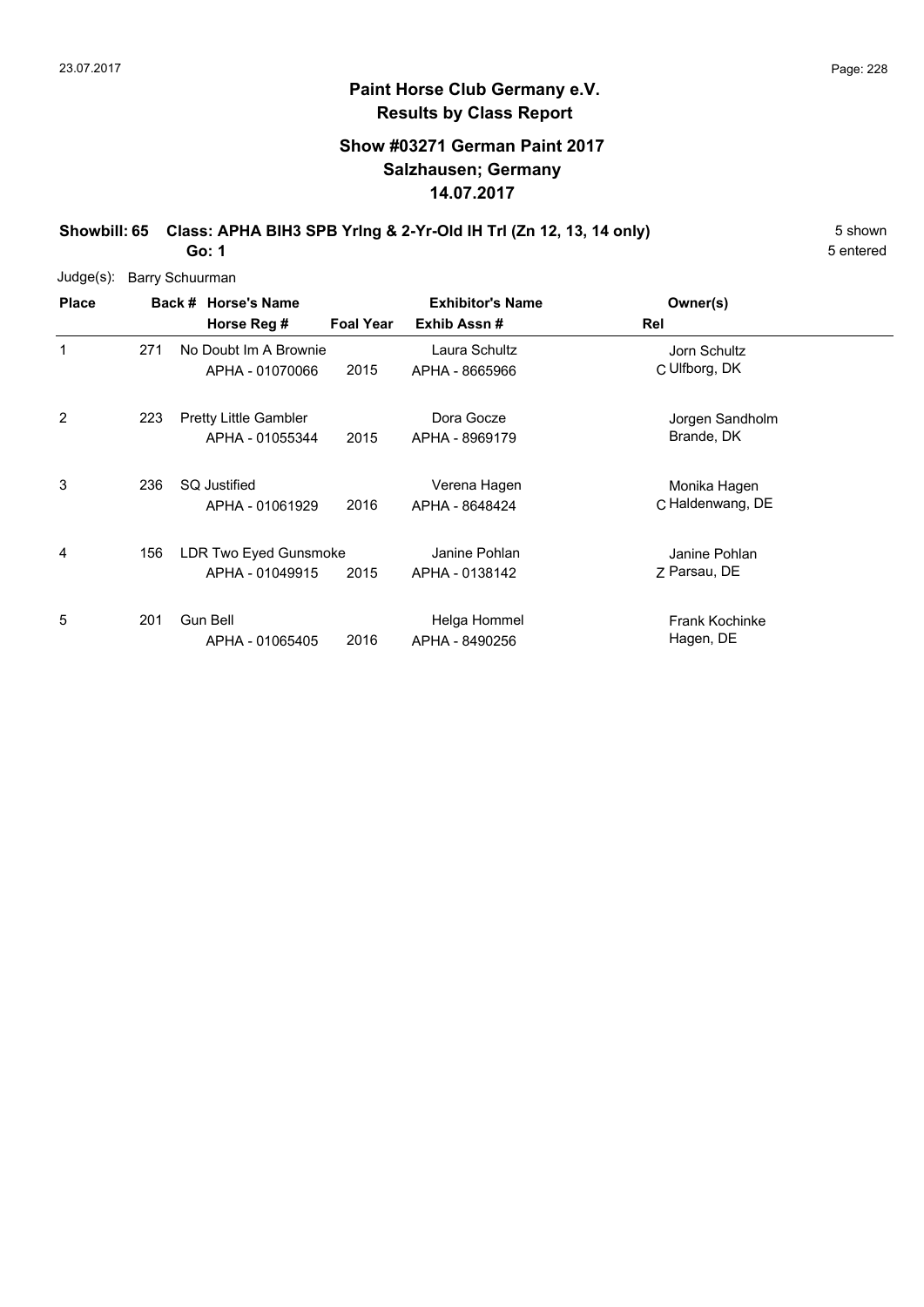# **Paint Horse Club Germany e.V. Results by Class Report**

#### **Show #01698 German Paint 2017 Salzhausen; Germany 14.07.2017**

**Showbill: 66 Class: APHA AT1 Amateur Trail All Ages** 13 shown

**Go: 1**

| Judge(s): | Rick LeMay |
|-----------|------------|
|-----------|------------|

| <b>Place</b> |     | Back # Horse's Name                             | <b>Exhibitor's Name</b> |                                               | Owner(s)                                     |
|--------------|-----|-------------------------------------------------|-------------------------|-----------------------------------------------|----------------------------------------------|
|              |     | Horse Reg #                                     | <b>Foal Year</b>        | Exhib Assn#                                   | Rel                                          |
| $\mathbf 1$  | 228 | TL Cherokees Beauty<br>APHA - 00714702          | 2002                    | Lena Hagen<br>APHA - 8818312                  | Monika Hagen<br>C Haldenwang, DE             |
| 2            | 258 | <b>Missin Hot Chocolate</b><br>APHA - 00985502  | 2009                    | <b>Christina Einsiedler</b><br>APHA - 8903473 | Karin Einsiedler<br>C Bad Grönenbach, DE     |
| 3            | 195 | <b>Shot Girl</b><br>APHA - 00994625             | 2008                    | Anna-Alisa Samse<br>APHA - 8982739            | Anna-Alisa Samse<br>Z Hannover, DE           |
| 4            | 172 | <b>Gamblers First Murphy</b><br>APHA - 00983138 | 2010                    | Joana Christel Sprogoe<br>APHA - 8955431      | Joana Christel Sprogoe<br>Z Suelfeld, DE     |
| 5            | 259 | HC Well Done Tejano<br>APHA - 00731838          | 2003                    | Meike Von Schroeder<br>APHA - 0114387         | Ursula Von Schroeder<br>N Muenster, DE       |
| 6            | 169 | Madam Blues Duffy<br>APHA - 00983349            | 2009                    | Freja Aase Olsen<br>APHA - 8823774            | Karsten & A Nielsen Olsen<br>C Haderslev, DK |
| 7            | 273 | Spooks Gotta Chic<br>APHA - 00972054            | 2009                    | Anna Janina Karl<br>APHA - 9152503            | Anna Janina Karl<br>Z Erkrath, DE            |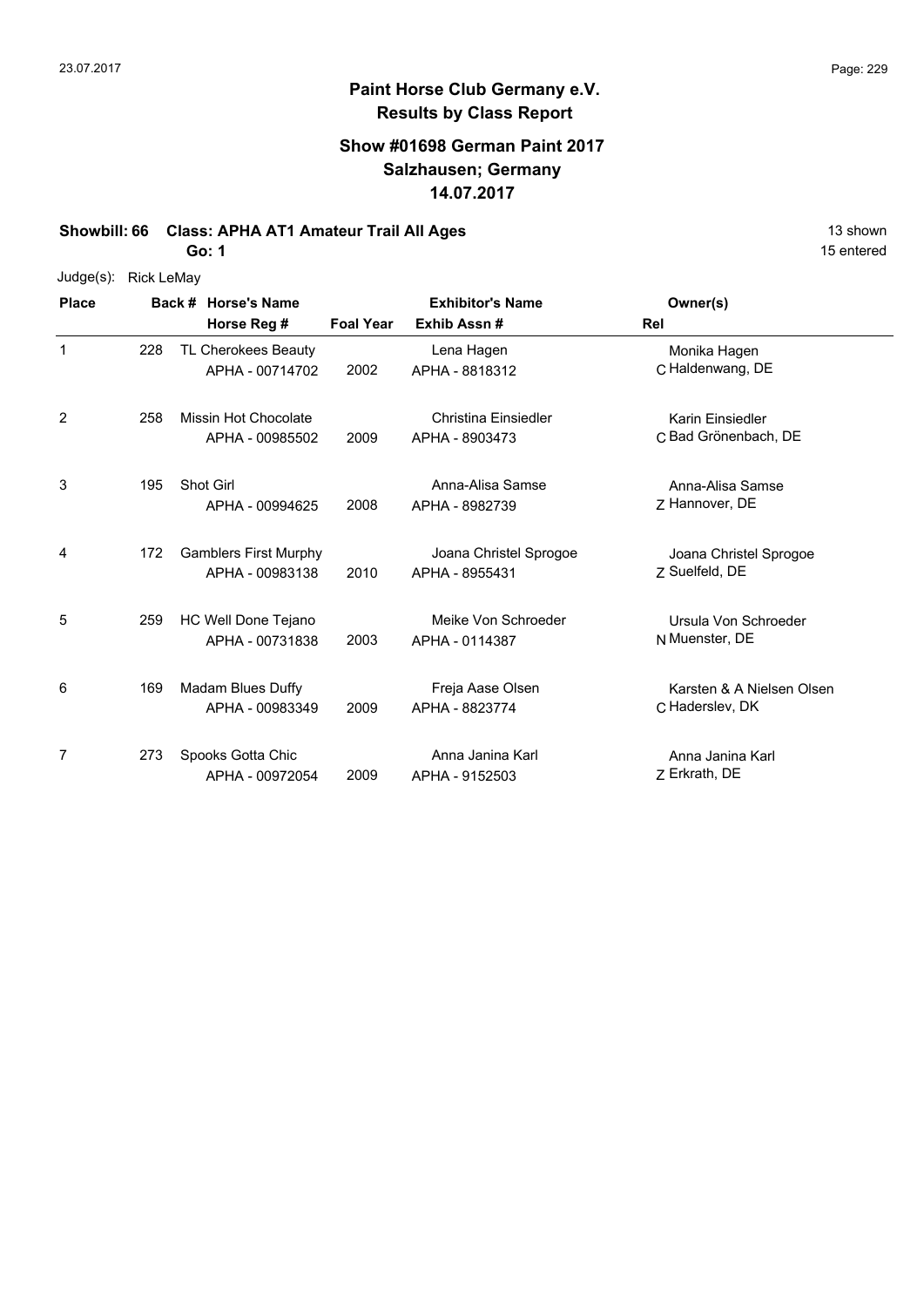#### **Show #01699 German Paint 2017 Salzhausen; Germany 14.07.2017**

**Showbill: 66 Class: APHA AT1 Amateur Trail All Ages** 13 shown

**Go: 1**

| Judge(s):    | Susanne Haug |                              |                  |                         |                           |
|--------------|--------------|------------------------------|------------------|-------------------------|---------------------------|
| <b>Place</b> |              | Back # Horse's Name          |                  | <b>Exhibitor's Name</b> | Owner(s)                  |
|              |              | Horse Reg #                  | <b>Foal Year</b> | Exhib Assn#             | Rel                       |
| $\mathbf{1}$ | 258          | Missin Hot Chocolate         |                  | Christina Einsiedler    | Karin Einsiedler          |
|              |              | APHA - 00985502              | 2009             | APHA - 8903473          | C Bad Grönenbach, DE      |
| 2            | 228          | TL Cherokees Beauty          |                  | Lena Hagen              | Monika Hagen              |
|              |              | APHA - 00714702              | 2002             | APHA - 8818312          | C Haldenwang, DE          |
| 3            | 195          | Shot Girl                    |                  | Anna-Alisa Samse        | Anna-Alisa Samse          |
|              |              | APHA - 00994625              | 2008             | APHA - 8982739          | Z Hannover, DE            |
| 4            | 259          | HC Well Done Tejano          |                  | Meike Von Schroeder     | Ursula Von Schroeder      |
|              |              | APHA - 00731838              | 2003             | APHA - 0114387          | N Muenster, DE            |
| 5            | 172          | <b>Gamblers First Murphy</b> |                  | Joana Christel Sprogoe  | Joana Christel Sprogoe    |
|              |              | APHA - 00983138              | 2010             | APHA - 8955431          | 7 Suelfeld, DE            |
| 6            | 169          | Madam Blues Duffy            |                  | Freja Aase Olsen        | Karsten & A Nielsen Olsen |
|              |              | APHA - 00983349              | 2009             | APHA - 8823774          | C Haderslev, DK           |
| 7            | 215          | Dunnit Quincy                |                  | Karolina Rusak          | Karolina Rusak            |
|              |              | APHA - 00818826              | 2004             | APHA - 8829648          | Z Luban, PL               |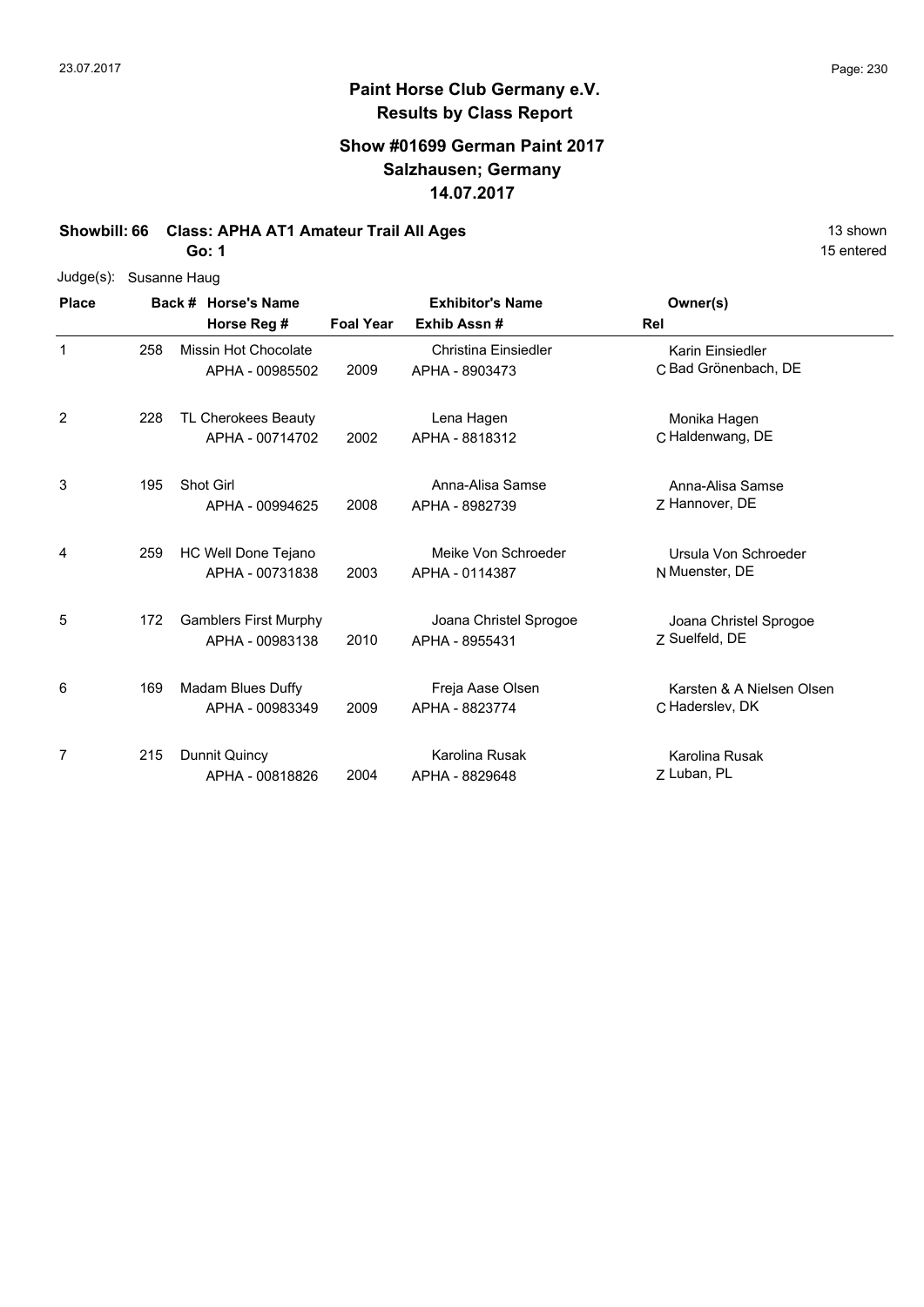6

7

### **Paint Horse Club Germany e.V. Results by Class Report**

#### **Show #03270 German Paint 2017 Salzhausen; Germany 14.07.2017**

**Showbill: 66 Class: APHA AT1 Amateur Trail All Ages** 13 Shown

**Go: 1**

259 HC Well Done Tejano

381 Peppys Delta Willie

APHA - 00731838

APHA - 01007522

| $Judge(s)$ : | Sonja Merkle |                                                 |                  |                                          |                                          |
|--------------|--------------|-------------------------------------------------|------------------|------------------------------------------|------------------------------------------|
| <b>Place</b> |              | Back # Horse's Name<br>Horse Reg #              | <b>Foal Year</b> | <b>Exhibitor's Name</b><br>Exhib Assn#   | Owner(s)<br>Rel                          |
| 1            | 258          | Missin Hot Chocolate<br>APHA - 00985502         | 2009             | Christina Einsiedler<br>APHA - 8903473   | Karin Einsiedler<br>C Bad Grönenbach, DE |
| 2            | 228          | TL Cherokees Beauty<br>APHA - 00714702          | 2002             | Lena Hagen<br>APHA - 8818312             | Monika Hagen<br>C Haldenwang, DE         |
| 3            | 195          | <b>Shot Girl</b><br>APHA - 00994625             | 2008             | Anna-Alisa Samse<br>APHA - 8982739       | Anna-Alisa Samse<br>7 Hannover, DE       |
| 4            | 172          | <b>Gamblers First Murphy</b><br>APHA - 00983138 | 2010             | Joana Christel Sprogoe<br>APHA - 8955431 | Joana Christel Sprogoe<br>7 Suelfeld, DE |
| 5            | 215          | Dunnit Quincy<br>APHA - 00818826                | 2004             | Karolina Rusak<br>APHA - 8829648         | Karolina Rusak<br>7 Luban, PL            |

15 entered

N Muenster, DE

E Willich, DE

2003 Muenster, DE APHA - 0114387

2011 Willich, DE APHA - 9157622

Meike Von Schroeder

Lena Falkner

Ursula Von Schroeder

Birgit Bayer-Sassenhausen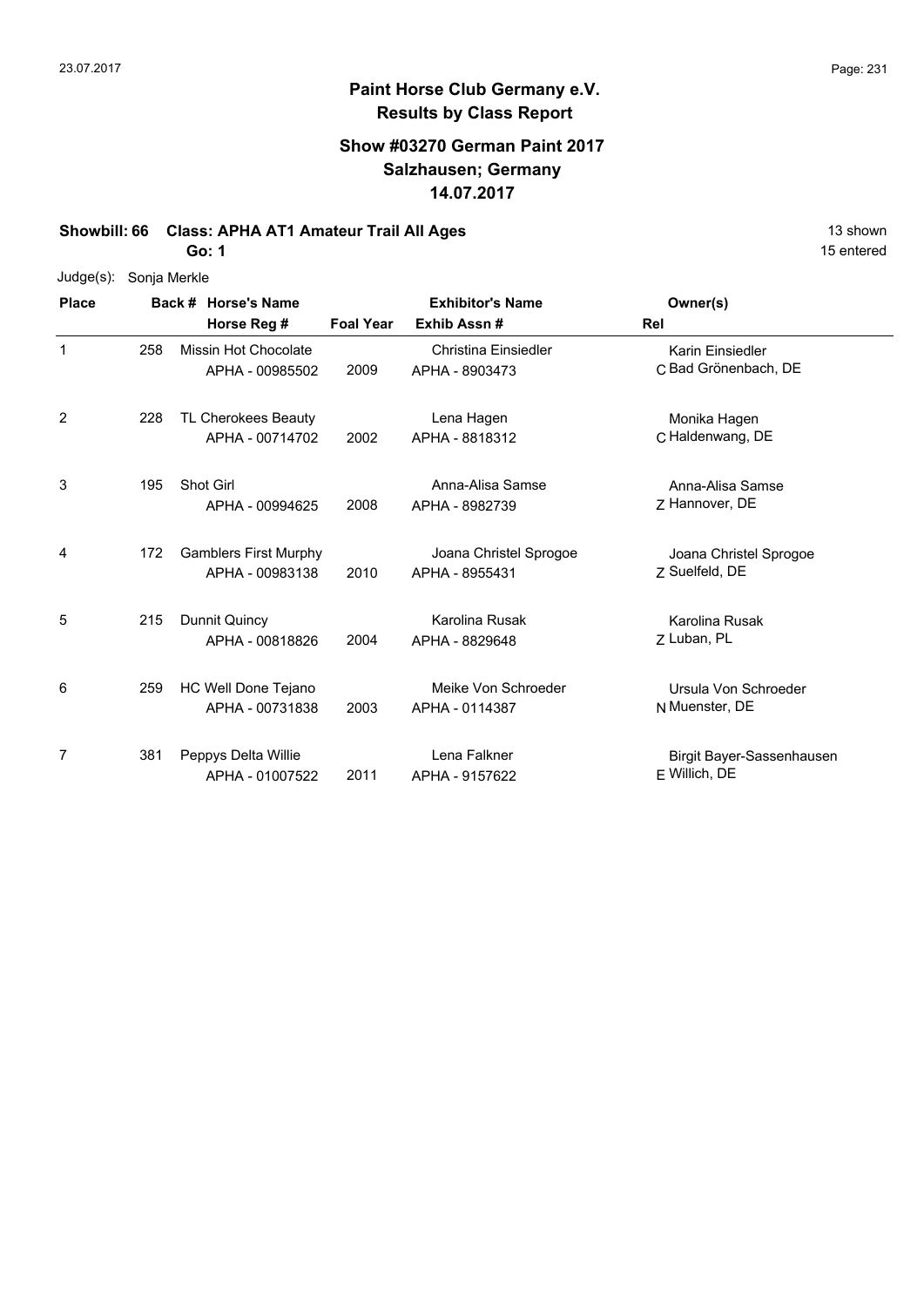## **Paint Horse Club Germany e.V. Results by Class Report**

#### **Show #03271 German Paint 2017 Salzhausen; Germany 14.07.2017**

**Showbill: 66 Class: APHA AT1 Amateur Trail All Ages** 13 shown

**Go: 1**

| $Judge(s)$ : |     | Barry Schuurman              |                  |                         |                        |
|--------------|-----|------------------------------|------------------|-------------------------|------------------------|
| <b>Place</b> |     | Back # Horse's Name          |                  | <b>Exhibitor's Name</b> | Owner(s)               |
|              |     | Horse Reg #                  | <b>Foal Year</b> | Exhib Assn#             | Rel                    |
| $\mathbf 1$  | 228 | TL Cherokees Beauty          |                  | Lena Hagen              | Monika Hagen           |
|              |     | APHA - 00714702              | 2002             | APHA - 8818312          | C Haldenwang, DE       |
| 2            | 258 | Missin Hot Chocolate         |                  | Christina Einsiedler    | Karin Einsiedler       |
|              |     | APHA - 00985502              | 2009             | APHA - 8903473          | C Bad Grönenbach, DE   |
| 3            | 195 | <b>Shot Girl</b>             |                  | Anna-Alisa Samse        | Anna-Alisa Samse       |
|              |     | APHA - 00994625              | 2008             | APHA - 8982739          | Z Hannover, DE         |
| 4            | 215 | Dunnit Quincy                |                  | Karolina Rusak          | Karolina Rusak         |
|              |     | APHA - 00818826              | 2004             | APHA - 8829648          | Z Luban, PL            |
| 5            | 172 | <b>Gamblers First Murphy</b> |                  | Joana Christel Sprogoe  | Joana Christel Sprogoe |
|              |     | APHA - 00983138              | 2010             | APHA - 8955431          | 7 Suelfeld, DE         |
| 6            | 259 | HC Well Done Tejano          |                  | Meike Von Schroeder     | Ursula Von Schroeder   |
|              |     | APHA - 00731838              | 2003             | APHA - 0114387          | N Muenster, DE         |
| 7            | 273 | Spooks Gotta Chic            |                  | Anna Janina Karl        | Anna Janina Karl       |
|              |     | APHA - 00972054              | 2009             | APHA - 9152503          | Z Erkrath, DE          |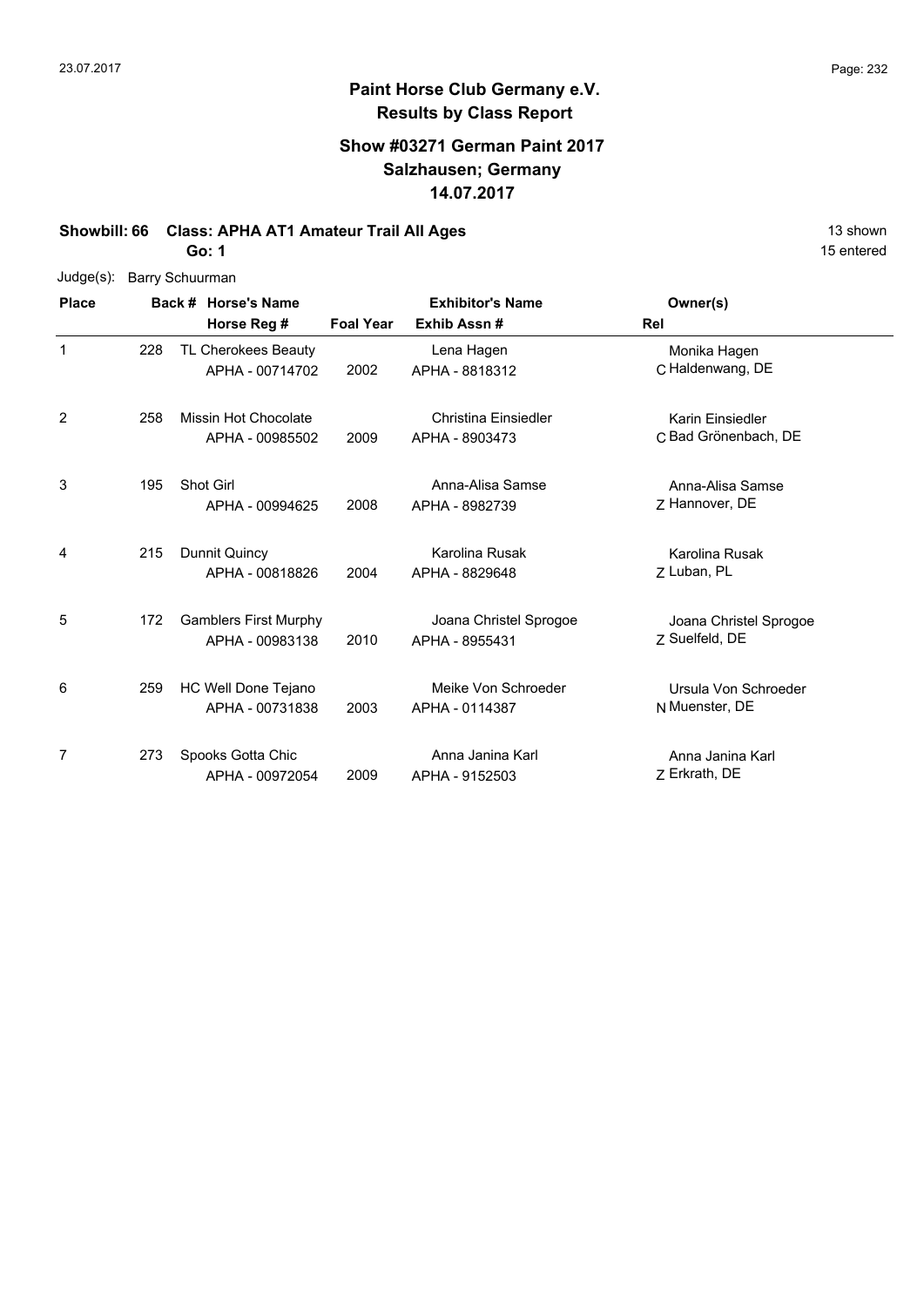### **Paint Horse Club Germany e.V. Results by Class Report**

#### **Show #01698 German Paint 2017 Salzhausen; Germany 14.07.2017**

**Showbill: 67 Class: APHA ABT Amt SPB Trail All Ages** 8 Shown 8 Shown

**Go: 1**

Judge(s): Rick LeMay

| <b>Place</b> |     | Back # Horse's Name                           |                  | <b>Exhibitor's Name</b>                 | Owner(s)                                   |
|--------------|-----|-----------------------------------------------|------------------|-----------------------------------------|--------------------------------------------|
|              |     | Horse Reg #                                   | <b>Foal Year</b> | Exhib Assn#                             | Rel                                        |
| 1            | 157 | Hot Intent<br>APHA - 01029606                 | 2013             | Alena Helmcke<br>APHA - 8635014         | Alena Helmcke<br>Z Appel, DE               |
| 2            | 170 | Kay Jay Black Chief<br>APHA - 00926717        | 2004             | Yvette Ekiz-Koegel<br>APHA - 8992285    | Yvette Ekiz-Koegel<br>7 Lauf, DE           |
| 3            | 190 | <b>Unzippin The Assets</b><br>APHA - 00984654 | 2010             | Dominik Schuster<br>APHA - 8883342      | <b>Jasmin Schuster</b><br>P Schrozberg, DE |
| 4            | 239 | AM Theultimategideon<br>APHA - 01022627       | 2012             | Alexandra Promitzer<br>APHA - 0116511   | Alexandra Promitzer<br>Z Waldstein, AT     |
| 5            | 268 | Go Cash Flow<br>APHA - 00876101               | 2006             | Lisa Klaassen<br>APHA - 8919707         | Mirjam Klaassen<br>C Hengelo, NL           |
| 6            | 248 | Pretty Top Kiss<br>APHA - 00888037            | 2006             | <b>Marit Heinicke</b><br>APHA - 9152767 | Marit Heinicke<br>7 Wadersloh, DE          |
| 7            | 178 | <b>CBS Twinkle Twinkle</b><br>APHA - 01036989 | 2012             | Emma Liedman<br>APHA - 8982808          | Emma Liedman<br>Z Lidhult, SE              |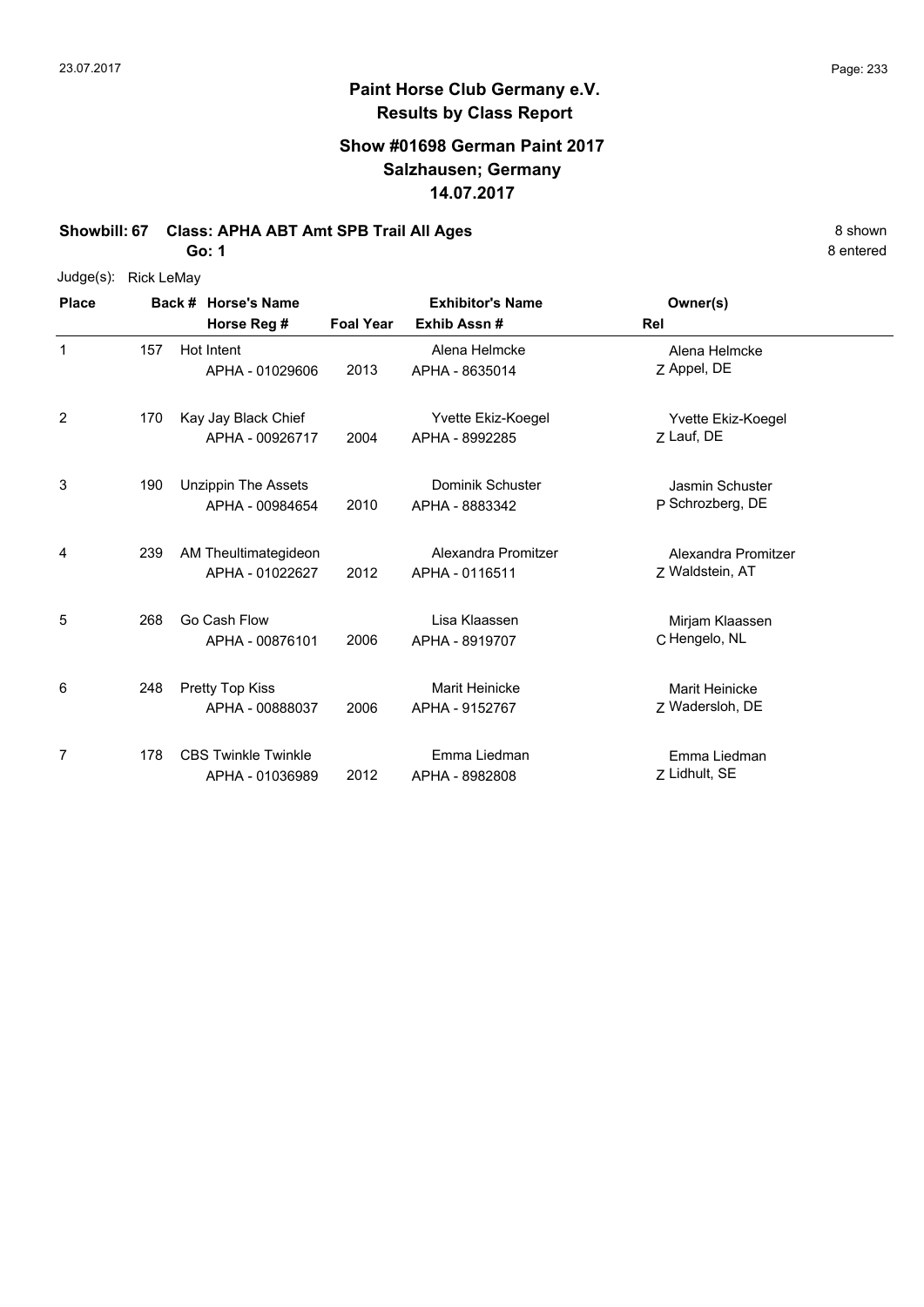# **Paint Horse Club Germany e.V. Results by Class Report**

#### **Show #01699 German Paint 2017 Salzhausen; Germany 14.07.2017**

#### **Showbill: 67 Class: APHA ABT Amt SPB Trail All Ages** 8 Shown 8 Shown

**Go: 1**

| Judge(s): | Susanne Haug |  |
|-----------|--------------|--|
|-----------|--------------|--|

| <b>Place</b> |     | Back # Horse's Name                           |                  | <b>Exhibitor's Name</b>               | Owner(s)                               |  |
|--------------|-----|-----------------------------------------------|------------------|---------------------------------------|----------------------------------------|--|
|              |     | Horse Reg #                                   | <b>Foal Year</b> | Exhib Assn#                           | Rel                                    |  |
| 1            | 157 | Hot Intent<br>APHA - 01029606                 | 2013             | Alena Helmcke<br>APHA - 8635014       | Alena Helmcke<br>Z Appel, DE           |  |
| 2            | 170 | Kay Jay Black Chief<br>APHA - 00926717        | 2004             | Yvette Ekiz-Koegel<br>APHA - 8992285  | Yvette Ekiz-Koegel<br>Z Lauf, DE       |  |
| 3            | 190 | <b>Unzippin The Assets</b><br>APHA - 00984654 | 2010             | Dominik Schuster<br>APHA - 8883342    | Jasmin Schuster<br>P Schrozberg, DE    |  |
| 4            | 239 | AM Theultimategideon<br>APHA - 01022627       | 2012             | Alexandra Promitzer<br>APHA - 0116511 | Alexandra Promitzer<br>7 Waldstein, AT |  |
| 5            | 268 | Go Cash Flow<br>APHA - 00876101               | 2006             | Lisa Klaassen<br>APHA - 8919707       | Mirjam Klaassen<br>C Hengelo, NL       |  |
| 6            | 248 | Pretty Top Kiss<br>APHA - 00888037            | 2006             | Marit Heinicke<br>APHA - 9152767      | Marit Heinicke<br>Z Wadersloh, DE      |  |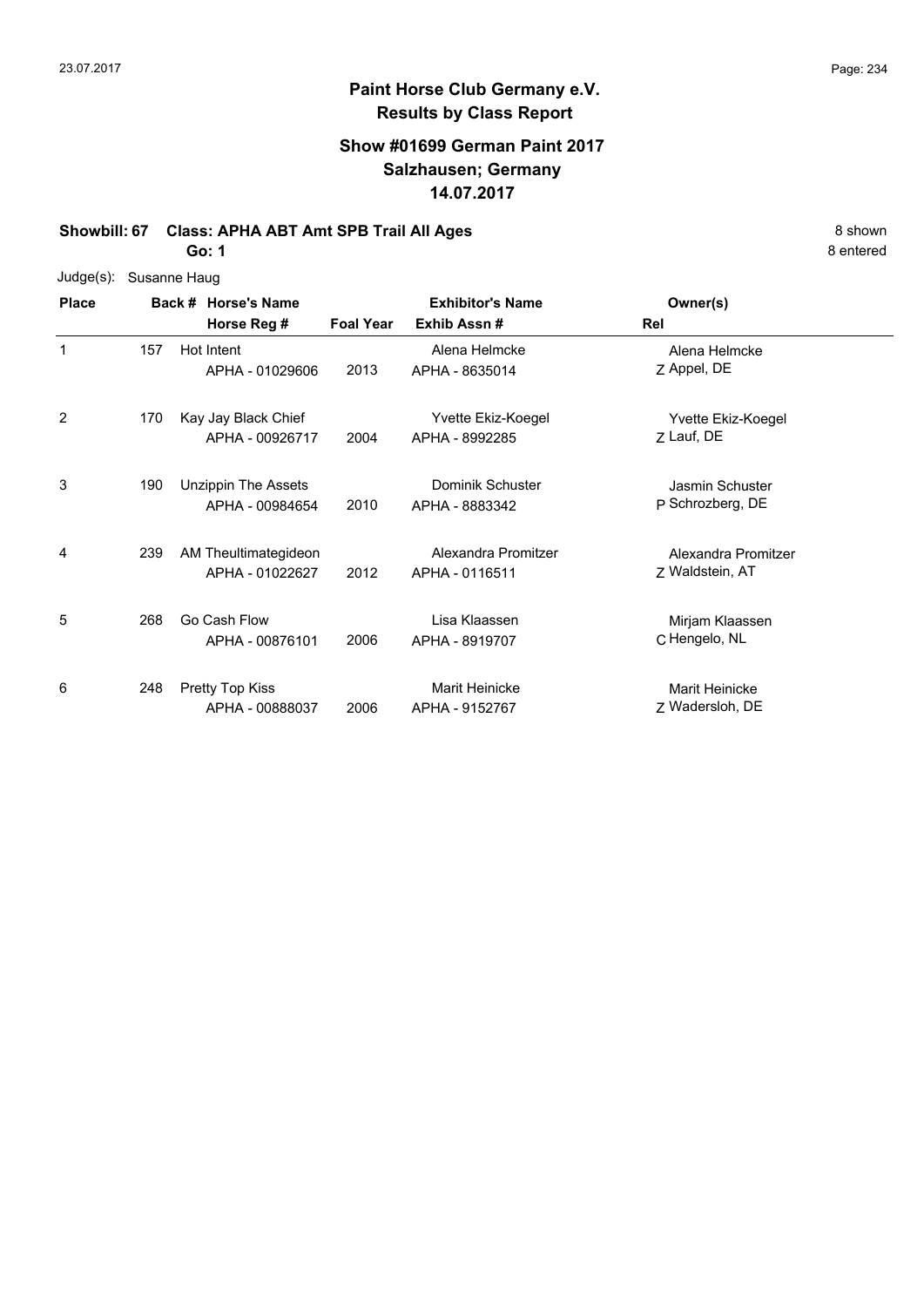#### **Paint Horse Club Germany e.V. Results by Class Report**

#### **Show #03270 German Paint 2017 Salzhausen; Germany 14.07.2017**

**Showbill: 67 Class: APHA ABT Amt SPB Trail All Ages** 8 Shown 8 Shown

**Go: 1**

Judge(s): Sonja Merkle

| <b>Place</b> |     | Back # Horse's Name                           | <b>Exhibitor's Name</b> |                                           | Owner(s)                               |
|--------------|-----|-----------------------------------------------|-------------------------|-------------------------------------------|----------------------------------------|
|              |     | Horse Reg #                                   | <b>Foal Year</b>        | Exhib Assn#                               | Rel                                    |
| 1            | 157 | Hot Intent<br>APHA - 01029606                 | 2013                    | Alena Helmcke<br>APHA - 8635014           | Alena Helmcke<br>Z Appel, DE           |
| 2            | 190 | <b>Unzippin The Assets</b><br>APHA - 00984654 | 2010                    | <b>Dominik Schuster</b><br>APHA - 8883342 | Jasmin Schuster<br>P Schrozberg, DE    |
| 3            | 239 | AM Theultimategideon<br>APHA - 01022627       | 2012                    | Alexandra Promitzer<br>APHA - 0116511     | Alexandra Promitzer<br>Z Waldstein, AT |
| 4            | 268 | Go Cash Flow<br>APHA - 00876101               | 2006                    | Lisa Klaassen<br>APHA - 8919707           | Mirjam Klaassen<br>C Hengelo, NL       |
| 5            | 170 | Kay Jay Black Chief<br>APHA - 00926717        | 2004                    | Yvette Ekiz-Koegel<br>APHA - 8992285      | Yvette Ekiz-Koegel<br>7 Lauf, DE       |
| 6            | 248 | Pretty Top Kiss<br>APHA - 00888037            | 2006                    | <b>Marit Heinicke</b><br>APHA - 9152767   | Marit Heinicke<br>Z Wadersloh, DE      |
| 7            | 178 | <b>CBS Twinkle Twinkle</b><br>APHA - 01036989 | 2012                    | Emma Liedman<br>APHA - 8982808            | Emma Liedman<br>Z Lidhult, SE          |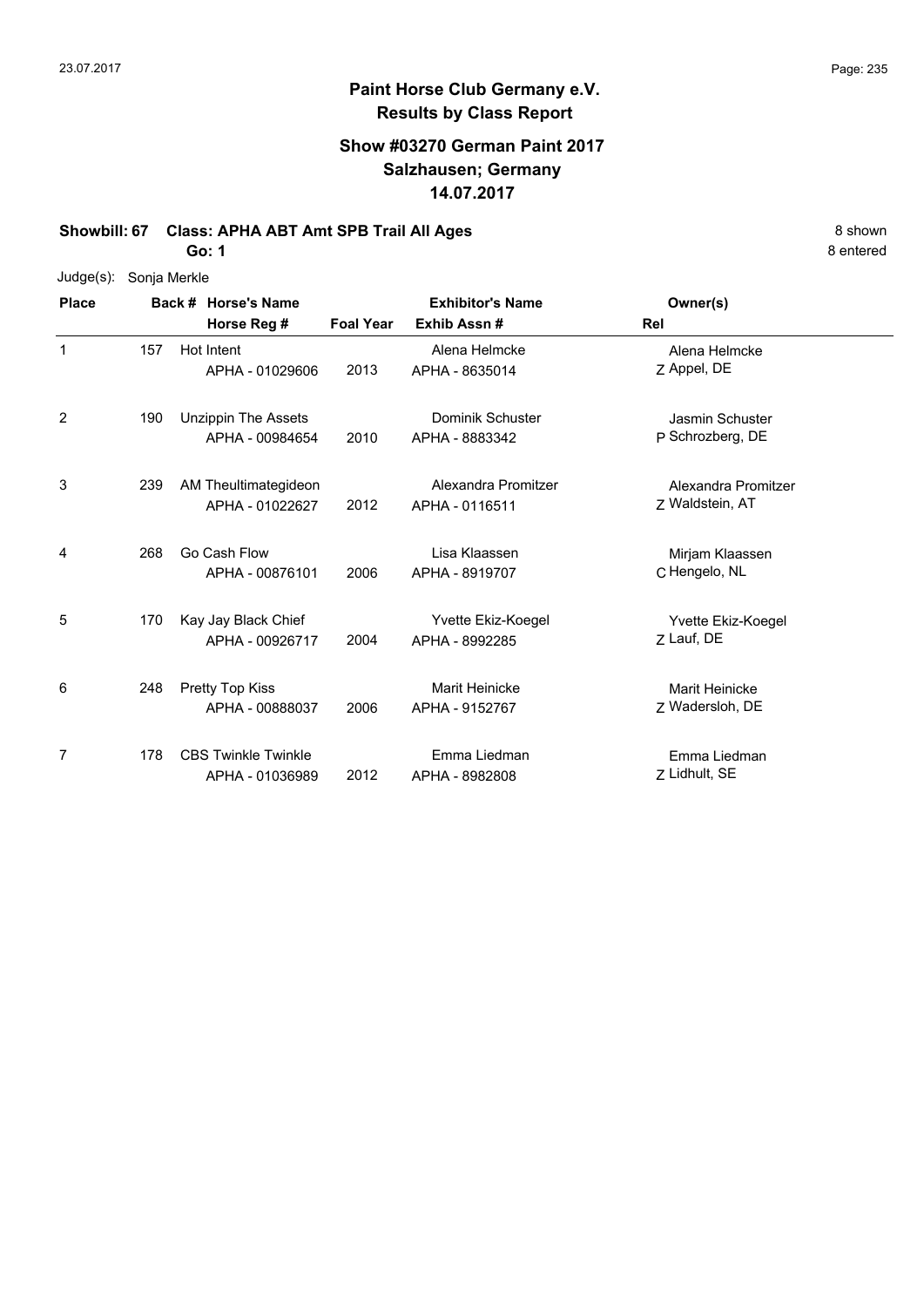1

2

8 entered

#### **Paint Horse Club Germany e.V. Results by Class Report**

#### **Show #03271 German Paint 2017 Salzhausen; Germany 14.07.2017**

#### **Showbill: 67 Class: APHA ABT Amt SPB Trail All Ages** 8 Shown

**Go: 1**

|  | Judge(s): Barry Schuurman |
|--|---------------------------|
|--|---------------------------|

| Judge(s):    | Barry Schuurman |  |                                        |                  |                                    |                                     |  |  |  |
|--------------|-----------------|--|----------------------------------------|------------------|------------------------------------|-------------------------------------|--|--|--|
| <b>Place</b> |                 |  | Back # Horse's Name                    |                  | <b>Exhibitor's Name</b>            | Owner(s)                            |  |  |  |
|              |                 |  | Horse Reg #                            | <b>Foal Year</b> | Exhib Assn#                        | Rel                                 |  |  |  |
|              | 157             |  | Hot Intent<br>APHA - 01029606          | 2013             | Alena Helmcke<br>APHA - 8635014    | Alena Helmcke<br>Z Appel, DE        |  |  |  |
| 2            | 190             |  | Unzippin The Assets<br>APHA - 00984654 | 2010             | Dominik Schuster<br>APHA - 8883342 | Jasmin Schuster<br>P Schrozberg, DE |  |  |  |
| 3            | 170             |  | Kay Jay Black Chief                    |                  | Yvette Ekiz-Koegel                 | Yvette Ekiz-Koegel                  |  |  |  |

| 3 | 170 | Kay Jay Black Chief<br>APHA - 00926717  | 2004 | Yvette Ekiz-Koegel<br>APHA - 8992285  | Yvette Ekiz-Koegel<br>Z Lauf, DE       |
|---|-----|-----------------------------------------|------|---------------------------------------|----------------------------------------|
| 4 | 268 | Go Cash Flow<br>APHA - 00876101         | 2006 | Lisa Klaassen<br>APHA - 8919707       | Mirjam Klaassen<br>C Hengelo, NL       |
| 5 | 239 | AM Theultimategideon<br>APHA - 01022627 | 2012 | Alexandra Promitzer<br>APHA - 0116511 | Alexandra Promitzer<br>7 Waldstein, AT |
| 6 | 248 | Pretty Top Kiss<br>APHA - 00888037      | 2006 | Marit Heinicke<br>APHA - 9152767      | Marit Heinicke<br>7 Wadersloh, DE      |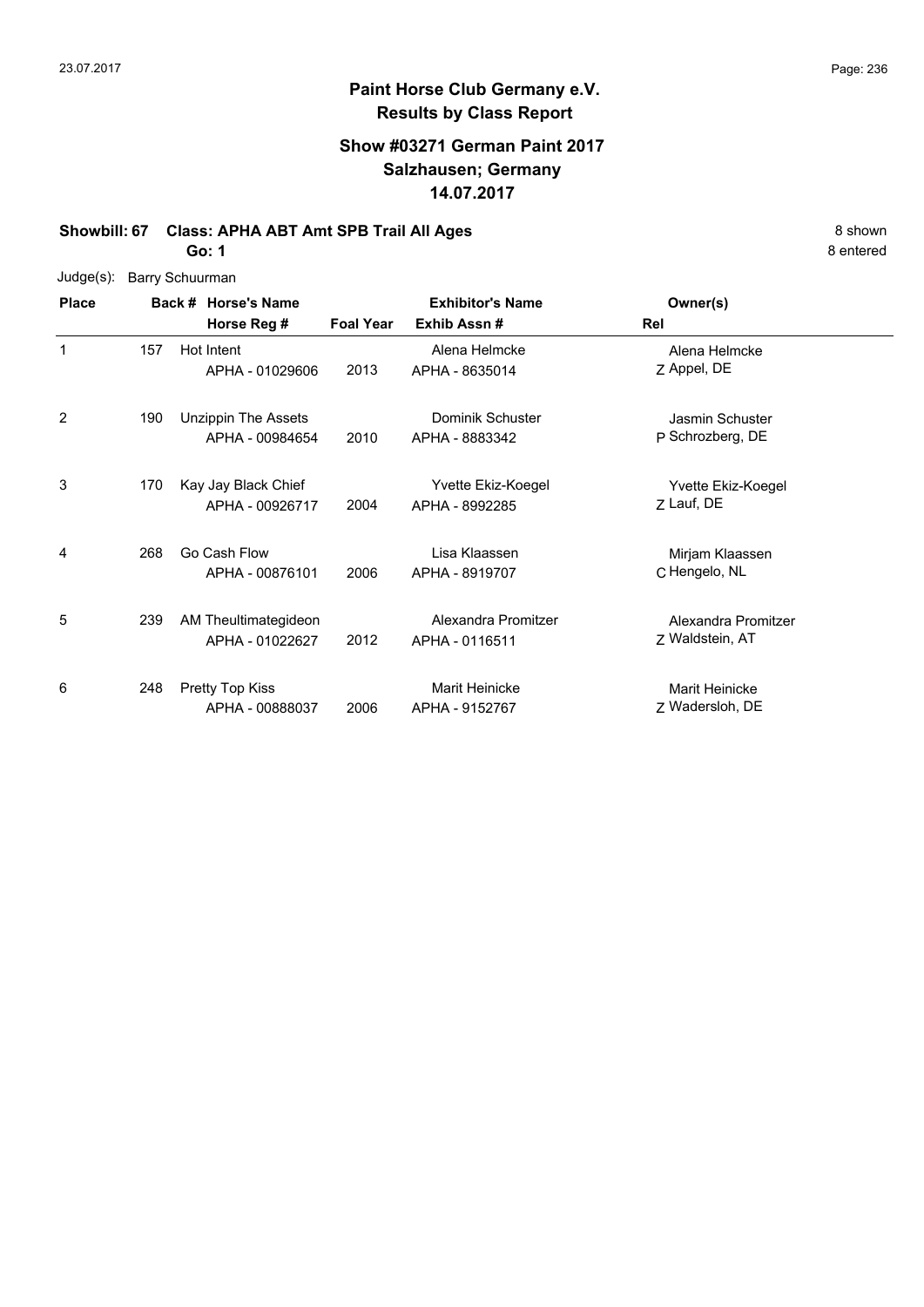#### **Paint Horse Club Germany e.V. Results by Class Report**

#### **Show #01698 German Paint 2017 Salzhausen; Germany 14.07.2017**

**Showbill: 68 Class: APHA GTR Green Trail All Ages** 18 Shown 18 shown

**Go: 1**

Judge(s): Rick LeMay

**Back # Horse's Name Place Owner(s) Horse Reg # Exhib Assn # Foal Year Birthdate Rel Exhibitor's Name** 1 Z Kuperzell, DE Leonie Debora Schnell 2005 Kuperzell, DE APHA - 9142336 U R My Dream Boy APHA - 01059610 Leonie Debora Schnell 191 2 2014 APHA - 8620313 Z Berg En Terblijt, NL Saskia Moeskops Ima Sensational Mover APHA - 01042885 Saskia Moeskops APHA - 8620313 166 3 Z Muenchen, DE Karl F Schettler 2014 Muenchen, DE APHA - 8203113 300 Notice Clues Rocket APHA - 01039340 Angelika Gallitzendörfer 4 7 Klippan, SE Sara Nilsson 2013 APHA - 8979821 Z Klippan, SE 173 Brave Peppys Dream APHA - 01031013 Sara Nilsson 5 7 Celle, DE Astrid Croft 2011 APHA - 8767142 Z Celle, DE 198 Leos Blue Edition APHA - 01002071 Astrid Croft 6 7 Vojens, DK Michele Schoenwald 2008 APHA - 8978268 Z Vojens, DK Hawthorns Pleasantzip APHA - 00958250 Michele Schoenwald 168 7 Z Erkrath, DE Anna Janina Karl 2009 Erkrath, DE APHA - 9152503 273 Spooks Gotta Chic APHA - 00972054 Anna Janina Karl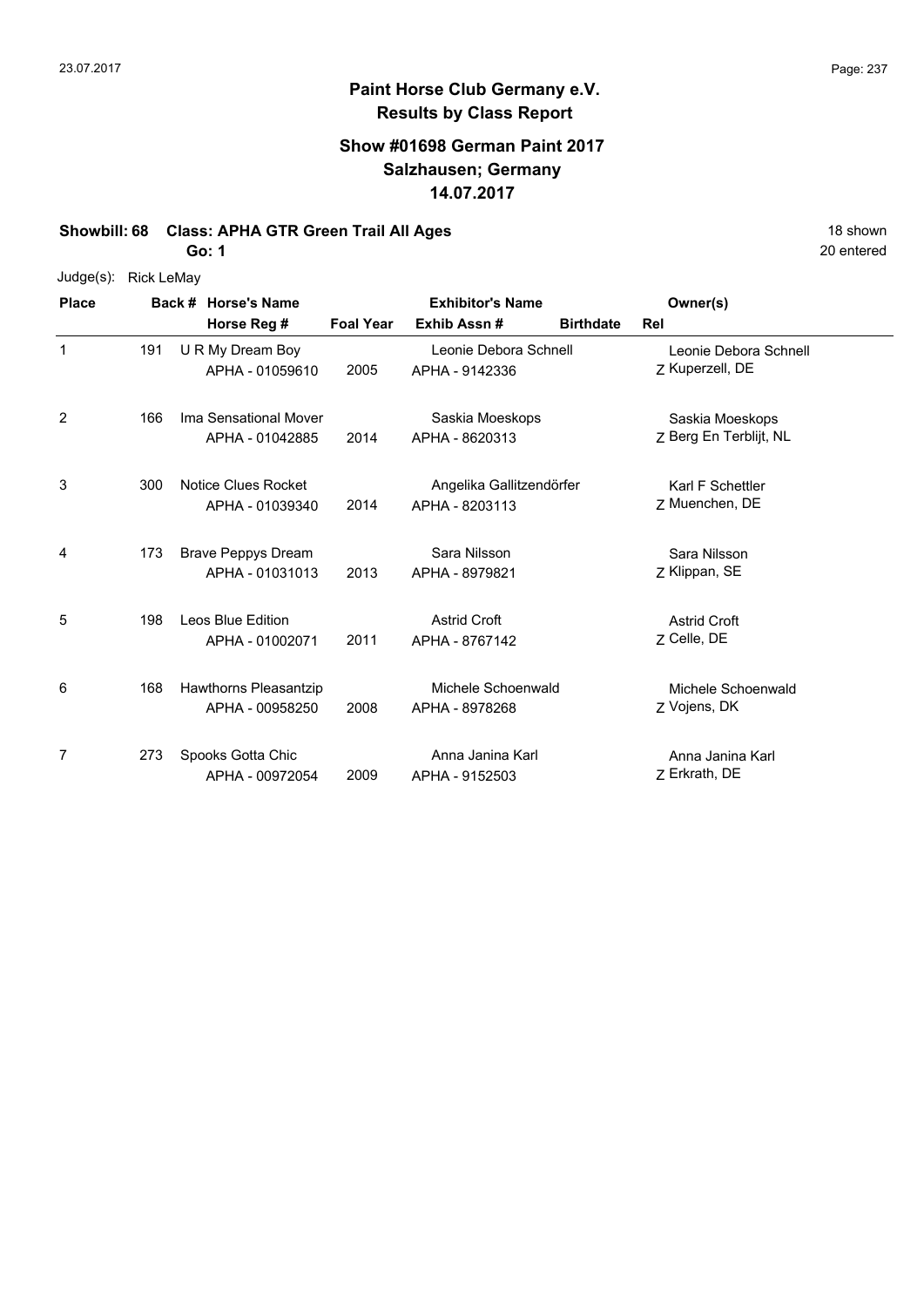#### **Show #01699 German Paint 2017 Salzhausen; Germany 14.07.2017**

**Showbill: 68 Class: APHA GTR Green Trail All Ages** 18 Shown 18 shown

**Go: 1**

| Judge(s): Susanne Haug |  |
|------------------------|--|
|                        |  |

| <b>Place</b> |     | Back # Horse's Name                           |                  | <b>Exhibitor's Name</b>                    |                  | Owner(s)                                  |  |
|--------------|-----|-----------------------------------------------|------------------|--------------------------------------------|------------------|-------------------------------------------|--|
|              |     | Horse Reg #                                   | <b>Foal Year</b> | Exhib Assn#                                | <b>Birthdate</b> | Rel                                       |  |
| $\mathbf 1$  | 191 | U R My Dream Boy<br>APHA - 01059610           | 2005             | Leonie Debora Schnell<br>APHA - 9142336    |                  | Leonie Debora Schnell<br>Z Kuperzell, DE  |  |
| 2            | 166 | Ima Sensational Mover<br>APHA - 01042885      | 2014             | Saskia Moeskops<br>APHA - 8620313          |                  | Saskia Moeskops<br>Z Berg En Terblijt, NL |  |
| 3            | 198 | Leos Blue Edition<br>APHA - 01002071          | 2011             | <b>Astrid Croft</b><br>APHA - 8767142      |                  | <b>Astrid Croft</b><br>Z Celle, DE        |  |
| 4            | 300 | <b>Notice Clues Rocket</b><br>APHA - 01039340 | 2014             | Angelika Gallitzendörfer<br>APHA - 8203113 |                  | Karl F Schettler<br>Z Muenchen, DE        |  |
| 5            | 168 | Hawthorns Pleasantzip<br>APHA - 00958250      | 2008             | Michele Schoenwald<br>APHA - 8978268       |                  | Michele Schoenwald<br>Z Vojens, DK        |  |
| 6            | 173 | <b>Brave Peppys Dream</b><br>APHA - 01031013  | 2013             | Sara Nilsson<br>APHA - 8979821             |                  | Sara Nilsson<br>Z Klippan, SE             |  |
| 7            | 234 | <b>SQ Starlet Cash</b><br>APHA - 01025327     | 2013             | Alexandra Rauh<br>APHA - 8989815           |                  | Alexandra Rauh<br>Z Haldenwang, DE        |  |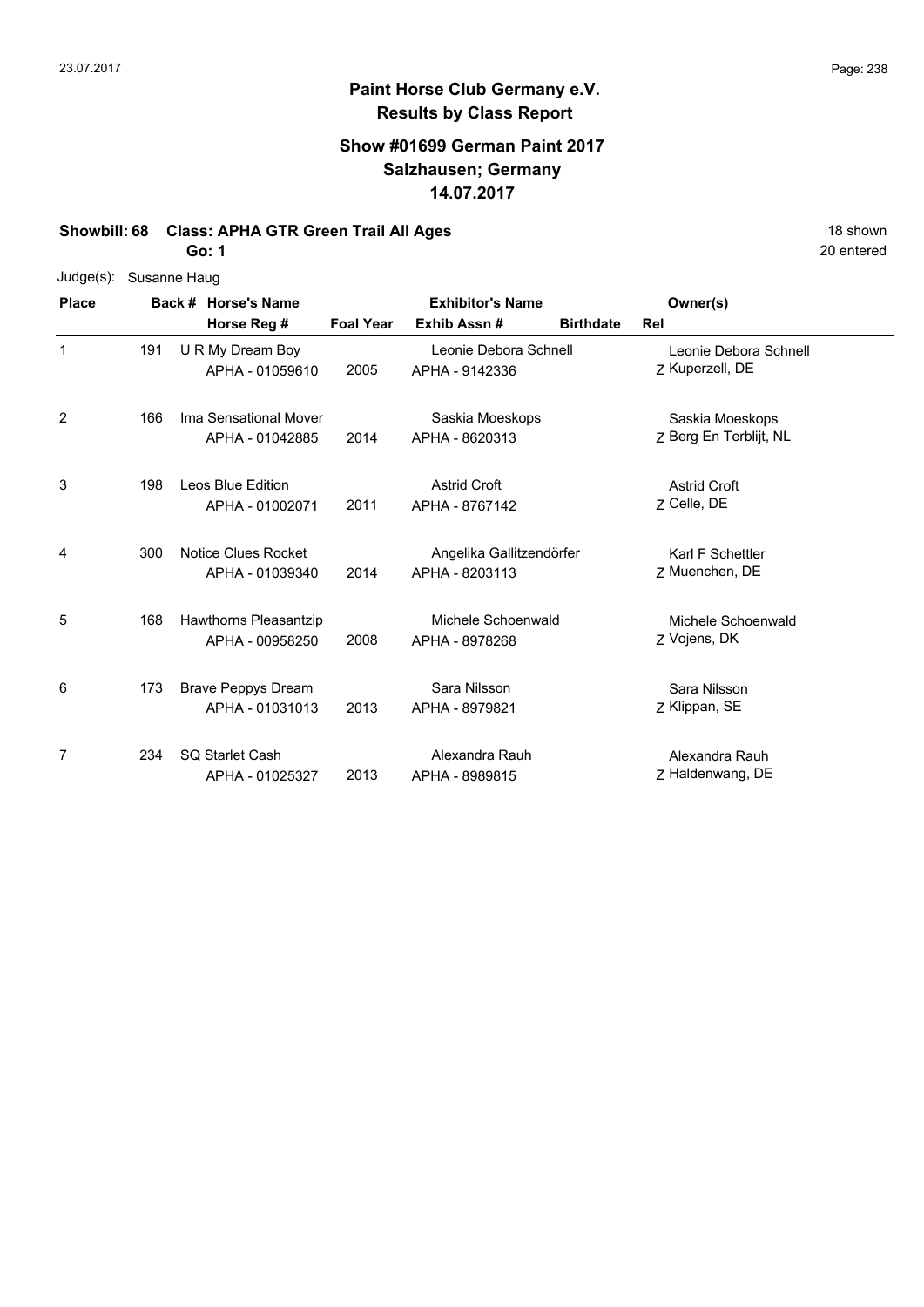#### **Show #03270 German Paint 2017 Salzhausen; Germany 14.07.2017**

**Showbill: 68 Class: APHA GTR Green Trail All Ages** 18 Shown 18 shown

**Go: 1**

Judge(s): Sonja Merkle

| <b>Place</b> |     | Back # Horse's Name                          |                  | <b>Exhibitor's Name</b>                    | Owner(s)                                  |
|--------------|-----|----------------------------------------------|------------------|--------------------------------------------|-------------------------------------------|
|              |     | Horse Reg #                                  | <b>Foal Year</b> | Exhib Assn#<br><b>Birthdate</b>            | Rel                                       |
| 1            | 191 | U R My Dream Boy<br>APHA - 01059610          | 2005             | Leonie Debora Schnell<br>APHA - 9142336    | Leonie Debora Schnell<br>Z Kuperzell, DE  |
| 2            | 166 | Ima Sensational Mover<br>APHA - 01042885     | 2014             | Saskia Moeskops<br>APHA - 8620313          | Saskia Moeskops<br>Z Berg En Terblijt, NL |
| 3            | 173 | <b>Brave Peppys Dream</b><br>APHA - 01031013 | 2013             | Sara Nilsson<br>APHA - 8979821             | Sara Nilsson<br>Z Klippan, SE             |
| 4            | 198 | Leos Blue Edition<br>APHA - 01002071         | 2011             | <b>Astrid Croft</b><br>APHA - 8767142      | <b>Astrid Croft</b><br>Z Celle, DE        |
| 5            | 300 | Notice Clues Rocket<br>APHA - 01039340       | 2014             | Angelika Gallitzendörfer<br>APHA - 8203113 | Karl F Schettler<br>7 Muenchen, DE        |
| 6            | 168 | Hawthorns Pleasantzip<br>APHA - 00958250     | 2008             | Michele Schoenwald<br>APHA - 8978268       | Michele Schoenwald<br>Z Vojens, DK        |
| 7            | 273 | Spooks Gotta Chic<br>APHA - 00972054         | 2009             | Anna Janina Karl<br>APHA - 9152503         | Anna Janina Karl<br>7 Erkrath, DE         |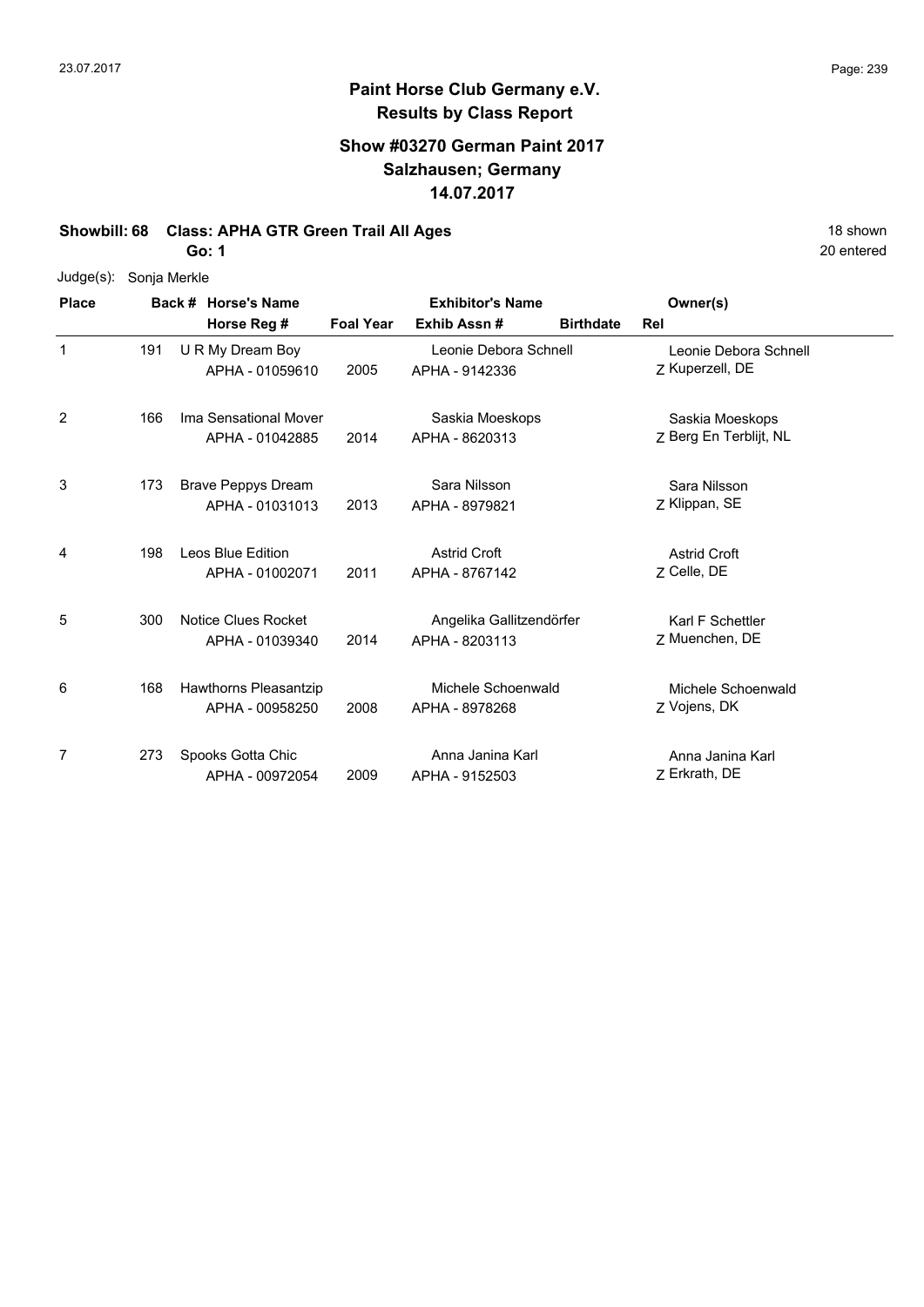#### **Show #03271 German Paint 2017 Salzhausen; Germany 14.07.2017**

**Showbill: 68 Class: APHA GTR Green Trail All Ages** 18 Shown 18 shown

**Go: 1**

Judge(s): Barry Schuurman

| <b>Place</b> |     | Back # Horse's Name                             |                  | <b>Exhibitor's Name</b>                    |                  | Owner(s)                                  |
|--------------|-----|-------------------------------------------------|------------------|--------------------------------------------|------------------|-------------------------------------------|
|              |     | Horse Reg #                                     | <b>Foal Year</b> | Exhib Assn#                                | <b>Birthdate</b> | Rel                                       |
| 1            | 191 | U R My Dream Boy<br>APHA - 01059610             | 2005             | Leonie Debora Schnell<br>APHA - 9142336    |                  | Leonie Debora Schnell<br>Z Kuperzell, DE  |
| 2            | 166 | Ima Sensational Mover<br>APHA - 01042885        | 2014             | Saskia Moeskops<br>APHA - 8620313          |                  | Saskia Moeskops<br>Z Berg En Terblijt, NL |
| 3            | 300 | Notice Clues Rocket<br>APHA - 01039340          | 2014             | Angelika Gallitzendörfer<br>APHA - 8203113 |                  | Karl F Schettler<br>Z Muenchen, DE        |
| 4            | 198 | Leos Blue Edition<br>APHA - 01002071            | 2011             | <b>Astrid Croft</b><br>APHA - 8767142      |                  | <b>Astrid Croft</b><br>7 Celle, DE        |
| 5            | 168 | <b>Hawthorns Pleasantzip</b><br>APHA - 00958250 | 2008             | Michele Schoenwald<br>APHA - 8978268       |                  | Michele Schoenwald<br>Z Vojens, DK        |
| 6            | 173 | <b>Brave Peppys Dream</b><br>APHA - 01031013    | 2013             | Sara Nilsson<br>APHA - 8979821             |                  | Sara Nilsson<br>Z Klippan, SE             |
| 7            | 234 | <b>SQ Starlet Cash</b><br>APHA - 01025327       | 2013             | Alexandra Rauh<br>APHA - 8989815           |                  | Alexandra Rauh<br>Z Haldenwang, DE        |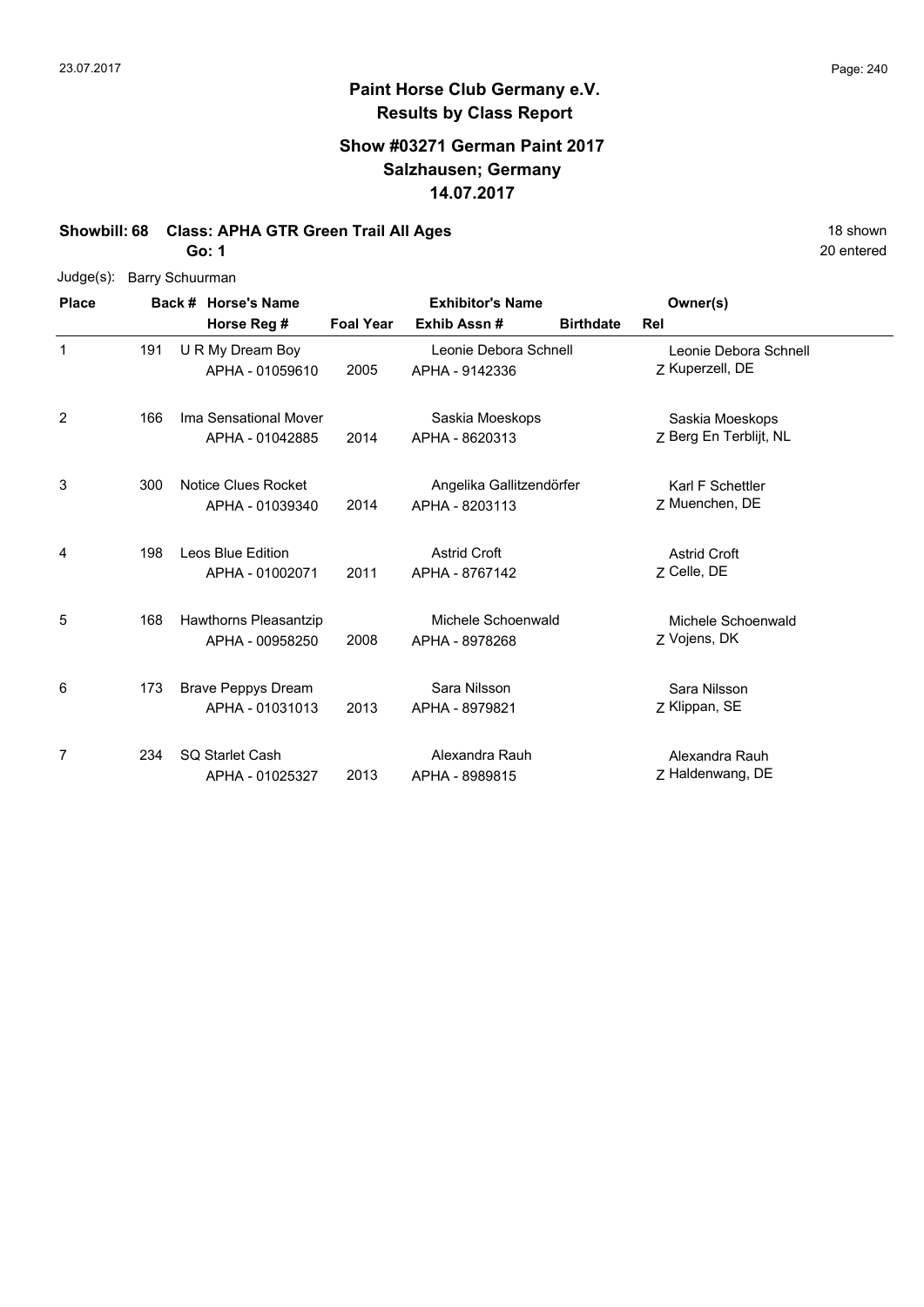#### **Show #01698 German Paint 2017 Salzhausen; Germany 14.07.2017**

#### **Showbill: 69 Class: APHA BGTR SPB Green Trail 3 shown 3 shown 3 shown**

**Go: 1**

Judge(s): Rick LeMay

| <b>UUUYUUU, INUN LUIVIAY</b> |     |                      |                  |                         |                     |  |
|------------------------------|-----|----------------------|------------------|-------------------------|---------------------|--|
| <b>Place</b>                 |     | Back # Horse's Name  |                  | <b>Exhibitor's Name</b> | Owner(s)            |  |
|                              |     | Horse Reg #          | <b>Foal Year</b> | Exhib Assn#             | Rel                 |  |
| 1                            | 157 | Hot Intent           |                  | Alena Helmcke           | Alena Helmcke       |  |
|                              |     | APHA - 01029606      | 2013             | APHA - 8635014          | Z Appel, DE         |  |
| 2                            | 239 | AM Theultimategideon |                  | Alexandra Morocutti     | Alexandra Promitzer |  |
|                              |     | APHA - 01022627      | 2012             | APHA - MORO1            | Waldstein, AT       |  |
| 3                            | 213 | Hawkeyejack LV       |                  | Lis Wanessa             | Lis Wanessa         |  |
|                              |     | APHA - 00918632      | 2007             | APHA - 0128798          | 7 Wiszowa, PL       |  |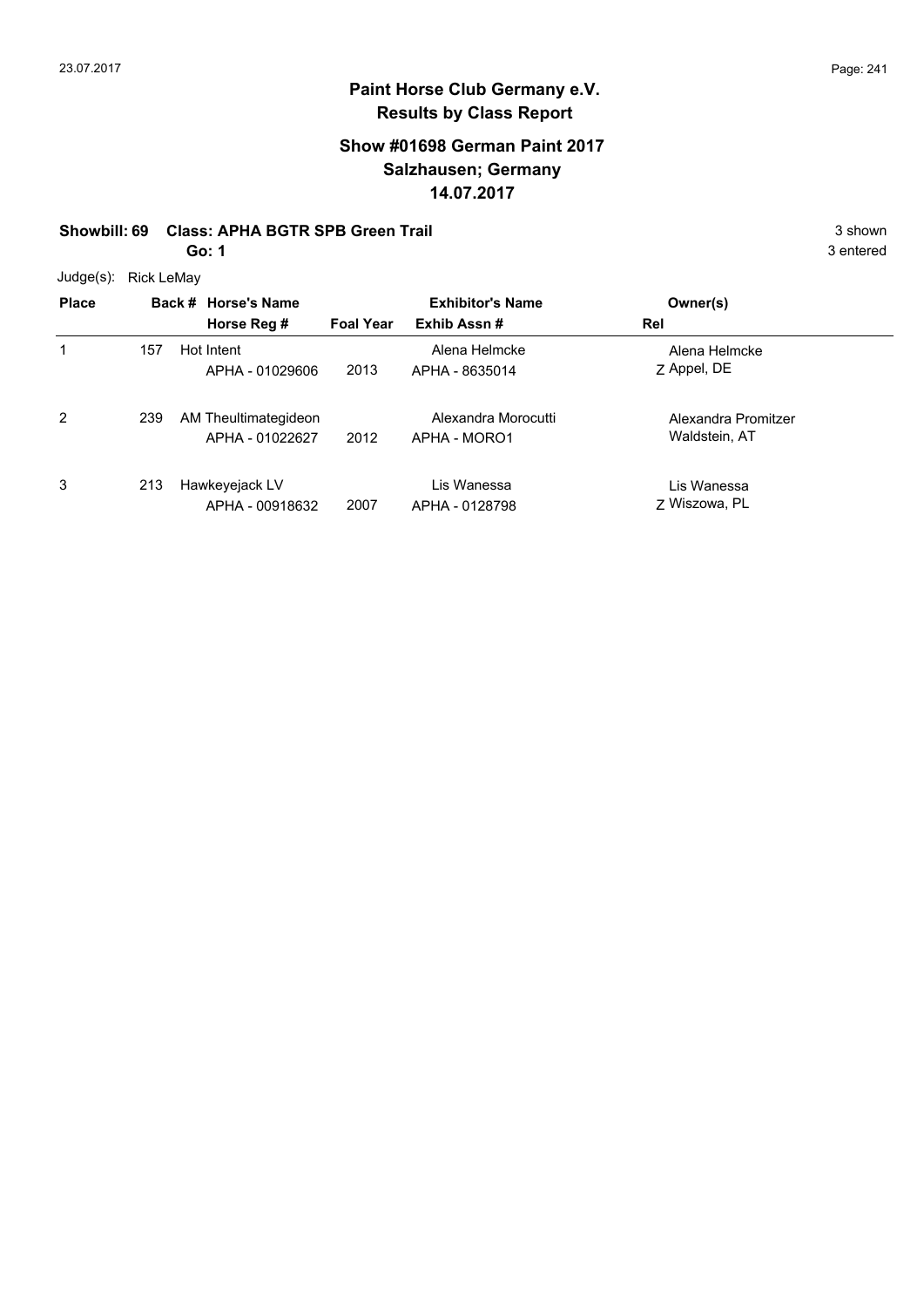#### **Show #01699 German Paint 2017 Salzhausen; Germany 14.07.2017**

#### **Showbill: 69 Class: APHA BGTR SPB Green Trail 3 shown 3 shown 3 shown**

**Go: 1**

Judge(s): Susanne Haug

| $\frac{1}{2}$  |     |                      |                  |                         |                     |  |
|----------------|-----|----------------------|------------------|-------------------------|---------------------|--|
| <b>Place</b>   |     | Back # Horse's Name  |                  | <b>Exhibitor's Name</b> | Owner(s)            |  |
|                |     | Horse Reg #          | <b>Foal Year</b> | Exhib Assn#             | Rel                 |  |
| 1              | 157 | Hot Intent           |                  | Alena Helmcke           | Alena Helmcke       |  |
|                |     | APHA - 01029606      | 2013             | APHA - 8635014          | Z Appel, DE         |  |
| $\overline{2}$ | 239 | AM Theultimategideon |                  | Alexandra Morocutti     | Alexandra Promitzer |  |
|                |     | APHA - 01022627      | 2012             | APHA - MORO1            | Waldstein, AT       |  |
| 3              | 213 | Hawkeyejack LV       |                  | Lis Wanessa             | Lis Wanessa         |  |
|                |     | APHA - 00918632      | 2007             | APHA - 0128798          | 7 Wiszowa, PL       |  |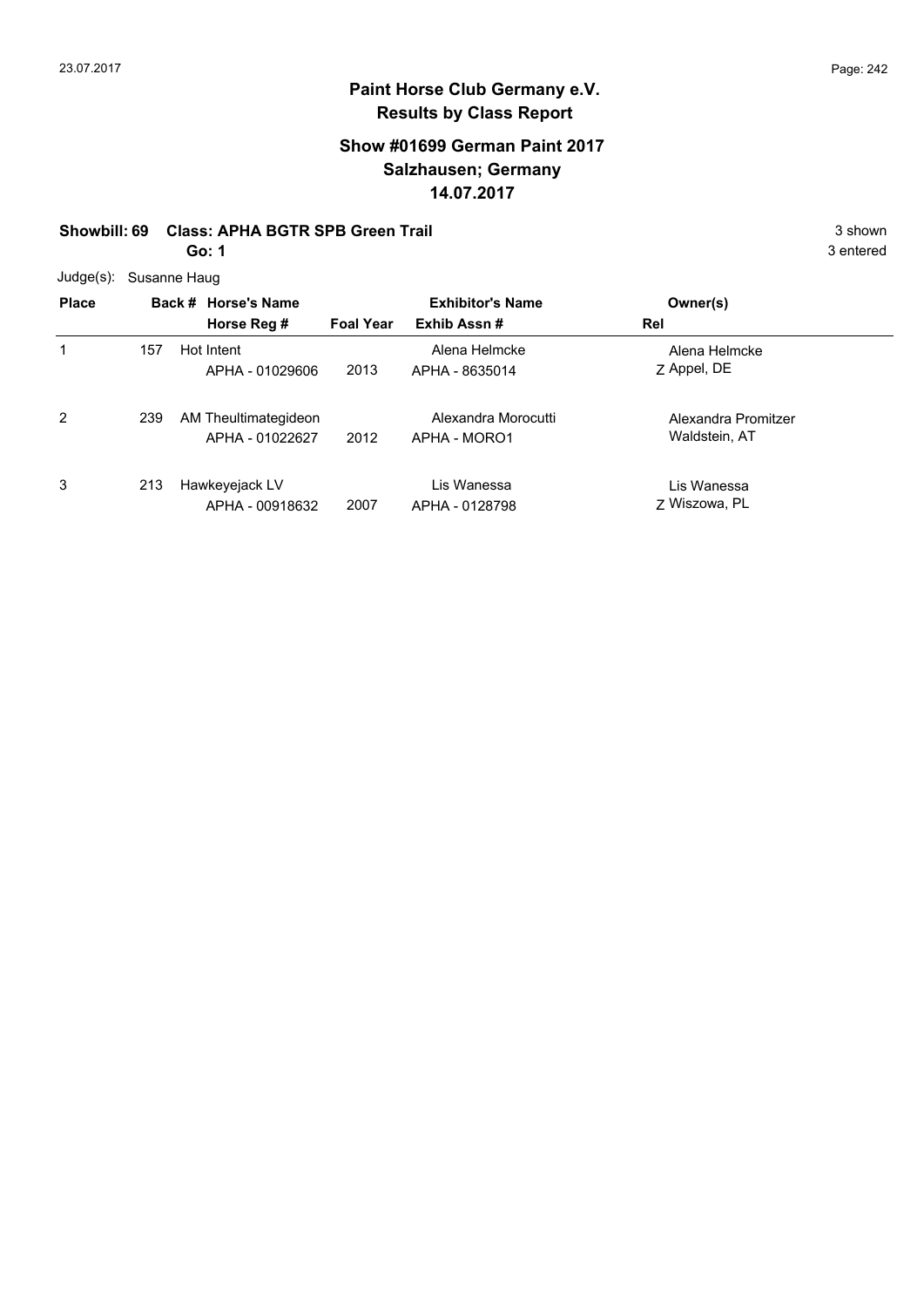#### **Show #03270 German Paint 2017 Salzhausen; Germany 14.07.2017**

#### **Showbill: 69 Class: APHA BGTR SPB Green Trail 3 shown 3 shown 3 shown**

**Go: 1**

Judge(s): Sonja Merkle

| $0.499(9)$ . Obiija mornic |     |                                         |                  |                                     |                                      |  |
|----------------------------|-----|-----------------------------------------|------------------|-------------------------------------|--------------------------------------|--|
| <b>Place</b>               |     | Back # Horse's Name                     |                  | <b>Exhibitor's Name</b>             | Owner(s)                             |  |
|                            |     | Horse Reg #                             | <b>Foal Year</b> | Exhib Assn#                         | Rel                                  |  |
| 1                          | 157 | Hot Intent<br>APHA - 01029606           | 2013             | Alena Helmcke<br>APHA - 8635014     | Alena Helmcke<br>Z Appel, DE         |  |
| 2                          | 239 | AM Theultimategideon<br>APHA - 01022627 | 2012             | Alexandra Morocutti<br>APHA - MORO1 | Alexandra Promitzer<br>Waldstein, AT |  |
| 3                          | 213 | Hawkeyejack LV<br>APHA - 00918632       | 2007             | Lis Wanessa<br>APHA - 0128798       | Lis Wanessa<br>7 Wiszowa, PL         |  |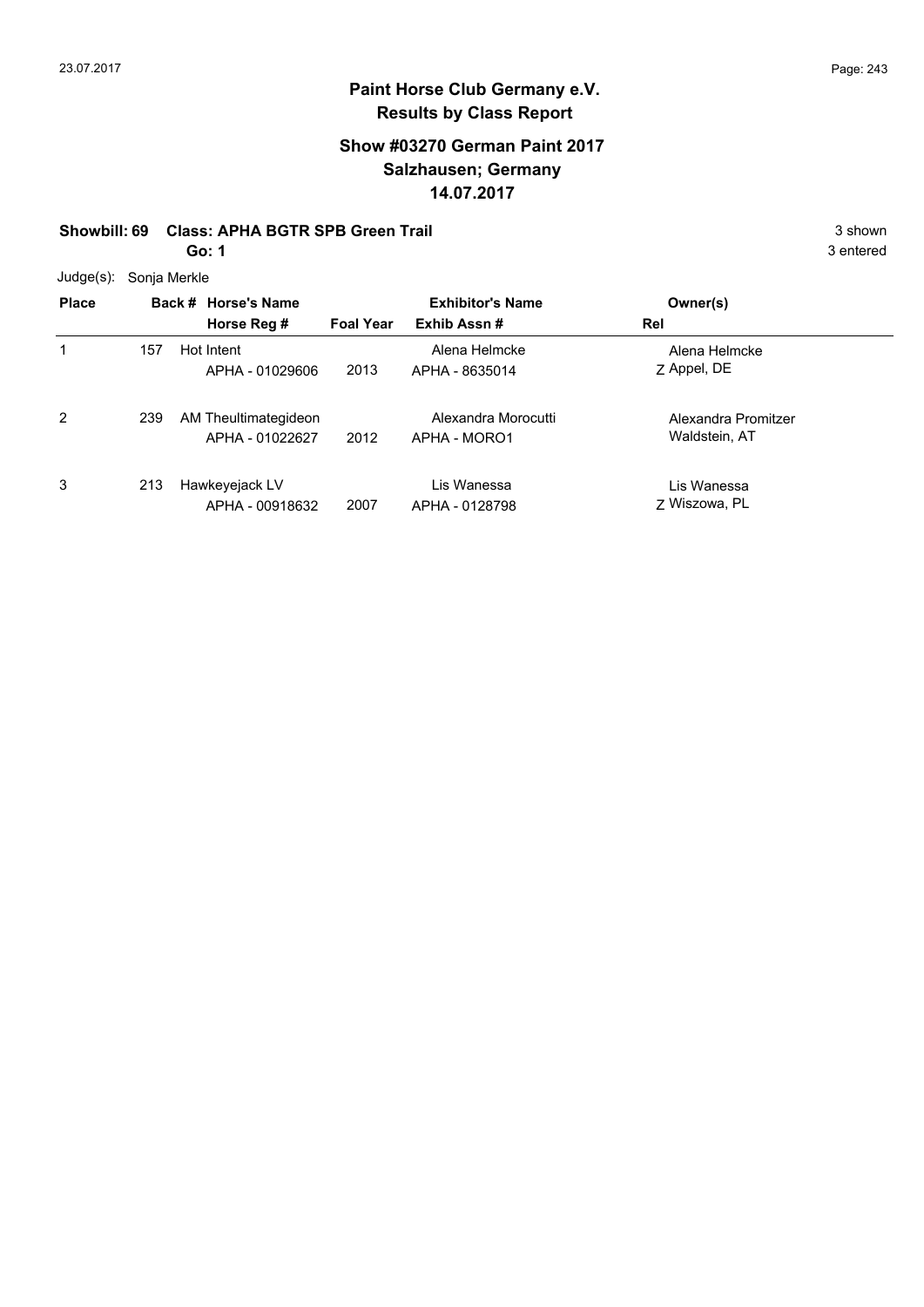#### **Show #03271 German Paint 2017 Salzhausen; Germany 14.07.2017**

#### **Showbill: 69 Class: APHA BGTR SPB Green Trail 3 shown 3 shown 3 shown**

**Go: 1**

Judge(s): Barry Schuurman

| $0$ uuy $0$ ( $J$ ). |     | <b>Daily Ochuumian</b> |                  |                         |                     |  |
|----------------------|-----|------------------------|------------------|-------------------------|---------------------|--|
| <b>Place</b>         |     | Back # Horse's Name    |                  | <b>Exhibitor's Name</b> | Owner(s)            |  |
|                      |     | Horse Reg #            | <b>Foal Year</b> | Exhib Assn#             | Rel                 |  |
|                      | 157 | Hot Intent             |                  | Alena Helmcke           | Alena Helmcke       |  |
|                      |     | APHA - 01029606        | 2013             | APHA - 8635014          | Z Appel, DE         |  |
| 2                    | 239 | AM Theultimategideon   |                  | Alexandra Morocutti     | Alexandra Promitzer |  |
|                      |     | APHA - 01022627        | 2012             | APHA - MORO1            | Waldstein, AT       |  |
| 3                    | 213 | Hawkeyejack LV         |                  | Lis Wanessa             | Lis Wanessa         |  |
|                      |     | APHA - 00918632        | 2007             | APHA - 0128798          | 7 Wiszowa, PL       |  |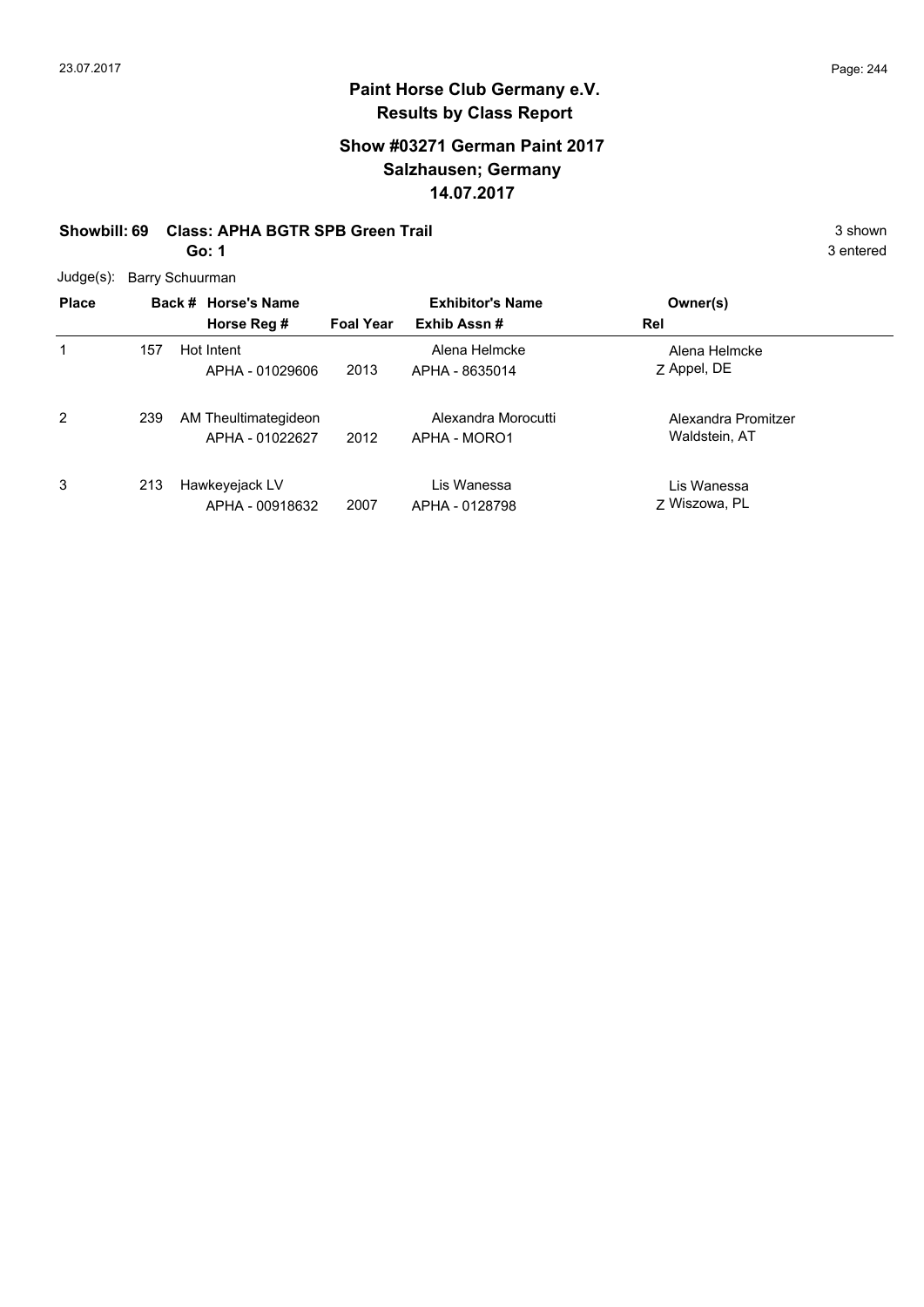#### **Show #01698 German Paint 2017 Salzhausen; Germany 14.07.2017**

# **Showbill: 70 Class: APHA YWR1 Youth Western Riding 18 & Under** 1 Shown 1 shown

**Go: 1**

| Judge(s): | Rick LeMay |  |
|-----------|------------|--|

| <b>Place</b> |     | Back # Horse's Name                |                  | <b>Exhibitor's Name</b>           |                  | Owner(s)                       |
|--------------|-----|------------------------------------|------------------|-----------------------------------|------------------|--------------------------------|
|              |     | Horse Reg #                        | <b>Foal Year</b> | Exhib Assn #                      | <b>Birthdate</b> | Rel                            |
|              | 232 | Sun Peppy Train<br>APHA - 00819136 | 2003             | Anna Middelberg<br>APHA - 9144667 |                  | Anna Middelberg<br>7 Lotte, DE |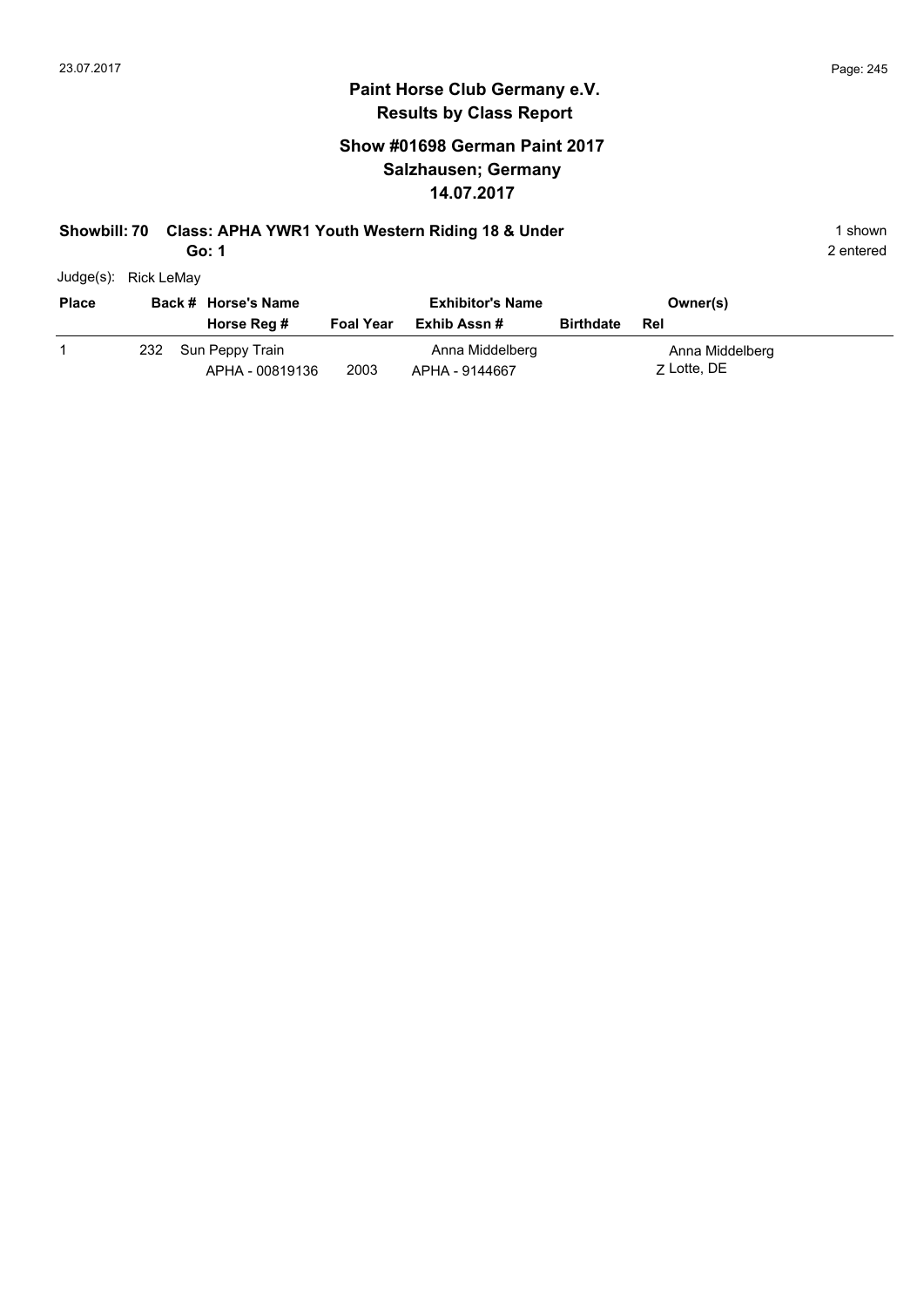#### **Show #01699 German Paint 2017 Salzhausen; Germany 14.07.2017**

# **Showbill: 70 Class: APHA YWR1 Youth Western Riding 18 & Under** 1 Shown 1 shown

**Go: 1**

| Judge(s): Susanne Haug |
|------------------------|
|                        |

| <b>Place</b> |     | Back # Horse's Name                |                  | <b>Exhibitor's Name</b>           |                  | Owner(s)                       |
|--------------|-----|------------------------------------|------------------|-----------------------------------|------------------|--------------------------------|
|              |     | Horse Reg #                        | <b>Foal Year</b> | Exhib Assn #                      | <b>Birthdate</b> | Rel                            |
|              | 232 | Sun Peppy Train<br>APHA - 00819136 | 2003             | Anna Middelberg<br>APHA - 9144667 |                  | Anna Middelberg<br>7 Lotte, DE |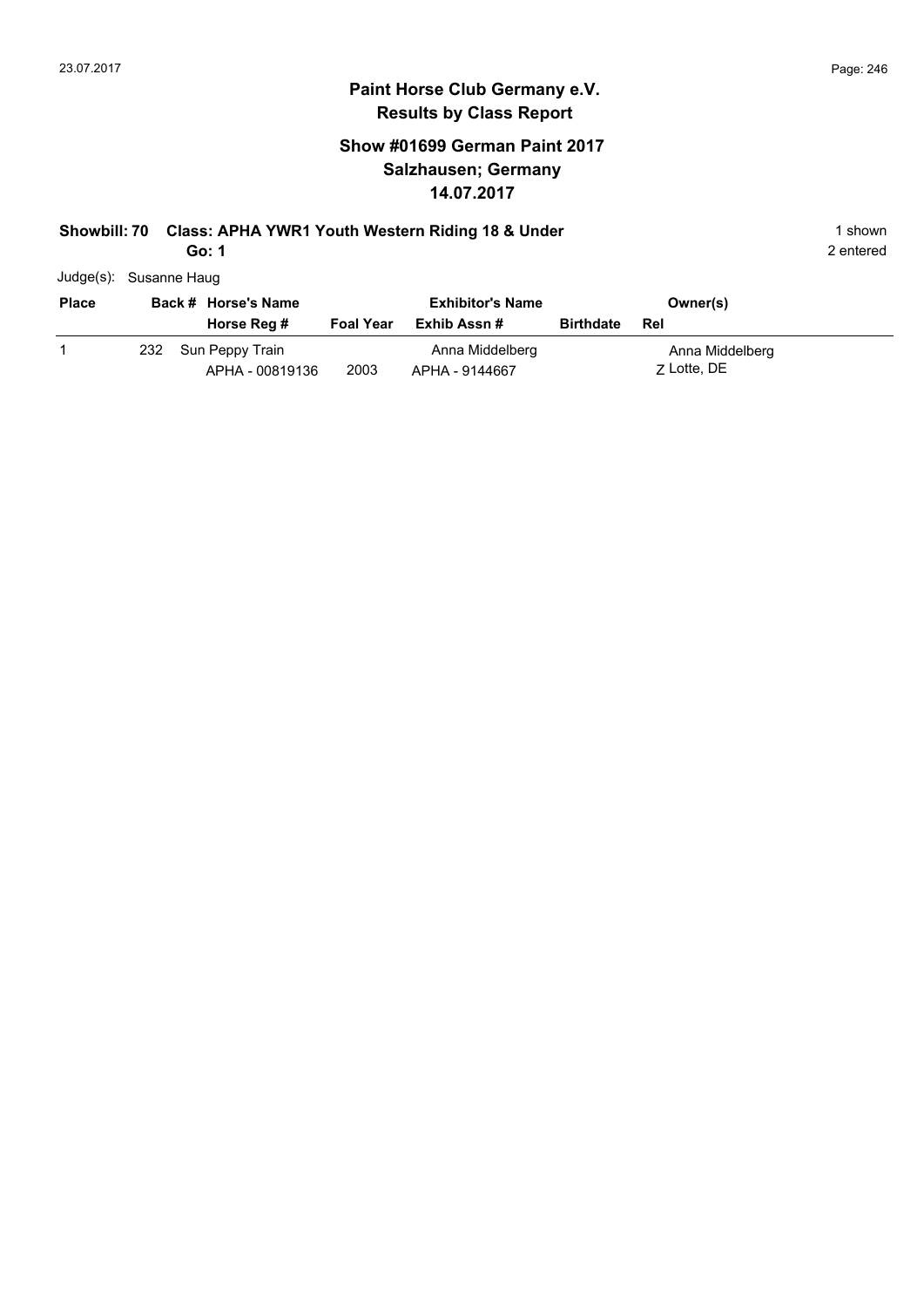#### **Show #03270 German Paint 2017 Salzhausen; Germany 14.07.2017**

# **Showbill: 70 Class: APHA YWR1 Youth Western Riding 18 & Under** 1 Shown 1 shown

**Go: 1**

| Judge(s): | Sonja Merkle |
|-----------|--------------|
|           |              |

| <b>Place</b> |     | Back # Horse's Name                |                  | <b>Exhibitor's Name</b>           |                  | Owner(s)                       |
|--------------|-----|------------------------------------|------------------|-----------------------------------|------------------|--------------------------------|
|              |     | Horse Reg #                        | <b>Foal Year</b> | Exhib Assn #                      | <b>Birthdate</b> | Rel                            |
|              | 232 | Sun Peppy Train<br>APHA - 00819136 | 2003             | Anna Middelberg<br>APHA - 9144667 |                  | Anna Middelberg<br>7 Lotte, DE |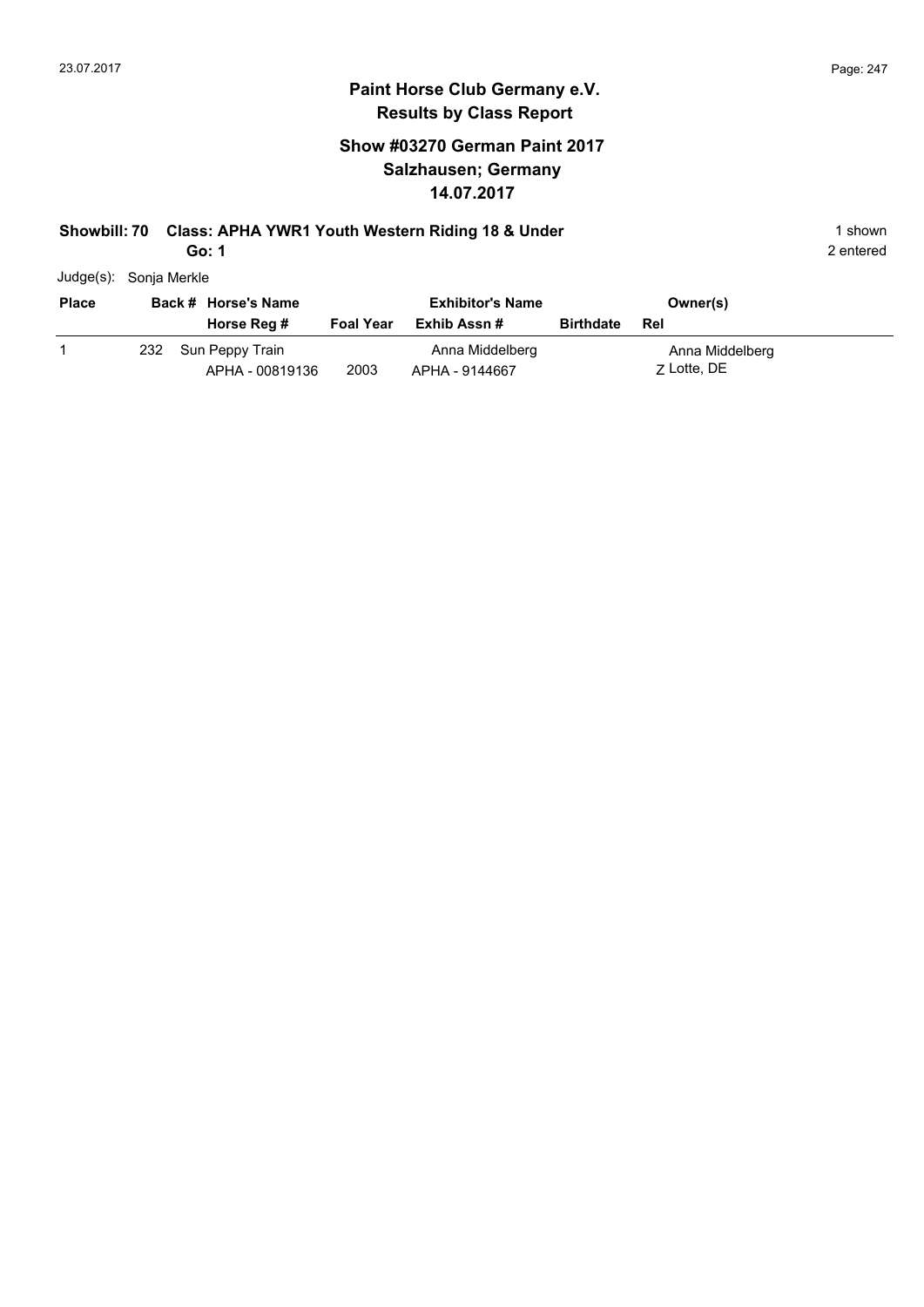#### **Show #03271 German Paint 2017 Salzhausen; Germany 14.07.2017**

# **Showbill: 70 Class: APHA YWR1 Youth Western Riding 18 & Under** 1 Shown 1 shown

**Go: 1**

| Judge(s): Barry Schuurman |  |
|---------------------------|--|
|                           |  |

| <b>Place</b> |     | Back # Horse's Name                |                  | <b>Exhibitor's Name</b>           |                  | Owner(s)                       |
|--------------|-----|------------------------------------|------------------|-----------------------------------|------------------|--------------------------------|
|              |     | Horse Reg #                        | <b>Foal Year</b> | Exhib Assn #                      | <b>Birthdate</b> | Rel                            |
|              | 232 | Sun Peppy Train<br>APHA - 00819136 | 2003             | Anna Middelberg<br>APHA - 9144667 |                  | Anna Middelberg<br>7 Lotte, DE |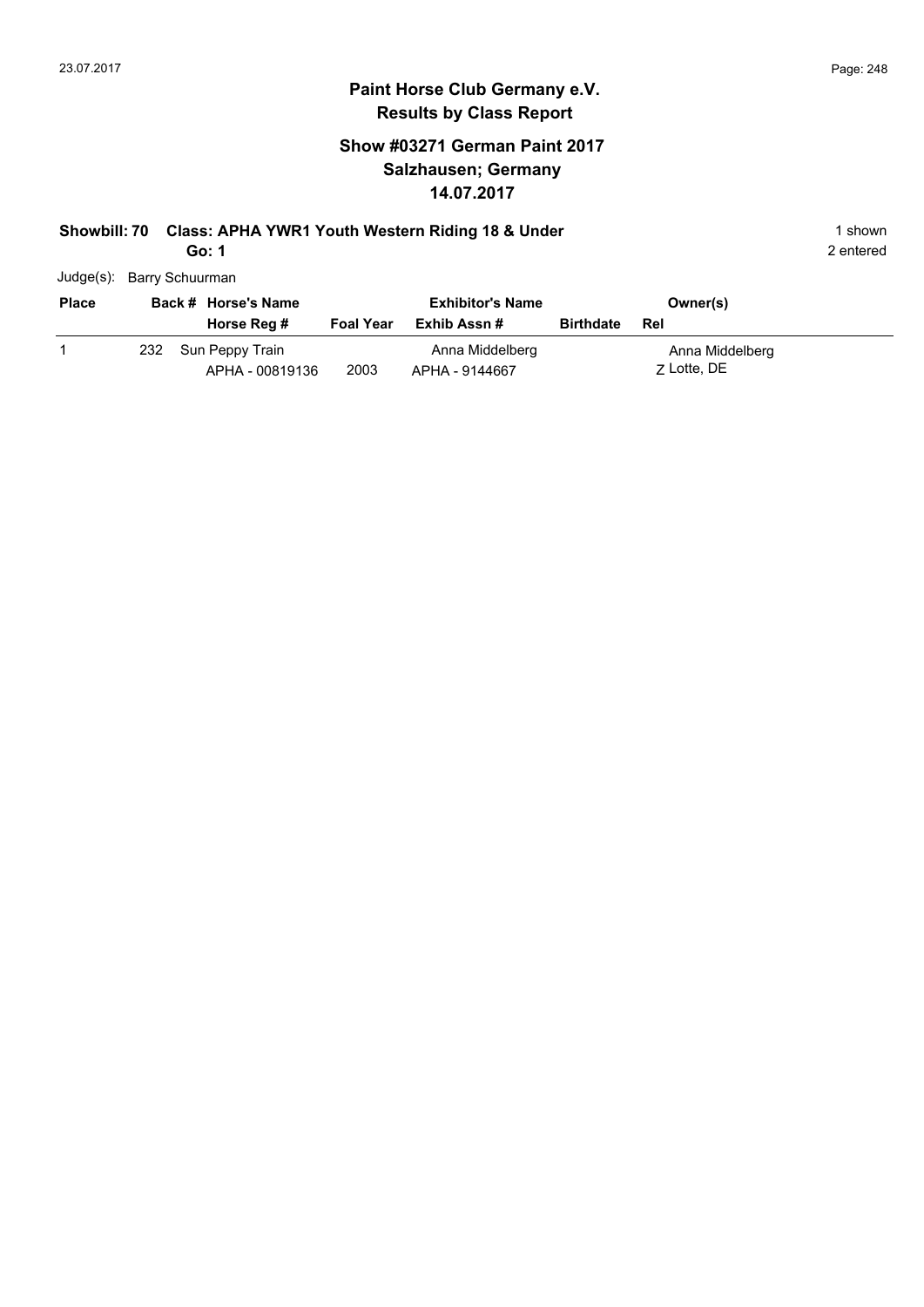#### **Show #01698 German Paint 2017 Salzhausen; Germany 14.07.2017**

**Showbill: 72 Class: APHA AWR1 Amateur Western Riding All Ages** 6 shown

**Go: 1**

| Judge(s):    | <b>Rick LeMay</b> |                                         |                  |                                    |                                               |
|--------------|-------------------|-----------------------------------------|------------------|------------------------------------|-----------------------------------------------|
| <b>Place</b> |                   | Back # Horse's Name                     |                  | <b>Exhibitor's Name</b>            | Owner(s)                                      |
|              |                   | Horse Reg #                             | <b>Foal Year</b> | Exhib Assn#                        | Rel                                           |
| 1            | 228               | TL Cherokees Beauty<br>APHA - 00714702  | 2002             | Lena Hagen<br>APHA - 8818312       | Monika Hagen<br>C Haldenwang, DE              |
| 2            | 195               | Shot Girl<br>APHA - 00994625            | 2008             | Anna-Alisa Samse<br>APHA - 8982739 | Anna-Alisa Samse<br>Z Hannover, DE            |
| 3            | 215               | Dunnit Quincy<br>APHA - 00818826        | 2004             | Karolina Rusak<br>APHA - 8829648   | Karolina Rusak<br>Z Luban, PL                 |
| 4            | 273               | Spooks Gotta Chic<br>APHA - 00972054    | 2009             | Anna Janina Karl<br>APHA - 9152503 | Anna Janina Karl<br>Z Erkrath, DE             |
| 5            | 274               | SR Sunrays Best Girl<br>APHA - 00911509 | 2007             | Andrea Mertens<br>APHA - 8952578   | Andrea Mertens & Stefan Korte<br>Z Bochum, DE |
| 6            | 381               | Peppys Delta Willie<br>APHA - 01007522  | 2011             | Lena Falkner<br>APHA - 9157622     | Birgit Bayer-Sassenhausen<br>$E$ Willich, DE  |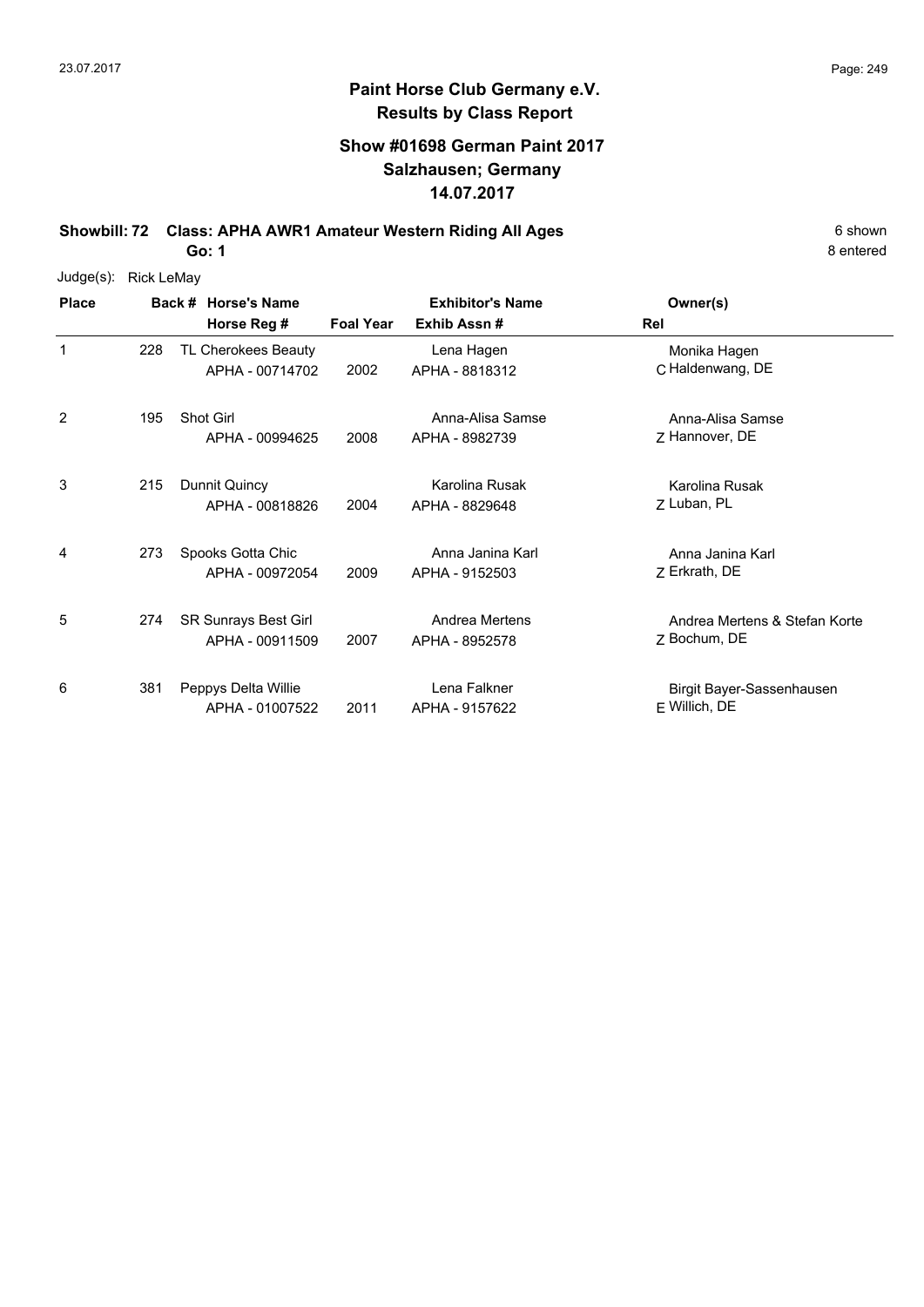#### **Show #01699 German Paint 2017 Salzhausen; Germany 14.07.2017**

**Showbill: 72 Class: APHA AWR1 Amateur Western Riding All Ages** 6 Shown

**Go: 1**

| Judge(s):    |     | Susanne Haug                                   |                  |                                        |                                               |
|--------------|-----|------------------------------------------------|------------------|----------------------------------------|-----------------------------------------------|
| <b>Place</b> |     | Back # Horse's Name<br>Horse Reg #             | <b>Foal Year</b> | <b>Exhibitor's Name</b><br>Exhib Assn# | Owner(s)<br>Rel                               |
| 1            | 228 | TL Cherokees Beauty<br>APHA - 00714702         | 2002             | Lena Hagen<br>APHA - 8818312           | Monika Hagen<br>C Haldenwang, DE              |
| 2            | 195 | Shot Girl<br>APHA - 00994625                   | 2008             | Anna-Alisa Samse<br>APHA - 8982739     | Anna-Alisa Samse<br>Z Hannover, DE            |
| 3            | 215 | Dunnit Quincy<br>APHA - 00818826               | 2004             | Karolina Rusak<br>APHA - 8829648       | Karolina Rusak<br>Z Luban, PL                 |
| 4            | 273 | Spooks Gotta Chic<br>APHA - 00972054           | 2009             | Anna Janina Karl<br>APHA - 9152503     | Anna Janina Karl<br>Z Erkrath, DE             |
| 5            | 274 | <b>SR Sunrays Best Girl</b><br>APHA - 00911509 | 2007             | Andrea Mertens<br>APHA - 8952578       | Andrea Mertens & Stefan Korte<br>Z Bochum, DE |
| 6            | 381 | Peppys Delta Willie<br>APHA - 01007522         | 2011             | Lena Falkner<br>APHA - 9157622         | Birgit Bayer-Sassenhausen<br>E Willich, DE    |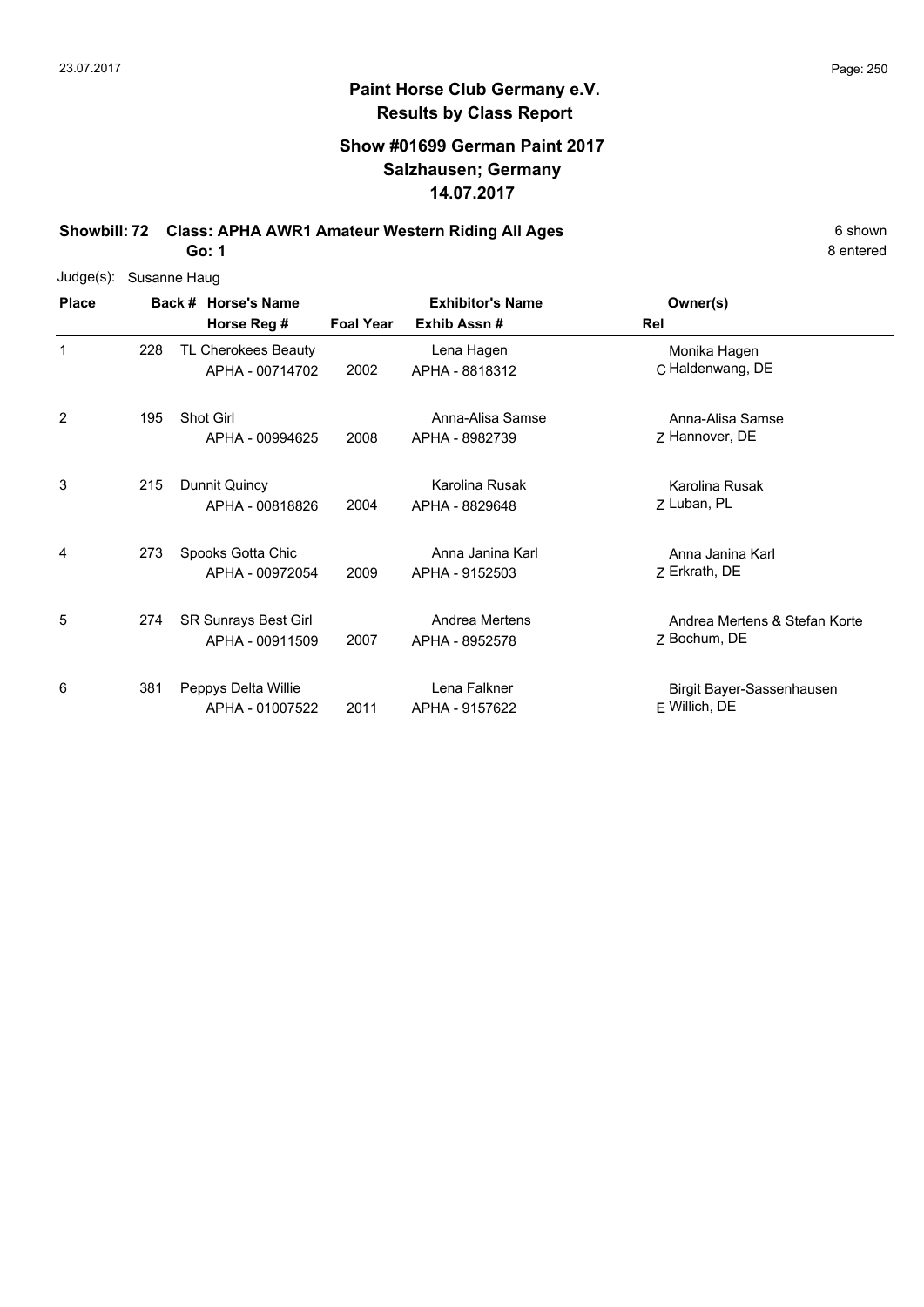#### **Show #03270 German Paint 2017 Salzhausen; Germany 14.07.2017**

**Showbill: 72 Class: APHA AWR1 Amateur Western Riding All Ages** 6 shown

**Go: 1**

| Judge(s):    | Sonja Merkle |                                         |                  |                                    |                                               |
|--------------|--------------|-----------------------------------------|------------------|------------------------------------|-----------------------------------------------|
| <b>Place</b> |              | Back # Horse's Name                     |                  | <b>Exhibitor's Name</b>            | Owner(s)                                      |
|              |              | Horse Reg #                             | <b>Foal Year</b> | Exhib Assn#                        | Rel                                           |
| 1            | 228          | TL Cherokees Beauty<br>APHA - 00714702  | 2002             | Lena Hagen<br>APHA - 8818312       | Monika Hagen<br>C Haldenwang, DE              |
| 2            | 195          | Shot Girl<br>APHA - 00994625            | 2008             | Anna-Alisa Samse<br>APHA - 8982739 | Anna-Alisa Samse<br>Z Hannover, DE            |
| 3            | 215          | Dunnit Quincy<br>APHA - 00818826        | 2004             | Karolina Rusak<br>APHA - 8829648   | Karolina Rusak<br>Z Luban, PL                 |
| 4            | 273          | Spooks Gotta Chic<br>APHA - 00972054    | 2009             | Anna Janina Karl<br>APHA - 9152503 | Anna Janina Karl<br>Z Erkrath, DE             |
| 5            | 274          | SR Sunrays Best Girl<br>APHA - 00911509 | 2007             | Andrea Mertens<br>APHA - 8952578   | Andrea Mertens & Stefan Korte<br>Z Bochum, DE |
| 6            | 381          | Peppys Delta Willie<br>APHA - 01007522  | 2011             | Lena Falkner<br>APHA - 9157622     | Birgit Bayer-Sassenhausen<br>E Willich, DE    |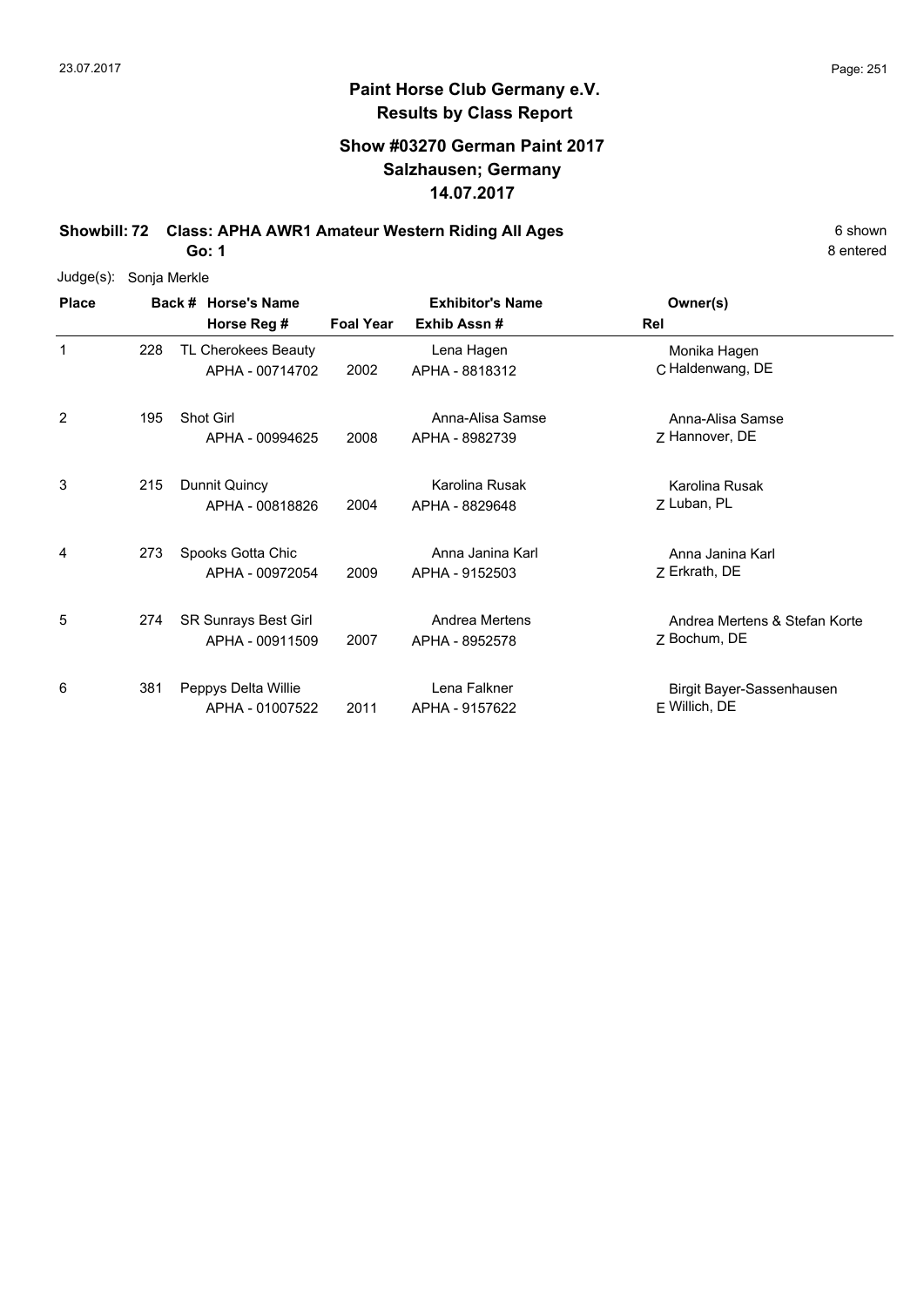#### **Show #03271 German Paint 2017 Salzhausen; Germany 14.07.2017**

**Showbill: 72 Class: APHA AWR1 Amateur Western Riding All Ages** 6 Shown

**Go: 1**

| Judge(s):    |     | <b>Barry Schuurman</b>                         |                  |                                        |                                               |
|--------------|-----|------------------------------------------------|------------------|----------------------------------------|-----------------------------------------------|
| <b>Place</b> |     | Back # Horse's Name<br>Horse Reg #             | <b>Foal Year</b> | <b>Exhibitor's Name</b><br>Exhib Assn# | Owner(s)<br>Rel                               |
| 1            | 228 | TL Cherokees Beauty<br>APHA - 00714702         | 2002             | Lena Hagen<br>APHA - 8818312           | Monika Hagen<br>C Haldenwang, DE              |
| 2            | 215 | Dunnit Quincy<br>APHA - 00818826               | 2004             | Karolina Rusak<br>APHA - 8829648       | Karolina Rusak<br>Z Luban, PL                 |
| 3            | 195 | <b>Shot Girl</b><br>APHA - 00994625            | 2008             | Anna-Alisa Samse<br>APHA - 8982739     | Anna-Alisa Samse<br>Z Hannover, DE            |
| 4            | 273 | Spooks Gotta Chic<br>APHA - 00972054           | 2009             | Anna Janina Karl<br>APHA - 9152503     | Anna Janina Karl<br>Z Erkrath, DE             |
| 5            | 381 | Peppys Delta Willie<br>APHA - 01007522         | 2011             | Lena Falkner<br>APHA - 9157622         | Birgit Bayer-Sassenhausen<br>E Willich, DE    |
| 6            | 274 | <b>SR Sunrays Best Girl</b><br>APHA - 00911509 | 2007             | Andrea Mertens<br>APHA - 8952578       | Andrea Mertens & Stefan Korte<br>7 Bochum, DE |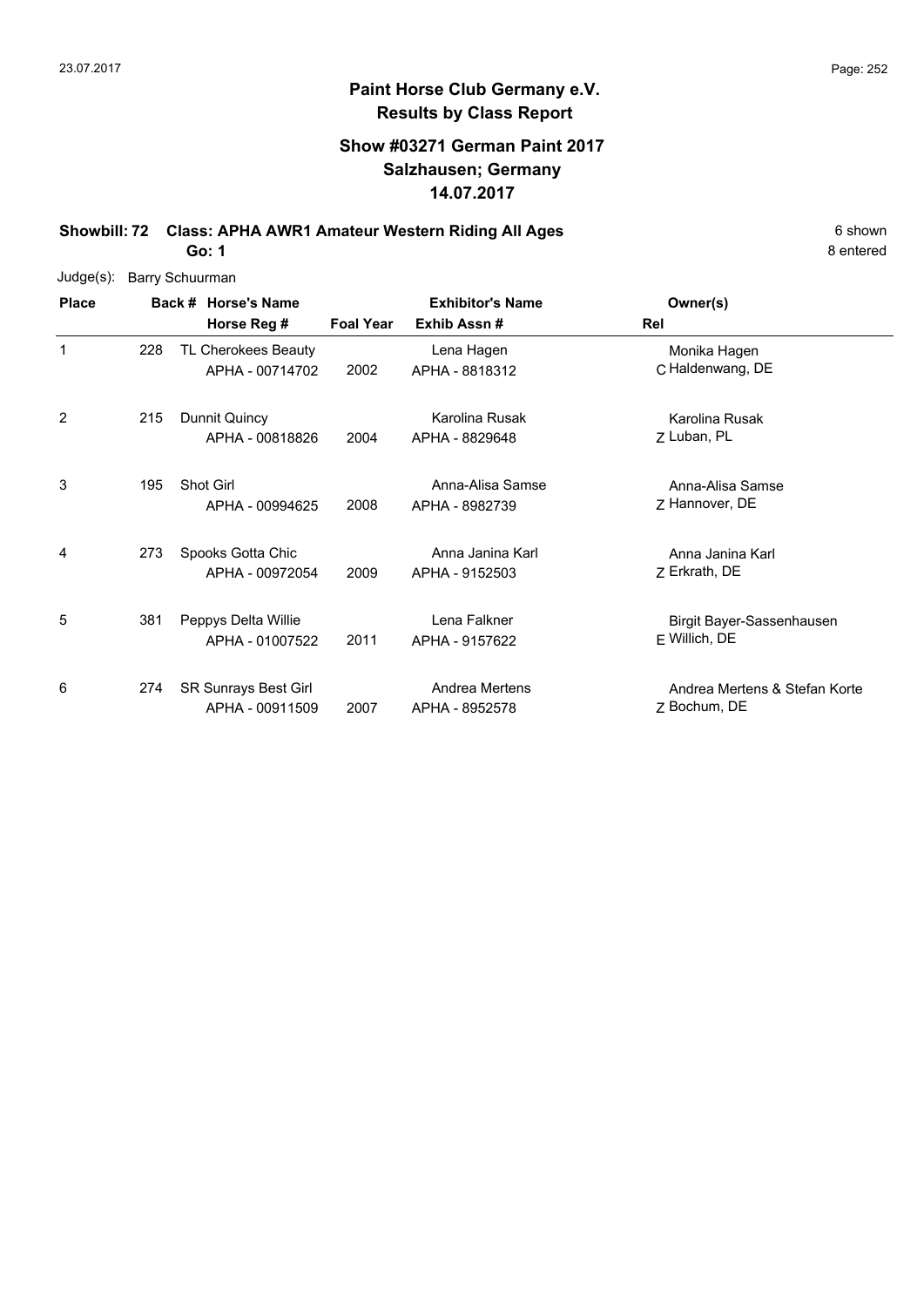### **Show #01698 German Paint 2017 Salzhausen; Germany 14.07.2017**

### **Showbill: 73 Class: APHA ABWR Amt SPB Western Riding All Ages** 1 shown

**Go: 1**

| Judge(s): | Rick LeMay |
|-----------|------------|

| <b>Place</b> | Back # Horse's Name |                                   | <b>Exhibitor's Name</b> |                               | Owner(s)                     |
|--------------|---------------------|-----------------------------------|-------------------------|-------------------------------|------------------------------|
|              |                     | Horse Reg #                       | <b>Foal Year</b>        | Exhib Assn #                  | Rel                          |
|              | 213                 | Hawkeyejack LV<br>APHA - 00918632 | 2007                    | Lis Wanessa<br>APHA - 0128798 | Lis Wanessa<br>7 Wiszowa, PL |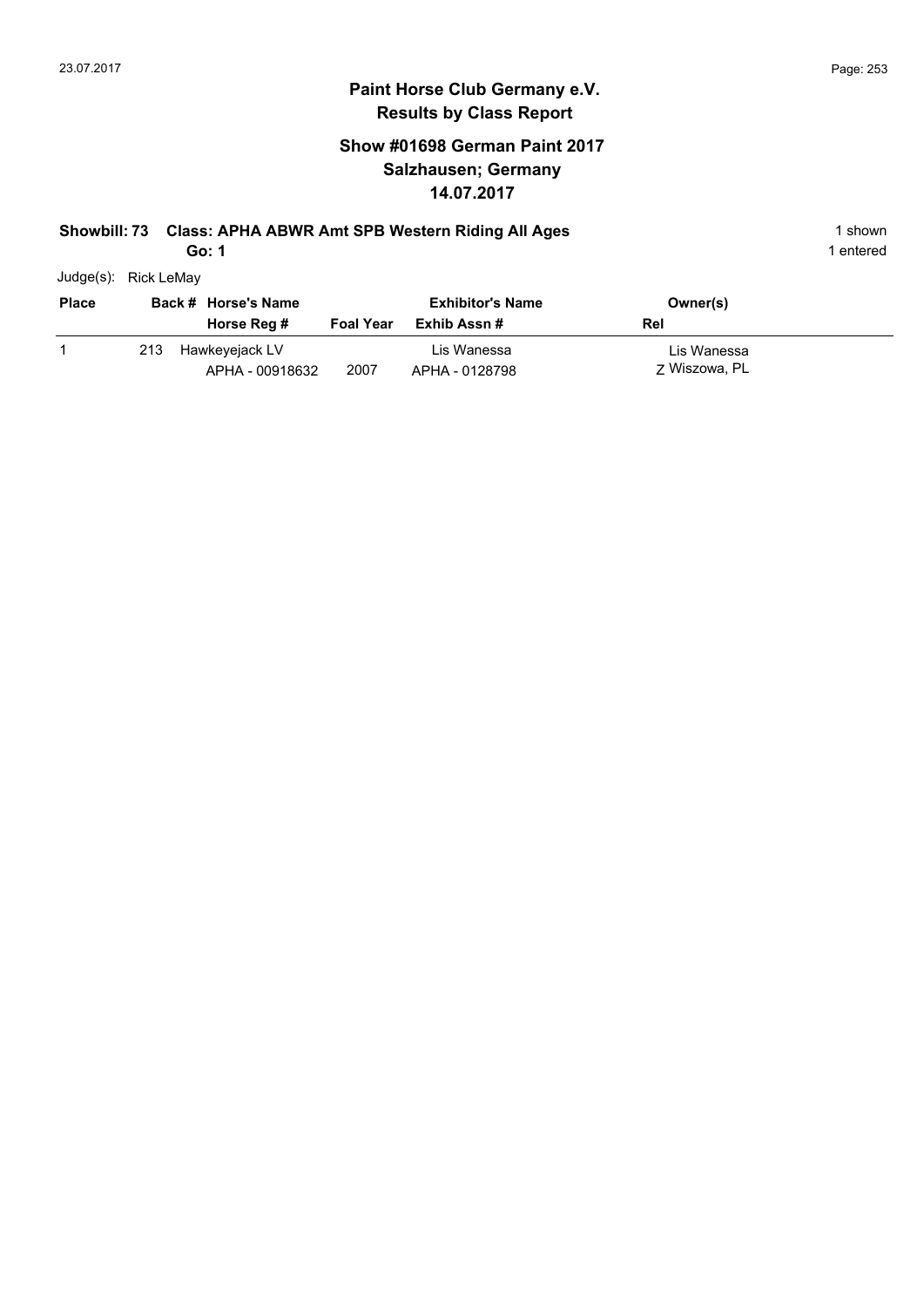### **Show #01699 German Paint 2017 Salzhausen; Germany 14.07.2017**

# **Showbill: 73 Class: APHA ABWR Amt SPB Western Riding All Ages** 1 shown

**Go: 1**

| Judge(s): Susanne Haug |
|------------------------|
|                        |

| <b>Place</b> | Back # Horse's Name |                                   | <b>Exhibitor's Name</b> |                               | Owner(s)                     |
|--------------|---------------------|-----------------------------------|-------------------------|-------------------------------|------------------------------|
|              |                     | Horse Reg #                       | <b>Foal Year</b>        | Exhib Assn #                  | Rel                          |
|              | 213                 | Hawkeyejack LV<br>APHA - 00918632 | 2007                    | Lis Wanessa<br>APHA - 0128798 | Lis Wanessa<br>7 Wiszowa, PL |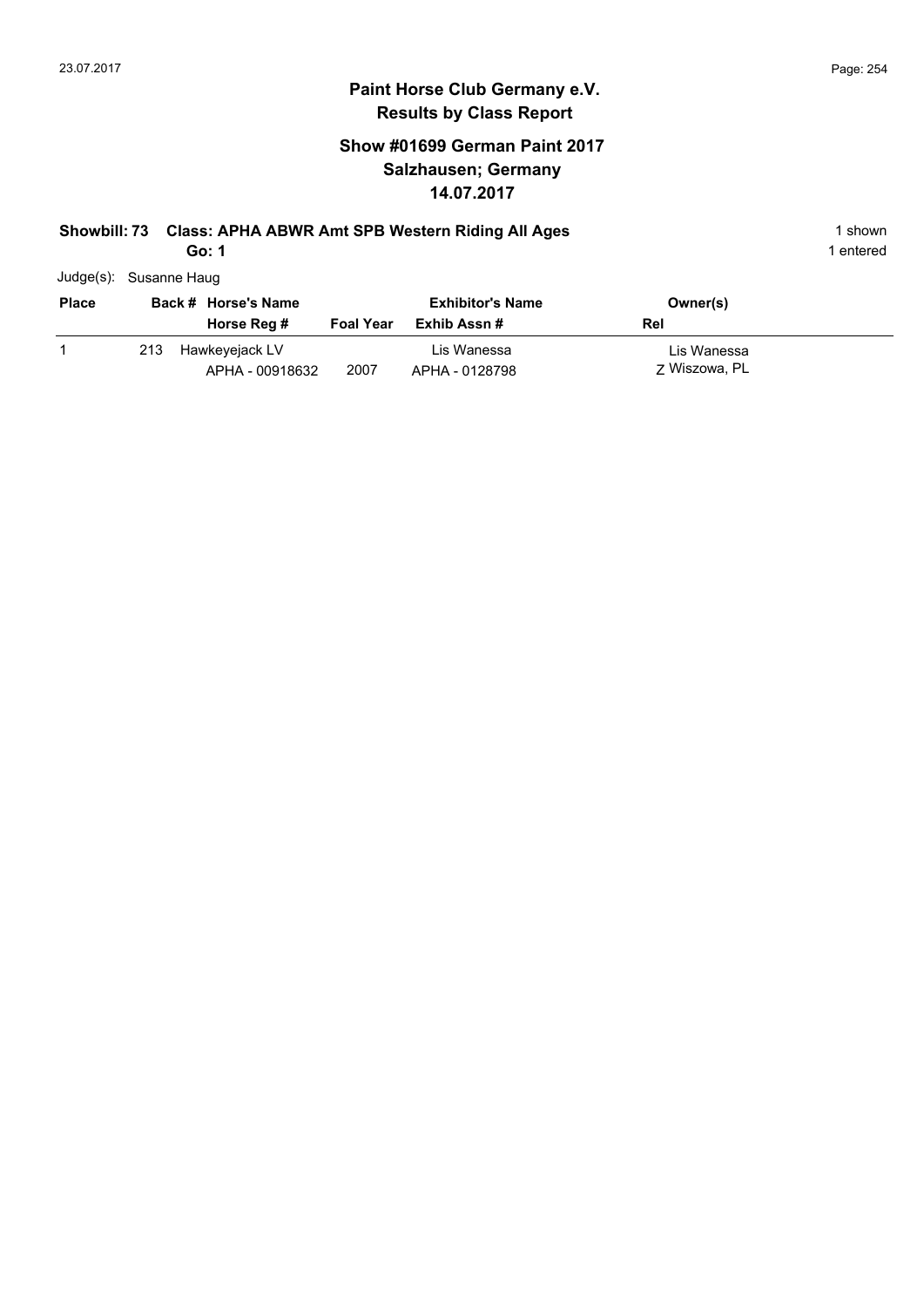### **Show #03270 German Paint 2017 Salzhausen; Germany 14.07.2017**

### **Showbill: 73 Class: APHA ABWR Amt SPB Western Riding All Ages** 1 shown

**Go: 1**

| Judge(s): | Sonja Merkle |
|-----------|--------------|
|           |              |

| <b>Place</b> | Back # Horse's Name |                                   | <b>Exhibitor's Name</b> |                               | Owner(s)                     |
|--------------|---------------------|-----------------------------------|-------------------------|-------------------------------|------------------------------|
|              |                     | Horse Reg #                       | <b>Foal Year</b>        | Exhib Assn #                  | Rel                          |
|              | 213                 | Hawkeyejack LV<br>APHA - 00918632 | 2007                    | Lis Wanessa<br>APHA - 0128798 | Lis Wanessa<br>7 Wiszowa, PL |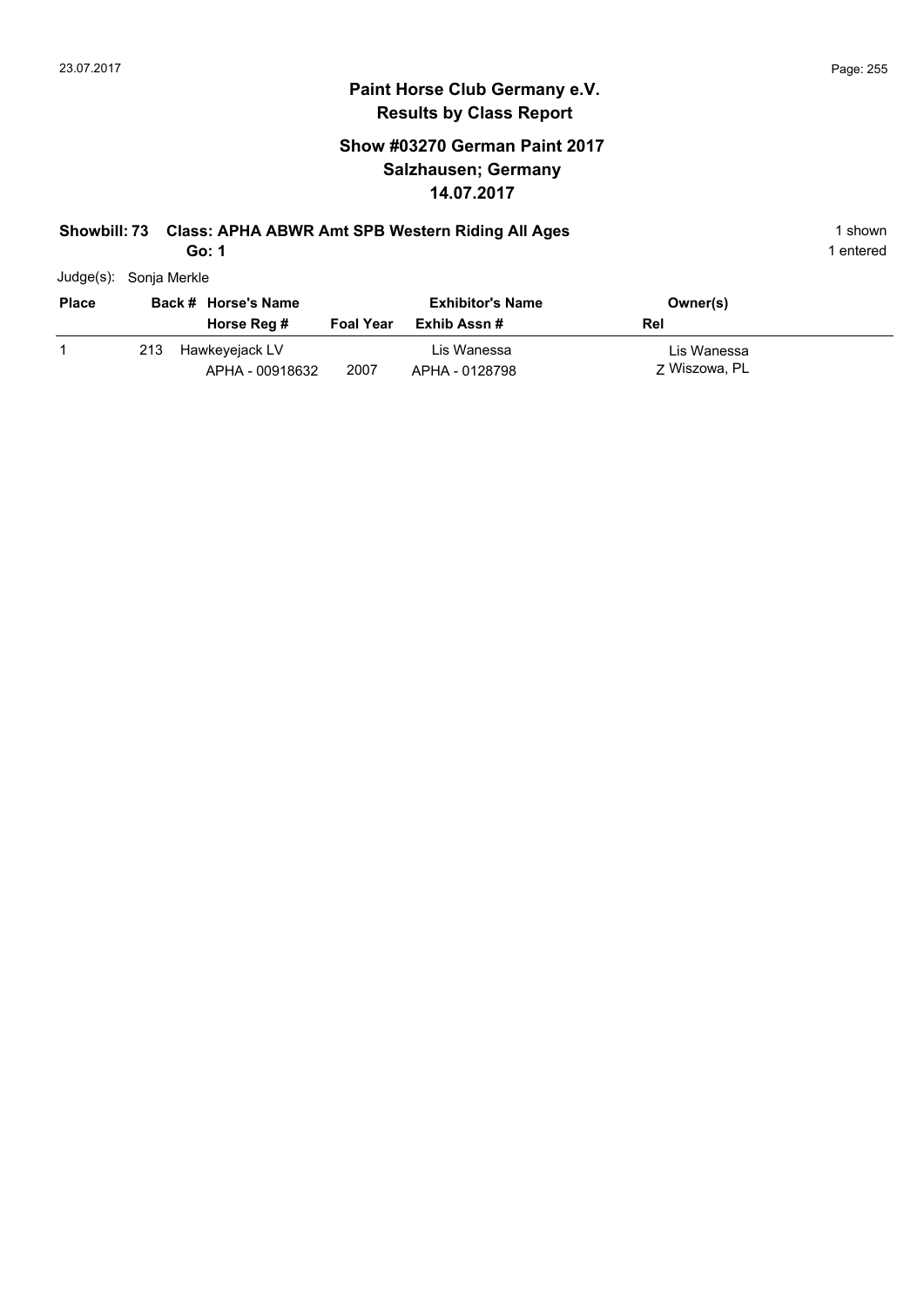### **Show #03271 German Paint 2017 Salzhausen; Germany 14.07.2017**

# **Showbill: 73 Class: APHA ABWR Amt SPB Western Riding All Ages** 1 shown

**Go: 1**

| Judge(s): Barry Schuurman |  |
|---------------------------|--|
|                           |  |

| <b>Place</b> | Back # Horse's Name |                                   | <b>Exhibitor's Name</b> |                               | Owner(s)                     |
|--------------|---------------------|-----------------------------------|-------------------------|-------------------------------|------------------------------|
|              |                     | Horse Reg #                       | <b>Foal Year</b>        | Exhib Assn #                  | Rel                          |
|              | 213                 | Hawkeyejack LV<br>APHA - 00918632 | 2007                    | Lis Wanessa<br>APHA - 0128798 | Lis Wanessa<br>7 Wiszowa, PL |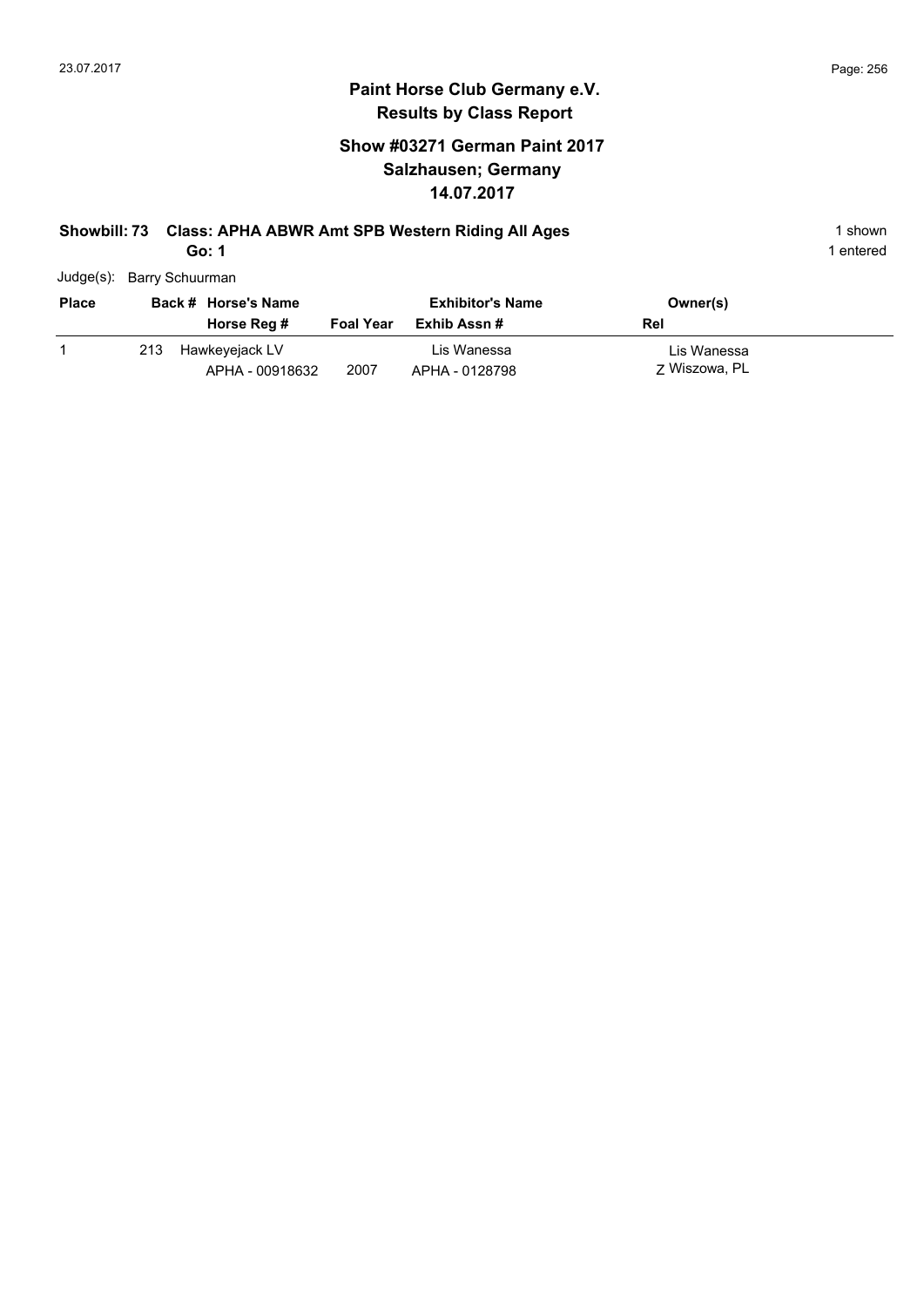### **Show #01698 German Paint 2017 Salzhausen; Germany 14.07.2017**

**Showbill: 74 Class: APHA GWR Green Western Riding All Ages** 7 shown

**Go: 1**

| Judge(s):    | <b>Rick LeMay</b> |                                         |                  |                                            |                                                |
|--------------|-------------------|-----------------------------------------|------------------|--------------------------------------------|------------------------------------------------|
| <b>Place</b> |                   | Back # Horse's Name                     |                  | <b>Exhibitor's Name</b>                    | Owner(s)                                       |
|              |                   | Horse Reg #                             | <b>Foal Year</b> | Exhib Assn#                                | Rel                                            |
| $\mathbf{1}$ | 199               | Luckys Candy Diamond<br>APHA - 00829251 | 2005             | Tanja Hubrich<br>APHA - 8775847            | Tanja Hubrich<br>Z Grafschaft, DE              |
| 2            | 191               | U R My Dream Boy<br>APHA - 01059610     | 2005             | Leonie Debora Schnell<br>APHA - 9142336    | Leonie Debora Schnell<br>Z Kuperzell, DE       |
| 3            | 132               | Ima Real Chex<br>APHA - 00837763        | 2005             | Andrea Hoenicke<br>APHA - 8800366          | Claudia Jansen-Heyn<br>Blankenfelde-Mahlow, DE |
| 4            | 285               | Chip Zip<br>APHA - 00981671             | 2010             | Angelika Gallitzendörfer<br>APHA - 8203113 | Angelika Gallitzendörfer<br>Z Memmingen, DE    |
| 5            | 273               | Spooks Gotta Chic<br>APHA - 00972054    | 2009             | Anna Janina Karl<br>APHA - 9152503         | Anna Janina Karl<br>Z Erkrath, DE              |
| 6            | 381               | Peppys Delta Willie<br>APHA - 01007522  | 2011             | Lena Falkner<br>APHA - 9157622             | Birgit Bayer-Sassenhausen<br>F Willich, DE     |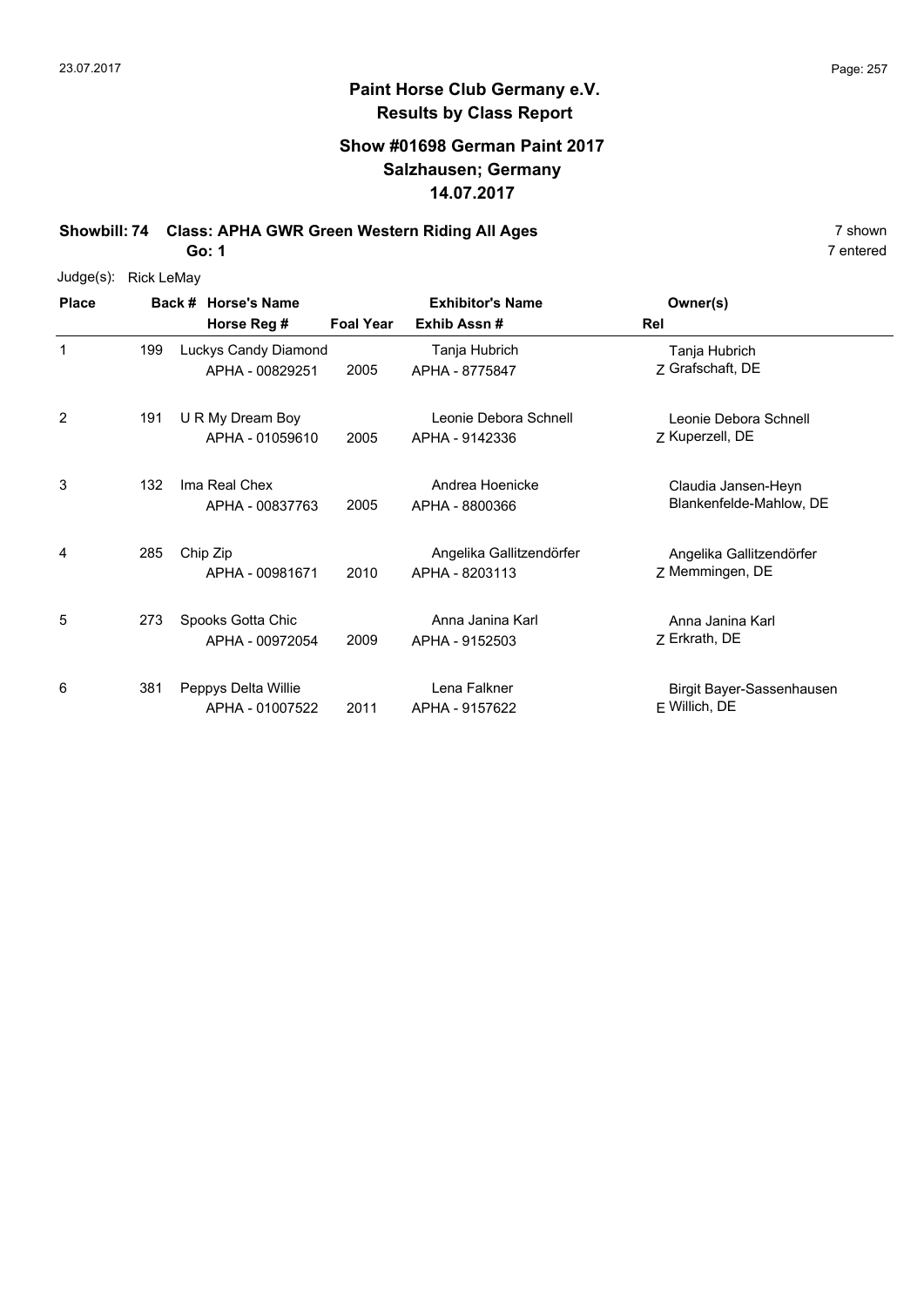### **Show #01699 German Paint 2017 Salzhausen; Germany 14.07.2017**

**Showbill: 74 Class: APHA GWR Green Western Riding All Ages** 7 shown

**Go: 1**

| $Judge(s)$ : |     | Susanne Haug                            |                  |                                            |                  |                                                |
|--------------|-----|-----------------------------------------|------------------|--------------------------------------------|------------------|------------------------------------------------|
| <b>Place</b> |     | Back # Horse's Name                     |                  | <b>Exhibitor's Name</b>                    |                  | Owner(s)                                       |
|              |     | Horse Reg #                             | <b>Foal Year</b> | Exhib Assn#                                | <b>Birthdate</b> | Rel                                            |
| $\mathbf{1}$ | 191 | U R My Dream Boy<br>APHA - 01059610     | 2005             | Leonie Debora Schnell<br>APHA - 9142336    |                  | Leonie Debora Schnell<br>Z Kuperzell, DE       |
| 2            | 199 | Luckys Candy Diamond<br>APHA - 00829251 | 2005             | Tanja Hubrich<br>APHA - 8775847            |                  | Tanja Hubrich<br>Z Grafschaft, DE              |
| 3            | 285 | Chip Zip<br>APHA - 00981671             | 2010             | Angelika Gallitzendörfer<br>APHA - 8203113 |                  | Angelika Gallitzendörfer<br>Z Memmingen, DE    |
| 4            | 132 | Ima Real Chex<br>APHA - 00837763        | 2005             | Andrea Hoenicke<br>APHA - 8800366          |                  | Claudia Jansen-Heyn<br>Blankenfelde-Mahlow, DE |
| 5            | 381 | Peppys Delta Willie<br>APHA - 01007522  | 2011             | Lena Falkner<br>APHA - 9157622             |                  | Birgit Bayer-Sassenhausen<br>F Willich, DE     |
| 6            | 273 | Spooks Gotta Chic<br>APHA - 00972054    | 2009             | Anna Janina Karl<br>APHA - 9152503         |                  | Anna Janina Karl<br>Z Erkrath, DE              |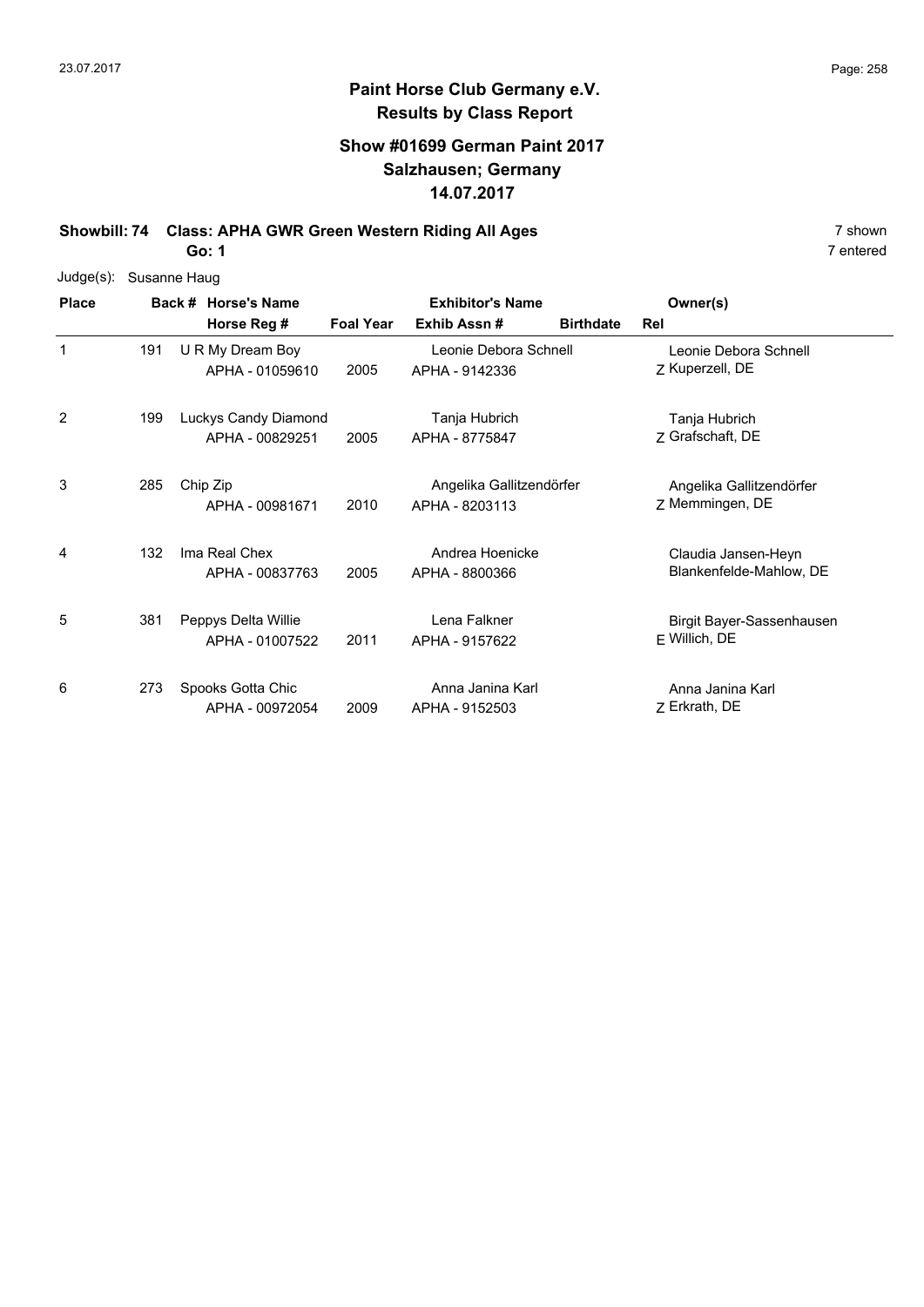### **Show #03270 German Paint 2017 Salzhausen; Germany 14.07.2017**

**Showbill: 74 Class: APHA GWR Green Western Riding All Ages** 7 shown

**Go: 1**

| $Judge(s)$ : | Sonja Merkle |                                         |                         |                                            |                  |                                                |
|--------------|--------------|-----------------------------------------|-------------------------|--------------------------------------------|------------------|------------------------------------------------|
| <b>Place</b> |              | Back # Horse's Name                     | <b>Exhibitor's Name</b> |                                            |                  | Owner(s)                                       |
|              |              | Horse Reg #                             | <b>Foal Year</b>        | Exhib Assn#                                | <b>Birthdate</b> | Rel                                            |
| 1            | 191          | U R My Dream Boy<br>APHA - 01059610     | 2005                    | Leonie Debora Schnell<br>APHA - 9142336    |                  | Leonie Debora Schnell<br>Z Kuperzell, DE       |
| 2            | 132          | Ima Real Chex<br>APHA - 00837763        | 2005                    | Andrea Hoenicke<br>APHA - 8800366          |                  | Claudia Jansen-Heyn<br>Blankenfelde-Mahlow, DE |
| 3            | 285          | Chip Zip<br>APHA - 00981671             | 2010                    | Angelika Gallitzendörfer<br>APHA - 8203113 |                  | Angelika Gallitzendörfer<br>Z Memmingen, DE    |
| 4            | 199          | Luckys Candy Diamond<br>APHA - 00829251 | 2005                    | Tanja Hubrich<br>APHA - 8775847            |                  | Tanja Hubrich<br>7 Grafschaft, DE              |
| 5            | 381          | Peppys Delta Willie<br>APHA - 01007522  | 2011                    | Lena Falkner<br>APHA - 9157622             |                  | Birgit Bayer-Sassenhausen<br>F Willich, DE     |
| 6            | 273          | Spooks Gotta Chic<br>APHA - 00972054    | 2009                    | Anna Janina Karl<br>APHA - 9152503         |                  | Anna Janina Karl<br>Z Erkrath, DE              |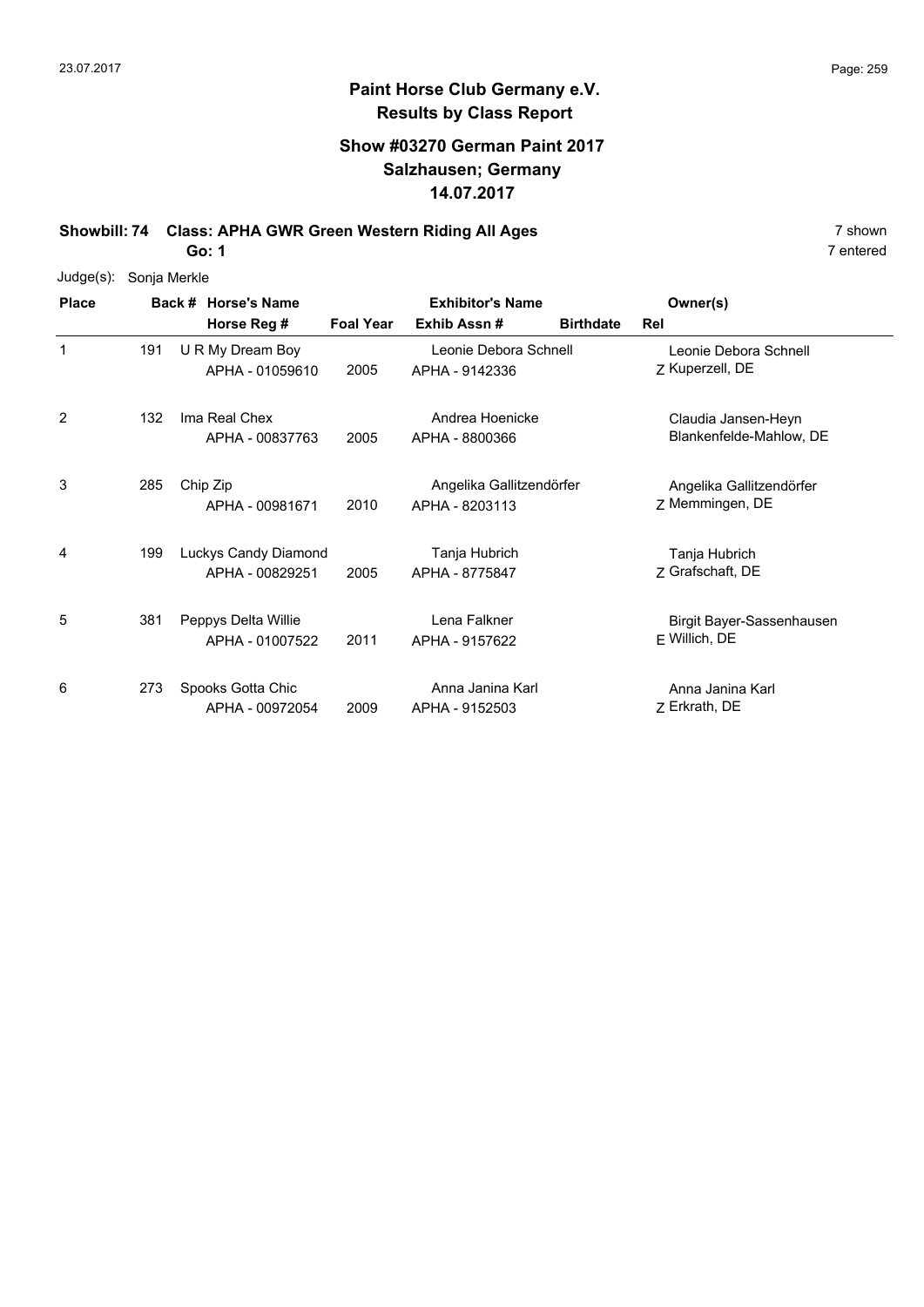### **Show #03271 German Paint 2017 Salzhausen; Germany 14.07.2017**

**Showbill: 74 Class: APHA GWR Green Western Riding All Ages** 7 shown

**Go: 1**

| Judge(s):    | <b>Barry Schuurman</b> |  |                                         |                         |                                            |                  |                                                |
|--------------|------------------------|--|-----------------------------------------|-------------------------|--------------------------------------------|------------------|------------------------------------------------|
| <b>Place</b> | Back # Horse's Name    |  |                                         | <b>Exhibitor's Name</b> |                                            |                  | Owner(s)                                       |
|              |                        |  | Horse Reg #                             | <b>Foal Year</b>        | Exhib Assn#                                | <b>Birthdate</b> | Rel                                            |
| 1            | 191                    |  | U R My Dream Boy<br>APHA - 01059610     | 2005                    | Leonie Debora Schnell<br>APHA - 9142336    |                  | Leonie Debora Schnell<br>Z Kuperzell, DE       |
| 2            | 285                    |  | Chip Zip<br>APHA - 00981671             | 2010                    | Angelika Gallitzendörfer<br>APHA - 8203113 |                  | Angelika Gallitzendörfer<br>Z Memmingen, DE    |
| 3            | 199                    |  | Luckys Candy Diamond<br>APHA - 00829251 | 2005                    | Tanja Hubrich<br>APHA - 8775847            |                  | Tanja Hubrich<br>Z Grafschaft, DE              |
| 4            | 132                    |  | Ima Real Chex<br>APHA - 00837763        | 2005                    | Andrea Hoenicke<br>APHA - 8800366          |                  | Claudia Jansen-Heyn<br>Blankenfelde-Mahlow, DE |
| 5            | 273                    |  | Spooks Gotta Chic<br>APHA - 00972054    | 2009                    | Anna Janina Karl<br>APHA - 9152503         |                  | Anna Janina Karl<br>Z Erkrath, DE              |
| 6            | 381                    |  | Peppys Delta Willie<br>APHA - 01007522  | 2011                    | Lena Falkner<br>APHA - 9157622             |                  | Birgit Bayer-Sassenhausen<br>$F$ Willich, DE   |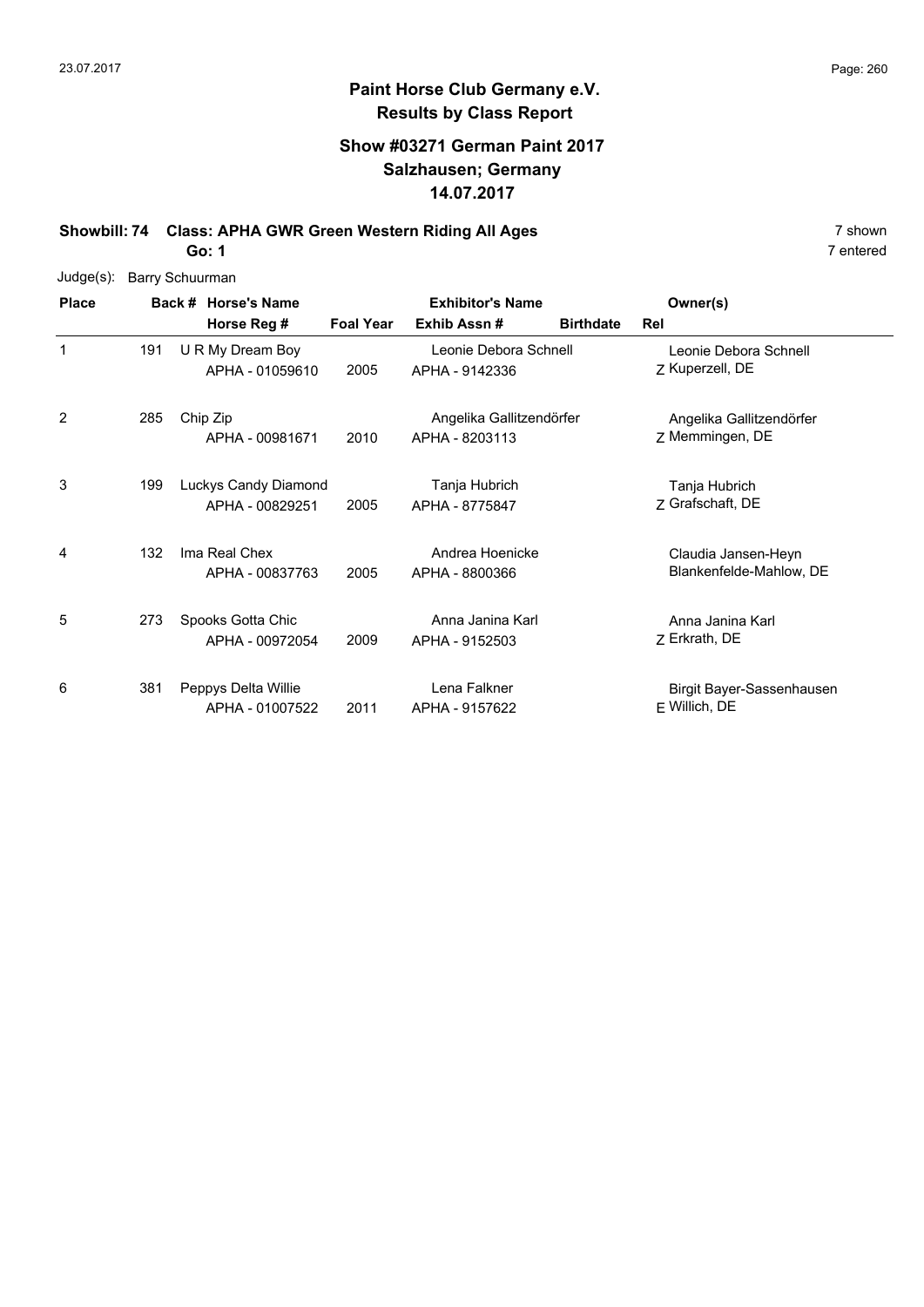### **Show #01698 German Paint 2017 Salzhausen; Germany 14.07.2017**

#### **Showbill: 75 Class: APHA BGWR SPB Green Western Riding 1 Shown 1 shown** 1 shown

**Go: 1**

| Judge(s): | <b>Rick LeMay</b> |
|-----------|-------------------|
|           |                   |

| <b>Place</b> |     | Back # Horse's Name<br>Horse Reg # | <b>Foal Year</b> | <b>Exhibitor's Name</b><br>Exhib Assn # | Owner(s)<br>Rel              |
|--------------|-----|------------------------------------|------------------|-----------------------------------------|------------------------------|
|              | 213 | Hawkeyejack LV<br>APHA - 00918632  | 2007             | Lis Wanessa<br>APHA - 0128798           | Lis Wanessa<br>7 Wiszowa, PL |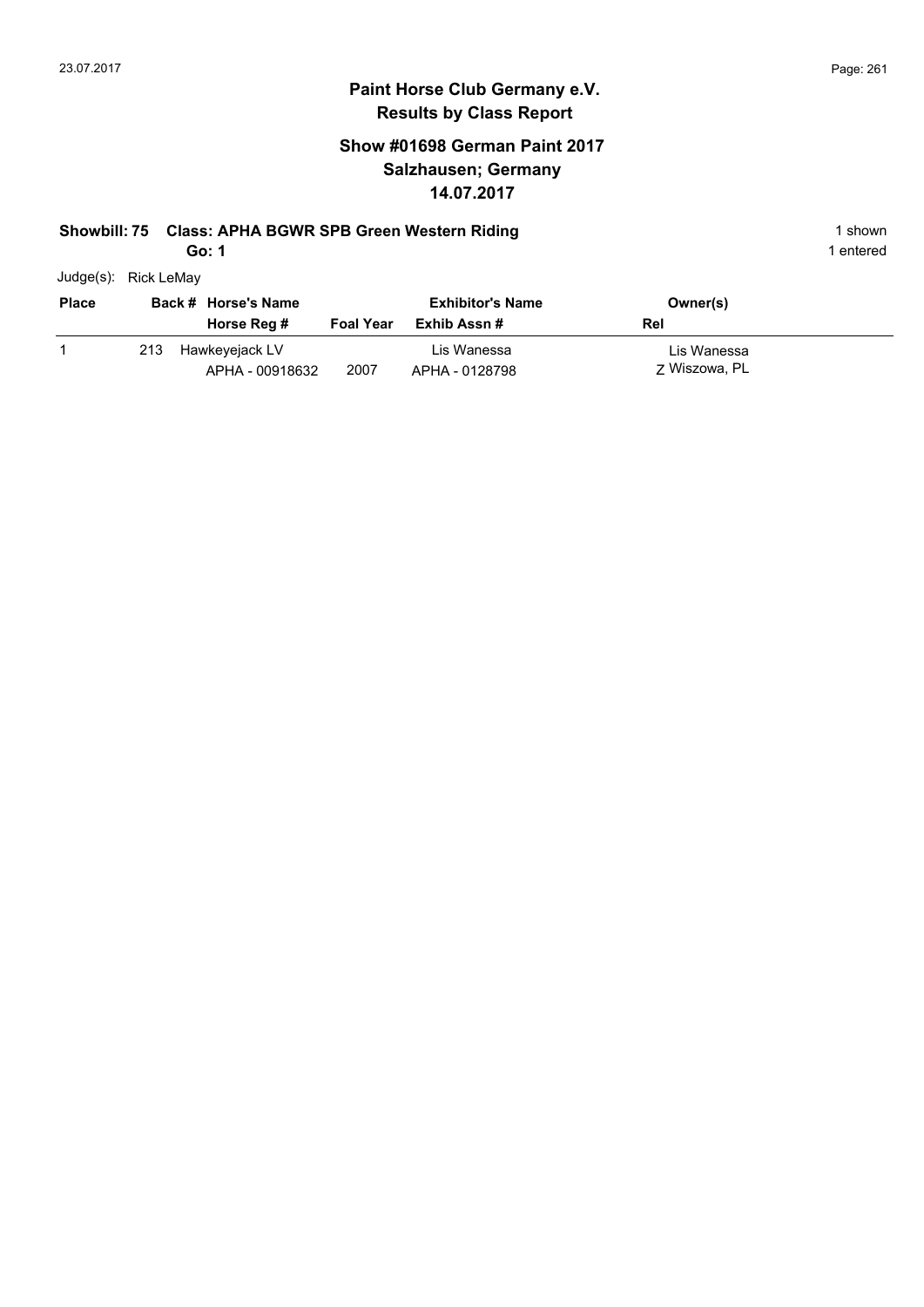### **Show #01699 German Paint 2017 Salzhausen; Germany 14.07.2017**

### **Showbill: 75 Class: APHA BGWR SPB Green Western Riding 1 Shown 1 shown** 1 shown

**Go: 1**

| Judge(s): Susanne Haug |  |
|------------------------|--|
|                        |  |

| <b>Place</b><br>Back # Horse's Name |     |                                   | <b>Exhibitor's Name</b> | Owner(s)                      |                              |
|-------------------------------------|-----|-----------------------------------|-------------------------|-------------------------------|------------------------------|
|                                     |     | Horse Reg #                       | <b>Foal Year</b>        | Exhib Assn #                  | Rel                          |
|                                     | 213 | Hawkeyejack LV<br>APHA - 00918632 | 2007                    | Lis Wanessa<br>APHA - 0128798 | Lis Wanessa<br>7 Wiszowa, PL |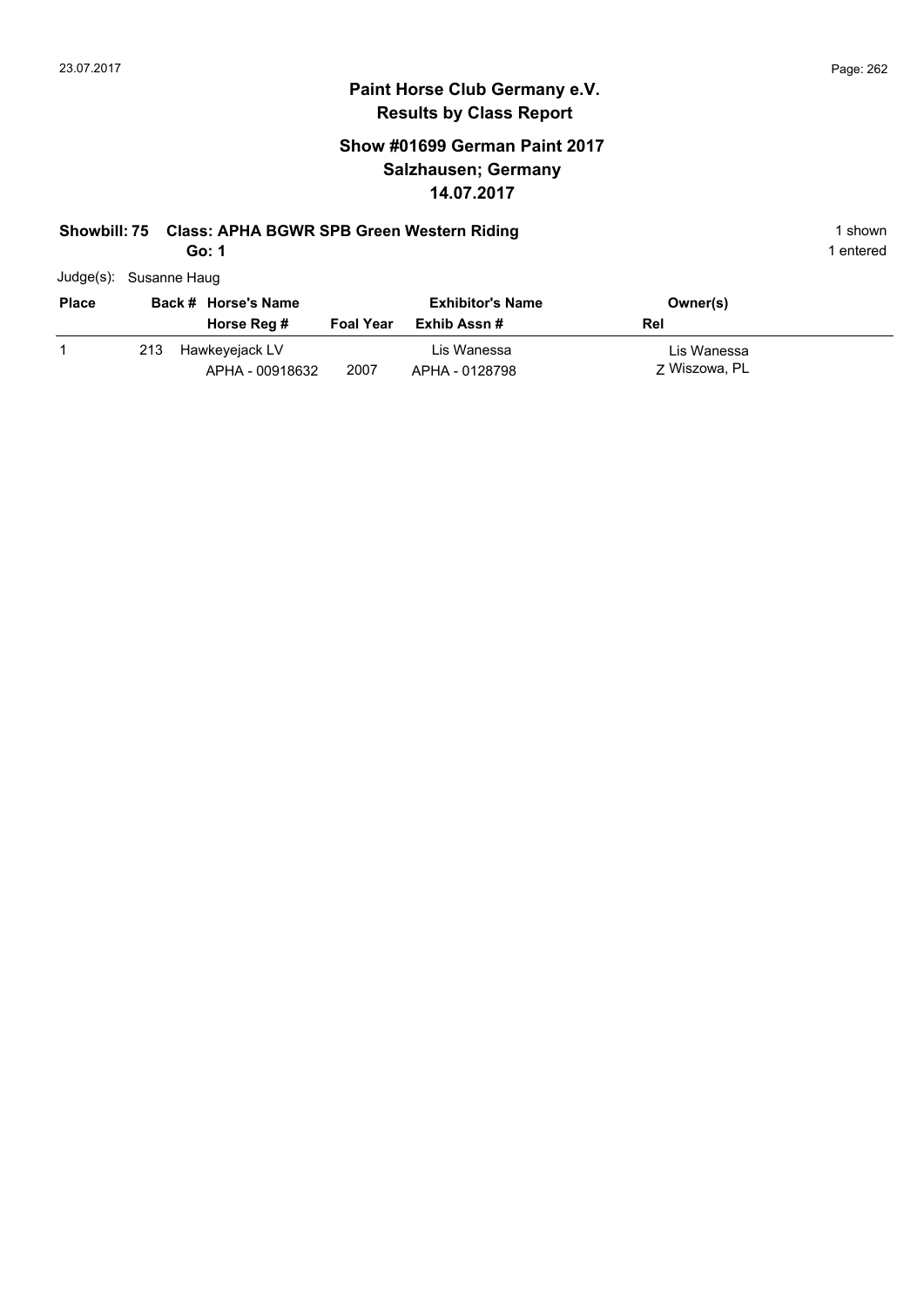### **Show #03270 German Paint 2017 Salzhausen; Germany 14.07.2017**

#### **Showbill: 75 Class: APHA BGWR SPB Green Western Riding 1 Shown 1 shown** 1 shown

**Go: 1**

| Judge(s): | Sonja Merkle |
|-----------|--------------|
|           |              |

| <b>Place</b> |     | Back # Horse's Name |                  | <b>Exhibitor's Name</b> | Owner(s)      |
|--------------|-----|---------------------|------------------|-------------------------|---------------|
|              |     | Horse Reg #         | <b>Foal Year</b> | Exhib Assn #            | Rel           |
|              | 213 | Hawkeyejack LV      |                  | Lis Wanessa             | Lis Wanessa   |
|              |     | APHA - 00918632     | 2007             | APHA - 0128798          | 7 Wiszowa, PL |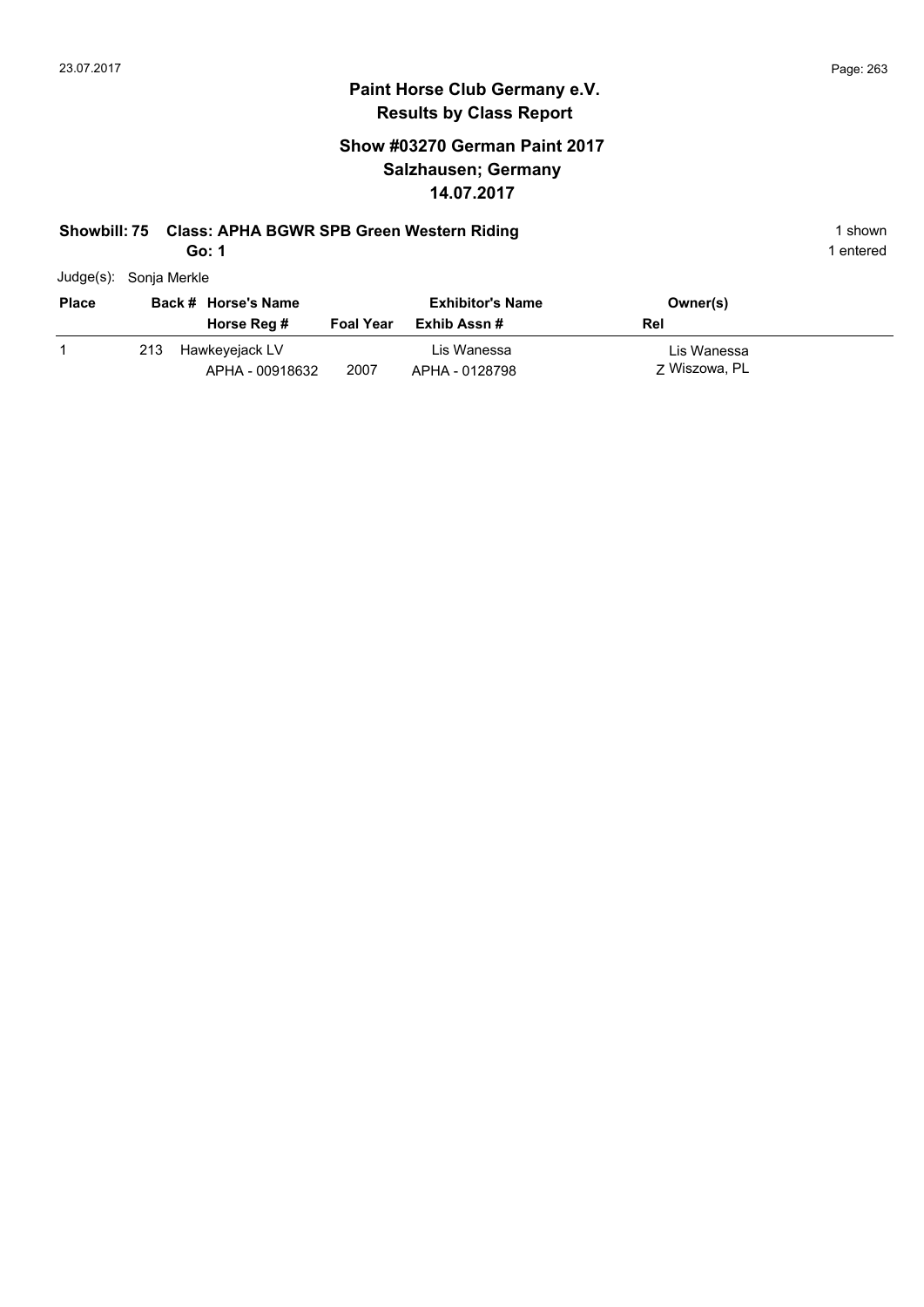1 entered

#### **Paint Horse Club Germany e.V. Results by Class Report**

### **Show #03271 German Paint 2017 Salzhausen; Germany 14.07.2017**

# **Showbill: 75 Class: APHA BGWR SPB Green Western Riding 1 Shown 1 shown**

| Judge(s): Barry Schuurman |
|---------------------------|

| <b>Place</b><br>Back # Horse's Name                     |                          | <b>Exhibitor's Name</b>                       | Owner(s)                            |  |
|---------------------------------------------------------|--------------------------|-----------------------------------------------|-------------------------------------|--|
| Horse Reg #<br>Hawkeyejack LV<br>213<br>APHA - 00918632 | <b>Foal Year</b><br>2007 | Exhib Assn #<br>Lis Wanessa<br>APHA - 0128798 | Rel<br>Lis Wanessa<br>7 Wiszowa, PL |  |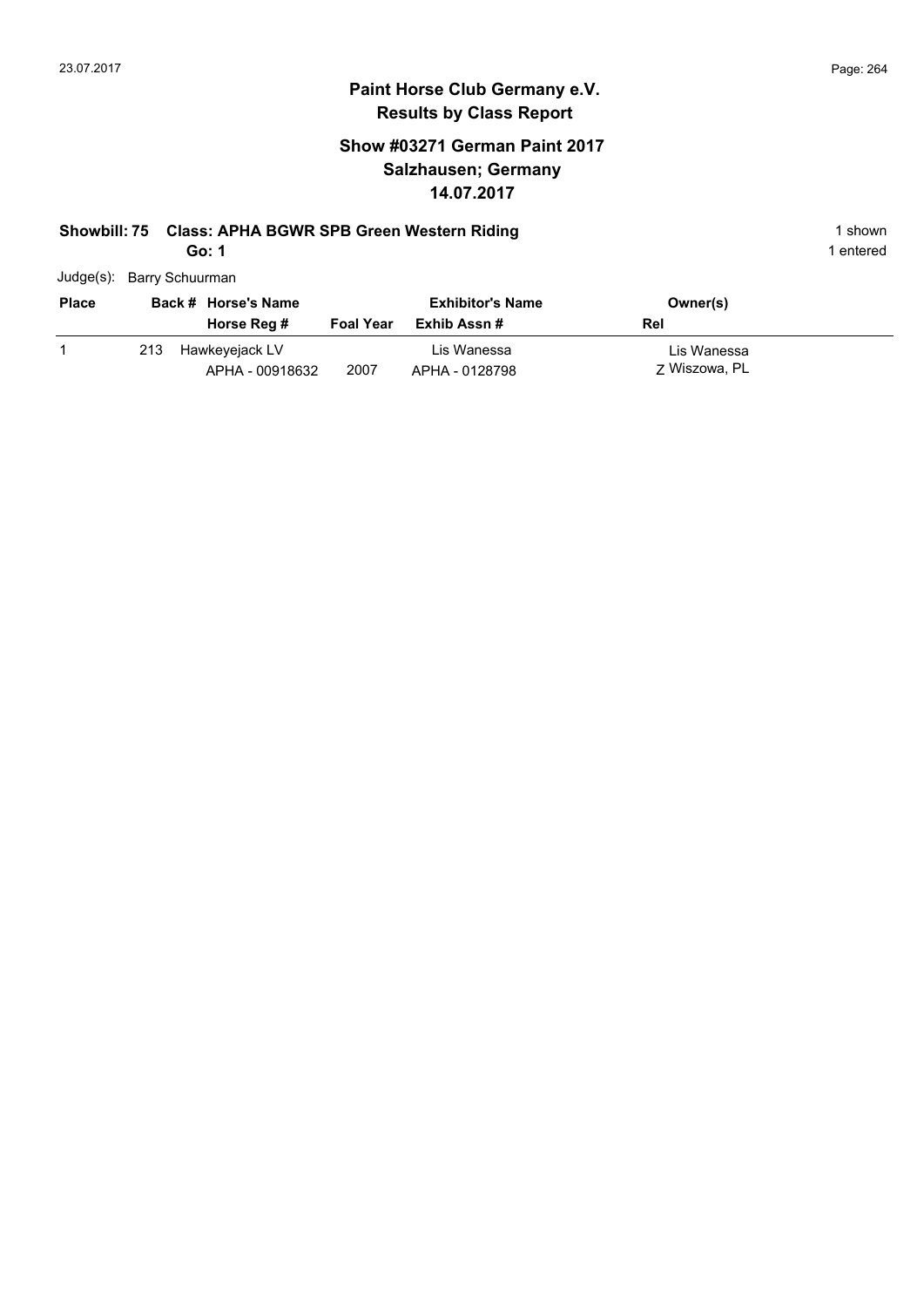### **Show #01698 German Paint 2017 Salzhausen; Germany 14.07.2017**

**Showbill: 76 Class: APHA WR1 Western Riding All Ages** 4 shown

**Go: 1**

| Judge(s): | Rick LeMay |
|-----------|------------|
|           |            |

| <b>Place</b> |     | Back # Horse's Name<br>Horse Reg #      | <b>Foal Year</b> | <b>Exhibitor's Name</b><br>Exhib Assn#     | Owner(s)<br>Rel                                |
|--------------|-----|-----------------------------------------|------------------|--------------------------------------------|------------------------------------------------|
| 1            | 199 | Luckys Candy Diamond<br>APHA - 00829251 | 2005             | Tanja Hubrich<br>APHA - 8775847            | Tanja Hubrich<br>7 Grafschaft, DE              |
| 2            | 285 | Chip Zip<br>APHA - 00981671             | 2010             | Angelika Gallitzendörfer<br>APHA - 8203113 | Angelika Gallitzendörfer<br>Z Memmingen, DE    |
| 3            | 132 | Ima Real Chex<br>APHA - 00837763        | 2005             | Andrea Hoenicke<br>APHA - 8800366          | Claudia Jansen-Heyn<br>Blankenfelde-Mahlow, DE |
| 4            | 381 | Peppys Delta Willie<br>APHA - 01007522  | 2011             | Lena Falkner<br>APHA - 9157622             | Birgit Bayer-Sassenhausen<br>$F$ Willich, DE   |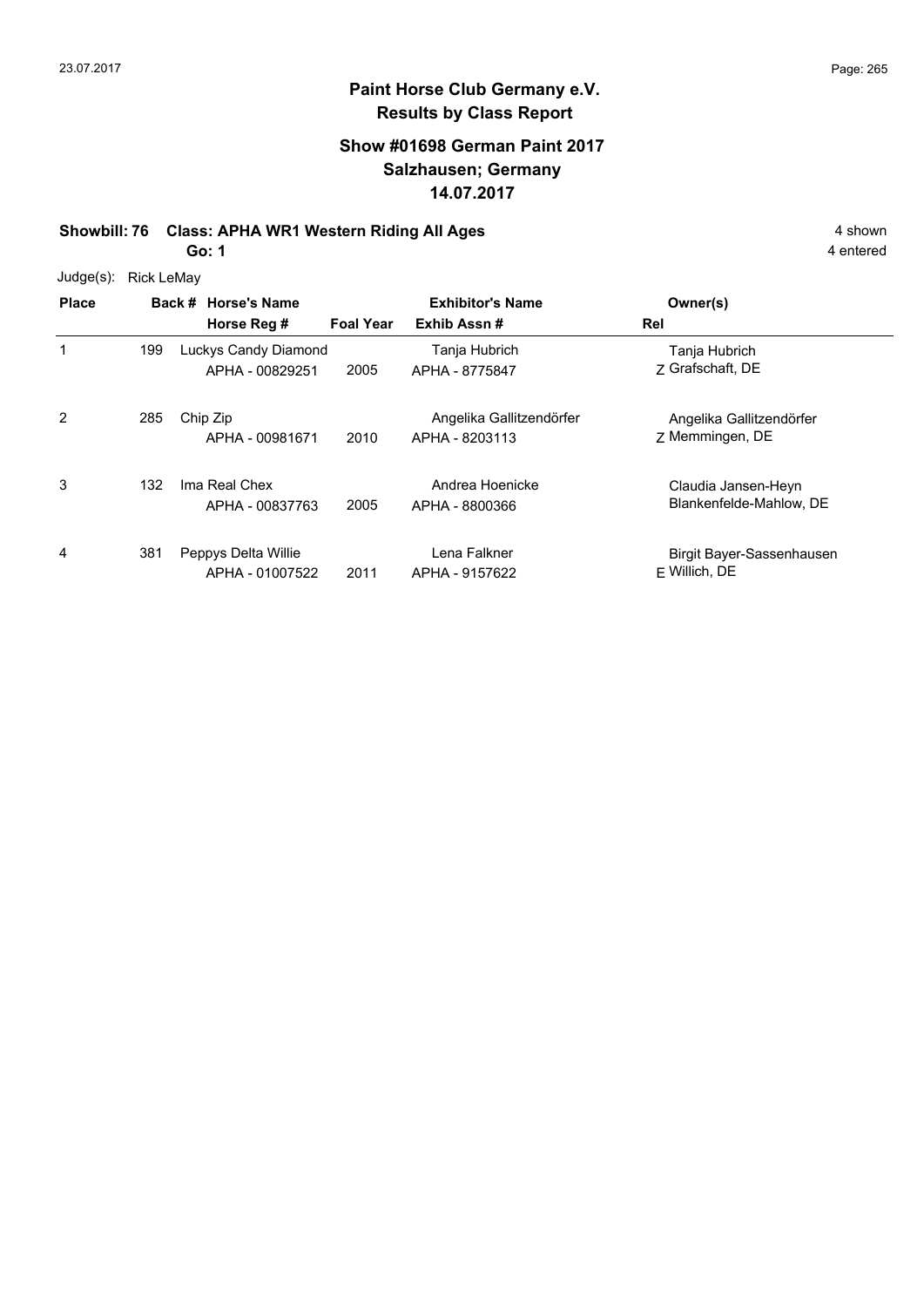### **Show #01699 German Paint 2017 Salzhausen; Germany 14.07.2017**

**Showbill: 76 Class: APHA WR1 Western Riding All Ages** 4 shown

**Go: 1**

| $Judge(s)$ : |     | Susanne Haug                            |                  |                                            |                                                |
|--------------|-----|-----------------------------------------|------------------|--------------------------------------------|------------------------------------------------|
| <b>Place</b> |     | Back # Horse's Name<br>Horse Reg #      | <b>Foal Year</b> | <b>Exhibitor's Name</b><br>Exhib Assn#     | Owner(s)<br>Rel                                |
|              | 132 | Ima Real Chex<br>APHA - 00837763        | 2005             | Andrea Hoenicke<br>APHA - 8800366          | Claudia Jansen-Heyn<br>Blankenfelde-Mahlow, DE |
| 2            | 285 | Chip Zip<br>APHA - 00981671             | 2010             | Angelika Gallitzendörfer<br>APHA - 8203113 | Angelika Gallitzendörfer<br>7 Memmingen, DE    |
| 3            | 381 | Peppys Delta Willie<br>APHA - 01007522  | 2011             | Lena Falkner<br>APHA - 9157622             | Birgit Bayer-Sassenhausen<br>$F$ Willich, DE   |
| 4            | 199 | Luckys Candy Diamond<br>APHA - 00829251 | 2005             | Tanja Hubrich<br>APHA - 8775847            | Tanja Hubrich<br>7 Grafschaft, DE              |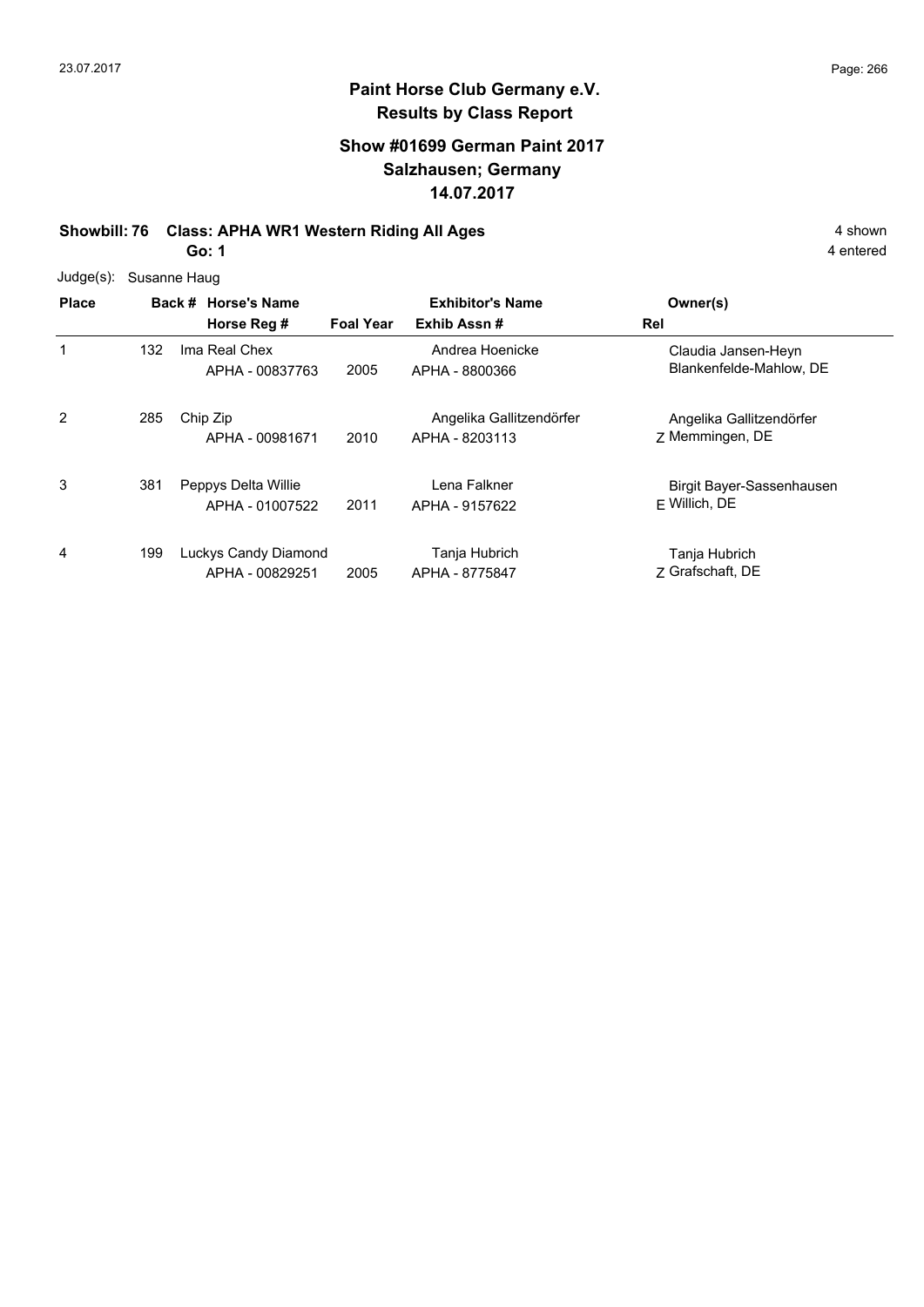### **Show #03270 German Paint 2017 Salzhausen; Germany 14.07.2017**

**Showbill: 76 Class: APHA WR1 Western Riding All Ages** 4 shown

**Go: 1**

| $Judge(s)$ : | Sonja Merkle |                                         |                  |                                            |                                                |  |  |
|--------------|--------------|-----------------------------------------|------------------|--------------------------------------------|------------------------------------------------|--|--|
| <b>Place</b> |              | Back # Horse's Name<br>Horse Reg #      | <b>Foal Year</b> | <b>Exhibitor's Name</b><br>Exhib Assn#     | Owner(s)<br>Rel                                |  |  |
| 1            | 132          | Ima Real Chex<br>APHA - 00837763        | 2005             | Andrea Hoenicke<br>APHA - 8800366          | Claudia Jansen-Heyn<br>Blankenfelde-Mahlow, DE |  |  |
| 2            | 381          | Peppys Delta Willie<br>APHA - 01007522  | 2011             | Lena Falkner<br>APHA - 9157622             | Birgit Bayer-Sassenhausen<br>F Willich, DE     |  |  |
| 3            | 285          | Chip Zip<br>APHA - 00981671             | 2010             | Angelika Gallitzendörfer<br>APHA - 8203113 | Angelika Gallitzendörfer<br>7 Memmingen, DE    |  |  |
| 4            | 199          | Luckys Candy Diamond<br>APHA - 00829251 | 2005             | Tanja Hubrich<br>APHA - 8775847            | Tanja Hubrich<br>7 Grafschaft, DE              |  |  |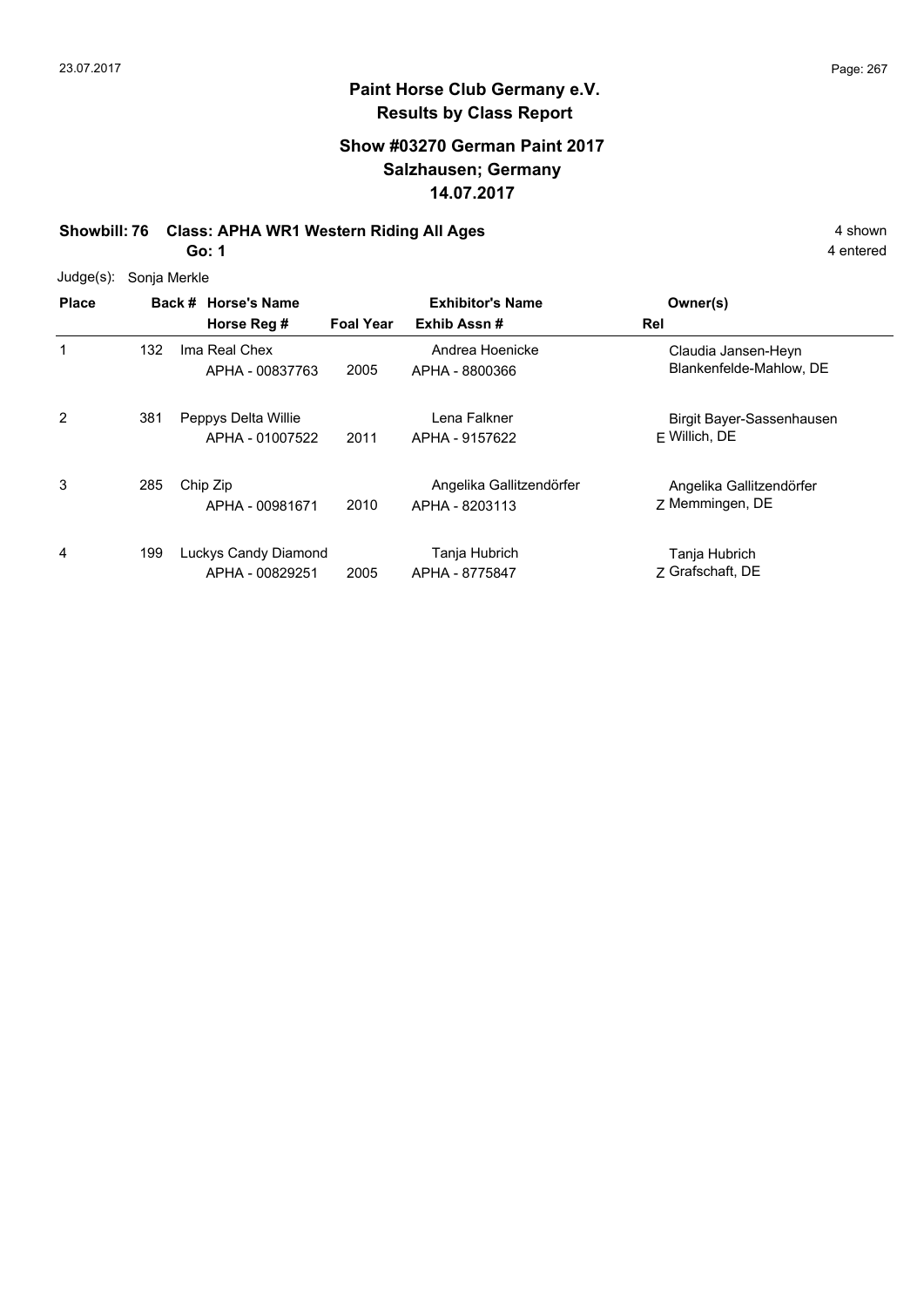### **Show #03271 German Paint 2017 Salzhausen; Germany 14.07.2017**

**Showbill: 76 Class: APHA WR1 Western Riding All Ages** 4 shown

**Go: 1**

|  | Judge(s): Barry Schuurman |  |
|--|---------------------------|--|
|--|---------------------------|--|

| <b>Place</b> |     | Back # Horse's Name                     |                  | <b>Exhibitor's Name</b>                    | Owner(s)                                       |
|--------------|-----|-----------------------------------------|------------------|--------------------------------------------|------------------------------------------------|
|              |     | Horse Reg #                             | <b>Foal Year</b> | Exhib Assn#                                | Rel                                            |
| 1            | 199 | Luckys Candy Diamond<br>APHA - 00829251 | 2005             | Tanja Hubrich<br>APHA - 8775847            | Tanja Hubrich<br>7 Grafschaft, DE              |
| 2            | 285 | Chip Zip<br>APHA - 00981671             | 2010             | Angelika Gallitzendörfer<br>APHA - 8203113 | Angelika Gallitzendörfer<br>7 Memmingen, DE    |
| 3            | 381 | Peppys Delta Willie<br>APHA - 01007522  | 2011             | Lena Falkner<br>APHA - 9157622             | Birgit Bayer-Sassenhausen<br>$F$ Willich, DE   |
| 4            | 132 | Ima Real Chex<br>APHA - 00837763        | 2005             | Andrea Hoenicke<br>APHA - 8800366          | Claudia Jansen-Heyn<br>Blankenfelde-Mahlow, DE |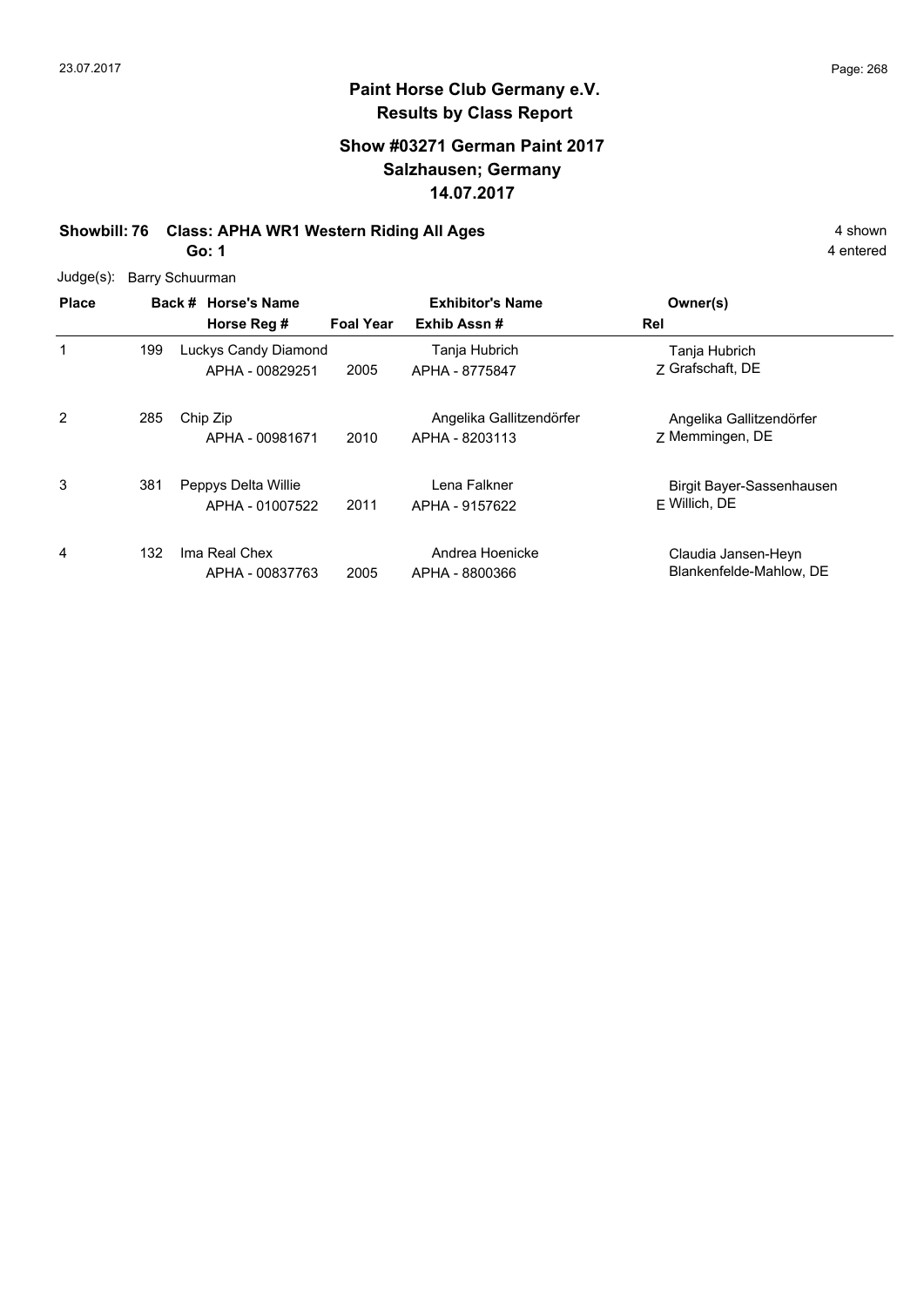### **Show #01698 German Paint 2017 Salzhausen; Germany 14.07.2017**

**Showbill: 78 Class: APHA NWP1 Novice Amateur Western Pleasure** 16 Shown 16 shown **Go: 1**

19 entered

Judge(s): Rick LeMay

| <b>Place</b> |     | Back # Horse's Name                             |                  | <b>Exhibitor's Name</b>                  | Owner(s)                                  |
|--------------|-----|-------------------------------------------------|------------------|------------------------------------------|-------------------------------------------|
|              |     | Horse Reg #                                     | <b>Foal Year</b> | Exhib Assn#                              | Rel                                       |
| $\mathbf{1}$ | 269 | My Zippin Delight<br>APHA - 00737594            | 2003             | Signe Aagaard<br>APHA - 8953459          | Katrine Aagaard<br>S Skanderborg, DK      |
| 2            | 343 | Whata Perfect Design<br>APHA - 00837621         | 2005             | Anette I Martensson<br>APHA - 8669590    | Anette I Martensson<br>Z Staffanstorp, SE |
| 3            | 172 | <b>Gamblers First Murphy</b><br>APHA - 00983138 | 2010             | Joana Christel Sprogoe<br>APHA - 8955431 | Joana Christel Sprogoe<br>7 Suelfeld, DE  |
| 4            | 259 | HC Well Done Tejano<br>APHA - 00731838          | 2003             | Meike Von Schroeder<br>APHA - 0114387    | Ursula Von Schroeder<br>N Muenster, DE    |
| 5            | 158 | Coosa Chic<br>APHA - 00971088                   | 2009             | Nadine Chamier<br>APHA - 8981034         | Nadine Chamier<br>7 Leezen, DE            |
| 6            | 173 | <b>Brave Peppys Dream</b><br>APHA - 01031013    | 2013             | Sara Nilsson<br>APHA - 8979821           | Sara Nilsson<br>Z Klippan, SE             |
| 7            | 181 | <b>CBS Party Elegance</b><br>APHA - 01049422    | 2013             | Sara Liwell<br>APHA - 9144536            | Sara Liwell<br>Z Atvidaberg, SE           |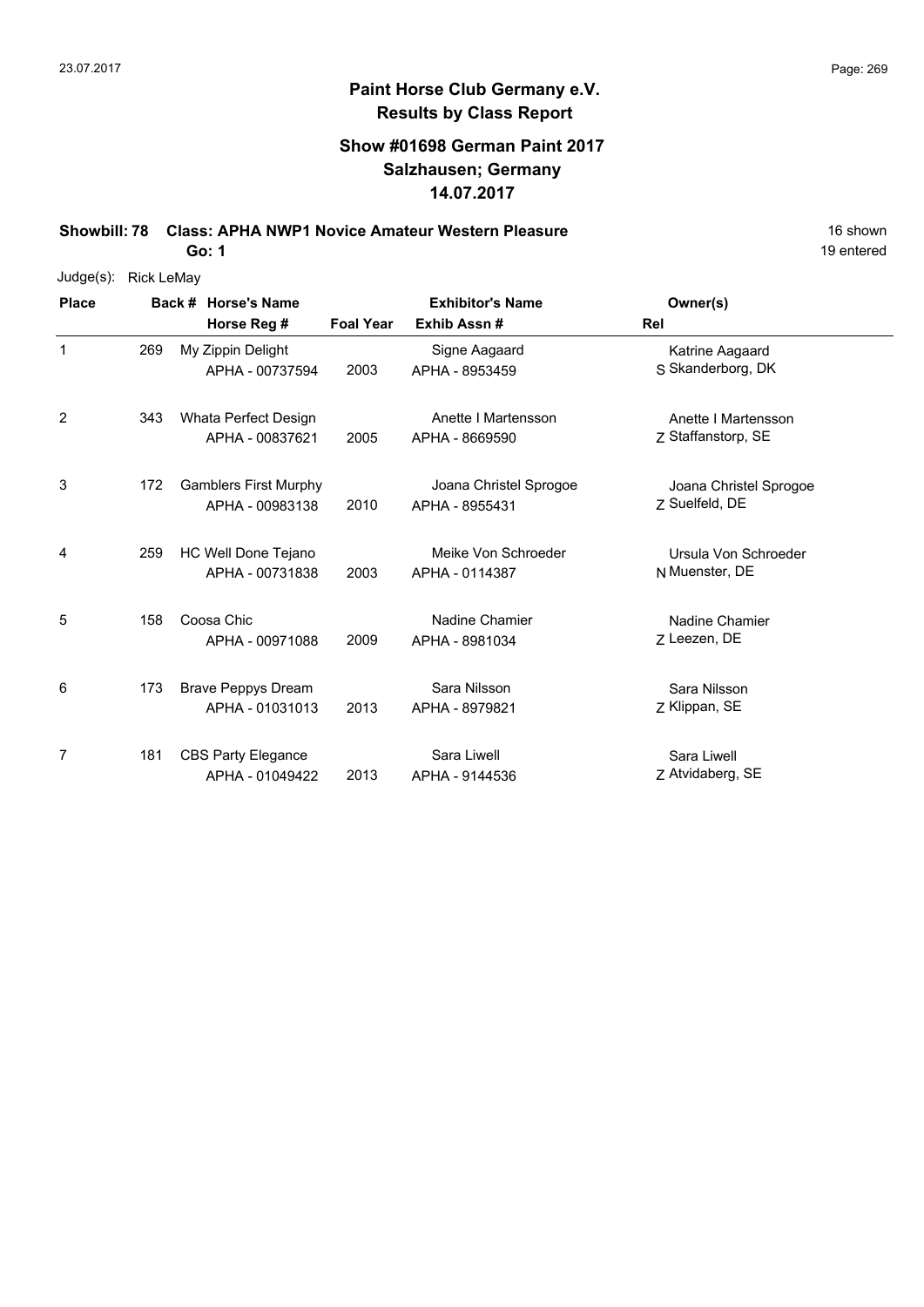### **Show #01699 German Paint 2017 Salzhausen; Germany 14.07.2017**

**Showbill: 78 Class: APHA NWP1 Novice Amateur Western Pleasure** 16 Shown

**Go: 1**

| Judge(s):    | Susanne Haug |                             |                  |                         |                           |
|--------------|--------------|-----------------------------|------------------|-------------------------|---------------------------|
| <b>Place</b> |              | Back # Horse's Name         |                  | <b>Exhibitor's Name</b> | Owner(s)                  |
|              |              | Horse Reg #                 | <b>Foal Year</b> | Exhib Assn#             | Rel                       |
| $\mathbf{1}$ | 269          | My Zippin Delight           |                  | Signe Aagaard           | Katrine Aagaard           |
|              |              | APHA - 00737594             | 2003             | APHA - 8953459          | S Skanderborg, DK         |
| 2            | 173          | <b>Brave Peppys Dream</b>   |                  | Sara Nilsson            | Sara Nilsson              |
|              |              | APHA - 01031013             | 2013             | APHA - 8979821          | Z Klippan, SE             |
| 3            | 343          | Whata Perfect Design        |                  | Anette I Martensson     | Anette I Martensson       |
|              |              | APHA - 00837621             | 2005             | APHA - 8669590          | Z Staffanstorp, SE        |
| 4            | 224          | <b>Coups Wishes Granded</b> |                  | Kirstine K Jensen       | Kirstine And Niels Jensen |
|              |              | APHA - 00974955             | 2008             | APHA - 8826048          | Z Grindsted, DK           |
| 5            | 259          | HC Well Done Tejano         |                  | Meike Von Schroeder     | Ursula Von Schroeder      |
|              |              | APHA - 00731838             | 2003             | APHA - 0114387          | N Muenster, DE            |
| 6            | 284          | Clues Lucky Belle           |                  | Nicole Walch            | Angelika Gallitzendörfer  |
|              |              | APHA - 00840135             | 2005             | APHA - 0133144          | E Memmingen, DE           |
| 7            | 164          | <b>Cashin The Assets</b>    |                  | Evelyn Petrasch         | Evelyn Petrasch           |
|              |              | APHA - 00624351             | 2001             | APHA - 8938200          | Z Schermbeck, DE          |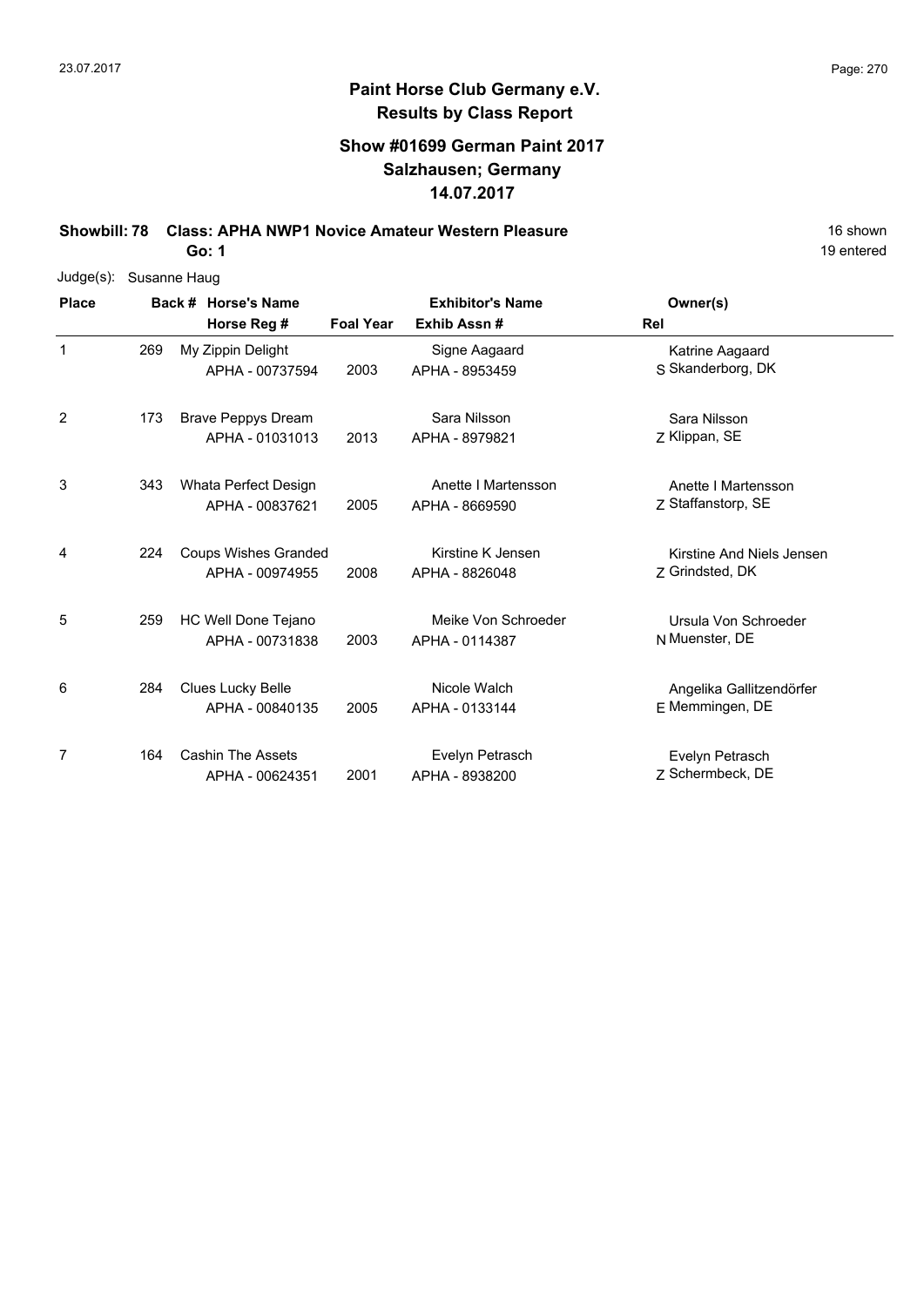### **Show #03270 German Paint 2017 Salzhausen; Germany 14.07.2017**

**Showbill: 78 Class: APHA NWP1 Novice Amateur Western Pleasure** 16 Shown

**Go: 1**

| Judge(s): Sonja Merkle |
|------------------------|
|                        |

| <b>Place</b>   |     | Back # Horse's Name                             | <b>Exhibitor's Name</b> |                                          | Owner(s)                                    |
|----------------|-----|-------------------------------------------------|-------------------------|------------------------------------------|---------------------------------------------|
|                |     | Horse Reg #                                     | <b>Foal Year</b>        | Exhib Assn #                             | Rel                                         |
| 1              | 259 | HC Well Done Tejano<br>APHA - 00731838          | 2003                    | Meike Von Schroeder<br>APHA - 0114387    | Ursula Von Schroeder<br>N Muenster, DE      |
| $\overline{2}$ | 173 | <b>Brave Peppys Dream</b><br>APHA - 01031013    | 2013                    | Sara Nilsson<br>APHA - 8979821           | Sara Nilsson<br>Z Klippan, SE               |
| 3              | 343 | Whata Perfect Design<br>APHA - 00837621         | 2005                    | Anette I Martensson<br>APHA - 8669590    | Anette I Martensson<br>Z Staffanstorp, SE   |
| 4              | 164 | <b>Cashin The Assets</b><br>APHA - 00624351     | 2001                    | Evelyn Petrasch<br>APHA - 8938200        | Evelyn Petrasch<br>Z Schermbeck, DE         |
| 5              | 172 | <b>Gamblers First Murphy</b><br>APHA - 00983138 | 2010                    | Joana Christel Sprogoe<br>APHA - 8955431 | Joana Christel Sprogoe<br>7 Suelfeld, DE    |
| 6              | 269 | My Zippin Delight<br>APHA - 00737594            | 2003                    | Signe Aagaard<br>APHA - 8953459          | Katrine Aagaard<br>S Skanderborg, DK        |
| 7              | 284 | Clues Lucky Belle<br>APHA - 00840135            | 2005                    | Nicole Walch<br>APHA - 0133144           | Angelika Gallitzendörfer<br>E Memmingen, DE |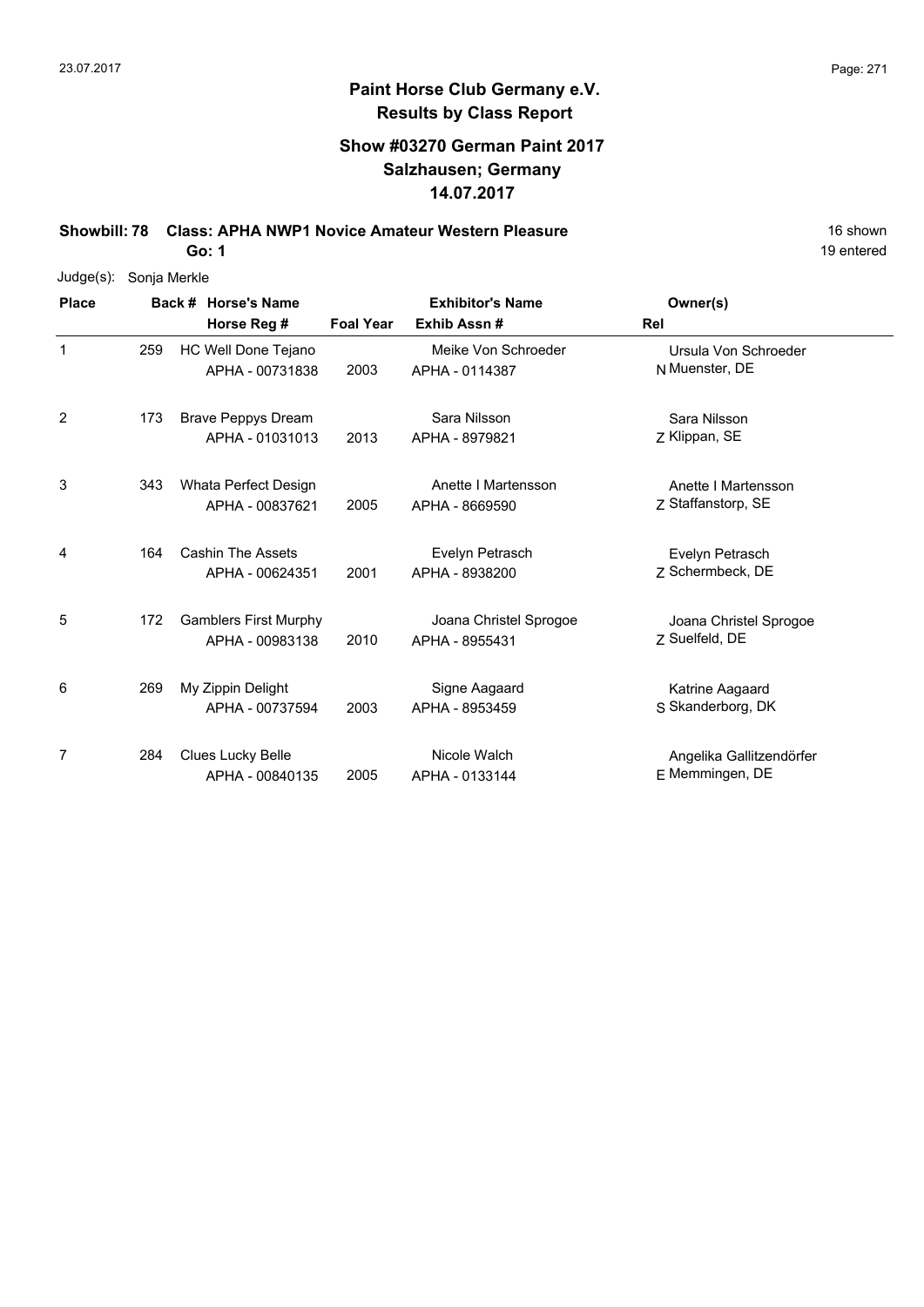### **Show #03271 German Paint 2017 Salzhausen; Germany 14.07.2017**

**Showbill: 78 Class: APHA NWP1 Novice Amateur Western Pleasure** 16 Shown

**Go: 1**

| Judge(s):    | <b>Barry Schuurman</b> |                           |                  |                         |                          |
|--------------|------------------------|---------------------------|------------------|-------------------------|--------------------------|
| <b>Place</b> |                        | Back # Horse's Name       |                  | <b>Exhibitor's Name</b> | Owner(s)                 |
|              |                        | Horse Reg #               | <b>Foal Year</b> | Exhib Assn#             | Rel                      |
| $\mathbf 1$  | 259                    | HC Well Done Tejano       |                  | Meike Von Schroeder     | Ursula Von Schroeder     |
|              |                        | APHA - 00731838           | 2003             | APHA - 0114387          | N Muenster, DE           |
| 2            | 343                    | Whata Perfect Design      |                  | Anette I Martensson     | Anette I Martensson      |
|              |                        | APHA - 00837621           | 2005             | APHA - 8669590          | Z Staffanstorp, SE       |
| 3            | 173                    | <b>Brave Peppys Dream</b> |                  | Sara Nilsson            | Sara Nilsson             |
|              |                        | APHA - 01031013           | 2013             | APHA - 8979821          | Z Klippan, SE            |
| 4            | 158                    | Coosa Chic                |                  | Nadine Chamier          | Nadine Chamier           |
|              |                        | APHA - 00971088           | 2009             | APHA - 8981034          | Z Leezen, DE             |
| 5            | 284                    | Clues Lucky Belle         |                  | Nicole Walch            | Angelika Gallitzendörfer |
|              |                        | APHA - 00840135           | 2005             | APHA - 0133144          | E Memmingen, DE          |
| 6            | 160                    | JH Supreme Hot Sugar      |                  | Mintje Bohnee           | Mintje Bohnee            |
|              |                        | APHA - 01015227           | 2012             | APHA - 8986828          | Z Hamburg, DE            |
| 7            | 164                    | <b>Cashin The Assets</b>  |                  | Evelyn Petrasch         | Evelyn Petrasch          |
|              |                        | APHA - 00624351           | 2001             | APHA - 8938200          | 7 Schermbeck, DE         |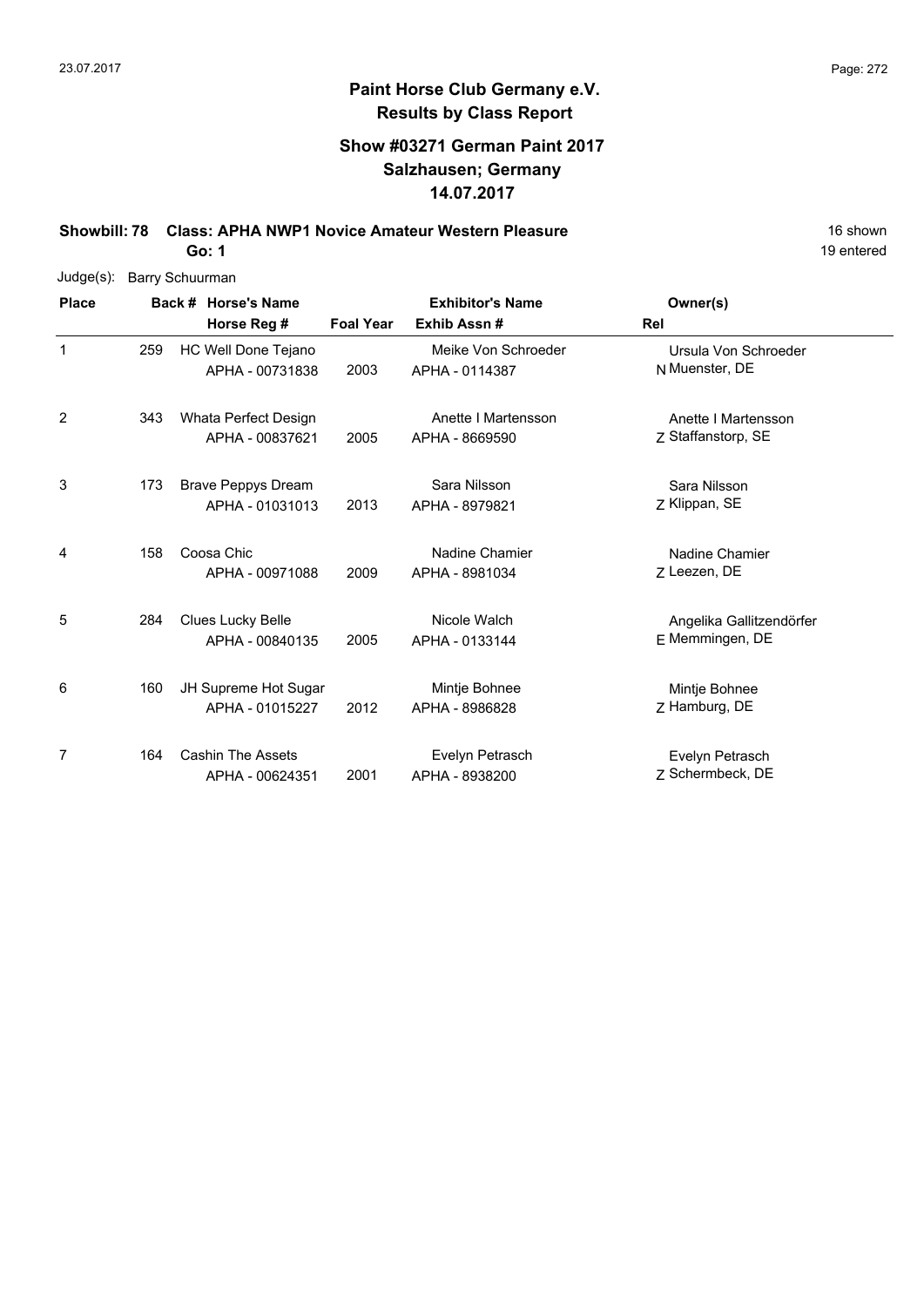### **Show #01698 German Paint 2017 Salzhausen; Germany 14.07.2017**

**Showbill: 79 Class: APHA GWP Green Western Pleasure All Ages** 20 Shown

**Go: 1**

| Judge(s):    | <b>Rick LeMay</b> |                              |                  |                         |                         |
|--------------|-------------------|------------------------------|------------------|-------------------------|-------------------------|
| <b>Place</b> |                   | Back # Horse's Name          |                  | <b>Exhibitor's Name</b> | Owner(s)                |
|              |                   | Horse Reg #                  | <b>Foal Year</b> | Exhib Assn#             | Rel                     |
| $\mathbf{1}$ | 132               | Ima Real Chex                |                  | Andrea Hoenicke         | Claudia Jansen-Heyn     |
|              |                   | APHA - 00837763              | 2005             | APHA - 8800366          | Blankenfelde-Mahlow, DE |
| 2            | 166               | Ima Sensational Mover        |                  | Saskia Moeskops         | Saskia Moeskops         |
|              |                   | APHA - 01042885              | 2014             | APHA - 8620313          | Z Berg En Terblijt, NL  |
| 3            | 203               | Zip My Assets DH             |                  | Keith M. Long           | Denise Henss            |
|              |                   | APHA - 01040323              | 2014             | APHA - 8899797          | Walsrode, DE            |
| 4            | 230               | SQ Dressy Lopin Cash         |                  | Anna Wasiewicz          | Anna Wasiewicz          |
|              |                   | APHA - 00997520              | 2011             | APHA - 8963212          | Z Wroclaw, PL           |
| 5            | 173               | <b>Brave Peppys Dream</b>    |                  | Sara Nilsson            | Sara Nilsson            |
|              |                   | APHA - 01031013              | 2013             | APHA - 8979821          | Z Klippan, SE           |
| 6            | 168               | <b>Hawthorns Pleasantzip</b> |                  | Michele Schoenwald      | Michele Schoenwald      |
|              |                   | APHA - 00958250              | 2008             | APHA - 8978268          | Z Vojens, DK            |
| 7            | 186               | <b>Gators Angeleyes</b>      |                  | Helga Hommel            | Ariane Springer         |
|              |                   | APHA - 00878778              | 2005             | APHA - 8490256          | Quickborn, DE           |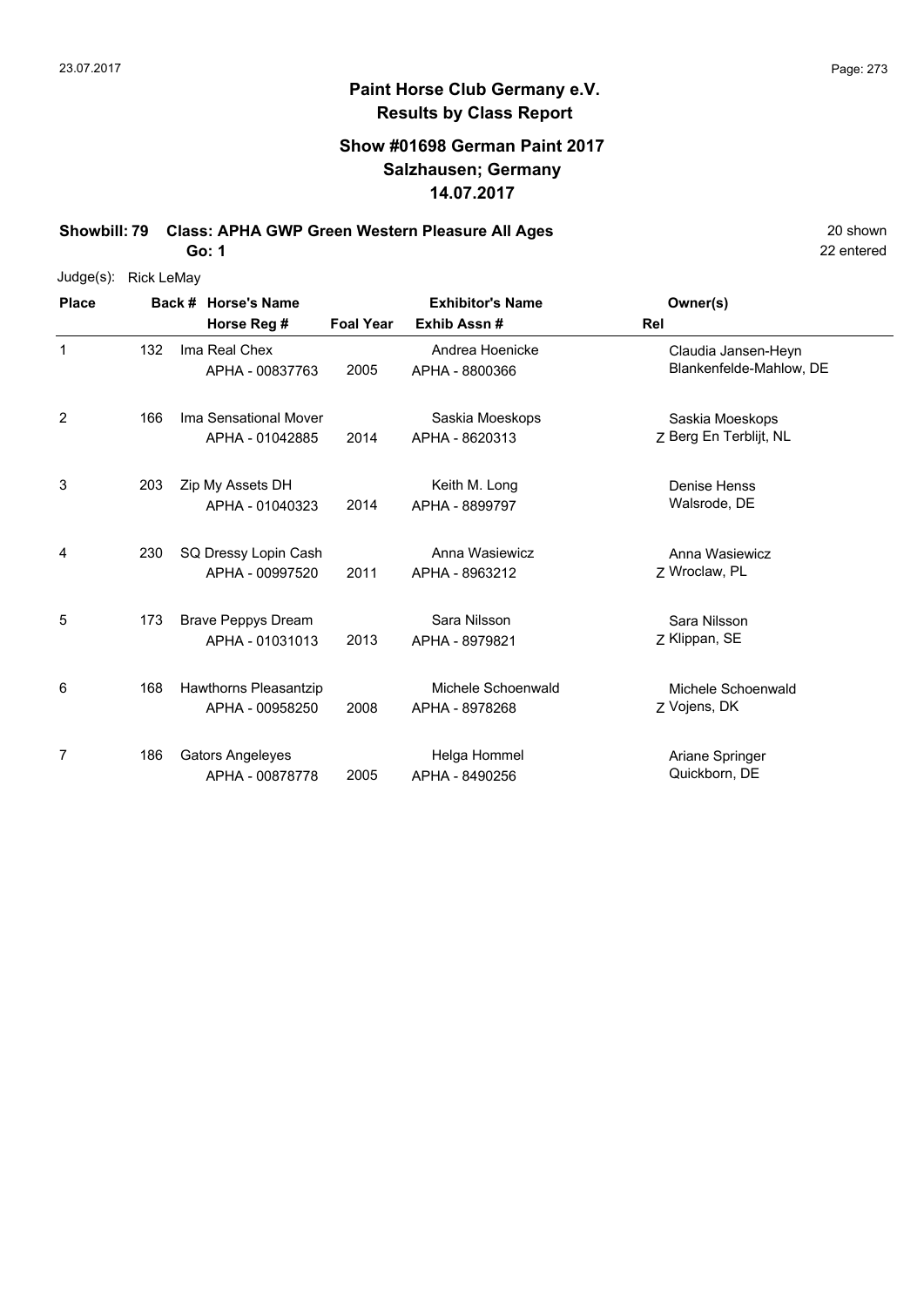### **Show #01699 German Paint 2017 Salzhausen; Germany 14.07.2017**

**Showbill: 79 Class: APHA GWP Green Western Pleasure All Ages** 20 Shown

**Go: 1**

| Judge(s):    | Susanne Haug |                           |                  |                         |                         |
|--------------|--------------|---------------------------|------------------|-------------------------|-------------------------|
| <b>Place</b> |              | Back # Horse's Name       |                  | <b>Exhibitor's Name</b> | Owner(s)                |
|              |              | Horse Reg #               | <b>Foal Year</b> | Exhib Assn#             | Rel                     |
| $\mathbf{1}$ | 166          | Ima Sensational Mover     |                  | Saskia Moeskops         | Saskia Moeskops         |
|              |              | APHA - 01042885           | 2014             | APHA - 8620313          | Z Berg En Terblijt, NL  |
| 2            | 132          | Ima Real Chex             |                  | Andrea Hoenicke         | Claudia Jansen-Heyn     |
|              |              | APHA - 00837763           | 2005             | APHA - 8800366          | Blankenfelde-Mahlow, DE |
| 3            | 173          | <b>Brave Peppys Dream</b> |                  | Sara Nilsson            | Sara Nilsson            |
|              |              | APHA - 01031013           | 2013             | APHA - 8979821          | Z Klippan, SE           |
| 4            | 186          | <b>Gators Angeleyes</b>   |                  | Helga Hommel            | Ariane Springer         |
|              |              | APHA - 00878778           | 2005             | APHA - 8490256          | Quickborn, DE           |
| 5            | 159          | A Gambling Deal           |                  | Phillipp Dammann        | <b>Henrike Petter</b>   |
|              |              | APHA - 00999053           | 2011             | APHA - 8905554          | Hamburg, DE             |
| 6            | 203          | Zip My Assets DH          |                  | Keith M. Long           | Denise Henss            |
|              |              | APHA - 01040323           | 2014             | APHA - 8899797          | Walsrode, DE            |
| 7            | 261          | Selfie Sensation          |                  | Laura Schultz           | Jorn Schultz            |
|              |              | APHA - 01050020           | 2014             | APHA - 8665966          | C Ulfborg, DK           |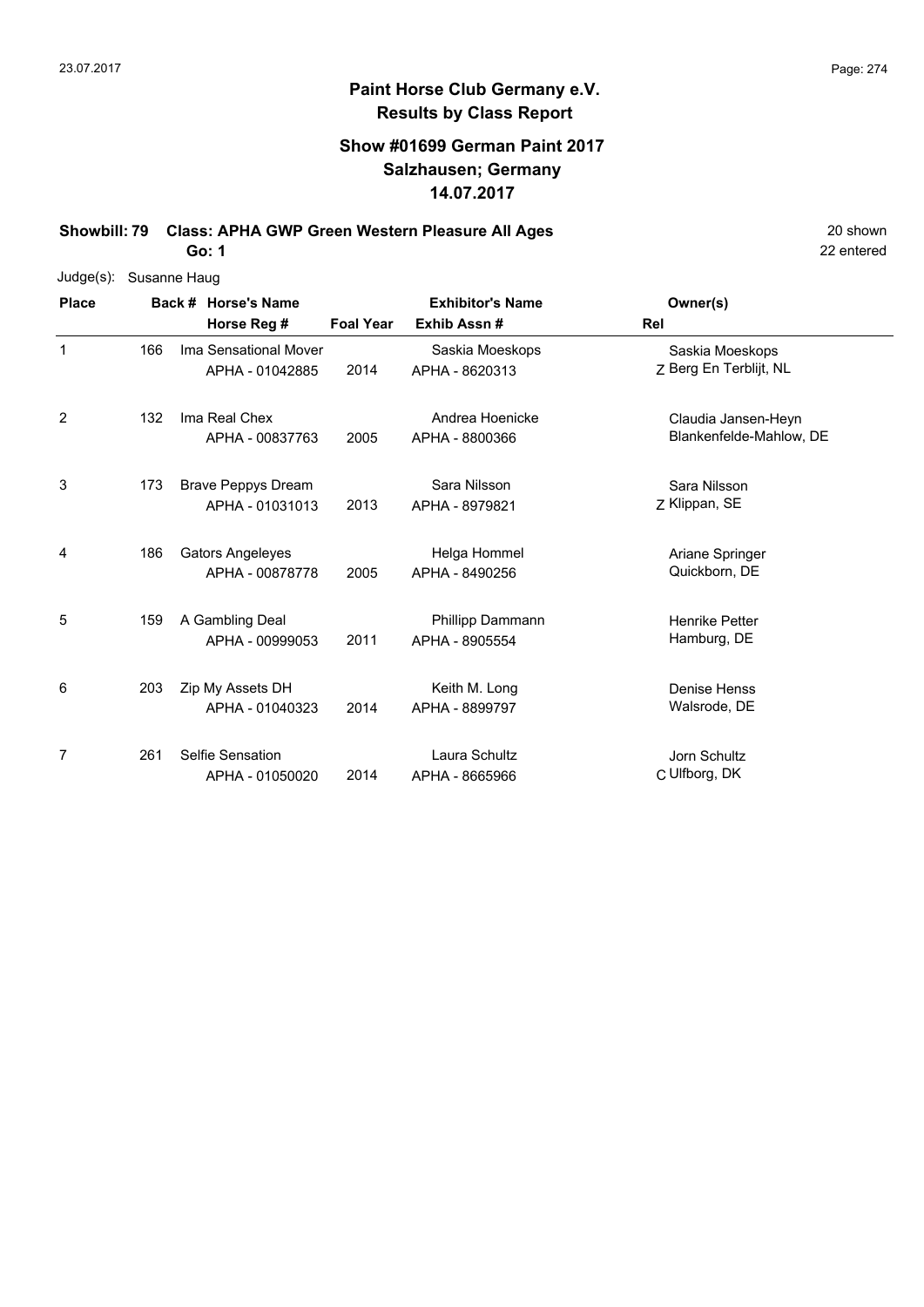### **Show #03270 German Paint 2017 Salzhausen; Germany 14.07.2017**

**Showbill: 79 Class: APHA GWP Green Western Pleasure All Ages** 20 Shown

**Go: 1**

| Judge(s):    | Sonja Merkle |                           |                  |                         |                         |
|--------------|--------------|---------------------------|------------------|-------------------------|-------------------------|
| <b>Place</b> |              | Back # Horse's Name       |                  | <b>Exhibitor's Name</b> | Owner(s)                |
|              |              | Horse Reg #               | <b>Foal Year</b> | Exhib Assn#             | Rel                     |
| $\mathbf 1$  | 132          | Ima Real Chex             |                  | Andrea Hoenicke         | Claudia Jansen-Heyn     |
|              |              | APHA - 00837763           | 2005             | APHA - 8800366          | Blankenfelde-Mahlow, DE |
| 2            | 166          | Ima Sensational Mover     |                  | Saskia Moeskops         | Saskia Moeskops         |
|              |              | APHA - 01042885           | 2014             | APHA - 8620313          | Z Berg En Terblijt, NL  |
| 3            | 230          | SQ Dressy Lopin Cash      |                  | Anna Wasiewicz          | Anna Wasiewicz          |
|              |              | APHA - 00997520           | 2011             | APHA - 8963212          | Z Wroclaw, PL           |
| 4            | 186          | <b>Gators Angeleyes</b>   |                  | Helga Hommel            | Ariane Springer         |
|              |              | APHA - 00878778           | 2005             | APHA - 8490256          | Quickborn, DE           |
| 5            | 203          | Zip My Assets DH          |                  | Keith M. Long           | Denise Henss            |
|              |              | APHA - 01040323           | 2014             | APHA - 8899797          | Walsrode, DE            |
| 6            | 173          | <b>Brave Peppys Dream</b> |                  | Sara Nilsson            | Sara Nilsson            |
|              |              | APHA - 01031013           | 2013             | APHA - 8979821          | Z Klippan, SE           |
| 7            | 261          | Selfie Sensation          |                  | Laura Schultz           | Jorn Schultz            |
|              |              | APHA - 01050020           | 2014             | APHA - 8665966          | C Ulfborg, DK           |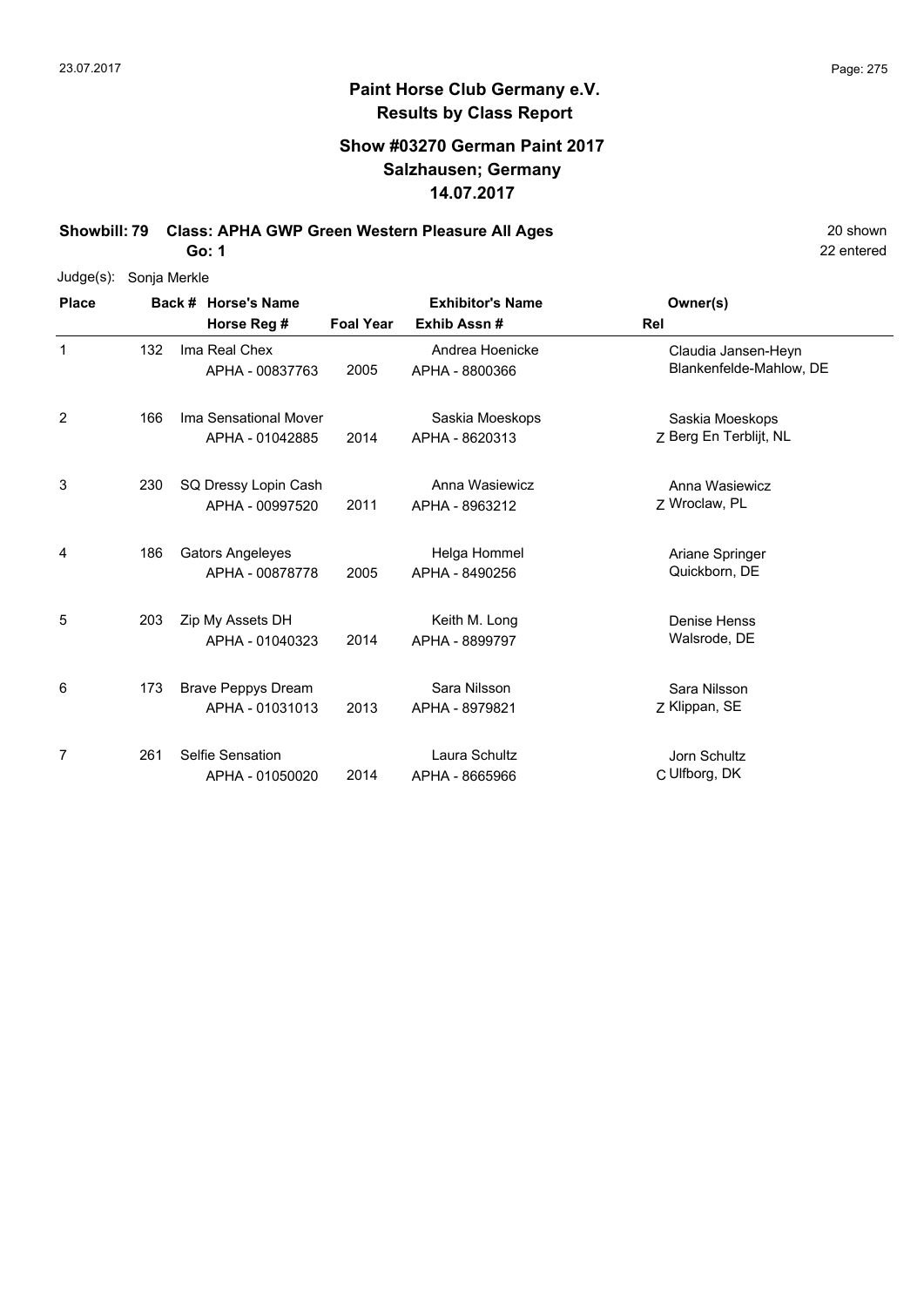### **Show #03271 German Paint 2017 Salzhausen; Germany 14.07.2017**

**Showbill: 79 Class: APHA GWP Green Western Pleasure All Ages** 20 Shown

**Go: 1**

| $Judge(s)$ : |     | Barry Schuurman                                 |                  |                                        |                                                |
|--------------|-----|-------------------------------------------------|------------------|----------------------------------------|------------------------------------------------|
| <b>Place</b> |     | Back # Horse's Name<br>Horse Reg #              | <b>Foal Year</b> | <b>Exhibitor's Name</b><br>Exhib Assn# | Owner(s)<br>Rel                                |
| 1            | 166 | Ima Sensational Mover<br>APHA - 01042885        | 2014             | Saskia Moeskops<br>APHA - 8620313      | Saskia Moeskops<br>Z Berg En Terblijt, NL      |
| 2            | 230 | SQ Dressy Lopin Cash<br>APHA - 00997520         | 2011             | Anna Wasiewicz<br>APHA - 8963212       | Anna Wasiewicz<br>7 Wroclaw, PL                |
| 3            | 168 | <b>Hawthorns Pleasantzip</b><br>APHA - 00958250 | 2008             | Michele Schoenwald<br>APHA - 8978268   | Michele Schoenwald<br>Z Vojens, DK             |
| 4            | 203 | Zip My Assets DH<br>APHA - 01040323             | 2014             | Keith M. Long<br>APHA - 8899797        | Denise Henss<br>Walsrode, DE                   |
| 5            | 132 | Ima Real Chex<br>APHA - 00837763                | 2005             | Andrea Hoenicke<br>APHA - 8800366      | Claudia Jansen-Heyn<br>Blankenfelde-Mahlow, DE |
| 6            | 186 | <b>Gators Angeleyes</b><br>APHA - 00878778      | 2005             | Helga Hommel<br>APHA - 8490256         | Ariane Springer<br>Quickborn, DE               |
| 7            | 173 | <b>Brave Peppys Dream</b><br>APHA - 01031013    | 2013             | Sara Nilsson<br>APHA - 8979821         | Sara Nilsson<br>Z Klippan, SE                  |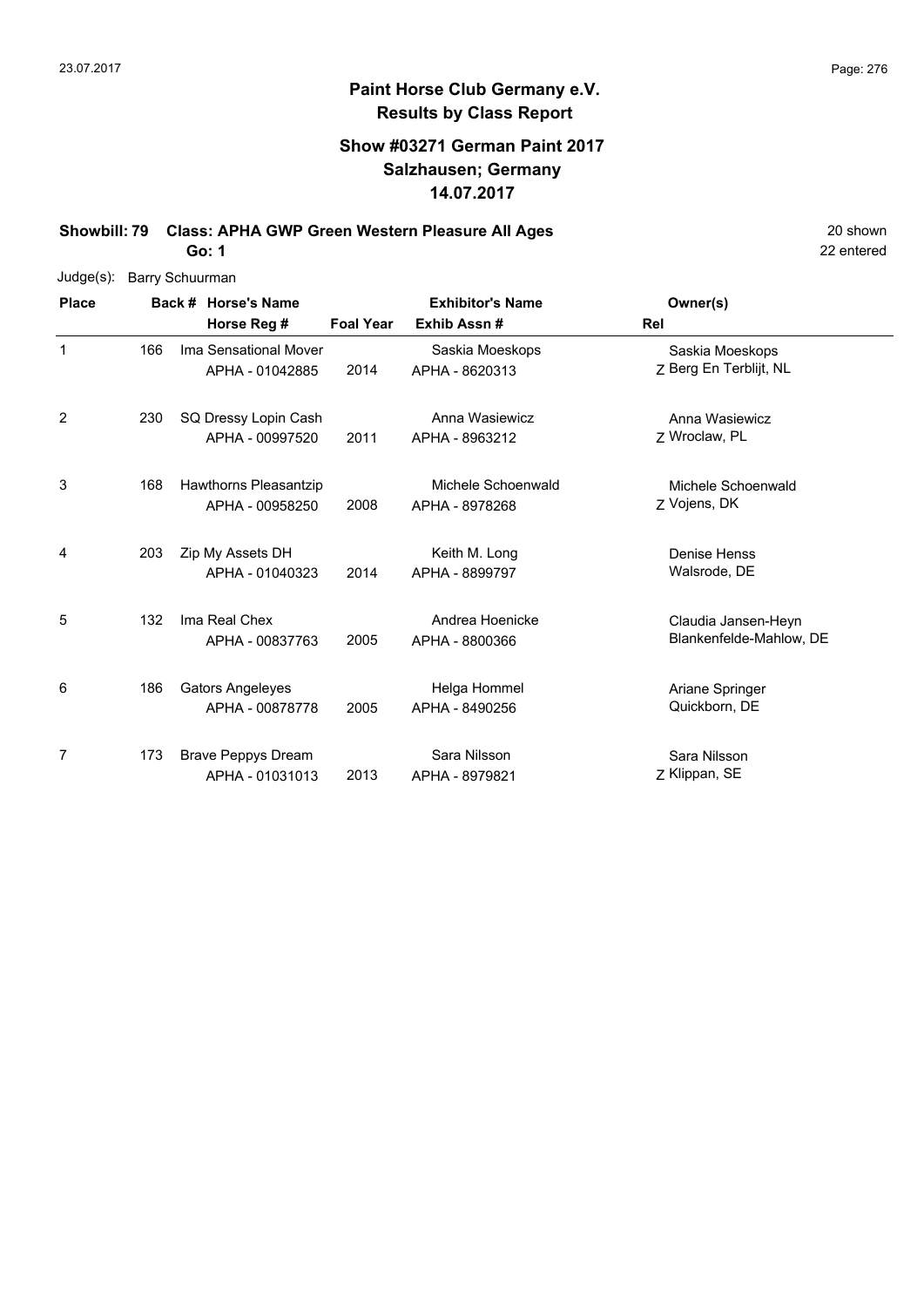### **Show #01698 German Paint 2017 Salzhausen; Germany 14.07.2017**

#### **Showbill: 80 Class: APHA BGWP SPB Green Western Pleasure** 1 Shown 1 shown

**Go: 1**

| Judge(s): | Rick LeMay |
|-----------|------------|

| <b>Place</b> |     | Back # Horse's Name               |                  | <b>Exhibitor's Name</b>       | Owner(s)                     |
|--------------|-----|-----------------------------------|------------------|-------------------------------|------------------------------|
|              |     | Horse Reg #                       | <b>Foal Year</b> | Exhib Assn #                  | Rel                          |
|              | 213 | Hawkeyejack LV<br>APHA - 00918632 | 2007             | Lis Wanessa<br>APHA - 0128798 | Lis Wanessa<br>7 Wiszowa, PL |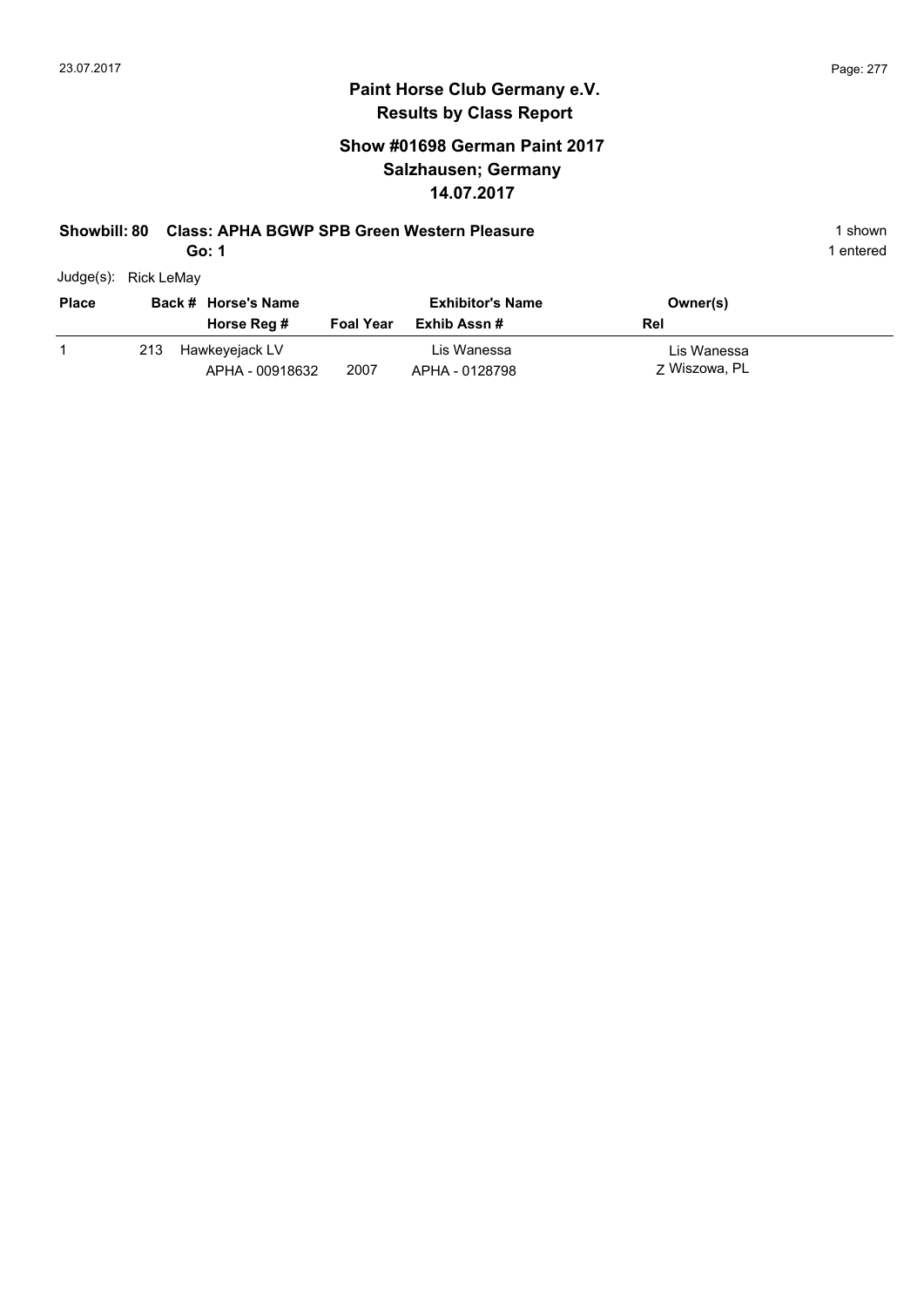### **Show #01699 German Paint 2017 Salzhausen; Germany 14.07.2017**

#### **Showbill: 80 Class: APHA BGWP SPB Green Western Pleasure** 1 Shown 1 shown

**Go: 1**

| Judge(s): Susanne Haug |
|------------------------|
|                        |

| <b>Place</b> |     | Back # Horse's Name               |                  | <b>Exhibitor's Name</b>       | Owner(s)                     |
|--------------|-----|-----------------------------------|------------------|-------------------------------|------------------------------|
|              |     | Horse Reg #                       | <b>Foal Year</b> | Exhib Assn #                  | Rel                          |
|              | 213 | Hawkeyejack LV<br>APHA - 00918632 | 2007             | Lis Wanessa<br>APHA - 0128798 | Lis Wanessa<br>7 Wiszowa, PL |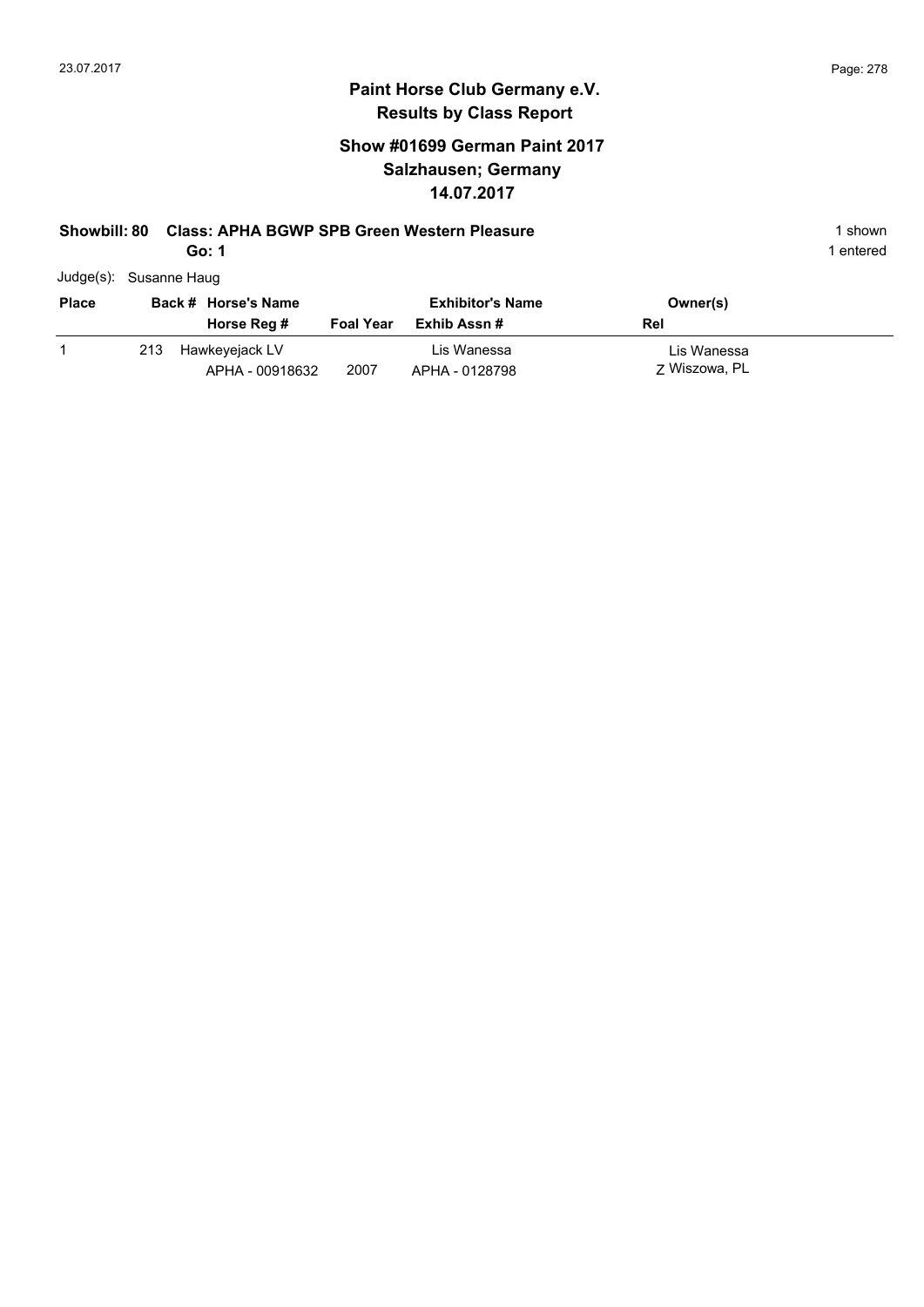### **Show #03270 German Paint 2017 Salzhausen; Germany 14.07.2017**

#### **Showbill: 80 Class: APHA BGWP SPB Green Western Pleasure** 1 Shown 1 shown

**Go: 1**

| Judge(s): | Sonja Merkle |
|-----------|--------------|
|           |              |

| <b>Place</b> |     | Back # Horse's Name               |                  | <b>Exhibitor's Name</b>       | Owner(s)                     |
|--------------|-----|-----------------------------------|------------------|-------------------------------|------------------------------|
|              |     | Horse Reg #                       | <b>Foal Year</b> | Exhib Assn #                  | Rel                          |
|              | 213 | Hawkeyejack LV<br>APHA - 00918632 | 2007             | Lis Wanessa<br>APHA - 0128798 | Lis Wanessa<br>7 Wiszowa, PL |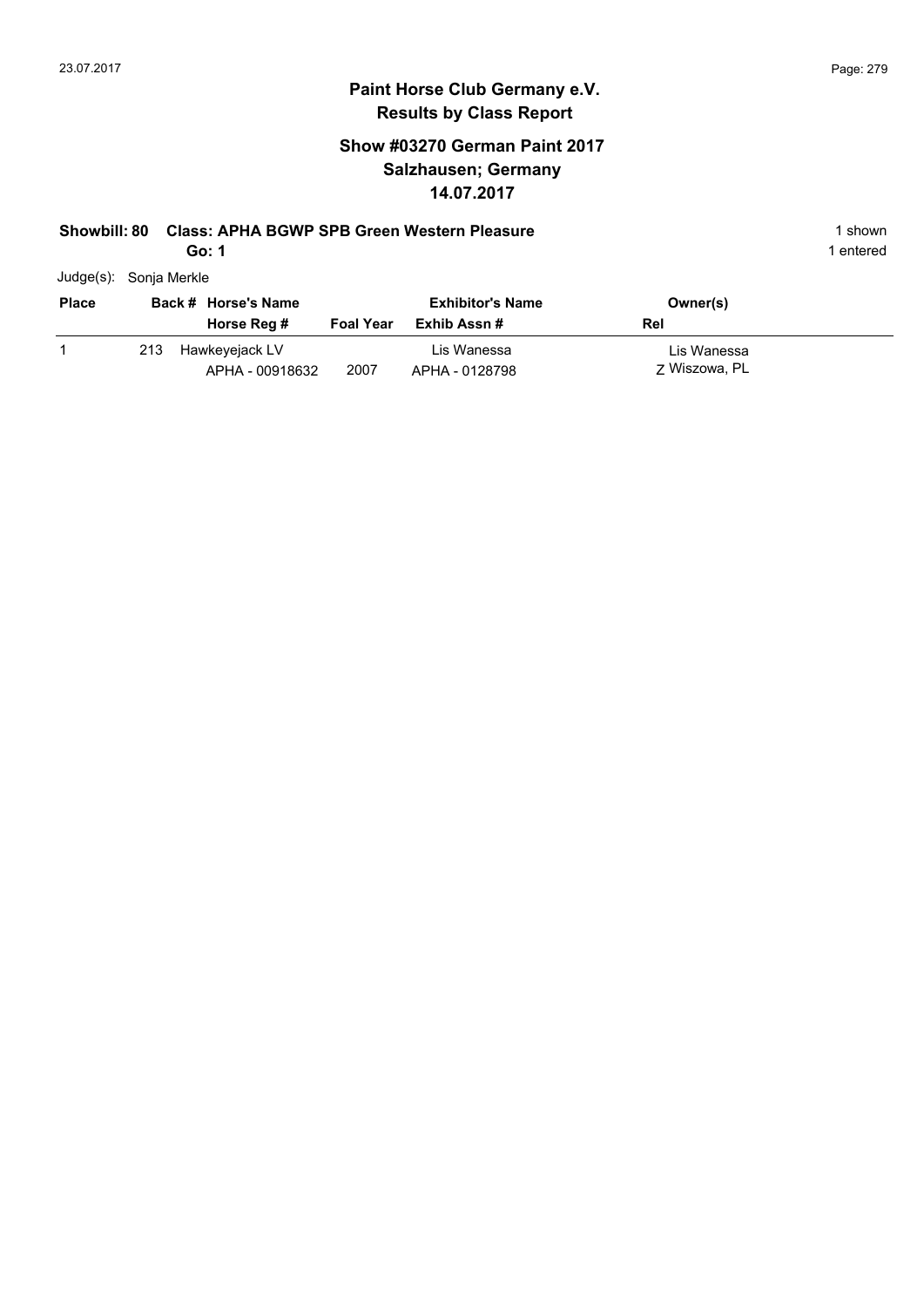### **Show #03271 German Paint 2017 Salzhausen; Germany 14.07.2017**

### **Showbill: 80 Class: APHA BGWP SPB Green Western Pleasure** 1 Shown 1 shown

**Go: 1**

| Judge(s): Barry Schuurman |
|---------------------------|
|                           |

| <b>Place</b> |     | Back # Horse's Name               |                  | <b>Exhibitor's Name</b>       | Owner(s)                     |
|--------------|-----|-----------------------------------|------------------|-------------------------------|------------------------------|
|              |     | Horse Reg #                       | <b>Foal Year</b> | Exhib Assn #                  | Rel                          |
|              | 213 | Hawkeyejack LV<br>APHA - 00918632 | 2007             | Lis Wanessa<br>APHA - 0128798 | Lis Wanessa<br>7 Wiszowa, PL |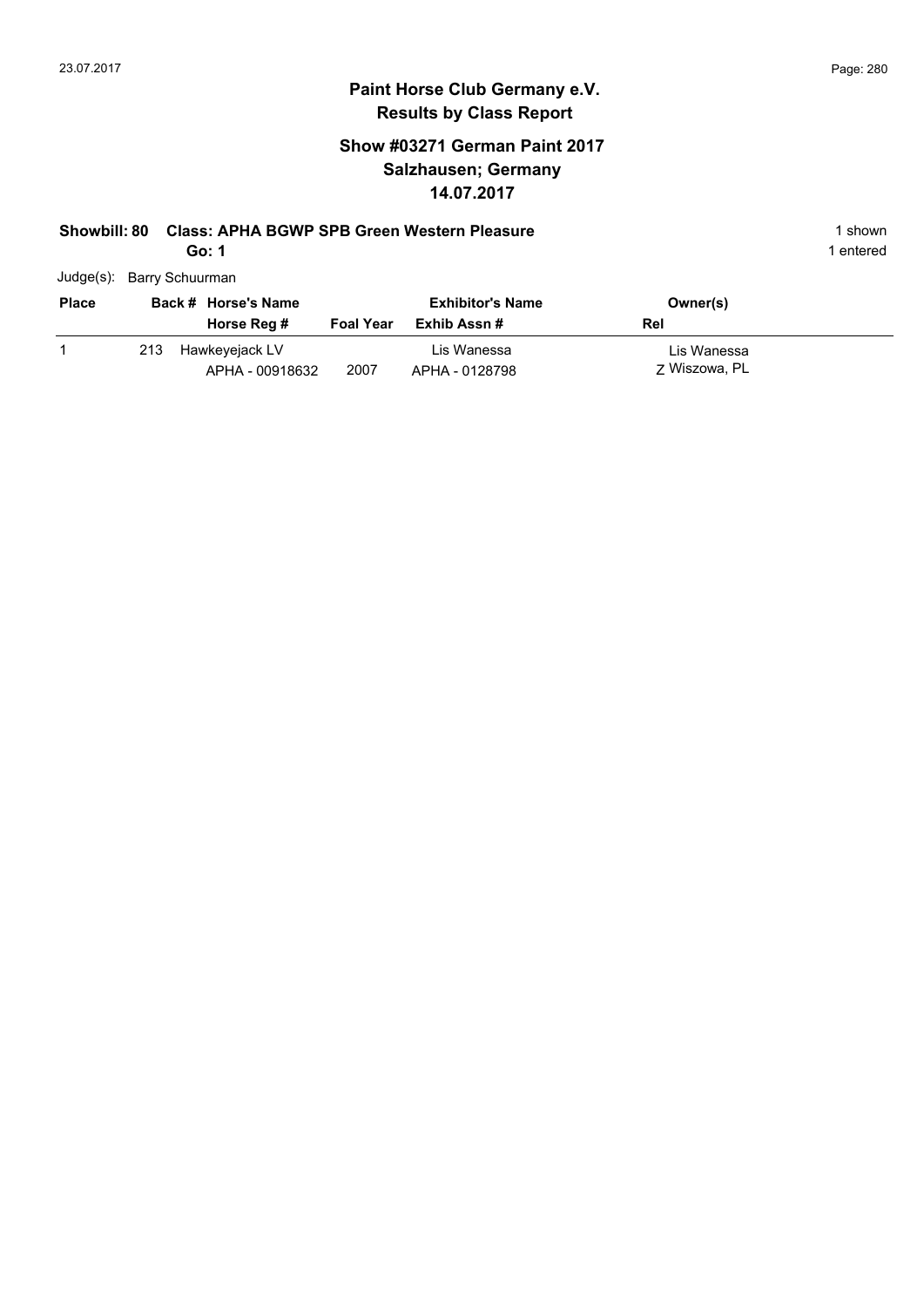19 entered

# **Paint Horse Club Germany e.V. Results by Class Report**

#### **Show #01698 German Paint 2017 Salzhausen; Germany 14.07.2017**

**Showbill: 81 Class: APHA NH1 Novice Amateur Western Horsemanship** 17 Shown

| Judge(s):    | <b>Rick LeMay</b> |                              |                  |                         |                           |
|--------------|-------------------|------------------------------|------------------|-------------------------|---------------------------|
| <b>Place</b> |                   | Back # Horse's Name          |                  | <b>Exhibitor's Name</b> | Owner(s)                  |
|              |                   | Horse Reg #                  | <b>Foal Year</b> | Exhib Assn#             | Rel                       |
| $\mathbf{1}$ | 215               | Dunnit Quincy                |                  | Karolina Rusak          | Karolina Rusak            |
|              |                   | APHA - 00818826              | 2004             | APHA - 8829648          | 7 Luban, PL               |
| 2            | 259               | HC Well Done Tejano          |                  | Meike Von Schroeder     | Ursula Von Schroeder      |
|              |                   | APHA - 00731838              | 2003             | APHA - 0114387          | N Muenster, DE            |
| 3            | 273               | Spooks Gotta Chic            |                  | Anna Janina Karl        | Anna Janina Karl          |
|              |                   | APHA - 00972054              | 2009             | APHA - 9152503          | Z Erkrath, DE             |
| 4            | 228               | TL Cherokees Beauty          |                  | Carmen Hoepfl           | Monika Hagen              |
|              |                   | APHA - 00714702              | 2002             | APHA - 8995189          | Haldenwang, DE            |
| 5            | 270               | Mato Paha                    |                  | Signe Aagaard           | Signe Aagaard             |
|              |                   | APHA - 00722286              | 2001             | APHA - 8953459          | Z Skanderborg, DK         |
| 6            | 381               | Peppys Delta Willie          |                  | Lena Falkner            | Birgit Bayer-Sassenhausen |
|              |                   | APHA - 01007522              | 2011             | APHA - 9157622          | E Willich, DE             |
| 7            | 172               | <b>Gamblers First Murphy</b> |                  | Joana Christel Sprogoe  | Joana Christel Sprogoe    |
|              |                   | APHA - 00983138              | 2010             | APHA - 8955431          | Z Suelfeld, DE            |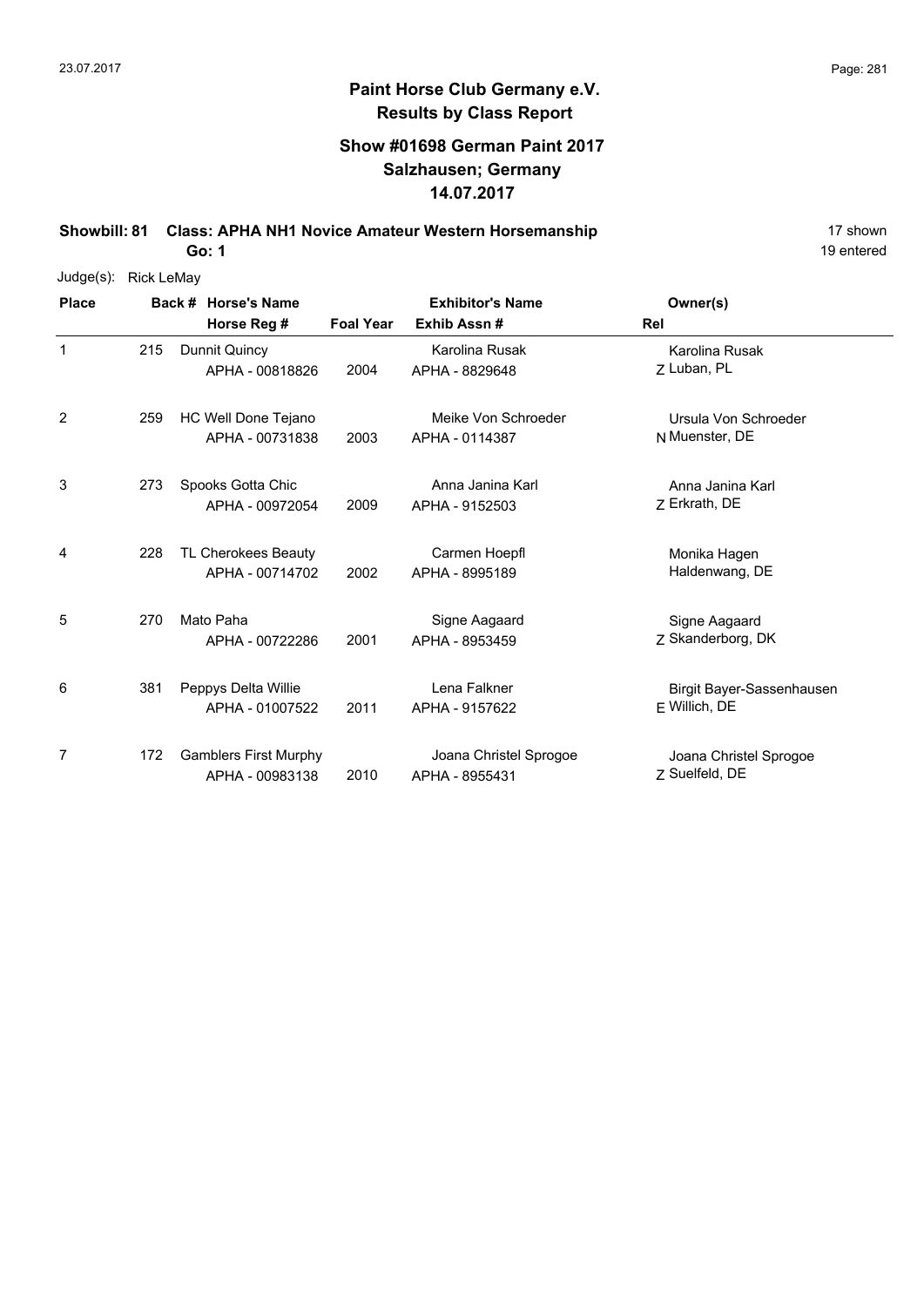19 entered

# **Paint Horse Club Germany e.V. Results by Class Report**

### **Show #01699 German Paint 2017 Salzhausen; Germany 14.07.2017**

**Showbill: 81 Class: APHA NH1 Novice Amateur Western Horsemanship** 17 Shown 17 shown

| Judge(s):    | Susanne Haug |                                                 |                  |                                          |                                            |  |  |  |  |
|--------------|--------------|-------------------------------------------------|------------------|------------------------------------------|--------------------------------------------|--|--|--|--|
| <b>Place</b> |              | Back # Horse's Name                             |                  | <b>Exhibitor's Name</b>                  | Owner(s)                                   |  |  |  |  |
|              |              | Horse Reg #                                     | <b>Foal Year</b> | Exhib Assn#                              | Rel                                        |  |  |  |  |
| $\mathbf{1}$ | 273          | Spooks Gotta Chic<br>APHA - 00972054            | 2009             | Anna Janina Karl<br>APHA - 9152503       | Anna Janina Karl<br>7 Erkrath, DE          |  |  |  |  |
| 2            | 259          | HC Well Done Tejano<br>APHA - 00731838          | 2003             | Meike Von Schroeder<br>APHA - 0114387    | Ursula Von Schroeder<br>N Muenster, DE     |  |  |  |  |
| 3            | 172          | <b>Gamblers First Murphy</b><br>APHA - 00983138 | 2010             | Joana Christel Sprogoe<br>APHA - 8955431 | Joana Christel Sprogoe<br>Z Suelfeld, DE   |  |  |  |  |
| 4            | 228          | TL Cherokees Beauty<br>APHA - 00714702          | 2002             | Carmen Hoepfl<br>APHA - 8995189          | Monika Hagen<br>Haldenwang, DE             |  |  |  |  |
| 5            | 270          | Mato Paha<br>APHA - 00722286                    | 2001             | Signe Aagaard<br>APHA - 8953459          | Signe Aagaard<br>Z Skanderborg, DK         |  |  |  |  |
| 6            | 381          | Peppys Delta Willie<br>APHA - 01007522          | 2011             | Lena Falkner<br>APHA - 9157622           | Birgit Bayer-Sassenhausen<br>F Willich, DE |  |  |  |  |
| 7            | 173          | <b>Brave Peppys Dream</b><br>APHA - 01031013    | 2013             | Sara Nilsson<br>APHA - 8979821           | Sara Nilsson<br>Z Klippan, SE              |  |  |  |  |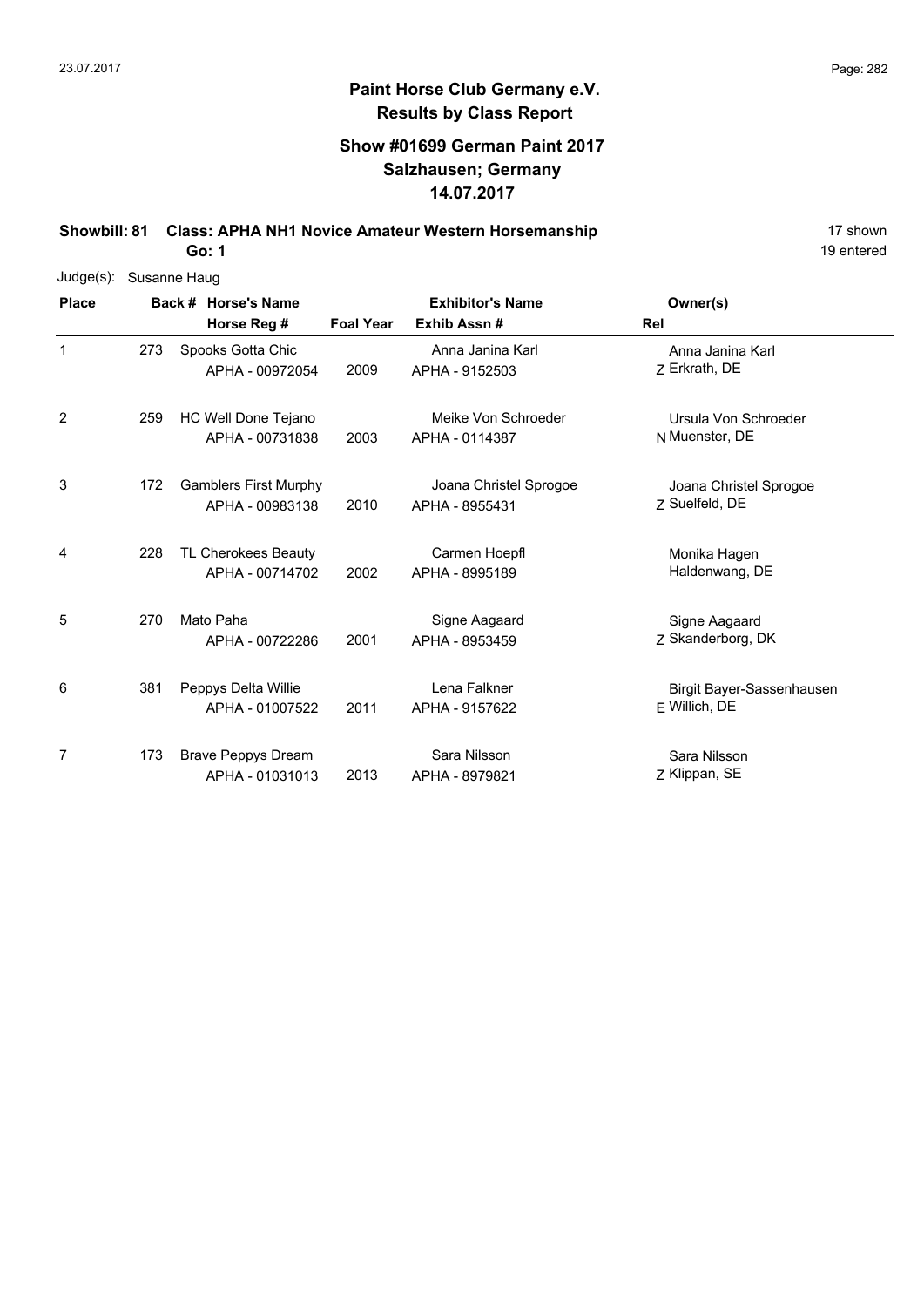### **Show #03270 German Paint 2017 Salzhausen; Germany 14.07.2017**

**Showbill: 81 Class: APHA NH1 Novice Amateur Western Horsemanship** 17 Shown

19 entered

| Judge(s): Sonja Merkle |     |                                                 |                  |                                          |                                            |
|------------------------|-----|-------------------------------------------------|------------------|------------------------------------------|--------------------------------------------|
| <b>Place</b>           |     | Back # Horse's Name                             |                  | <b>Exhibitor's Name</b>                  | Owner(s)                                   |
|                        |     | Horse Reg #                                     | <b>Foal Year</b> | Exhib Assn#                              | Rel                                        |
| $\mathbf 1$            | 228 | TL Cherokees Beauty<br>APHA - 00714702          | 2002             | Carmen Hoepfl<br>APHA - 8995189          | Monika Hagen<br>Haldenwang, DE             |
| $\overline{2}$         | 215 | <b>Dunnit Quincy</b><br>APHA - 00818826         | 2004             | Karolina Rusak<br>APHA - 8829648         | Karolina Rusak<br>Z Luban, PL              |
| 3                      | 273 | Spooks Gotta Chic<br>APHA - 00972054            | 2009             | Anna Janina Karl<br>APHA - 9152503       | Anna Janina Karl<br>Z Erkrath, DE          |
| 4                      | 381 | Peppys Delta Willie<br>APHA - 01007522          | 2011             | Lena Falkner<br>APHA - 9157622           | Birgit Bayer-Sassenhausen<br>F Willich, DE |
| 5                      | 259 | HC Well Done Tejano<br>APHA - 00731838          | 2003             | Meike Von Schroeder<br>APHA - 0114387    | Ursula Von Schroeder<br>N Muenster, DE     |
| 6                      | 270 | Mato Paha<br>APHA - 00722286                    | 2001             | Signe Aagaard<br>APHA - 8953459          | Signe Aagaard<br>Z Skanderborg, DK         |
| 7                      | 172 | <b>Gamblers First Murphy</b><br>APHA - 00983138 | 2010             | Joana Christel Sprogoe<br>APHA - 8955431 | Joana Christel Sprogoe<br>Z Suelfeld, DE   |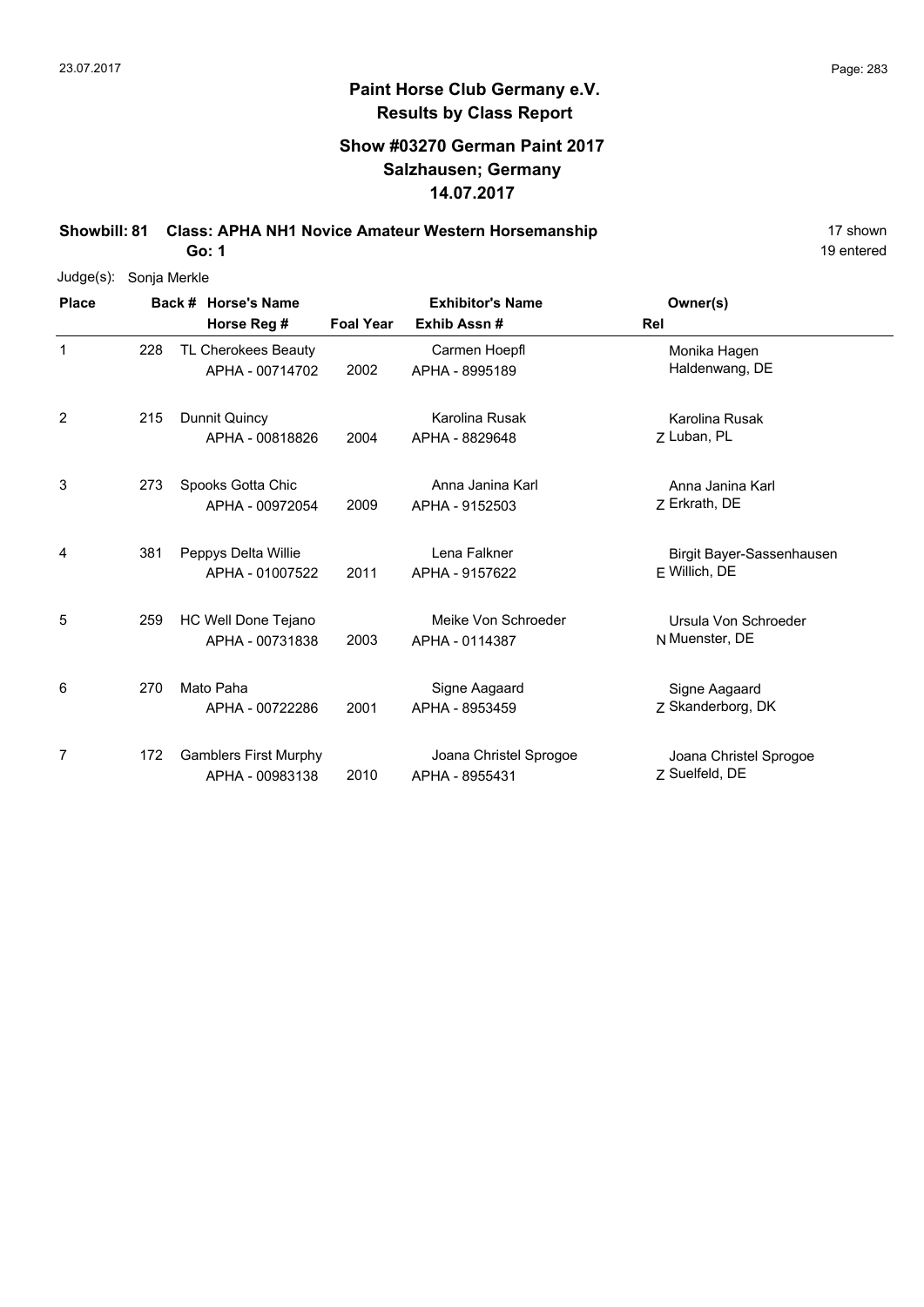### **Show #03271 German Paint 2017 Salzhausen; Germany 14.07.2017**

**Showbill: 81 Class: APHA NH1 Novice Amateur Western Horsemanship** 17 Shown

**Go: 1**

| $Judge(s)$ : | <b>Barry Schuurman</b> |                              |                  |                         |                           |
|--------------|------------------------|------------------------------|------------------|-------------------------|---------------------------|
| <b>Place</b> |                        | Back # Horse's Name          |                  | <b>Exhibitor's Name</b> | Owner(s)                  |
|              |                        | Horse Reg #                  | <b>Foal Year</b> | Exhib Assn#             | Rel                       |
| 1            | 215                    | Dunnit Quincy                |                  | Karolina Rusak          | Karolina Rusak            |
|              |                        | APHA - 00818826              | 2004             | APHA - 8829648          | 7 Luban, PL               |
| 2            | 259                    | HC Well Done Tejano          |                  | Meike Von Schroeder     | Ursula Von Schroeder      |
|              |                        | APHA - 00731838              | 2003             | APHA - 0114387          | N Muenster, DE            |
| 3            | 270                    | Mato Paha                    |                  | Signe Aagaard           | Signe Aagaard             |
|              |                        | APHA - 00722286              | 2001             | APHA - 8953459          | Z Skanderborg, DK         |
| 4            | 273                    | Spooks Gotta Chic            |                  | Anna Janina Karl        | Anna Janina Karl          |
|              |                        | APHA - 00972054              | 2009             | APHA - 9152503          | 7 Erkrath, DE             |
| 5            | 228                    | TL Cherokees Beauty          |                  | Carmen Hoepfl           | Monika Hagen              |
|              |                        | APHA - 00714702              | 2002             | APHA - 8995189          | Haldenwang, DE            |
| 6            | 172                    | <b>Gamblers First Murphy</b> |                  | Joana Christel Sprogoe  | Joana Christel Sprogoe    |
|              |                        | APHA - 00983138              | 2010             | APHA - 8955431          | Z Suelfeld, DE            |
| 7            | 381                    | Peppys Delta Willie          |                  | Lena Falkner            | Birgit Bayer-Sassenhausen |
|              |                        | APHA - 01007522              | 2011             | APHA - 9157622          | E Willich, DE             |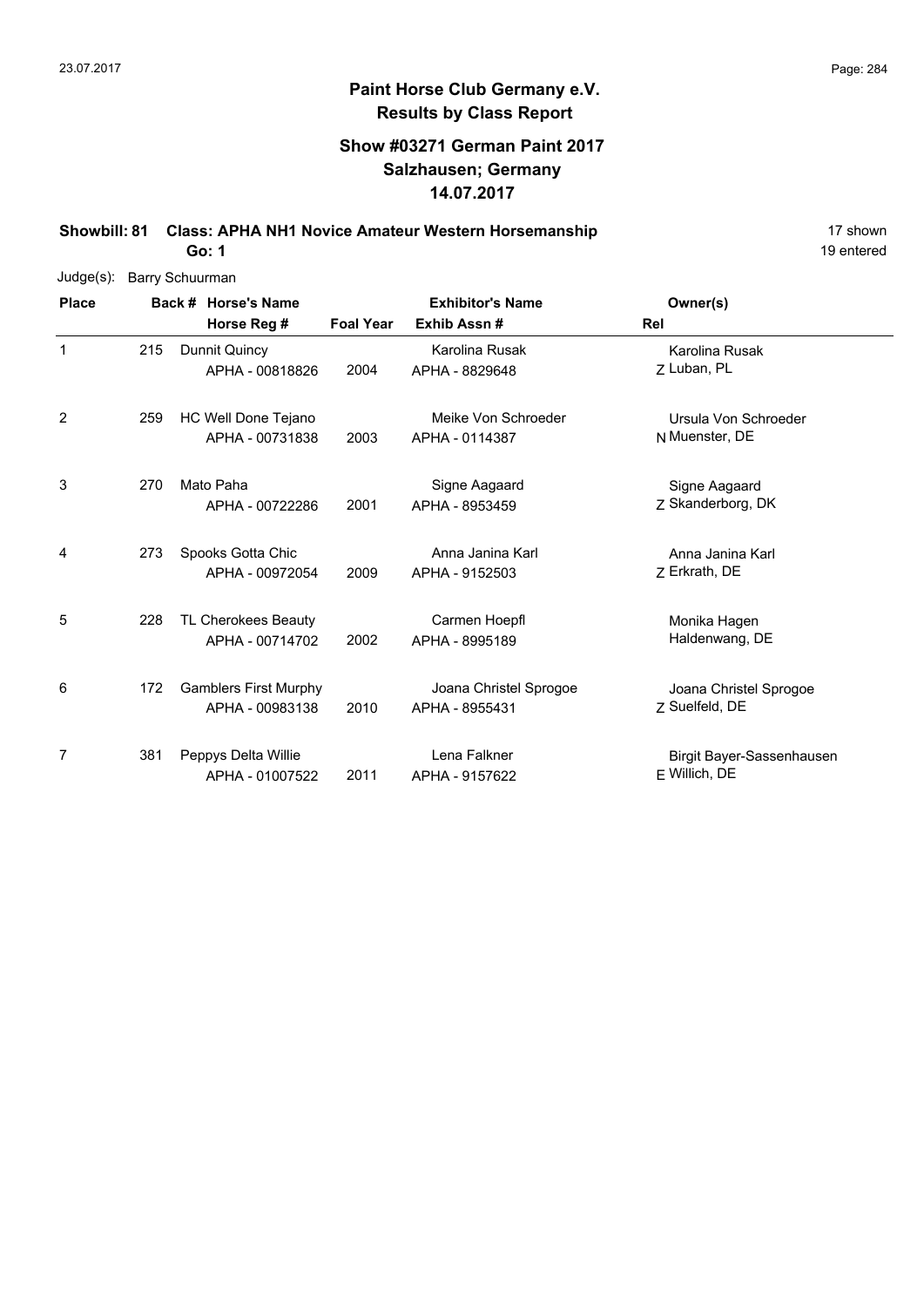### **Show #01698 German Paint 2017 Salzhausen; Germany 14.07.2017**

**Showbill: 82 Class: APHA ARP1 Amateur Ranch Riding All Ages** 11 shown

**Go: 1**

| Judge(s): Rick LeMay |
|----------------------|
|                      |

| <b>Place</b> |     | Back # Horse's Name                      |                  | <b>Exhibitor's Name</b><br>Exhib Assn#   | Owner(s)                                      |  |
|--------------|-----|------------------------------------------|------------------|------------------------------------------|-----------------------------------------------|--|
|              |     | Horse Reg #                              | <b>Foal Year</b> |                                          | Rel                                           |  |
| $\mathbf{1}$ | 195 | Shot Girl<br>APHA - 00994625             | 2008             | Anna-Alisa Samse<br>APHA - 8982739       | Anna-Alisa Samse<br>7 Hannover, DE            |  |
| 2            | 273 | Spooks Gotta Chic<br>APHA - 00972054     | 2009             | Anna Janina Karl<br>APHA - 9152503       | Anna Janina Karl<br>Z Erkrath, DE             |  |
| 3            | 274 | SR Sunrays Best Girl<br>APHA - 00911509  | 2007             | Andrea Mertens<br>APHA - 8952578         | Andrea Mertens & Stefan Korte<br>7 Bochum, DE |  |
| 4            | 353 | Mr Chesmu Peppy Boon<br>APHA - 00996514  | 2010             | <b>Martin Schemuth</b><br>APHA - 8991155 | <b>Martin Schemuth</b><br>Z Schauen, DE       |  |
| 5            | 183 | Tchetan Pepp Olena<br>APHA - 00682534    | 2002             | Heike Rudolph-Lasner<br>APHA - 8301191   | Heike Rudolph-Lasner<br>Z Norderstedt, DE     |  |
| 6            | 188 | LDR Docs Moon Lena<br>APHA - 00831490    | 2005             | Dr. Kerstin Gilsbach<br>APHA - 8590844   | Peter Gilsbach<br>P Börde Hakel, DE           |  |
| 7            | 187 | LDR Gun Of Enterprise<br>APHA - 00913076 | 2007             | Dr. Kerstin Gilsbach<br>APHA - 8590844   | Peter Gilsbach<br>Z Börde Hakel, DE           |  |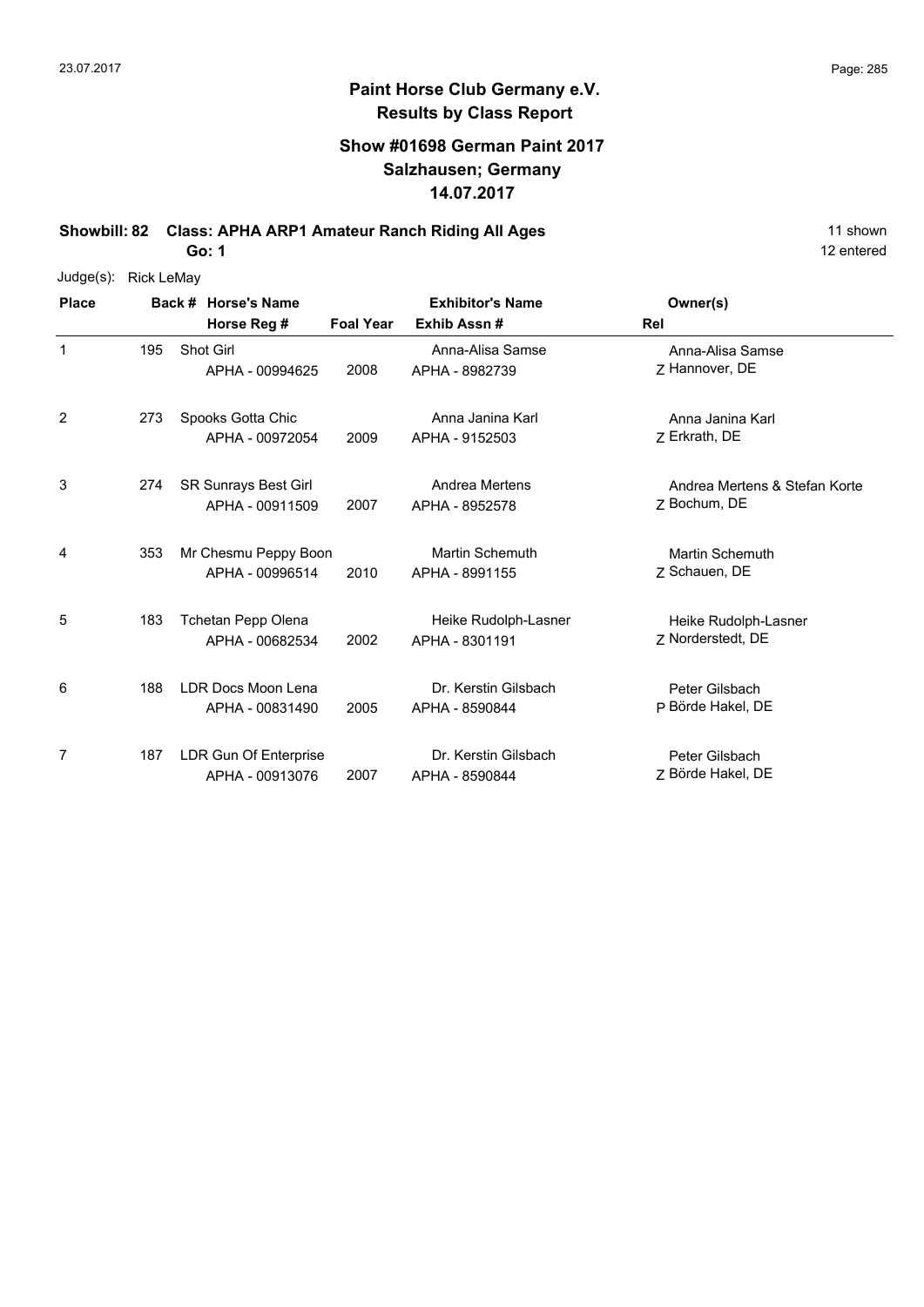### **Show #01699 German Paint 2017 Salzhausen; Germany 14.07.2017**

**Showbill: 82 Class: APHA ARP1 Amateur Ranch Riding All Ages** 11 shown

**Go: 1**

| $Judge(s)$ : | Susanne Haug |  |                             |                  |                         |                               |  |  |
|--------------|--------------|--|-----------------------------|------------------|-------------------------|-------------------------------|--|--|
| <b>Place</b> |              |  | Back # Horse's Name         |                  | <b>Exhibitor's Name</b> | Owner(s)                      |  |  |
|              |              |  | Horse Reg #                 | <b>Foal Year</b> | Exhib Assn#             | Rel                           |  |  |
| $\mathbf 1$  | 195          |  | Shot Girl                   |                  | Anna-Alisa Samse        | Anna-Alisa Samse              |  |  |
|              |              |  | APHA - 00994625             | 2008             | APHA - 8982739          | Z Hannover, DE                |  |  |
| 2            | 273          |  | Spooks Gotta Chic           |                  | Anna Janina Karl        | Anna Janina Karl              |  |  |
|              |              |  | APHA - 00972054             | 2009             | APHA - 9152503          | Z Erkrath, DE                 |  |  |
| 3            | 353          |  | Mr Chesmu Peppy Boon        |                  | <b>Martin Schemuth</b>  | Martin Schemuth               |  |  |
|              |              |  | APHA - 00996514             | 2010             | APHA - 8991155          | Z Schauen, DE                 |  |  |
| 4            | 187          |  | LDR Gun Of Enterprise       |                  | Dr. Kerstin Gilsbach    | Peter Gilsbach                |  |  |
|              |              |  | APHA - 00913076             | 2007             | APHA - 8590844          | Z Börde Hakel, DE             |  |  |
| 5            | 183          |  | Tchetan Pepp Olena          |                  | Heike Rudolph-Lasner    | Heike Rudolph-Lasner          |  |  |
|              |              |  | APHA - 00682534             | 2002             | APHA - 8301191          | Z Norderstedt, DE             |  |  |
| 6            | 274          |  | <b>SR Sunrays Best Girl</b> |                  | Andrea Mertens          | Andrea Mertens & Stefan Korte |  |  |
|              |              |  | APHA - 00911509             | 2007             | APHA - 8952578          | Z Bochum, DE                  |  |  |
| 7            | 206          |  | Doll B My Gun               |                  | Anika Probson           | Anika Probson                 |  |  |
|              |              |  | APHA - 00999199             | 2011             | APHA - 8987638          | Z Schweich, DE                |  |  |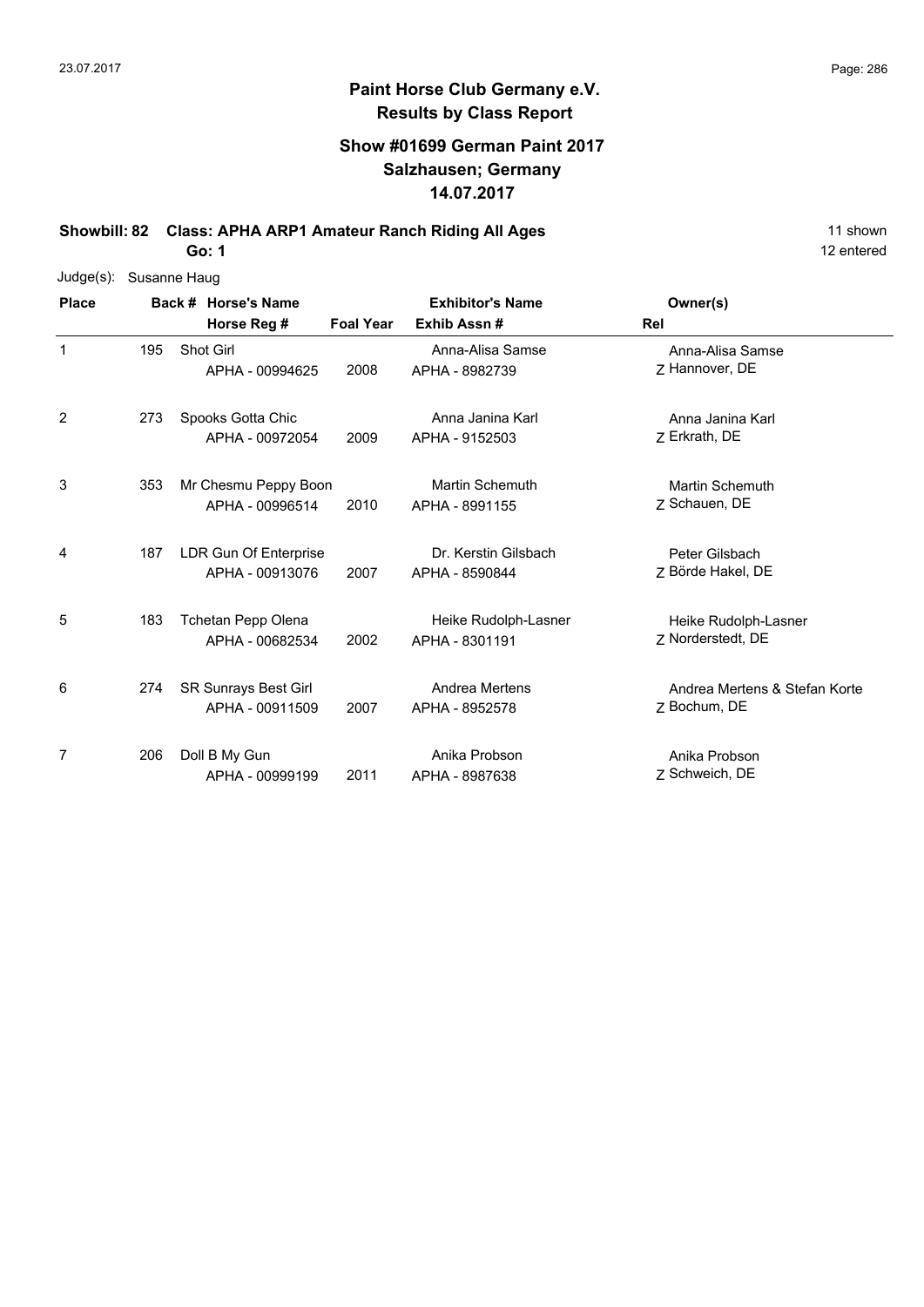### **Show #03270 German Paint 2017 Salzhausen; Germany 14.07.2017**

**Showbill: 82 Class: APHA ARP1 Amateur Ranch Riding All Ages** 11 shown

**Go: 1**

| $Judge(s)$ : | Sonja Merkle |  |                       |                  |                         |                               |  |  |
|--------------|--------------|--|-----------------------|------------------|-------------------------|-------------------------------|--|--|
| <b>Place</b> |              |  | Back # Horse's Name   |                  | <b>Exhibitor's Name</b> | Owner(s)                      |  |  |
|              |              |  | Horse Reg #           | <b>Foal Year</b> | Exhib Assn#             | Rel                           |  |  |
| $\mathbf 1$  | 195          |  | Shot Girl             |                  | Anna-Alisa Samse        | Anna-Alisa Samse              |  |  |
|              |              |  | APHA - 00994625       | 2008             | APHA - 8982739          | Z Hannover, DE                |  |  |
| 2            | 353          |  | Mr Chesmu Peppy Boon  |                  | <b>Martin Schemuth</b>  | <b>Martin Schemuth</b>        |  |  |
|              |              |  | APHA - 00996514       | 2010             | APHA - 8991155          | Z Schauen, DE                 |  |  |
| 3            | 273          |  | Spooks Gotta Chic     |                  | Anna Janina Karl        | Anna Janina Karl              |  |  |
|              |              |  | APHA - 00972054       | 2009             | APHA - 9152503          | Z Erkrath, DE                 |  |  |
| 4            | 183          |  | Tchetan Pepp Olena    |                  | Heike Rudolph-Lasner    | Heike Rudolph-Lasner          |  |  |
|              |              |  | APHA - 00682534       | 2002             | APHA - 8301191          | 7 Norderstedt, DE             |  |  |
| 5            | 274          |  | SR Sunrays Best Girl  |                  | Andrea Mertens          | Andrea Mertens & Stefan Korte |  |  |
|              |              |  | APHA - 00911509       | 2007             | APHA - 8952578          | Z Bochum, DE                  |  |  |
| 6            | 187          |  | LDR Gun Of Enterprise |                  | Dr. Kerstin Gilsbach    | Peter Gilsbach                |  |  |
|              |              |  | APHA - 00913076       | 2007             | APHA - 8590844          | Z Börde Hakel, DE             |  |  |
| 7            | 206          |  | Doll B My Gun         |                  | Anika Probson           | Anika Probson                 |  |  |
|              |              |  | APHA - 00999199       | 2011             | APHA - 8987638          | Z Schweich, DE                |  |  |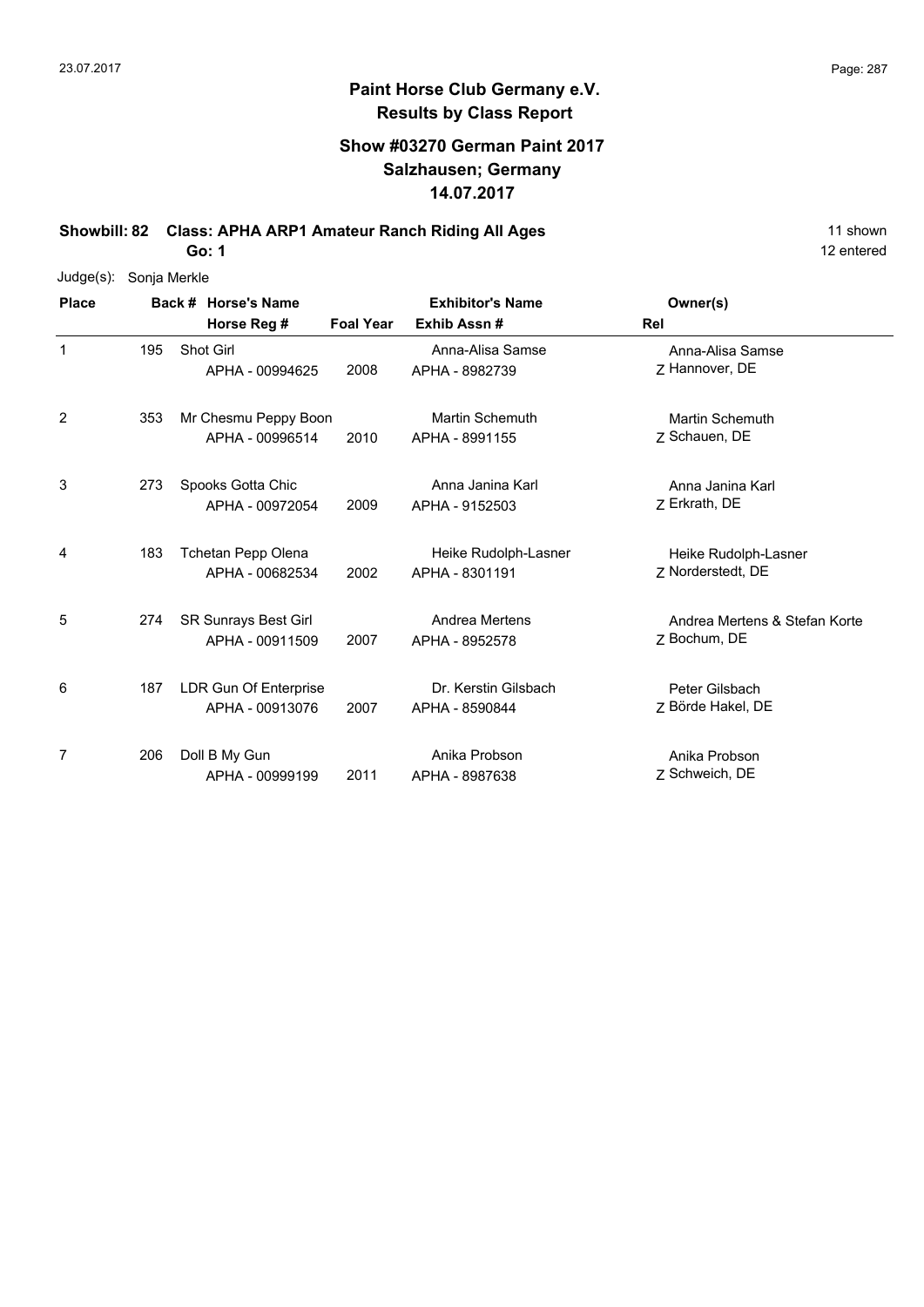### **Show #03271 German Paint 2017 Salzhausen; Germany 14.07.2017**

**Showbill: 82 Class: APHA ARP1 Amateur Ranch Riding All Ages** 11 shown

**Go: 1**

|              | Judge(s): Barry Schuurman |  |                             |                  |                         |                               |  |  |
|--------------|---------------------------|--|-----------------------------|------------------|-------------------------|-------------------------------|--|--|
| <b>Place</b> |                           |  | Back # Horse's Name         |                  | <b>Exhibitor's Name</b> | Owner(s)                      |  |  |
|              |                           |  | Horse Reg #                 | <b>Foal Year</b> | Exhib Assn#             | Rel                           |  |  |
| $\mathbf 1$  | 195                       |  | Shot Girl                   |                  | Anna-Alisa Samse        | Anna-Alisa Samse              |  |  |
|              |                           |  | APHA - 00994625             | 2008             | APHA - 8982739          | Z Hannover, DE                |  |  |
| 2            | 273                       |  | Spooks Gotta Chic           |                  | Anna Janina Karl        | Anna Janina Karl              |  |  |
|              |                           |  | APHA - 00972054             | 2009             | APHA - 9152503          | Z Erkrath, DE                 |  |  |
| 3            | 353                       |  | Mr Chesmu Peppy Boon        |                  | <b>Martin Schemuth</b>  | <b>Martin Schemuth</b>        |  |  |
|              |                           |  | APHA - 00996514             | 2010             | APHA - 8991155          | Z Schauen, DE                 |  |  |
| 4            | 183                       |  | Tchetan Pepp Olena          |                  | Heike Rudolph-Lasner    | Heike Rudolph-Lasner          |  |  |
|              |                           |  | APHA - 00682534             | 2002             | APHA - 8301191          | 7 Norderstedt, DE             |  |  |
| 5            | 274                       |  | <b>SR Sunrays Best Girl</b> |                  | Andrea Mertens          | Andrea Mertens & Stefan Korte |  |  |
|              |                           |  | APHA - 00911509             | 2007             | APHA - 8952578          | Z Bochum, DE                  |  |  |
| 6            | 206                       |  | Doll B My Gun               |                  | Anika Probson           | Anika Probson                 |  |  |
|              |                           |  | APHA - 00999199             | 2011             | APHA - 8987638          | Z Schweich, DE                |  |  |
| 7            | 228                       |  | TL Cherokees Beauty         |                  | Lena Hagen              | Monika Hagen                  |  |  |
|              |                           |  | APHA - 00714702             | 2002             | APHA - 8818312          | C Haldenwang, DE              |  |  |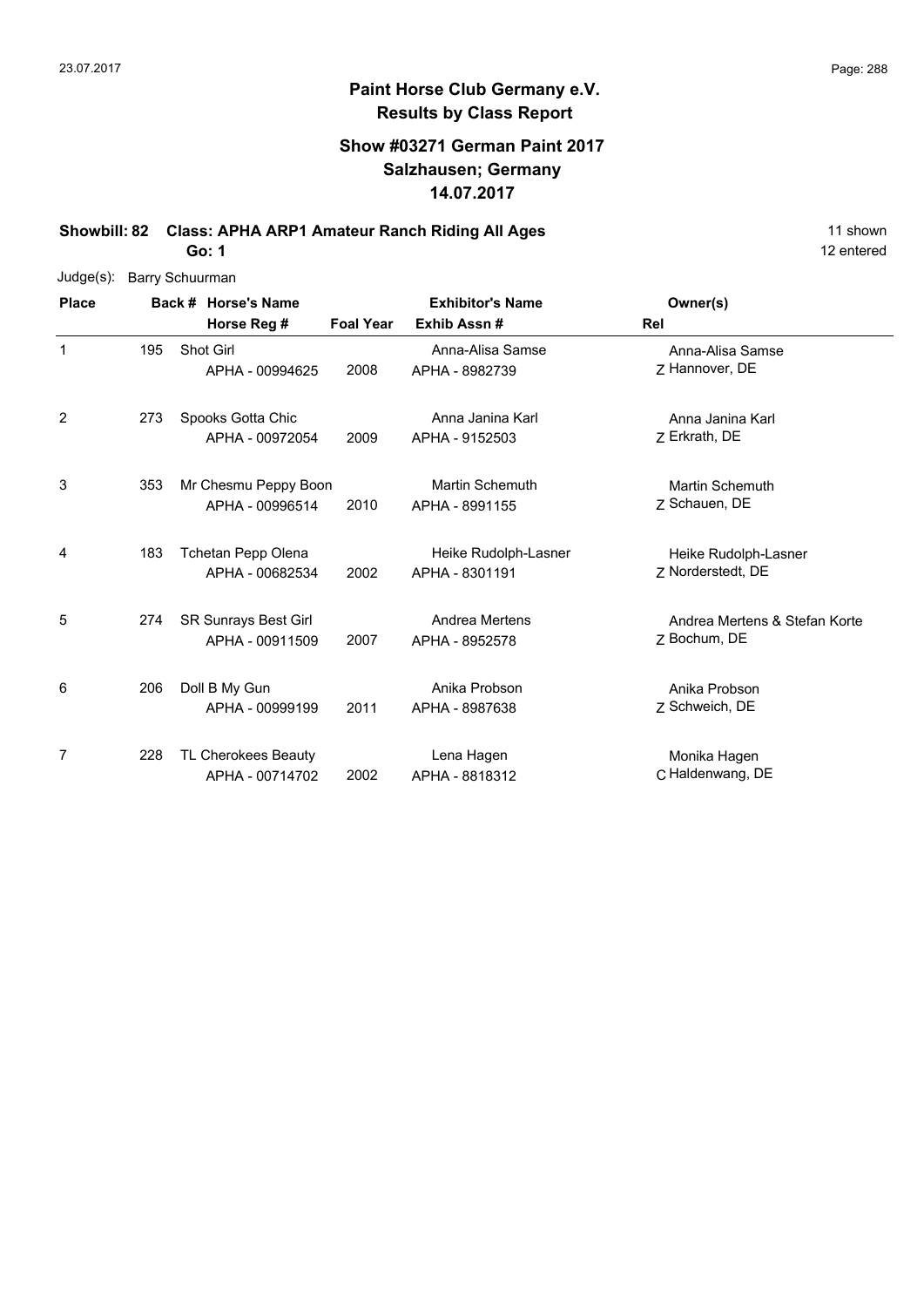## **Show #01698 German Paint 2017 Salzhausen; Germany 14.07.2017**

**Showbill: 83 Class: APHA ABRP Amt SPB Ranch Riding All Ages** 2 shown

**Go: 1**

2 entered

Judge(s): Rick LeMay

| <b>Place</b> |     | Back # Horse's Name                    | <b>Exhibitor's Name</b> |                                      | Owner(s)                                   |
|--------------|-----|----------------------------------------|-------------------------|--------------------------------------|--------------------------------------------|
|              |     | Horse Reg #                            | <b>Foal Year</b>        | Exhib Assn#                          | Rel                                        |
|              | 170 | Kay Jay Black Chief<br>APHA - 00926717 | 2004                    | Yvette Ekiz-Koegel<br>APHA - 8992285 | Yvette Ekiz-Koegel<br>7 Lauf, DE           |
| 2            | 233 | Sam Okie Lena<br>APHA - 00641442       | 2001                    | Sabrina Busch<br>APHA - 9156124      | Sabrina Busch<br>7 Bremervoerde-Bevern, DE |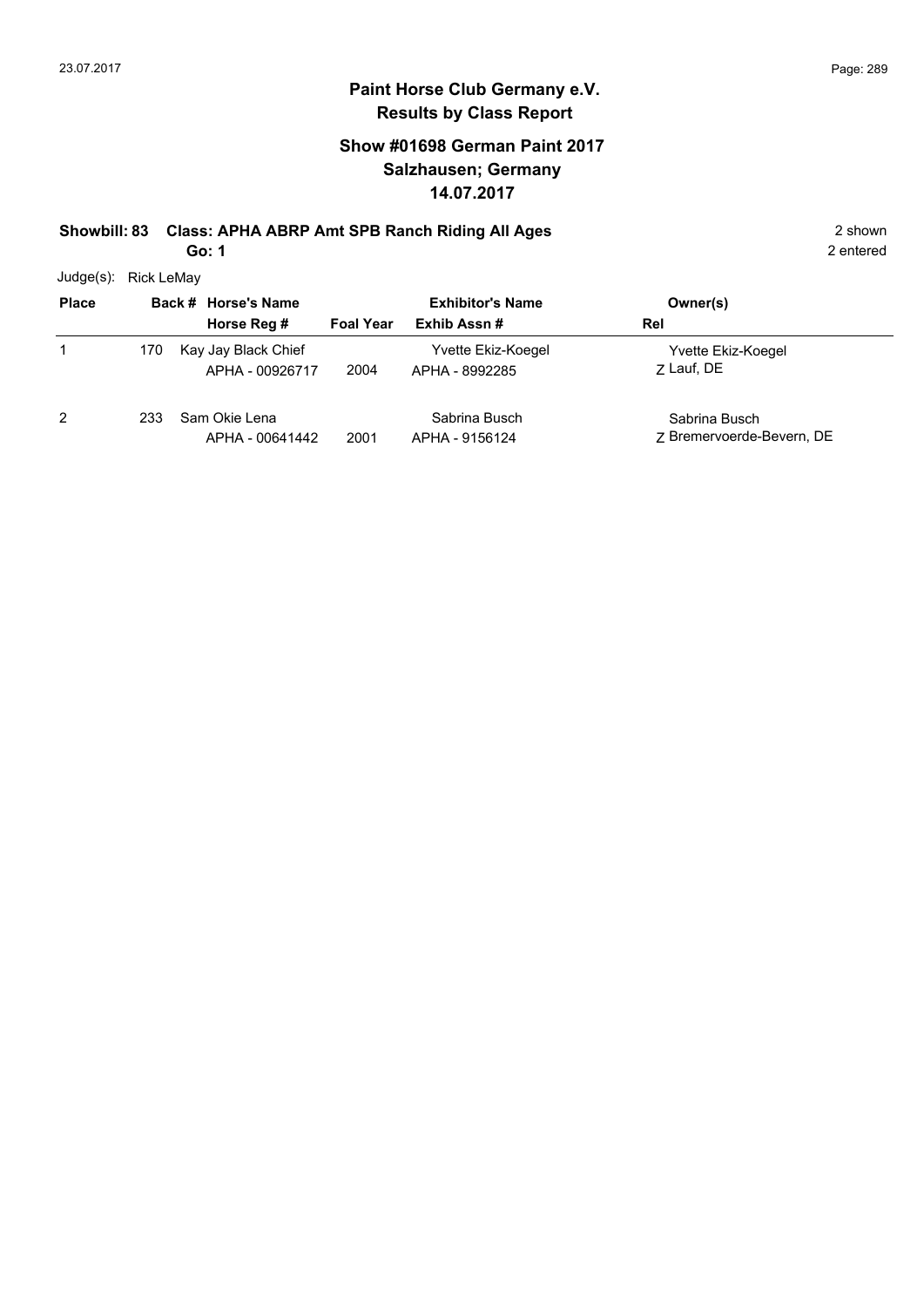## **Show #01699 German Paint 2017 Salzhausen; Germany 14.07.2017**

# **Showbill: 83 Class: APHA ABRP Amt SPB Ranch Riding All Ages** 2 shown

**Go: 1**

2 entered

Judge(s): Susanne Haug

| <b>Place</b> |     | Back # Horse's Name                    | <b>Exhibitor's Name</b> |                                      | Owner(s)                                   |
|--------------|-----|----------------------------------------|-------------------------|--------------------------------------|--------------------------------------------|
|              |     | Horse Reg #                            | <b>Foal Year</b>        | Exhib Assn#                          | Rel                                        |
| 1            | 170 | Kay Jay Black Chief<br>APHA - 00926717 | 2004                    | Yvette Ekiz-Koegel<br>APHA - 8992285 | Yvette Ekiz-Koegel<br>7 Lauf, DE           |
| 2            | 233 | Sam Okie Lena<br>APHA - 00641442       | 2001                    | Sabrina Busch<br>APHA - 9156124      | Sabrina Busch<br>7 Bremervoerde-Bevern, DE |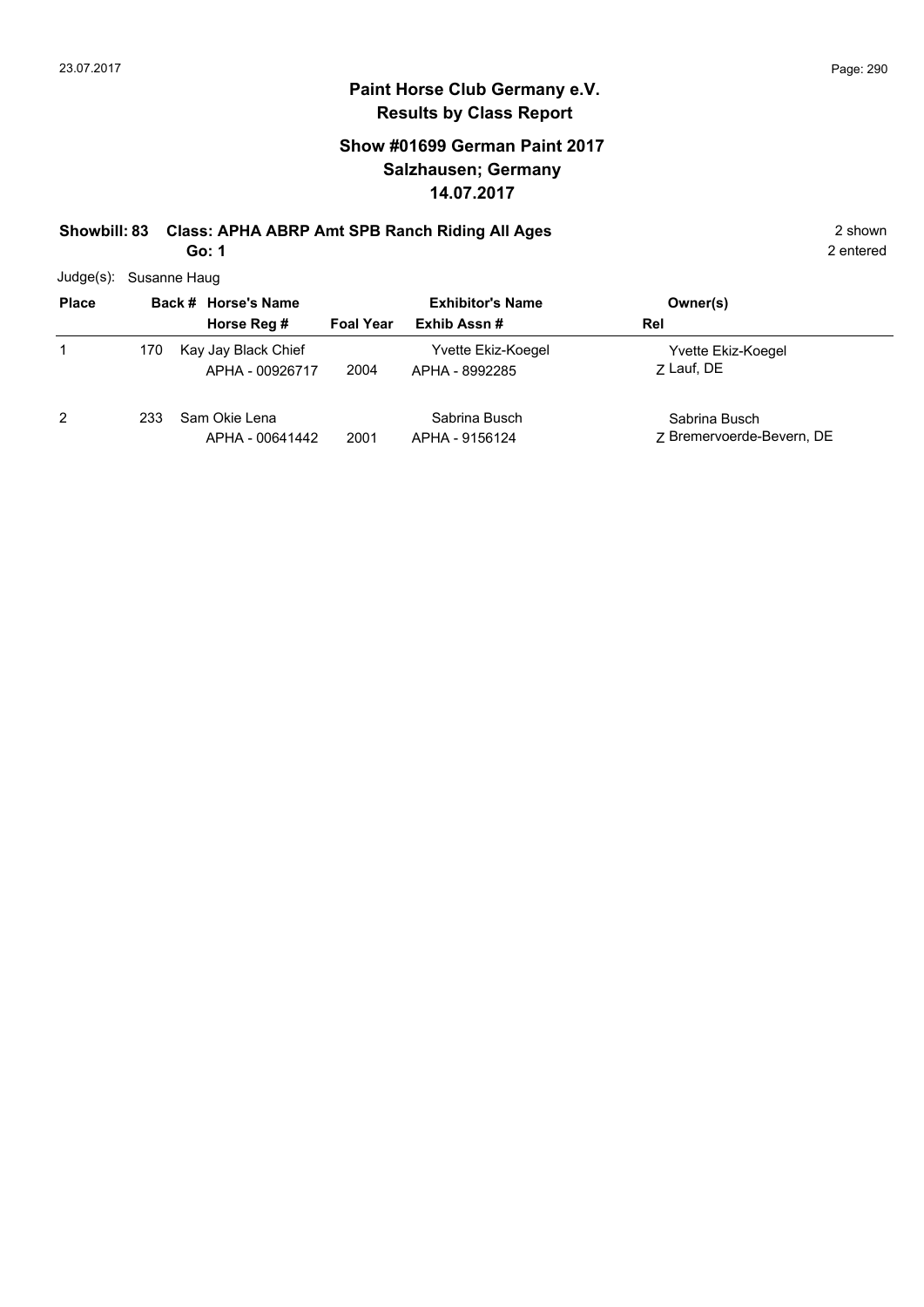## **Show #03270 German Paint 2017 Salzhausen; Germany 14.07.2017**

# **Showbill: 83 Class: APHA ABRP Amt SPB Ranch Riding All Ages** 2 shown

**Go: 1**

2 entered

Judge(s): Sonja Merkle

| <b>Place</b> |     | Back # Horse's Name                    | <b>Exhibitor's Name</b> |                                      | Owner(s)                                   |
|--------------|-----|----------------------------------------|-------------------------|--------------------------------------|--------------------------------------------|
|              |     | Horse Reg #                            | <b>Foal Year</b>        | Exhib Assn#                          | Rel                                        |
|              | 170 | Kay Jay Black Chief<br>APHA - 00926717 | 2004                    | Yvette Ekiz-Koegel<br>APHA - 8992285 | Yvette Ekiz-Koegel<br>7 Lauf, DE           |
| 2            | 233 | Sam Okie Lena<br>APHA - 00641442       | 2001                    | Sabrina Busch<br>APHA - 9156124      | Sabrina Busch<br>7 Bremervoerde-Bevern, DE |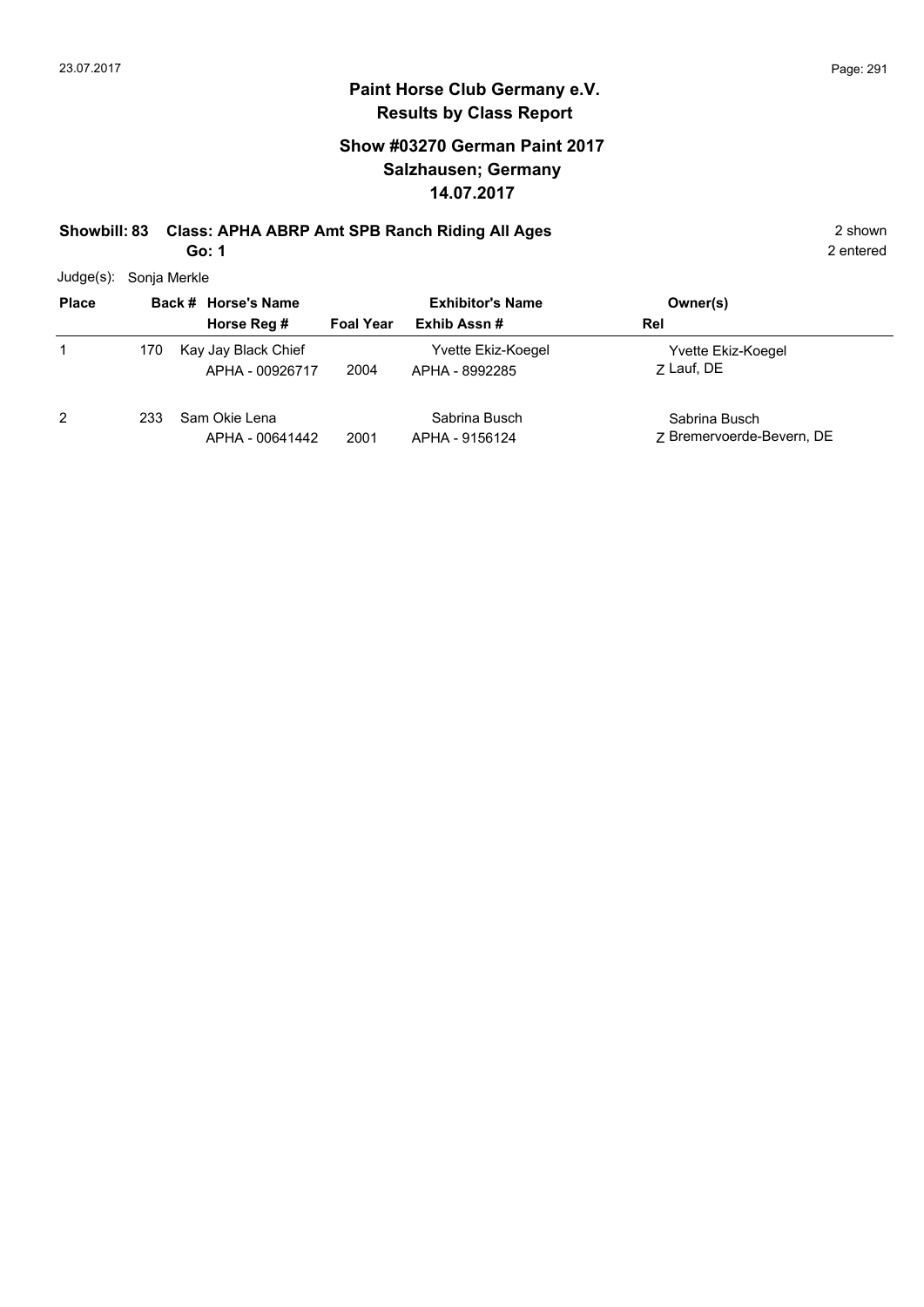## **Show #03271 German Paint 2017 Salzhausen; Germany 14.07.2017**

# **Showbill: 83 Class: APHA ABRP Amt SPB Ranch Riding All Ages** 2 shown

**Go: 1**

2 entered

Judge(s): Barry Schuurman

| <b>Place</b> |     | Back # Horse's Name                    | <b>Exhibitor's Name</b> |                                      | Owner(s)                                   |
|--------------|-----|----------------------------------------|-------------------------|--------------------------------------|--------------------------------------------|
|              |     | Horse Reg #                            | <b>Foal Year</b>        | Exhib Assn#                          | Rel                                        |
| 1            | 170 | Kay Jay Black Chief<br>APHA - 00926717 | 2004                    | Yvette Ekiz-Koegel<br>APHA - 8992285 | Yvette Ekiz-Koegel<br>7 Lauf, DE           |
| 2            | 233 | Sam Okie Lena<br>APHA - 00641442       | 2001                    | Sabrina Busch<br>APHA - 9156124      | Sabrina Busch<br>7 Bremervoerde-Bevern, DE |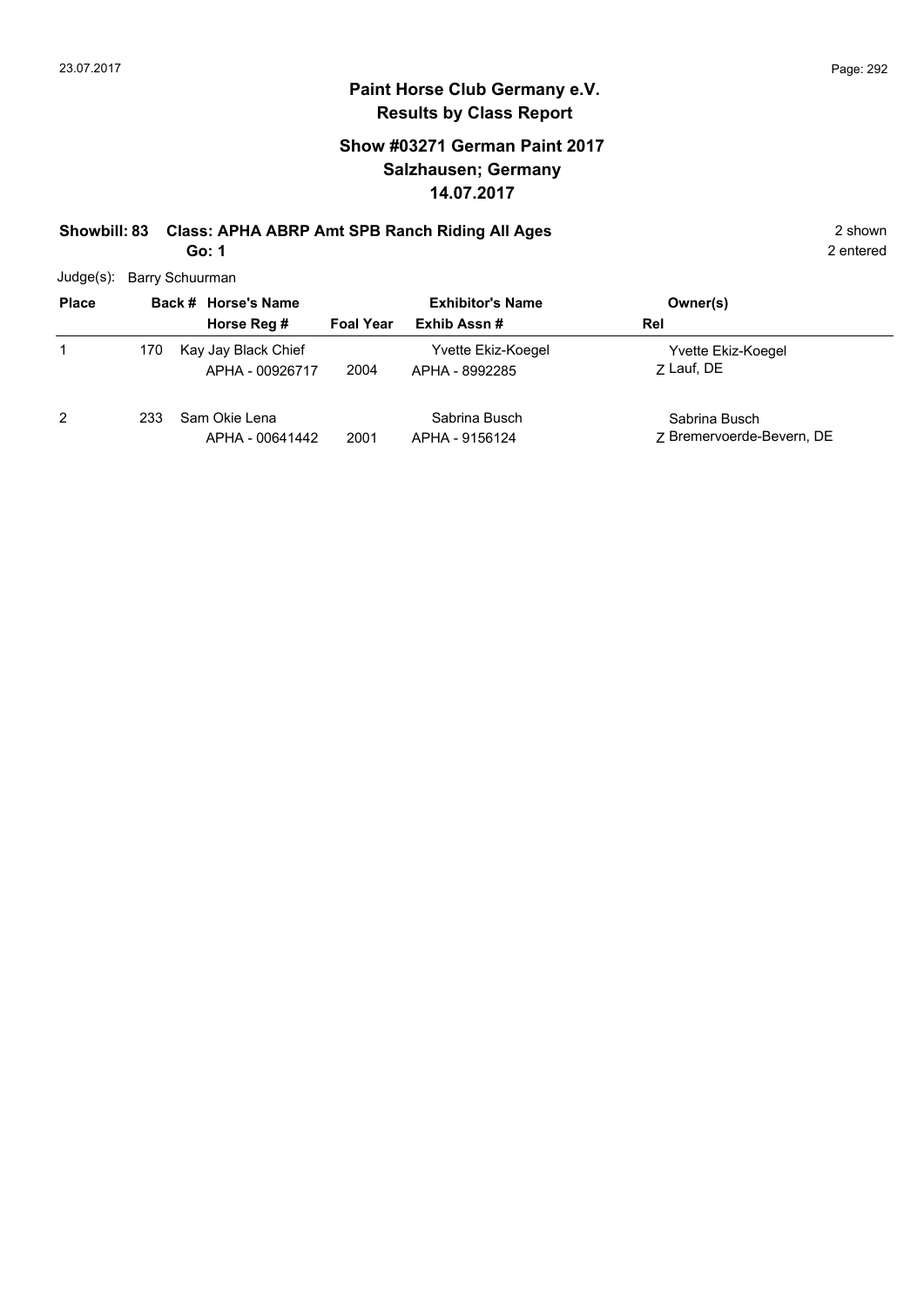#### **Show #01698 German Paint 2017 Salzhausen; Germany 15.07.2017**

## **Showbill: 94 Class: APHA NR1 Novice Amateur Reining 5 Shown 5 Shown 5 shown**

**Go: 1**

| Judge(s): | Rick LeMay |
|-----------|------------|
|           |            |

| <b>Place</b> |     | Back # Horse's Name<br>Horse Reg #             | <b>Foal Year</b> | <b>Exhibitor's Name</b><br>Exhib Assn# | Owner(s)<br>Rel                               |
|--------------|-----|------------------------------------------------|------------------|----------------------------------------|-----------------------------------------------|
| 1            | 206 | Doll B My Gun<br>APHA - 00999199               | 2011             | Anika Probson<br>APHA - 8987638        | Anika Probson<br>7 Schweich, DE               |
| 2            | 215 | Dunnit Quincy<br>APHA - 00818826               | 2004             | Karolina Rusak<br>APHA - 8829648       | Karolina Rusak<br>7 Luban, PL                 |
| 3            | 214 | <b>Blue Eyed Starlight</b><br>APHA - 00985803  | 2010             | Karolina Rusak<br>APHA - 8829648       | Karolina Rusak<br>7 Luban, PL                 |
| 4            | 274 | <b>SR Sunrays Best Girl</b><br>APHA - 00911509 | 2007             | Andrea Mertens<br>APHA - 8952578       | Andrea Mertens & Stefan Korte<br>7 Bochum, DE |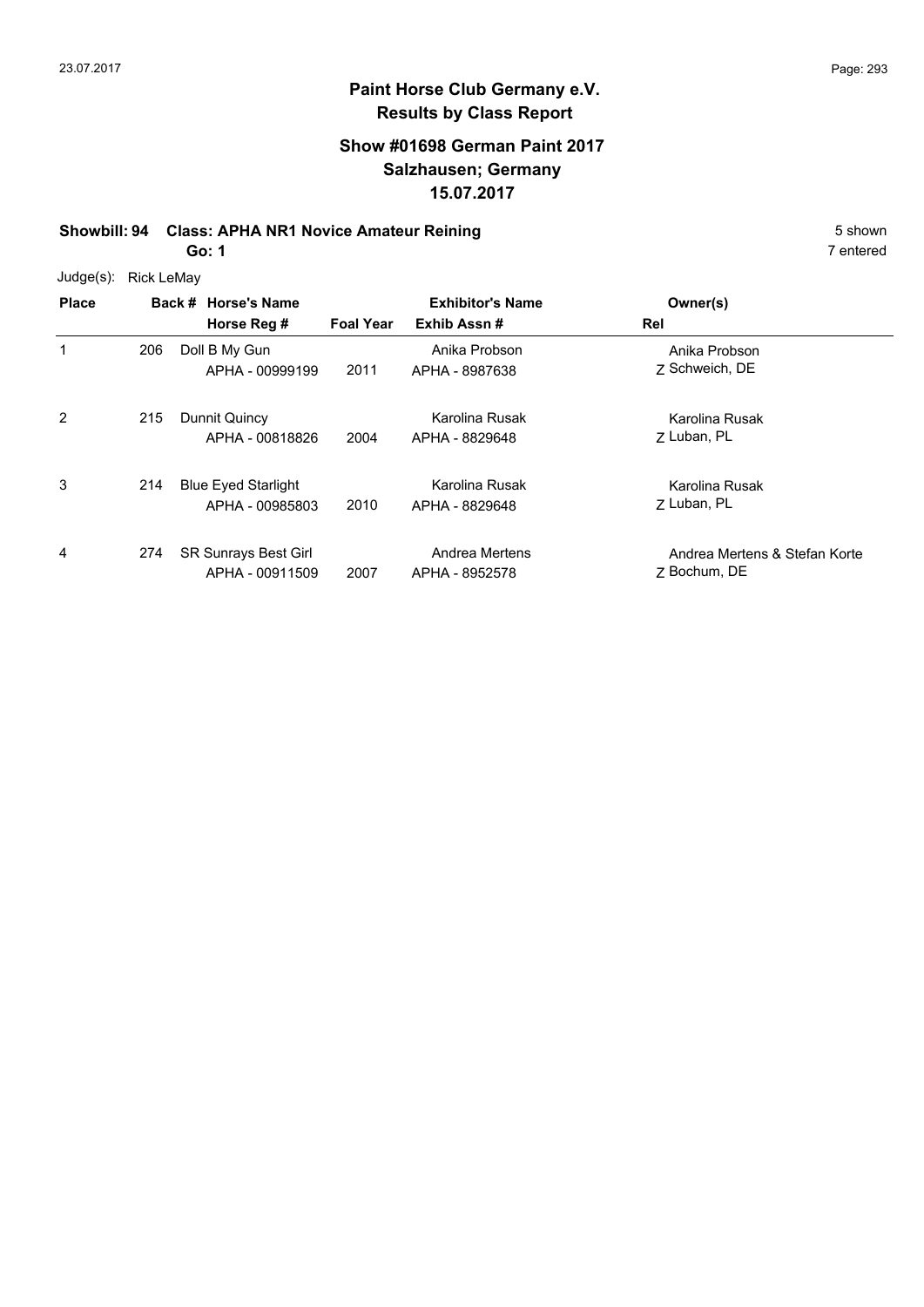#### **Show #01699 German Paint 2017 Salzhausen; Germany 15.07.2017**

## **Showbill: 94 Class: APHA NR1 Novice Amateur Reining 5 Shown 5 Shown 5 shown**

**Go: 1**

| $Judge(s)$ : |     | Susanne Haug                                  |                  |                                  |                                               |
|--------------|-----|-----------------------------------------------|------------------|----------------------------------|-----------------------------------------------|
| <b>Place</b> |     | Back # Horse's Name                           |                  | <b>Exhibitor's Name</b>          | Owner(s)                                      |
|              |     | Horse Reg #                                   | <b>Foal Year</b> | Exhib Assn#                      | Rel                                           |
| 1            | 206 | Doll B My Gun<br>APHA - 00999199              | 2011             | Anika Probson<br>APHA - 8987638  | Anika Probson<br>7 Schweich, DE               |
| 2            | 215 | Dunnit Quincy<br>APHA - 00818826              | 2004             | Karolina Rusak<br>APHA - 8829648 | Karolina Rusak<br>7 Luban, PL                 |
| 3            | 214 | <b>Blue Eyed Starlight</b><br>APHA - 00985803 | 2010             | Karolina Rusak<br>APHA - 8829648 | Karolina Rusak<br>7 Luban, PL                 |
| 4            | 274 | SR Sunrays Best Girl<br>APHA - 00911509       | 2007             | Andrea Mertens<br>APHA - 8952578 | Andrea Mertens & Stefan Korte<br>Z Bochum, DE |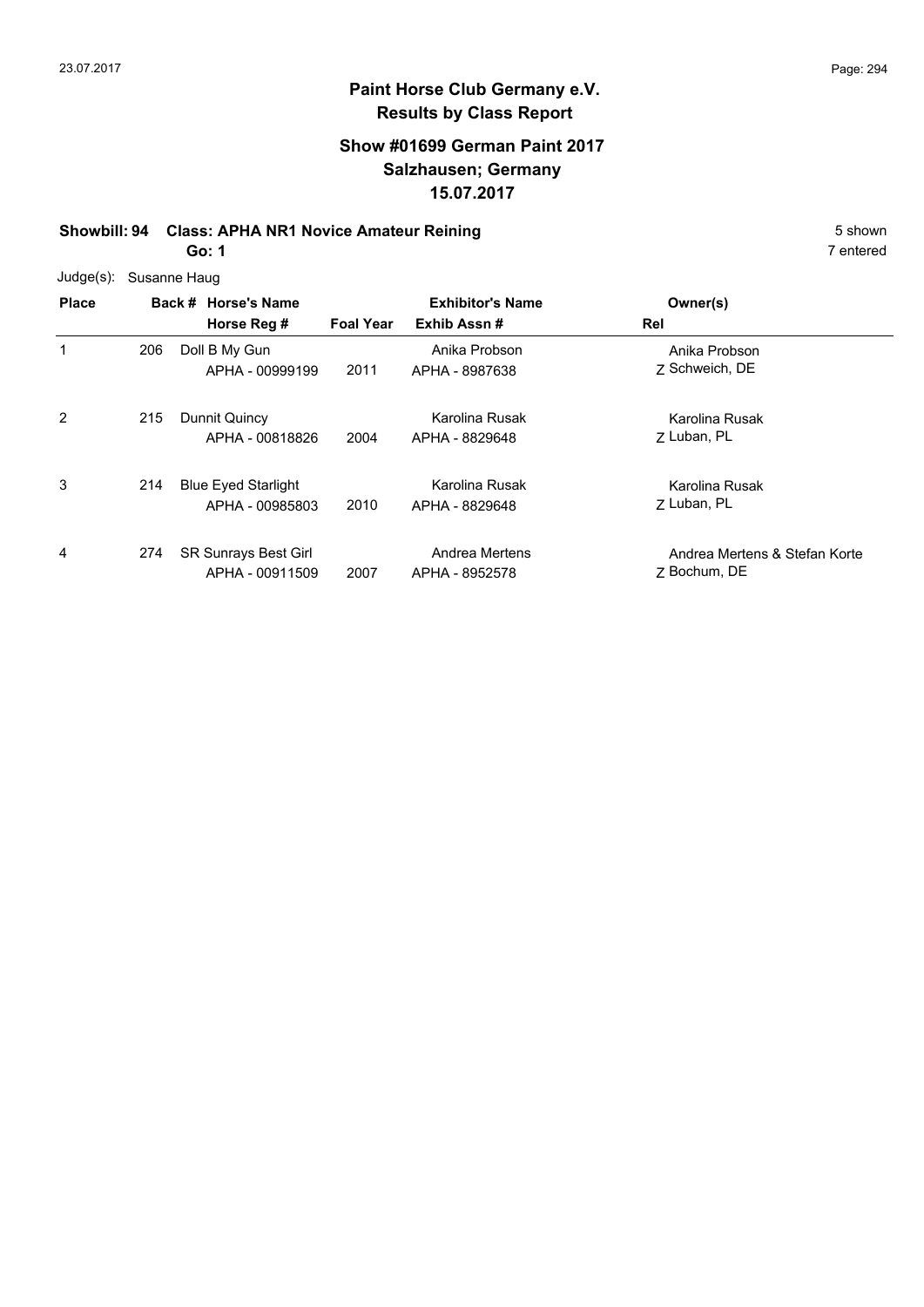## **Show #03270 German Paint 2017 Salzhausen; Germany 15.07.2017**

## **Showbill: 94 Class: APHA NR1 Novice Amateur Reining**

**Go: 1**

| 5 shown   |
|-----------|
| 7 entered |

| Judge(s): Sonja Merkle |
|------------------------|
|                        |

| <b>Place</b> |     | Back # Horse's Name                            |                  | <b>Exhibitor's Name</b>          | Owner(s)                                      |
|--------------|-----|------------------------------------------------|------------------|----------------------------------|-----------------------------------------------|
|              |     | Horse Reg #                                    | <b>Foal Year</b> | Exhib Assn#                      | Rel                                           |
| 1            | 215 | Dunnit Quincy<br>APHA - 00818826               | 2004             | Karolina Rusak<br>APHA - 8829648 | Karolina Rusak<br>7 Luban, PL                 |
| 2            | 206 | Doll B My Gun<br>APHA - 00999199               | 2011             | Anika Probson<br>APHA - 8987638  | Anika Probson<br>7 Schweich, DE               |
| 3            | 214 | <b>Blue Eyed Starlight</b><br>APHA - 00985803  | 2010             | Karolina Rusak<br>APHA - 8829648 | Karolina Rusak<br>7 Luban, PL                 |
| 4            | 274 | <b>SR Sunrays Best Girl</b><br>APHA - 00911509 | 2007             | Andrea Mertens<br>APHA - 8952578 | Andrea Mertens & Stefan Korte<br>7 Bochum, DE |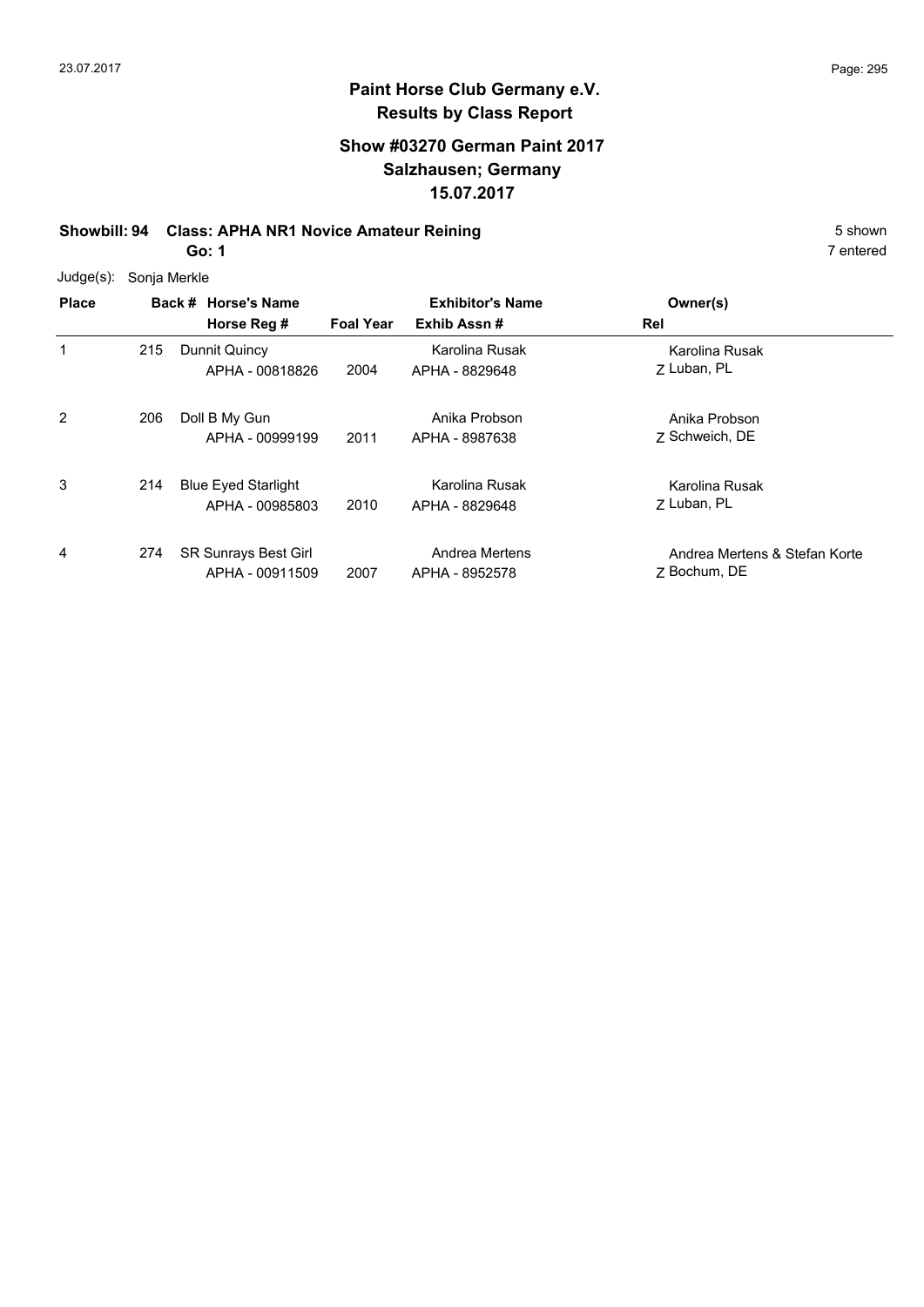## **Show #03271 German Paint 2017 Salzhausen; Germany 15.07.2017**

# **Showbill: 94 Class: APHA NR1 Novice Amateur Reining 5 Shown 5 Shown 5 shown**

**Go: 1**

| Judge(s): Barry Schuurman |  |
|---------------------------|--|
|                           |  |

| <b>Place</b> |     | Back # Horse's Name                            | <b>Exhibitor's Name</b> |                                  | Owner(s)                                      |
|--------------|-----|------------------------------------------------|-------------------------|----------------------------------|-----------------------------------------------|
|              |     | Horse Reg #                                    | <b>Foal Year</b>        | Exhib Assn#                      | Rel                                           |
| 1            | 206 | Doll B My Gun<br>APHA - 00999199               | 2011                    | Anika Probson<br>APHA - 8987638  | Anika Probson<br>7 Schweich, DE               |
| 2            | 214 | <b>Blue Eyed Starlight</b><br>APHA - 00985803  | 2010                    | Karolina Rusak<br>APHA - 8829648 | Karolina Rusak<br>7 Luban, PL                 |
| 3            | 215 | Dunnit Quincy<br>APHA - 00818826               | 2004                    | Karolina Rusak<br>APHA - 8829648 | Karolina Rusak<br>7 Luban, PL                 |
| 4            | 274 | <b>SR Sunrays Best Girl</b><br>APHA - 00911509 | 2007                    | Andrea Mertens<br>APHA - 8952578 | Andrea Mertens & Stefan Korte<br>7 Bochum, DE |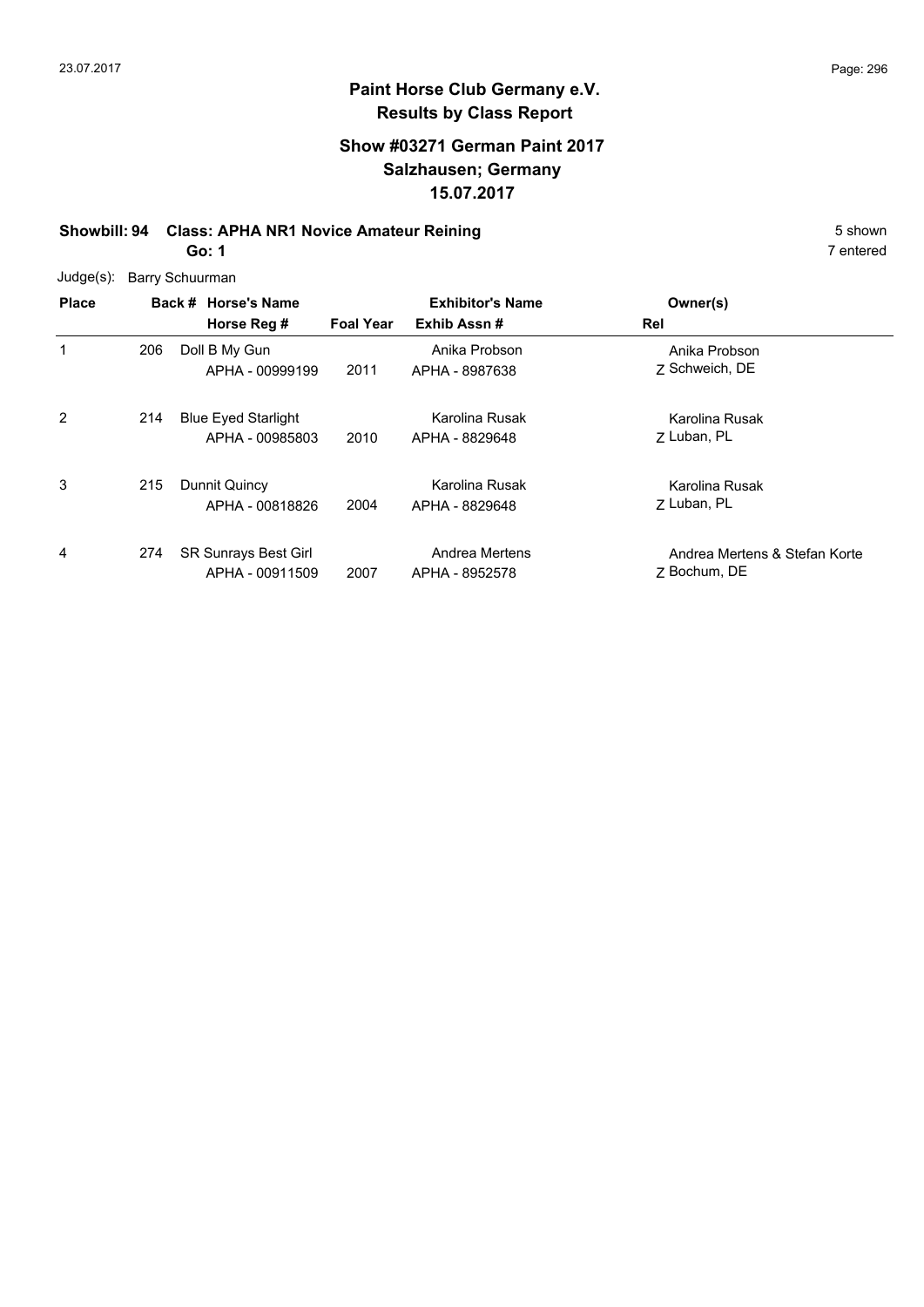## **Show #01698 German Paint 2017 Salzhausen; Germany 15.07.2017**

# **Showbill: 95 Class: APHA YR1 Youth Reining 18 & Under** 3 shown 3 shown

**Go: 1**

Judge(s): Rick LeMay

| <b>Place</b>   |     | Back # Horse's Name                  |                  | <b>Exhibitor's Name</b>                   |                  | Owner(s)                               |
|----------------|-----|--------------------------------------|------------------|-------------------------------------------|------------------|----------------------------------------|
|                |     | Horse Reg #                          | <b>Foal Year</b> | Exhib Assn #                              | <b>Birthdate</b> | Rel                                    |
|                | 254 | KD White Gunsmoke<br>APHA - 00972179 | 2009             | Katharina Weber<br>APHA - 8963355         |                  | Petra Weber<br>C Überherrn, DE         |
| $\overline{2}$ | 212 | Zorros Smokin Gun<br>APHA - 00975927 | 2009             | Joelin Virginia Kuester<br>APHA - 8987952 |                  | Joelin Virginia Kuester<br>7 Essen, DE |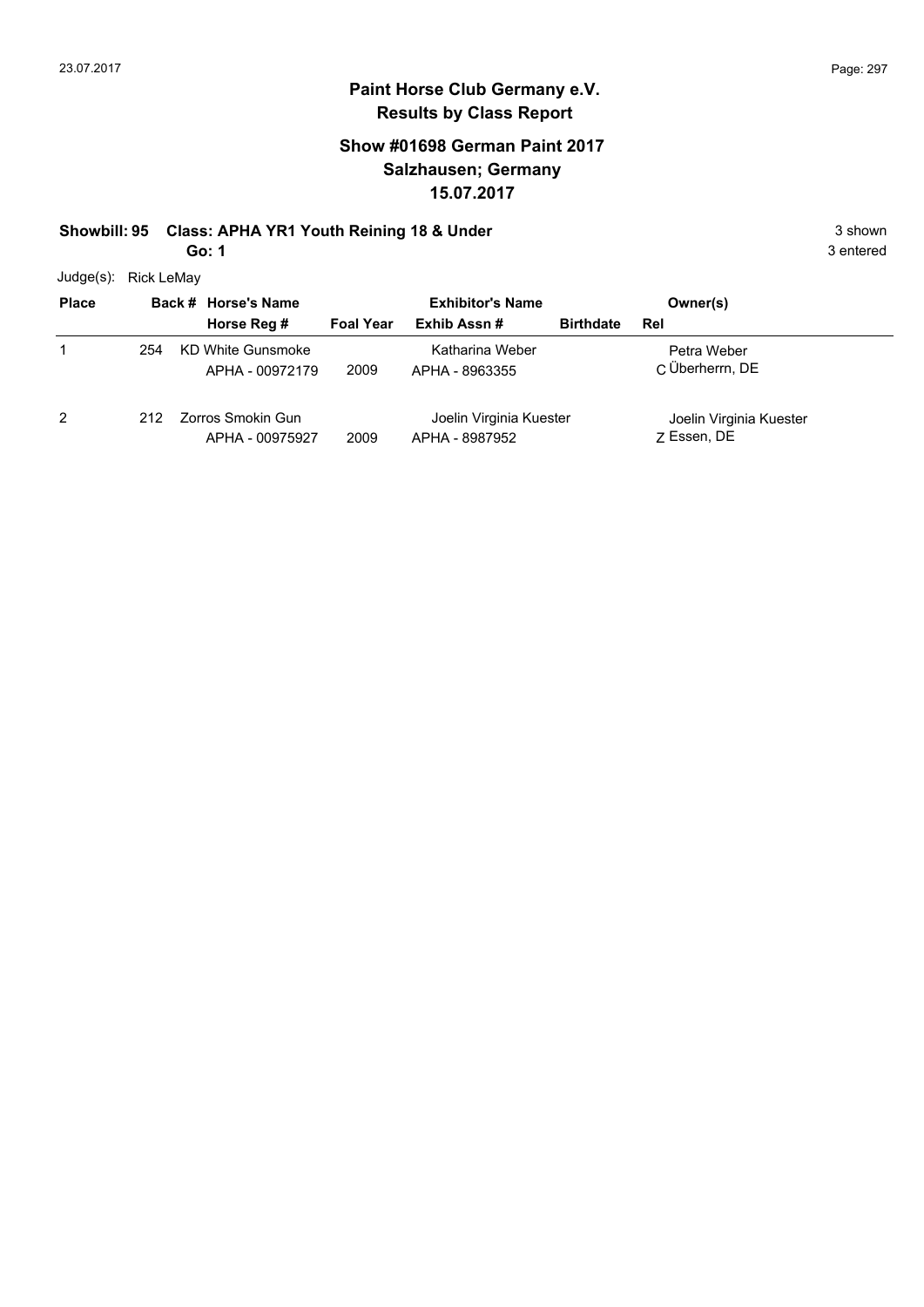## **Show #01699 German Paint 2017 Salzhausen; Germany 15.07.2017**

# **Showbill: 95 Class: APHA YR1 Youth Reining 18 & Under** 3 shown 3 shown

**Go: 1**

| <b>Place</b>   |      | Back # Horse's Name                  | <b>Exhibitor's Name</b> |                                           | Owner(s)         |                                        |  |
|----------------|------|--------------------------------------|-------------------------|-------------------------------------------|------------------|----------------------------------------|--|
|                |      | Horse Reg #                          | <b>Foal Year</b>        | Exhib Assn #                              | <b>Birthdate</b> | Rel                                    |  |
|                | 254  | KD White Gunsmoke<br>APHA - 00972179 | 2009                    | Katharina Weber<br>APHA - 8963355         |                  | Petra Weber<br>C Überherrn, DE         |  |
| $\overline{2}$ | 212. | Zorros Smokin Gun<br>APHA - 00975927 | 2009                    | Joelin Virginia Kuester<br>APHA - 8987952 |                  | Joelin Virginia Kuester<br>Z Essen, DE |  |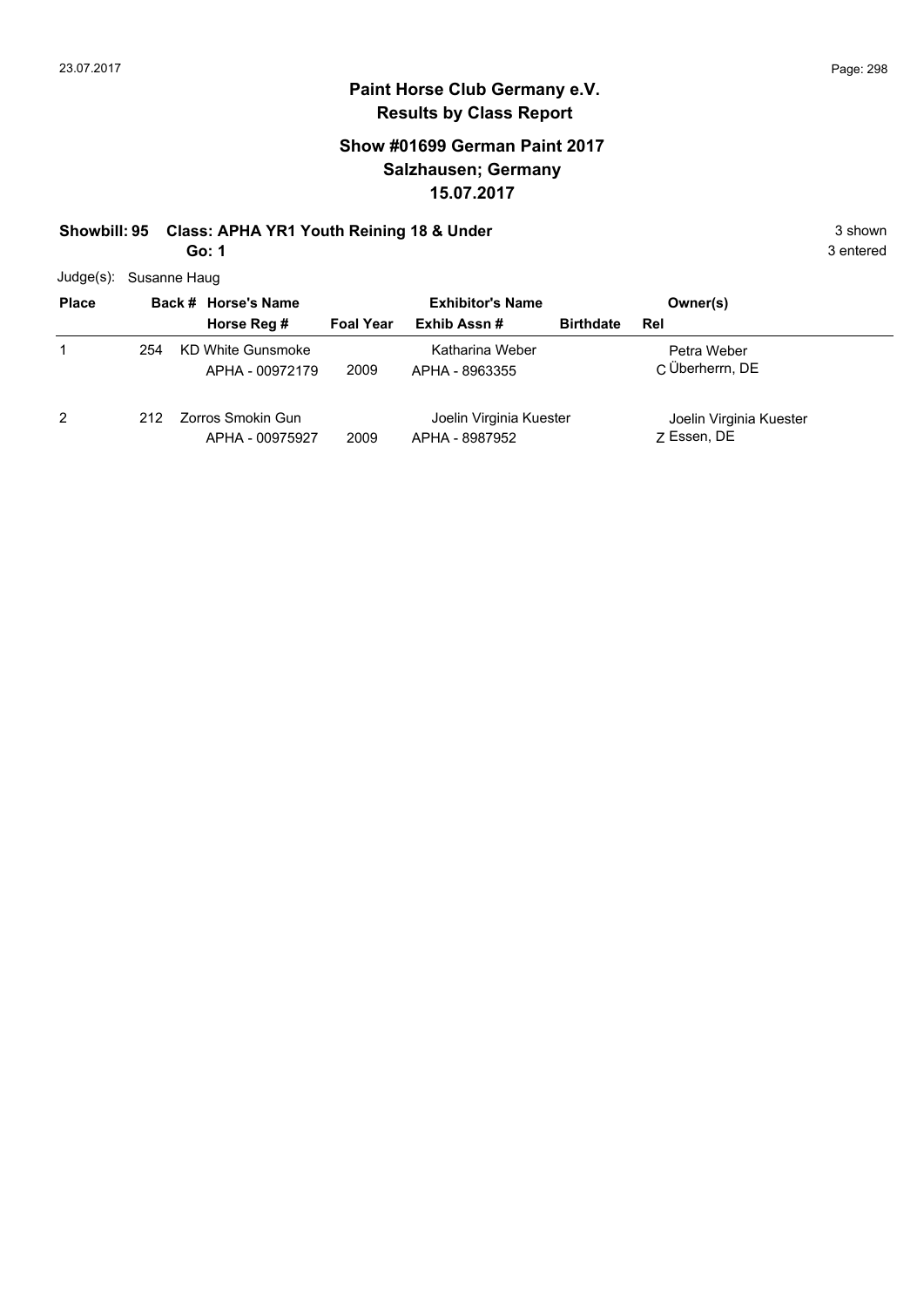1

### **Paint Horse Club Germany e.V. Results by Class Report**

## **Show #03270 German Paint 2017 Salzhausen; Germany 15.07.2017**

# **Showbill: 95 Class: APHA YR1 Youth Reining 18 & Under** 3 shown 3 shown

**Go: 1**

 $Judge(s)$ :

| Judge(s):    | Sonja Merkle |                                      |                  |                                   |                  |                                |  |
|--------------|--------------|--------------------------------------|------------------|-----------------------------------|------------------|--------------------------------|--|
| <b>Place</b> |              | Back # Horse's Name                  |                  | <b>Exhibitor's Name</b>           |                  | Owner(s)                       |  |
|              |              | Horse Reg #                          | <b>Foal Year</b> | Exhib Assn #                      | <b>Birthdate</b> | Rel                            |  |
|              | 254          | KD White Gunsmoke<br>APHA - 00972179 | 2009             | Katharina Weber<br>APHA - 8963355 |                  | Petra Weber<br>C Überherrn, DE |  |

2 212 Zorros Smokin Gun APHA - 00975927 2009 Essen, DE APHA - 8987952 Joelin Virginia Kuester

Z Essen, DE Joelin Virginia Kuester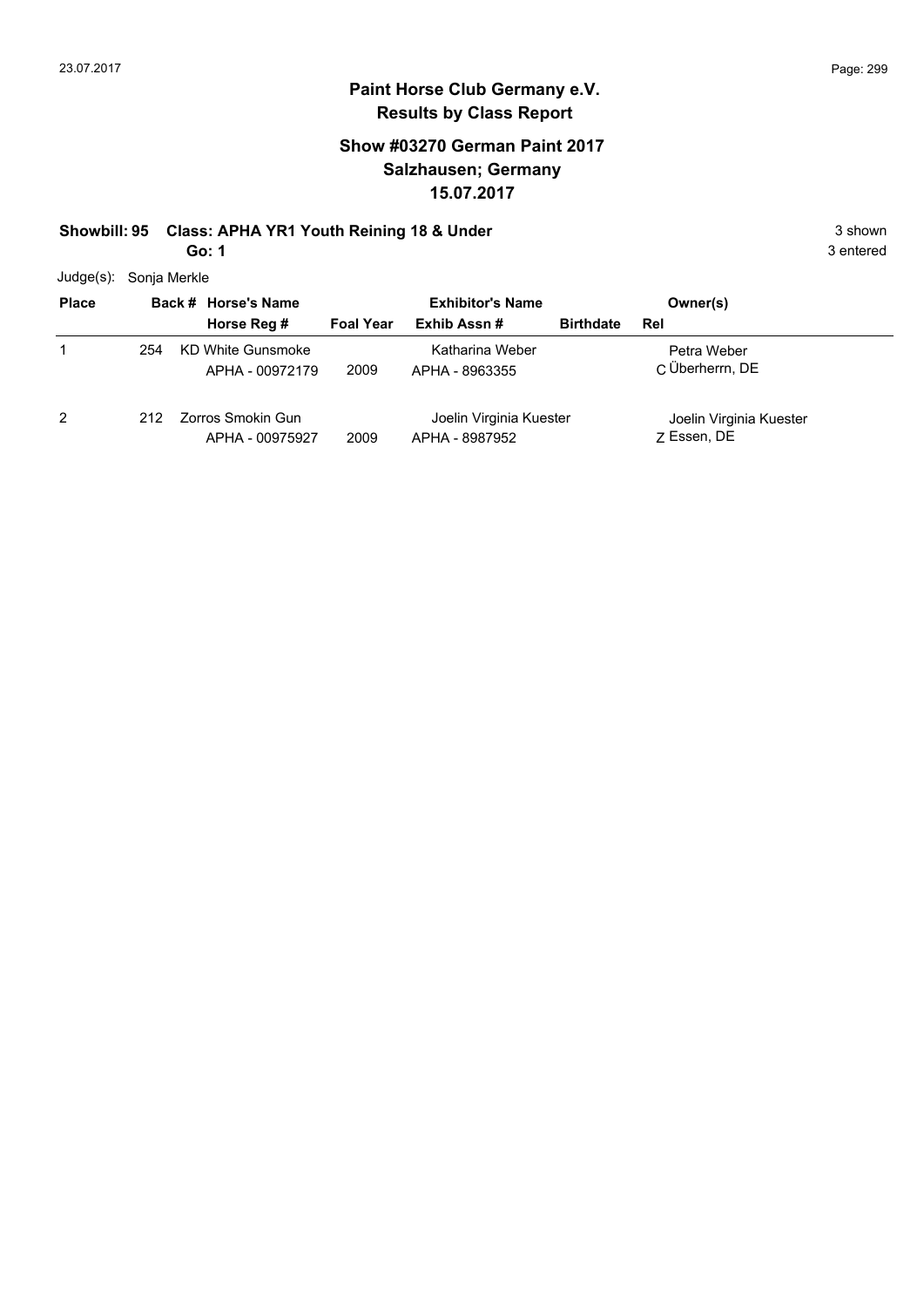### **Paint Horse Club Germany e.V. Results by Class Report**

## **Show #03271 German Paint 2017 Salzhausen; Germany 15.07.2017**

# **Showbill: 95 Class: APHA YR1 Youth Reining 18 & Under** 3 shown 3 shown

**Go: 1**

Judge(s): Barry Schuurman

| <b>Place</b> |     | Back # Horse's Name                  | <b>Exhibitor's Name</b> |                                           | Owner(s)         |                                        |  |
|--------------|-----|--------------------------------------|-------------------------|-------------------------------------------|------------------|----------------------------------------|--|
|              |     | Horse Reg #                          | <b>Foal Year</b>        | Exhib Assn#                               | <b>Birthdate</b> | Rel                                    |  |
|              | 254 | KD White Gunsmoke<br>APHA - 00972179 | 2009                    | Katharina Weber<br>APHA - 8963355         |                  | Petra Weber<br>C Überherrn, DE         |  |
| 2            | 212 | Zorros Smokin Gun<br>APHA - 00975927 | 2009                    | Joelin Virginia Kuester<br>APHA - 8987952 |                  | Joelin Virginia Kuester<br>7 Essen, DE |  |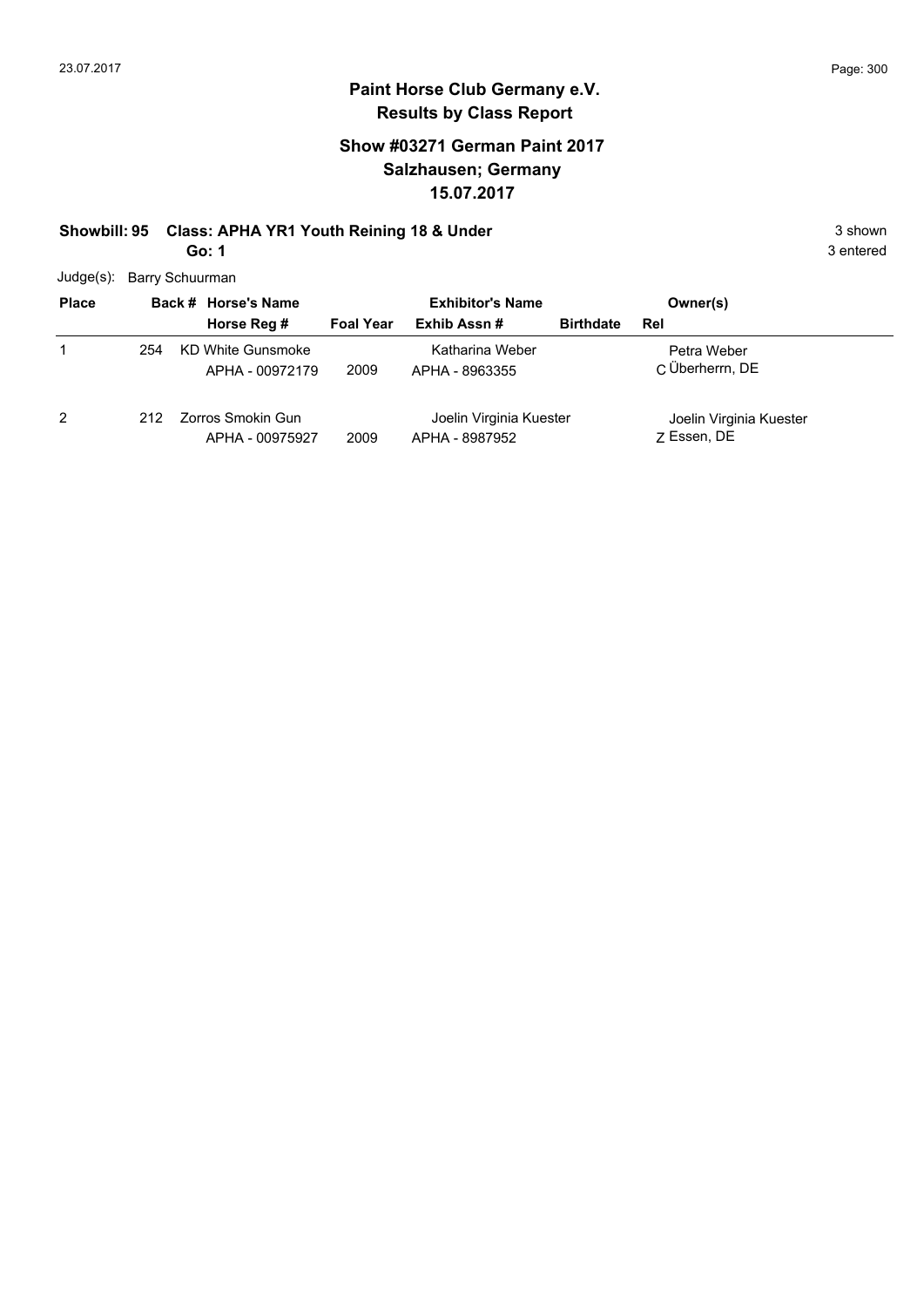## **Show #01698 German Paint 2017 Salzhausen; Germany 15.07.2017**

#### **Showbill: 96 Class: APHA XR1 Youth SPB Reining 18 & Under** 1 **Shown** 1 shown

**Go: 1**

1 entered

Judge(s): Rick LeMay

| <b>Place</b> | Back # Horse's Name |                                  |                  | <b>Exhibitor's Name</b>           |                  | Owner(s)                            |
|--------------|---------------------|----------------------------------|------------------|-----------------------------------|------------------|-------------------------------------|
|              |                     | Horse Reg #                      | <b>Foal Year</b> | Exhib Assn #                      | <b>Birthdate</b> | Rel                                 |
|              | 211                 | Smoked By Gun<br>APHA - 01009765 | 2011             | Pius Birkenbach<br>APHA - 9153450 |                  | Christina Birkenbach<br>C Fulda, DE |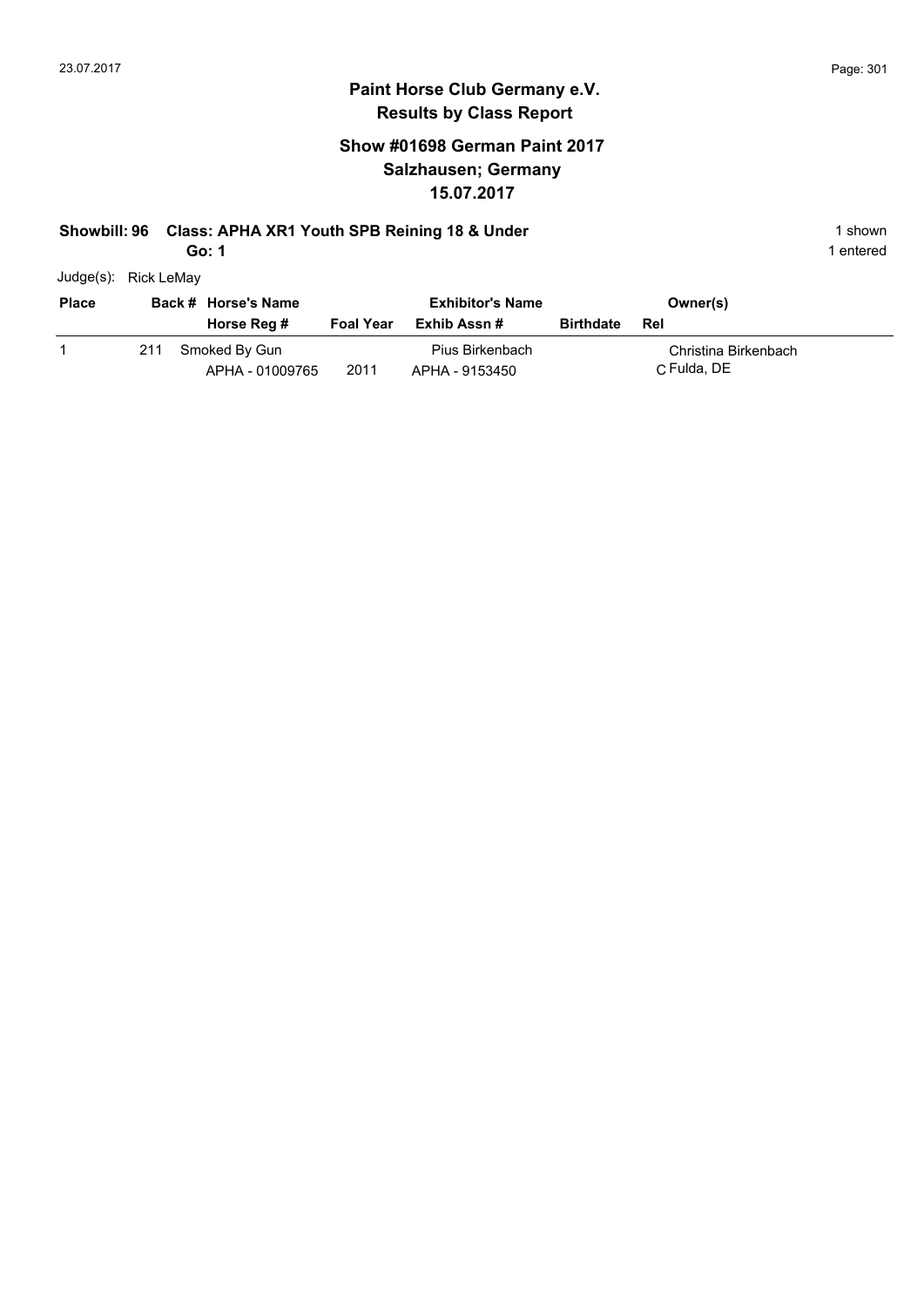## **Show #01699 German Paint 2017 Salzhausen; Germany 15.07.2017**

#### **Showbill: 96 Class: APHA XR1 Youth SPB Reining 18 & Under** 1 **Shown** 1 shown

**Go: 1**

| Judge(s): Susanne Haug |  |
|------------------------|--|
|                        |  |

| <b>Place</b> | Back # Horse's Name |                                  |                  | <b>Exhibitor's Name</b>           |                  | Owner(s)                            |  |
|--------------|---------------------|----------------------------------|------------------|-----------------------------------|------------------|-------------------------------------|--|
|              |                     | Horse Reg #                      | <b>Foal Year</b> | Exhib Assn #                      | <b>Birthdate</b> | Rel                                 |  |
|              | 211                 | Smoked By Gun<br>APHA - 01009765 | 2011             | Pius Birkenbach<br>APHA - 9153450 |                  | Christina Birkenbach<br>C Fulda, DE |  |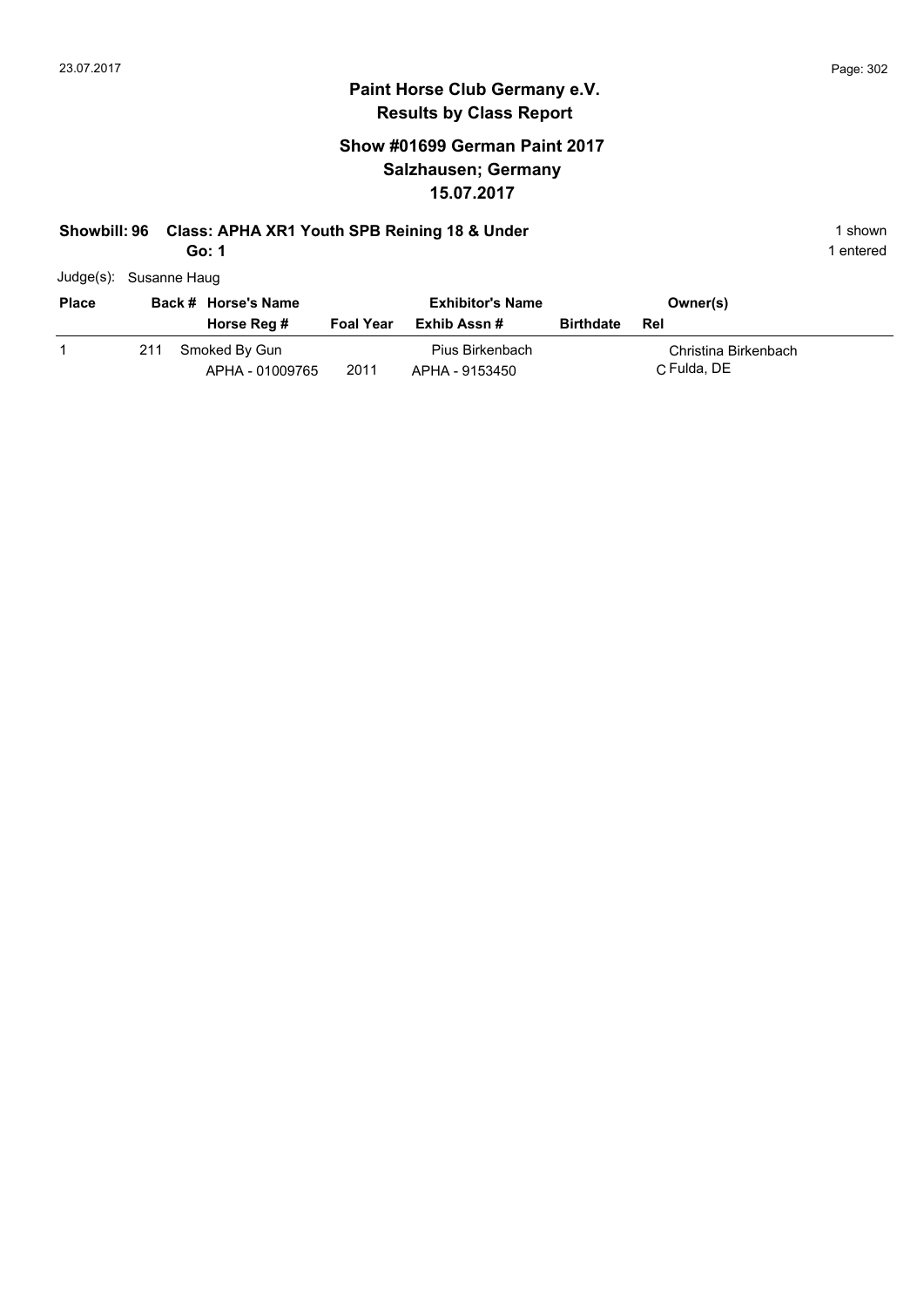## **Show #03270 German Paint 2017 Salzhausen; Germany 15.07.2017**

#### **Showbill: 96 Class: APHA XR1 Youth SPB Reining 18 & Under** 1 **Shown** 1 shown

**Go: 1**

1 entered

Judge(s): Sonja Merkle

| <b>Place</b> | Back # Horse's Name |                                  | <b>Exhibitor's Name</b> |                                   |                  | Owner(s)                            |
|--------------|---------------------|----------------------------------|-------------------------|-----------------------------------|------------------|-------------------------------------|
|              |                     | Horse Reg #                      | <b>Foal Year</b>        | Exhib Assn #                      | <b>Birthdate</b> | Rel                                 |
|              | 211                 | Smoked By Gun<br>APHA - 01009765 | 2011                    | Pius Birkenbach<br>APHA - 9153450 |                  | Christina Birkenbach<br>C Fulda, DE |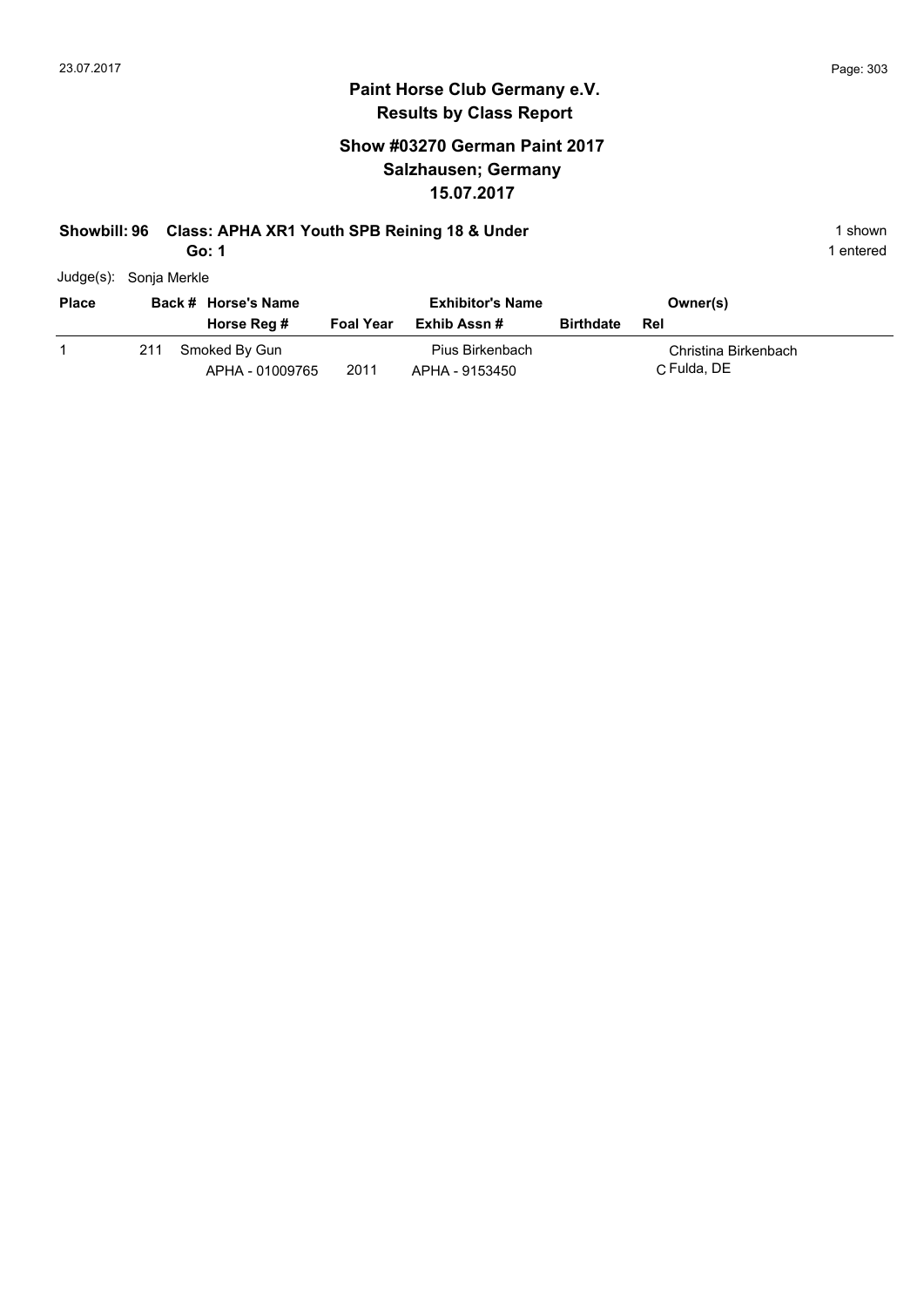## **Show #03271 German Paint 2017 Salzhausen; Germany 15.07.2017**

## **Showbill: 96 Class: APHA XR1 Youth SPB Reining 18 & Under** 1 **Shown** 1 shown

**Go: 1**

| <b>Place</b> | Back # Horse's Name |                                  |                  | <b>Exhibitor's Name</b>           | Owner(s)         |                                     |
|--------------|---------------------|----------------------------------|------------------|-----------------------------------|------------------|-------------------------------------|
|              |                     | Horse Reg #                      | <b>Foal Year</b> | Exhib Assn #                      | <b>Birthdate</b> | Rel                                 |
|              | 211                 | Smoked By Gun<br>APHA - 01009765 | 2011             | Pius Birkenbach<br>APHA - 9153450 |                  | Christina Birkenbach<br>C Fulda, DE |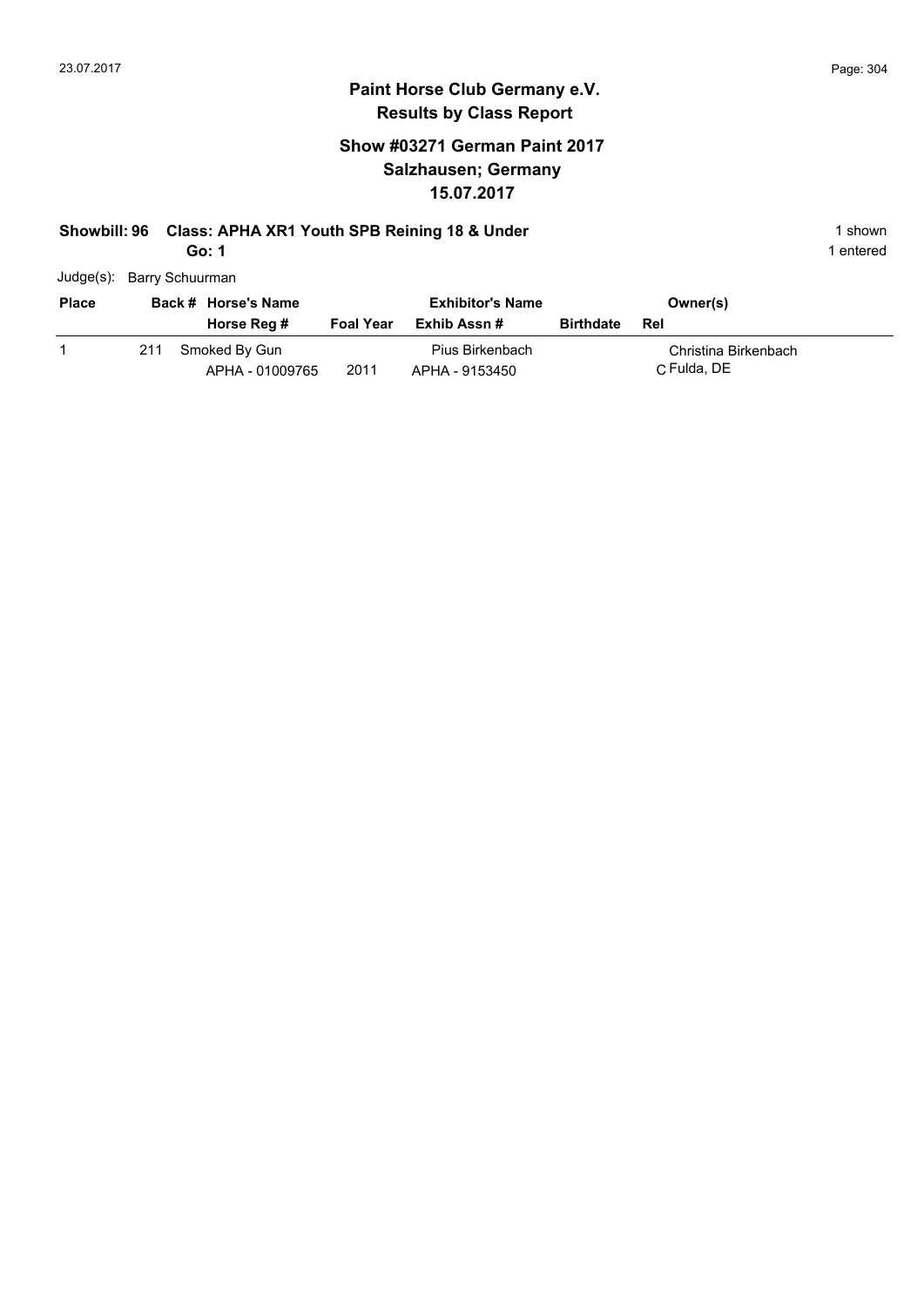## **Paint Horse Club Germany e.V. Results by Class Report**

#### **Show #01698 German Paint 2017 Salzhausen; Germany 15.07.2017**

**Showbill: 97 Class: APHA AR1 Amateur Reining All Ages** 8 Shown

**Go: 1**

| Judge(s):    | <b>Rick LeMay</b> |                             |                 |                  |                         |     |                               |
|--------------|-------------------|-----------------------------|-----------------|------------------|-------------------------|-----|-------------------------------|
| <b>Place</b> |                   | Back # Horse's Name         |                 |                  | <b>Exhibitor's Name</b> |     | Owner(s)                      |
|              |                   | Horse Reg #                 |                 | <b>Foal Year</b> | Exhib Assn#             | Rel |                               |
| $\mathbf{1}$ | 353               | Mr Chesmu Peppy Boon        |                 |                  | Martin Schemuth         |     | <b>Martin Schemuth</b>        |
|              |                   |                             | APHA - 00996514 | 2010             | APHA - 8991155          |     | Z Schauen, DE                 |
| 2            | 273               | Spooks Gotta Chic           |                 |                  | Anna Janina Karl        |     | Anna Janina Karl              |
|              |                   |                             | APHA - 00972054 | 2009             | APHA - 9152503          |     | Z Erkrath, DE                 |
| 3            | 214               | <b>Blue Eyed Starlight</b>  |                 |                  | Karolina Rusak          |     | Karolina Rusak                |
|              |                   |                             | APHA - 00985803 | 2010             | APHA - 8829648          |     | Z Luban, PL                   |
| 4            | 254               | <b>KD White Gunsmoke</b>    |                 |                  | Petra Weber             |     | Petra Weber                   |
|              |                   |                             | APHA - 00972179 | 2009             | APHA - 8222803          |     | Z Überherrn, DE               |
| 5            | 195               | Shot Girl                   |                 |                  | Anna-Alisa Samse        |     | Anna-Alisa Samse              |
|              |                   |                             | APHA - 00994625 | 2008             | APHA - 8982739          |     | Z Hannover, DE                |
| 6            | 206               | Doll B My Gun               |                 |                  | Anika Probson           |     | Anika Probson                 |
|              |                   |                             | APHA - 00999199 | 2011             | APHA - 8987638          |     | Z Schweich, DE                |
| 7            | 274               | <b>SR Sunrays Best Girl</b> |                 |                  | Andrea Mertens          |     | Andrea Mertens & Stefan Korte |
|              |                   |                             | APHA - 00911509 | 2007             | APHA - 8952578          |     | Z Bochum, DE                  |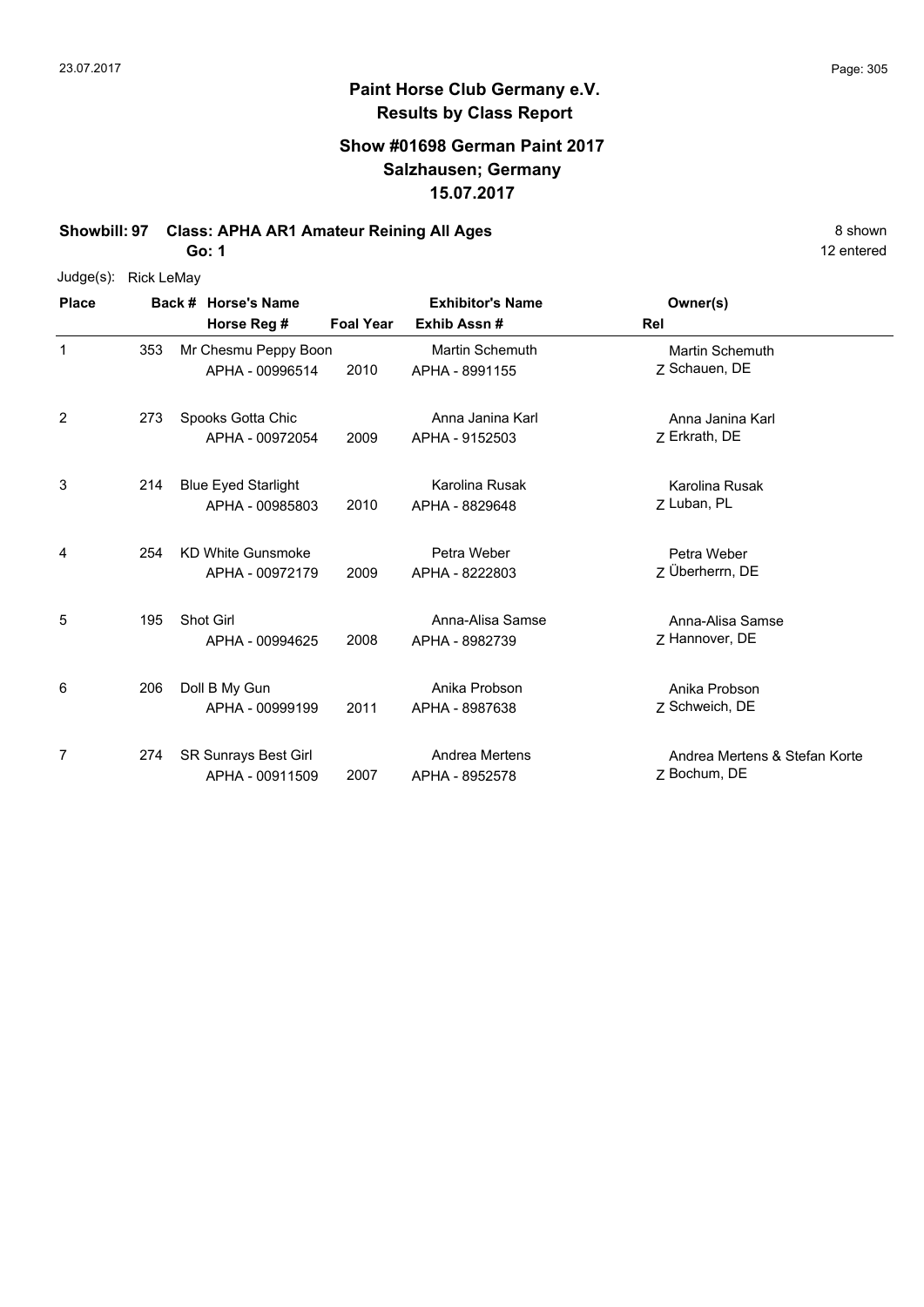#### **Show #01699 German Paint 2017 Salzhausen; Germany 15.07.2017**

**Showbill: 97 Class: APHA AR1 Amateur Reining All Ages** 8 Shown

**Go: 1**

| Judge(s):    | Susanne Haug |                             |                  |                         |                               |
|--------------|--------------|-----------------------------|------------------|-------------------------|-------------------------------|
| <b>Place</b> |              | Back # Horse's Name         |                  | <b>Exhibitor's Name</b> | Owner(s)                      |
|              |              | Horse Reg #                 | <b>Foal Year</b> | Exhib Assn#             | Rel                           |
| $\mathbf{1}$ | 353          | Mr Chesmu Peppy Boon        |                  | <b>Martin Schemuth</b>  | <b>Martin Schemuth</b>        |
|              |              | APHA - 00996514             | 2010             | APHA - 8991155          | 7 Schauen, DE                 |
| 2            | 273          | Spooks Gotta Chic           |                  | Anna Janina Karl        | Anna Janina Karl              |
|              |              | APHA - 00972054             | 2009             | APHA - 9152503          | Z Erkrath, DE                 |
| 3            | 254          | <b>KD White Gunsmoke</b>    |                  | Petra Weber             | Petra Weber                   |
|              |              | APHA - 00972179             | 2009             | APHA - 8222803          | Z Überherrn, DE               |
| 4            | 206          | Doll B My Gun               |                  | Anika Probson           | Anika Probson                 |
|              |              | APHA - 00999199             | 2011             | APHA - 8987638          | Z Schweich, DE                |
| 5            | 195          | Shot Girl                   |                  | Anna-Alisa Samse        | Anna-Alisa Samse              |
|              |              | APHA - 00994625             | 2008             | APHA - 8982739          | Z Hannover, DE                |
| 6            | 214          | <b>Blue Eyed Starlight</b>  |                  | Karolina Rusak          | Karolina Rusak                |
|              |              | APHA - 00985803             | 2010             | APHA - 8829648          | Z Luban, PL                   |
| 7            | 274          | <b>SR Sunrays Best Girl</b> |                  | Andrea Mertens          | Andrea Mertens & Stefan Korte |
|              |              | APHA - 00911509             | 2007             | APHA - 8952578          | Z Bochum, DE                  |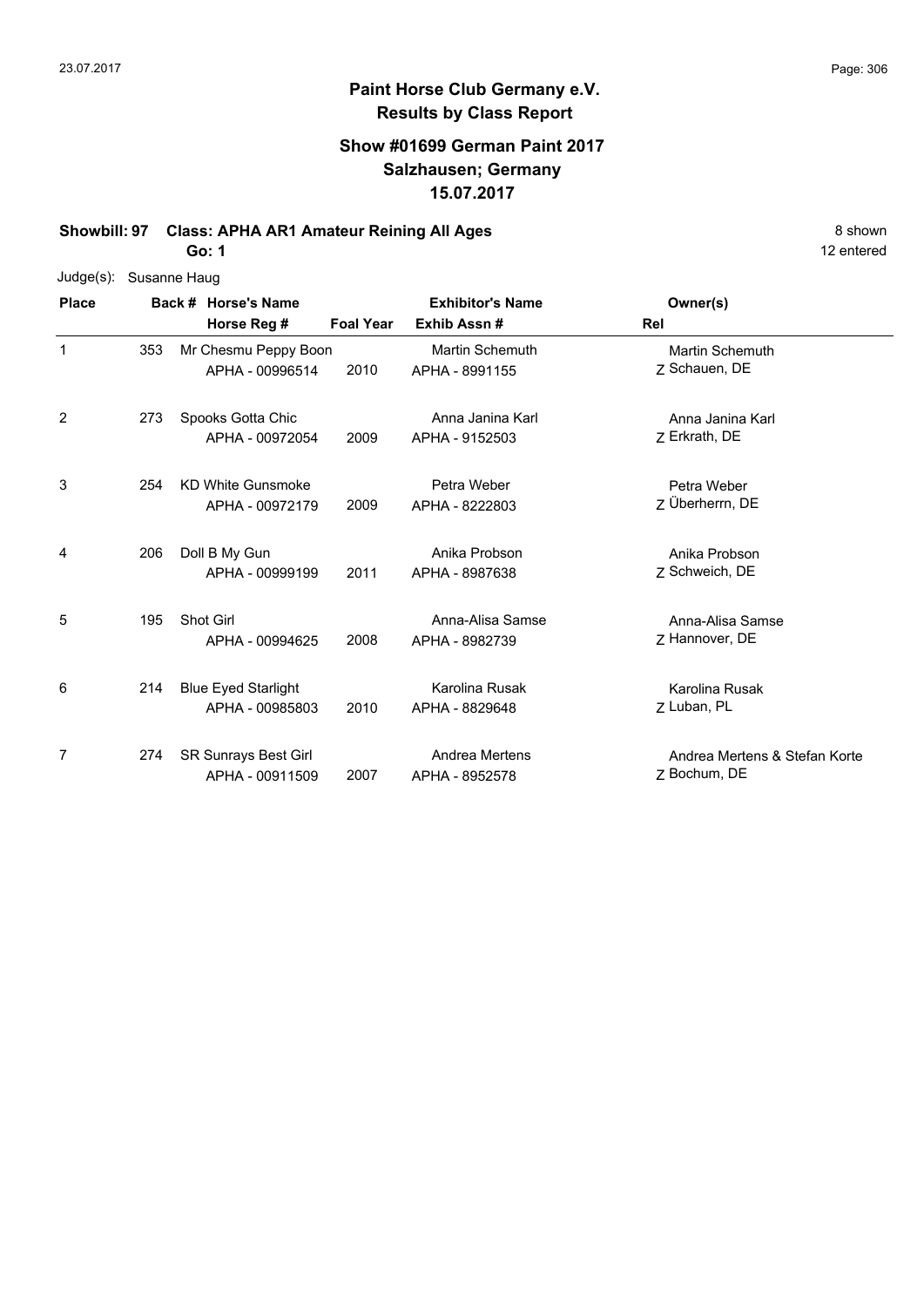## **Paint Horse Club Germany e.V. Results by Class Report**

#### **Show #03270 German Paint 2017 Salzhausen; Germany 15.07.2017**

**Showbill: 97 Class: APHA AR1 Amateur Reining All Ages** 8 Shown

**Go: 1**

| $Judge(s)$ : | Sonja Merkle |                             |                  |                         |                               |
|--------------|--------------|-----------------------------|------------------|-------------------------|-------------------------------|
| <b>Place</b> |              | Back # Horse's Name         |                  | <b>Exhibitor's Name</b> | Owner(s)                      |
|              |              | Horse Reg #                 | <b>Foal Year</b> | Exhib Assn#             | Rel                           |
| $\mathbf{1}$ | 353          | Mr Chesmu Peppy Boon        |                  | <b>Martin Schemuth</b>  | <b>Martin Schemuth</b>        |
|              |              | APHA - 00996514             | 2010             | APHA - 8991155          | Z Schauen, DE                 |
| 2            | 273          | Spooks Gotta Chic           |                  | Anna Janina Karl        | Anna Janina Karl              |
|              |              | APHA - 00972054             | 2009             | APHA - 9152503          | Z Erkrath, DE                 |
| 3            | 214          | <b>Blue Eyed Starlight</b>  |                  | Karolina Rusak          | Karolina Rusak                |
|              |              | APHA - 00985803             | 2010             | APHA - 8829648          | Z Luban, PL                   |
| 4            | 195          | Shot Girl                   |                  | Anna-Alisa Samse        | Anna-Alisa Samse              |
|              |              | APHA - 00994625             | 2008             | APHA - 8982739          | 7 Hannover, DE                |
| 5            | 254          | <b>KD White Gunsmoke</b>    |                  | Petra Weber             | Petra Weber                   |
|              |              | APHA - 00972179             | 2009             | APHA - 8222803          | Z Überherrn, DE               |
| 6            | 274          | <b>SR Sunrays Best Girl</b> |                  | Andrea Mertens          | Andrea Mertens & Stefan Korte |
|              |              | APHA - 00911509             | 2007             | APHA - 8952578          | Z Bochum, DE                  |
| 7            | 206          | Doll B My Gun               |                  | Anika Probson           | Anika Probson                 |
|              |              | APHA - 00999199             | 2011             | APHA - 8987638          | Z Schweich, DE                |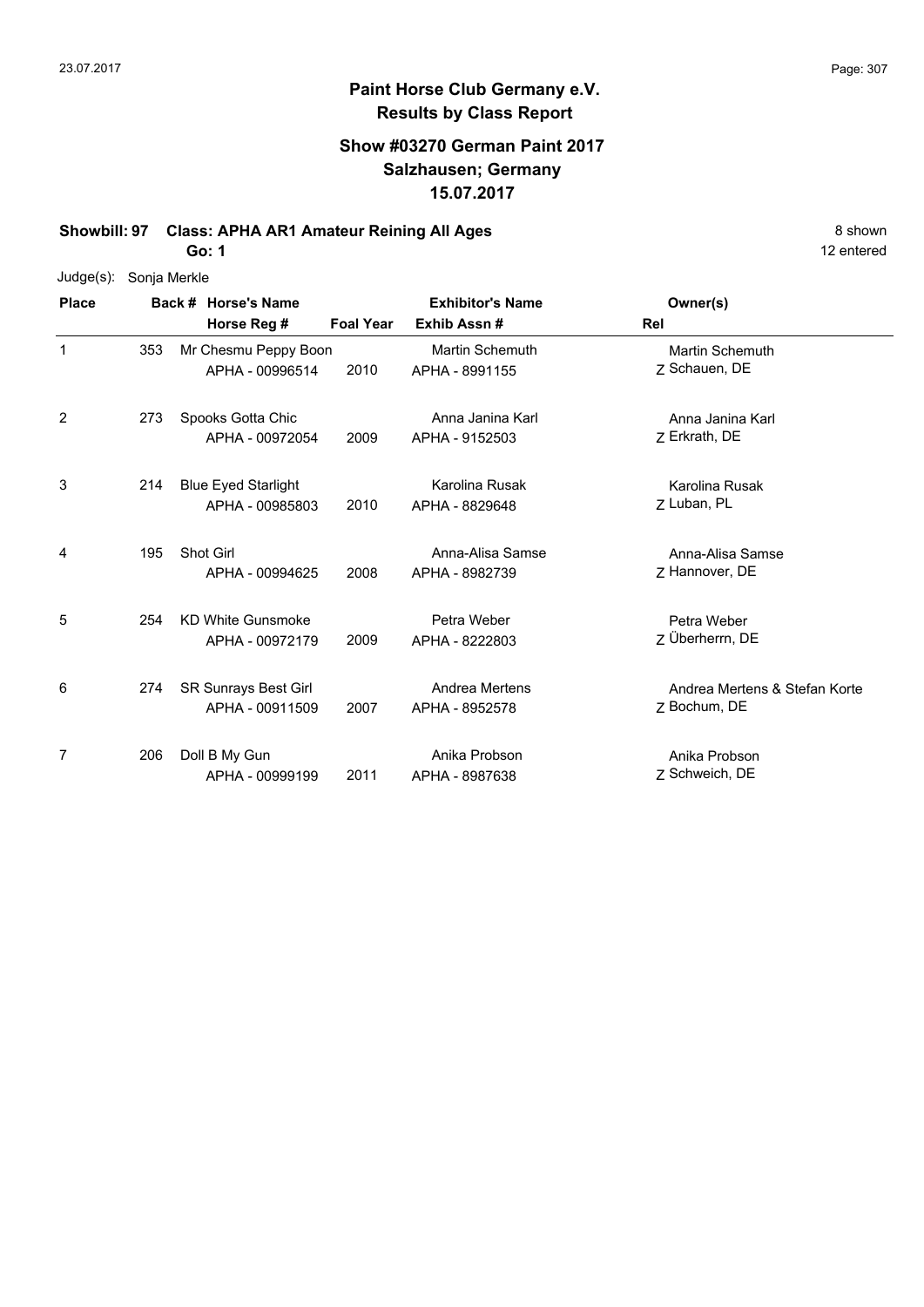### **Paint Horse Club Germany e.V. Results by Class Report**

### **Show #03271 German Paint 2017 Salzhausen; Germany 15.07.2017**

**Showbill: 97 Class: APHA AR1 Amateur Reining All Ages** 8 Shown **Go: 1**

| Judge(s): Barry Schuurman |
|---------------------------|

| <b>Place</b> |     | Back # Horse's Name<br>Horse Reg #             | <b>Foal Year</b> | <b>Exhibitor's Name</b><br>Exhib Assn#   | Owner(s)<br>Rel                               |
|--------------|-----|------------------------------------------------|------------------|------------------------------------------|-----------------------------------------------|
| 1            | 353 | Mr Chesmu Peppy Boon<br>APHA - 00996514        | 2010             | <b>Martin Schemuth</b><br>APHA - 8991155 | <b>Martin Schemuth</b><br>Z Schauen, DE       |
| 2            | 273 | Spooks Gotta Chic<br>APHA - 00972054           | 2009             | Anna Janina Karl<br>APHA - 9152503       | Anna Janina Karl<br>Z Erkrath, DE             |
| 3            | 214 | <b>Blue Eyed Starlight</b><br>APHA - 00985803  | 2010             | Karolina Rusak<br>APHA - 8829648         | Karolina Rusak<br>Z Luban, PL                 |
| 4            | 195 | <b>Shot Girl</b><br>APHA - 00994625            | 2008             | Anna-Alisa Samse<br>APHA - 8982739       | Anna-Alisa Samse<br>Z Hannover, DE            |
| 5            | 206 | Doll B My Gun<br>APHA - 00999199               | 2011             | Anika Probson<br>APHA - 8987638          | Anika Probson<br>Z Schweich, DE               |
| 6            | 254 | <b>KD White Gunsmoke</b><br>APHA - 00972179    | 2009             | Petra Weber<br>APHA - 8222803            | Petra Weber<br>Z Überherrn, DE                |
| 7            | 274 | <b>SR Sunrays Best Girl</b><br>APHA - 00911509 | 2007             | Andrea Mertens<br>APHA - 8952578         | Andrea Mertens & Stefan Korte<br>7 Bochum, DE |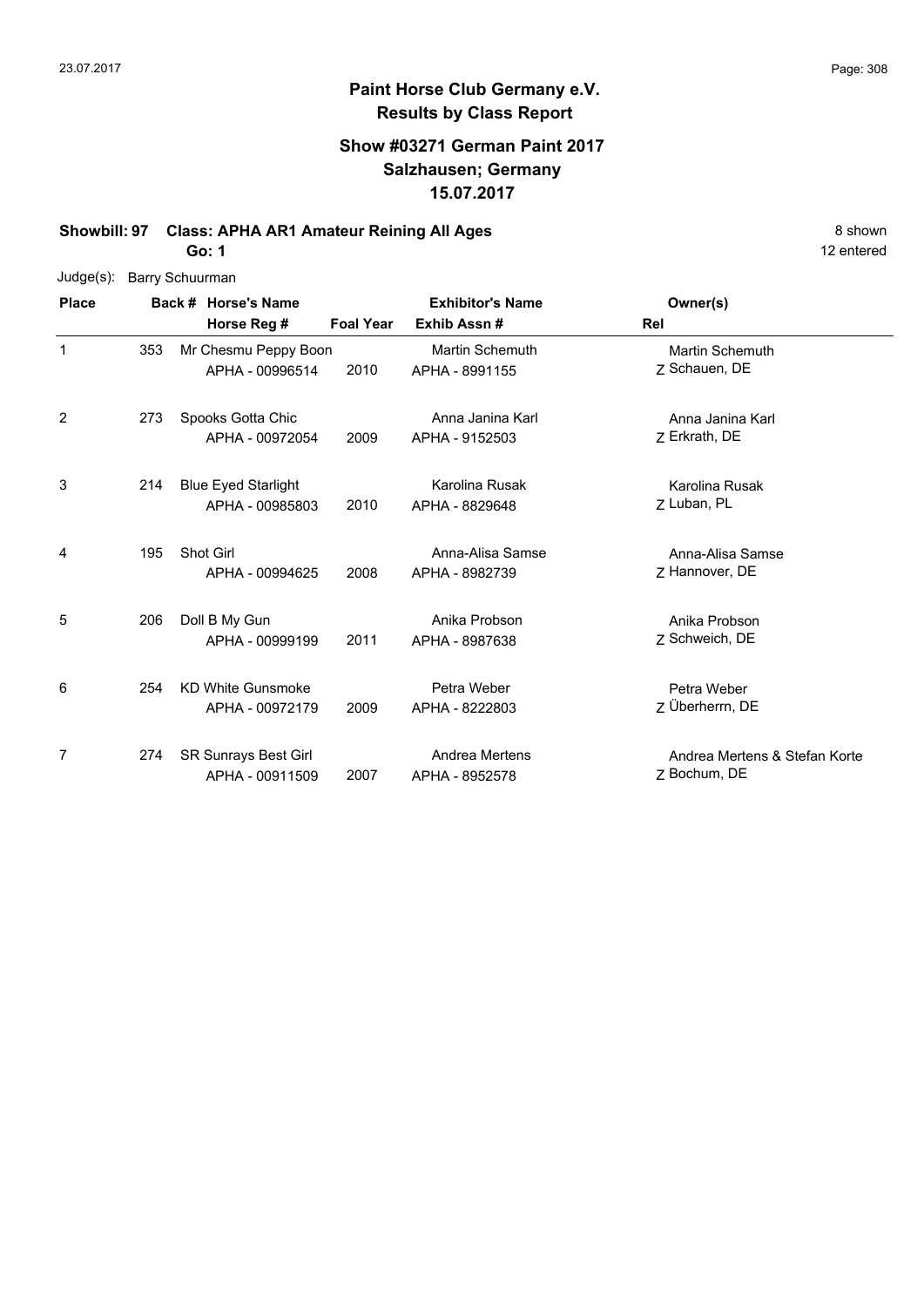## **Show #01698 German Paint 2017 Salzhausen; Germany 15.07.2017**

## **Showbill: 99 Class: APHA RNG2 Jr Reining 2 shown** 2 shown

**Go: 1**

Judge(s): Rick LeMay

| $5 - 9 - 1$<br><b>Place</b> |     | Back # Horse's Name                    | <b>Exhibitor's Name</b> |                               | Owner(s)                                |
|-----------------------------|-----|----------------------------------------|-------------------------|-------------------------------|-----------------------------------------|
|                             |     | Horse Reg #                            | <b>Foal Year</b>        | Exhib Assn#                   | Rel                                     |
|                             | 189 | LDR Twenty One Guns<br>APHA - 01013629 | 2012                    | Elias Ernst<br>APHA - 8877290 | Dr. Kerstin Gilsbach<br>Börde Hakel, DE |
| 2                           | 219 | Gunnerbell<br>APHA - 01028757          | 2013                    | Lars Nebel<br>APHA - 8995694  | Lars Nebel<br>7 Oetzen, DE              |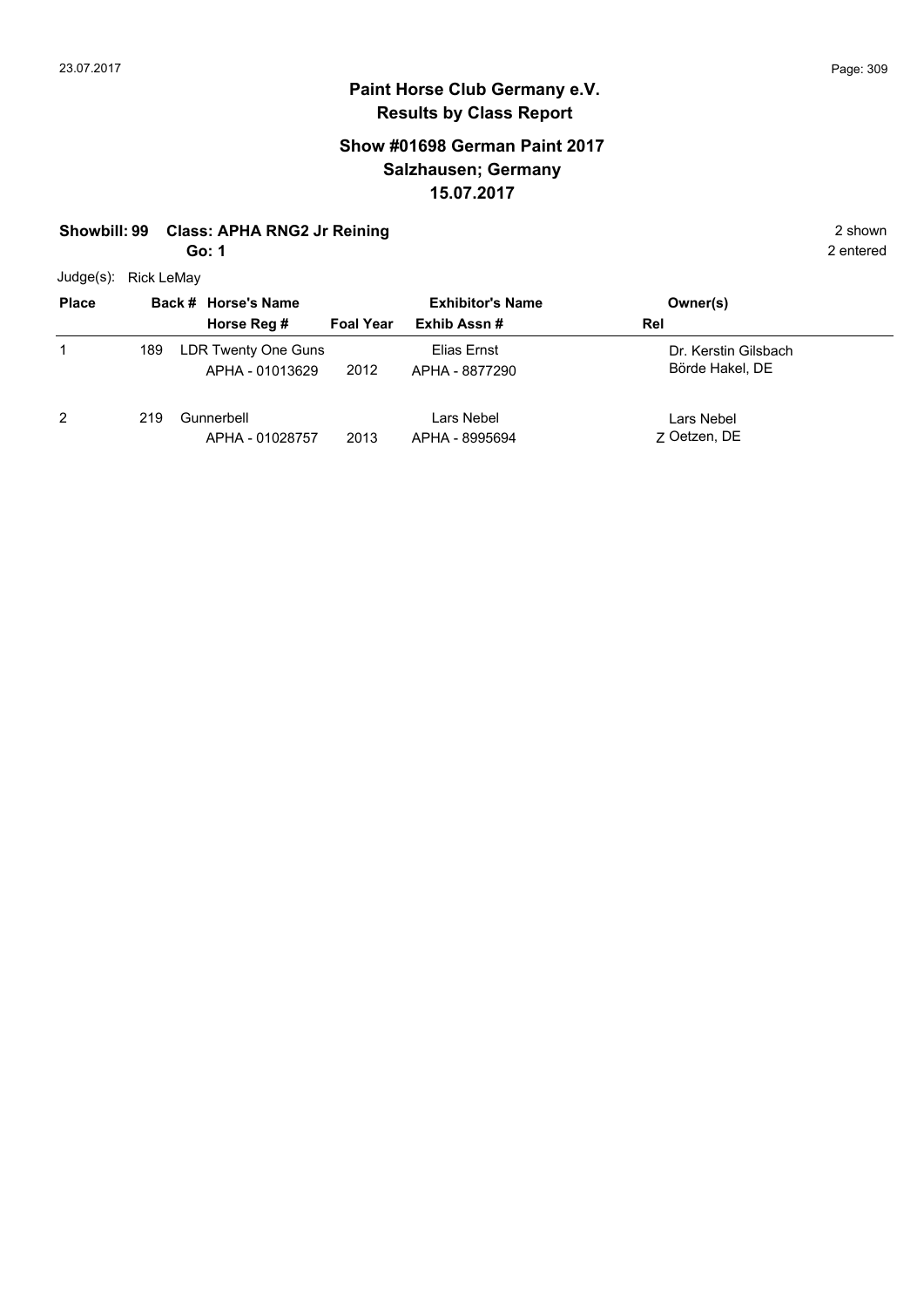## **Show #01699 German Paint 2017 Salzhausen; Germany 15.07.2017**

## **Showbill: 99 Class: APHA RNG2 Jr Reining 2 shown** 2 shown

**Go: 1**

Judge(s): Susanne Haug

| <b>Place</b> |     | Back # Horse's Name                    | <b>Exhibitor's Name</b> |                               | Owner(s)                                |
|--------------|-----|----------------------------------------|-------------------------|-------------------------------|-----------------------------------------|
|              |     | Horse Reg #                            | <b>Foal Year</b>        | Exhib Assn#                   | Rel                                     |
|              | 189 | LDR Twenty One Guns<br>APHA - 01013629 | 2012                    | Elias Ernst<br>APHA - 8877290 | Dr. Kerstin Gilsbach<br>Börde Hakel, DE |
| 2            | 219 | Gunnerbell<br>APHA - 01028757          | 2013                    | Lars Nebel<br>APHA - 8995694  | Lars Nebel<br>7 Oetzen, DE              |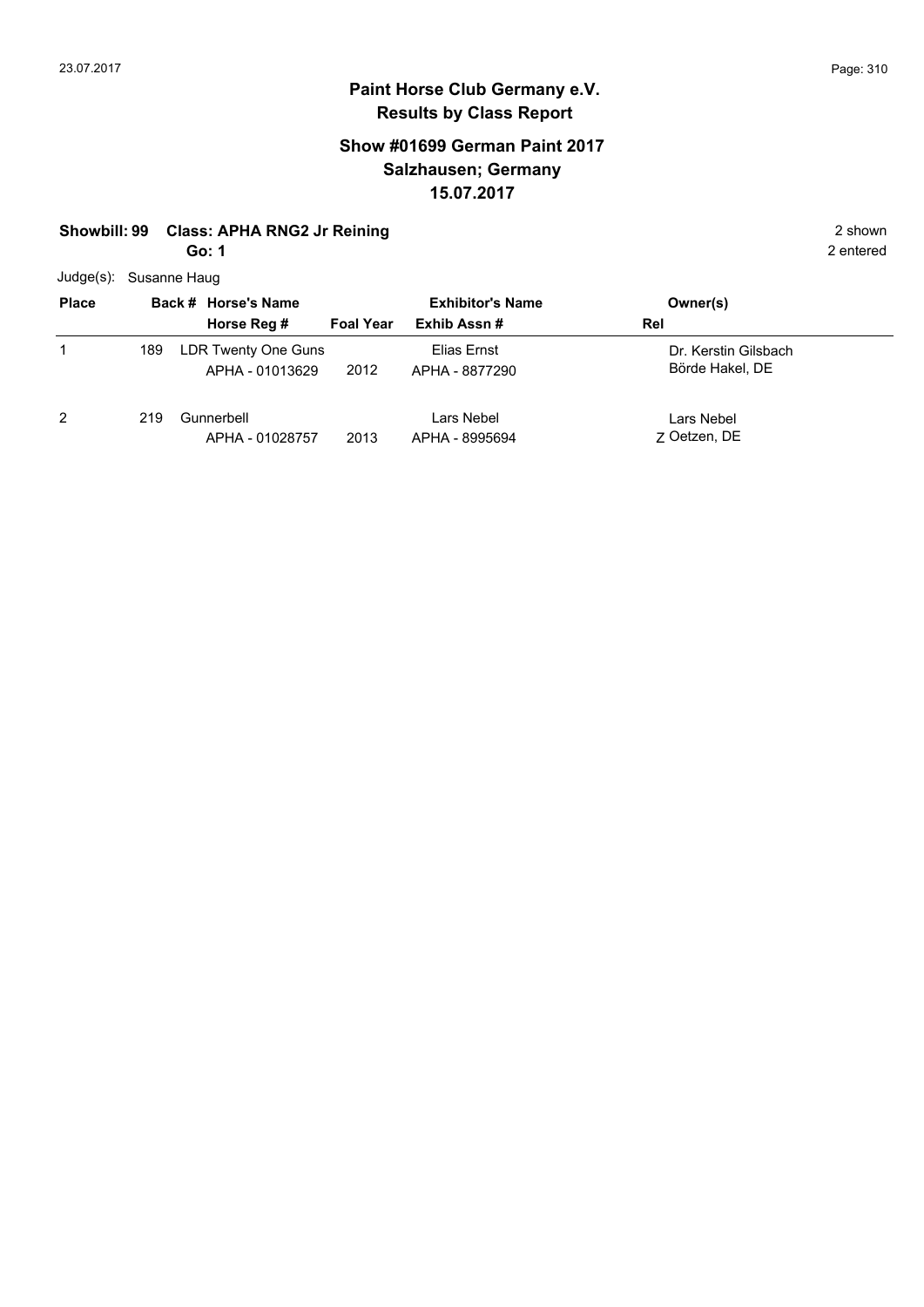## **Show #03270 German Paint 2017 Salzhausen; Germany 15.07.2017**

## **Showbill: 99 Class: APHA RNG2 Jr Reining 2 shown** 2 shown

**Go: 1**

Judge(s): Sonja Merkle

| <b>Place</b> |     | Back # Horse's Name                    |                  | <b>Exhibitor's Name</b>       | Owner(s)                                |
|--------------|-----|----------------------------------------|------------------|-------------------------------|-----------------------------------------|
|              |     | Horse Reg #                            | <b>Foal Year</b> | Exhib Assn#                   | Rel                                     |
|              | 189 | LDR Twenty One Guns<br>APHA - 01013629 | 2012             | Elias Ernst<br>APHA - 8877290 | Dr. Kerstin Gilsbach<br>Börde Hakel, DE |
| 2            | 219 | Gunnerbell<br>APHA - 01028757          | 2013             | Lars Nebel<br>APHA - 8995694  | Lars Nebel<br>7 Oetzen, DE              |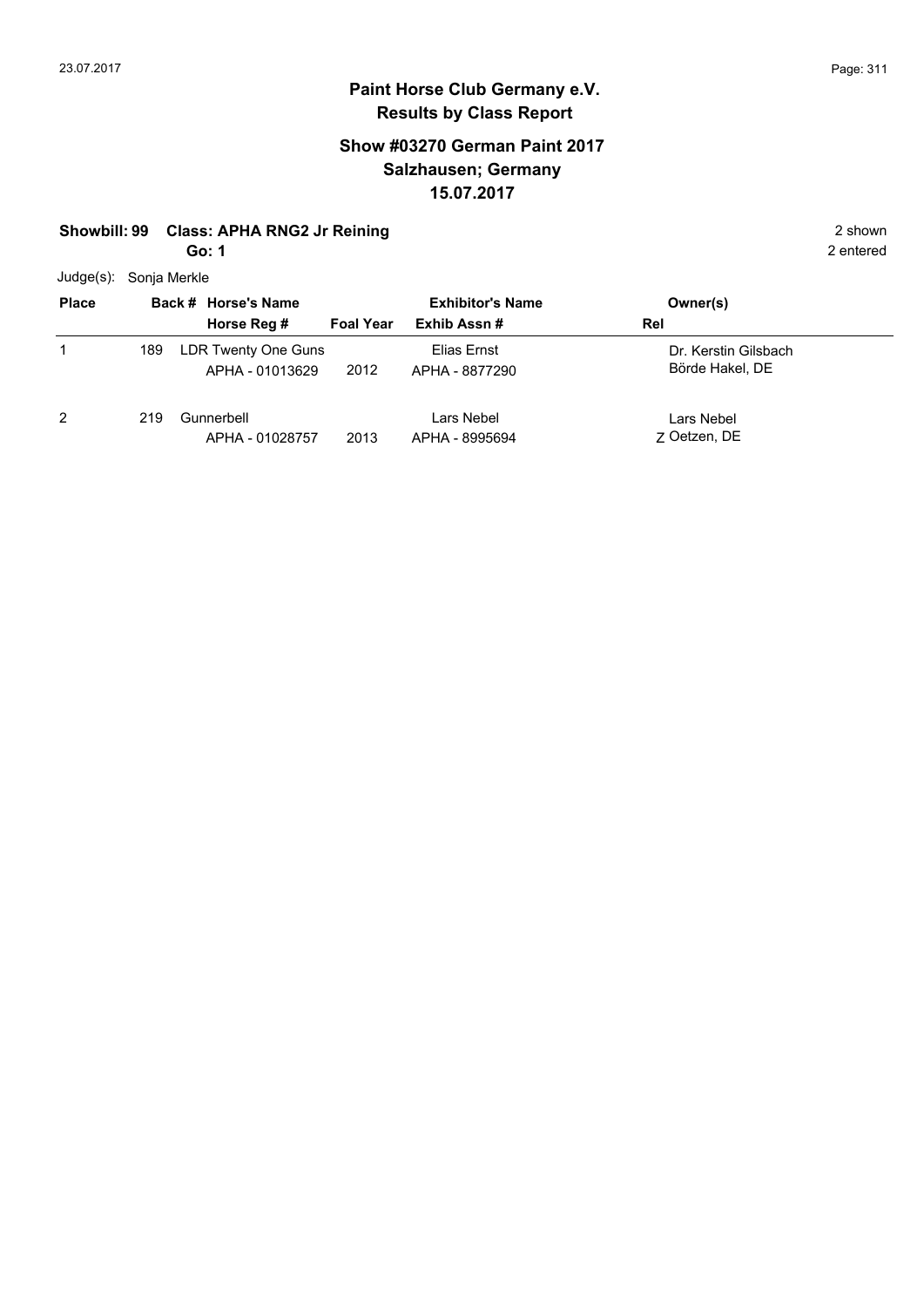## **Show #03271 German Paint 2017 Salzhausen; Germany 15.07.2017**

# **Showbill: 99 Class: APHA RNG2 Jr Reining 2 shown** 2 shown

**Go: 1**

| Judge(s): Barry Schuurman |
|---------------------------|
|                           |

| <b>Place</b>   | Back # Horse's Name |                                        | <b>Exhibitor's Name</b> |                               | Owner(s)                                |
|----------------|---------------------|----------------------------------------|-------------------------|-------------------------------|-----------------------------------------|
|                |                     | Horse Reg #                            | <b>Foal Year</b>        | Exhib Assn#                   | Rel                                     |
|                | 189                 | LDR Twenty One Guns<br>APHA - 01013629 | 2012                    | Elias Ernst<br>APHA - 8877290 | Dr. Kerstin Gilsbach<br>Börde Hakel, DE |
| $\overline{2}$ | 219                 | Gunnerbell<br>APHA - 01028757          | 2013                    | Lars Nebel<br>APHA - 8995694  | Lars Nebel<br>7 Oetzen, DE              |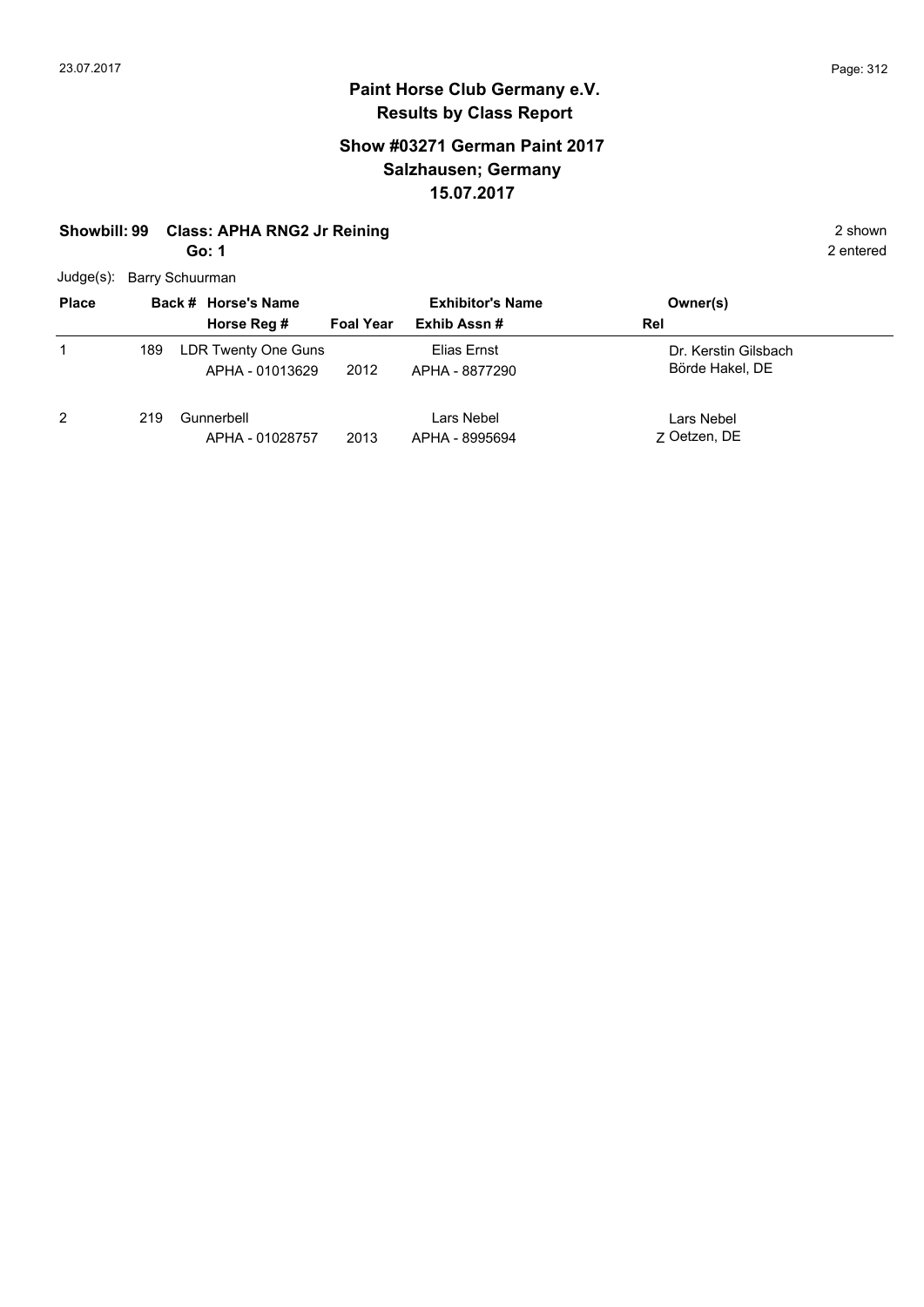## **Paint Horse Club Germany e.V. Results by Class Report**

### **Show #01698 German Paint 2017 Salzhausen; Germany 15.07.2017**

#### **Showbill: 100 Class: APHA BRG2 SPB Jr Reining 2 shown 2 shown**

**Go: 1**

Judge(s): Rick LeMay

| <b>Place</b> |     | Back # Horse's Name                    |                  | <b>Exhibitor's Name</b>      | Owner(s)                   |
|--------------|-----|----------------------------------------|------------------|------------------------------|----------------------------|
|              |     | Horse Reg #                            | <b>Foal Year</b> | Exhib Assn#                  | Rel                        |
|              | 218 | PK Gunningforjazz<br>APHA - 01040989   | 2014             | Lars Nebel<br>APHA - 8995694 | Lars Nebel<br>7 Oetzen, DE |
| 2            | 220 | Gatling B Pine Chic<br>APHA - 01045539 | 2014             | Lars Nebel<br>APHA - 8995694 | Lars Nebel<br>7 Oetzen, DE |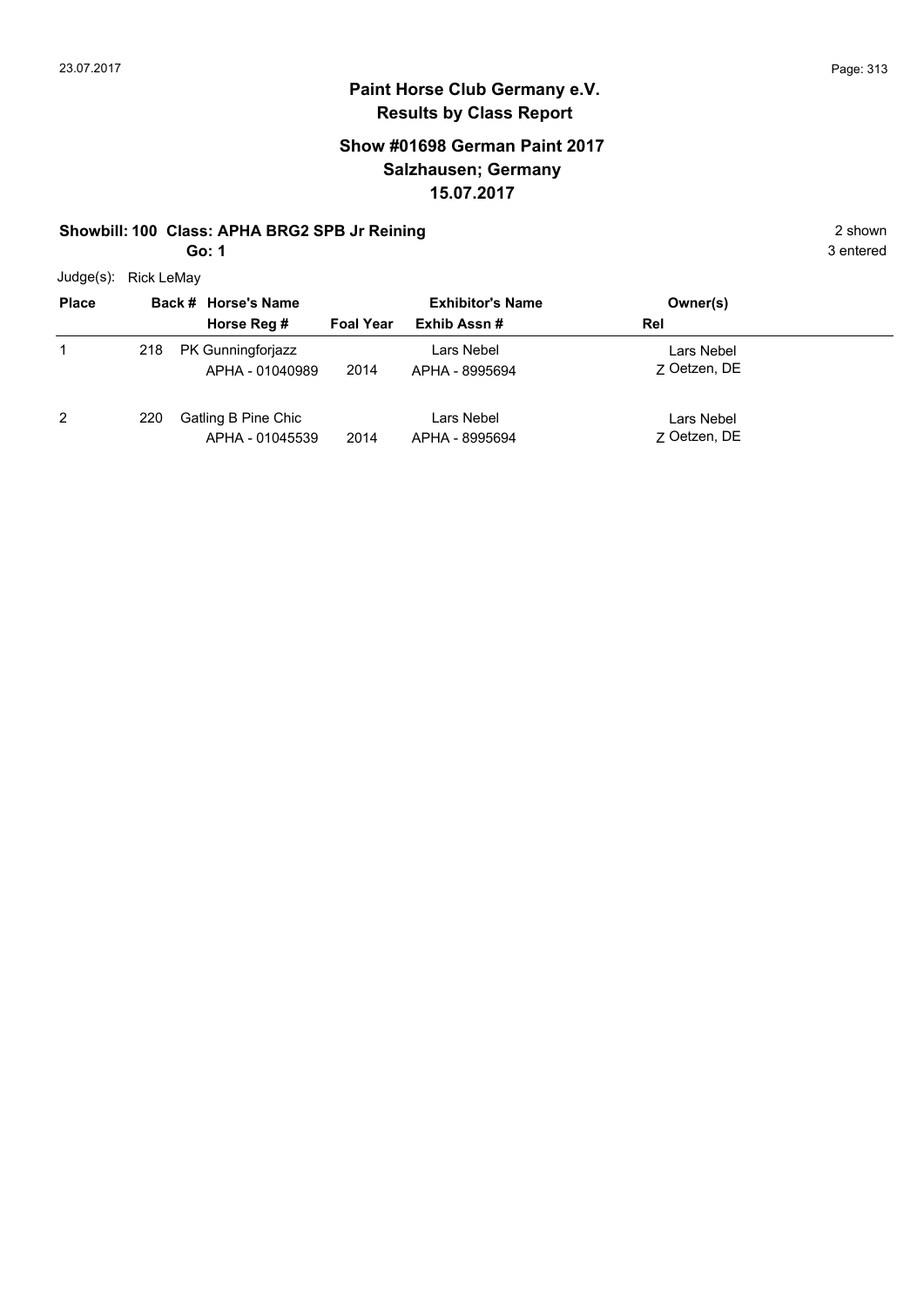## **Paint Horse Club Germany e.V. Results by Class Report**

### **Show #01699 German Paint 2017 Salzhausen; Germany 15.07.2017**

#### **Showbill: 100 Class: APHA BRG2 SPB Jr Reining 2 shown 2 shown**

**Go: 1**

Judge(s): Susanne Haug

| <b>Place</b> |     | Back # Horse's Name | <b>Exhibitor's Name</b> |                | Owner(s)     |
|--------------|-----|---------------------|-------------------------|----------------|--------------|
|              |     | Horse Reg #         | <b>Foal Year</b>        | Exhib Assn#    | Rel          |
|              | 218 | PK Gunningforjazz   |                         | Lars Nebel     | Lars Nebel   |
|              |     | APHA - 01040989     | 2014                    | APHA - 8995694 | 7 Oetzen, DE |
| 2            | 220 | Gatling B Pine Chic |                         | Lars Nebel     | Lars Nebel   |
|              |     | APHA - 01045539     | 2014                    | APHA - 8995694 | 7 Oetzen, DE |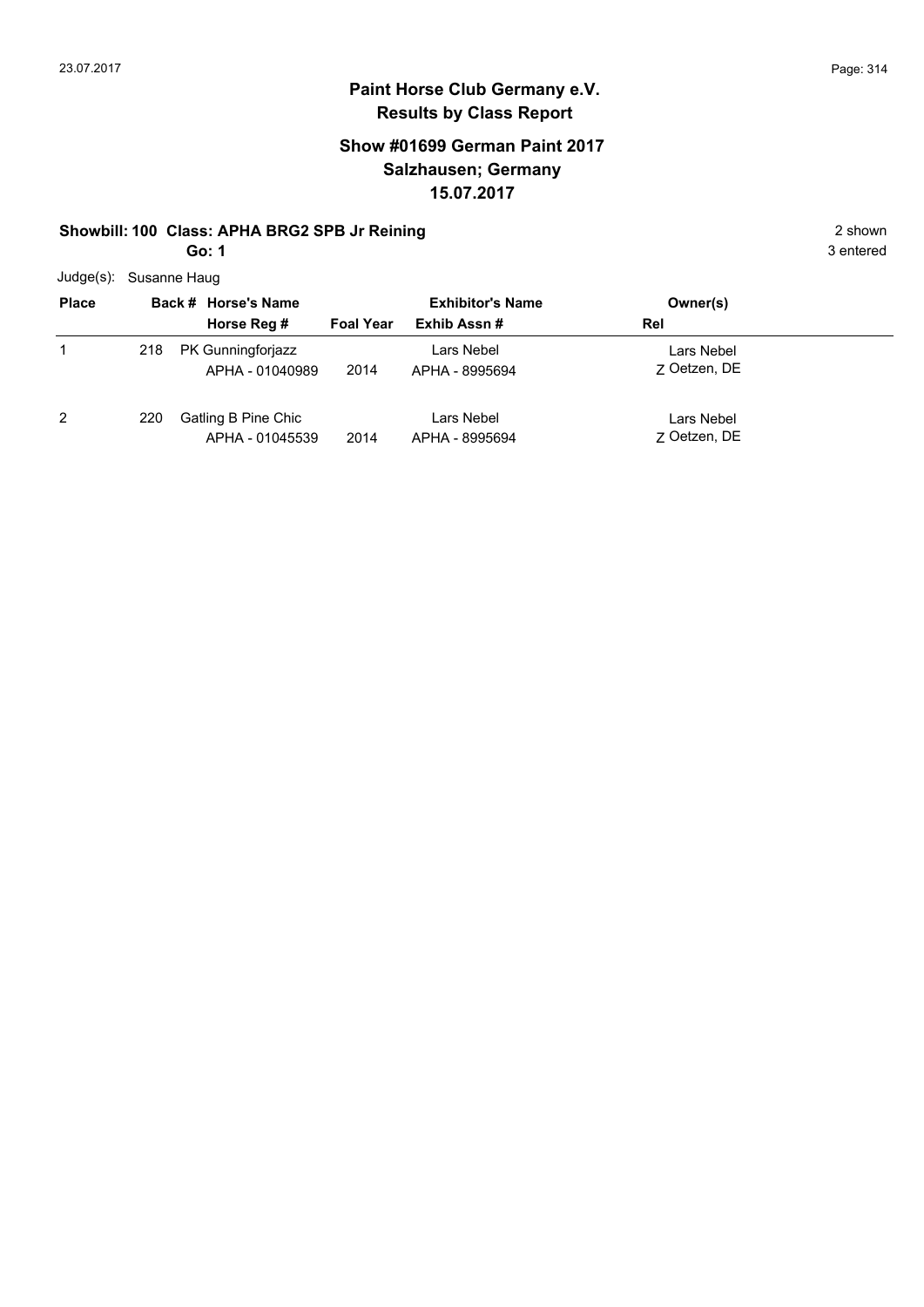## **Paint Horse Club Germany e.V. Results by Class Report**

### **Show #03270 German Paint 2017 Salzhausen; Germany 15.07.2017**

#### **Showbill: 100 Class: APHA BRG2 SPB Jr Reining 2 shown 2 shown**

**Go: 1**

Judge(s): Sonja Merkle

| <b>Place</b> |     | Back # Horse's Name<br>Horse Reg #     | <b>Foal Year</b> | <b>Exhibitor's Name</b><br>Exhib Assn# | Owner(s)<br>Rel            |
|--------------|-----|----------------------------------------|------------------|----------------------------------------|----------------------------|
|              | 218 | PK Gunningforjazz<br>APHA - 01040989   | 2014             | Lars Nebel<br>APHA - 8995694           | Lars Nebel<br>7 Oetzen, DE |
| 2            | 220 | Gatling B Pine Chic<br>APHA - 01045539 | 2014             | Lars Nebel<br>APHA - 8995694           | Lars Nebel<br>7 Oetzen, DE |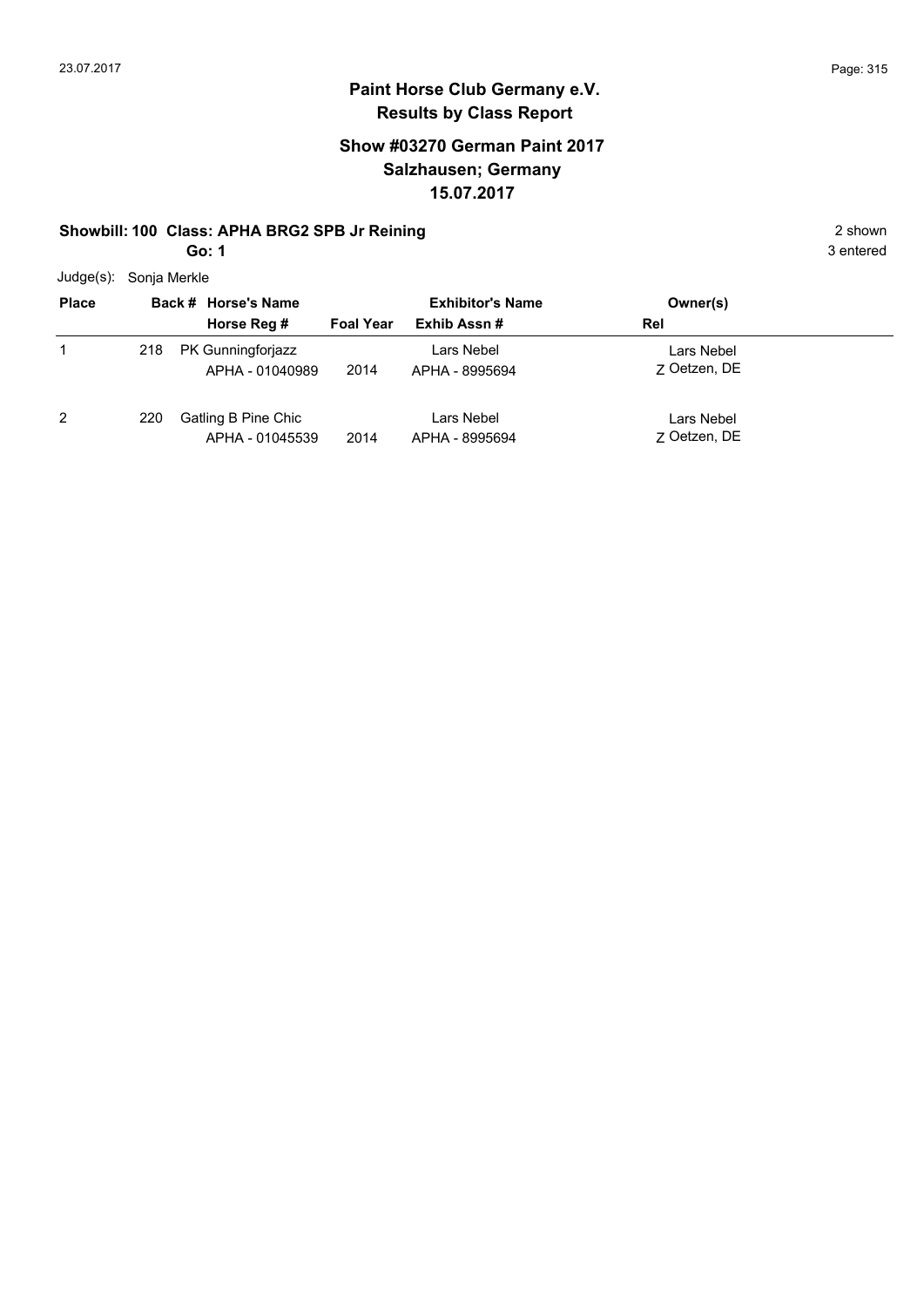## **Paint Horse Club Germany e.V. Results by Class Report**

## **Show #03271 German Paint 2017 Salzhausen; Germany 15.07.2017**

#### **Showbill: 100 Class: APHA BRG2 SPB Jr Reining 2 shown 2 shown**

**Go: 1**

Judge(s): Barry Schuurman

| <b>Place</b>   |     | Back # Horse's Name<br>Horse Reg #     | <b>Foal Year</b> | <b>Exhibitor's Name</b><br>Exhib Assn# | Owner(s)<br>Rel            |
|----------------|-----|----------------------------------------|------------------|----------------------------------------|----------------------------|
|                | 218 | PK Gunningforjazz<br>APHA - 01040989   | 2014             | Lars Nebel<br>APHA - 8995694           | Lars Nebel<br>7 Oetzen, DE |
| $\overline{2}$ | 220 | Gatling B Pine Chic<br>APHA - 01045539 | 2014             | Lars Nebel<br>APHA - 8995694           | Lars Nebel<br>7 Oetzen, DE |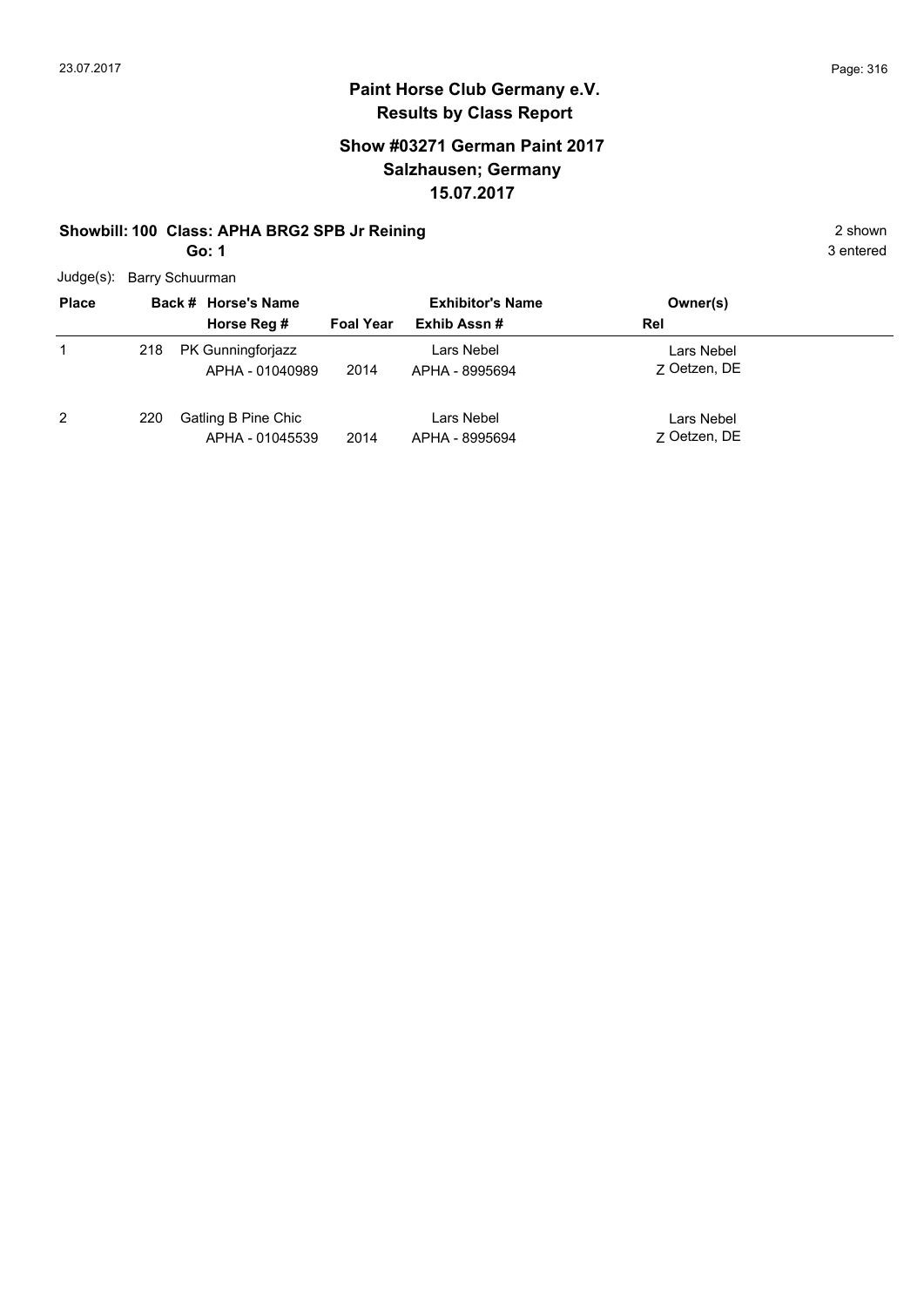#### **Show #01698 German Paint 2017 Salzhausen; Germany 15.07.2017**

## **Showbill: 101 Class: APHA RNG3 Sr Reining** 3 shown

**Go: 1**

Judge(s): Rick LeMay

| Juuge(s).    | <b>RICK LEIVIAV</b> |                                               |                  |                                   |                                   |  |
|--------------|---------------------|-----------------------------------------------|------------------|-----------------------------------|-----------------------------------|--|
| <b>Place</b> |                     | Back # Horse's Name                           |                  | <b>Exhibitor's Name</b>           | Owner(s)                          |  |
|              |                     | Horse Reg #                                   | <b>Foal Year</b> | Exhib Assn#                       | <b>Rel</b>                        |  |
| 1            | 353                 | Mr Chesmu Peppy Boon<br>APHA - 00996514       | 2010             | Martin Schemuth<br>APHA - 8991155 | Martin Schemuth<br>7 Schauen, DE  |  |
| 2            | 187                 | LDR Gun Of Enterprise<br>APHA - 00913076      | 2007             | Elias Ernst<br>APHA - 8877290     | Peter Gilsbach<br>Börde Hakel, DE |  |
| 3            | 214                 | <b>Blue Eyed Starlight</b><br>APHA - 00985803 | 2010             | Karolina Rusak<br>APHA - 8829648  | Karolina Rusak<br>Z Luban, PL     |  |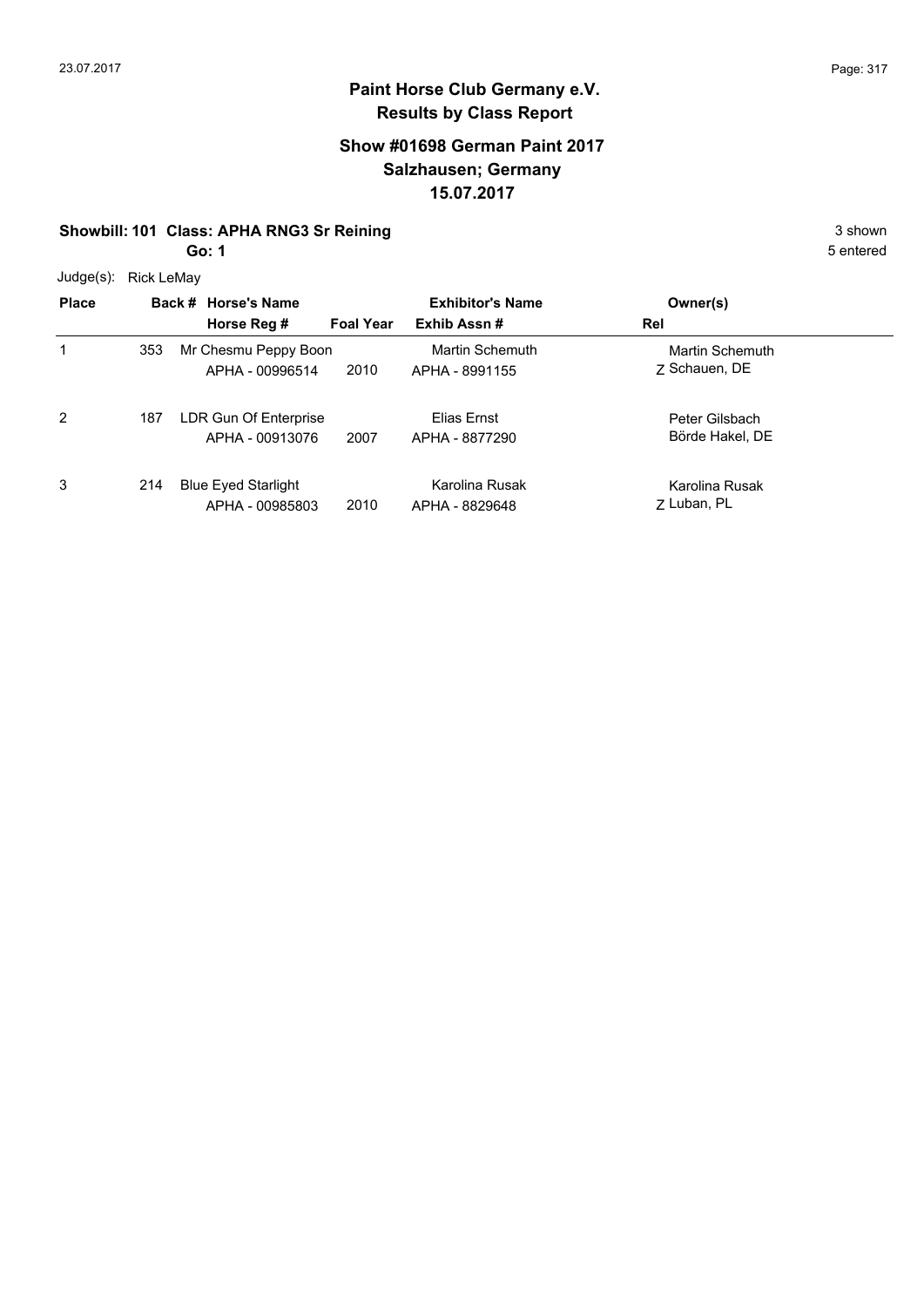#### **Show #01699 German Paint 2017 Salzhausen; Germany 15.07.2017**

## **Showbill: 101 Class: APHA RNG3 Sr Reining** 3 shown

**Go: 1**

|  | Judge(s): Susanne Haug |  |
|--|------------------------|--|
|--|------------------------|--|

| <b>Place</b> |     | Back # Horse's Name<br>Horse Reg #            | <b>Foal Year</b> | <b>Exhibitor's Name</b><br>Exhib Assn# | Owner(s)<br>Rel                   |
|--------------|-----|-----------------------------------------------|------------------|----------------------------------------|-----------------------------------|
| 1            | 353 | Mr Chesmu Peppy Boon<br>APHA - 00996514       | 2010             | Martin Schemuth<br>APHA - 8991155      | Martin Schemuth<br>7 Schauen, DE  |
| 2            | 187 | LDR Gun Of Enterprise<br>APHA - 00913076      | 2007             | Elias Ernst<br>APHA - 8877290          | Peter Gilsbach<br>Börde Hakel, DE |
| 3            | 214 | <b>Blue Eyed Starlight</b><br>APHA - 00985803 | 2010             | Karolina Rusak<br>APHA - 8829648       | Karolina Rusak<br>Z Luban, PL     |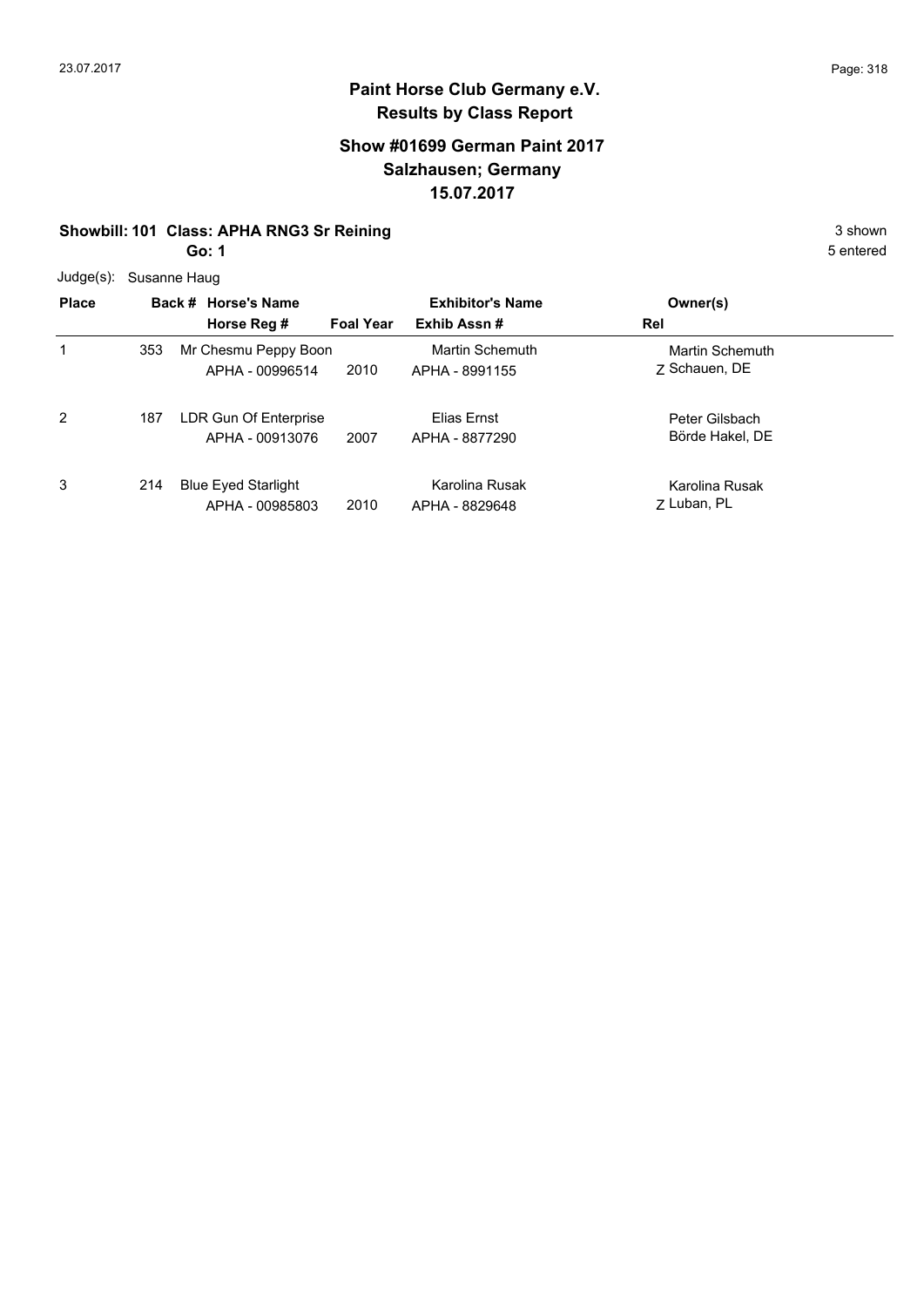#### **Show #03270 German Paint 2017 Salzhausen; Germany 15.07.2017**

## **Showbill: 101 Class: APHA RNG3 Sr Reining** 3 shown

**Go: 1**

Judge(s): Sonja Merkle

| Juuy <del>c</del> (5). | <b>SUITE MEINE</b> |                                               |                  |                                          |                                   |  |
|------------------------|--------------------|-----------------------------------------------|------------------|------------------------------------------|-----------------------------------|--|
| <b>Place</b>           |                    | Back # Horse's Name                           |                  | <b>Exhibitor's Name</b>                  | Owner(s)                          |  |
|                        |                    | Horse Reg #                                   | <b>Foal Year</b> | Exhib Assn#                              | Rel                               |  |
|                        | 353                | Mr Chesmu Peppy Boon<br>APHA - 00996514       | 2010             | <b>Martin Schemuth</b><br>APHA - 8991155 | Martin Schemuth<br>7 Schauen, DE  |  |
| 2                      | 187                | LDR Gun Of Enterprise<br>APHA - 00913076      | 2007             | Elias Ernst<br>APHA - 8877290            | Peter Gilsbach<br>Börde Hakel, DE |  |
| 3                      | 214                | <b>Blue Eyed Starlight</b><br>APHA - 00985803 | 2010             | Karolina Rusak<br>APHA - 8829648         | Karolina Rusak<br>7 Luban, PL     |  |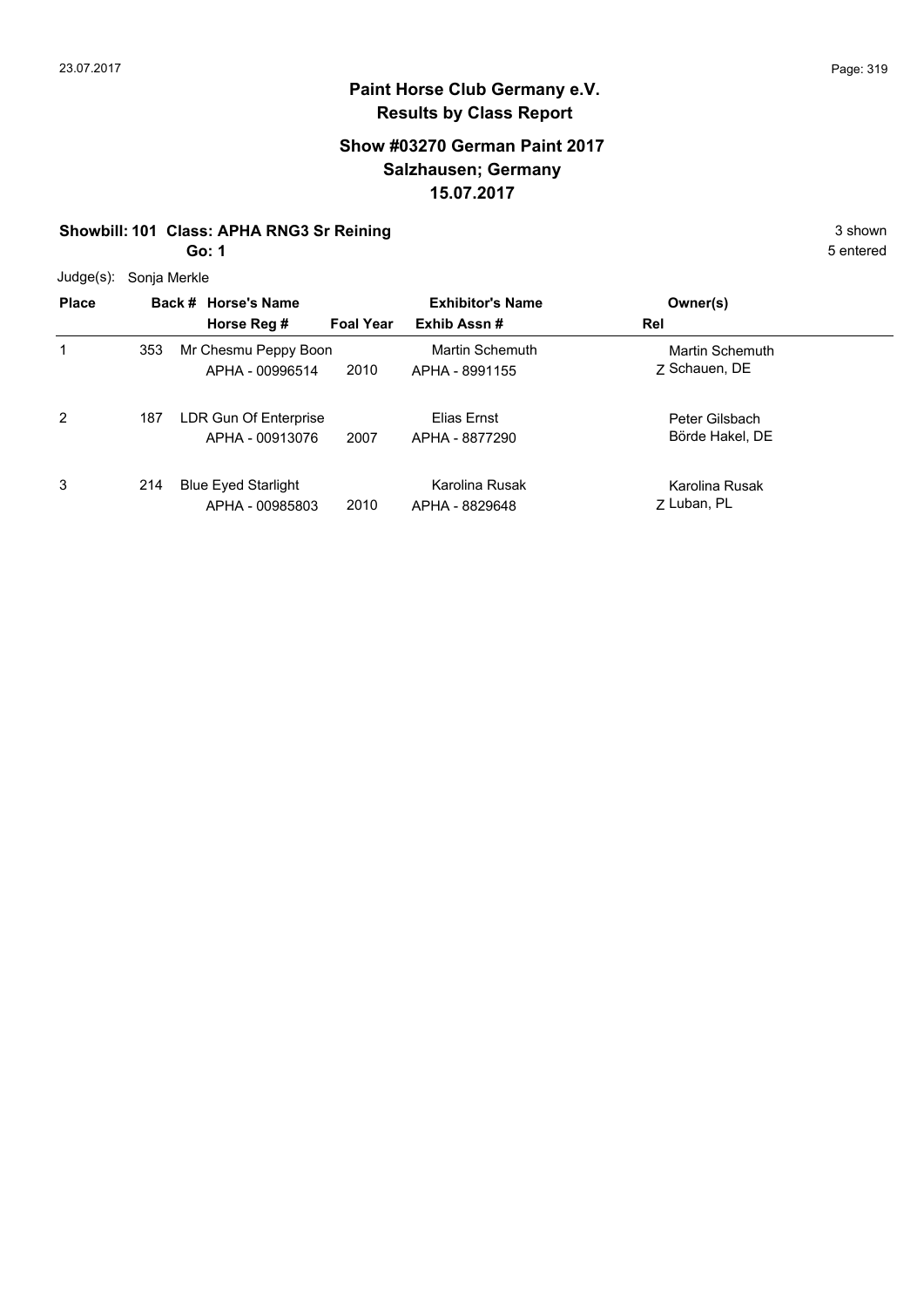#### **Show #03271 German Paint 2017 Salzhausen; Germany 15.07.2017**

## **Showbill: 101 Class: APHA RNG3 Sr Reining** 3 shown

**Go: 1**

| <b>Place</b> |     | Back # Horse's Name<br>Horse Reg #            | <b>Foal Year</b> | <b>Exhibitor's Name</b><br>Exhib Assn# | Owner(s)<br>Rel                   |  |
|--------------|-----|-----------------------------------------------|------------------|----------------------------------------|-----------------------------------|--|
|              | 353 | Mr Chesmu Peppy Boon<br>APHA - 00996514       | 2010             | Martin Schemuth<br>APHA - 8991155      | Martin Schemuth<br>7 Schauen, DE  |  |
| 2            | 187 | LDR Gun Of Enterprise<br>APHA - 00913076      | 2007             | Elias Ernst<br>APHA - 8877290          | Peter Gilsbach<br>Börde Hakel, DE |  |
| 3            | 214 | <b>Blue Eyed Starlight</b><br>APHA - 00985803 | 2010             | Karolina Rusak<br>APHA - 8829648       | Karolina Rusak<br>7 Luban, PL     |  |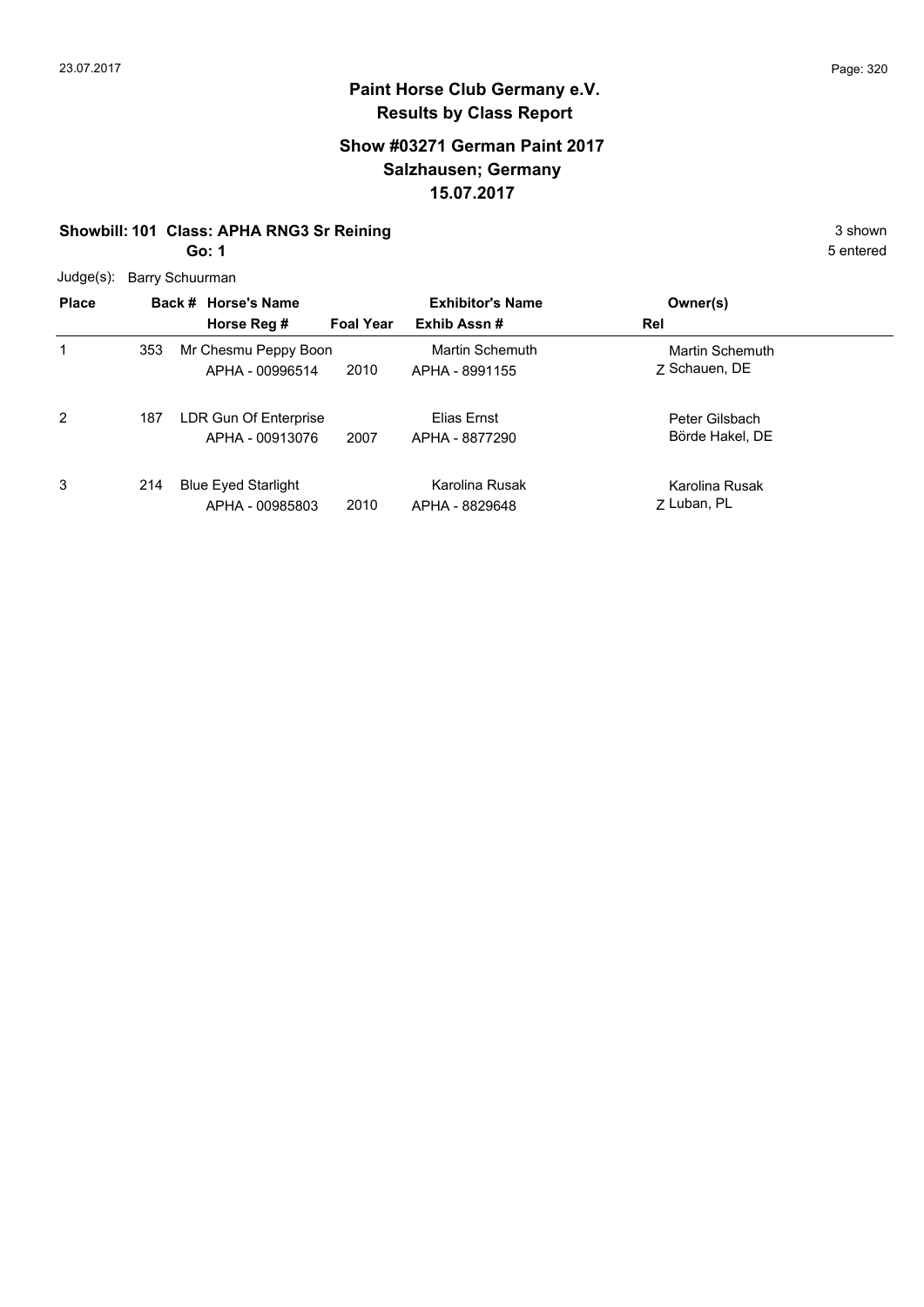## **Show #01698 German Paint 2017 Salzhausen; Germany 15.07.2017**

#### **Showbill: 102 Class: APHA BRG3 SPB Sr Reining 2 shown 2 shown 2 shown**

**Go: 1**

Judge(s): Rick LeMay

| <b>Place</b>  | Back # Horse's Name |                                     | <b>Exhibitor's Name</b> |                                   |                  | Owner(s)                            |
|---------------|---------------------|-------------------------------------|-------------------------|-----------------------------------|------------------|-------------------------------------|
|               |                     | Horse Reg #                         | <b>Foal Year</b>        | Exhib Assn#                       | <b>Birthdate</b> | Rel                                 |
|               | 211                 | Smoked By Gun<br>APHA - 01009765    | 2011                    | Pius Birkenbach<br>APHA - 9153450 |                  | Christina Birkenbach<br>C Fulda, DE |
| $\mathcal{P}$ | 245                 | Sleepwalker Irie<br>APHA - 00956060 | 2008                    | Janina Taprieo<br>APHA - TAP1     |                  | Sabine Pauly<br>Newel, DE           |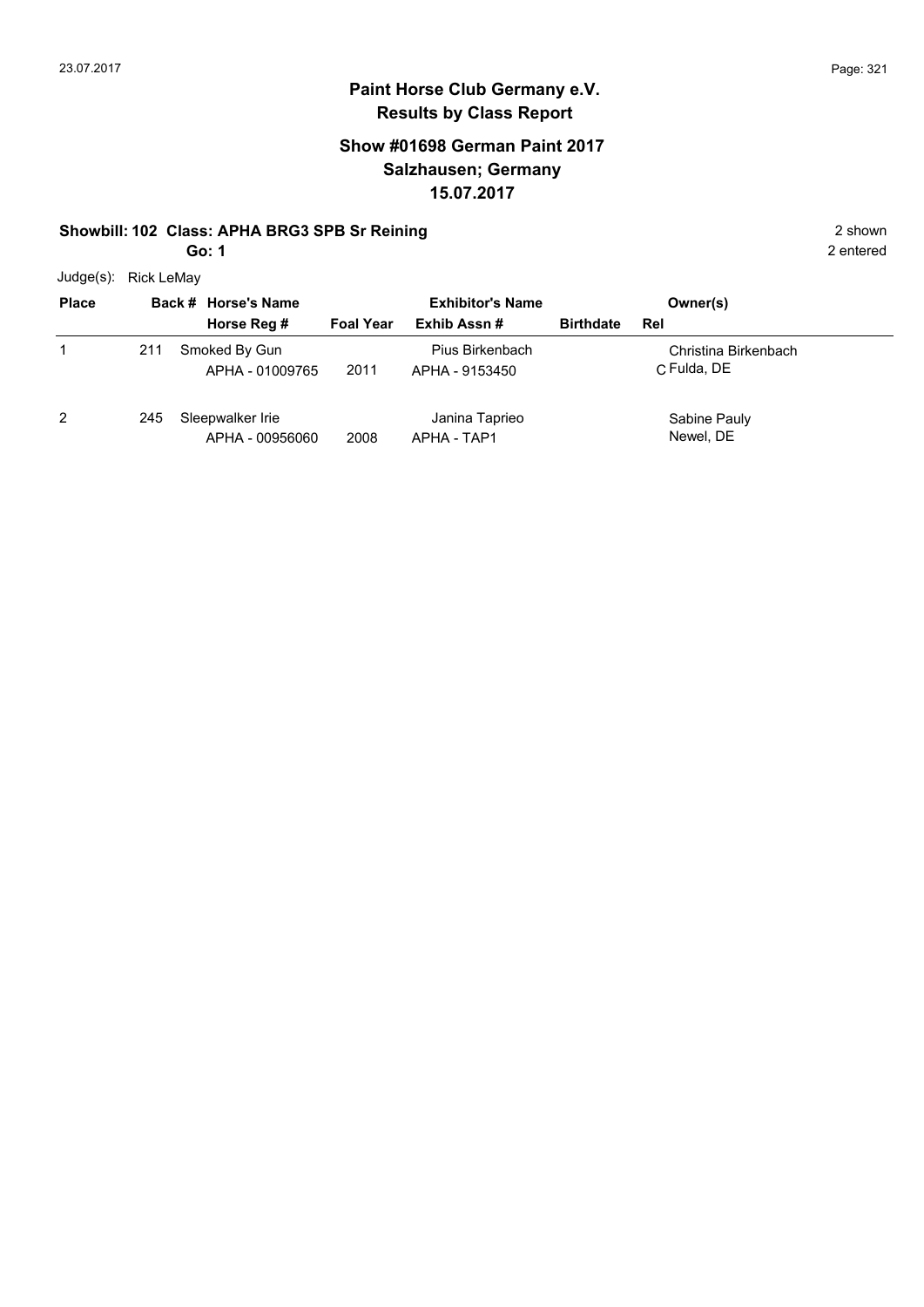## **Show #01699 German Paint 2017 Salzhausen; Germany 15.07.2017**

#### **Showbill: 102 Class: APHA BRG3 SPB Sr Reining 2 shown 2 shown 2 shown**

**Go: 1**

2 entered

Judge(s): Susanne Haug

| <b>Place</b> |     | Back # Horse's Name                 |                  | <b>Exhibitor's Name</b>           |                  | Owner(s)                            |
|--------------|-----|-------------------------------------|------------------|-----------------------------------|------------------|-------------------------------------|
|              |     | Horse Reg #                         | <b>Foal Year</b> | Exhib Assn#                       | <b>Birthdate</b> | Rel                                 |
| 1            | 211 | Smoked By Gun<br>APHA - 01009765    | 2011             | Pius Birkenbach<br>APHA - 9153450 |                  | Christina Birkenbach<br>C Fulda, DE |
| 2            | 245 | Sleepwalker Irie<br>APHA - 00956060 | 2008             | Janina Taprieo<br>APHA - TAP1     |                  | Sabine Pauly<br>Newel, DE           |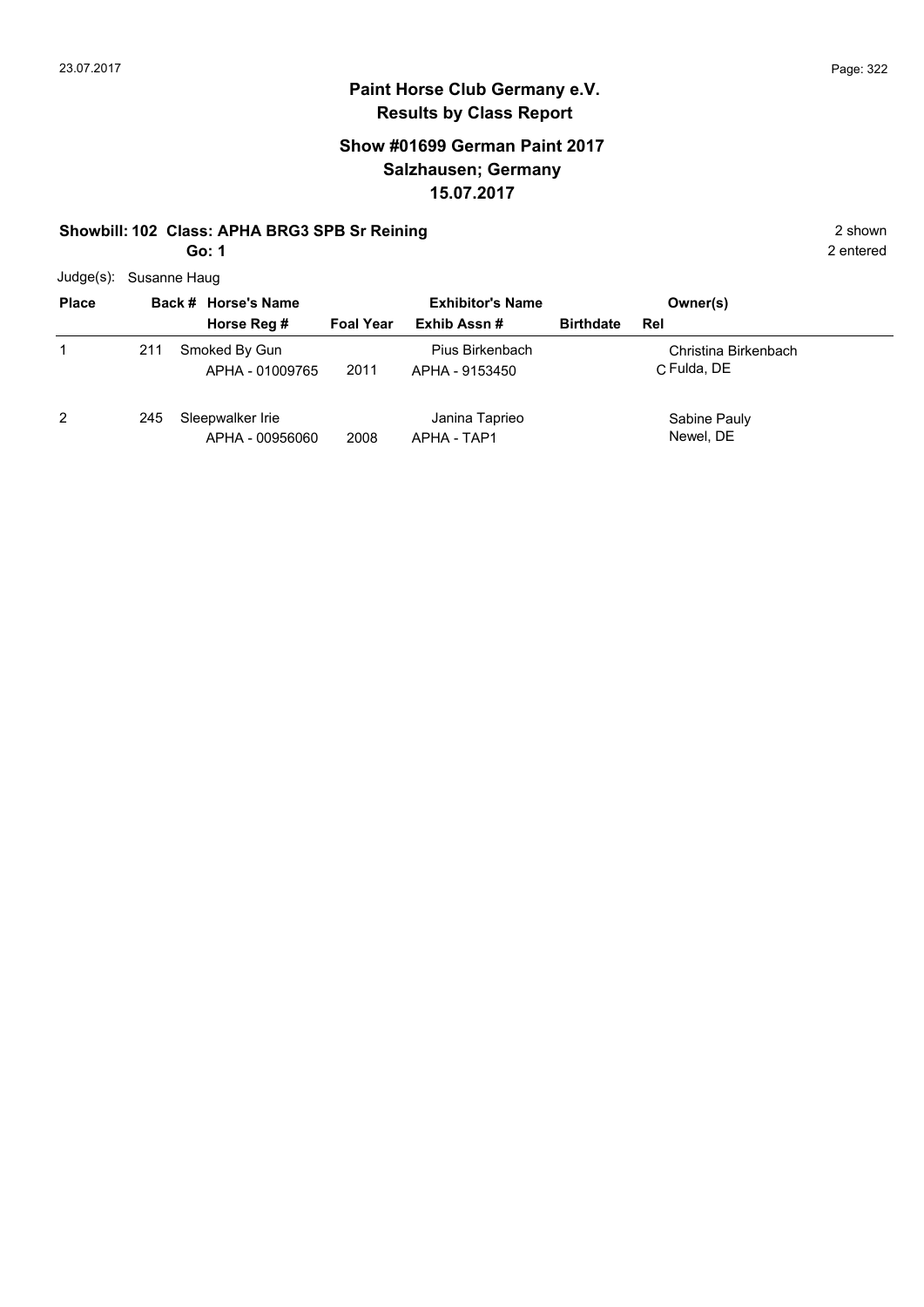## **Show #03270 German Paint 2017 Salzhausen; Germany 15.07.2017**

#### **Showbill: 102 Class: APHA BRG3 SPB Sr Reining 2 shown 2 shown**

**Go: 1**

Judge(s): Sonja Merkle

| <b>Place</b> | Back # Horse's Name |                                     | <b>Exhibitor's Name</b> |                                   | Owner(s)         |                                     |  |
|--------------|---------------------|-------------------------------------|-------------------------|-----------------------------------|------------------|-------------------------------------|--|
|              |                     | Horse Reg #                         | <b>Foal Year</b>        | Exhib Assn#                       | <b>Birthdate</b> | Rel                                 |  |
|              | 211                 | Smoked By Gun<br>APHA - 01009765    | 2011                    | Pius Birkenbach<br>APHA - 9153450 |                  | Christina Birkenbach<br>C Fulda, DE |  |
|              | 245                 | Sleepwalker Irie<br>APHA - 00956060 | 2008                    | Janina Taprieo<br>APHA - TAP1     |                  | Sabine Pauly<br>Newel, DE           |  |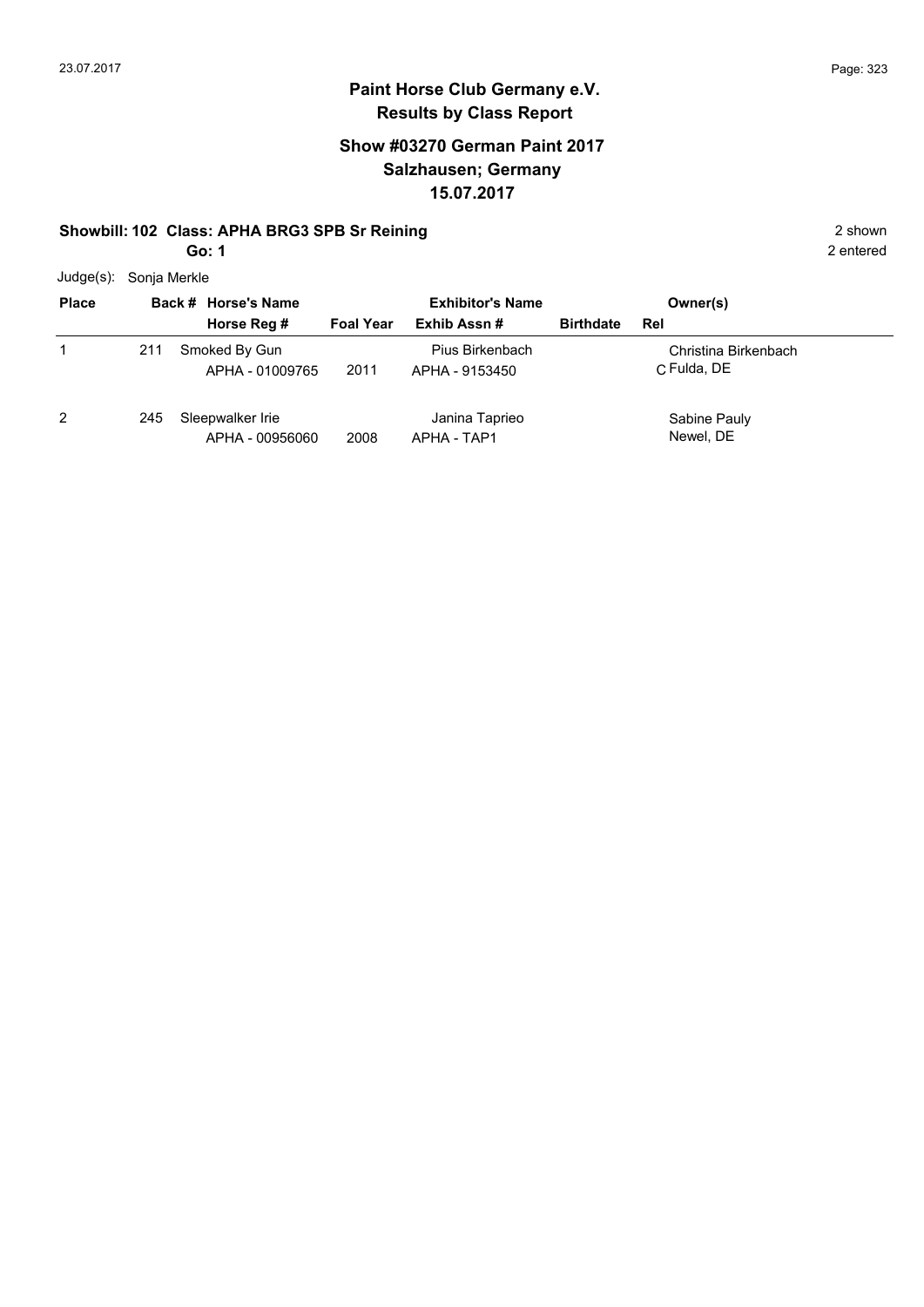## **Show #03271 German Paint 2017 Salzhausen; Germany 15.07.2017**

#### **Showbill: 102 Class: APHA BRG3 SPB Sr Reining 2 shown 2 shown 2 shown**

**Go: 1**

2 entered

Judge(s): Barry Schuurman

| <b>Place</b>   |     | Back # Horse's Name                 |                  | <b>Exhibitor's Name</b>           |                  | Owner(s)                            |
|----------------|-----|-------------------------------------|------------------|-----------------------------------|------------------|-------------------------------------|
|                |     | Horse Reg #                         | <b>Foal Year</b> | Exhib Assn#                       | <b>Birthdate</b> | Rel                                 |
| 1              | 211 | Smoked By Gun<br>APHA - 01009765    | 2011             | Pius Birkenbach<br>APHA - 9153450 |                  | Christina Birkenbach<br>C Fulda, DE |
| $\overline{2}$ | 245 | Sleepwalker Irie<br>APHA - 00956060 | 2008             | Janina Taprieo<br>APHA - TAP1     |                  | Sabine Pauly<br>Newel, DE           |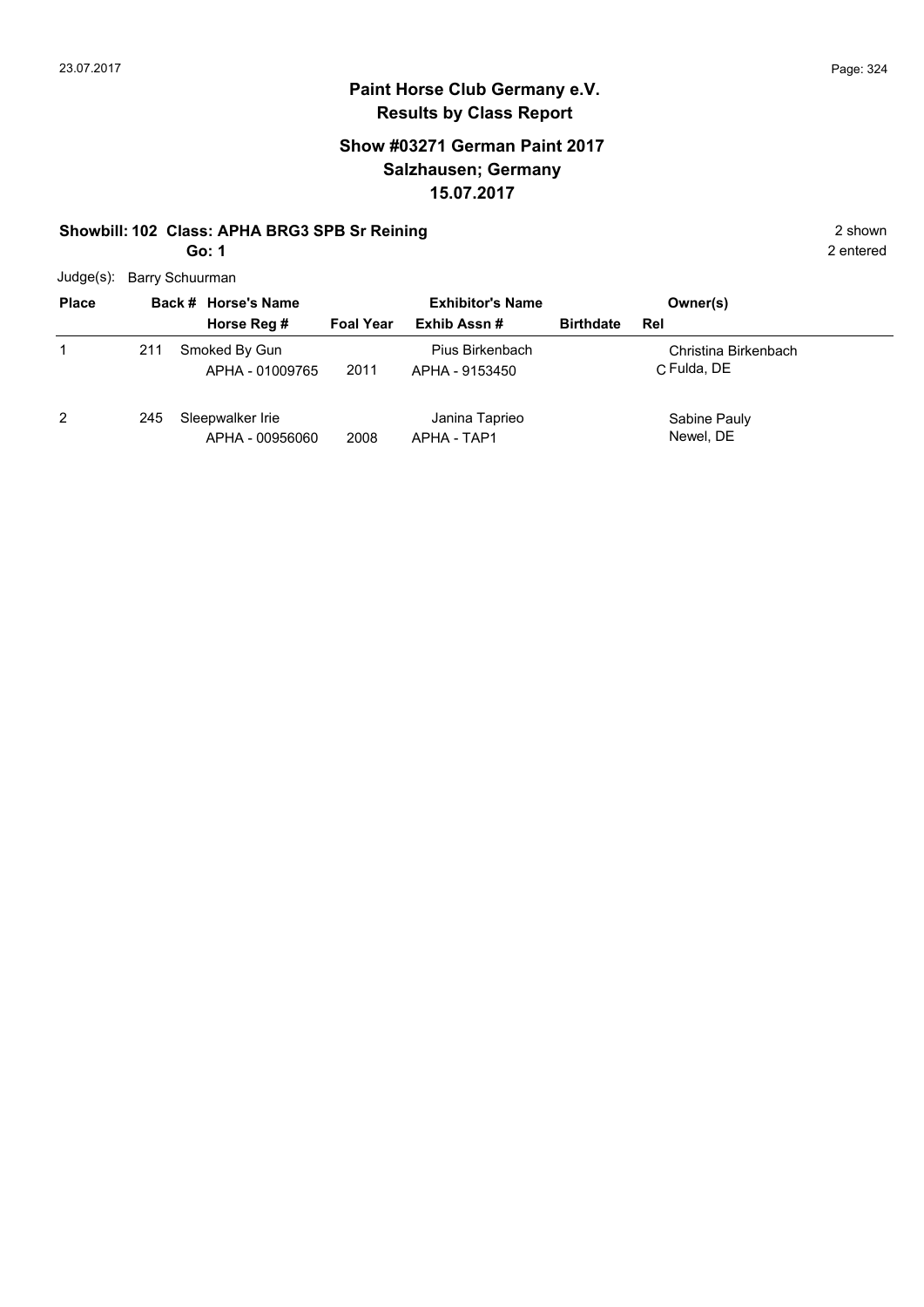### **Show #01698 German Paint 2017 Salzhausen; Germany 15.07.2017**

**Showbill: 103 Class: APHA YRP1 Youth Ranch Riding 18 & Under** 4 shown 4 shown

**Go: 1**

| $Judge(s)$ : | <b>Rick LeMay</b> |                                      |                  |                                           |                  |                                           |
|--------------|-------------------|--------------------------------------|------------------|-------------------------------------------|------------------|-------------------------------------------|
| <b>Place</b> |                   | Back # Horse's Name                  |                  | <b>Exhibitor's Name</b>                   |                  | Owner(s)                                  |
|              |                   | Horse Reg #                          | <b>Foal Year</b> | Exhib Assn#                               | <b>Birthdate</b> | Rel                                       |
| 1            | 232               | Sun Peppy Train<br>APHA - 00819136   | 2003             | Anna Middelberg<br>APHA - 9144667         |                  | Anna Middelberg<br>7 Lotte, DE            |
| 2            | 242               | Mitos Honeymoon<br>APHA - 00639967   | 2001             | Cindy Constantin<br>APHA - 9152275        |                  | Cindy Constantin<br>7 Kreischa, DE        |
| 3            | 212               | Zorros Smokin Gun<br>APHA - 00975927 | 2009             | Joelin Virginia Kuester<br>APHA - 8987952 |                  | Joelin Virginia Kuester<br>7 Essen, DE    |
| 4            | 285               | Chip Zip<br>APHA - 00981671          | 2010             | Lea Burret<br>APHA - 8963471              |                  | Angelika Gallitzendörfer<br>Memmingen, DE |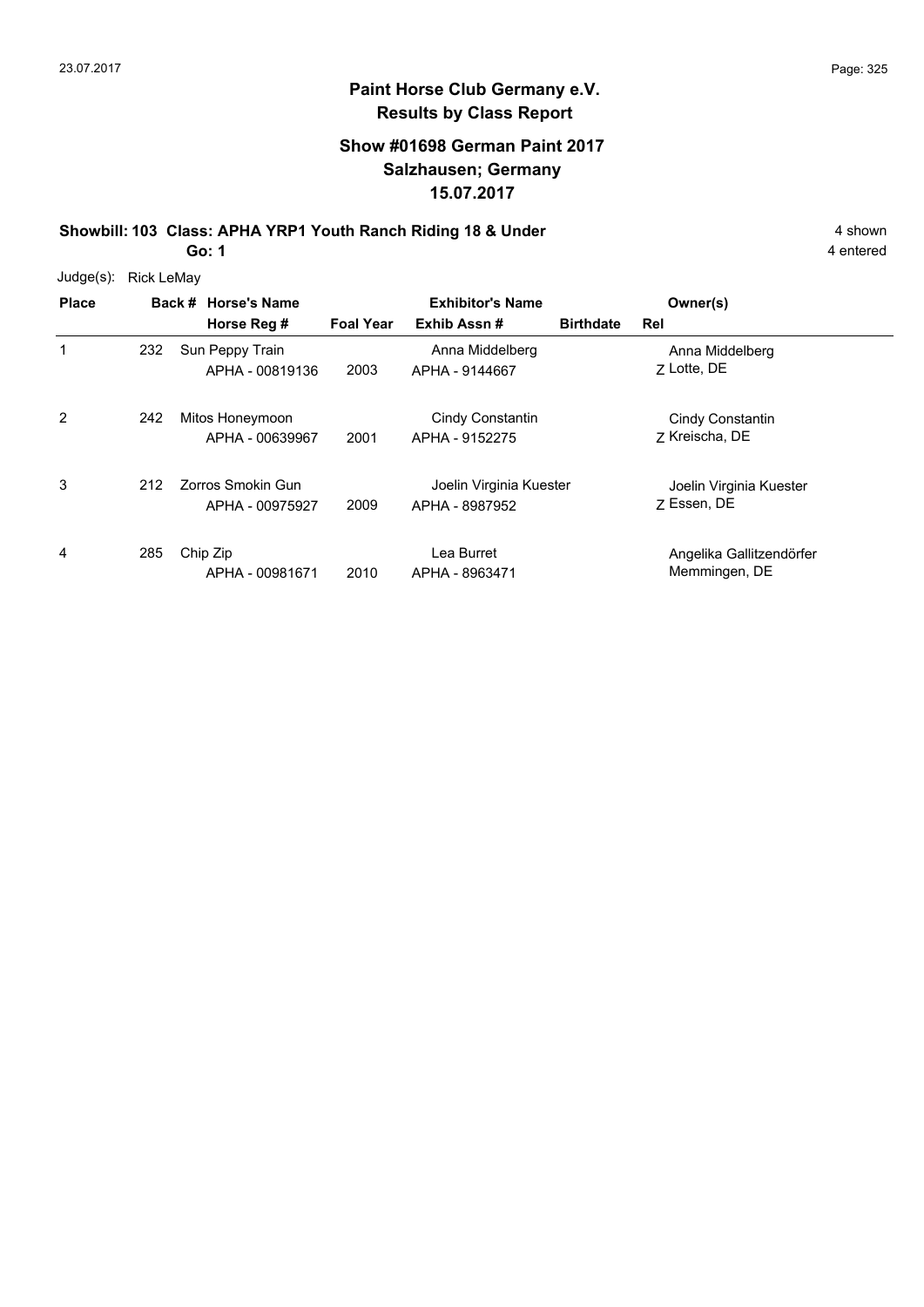### **Show #01699 German Paint 2017 Salzhausen; Germany 15.07.2017**

**Showbill: 103 Class: APHA YRP1 Youth Ranch Riding 18 & Under** 4 shown 4 shown **Go: 1**

| $Judge(s)$ : | Susanne Haug |                                      |                  |                                           |                  |                                           |  |
|--------------|--------------|--------------------------------------|------------------|-------------------------------------------|------------------|-------------------------------------------|--|
| <b>Place</b> |              | Back # Horse's Name                  |                  | <b>Exhibitor's Name</b>                   |                  | Owner(s)                                  |  |
|              |              | Horse Reg #                          | <b>Foal Year</b> | Exhib Assn#                               | <b>Birthdate</b> | Rel                                       |  |
| 1            | 232          | Sun Peppy Train<br>APHA - 00819136   | 2003             | Anna Middelberg<br>APHA - 9144667         |                  | Anna Middelberg<br>Z Lotte, DE            |  |
| 2            | 212          | Zorros Smokin Gun<br>APHA - 00975927 | 2009             | Joelin Virginia Kuester<br>APHA - 8987952 |                  | Joelin Virginia Kuester<br>7 Essen, DE    |  |
| 3            | 242          | Mitos Honeymoon<br>APHA - 00639967   | 2001             | Cindy Constantin<br>APHA - 9152275        |                  | Cindy Constantin<br>Z Kreischa, DE        |  |
| 4            | 285          | Chip Zip<br>APHA - 00981671          | 2010             | Lea Burret<br>APHA - 8963471              |                  | Angelika Gallitzendörfer<br>Memmingen, DE |  |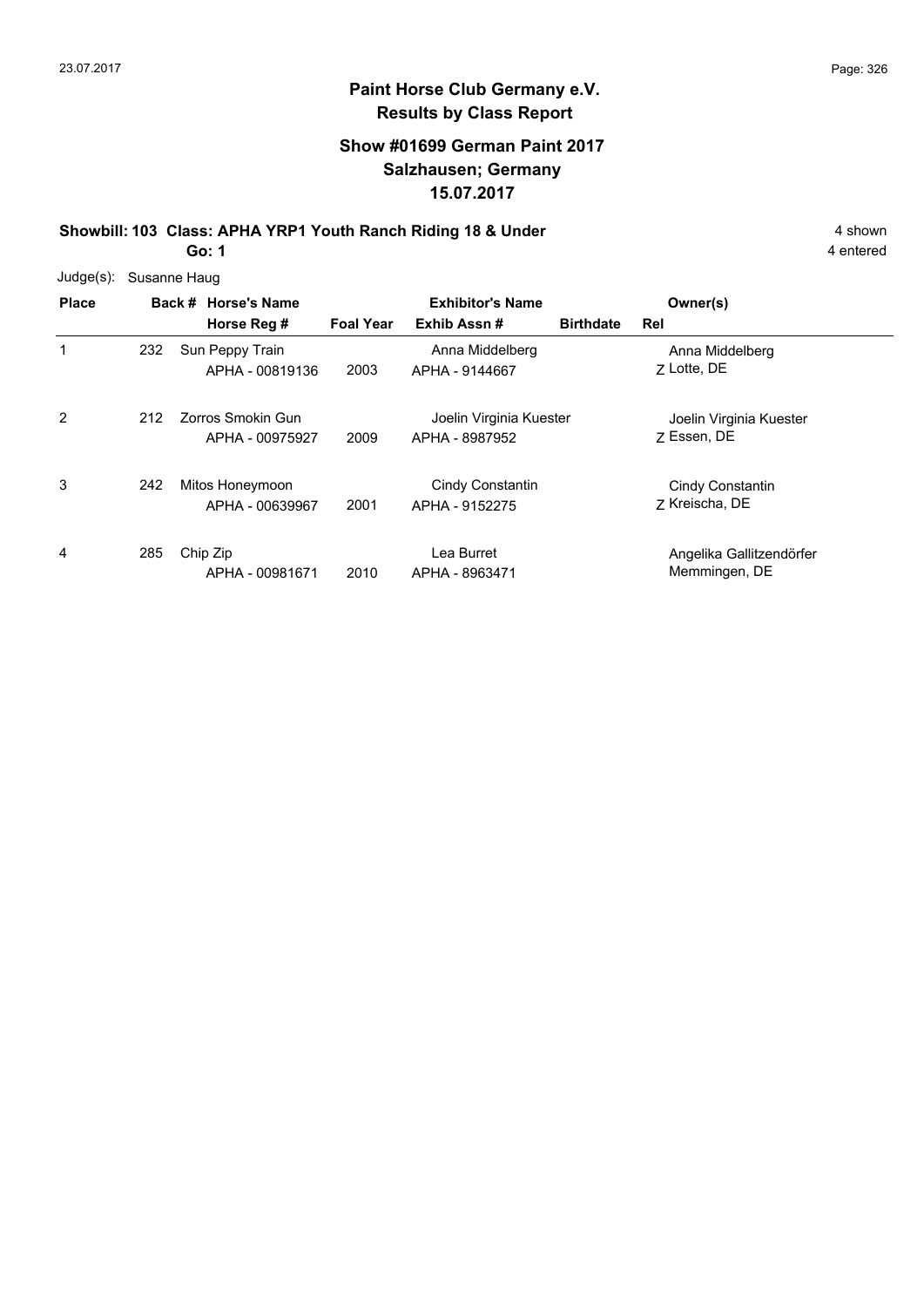### **Show #03270 German Paint 2017 Salzhausen; Germany 15.07.2017**

**Showbill: 103 Class: APHA YRP1 Youth Ranch Riding 18 & Under** 4 shown 4 shown

**Go: 1**

| $Judge(s)$ : | Sonja Merkle |                                             |                  |                                           |                  |                                           |
|--------------|--------------|---------------------------------------------|------------------|-------------------------------------------|------------------|-------------------------------------------|
| <b>Place</b> |              | Back # Horse's Name                         |                  | <b>Exhibitor's Name</b>                   |                  | Owner(s)                                  |
|              |              | Horse Reg #                                 | <b>Foal Year</b> | Exhib Assn#                               | <b>Birthdate</b> | Rel                                       |
| 1            | 232          | Sun Peppy Train<br>APHA - 00819136          | 2003             | Anna Middelberg<br>APHA - 9144667         |                  | Anna Middelberg<br>7 Lotte, DE            |
| 2            | 242          | Mitos Honeymoon<br>APHA - 00639967          | 2001             | Cindy Constantin<br>APHA - 9152275        |                  | Cindy Constantin<br>7 Kreischa, DE        |
| 3            | 212          | <b>Zorros Smokin Gun</b><br>APHA - 00975927 | 2009             | Joelin Virginia Kuester<br>APHA - 8987952 |                  | Joelin Virginia Kuester<br>7 Essen, DE    |
| 4            | 285          | Chip Zip<br>APHA - 00981671                 | 2010             | Lea Burret<br>APHA - 8963471              |                  | Angelika Gallitzendörfer<br>Memmingen, DE |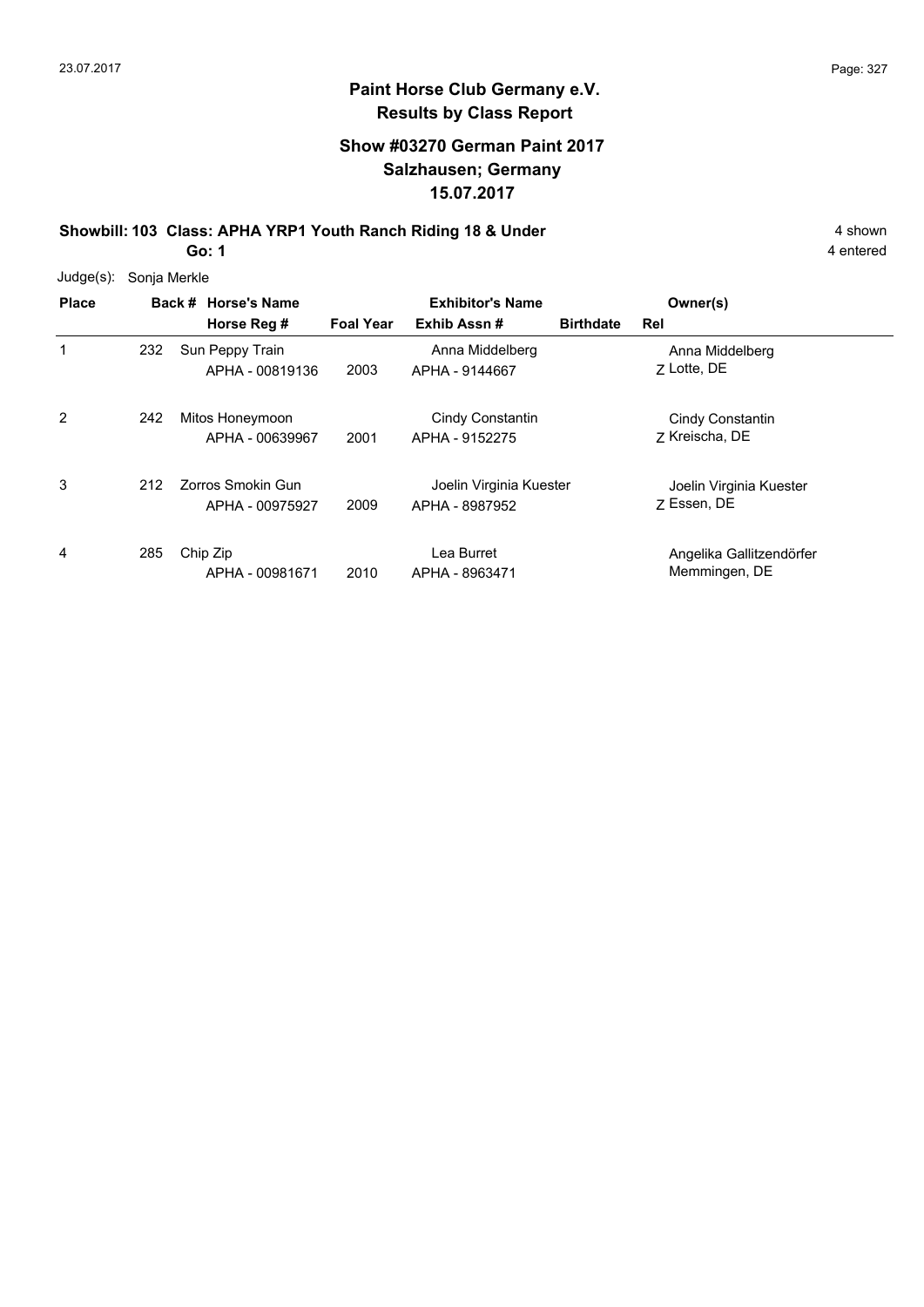### **Show #03271 German Paint 2017 Salzhausen; Germany 15.07.2017**

**Showbill: 103 Class: APHA YRP1 Youth Ranch Riding 18 & Under** 4 shown 4 shown **Go: 1**

| Judge(s): Barry Schuurman |  |
|---------------------------|--|
|                           |  |

| <b>Place</b> |     | Back # Horse's Name                  |                  | <b>Exhibitor's Name</b>                   |                  | Owner(s)                                  |  |
|--------------|-----|--------------------------------------|------------------|-------------------------------------------|------------------|-------------------------------------------|--|
|              |     | Horse Reg #                          | <b>Foal Year</b> | Exhib Assn#                               | <b>Birthdate</b> | Rel                                       |  |
| 1            | 232 | Sun Peppy Train<br>APHA - 00819136   | 2003             | Anna Middelberg<br>APHA - 9144667         |                  | Anna Middelberg<br>7 Lotte, DE            |  |
| 2            | 242 | Mitos Honeymoon<br>APHA - 00639967   | 2001             | Cindy Constantin<br>APHA - 9152275        |                  | Cindy Constantin<br>7 Kreischa, DE        |  |
| 3            | 212 | Zorros Smokin Gun<br>APHA - 00975927 | 2009             | Joelin Virginia Kuester<br>APHA - 8987952 |                  | Joelin Virginia Kuester<br>7 Essen, DE    |  |
| 4            | 285 | Chip Zip<br>APHA - 00981671          | 2010             | Lea Burret<br>APHA - 8963471              |                  | Angelika Gallitzendörfer<br>Memmingen, DE |  |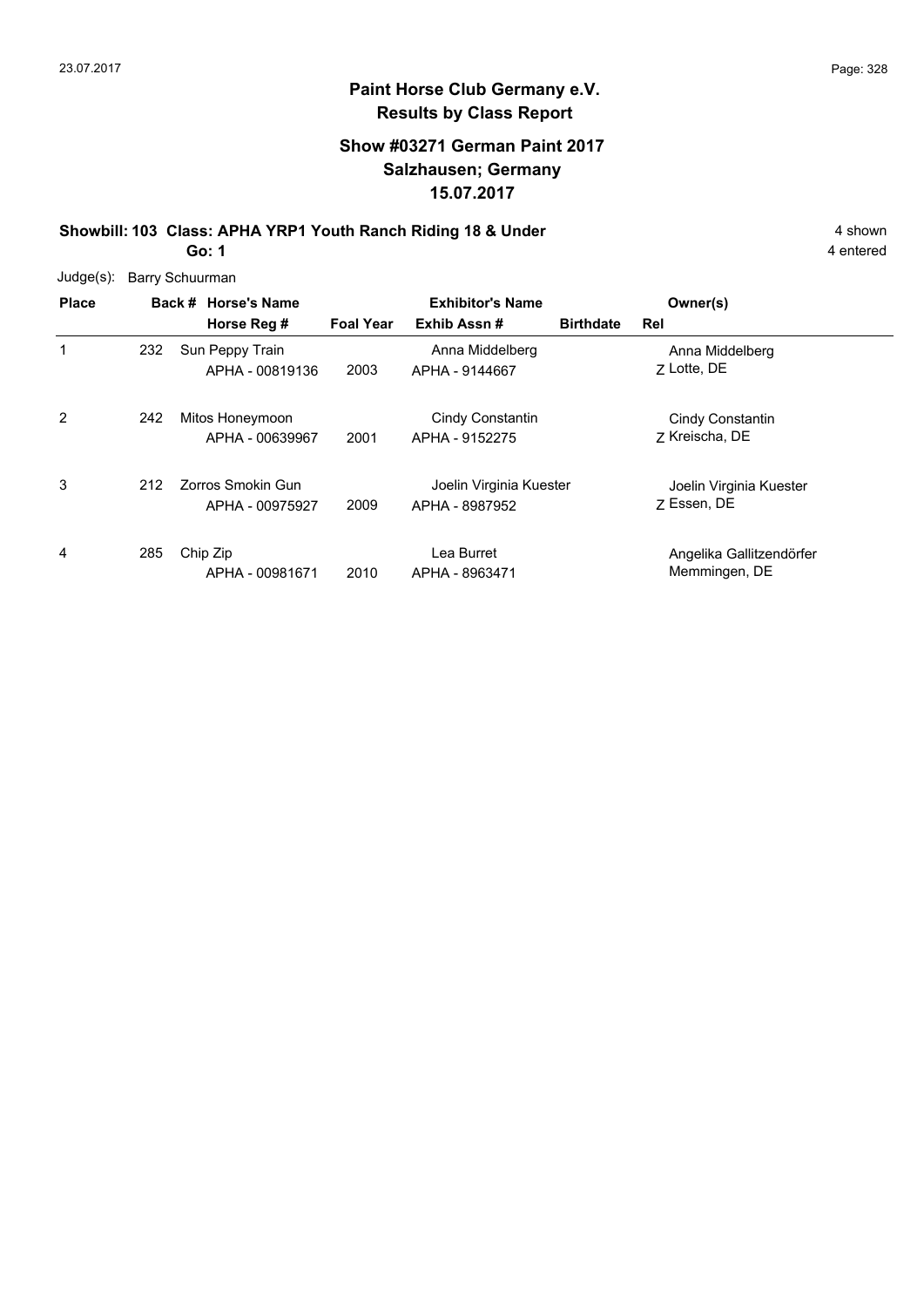#### **Show #01698 German Paint 2017 Salzhausen; Germany 15.07.2017**

**Showbill: 105 Class: APHA RHP1 Ranch Riding All Ages** 12 Shown

**Go: 1**

Judge(s): Rick LeMay

| <b>Place</b> |     | Back # Horse's Name<br>Horse Reg #            | <b>Foal Year</b> | <b>Exhibitor's Name</b><br>Exhib Assn#     | Owner(s)<br>Rel                             |
|--------------|-----|-----------------------------------------------|------------------|--------------------------------------------|---------------------------------------------|
| 1            | 195 | <b>Shot Girl</b><br>APHA - 00994625           | 2008             | Anna-Alisa Samse<br>APHA - 8982739         | Anna-Alisa Samse<br>Z Hannover, DE          |
| 2            | 228 | TL Cherokees Beauty<br>APHA - 00714702        | 2002             | Carmen Hoepfl<br>APHA - 8995189            | Monika Hagen<br>Haldenwang, DE              |
| 3            | 189 | <b>LDR Twenty One Guns</b><br>APHA - 01013629 | 2012             | Elias Ernst<br>APHA - 8877290              | Dr. Kerstin Gilsbach<br>Börde Hakel, DE     |
| 4            | 381 | Peppys Delta Willie<br>APHA - 01007522        | 2011             | Lena Falkner<br>APHA - 9157622             | Birgit Bayer-Sassenhausen<br>F Willich, DE  |
| 5            | 217 | A Painted Gay Color<br>APHA - 00934718        | 2008             | Heiko Keuchel<br>APHA - 7145686            | Heiko Keuchel<br>Z Soltau, DE               |
| 6            | 188 | LDR Docs Moon Lena<br>APHA - 00831490         | 2005             | Dr. Kerstin Gilsbach<br>APHA - 8590844     | Peter Gilsbach<br>P Börde Hakel, DE         |
| 7            | 285 | Chip Zip<br>APHA - 00981671                   | 2010             | Angelika Gallitzendörfer<br>APHA - 8203113 | Angelika Gallitzendörfer<br>Z Memmingen, DE |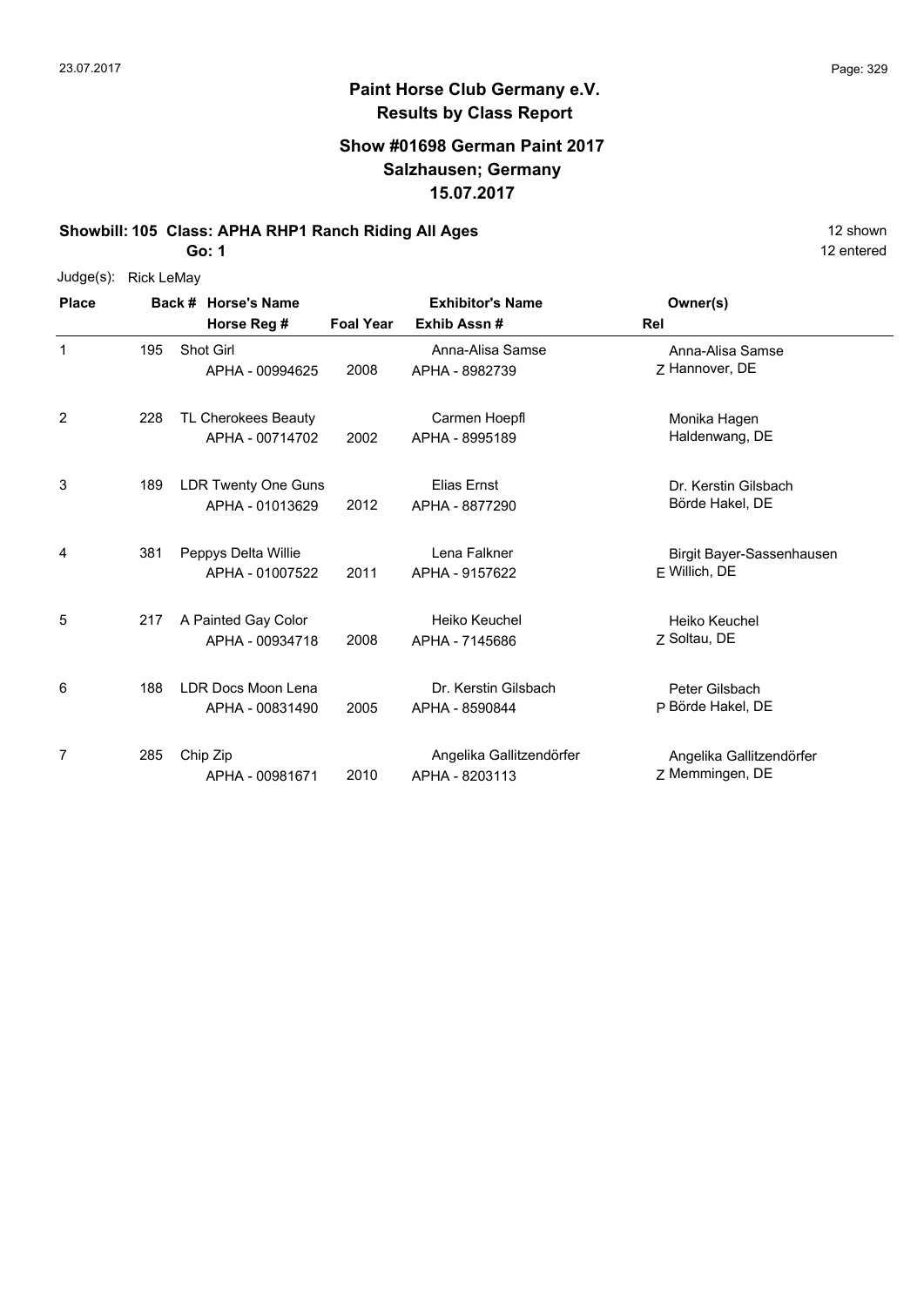#### **Show #01699 German Paint 2017 Salzhausen; Germany 15.07.2017**

**Showbill: 105 Class: APHA RHP1 Ranch Riding All Ages** 12 Shown

**Go: 1**

| Judge(s): Susanne Haug |               |                                    |                |
|------------------------|---------------|------------------------------------|----------------|
| <b>Place</b>           |               | Back # Horse's Name<br>Horse Reg # | <b>Foal Ye</b> |
|                        | 195 Shot Girl |                                    |                |

| <b>Place</b> |     | Back # Horse's Name                           |                  | <b>Exhibitor's Name</b>                | Owner(s)                                     |
|--------------|-----|-----------------------------------------------|------------------|----------------------------------------|----------------------------------------------|
|              |     | Horse Reg #                                   | <b>Foal Year</b> | Exhib Assn#                            | Rel                                          |
| 1            | 195 | <b>Shot Girl</b><br>APHA - 00994625           | 2008             | Anna-Alisa Samse<br>APHA - 8982739     | Anna-Alisa Samse<br>7 Hannover, DE           |
| 2            | 217 | A Painted Gay Color<br>APHA - 00934718        | 2008             | Heiko Keuchel<br>APHA - 7145686        | Heiko Keuchel<br>Z Soltau, DE                |
| 3            | 189 | <b>LDR Twenty One Guns</b><br>APHA - 01013629 | 2012             | Elias Ernst<br>APHA - 8877290          | Dr. Kerstin Gilsbach<br>Börde Hakel, DE      |
| 4            | 381 | Peppys Delta Willie<br>APHA - 01007522        | 2011             | Lena Falkner<br>APHA - 9157622         | Birgit Bayer-Sassenhausen<br>$E$ Willich, DE |
| 5            | 228 | TL Cherokees Beauty<br>APHA - 00714702        | 2002             | Carmen Hoepfl<br>APHA - 8995189        | Monika Hagen<br>Haldenwang, DE               |
| 6            | 188 | LDR Docs Moon Lena<br>APHA - 00831490         | 2005             | Dr. Kerstin Gilsbach<br>APHA - 8590844 | Peter Gilsbach<br>P Börde Hakel, DE          |
| 7            | 187 | LDR Gun Of Enterprise<br>APHA - 00913076      | 2007             | Dr. Kerstin Gilsbach<br>APHA - 8590844 | Peter Gilsbach<br>Z Börde Hakel, DE          |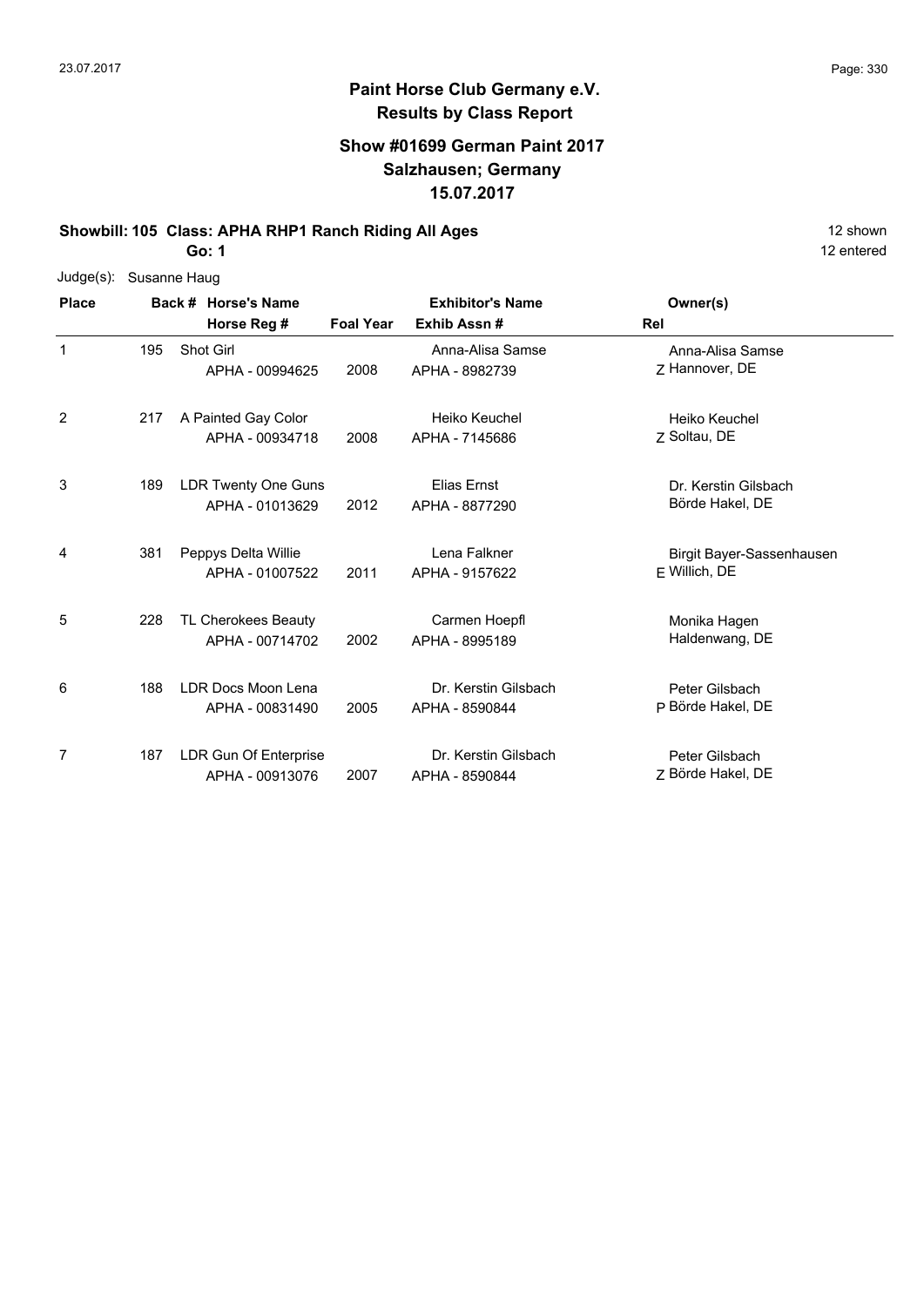## **Paint Horse Club Germany e.V. Results by Class Report**

#### **Show #03270 German Paint 2017 Salzhausen; Germany 15.07.2017**

**Showbill: 105 Class: APHA RHP1 Ranch Riding All Ages** 12 Shown

**Go: 1**

Judge(s): Sonja Merkle

| <b>Place</b> |     | Back # Horse's Name                           |                  | <b>Exhibitor's Name</b>                    | Owner(s)                                     |
|--------------|-----|-----------------------------------------------|------------------|--------------------------------------------|----------------------------------------------|
|              |     | Horse Reg #                                   | <b>Foal Year</b> | Exhib Assn#                                | Rel                                          |
| 1            | 195 | Shot Girl<br>APHA - 00994625                  | 2008             | Anna-Alisa Samse<br>APHA - 8982739         | Anna-Alisa Samse<br>Z Hannover, DE           |
| 2            | 228 | TL Cherokees Beauty<br>APHA - 00714702        | 2002             | Carmen Hoepfl<br>APHA - 8995189            | Monika Hagen<br>Haldenwang, DE               |
| 3            | 381 | Peppys Delta Willie<br>APHA - 01007522        | 2011             | Lena Falkner<br>APHA - 9157622             | Birgit Bayer-Sassenhausen<br>$E$ Willich, DE |
| 4            | 189 | <b>LDR Twenty One Guns</b><br>APHA - 01013629 | 2012             | Elias Ernst<br>APHA - 8877290              | Dr. Kerstin Gilsbach<br>Börde Hakel, DE      |
| 5            | 217 | A Painted Gay Color<br>APHA - 00934718        | 2008             | Heiko Keuchel<br>APHA - 7145686            | Heiko Keuchel<br>7 Soltau, DE                |
| 6            | 188 | LDR Docs Moon Lena<br>APHA - 00831490         | 2005             | Dr. Kerstin Gilsbach<br>APHA - 8590844     | Peter Gilsbach<br>P Börde Hakel, DE          |
| 7            | 285 | Chip Zip<br>APHA - 00981671                   | 2010             | Angelika Gallitzendörfer<br>APHA - 8203113 | Angelika Gallitzendörfer<br>Z Memmingen, DE  |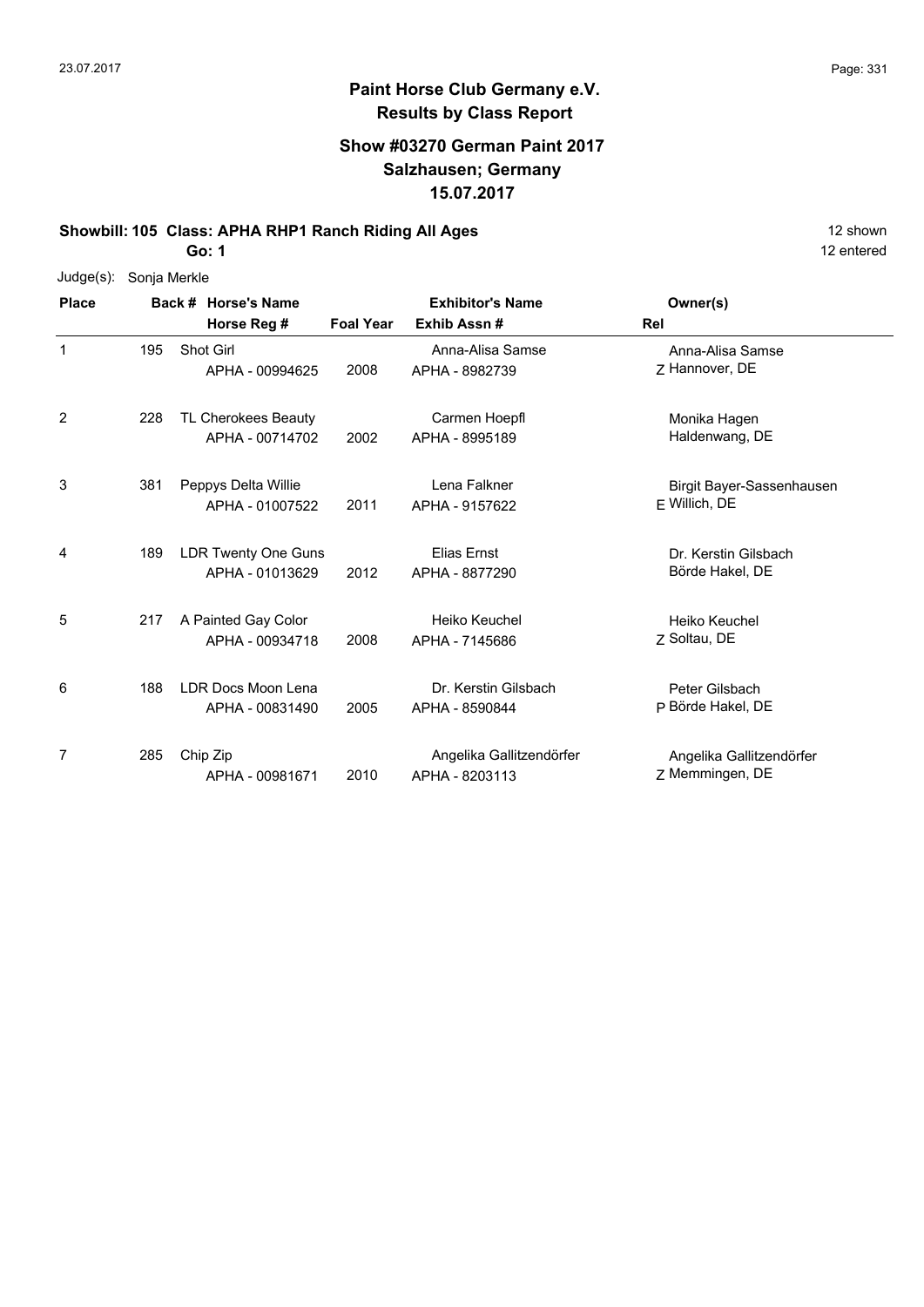### **Paint Horse Club Germany e.V. Results by Class Report**

### **Show #03271 German Paint 2017 Salzhausen; Germany 15.07.2017**

**Showbill: 105 Class: APHA RHP1 Ranch Riding All Ages** 12 Shown

**Go: 1**

Judge(s): Barry Schuurman

| <b>Place</b> |     | Back # Horse's Name<br>Horse Reg #            | <b>Foal Year</b> | <b>Exhibitor's Name</b><br>Exhib Assn#     | Owner(s)<br>Rel                             |
|--------------|-----|-----------------------------------------------|------------------|--------------------------------------------|---------------------------------------------|
| 1            | 195 | Shot Girl<br>APHA - 00994625                  | 2008             | Anna-Alisa Samse<br>APHA - 8982739         | Anna-Alisa Samse<br>7 Hannover, DE          |
| 2            | 228 | TL Cherokees Beauty<br>APHA - 00714702        | 2002             | Carmen Hoepfl<br>APHA - 8995189            | Monika Hagen<br>Haldenwang, DE              |
| 3            | 189 | <b>LDR Twenty One Guns</b><br>APHA - 01013629 | 2012             | Elias Ernst<br>APHA - 8877290              | Dr. Kerstin Gilsbach<br>Börde Hakel, DE     |
| 4            | 217 | A Painted Gay Color<br>APHA - 00934718        | 2008             | Heiko Keuchel<br>APHA - 7145686            | Heiko Keuchel<br>7 Soltau, DE               |
| 5            | 381 | Peppys Delta Willie<br>APHA - 01007522        | 2011             | Lena Falkner<br>APHA - 9157622             | Birgit Bayer-Sassenhausen<br>F Willich, DE  |
| 6            | 285 | Chip Zip<br>APHA - 00981671                   | 2010             | Angelika Gallitzendörfer<br>APHA - 8203113 | Angelika Gallitzendörfer<br>Z Memmingen, DE |
| 7            | 188 | LDR Docs Moon Lena<br>APHA - 00831490         | 2005             | Dr. Kerstin Gilsbach<br>APHA - 8590844     | Peter Gilsbach<br>P Börde Hakel, DE         |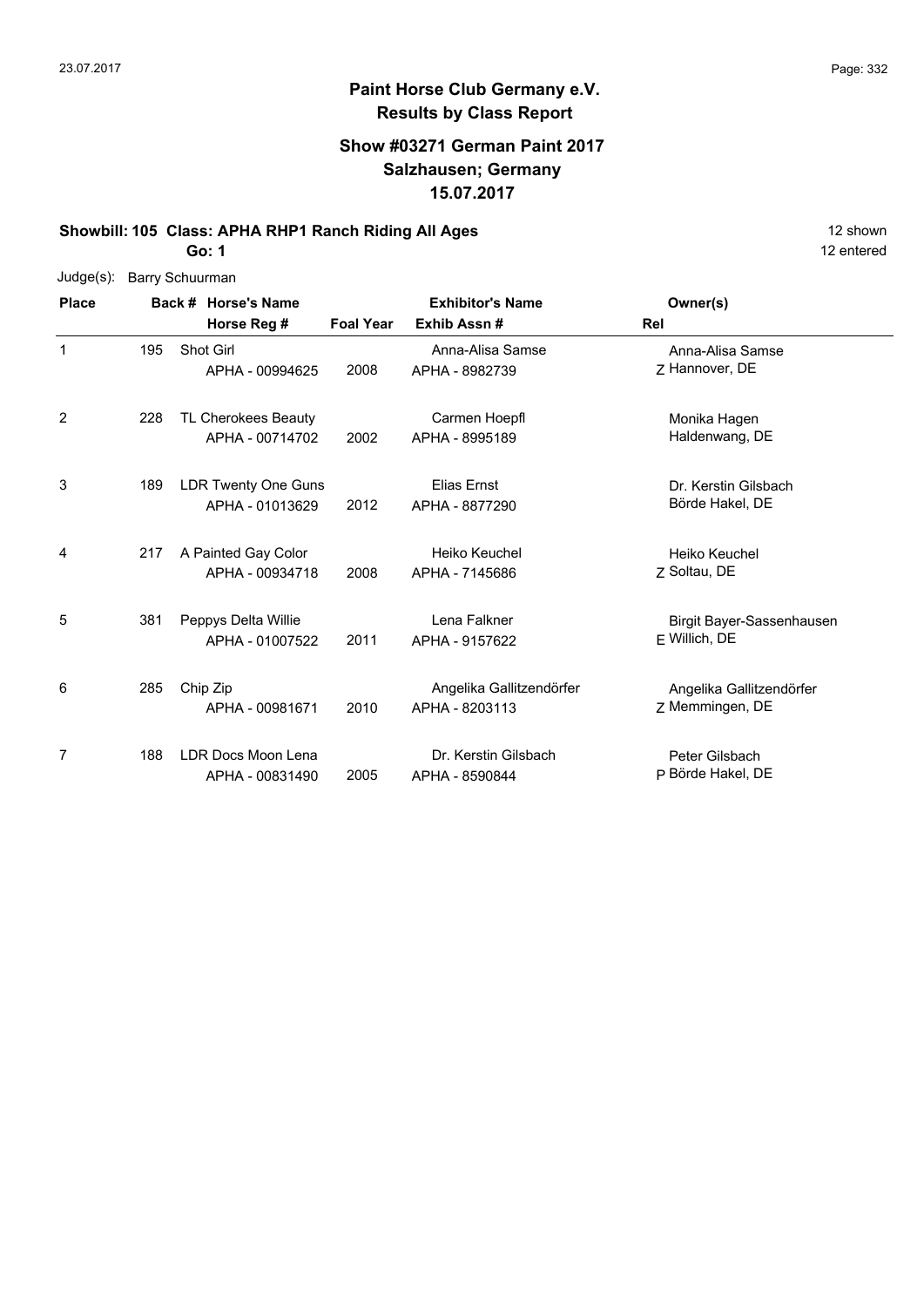### **Paint Horse Club Germany e.V. Results by Class Report**

### **Show #01698 German Paint 2017 Salzhausen; Germany 15.07.2017**

### **Showbill: 106 Class: APHA BRP1 SPB Ranch Riding All Ages** 2 shown

**Go: 1**

Judge(s): Rick LeMay

| <b>Place</b> |     | Back # Horse's Name                     |                  | <b>Exhibitor's Name</b>       | Owner(s)                  |  |
|--------------|-----|-----------------------------------------|------------------|-------------------------------|---------------------------|--|
|              |     | Horse Reg #                             | <b>Foal Year</b> | Exhib Assn#                   | Rel                       |  |
|              | 244 | UP Smart Delta Flyer<br>APHA - 01035155 | 2012             | Janina Taprieo<br>APHA - TAP1 | Sabine Pauly<br>Newel, DE |  |
| 2            | 245 | Sleepwalker Irie<br>APHA - 00956060     | 2008             | Janina Taprieo<br>APHA - TAP1 | Sabine Pauly<br>Newel, DE |  |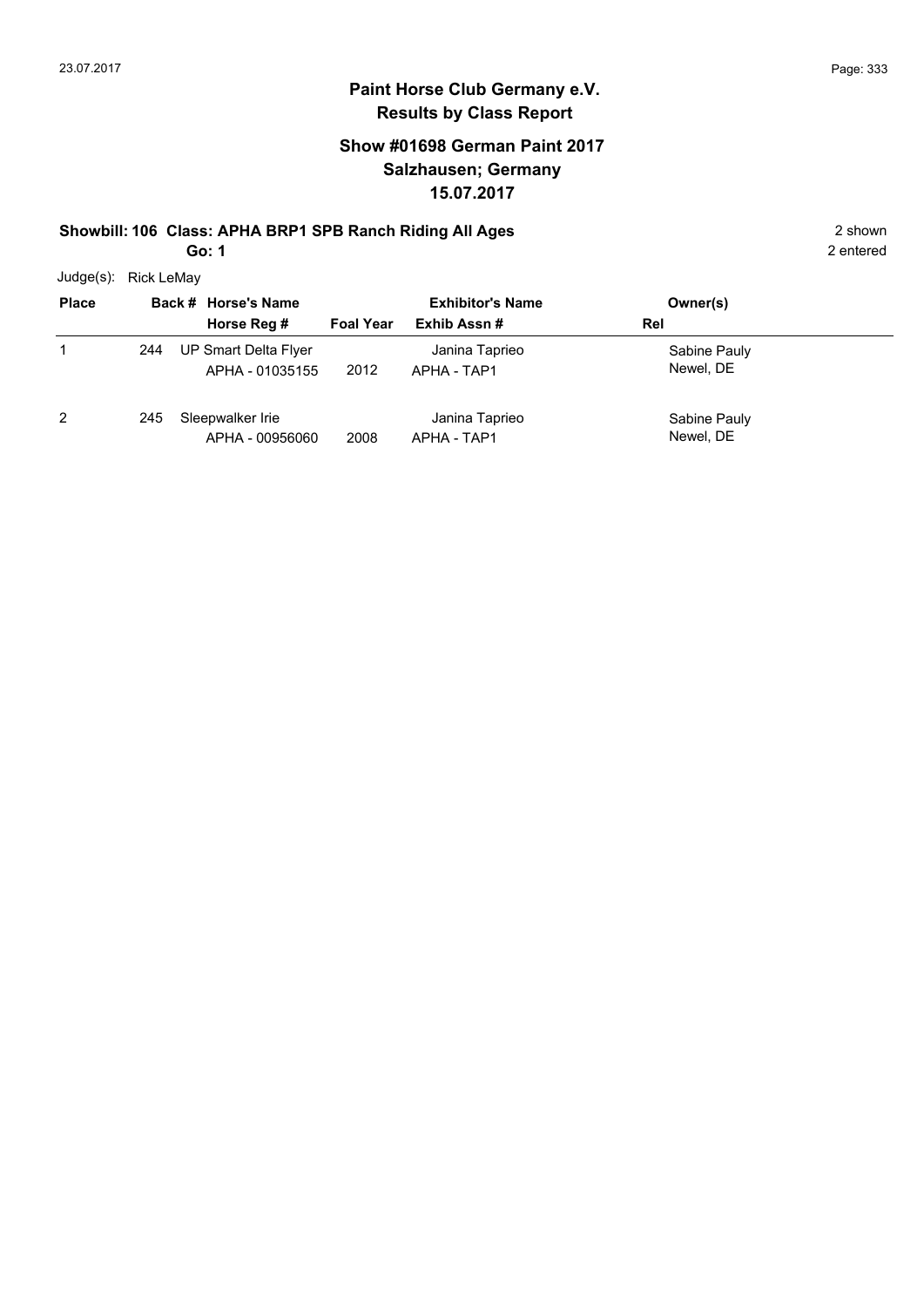### **Show #01699 German Paint 2017 Salzhausen; Germany 15.07.2017**

# **Showbill: 106 Class: APHA BRP1 SPB Ranch Riding All Ages** 2 shown

**Go: 1**

|  | Judge(s): Susanne Haug |
|--|------------------------|
|--|------------------------|

| <b>Place</b> |     | Back # Horse's Name<br>Horse Reg #      | <b>Foal Year</b> | <b>Exhibitor's Name</b><br>Exhib Assn# | Owner(s)<br>Rel           |
|--------------|-----|-----------------------------------------|------------------|----------------------------------------|---------------------------|
| 1            | 244 | UP Smart Delta Flyer<br>APHA - 01035155 | 2012             | Janina Taprieo<br>APHA - TAP1          | Sabine Pauly<br>Newel, DE |
| 2            | 245 | Sleepwalker Irie<br>APHA - 00956060     | 2008             | Janina Taprieo<br>APHA - TAP1          | Sabine Pauly<br>Newel, DE |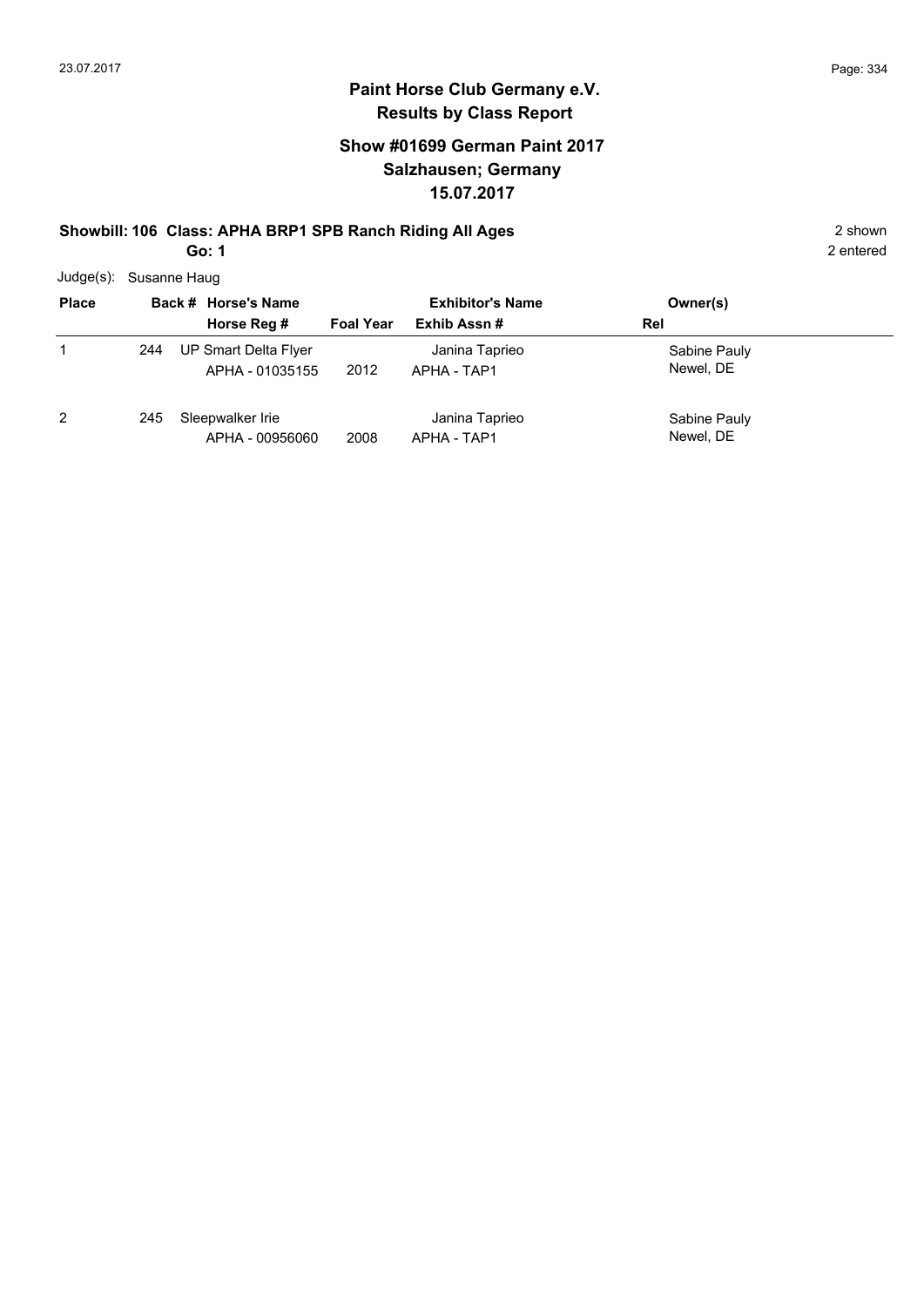### **Paint Horse Club Germany e.V. Results by Class Report**

### **Show #03270 German Paint 2017 Salzhausen; Germany 15.07.2017**

## **Showbill: 106 Class: APHA BRP1 SPB Ranch Riding All Ages** 2 shown

**Go: 1**

Judge(s): Sonja Merkle

| <b>Place</b> |     | Back # Horse's Name                     | <b>Exhibitor's Name</b> |                               | Owner(s)                  |  |  |  |
|--------------|-----|-----------------------------------------|-------------------------|-------------------------------|---------------------------|--|--|--|
|              |     | Horse Reg #                             | <b>Foal Year</b>        | Exhib Assn#                   | Rel                       |  |  |  |
|              | 244 | UP Smart Delta Flyer<br>APHA - 01035155 | 2012                    | Janina Taprieo<br>APHA - TAP1 | Sabine Pauly<br>Newel, DE |  |  |  |
| 2            | 245 | Sleepwalker Irie<br>APHA - 00956060     | 2008                    | Janina Taprieo<br>APHA - TAP1 | Sabine Pauly<br>Newel, DE |  |  |  |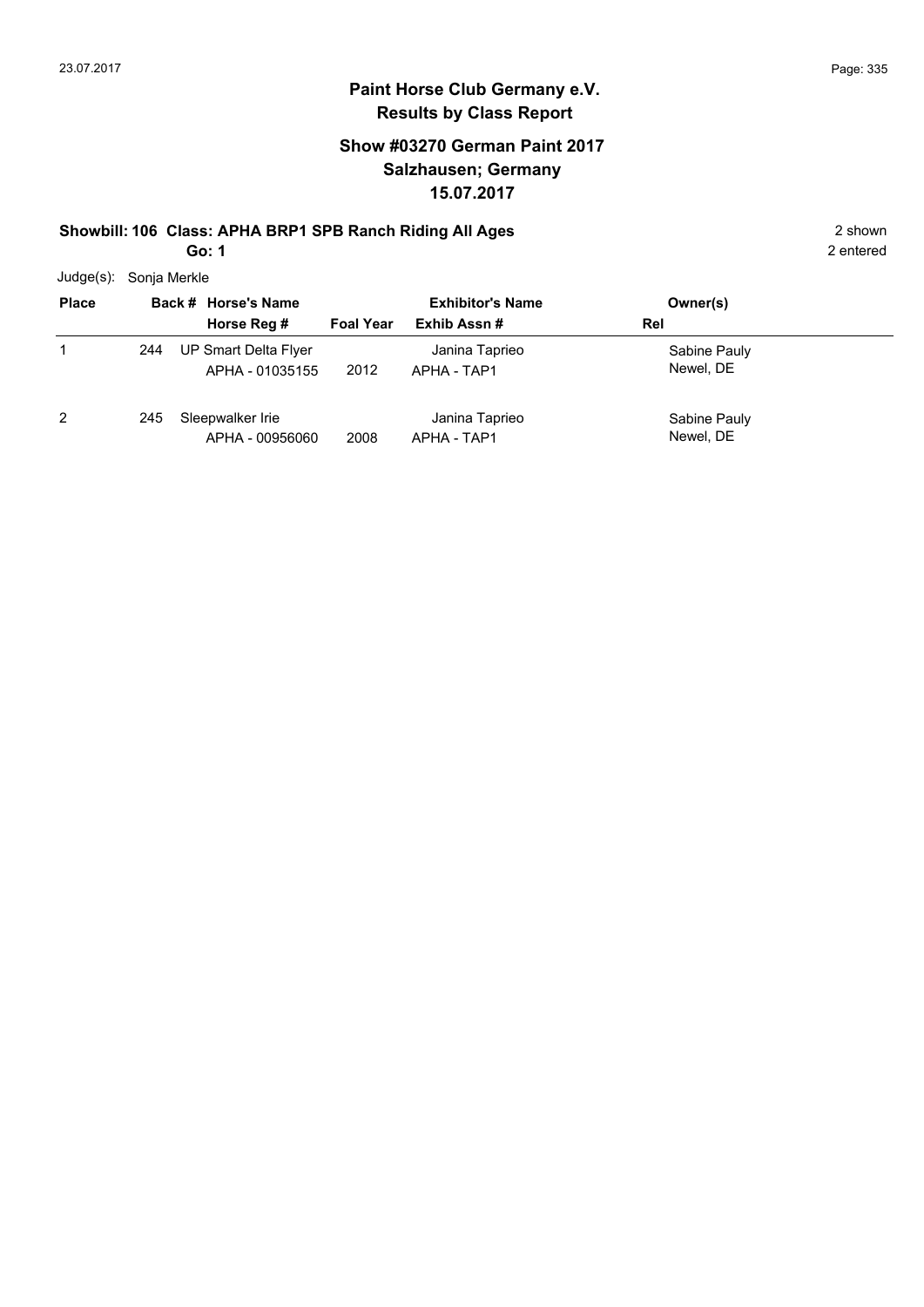#### **Paint Horse Club Germany e.V. Results by Class Report**

### **Show #03271 German Paint 2017 Salzhausen; Germany 15.07.2017**

# **Showbill: 106 Class: APHA BRP1 SPB Ranch Riding All Ages** 2 shown

**Go: 1**

Judge(s): Barry Schuurman

| <b>Place</b> |     | Back # Horse's Name                     | <b>Exhibitor's Name</b> |                               | Owner(s)                  |
|--------------|-----|-----------------------------------------|-------------------------|-------------------------------|---------------------------|
|              |     | Horse Reg #                             | <b>Foal Year</b>        | Exhib Assn#                   | Rel                       |
|              | 245 | Sleepwalker Irie<br>APHA - 00956060     | 2008                    | Janina Taprieo<br>APHA - TAP1 | Sabine Pauly<br>Newel, DE |
| 2            | 244 | UP Smart Delta Flyer<br>APHA - 01035155 | 2012                    | Janina Taprieo<br>APHA - TAP1 | Sabine Pauly<br>Newel, DE |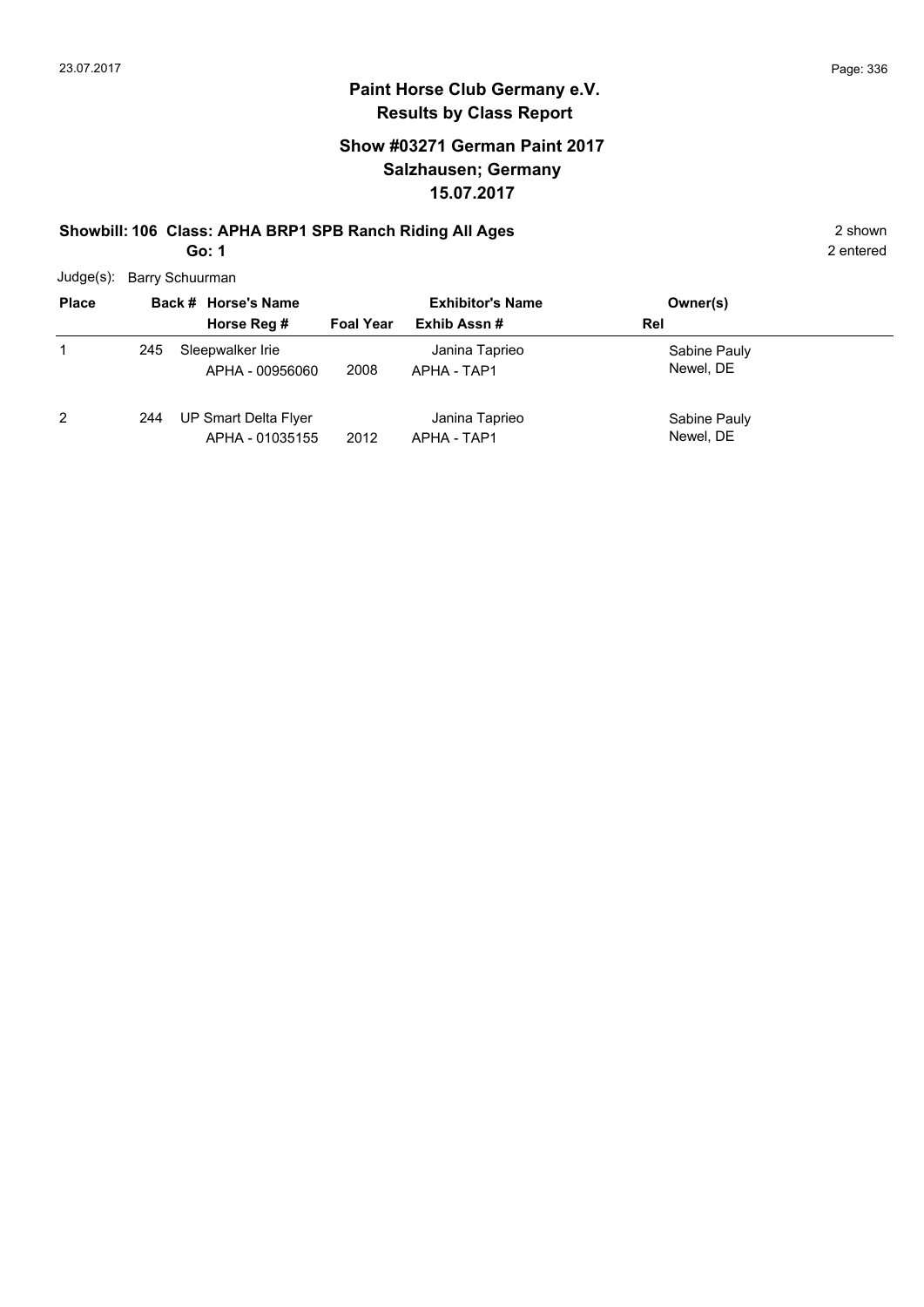### **Show #01698 German Paint 2017 Salzhausen; Germany 15.07.2017**

# **Showbill: 107 Class: APHA YLL Youth Lead Line 8 & Under** 3 shown 3 shown

**Go: 1**

3 entered

Judge(s): Rick LeMay

| <b>Place</b> |     | Back # Horse's Name<br>Horse Reg #              | <b>Foal Year</b> | <b>Exhibitor's Name</b><br>Exhib Assn# | <b>Birthdate</b> | Owner(s)<br>Rel                          |
|--------------|-----|-------------------------------------------------|------------------|----------------------------------------|------------------|------------------------------------------|
| 1            | 190 | Unzippin The Assets<br>APHA - 00984654          | 2010             | Marilou Schuster<br>APHA - 9144462     |                  | Jasmin Schuster<br>C Schrozberg, DE      |
| 2            | 198 | Leos Blue Edition<br>APHA - 01002071            | 2011             | Sally Croft                            |                  | <b>Astrid Croft</b><br>D Celle, DE       |
| 3            | 172 | <b>Gamblers First Murphy</b><br>APHA - 00983138 | 2010             | Tialda Buchwald                        |                  | Joana Christel Sprogoe<br>N Suelfeld, DE |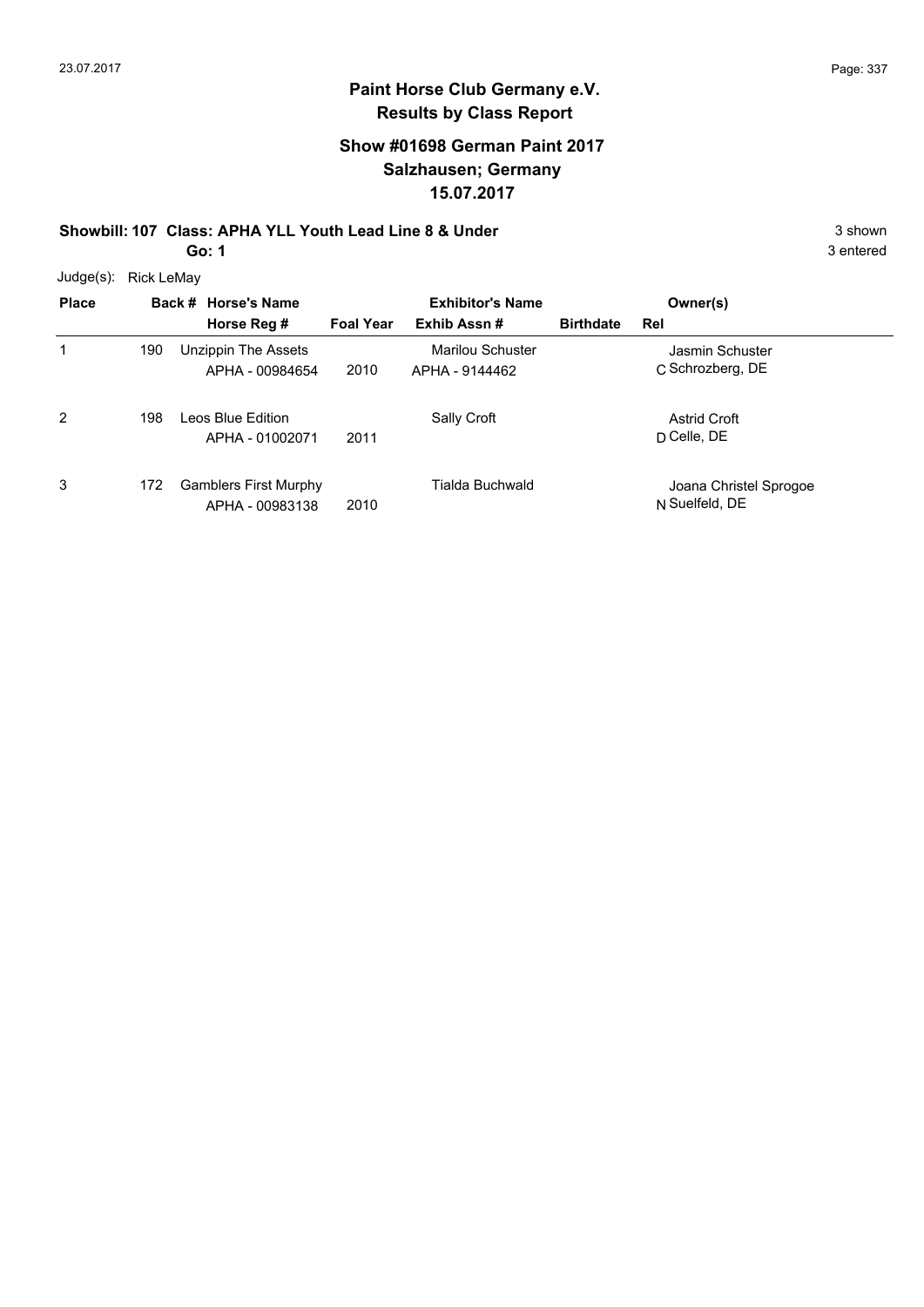### **Show #01699 German Paint 2017 Salzhausen; Germany 15.07.2017**

#### **Showbill: 107 Class: APHA YLL Youth Lead Line 8 & Under** 3 shown 3 shown **Go: 1**

| Judge(s): Susanne Haug |  |
|------------------------|--|
|                        |  |

| <b>Place</b> |     | Back # Horse's Name<br>Horse Reg #              | <b>Foal Year</b> | <b>Exhibitor's Name</b><br>Exhib Assn#    | Owner(s)<br>Rel                          |
|--------------|-----|-------------------------------------------------|------------------|-------------------------------------------|------------------------------------------|
| 1            | 198 | Leos Blue Edition<br>APHA - 01002071            | 2011             | Sally Croft                               | <b>Astrid Croft</b><br>D Celle, DE       |
| 2            | 172 | <b>Gamblers First Murphy</b><br>APHA - 00983138 | 2010             | Tialda Buchwald                           | Joana Christel Sprogoe<br>N Suelfeld, DE |
| 3            | 190 | Unzippin The Assets<br>APHA - 00984654          | 2010             | <b>Marilou Schuster</b><br>APHA - 9144462 | Jasmin Schuster<br>C Schrozberg, DE      |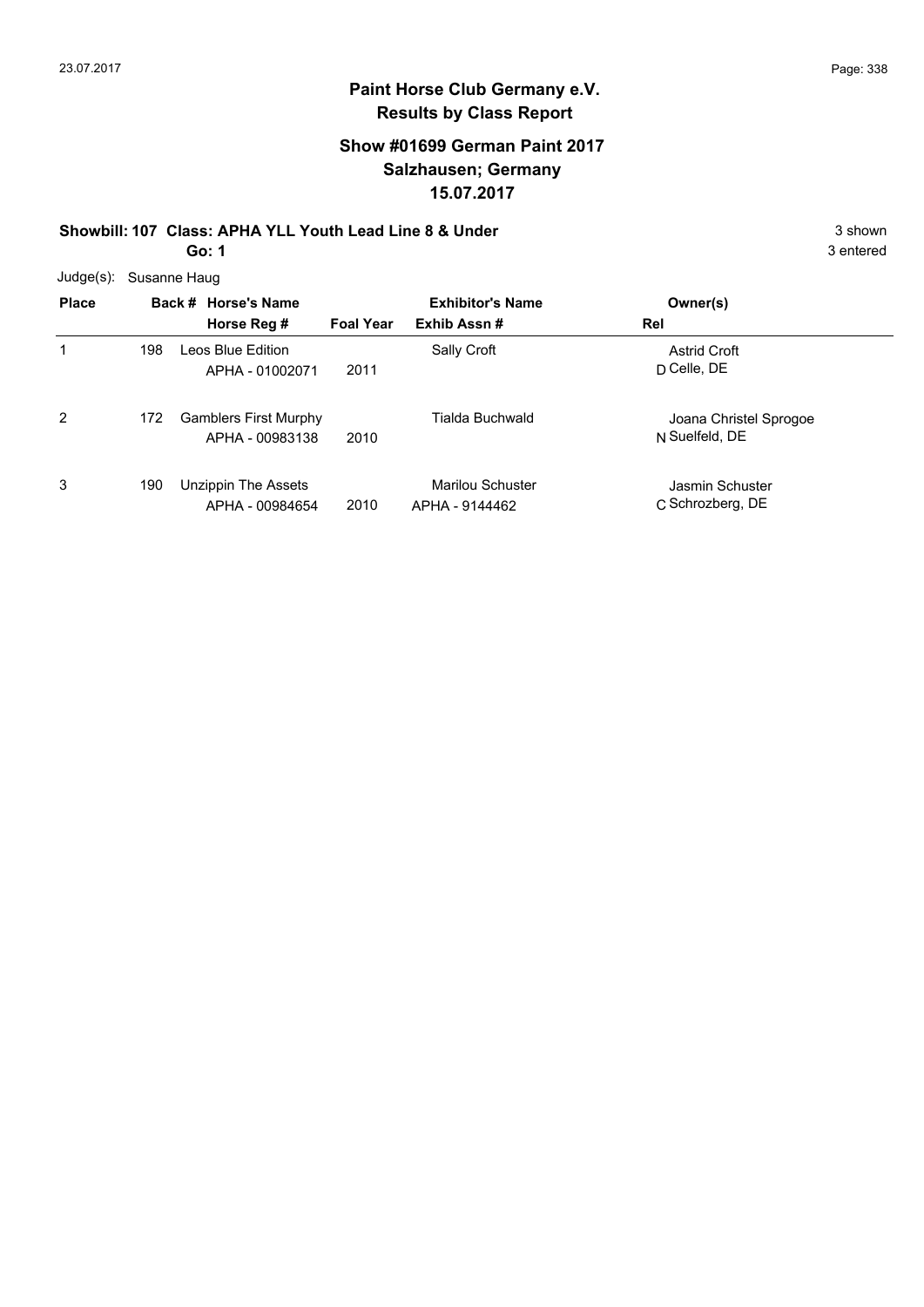### **Show #03270 German Paint 2017 Salzhausen; Germany 15.07.2017**

**Showbill: 107 Class: APHA YLL Youth Lead Line 8 & Under** 3 shown 3 shown **Go: 1**

|  | Judge(s): Sonja Merkle |
|--|------------------------|
|--|------------------------|

| <b>Place</b> |     | Back # Horse's Name<br>Horse Reg #              | <b>Foal Year</b> | <b>Exhibitor's Name</b><br>Exhib Assn# | Owner(s)<br>Rel                          |
|--------------|-----|-------------------------------------------------|------------------|----------------------------------------|------------------------------------------|
| 1            | 198 | Leos Blue Edition<br>APHA - 01002071            | 2011             | Sally Croft                            | <b>Astrid Croft</b><br>$D$ Celle, $DE$   |
| 2            | 172 | <b>Gamblers First Murphy</b><br>APHA - 00983138 | 2010             | <b>Tialda Buchwald</b>                 | Joana Christel Sprogoe<br>N Suelfeld, DE |
| 3            | 190 | Unzippin The Assets<br>APHA - 00984654          | 2010             | Marilou Schuster<br>APHA - 9144462     | Jasmin Schuster<br>C Schrozberg, DE      |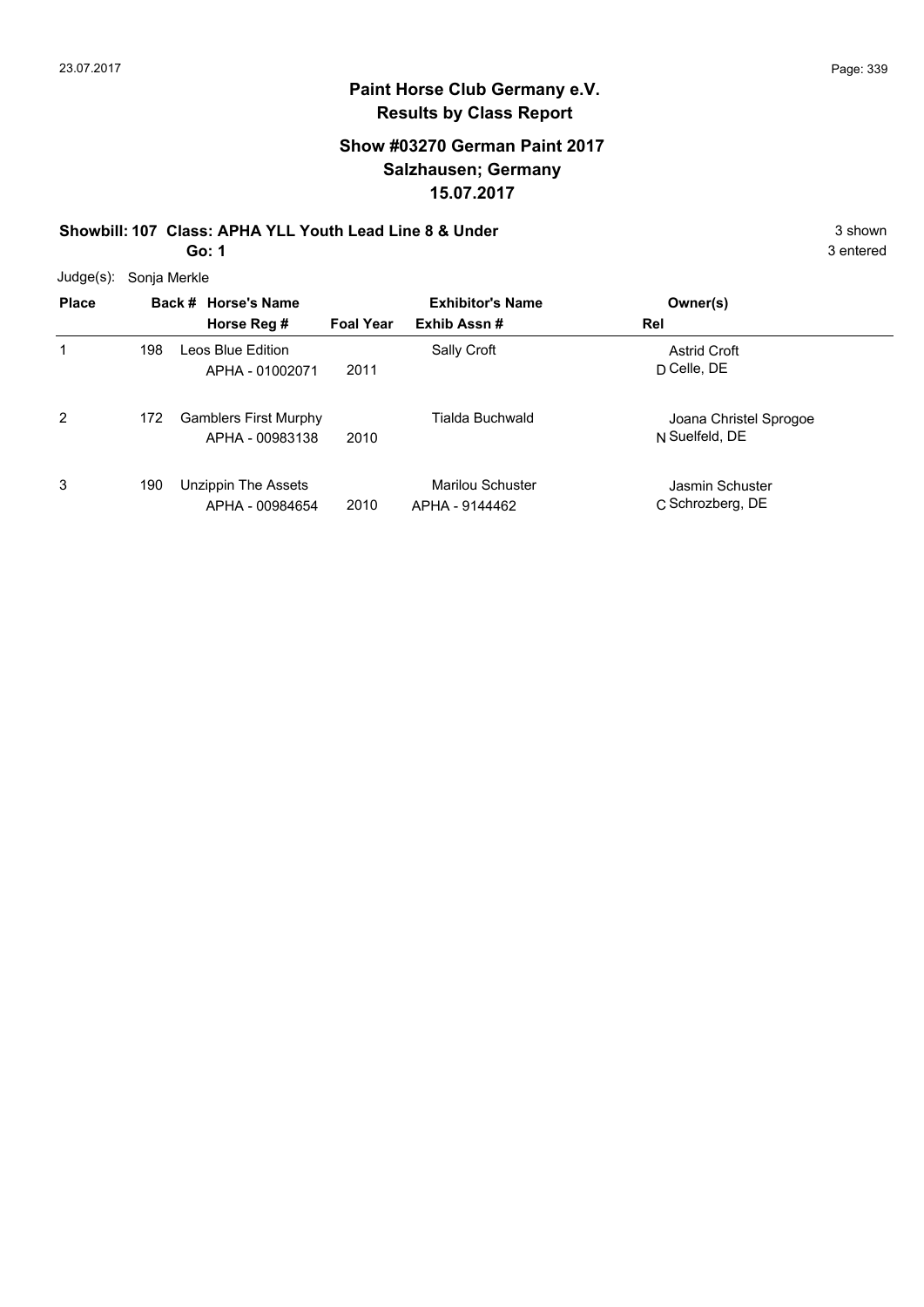### **Show #03271 German Paint 2017 Salzhausen; Germany 15.07.2017**

**Showbill: 107 Class: APHA YLL Youth Lead Line 8 & Under** 3 shown 3 shown **Go: 1**

3 entered

Judge(s): Barry Schuurman

| <b>Place</b> |     | Back # Horse's Name<br>Horse Reg #              | <b>Foal Year</b> | <b>Exhibitor's Name</b><br>Exhib Assn# | Owner(s)<br>Rel                          |
|--------------|-----|-------------------------------------------------|------------------|----------------------------------------|------------------------------------------|
| 1            | 198 | Leos Blue Edition<br>APHA - 01002071            | 2011             | Sally Croft                            | <b>Astrid Croft</b><br>D Celle, DE       |
| 2            | 172 | <b>Gamblers First Murphy</b><br>APHA - 00983138 | 2010             | Tialda Buchwald                        | Joana Christel Sprogoe<br>N Suelfeld, DE |
| 3            | 190 | Unzippin The Assets<br>APHA - 00984654          | 2010             | Marilou Schuster<br>APHA - 9144462     | Jasmin Schuster<br>C Schrozberg, DE      |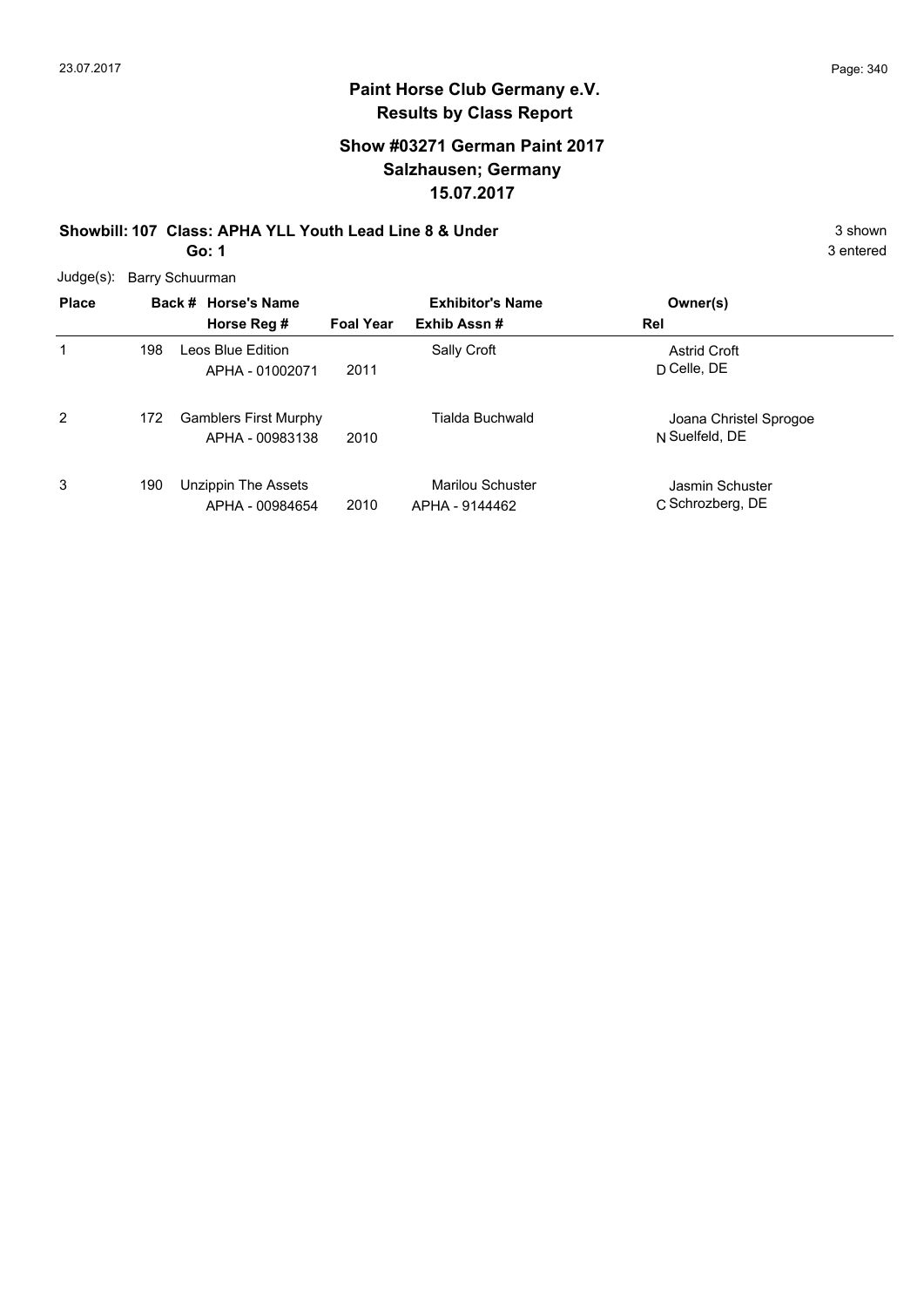#### **Show #01698 German Paint 2017 Salzhausen; Germany 15.07.2017**

**Showbill: 108 Class: APHA YWP1 Youth Western Pleasure 18 & Under** 18 **8 16 Shown** 

**Go: 1**

| $Judge(s)$ : | <b>Rick LeMay</b> |  |                         |                  |                         |                  |                           |
|--------------|-------------------|--|-------------------------|------------------|-------------------------|------------------|---------------------------|
| <b>Place</b> |                   |  | Back # Horse's Name     |                  | <b>Exhibitor's Name</b> |                  | Owner(s)                  |
|              |                   |  | Horse Reg #             | <b>Foal Year</b> | Exhib Assn#             | <b>Birthdate</b> | Rel                       |
| 1            | 191               |  | U R My Dream Boy        |                  | Leonie Debora Schnell   |                  | Leonie Debora Schnell     |
|              |                   |  | APHA - 01059610         | 2005             | APHA - 9142336          |                  | Z Kuperzell, DE           |
| 2            | 167               |  | <b>Hawthorns Adele</b>  |                  | Signe Olsen             |                  | Karsten & A Nielsen Olsen |
|              |                   |  | APHA - 01025417         | 2012             | APHA - 0117081          |                  | Y Haderslev, DK           |
| 3            | 234               |  | <b>SO Starlet Cash</b>  |                  | Sabrina Rauh            |                  | Alexandra Rauh            |
|              |                   |  | APHA - 01025327         | 2013             | APHA - 8984443          |                  | S Haldenwang, DE          |
| 4            | 171               |  | Gamblers Zexy Zip       |                  | Freja Balslev Segelund  |                  | Freja Balslev Segelund    |
|              |                   |  | APHA - 00915256         | 2007             | APHA - 8950795          |                  | Z Haderslev, DK           |
| 5            | 226               |  | Missle Rockin Review    |                  | Maike Krause            |                  | Nicole Krause             |
|              |                   |  | APHA - 00815505         | 2003             | APHA - 8885332          |                  | C Spardorf, DE            |
| 6            | 186               |  | <b>Gators Angeleyes</b> |                  | Carlotta Springer       |                  | Ariane Springer           |
|              |                   |  | APHA - 00878778         | 2005             | APHA - 8938893          |                  | C Quickborn, DE           |
| 7            | 198               |  | Leos Blue Edition       |                  | Freya Thiem             |                  | <b>Astrid Croft</b>       |
|              |                   |  | APHA - 01002071         | 2011             | APHA - 9156273          |                  | Celle, DE                 |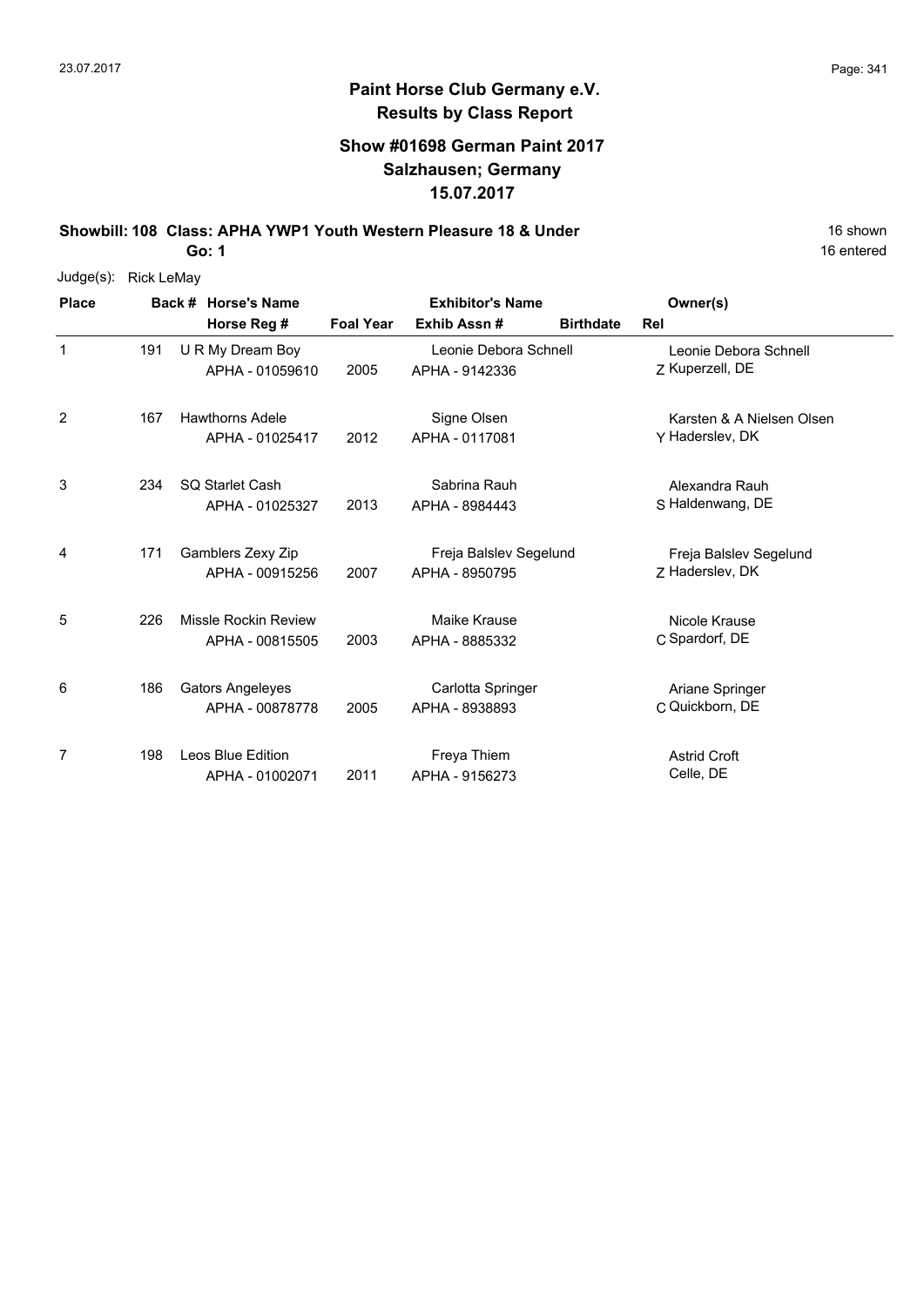### **Show #01699 German Paint 2017 Salzhausen; Germany 15.07.2017**

**Showbill: 108 Class: APHA YWP1 Youth Western Pleasure 18 & Under** 18 **8 16 Shown** 

**Go: 1**

| Judge(s):    | Susanne Haug |                              |                  |                         |                  |                             |
|--------------|--------------|------------------------------|------------------|-------------------------|------------------|-----------------------------|
| <b>Place</b> |              | Back # Horse's Name          |                  | <b>Exhibitor's Name</b> |                  | Owner(s)                    |
|              |              | Horse Reg #                  | <b>Foal Year</b> | Exhib Assn#             | <b>Birthdate</b> | Rel                         |
| $\mathbf{1}$ | 191          | U R My Dream Boy             |                  | Leonie Debora Schnell   |                  | Leonie Debora Schnell       |
|              |              | APHA - 01059610              | 2005             | APHA - 9142336          |                  | Z Kuperzell, DE             |
| 2            | 109          | Mr Snowstorm                 |                  | Zoe Long                |                  | Maja Deeb                   |
|              |              | APHA - 00362892              | 1996             | APHA - 9156815          |                  | N Muehlheim A.D. Ruhr, DE   |
| 3            | 226          | <b>Missle Rockin Review</b>  |                  | Maike Krause            |                  | Nicole Krause               |
|              |              | APHA - 00815505              | 2003             | APHA - 8885332          |                  | C Spardorf, DE              |
| 4            | 171          | Gamblers Zexy Zip            |                  | Freja Balslev Segelund  |                  | Freja Balslev Segelund      |
|              |              | APHA - 00915256              | 2007             | APHA - 8950795          |                  | Z Haderslev, DK             |
| 5            | 237          | <b>Fullmoons Hanky Panky</b> |                  | Freja Ane Callesen      |                  | Kirsten Or Henning Callesen |
|              |              | APHA - 00703816              | 2001             | APHA - 0132866          |                  | C Hemmet, DK                |
| 6            | 198          | Leos Blue Edition            |                  | Freya Thiem             |                  | <b>Astrid Croft</b>         |
|              |              | APHA - 01002071              | 2011             | APHA - 9156273          |                  | Celle, DE                   |
| 7            | 186          | <b>Gators Angeleyes</b>      |                  | Carlotta Springer       |                  | Ariane Springer             |
|              |              | APHA - 00878778              | 2005             | APHA - 8938893          |                  | C Quickborn, DE             |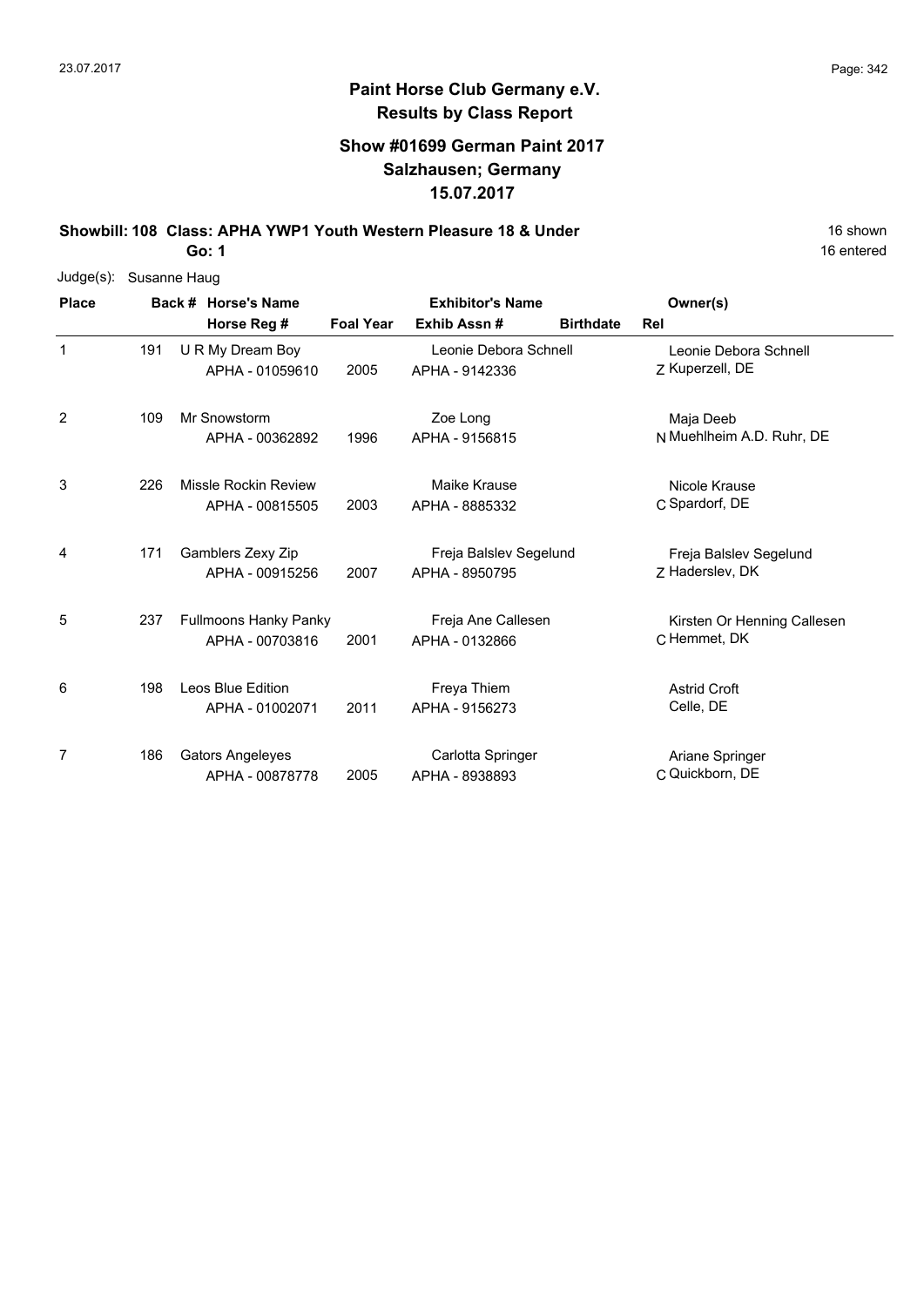### **Show #03270 German Paint 2017 Salzhausen; Germany 15.07.2017**

**Showbill: 108 Class: APHA YWP1 Youth Western Pleasure 18 & Under** 18 **8 16 Shown** 

**Go: 1**

| Judge(s):    | Sonja Merkle |                                                 |                  |                                          |                  |                                             |
|--------------|--------------|-------------------------------------------------|------------------|------------------------------------------|------------------|---------------------------------------------|
| <b>Place</b> |              | Back # Horse's Name                             |                  | <b>Exhibitor's Name</b>                  |                  | Owner(s)                                    |
|              |              | Horse Reg #                                     | <b>Foal Year</b> | Exhib Assn#                              | <b>Birthdate</b> | <b>Rel</b>                                  |
| $\mathbf{1}$ | 171          | Gamblers Zexy Zip<br>APHA - 00915256            | 2007             | Freja Balslev Segelund<br>APHA - 8950795 |                  | Freja Balslev Segelund<br>7 Haderslev, DK   |
| 2            | 168          | Hawthorns Pleasantzip<br>APHA - 00958250        | 2008             | Michele Schoenwald<br>APHA - 8978268     |                  | Michele Schoenwald<br>Z Vojens, DK          |
| 3            | 109          | Mr Snowstorm<br>APHA - 00362892                 | 1996             | Zoe Long<br>APHA - 9156815               |                  | Maja Deeb<br>N Muehlheim A.D. Ruhr, DE      |
| 4            | 191          | U R My Dream Boy<br>APHA - 01059610             | 2005             | Leonie Debora Schnell<br>APHA - 9142336  |                  | Leonie Debora Schnell<br>Z Kuperzell, DE    |
| 5            | 237          | <b>Fullmoons Hanky Panky</b><br>APHA - 00703816 | 2001             | Freja Ane Callesen<br>APHA - 0132866     |                  | Kirsten Or Henning Callesen<br>C Hemmet, DK |
| 6            | 186          | <b>Gators Angeleyes</b><br>APHA - 00878778      | 2005             | Carlotta Springer<br>APHA - 8938893      |                  | Ariane Springer<br>C Quickborn, DE          |
| 7            | 234          | SQ Starlet Cash<br>APHA - 01025327              | 2013             | Sabrina Rauh<br>APHA - 8984443           |                  | Alexandra Rauh<br>S Haldenwang, DE          |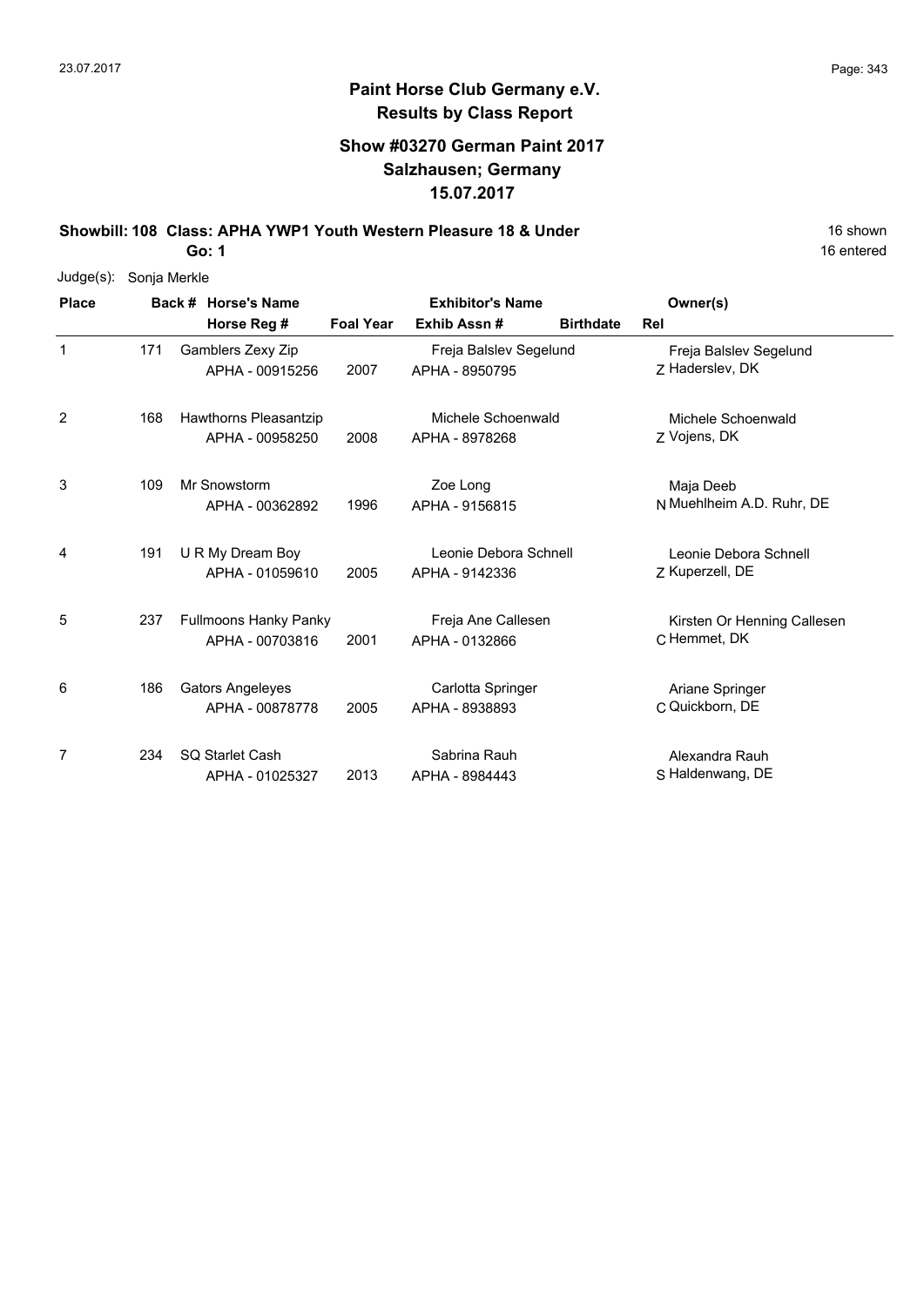### **Show #03271 German Paint 2017 Salzhausen; Germany 15.07.2017**

**Showbill: 108 Class: APHA YWP1 Youth Western Pleasure 18 & Under** 18 **8 Nown** 16 shown

**Go: 1**

| Judge(s):    |     | Barry Schuurman |                        |                  |                         |                  |                           |  |  |  |  |  |
|--------------|-----|-----------------|------------------------|------------------|-------------------------|------------------|---------------------------|--|--|--|--|--|
| <b>Place</b> |     |                 | Back # Horse's Name    |                  | <b>Exhibitor's Name</b> |                  | Owner(s)                  |  |  |  |  |  |
|              |     |                 | Horse Reg #            | <b>Foal Year</b> | Exhib Assn#             | <b>Birthdate</b> | Rel                       |  |  |  |  |  |
| $\mathbf{1}$ | 191 |                 | U R My Dream Boy       |                  | Leonie Debora Schnell   |                  | Leonie Debora Schnell     |  |  |  |  |  |
|              |     |                 | APHA - 01059610        | 2005             | APHA - 9142336          |                  | Z Kuperzell, DE           |  |  |  |  |  |
| 2            | 167 |                 | <b>Hawthorns Adele</b> |                  | Signe Olsen             |                  | Karsten & A Nielsen Olsen |  |  |  |  |  |
|              |     |                 | APHA - 01025417        | 2012             | APHA - 0117081          |                  | Y Haderslev, DK           |  |  |  |  |  |
| 3            | 168 |                 | Hawthorns Pleasantzip  |                  | Michele Schoenwald      |                  | Michele Schoenwald        |  |  |  |  |  |
|              |     |                 | APHA - 00958250        | 2008             | APHA - 8978268          |                  | Z Vojens, DK              |  |  |  |  |  |
| 4            | 171 |                 | Gamblers Zexy Zip      |                  | Freja Balslev Segelund  |                  | Freja Balslev Segelund    |  |  |  |  |  |
|              |     |                 | APHA - 00915256        | 2007             | APHA - 8950795          |                  | Z Haderslev, DK           |  |  |  |  |  |
| 5            | 109 |                 | Mr Snowstorm           |                  | Zoe Long                |                  | Maja Deeb                 |  |  |  |  |  |
|              |     |                 | APHA - 00362892        | 1996             | APHA - 9156815          |                  | N Muehlheim A.D. Ruhr, DE |  |  |  |  |  |
| 6            | 198 |                 | Leos Blue Edition      |                  | Freya Thiem             |                  | <b>Astrid Croft</b>       |  |  |  |  |  |
|              |     |                 | APHA - 01002071        | 2011             | APHA - 9156273          |                  | Celle, DE                 |  |  |  |  |  |
| 7            | 234 |                 | SQ Starlet Cash        |                  | Sabrina Rauh            |                  | Alexandra Rauh            |  |  |  |  |  |
|              |     |                 | APHA - 01025327        | 2013             | APHA - 8984443          |                  | S Haldenwang, DE          |  |  |  |  |  |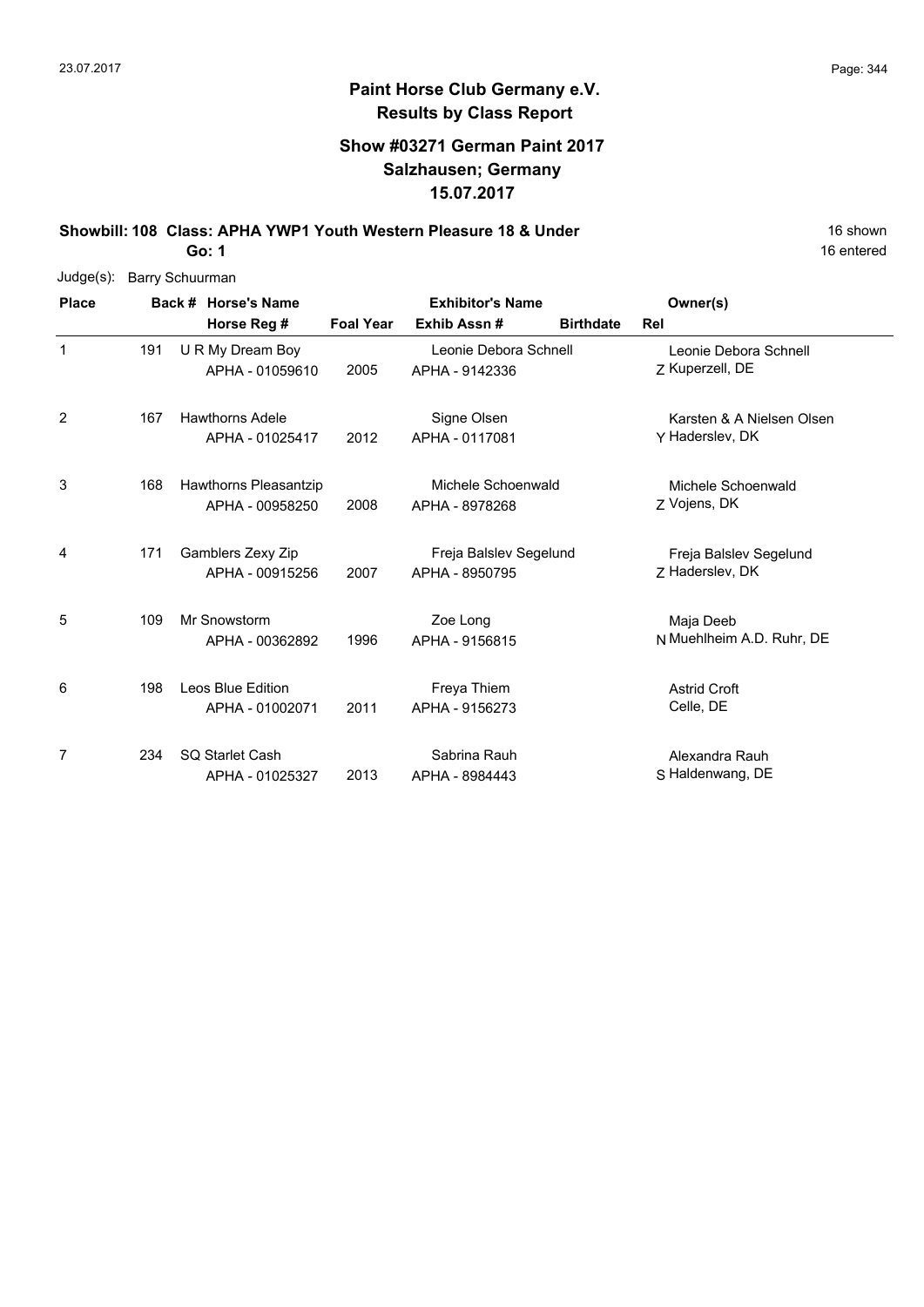### **Paint Horse Club Germany e.V. Results by Class Report**

### **Show #01698 German Paint 2017 Salzhausen; Germany 15.07.2017**

#### **Showbill: 109 Class: APHA XWP1 Youth SPB Western Pleasure 18 & Under** 199 1 shown

**Go: 1**

Judge(s): Rick LeMay

| <b>Place</b> |     | Back # Horse's Name                    |                  | <b>Exhibitor's Name</b>               |                  | Owner(s)                          |
|--------------|-----|----------------------------------------|------------------|---------------------------------------|------------------|-----------------------------------|
|              |     | Horse Reg #                            | <b>Foal Year</b> | Exhib Assn #                          | <b>Birthdate</b> | Rel                               |
|              | 190 | Unzippin The Assets<br>APHA - 00984654 | 2010             | Zoe Christine Cosic<br>APHA - 0138664 |                  | Jasmin Schuster<br>Schrozberg, DE |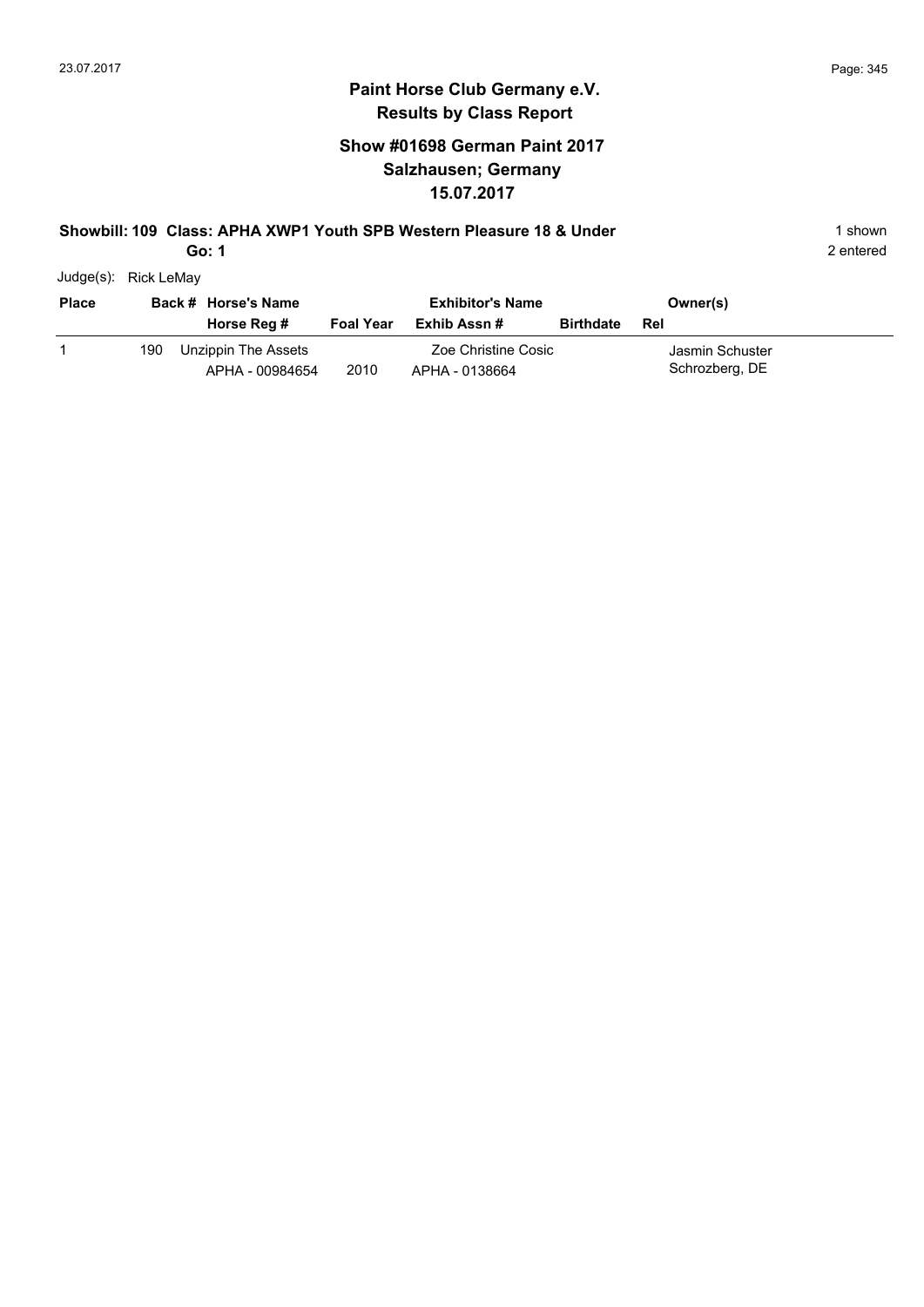#### **Paint Horse Club Germany e.V. Results by Class Report**

### **Show #01699 German Paint 2017 Salzhausen; Germany 15.07.2017**

#### **Showbill: 109 Class: APHA XWP1 Youth SPB Western Pleasure 18 & Under** 199 1 shown

**Go: 1**

Judge(s): Susanne Haug

| <b>Place</b> |     | Back # Horse's Name<br>Horse Reg #     | <b>Foal Year</b> | <b>Exhibitor's Name</b><br>Exhib Assn # | <b>Birthdate</b> | Owner(s)<br>Rel                   |  |
|--------------|-----|----------------------------------------|------------------|-----------------------------------------|------------------|-----------------------------------|--|
|              | 190 | Unzippin The Assets<br>APHA - 00984654 | 2010             | Zoe Christine Cosic<br>APHA - 0138664   |                  | Jasmin Schuster<br>Schrozberg, DE |  |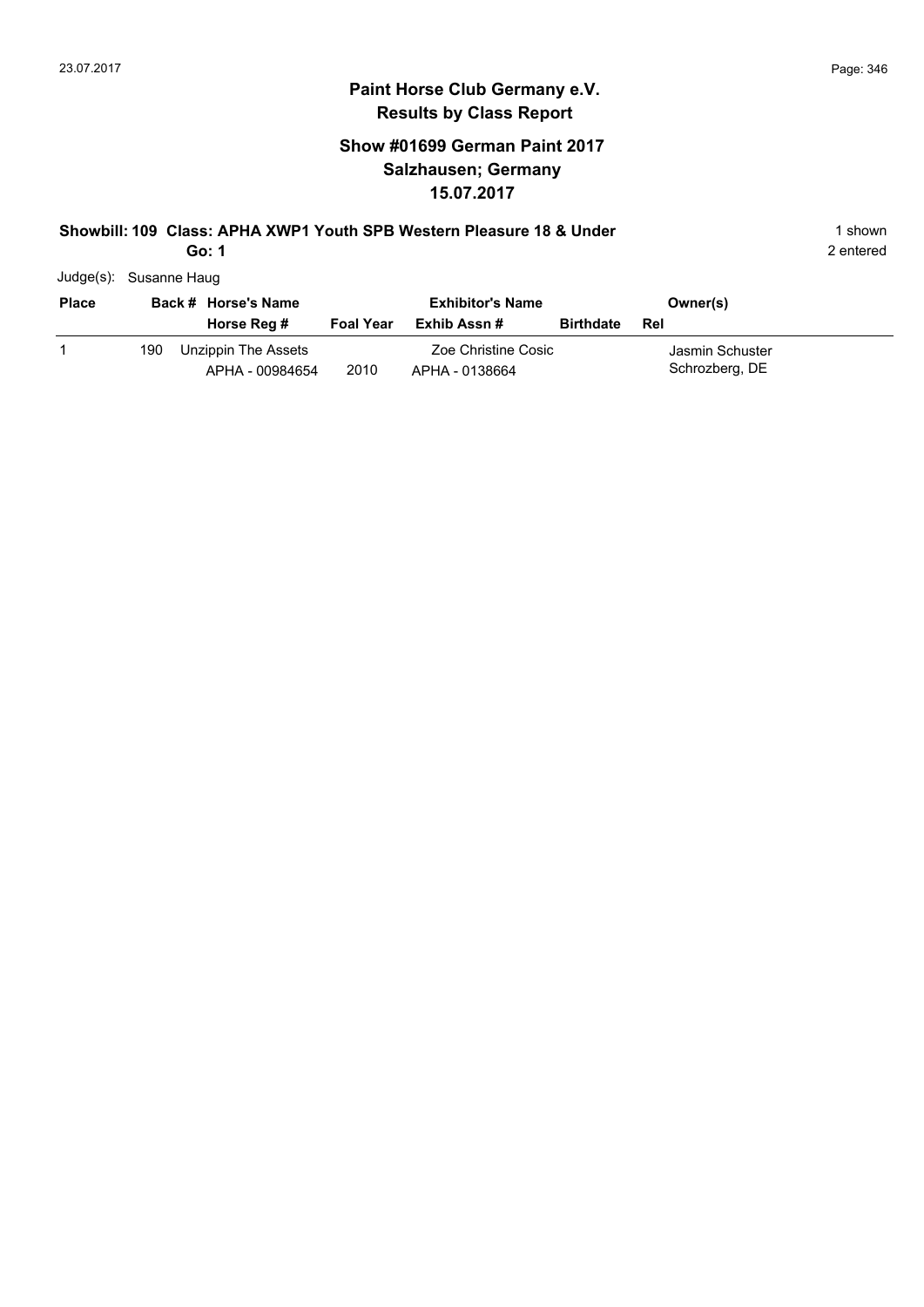### **Paint Horse Club Germany e.V. Results by Class Report**

### **Show #03270 German Paint 2017 Salzhausen; Germany 15.07.2017**

#### **Showbill: 109 Class: APHA XWP1 Youth SPB Western Pleasure 18 & Under** 199 1 shown

**Go: 1**

Judge(s): Sonja Merkle

| <b>Place</b> |     | Back # Horse's Name<br>Horse Reg #     | <b>Foal Year</b> | <b>Exhibitor's Name</b><br>Exhib Assn # | <b>Birthdate</b> | Owner(s)<br>Rel                   |
|--------------|-----|----------------------------------------|------------------|-----------------------------------------|------------------|-----------------------------------|
|              | 190 | Unzippin The Assets<br>APHA - 00984654 | 2010             | Zoe Christine Cosic<br>APHA - 0138664   |                  | Jasmin Schuster<br>Schrozberg, DE |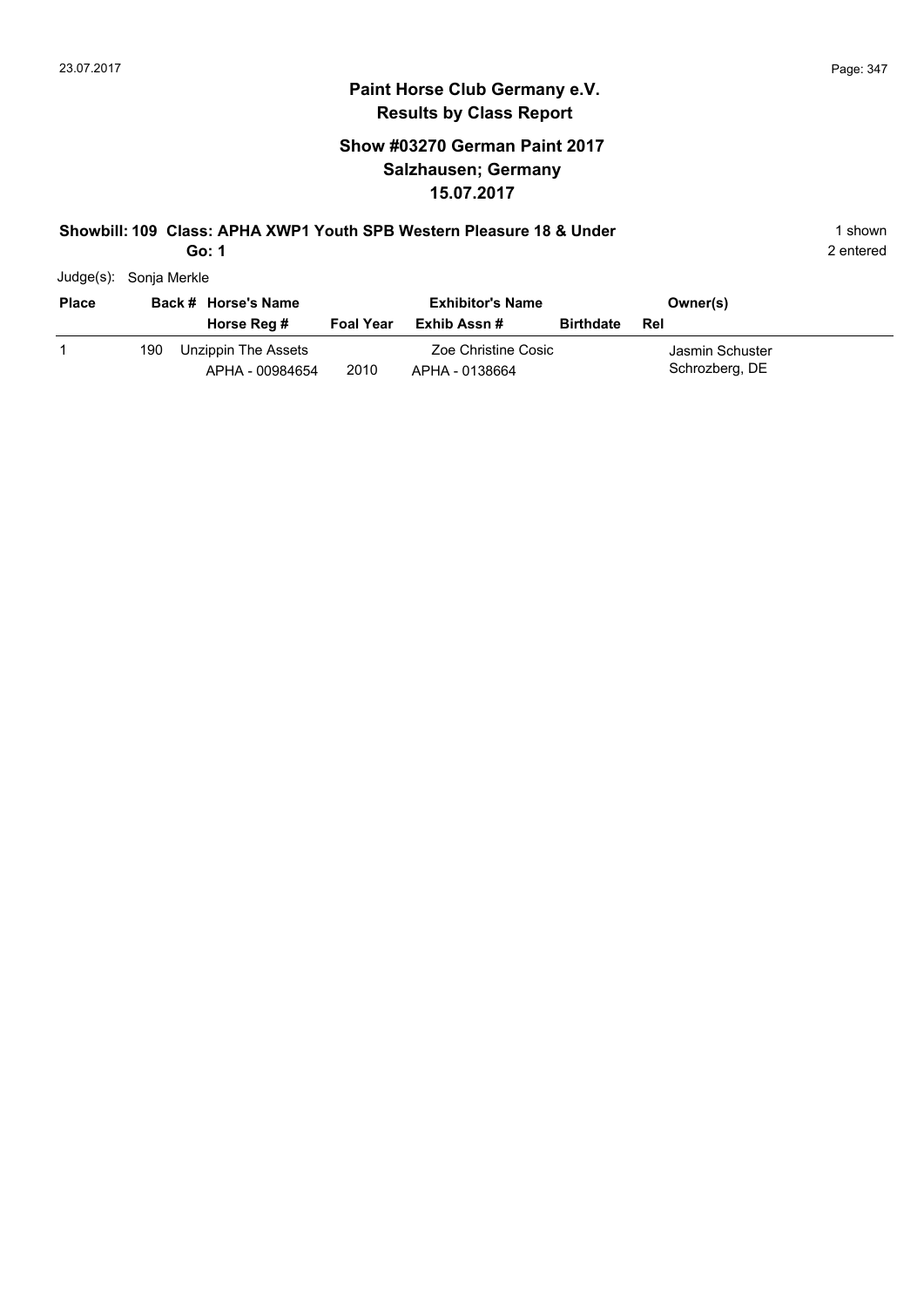#### **Paint Horse Club Germany e.V. Results by Class Report**

### **Show #03271 German Paint 2017 Salzhausen; Germany 15.07.2017**

#### **Showbill: 109 Class: APHA XWP1 Youth SPB Western Pleasure 18 & Under** 199 1 shown

**Go: 1**

Judge(s): Barry Schuurman

| <b>Place</b> |     | Back # Horse's Name<br>Horse Reg #     | <b>Foal Year</b> | <b>Exhibitor's Name</b><br>Exhib Assn # | <b>Birthdate</b> | Owner(s)<br>Rel                   |  |
|--------------|-----|----------------------------------------|------------------|-----------------------------------------|------------------|-----------------------------------|--|
|              | 190 | Unzippin The Assets<br>APHA - 00984654 | 2010             | Zoe Christine Cosic<br>APHA - 0138664   |                  | Jasmin Schuster<br>Schrozberg, DE |  |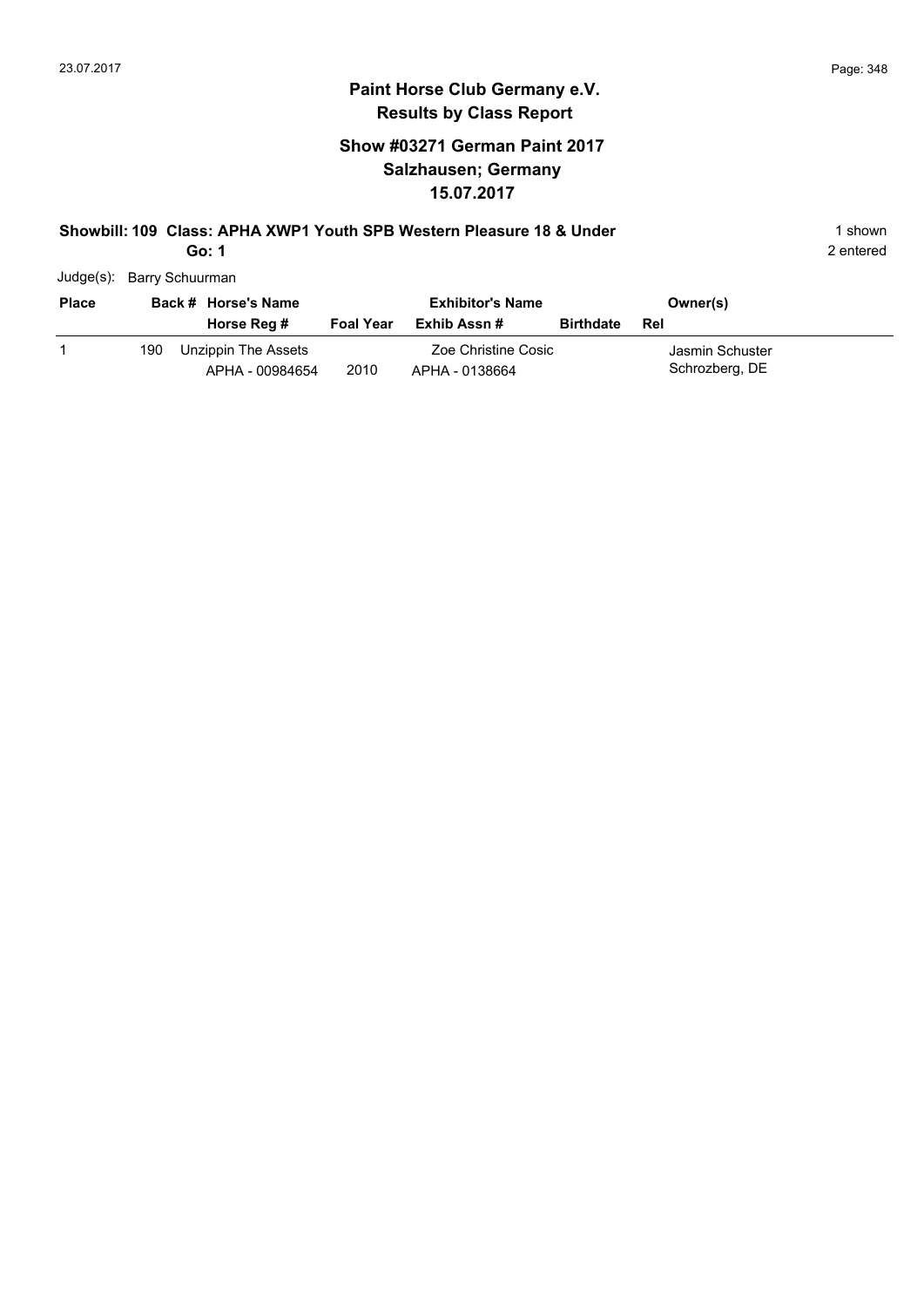#### **Show #01698 German Paint 2017 Salzhausen; Germany 15.07.2017**

**Showbill: 110 Class: APHA AWP1 Amateur Western Pleasure All Ages** 10 Shown 10 shown

**Go: 1**

| Judge(s):    | <b>Rick LeMay</b> |                                                 |                  |                                          |                                              |
|--------------|-------------------|-------------------------------------------------|------------------|------------------------------------------|----------------------------------------------|
| <b>Place</b> |                   | Back # Horse's Name                             |                  | <b>Exhibitor's Name</b>                  | Owner(s)                                     |
|              |                   | Horse Reg #                                     | <b>Foal Year</b> | Exhib Assn #                             | <b>Rel</b>                                   |
| $\mathbf{1}$ | 258               | Missin Hot Chocolate<br>APHA - 00985502         | 2009             | Christina Einsiedler<br>APHA - 8903473   | Karin Einsiedler<br>C Bad Grönenbach, DE     |
| 2            | 169               | Madam Blues Duffy<br>APHA - 00983349            | 2009             | Freja Aase Olsen<br>APHA - 8823774       | Karsten & A Nielsen Olsen<br>C Haderslev, DK |
| 3            | 343               | Whata Perfect Design<br>APHA - 00837621         | 2005             | Anette I Martensson<br>APHA - 8669590    | Anette I Martensson<br>Z Staffanstorp, SE    |
| 4            | 269               | My Zippin Delight<br>APHA - 00737594            | 2003             | Signe Aagaard<br>APHA - 8953459          | Katrine Aagaard<br>S Skanderborg, DK         |
| 5            | 172               | <b>Gamblers First Murphy</b><br>APHA - 00983138 | 2010             | Joana Christel Sprogoe<br>APHA - 8955431 | Joana Christel Sprogoe<br>7 Suelfeld, DE     |
| 6            | 158               | Coosa Chic<br>APHA - 00971088                   | 2009             | Nadine Chamier<br>APHA - 8981034         | Nadine Chamier<br>Z Leezen, DE               |
| 7            | 259               | HC Well Done Tejano<br>APHA - 00731838          | 2003             | Meike Von Schroeder<br>APHA - 0114387    | Ursula Von Schroeder<br>N Muenster, DE       |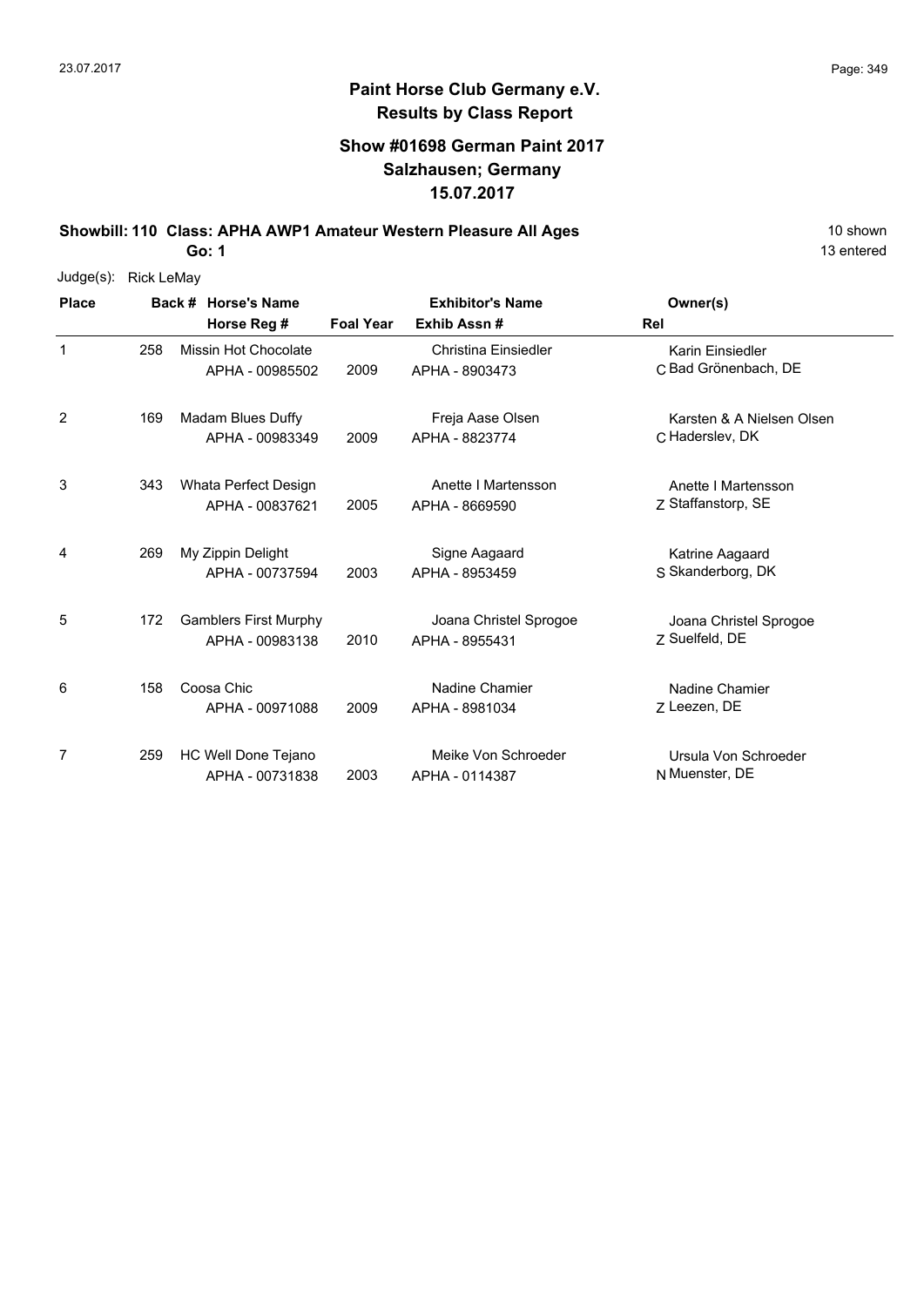#### **Show #01699 German Paint 2017 Salzhausen; Germany 15.07.2017**

**Showbill: 110 Class: APHA AWP1 Amateur Western Pleasure All Ages** 10 Shown

**Go: 1**

| Judge(s):    |     | Susanne Haug                 |                  |                         |                           |
|--------------|-----|------------------------------|------------------|-------------------------|---------------------------|
| <b>Place</b> |     | Back # Horse's Name          |                  | <b>Exhibitor's Name</b> | Owner(s)                  |
|              |     | Horse Reg #                  | <b>Foal Year</b> | Exhib Assn #            | Rel                       |
| $\mathbf{1}$ | 179 | <b>RHR Miss Behave</b>       |                  | Sandra Stein            | Sandra Stein              |
|              |     | APHA - 01011625              | 2011             | APHA - 8994807          | Z Atvidaberg, SE          |
| 2            | 169 | Madam Blues Duffy            |                  | Freja Aase Olsen        | Karsten & A Nielsen Olsen |
|              |     | APHA - 00983349              | 2009             | APHA - 8823774          | C Haderslev, DK           |
| 3            | 258 | Missin Hot Chocolate         |                  | Christina Einsiedler    | Karin Einsiedler          |
|              |     | APHA - 00985502              | 2009             | APHA - 8903473          | C Bad Grönenbach, DE      |
| 4            | 343 | Whata Perfect Design         |                  | Anette I Martensson     | Anette I Martensson       |
|              |     | APHA - 00837621              | 2005             | APHA - 8669590          | Z Staffanstorp, SE        |
| 5            | 259 | HC Well Done Tejano          |                  | Meike Von Schroeder     | Ursula Von Schroeder      |
|              |     | APHA - 00731838              | 2003             | APHA - 0114387          | N Muenster, DE            |
| 6            | 158 | Coosa Chic                   |                  | Nadine Chamier          | Nadine Chamier            |
|              |     | APHA - 00971088              | 2009             | APHA - 8981034          | Z Leezen, DE              |
| 7            | 172 | <b>Gamblers First Murphy</b> |                  | Joana Christel Sprogoe  | Joana Christel Sprogoe    |
|              |     | APHA - 00983138              | 2010             | APHA - 8955431          | Z Suelfeld, DE            |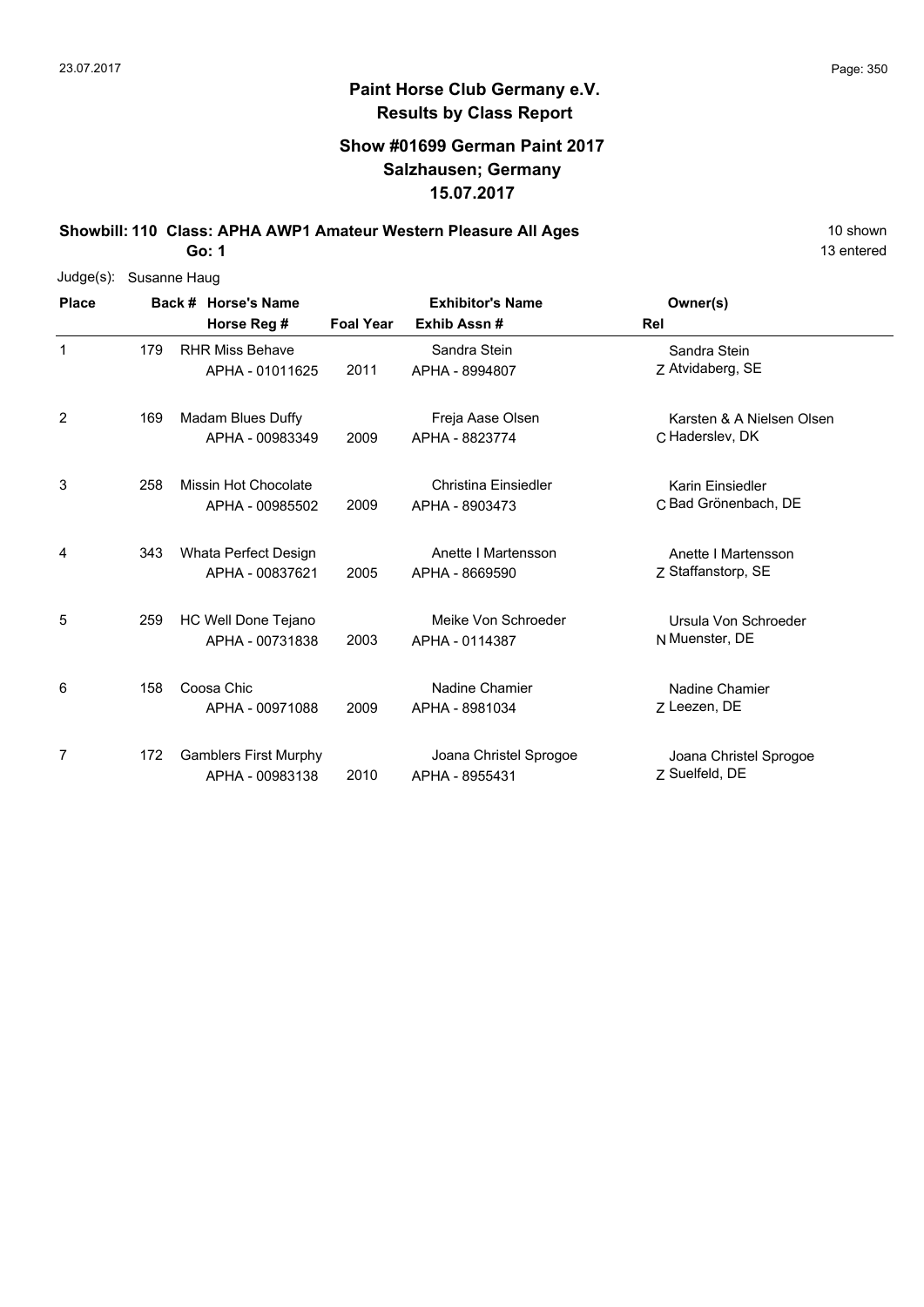#### **Show #03270 German Paint 2017 Salzhausen; Germany 15.07.2017**

**Showbill: 110 Class: APHA AWP1 Amateur Western Pleasure All Ages** 10 Shown 10 shown

**Go: 1**

| Judge(s):    | Sonja Merkle |  |                                                 |                         |                                          |                                              |  |  |  |  |  |
|--------------|--------------|--|-------------------------------------------------|-------------------------|------------------------------------------|----------------------------------------------|--|--|--|--|--|
| <b>Place</b> |              |  | Back # Horse's Name                             | <b>Exhibitor's Name</b> |                                          | Owner(s)                                     |  |  |  |  |  |
|              |              |  | Horse Reg #                                     | <b>Foal Year</b>        | Exhib Assn #                             | Rel                                          |  |  |  |  |  |
| $\mathbf{1}$ | 258          |  | Missin Hot Chocolate<br>APHA - 00985502         | 2009                    | Christina Einsiedler<br>APHA - 8903473   | Karin Einsiedler<br>C Bad Grönenbach, DE     |  |  |  |  |  |
| 2            | 169          |  | Madam Blues Duffy<br>APHA - 00983349            | 2009                    | Freja Aase Olsen<br>APHA - 8823774       | Karsten & A Nielsen Olsen<br>C Haderslev, DK |  |  |  |  |  |
| 3            | 158          |  | Coosa Chic<br>APHA - 00971088                   | 2009                    | Nadine Chamier<br>APHA - 8981034         | Nadine Chamier<br>7 Leezen, DE               |  |  |  |  |  |
| 4            | 343          |  | Whata Perfect Design<br>APHA - 00837621         | 2005                    | Anette I Martensson<br>APHA - 8669590    | Anette I Martensson<br>Z Staffanstorp, SE    |  |  |  |  |  |
| 5            | 172          |  | <b>Gamblers First Murphy</b><br>APHA - 00983138 | 2010                    | Joana Christel Sprogoe<br>APHA - 8955431 | Joana Christel Sprogoe<br>7 Suelfeld, DE     |  |  |  |  |  |
| 6            | 269          |  | My Zippin Delight<br>APHA - 00737594            | 2003                    | Signe Aagaard<br>APHA - 8953459          | Katrine Aagaard<br>S Skanderborg, DK         |  |  |  |  |  |
| 7            | 259          |  | HC Well Done Tejano<br>APHA - 00731838          | 2003                    | Meike Von Schroeder<br>APHA - 0114387    | Ursula Von Schroeder<br>N Muenster, DE       |  |  |  |  |  |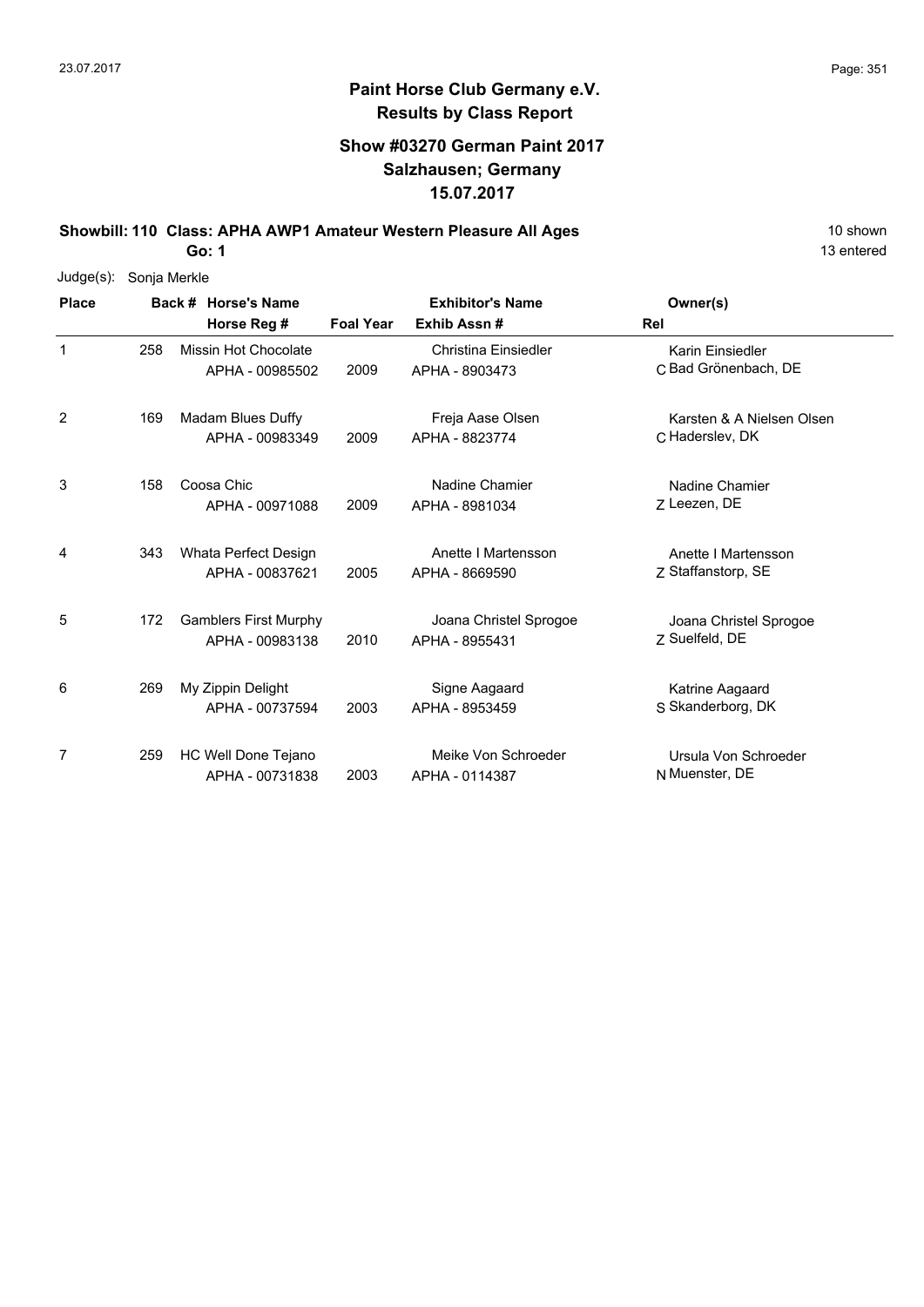### **Show #03271 German Paint 2017 Salzhausen; Germany 15.07.2017**

**Showbill: 110 Class: APHA AWP1 Amateur Western Pleasure All Ages** 10 Shown 10 shown

**Go: 1**

| $Judge(s)$ : | <b>Barry Schuurman</b> |                        |                  |                             |                           |  |  |  |  |  |
|--------------|------------------------|------------------------|------------------|-----------------------------|---------------------------|--|--|--|--|--|
| <b>Place</b> |                        | Back # Horse's Name    |                  | <b>Exhibitor's Name</b>     | Owner(s)                  |  |  |  |  |  |
|              |                        | Horse Reg #            | <b>Foal Year</b> | Exhib Assn#                 | Rel                       |  |  |  |  |  |
| 1            | 258                    | Missin Hot Chocolate   |                  | <b>Christina Einsiedler</b> | Karin Einsiedler          |  |  |  |  |  |
|              |                        | APHA - 00985502        | 2009             | APHA - 8903473              | C Bad Grönenbach, DE      |  |  |  |  |  |
| 2            | 169                    | Madam Blues Duffy      |                  | Freja Aase Olsen            | Karsten & A Nielsen Olsen |  |  |  |  |  |
|              |                        | APHA - 00983349        | 2009             | APHA - 8823774              | C Haderslev, DK           |  |  |  |  |  |
| 3            | 343                    | Whata Perfect Design   |                  | Anette I Martensson         | Anette I Martensson       |  |  |  |  |  |
|              |                        | APHA - 00837621        | 2005             | APHA - 8669590              | Z Staffanstorp, SE        |  |  |  |  |  |
| 4            | 158                    | Coosa Chic             |                  | Nadine Chamier              | Nadine Chamier            |  |  |  |  |  |
|              |                        | APHA - 00971088        | 2009             | APHA - 8981034              | Z Leezen, DE              |  |  |  |  |  |
| 5            | 259                    | HC Well Done Tejano    |                  | Meike Von Schroeder         | Ursula Von Schroeder      |  |  |  |  |  |
|              |                        | APHA - 00731838        | 2003             | APHA - 0114387              | N Muenster, DE            |  |  |  |  |  |
| 6            | 179                    | <b>RHR Miss Behave</b> |                  | Sandra Stein                | Sandra Stein              |  |  |  |  |  |
|              |                        | APHA - 01011625        | 2011             | APHA - 8994807              | Z Atvidaberg, SE          |  |  |  |  |  |
| 7            | 269                    | My Zippin Delight      |                  | Signe Aagaard               | Katrine Aagaard           |  |  |  |  |  |
|              |                        | APHA - 00737594        | 2003             | APHA - 8953459              | S Skanderborg, DK         |  |  |  |  |  |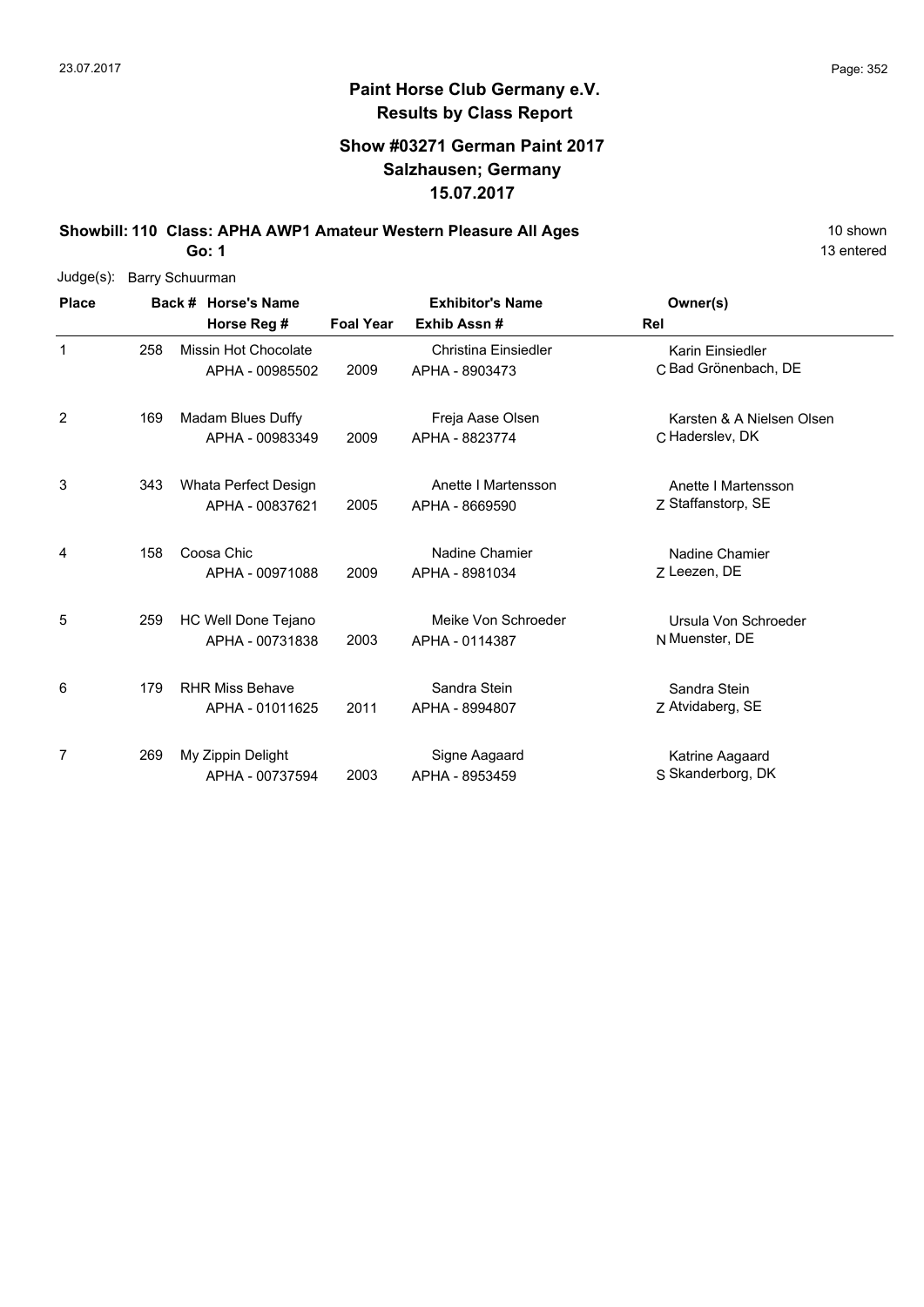#### **Show #01698 German Paint 2017 Salzhausen; Germany 15.07.2017**

**Showbill: 111 Class: APHA ABWP Amt SPB Western Pleasure All Ages** 7 shown

**Go: 1**

| $Judge(s)$ : | <b>Rick LeMay</b> |                            |                  |                         |                        |
|--------------|-------------------|----------------------------|------------------|-------------------------|------------------------|
| <b>Place</b> |                   | Back # Horse's Name        |                  | <b>Exhibitor's Name</b> | Owner(s)               |
|              |                   | Horse Reg #                | <b>Foal Year</b> | Exhib Assn#             | <b>Rel</b>             |
| $\mathbf 1$  | 157               | Hot Intent                 |                  | Alena Helmcke           | Alena Helmcke          |
|              |                   | APHA - 01029606            | 2013             | APHA - 8635014          | Z Appel, DE            |
| 2            | 239               | AM Theultimategideon       |                  | Alexandra Promitzer     | Alexandra Promitzer    |
|              |                   | APHA - 01022627            | 2012             | APHA - 0116511          | Z Waldstein, AT        |
| 3            | 268               | Go Cash Flow               |                  | Lisa Klaassen           | Mirjam Klaassen        |
|              |                   | APHA - 00876101            | 2006             | APHA - 8919707          | C Hengelo, NL          |
| 4            | 190               | <b>Unzippin The Assets</b> |                  | Dominik Schuster        | <b>Jasmin Schuster</b> |
|              |                   | APHA - 00984654            | 2010             | APHA - 8883342          | P Schrozberg, DE       |
| 5            | 178               | <b>CBS Twinkle Twinkle</b> |                  | Emma Liedman            | Emma Liedman           |
|              |                   | APHA - 01036989            | 2012             | APHA - 8982808          | Z Lidhult, SE          |
| 6            | 213               | Hawkeyejack LV             |                  | Lis Wanessa             | Lis Wanessa            |
|              |                   | APHA - 00918632            | 2007             | APHA - 0128798          | Z Wiszowa, PL          |
| 7            | 248               | <b>Pretty Top Kiss</b>     |                  | <b>Marit Heinicke</b>   | Marit Heinicke         |
|              |                   | APHA - 00888037            | 2006             | APHA - 9152767          | Z Wadersloh, DE        |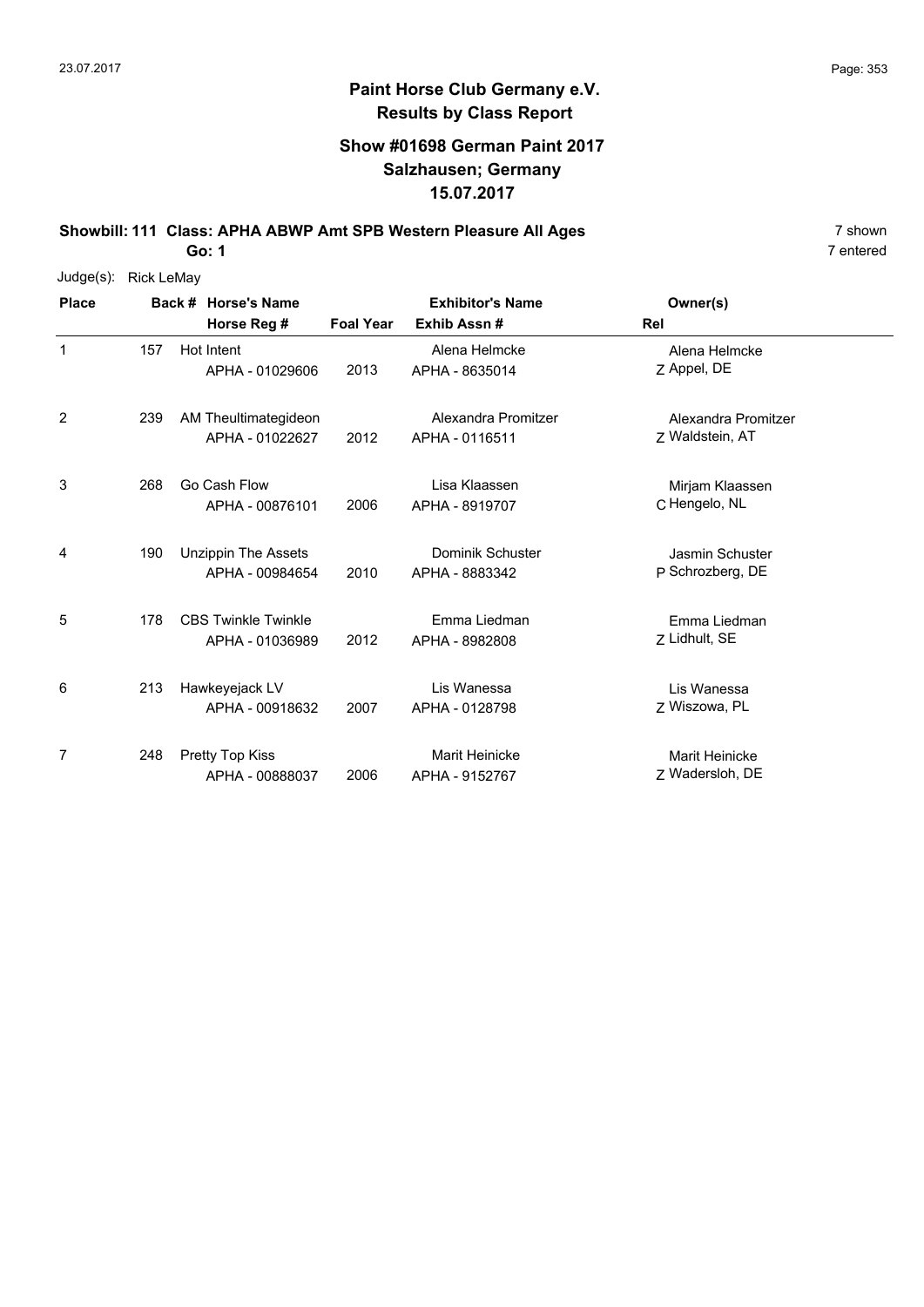#### **Show #01699 German Paint 2017 Salzhausen; Germany 15.07.2017**

**Showbill: 111 Class: APHA ABWP Amt SPB Western Pleasure All Ages** 7 shown

**Go: 1**

| Judge(s):    | Susanne Haug |  |                            |                  |                         |                     |  |  |  |  |  |
|--------------|--------------|--|----------------------------|------------------|-------------------------|---------------------|--|--|--|--|--|
| <b>Place</b> |              |  | Back # Horse's Name        |                  | <b>Exhibitor's Name</b> | Owner(s)            |  |  |  |  |  |
|              |              |  | Horse Reg #                | <b>Foal Year</b> | Exhib Assn#             | <b>Rel</b>          |  |  |  |  |  |
| $\mathbf 1$  | 268          |  | Go Cash Flow               |                  | Lisa Klaassen           | Mirjam Klaassen     |  |  |  |  |  |
|              |              |  | APHA - 00876101            | 2006             | APHA - 8919707          | C Hengelo, NL       |  |  |  |  |  |
| 2            | 157          |  | Hot Intent                 |                  | Alena Helmcke           | Alena Helmcke       |  |  |  |  |  |
|              |              |  | APHA - 01029606            | 2013             | APHA - 8635014          | Z Appel, DE         |  |  |  |  |  |
| 3            | 248          |  | Pretty Top Kiss            |                  | <b>Marit Heinicke</b>   | Marit Heinicke      |  |  |  |  |  |
|              |              |  | APHA - 00888037            | 2006             | APHA - 9152767          | Z Wadersloh, DE     |  |  |  |  |  |
| 4            | 239          |  | AM Theultimategideon       |                  | Alexandra Promitzer     | Alexandra Promitzer |  |  |  |  |  |
|              |              |  | APHA - 01022627            | 2012             | APHA - 0116511          | Z Waldstein, AT     |  |  |  |  |  |
| 5            | 190          |  | <b>Unzippin The Assets</b> |                  | <b>Dominik Schuster</b> | Jasmin Schuster     |  |  |  |  |  |
|              |              |  | APHA - 00984654            | 2010             | APHA - 8883342          | P Schrozberg, DE    |  |  |  |  |  |
| 6            | 178          |  | <b>CBS Twinkle Twinkle</b> |                  | Emma Liedman            | Emma Liedman        |  |  |  |  |  |
|              |              |  | APHA - 01036989            | 2012             | APHA - 8982808          | Z Lidhult, SE       |  |  |  |  |  |
| 7            | 213          |  | Hawkeyejack LV             |                  | Lis Wanessa             | Lis Wanessa         |  |  |  |  |  |
|              |              |  | APHA - 00918632            | 2007             | APHA - 0128798          | Z Wiszowa, PL       |  |  |  |  |  |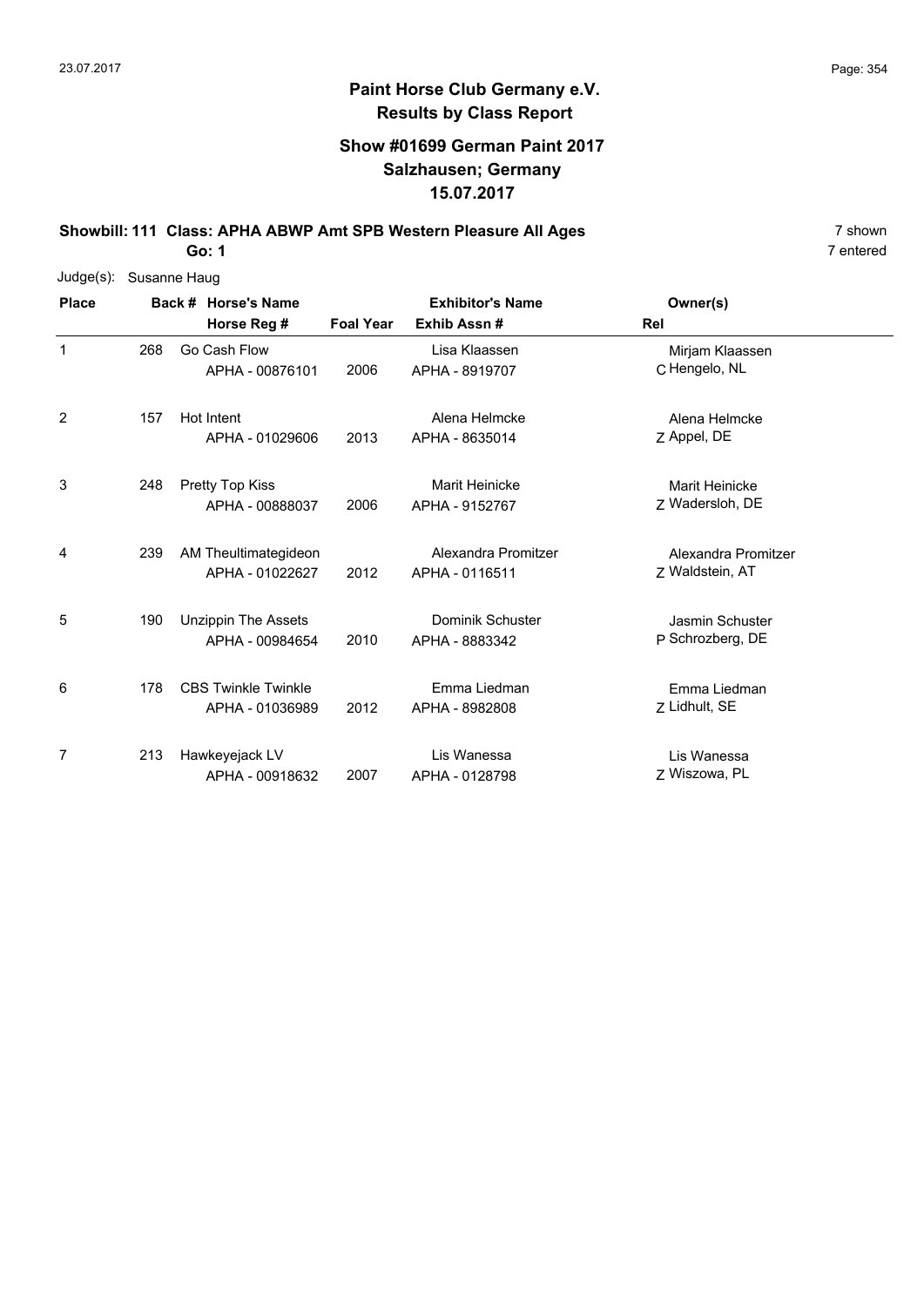#### **Show #03270 German Paint 2017 Salzhausen; Germany 15.07.2017**

**Showbill: 111 Class: APHA ABWP Amt SPB Western Pleasure All Ages** 7 shown

**Go: 1**

| Judge(s):    | Sonja Merkle |                            |                  |                         |                        |
|--------------|--------------|----------------------------|------------------|-------------------------|------------------------|
| <b>Place</b> |              | Back # Horse's Name        |                  | <b>Exhibitor's Name</b> | Owner(s)               |
|              |              | Horse Reg #                | <b>Foal Year</b> | Exhib Assn#             | Rel                    |
| $\mathbf{1}$ | 157          | Hot Intent                 |                  | Alena Helmcke           | Alena Helmcke          |
|              |              | APHA - 01029606            | 2013             | APHA - 8635014          | Z Appel, DE            |
| 2            | 268          | Go Cash Flow               |                  | Lisa Klaassen           | Mirjam Klaassen        |
|              |              | APHA - 00876101            | 2006             | APHA - 8919707          | C Hengelo, NL          |
| 3            | 190          | <b>Unzippin The Assets</b> |                  | <b>Dominik Schuster</b> | <b>Jasmin Schuster</b> |
|              |              | APHA - 00984654            | 2010             | APHA - 8883342          | P Schrozberg, DE       |
| 4            | 178          | <b>CBS Twinkle Twinkle</b> |                  | Emma Liedman            | Emma Liedman           |
|              |              | APHA - 01036989            | 2012             | APHA - 8982808          | Z Lidhult, SE          |
| 5            | 239          | AM Theultimategideon       |                  | Alexandra Promitzer     | Alexandra Promitzer    |
|              |              | APHA - 01022627            | 2012             | APHA - 0116511          | Z Waldstein, AT        |
| 6            | 248          | <b>Pretty Top Kiss</b>     |                  | <b>Marit Heinicke</b>   | Marit Heinicke         |
|              |              | APHA - 00888037            | 2006             | APHA - 9152767          | Z Wadersloh, DE        |
| 7            | 213          | Hawkeyejack LV             |                  | Lis Wanessa             | Lis Wanessa            |
|              |              | APHA - 00918632            | 2007             | APHA - 0128798          | Z Wiszowa, PL          |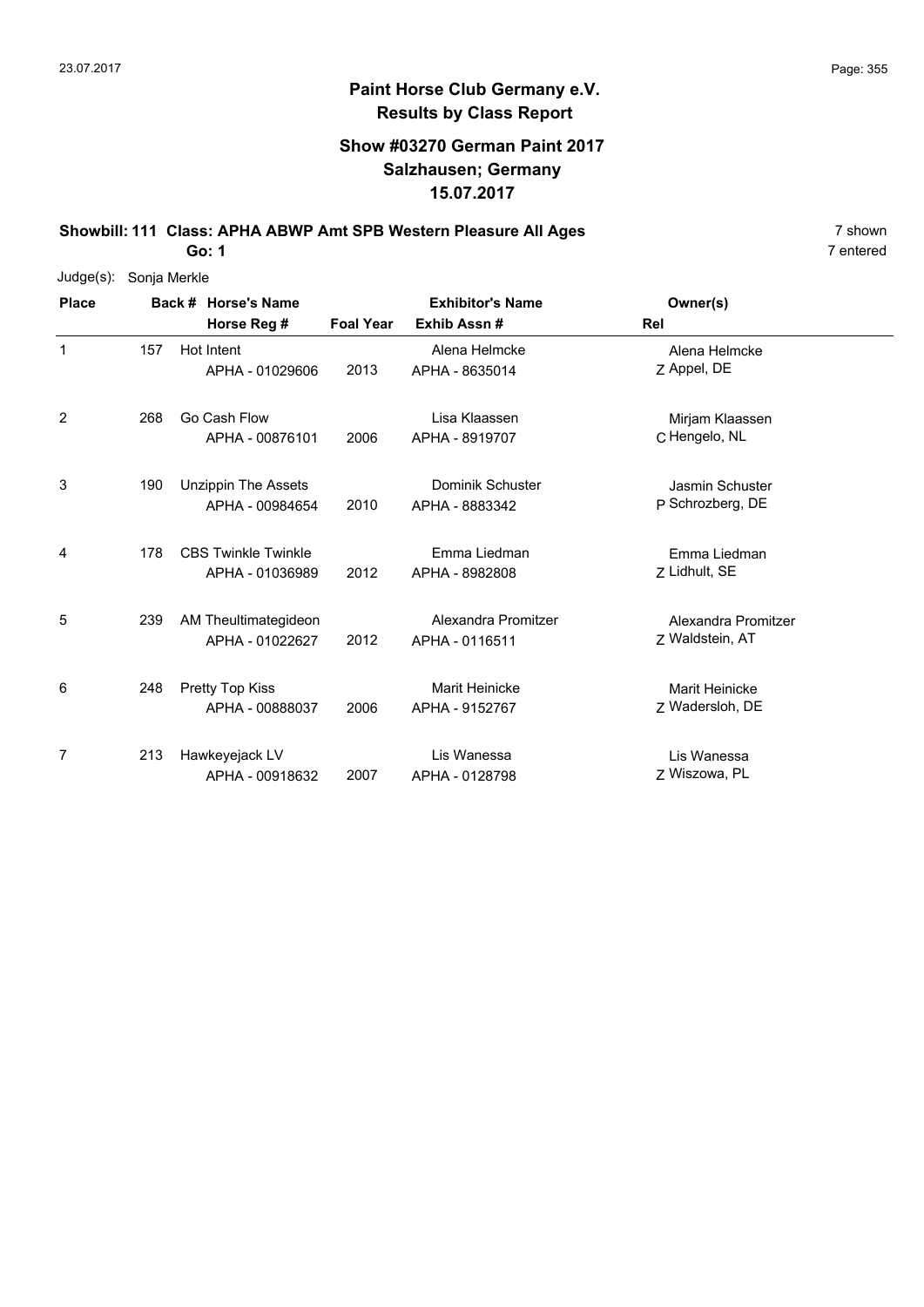#### **Show #03271 German Paint 2017 Salzhausen; Germany 15.07.2017**

**Showbill: 111 Class: APHA ABWP Amt SPB Western Pleasure All Ages** 7 shown

**Go: 1**

| Judge(s):    | <b>Barry Schuurman</b> |  |                            |                  |                         |                     |  |  |  |  |
|--------------|------------------------|--|----------------------------|------------------|-------------------------|---------------------|--|--|--|--|
| <b>Place</b> |                        |  | Back # Horse's Name        |                  | <b>Exhibitor's Name</b> | Owner(s)            |  |  |  |  |
|              |                        |  | Horse Reg #                | <b>Foal Year</b> | Exhib Assn#             | Rel                 |  |  |  |  |
| $\mathbf{1}$ | 157                    |  | Hot Intent                 |                  | Alena Helmcke           | Alena Helmcke       |  |  |  |  |
|              |                        |  | APHA - 01029606            | 2013             | APHA - 8635014          | Z Appel, DE         |  |  |  |  |
| 2            | 268                    |  | Go Cash Flow               |                  | Lisa Klaassen           | Mirjam Klaassen     |  |  |  |  |
|              |                        |  | APHA - 00876101            | 2006             | APHA - 8919707          | C Hengelo, NL       |  |  |  |  |
| 3            | 248                    |  | <b>Pretty Top Kiss</b>     |                  | Marit Heinicke          | Marit Heinicke      |  |  |  |  |
|              |                        |  | APHA - 00888037            | 2006             | APHA - 9152767          | Z Wadersloh, DE     |  |  |  |  |
| 4            | 213                    |  | Hawkeyejack LV             |                  | Lis Wanessa             | Lis Wanessa         |  |  |  |  |
|              |                        |  | APHA - 00918632            | 2007             | APHA - 0128798          | Z Wiszowa, PL       |  |  |  |  |
| 5            | 239                    |  | AM Theultimategideon       |                  | Alexandra Promitzer     | Alexandra Promitzer |  |  |  |  |
|              |                        |  | APHA - 01022627            | 2012             | APHA - 0116511          | Z Waldstein, AT     |  |  |  |  |
| 6            | 178                    |  | <b>CBS Twinkle Twinkle</b> |                  | Emma Liedman            | Emma Liedman        |  |  |  |  |
|              |                        |  | APHA - 01036989            | 2012             | APHA - 8982808          | Z Lidhult, SE       |  |  |  |  |
| 7            | 190                    |  | <b>Unzippin The Assets</b> |                  | Dominik Schuster        | Jasmin Schuster     |  |  |  |  |
|              |                        |  | APHA - 00984654            | 2010             | APHA - 8883342          | P Schrozberg, DE    |  |  |  |  |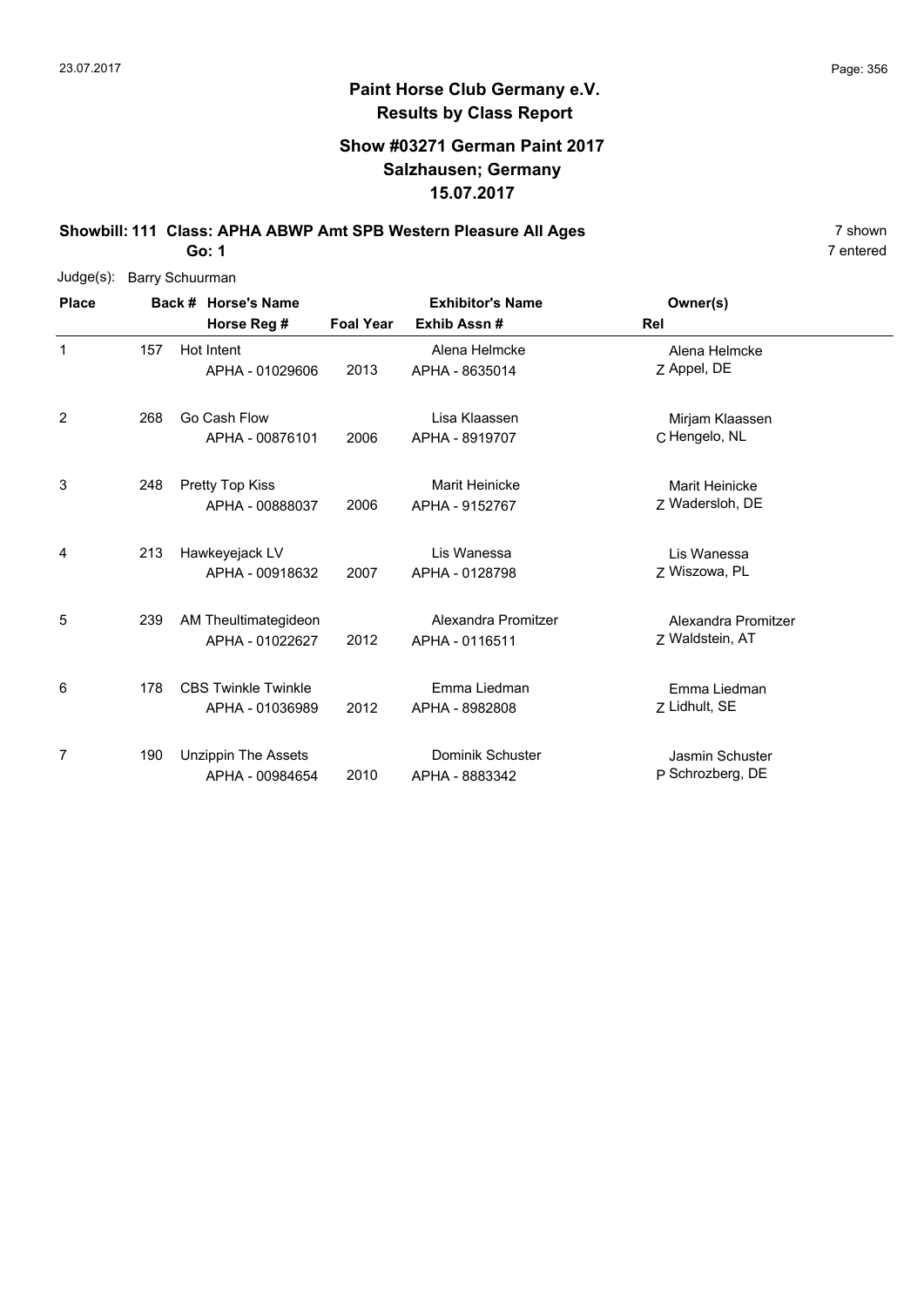## **Paint Horse Club Germany e.V. Results by Class Report**

#### **Show #01698 German Paint 2017 Salzhausen; Germany 15.07.2017**

**Showbill: 112 Class: APHA YH1 Youth Western Horsemanship 18 & Under** 17 Shown

| Judge(s):    | <b>Rick LeMay</b> |                                            |                         |                                           |                  |                                           |  |  |  |  |  |
|--------------|-------------------|--------------------------------------------|-------------------------|-------------------------------------------|------------------|-------------------------------------------|--|--|--|--|--|
| <b>Place</b> |                   | Back # Horse's Name                        | <b>Exhibitor's Name</b> |                                           | Owner(s)         |                                           |  |  |  |  |  |
|              |                   | Horse Reg #                                | <b>Foal Year</b>        | Exhib Assn#                               | <b>Birthdate</b> | Rel                                       |  |  |  |  |  |
| 1            | 171               | Gamblers Zexy Zip<br>APHA - 00915256       | 2007                    | Freja Balslev Segelund<br>APHA - 8950795  |                  | Freja Balslev Segelund<br>7 Haderslev, DK |  |  |  |  |  |
| 2            | 232               | Sun Peppy Train<br>APHA - 00819136         | 2003                    | Anna Middelberg<br>APHA - 9144667         |                  | Anna Middelberg<br>Z Lotte, DE            |  |  |  |  |  |
| 3            | 355               | Docs Flaming Frost<br>APHA - 00902836      | 2007                    | Ivana Pallister<br>APHA - 8956841         |                  | Ango Winants<br>Berg En Terbujt, NL       |  |  |  |  |  |
| 4            | 186               | <b>Gators Angeleyes</b><br>APHA - 00878778 | 2005                    | Carlotta Springer<br>APHA - 8938893       |                  | Ariane Springer<br>C Quickborn, DE        |  |  |  |  |  |
| 5            | 212               | Zorros Smokin Gun<br>APHA - 00975927       | 2009                    | Joelin Virginia Kuester<br>APHA - 8987952 |                  | Joelin Virginia Kuester<br>7 Essen, DE    |  |  |  |  |  |
| 6            | 234               | <b>SQ Starlet Cash</b><br>APHA - 01025327  | 2013                    | Sabrina Rauh<br>APHA - 8984443            |                  | Alexandra Rauh<br>S Haldenwang, DE        |  |  |  |  |  |
| 7            | 285               | Chip Zip<br>APHA - 00981671                | 2010                    | Lea Burret<br>APHA - 8963471              |                  | Angelika Gallitzendörfer<br>Memmingen, DE |  |  |  |  |  |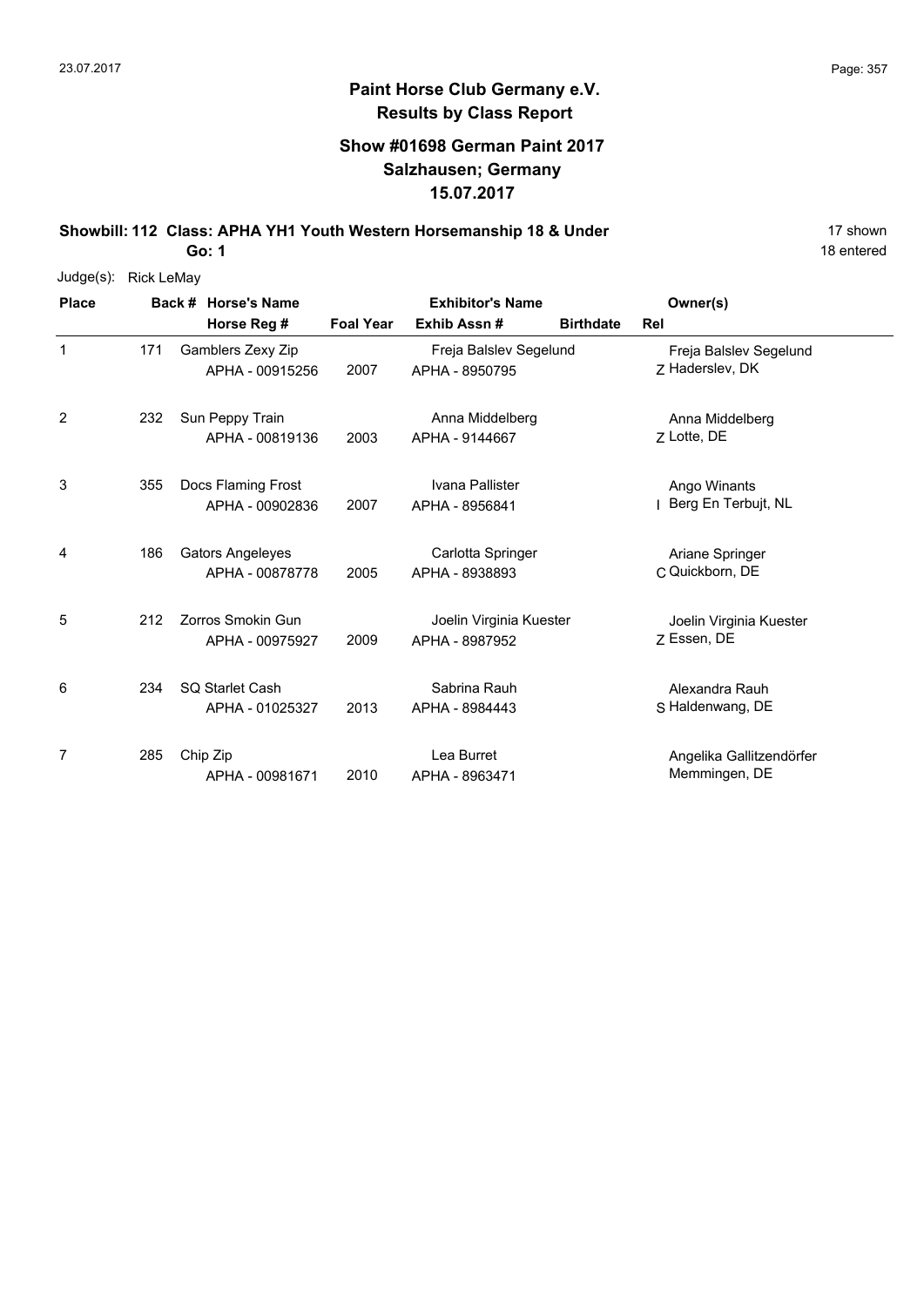## **Paint Horse Club Germany e.V. Results by Class Report**

#### **Show #01699 German Paint 2017 Salzhausen; Germany 15.07.2017**

**Showbill: 112 Class: APHA YH1 Youth Western Horsemanship 18 & Under** 17 Shown

| Judge(s):    |     | Susanne Haug                               |                  |                                           |                  |                                              |
|--------------|-----|--------------------------------------------|------------------|-------------------------------------------|------------------|----------------------------------------------|
| <b>Place</b> |     | Back # Horse's Name                        |                  | <b>Exhibitor's Name</b>                   |                  | Owner(s)                                     |
|              |     | Horse Reg #                                | <b>Foal Year</b> | Exhib Assn#                               | <b>Birthdate</b> | <b>Rel</b>                                   |
| 1            | 355 | Docs Flaming Frost<br>APHA - 00902836      | 2007             | Ivana Pallister<br>APHA - 8956841         |                  | Ango Winants<br>Berg En Terbujt, NL          |
| 2            | 167 | <b>Hawthorns Adele</b><br>APHA - 01025417  | 2012             | Signe Olsen<br>APHA - 0117081             |                  | Karsten & A Nielsen Olsen<br>Y Haderslev, DK |
| 3            | 212 | Zorros Smokin Gun<br>APHA - 00975927       | 2009             | Joelin Virginia Kuester<br>APHA - 8987952 |                  | Joelin Virginia Kuester<br>Z Essen, DE       |
| 4            | 226 | Missle Rockin Review<br>APHA - 00815505    | 2003             | Maike Krause<br>APHA - 8885332            |                  | Nicole Krause<br>C Spardorf, DE              |
| 5            | 171 | Gamblers Zexy Zip<br>APHA - 00915256       | 2007             | Freja Balslev Segelund<br>APHA - 8950795  |                  | Freja Balslev Segelund<br>Z Haderslev, DK    |
| 6            | 186 | <b>Gators Angeleyes</b><br>APHA - 00878778 | 2005             | Carlotta Springer<br>APHA - 8938893       |                  | Ariane Springer<br>C Quickborn, DE           |
| 7            | 232 | Sun Peppy Train<br>APHA - 00819136         | 2003             | Anna Middelberg<br>APHA - 9144667         |                  | Anna Middelberg<br>Z Lotte, DE               |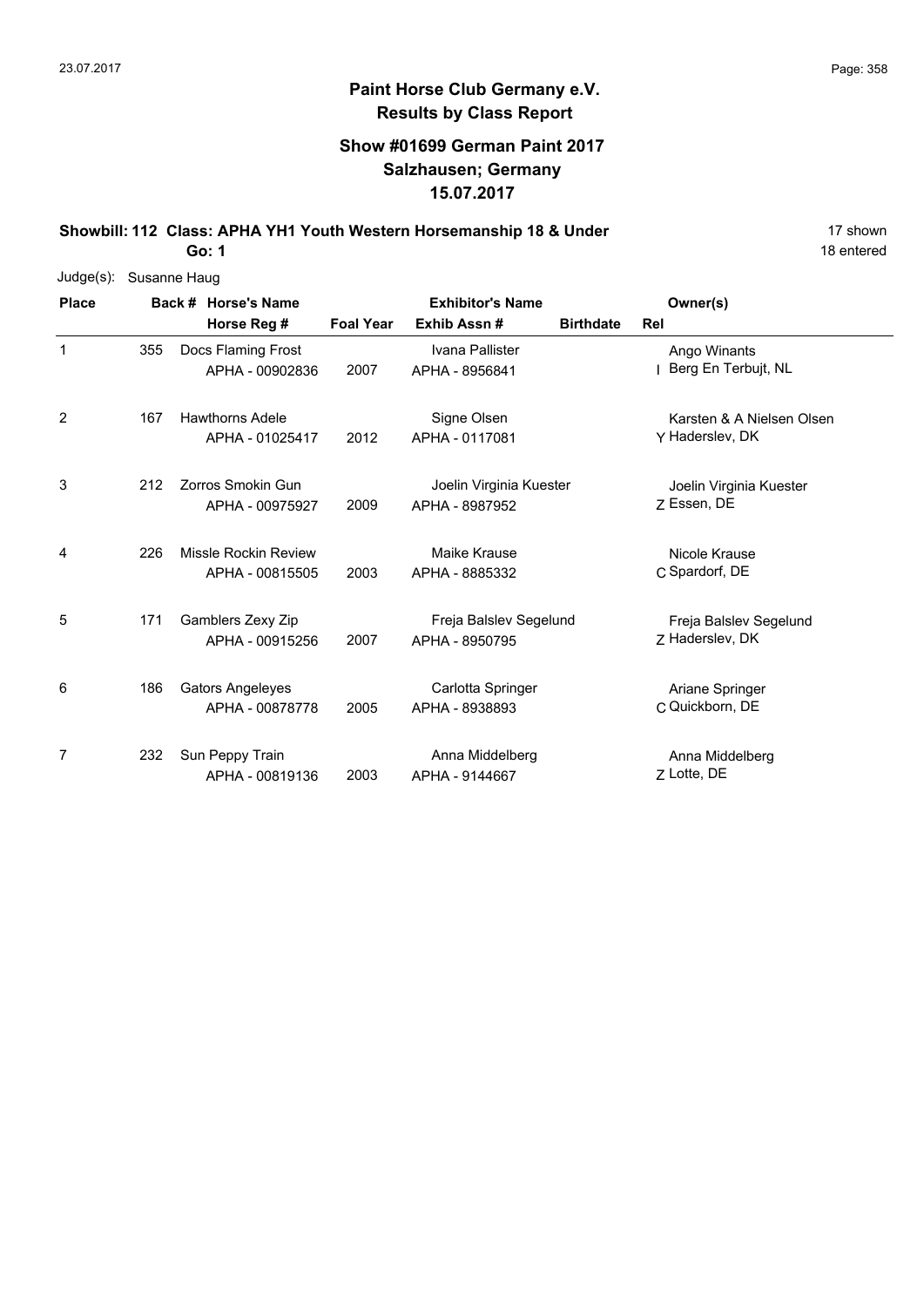### **Paint Horse Club Germany e.V. Results by Class Report**

#### **Show #03270 German Paint 2017 Salzhausen; Germany 15.07.2017**

**Showbill: 112 Class: APHA YH1 Youth Western Horsemanship 18 & Under** 17 Shown

| Judge(s):    | Sonja Merkle |  |                         |                         |                         |                  |                          |  |  |  |  |
|--------------|--------------|--|-------------------------|-------------------------|-------------------------|------------------|--------------------------|--|--|--|--|
| <b>Place</b> |              |  | Back # Horse's Name     | <b>Exhibitor's Name</b> |                         | Owner(s)         |                          |  |  |  |  |
|              |              |  | Horse Reg #             | <b>Foal Year</b>        | Exhib Assn#             | <b>Birthdate</b> | Rel                      |  |  |  |  |
| $\mathbf 1$  | 186          |  | <b>Gators Angeleyes</b> |                         | Carlotta Springer       |                  | Ariane Springer          |  |  |  |  |
|              |              |  | APHA - 00878778         | 2005                    | APHA - 8938893          |                  | C Quickborn, DE          |  |  |  |  |
| 2            | 171          |  | Gamblers Zexy Zip       |                         | Freja Balslev Segelund  |                  | Freja Balslev Segelund   |  |  |  |  |
|              |              |  | APHA - 00915256         | 2007                    | APHA - 8950795          |                  | Z Haderslev, DK          |  |  |  |  |
| 3            | 285          |  | Chip Zip                |                         | Lea Burret              |                  | Angelika Gallitzendörfer |  |  |  |  |
|              |              |  | APHA - 00981671         | 2010                    | APHA - 8963471          |                  | Memmingen, DE            |  |  |  |  |
| 4            | 355          |  | Docs Flaming Frost      |                         | Ivana Pallister         |                  | Ango Winants             |  |  |  |  |
|              |              |  | APHA - 00902836         | 2007                    | APHA - 8956841          |                  | Berg En Terbujt, NL      |  |  |  |  |
| 5            | 232          |  | Sun Peppy Train         |                         | Anna Middelberg         |                  | Anna Middelberg          |  |  |  |  |
|              |              |  | APHA - 00819136         | 2003                    | APHA - 9144667          |                  | 7 Lotte, DE              |  |  |  |  |
| 6            | 212          |  | Zorros Smokin Gun       |                         | Joelin Virginia Kuester |                  | Joelin Virginia Kuester  |  |  |  |  |
|              |              |  | APHA - 00975927         | 2009                    | APHA - 8987952          |                  | 7 Essen, DE              |  |  |  |  |
| 7            | 234          |  | <b>SQ Starlet Cash</b>  |                         | Sabrina Rauh            |                  | Alexandra Rauh           |  |  |  |  |
|              |              |  | APHA - 01025327         | 2013                    | APHA - 8984443          |                  | S Haldenwang, DE         |  |  |  |  |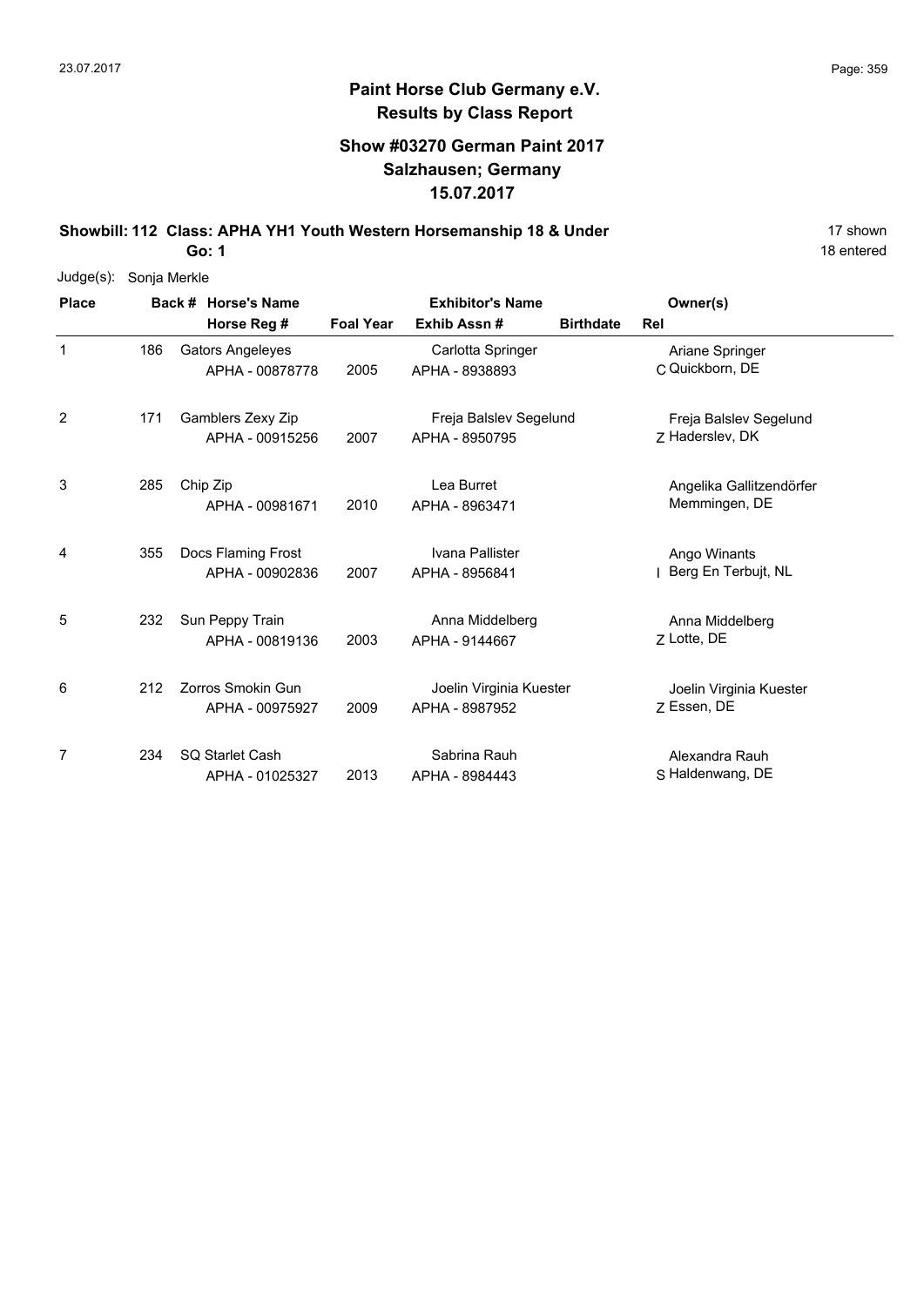### **Paint Horse Club Germany e.V. Results by Class Report**

#### **Show #03271 German Paint 2017 Salzhausen; Germany 15.07.2017**

**Showbill: 112 Class: APHA YH1 Youth Western Horsemanship 18 & Under** 17 Shown

| Judge(s):    | <b>Barry Schuurman</b> |  |                          |                         |                         |                  |                          |  |  |  |
|--------------|------------------------|--|--------------------------|-------------------------|-------------------------|------------------|--------------------------|--|--|--|
| <b>Place</b> |                        |  | Back # Horse's Name      | <b>Exhibitor's Name</b> |                         |                  | Owner(s)                 |  |  |  |
|              |                        |  | Horse Reg #              | <b>Foal Year</b>        | Exhib Assn#             | <b>Birthdate</b> | Rel                      |  |  |  |
| $\mathbf{1}$ | 355                    |  | Docs Flaming Frost       |                         | Ivana Pallister         |                  | Ango Winants             |  |  |  |
|              |                        |  | APHA - 00902836          | 2007                    | APHA - 8956841          |                  | Berg En Terbujt, NL      |  |  |  |
| 2            | 232                    |  | Sun Peppy Train          |                         | Anna Middelberg         |                  | Anna Middelberg          |  |  |  |
|              |                        |  | APHA - 00819136          | 2003                    | APHA - 9144667          |                  | Z Lotte, DE              |  |  |  |
| 3            | 171                    |  | Gamblers Zexy Zip        |                         | Freja Balslev Segelund  |                  | Freja Balslev Segelund   |  |  |  |
|              |                        |  | APHA - 00915256          | 2007                    | APHA - 8950795          |                  | Z Haderslev, DK          |  |  |  |
| 4            | 186                    |  | <b>Gators Angeleyes</b>  |                         | Carlotta Springer       |                  | Ariane Springer          |  |  |  |
|              |                        |  | APHA - 00878778          | 2005                    | APHA - 8938893          |                  | C Quickborn, DE          |  |  |  |
| 5            | 212                    |  | <b>Zorros Smokin Gun</b> |                         | Joelin Virginia Kuester |                  | Joelin Virginia Kuester  |  |  |  |
|              |                        |  | APHA - 00975927          | 2009                    | APHA - 8987952          |                  | 7 Essen, DE              |  |  |  |
| 6            | 285                    |  | Chip Zip                 |                         | Lea Burret              |                  | Angelika Gallitzendörfer |  |  |  |
|              |                        |  | APHA - 00981671          | 2010                    | APHA - 8963471          |                  | Memmingen, DE            |  |  |  |
| 7            | 234                    |  | SQ Starlet Cash          |                         | Sabrina Rauh            |                  | Alexandra Rauh           |  |  |  |
|              |                        |  | APHA - 01025327          | 2013                    | APHA - 8984443          |                  | S Haldenwang, DE         |  |  |  |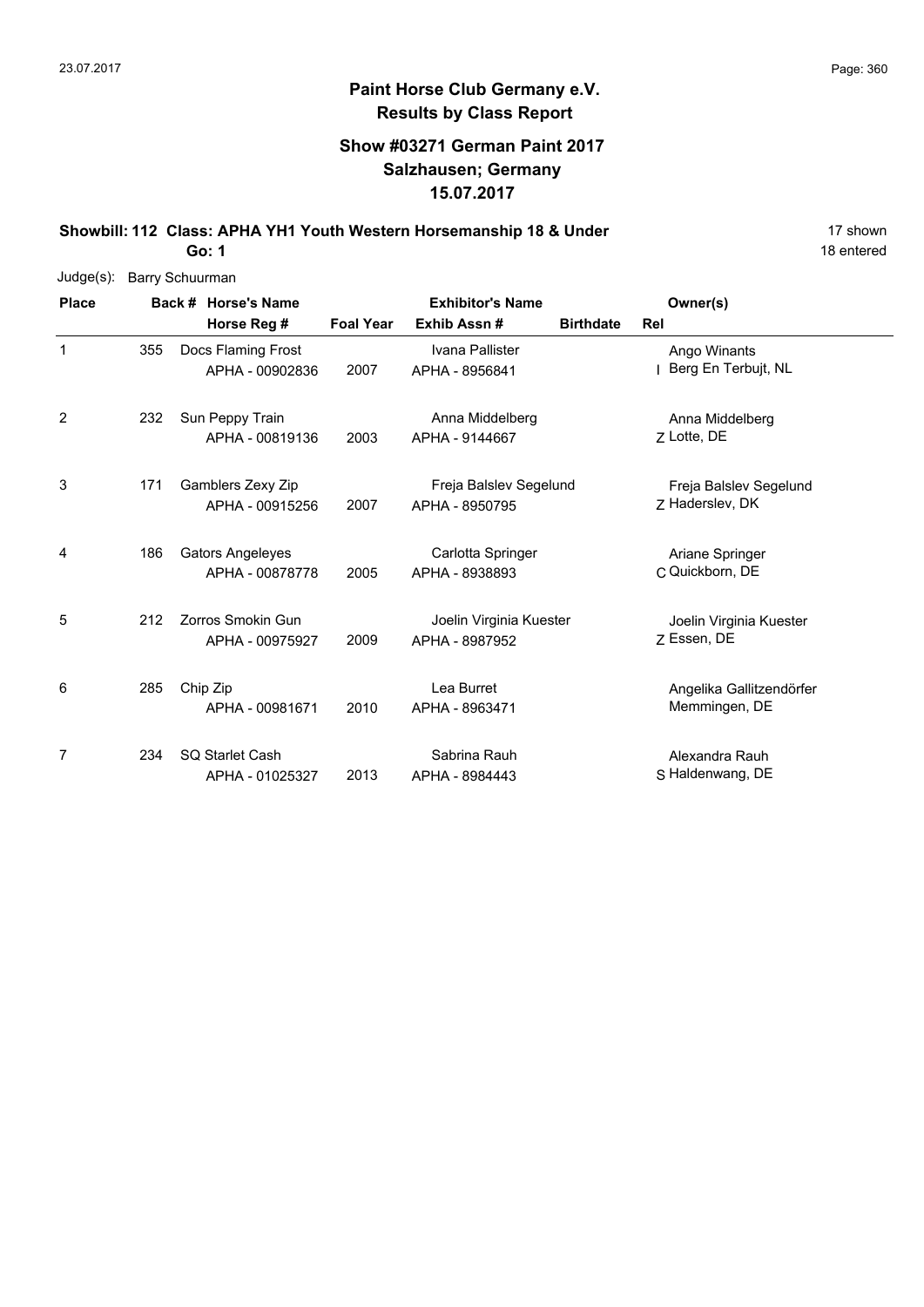#### **Show #01698 German Paint 2017 Salzhausen; Germany 15.07.2017**

**Showbill: 114 Class: APHA AH1 Amateur Western Horsemanship All Ages** 13 shown

**Go: 1**

| Judge(s):    | <b>Rick LeMay</b> |                      |                  |                         |                           |
|--------------|-------------------|----------------------|------------------|-------------------------|---------------------------|
| <b>Place</b> |                   | Back # Horse's Name  |                  | <b>Exhibitor's Name</b> | Owner(s)                  |
|              |                   | Horse Reg #          | <b>Foal Year</b> | Exhib Assn#             | Rel                       |
| $\mathbf{1}$ | 215               | Dunnit Quincy        |                  | Karolina Rusak          | Karolina Rusak            |
|              |                   | APHA - 00818826      | 2004             | APHA - 8829648          | Z Luban, PL               |
| 2            | 228               | TL Cherokees Beauty  |                  | Lena Hagen              | Monika Hagen              |
|              |                   | APHA - 00714702      | 2002             | APHA - 8818312          | C Haldenwang, DE          |
| 3            | 195               | Shot Girl            |                  | Anna-Alisa Samse        | Anna-Alisa Samse          |
|              |                   | APHA - 00994625      | 2008             | APHA - 8982739          | Z Hannover, DE            |
| 4            | 258               | Missin Hot Chocolate |                  | Christina Einsiedler    | Karin Einsiedler          |
|              |                   | APHA - 00985502      | 2009             | APHA - 8903473          | C Bad Grönenbach, DE      |
| 5            | 273               | Spooks Gotta Chic    |                  | Anna Janina Karl        | Anna Janina Karl          |
|              |                   | APHA - 00972054      | 2009             | APHA - 9152503          | Z Erkrath, DE             |
| 6            | 259               | HC Well Done Tejano  |                  | Meike Von Schroeder     | Ursula Von Schroeder      |
|              |                   | APHA - 00731838      | 2003             | APHA - 0114387          | N Muenster, DE            |
| 7            | 169               | Madam Blues Duffy    |                  | Freja Aase Olsen        | Karsten & A Nielsen Olsen |
|              |                   | APHA - 00983349      | 2009             | APHA - 8823774          | C Haderslev, DK           |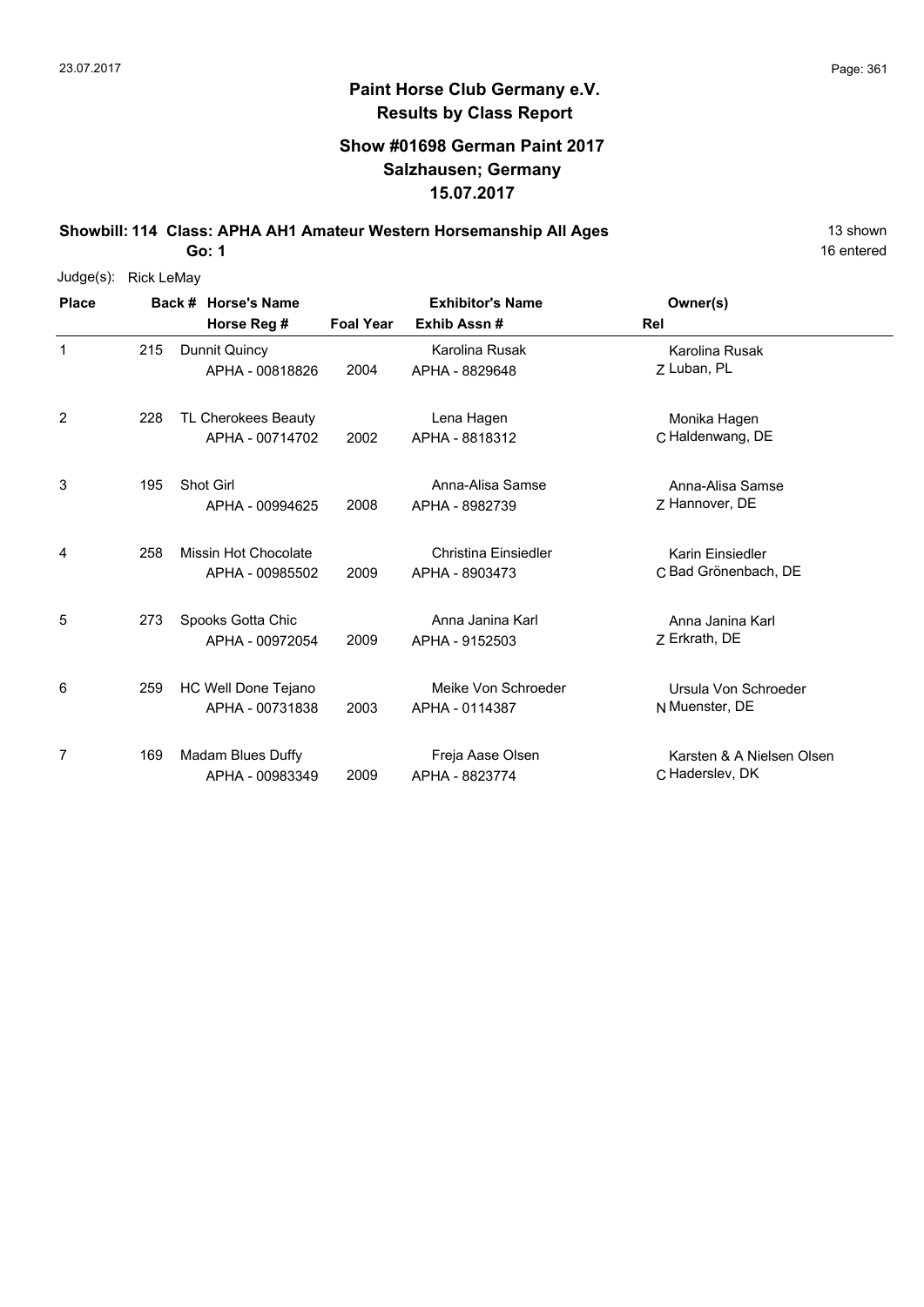# **Paint Horse Club Germany e.V. Results by Class Report**

### **Show #01699 German Paint 2017 Salzhausen; Germany 15.07.2017**

**Showbill: 114 Class: APHA AH1 Amateur Western Horsemanship All Ages** 13 shown

| Judge(s):    | Susanne Haug |  |                      |                  |                         |                           |  |  |  |  |
|--------------|--------------|--|----------------------|------------------|-------------------------|---------------------------|--|--|--|--|
| <b>Place</b> |              |  | Back # Horse's Name  |                  | <b>Exhibitor's Name</b> | Owner(s)                  |  |  |  |  |
|              |              |  | Horse Reg #          | <b>Foal Year</b> | Exhib Assn#             | Rel                       |  |  |  |  |
| 1            | 195          |  | Shot Girl            |                  | Anna-Alisa Samse        | Anna-Alisa Samse          |  |  |  |  |
|              |              |  | APHA - 00994625      | 2008             | APHA - 8982739          | 7 Hannover, DE            |  |  |  |  |
| 2            | 169          |  | Madam Blues Duffy    |                  | Freja Aase Olsen        | Karsten & A Nielsen Olsen |  |  |  |  |
|              |              |  | APHA - 00983349      | 2009             | APHA - 8823774          | C Haderslev, DK           |  |  |  |  |
| 3            | 228          |  | TL Cherokees Beauty  |                  | Lena Hagen              | Monika Hagen              |  |  |  |  |
|              |              |  | APHA - 00714702      | 2002             | APHA - 8818312          | C Haldenwang, DE          |  |  |  |  |
| 4            | 259          |  | HC Well Done Tejano  |                  | Meike Von Schroeder     | Ursula Von Schroeder      |  |  |  |  |
|              |              |  | APHA - 00731838      | 2003             | APHA - 0114387          | N Muenster, DE            |  |  |  |  |
| 5            | 258          |  | Missin Hot Chocolate |                  | Christina Einsiedler    | Karin Einsiedler          |  |  |  |  |
|              |              |  | APHA - 00985502      | 2009             | APHA - 8903473          | C Bad Grönenbach, DE      |  |  |  |  |
| 6            | 273          |  | Spooks Gotta Chic    |                  | Anna Janina Karl        | Anna Janina Karl          |  |  |  |  |
|              |              |  | APHA - 00972054      | 2009             | APHA - 9152503          | Z Erkrath, DE             |  |  |  |  |
| 7            | 215          |  | Dunnit Quincy        |                  | Karolina Rusak          | Karolina Rusak            |  |  |  |  |
|              |              |  | APHA - 00818826      | 2004             | APHA - 8829648          | Z Luban, PL               |  |  |  |  |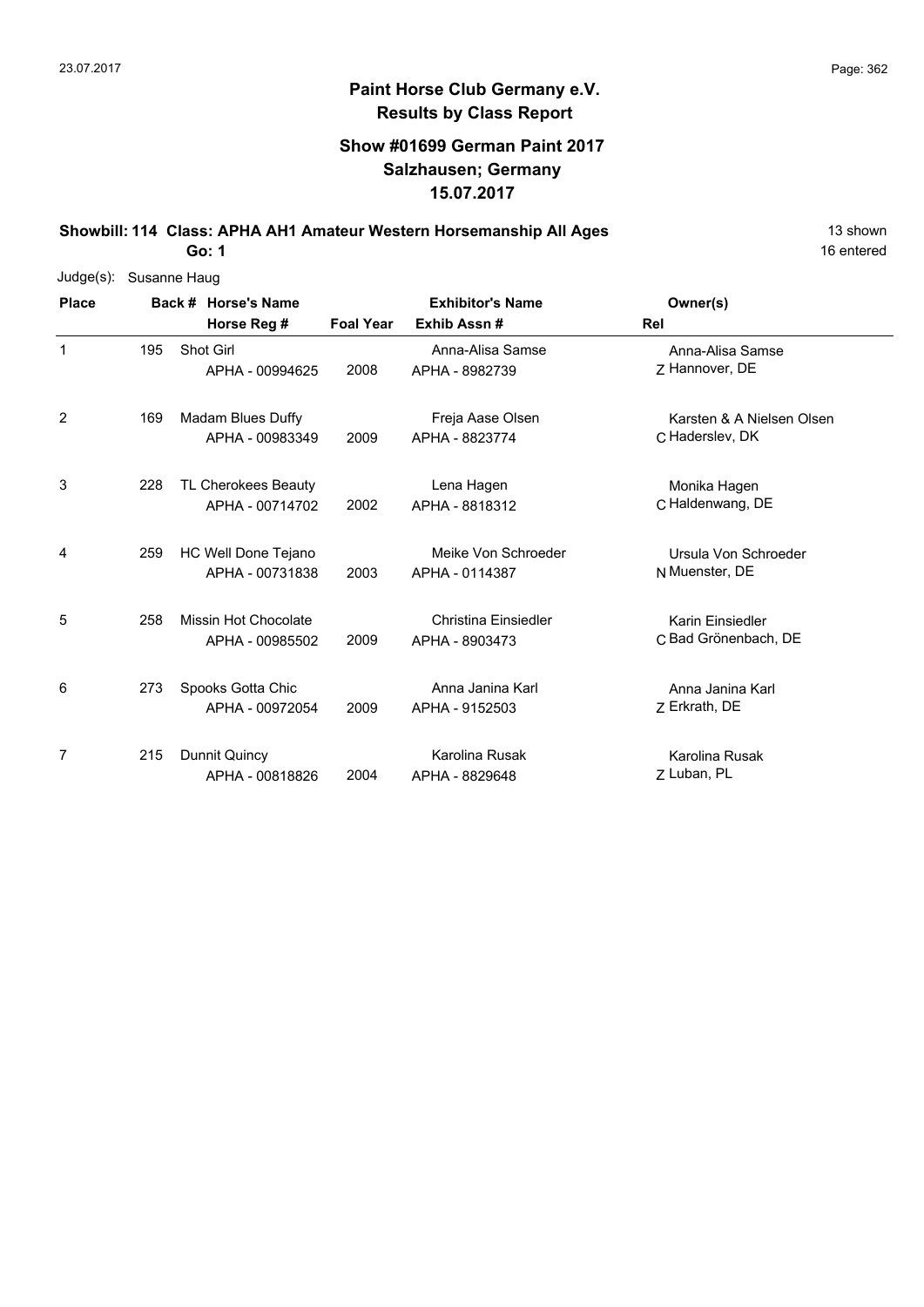## **Paint Horse Club Germany e.V. Results by Class Report**

### **Show #03270 German Paint 2017 Salzhausen; Germany 15.07.2017**

**Showbill: 114 Class: APHA AH1 Amateur Western Horsemanship All Ages** 13 shown

| Judge(s):    | Sonja Merkle |                                        |                  |                                       |                                              |
|--------------|--------------|----------------------------------------|------------------|---------------------------------------|----------------------------------------------|
| <b>Place</b> |              | Back # Horse's Name                    |                  | <b>Exhibitor's Name</b>               | Owner(s)                                     |
|              |              | Horse Reg #                            | <b>Foal Year</b> | Exhib Assn#                           | <b>Rel</b>                                   |
| 1            | 169          | Madam Blues Duffy<br>APHA - 00983349   | 2009             | Freja Aase Olsen<br>APHA - 8823774    | Karsten & A Nielsen Olsen<br>C Haderslev, DK |
| 2            | 195          | <b>Shot Girl</b><br>APHA - 00994625    | 2008             | Anna-Alisa Samse<br>APHA - 8982739    | Anna-Alisa Samse<br>Z Hannover, DE           |
| 3            | 228          | TL Cherokees Beauty<br>APHA - 00714702 | 2002             | Lena Hagen<br>APHA - 8818312          | Monika Hagen<br>C Haldenwang, DE             |
| 4            | 215          | Dunnit Quincy<br>APHA - 00818826       | 2004             | Karolina Rusak<br>APHA - 8829648      | Karolina Rusak<br>7 Luban, PL                |
| 5            | 270          | Mato Paha<br>APHA - 00722286           | 2001             | Signe Aagaard<br>APHA - 8953459       | Signe Aagaard<br>Z Skanderborg, DK           |
| 6            | 259          | HC Well Done Tejano<br>APHA - 00731838 | 2003             | Meike Von Schroeder<br>APHA - 0114387 | Ursula Von Schroeder<br>N Muenster, DE       |
| 7            | 273          | Spooks Gotta Chic<br>APHA - 00972054   | 2009             | Anna Janina Karl<br>APHA - 9152503    | Anna Janina Karl<br>Z Erkrath, DE            |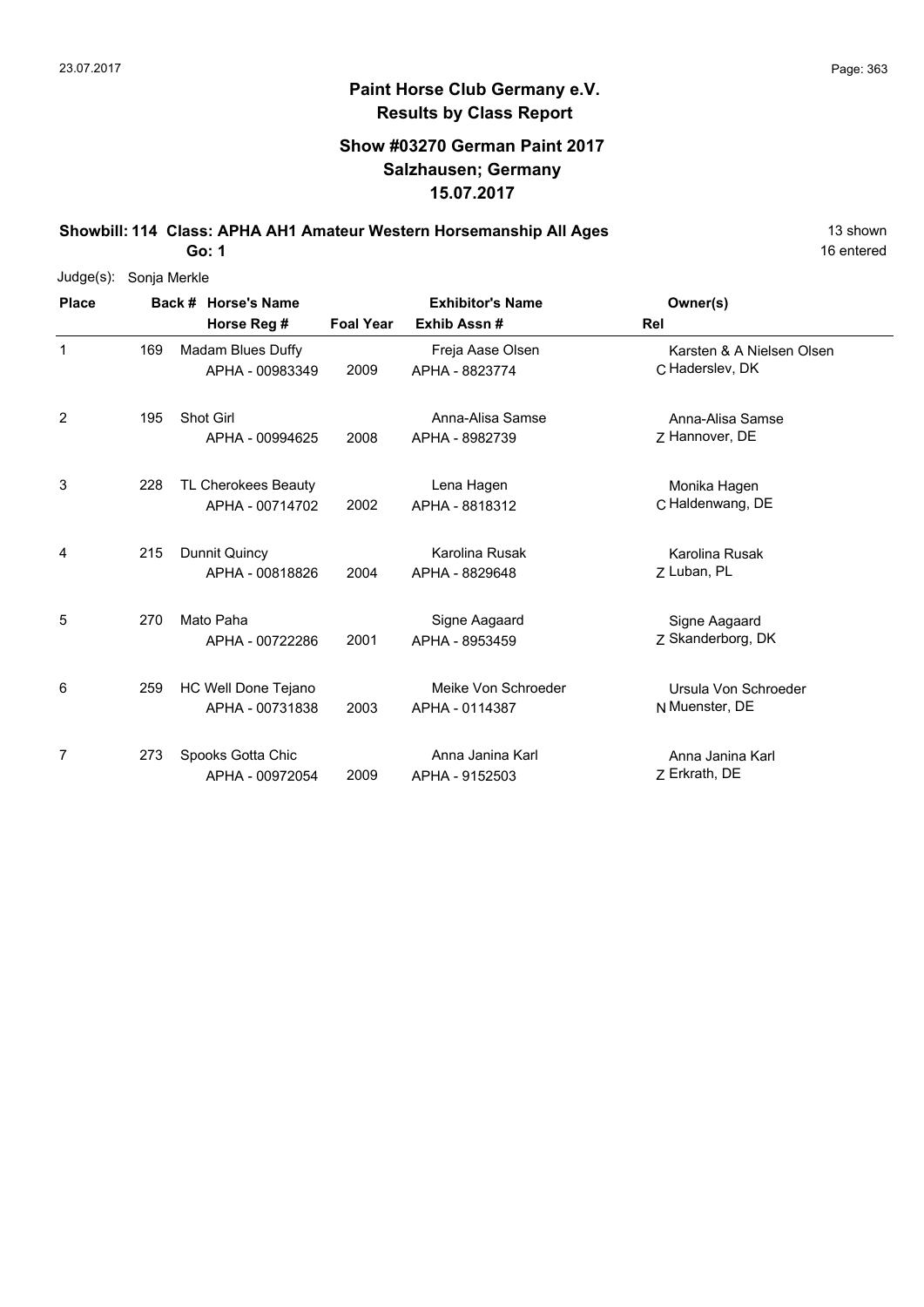### **Show #03271 German Paint 2017 Salzhausen; Germany 15.07.2017**

**Showbill: 114 Class: APHA AH1 Amateur Western Horsemanship All Ages** 13 shown

**Go: 1**

| $Judge(s)$ : | <b>Barry Schuurman</b> |                             |                  |                             |                           |
|--------------|------------------------|-----------------------------|------------------|-----------------------------|---------------------------|
| <b>Place</b> |                        | Back # Horse's Name         |                  | <b>Exhibitor's Name</b>     | Owner(s)                  |
|              |                        | Horse Reg #                 | <b>Foal Year</b> | Exhib Assn#                 | Rel                       |
| $\mathbf{1}$ | 195                    | Shot Girl                   |                  | Anna-Alisa Samse            | Anna-Alisa Samse          |
|              |                        | APHA - 00994625             | 2008             | APHA - 8982739              | 7 Hannover, DE            |
| 2            | 258                    | <b>Missin Hot Chocolate</b> |                  | <b>Christina Einsiedler</b> | Karin Einsiedler          |
|              |                        | APHA - 00985502             | 2009             | APHA - 8903473              | C Bad Grönenbach, DE      |
| 3            | 215                    | Dunnit Quincy               |                  | Karolina Rusak              | Karolina Rusak            |
|              |                        | APHA - 00818826             | 2004             | APHA - 8829648              | Z Luban, PL               |
| 4            | 273                    | Spooks Gotta Chic           |                  | Anna Janina Karl            | Anna Janina Karl          |
|              |                        | APHA - 00972054             | 2009             | APHA - 9152503              | Z Erkrath, DE             |
| 5            | 228                    | TL Cherokees Beauty         |                  | Lena Hagen                  | Monika Hagen              |
|              |                        | APHA - 00714702             | 2002             | APHA - 8818312              | C Haldenwang, DE          |
| 6            | 259                    | HC Well Done Tejano         |                  | Meike Von Schroeder         | Ursula Von Schroeder      |
|              |                        | APHA - 00731838             | 2003             | APHA - 0114387              | N Muenster, DE            |
| 7            | 169                    | Madam Blues Duffy           |                  | Freja Aase Olsen            | Karsten & A Nielsen Olsen |
|              |                        | APHA - 00983349             | 2009             | APHA - 8823774              | C Haderslev, DK           |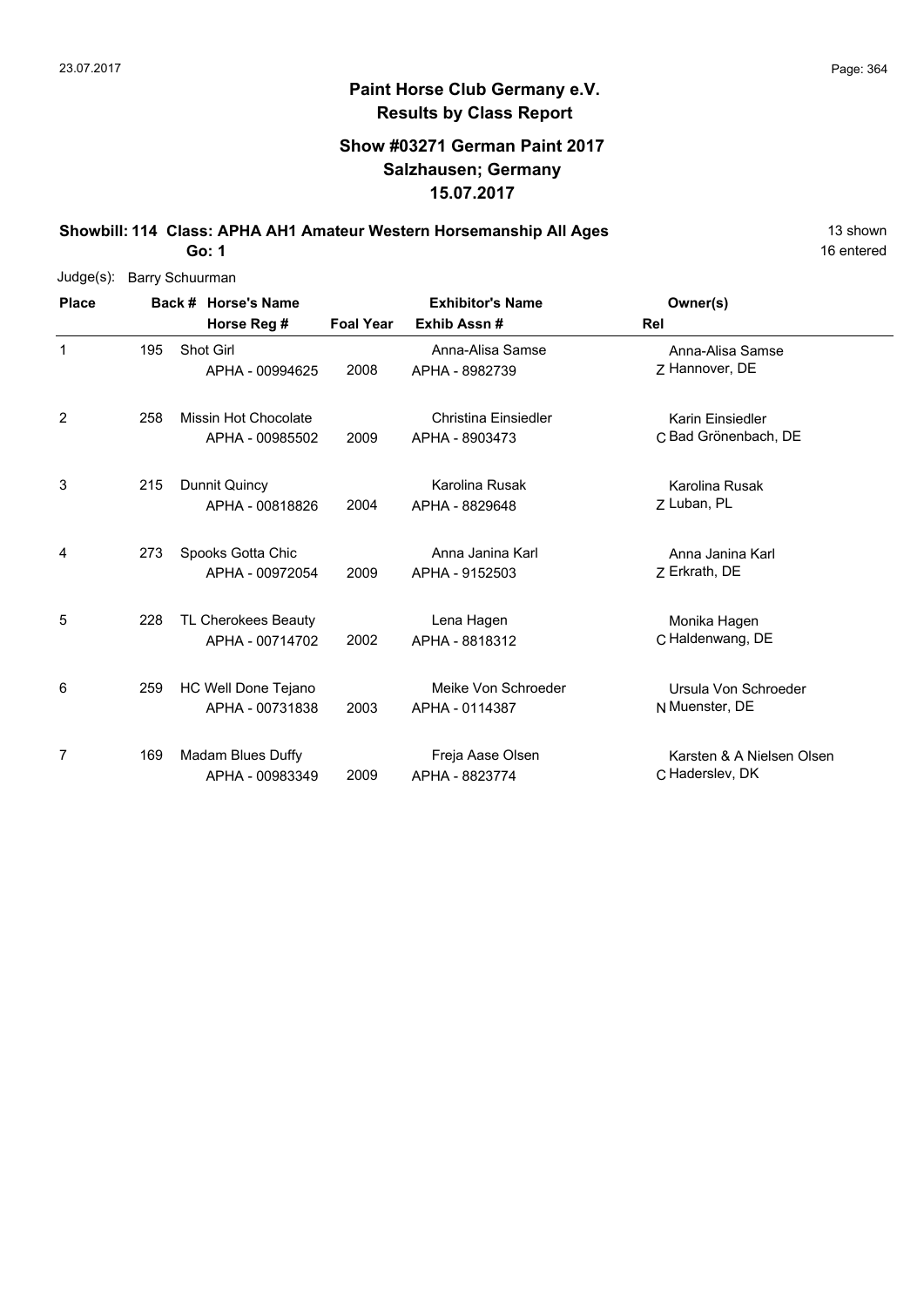### **Show #01698 German Paint 2017 Salzhausen; Germany 15.07.2017**

**Showbill: 115 Class: APHA ABHM Amt SPB Western Horsemanship All Ages** 9 Shown

9 entered

| Judge(s):    | <b>Rick LeMay</b> |                            |                  |                         |                     |  |
|--------------|-------------------|----------------------------|------------------|-------------------------|---------------------|--|
| <b>Place</b> |                   | Back # Horse's Name        |                  | <b>Exhibitor's Name</b> | Owner(s)            |  |
|              |                   | Horse Reg #                | <b>Foal Year</b> | Exhib Assn#             | Rel                 |  |
| $\mathbf{1}$ | 268               | Go Cash Flow               |                  | Lisa Klaassen           | Mirjam Klaassen     |  |
|              |                   | APHA - 00876101            | 2006             | APHA - 8919707          | C Hengelo, NL       |  |
| 2            | 157               | Hot Intent                 |                  | Alena Helmcke           | Alena Helmcke       |  |
|              |                   | APHA - 01029606            | 2013             | APHA - 8635014          | Z Appel, DE         |  |
| 3            | 239               | AM Theultimategideon       |                  | Alexandra Promitzer     | Alexandra Promitzer |  |
|              |                   | APHA - 01022627            | 2012             | APHA - 0116511          | Z Waldstein, AT     |  |
| 4            | 213               | Hawkeyejack LV             |                  | Lis Wanessa             | Lis Wanessa         |  |
|              |                   | APHA - 00918632            | 2007             | APHA - 0128798          | Z Wiszowa, PL       |  |
| 5            | 170               | Kay Jay Black Chief        |                  | Yvette Ekiz-Koegel      | Yvette Ekiz-Koegel  |  |
|              |                   | APHA - 00926717            | 2004             | APHA - 8992285          | Z Lauf, DE          |  |
| 6            | 190               | <b>Unzippin The Assets</b> |                  | Dominik Schuster        | Jasmin Schuster     |  |
|              |                   | APHA - 00984654            | 2010             | APHA - 8883342          | P Schrozberg, DE    |  |
| 7            | 178               | <b>CBS Twinkle Twinkle</b> |                  | Emma Liedman            | Emma Liedman        |  |
|              |                   | APHA - 01036989            | 2012             | APHA - 8982808          | Z Lidhult, SE       |  |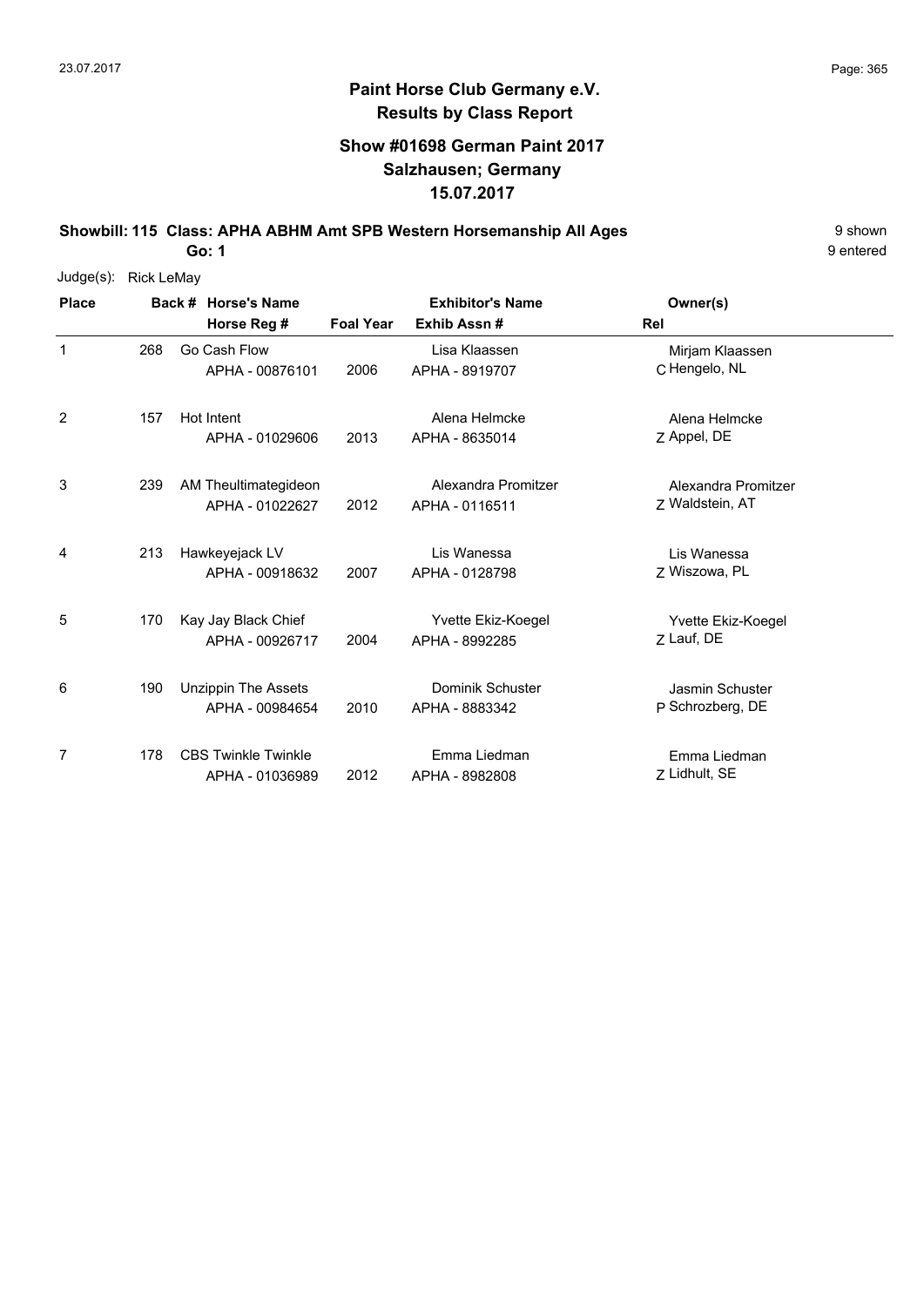### **Show #01699 German Paint 2017 Salzhausen; Germany 15.07.2017**

**Showbill: 115 Class: APHA ABHM Amt SPB Western Horsemanship All Ages** 9 Shown

9 entered

| $Judge(s)$ : | Susanne Haug |                            |                  |                         |                        |
|--------------|--------------|----------------------------|------------------|-------------------------|------------------------|
| <b>Place</b> |              | Back # Horse's Name        |                  | <b>Exhibitor's Name</b> | Owner(s)               |
|              |              | Horse Reg #                | <b>Foal Year</b> | Exhib Assn#             | <b>Rel</b>             |
| $\mathbf 1$  | 157          | Hot Intent                 |                  | Alena Helmcke           | Alena Helmcke          |
|              |              | APHA - 01029606            | 2013             | APHA - 8635014          | Z Appel, DE            |
| 2            | 268          | Go Cash Flow               |                  | Lisa Klaassen           | Mirjam Klaassen        |
|              |              | APHA - 00876101            | 2006             | APHA - 8919707          | C Hengelo, NL          |
| 3            | 239          | AM Theultimategideon       |                  | Alexandra Promitzer     | Alexandra Promitzer    |
|              |              | APHA - 01022627            | 2012             | APHA - 0116511          | Z Waldstein, AT        |
| 4            | 190          | <b>Unzippin The Assets</b> |                  | Dominik Schuster        | <b>Jasmin Schuster</b> |
|              |              | APHA - 00984654            | 2010             | APHA - 8883342          | P Schrozberg, DE       |
| 5            | 213          | Hawkeyejack LV             |                  | Lis Wanessa             | Lis Wanessa            |
|              |              | APHA - 00918632            | 2007             | APHA - 0128798          | Z Wiszowa, PL          |
| 6            | 170          | Kay Jay Black Chief        |                  | Yvette Ekiz-Koegel      | Yvette Ekiz-Koegel     |
|              |              | APHA - 00926717            | 2004             | APHA - 8992285          | Z Lauf, DE             |
| 7            | 178          | <b>CBS Twinkle Twinkle</b> |                  | Emma Liedman            | Emma Liedman           |
|              |              | APHA - 01036989            | 2012             | APHA - 8982808          | Z Lidhult, SE          |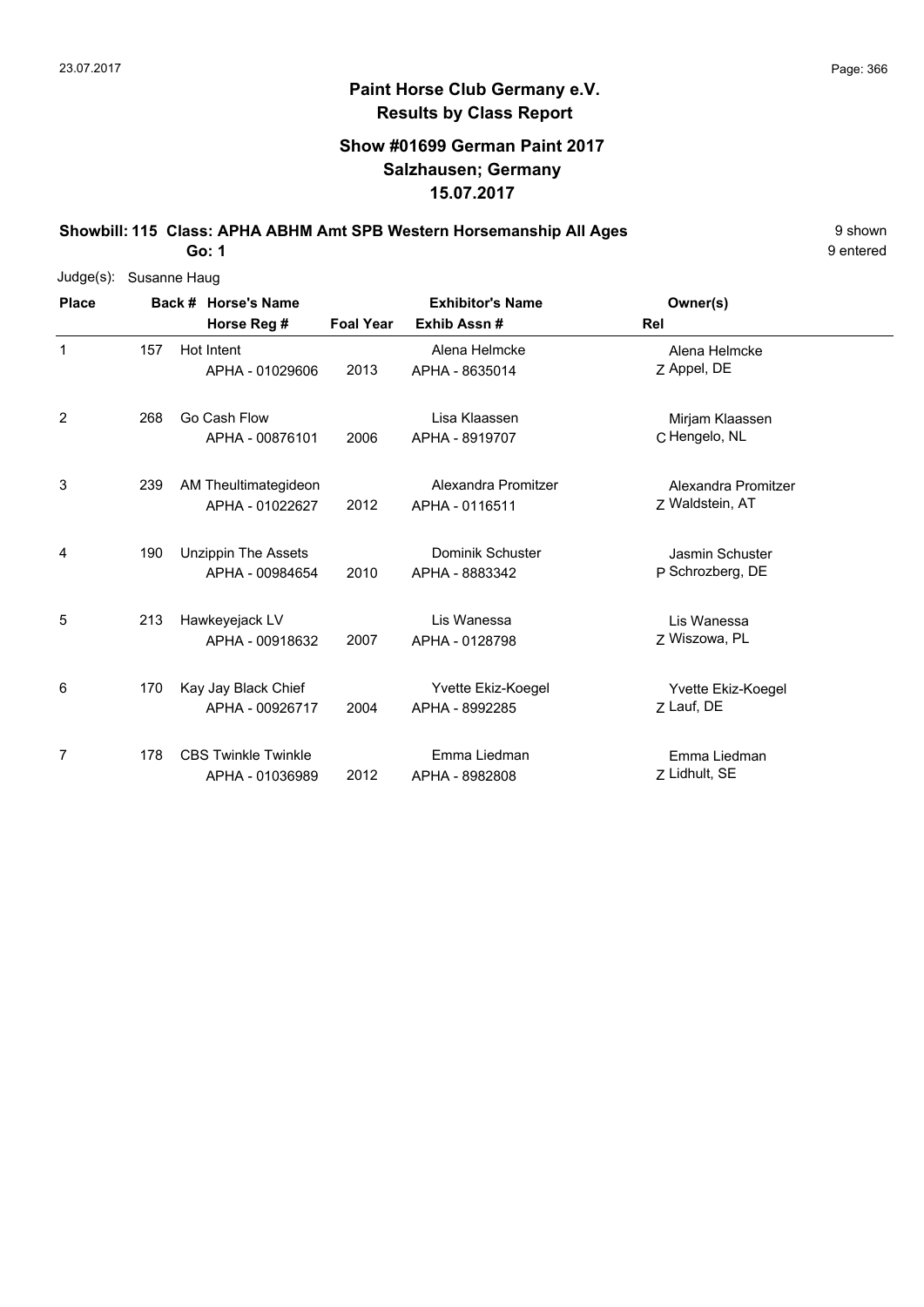### **Show #03270 German Paint 2017 Salzhausen; Germany 15.07.2017**

**Showbill: 115 Class: APHA ABHM Amt SPB Western Horsemanship All Ages** 9 Shown

9 entered

| $Judge(s)$ : | Sonja Merkle |                                               |                  |                                       |                                        |  |  |  |  |  |
|--------------|--------------|-----------------------------------------------|------------------|---------------------------------------|----------------------------------------|--|--|--|--|--|
| <b>Place</b> |              | Back # Horse's Name                           |                  | <b>Exhibitor's Name</b>               | Owner(s)                               |  |  |  |  |  |
|              |              | Horse Reg #                                   | <b>Foal Year</b> | Exhib Assn#                           | Rel                                    |  |  |  |  |  |
| 1            | 268          | Go Cash Flow<br>APHA - 00876101               | 2006             | Lisa Klaassen<br>APHA - 8919707       | Mirjam Klaassen<br>C Hengelo, NL       |  |  |  |  |  |
| 2            | 157          | Hot Intent<br>APHA - 01029606                 | 2013             | Alena Helmcke<br>APHA - 8635014       | Alena Helmcke<br>Z Appel, DE           |  |  |  |  |  |
| 3            | 239          | AM Theultimategideon<br>APHA - 01022627       | 2012             | Alexandra Promitzer<br>APHA - 0116511 | Alexandra Promitzer<br>Z Waldstein, AT |  |  |  |  |  |
| 4            | 213          | Hawkeyejack LV<br>APHA - 00918632             | 2007             | Lis Wanessa<br>APHA - 0128798         | Lis Wanessa<br>Z Wiszowa, PL           |  |  |  |  |  |
| 5            | 190          | <b>Unzippin The Assets</b><br>APHA - 00984654 | 2010             | Dominik Schuster<br>APHA - 8883342    | Jasmin Schuster<br>P Schrozberg, DE    |  |  |  |  |  |
| 6            | 170          | Kay Jay Black Chief<br>APHA - 00926717        | 2004             | Yvette Ekiz-Koegel<br>APHA - 8992285  | Yvette Ekiz-Koegel<br>Z Lauf, DE       |  |  |  |  |  |
| 7            | 178          | <b>CBS Twinkle Twinkle</b><br>APHA - 01036989 | 2012             | Emma Liedman<br>APHA - 8982808        | Emma Liedman<br>Z Lidhult, SE          |  |  |  |  |  |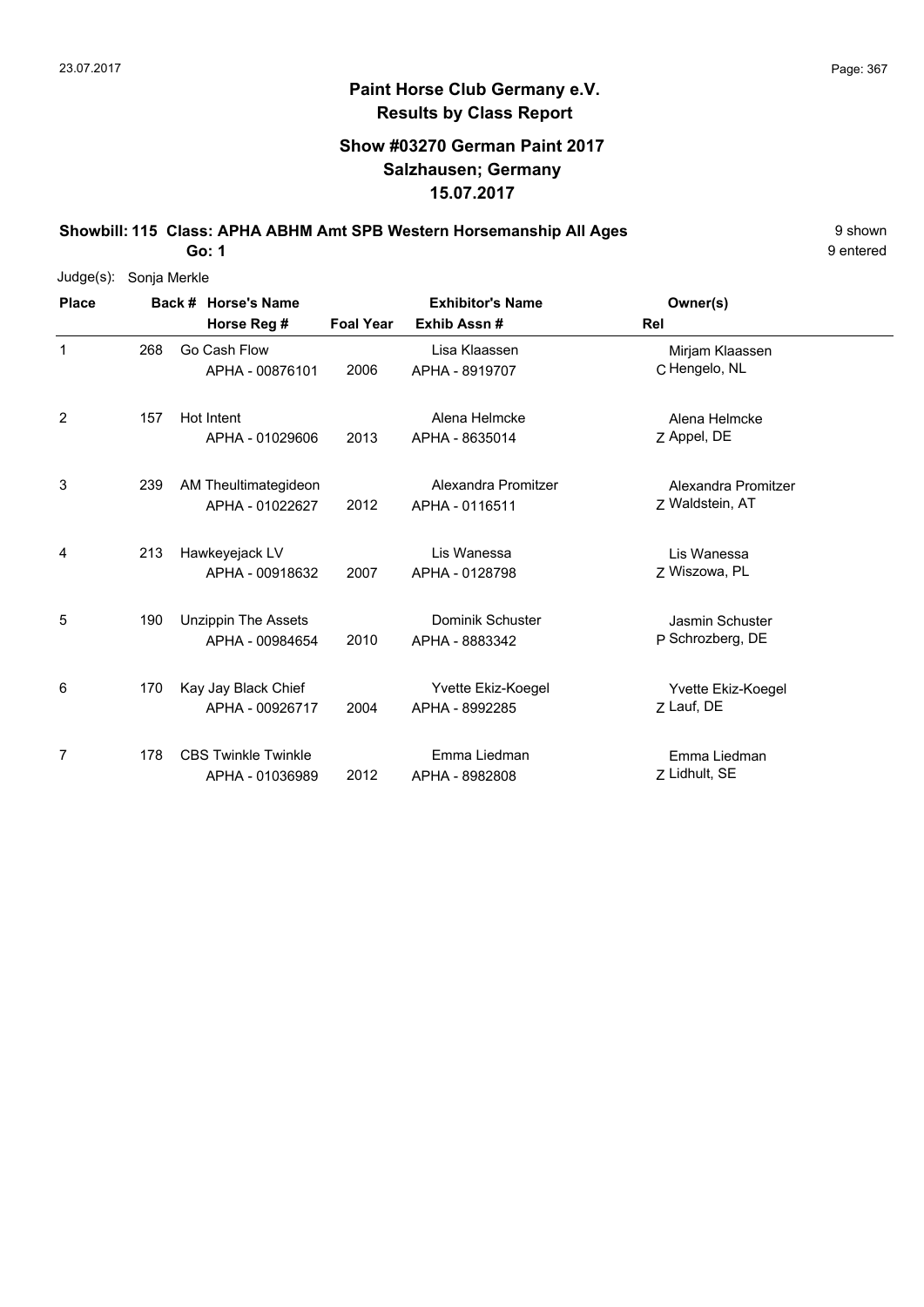### **Show #03271 German Paint 2017 Salzhausen; Germany 15.07.2017**

**Showbill: 115 Class: APHA ABHM Amt SPB Western Horsemanship All Ages** 9 Shown

9 entered

| Judge(s):    | <b>Barry Schuurman</b> |                                               |                  |                                       |                                        |  |
|--------------|------------------------|-----------------------------------------------|------------------|---------------------------------------|----------------------------------------|--|
| <b>Place</b> |                        | Back # Horse's Name                           |                  | <b>Exhibitor's Name</b>               | Owner(s)                               |  |
|              |                        | Horse Reg #                                   | <b>Foal Year</b> | Exhib Assn#                           | <b>Rel</b>                             |  |
| $\mathbf{1}$ | 268                    | Go Cash Flow<br>APHA - 00876101               | 2006             | Lisa Klaassen<br>APHA - 8919707       | Mirjam Klaassen<br>C Hengelo, NL       |  |
| 2            | 157                    | Hot Intent<br>APHA - 01029606                 | 2013             | Alena Helmcke<br>APHA - 8635014       | Alena Helmcke<br>Z Appel, DE           |  |
| 3            | 239                    | AM Theultimategideon<br>APHA - 01022627       | 2012             | Alexandra Promitzer<br>APHA - 0116511 | Alexandra Promitzer<br>Z Waldstein, AT |  |
| 4            | 213                    | Hawkeyejack LV<br>APHA - 00918632             | 2007             | Lis Wanessa<br>APHA - 0128798         | Lis Wanessa<br>7 Wiszowa, PL           |  |
| 5            | 190                    | <b>Unzippin The Assets</b><br>APHA - 00984654 | 2010             | Dominik Schuster<br>APHA - 8883342    | Jasmin Schuster<br>P Schrozberg, DE    |  |
| 6            | 170                    | Kay Jay Black Chief<br>APHA - 00926717        | 2004             | Yvette Ekiz-Koegel<br>APHA - 8992285  | Yvette Ekiz-Koegel<br>Z Lauf, DE       |  |
| 7            | 178                    | <b>CBS Twinkle Twinkle</b><br>APHA - 01036989 | 2012             | Emma Liedman<br>APHA - 8982808        | Emma Liedman<br>Z Lidhult, SE          |  |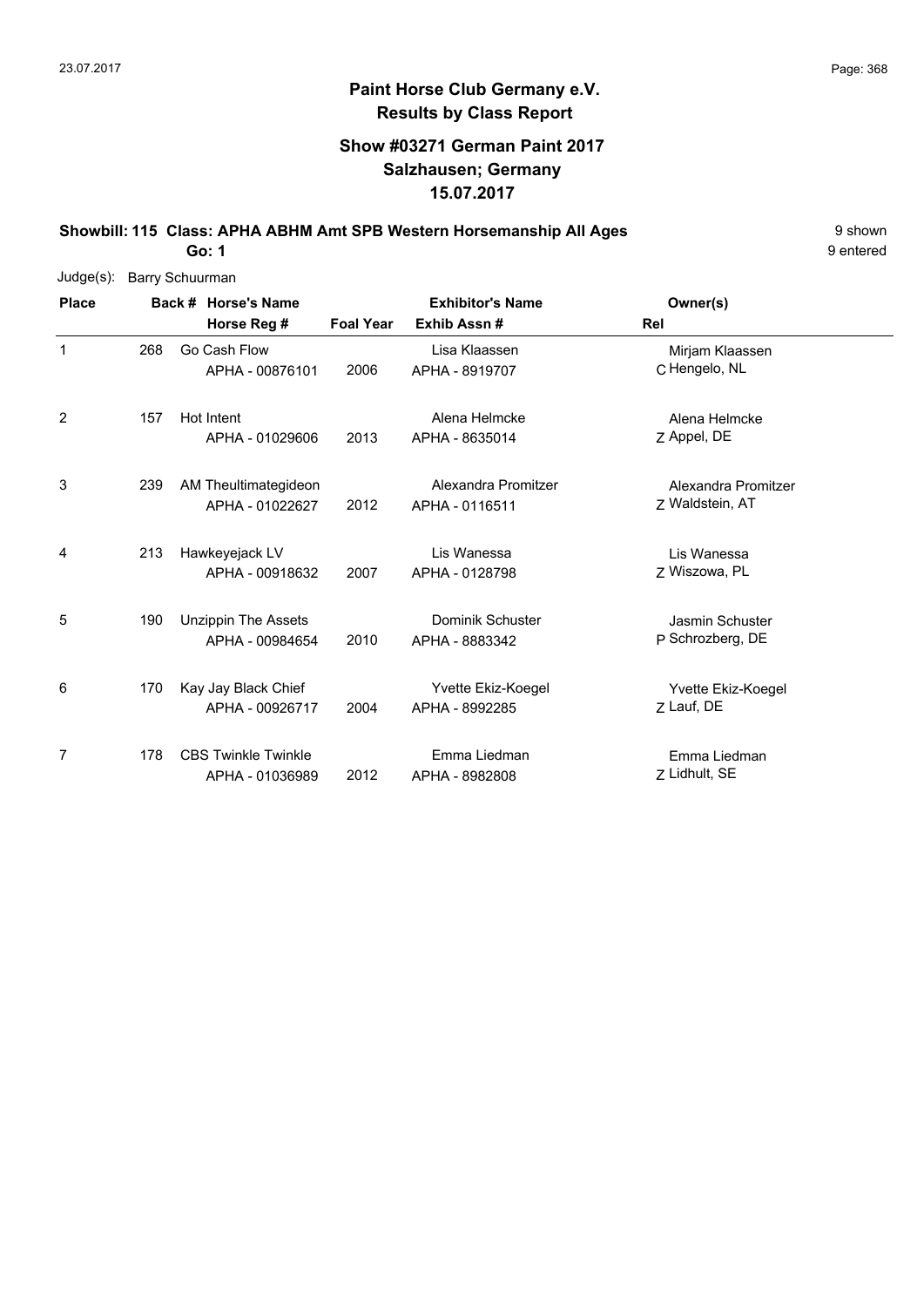# **Paint Horse Club Germany e.V. Results by Class Report**

#### **Show #01698 German Paint 2017 Salzhausen; Germany 15.07.2017**

#### **Showbill: 116 Class: APHA WP2 Jr Western Pleasure** 8 **Shown** 9 shown

|  | Judge(s): Rick LeMay |
|--|----------------------|
|--|----------------------|

| <b>Place</b> |     | Back # Horse's Name                       |                  | <b>Exhibitor's Name</b>                    | Owner(s)                                  |  |
|--------------|-----|-------------------------------------------|------------------|--------------------------------------------|-------------------------------------------|--|
|              |     | Horse Reg #                               | <b>Foal Year</b> | Exhib Assn#                                | Rel                                       |  |
| 1            | 166 | Ima Sensational Mover<br>APHA - 01042885  | 2014             | Saskia Moeskops<br>APHA - 8620313          | Saskia Moeskops<br>Z Berg En Terblijt, NL |  |
| 2            | 203 | Zip My Assets DH<br>APHA - 01040323       | 2014             | Keith M. Long<br>APHA - 8899797            | <b>Denise Henss</b><br>Walsrode, DE       |  |
| 3            | 261 | Selfie Sensation<br>APHA - 01050020       | 2014             | Laura Schultz<br>APHA - 8665966            | Jorn Schultz<br>C Ulfborg, DK             |  |
| 4            | 222 | Shes Hot N Blazing<br>APHA - 01048763     | 2013             | Dora Gocze<br>APHA - 8969179               | Jorgen Sandholm<br>Brande, DK             |  |
| 5            | 300 | Notice Clues Rocket<br>APHA - 01039340    | 2014             | Angelika Gallitzendörfer<br>APHA - 8203113 | Karl F Schettler<br>Z Muenchen, DE        |  |
| 6            | 382 | CBS Deery Lou<br>APHA - 01036988          | 2012             | Pernilla Berndtsson<br>APHA - 8615992      | Anders Berndtsson<br>P Atvidaberg, SE     |  |
| 7            | 234 | <b>SQ Starlet Cash</b><br>APHA - 01025327 | 2013             | Alexandra Rauh<br>APHA - 8989815           | Alexandra Rauh<br>Z Haldenwang, DE        |  |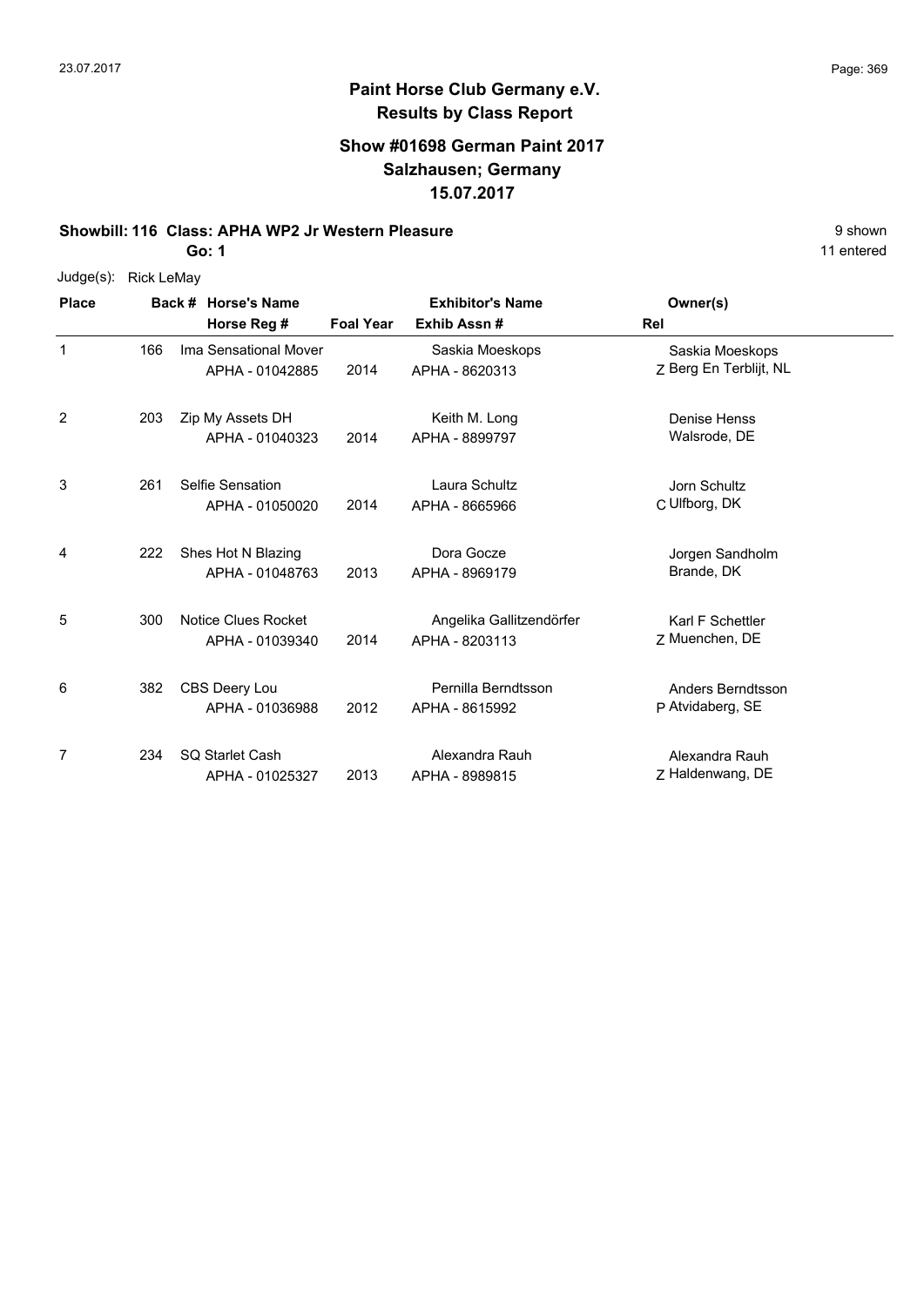# **Paint Horse Club Germany e.V. Results by Class Report**

#### **Show #01699 German Paint 2017 Salzhausen; Germany 15.07.2017**

#### **Showbill: 116 Class: APHA WP2 Jr Western Pleasure** 8 **Shown** 9 shown

|              | Judge(s): Susanne Haug     |  |
|--------------|----------------------------|--|
| <b>Place</b> | <b>Back # Horse's Name</b> |  |

| <b>Place</b>   |     | Back # Horse's Name                      | <b>Exhibitor's Name</b> |                                            | Owner(s)                                  |  |
|----------------|-----|------------------------------------------|-------------------------|--------------------------------------------|-------------------------------------------|--|
|                |     | Horse Reg #                              | <b>Foal Year</b>        | Exhib Assn#                                | Rel                                       |  |
| 1              | 166 | Ima Sensational Mover<br>APHA - 01042885 | 2014                    | Saskia Moeskops<br>APHA - 8620313          | Saskia Moeskops<br>Z Berg En Terblijt, NL |  |
| $\overline{c}$ | 203 | Zip My Assets DH<br>APHA - 01040323      | 2014                    | Keith M. Long<br>APHA - 8899797            | <b>Denise Henss</b><br>Walsrode, DE       |  |
| 3              | 300 | Notice Clues Rocket<br>APHA - 01039340   | 2014                    | Angelika Gallitzendörfer<br>APHA - 8203113 | Karl F Schettler<br>Z Muenchen, DE        |  |
| 4              | 261 | Selfie Sensation<br>APHA - 01050020      | 2014                    | Laura Schultz<br>APHA - 8665966            | Jorn Schultz<br>C Ulfborg, DK             |  |
| 5              | 382 | CBS Deery Lou<br>APHA - 01036988         | 2012                    | Pernilla Berndtsson<br>APHA - 8615992      | Anders Berndtsson<br>P Atvidaberg, SE     |  |
| 6              | 222 | Shes Hot N Blazing<br>APHA - 01048763    | 2013                    | Dora Gocze<br>APHA - 8969179               | Jorgen Sandholm<br>Brande, DK             |  |
| 7              | 160 | JH Supreme Hot Sugar<br>APHA - 01015227  | 2012                    | Mintje Bohnee<br>APHA - 8986828            | Mintje Bohnee<br>Z Hamburg, DE            |  |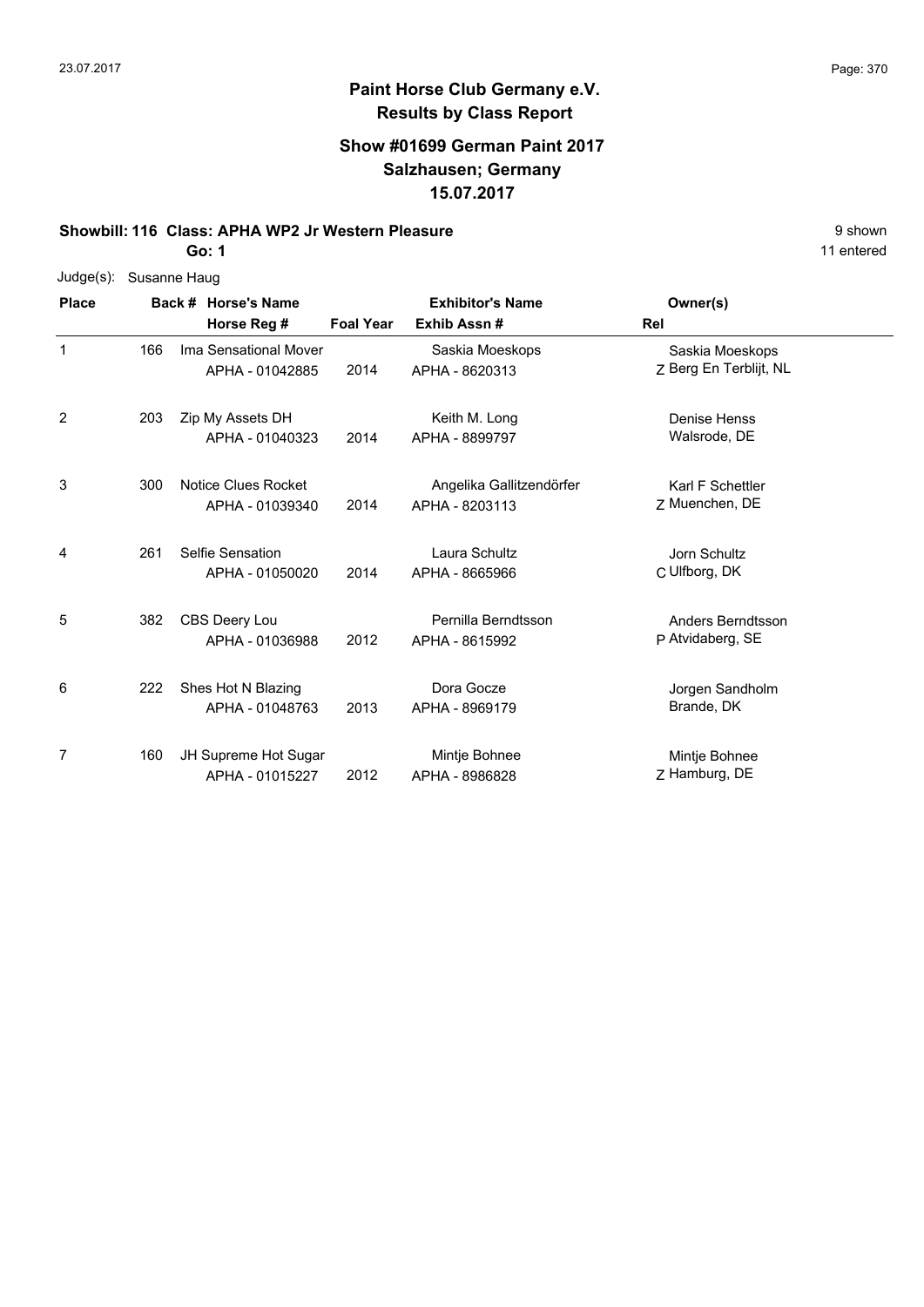## **Paint Horse Club Germany e.V. Results by Class Report**

#### **Show #03270 German Paint 2017 Salzhausen; Germany 15.07.2017**

#### **Showbill: 116 Class: APHA WP2 Jr Western Pleasure** 8 **Shown** 9 shown

| $Judge(s)$ : | Sonja Merkle |
|--------------|--------------|
|--------------|--------------|

| <b>Place</b> |     | <b>Horse's Name</b><br>Back #                 | <b>Exhibitor's Name</b> |                                            | Owner(s)                                  |  |
|--------------|-----|-----------------------------------------------|-------------------------|--------------------------------------------|-------------------------------------------|--|
|              |     | Horse Reg #                                   | <b>Foal Year</b>        | Exhib Assn#                                | Rel                                       |  |
| 1            | 166 | Ima Sensational Mover<br>APHA - 01042885      | 2014                    | Saskia Moeskops<br>APHA - 8620313          | Saskia Moeskops<br>Z Berg En Terblijt, NL |  |
| 2            | 261 | Selfie Sensation<br>APHA - 01050020           | 2014                    | Laura Schultz<br>APHA - 8665966            | Jorn Schultz<br>C Ulfborg, DK             |  |
| 3            | 222 | Shes Hot N Blazing<br>APHA - 01048763         | 2013                    | Dora Gocze<br>APHA - 8969179               | Jorgen Sandholm<br>Brande, DK             |  |
| 4            | 203 | Zip My Assets DH<br>APHA - 01040323           | 2014                    | Keith M. Long<br>APHA - 8899797            | Denise Henss<br>Walsrode, DE              |  |
| 5            | 160 | JH Supreme Hot Sugar<br>APHA - 01015227       | 2012                    | Mintje Bohnee<br>APHA - 8986828            | Mintje Bohnee<br>Z Hamburg, DE            |  |
| 6            | 300 | <b>Notice Clues Rocket</b><br>APHA - 01039340 | 2014                    | Angelika Gallitzendörfer<br>APHA - 8203113 | Karl F Schettler<br>7 Muenchen, DE        |  |
| 7            | 382 | CBS Deery Lou<br>APHA - 01036988              | 2012                    | Pernilla Berndtsson<br>APHA - 8615992      | Anders Berndtsson<br>P Atvidaberg, SE     |  |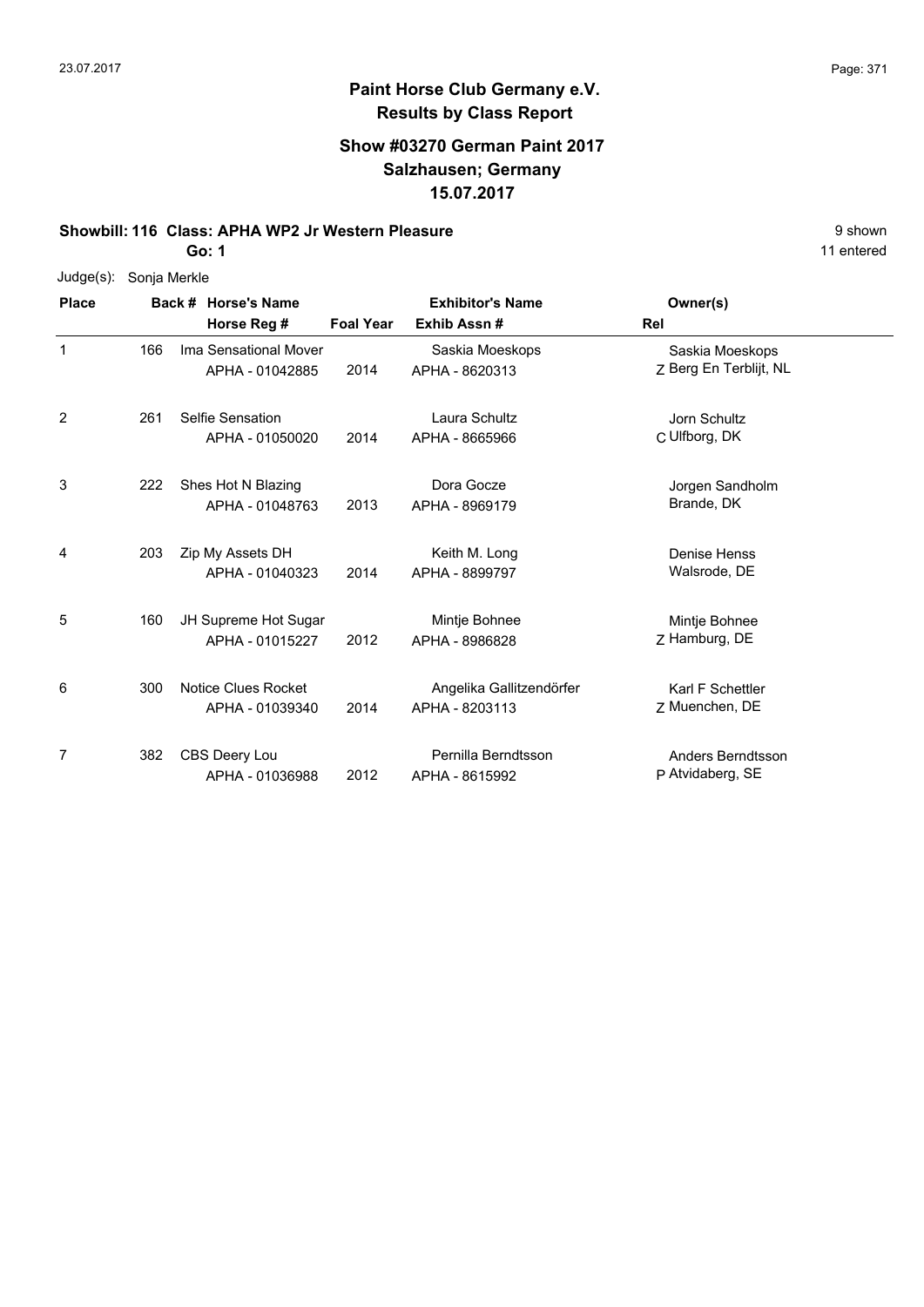## **Paint Horse Club Germany e.V. Results by Class Report**

### **Show #03271 German Paint 2017 Salzhausen; Germany 15.07.2017**

#### **Showbill: 116 Class: APHA WP2 Jr Western Pleasure** 8 **Shown** 9 shown

|  | Judge(s): Barry Schuurman |
|--|---------------------------|
|--|---------------------------|

| <b>Place</b> |     | Back # Horse's Name                       | <b>Exhibitor's Name</b> |                                            | Owner(s)                                  |  |
|--------------|-----|-------------------------------------------|-------------------------|--------------------------------------------|-------------------------------------------|--|
|              |     | Horse Reg #                               | <b>Foal Year</b>        | Exhib Assn#                                | <b>Rel</b>                                |  |
| $\mathbf 1$  | 166 | Ima Sensational Mover<br>APHA - 01042885  | 2014                    | Saskia Moeskops<br>APHA - 8620313          | Saskia Moeskops<br>Z Berg En Terblijt, NL |  |
| 2            | 203 | Zip My Assets DH<br>APHA - 01040323       | 2014                    | Keith M. Long<br>APHA - 8899797            | <b>Denise Henss</b><br>Walsrode, DE       |  |
| 3            | 261 | Selfie Sensation<br>APHA - 01050020       | 2014                    | Laura Schultz<br>APHA - 8665966            | Jorn Schultz<br>C Ulfborg, DK             |  |
| 4            | 222 | Shes Hot N Blazing<br>APHA - 01048763     | 2013                    | Dora Gocze<br>APHA - 8969179               | Jorgen Sandholm<br>Brande, DK             |  |
| 5            | 160 | JH Supreme Hot Sugar<br>APHA - 01015227   | 2012                    | Mintje Bohnee<br>APHA - 8986828            | Mintje Bohnee<br>Z Hamburg, DE            |  |
| 6            | 234 | <b>SQ Starlet Cash</b><br>APHA - 01025327 | 2013                    | Alexandra Rauh<br>APHA - 8989815           | Alexandra Rauh<br>Z Haldenwang, DE        |  |
| 7            | 300 | Notice Clues Rocket<br>APHA - 01039340    | 2014                    | Angelika Gallitzendörfer<br>APHA - 8203113 | Karl F Schettler<br>Z Muenchen, DE        |  |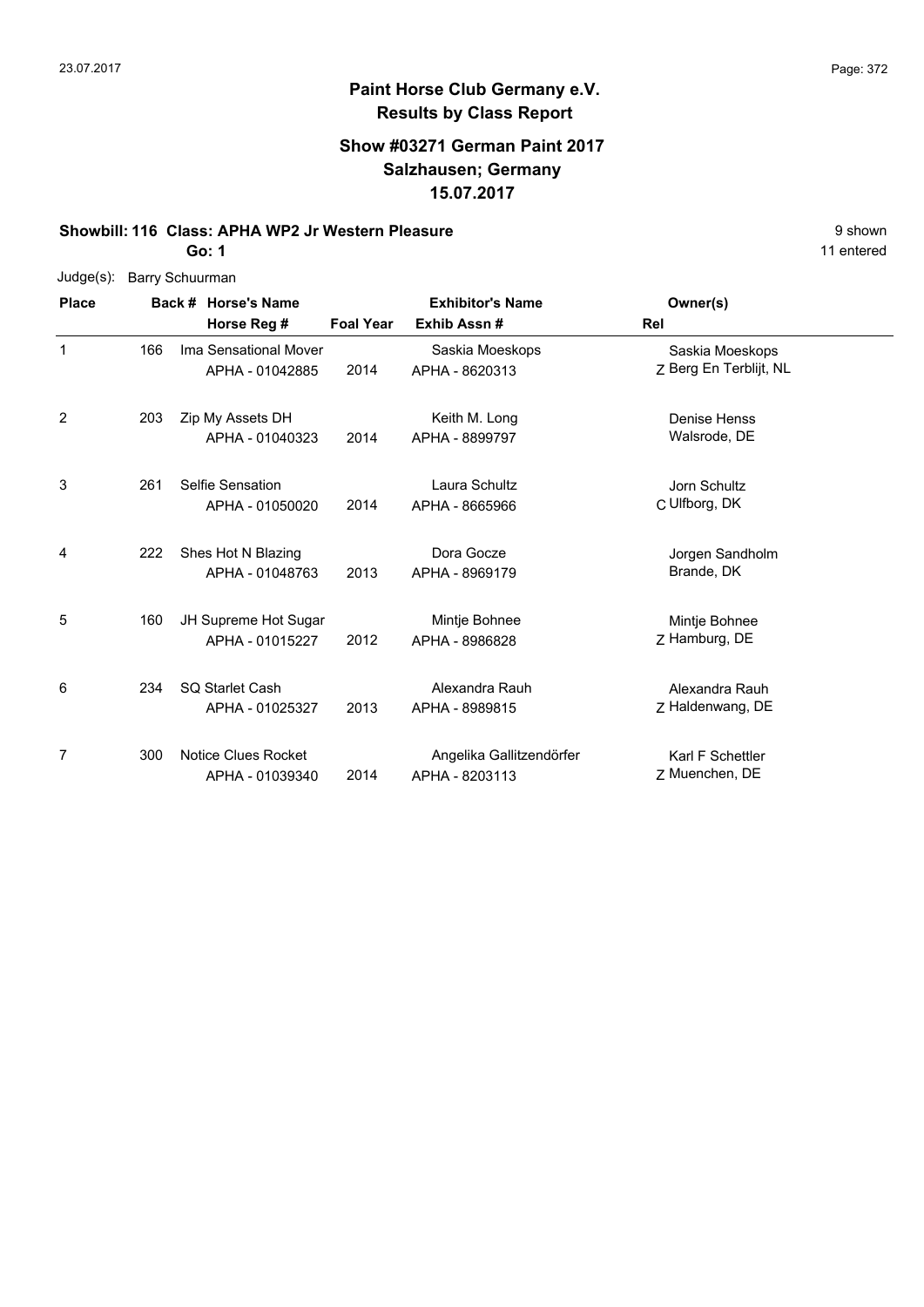## **Paint Horse Club Germany e.V. Results by Class Report**

### **Show #01698 German Paint 2017 Salzhausen; Germany 15.07.2017**

#### **Showbill: 117 Class: APHA BWP1 SPB Western Pleasure** 4 shown

**Go: 1**

Judge(s): Rick LeMay

| <b>Place</b>   |     |              | Back # Horse's Name<br>Horse Reg #      | <b>Foal Year</b> | <b>Exhibitor's Name</b><br>Exhib Assn# | Owner(s)<br>Rel                      |
|----------------|-----|--------------|-----------------------------------------|------------------|----------------------------------------|--------------------------------------|
| 1              | 157 | Hot Intent   | APHA - 01029606                         | 2013             | Alena Helmcke<br>APHA - 8635014        | Alena Helmcke<br>Z Appel, DE         |
| $\overline{2}$ | 268 | Go Cash Flow | APHA - 00876101                         | 2006             | Lisa Klaassen<br>APHA - 8919707        | Mirjam Klaassen<br>C Hengelo, NL     |
| 3              | 190 |              | Unzippin The Assets<br>APHA - 00984654  | 2010             | Jasmin Schuster<br>APHA - 8341024      | Jasmin Schuster<br>Z Schrozberg, DE  |
| 4              | 239 |              | AM Theultimategideon<br>APHA - 01022627 | 2012             | Alexandra Morocutti<br>APHA - MORO1    | Alexandra Promitzer<br>Waldstein, AT |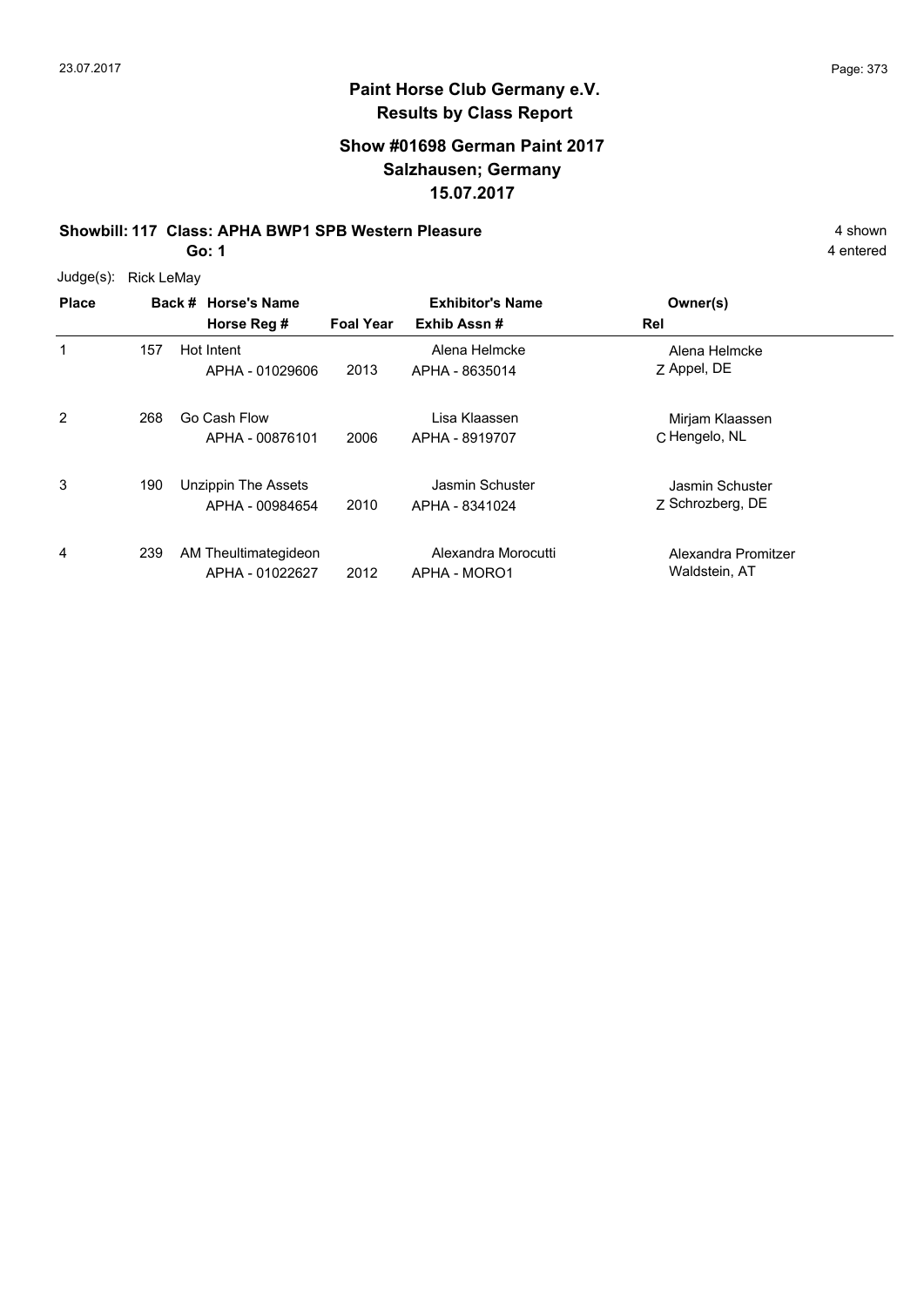## **Paint Horse Club Germany e.V. Results by Class Report**

### **Show #01699 German Paint 2017 Salzhausen; Germany 15.07.2017**

#### **Showbill: 117 Class: APHA BWP1 SPB Western Pleasure** 4 shown

**Go: 1**

Judge(s): Susanne Haug

| <b>Place</b> |     | Back # Horse's Name<br>Horse Reg #      | <b>Foal Year</b> | <b>Exhibitor's Name</b><br>Exhib Assn# | Owner(s)<br>Rel                      |
|--------------|-----|-----------------------------------------|------------------|----------------------------------------|--------------------------------------|
| 1            | 157 | Hot Intent<br>APHA - 01029606           | 2013             | Alena Helmcke<br>APHA - 8635014        | Alena Helmcke<br>Z Appel, DE         |
| 2            | 268 | Go Cash Flow<br>APHA - 00876101         | 2006             | Lisa Klaassen<br>APHA - 8919707        | Mirjam Klaassen<br>C Hengelo, NL     |
| 3            | 190 | Unzippin The Assets<br>APHA - 00984654  | 2010             | Jasmin Schuster<br>APHA - 8341024      | Jasmin Schuster<br>Z Schrozberg, DE  |
| 4            | 239 | AM Theultimategideon<br>APHA - 01022627 | 2012             | Alexandra Morocutti<br>APHA - MORO1    | Alexandra Promitzer<br>Waldstein, AT |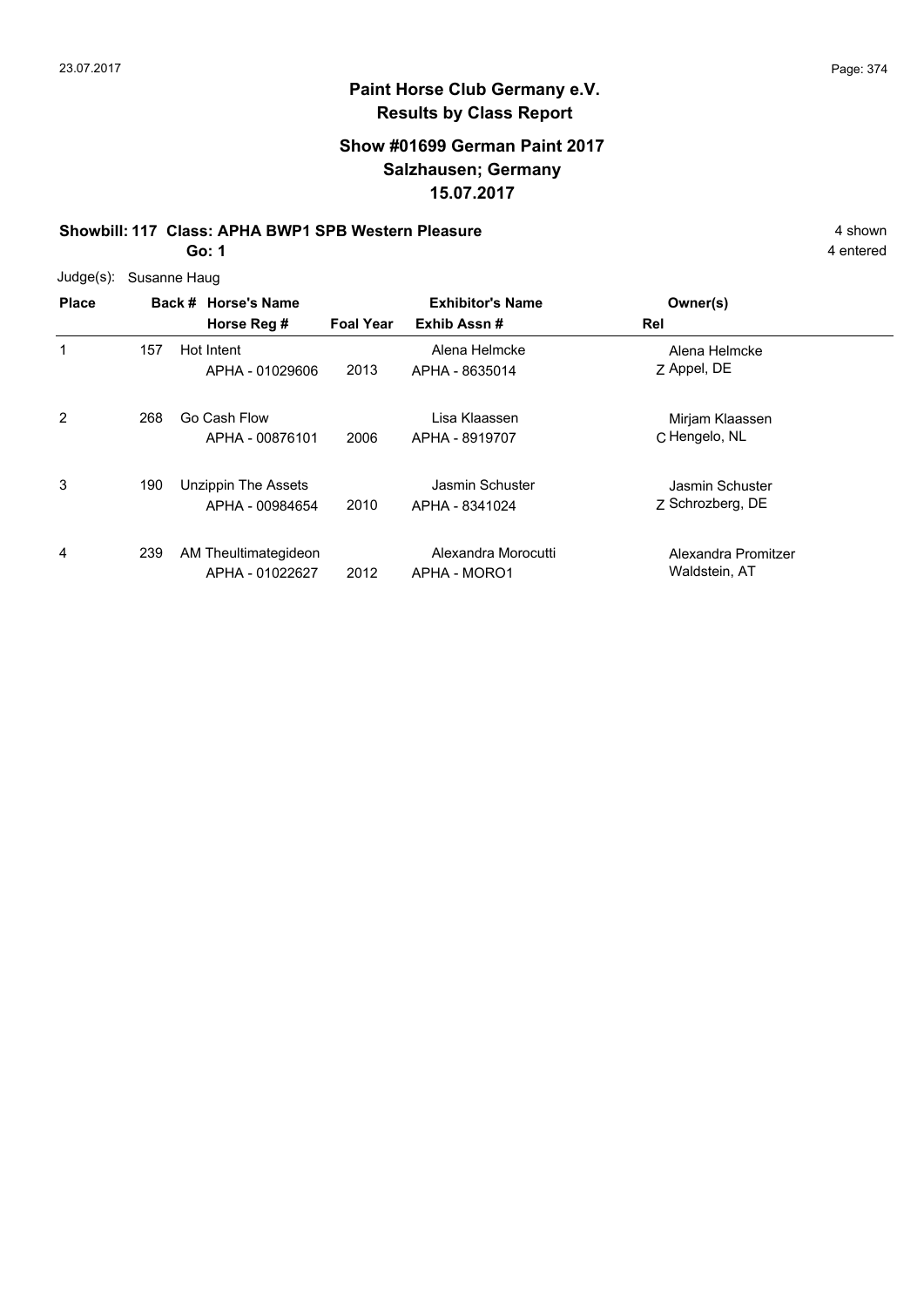### **Paint Horse Club Germany e.V. Results by Class Report**

### **Show #03270 German Paint 2017 Salzhausen; Germany 15.07.2017**

#### **Showbill: 117 Class: APHA BWP1 SPB Western Pleasure** 4 shown

| Judge(s): | Sonja Merkle |  |
|-----------|--------------|--|
|           |              |  |

| <b>Place</b> |     | Back # Horse's Name<br>Horse Reg #            | <b>Foal Year</b> | <b>Exhibitor's Name</b><br>Exhib Assn# | Owner(s)<br>Rel                      |
|--------------|-----|-----------------------------------------------|------------------|----------------------------------------|--------------------------------------|
| 1            | 157 | Hot Intent<br>APHA - 01029606                 | 2013             | Alena Helmcke<br>APHA - 8635014        | Alena Helmcke<br>Z Appel, DE         |
| 2            | 268 | Go Cash Flow<br>APHA - 00876101               | 2006             | Lisa Klaassen<br>APHA - 8919707        | Mirjam Klaassen<br>C Hengelo, NL     |
| 3            | 190 | <b>Unzippin The Assets</b><br>APHA - 00984654 | 2010             | Jasmin Schuster<br>APHA - 8341024      | Jasmin Schuster<br>Z Schrozberg, DE  |
| 4            | 239 | AM Theultimategideon<br>APHA - 01022627       | 2012             | Alexandra Morocutti<br>APHA - MORO1    | Alexandra Promitzer<br>Waldstein, AT |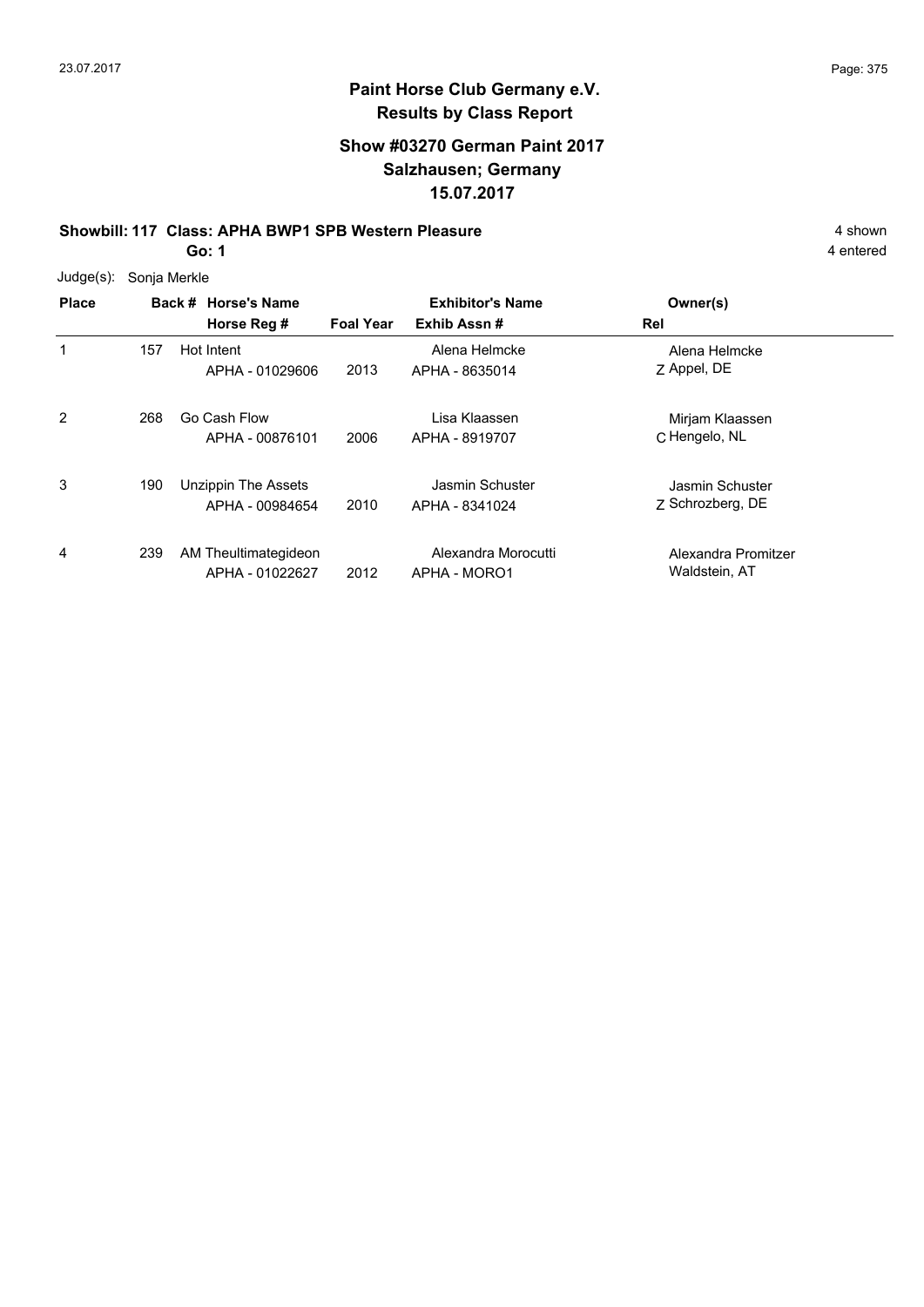### **Paint Horse Club Germany e.V. Results by Class Report**

### **Show #03271 German Paint 2017 Salzhausen; Germany 15.07.2017**

### **Showbill: 117 Class: APHA BWP1 SPB Western Pleasure** 4 shown

**Go: 1**

Judge(s): Barry Schuurman

| <b>Place</b> |     | Back # Horse's Name<br>Horse Reg #      | <b>Foal Year</b> | <b>Exhibitor's Name</b><br>Exhib Assn# | Owner(s)<br>Rel                      |
|--------------|-----|-----------------------------------------|------------------|----------------------------------------|--------------------------------------|
| 1            | 157 | Hot Intent<br>APHA - 01029606           | 2013             | Alena Helmcke<br>APHA - 8635014        | Alena Helmcke<br>Z Appel, DE         |
| 2            | 268 | Go Cash Flow<br>APHA - 00876101         | 2006             | Lisa Klaassen<br>APHA - 8919707        | Mirjam Klaassen<br>C Hengelo, NL     |
| 3            | 190 | Unzippin The Assets<br>APHA - 00984654  | 2010             | Jasmin Schuster<br>APHA - 8341024      | Jasmin Schuster<br>Z Schrozberg, DE  |
| 4            | 239 | AM Theultimategideon<br>APHA - 01022627 | 2012             | Alexandra Morocutti<br>APHA - MORO1    | Alexandra Promitzer<br>Waldstein, AT |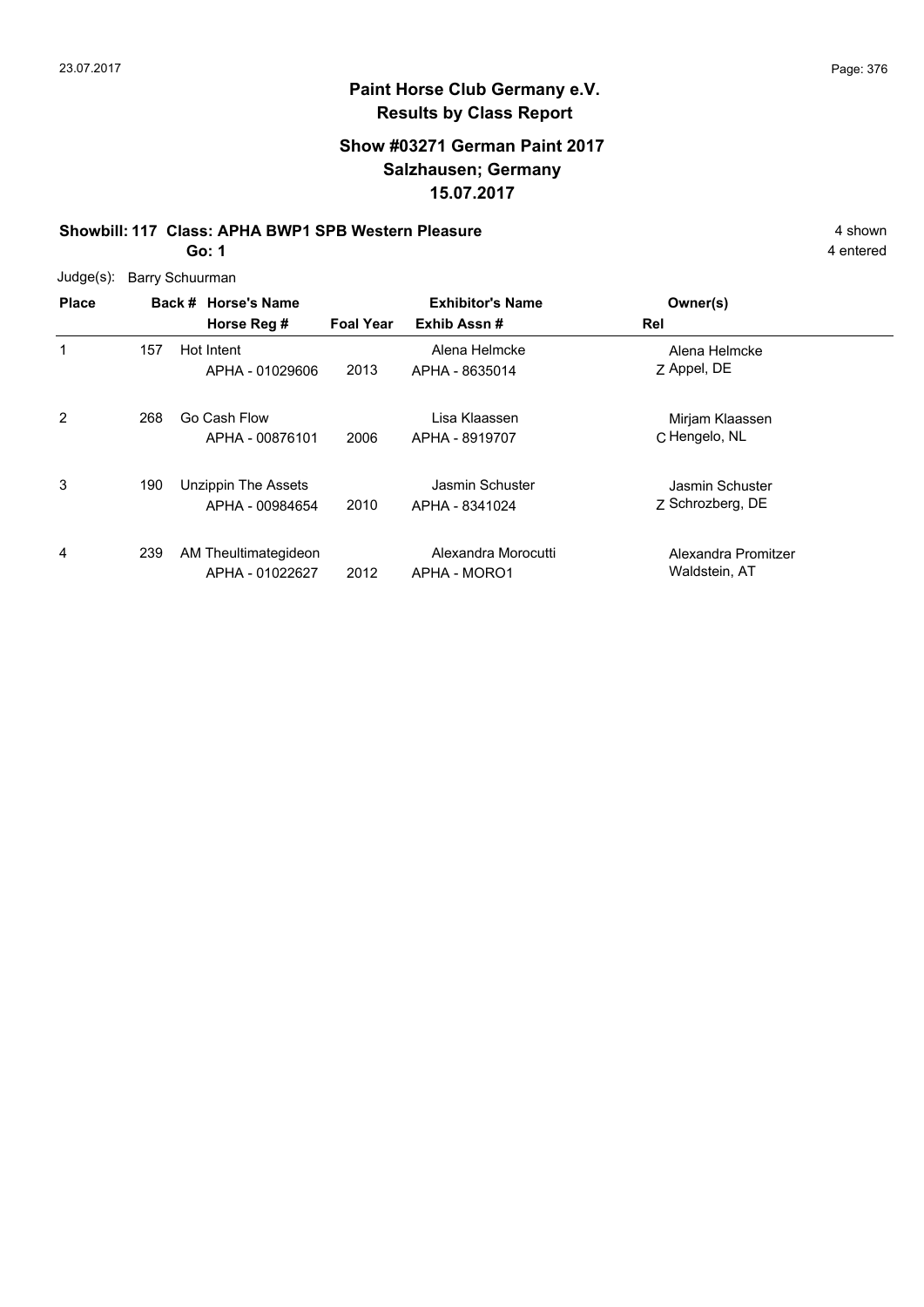# **Paint Horse Club Germany e.V. Results by Class Report**

#### **Show #01698 German Paint 2017 Salzhausen; Germany 15.07.2017**

#### **Showbill: 118 Class: APHA WP3 Sr Western Pleasure** 11 Shown 11 shown

| Judge(s): | Rick LeMay |
|-----------|------------|
|-----------|------------|

| <b>Place</b> |     | Back # Horse's Name                         |                  | <b>Exhibitor's Name</b>                  | Owner(s)                                  |
|--------------|-----|---------------------------------------------|------------------|------------------------------------------|-------------------------------------------|
|              |     | Horse Reg #                                 | <b>Foal Year</b> | Exhib Assn#                              | Rel                                       |
| 1            | 252 | PP Prozakprescription<br>APHA - 00986611    | 2010             | Lenka Snablova<br>APHA - 8622599         | Hynek Lepka<br>E Bakov Nad Jizerou, CZ    |
| 2            | 269 | My Zippin Delight<br>APHA - 00737594        | 2003             | Signe Aagaard<br>APHA - 8953459          | Katrine Aagaard<br>S Skanderborg, DK      |
| 3            | 343 | Whata Perfect Design<br>APHA - 00837621     | 2005             | Anette I Martensson<br>APHA - 8669590    | Anette I Martensson<br>Z Staffanstorp, SE |
| 4            | 158 | Coosa Chic<br>APHA - 00971088               | 2009             | Phillipp Dammann<br>APHA - 8905554       | Nadine Chamier<br>Leezen, DE              |
| 5            | 171 | Gamblers Zexy Zip<br>APHA - 00915256        | 2007             | Freja Balslev Segelund<br>APHA - 8950795 | Freja Balslev Segelund<br>Z Haderslev, DK |
| 6            | 202 | Midnight Asset DH<br>APHA - 00988668        | 2010             | Keith M. Long<br>APHA - 8899797          | Denise Henss<br>Walsrode, DE              |
| 7            | 164 | <b>Cashin The Assets</b><br>APHA - 00624351 | 2001             | Enja Libor<br>APHA - 8693878             | Evelyn Petrasch<br>Schermbeck, DE         |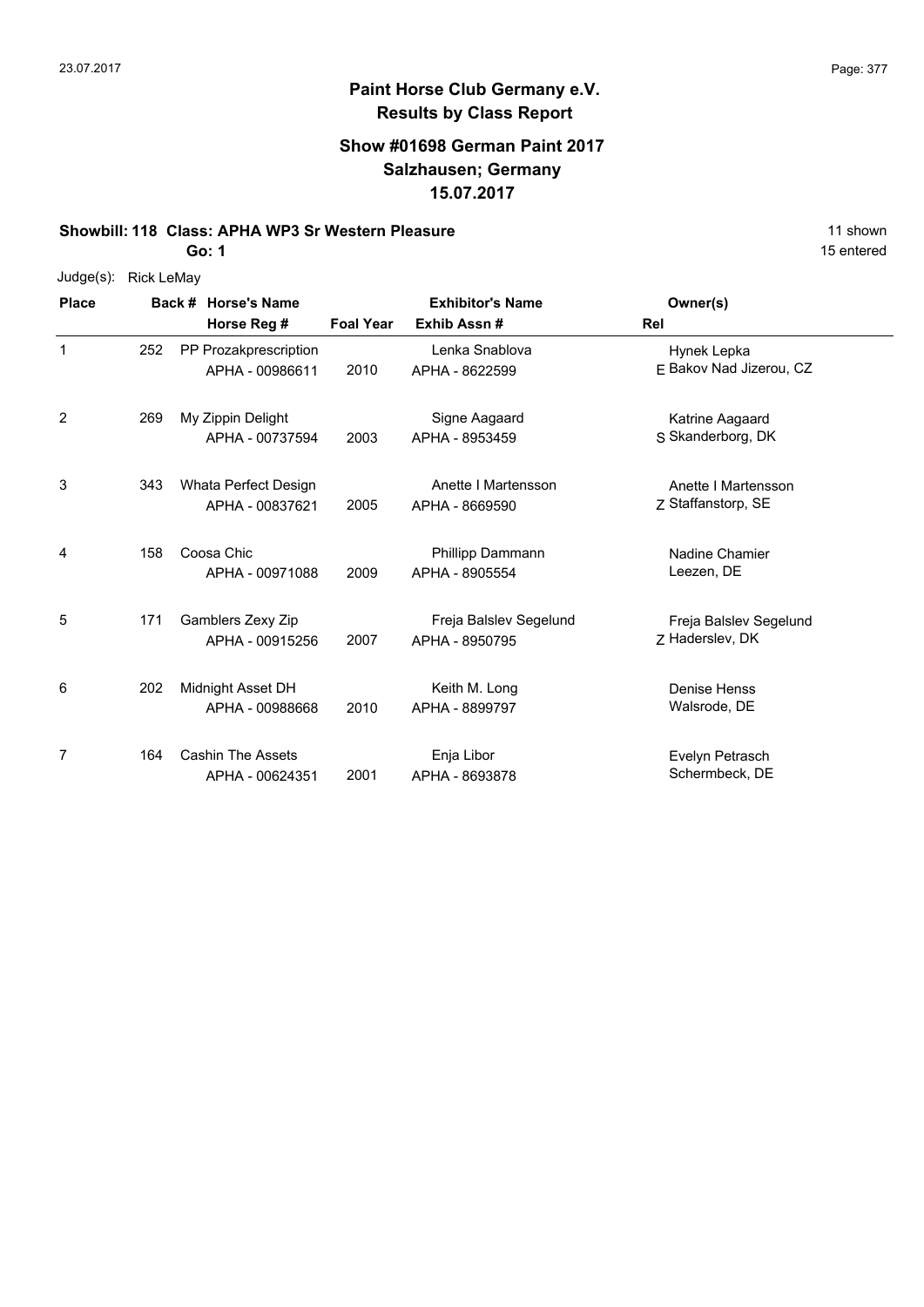# **Paint Horse Club Germany e.V. Results by Class Report**

#### **Show #01699 German Paint 2017 Salzhausen; Germany 15.07.2017**

#### **Showbill: 118 Class: APHA WP3 Sr Western Pleasure** 11 Shown

|  | Judge(s): Susanne Haug |
|--|------------------------|
|--|------------------------|

| <b>Place</b> | Back # Horse's Name |                                          | <b>Exhibitor's Name</b> |                                          | Owner(s)                                  |
|--------------|---------------------|------------------------------------------|-------------------------|------------------------------------------|-------------------------------------------|
|              |                     | Horse Reg #                              | <b>Foal Year</b>        | Exhib Assn#                              | Rel                                       |
| $\mathbf 1$  | 158                 | Coosa Chic<br>APHA - 00971088            | 2009                    | Phillipp Dammann<br>APHA - 8905554       | Nadine Chamier<br>Leezen, DE              |
| 2            | 202                 | Midnight Asset DH<br>APHA - 00988668     | 2010                    | Keith M. Long<br>APHA - 8899797          | <b>Denise Henss</b><br>Walsrode, DE       |
| 3            | 252                 | PP Prozakprescription<br>APHA - 00986611 | 2010                    | Lenka Snablova<br>APHA - 8622599         | Hynek Lepka<br>E Bakov Nad Jizerou, CZ    |
| 4            | 171                 | Gamblers Zexy Zip<br>APHA - 00915256     | 2007                    | Freja Balslev Segelund<br>APHA - 8950795 | Freja Balslev Segelund<br>Z Haderslev, DK |
| 5            | 343                 | Whata Perfect Design<br>APHA - 00837621  | 2005                    | Anette I Martensson<br>APHA - 8669590    | Anette I Martensson<br>Z Staffanstorp, SE |
| 6            | 230                 | SQ Dressy Lopin Cash<br>APHA - 00997520  | 2011                    | Anna Wasiewicz<br>APHA - 8963212         | Anna Wasiewicz<br>7 Wroclaw, PL           |
| 7            | 199                 | Luckys Candy Diamond<br>APHA - 00829251  | 2005                    | Tanja Hubrich<br>APHA - 8775847          | Tanja Hubrich<br>Z Grafschaft, DE         |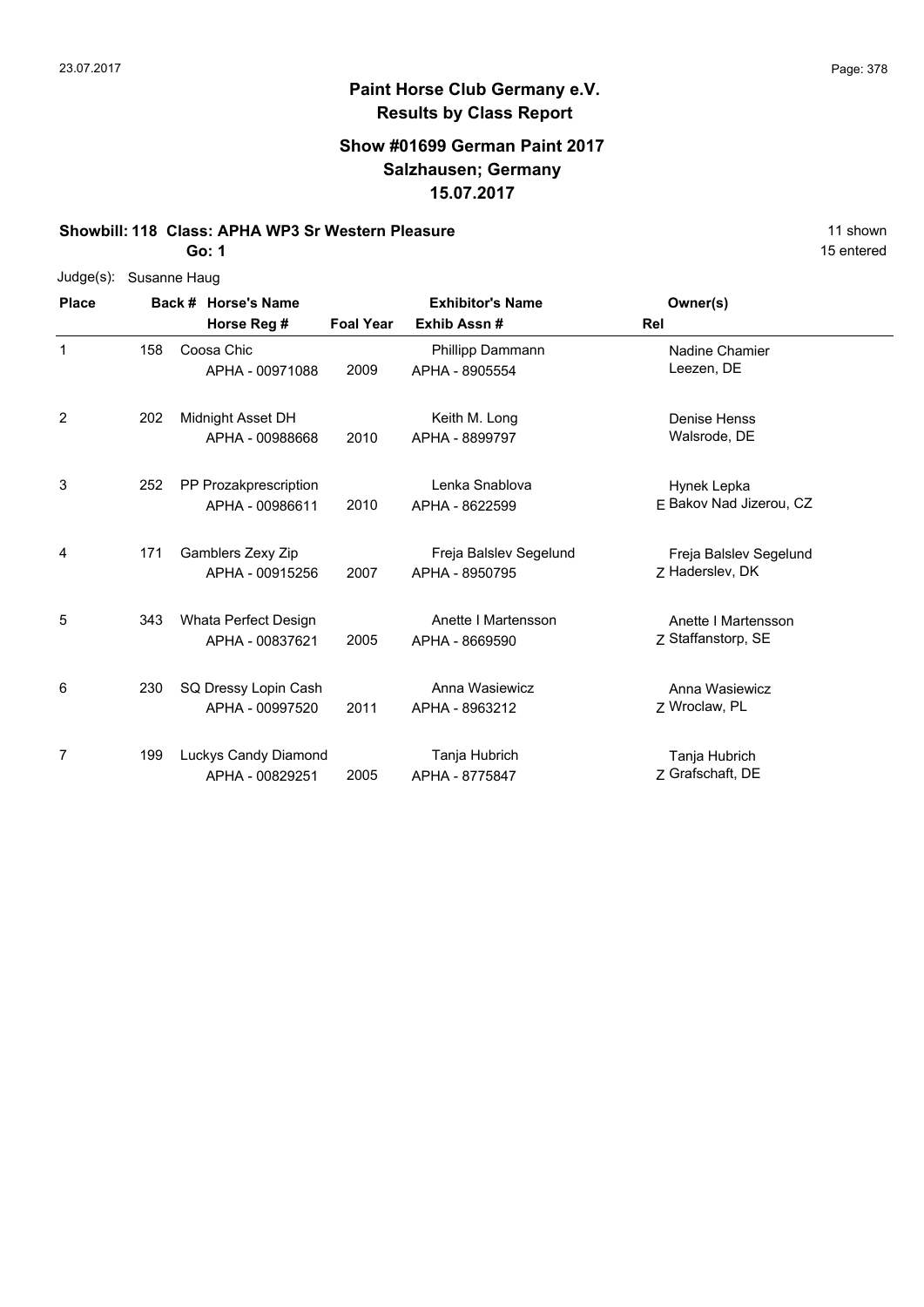## **Paint Horse Club Germany e.V. Results by Class Report**

### **Show #03270 German Paint 2017 Salzhausen; Germany 15.07.2017**

**Showbill: 118 Class: APHA WP3 Sr Western Pleasure** 11 Shown

| $Judge(s)$ : | Sonja Merkle |
|--------------|--------------|
|--------------|--------------|

| <b>Place</b> |     | Back # Horse's Name                         | <b>Exhibitor's Name</b> |                                          | Owner(s)                                  |
|--------------|-----|---------------------------------------------|-------------------------|------------------------------------------|-------------------------------------------|
|              |     | Horse Reg #                                 | <b>Foal Year</b>        | Exhib Assn#                              | <b>Rel</b>                                |
| 1            | 252 | PP Prozakprescription<br>APHA - 00986611    | 2010                    | Lenka Snablova<br>APHA - 8622599         | Hynek Lepka<br>E Bakov Nad Jizerou, CZ    |
| 2            | 158 | Coosa Chic<br>APHA - 00971088               | 2009                    | Phillipp Dammann<br>APHA - 8905554       | Nadine Chamier<br>Leezen, DE              |
| 3            | 230 | SQ Dressy Lopin Cash<br>APHA - 00997520     | 2011                    | Anna Wasiewicz<br>APHA - 8963212         | Anna Wasiewicz<br>7 Wroclaw, PL           |
| 4            | 202 | Midnight Asset DH<br>APHA - 00988668        | 2010                    | Keith M. Long<br>APHA - 8899797          | Denise Henss<br>Walsrode, DE              |
| 5            | 164 | <b>Cashin The Assets</b><br>APHA - 00624351 | 2001                    | Enja Libor<br>APHA - 8693878             | Evelyn Petrasch<br>Schermbeck, DE         |
| 6            | 343 | Whata Perfect Design<br>APHA - 00837621     | 2005                    | Anette I Martensson<br>APHA - 8669590    | Anette I Martensson<br>Z Staffanstorp, SE |
| 7            | 171 | Gamblers Zexy Zip<br>APHA - 00915256        | 2007                    | Freja Balslev Segelund<br>APHA - 8950795 | Freja Balslev Segelund<br>Z Haderslev, DK |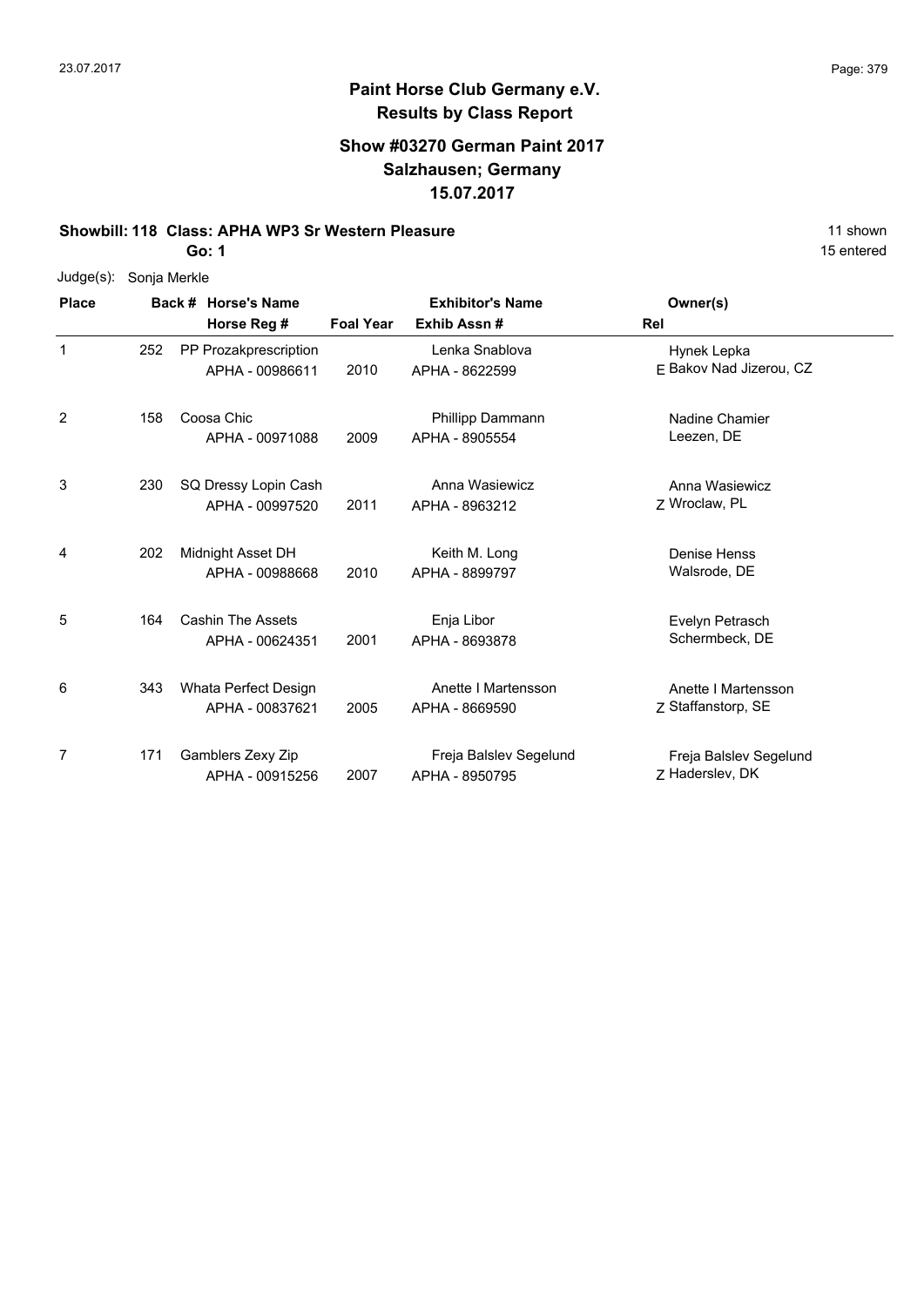## **Paint Horse Club Germany e.V. Results by Class Report**

### **Show #03271 German Paint 2017 Salzhausen; Germany 15.07.2017**

#### **Showbill: 118 Class: APHA WP3 Sr Western Pleasure** 11 Shown

|  | Judge(s): Barry Schuurman |
|--|---------------------------|
|--|---------------------------|

| <b>Place</b>   |     | Back # Horse's Name                      | <b>Exhibitor's Name</b> |                                          | Owner(s)                                       |
|----------------|-----|------------------------------------------|-------------------------|------------------------------------------|------------------------------------------------|
|                |     | Horse Reg #                              | <b>Foal Year</b>        | Exhib Assn#                              | Rel                                            |
| 1              | 252 | PP Prozakprescription<br>APHA - 00986611 | 2010                    | Lenka Snablova<br>APHA - 8622599         | Hynek Lepka<br>E Bakov Nad Jizerou, CZ         |
| $\overline{2}$ | 202 | Midnight Asset DH<br>APHA - 00988668     | 2010                    | Keith M. Long<br>APHA - 8899797          | Denise Henss<br>Walsrode, DE                   |
| 3              | 158 | Coosa Chic<br>APHA - 00971088            | 2009                    | Phillipp Dammann<br>APHA - 8905554       | Nadine Chamier<br>Leezen, DE                   |
| 4              | 230 | SQ Dressy Lopin Cash<br>APHA - 00997520  | 2011                    | Anna Wasiewicz<br>APHA - 8963212         | Anna Wasiewicz<br>7 Wroclaw, PL                |
| 5              | 343 | Whata Perfect Design<br>APHA - 00837621  | 2005                    | Anette I Martensson<br>APHA - 8669590    | Anette I Martensson<br>7 Staffanstorp, SE      |
| 6              | 171 | Gamblers Zexy Zip<br>APHA - 00915256     | 2007                    | Freja Balslev Segelund<br>APHA - 8950795 | Freja Balslev Segelund<br>Z Haderslev, DK      |
| 7              | 132 | Ima Real Chex<br>APHA - 00837763         | 2005                    | Andrea Hoenicke<br>APHA - 8800366        | Claudia Jansen-Heyn<br>Blankenfelde-Mahlow, DE |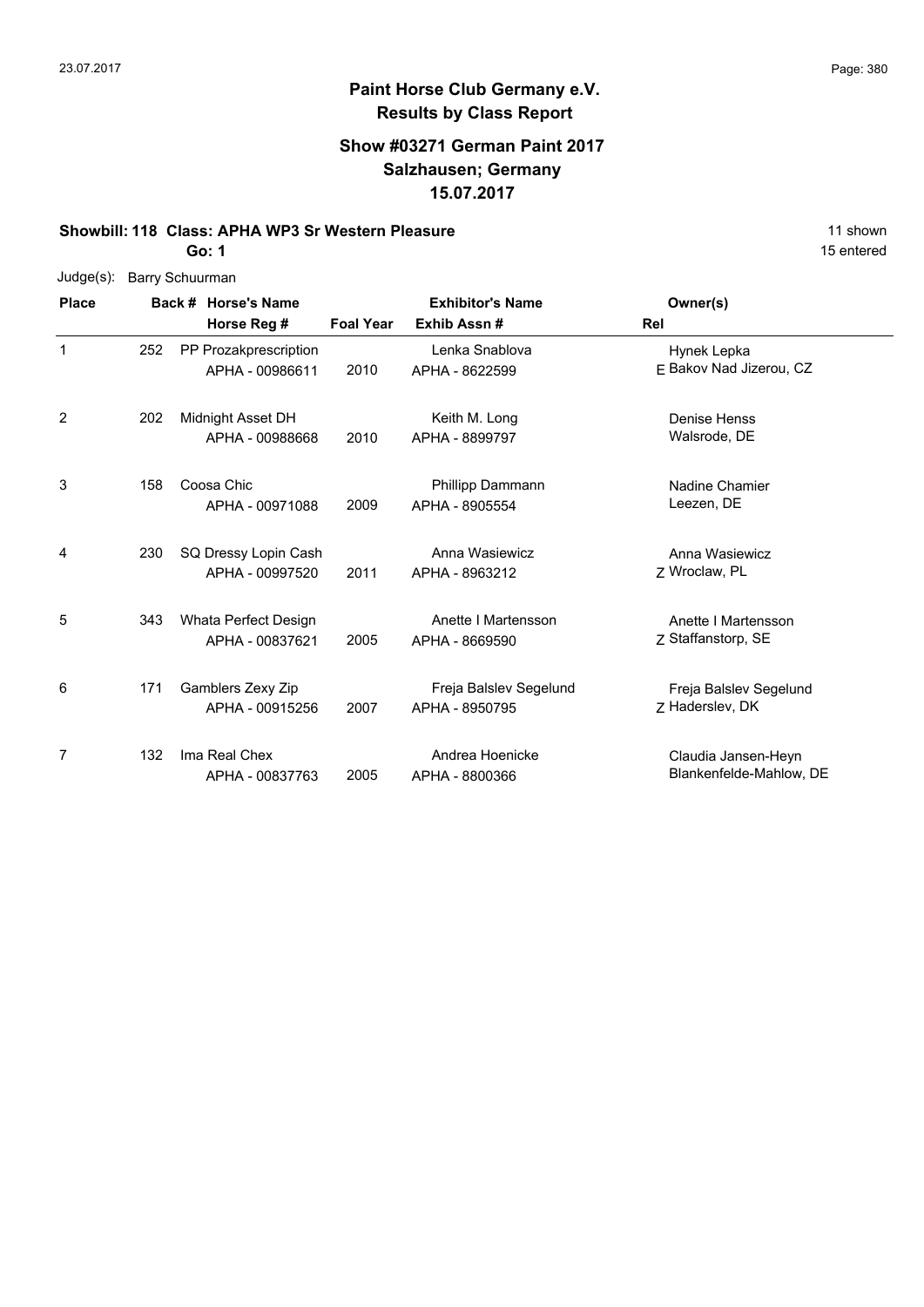# **Paint Horse Club Germany e.V. Results by Class Report**

### **Show #01698 German Paint 2017 Salzhausen; Germany 15.07.2017**

**Showbill: 119 Class: APHA YT1 Youth Trail 18 & Under** 19 **14 shown** 

| <b>Place</b> |                      | Back # Horse's Name |
|--------------|----------------------|---------------------|
|              | Judge(s): Rick LeMay |                     |

| <b>Place</b> |     | Back # Horse's Name                        |                  | <b>Exhibitor's Name</b>                  |                  | Owner(s)                                     |
|--------------|-----|--------------------------------------------|------------------|------------------------------------------|------------------|----------------------------------------------|
|              |     | Horse Reg #                                | <b>Foal Year</b> | Exhib Assn#                              | <b>Birthdate</b> | Rel                                          |
| $\mathbf{1}$ | 186 | <b>Gators Angeleyes</b><br>APHA - 00878778 | 2005             | Carlotta Springer<br>APHA - 8938893      |                  | Ariane Springer<br>C Quickborn, DE           |
| 2            | 355 | Docs Flaming Frost<br>APHA - 00902836      | 2007             | Ivana Pallister<br>APHA - 8956841        |                  | Ango Winants<br>Berg En Terbujt, NL          |
| 3            | 171 | Gamblers Zexy Zip<br>APHA - 00915256       | 2007             | Freja Balslev Segelund<br>APHA - 8950795 |                  | Freja Balslev Segelund<br>7 Haderslev, DK    |
| 4            | 232 | Sun Peppy Train<br>APHA - 00819136         | 2003             | Anna Middelberg<br>APHA - 9144667        |                  | Anna Middelberg<br>7 Lotte, DE               |
| 5            | 167 | <b>Hawthorns Adele</b><br>APHA - 01025417  | 2012             | Signe Olsen<br>APHA - 0117081            |                  | Karsten & A Nielsen Olsen<br>Y Haderslev, DK |
| 6            | 191 | U R My Dream Boy<br>APHA - 01059610        | 2005             | Leonie Debora Schnell<br>APHA - 9142336  |                  | Leonie Debora Schnell<br>Z Kuperzell, DE     |
| 7            | 285 | Chip Zip<br>APHA - 00981671                | 2010             | Lea Burret<br>APHA - 8963471             |                  | Angelika Gallitzendörfer<br>Memmingen, DE    |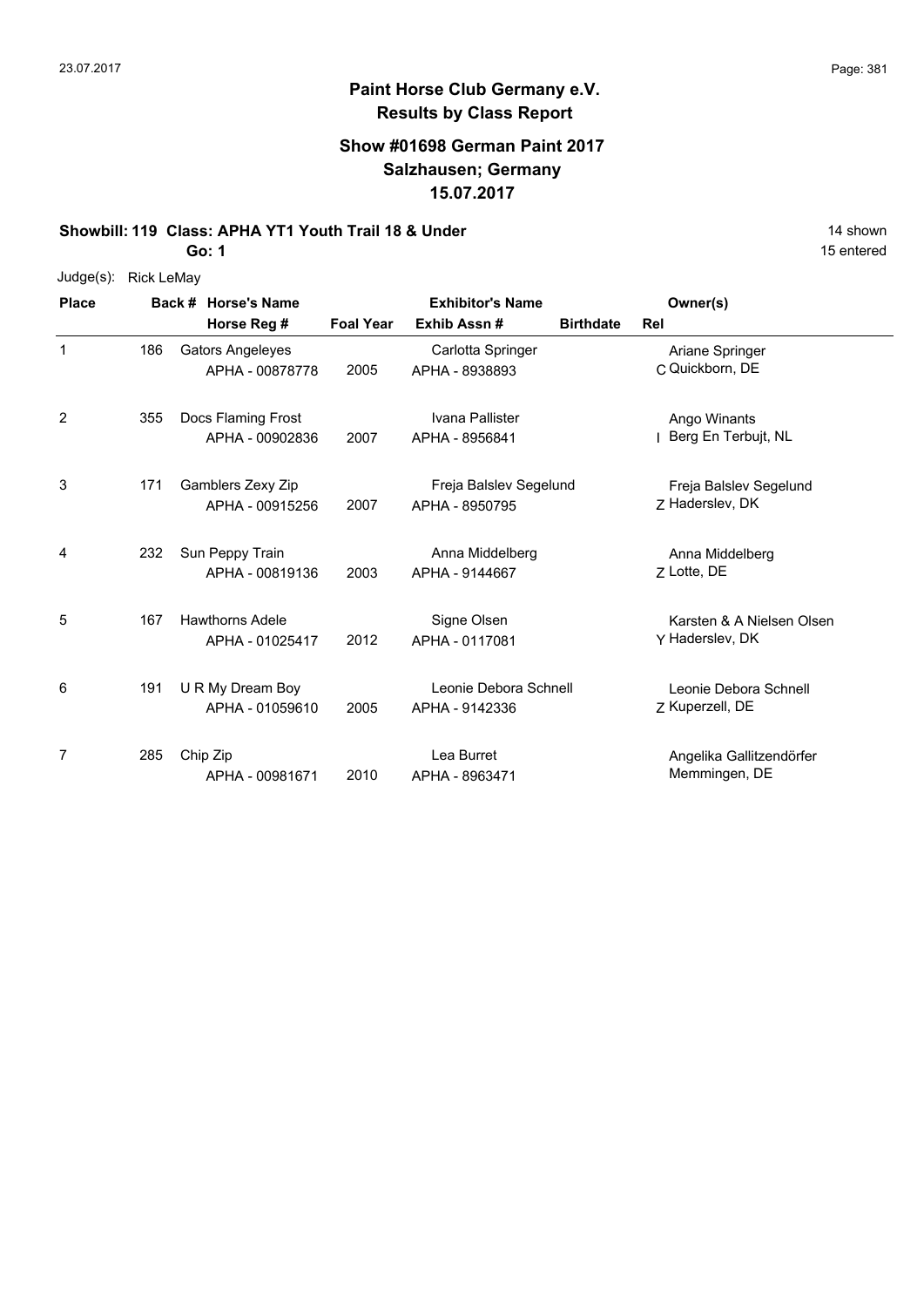### **Show #01699 German Paint 2017 Salzhausen; Germany 15.07.2017**

**Showbill: 119 Class: APHA YT1 Youth Trail 18 & Under** 14 Shown 14 shown

**Go: 1**

| Judge(s):    | Susanne Haug |  |                         |                  |                         |                  |                           |  |  |
|--------------|--------------|--|-------------------------|------------------|-------------------------|------------------|---------------------------|--|--|
| <b>Place</b> |              |  | Back # Horse's Name     |                  | <b>Exhibitor's Name</b> |                  | Owner(s)                  |  |  |
|              |              |  | Horse Reg #             | <b>Foal Year</b> | Exhib Assn#             | <b>Birthdate</b> | Rel                       |  |  |
| 1            | 171          |  | Gamblers Zexy Zip       |                  | Freja Balslev Segelund  |                  | Freja Balslev Segelund    |  |  |
|              |              |  | APHA - 00915256         | 2007             | APHA - 8950795          |                  | Z Haderslev, DK           |  |  |
| 2            | 186          |  | <b>Gators Angeleyes</b> |                  | Carlotta Springer       |                  | Ariane Springer           |  |  |
|              |              |  | APHA - 00878778         | 2005             | APHA - 8938893          |                  | C Quickborn, DE           |  |  |
| 3            | 355          |  | Docs Flaming Frost      |                  | Ivana Pallister         |                  | Ango Winants              |  |  |
|              |              |  | APHA - 00902836         | 2007             | APHA - 8956841          |                  | Berg En Terbujt, NL       |  |  |
| 4            | 232          |  | Sun Peppy Train         |                  | Anna Middelberg         |                  | Anna Middelberg           |  |  |
|              |              |  | APHA - 00819136         | 2003             | APHA - 9144667          |                  | Z Lotte, DE               |  |  |
| 5            | 191          |  | U R My Dream Boy        |                  | Leonie Debora Schnell   |                  | Leonie Debora Schnell     |  |  |
|              |              |  | APHA - 01059610         | 2005             | APHA - 9142336          |                  | Z Kuperzell, DE           |  |  |
| 6            | 285          |  | Chip Zip                |                  | Lea Burret              |                  | Angelika Gallitzendörfer  |  |  |
|              |              |  | APHA - 00981671         | 2010             | APHA - 8963471          |                  | Memmingen, DE             |  |  |
| 7            | 167          |  | <b>Hawthorns Adele</b>  |                  | Signe Olsen             |                  | Karsten & A Nielsen Olsen |  |  |
|              |              |  | APHA - 01025417         | 2012             | APHA - 0117081          |                  | Y Haderslev, DK           |  |  |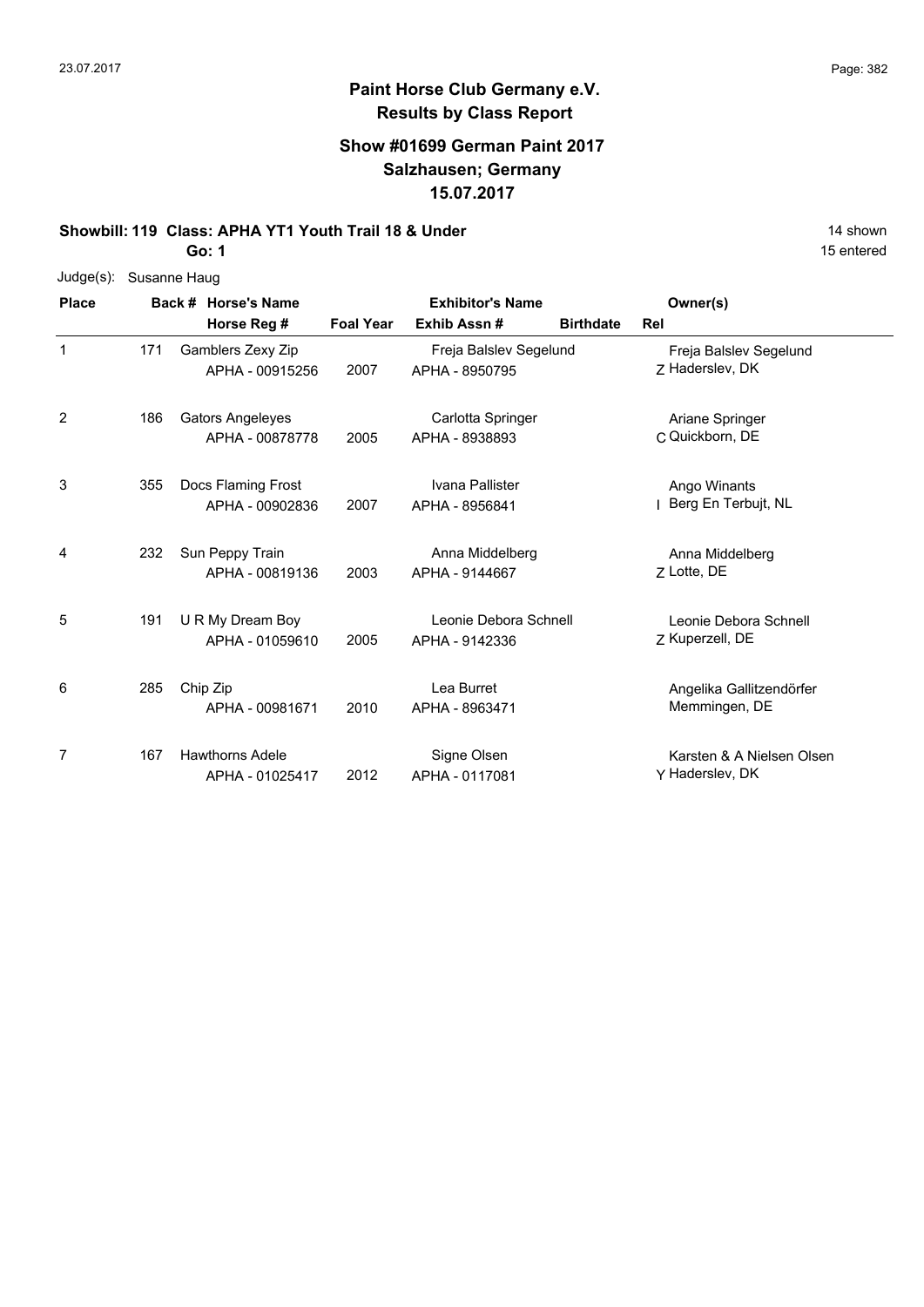### **Show #03270 German Paint 2017 Salzhausen; Germany 15.07.2017**

**Showbill: 119 Class: APHA YT1 Youth Trail 18 & Under** 14 Shown 14 shown

**Go: 1**

| $Judge(s)$ : | Sonja Merkle |                         |                  |                         |                  |                           |
|--------------|--------------|-------------------------|------------------|-------------------------|------------------|---------------------------|
| <b>Place</b> |              | Back # Horse's Name     |                  | <b>Exhibitor's Name</b> |                  | Owner(s)                  |
|              |              | Horse Reg #             | <b>Foal Year</b> | Exhib Assn#             | <b>Birthdate</b> | Rel                       |
| 1            | 186          | <b>Gators Angeleyes</b> |                  | Carlotta Springer       |                  | Ariane Springer           |
|              |              | APHA - 00878778         | 2005             | APHA - 8938893          |                  | C Quickborn, DE           |
| 2            | 171          | Gamblers Zexy Zip       |                  | Freja Balslev Segelund  |                  | Freja Balslev Segelund    |
|              |              | APHA - 00915256         | 2007             | APHA - 8950795          |                  | Z Haderslev, DK           |
| 3            | 355          | Docs Flaming Frost      |                  | Ivana Pallister         |                  | Ango Winants              |
|              |              | APHA - 00902836         | 2007             | APHA - 8956841          |                  | Berg En Terbujt, NL       |
| 4            | 191          | U R My Dream Boy        |                  | Leonie Debora Schnell   |                  | Leonie Debora Schnell     |
|              |              | APHA - 01059610         | 2005             | APHA - 9142336          |                  | Z Kuperzell, DE           |
| 5            | 232          | Sun Peppy Train         |                  | Anna Middelberg         |                  | Anna Middelberg           |
|              |              | APHA - 00819136         | 2003             | APHA - 9144667          |                  | Z Lotte, DE               |
| 6            | 167          | <b>Hawthorns Adele</b>  |                  | Signe Olsen             |                  | Karsten & A Nielsen Olsen |
|              |              | APHA - 01025417         | 2012             | APHA - 0117081          |                  | Y Haderslev, DK           |
| 7            | 285          | Chip Zip                |                  | Lea Burret              |                  | Angelika Gallitzendörfer  |
|              |              | APHA - 00981671         | 2010             | APHA - 8963471          |                  | Memmingen, DE             |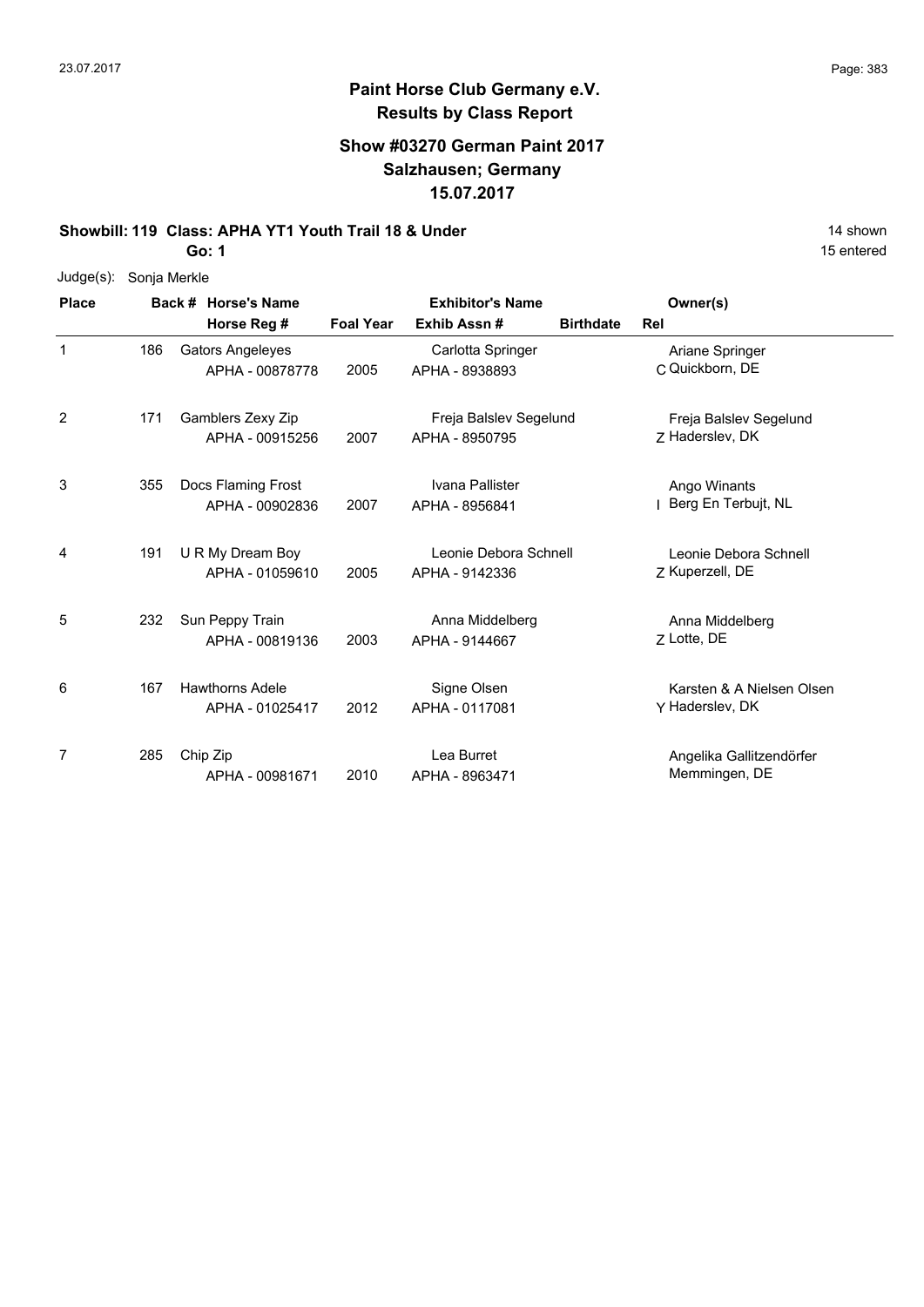## **Paint Horse Club Germany e.V. Results by Class Report**

### **Show #03271 German Paint 2017 Salzhausen; Germany 15.07.2017**

**Showbill: 119 Class: APHA YT1 Youth Trail 18 & Under** 14 Shown 14 shown

**Go: 1**

Judge(s): Barry Schuurman

| <b>Place</b> |     | Back # Horse's Name                        | <b>Exhibitor's Name</b> |                                          |                  | Owner(s)                                     |
|--------------|-----|--------------------------------------------|-------------------------|------------------------------------------|------------------|----------------------------------------------|
|              |     | Horse Reg #                                | <b>Foal Year</b>        | Exhib Assn#                              | <b>Birthdate</b> | Rel                                          |
| 1            | 171 | Gamblers Zexy Zip<br>APHA - 00915256       | 2007                    | Freja Balslev Segelund<br>APHA - 8950795 |                  | Freja Balslev Segelund<br>Z Haderslev, DK    |
| 2            | 186 | <b>Gators Angeleyes</b><br>APHA - 00878778 | 2005                    | Carlotta Springer<br>APHA - 8938893      |                  | Ariane Springer<br>C Quickborn, DE           |
| 3            | 355 | Docs Flaming Frost<br>APHA - 00902836      | 2007                    | Ivana Pallister<br>APHA - 8956841        |                  | Ango Winants<br>Berg En Terbujt, NL          |
| 4            | 167 | <b>Hawthorns Adele</b><br>APHA - 01025417  | 2012                    | Signe Olsen<br>APHA - 0117081            |                  | Karsten & A Nielsen Olsen<br>Y Haderslev, DK |
| 5            | 232 | Sun Peppy Train<br>APHA - 00819136         | 2003                    | Anna Middelberg<br>APHA - 9144667        |                  | Anna Middelberg<br>7 Lotte, DE               |
| 6            | 191 | U R My Dream Boy<br>APHA - 01059610        | 2005                    | Leonie Debora Schnell<br>APHA - 9142336  |                  | Leonie Debora Schnell<br>Z Kuperzell, DE     |
| 7            | 285 | Chip Zip<br>APHA - 00981671                | 2010                    | Lea Burret<br>APHA - 8963471             |                  | Angelika Gallitzendörfer<br>Memmingen, DE    |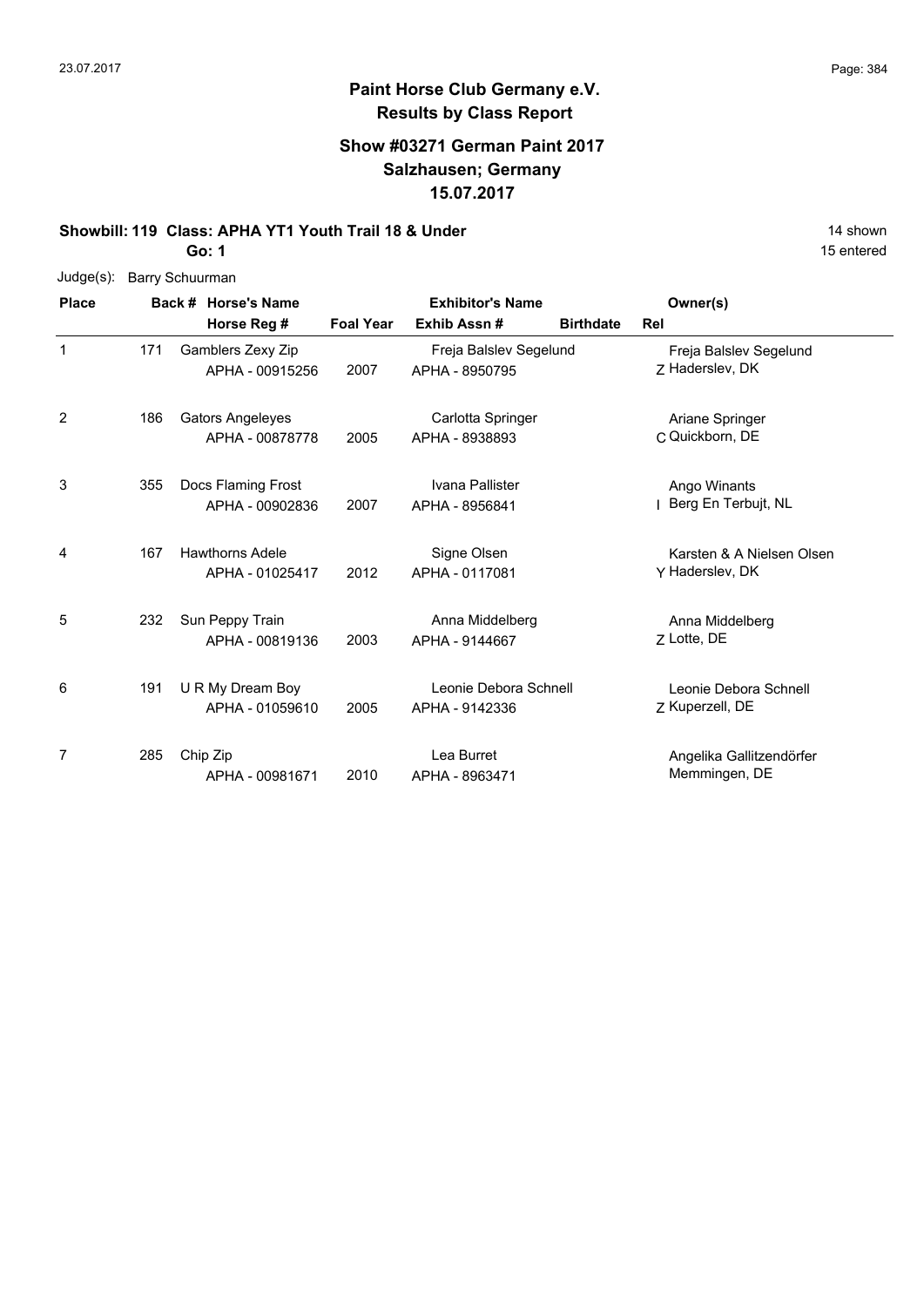### **Show #01698 German Paint 2017 Salzhausen; Germany 15.07.2017**

#### **Showbill: 121 Class: APHA TRL2 Jr Trail** 5 **Shown** 5 shown

**Go: 1**

 $Judae(a)$ :  $Dialdeba$ 

| Judge(s):    | <b>RICK LEMAY</b> |                                          | <b>Exhibitor's Name</b> |                                            |                                           |  |
|--------------|-------------------|------------------------------------------|-------------------------|--------------------------------------------|-------------------------------------------|--|
| <b>Place</b> |                   | Back # Horse's Name                      |                         |                                            | Owner(s)                                  |  |
|              |                   | Horse Reg #                              | <b>Foal Year</b>        | Exhib Assn#                                | Rel                                       |  |
| 1            | 166               | Ima Sensational Mover<br>APHA - 01042885 | 2014                    | Saskia Moeskops<br>APHA - 8620313          | Saskia Moeskops<br>Z Berg En Terblijt, NL |  |
| 2            | 300               | Notice Clues Rocket<br>APHA - 01039340   | 2014                    | Angelika Gallitzendörfer<br>APHA - 8203113 | Karl F Schettler<br>7 Muenchen, DE        |  |
| 3            | 382               | CBS Deery Lou<br>APHA - 01036988         | 2012                    | Pernilla Berndtsson<br>APHA - 8615992      | Anders Berndtsson<br>P Atvidaberg, SE     |  |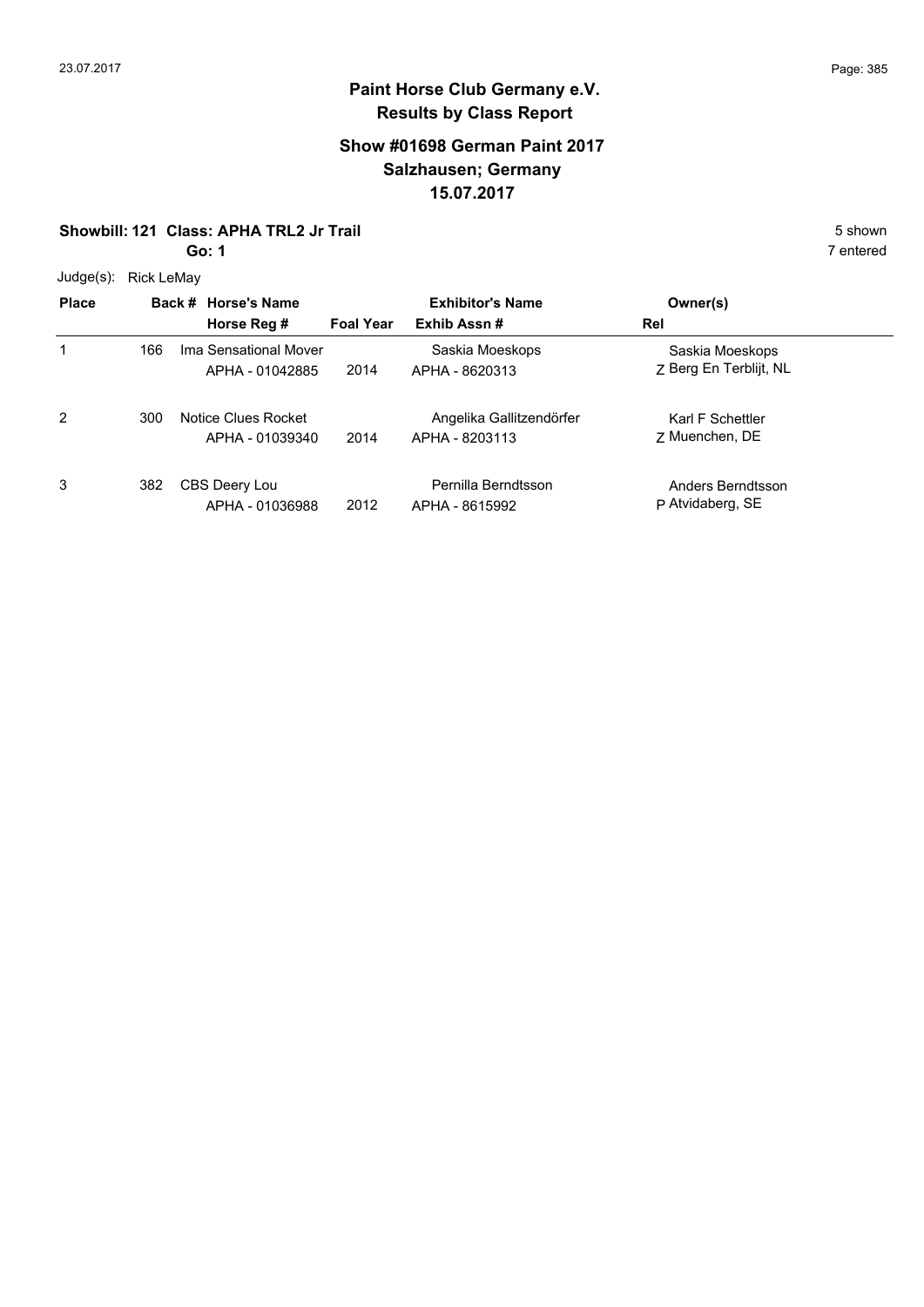### **Show #01699 German Paint 2017 Salzhausen; Germany 15.07.2017**

### **Showbill: 121 Class: APHA TRL2 Jr Trail** 5 **Shown** 5 shown

**Go: 1**

|  | Judge(s): Susanne Haug |
|--|------------------------|
|--|------------------------|

|              | $5 - 9 - 1$ $-7 - 5 - 6 - 1$ |                                          |                  |                                            |                                           |  |  |  |  |
|--------------|------------------------------|------------------------------------------|------------------|--------------------------------------------|-------------------------------------------|--|--|--|--|
| <b>Place</b> |                              | Back # Horse's Name                      |                  | <b>Exhibitor's Name</b>                    | Owner(s)                                  |  |  |  |  |
|              |                              | Horse Reg #                              | <b>Foal Year</b> | Exhib Assn#                                | Rel                                       |  |  |  |  |
| 1            | 166                          | Ima Sensational Mover<br>APHA - 01042885 | 2014             | Saskia Moeskops<br>APHA - 8620313          | Saskia Moeskops<br>Z Berg En Terblijt, NL |  |  |  |  |
| 2            | 382                          | CBS Deery Lou<br>APHA - 01036988         | 2012             | Pernilla Berndtsson<br>APHA - 8615992      | Anders Berndtsson<br>P Atvidaberg, SE     |  |  |  |  |
| 3            | 300                          | Notice Clues Rocket<br>APHA - 01039340   | 2014             | Angelika Gallitzendörfer<br>APHA - 8203113 | Karl F Schettler<br>7 Muenchen, DE        |  |  |  |  |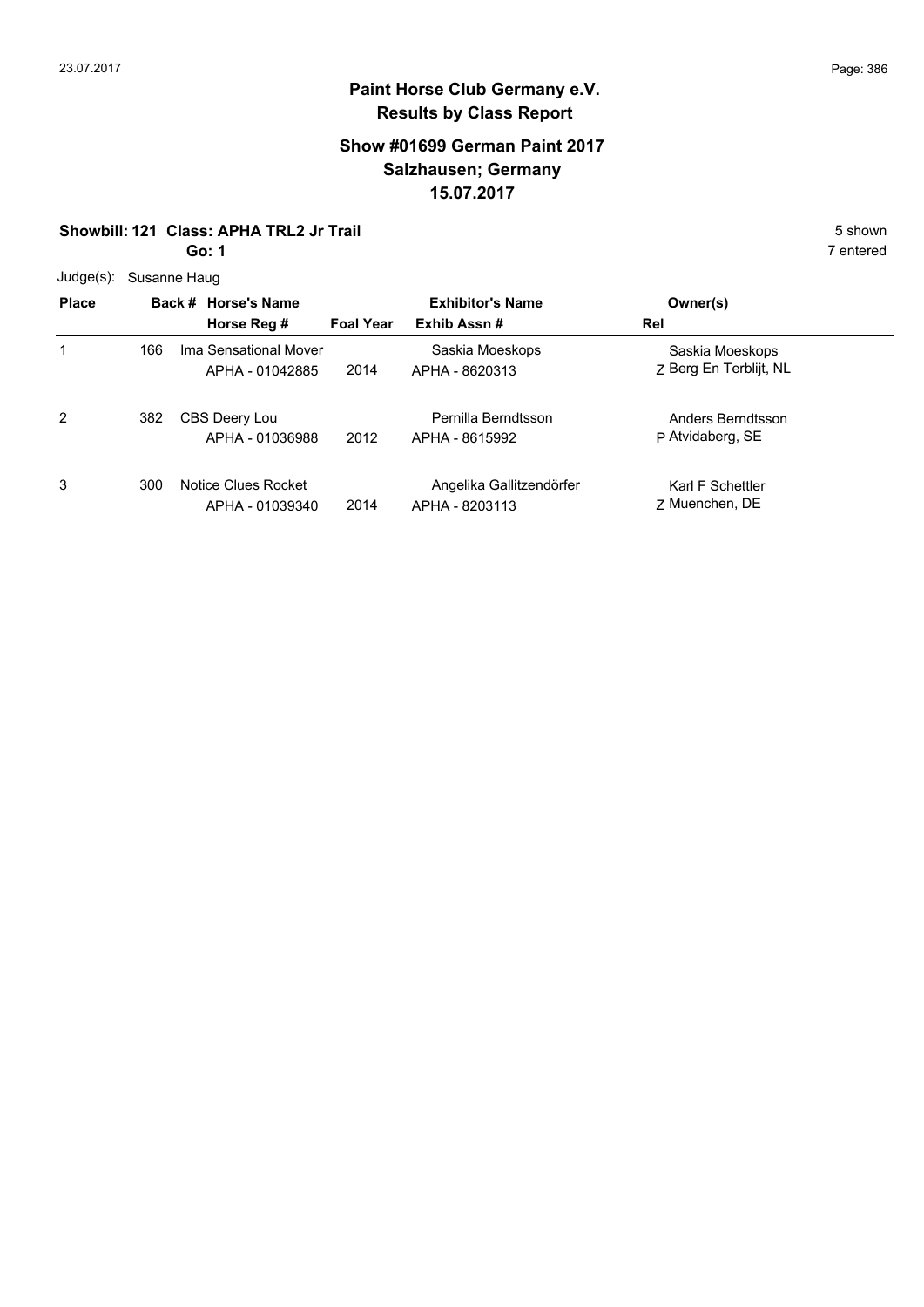### **Show #03270 German Paint 2017 Salzhausen; Germany 15.07.2017**

#### **Showbill: 121 Class: APHA TRL2 Jr Trail** 5 **Shown** 5 shown

**Go: 1**

Judge(s): Sonja Merkle

| Juuye(s).    | <b>SUITE METRIC</b> |                                          |                  |                                            |                                           |  |
|--------------|---------------------|------------------------------------------|------------------|--------------------------------------------|-------------------------------------------|--|
| <b>Place</b> |                     | Back # Horse's Name                      |                  | <b>Exhibitor's Name</b>                    | Owner(s)                                  |  |
|              |                     | Horse Reg #                              | <b>Foal Year</b> | Exhib Assn#                                | Rel                                       |  |
| 1            | 166                 | Ima Sensational Mover<br>APHA - 01042885 | 2014             | Saskia Moeskops<br>APHA - 8620313          | Saskia Moeskops<br>Z Berg En Terblijt, NL |  |
| 2            | 382                 | CBS Deery Lou<br>APHA - 01036988         | 2012             | Pernilla Berndtsson<br>APHA - 8615992      | Anders Berndtsson<br>P Atvidaberg, SE     |  |
| 3            | 300                 | Notice Clues Rocket<br>APHA - 01039340   | 2014             | Angelika Gallitzendörfer<br>APHA - 8203113 | Karl F Schettler<br>7 Muenchen, DE        |  |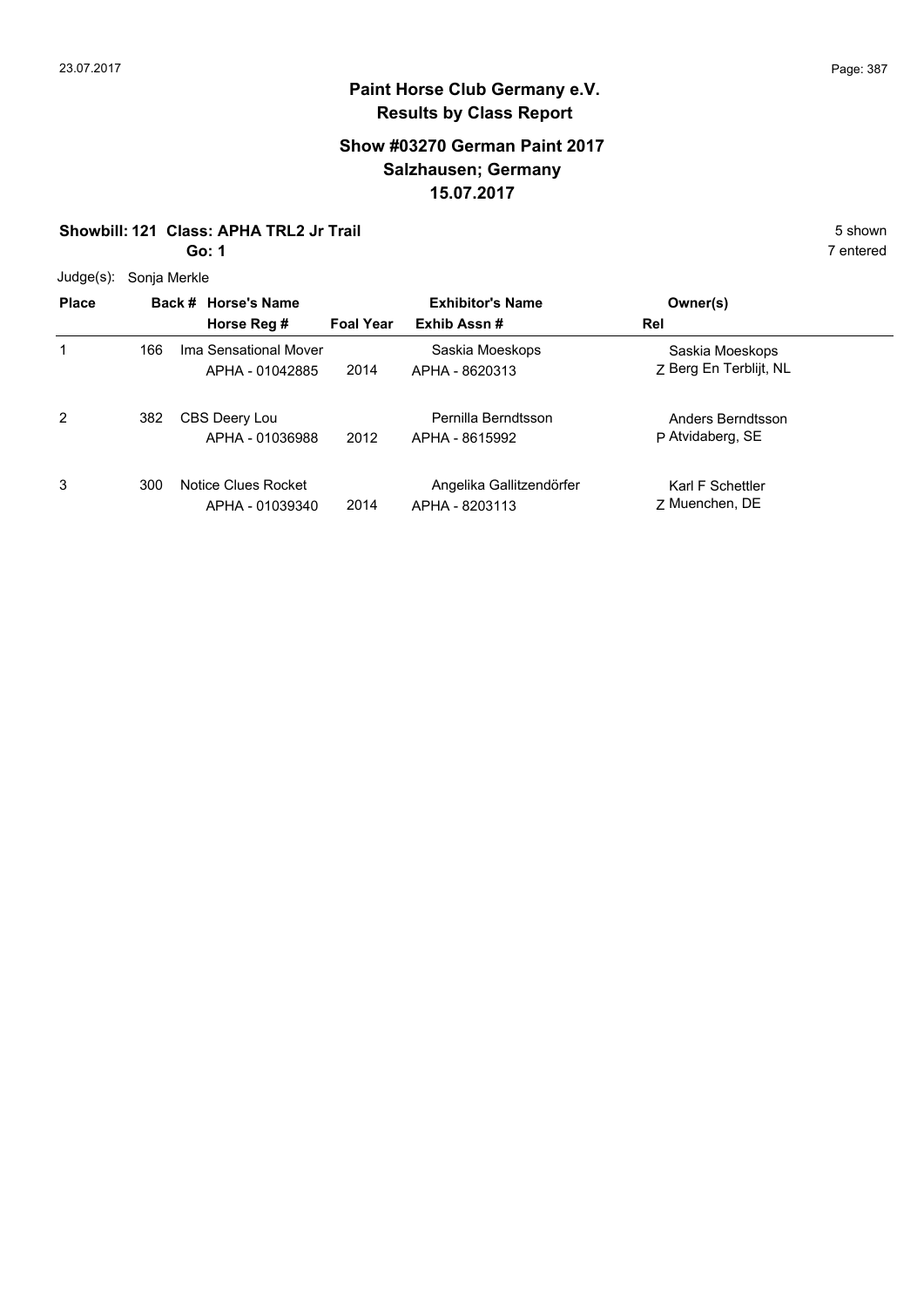### **Show #03271 German Paint 2017 Salzhausen; Germany 15.07.2017**

#### **Showbill: 121 Class: APHA TRL2 Jr Trail** 5 **Shown** 5 shown

**Go: 1**

7 entered

Judge(s): Barry Schuurman

| <b>Place</b> |     | Back # Horse's Name<br>Horse Reg #       | <b>Foal Year</b> | <b>Exhibitor's Name</b><br>Exhib Assn#     | Owner(s)<br>Rel                           |  |
|--------------|-----|------------------------------------------|------------------|--------------------------------------------|-------------------------------------------|--|
| 1            | 166 | Ima Sensational Mover<br>APHA - 01042885 | 2014             | Saskia Moeskops<br>APHA - 8620313          | Saskia Moeskops<br>Z Berg En Terblijt, NL |  |
| 2            | 300 | Notice Clues Rocket<br>APHA - 01039340   | 2014             | Angelika Gallitzendörfer<br>APHA - 8203113 | Karl F Schettler<br>7 Muenchen, DE        |  |
| 3            | 382 | CBS Deery Lou<br>APHA - 01036988         | 2012             | Pernilla Berndtsson<br>APHA - 8615992      | Anders Berndtsson<br>P Atvidaberg, SE     |  |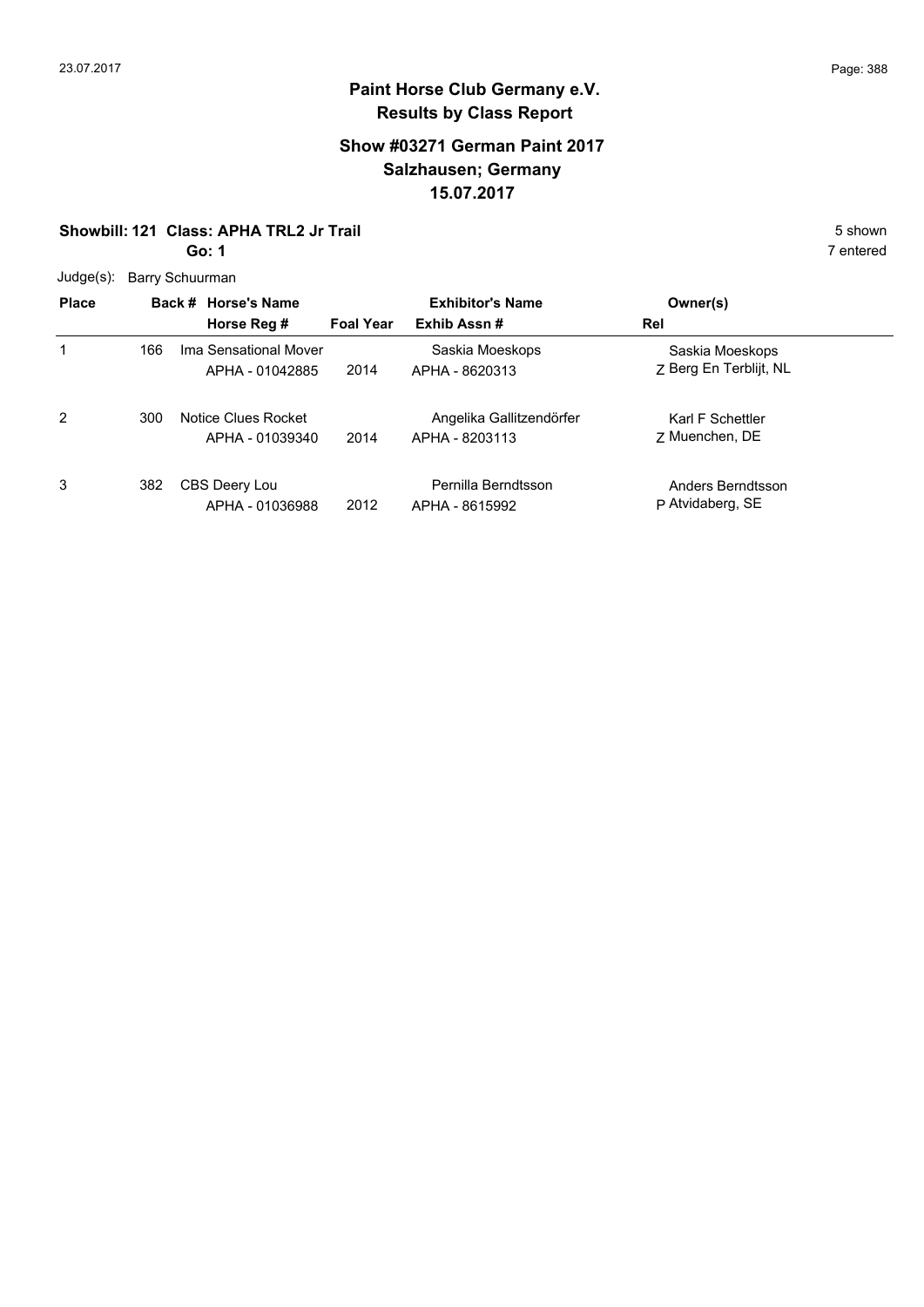### **Paint Horse Club Germany e.V. Results by Class Report**

### **Show #01698 German Paint 2017 Salzhausen; Germany 15.07.2017**

#### **Showbill: 122 Class: APHA BT2 SPB Jr Trail** 1 **Shown** 1 shown

**Go: 1**

Judge(s): Rick LeMay

| <b>Place</b> |     | Back # Horse's Name<br>Horse Reg #      | <b>Foal Year</b> | <b>Exhibitor's Name</b><br>Exhib Assn # | Owner(s)<br>Rel                      |
|--------------|-----|-----------------------------------------|------------------|-----------------------------------------|--------------------------------------|
|              | 239 | AM Theultimategideon<br>APHA - 01022627 | 2012             | Alexandra Morocutti<br>APHA - MORO1     | Alexandra Promitzer<br>Waldstein, AT |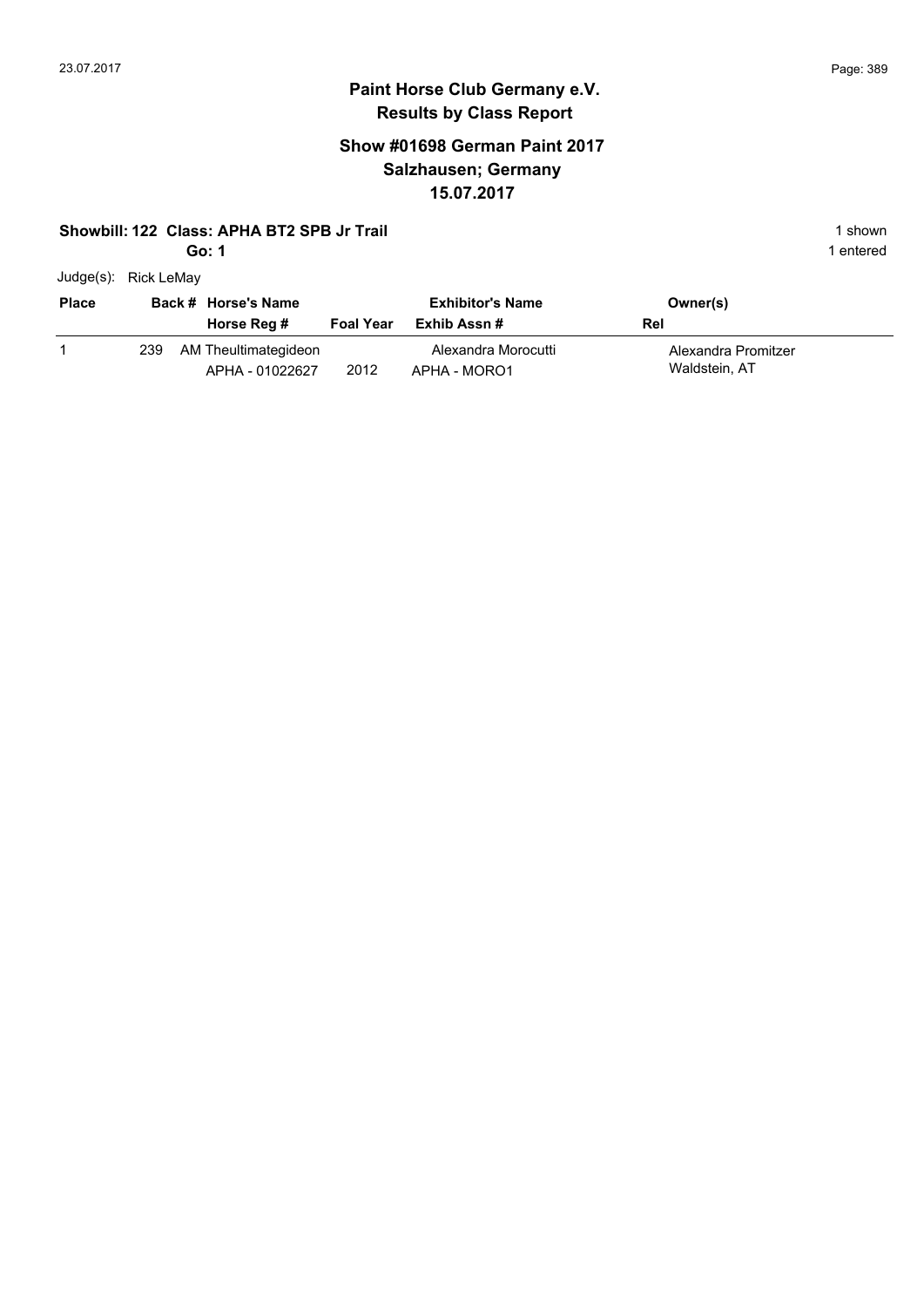### **Paint Horse Club Germany e.V. Results by Class Report**

### **Show #01699 German Paint 2017 Salzhausen; Germany 15.07.2017**

#### **Showbill: 122 Class: APHA BT2 SPB Jr Trail** 1 **Shown** 1 shown

| Judge(s): Susanne Haug |  |
|------------------------|--|
|------------------------|--|

| <b>Place</b> |     | Back # Horse's Name<br>Horse Reg #      | <b>Foal Year</b> | <b>Exhibitor's Name</b><br>Exhib Assn # | Owner(s)<br>Rel                      |
|--------------|-----|-----------------------------------------|------------------|-----------------------------------------|--------------------------------------|
|              | 239 | AM Theultimategideon<br>APHA - 01022627 | 2012             | Alexandra Morocutti<br>APHA - MORO1     | Alexandra Promitzer<br>Waldstein, AT |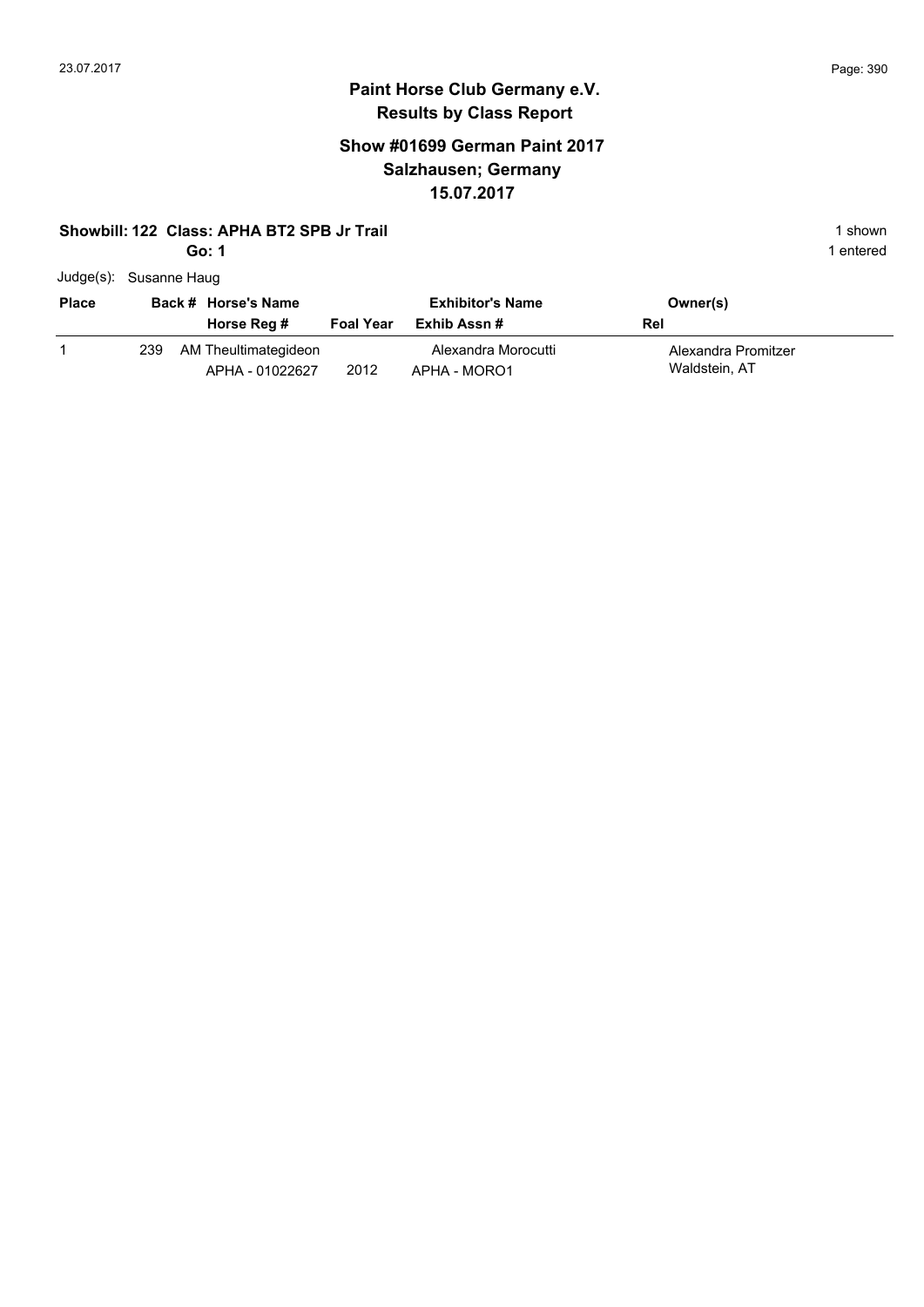### **Paint Horse Club Germany e.V. Results by Class Report**

### **Show #03270 German Paint 2017 Salzhausen; Germany 15.07.2017**

#### **Showbill: 122 Class: APHA BT2 SPB Jr Trail** 1 **Shown** 1 shown

| $Judge(s)$ : | Sonja Merkle |
|--------------|--------------|
|--------------|--------------|

| <b>Place</b> |     | Back # Horse's Name<br>Horse Reg #      | <b>Foal Year</b> | <b>Exhibitor's Name</b><br>Exhib Assn # | Owner(s)<br>Rel                      |  |
|--------------|-----|-----------------------------------------|------------------|-----------------------------------------|--------------------------------------|--|
|              | 239 | AM Theultimategideon<br>APHA - 01022627 | 2012             | Alexandra Morocutti<br>APHA - MORO1     | Alexandra Promitzer<br>Waldstein, AT |  |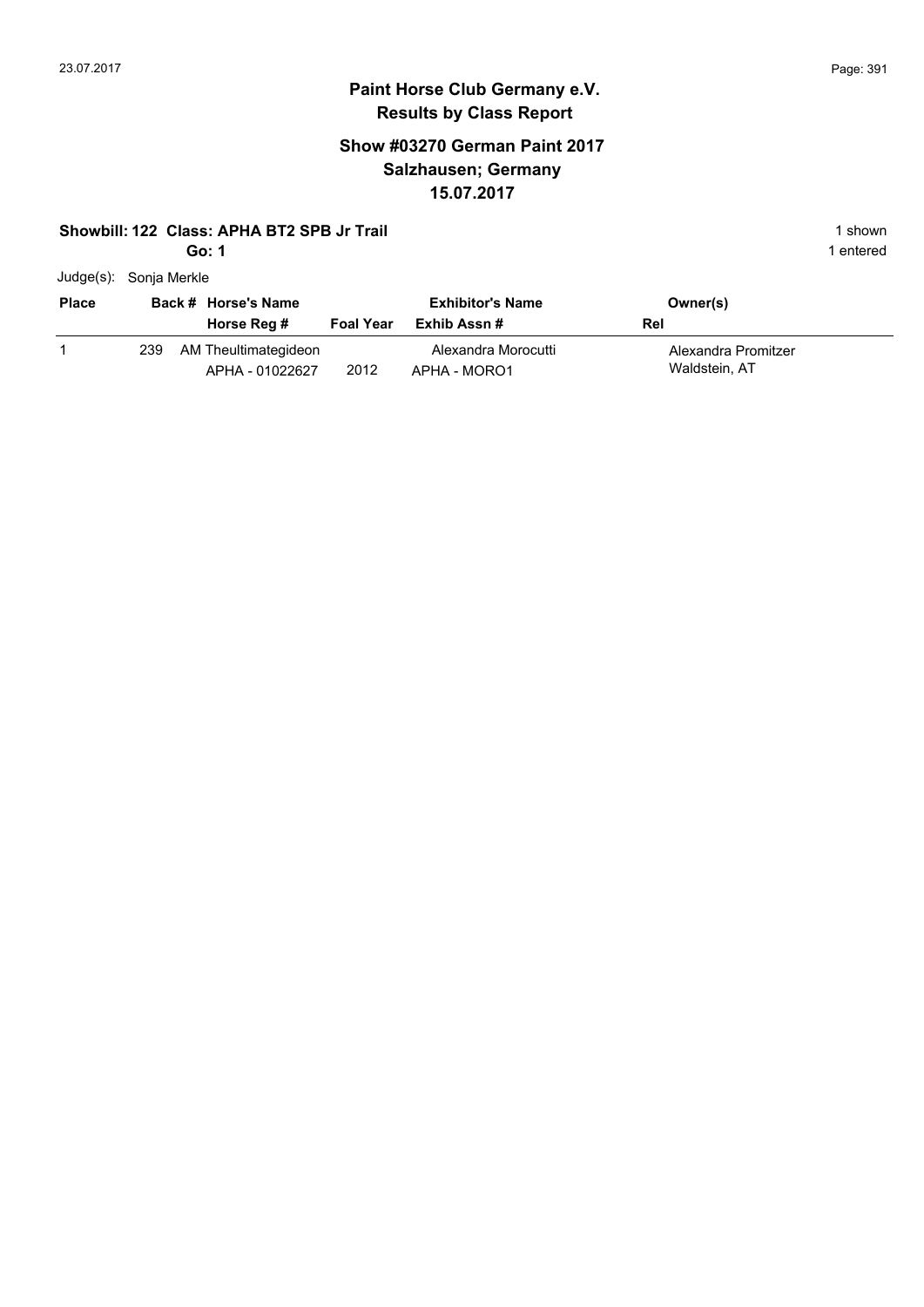### **Paint Horse Club Germany e.V. Results by Class Report**

### **Show #03271 German Paint 2017 Salzhausen; Germany 15.07.2017**

#### **Showbill: 122 Class: APHA BT2 SPB Jr Trail** 1 **Shown** 1 shown

|  | Judge(s): Barry Schuurman |
|--|---------------------------|
|--|---------------------------|

| <b>Place</b> |      | Back # Horse's Name<br>Horse Reg #      | <b>Foal Year</b> | <b>Exhibitor's Name</b><br>Exhib Assn # | Owner(s)<br>Rel                      |
|--------------|------|-----------------------------------------|------------------|-----------------------------------------|--------------------------------------|
|              | 239. | AM Theultimategideon<br>APHA - 01022627 | 2012             | Alexandra Morocutti<br>APHA - MORO1     | Alexandra Promitzer<br>Waldstein, AT |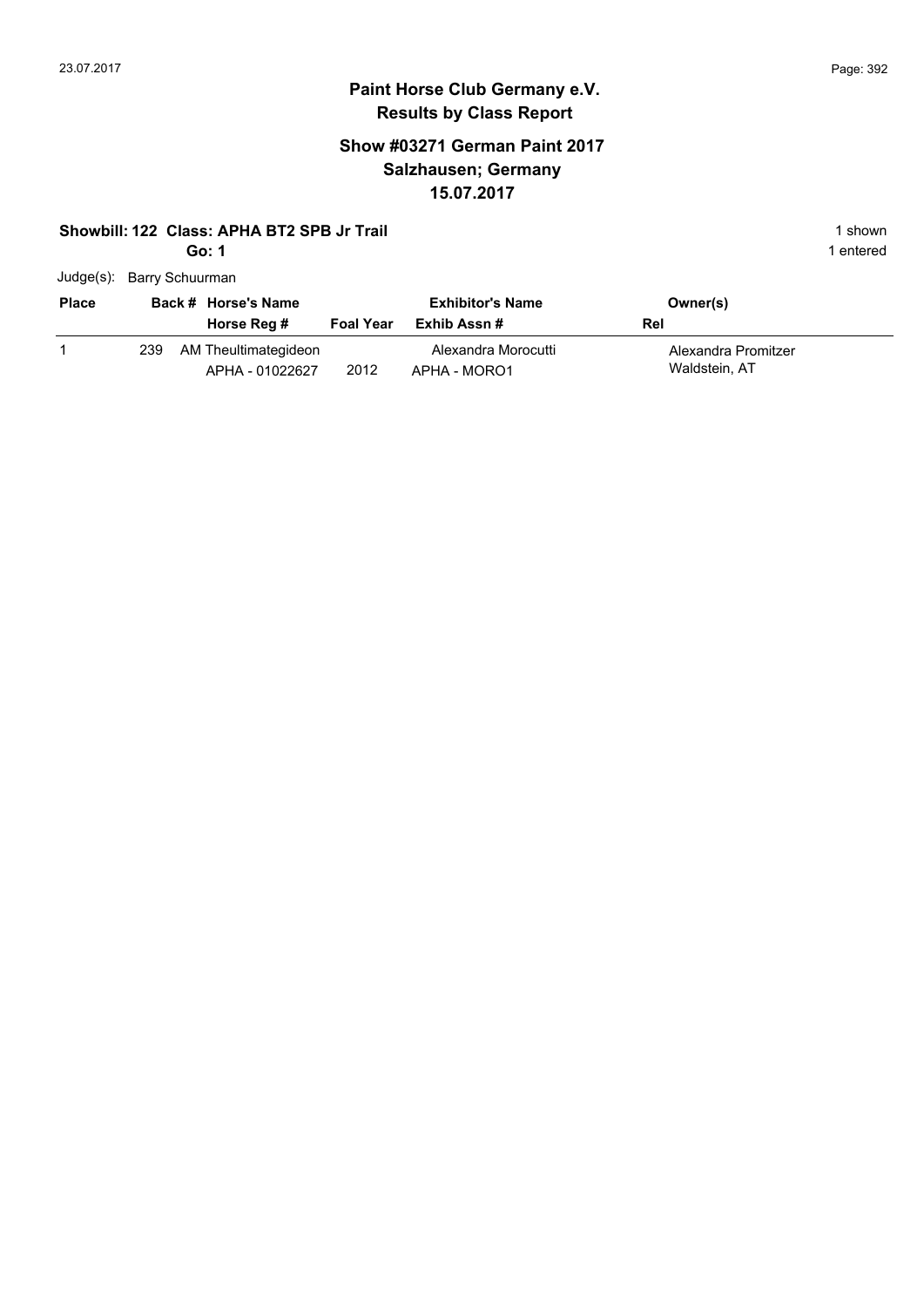# **Paint Horse Club Germany e.V. Results by Class Report**

#### **Show #01698 German Paint 2017 Salzhausen; Germany 15.07.2017**

**Showbill: 123 Class: APHA TRL3 Sr Trail** 14 Shown 14 shown

**Go: 1**

Judge(s): Rick LeMay

| <b>Place</b> |     | Back # Horse's Name<br>Horse Reg #              | <b>Foal Year</b> | <b>Exhibitor's Name</b><br>Exhib Assn#   | Owner(s)<br>Rel                           |
|--------------|-----|-------------------------------------------------|------------------|------------------------------------------|-------------------------------------------|
| 1            | 252 | PP Prozakprescription<br>APHA - 00986611        | 2010             | Lenka Snablova<br>APHA - 8622599         | Hynek Lepka<br>E Bakov Nad Jizerou, CZ    |
| 2            | 195 | <b>Shot Girl</b><br>APHA - 00994625             | 2008             | Anna-Alisa Samse<br>APHA - 8982739       | Anna-Alisa Samse<br>Z Hannover, DE        |
| 3            | 164 | <b>Cashin The Assets</b><br>APHA - 00624351     | 2001             | Enja Libor<br>APHA - 8693878             | Evelyn Petrasch<br>Schermbeck, DE         |
| 4            | 196 | Chicaoscura<br>APHA - 00943358                  | 2008             | Melanie Hein<br>APHA - 8948486           | <b>Melanie Hein</b><br>Z Hoegsdorf, DE    |
| 5            | 171 | Gamblers Zexy Zip<br>APHA - 00915256            | 2007             | Freja Balslev Segelund<br>APHA - 8950795 | Freja Balslev Segelund<br>7 Haderslev, DK |
| 6            | 172 | <b>Gamblers First Murphy</b><br>APHA - 00983138 | 2010             | <b>Kim Blockus</b><br>APHA - 8576510     | Joana Christel Sprogoe<br>Suelfeld, DE    |
| 7            | 199 | Luckys Candy Diamond<br>APHA - 00829251         | 2005             | Tanja Hubrich<br>APHA - 8775847          | Tanja Hubrich<br>7 Grafschaft, DE         |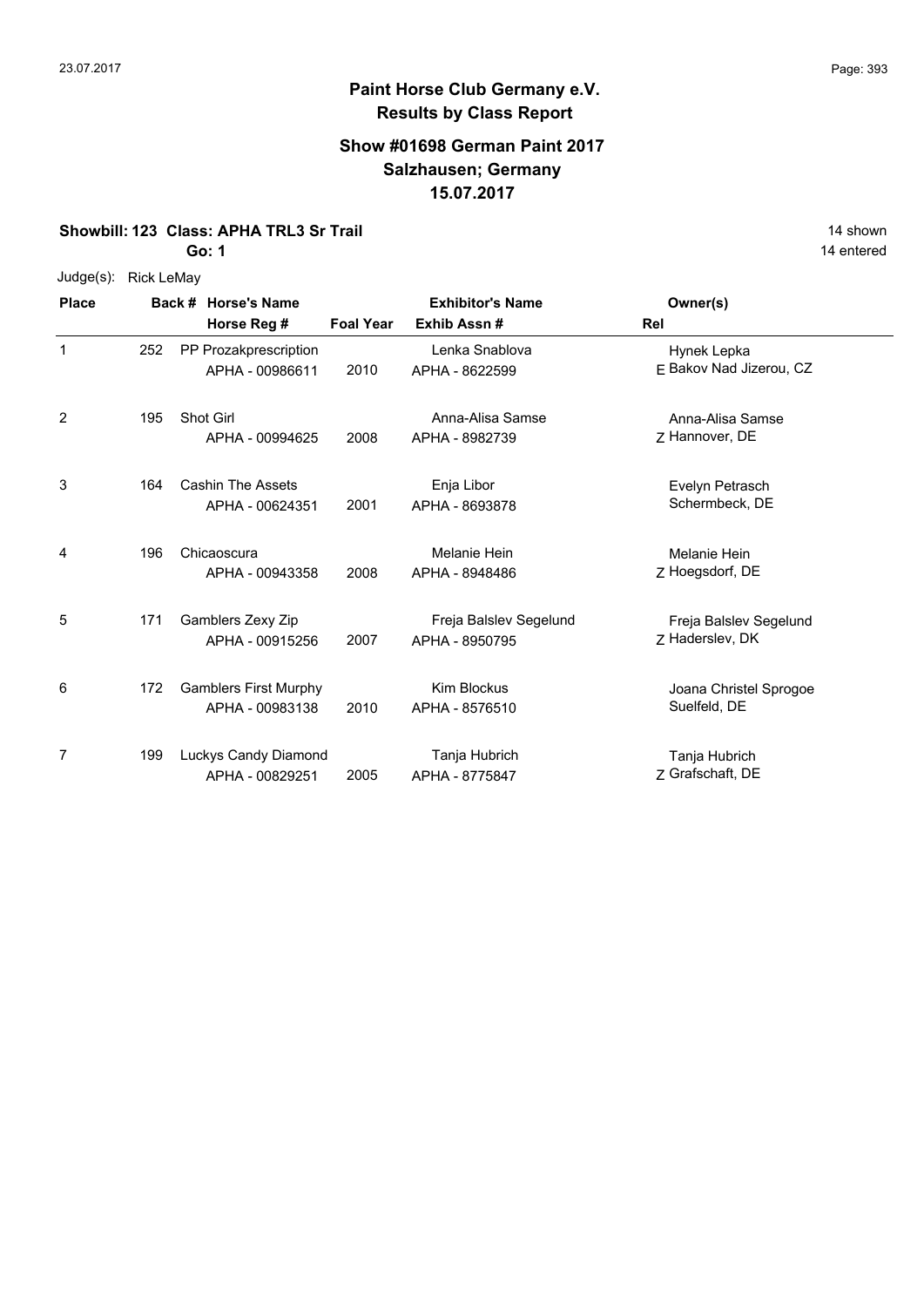#### **Show #01699 German Paint 2017 Salzhausen; Germany 15.07.2017**

**Showbill: 123 Class: APHA TRL3 Sr Trail** 14 Shown 14 shown

**Go: 1**

| $Judge(s)$ : | Susanne Haug |                              |                  |                         |                         |
|--------------|--------------|------------------------------|------------------|-------------------------|-------------------------|
| <b>Place</b> |              | Back # Horse's Name          |                  | <b>Exhibitor's Name</b> | Owner(s)                |
|              |              | Horse Reg #                  | <b>Foal Year</b> | Exhib Assn#             | Rel                     |
| 1            | 252          | PP Prozakprescription        |                  | Lenka Snablova          | Hynek Lepka             |
|              |              | APHA - 00986611              | 2010             | APHA - 8622599          | E Bakov Nad Jizerou, CZ |
| 2            | 195          | <b>Shot Girl</b>             |                  | Anna-Alisa Samse        | Anna-Alisa Samse        |
|              |              | APHA - 00994625              | 2008             | APHA - 8982739          | Z Hannover, DE          |
| 3            | 164          | <b>Cashin The Assets</b>     |                  | Enja Libor              | Evelyn Petrasch         |
|              |              | APHA - 00624351              | 2001             | APHA - 8693878          | Schermbeck, DE          |
| 4            | 172          | <b>Gamblers First Murphy</b> |                  | <b>Kim Blockus</b>      | Joana Christel Sprogoe  |
|              |              | APHA - 00983138              | 2010             | APHA - 8576510          | Suelfeld, DE            |
| 5            | 171          | Gamblers Zexy Zip            |                  | Freja Balslev Segelund  | Freja Balslev Segelund  |
|              |              | APHA - 00915256              | 2007             | APHA - 8950795          | Z Haderslev, DK         |
| 6            | 196          | Chicaoscura                  |                  | Melanie Hein            | Melanie Hein            |
|              |              | APHA - 00943358              | 2008             | APHA - 8948486          | Z Hoegsdorf, DE         |
| 7            | 199          | Luckys Candy Diamond         |                  | Tanja Hubrich           | Tanja Hubrich           |
|              |              | APHA - 00829251              | 2005             | APHA - 8775847          | Z Grafschaft, DE        |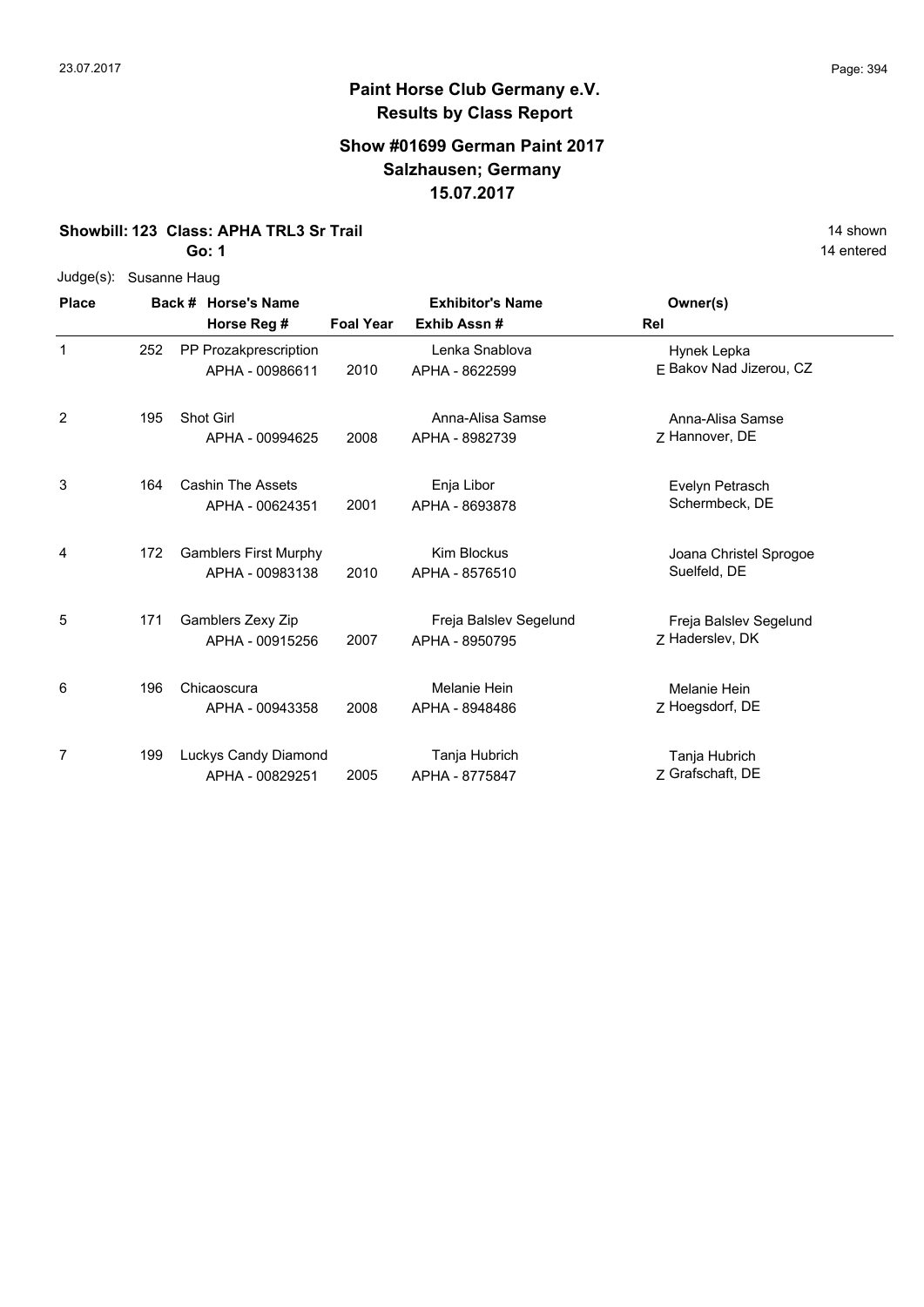### **Show #03270 German Paint 2017 Salzhausen; Germany 15.07.2017**

**Showbill: 123 Class: APHA TRL3 Sr Trail** 14 Shown 14 shown

**Go: 1**

| $Judge(s)$ : |     | Sonja Merkle                 |                  |                         |                         |  |  |  |  |  |  |  |
|--------------|-----|------------------------------|------------------|-------------------------|-------------------------|--|--|--|--|--|--|--|
| <b>Place</b> |     | Back # Horse's Name          |                  | <b>Exhibitor's Name</b> | Owner(s)                |  |  |  |  |  |  |  |
|              |     | Horse Reg #                  | <b>Foal Year</b> | Exhib Assn#             | Rel                     |  |  |  |  |  |  |  |
| $\mathbf{1}$ | 252 | PP Prozakprescription        |                  | Lenka Snablova          | Hynek Lepka             |  |  |  |  |  |  |  |
|              |     | APHA - 00986611              | 2010             | APHA - 8622599          | E Bakov Nad Jizerou, CZ |  |  |  |  |  |  |  |
| 2            | 195 | Shot Girl                    |                  | Anna-Alisa Samse        | Anna-Alisa Samse        |  |  |  |  |  |  |  |
|              |     | APHA - 00994625              | 2008             | APHA - 8982739          | Z Hannover, DE          |  |  |  |  |  |  |  |
| 3            | 164 | <b>Cashin The Assets</b>     |                  | Enja Libor              | Evelyn Petrasch         |  |  |  |  |  |  |  |
|              |     | APHA - 00624351              | 2001             | APHA - 8693878          | Schermbeck, DE          |  |  |  |  |  |  |  |
| 4            | 171 | Gamblers Zexy Zip            |                  | Freja Balslev Segelund  | Freja Balslev Segelund  |  |  |  |  |  |  |  |
|              |     | APHA - 00915256              | 2007             | APHA - 8950795          | Z Haderslev, DK         |  |  |  |  |  |  |  |
| 5            | 172 | <b>Gamblers First Murphy</b> |                  | <b>Kim Blockus</b>      | Joana Christel Sprogoe  |  |  |  |  |  |  |  |
|              |     | APHA - 00983138              | 2010             | APHA - 8576510          | Suelfeld, DE            |  |  |  |  |  |  |  |
| 6            | 196 | Chicaoscura                  |                  | Melanie Hein            | Melanie Hein            |  |  |  |  |  |  |  |
|              |     | APHA - 00943358              | 2008             | APHA - 8948486          | Z Hoegsdorf, DE         |  |  |  |  |  |  |  |
| 7            | 199 | Luckys Candy Diamond         |                  | Tanja Hubrich           | Tanja Hubrich           |  |  |  |  |  |  |  |
|              |     | APHA - 00829251              | 2005             | APHA - 8775847          | Z Grafschaft, DE        |  |  |  |  |  |  |  |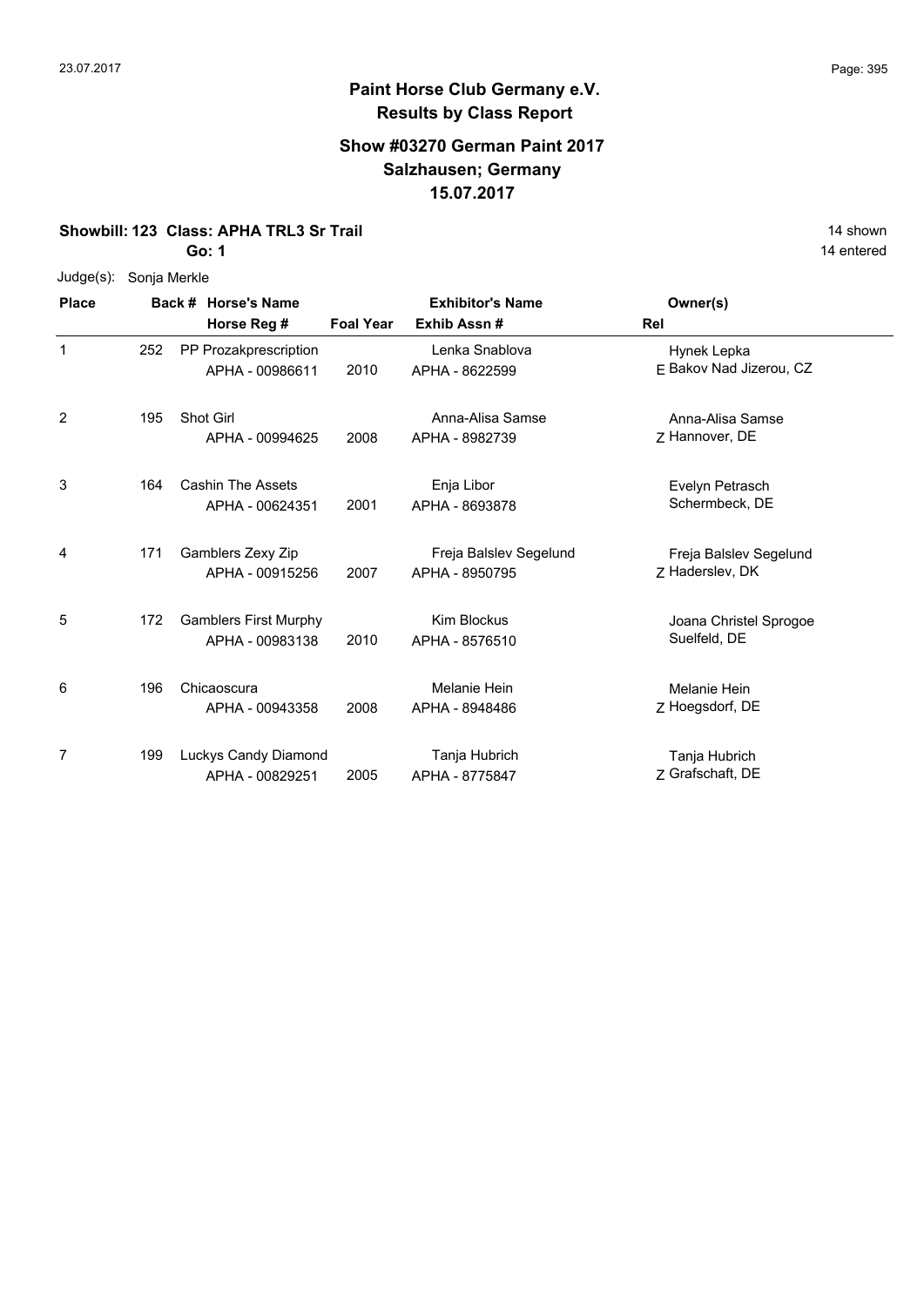### **Show #03271 German Paint 2017 Salzhausen; Germany 15.07.2017**

**Showbill: 123 Class: APHA TRL3 Sr Trail** 14 Shown 14 shown

**Go: 1**

|              |                 | ו :סט                        |                                    |      |                                          | 14 entere                                 |  |  |  |
|--------------|-----------------|------------------------------|------------------------------------|------|------------------------------------------|-------------------------------------------|--|--|--|
| $Judge(s)$ : | Barry Schuurman |                              |                                    |      |                                          |                                           |  |  |  |
| <b>Place</b> |                 |                              | Back # Horse's Name<br>Horse Reg # |      | <b>Exhibitor's Name</b><br>Exhib Assn#   | Owner(s)<br>Rel                           |  |  |  |
| $\mathbf{1}$ | 252             | PP Prozakprescription        | APHA - 00986611                    | 2010 | Lenka Snablova<br>APHA - 8622599         | Hynek Lepka<br>E Bakov Nad Jizerou, CZ    |  |  |  |
| 2            | 195             | Shot Girl                    | APHA - 00994625                    | 2008 | Anna-Alisa Samse<br>APHA - 8982739       | Anna-Alisa Samse<br>Z Hannover, DE        |  |  |  |
| 3            | 171             | Gamblers Zexy Zip            | APHA - 00915256                    | 2007 | Freja Balslev Segelund<br>APHA - 8950795 | Freja Balslev Segelund<br>7 Haderslev, DK |  |  |  |
| 4            | 164             | <b>Cashin The Assets</b>     | APHA - 00624351                    | 2001 | Enja Libor<br>APHA - 8693878             | Evelyn Petrasch<br>Schermbeck, DE         |  |  |  |
| 5            | 196             | Chicaoscura                  | APHA - 00943358                    | 2008 | Melanie Hein<br>APHA - 8948486           | Melanie Hein<br>Z Hoegsdorf, DE           |  |  |  |
| 6            | 172             | <b>Gamblers First Murphy</b> | APHA - 00983138                    | 2010 | <b>Kim Blockus</b><br>APHA - 8576510     | Joana Christel Sprogoe<br>Suelfeld, DE    |  |  |  |
| 7            | 199             | Luckys Candy Diamond         | APHA - 00829251                    | 2005 | Tanja Hubrich<br>APHA - 8775847          | Tanja Hubrich<br>Z Grafschaft, DE         |  |  |  |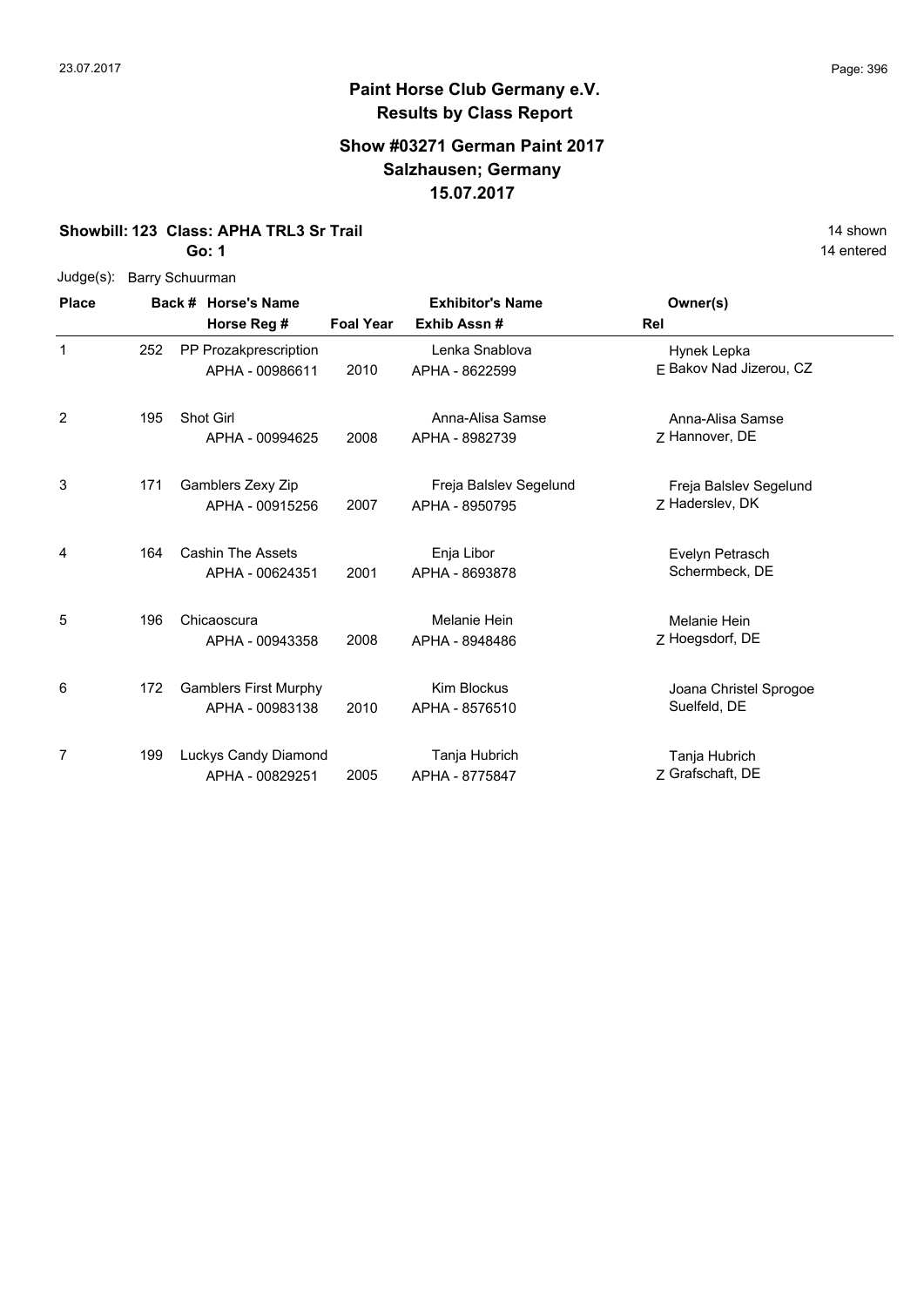## **Show #01698 German Paint 2017 Salzhausen; Germany 15.07.2017**

#### **Showbill: 124 Class: APHA BT3 SPB Sr Trail** 2 shown

**Go: 1**

Judge(s): Rick LeMay

| <b>Place</b> |     | Back # Horse's Name                    | <b>Exhibitor's Name</b> |                                   | Owner(s)                            |  |
|--------------|-----|----------------------------------------|-------------------------|-----------------------------------|-------------------------------------|--|
|              |     | Horse Reg #                            | <b>Foal Year</b>        | Exhib Assn#                       | Rel                                 |  |
|              | 190 | Unzippin The Assets<br>APHA - 00984654 | 2010                    | Jasmin Schuster<br>APHA - 8341024 | Jasmin Schuster<br>Z Schrozberg, DE |  |
| 2            | 268 | Go Cash Flow<br>APHA - 00876101        | 2006                    | Lisa Klaassen<br>APHA - 8919707   | Mirjam Klaassen<br>C Hengelo, NL    |  |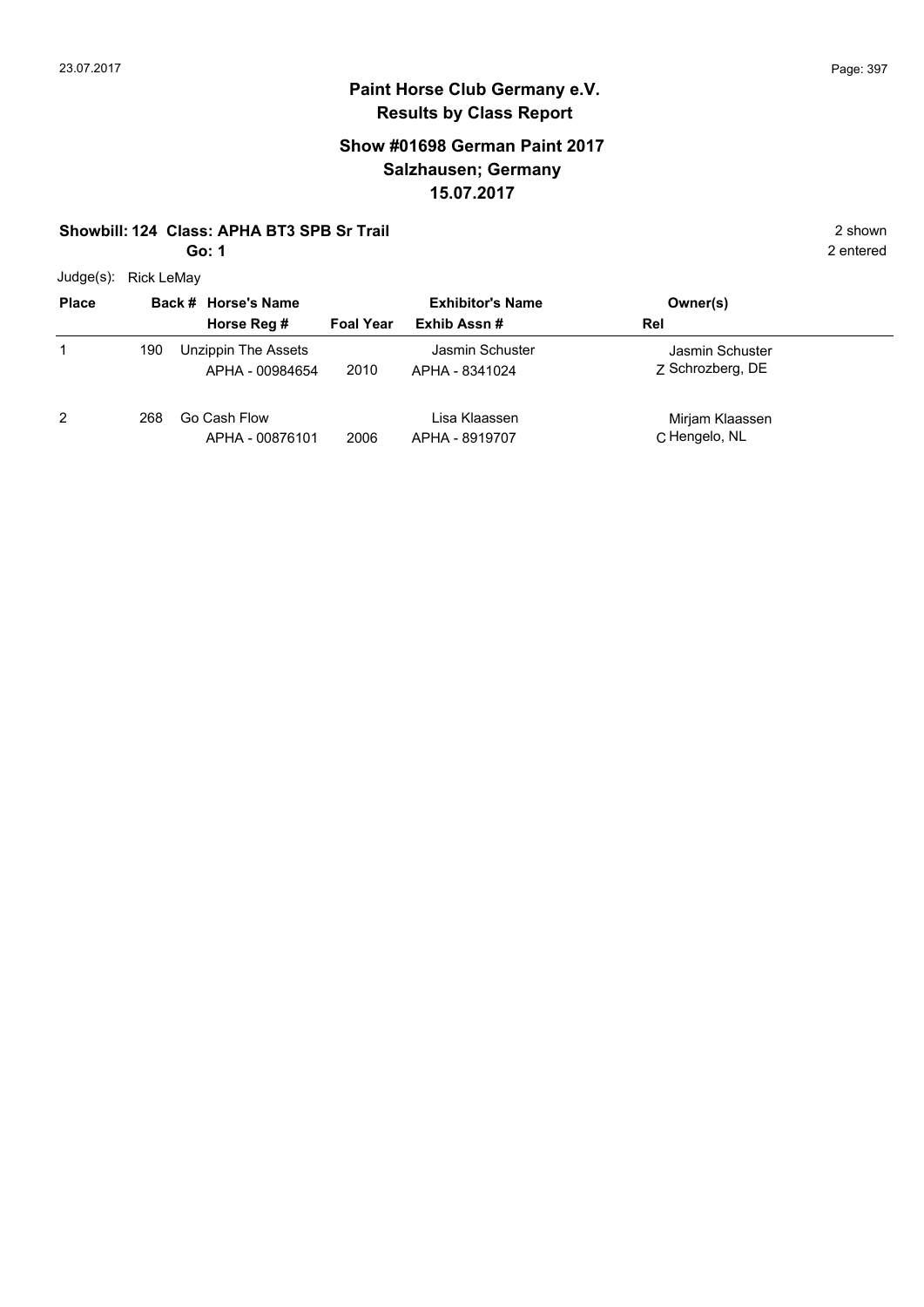## **Show #01699 German Paint 2017 Salzhausen; Germany 15.07.2017**

#### **Showbill: 124 Class: APHA BT3 SPB Sr Trail** 2 shown

**Go: 1**

Judge(s): Susanne Haug

| <b>Place</b>   |     | Back # Horse's Name                    | <b>Exhibitor's Name</b> |                                   | Owner(s)                            |
|----------------|-----|----------------------------------------|-------------------------|-----------------------------------|-------------------------------------|
|                |     | Horse Reg #                            | <b>Foal Year</b>        | Exhib Assn#                       | Rel                                 |
| 1              | 190 | Unzippin The Assets<br>APHA - 00984654 | 2010                    | Jasmin Schuster<br>APHA - 8341024 | Jasmin Schuster<br>Z Schrozberg, DE |
| $\overline{2}$ | 268 | Go Cash Flow<br>APHA - 00876101        | 2006                    | Lisa Klaassen<br>APHA - 8919707   | Mirjam Klaassen<br>C Hengelo, NL    |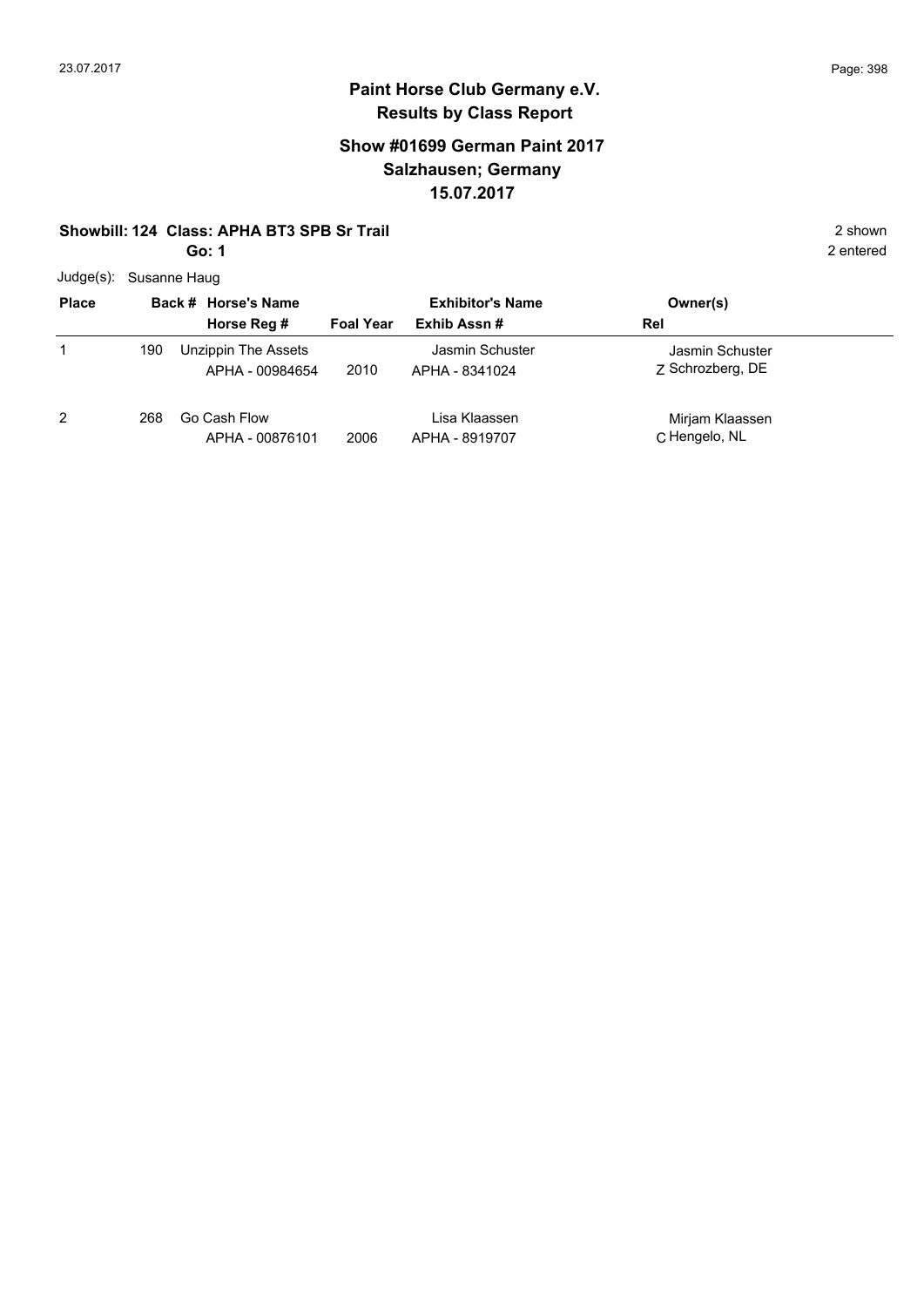## **Show #03270 German Paint 2017 Salzhausen; Germany 15.07.2017**

#### **Showbill: 124 Class: APHA BT3 SPB Sr Trail** 2 shown

**Go: 1**

Judge(s): Sonja Merkle

| <b>Place</b> |     | Back # Horse's Name                    |                  | <b>Exhibitor's Name</b>           | Owner(s)                            |
|--------------|-----|----------------------------------------|------------------|-----------------------------------|-------------------------------------|
|              |     | Horse Reg #                            | <b>Foal Year</b> | Exhib Assn#                       | Rel                                 |
|              | 190 | Unzippin The Assets<br>APHA - 00984654 | 2010             | Jasmin Schuster<br>APHA - 8341024 | Jasmin Schuster<br>Z Schrozberg, DE |
| 2            | 268 | Go Cash Flow<br>APHA - 00876101        | 2006             | Lisa Klaassen<br>APHA - 8919707   | Mirjam Klaassen<br>C Hengelo, NL    |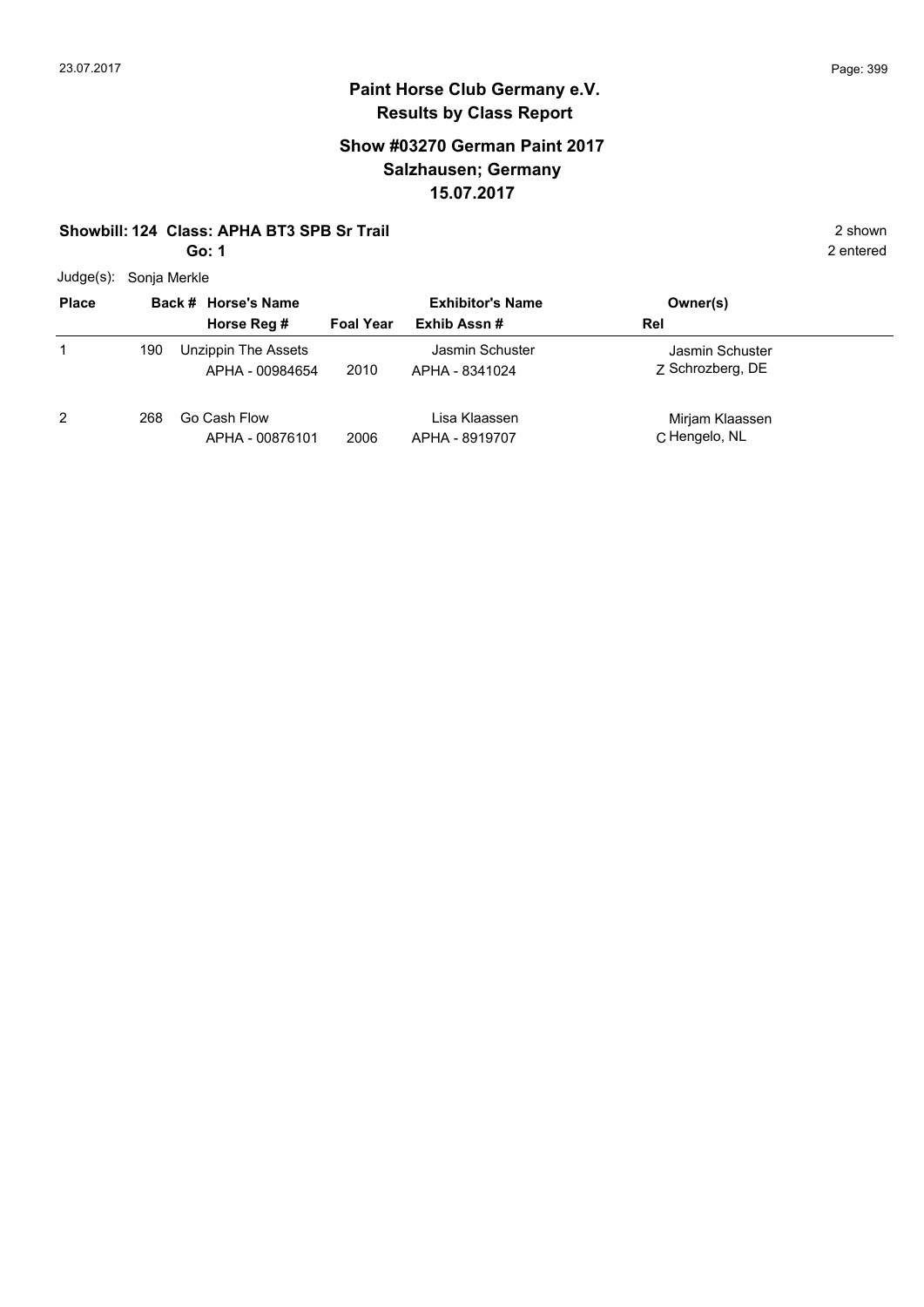## **Show #03271 German Paint 2017 Salzhausen; Germany 15.07.2017**

#### **Showbill: 124 Class: APHA BT3 SPB Sr Trail** 2 shown

**Go: 1**

Judge(s): Barry Schuurman

| $\frac{1}{2}$  |     |                                        |                         |                                   |                                     |  |
|----------------|-----|----------------------------------------|-------------------------|-----------------------------------|-------------------------------------|--|
| <b>Place</b>   |     | Back # Horse's Name                    | <b>Exhibitor's Name</b> |                                   | Owner(s)                            |  |
|                |     | Horse Reg #                            | <b>Foal Year</b>        | Exhib Assn#                       | Rel                                 |  |
|                | 190 | Unzippin The Assets<br>APHA - 00984654 | 2010                    | Jasmin Schuster<br>APHA - 8341024 | Jasmin Schuster<br>Z Schrozberg, DE |  |
| $\overline{2}$ | 268 | Go Cash Flow<br>APHA - 00876101        | 2006                    | Lisa Klaassen<br>APHA - 8919707   | Mirjam Klaassen<br>C Hengelo, NL    |  |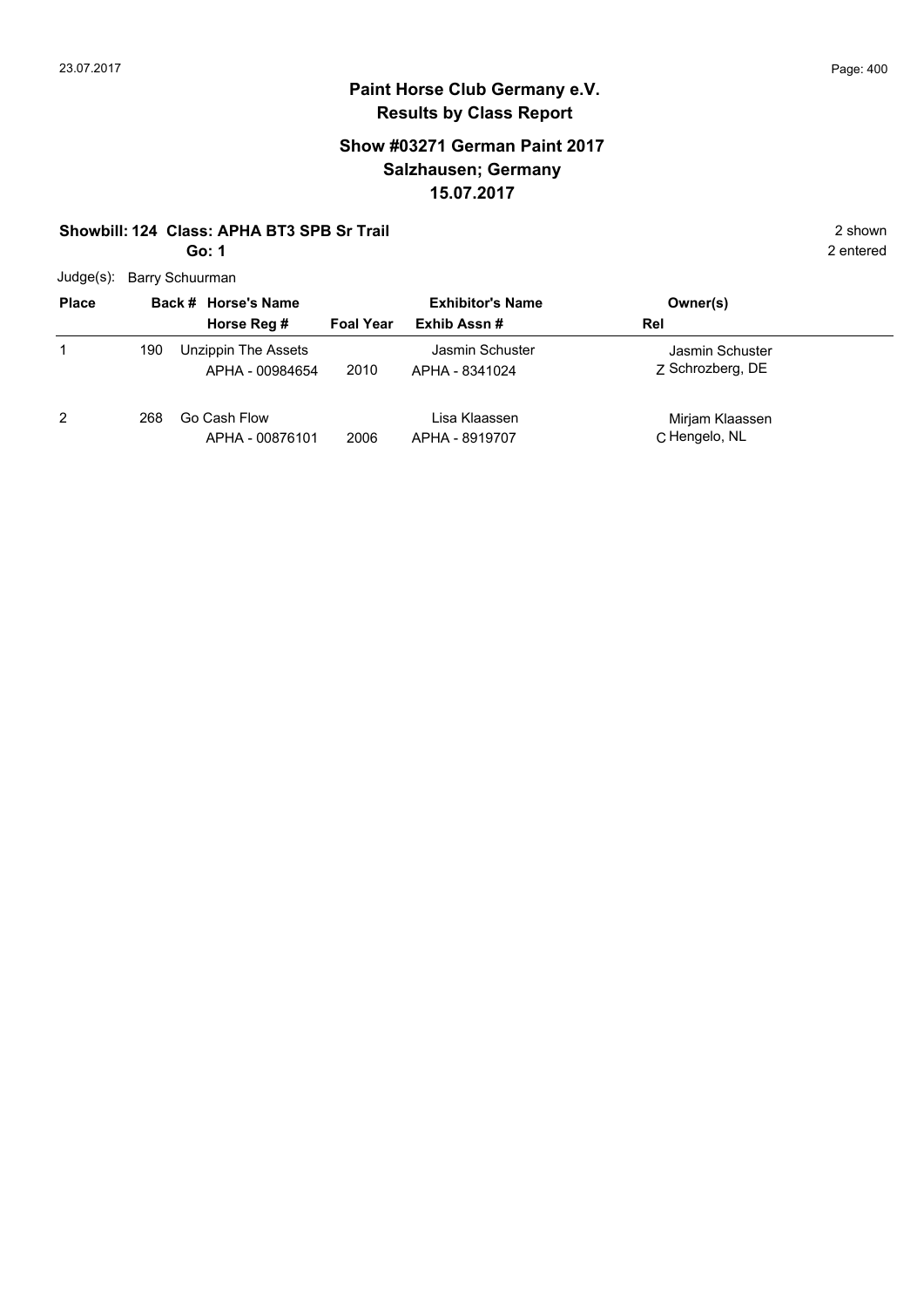## **Show #01698 German Paint 2017 Salzhausen; Germany 16.07.2017**

**Showbill: 126 Class: APHA NBH1 Novice Amateur Hunter Under Saddle** 11 Shown 11 shown

**Go: 1**

| Judge(s):    | <b>Rick LeMay</b> |                           |                  |                         |                         |  |  |  |  |  |  |
|--------------|-------------------|---------------------------|------------------|-------------------------|-------------------------|--|--|--|--|--|--|
| <b>Place</b> |                   | Back # Horse's Name       |                  | <b>Exhibitor's Name</b> | Owner(s)                |  |  |  |  |  |  |
|              |                   | Horse Reg #               | <b>Foal Year</b> | Exhib Assn#             | Rel                     |  |  |  |  |  |  |
| $\mathbf{1}$ | 260               | <b>Tardys Best Review</b> |                  | Nadine Neumann          | <b>Brigitte Munkert</b> |  |  |  |  |  |  |
|              |                   | APHA - 00886053           | 2006             | APHA - 8680052          | E Herzogenaurach, DE    |  |  |  |  |  |  |
| 2            | 228               | TL Cherokees Beauty       |                  | Carmen Hoepfl           | Monika Hagen            |  |  |  |  |  |  |
|              |                   | APHA - 00714702           | 2002             | APHA - 8995189          | Haldenwang, DE          |  |  |  |  |  |  |
| 3            | 181               | <b>CBS Party Elegance</b> |                  | Sara Liwell             | Sara Liwell             |  |  |  |  |  |  |
|              |                   | APHA - 01049422           | 2013             | APHA - 9144536          | Z Atvidaberg, SE        |  |  |  |  |  |  |
| 4            | 160               | JH Supreme Hot Sugar      |                  | Mintje Bohnee           | Mintje Bohnee           |  |  |  |  |  |  |
|              |                   | APHA - 01015227           | 2012             | APHA - 8986828          | Z Hamburg, DE           |  |  |  |  |  |  |
| 5            | 180               | <b>CBS Mr Snowflake</b>   |                  | Jessica Hallonquist     | Jessica Hallonquist     |  |  |  |  |  |  |
|              |                   | APHA - 00982548           | 2008             | APHA - 8998558          | Z Linghem, SE           |  |  |  |  |  |  |
| 6            | 153               | Maybebugsjillaroo CC      |                  | Katharina Tamke         | Katharina Tamke         |  |  |  |  |  |  |
|              |                   | APHA - 00970919           | 2009             | APHA - 8782481          | Z Neu Wulmstorf, DE     |  |  |  |  |  |  |
| 7            | 215               | Dunnit Quincy             |                  | Karolina Rusak          | Karolina Rusak          |  |  |  |  |  |  |
|              |                   | APHA - 00818826           | 2004             | APHA - 8829648          | Z Luban, PL             |  |  |  |  |  |  |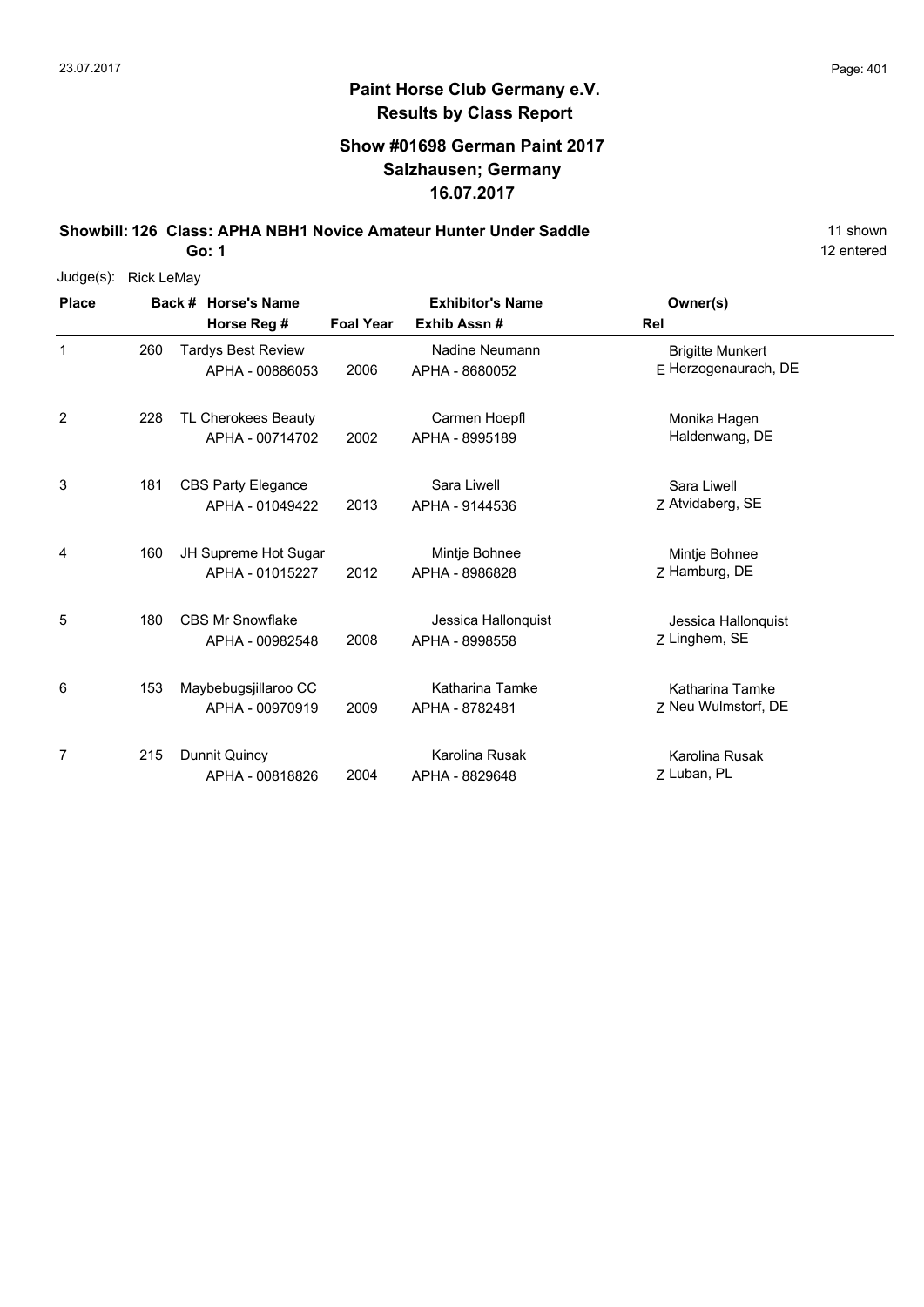## **Show #01699 German Paint 2017 Salzhausen; Germany 16.07.2017**

**Showbill: 126 Class: APHA NBH1 Novice Amateur Hunter Under Saddle** 11 Shown 11 shown

**Go: 1**

| Judge(s):    | Susanne Haug |  |                                              |                  |                                       |                                                 |  |  |  |  |  |
|--------------|--------------|--|----------------------------------------------|------------------|---------------------------------------|-------------------------------------------------|--|--|--|--|--|
| <b>Place</b> |              |  | Back # Horse's Name                          |                  | <b>Exhibitor's Name</b>               | Owner(s)                                        |  |  |  |  |  |
|              |              |  | Horse Reg #                                  | <b>Foal Year</b> | Exhib Assn#                           | <b>Rel</b>                                      |  |  |  |  |  |
| $\mathbf{1}$ | 260          |  | <b>Tardys Best Review</b><br>APHA - 00886053 | 2006             | Nadine Neumann<br>APHA - 8680052      | <b>Brigitte Munkert</b><br>E Herzogenaurach, DE |  |  |  |  |  |
| 2            | 180          |  | <b>CBS Mr Snowflake</b><br>APHA - 00982548   | 2008             | Jessica Hallonquist<br>APHA - 8998558 | Jessica Hallonquist<br>Z Linghem, SE            |  |  |  |  |  |
| 3            | 228          |  | TL Cherokees Beauty<br>APHA - 00714702       | 2002             | Carmen Hoepfl<br>APHA - 8995189       | Monika Hagen<br>Haldenwang, DE                  |  |  |  |  |  |
| 4            | 153          |  | Maybebugsjillaroo CC<br>APHA - 00970919      | 2009             | Katharina Tamke<br>APHA - 8782481     | <b>Katharina Tamke</b><br>Z Neu Wulmstorf, DE   |  |  |  |  |  |
| 5            | 164          |  | <b>Cashin The Assets</b><br>APHA - 00624351  | 2001             | Evelyn Petrasch<br>APHA - 8938200     | Evelyn Petrasch<br>7 Schermbeck, DE             |  |  |  |  |  |
| 6            | 181          |  | <b>CBS Party Elegance</b><br>APHA - 01049422 | 2013             | Sara Liwell<br>APHA - 9144536         | Sara Liwell<br>Z Atvidaberg, SE                 |  |  |  |  |  |
| 7            | 215          |  | Dunnit Quincy<br>APHA - 00818826             | 2004             | Karolina Rusak<br>APHA - 8829648      | Karolina Rusak<br>Z Luban, PL                   |  |  |  |  |  |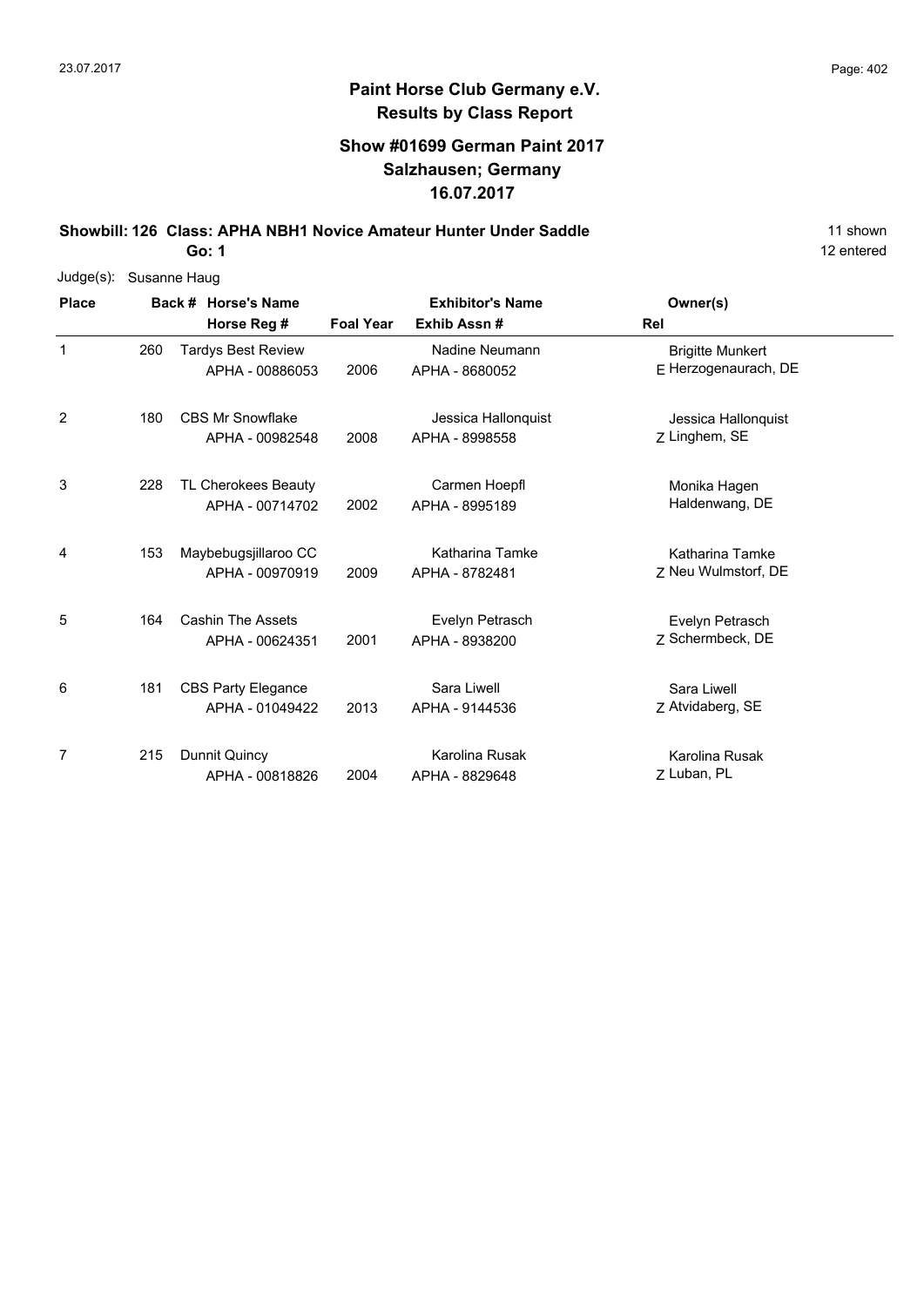## **Show #03270 German Paint 2017 Salzhausen; Germany 16.07.2017**

**Showbill: 126 Class: APHA NBH1 Novice Amateur Hunter Under Saddle** 11 Shown 11 shown

**Go: 1**

| Judge(s):    | Sonja Merkle |                                              |                  |                                       |                                                 |  |
|--------------|--------------|----------------------------------------------|------------------|---------------------------------------|-------------------------------------------------|--|
| <b>Place</b> |              | Back # Horse's Name                          |                  | <b>Exhibitor's Name</b>               | Owner(s)                                        |  |
|              |              | Horse Reg #                                  | <b>Foal Year</b> | Exhib Assn#                           | Rel                                             |  |
| $\mathbf{1}$ | 260          | <b>Tardys Best Review</b><br>APHA - 00886053 | 2006             | Nadine Neumann<br>APHA - 8680052      | <b>Brigitte Munkert</b><br>E Herzogenaurach, DE |  |
| 2            | 228          | TL Cherokees Beauty<br>APHA - 00714702       | 2002             | Carmen Hoepfl<br>APHA - 8995189       | Monika Hagen<br>Haldenwang, DE                  |  |
| 3            | 180          | <b>CBS Mr Snowflake</b><br>APHA - 00982548   | 2008             | Jessica Hallonquist<br>APHA - 8998558 | Jessica Hallonquist<br>Z Linghem, SE            |  |
| 4            | 160          | JH Supreme Hot Sugar<br>APHA - 01015227      | 2012             | Mintje Bohnee<br>APHA - 8986828       | Mintje Bohnee<br>Z Hamburg, DE                  |  |
| 5            | 153          | Maybebugsjillaroo CC<br>APHA - 00970919      | 2009             | Katharina Tamke<br>APHA - 8782481     | Katharina Tamke<br>Z Neu Wulmstorf, DE          |  |
| 6            | 164          | <b>Cashin The Assets</b><br>APHA - 00624351  | 2001             | Evelyn Petrasch<br>APHA - 8938200     | Evelyn Petrasch<br>Z Schermbeck, DE             |  |
| 7            | 215          | Dunnit Quincy<br>APHA - 00818826             | 2004             | Karolina Rusak<br>APHA - 8829648      | Karolina Rusak<br>Z Luban, PL                   |  |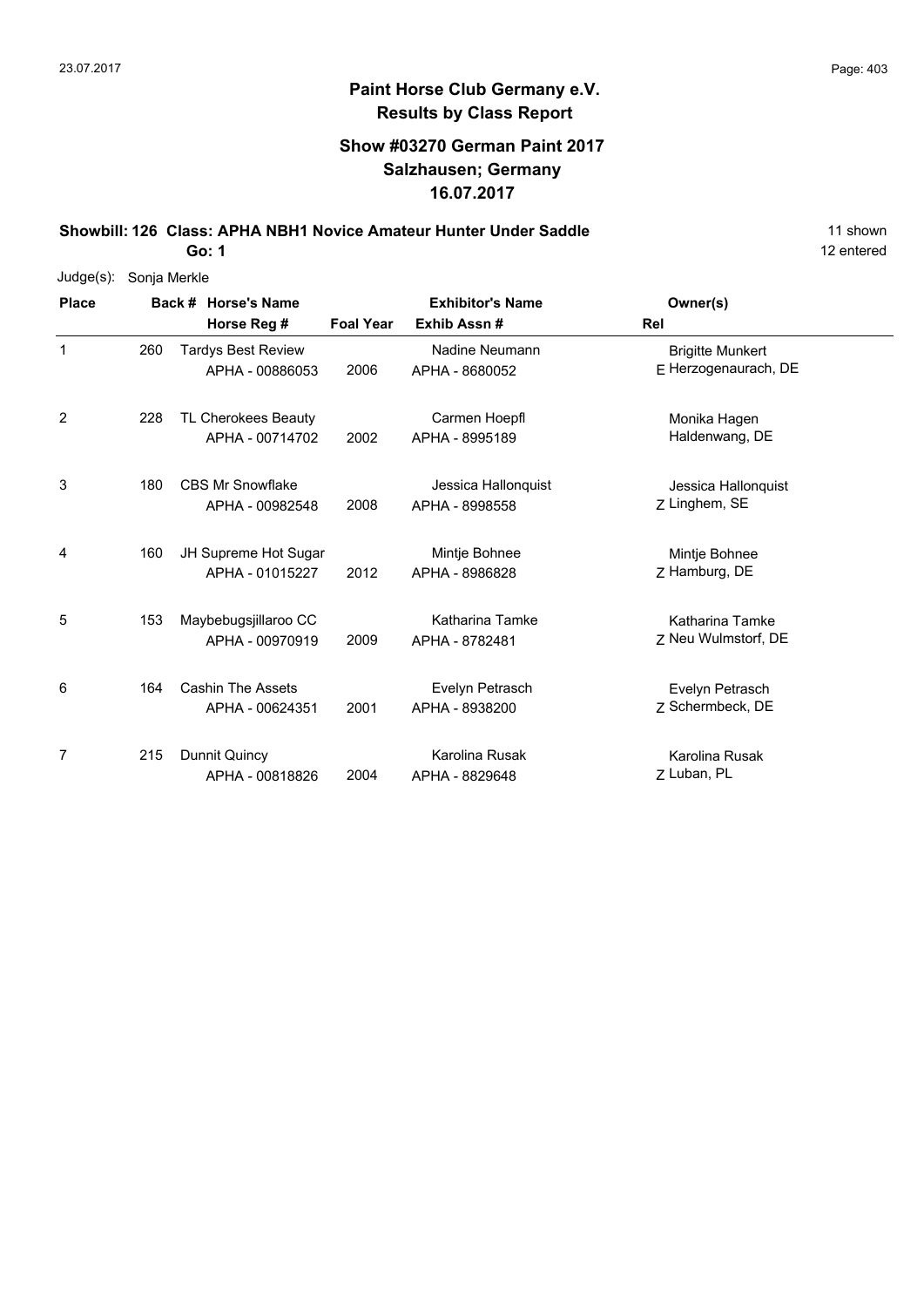# **Paint Horse Club Germany e.V. Results by Class Report**

## **Show #03271 German Paint 2017 Salzhausen; Germany 16.07.2017**

**Showbill: 126 Class: APHA NBH1 Novice Amateur Hunter Under Saddle** 11 Shown 11 shown

| Judge(s):    | Barry Schuurman |  |                           |                  |                         |                          |  |  |  |  |  |
|--------------|-----------------|--|---------------------------|------------------|-------------------------|--------------------------|--|--|--|--|--|
| <b>Place</b> |                 |  | Back # Horse's Name       |                  | <b>Exhibitor's Name</b> | Owner(s)                 |  |  |  |  |  |
|              |                 |  | Horse Reg #               | <b>Foal Year</b> | Exhib Assn#             | Rel                      |  |  |  |  |  |
| $\mathbf{1}$ | 260             |  | <b>Tardys Best Review</b> |                  | Nadine Neumann          | <b>Brigitte Munkert</b>  |  |  |  |  |  |
|              |                 |  | APHA - 00886053           | 2006             | APHA - 8680052          | E Herzogenaurach, DE     |  |  |  |  |  |
| 2            | 160             |  | JH Supreme Hot Sugar      |                  | Mintje Bohnee           | Mintje Bohnee            |  |  |  |  |  |
|              |                 |  | APHA - 01015227           | 2012             | APHA - 8986828          | Z Hamburg, DE            |  |  |  |  |  |
| 3            | 181             |  | <b>CBS Party Elegance</b> |                  | Sara Liwell             | Sara Liwell              |  |  |  |  |  |
|              |                 |  | APHA - 01049422           | 2013             | APHA - 9144536          | Z Atvidaberg, SE         |  |  |  |  |  |
| 4            | 228             |  | TL Cherokees Beauty       |                  | Carmen Hoepfl           | Monika Hagen             |  |  |  |  |  |
|              |                 |  | APHA - 00714702           | 2002             | APHA - 8995189          | Haldenwang, DE           |  |  |  |  |  |
| 5            | 180             |  | <b>CBS Mr Snowflake</b>   |                  | Jessica Hallonquist     | Jessica Hallonquist      |  |  |  |  |  |
|              |                 |  | APHA - 00982548           | 2008             | APHA - 8998558          | Z Linghem, SE            |  |  |  |  |  |
| 6            | 215             |  | Dunnit Quincy             |                  | Karolina Rusak          | Karolina Rusak           |  |  |  |  |  |
|              |                 |  | APHA - 00818826           | 2004             | APHA - 8829648          | Z Luban, PL              |  |  |  |  |  |
| 7            | 284             |  | <b>Clues Lucky Belle</b>  |                  | Nicole Walch            | Angelika Gallitzendörfer |  |  |  |  |  |
|              |                 |  | APHA - 00840135           | 2005             | APHA - 0133144          | E Memmingen, DE          |  |  |  |  |  |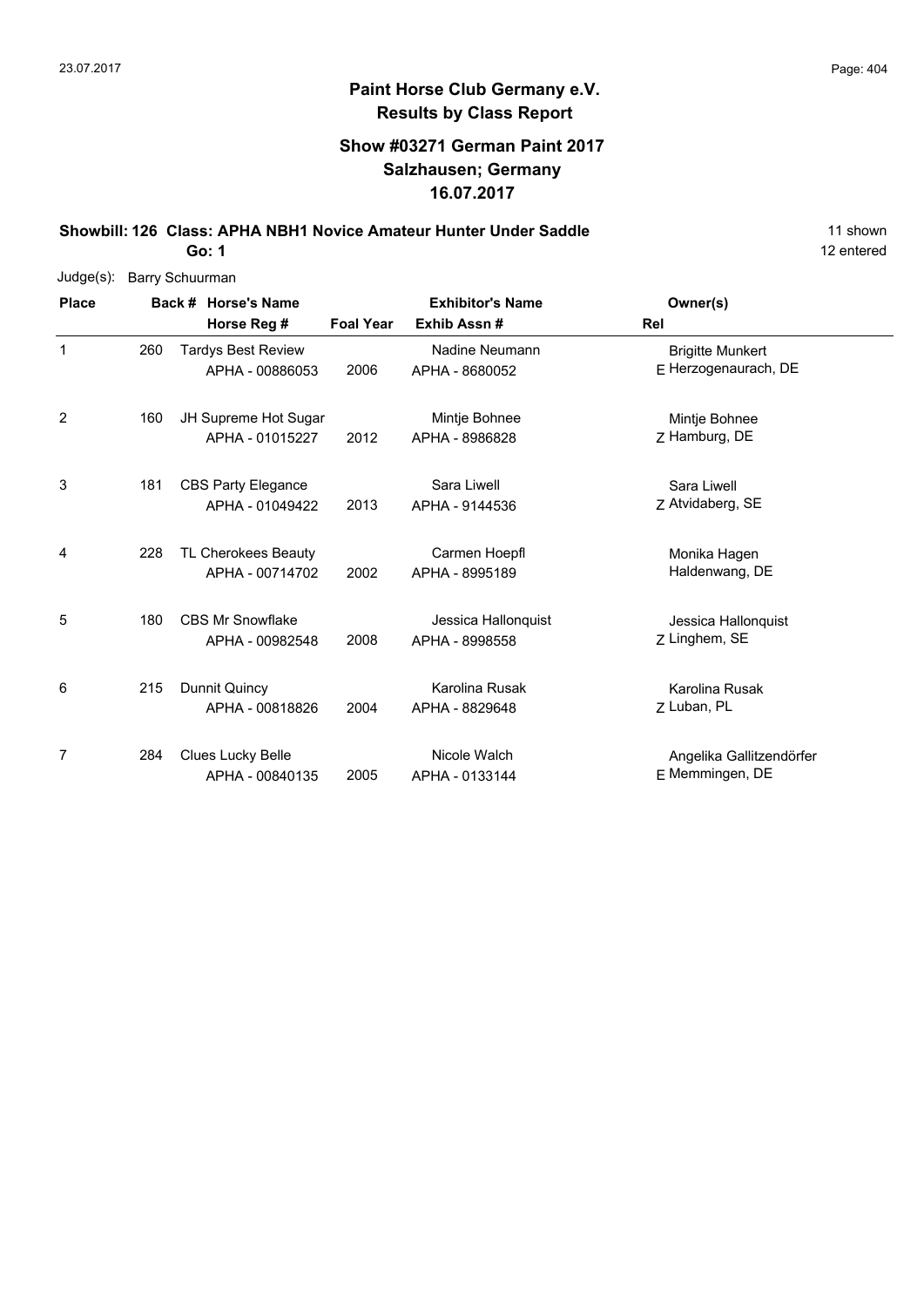# **Paint Horse Club Germany e.V. Results by Class Report**

## **Show #01698 German Paint 2017 Salzhausen; Germany 16.07.2017**

**Showbill: 127 Class: APHA YBH1 Youth Hunter Under Saddle 18 & Under** 19 **14 shown** 

| $Judge(s)$ : | <b>Rick LeMay</b> |  |                              |                  |                         |                  |                             |
|--------------|-------------------|--|------------------------------|------------------|-------------------------|------------------|-----------------------------|
| <b>Place</b> |                   |  | Back # Horse's Name          |                  | <b>Exhibitor's Name</b> |                  | Owner(s)                    |
|              |                   |  | Horse Reg #                  | <b>Foal Year</b> | Exhib Assn#             | <b>Birthdate</b> | Rel                         |
| 1            | 167               |  | <b>Hawthorns Adele</b>       |                  | Signe Olsen             |                  | Karsten & A Nielsen Olsen   |
|              |                   |  | APHA - 01025417              | 2012             | APHA - 0117081          |                  | Y Haderslev, DK             |
| 2            | 168               |  | Hawthorns Pleasantzip        |                  | Michele Schoenwald      |                  | Michele Schoenwald          |
|              |                   |  | APHA - 00958250              | 2008             | APHA - 8978268          |                  | Z Vojens, DK                |
| 3            | 171               |  | Gamblers Zexy Zip            |                  | Freja Balslev Segelund  |                  | Freja Balslev Segelund      |
|              |                   |  | APHA - 00915256              | 2007             | APHA - 8950795          |                  | Z Haderslev, DK             |
| 4            | 237               |  | <b>Fullmoons Hanky Panky</b> |                  | Freja Ane Callesen      |                  | Kirsten Or Henning Callesen |
|              |                   |  | APHA - 00703816              | 2001             | APHA - 0132866          |                  | C Hemmet, DK                |
| 5            | 109               |  | Mr Snowstorm                 |                  | Zoe Long                |                  | Maja Deeb                   |
|              |                   |  | APHA - 00362892              | 1996             | APHA - 9156815          |                  | N Muehlheim A.D. Ruhr, DE   |
| 6            | 226               |  | Missle Rockin Review         |                  | Maike Krause            |                  | Nicole Krause               |
|              |                   |  | APHA - 00815505              | 2003             | APHA - 8885332          |                  | C Spardorf, DE              |
| 7            | 198               |  | <b>Leos Blue Edition</b>     |                  | Freya Thiem             |                  | <b>Astrid Croft</b>         |
|              |                   |  | APHA - 01002071              | 2011             | APHA - 9156273          |                  | Celle, DE                   |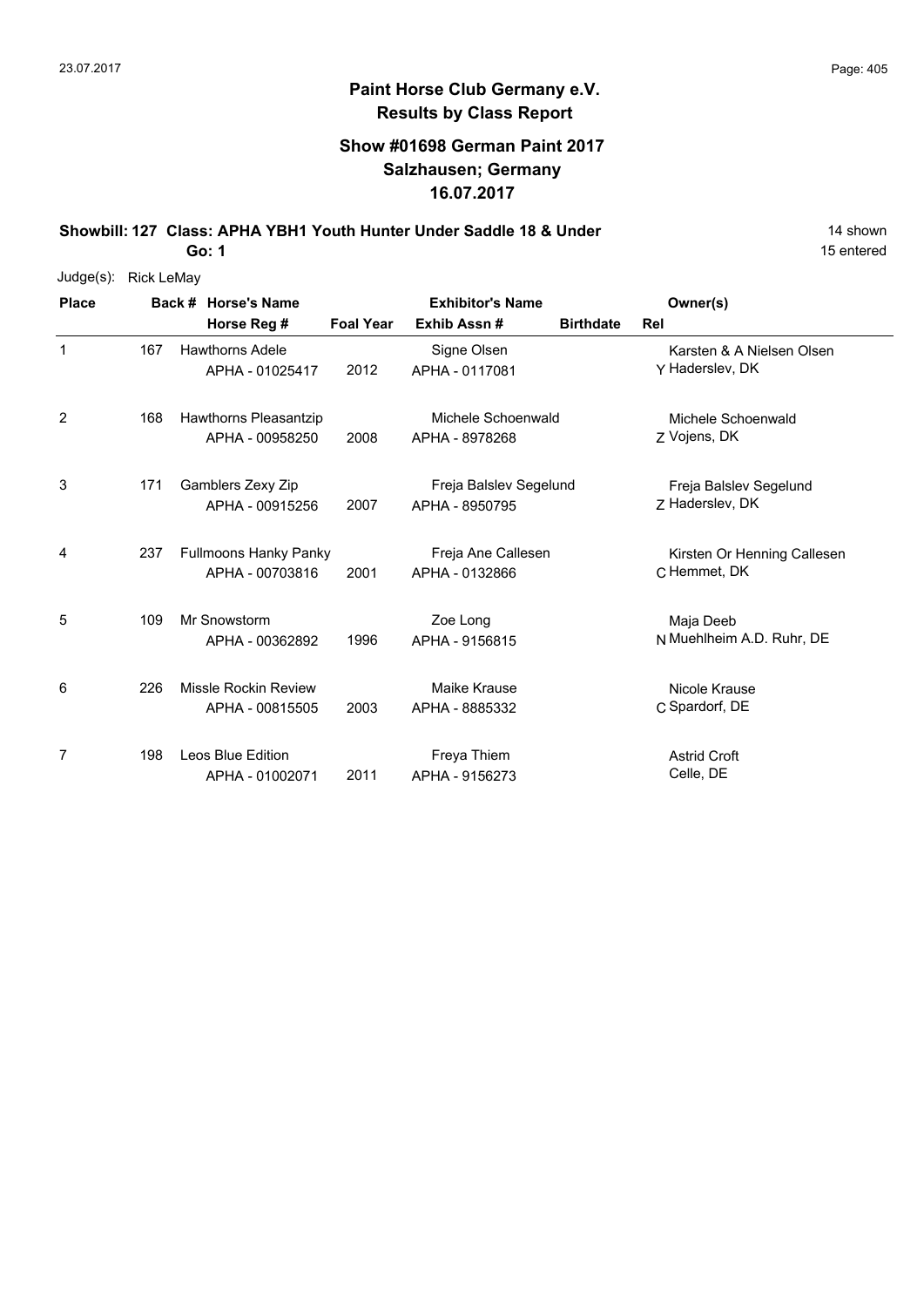# **Paint Horse Club Germany e.V. Results by Class Report**

## **Show #01699 German Paint 2017 Salzhausen; Germany 16.07.2017**

**Showbill: 127 Class: APHA YBH1 Youth Hunter Under Saddle 18 & Under** 19 **14 shown** 

| Judge(s):    | Susanne Haug |  |                                                 |                         |                                          |                  |                                              |  |  |  |  |
|--------------|--------------|--|-------------------------------------------------|-------------------------|------------------------------------------|------------------|----------------------------------------------|--|--|--|--|
| <b>Place</b> |              |  | Back # Horse's Name                             | <b>Exhibitor's Name</b> |                                          | Owner(s)         |                                              |  |  |  |  |
|              |              |  | Horse Reg #                                     | <b>Foal Year</b>        | Exhib Assn#                              | <b>Birthdate</b> | Rel                                          |  |  |  |  |
| 1            | 171          |  | Gamblers Zexy Zip<br>APHA - 00915256            | 2007                    | Freja Balslev Segelund<br>APHA - 8950795 |                  | Freja Balslev Segelund<br>Z Haderslev, DK    |  |  |  |  |
| 2            | 167          |  | <b>Hawthorns Adele</b><br>APHA - 01025417       | 2012                    | Signe Olsen<br>APHA - 0117081            |                  | Karsten & A Nielsen Olsen<br>Y Haderslev, DK |  |  |  |  |
| 3            | 226          |  | Missle Rockin Review<br>APHA - 00815505         | 2003                    | Maike Krause<br>APHA - 8885332           |                  | Nicole Krause<br>C Spardorf, DE              |  |  |  |  |
| 4            | 168          |  | Hawthorns Pleasantzip<br>APHA - 00958250        | 2008                    | Michele Schoenwald<br>APHA - 8978268     |                  | Michele Schoenwald<br>Z Vojens, DK           |  |  |  |  |
| 5            | 234          |  | <b>SQ Starlet Cash</b><br>APHA - 01025327       | 2013                    | Sabrina Rauh<br>APHA - 8984443           |                  | Alexandra Rauh<br>S Haldenwang, DE           |  |  |  |  |
| 6            | 198          |  | Leos Blue Edition<br>APHA - 01002071            | 2011                    | Freya Thiem<br>APHA - 9156273            |                  | <b>Astrid Croft</b><br>Celle, DE             |  |  |  |  |
| 7            | 237          |  | <b>Fullmoons Hanky Panky</b><br>APHA - 00703816 | 2001                    | Freja Ane Callesen<br>APHA - 0132866     |                  | Kirsten Or Henning Callesen<br>C Hemmet, DK  |  |  |  |  |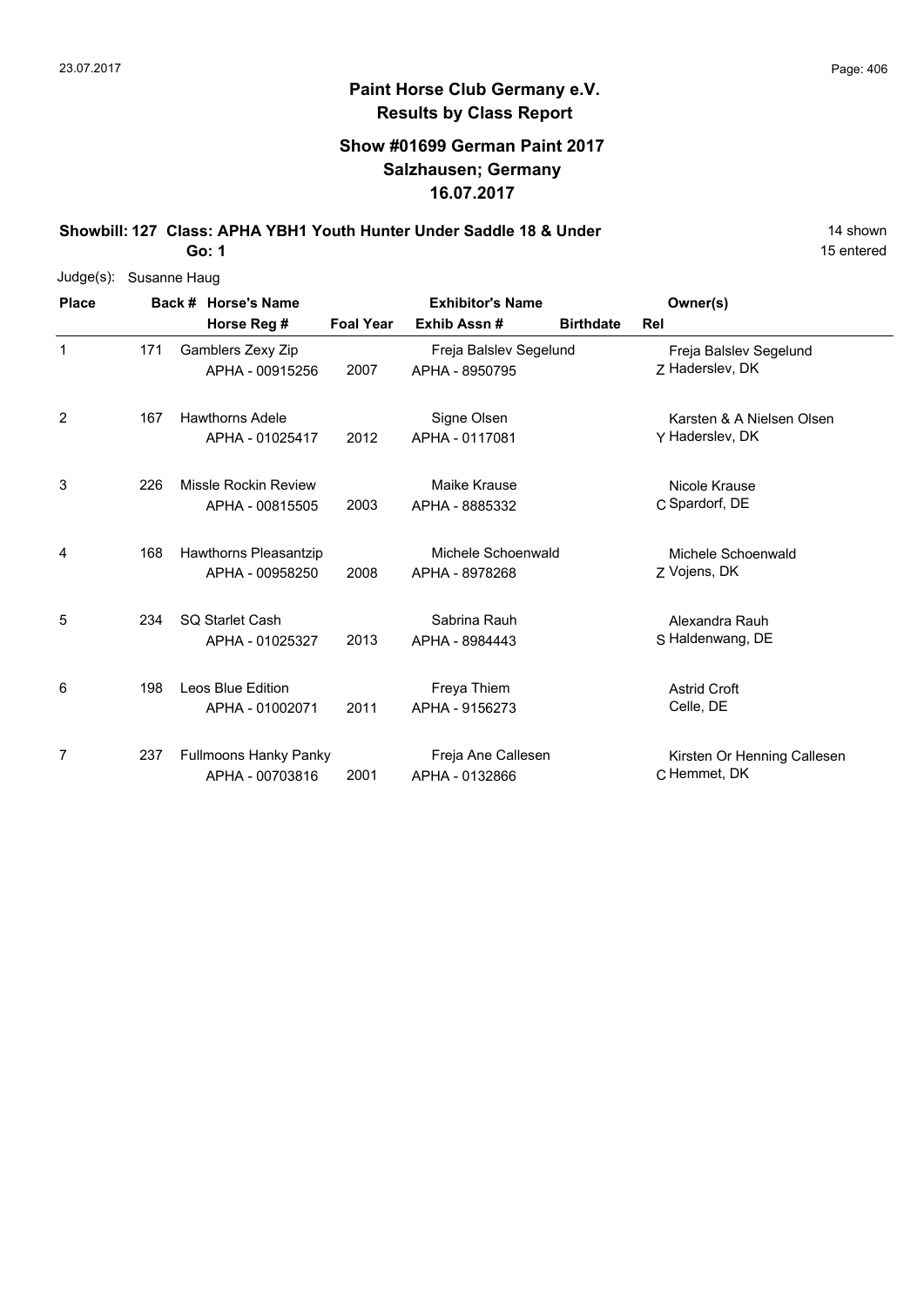## **Show #03270 German Paint 2017 Salzhausen; Germany 16.07.2017**

**Showbill: 127 Class: APHA YBH1 Youth Hunter Under Saddle 18 & Under** 19 **14 shown** 

**Go: 1**

| Judge(s):    | Sonja Merkle |                              |                  |                         |                  |                             |
|--------------|--------------|------------------------------|------------------|-------------------------|------------------|-----------------------------|
| <b>Place</b> |              | Back # Horse's Name          |                  | <b>Exhibitor's Name</b> |                  | Owner(s)                    |
|              |              | Horse Reg #                  | <b>Foal Year</b> | Exhib Assn#             | <b>Birthdate</b> | <b>Rel</b>                  |
| $\mathbf 1$  | 226          | <b>Missle Rockin Review</b>  |                  | Maike Krause            |                  | Nicole Krause               |
|              |              | APHA - 00815505              | 2003             | APHA - 8885332          |                  | C Spardorf, DE              |
| 2            | 168          | Hawthorns Pleasantzip        |                  | Michele Schoenwald      |                  | Michele Schoenwald          |
|              |              | APHA - 00958250              | 2008             | APHA - 8978268          |                  | Z Vojens, DK                |
| 3            | 171          | Gamblers Zexy Zip            |                  | Freja Balslev Segelund  |                  | Freja Balslev Segelund      |
|              |              | APHA - 00915256              | 2007             | APHA - 8950795          |                  | Z Haderslev, DK             |
| 4            | 167          | <b>Hawthorns Adele</b>       |                  | Signe Olsen             |                  | Karsten & A Nielsen Olsen   |
|              |              | APHA - 01025417              | 2012             | APHA - 0117081          |                  | Y Haderslev, DK             |
| 5            | 237          | <b>Fullmoons Hanky Panky</b> |                  | Freja Ane Callesen      |                  | Kirsten Or Henning Callesen |
|              |              | APHA - 00703816              | 2001             | APHA - 0132866          |                  | C Hemmet, DK                |
| 6            | 109          | Mr Snowstorm                 |                  | Zoe Long                |                  | Maja Deeb                   |
|              |              | APHA - 00362892              | 1996             | APHA - 9156815          |                  | N Muehlheim A.D. Ruhr, DE   |
| 7            | 234          | <b>SQ Starlet Cash</b>       |                  | Sabrina Rauh            |                  | Alexandra Rauh              |
|              |              | APHA - 01025327              | 2013             | APHA - 8984443          |                  | S Haldenwang, DE            |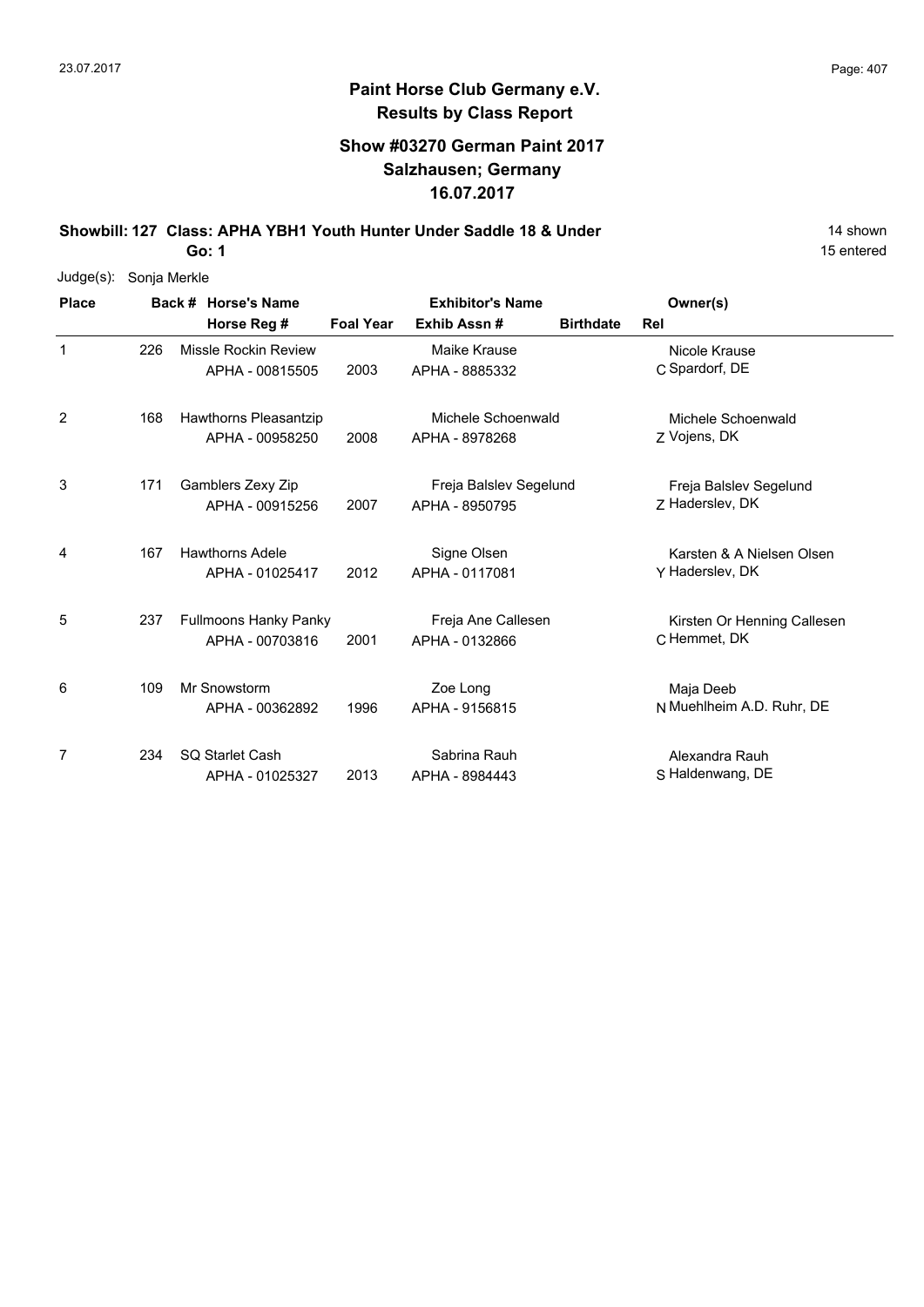## **Show #03271 German Paint 2017 Salzhausen; Germany 16.07.2017**

**Showbill: 127 Class: APHA YBH1 Youth Hunter Under Saddle 18 & Under** 19 **14 shown** 

**Go: 1**

| Judge(s):    | <b>Barry Schuurman</b> |                     |                              |                  |                         |                  |                             |  |  |  |  |  |
|--------------|------------------------|---------------------|------------------------------|------------------|-------------------------|------------------|-----------------------------|--|--|--|--|--|
| <b>Place</b> |                        | Back # Horse's Name |                              |                  | <b>Exhibitor's Name</b> |                  | Owner(s)                    |  |  |  |  |  |
|              |                        |                     | Horse Reg #                  | <b>Foal Year</b> | Exhib Assn#             | <b>Birthdate</b> | Rel                         |  |  |  |  |  |
| 1            | 167                    |                     | <b>Hawthorns Adele</b>       |                  | Signe Olsen             |                  | Karsten & A Nielsen Olsen   |  |  |  |  |  |
|              |                        |                     | APHA - 01025417              | 2012             | APHA - 0117081          |                  | Y Haderslev, DK             |  |  |  |  |  |
| 2            | 168                    |                     | <b>Hawthorns Pleasantzip</b> |                  | Michele Schoenwald      |                  | Michele Schoenwald          |  |  |  |  |  |
|              |                        |                     | APHA - 00958250              | 2008             | APHA - 8978268          |                  | Z Vojens, DK                |  |  |  |  |  |
| 3            | 234                    |                     | <b>SQ Starlet Cash</b>       |                  | Sabrina Rauh            |                  | Alexandra Rauh              |  |  |  |  |  |
|              |                        |                     | APHA - 01025327              | 2013             | APHA - 8984443          |                  | S Haldenwang, DE            |  |  |  |  |  |
| 4            | 226                    |                     | <b>Missle Rockin Review</b>  |                  | Maike Krause            |                  | Nicole Krause               |  |  |  |  |  |
|              |                        |                     | APHA - 00815505              | 2003             | APHA - 8885332          |                  | C Spardorf, DE              |  |  |  |  |  |
| 5            | 171                    |                     | Gamblers Zexy Zip            |                  | Freja Balslev Segelund  |                  | Freja Balslev Segelund      |  |  |  |  |  |
|              |                        |                     | APHA - 00915256              | 2007             | APHA - 8950795          |                  | 7 Haderslev, DK             |  |  |  |  |  |
| 6            | 237                    |                     | <b>Fullmoons Hanky Panky</b> |                  | Freja Ane Callesen      |                  | Kirsten Or Henning Callesen |  |  |  |  |  |
|              |                        |                     | APHA - 00703816              | 2001             | APHA - 0132866          |                  | C Hemmet, DK                |  |  |  |  |  |
| 7            | 109                    |                     | Mr Snowstorm                 |                  | Zoe Long                |                  | Maja Deeb                   |  |  |  |  |  |
|              |                        |                     | APHA - 00362892              | 1996             | APHA - 9156815          |                  | N Muehlheim A.D. Ruhr, DE   |  |  |  |  |  |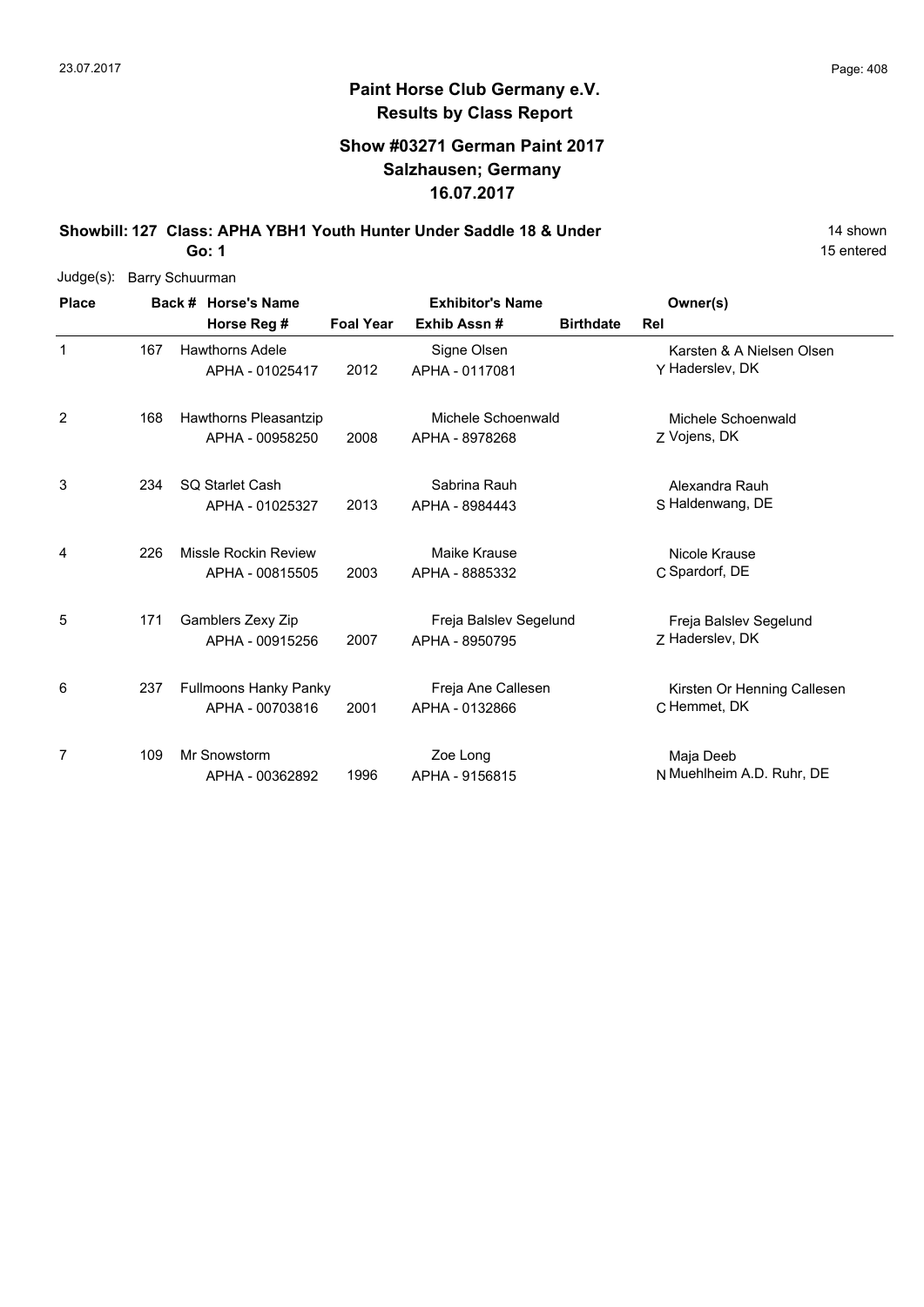## **Show #01698 German Paint 2017 Salzhausen; Germany 16.07.2017**

**Showbill: 129 Class: APHA ABH1 Amateur Hunter Under Saddle** 7 shown

**Go: 1**

| $Judge(s)$ :   | <b>Rick LeMay</b> |                                      |                  |                                    |                                              |
|----------------|-------------------|--------------------------------------|------------------|------------------------------------|----------------------------------------------|
| <b>Place</b>   |                   | Back # Horse's Name                  |                  | <b>Exhibitor's Name</b>            | Owner(s)                                     |
|                |                   | Horse Reg #                          | <b>Foal Year</b> | Exhib Assn#                        | Rel                                          |
| $\mathbf{1}$   | 169               | Madam Blues Duffy<br>APHA - 00983349 | 2009             | Freja Aase Olsen<br>APHA - 8823774 | Karsten & A Nielsen Olsen<br>C Haderslev, DK |
|                |                   |                                      |                  |                                    |                                              |
| $\overline{2}$ | 343               | Whata Perfect Design                 |                  | Anette I Martensson                | Anette I Martensson                          |
|                |                   | APHA - 00837621                      | 2005             | APHA - 8669590                     | Z Staffanstorp, SE                           |
| 3              | 258               | Missin Hot Chocolate                 |                  | Christina Einsiedler               | Karin Einsiedler                             |
|                |                   | APHA - 00985502                      | 2009             | APHA - 8903473                     | C Bad Grönenbach, DE                         |
| 4              | 270               | Mato Paha                            |                  | Signe Aagaard                      | Signe Aagaard                                |
|                |                   | APHA - 00722286                      | 2001             | APHA - 8953459                     | Z Skanderborg, DK                            |
| 5              | 179               | <b>RHR Miss Behave</b>               |                  | Sandra Stein                       | Sandra Stein                                 |
|                |                   | APHA - 01011625                      | 2011             | APHA - 8994807                     | Z Atvidaberg, SE                             |
| 6              | 158               | Coosa Chic                           |                  | Nadine Chamier                     | Nadine Chamier                               |
|                |                   | APHA - 00971088                      | 2009             | APHA - 8981034                     | Z Leezen, DE                                 |
| 7              | 259               | HC Well Done Tejano                  |                  | Meike Von Schroeder                | Ursula Von Schroeder                         |
|                |                   | APHA - 00731838                      | 2003             | APHA - 0114387                     | N Muenster, DE                               |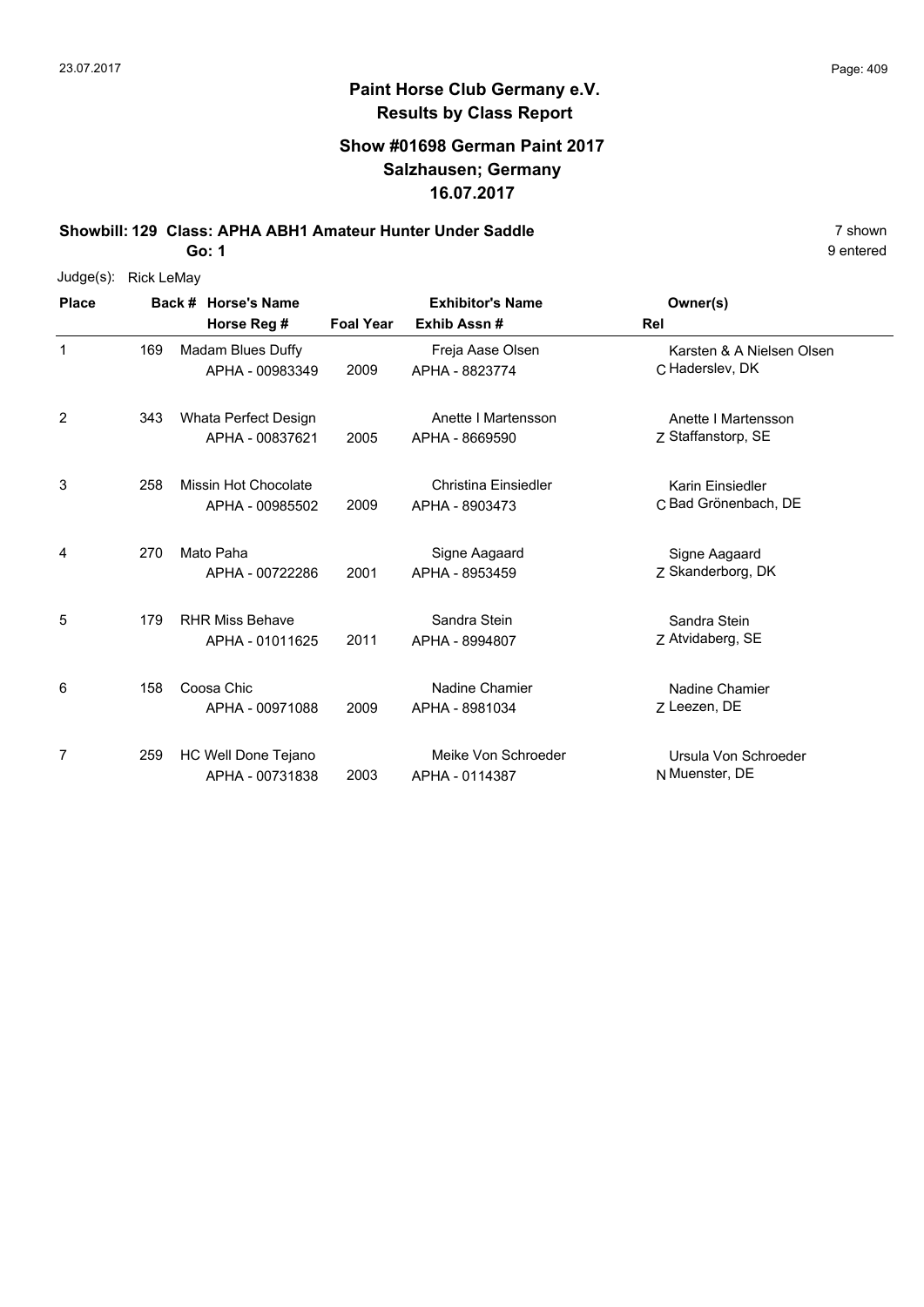## **Show #01699 German Paint 2017 Salzhausen; Germany 16.07.2017**

**Showbill: 129 Class: APHA ABH1 Amateur Hunter Under Saddle** 7 shown

**Go: 1**

| Judge(s):      |     | Susanne Haug             |                  |                             |                           |  |  |  |  |  |  |
|----------------|-----|--------------------------|------------------|-----------------------------|---------------------------|--|--|--|--|--|--|
| <b>Place</b>   |     | Back # Horse's Name      |                  | <b>Exhibitor's Name</b>     | Owner(s)                  |  |  |  |  |  |  |
|                |     | Horse Reg #              | <b>Foal Year</b> | Exhib Assn#                 | Rel                       |  |  |  |  |  |  |
| $\mathbf{1}$   | 169 | <b>Madam Blues Duffy</b> |                  | Freja Aase Olsen            | Karsten & A Nielsen Olsen |  |  |  |  |  |  |
|                |     | APHA - 00983349          | 2009             | APHA - 8823774              | C Haderslev, DK           |  |  |  |  |  |  |
| $\overline{2}$ | 343 | Whata Perfect Design     |                  | Anette I Martensson         | Anette I Martensson       |  |  |  |  |  |  |
|                |     | APHA - 00837621          | 2005             | APHA - 8669590              | Z Staffanstorp, SE        |  |  |  |  |  |  |
| 3              | 270 | Mato Paha                |                  | Signe Aagaard               | Signe Aagaard             |  |  |  |  |  |  |
|                |     | APHA - 00722286          | 2001             | APHA - 8953459              | Z Skanderborg, DK         |  |  |  |  |  |  |
| 4              | 258 | Missin Hot Chocolate     |                  | <b>Christina Einsiedler</b> | Karin Einsiedler          |  |  |  |  |  |  |
|                |     | APHA - 00985502          | 2009             | APHA - 8903473              | C Bad Grönenbach, DE      |  |  |  |  |  |  |
| 5              | 179 | <b>RHR Miss Behave</b>   |                  | Sandra Stein                | Sandra Stein              |  |  |  |  |  |  |
|                |     | APHA - 01011625          | 2011             | APHA - 8994807              | Z Atvidaberg, SE          |  |  |  |  |  |  |
| 6              | 158 | Coosa Chic               |                  | Nadine Chamier              | Nadine Chamier            |  |  |  |  |  |  |
|                |     | APHA - 00971088          | 2009             | APHA - 8981034              | Z Leezen, DE              |  |  |  |  |  |  |
| 7              | 259 | HC Well Done Tejano      |                  | Meike Von Schroeder         | Ursula Von Schroeder      |  |  |  |  |  |  |
|                |     | APHA - 00731838          | 2003             | APHA - 0114387              | N Muenster, DE            |  |  |  |  |  |  |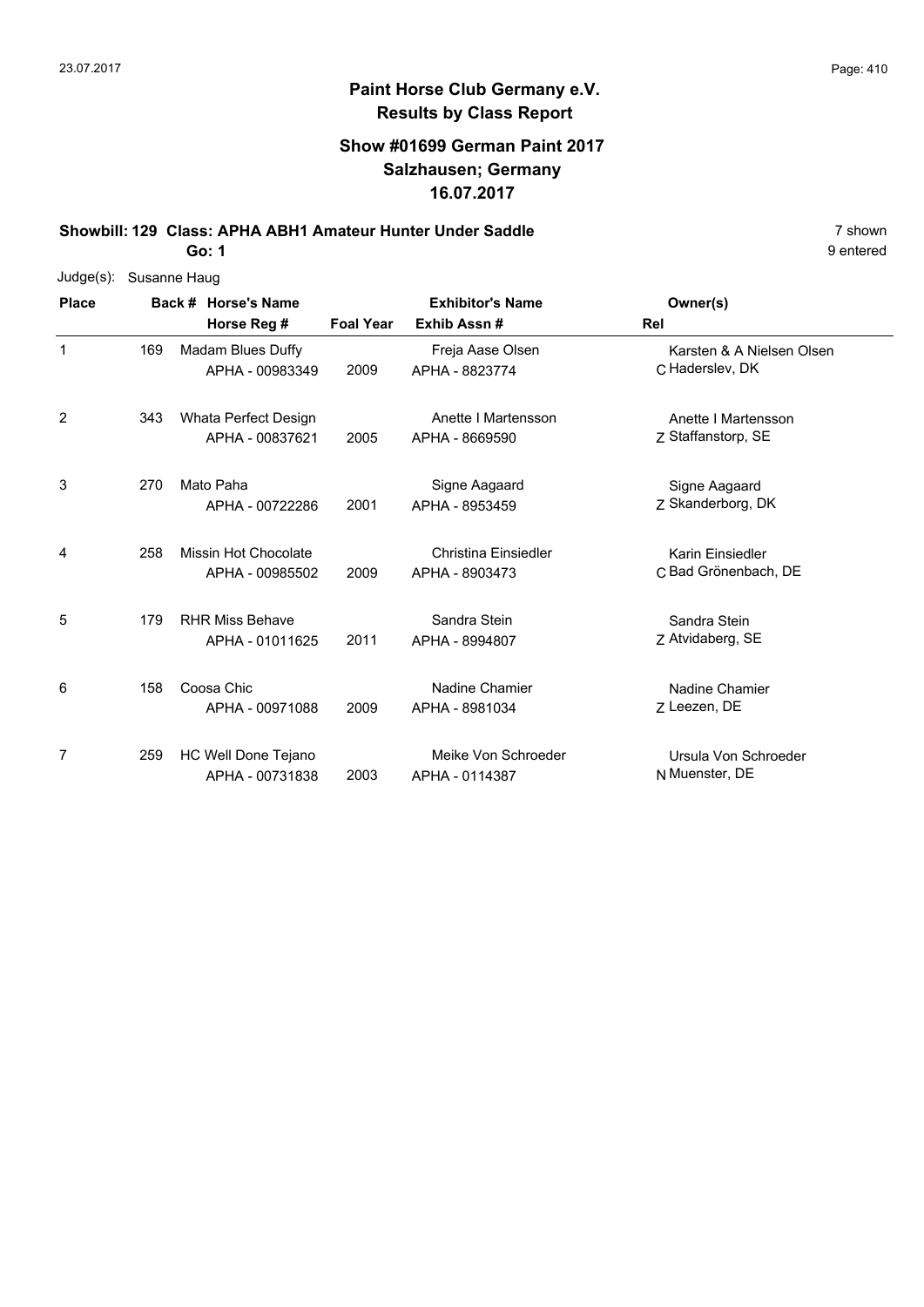## **Show #03270 German Paint 2017 Salzhausen; Germany 16.07.2017**

**Showbill: 129 Class: APHA ABH1 Amateur Hunter Under Saddle** 7 shown

**Go: 1**

| Judge(s):    | Sonja Merkle |                     |                             |                         |                             |                           |
|--------------|--------------|---------------------|-----------------------------|-------------------------|-----------------------------|---------------------------|
| <b>Place</b> |              | Back # Horse's Name |                             | <b>Exhibitor's Name</b> |                             | Owner(s)                  |
|              |              |                     | Horse Reg #                 | <b>Foal Year</b>        | Exhib Assn#                 | Rel                       |
| $\mathbf{1}$ | 169          |                     | Madam Blues Duffy           |                         | Freja Aase Olsen            | Karsten & A Nielsen Olsen |
|              |              |                     | APHA - 00983349             | 2009                    | APHA - 8823774              | C Haderslev, DK           |
| 2            | 270          |                     | Mato Paha                   |                         | Signe Aagaard               | Signe Aagaard             |
|              |              |                     | APHA - 00722286             | 2001                    | APHA - 8953459              | Z Skanderborg, DK         |
| 3            | 343          |                     | Whata Perfect Design        |                         | Anette I Martensson         | Anette I Martensson       |
|              |              |                     | APHA - 00837621             | 2005                    | APHA - 8669590              | Z Staffanstorp, SE        |
| 4            | 258          |                     | <b>Missin Hot Chocolate</b> |                         | <b>Christina Einsiedler</b> | Karin Einsiedler          |
|              |              |                     | APHA - 00985502             | 2009                    | APHA - 8903473              | C Bad Grönenbach, DE      |
| 5            | 158          |                     | Coosa Chic                  |                         | <b>Nadine Chamier</b>       | Nadine Chamier            |
|              |              |                     | APHA - 00971088             | 2009                    | APHA - 8981034              | Z Leezen, DE              |
| 6            | 259          |                     | HC Well Done Tejano         |                         | Meike Von Schroeder         | Ursula Von Schroeder      |
|              |              |                     | APHA - 00731838             | 2003                    | APHA - 0114387              | N Muenster, DE            |
| 7            | 179          |                     | <b>RHR Miss Behave</b>      |                         | Sandra Stein                | Sandra Stein              |
|              |              |                     | APHA - 01011625             | 2011                    | APHA - 8994807              | Z Atvidaberg, SE          |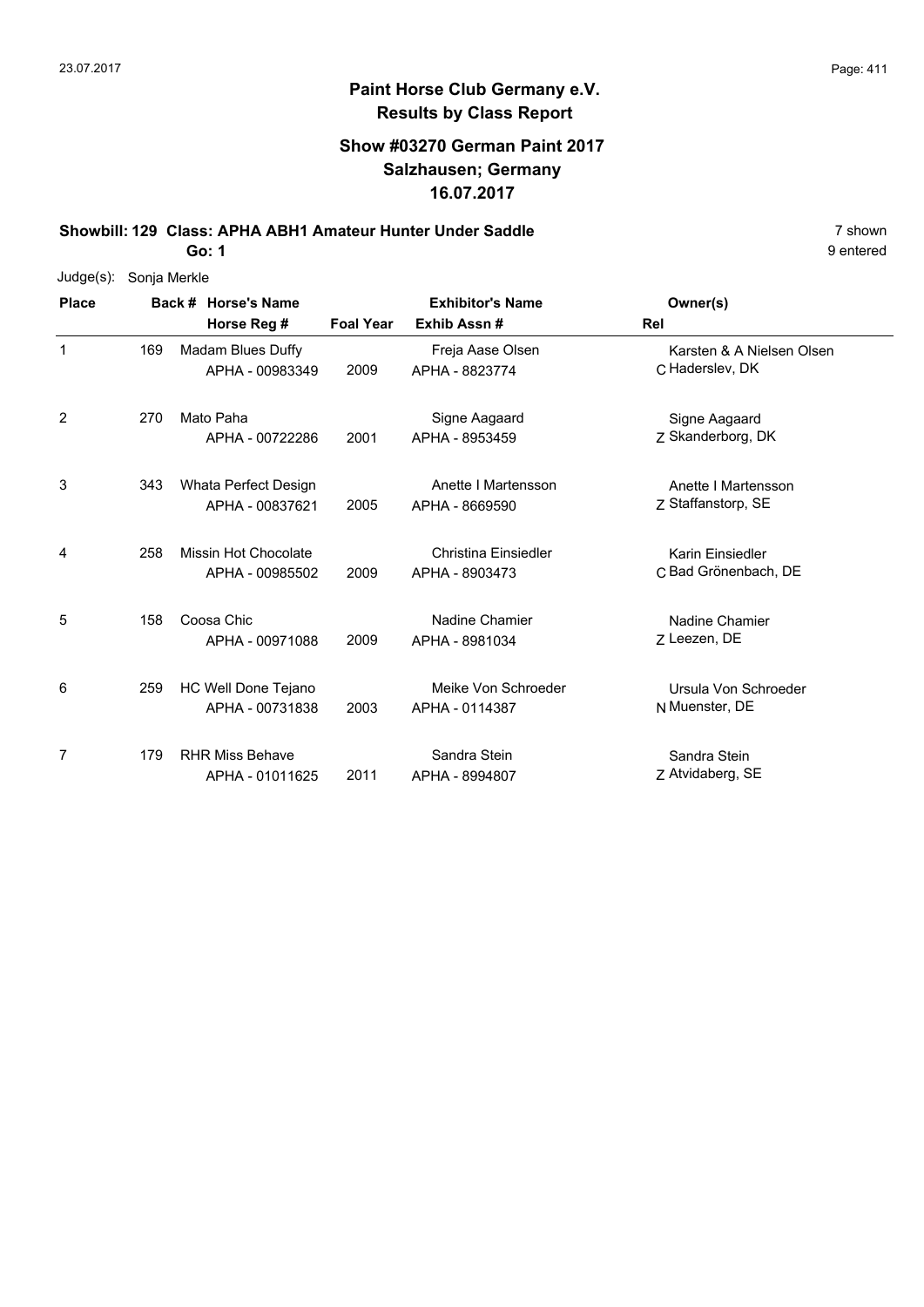## **Show #03271 German Paint 2017 Salzhausen; Germany 16.07.2017**

**Showbill: 129 Class: APHA ABH1 Amateur Hunter Under Saddle** 7 shown

**Go: 1**

| Judge(s):    |     | <b>Barry Schuurman</b> |                            |                  |                             |                           |  |  |  |  |
|--------------|-----|------------------------|----------------------------|------------------|-----------------------------|---------------------------|--|--|--|--|
| <b>Place</b> |     |                        | Back # Horse's Name        |                  | <b>Exhibitor's Name</b>     | Owner(s)                  |  |  |  |  |
|              |     |                        | Horse Reg #                | <b>Foal Year</b> | Exhib Assn#                 | Rel                       |  |  |  |  |
| 1            | 169 |                        | Madam Blues Duffy          |                  | Freja Aase Olsen            | Karsten & A Nielsen Olsen |  |  |  |  |
|              |     |                        | APHA - 00983349            | 2009             | APHA - 8823774              | C Haderslev, DK           |  |  |  |  |
| 2            | 343 |                        | Whata Perfect Design       |                  | Anette I Martensson         | Anette I Martensson       |  |  |  |  |
|              |     |                        | APHA - 00837621            | 2005             | APHA - 8669590              | Z Staffanstorp, SE        |  |  |  |  |
| 3            | 158 |                        | Coosa Chic                 |                  | Nadine Chamier              | Nadine Chamier            |  |  |  |  |
|              |     |                        | APHA - 00971088            | 2009             | APHA - 8981034              | Z Leezen, DE              |  |  |  |  |
| 4            | 258 |                        | Missin Hot Chocolate       |                  | <b>Christina Einsiedler</b> | Karin Einsiedler          |  |  |  |  |
|              |     |                        | APHA - 00985502            | 2009             | APHA - 8903473              | C Bad Grönenbach, DE      |  |  |  |  |
| 5            | 179 |                        | <b>RHR Miss Behave</b>     |                  | Sandra Stein                | Sandra Stein              |  |  |  |  |
|              |     |                        | APHA - 01011625            | 2011             | APHA - 8994807              | Z Atvidaberg, SE          |  |  |  |  |
| 6            | 270 |                        | Mato Paha                  |                  | Signe Aagaard               | Signe Aagaard             |  |  |  |  |
|              |     |                        | APHA - 00722286            | 2001             | APHA - 8953459              | Z Skanderborg, DK         |  |  |  |  |
| 7            | 259 |                        | <b>HC Well Done Tejano</b> |                  | Meike Von Schroeder         | Ursula Von Schroeder      |  |  |  |  |
|              |     |                        | APHA - 00731838            | 2003             | APHA - 0114387              | N Muenster, DE            |  |  |  |  |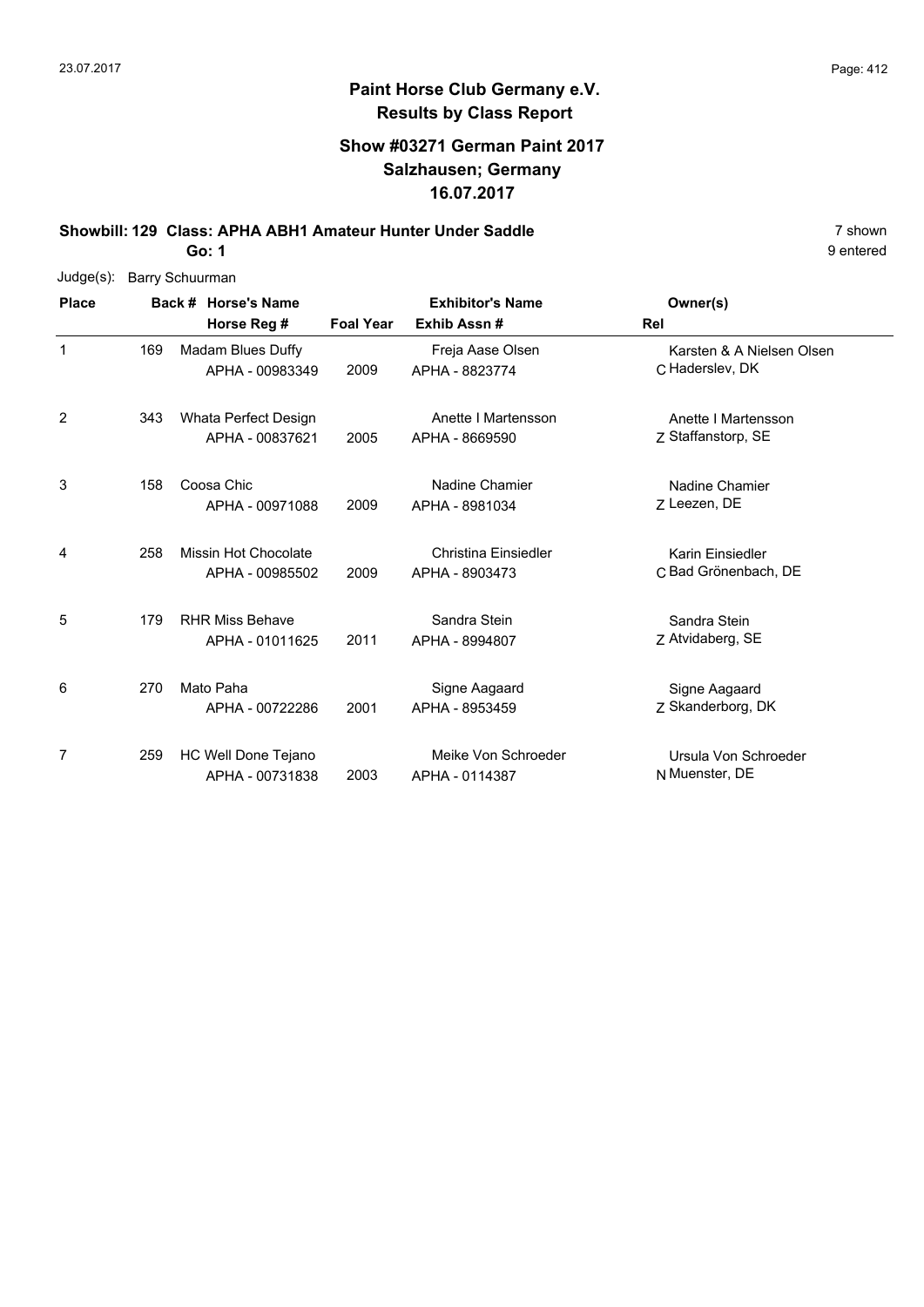### **Show #01698 German Paint 2017 Salzhausen; Germany 16.07.2017**

**Showbill: 130 Class: APHA ABBH Amt SPB Hunter Under Saddle** 9 shown

**Go: 1**

| Judge(s):      | <b>Rick LeMay</b> |                            |                  |                         |                       |
|----------------|-------------------|----------------------------|------------------|-------------------------|-----------------------|
| <b>Place</b>   |                   | Back # Horse's Name        |                  | <b>Exhibitor's Name</b> | Owner(s)              |
|                |                   | Horse Reg #                | <b>Foal Year</b> | Exhib Assn#             | Rel                   |
| $\mathbf{1}$   | 157               | Hot Intent                 |                  | Alena Helmcke           | Alena Helmcke         |
|                |                   | APHA - 01029606            | 2013             | APHA - 8635014          | Z Appel, DE           |
| 2              | 239               | AM Theultimategideon       |                  | Alexandra Promitzer     | Alexandra Promitzer   |
|                |                   | APHA - 01022627            | 2012             | APHA - 0116511          | Z Waldstein, AT       |
| 3              | 268               | Go Cash Flow               |                  | Lisa Klaassen           | Mirjam Klaassen       |
|                |                   | APHA - 00876101            | 2006             | APHA - 8919707          | C Hengelo, NL         |
| 4              | 178               | <b>CBS Twinkle Twinkle</b> |                  | Emma Liedman            | Emma Liedman          |
|                |                   | APHA - 01036989            | 2012             | APHA - 8982808          | Z Lidhult, SE         |
| 5              | 190               | <b>Unzippin The Assets</b> |                  | <b>Dominik Schuster</b> | Jasmin Schuster       |
|                |                   | APHA - 00984654            | 2010             | APHA - 8883342          | P Schrozberg, DE      |
| 6              | 248               | Pretty Top Kiss            |                  | Marit Heinicke          | Marit Heinicke        |
|                |                   | APHA - 00888037            | 2006             | APHA - 9152767          | Z Wadersloh, DE       |
| $\overline{7}$ | 209               | What A Looker              |                  | Ulrike Hertzsch         | Ulrike Hertzsch       |
|                |                   | APHA - 00923869            | 2007             | APHA - 8896695          | Z Loxstedt-Düring, DE |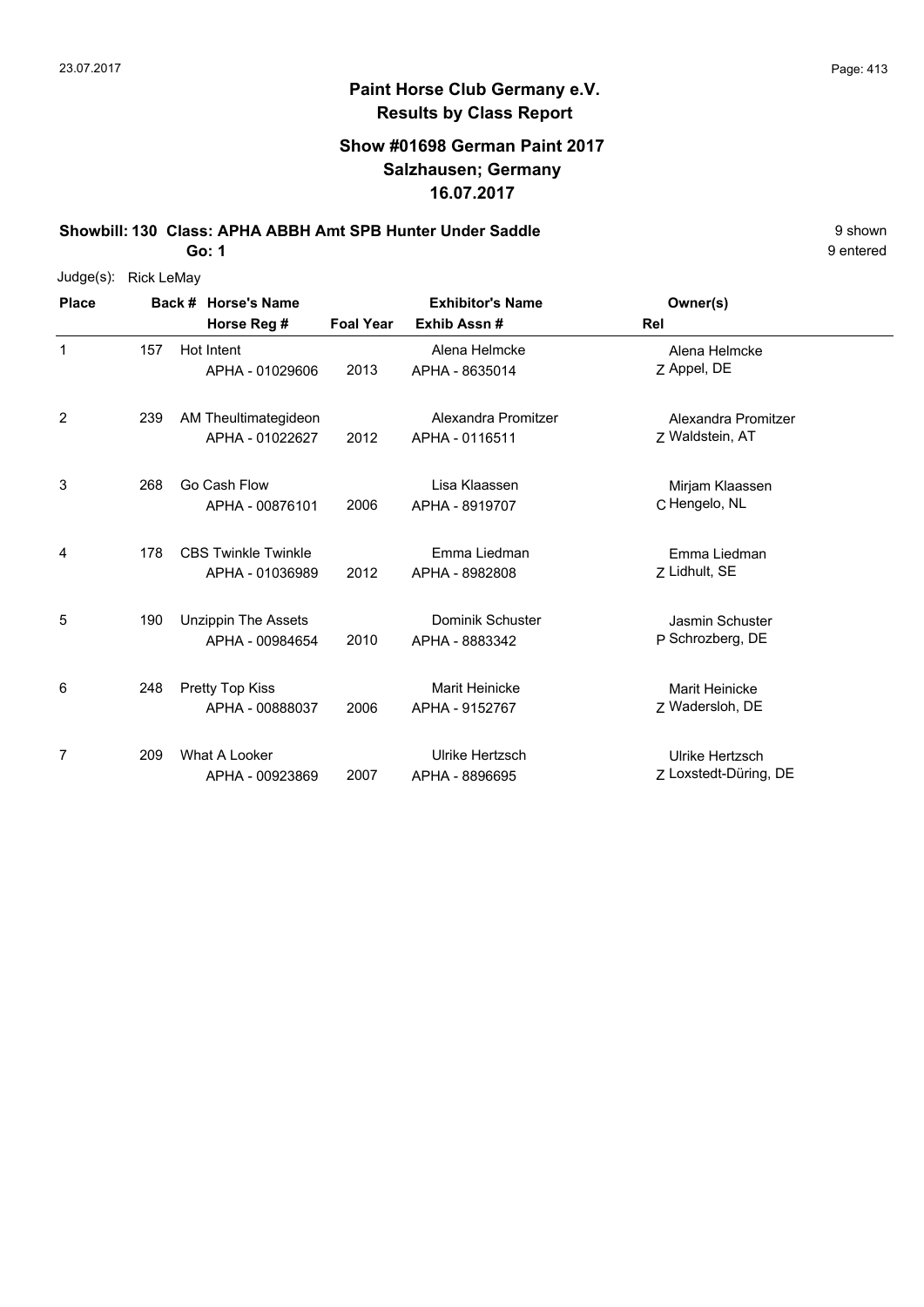### **Show #01699 German Paint 2017 Salzhausen; Germany 16.07.2017**

**Showbill: 130 Class: APHA ABBH Amt SPB Hunter Under Saddle** 9 shown

**Go: 1**

|              |     | Judge(s): Susanne Haug |                            |                  |                         |                           |  |  |  |  |
|--------------|-----|------------------------|----------------------------|------------------|-------------------------|---------------------------|--|--|--|--|
| <b>Place</b> |     |                        | Back # Horse's Name        |                  | <b>Exhibitor's Name</b> | Owner(s)                  |  |  |  |  |
|              |     |                        | Horse Reg #                | <b>Foal Year</b> | Exhib Assn#             | Rel                       |  |  |  |  |
| 1            | 157 |                        | Hot Intent                 |                  | Alena Helmcke           | Alena Helmcke             |  |  |  |  |
|              |     |                        | APHA - 01029606            | 2013             | APHA - 8635014          | Z Appel, DE               |  |  |  |  |
| 2            | 178 |                        | <b>CBS Twinkle Twinkle</b> |                  | Emma Liedman            | Emma Liedman              |  |  |  |  |
|              |     |                        | APHA - 01036989            | 2012             | APHA - 8982808          | Z Lidhult, SE             |  |  |  |  |
| 3            | 239 |                        | AM Theultimategideon       |                  | Alexandra Promitzer     | Alexandra Promitzer       |  |  |  |  |
|              |     |                        | APHA - 01022627            | 2012             | APHA - 0116511          | Z Waldstein, AT           |  |  |  |  |
| 4            | 268 |                        | Go Cash Flow               |                  | Lisa Klaassen           | Mirjam Klaassen           |  |  |  |  |
|              |     |                        | APHA - 00876101            | 2006             | APHA - 8919707          | C Hengelo, NL             |  |  |  |  |
| 5            | 190 |                        | <b>Unzippin The Assets</b> |                  | Dominik Schuster        | Jasmin Schuster           |  |  |  |  |
|              |     |                        | APHA - 00984654            | 2010             | APHA - 8883342          | P Schrozberg, DE          |  |  |  |  |
| 6            | 209 |                        | What A Looker              |                  | Ulrike Hertzsch         | Ulrike Hertzsch           |  |  |  |  |
|              |     |                        | APHA - 00923869            | 2007             | APHA - 8896695          | Z Loxstedt-Düring, DE     |  |  |  |  |
| 7            | 233 |                        | Sam Okie Lena              |                  | Sabrina Busch           | Sabrina Busch             |  |  |  |  |
|              |     |                        | APHA - 00641442            | 2001             | APHA - 9156124          | Z Bremervoerde-Bevern, DE |  |  |  |  |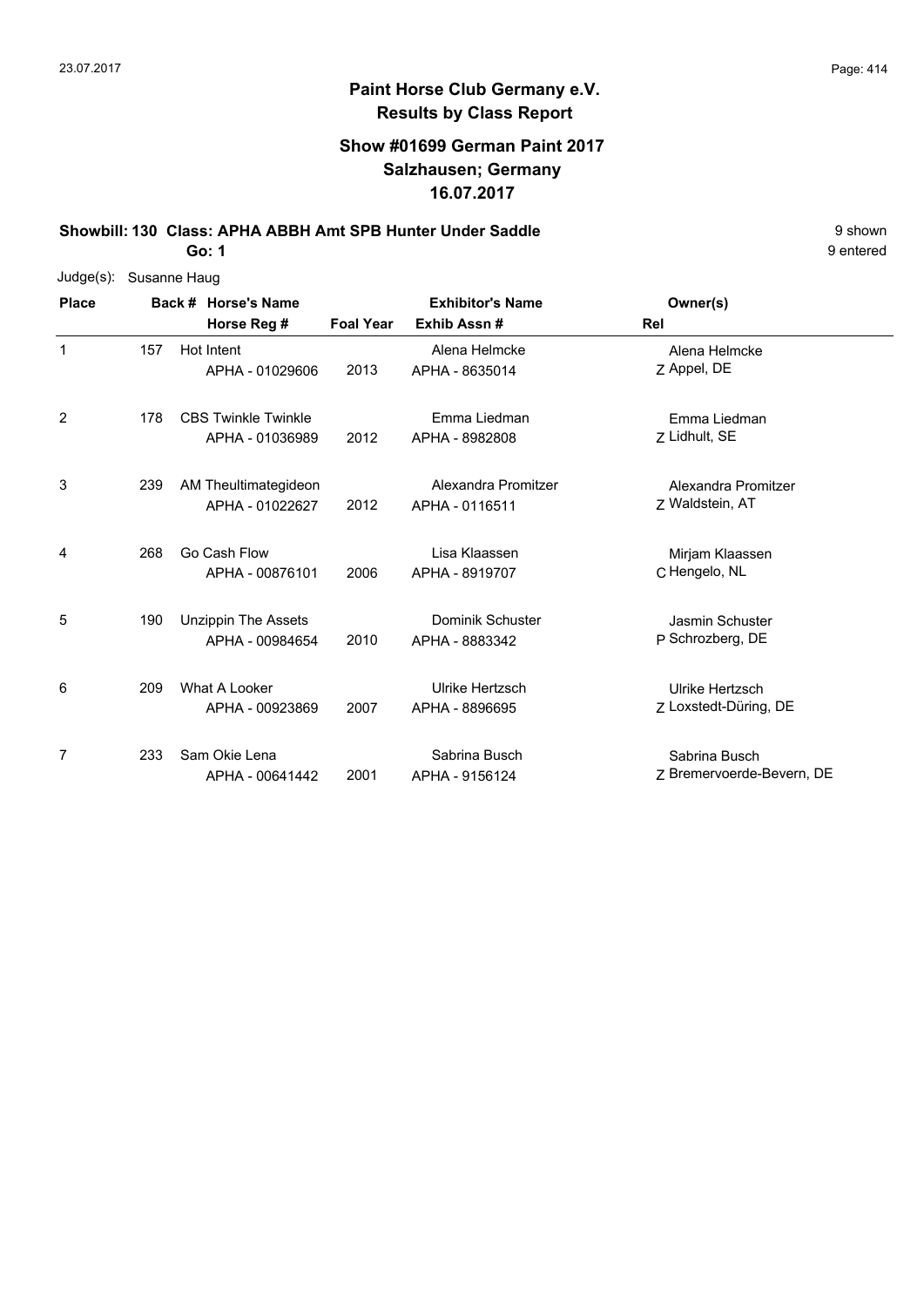### **Show #03270 German Paint 2017 Salzhausen; Germany 16.07.2017**

**Showbill: 130 Class: APHA ABBH Amt SPB Hunter Under Saddle** 9 shown

**Go: 1**

| $Judge(s)$ : | Sonja Merkle |                            |                  |                         |                           |
|--------------|--------------|----------------------------|------------------|-------------------------|---------------------------|
| <b>Place</b> |              | Back # Horse's Name        |                  | <b>Exhibitor's Name</b> | Owner(s)                  |
|              |              | Horse Reg #                | <b>Foal Year</b> | Exhib Assn#             | Rel                       |
| $\mathbf{1}$ | 157          | Hot Intent                 |                  | Alena Helmcke           | Alena Helmcke             |
|              |              | APHA - 01029606            | 2013             | APHA - 8635014          | Z Appel, DE               |
| 2            | 178          | <b>CBS Twinkle Twinkle</b> |                  | Emma Liedman            | Emma Liedman              |
|              |              | APHA - 01036989            | 2012             | APHA - 8982808          | Z Lidhult, SE             |
| 3            | 268          | Go Cash Flow               |                  | Lisa Klaassen           | Mirjam Klaassen           |
|              |              | APHA - 00876101            | 2006             | APHA - 8919707          | C Hengelo, NL             |
| 4            | 190          | <b>Unzippin The Assets</b> |                  | <b>Dominik Schuster</b> | Jasmin Schuster           |
|              |              | APHA - 00984654            | 2010             | APHA - 8883342          | P Schrozberg, DE          |
| 5            | 239          | AM Theultimategideon       |                  | Alexandra Promitzer     | Alexandra Promitzer       |
|              |              | APHA - 01022627            | 2012             | APHA - 0116511          | Z Waldstein, AT           |
| 6            | 209          | What A Looker              |                  | Ulrike Hertzsch         | Ulrike Hertzsch           |
|              |              | APHA - 00923869            | 2007             | APHA - 8896695          | Z Loxstedt-Düring, DE     |
| 7            | 233          | Sam Okie Lena              |                  | Sabrina Busch           | Sabrina Busch             |
|              |              | APHA - 00641442            | 2001             | APHA - 9156124          | Z Bremervoerde-Bevern, DE |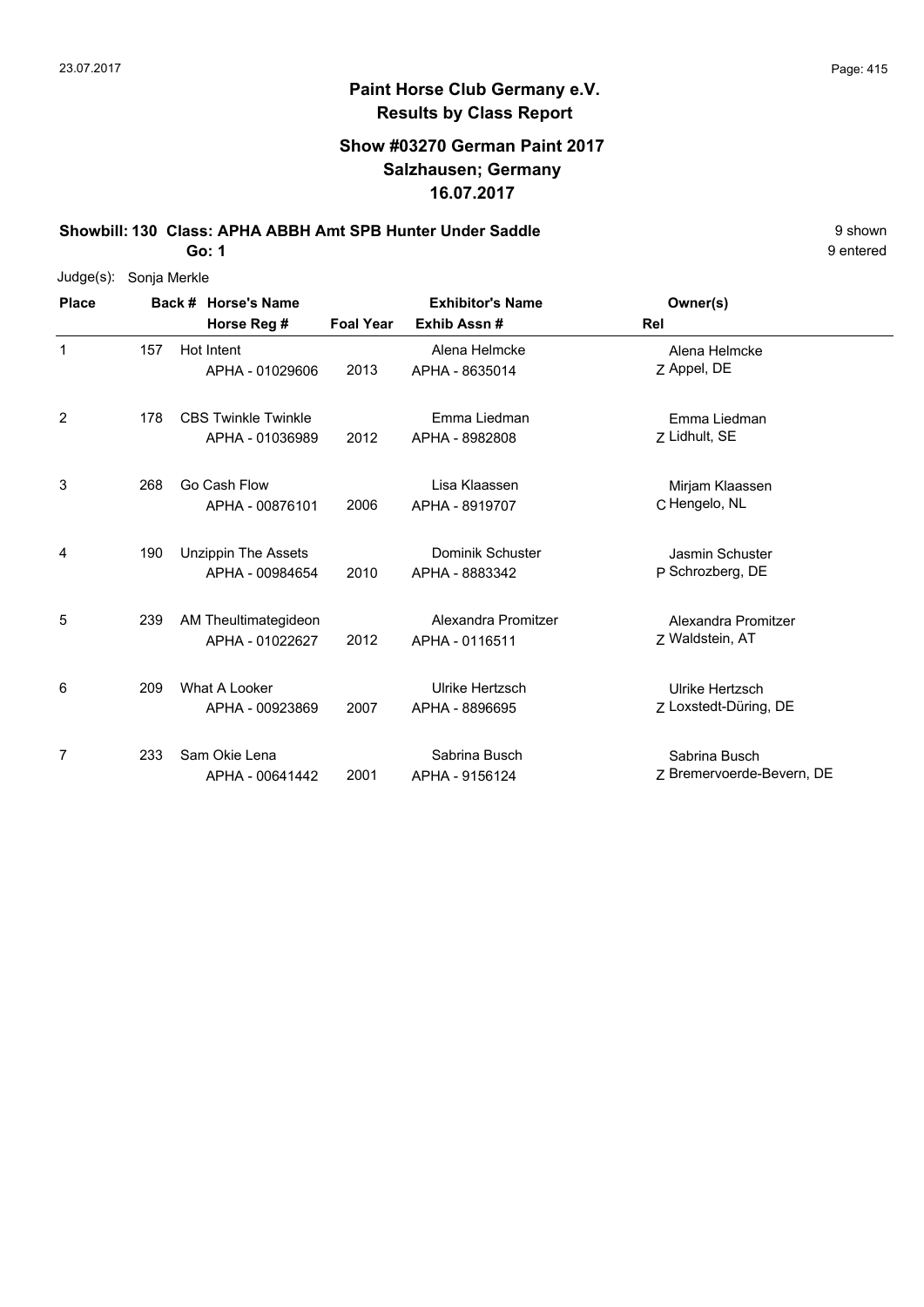### **Show #03271 German Paint 2017 Salzhausen; Germany 16.07.2017**

**Showbill: 130 Class: APHA ABBH Amt SPB Hunter Under Saddle** 9 shown

**Go: 1**

| $Judge(s)$ : | <b>Barry Schuurman</b> |  |                            |                  |                         |                       |  |  |  |
|--------------|------------------------|--|----------------------------|------------------|-------------------------|-----------------------|--|--|--|
| <b>Place</b> |                        |  | Back # Horse's Name        |                  | <b>Exhibitor's Name</b> | Owner(s)              |  |  |  |
|              |                        |  | Horse Reg #                | <b>Foal Year</b> | Exhib Assn#             | Rel                   |  |  |  |
| $\mathbf{1}$ | 157                    |  | Hot Intent                 |                  | Alena Helmcke           | Alena Helmcke         |  |  |  |
|              |                        |  | APHA - 01029606            | 2013             | APHA - 8635014          | Z Appel, DE           |  |  |  |
| 2            | 239                    |  | AM Theultimategideon       |                  | Alexandra Promitzer     | Alexandra Promitzer   |  |  |  |
|              |                        |  | APHA - 01022627            | 2012             | APHA - 0116511          | Z Waldstein, AT       |  |  |  |
| 3            | 178                    |  | <b>CBS Twinkle Twinkle</b> |                  | Emma Liedman            | Emma Liedman          |  |  |  |
|              |                        |  | APHA - 01036989            | 2012             | APHA - 8982808          | Z Lidhult, SE         |  |  |  |
| 4            | 268                    |  | Go Cash Flow               |                  | Lisa Klaassen           | Mirjam Klaassen       |  |  |  |
|              |                        |  | APHA - 00876101            | 2006             | APHA - 8919707          | C Hengelo, NL         |  |  |  |
| 5            | 190                    |  | <b>Unzippin The Assets</b> |                  | Dominik Schuster        | Jasmin Schuster       |  |  |  |
|              |                        |  | APHA - 00984654            | 2010             | APHA - 8883342          | P Schrozberg, DE      |  |  |  |
| 6            | 209                    |  | What A Looker              |                  | Ulrike Hertzsch         | Ulrike Hertzsch       |  |  |  |
|              |                        |  | APHA - 00923869            | 2007             | APHA - 8896695          | Z Loxstedt-Düring, DE |  |  |  |
| 7            | 248                    |  | <b>Pretty Top Kiss</b>     |                  | <b>Marit Heinicke</b>   | <b>Marit Heinicke</b> |  |  |  |
|              |                        |  | APHA - 00888037            | 2006             | APHA - 9152767          | Z Wadersloh, DE       |  |  |  |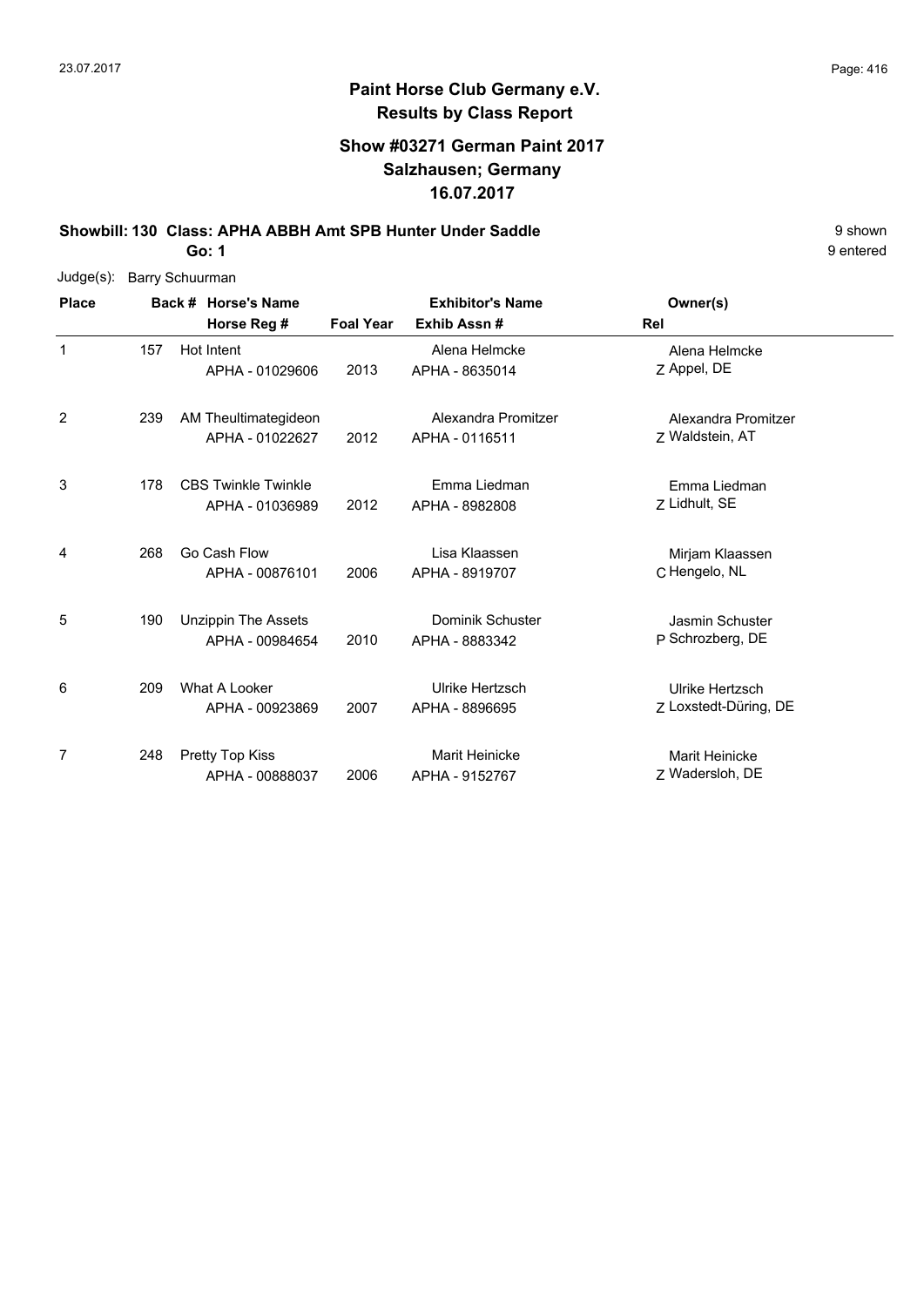## **Show #01698 German Paint 2017 Salzhausen; Germany 16.07.2017**

**Showbill: 131 Class: APHA NHS1 Novice Amateur Hunt Seat Equitation** 9 Shown

**Go: 1**

| Judge(s):    | <b>Rick LeMay</b> |                           |                  |                         |                          |
|--------------|-------------------|---------------------------|------------------|-------------------------|--------------------------|
| <b>Place</b> |                   | Back # Horse's Name       |                  | <b>Exhibitor's Name</b> | Owner(s)                 |
|              |                   | Horse Reg #               | <b>Foal Year</b> | Exhib Assn#             | <b>Rel</b>               |
| $\mathbf{1}$ | 260               | <b>Tardys Best Review</b> |                  | Nadine Neumann          | <b>Brigitte Munkert</b>  |
|              |                   | APHA - 00886053           | 2006             | APHA - 8680052          | E Herzogenaurach, DE     |
| 2            | 228               | TL Cherokees Beauty       |                  | Carmen Hoepfl           | Monika Hagen             |
|              |                   | APHA - 00714702           | 2002             | APHA - 8995189          | Haldenwang, DE           |
| 3            | 343               | Whata Perfect Design      |                  | Anette I Martensson     | Anette I Martensson      |
|              |                   | APHA - 00837621           | 2005             | APHA - 8669590          | Z Staffanstorp, SE       |
| 4            | 284               | <b>Clues Lucky Belle</b>  |                  | Nicole Walch            | Angelika Gallitzendörfer |
|              |                   | APHA - 00840135           | 2005             | APHA - 0133144          | E Memmingen, DE          |
| 5            | 180               | <b>CBS Mr Snowflake</b>   |                  | Jessica Hallonquist     | Jessica Hallonquist      |
|              |                   | APHA - 00982548           | 2008             | APHA - 8998558          | Z Linghem, SE            |
| 6            | 173               | <b>Brave Peppys Dream</b> |                  | Sara Nilsson            | Sara Nilsson             |
|              |                   | APHA - 01031013           | 2013             | APHA - 8979821          | Z Klippan, SE            |
| 7            | 181               | <b>CBS Party Elegance</b> |                  | Sara Liwell             | Sara Liwell              |
|              |                   | APHA - 01049422           | 2013             | APHA - 9144536          | Z Atvidaberg, SE         |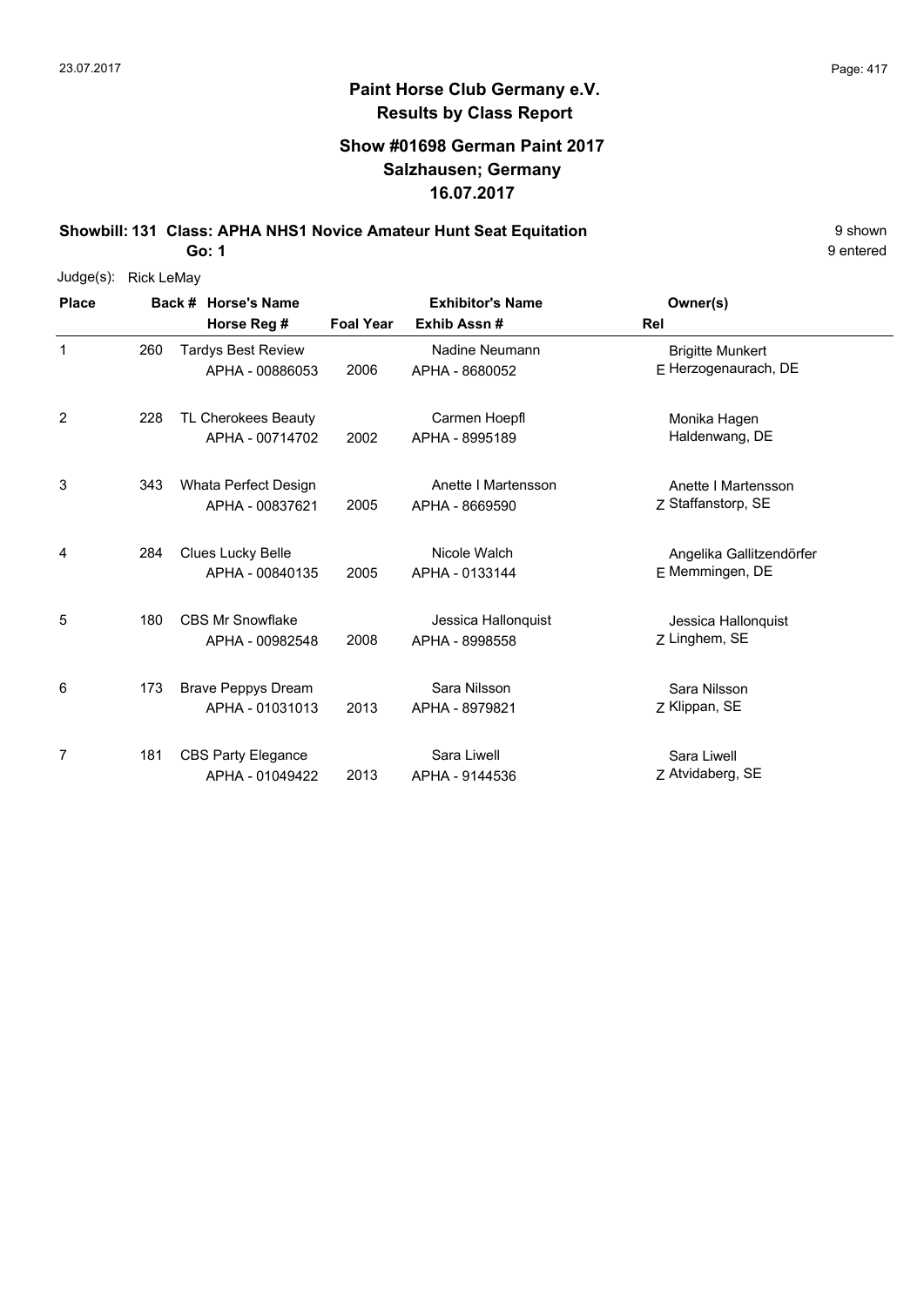## **Show #01699 German Paint 2017 Salzhausen; Germany 16.07.2017**

**Showbill: 131 Class: APHA NHS1 Novice Amateur Hunt Seat Equitation** 9 Shown 9 shown

**Go: 1**

| Judge(s):    | Susanne Haug |                                              |                  |                                       |                                                 |  |  |  |  |
|--------------|--------------|----------------------------------------------|------------------|---------------------------------------|-------------------------------------------------|--|--|--|--|
| <b>Place</b> |              | Back # Horse's Name                          |                  | <b>Exhibitor's Name</b>               | Owner(s)                                        |  |  |  |  |
|              |              | Horse Reg #                                  | <b>Foal Year</b> | Exhib Assn#                           | Rel                                             |  |  |  |  |
| $\mathbf{1}$ | 228          | TL Cherokees Beauty<br>APHA - 00714702       | 2002             | Carmen Hoepfl<br>APHA - 8995189       | Monika Hagen<br>Haldenwang, DE                  |  |  |  |  |
| 2            | 343          | Whata Perfect Design<br>APHA - 00837621      | 2005             | Anette I Martensson<br>APHA - 8669590 | Anette I Martensson<br>Z Staffanstorp, SE       |  |  |  |  |
| 3            | 260          | <b>Tardys Best Review</b><br>APHA - 00886053 | 2006             | Nadine Neumann<br>APHA - 8680052      | <b>Brigitte Munkert</b><br>E Herzogenaurach, DE |  |  |  |  |
| 4            | 284          | Clues Lucky Belle<br>APHA - 00840135         | 2005             | Nicole Walch<br>APHA - 0133144        | Angelika Gallitzendörfer<br>E Memmingen, DE     |  |  |  |  |
| 5            | 180          | <b>CBS Mr Snowflake</b><br>APHA - 00982548   | 2008             | Jessica Hallonquist<br>APHA - 8998558 | Jessica Hallonquist<br>Z Linghem, SE            |  |  |  |  |
| 6            | 153          | Maybebugsjillaroo CC<br>APHA - 00970919      | 2009             | Katharina Tamke<br>APHA - 8782481     | Katharina Tamke<br>Z Neu Wulmstorf, DE          |  |  |  |  |
| 7            | 173          | <b>Brave Peppys Dream</b><br>APHA - 01031013 | 2013             | Sara Nilsson<br>APHA - 8979821        | Sara Nilsson<br>Z Klippan, SE                   |  |  |  |  |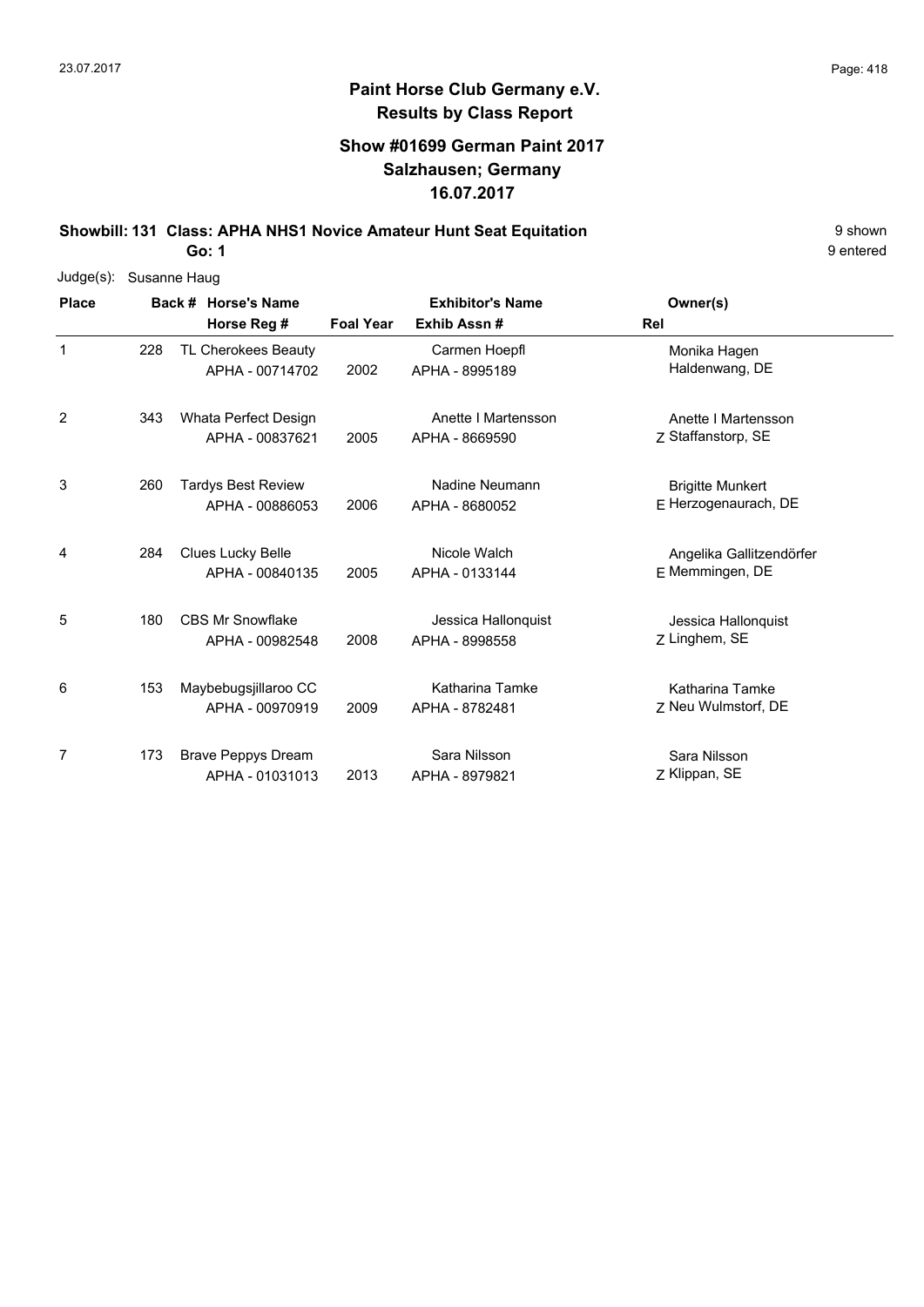## **Show #03270 German Paint 2017 Salzhausen; Germany 16.07.2017**

**Showbill: 131 Class: APHA NHS1 Novice Amateur Hunt Seat Equitation** 9 Shown

**Go: 1**

| Judge(s):    | Sonja Merkle |                           |                  |                         |                          |
|--------------|--------------|---------------------------|------------------|-------------------------|--------------------------|
| <b>Place</b> |              | Back # Horse's Name       |                  | <b>Exhibitor's Name</b> | Owner(s)                 |
|              |              | Horse Reg #               | <b>Foal Year</b> | Exhib Assn#             | <b>Rel</b>               |
| $\mathbf{1}$ | 228          | TL Cherokees Beauty       |                  | Carmen Hoepfl           | Monika Hagen             |
|              |              | APHA - 00714702           | 2002             | APHA - 8995189          | Haldenwang, DE           |
| 2            | 260          | <b>Tardys Best Review</b> |                  | Nadine Neumann          | <b>Brigitte Munkert</b>  |
|              |              | APHA - 00886053           | 2006             | APHA - 8680052          | $E$ Herzogenaurach, DE   |
| 3            | 343          | Whata Perfect Design      |                  | Anette I Martensson     | Anette I Martensson      |
|              |              | APHA - 00837621           | 2005             | APHA - 8669590          | Z Staffanstorp, SE       |
| 4            | 284          | Clues Lucky Belle         |                  | Nicole Walch            | Angelika Gallitzendörfer |
|              |              | APHA - 00840135           | 2005             | APHA - 0133144          | E Memmingen, DE          |
| 5            | 180          | <b>CBS Mr Snowflake</b>   |                  | Jessica Hallonquist     | Jessica Hallonquist      |
|              |              | APHA - 00982548           | 2008             | APHA - 8998558          | Z Linghem, SE            |
| 6            | 173          | <b>Brave Peppys Dream</b> |                  | Sara Nilsson            | Sara Nilsson             |
|              |              | APHA - 01031013           | 2013             | APHA - 8979821          | Z Klippan, SE            |
| 7            | 153          | Maybebugsjillaroo CC      |                  | Katharina Tamke         | Katharina Tamke          |
|              |              | APHA - 00970919           | 2009             | APHA - 8782481          | Z Neu Wulmstorf, DE      |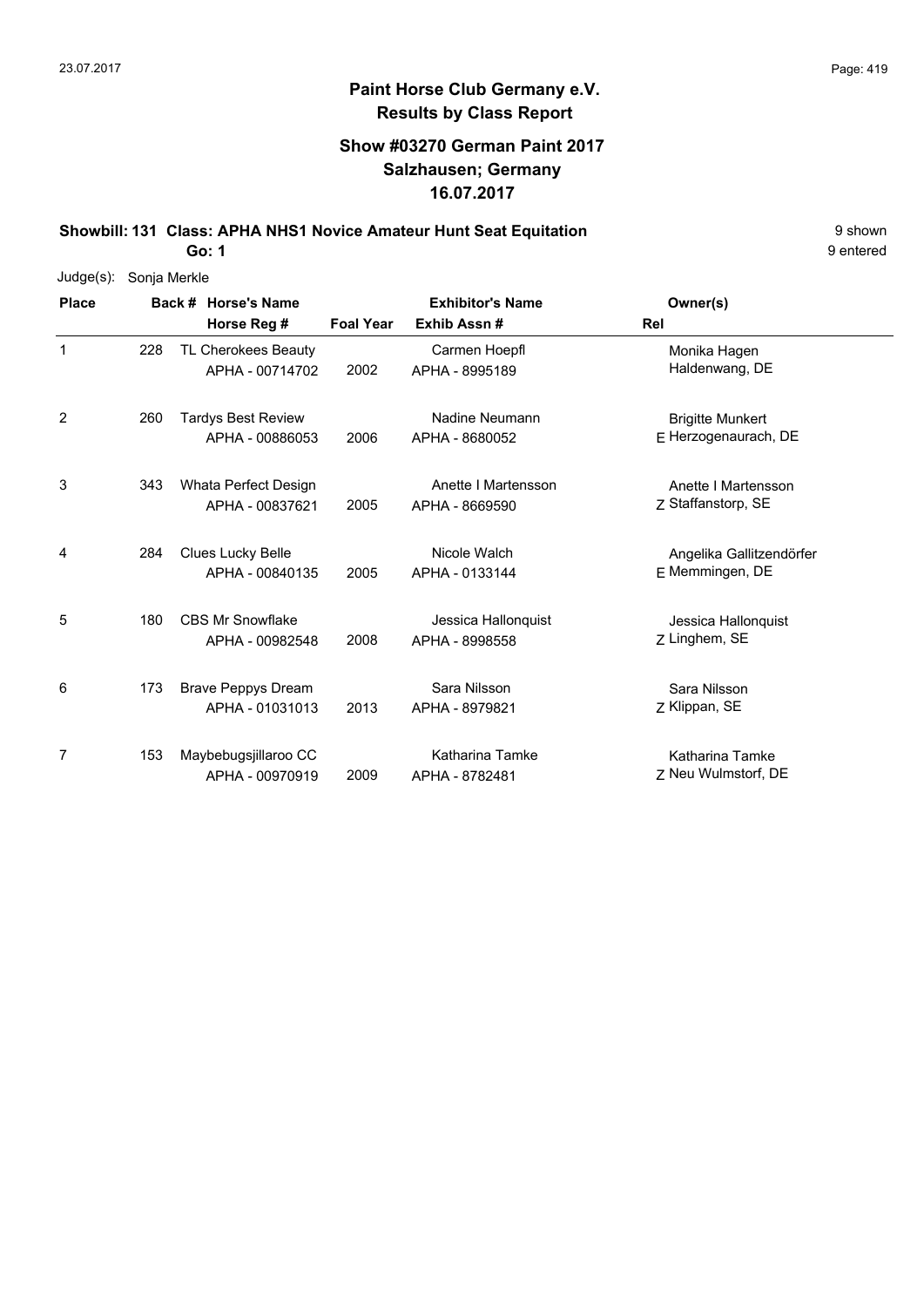## **Show #03271 German Paint 2017 Salzhausen; Germany 16.07.2017**

**Showbill: 131 Class: APHA NHS1 Novice Amateur Hunt Seat Equitation** 9 Shown **Go: 1**

| Judge(s):    |     | <b>Barry Schuurman</b> |                            |                  |                         |                          |  |  |  |  |
|--------------|-----|------------------------|----------------------------|------------------|-------------------------|--------------------------|--|--|--|--|
| <b>Place</b> |     |                        | Back # Horse's Name        |                  | <b>Exhibitor's Name</b> | Owner(s)                 |  |  |  |  |
|              |     |                        | Horse Reg #                | <b>Foal Year</b> | Exhib Assn#             | <b>Rel</b>               |  |  |  |  |
| $\mathbf{1}$ | 260 |                        | <b>Tardys Best Review</b>  |                  | Nadine Neumann          | <b>Brigitte Munkert</b>  |  |  |  |  |
|              |     |                        | APHA - 00886053            | 2006             | APHA - 8680052          | E Herzogenaurach, DE     |  |  |  |  |
| 2            | 343 |                        | Whata Perfect Design       |                  | Anette I Martensson     | Anette I Martensson      |  |  |  |  |
|              |     |                        | APHA - 00837621            | 2005             | APHA - 8669590          | Z Staffanstorp, SE       |  |  |  |  |
| 3            | 228 |                        | <b>TL Cherokees Beauty</b> |                  | Carmen Hoepfl           | Monika Hagen             |  |  |  |  |
|              |     |                        | APHA - 00714702            | 2002             | APHA - 8995189          | Haldenwang, DE           |  |  |  |  |
| 4            | 284 |                        | Clues Lucky Belle          |                  | Nicole Walch            | Angelika Gallitzendörfer |  |  |  |  |
|              |     |                        | APHA - 00840135            | 2005             | APHA - 0133144          | E Memmingen, DE          |  |  |  |  |
| 5            | 246 |                        | <b>HH Docs Creamy Lena</b> |                  | <b>Judith Korthauer</b> | Judith Korthauer         |  |  |  |  |
|              |     |                        | APHA - 00963831            | 2006             | APHA - 8903404          | Z Emsdetten, DE          |  |  |  |  |
| 6            | 180 |                        | <b>CBS Mr Snowflake</b>    |                  | Jessica Hallonquist     | Jessica Hallonquist      |  |  |  |  |
|              |     |                        | APHA - 00982548            | 2008             | APHA - 8998558          | Z Linghem, SE            |  |  |  |  |
| 7            | 173 |                        | <b>Brave Peppys Dream</b>  |                  | Sara Nilsson            | Sara Nilsson             |  |  |  |  |
|              |     |                        | APHA - 01031013            | 2013             | APHA - 8979821          | Z Klippan, SE            |  |  |  |  |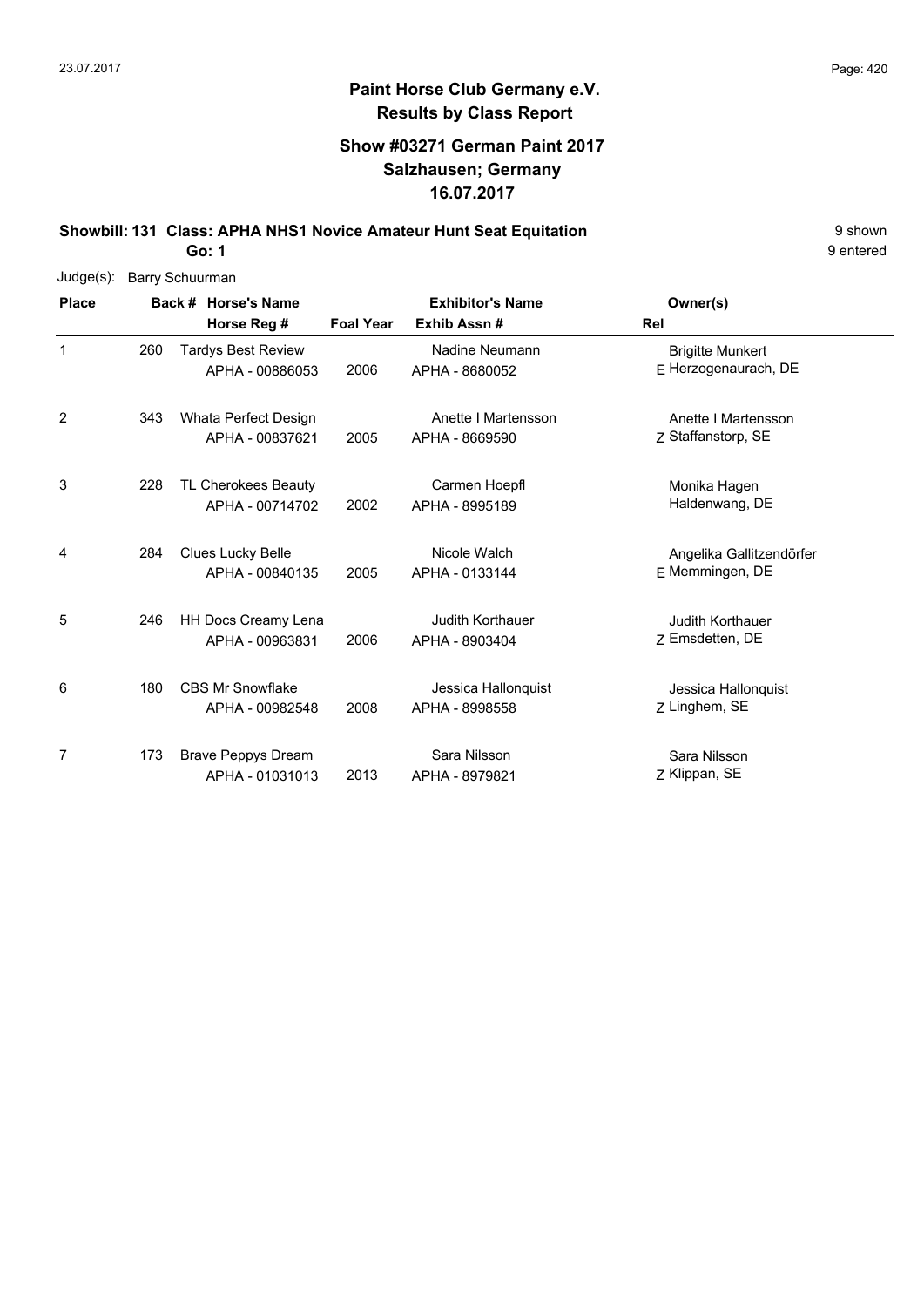# **Paint Horse Club Germany e.V. Results by Class Report**

## **Show #01698 German Paint 2017 Salzhausen; Germany 16.07.2017**

**Showbill: 132 Class: APHA YEE1 Youth Hunt Seat Equitation 18 & Under** 12 Shown 12 shown

| Judge(s):    | <b>Rick LeMay</b> |                        |                  |                         |                  |                           |
|--------------|-------------------|------------------------|------------------|-------------------------|------------------|---------------------------|
| <b>Place</b> |                   | Back # Horse's Name    |                  | <b>Exhibitor's Name</b> |                  | Owner(s)                  |
|              |                   | Horse Reg #            | <b>Foal Year</b> | Exhib Assn#             | <b>Birthdate</b> | Rel                       |
| 1            | 168               | Hawthorns Pleasantzip  |                  | Michele Schoenwald      |                  | Michele Schoenwald        |
|              |                   | APHA - 00958250        | 2008             | APHA - 8978268          |                  | Z Vojens, DK              |
| 2            | 167               | <b>Hawthorns Adele</b> |                  | Signe Olsen             |                  | Karsten & A Nielsen Olsen |
|              |                   | APHA - 01025417        | 2012             | APHA - 0117081          |                  | Y Haderslev, DK           |
| 3            | 355               | Docs Flaming Frost     |                  | Ivana Pallister         |                  | Ango Winants              |
|              |                   | APHA - 00902836        | 2007             | APHA - 8956841          |                  | Berg En Terbujt, NL       |
| 4            | 171               | Gamblers Zexy Zip      |                  | Freja Balslev Segelund  |                  | Freja Balslev Segelund    |
|              |                   | APHA - 00915256        | 2007             | APHA - 8950795          |                  | Z Haderslev, DK           |
| 5            | 285               | Chip Zip               |                  | Lea Burret              |                  | Angelika Gallitzendörfer  |
|              |                   | APHA - 00981671        | 2010             | APHA - 8963471          |                  | Memmingen, DE             |
| 6            | 226               | Missle Rockin Review   |                  | Maike Krause            |                  | Nicole Krause             |
|              |                   | APHA - 00815505        | 2003             | APHA - 8885332          |                  | C Spardorf, DE            |
| 7            | 212               | Zorros Smokin Gun      |                  | Joelin Virginia Kuester |                  | Joelin Virginia Kuester   |
|              |                   | APHA - 00975927        | 2009             | APHA - 8987952          |                  | Z Essen, DE               |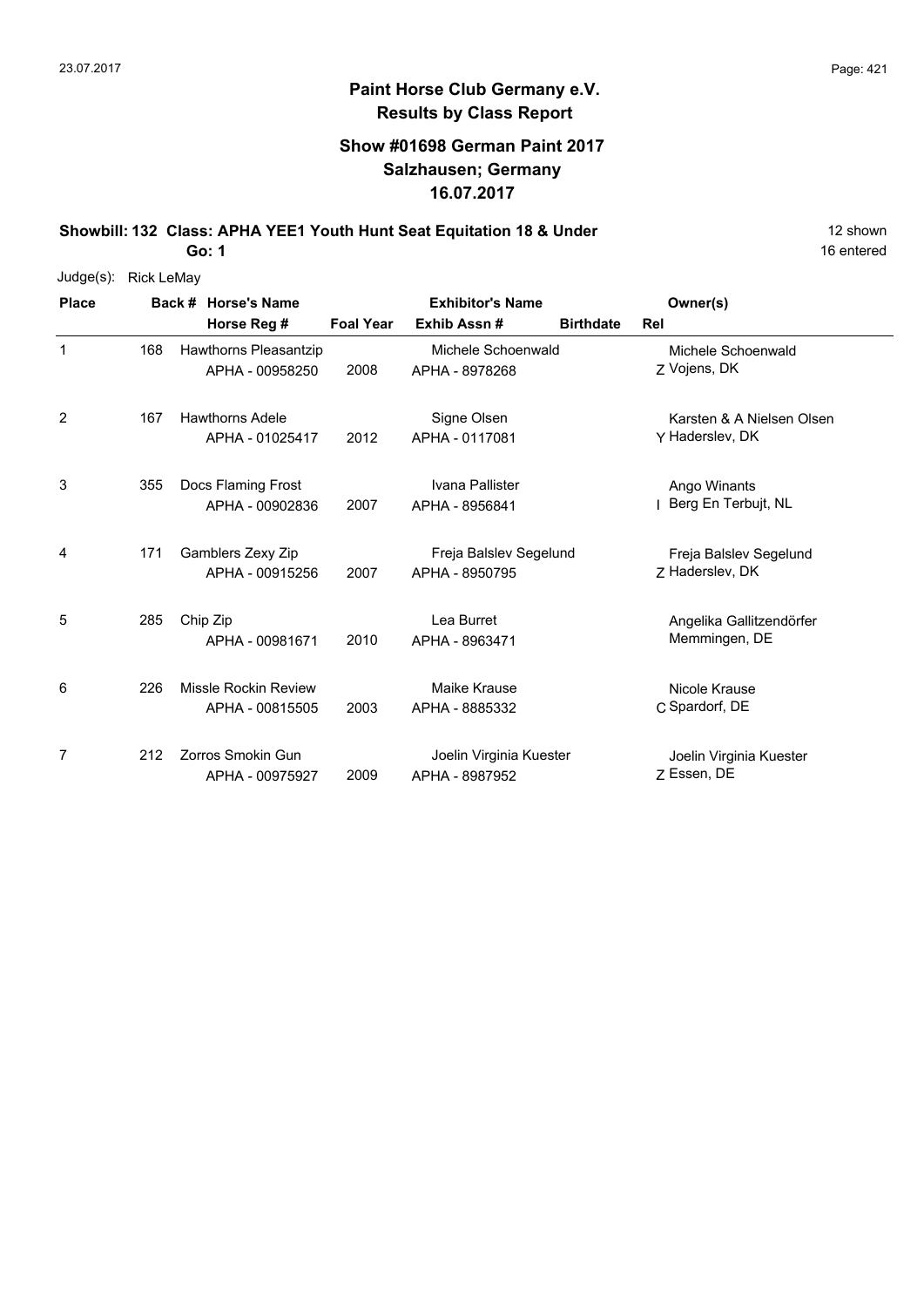# **Paint Horse Club Germany e.V. Results by Class Report**

## **Show #01699 German Paint 2017 Salzhausen; Germany 16.07.2017**

**Showbill: 132 Class: APHA YEE1 Youth Hunt Seat Equitation 18 & Under** 12 Shown 12 shown

| Judge(s):    | Susanne Haug |  |                                    |                                                                                |                         |  |                           |  |  |
|--------------|--------------|--|------------------------------------|--------------------------------------------------------------------------------|-------------------------|--|---------------------------|--|--|
| <b>Place</b> |              |  | Back # Horse's Name<br>Horse Reg # | <b>Exhibitor's Name</b><br><b>Foal Year</b><br>Exhib Assn#<br><b>Birthdate</b> |                         |  | Owner(s)<br>Rel           |  |  |
|              |              |  |                                    |                                                                                |                         |  |                           |  |  |
| 1            | 167          |  | <b>Hawthorns Adele</b>             |                                                                                | Signe Olsen             |  | Karsten & A Nielsen Olsen |  |  |
|              |              |  | APHA - 01025417                    | 2012                                                                           | APHA - 0117081          |  | Y Haderslev, DK           |  |  |
| 2            | 171          |  | Gamblers Zexy Zip                  |                                                                                | Freja Balslev Segelund  |  | Freja Balslev Segelund    |  |  |
|              |              |  | APHA - 00915256                    | 2007                                                                           | APHA - 8950795          |  | Z Haderslev, DK           |  |  |
| 3            | 355          |  | Docs Flaming Frost                 |                                                                                | Ivana Pallister         |  | Ango Winants              |  |  |
|              |              |  | APHA - 00902836                    | 2007                                                                           | APHA - 8956841          |  | Berg En Terbujt, NL       |  |  |
| 4            | 168          |  | Hawthorns Pleasantzip              |                                                                                | Michele Schoenwald      |  | Michele Schoenwald        |  |  |
|              |              |  | APHA - 00958250                    | 2008                                                                           | APHA - 8978268          |  | Z Vojens, DK              |  |  |
| 5            | 212          |  | Zorros Smokin Gun                  |                                                                                | Joelin Virginia Kuester |  | Joelin Virginia Kuester   |  |  |
|              |              |  | APHA - 00975927                    | 2009                                                                           | APHA - 8987952          |  | 7 Essen, DE               |  |  |
| 6            | 285          |  | Chip Zip                           |                                                                                | Lea Burret              |  | Angelika Gallitzendörfer  |  |  |
|              |              |  | APHA - 00981671                    | 2010                                                                           | APHA - 8963471          |  | Memmingen, DE             |  |  |
| 7            | 226          |  | <b>Missle Rockin Review</b>        |                                                                                | Maike Krause            |  | Nicole Krause             |  |  |
|              |              |  | APHA - 00815505                    | 2003                                                                           | APHA - 8885332          |  | C Spardorf, DE            |  |  |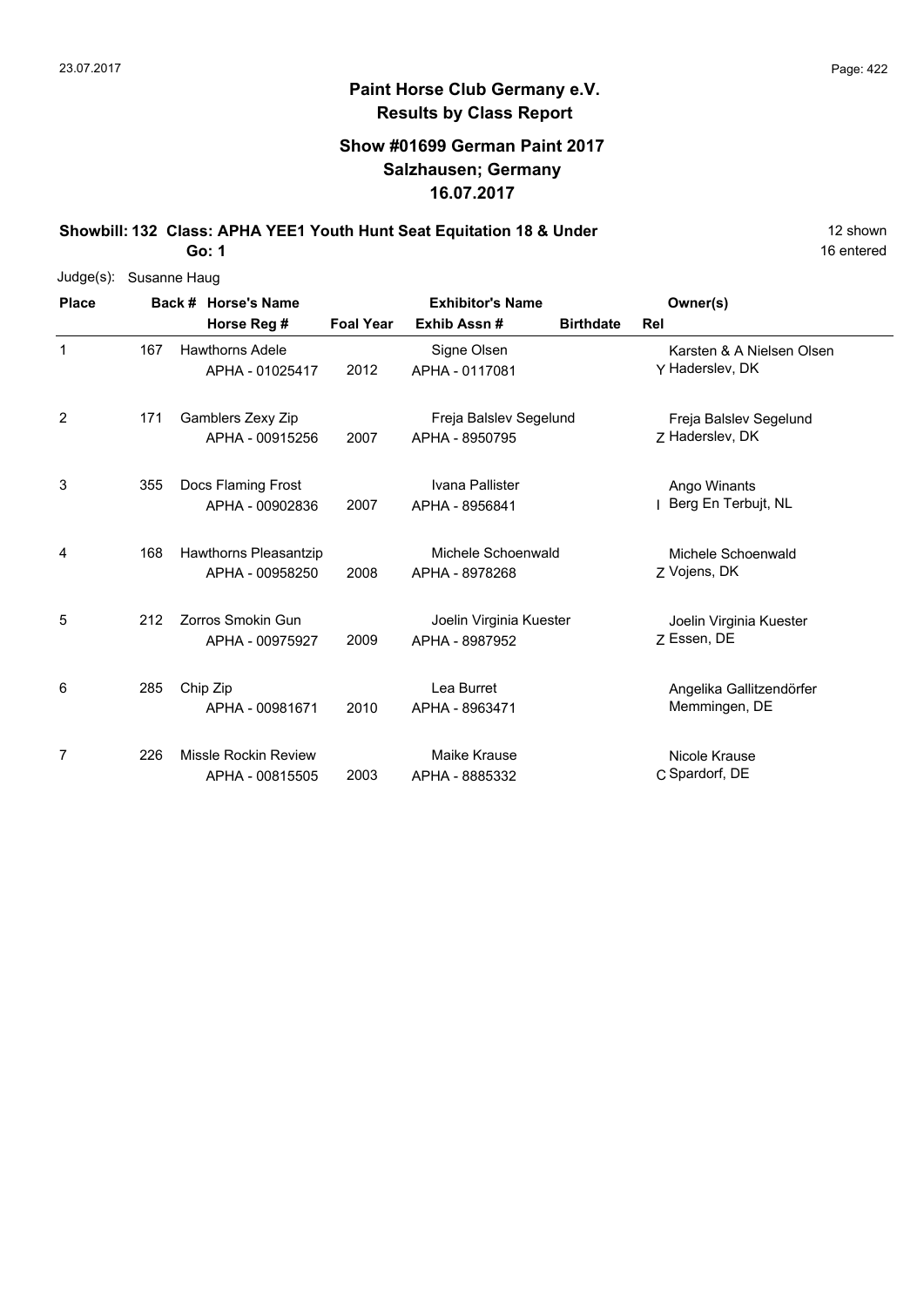## **Paint Horse Club Germany e.V. Results by Class Report**

## **Show #03270 German Paint 2017 Salzhausen; Germany 16.07.2017**

**Showbill: 132 Class: APHA YEE1 Youth Hunt Seat Equitation 18 & Under** 12 Shown

| $Judge(s)$ : | Sonja Merkle |                             |                         |                         |                  |                           |
|--------------|--------------|-----------------------------|-------------------------|-------------------------|------------------|---------------------------|
| <b>Place</b> |              | Back # Horse's Name         | <b>Exhibitor's Name</b> |                         |                  | Owner(s)                  |
|              |              | Horse Reg #                 | <b>Foal Year</b>        | Exhib Assn#             | <b>Birthdate</b> | Rel                       |
| 1            | 171          | Gamblers Zexy Zip           |                         | Freja Balslev Segelund  |                  | Freja Balslev Segelund    |
|              |              | APHA - 00915256             | 2007                    | APHA - 8950795          |                  | 7 Haderslev, DK           |
| 2            | 168          | Hawthorns Pleasantzip       |                         | Michele Schoenwald      |                  | Michele Schoenwald        |
|              |              | APHA - 00958250             | 2008                    | APHA - 8978268          |                  | Z Vojens, DK              |
| 3            | 226          | <b>Missle Rockin Review</b> |                         | <b>Maike Krause</b>     |                  | Nicole Krause             |
|              |              | APHA - 00815505             | 2003                    | APHA - 8885332          |                  | C Spardorf, DE            |
| 4            | 167          | <b>Hawthorns Adele</b>      |                         | Signe Olsen             |                  | Karsten & A Nielsen Olsen |
|              |              | APHA - 01025417             | 2012                    | APHA - 0117081          |                  | Y Haderslev, DK           |
| 5            | 285          | Chip Zip                    |                         | Lea Burret              |                  | Angelika Gallitzendörfer  |
|              |              | APHA - 00981671             | 2010                    | APHA - 8963471          |                  | Memmingen, DE             |
| 6            | 355          | Docs Flaming Frost          |                         | Ivana Pallister         |                  | Ango Winants              |
|              |              | APHA - 00902836             | 2007                    | APHA - 8956841          |                  | Berg En Terbujt, NL       |
| 7            | 212          | Zorros Smokin Gun           |                         | Joelin Virginia Kuester |                  | Joelin Virginia Kuester   |
|              |              | APHA - 00975927             | 2009                    | APHA - 8987952          |                  | Z Essen, DE               |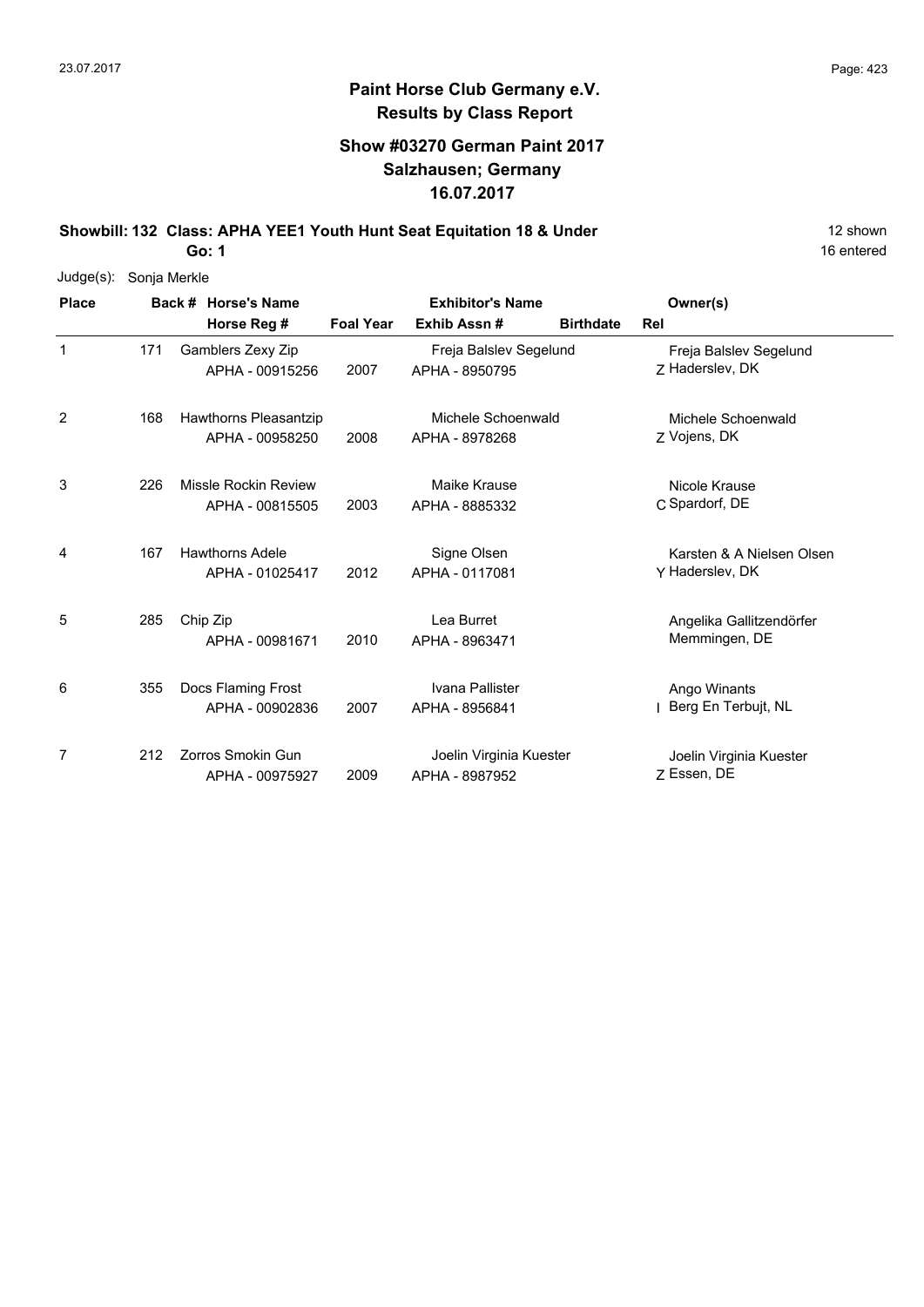# **Paint Horse Club Germany e.V. Results by Class Report**

## **Show #03271 German Paint 2017 Salzhausen; Germany 16.07.2017**

**Showbill: 132 Class: APHA YEE1 Youth Hunt Seat Equitation 18 & Under** 12 Shown 12 shown

| Judge(s):    | Barry Schuurman |  |                        |                  |                         |                  |                           |  |  |  |
|--------------|-----------------|--|------------------------|------------------|-------------------------|------------------|---------------------------|--|--|--|
| <b>Place</b> |                 |  | Back # Horse's Name    |                  | <b>Exhibitor's Name</b> |                  | Owner(s)                  |  |  |  |
|              |                 |  | Horse Reg #            | <b>Foal Year</b> | Exhib Assn#             | <b>Birthdate</b> | Rel                       |  |  |  |
| $\mathbf 1$  | 168             |  | Hawthorns Pleasantzip  |                  | Michele Schoenwald      |                  | Michele Schoenwald        |  |  |  |
|              |                 |  | APHA - 00958250        | 2008             | APHA - 8978268          |                  | Z Vojens, DK              |  |  |  |
| 2            | 167             |  | <b>Hawthorns Adele</b> |                  | Signe Olsen             |                  | Karsten & A Nielsen Olsen |  |  |  |
|              |                 |  | APHA - 01025417        | 2012             | APHA - 0117081          |                  | Y Haderslev, DK           |  |  |  |
| 3            | 355             |  | Docs Flaming Frost     |                  | Ivana Pallister         |                  | Ango Winants              |  |  |  |
|              |                 |  | APHA - 00902836        | 2007             | APHA - 8956841          |                  | Berg En Terbujt, NL       |  |  |  |
| 4            | 226             |  | Missle Rockin Review   |                  | Maike Krause            |                  | Nicole Krause             |  |  |  |
|              |                 |  | APHA - 00815505        | 2003             | APHA - 8885332          |                  | C Spardorf, DE            |  |  |  |
| 5            | 171             |  | Gamblers Zexy Zip      |                  | Freja Balslev Segelund  |                  | Freja Balslev Segelund    |  |  |  |
|              |                 |  | APHA - 00915256        | 2007             | APHA - 8950795          |                  | 7 Haderslev, DK           |  |  |  |
| 6            | 212             |  | Zorros Smokin Gun      |                  | Joelin Virginia Kuester |                  | Joelin Virginia Kuester   |  |  |  |
|              |                 |  | APHA - 00975927        | 2009             | APHA - 8987952          |                  | Z Essen, DE               |  |  |  |
| 7            | 285             |  | Chip Zip               |                  | Lea Burret              |                  | Angelika Gallitzendörfer  |  |  |  |
|              |                 |  | APHA - 00981671        | 2010             | APHA - 8963471          |                  | Memmingen, DE             |  |  |  |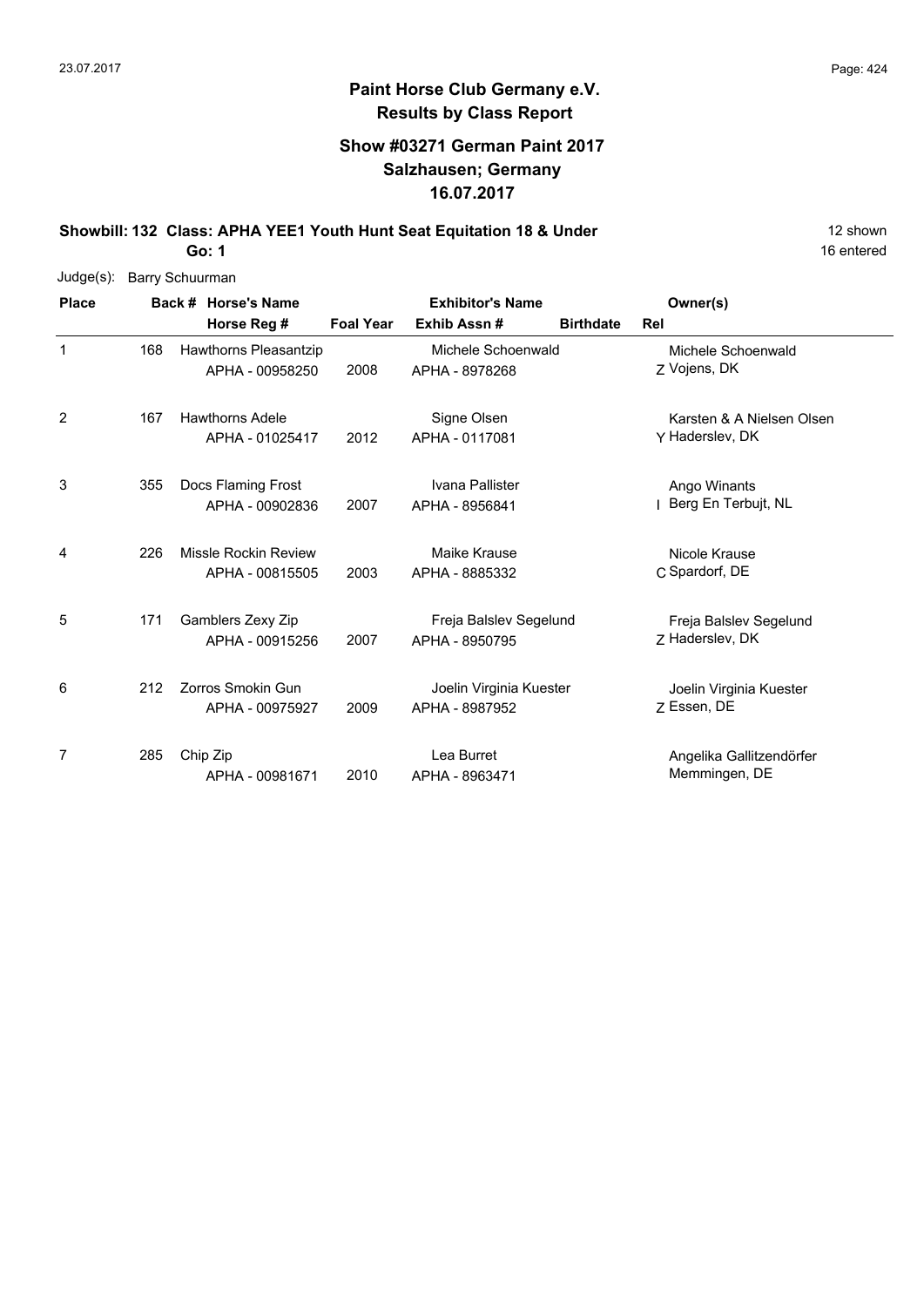# **Paint Horse Club Germany e.V. Results by Class Report**

## **Show #01698 German Paint 2017 Salzhausen; Germany 16.07.2017**

**Showbill: 134 Class: APHA AHS1 Amateur Hunt Seat Equitation All Ages** 5 Shown

| $Judge(s)$ : | <b>Rick LeMay</b> |                                         |                  |                                        |                                              |
|--------------|-------------------|-----------------------------------------|------------------|----------------------------------------|----------------------------------------------|
| <b>Place</b> |                   | Back # Horse's Name<br>Horse Reg #      | <b>Foal Year</b> | <b>Exhibitor's Name</b><br>Exhib Assn# | Owner(s)<br>Rel                              |
| 1            | 169               | Madam Blues Duffy<br>APHA - 00983349    | 2009             | Freja Aase Olsen<br>APHA - 8823774     | Karsten & A Nielsen Olsen<br>C Haderslev, DK |
| 2            | 195               | <b>Shot Girl</b><br>APHA - 00994625     | 2008             | Anna-Alisa Samse<br>APHA - 8982739     | Anna-Alisa Samse<br>Z Hannover, DE           |
| 3            | 228               | TL Cherokees Beauty<br>APHA - 00714702  | 2002             | Lena Hagen<br>APHA - 8818312           | Monika Hagen<br>C Haldenwang, DE             |
| 4            | 258               | Missin Hot Chocolate<br>APHA - 00985502 | 2009             | Christina Einsiedler<br>APHA - 8903473 | Karin Einsiedler<br>C Bad Grönenbach, DE     |
| 5            | 343               | Whata Perfect Design<br>APHA - 00837621 | 2005             | Anette I Martensson<br>APHA - 8669590  | Anette I Martensson<br>Z Staffanstorp, SE    |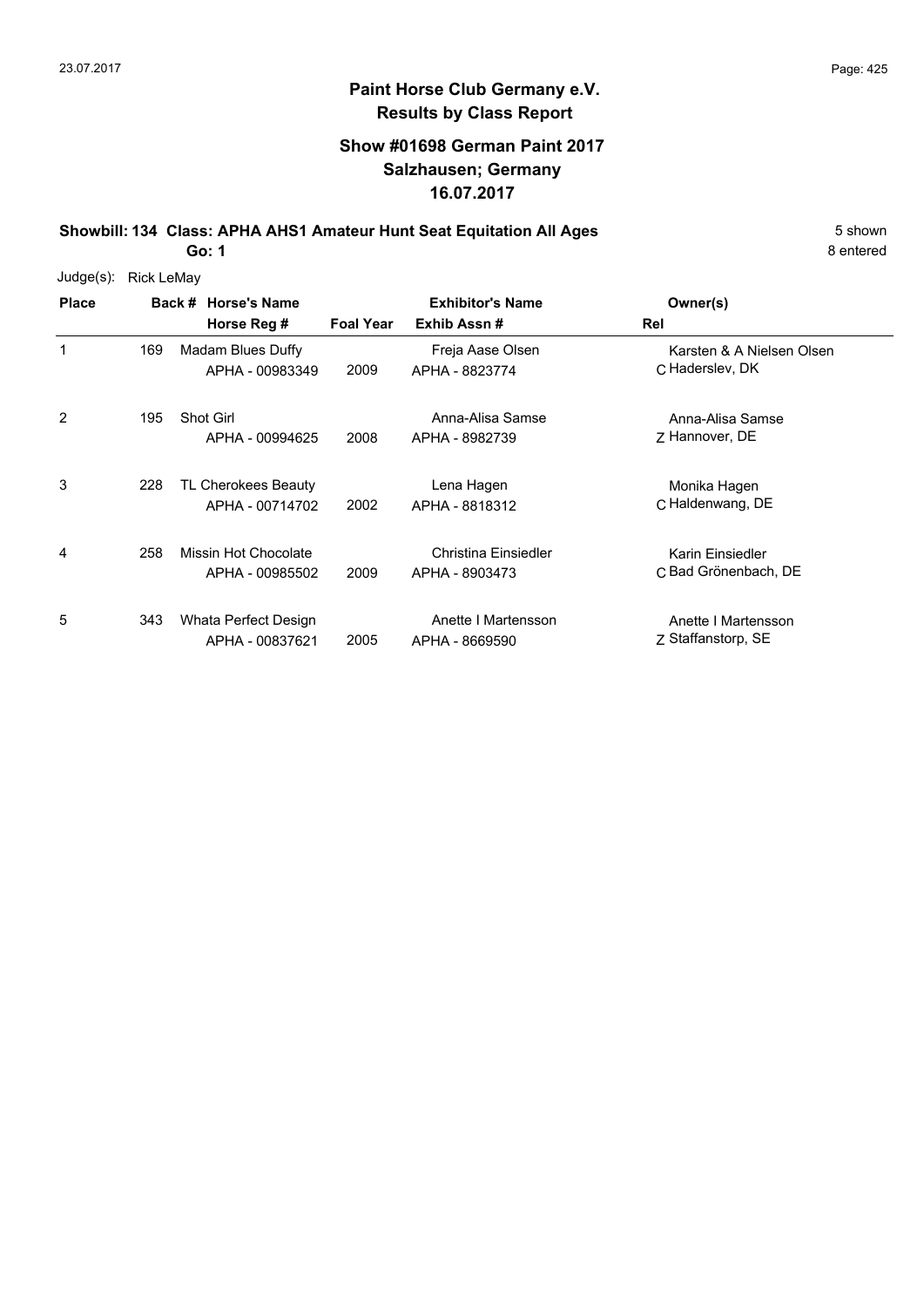8 entered

# **Paint Horse Club Germany e.V. Results by Class Report**

## **Show #01699 German Paint 2017 Salzhausen; Germany 16.07.2017**

**Showbill: 134 Class: APHA AHS1 Amateur Hunt Seat Equitation All Ages** 5 Shown

| Judge(s):    | Susanne Haug |                                         |                  |                                        |                                              |  |  |  |  |
|--------------|--------------|-----------------------------------------|------------------|----------------------------------------|----------------------------------------------|--|--|--|--|
| <b>Place</b> |              | Back # Horse's Name<br>Horse Reg #      | <b>Foal Year</b> | <b>Exhibitor's Name</b><br>Exhib Assn# | Owner(s)<br>Rel                              |  |  |  |  |
| 1            | 228          | TL Cherokees Beauty<br>APHA - 00714702  | 2002             | Lena Hagen<br>APHA - 8818312           | Monika Hagen<br>C Haldenwang, DE             |  |  |  |  |
| 2            | 169          | Madam Blues Duffy<br>APHA - 00983349    | 2009             | Freja Aase Olsen<br>APHA - 8823774     | Karsten & A Nielsen Olsen<br>C Haderslev, DK |  |  |  |  |
| 3            | 195          | <b>Shot Girl</b><br>APHA - 00994625     | 2008             | Anna-Alisa Samse<br>APHA - 8982739     | Anna-Alisa Samse<br>Z Hannover, DE           |  |  |  |  |
| 4            | 258          | Missin Hot Chocolate<br>APHA - 00985502 | 2009             | Christina Einsiedler<br>APHA - 8903473 | Karin Einsiedler<br>C Bad Grönenbach, DE     |  |  |  |  |
| 5            | 343          | Whata Perfect Design<br>APHA - 00837621 | 2005             | Anette I Martensson<br>APHA - 8669590  | Anette I Martensson<br>Z Staffanstorp, SE    |  |  |  |  |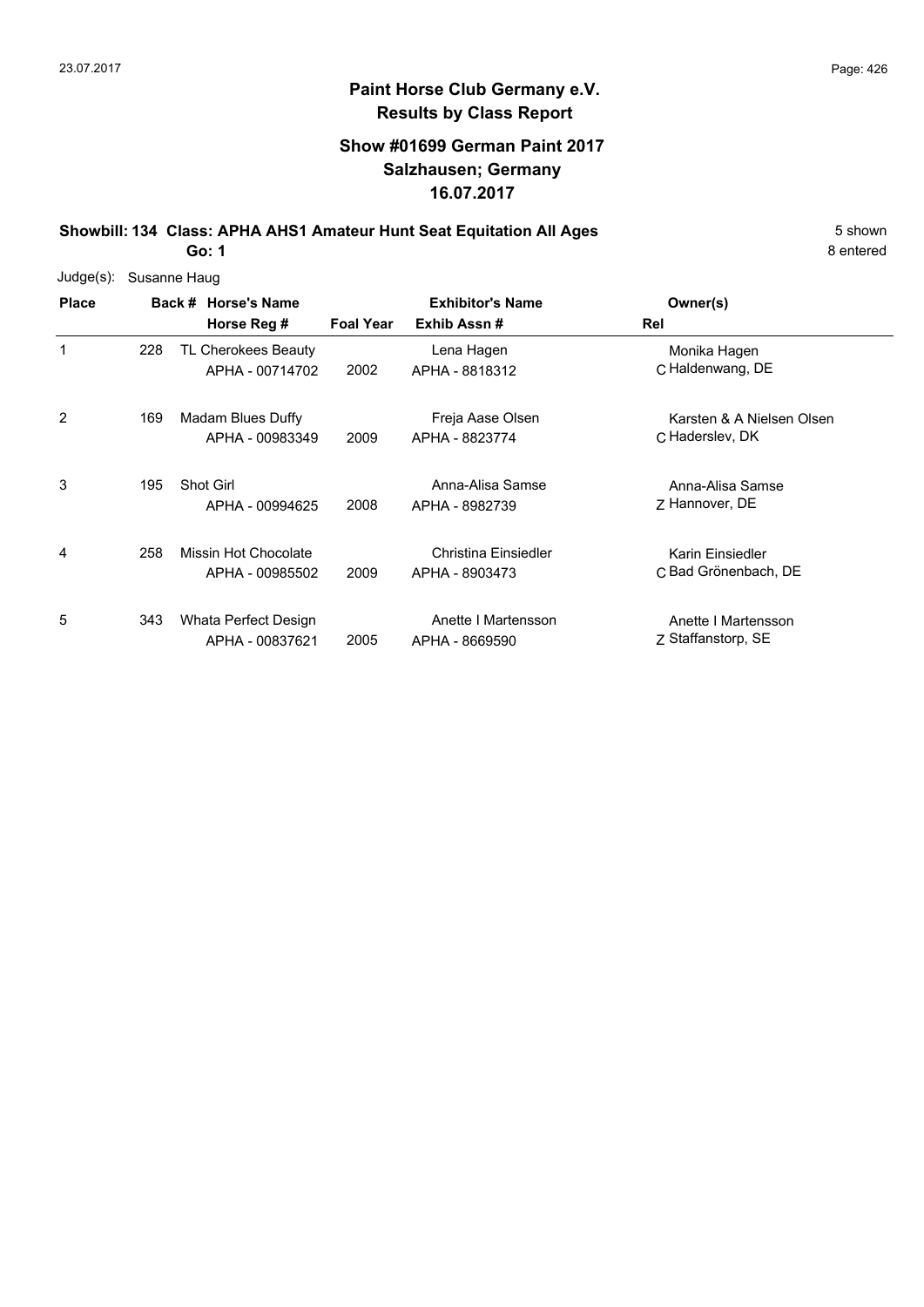# **Paint Horse Club Germany e.V. Results by Class Report**

### **Show #03270 German Paint 2017 Salzhausen; Germany 16.07.2017**

**Showbill: 134 Class: APHA AHS1 Amateur Hunt Seat Equitation All Ages** 5 Shown

| Judge(s):    | Sonja Merkle |                                         |                  |                                        |                                              |  |  |  |  |
|--------------|--------------|-----------------------------------------|------------------|----------------------------------------|----------------------------------------------|--|--|--|--|
| <b>Place</b> |              | Back # Horse's Name<br>Horse Reg #      | <b>Foal Year</b> | <b>Exhibitor's Name</b><br>Exhib Assn# | Owner(s)<br>Rel                              |  |  |  |  |
| 1            | 228          | TL Cherokees Beauty<br>APHA - 00714702  | 2002             | Lena Hagen<br>APHA - 8818312           | Monika Hagen<br>C Haldenwang, DE             |  |  |  |  |
| 2            | 169          | Madam Blues Duffy<br>APHA - 00983349    | 2009             | Freja Aase Olsen<br>APHA - 8823774     | Karsten & A Nielsen Olsen<br>C Haderslev, DK |  |  |  |  |
| 3            | 195          | Shot Girl<br>APHA - 00994625            | 2008             | Anna-Alisa Samse<br>APHA - 8982739     | Anna-Alisa Samse<br>Z Hannover, DE           |  |  |  |  |
| 4            | 258          | Missin Hot Chocolate<br>APHA - 00985502 | 2009             | Christina Einsiedler<br>APHA - 8903473 | Karin Einsiedler<br>C Bad Grönenbach, DE     |  |  |  |  |
| 5            | 343          | Whata Perfect Design<br>APHA - 00837621 | 2005             | Anette I Martensson<br>APHA - 8669590  | Anette I Martensson<br>Z Staffanstorp, SE    |  |  |  |  |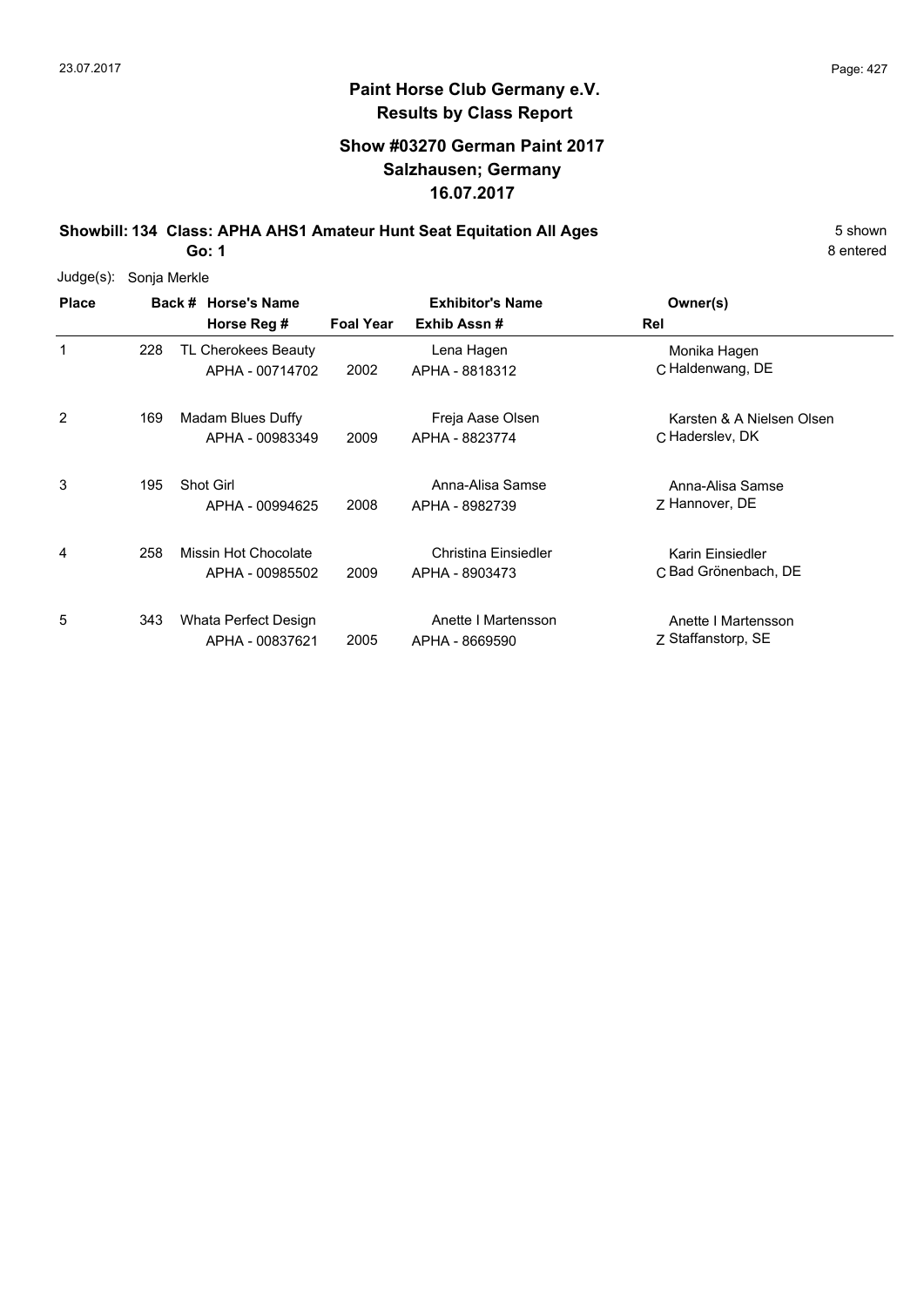## **Show #03271 German Paint 2017 Salzhausen; Germany 16.07.2017**

**Showbill: 134 Class: APHA AHS1 Amateur Hunt Seat Equitation All Ages** 5 Shown

**Go: 1**

| Judge(s):    |     | <b>Barry Schuurman</b>                  |                  |                                        |                                              |
|--------------|-----|-----------------------------------------|------------------|----------------------------------------|----------------------------------------------|
| <b>Place</b> |     | Back # Horse's Name<br>Horse Reg #      | <b>Foal Year</b> | <b>Exhibitor's Name</b><br>Exhib Assn# | Owner(s)<br>Rel                              |
| 1            | 228 | TL Cherokees Beauty<br>APHA - 00714702  | 2002             | Lena Hagen<br>APHA - 8818312           | Monika Hagen<br>C Haldenwang, DE             |
| 2            | 169 | Madam Blues Duffy<br>APHA - 00983349    | 2009             | Freja Aase Olsen<br>APHA - 8823774     | Karsten & A Nielsen Olsen<br>C Haderslev, DK |
| 3            | 258 | Missin Hot Chocolate<br>APHA - 00985502 | 2009             | Christina Einsiedler<br>APHA - 8903473 | Karin Einsiedler<br>C Bad Grönenbach, DE     |
| 4            | 195 | <b>Shot Girl</b><br>APHA - 00994625     | 2008             | Anna-Alisa Samse<br>APHA - 8982739     | Anna-Alisa Samse<br>Z Hannover, DE           |
| 5            | 343 | Whata Perfect Design<br>APHA - 00837621 | 2005             | Anette I Martensson<br>APHA - 8669590  | Anette I Martensson<br>Z Staffanstorp, SE    |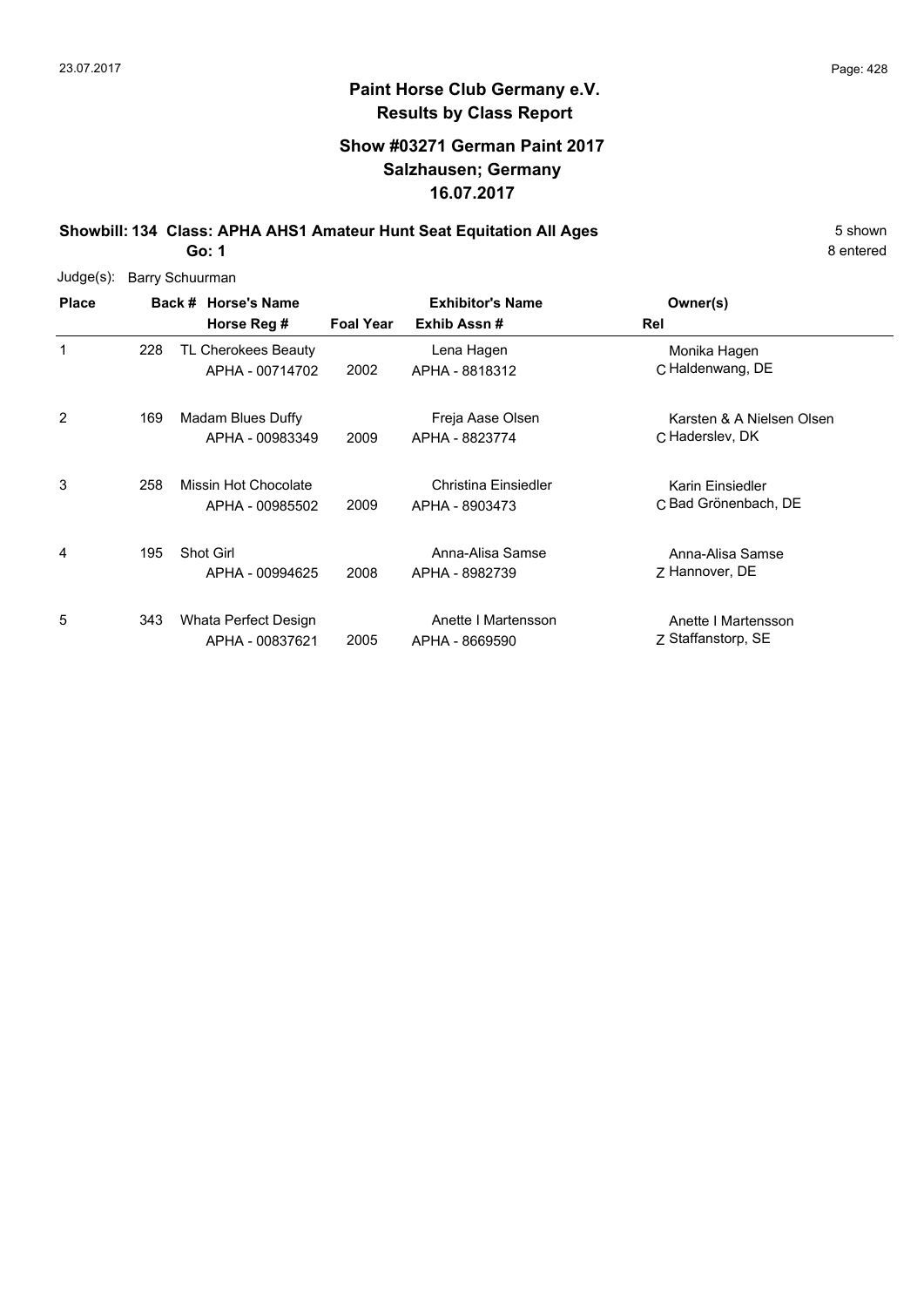### **Show #01698 German Paint 2017 Salzhausen; Germany 16.07.2017**

**Showbill: 135 Class: APHA ABHS Amt SPB Hunt Seat Equitation All Ages** 6 shown

**Go: 1**

| $Judge(s)$ : | <b>Rick LeMay</b> |                                         |                  |                                       |                                          |  |
|--------------|-------------------|-----------------------------------------|------------------|---------------------------------------|------------------------------------------|--|
| <b>Place</b> |                   | Back # Horse's Name                     |                  | <b>Exhibitor's Name</b>               | Owner(s)                                 |  |
|              |                   | Horse Reg #                             | <b>Foal Year</b> | Exhib Assn#                           | Rel                                      |  |
| 1            | 157               | Hot Intent<br>APHA - 01029606           | 2013             | Alena Helmcke<br>APHA - 8635014       | Alena Helmcke<br>Z Appel, DE             |  |
| 2            | 268               | Go Cash Flow<br>APHA - 00876101         | 2006             | Lisa Klaassen<br>APHA - 8919707       | Mirjam Klaassen<br>C Hengelo, NL         |  |
| 3            | 239               | AM Theultimategideon<br>APHA - 01022627 | 2012             | Alexandra Promitzer<br>APHA - 0116511 | Alexandra Promitzer<br>Z Waldstein, AT   |  |
| 4            | 190               | Unzippin The Assets<br>APHA - 00984654  | 2010             | Dominik Schuster<br>APHA - 8883342    | Jasmin Schuster<br>P Schrozberg, DE      |  |
| 5            | 209               | What A Looker<br>APHA - 00923869        | 2007             | Ulrike Hertzsch<br>APHA - 8896695     | Ulrike Hertzsch<br>Z Loxstedt-Düring, DE |  |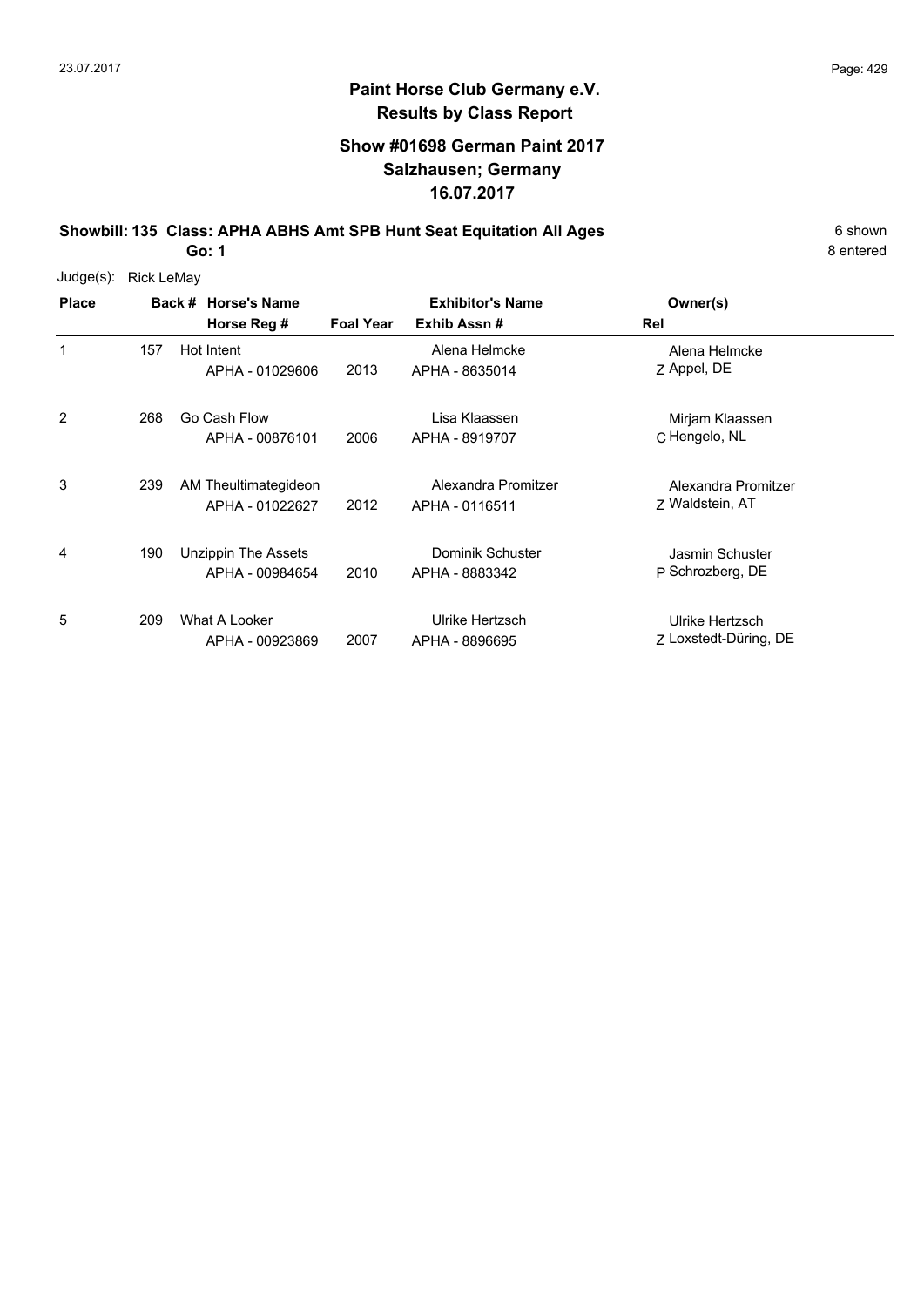### **Show #01699 German Paint 2017 Salzhausen; Germany 16.07.2017**

**Showbill: 135 Class: APHA ABHS Amt SPB Hunt Seat Equitation All Ages** 6 shown

**Go: 1**

| $Judge(s)$ : | Susanne Haug |                                         |                  |                                        |                                          |  |  |  |  |  |
|--------------|--------------|-----------------------------------------|------------------|----------------------------------------|------------------------------------------|--|--|--|--|--|
| <b>Place</b> |              | Back # Horse's Name<br>Horse Reg #      | <b>Foal Year</b> | <b>Exhibitor's Name</b><br>Exhib Assn# | Owner(s)<br>Rel                          |  |  |  |  |  |
| 1            | 157          | Hot Intent<br>APHA - 01029606           | 2013             | Alena Helmcke<br>APHA - 8635014        | Alena Helmcke<br>Z Appel, DE             |  |  |  |  |  |
| 2            | 190          | Unzippin The Assets<br>APHA - 00984654  | 2010             | Dominik Schuster<br>APHA - 8883342     | Jasmin Schuster<br>P Schrozberg, DE      |  |  |  |  |  |
| 3            | 239          | AM Theultimategideon<br>APHA - 01022627 | 2012             | Alexandra Promitzer<br>APHA - 0116511  | Alexandra Promitzer<br>Z Waldstein, AT   |  |  |  |  |  |
| 4            | 268          | Go Cash Flow<br>APHA - 00876101         | 2006             | Lisa Klaassen<br>APHA - 8919707        | Mirjam Klaassen<br>C Hengelo, NL         |  |  |  |  |  |
| 5            | 209          | What A Looker<br>APHA - 00923869        | 2007             | Ulrike Hertzsch<br>APHA - 8896695      | Ulrike Hertzsch<br>Z Loxstedt-Düring, DE |  |  |  |  |  |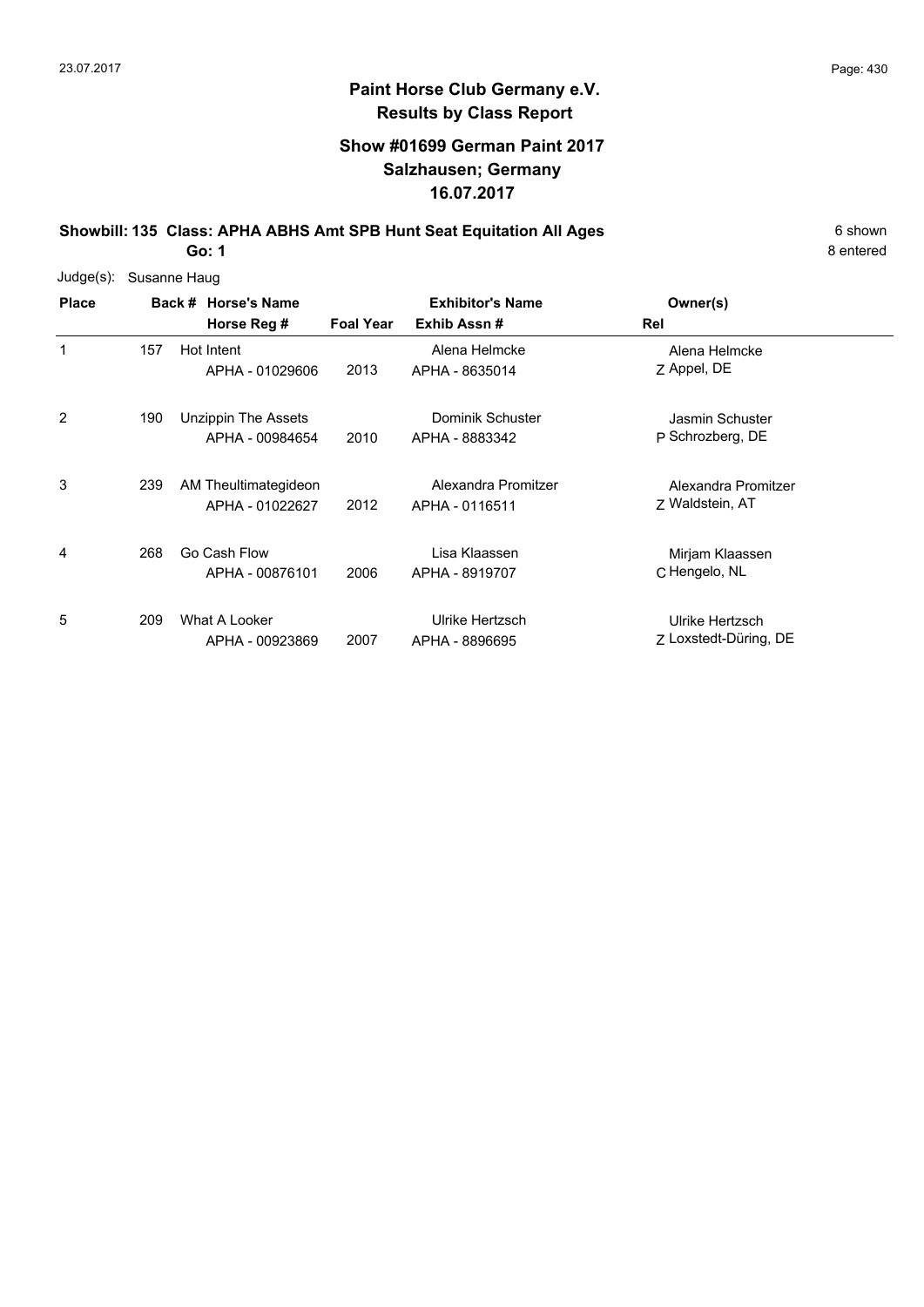## **Paint Horse Club Germany e.V. Results by Class Report**

### **Show #03270 German Paint 2017 Salzhausen; Germany 16.07.2017**

**Showbill: 135 Class: APHA ABHS Amt SPB Hunt Seat Equitation All Ages** 6 Shown

| $Judge(s)$ : |     | Sonja Merkle                            |                  |                                        |                                          |  |  |  |  |  |
|--------------|-----|-----------------------------------------|------------------|----------------------------------------|------------------------------------------|--|--|--|--|--|
| <b>Place</b> |     | Back # Horse's Name<br>Horse Reg #      | <b>Foal Year</b> | <b>Exhibitor's Name</b><br>Exhib Assn# | Owner(s)<br>Rel                          |  |  |  |  |  |
| 1            | 157 | Hot Intent<br>APHA - 01029606           | 2013             | Alena Helmcke<br>APHA - 8635014        | Alena Helmcke<br>Z Appel, DE             |  |  |  |  |  |
| 2            | 239 | AM Theultimategideon<br>APHA - 01022627 | 2012             | Alexandra Promitzer<br>APHA - 0116511  | Alexandra Promitzer<br>7 Waldstein, AT   |  |  |  |  |  |
| 3            | 190 | Unzippin The Assets<br>APHA - 00984654  | 2010             | Dominik Schuster<br>APHA - 8883342     | Jasmin Schuster<br>P Schrozberg, DE      |  |  |  |  |  |
| 4            | 268 | Go Cash Flow<br>APHA - 00876101         | 2006             | Lisa Klaassen<br>APHA - 8919707        | Mirjam Klaassen<br>C Hengelo, NL         |  |  |  |  |  |
| 5            | 209 | What A Looker<br>APHA - 00923869        | 2007             | Ulrike Hertzsch<br>APHA - 8896695      | Ulrike Hertzsch<br>Z Loxstedt-Düring, DE |  |  |  |  |  |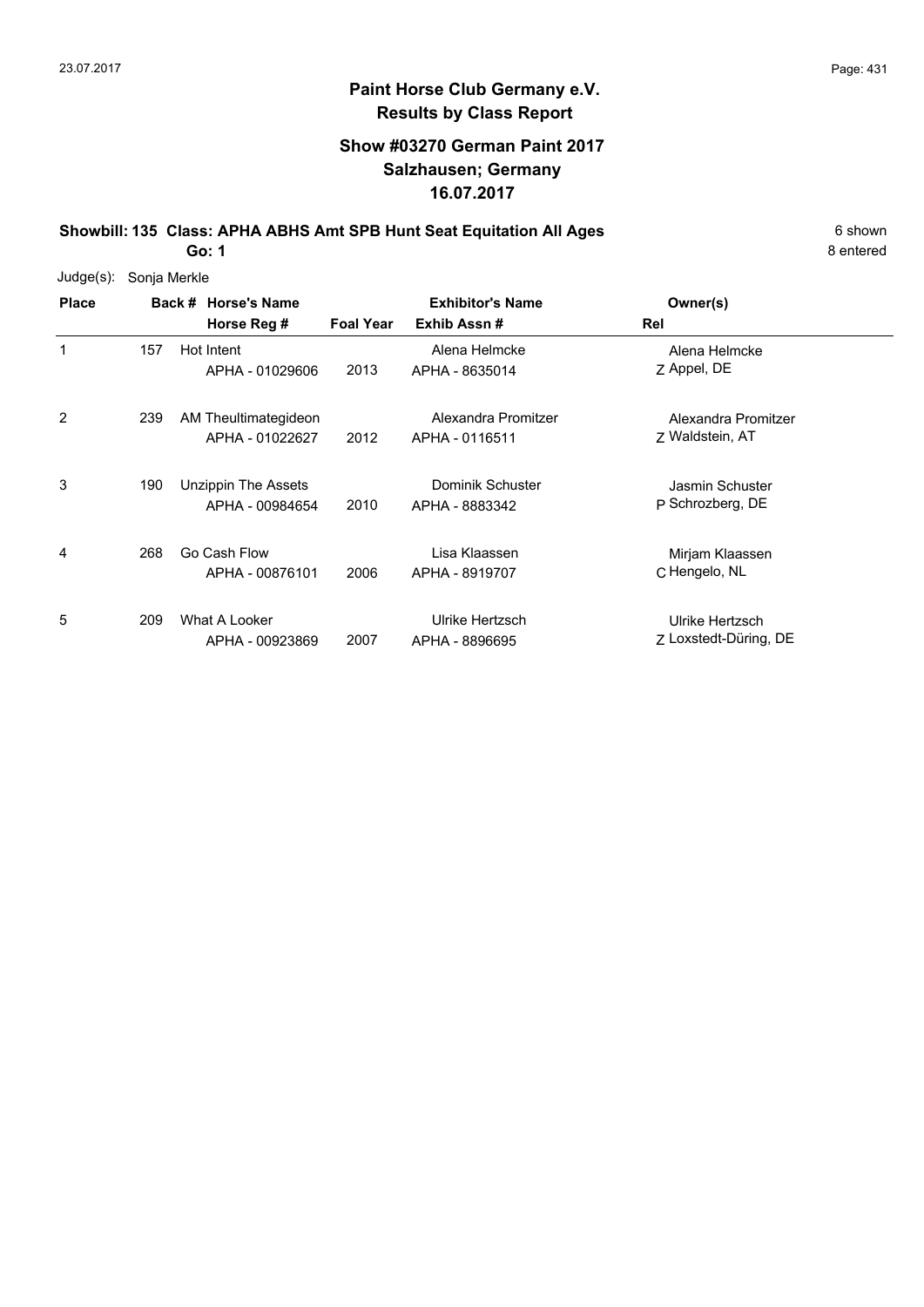## **Show #03271 German Paint 2017 Salzhausen; Germany 16.07.2017**

**Showbill: 135 Class: APHA ABHS Amt SPB Hunt Seat Equitation All Ages** 6 shown

**Go: 1**

| Judge(s):    | Barry Schuurman |                                               |                  |                                        |                                          |  |  |  |  |
|--------------|-----------------|-----------------------------------------------|------------------|----------------------------------------|------------------------------------------|--|--|--|--|
| <b>Place</b> |                 | Back # Horse's Name<br>Horse Reg #            | <b>Foal Year</b> | <b>Exhibitor's Name</b><br>Exhib Assn# | Owner(s)<br>Rel                          |  |  |  |  |
| 1            | 157             | Hot Intent<br>APHA - 01029606                 | 2013             | Alena Helmcke<br>APHA - 8635014        | Alena Helmcke<br>Z Appel, DE             |  |  |  |  |
| 2            | 268             | Go Cash Flow<br>APHA - 00876101               | 2006             | Lisa Klaassen<br>APHA - 8919707        | Mirjam Klaassen<br>C Hengelo, NL         |  |  |  |  |
| 3            | 239             | AM Theultimategideon<br>APHA - 01022627       | 2012             | Alexandra Promitzer<br>APHA - 0116511  | Alexandra Promitzer<br>Z Waldstein, AT   |  |  |  |  |
| 4            | 190             | <b>Unzippin The Assets</b><br>APHA - 00984654 | 2010             | Dominik Schuster<br>APHA - 8883342     | Jasmin Schuster<br>P Schrozberg, DE      |  |  |  |  |
| 5            | 209             | What A Looker<br>APHA - 00923869              | 2007             | Ulrike Hertzsch<br>APHA - 8896695      | Ulrike Hertzsch<br>Z Loxstedt-Düring, DE |  |  |  |  |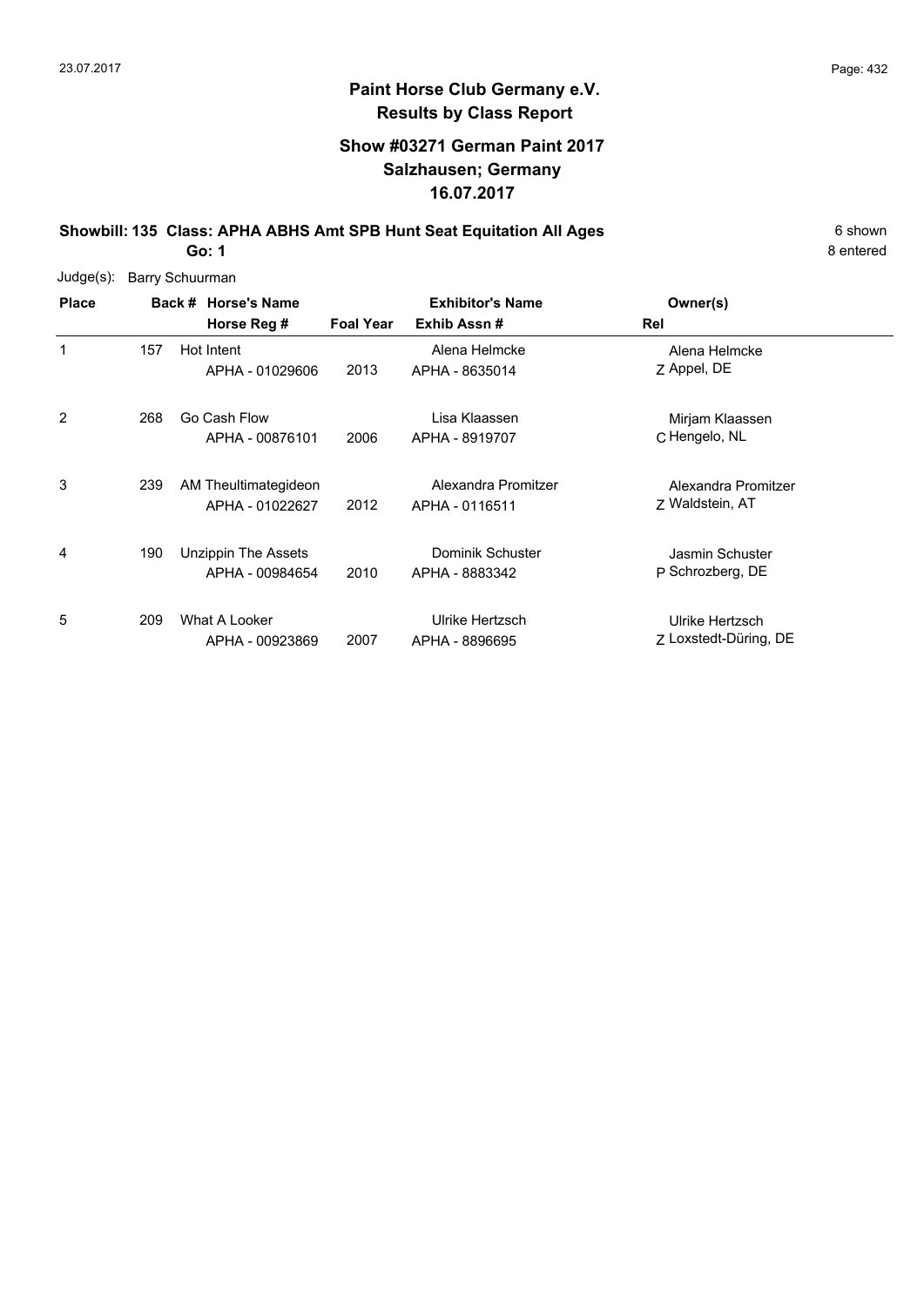#### **Show #01698 German Paint 2017 Salzhausen; Germany 16.07.2017**

**Showbill: 136 Class: APHA GHU Green Hunter Under Saddle All Ages** 13 shown

**Go: 1**

| Judge(s):    | <b>Rick LeMay</b> |                              |                  |                         |                             |
|--------------|-------------------|------------------------------|------------------|-------------------------|-----------------------------|
| <b>Place</b> |                   | Back # Horse's Name          |                  | <b>Exhibitor's Name</b> | Owner(s)                    |
|              |                   | Horse Reg #                  | <b>Foal Year</b> | Exhib Assn#             | <b>Rel</b>                  |
| $\mathbf{1}$ | 222               | Shes Hot N Blazing           |                  | Dora Gocze              | Jorgen Sandholm             |
|              |                   | APHA - 01048763              | 2013             | APHA - 8969179          | Brande, DK                  |
| 2            | 237               | <b>Fullmoons Hanky Panky</b> |                  | Freja Ane Callesen      | Kirsten Or Henning Callesen |
|              |                   | APHA - 00703816              | 2001             | APHA - 0132866          | C Hemmet, DK                |
| 3            | 240               | Sheza Barlink Allison        |                  | Verena Hagen            | Marcus & Isabel Heller Hohm |
|              |                   | APHA - 01028981              | 2013             | APHA - 8648424          | Groß Umstadt, DE            |
| 4            | 181               | <b>CBS Party Elegance</b>    |                  | Pernilla Berndtsson     | Sara Liwell                 |
|              |                   | APHA - 01049422              | 2013             | APHA - 8615992          | Atvidaberg, SE              |
| 5            | 253               | Sadie In Krymsun             |                  | Lenka Snablova          | Lenka Snablova              |
|              |                   | APHA - 01037805              | 2013             | APHA - 8622599          | Z Decin, CZ                 |
| 6            | 166               | Ima Sensational Mover        |                  | Ivana Pallister         | Saskia Moeskops             |
|              |                   | APHA - 01042885              | 2014             | APHA - 8956841          | Berg En Terblijt, NL        |
| 7            | 230               | SQ Dressy Lopin Cash         |                  | Anna Wasiewicz          | Anna Wasiewicz              |
|              |                   | APHA - 00997520              | 2011             | APHA - 8963212          | Z Wroclaw, PL               |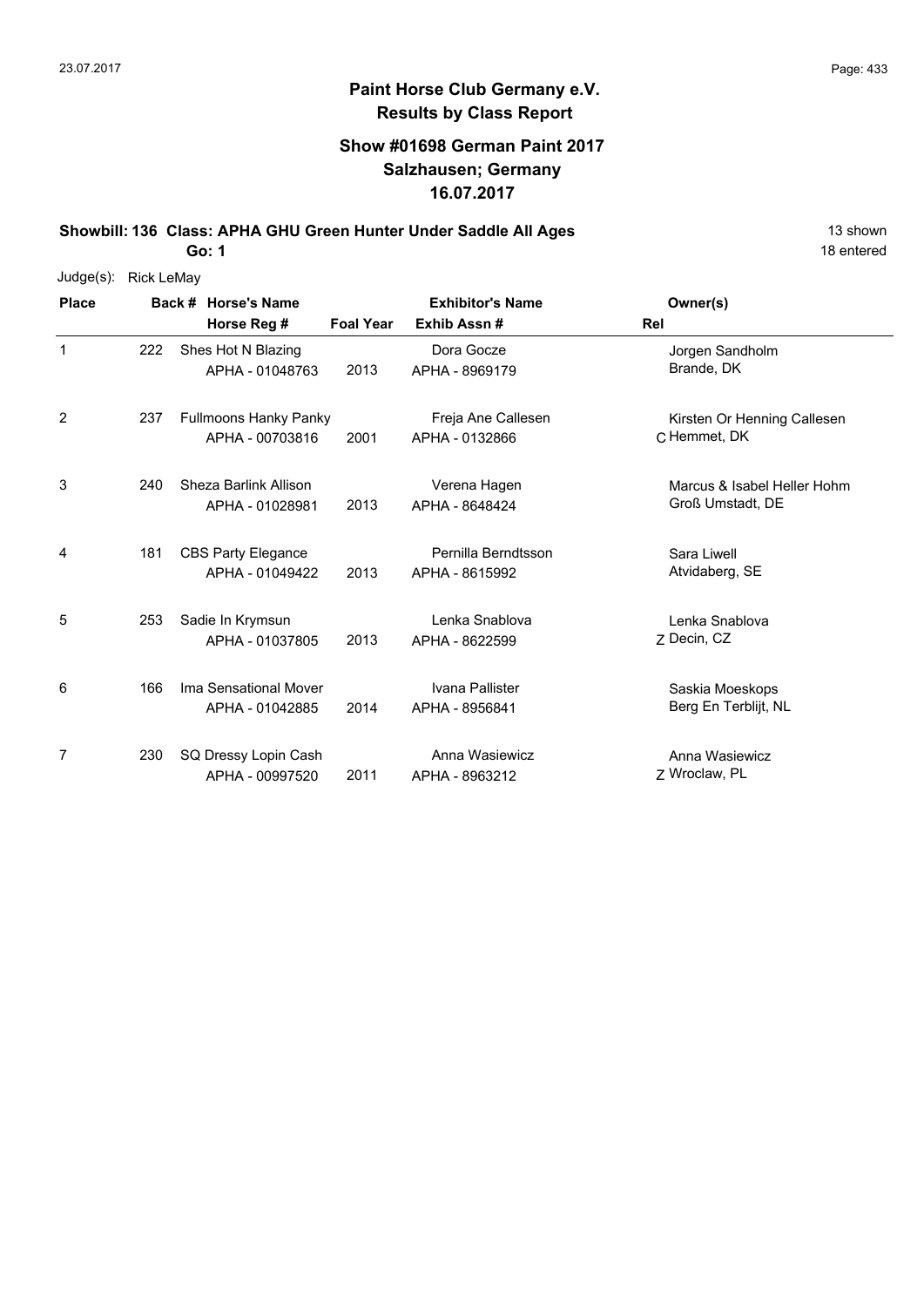#### **Show #01699 German Paint 2017 Salzhausen; Germany 16.07.2017**

**Showbill: 136 Class: APHA GHU Green Hunter Under Saddle All Ages** 13 shown

**Go: 1**

| Judge(s):    |     | Susanne Haug |                           |                  |                         |                      |  |  |  |  |  |
|--------------|-----|--------------|---------------------------|------------------|-------------------------|----------------------|--|--|--|--|--|
| <b>Place</b> |     |              | Back # Horse's Name       |                  | <b>Exhibitor's Name</b> | Owner(s)             |  |  |  |  |  |
|              |     |              | Horse Reg #               | <b>Foal Year</b> | Exhib Assn#             | Rel                  |  |  |  |  |  |
| 1            | 253 |              | Sadie In Krymsun          |                  | Lenka Snablova          | Lenka Snablova       |  |  |  |  |  |
|              |     |              | APHA - 01037805           | 2013             | APHA - 8622599          | Z Decin, CZ          |  |  |  |  |  |
| 2            | 166 |              | Ima Sensational Mover     |                  | Ivana Pallister         | Saskia Moeskops      |  |  |  |  |  |
|              |     |              | APHA - 01042885           | 2014             | APHA - 8956841          | Berg En Terblijt, NL |  |  |  |  |  |
| 3            | 199 |              | Luckys Candy Diamond      |                  | Tanja Hubrich           | Tanja Hubrich        |  |  |  |  |  |
|              |     |              | APHA - 00829251           | 2005             | APHA - 8775847          | Z Grafschaft, DE     |  |  |  |  |  |
| 4            | 222 |              | Shes Hot N Blazing        |                  | Dora Gocze              | Jorgen Sandholm      |  |  |  |  |  |
|              |     |              | APHA - 01048763           | 2013             | APHA - 8969179          | Brande, DK           |  |  |  |  |  |
| 5            | 261 |              | Selfie Sensation          |                  | Laura Schultz           | Jorn Schultz         |  |  |  |  |  |
|              |     |              | APHA - 01050020           | 2014             | APHA - 8665966          | C Ulfborg, DK        |  |  |  |  |  |
| 6            | 181 |              | <b>CBS Party Elegance</b> |                  | Pernilla Berndtsson     | Sara Liwell          |  |  |  |  |  |
|              |     |              | APHA - 01049422           | 2013             | APHA - 8615992          | Atvidaberg, SE       |  |  |  |  |  |
| 7            | 230 |              | SQ Dressy Lopin Cash      |                  | Anna Wasiewicz          | Anna Wasiewicz       |  |  |  |  |  |
|              |     |              | APHA - 00997520           | 2011             | APHA - 8963212          | Z Wroclaw, PL        |  |  |  |  |  |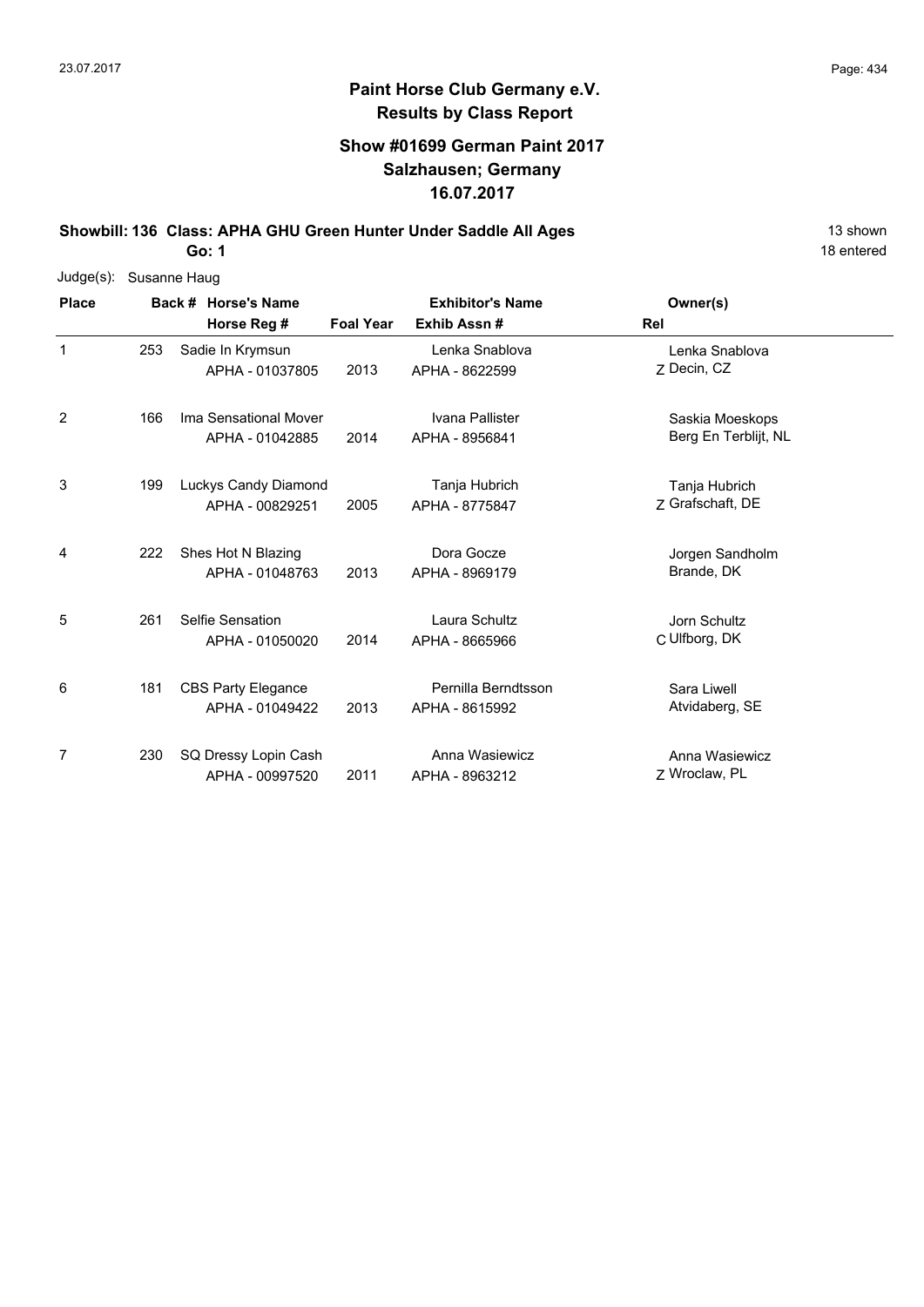## **Show #03270 German Paint 2017 Salzhausen; Germany 16.07.2017**

**Showbill: 136 Class: APHA GHU Green Hunter Under Saddle All Ages** 13 shown

**Go: 1**

| Judge(s):    | Sonja Merkle |                           |                  |                         |                             |
|--------------|--------------|---------------------------|------------------|-------------------------|-----------------------------|
| <b>Place</b> |              | Back # Horse's Name       |                  | <b>Exhibitor's Name</b> | Owner(s)                    |
|              |              | Horse Reg #               | <b>Foal Year</b> | Exhib Assn#             | <b>Rel</b>                  |
| $\mathbf{1}$ | 181          | <b>CBS Party Elegance</b> |                  | Pernilla Berndtsson     | Sara Liwell                 |
|              |              | APHA - 01049422           | 2013             | APHA - 8615992          | Atvidaberg, SE              |
| 2            | 261          | Selfie Sensation          |                  | Laura Schultz           | Jorn Schultz                |
|              |              | APHA - 01050020           | 2014             | APHA - 8665966          | C Ulfborg, DK               |
| 3            | 240          | Sheza Barlink Allison     |                  | Verena Hagen            | Marcus & Isabel Heller Hohm |
|              |              | APHA - 01028981           | 2013             | APHA - 8648424          | Groß Umstadt, DE            |
| 4            | 237          | Fullmoons Hanky Panky     |                  | Freja Ane Callesen      | Kirsten Or Henning Callesen |
|              |              | APHA - 00703816           | 2001             | APHA - 0132866          | C Hemmet, DK                |
| 5            | 222          | Shes Hot N Blazing        |                  | Dora Gocze              | Jorgen Sandholm             |
|              |              | APHA - 01048763           | 2013             | APHA - 8969179          | Brande, DK                  |
| 6            | 253          | Sadie In Krymsun          |                  | Lenka Snablova          | Lenka Snablova              |
|              |              | APHA - 01037805           | 2013             | APHA - 8622599          | Z Decin, CZ                 |
| 7            | 230          | SQ Dressy Lopin Cash      |                  | Anna Wasiewicz          | Anna Wasiewicz              |
|              |              | APHA - 00997520           | 2011             | APHA - 8963212          | Z Wroclaw, PL               |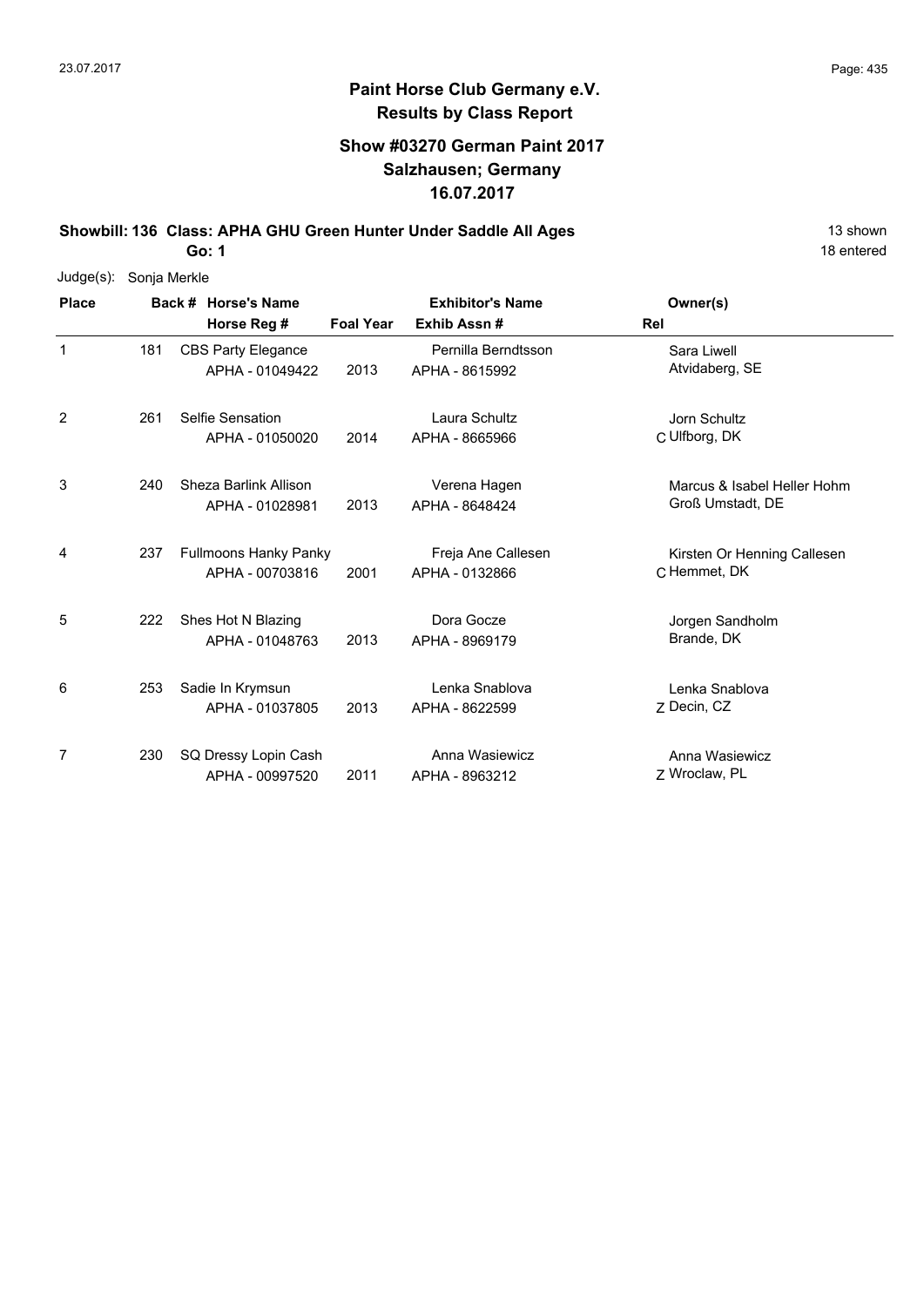## **Paint Horse Club Germany e.V. Results by Class Report**

## **Show #03271 German Paint 2017 Salzhausen; Germany 16.07.2017**

**Showbill: 136 Class: APHA GHU Green Hunter Under Saddle All Ages** 13 shown **Go: 1**

| Judge(s):    | <b>Barry Schuurman</b> |                                          |                  |                                |                                                 |
|--------------|------------------------|------------------------------------------|------------------|--------------------------------|-------------------------------------------------|
| <b>Place</b> |                        | Back # Horse's Name                      |                  | <b>Exhibitor's Name</b>        | Owner(s)                                        |
|              |                        | Horse Reg #                              | <b>Foal Year</b> | Exhib Assn#                    | Rel                                             |
| $\mathbf{1}$ | 240                    | Sheza Barlink Allison<br>APHA - 01028981 | 2013             | Verena Hagen<br>APHA - 8648424 | Marcus & Isabel Heller Hohm<br>Groß Umstadt, DE |
|              |                        |                                          |                  |                                |                                                 |
| 2            | 261                    | Selfie Sensation                         |                  | Laura Schultz                  | Jorn Schultz                                    |
|              |                        | APHA - 01050020                          | 2014             | APHA - 8665966                 | C Ulfborg, DK                                   |
| 3            | 222                    | Shes Hot N Blazing                       |                  | Dora Gocze                     | Jorgen Sandholm                                 |
|              |                        | APHA - 01048763                          | 2013             | APHA - 8969179                 | Brande, DK                                      |
| 4            | 237                    | <b>Fullmoons Hanky Panky</b>             |                  | Freja Ane Callesen             | Kirsten Or Henning Callesen                     |
|              |                        | APHA - 00703816                          | 2001             | APHA - 0132866                 | C Hemmet, DK                                    |
| 5            | 181                    | <b>CBS Party Elegance</b>                |                  | Pernilla Berndtsson            | Sara Liwell                                     |
|              |                        | APHA - 01049422                          | 2013             | APHA - 8615992                 | Atvidaberg, SE                                  |
| 6            | 230                    | SQ Dressy Lopin Cash                     |                  | Anna Wasiewicz                 | Anna Wasiewicz                                  |
|              |                        | APHA - 00997520                          | 2011             | APHA - 8963212                 | Z Wroclaw, PL                                   |
| 7            | 166                    | Ima Sensational Mover                    |                  | Ivana Pallister                | Saskia Moeskops                                 |
|              |                        | APHA - 01042885                          | 2014             | APHA - 8956841                 | Berg En Terblijt, NL                            |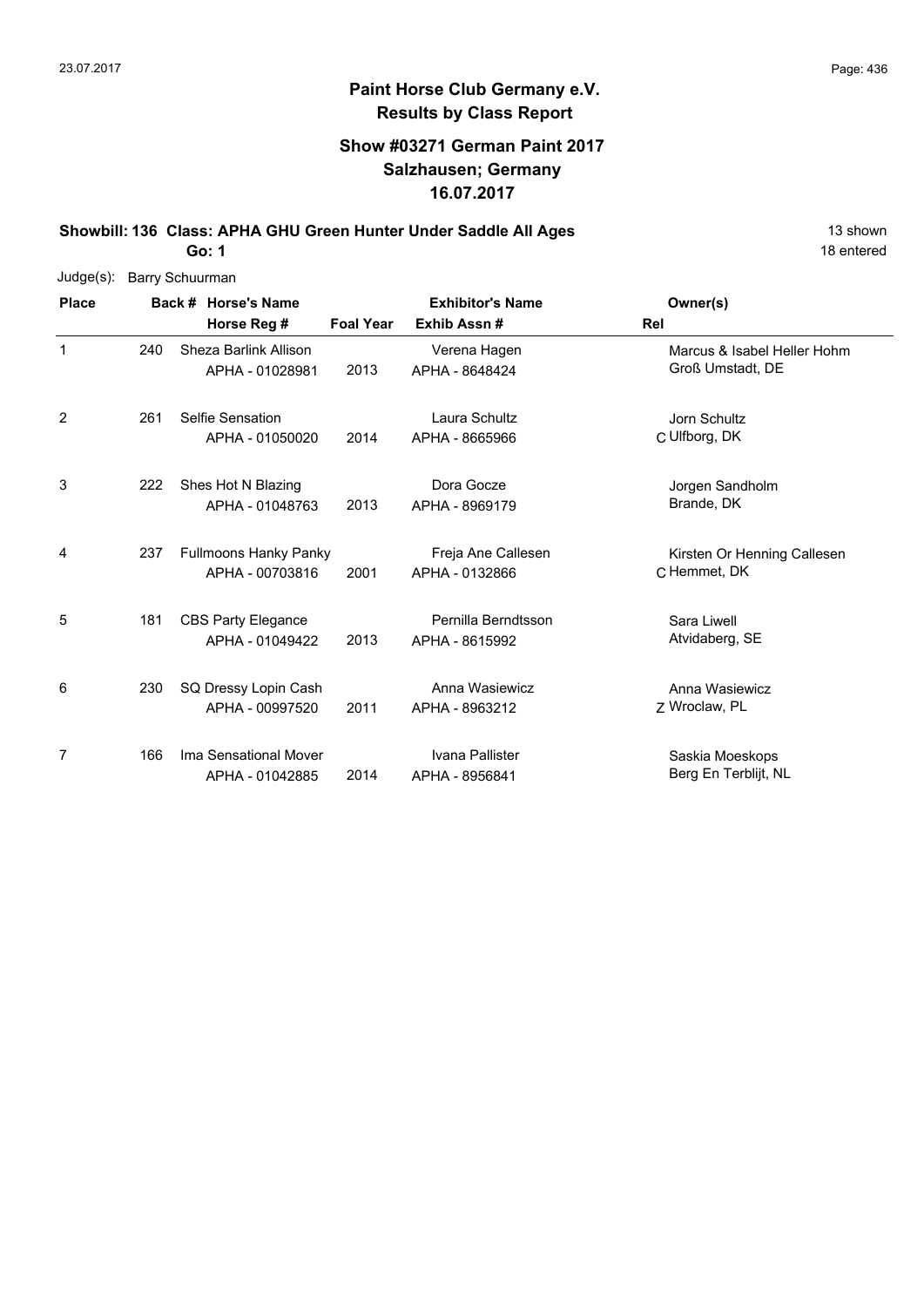## **Show #01698 German Paint 2017 Salzhausen; Germany 16.07.2017**

**Showbill: 137 Class: APHA BGHU SPB Green Hunter Under Saddle** 3 shown

**Go: 1**

| Judge(s):    | <b>Rick LeMay</b> |                                        |                  |                                   |                                          |
|--------------|-------------------|----------------------------------------|------------------|-----------------------------------|------------------------------------------|
| <b>Place</b> |                   | Back # Horse's Name                    |                  | <b>Exhibitor's Name</b>           | Owner(s)                                 |
|              |                   | Horse Reg #                            | <b>Foal Year</b> | Exhib Assn#                       | Rel                                      |
| 1            | 157               | Hot Intent<br>APHA - 01029606          | 2013             | Alena Helmcke<br>APHA - 8635014   | Alena Helmcke<br>Z Appel, DE             |
| 2            | 190               | Unzippin The Assets<br>APHA - 00984654 | 2010             | Jasmin Schuster<br>APHA - 8341024 | Jasmin Schuster<br>7 Schrozberg, DE      |
| 3            | 209               | What A Looker<br>APHA - 00923869       | 2007             | Ulrike Hertzsch<br>APHA - 8896695 | Ulrike Hertzsch<br>7 Loxstedt-Düring, DE |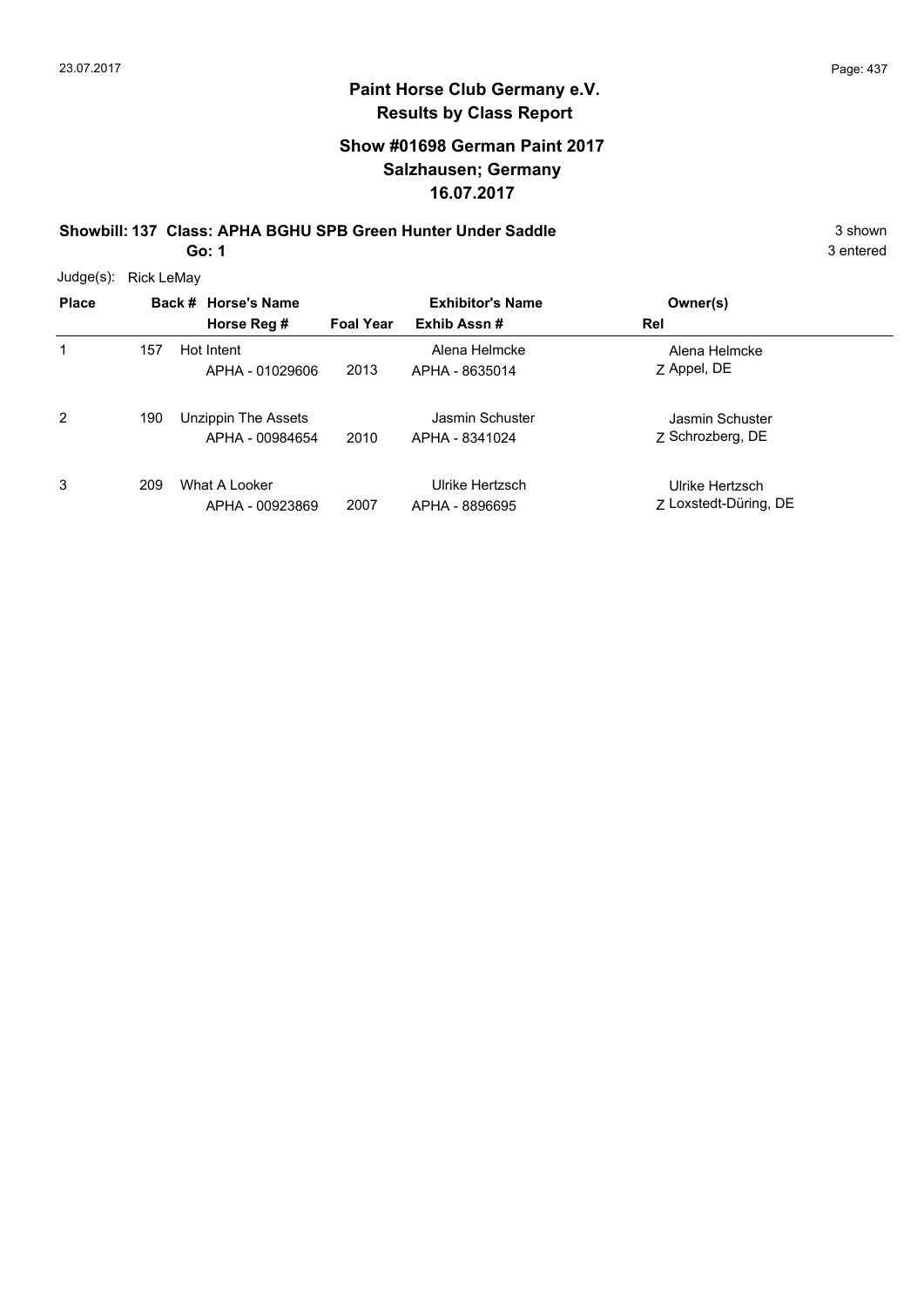## **Show #01699 German Paint 2017 Salzhausen; Germany 16.07.2017**

**Showbill: 137 Class: APHA BGHU SPB Green Hunter Under Saddle** 3 shown

**Go: 1**

| Judge(s):    |     | Susanne Haug                           |                  |                                   |                                          |
|--------------|-----|----------------------------------------|------------------|-----------------------------------|------------------------------------------|
| <b>Place</b> |     | Back # Horse's Name                    |                  | <b>Exhibitor's Name</b>           | Owner(s)                                 |
|              |     | Horse Reg #                            | <b>Foal Year</b> | Exhib Assn#                       | Rel                                      |
| 1            | 157 | Hot Intent<br>APHA - 01029606          | 2013             | Alena Helmcke<br>APHA - 8635014   | Alena Helmcke<br>Z Appel, DE             |
| 2            | 190 | Unzippin The Assets<br>APHA - 00984654 | 2010             | Jasmin Schuster<br>APHA - 8341024 | Jasmin Schuster<br>7 Schrozberg, DE      |
| 3            | 209 | What A Looker<br>APHA - 00923869       | 2007             | Ulrike Hertzsch<br>APHA - 8896695 | Ulrike Hertzsch<br>7 Loxstedt-Düring, DE |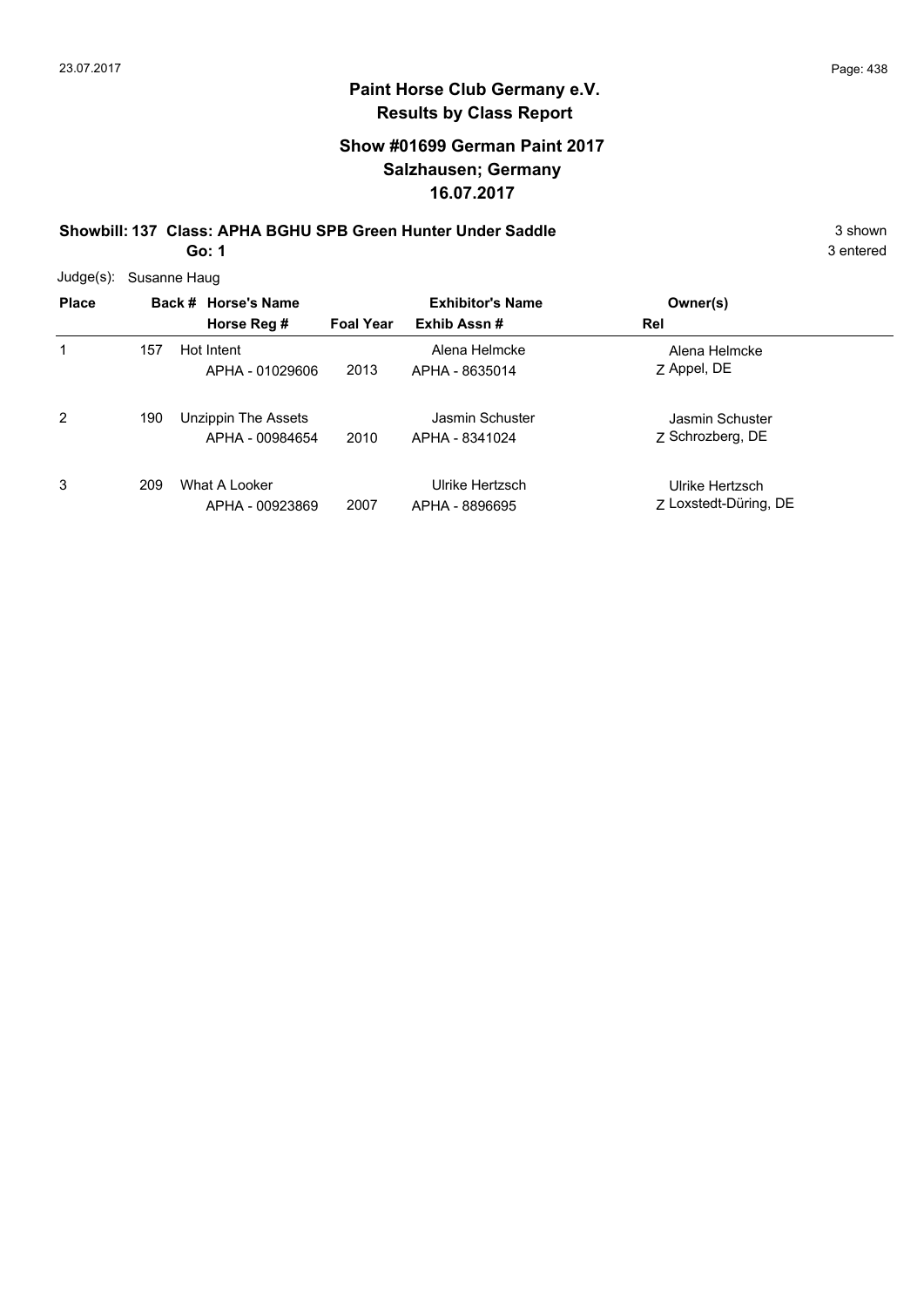## **Show #03270 German Paint 2017 Salzhausen; Germany 16.07.2017**

**Showbill: 137 Class: APHA BGHU SPB Green Hunter Under Saddle** 3 shown

**Go: 1**

| Judge(s):    | Sonja Merkle |                                        |                  |                                   |                                          |  |
|--------------|--------------|----------------------------------------|------------------|-----------------------------------|------------------------------------------|--|
| <b>Place</b> |              | Back # Horse's Name                    |                  | <b>Exhibitor's Name</b>           | Owner(s)                                 |  |
|              |              | Horse Reg #                            | <b>Foal Year</b> | Exhib Assn#                       | Rel                                      |  |
| 1            | 157          | Hot Intent<br>APHA - 01029606          | 2013             | Alena Helmcke<br>APHA - 8635014   | Alena Helmcke<br>Z Appel, DE             |  |
| 2            | 190          | Unzippin The Assets<br>APHA - 00984654 | 2010             | Jasmin Schuster<br>APHA - 8341024 | Jasmin Schuster<br>Z Schrozberg, DE      |  |
| 3            | 209          | What A Looker<br>APHA - 00923869       | 2007             | Ulrike Hertzsch<br>APHA - 8896695 | Ulrike Hertzsch<br>7 Loxstedt-Düring, DE |  |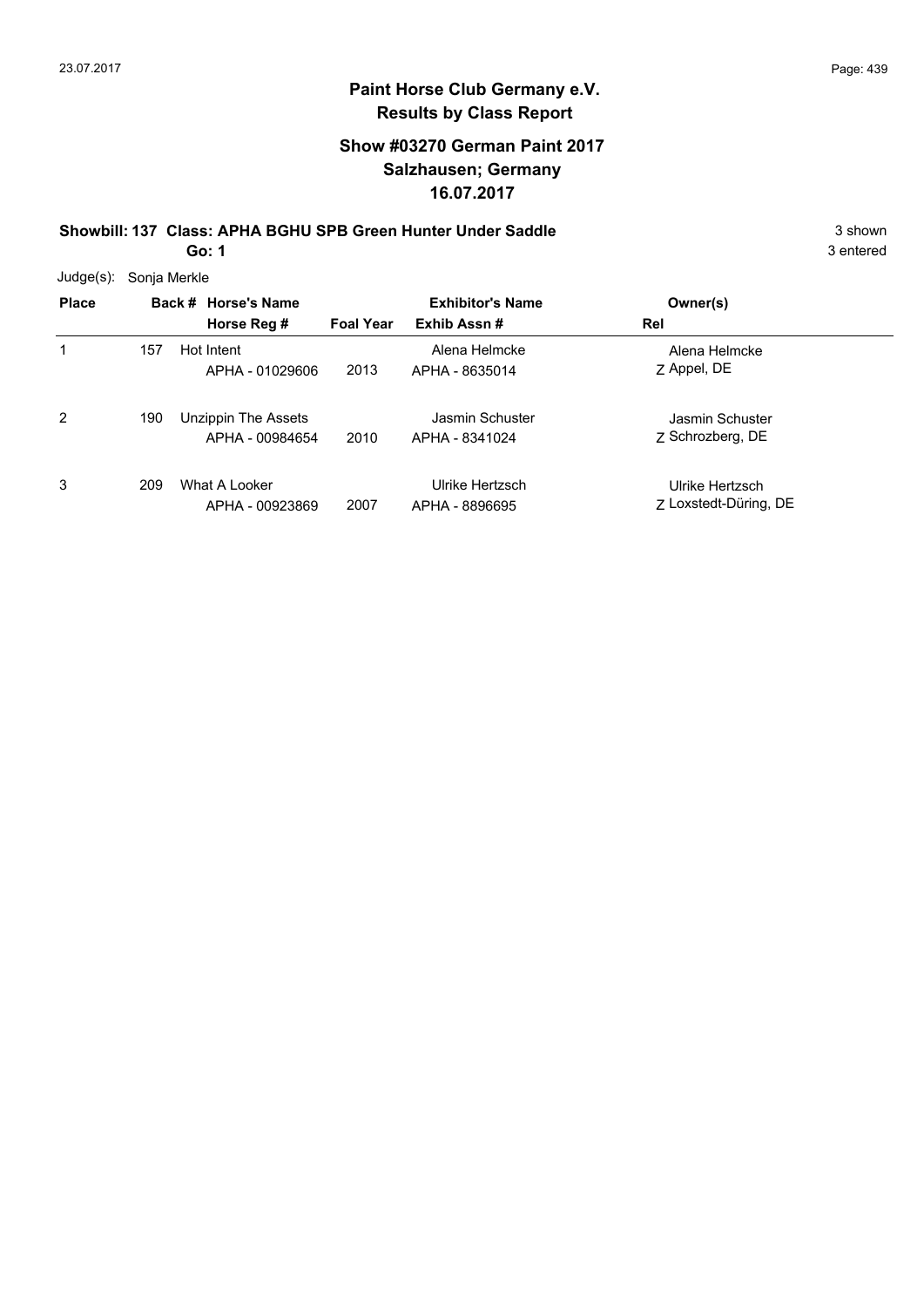## **Show #03271 German Paint 2017 Salzhausen; Germany 16.07.2017**

**Showbill: 137 Class: APHA BGHU SPB Green Hunter Under Saddle** 3 shown **Go: 1**

| Judge(s):    | Barry Schuurman |                                        |                  |                                   |                                          |  |  |  |  |
|--------------|-----------------|----------------------------------------|------------------|-----------------------------------|------------------------------------------|--|--|--|--|
| <b>Place</b> |                 | Back # Horse's Name                    |                  | <b>Exhibitor's Name</b>           | Owner(s)                                 |  |  |  |  |
|              |                 | Horse Reg #                            | <b>Foal Year</b> | Exhib Assn#                       | Rel                                      |  |  |  |  |
| 1            | 157             | Hot Intent<br>APHA - 01029606          | 2013             | Alena Helmcke<br>APHA - 8635014   | Alena Helmcke<br>Z Appel, DE             |  |  |  |  |
| 2            | 190             | Unzippin The Assets<br>APHA - 00984654 | 2010             | Jasmin Schuster<br>APHA - 8341024 | Jasmin Schuster<br>Z Schrozberg, DE      |  |  |  |  |
| 3            | 209             | What A Looker<br>APHA - 00923869       | 2007             | Ulrike Hertzsch<br>APHA - 8896695 | Ulrike Hertzsch<br>7 Loxstedt-Düring, DE |  |  |  |  |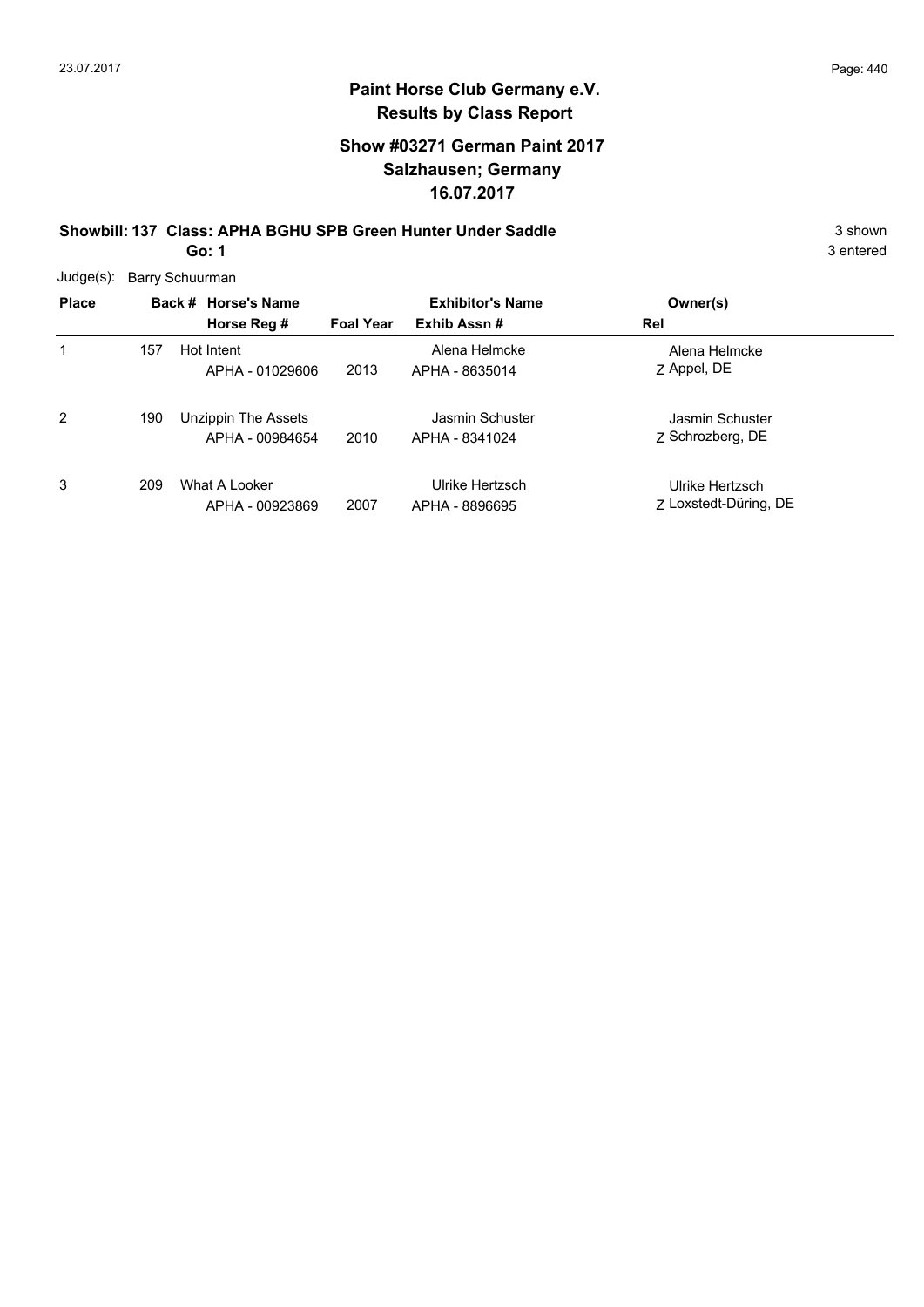# **Paint Horse Club Germany e.V. Results by Class Report**

#### **Show #01698 German Paint 2017 Salzhausen; Germany 16.07.2017**

**Showbill: 138 Class: APHA BPH2 Jr Hunter Under Saddle** 10 Shown 10 shown

| Judge(s): | Rick LeMay |
|-----------|------------|
|-----------|------------|

| <b>Place</b> |     | Back # Horse's Name                       |                  | <b>Exhibitor's Name</b>               | Owner(s)                                        |
|--------------|-----|-------------------------------------------|------------------|---------------------------------------|-------------------------------------------------|
|              |     | Horse Reg #                               | <b>Foal Year</b> | Exhib Assn#                           | Rel                                             |
| $\mathbf{1}$ | 222 | Shes Hot N Blazing<br>APHA - 01048763     | 2013             | Dora Gocze<br>APHA - 8969179          | Jorgen Sandholm<br>Brande, DK                   |
| 2            | 261 | Selfie Sensation<br>APHA - 01050020       | 2014             | Laura Schultz<br>APHA - 8665966       | Jorn Schultz<br>C Ulfborg, DK                   |
| 3            | 240 | Sheza Barlink Allison<br>APHA - 01028981  | 2013             | Verena Hagen<br>APHA - 8648424        | Marcus & Isabel Heller Hohm<br>Groß Umstadt, DE |
| 4            | 382 | CBS Deery Lou<br>APHA - 01036988          | 2012             | Pernilla Berndtsson<br>APHA - 8615992 | Anders Berndtsson<br>P Atvidaberg, SE           |
| 5            | 253 | Sadie In Krymsun<br>APHA - 01037805       | 2013             | Lenka Snablova<br>APHA - 8622599      | Lenka Snablova<br>Z Decin, CZ                   |
| 6            | 234 | <b>SQ Starlet Cash</b><br>APHA - 01025327 | 2013             | Alexandra Rauh<br>APHA - 8989815      | Alexandra Rauh<br>Z Haldenwang, DE              |
| 7            | 160 | JH Supreme Hot Sugar<br>APHA - 01015227   | 2012             | Mintje Bohnee<br>APHA - 8986828       | Mintje Bohnee<br>Z Hamburg, DE                  |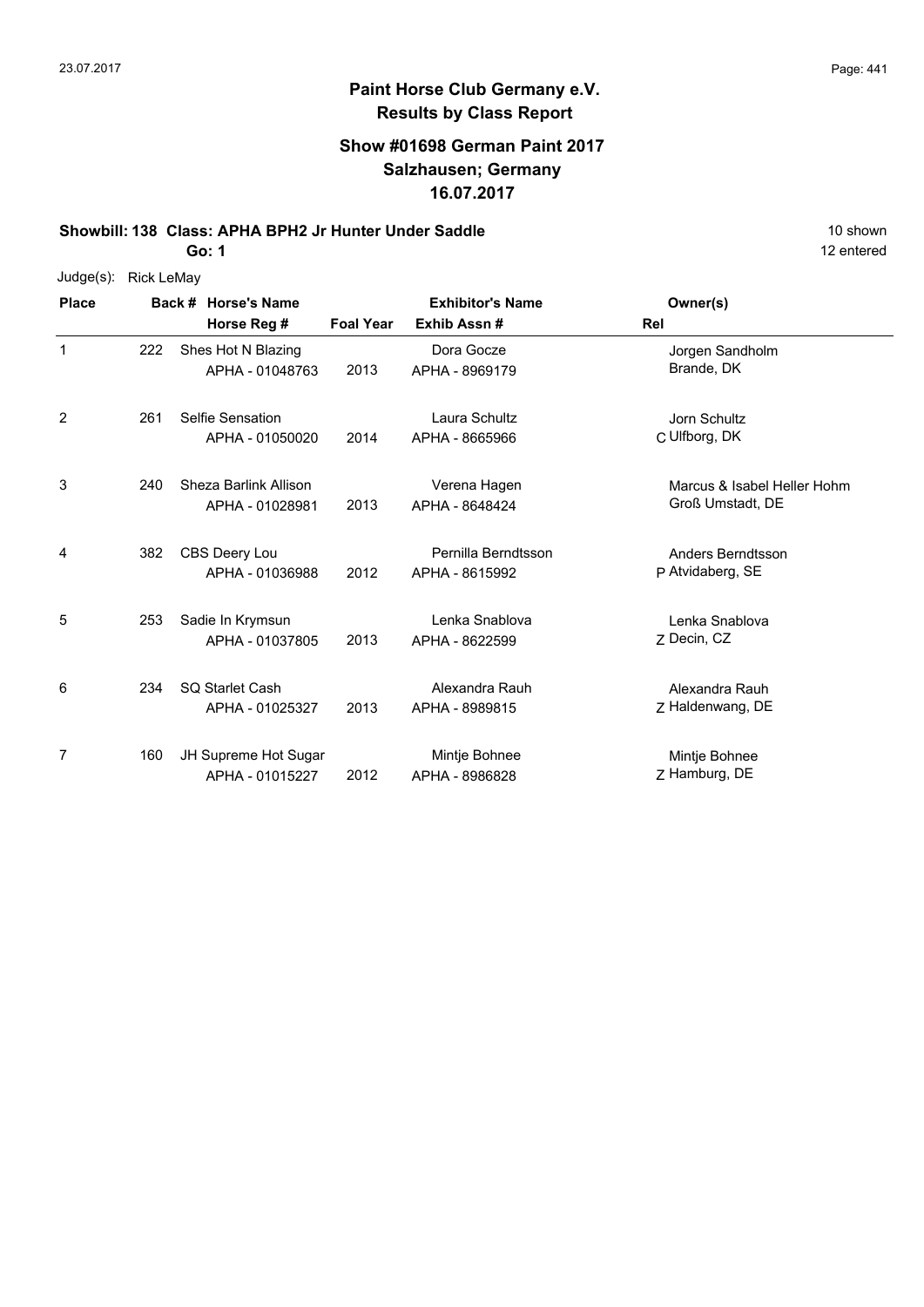#### **Show #01699 German Paint 2017 Salzhausen; Germany 16.07.2017**

**Showbill: 138 Class: APHA BPH2 Jr Hunter Under Saddle** 10 Shown 10 shown

**Go: 1**

| Judge(s):    | Susanne Haug |                              |                  |                          |                             |
|--------------|--------------|------------------------------|------------------|--------------------------|-----------------------------|
| <b>Place</b> |              | Back # Horse's Name          |                  | <b>Exhibitor's Name</b>  | Owner(s)                    |
|              |              | Horse Reg #                  | <b>Foal Year</b> | Exhib Assn#              | <b>Rel</b>                  |
| $\mathbf{1}$ | 222          | Shes Hot N Blazing           |                  | Dora Gocze               | Jorgen Sandholm             |
|              |              | APHA - 01048763              | 2013             | APHA - 8969179           | Brande, DK                  |
| 2            | 382          | CBS Deery Lou                |                  | Pernilla Berndtsson      | Anders Berndtsson           |
|              |              | APHA - 01036988              | 2012             | APHA - 8615992           | P Atvidaberg, SE            |
| 3            | 240          | Sheza Barlink Allison        |                  | Verena Hagen             | Marcus & Isabel Heller Hohm |
|              |              | APHA - 01028981              | 2013             | APHA - 8648424           | Groß Umstadt, DE            |
| 4            | 138          | <b>Hawthorns Mr Fabulous</b> |                  | Andrea Hoenicke          | Claudia Gross               |
|              |              | APHA - 01023929              | 2013             | APHA - 8800366           | Berlin, DE                  |
| 5            | 234          | <b>SQ Starlet Cash</b>       |                  | Alexandra Rauh           | Alexandra Rauh              |
|              |              | APHA - 01025327              | 2013             | APHA - 8989815           | Z Haldenwang, DE            |
| 6            | 261          | Selfie Sensation             |                  | Laura Schultz            | Jorn Schultz                |
|              |              | APHA - 01050020              | 2014             | APHA - 8665966           | C Ulfborg, DK               |
| 7            | 300          | Notice Clues Rocket          |                  | Angelika Gallitzendörfer | Karl F Schettler            |
|              |              | APHA - 01039340              | 2014             | APHA - 8203113           | Z Muenchen, DE              |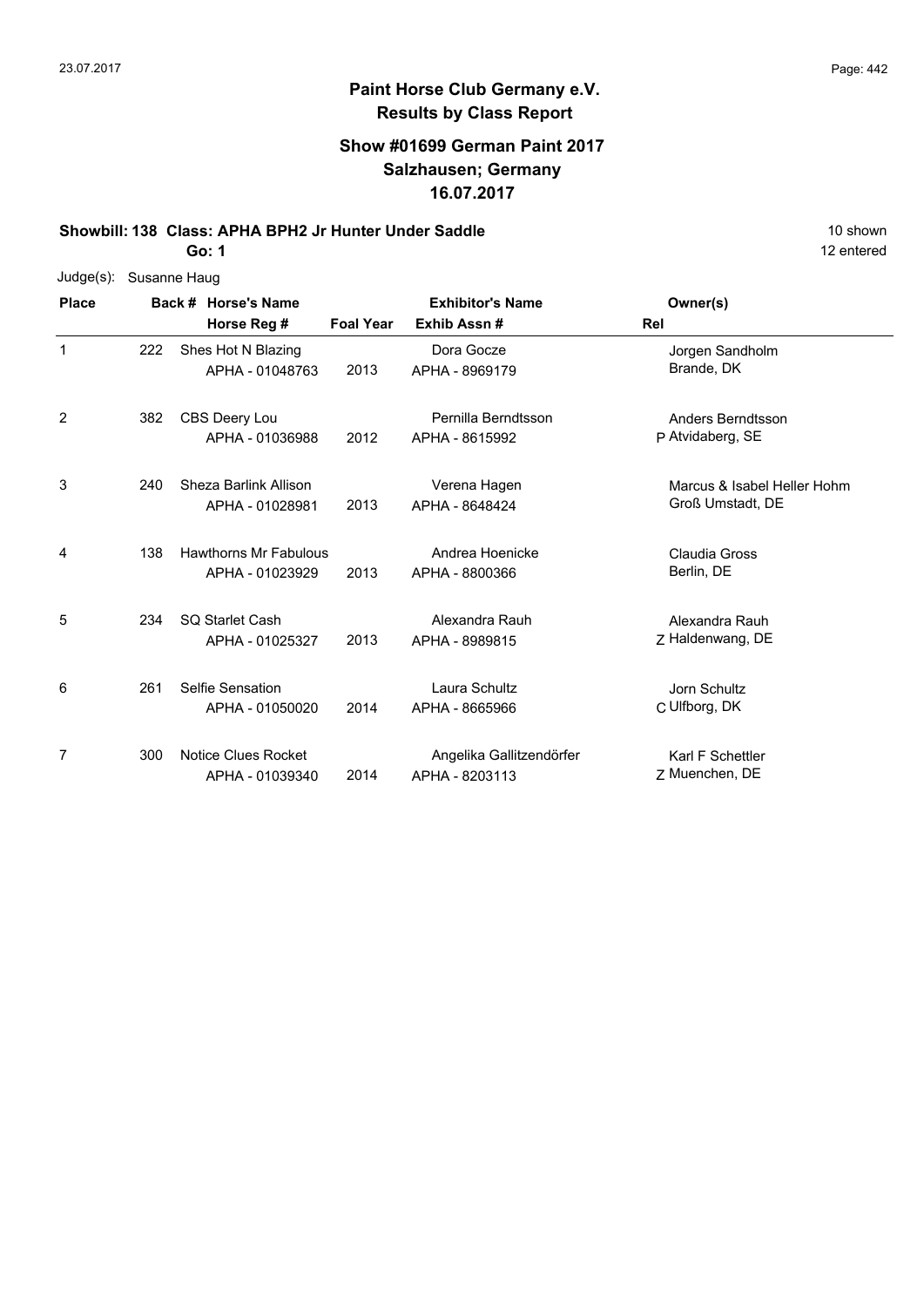## **Paint Horse Club Germany e.V. Results by Class Report**

#### **Show #03270 German Paint 2017 Salzhausen; Germany 16.07.2017**

**Showbill: 138 Class: APHA BPH2 Jr Hunter Under Saddle** 10 Shown 10 shown

| $Judge(s)$ : | Sonja Merkle |                                                 |                  |                                            |                                                 |
|--------------|--------------|-------------------------------------------------|------------------|--------------------------------------------|-------------------------------------------------|
| <b>Place</b> |              | Back # Horse's Name                             |                  | <b>Exhibitor's Name</b>                    | Owner(s)                                        |
|              |              | Horse Reg #                                     | <b>Foal Year</b> | Exhib Assn#                                | Rel                                             |
| 1            | 382          | CBS Deery Lou<br>APHA - 01036988                | 2012             | Pernilla Berndtsson<br>APHA - 8615992      | Anders Berndtsson<br>P Atvidaberg, SE           |
| 2            | 240          | Sheza Barlink Allison<br>APHA - 01028981        | 2013             | Verena Hagen<br>APHA - 8648424             | Marcus & Isabel Heller Hohm<br>Groß Umstadt, DE |
| 3            | 222          | Shes Hot N Blazing<br>APHA - 01048763           | 2013             | Dora Gocze<br>APHA - 8969179               | Jorgen Sandholm<br>Brande, DK                   |
| 4            | 261          | Selfie Sensation<br>APHA - 01050020             | 2014             | Laura Schultz<br>APHA - 8665966            | Jorn Schultz<br>C Ulfborg, DK                   |
| 5            | 138          | <b>Hawthorns Mr Fabulous</b><br>APHA - 01023929 | 2013             | Andrea Hoenicke<br>APHA - 8800366          | Claudia Gross<br>Berlin, DE                     |
| 6            | 300          | Notice Clues Rocket<br>APHA - 01039340          | 2014             | Angelika Gallitzendörfer<br>APHA - 8203113 | Karl F Schettler<br>Z Muenchen, DE              |
| 7            | 160          | JH Supreme Hot Sugar<br>APHA - 01015227         | 2012             | Mintje Bohnee<br>APHA - 8986828            | Mintje Bohnee<br>Z Hamburg, DE                  |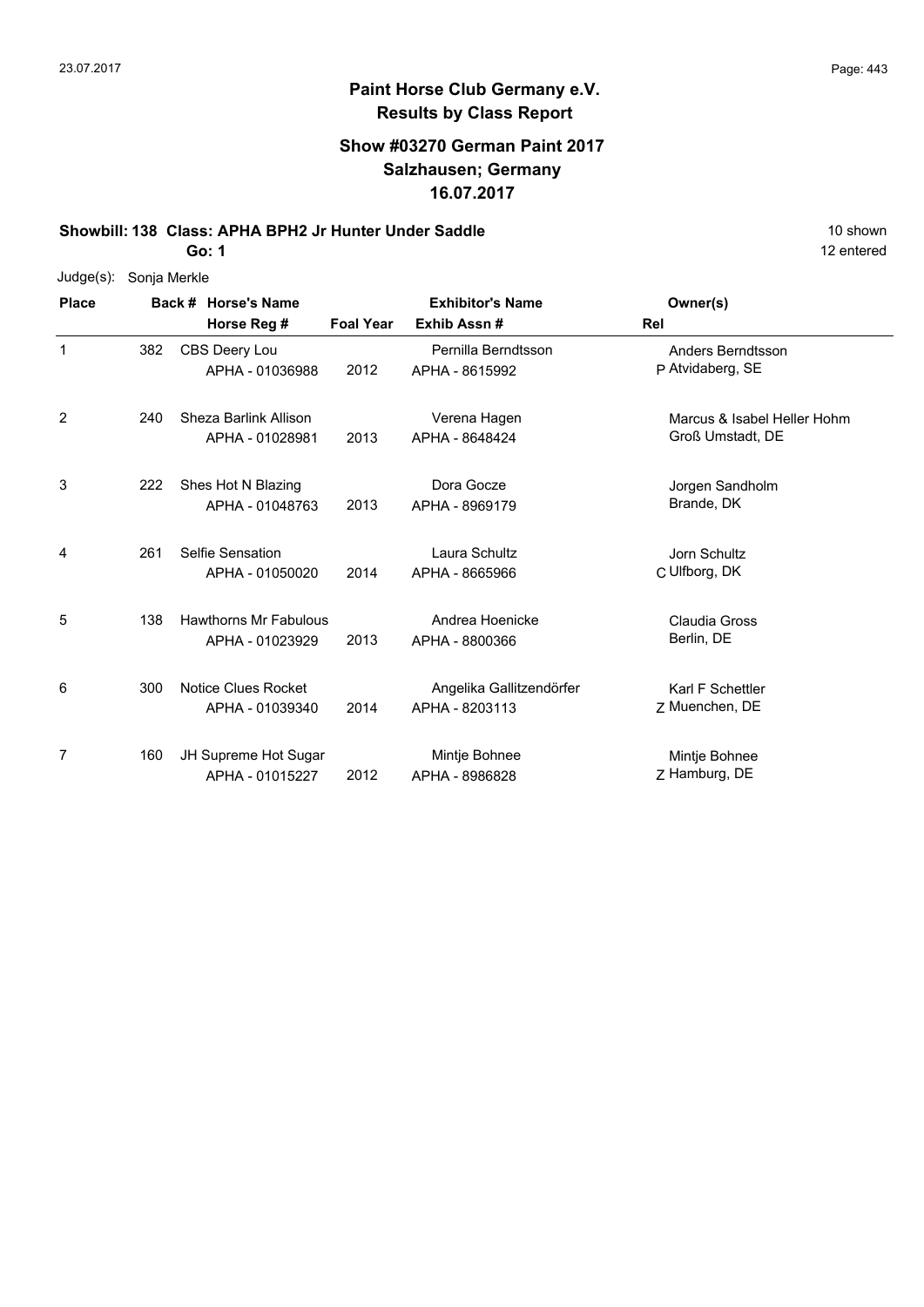# **Paint Horse Club Germany e.V. Results by Class Report**

## **Show #03271 German Paint 2017 Salzhausen; Germany 16.07.2017**

**Showbill: 138 Class: APHA BPH2 Jr Hunter Under Saddle** 10 Shown 10 shown

|  | Judge(s): Barry Schuurman |
|--|---------------------------|
|--|---------------------------|

| <b>Place</b> |     | Back # Horse's Name                       | <b>Exhibitor's Name</b> |                                       | Owner(s)                                        |
|--------------|-----|-------------------------------------------|-------------------------|---------------------------------------|-------------------------------------------------|
|              |     | Horse Reg #                               | <b>Foal Year</b>        | Exhib Assn#                           | Rel                                             |
| 1            | 261 | Selfie Sensation<br>APHA - 01050020       | 2014                    | Laura Schultz<br>APHA - 8665966       | Jorn Schultz<br>C Ulfborg, DK                   |
| 2            | 240 | Sheza Barlink Allison<br>APHA - 01028981  | 2013                    | Verena Hagen<br>APHA - 8648424        | Marcus & Isabel Heller Hohm<br>Groß Umstadt, DE |
| 3            | 253 | Sadie In Krymsun<br>APHA - 01037805       | 2013                    | Lenka Snablova<br>APHA - 8622599      | Lenka Snablova<br>Z Decin, CZ                   |
| 4            | 222 | Shes Hot N Blazing<br>APHA - 01048763     | 2013                    | Dora Gocze<br>APHA - 8969179          | Jorgen Sandholm<br>Brande, DK                   |
| 5            | 382 | CBS Deery Lou<br>APHA - 01036988          | 2012                    | Pernilla Berndtsson<br>APHA - 8615992 | Anders Berndtsson<br>P Atvidaberg, SE           |
| 6            | 160 | JH Supreme Hot Sugar<br>APHA - 01015227   | 2012                    | Mintje Bohnee<br>APHA - 8986828       | Mintje Bohnee<br>Z Hamburg, DE                  |
| 7            | 234 | <b>SQ Starlet Cash</b><br>APHA - 01025327 | 2013                    | Alexandra Rauh<br>APHA - 8989815      | Alexandra Rauh<br>Z Haldenwang, DE              |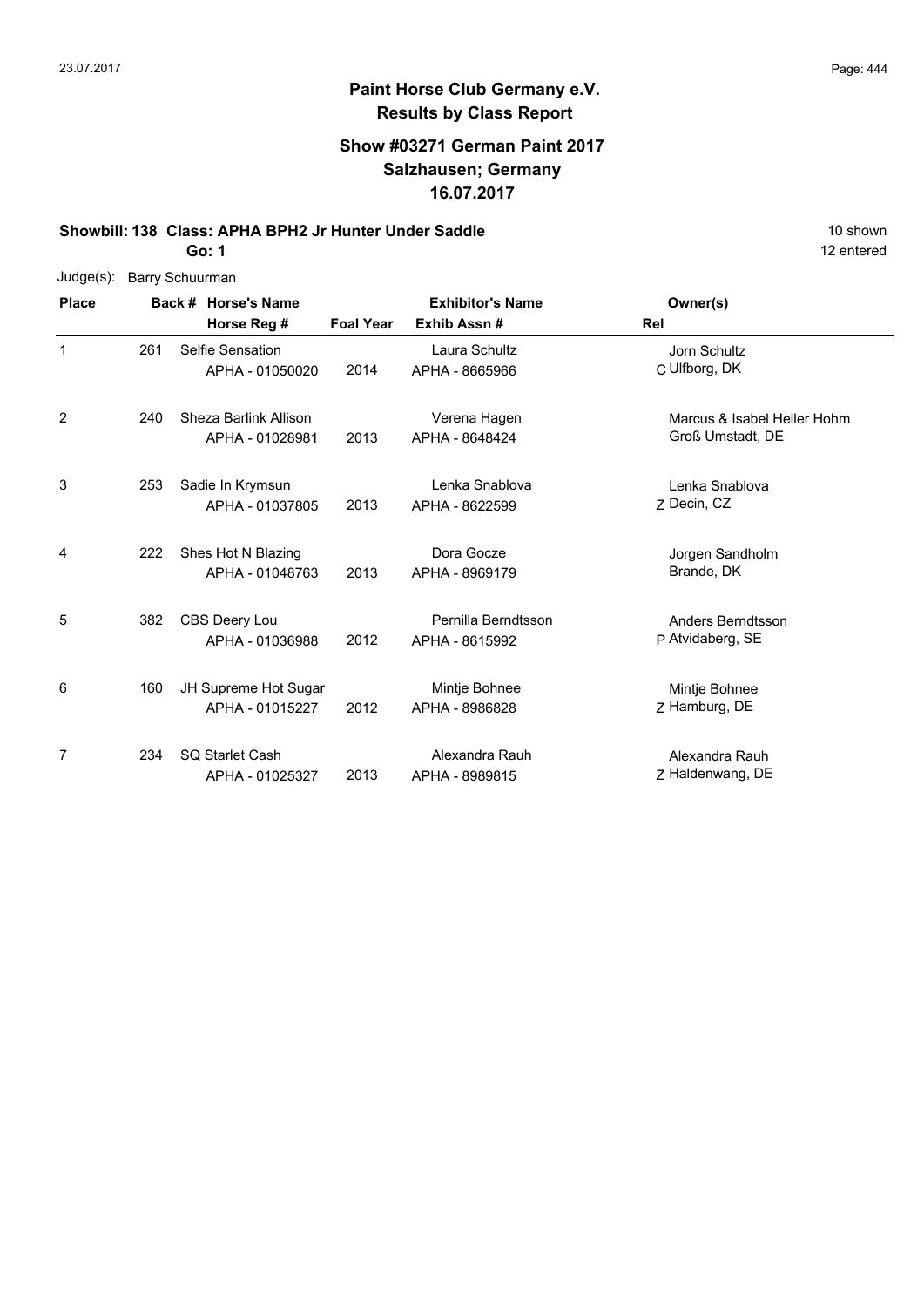3

4

## **Paint Horse Club Germany e.V. Results by Class Report**

## **Show #01698 German Paint 2017 Salzhausen; Germany 16.07.2017**

**Showbill: 139 Class: APHA BBH1 SPB Hunter Under Saddle** 4 shown

**Go: 1**

4 entered

Alexandra Promitzer

C Hengelo, NL Mirjam Klaassen

| $Judge(s)$ : | <b>Rick LeMay</b> |                      |                  |                         |                 |
|--------------|-------------------|----------------------|------------------|-------------------------|-----------------|
| <b>Place</b> |                   | Back # Horse's Name  |                  | <b>Exhibitor's Name</b> | Owner(s)        |
|              |                   | Horse Reg #          | <b>Foal Year</b> | Exhib Assn#             | Rel             |
|              | 239               | AM Theultimategideon |                  | Alexandra Promitzer     | Alexandra Pro   |
|              |                   | APHA - 01022627      | 2012             | APHA - 0116511          | 7 Waldstein, AT |
| 2            | 268               | Go Cash Flow         |                  | Lisa Klaassen           | Mirjam Klaass   |
|              |                   | APHA - 00876101      | 2006             | APHA - 8919707          | C Hengelo, NL   |

2010 APHA - 8341024 2 Schrozberg, DE Jasmin Schuster 190 Unzippin The Assets APHA - 00984654 Jasmin Schuster APHA - 8341024 Z 2007 Loxstedt-Düring, DE Ulrike Hertzsch What A Looker 209APHA - 00923869 Ulrike Hertzsch APHA - 8896695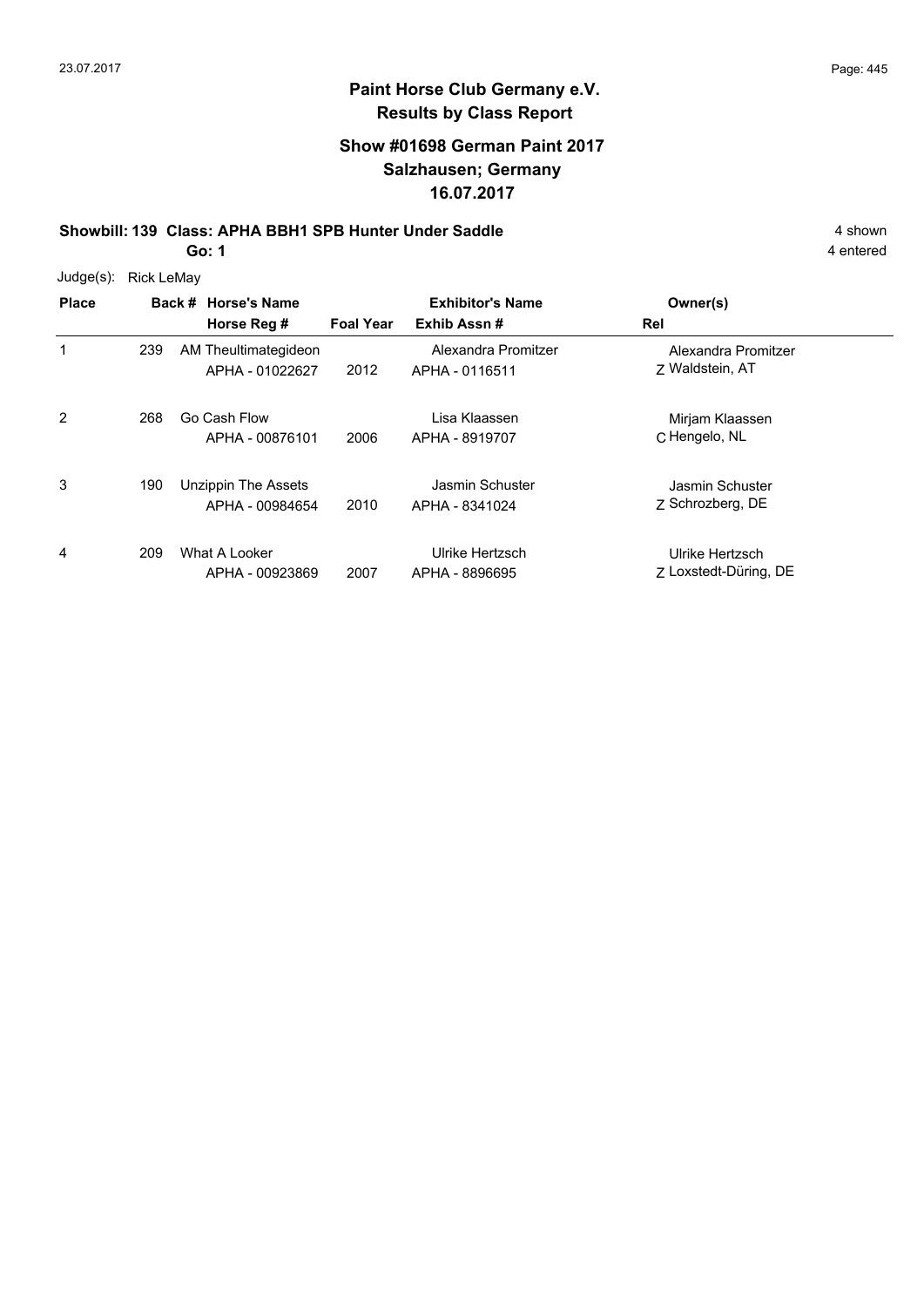## **Show #01699 German Paint 2017 Salzhausen; Germany 16.07.2017**

**Showbill: 139 Class: APHA BBH1 SPB Hunter Under Saddle** 4 shown

**Go: 1**

| Judge(s):    | Susanne Haug |                                               |                  |                                       |                                          |  |  |  |  |
|--------------|--------------|-----------------------------------------------|------------------|---------------------------------------|------------------------------------------|--|--|--|--|
| <b>Place</b> |              | Back # Horse's Name                           |                  | <b>Exhibitor's Name</b>               | Owner(s)                                 |  |  |  |  |
|              |              | Horse Reg #                                   | <b>Foal Year</b> | Exhib Assn#                           | Rel                                      |  |  |  |  |
| 1            | 268          | Go Cash Flow<br>APHA - 00876101               | 2006             | Lisa Klaassen<br>APHA - 8919707       | Mirjam Klaassen<br>C Hengelo, NL         |  |  |  |  |
| 2            | 239          | AM Theultimategideon<br>APHA - 01022627       | 2012             | Alexandra Promitzer<br>APHA - 0116511 | Alexandra Promitzer<br>7 Waldstein, AT   |  |  |  |  |
| 3            | 209          | What A Looker<br>APHA - 00923869              | 2007             | Ulrike Hertzsch<br>APHA - 8896695     | Ulrike Hertzsch<br>7 Loxstedt-Düring, DE |  |  |  |  |
| 4            | 190          | <b>Unzippin The Assets</b><br>APHA - 00984654 | 2010             | Jasmin Schuster<br>APHA - 8341024     | Jasmin Schuster<br>Z Schrozberg, DE      |  |  |  |  |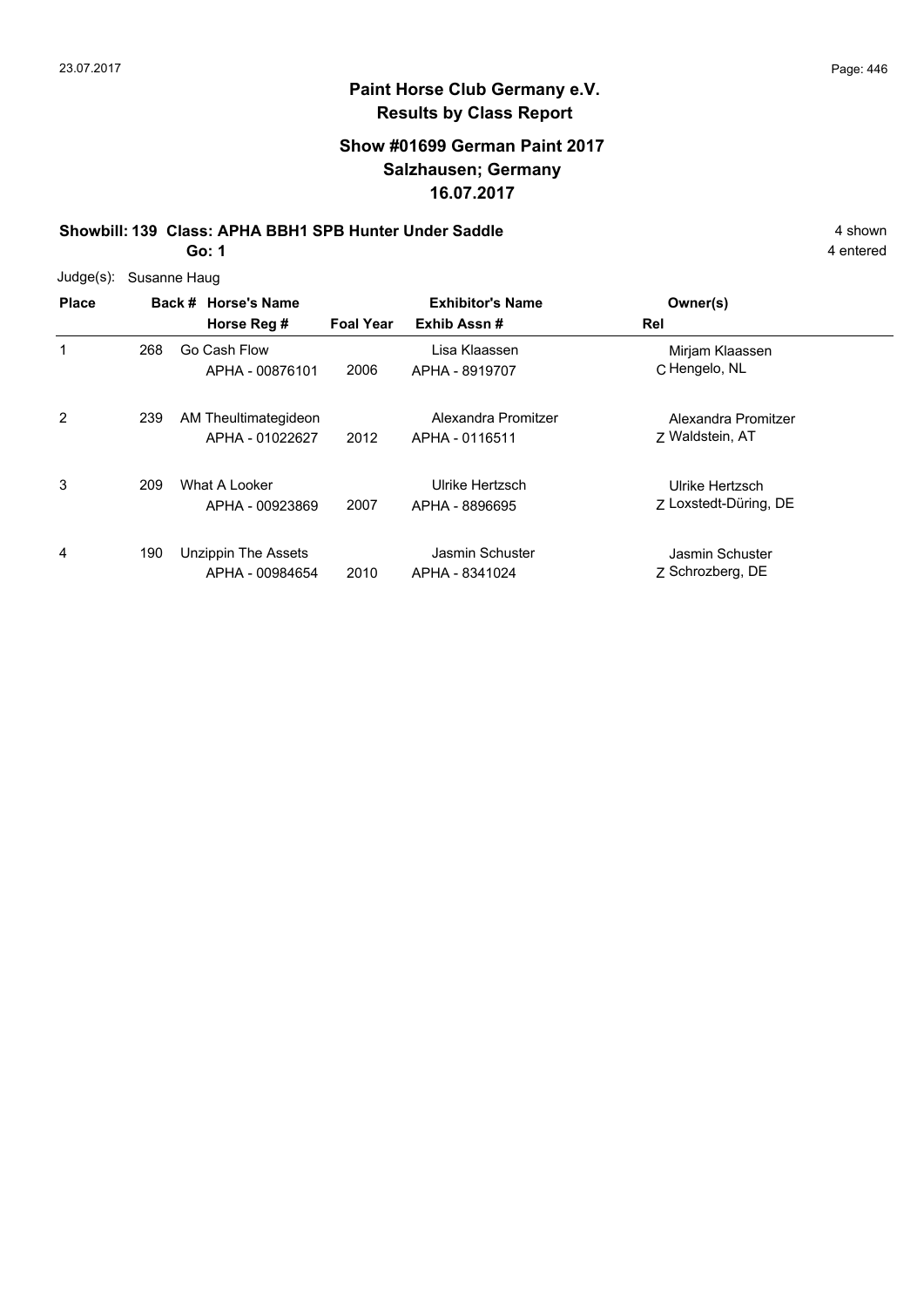## **Show #03270 German Paint 2017 Salzhausen; Germany 16.07.2017**

**Showbill: 139 Class: APHA BBH1 SPB Hunter Under Saddle** 4 shown 4 shown

**Go: 1**

| $Judge(s)$ : |     | Sonja Merkle                            |                  |                                        |                                          |  |  |  |
|--------------|-----|-----------------------------------------|------------------|----------------------------------------|------------------------------------------|--|--|--|
| <b>Place</b> |     | Back # Horse's Name<br>Horse Reg #      | <b>Foal Year</b> | <b>Exhibitor's Name</b><br>Exhib Assn# | Owner(s)<br>Rel                          |  |  |  |
|              | 239 | AM Theultimategideon<br>APHA - 01022627 | 2012             | Alexandra Promitzer<br>APHA - 0116511  | Alexandra Promitzer<br>7 Waldstein, AT   |  |  |  |
| 2            | 268 | Go Cash Flow<br>APHA - 00876101         | 2006             | Lisa Klaassen<br>APHA - 8919707        | Mirjam Klaassen<br>C Hengelo, NL         |  |  |  |
| 3            | 190 | Unzippin The Assets<br>APHA - 00984654  | 2010             | Jasmin Schuster<br>APHA - 8341024      | Jasmin Schuster<br>Z Schrozberg, DE      |  |  |  |
| 4            | 209 | What A Looker<br>APHA - 00923869        | 2007             | Ulrike Hertzsch<br>APHA - 8896695      | Ulrike Hertzsch<br>Z Loxstedt-Düring, DE |  |  |  |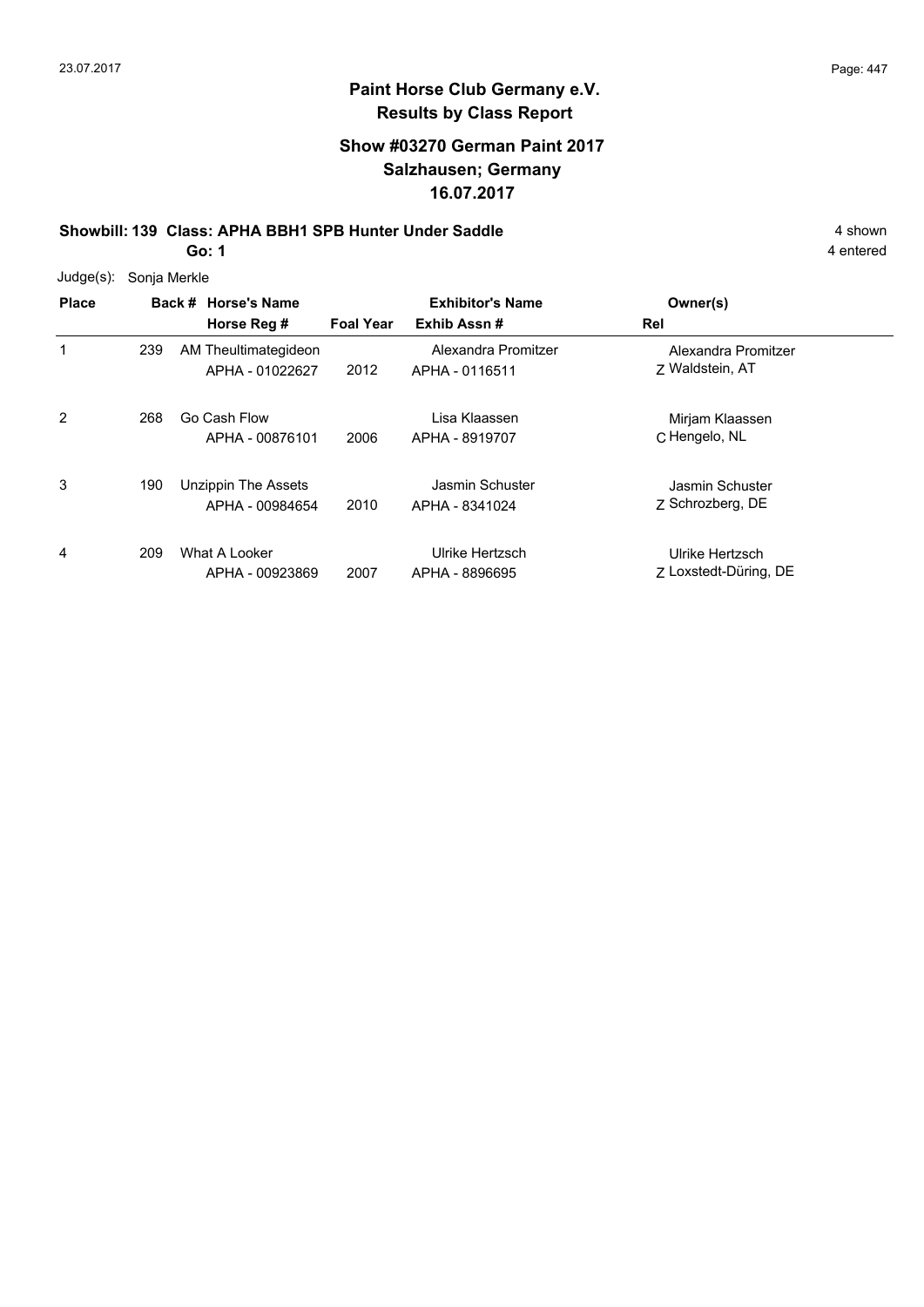## **Show #03271 German Paint 2017 Salzhausen; Germany 16.07.2017**

#### **Showbill: 139 Class: APHA BBH1 SPB Hunter Under Saddle** 4 shown **Go: 1**

|              |                 | ◡. .                                          |                  |                                       |                                          | י טוונטוס |
|--------------|-----------------|-----------------------------------------------|------------------|---------------------------------------|------------------------------------------|-----------|
| Judge(s):    | Barry Schuurman |                                               |                  |                                       |                                          |           |
| <b>Place</b> |                 | Back # Horse's Name                           |                  | <b>Exhibitor's Name</b>               | Owner(s)                                 |           |
|              |                 | Horse Reg #                                   | <b>Foal Year</b> | Exhib Assn#                           | Rel                                      |           |
| 1            | 239             | AM Theultimategideon<br>APHA - 01022627       | 2012             | Alexandra Promitzer<br>APHA - 0116511 | Alexandra Promitzer<br>Z Waldstein, AT   |           |
| 2            | 268             | Go Cash Flow<br>APHA - 00876101               | 2006             | Lisa Klaassen<br>APHA - 8919707       | Mirjam Klaassen<br>C Hengelo, NL         |           |
| 3            | 190             | <b>Unzippin The Assets</b><br>APHA - 00984654 | 2010             | Jasmin Schuster<br>APHA - 8341024     | Jasmin Schuster<br>Z Schrozberg, DE      |           |
| 4            | 209             | What A Looker<br>APHA - 00923869              | 2007             | Ulrike Hertzsch<br>APHA - 8896695     | Ulrike Hertzsch<br>Z Loxstedt-Düring, DE |           |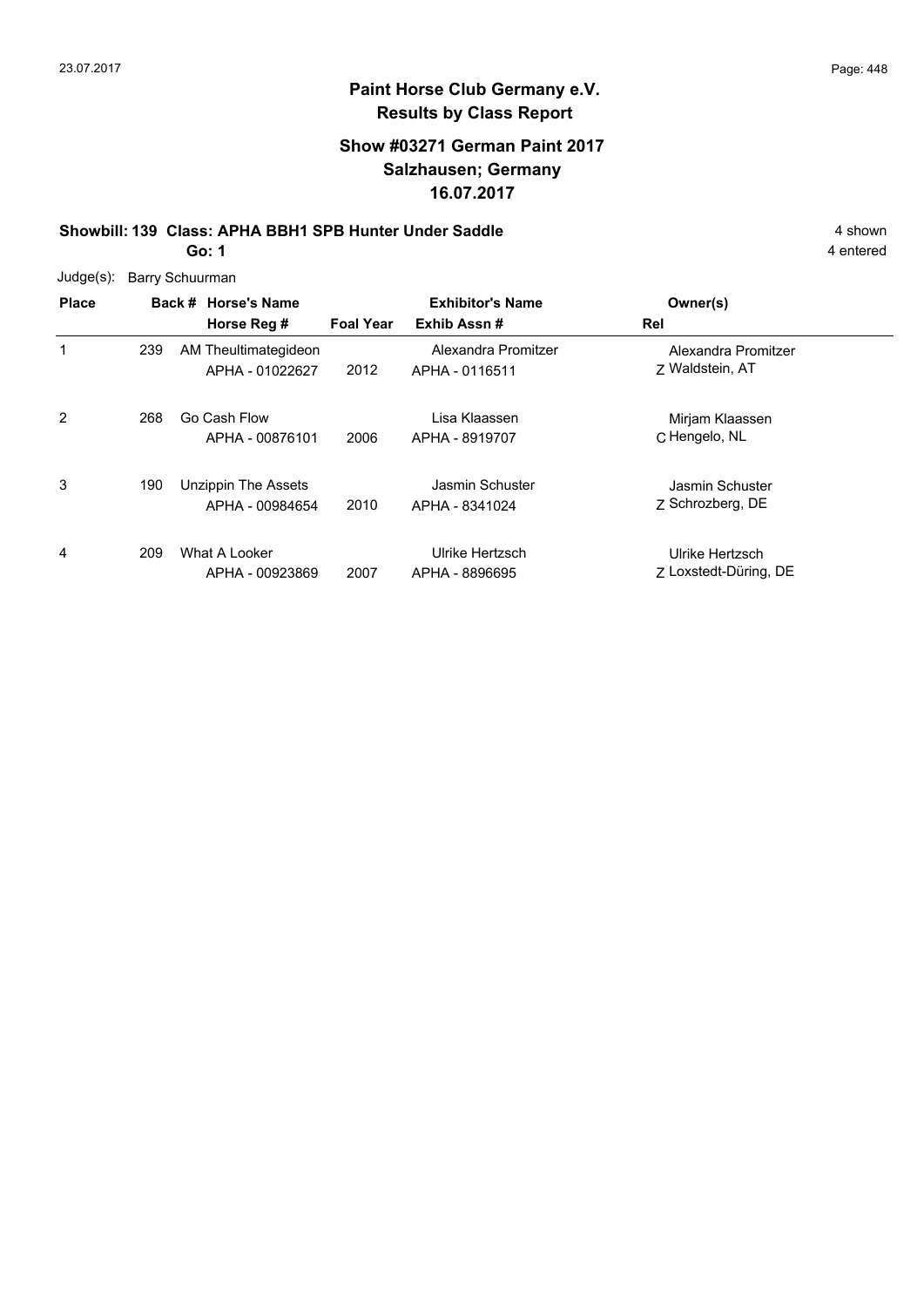#### **Show #01698 German Paint 2017 Salzhausen; Germany 16.07.2017**

**Showbill: 140 Class: APHA BPH3 Sr Hunter Under Saddle** 15 Shown 15 shown

**Go: 1**

|              | Judge(s): Rick LeMay |                     |
|--------------|----------------------|---------------------|
| <b>Place</b> |                      | Back # Horse's Name |
|              |                      | Horee Rea #         |

| <b>Place</b> |     | Back # Horse's Name                             | <b>Exhibitor's Name</b> |                                       | Owner(s)                                     |
|--------------|-----|-------------------------------------------------|-------------------------|---------------------------------------|----------------------------------------------|
|              |     | Horse Reg #                                     | <b>Foal Year</b>        | Exhib Assn#                           | <b>Rel</b>                                   |
| 1            | 252 | PP Prozakprescription<br>APHA - 00986611        | 2010                    | Lenka Snablova<br>APHA - 8622599      | Hynek Lepka<br>E Bakov Nad Jizerou, CZ       |
| 2            | 343 | Whata Perfect Design<br>APHA - 00837621         | 2005                    | Anette I Martensson<br>APHA - 8669590 | Anette I Martensson<br>Z Staffanstorp, SE    |
| 3            | 202 | Midnight Asset DH<br>APHA - 00988668            | 2010                    | Denise Henss<br>APHA - 8664415        | <b>Denise Henss</b><br>Z Walsrode, DE        |
| 4            | 158 | Coosa Chic<br>APHA - 00971088                   | 2009                    | Phillipp Dammann<br>APHA - 8905554    | Nadine Chamier<br>Leezen, DE                 |
| 5            | 168 | <b>Hawthorns Pleasantzip</b><br>APHA - 00958250 | 2008                    | Michele Schoenwald<br>APHA - 8978268  | Michele Schoenwald<br>Z Vojens, DK           |
| 6            | 169 | Madam Blues Duffy<br>APHA - 00983349            | 2009                    | Freja Aase Olsen<br>APHA - 8823774    | Karsten & A Nielsen Olsen<br>C Haderslev, DK |
| 7            | 226 | <b>Missle Rockin Review</b><br>APHA - 00815505  | 2003                    | Maike Krause<br>APHA - 8885332        | Nicole Krause<br>C Spardorf, DE              |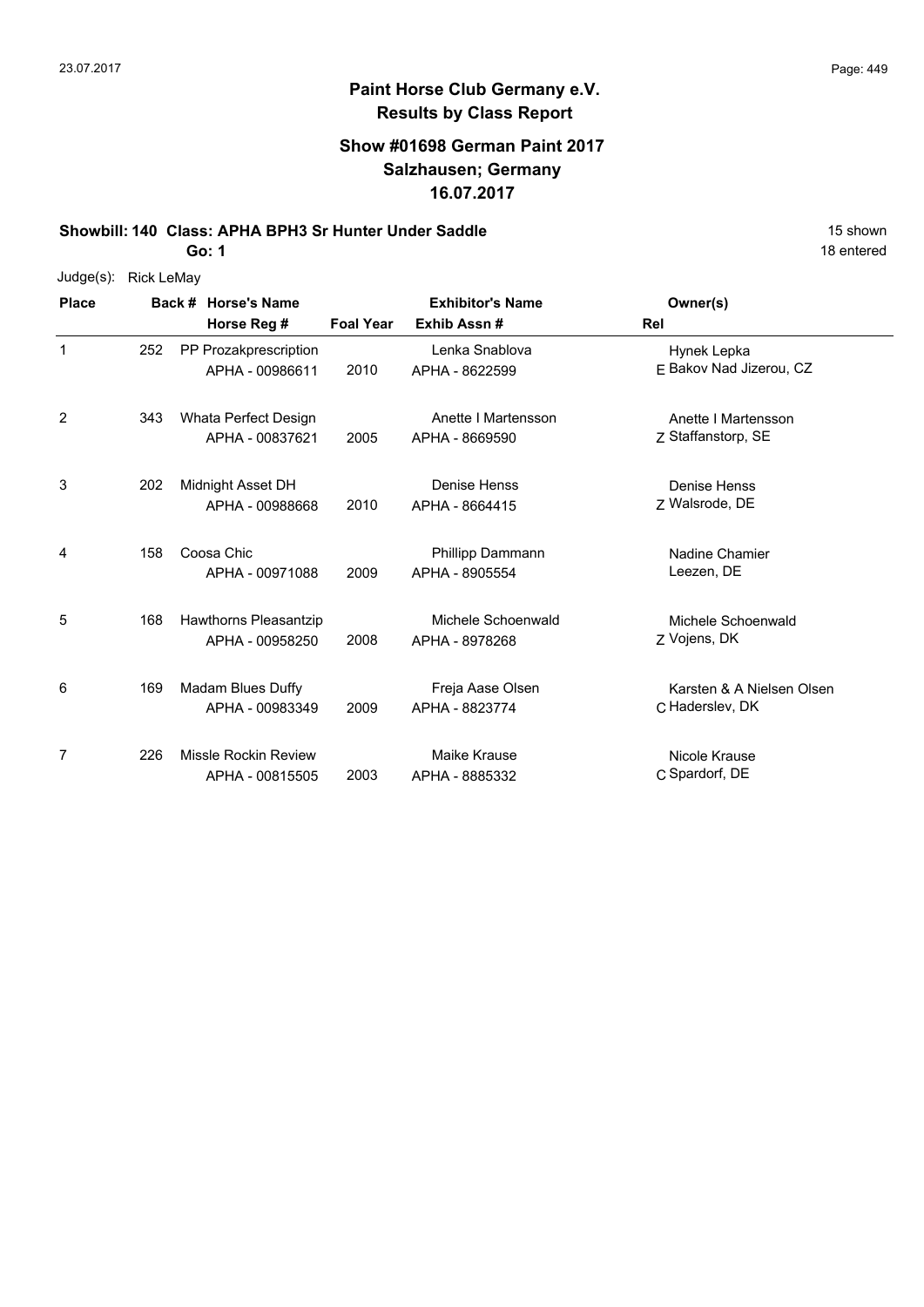## **Show #01699 German Paint 2017 Salzhausen; Germany 16.07.2017**

**Showbill: 140 Class: APHA BPH3 Sr Hunter Under Saddle** 15 Shown 15 shown

**Go: 1**

| Judge(s):    | Susanne Haug |                       |                  |                         |                           |
|--------------|--------------|-----------------------|------------------|-------------------------|---------------------------|
| <b>Place</b> |              | Back # Horse's Name   |                  | <b>Exhibitor's Name</b> | Owner(s)                  |
|              |              | Horse Reg #           | <b>Foal Year</b> | Exhib Assn#             | Rel                       |
| $\mathbf{1}$ | 169          | Madam Blues Duffy     |                  | Freja Aase Olsen        | Karsten & A Nielsen Olsen |
|              |              | APHA - 00983349       | 2009             | APHA - 8823774          | C Haderslev, DK           |
| 2            | 252          | PP Prozakprescription |                  | Lenka Snablova          | Hynek Lepka               |
|              |              | APHA - 00986611       | 2010             | APHA - 8622599          | E Bakov Nad Jizerou, CZ   |
| 3            | 343          | Whata Perfect Design  |                  | Anette I Martensson     | Anette I Martensson       |
|              |              | APHA - 00837621       | 2005             | APHA - 8669590          | Z Staffanstorp, SE        |
| 4            | 168          | Hawthorns Pleasantzip |                  | Michele Schoenwald      | Michele Schoenwald        |
|              |              | APHA - 00958250       | 2008             | APHA - 8978268          | Z Vojens, DK              |
| 5            | 171          | Gamblers Zexy Zip     |                  | Freja Balslev Segelund  | Freja Balslev Segelund    |
|              |              | APHA - 00915256       | 2007             | APHA - 8950795          | Z Haderslev, DK           |
| 6            | 158          | Coosa Chic            |                  | <b>Phillipp Dammann</b> | Nadine Chamier            |
|              |              | APHA - 00971088       | 2009             | APHA - 8905554          | Leezen, DE                |
| 7            | 202          | Midnight Asset DH     |                  | <b>Denise Henss</b>     | Denise Henss              |
|              |              | APHA - 00988668       | 2010             | APHA - 8664415          | Z Walsrode, DE            |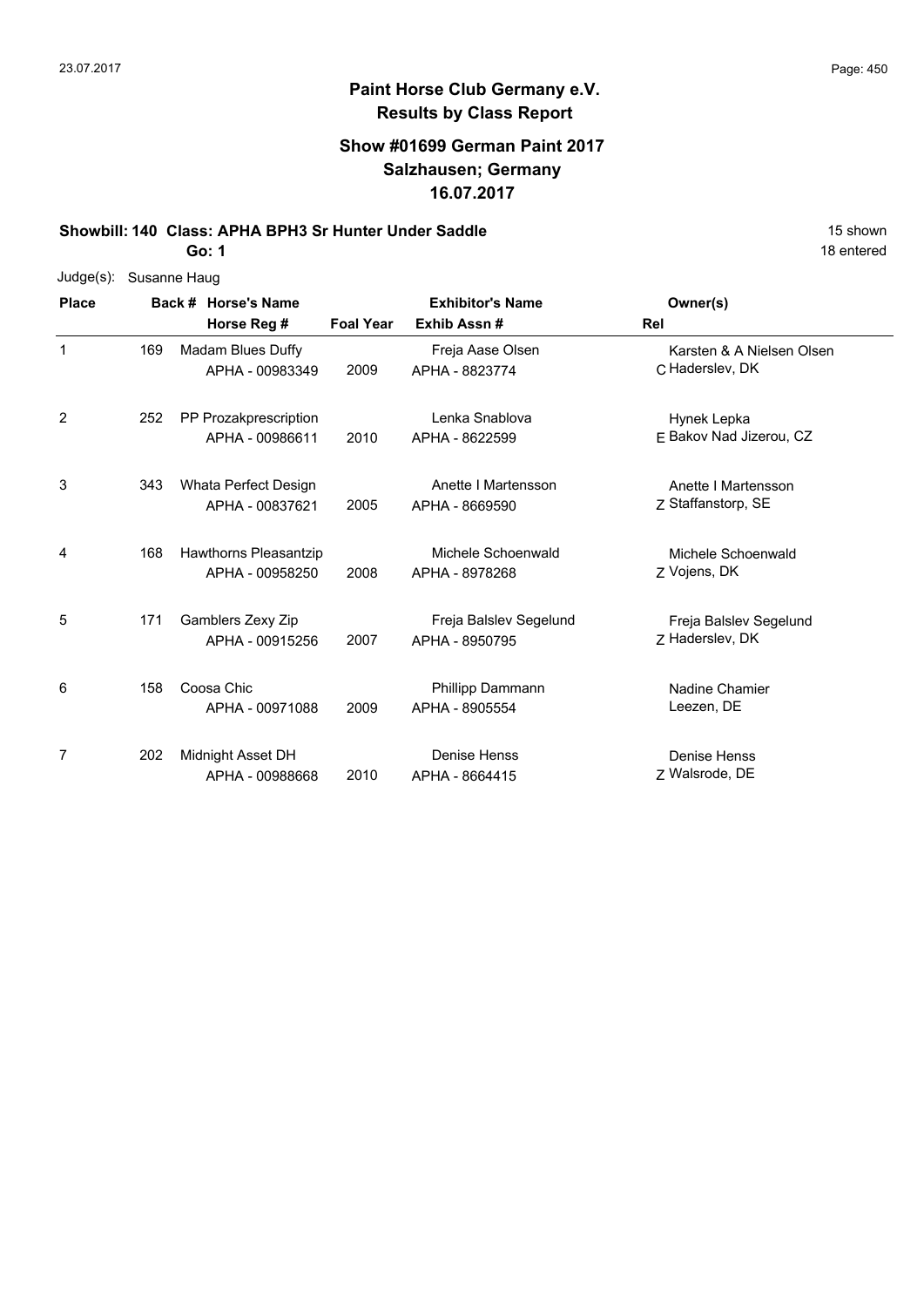# **Paint Horse Club Germany e.V. Results by Class Report**

## **Show #03270 German Paint 2017 Salzhausen; Germany 16.07.2017**

**Showbill: 140 Class: APHA BPH3 Sr Hunter Under Saddle** 15 Shown 15 shown

| Judge(s):    | Sonja Merkle |                           |                  |                         |                           |
|--------------|--------------|---------------------------|------------------|-------------------------|---------------------------|
| <b>Place</b> |              | Back # Horse's Name       |                  | <b>Exhibitor's Name</b> | Owner(s)                  |
|              |              | Horse Reg #               | <b>Foal Year</b> | Exhib Assn#             | <b>Rel</b>                |
| $\mathbf{1}$ | 169          | Madam Blues Duffy         |                  | Freja Aase Olsen        | Karsten & A Nielsen Olsen |
|              |              | APHA - 00983349           | 2009             | APHA - 8823774          | C Haderslev, DK           |
| 2            | 158          | Coosa Chic                |                  | Phillipp Dammann        | Nadine Chamier            |
|              |              | APHA - 00971088           | 2009             | APHA - 8905554          | Leezen, DE                |
| 3            | 343          | Whata Perfect Design      |                  | Anette I Martensson     | Anette I Martensson       |
|              |              | APHA - 00837621           | 2005             | APHA - 8669590          | Z Staffanstorp, SE        |
| 4            | 252          | PP Prozakprescription     |                  | Lenka Snablova          | Hynek Lepka               |
|              |              | APHA - 00986611           | 2010             | APHA - 8622599          | E Bakov Nad Jizerou, CZ   |
| 5            | 202          | Midnight Asset DH         |                  | Denise Henss            | Denise Henss              |
|              |              | APHA - 00988668           | 2010             | APHA - 8664415          | Z Walsrode, DE            |
| 6            | 260          | <b>Tardys Best Review</b> |                  | Nadine Neumann          | <b>Brigitte Munkert</b>   |
|              |              | APHA - 00886053           | 2006             | APHA - 8680052          | E Herzogenaurach, DE      |
| 7            | 171          | Gamblers Zexy Zip         |                  | Freja Balslev Segelund  | Freja Balslev Segelund    |
|              |              | APHA - 00915256           | 2007             | APHA - 8950795          | Z Haderslev, DK           |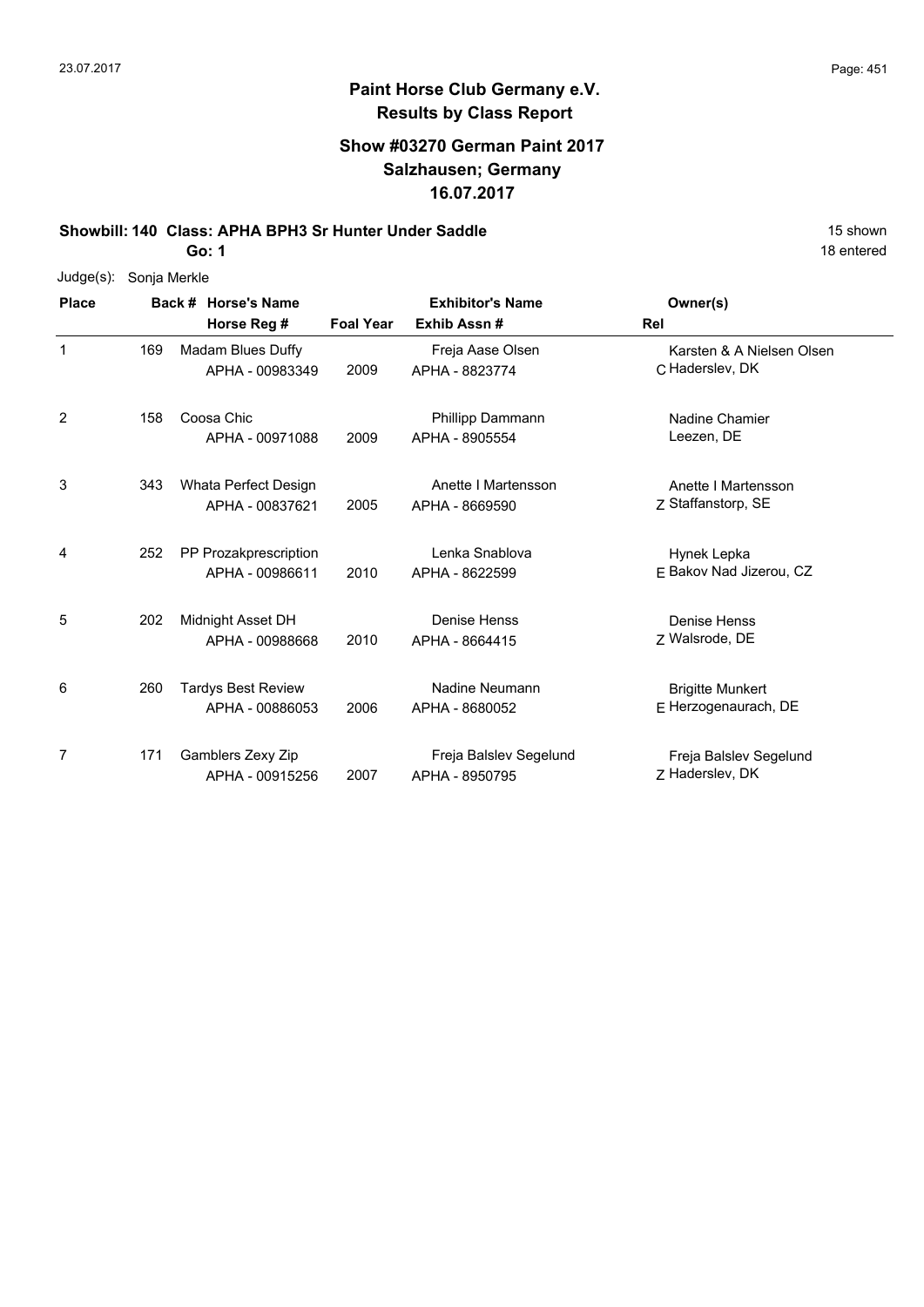## **Show #03271 German Paint 2017 Salzhausen; Germany 16.07.2017**

**Showbill: 140 Class: APHA BPH3 Sr Hunter Under Saddle** 15 Shown 15 shown

**Go: 1**

| $Judge(s)$ : |     | <b>Barry Schuurman</b>    |                  |                         |                           |
|--------------|-----|---------------------------|------------------|-------------------------|---------------------------|
| <b>Place</b> |     | Back # Horse's Name       |                  | <b>Exhibitor's Name</b> | Owner(s)                  |
|              |     | Horse Reg #               | <b>Foal Year</b> | Exhib Assn#             | Rel                       |
| 1            | 169 | Madam Blues Duffy         |                  | Freja Aase Olsen        | Karsten & A Nielsen Olsen |
|              |     | APHA - 00983349           | 2009             | APHA - 8823774          | C Haderslev, DK           |
| 2            | 252 | PP Prozakprescription     |                  | Lenka Snablova          | Hynek Lepka               |
|              |     | APHA - 00986611           | 2010             | APHA - 8622599          | F Bakov Nad Jizerou, CZ   |
| 3            | 202 | Midnight Asset DH         |                  | <b>Denise Henss</b>     | Denise Henss              |
|              |     | APHA - 00988668           | 2010             | APHA - 8664415          | Z Walsrode, DE            |
| 4            | 343 | Whata Perfect Design      |                  | Anette I Martensson     | Anette I Martensson       |
|              |     | APHA - 00837621           | 2005             | APHA - 8669590          | Z Staffanstorp, SE        |
| 5            | 168 | Hawthorns Pleasantzip     |                  | Michele Schoenwald      | Michele Schoenwald        |
|              |     | APHA - 00958250           | 2008             | APHA - 8978268          | Z Vojens, DK              |
| 6            | 260 | <b>Tardys Best Review</b> |                  | Nadine Neumann          | <b>Brigitte Munkert</b>   |
|              |     | APHA - 00886053           | 2006             | APHA - 8680052          | E Herzogenaurach, DE      |
| 7            | 158 | Coosa Chic                |                  | <b>Phillipp Dammann</b> | Nadine Chamier            |
|              |     | APHA - 00971088           | 2009             | APHA - 8905554          | Leezen, DE                |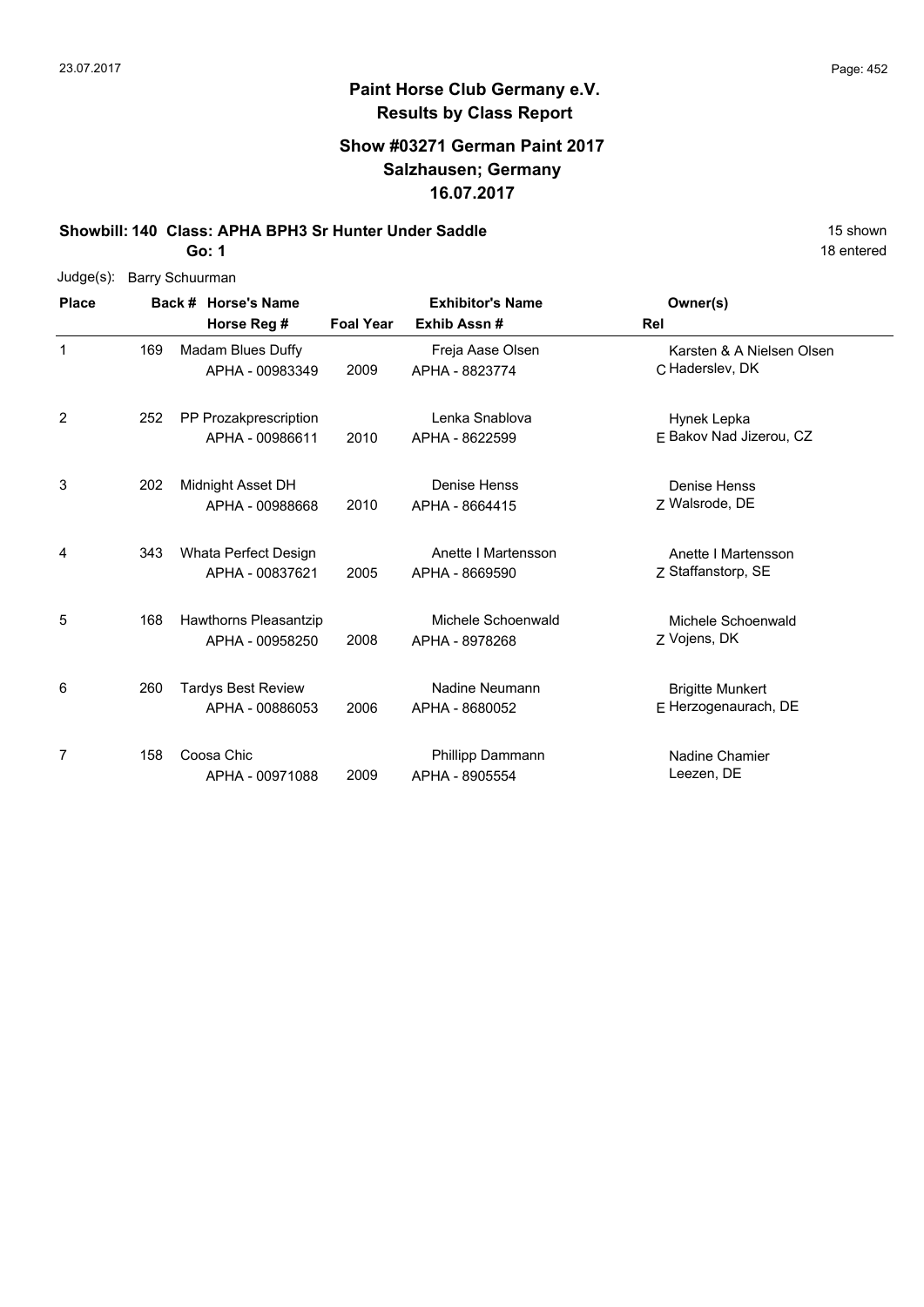#### **Show #01698 German Paint 2017 Salzhausen; Germany 16.07.2017**

**Showbill: 141 Class: APHA YHH1 Youth Hunter Hack 18 & Under** 6 **Shown** 6 shown **Go: 1**

Judge(s): Rick LeMay

**Back # Horse's Name Place Owner(s) Horse Reg # Exhib Assn # Foal Year Birthdate Rel Exhibitor's Name** 1 Z Haderslev, DK Freja Balslev Segelund 2007 APHA - 8950795 Z Haderslev, DK Gamblers Zexy Zip APHA - 00915256 Freja Balslev Segelund 171 2 7 Haderslev, DK Siri Rasmussen 2003 Haderslev, DK APHA - 8950793 241 Gamblers Senci APHA - 00743414 Siri Rasmussen 3 C Haderslev, DK Lone Sjoenov 2008 Haderslev, DK APHA - 8949200 Hawthorns Amber APHA - 00968310 Anne Sjoenov Bork 231 4 C Spardorf, DE Nicole Krause 2003 APHA - 8885332 C Spardorf, DE Missle Rockin Review APHA - 00815505 Maike Krause 226 5 Z Essen, DE Joelin Virginia Kuester 2009 Essen, DE APHA - 8987952 212 Zorros Smokin Gun APHA - 00975927 Joelin Virginia Kuester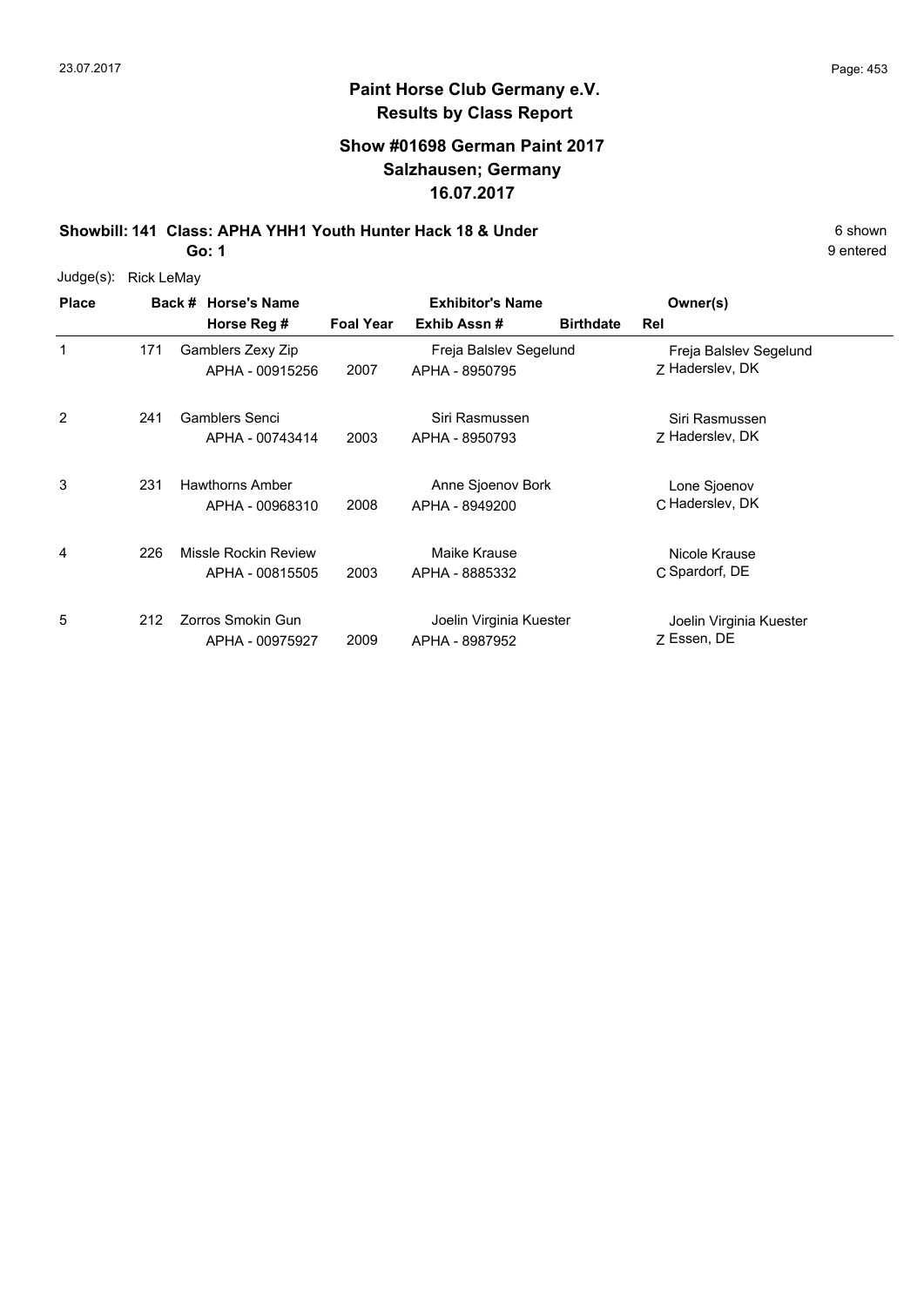## **Show #01699 German Paint 2017 Salzhausen; Germany 16.07.2017**

**Showbill: 141 Class: APHA YHH1 Youth Hunter Hack 18 & Under** 6 Shown 6 shown **Go: 1**

| Judge(s):    | Susanne Haug |                                         |                  |                                           |                                           |
|--------------|--------------|-----------------------------------------|------------------|-------------------------------------------|-------------------------------------------|
| <b>Place</b> |              | Back # Horse's Name<br>Horse Reg #      | <b>Foal Year</b> | <b>Exhibitor's Name</b><br>Exhib Assn#    | Owner(s)<br><b>Birthdate</b><br>Rel       |
| 1            | 171          | Gamblers Zexy Zip<br>APHA - 00915256    | 2007             | Freja Balslev Segelund<br>APHA - 8950795  | Freja Balslev Segelund<br>Z Haderslev, DK |
| 2            | 226          | Missle Rockin Review<br>APHA - 00815505 | 2003             | Maike Krause<br>APHA - 8885332            | Nicole Krause<br>C Spardorf, DE           |
| 3            | 241          | Gamblers Senci<br>APHA - 00743414       | 2003             | Siri Rasmussen<br>APHA - 8950793          | Siri Rasmussen<br>Z Haderslev, DK         |
| 4            | 212          | Zorros Smokin Gun<br>APHA - 00975927    | 2009             | Joelin Virginia Kuester<br>APHA - 8987952 | Joelin Virginia Kuester<br>Z Essen, DE    |
| 5            | 231          | Hawthorns Amber<br>APHA - 00968310      | 2008             | Anne Sjoenov Bork<br>APHA - 8949200       | Lone Sjoenov<br>C Haderslev, DK           |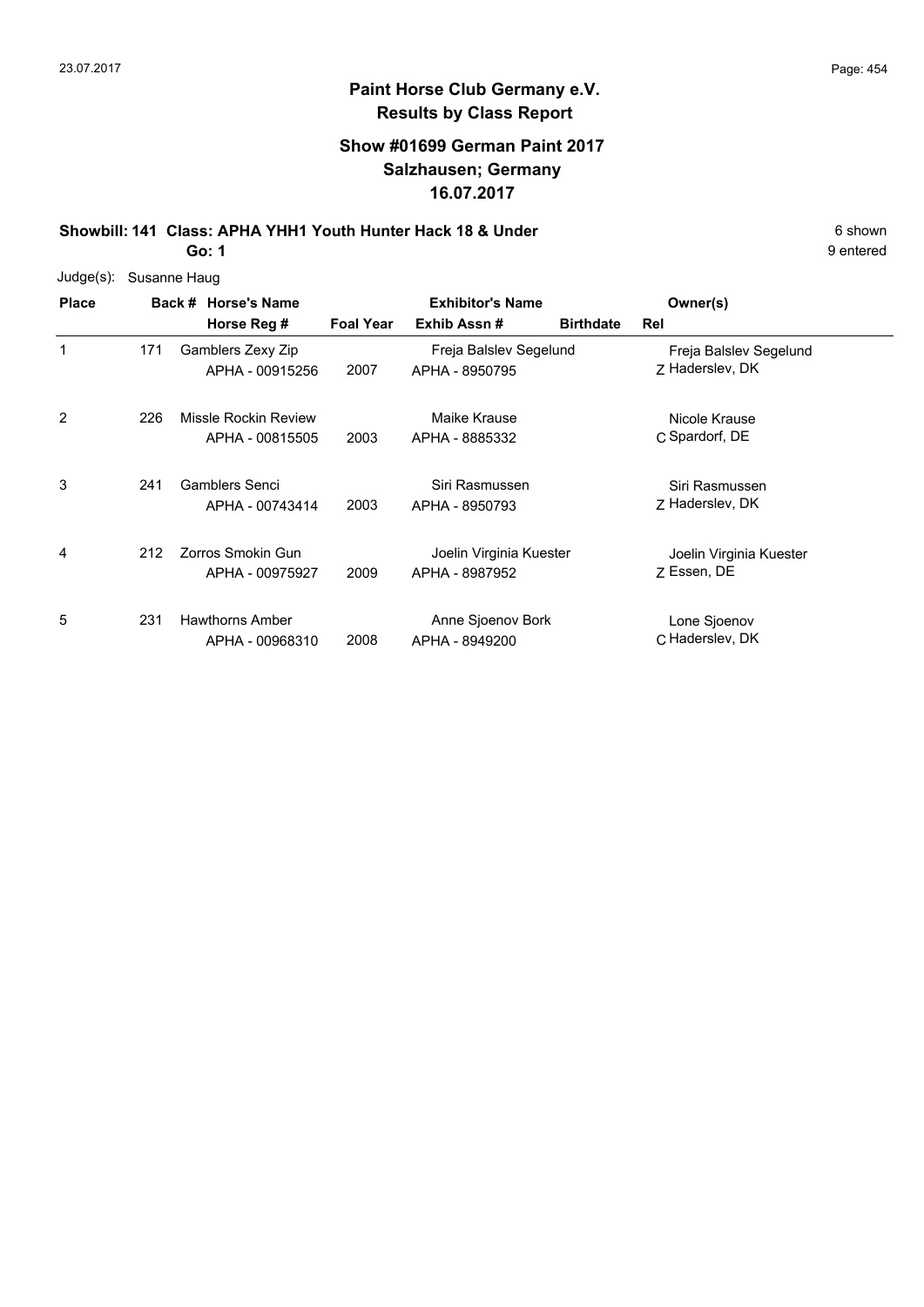1

2

3

4

5

#### **Paint Horse Club Germany e.V. Results by Class Report**

#### **Show #03270 German Paint 2017 Salzhausen; Germany 16.07.2017**

**Showbill: 141 Class: APHA YHH1 Youth Hunter Hack 18 & Under** 6 **Shown** 6 shown **Go: 1**

Judge(s): Sonja Merkle

212 Zorros Smokin Gun

APHA - 00975927

**Back # Horse's Name Place Owner(s) Horse Reg # Exhib Assn # Foal Year Birthdate Rel Exhibitor's Name** Z Haderslev, DK Freja Balslev Segelund 2007 APHA - 8950795 Z Haderslev, DK Gamblers Zexy Zip APHA - 00915256 Freja Balslev Segelund 171 7 Haderslev, DK Siri Rasmussen 2003 Haderslev, DK APHA - 8950793 Gamblers Senci APHA - 00743414 Siri Rasmussen 241 C Spardorf, DE Nicole Krause 2003 APHA - 8885332 C Spardorf, DE Missle Rockin Review APHA - 00815505 Maike Krause 226 C Haderslev, DK Lone Sjoenov 2008 Haderslev, DK APHA - 8949200 Hawthorns Amber APHA - 00968310 Anne Sjoenov Bork 231

> Z Essen, DE Joelin Virginia Kuester 2009 Essen, DE APHA - 8987952 Joelin Virginia Kuester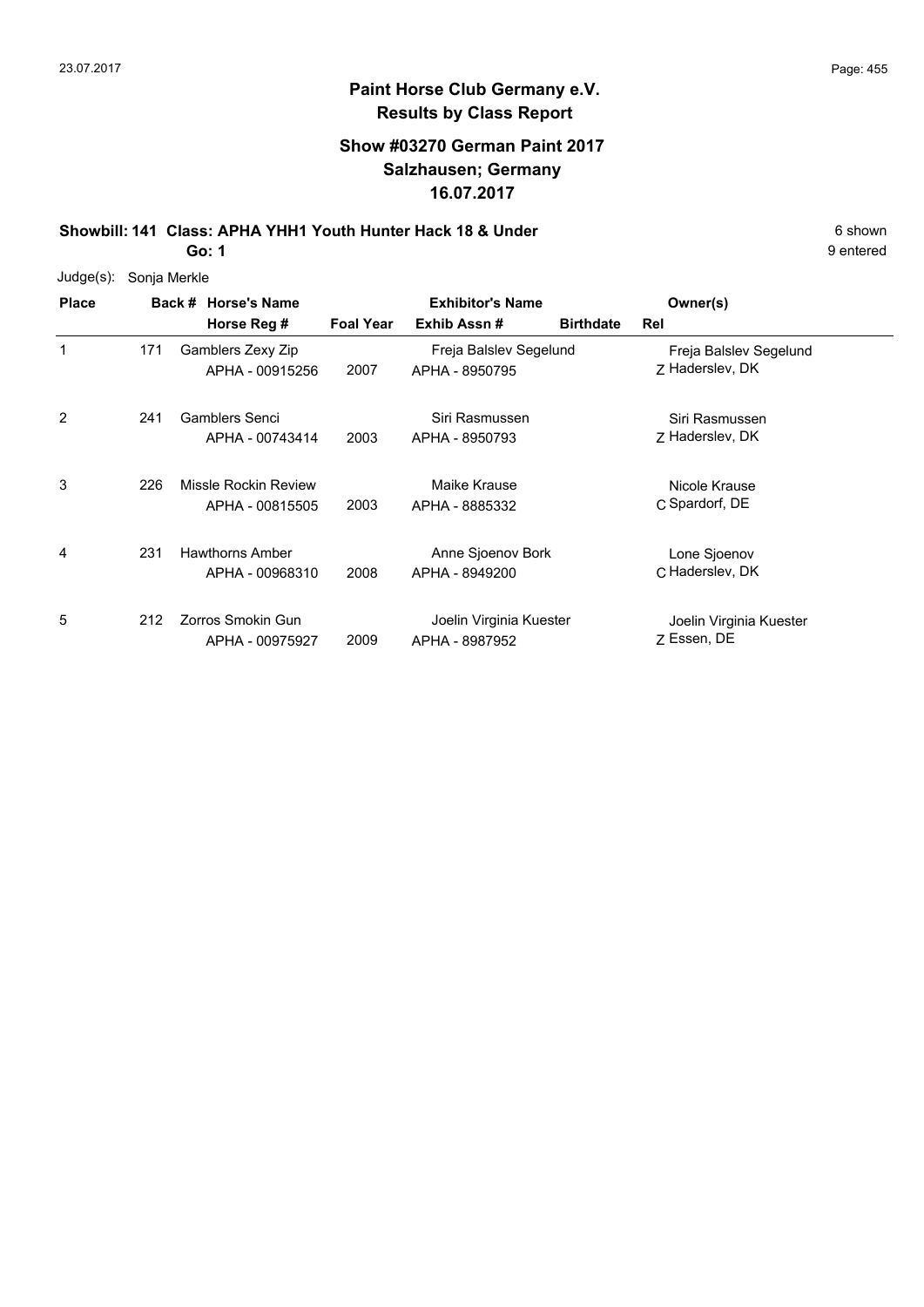## **Show #03271 German Paint 2017 Salzhausen; Germany 16.07.2017**

**Showbill: 141 Class: APHA YHH1 Youth Hunter Hack 18 & Under** 6 Shown 6 shown **Go: 1**

9 entered

Judge(s): Barry Schuurman

| <b>Place</b> |     | Back # Horse's Name<br>Horse Reg #        | <b>Foal Year</b> | <b>Exhibitor's Name</b><br>Exhib Assn#    | <b>Birthdate</b> | Owner(s)<br>Rel                           |  |
|--------------|-----|-------------------------------------------|------------------|-------------------------------------------|------------------|-------------------------------------------|--|
| $\mathbf{1}$ | 171 | Gamblers Zexy Zip<br>APHA - 00915256      | 2007             | Freja Balslev Segelund<br>APHA - 8950795  |                  | Freja Balslev Segelund<br>Z Haderslev, DK |  |
| 2            | 226 | Missle Rockin Review<br>APHA - 00815505   | 2003             | Maike Krause<br>APHA - 8885332            |                  | Nicole Krause<br>C Spardorf, DE           |  |
| 3            | 231 | <b>Hawthorns Amber</b><br>APHA - 00968310 | 2008             | Anne Sjoenov Bork<br>APHA - 8949200       |                  | Lone Sjoenov<br>C Haderslev, DK           |  |
| 4            | 212 | Zorros Smokin Gun<br>APHA - 00975927      | 2009             | Joelin Virginia Kuester<br>APHA - 8987952 |                  | Joelin Virginia Kuester<br>Z Essen, DE    |  |
| 5            | 241 | Gamblers Senci<br>APHA - 00743414         | 2003             | Siri Rasmussen<br>APHA - 8950793          |                  | Siri Rasmussen<br>7 Haderslev, DK         |  |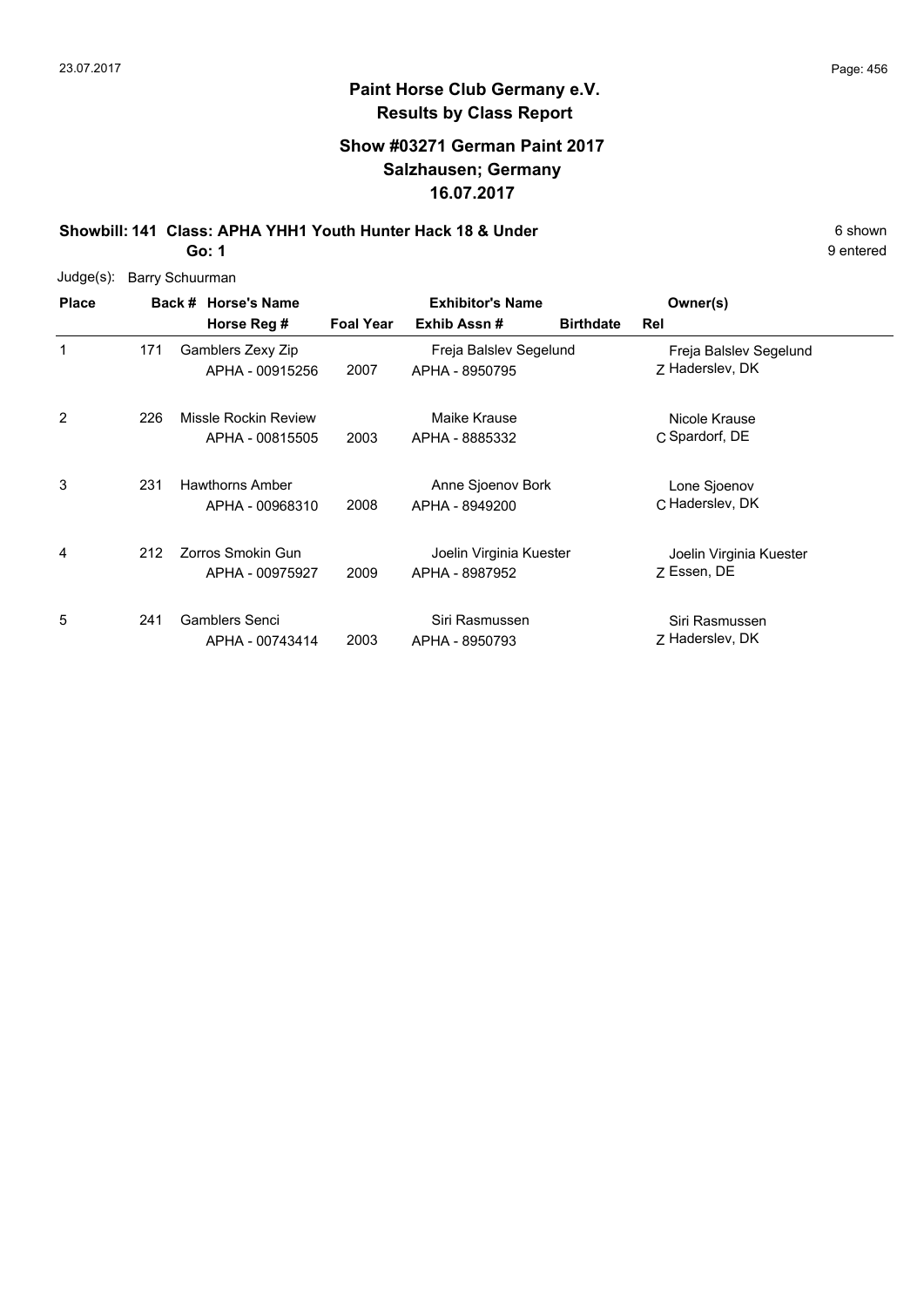## **Show #01698 German Paint 2017 Salzhausen; Germany 16.07.2017**

#### **Showbill: 143 Class: APHA AHH1 Amateur Hunter Hack All Ages** 1 shown

**Go: 1**

| Judge(s): Rick LeMay |      |                                       |                  |                                |                               |
|----------------------|------|---------------------------------------|------------------|--------------------------------|-------------------------------|
| <b>Place</b>         |      | Back # Horse's Name                   |                  | <b>Exhibitor's Name</b>        | Owner(s)                      |
|                      |      | Horse Reg #                           | <b>Foal Year</b> | Exhib Assn #                   | Rel                           |
|                      | 173. | Brave Peppys Dream<br>APHA - 01031013 | 2013             | Sara Nilsson<br>APHA - 8979821 | Sara Nilsson<br>Z Klippan, SE |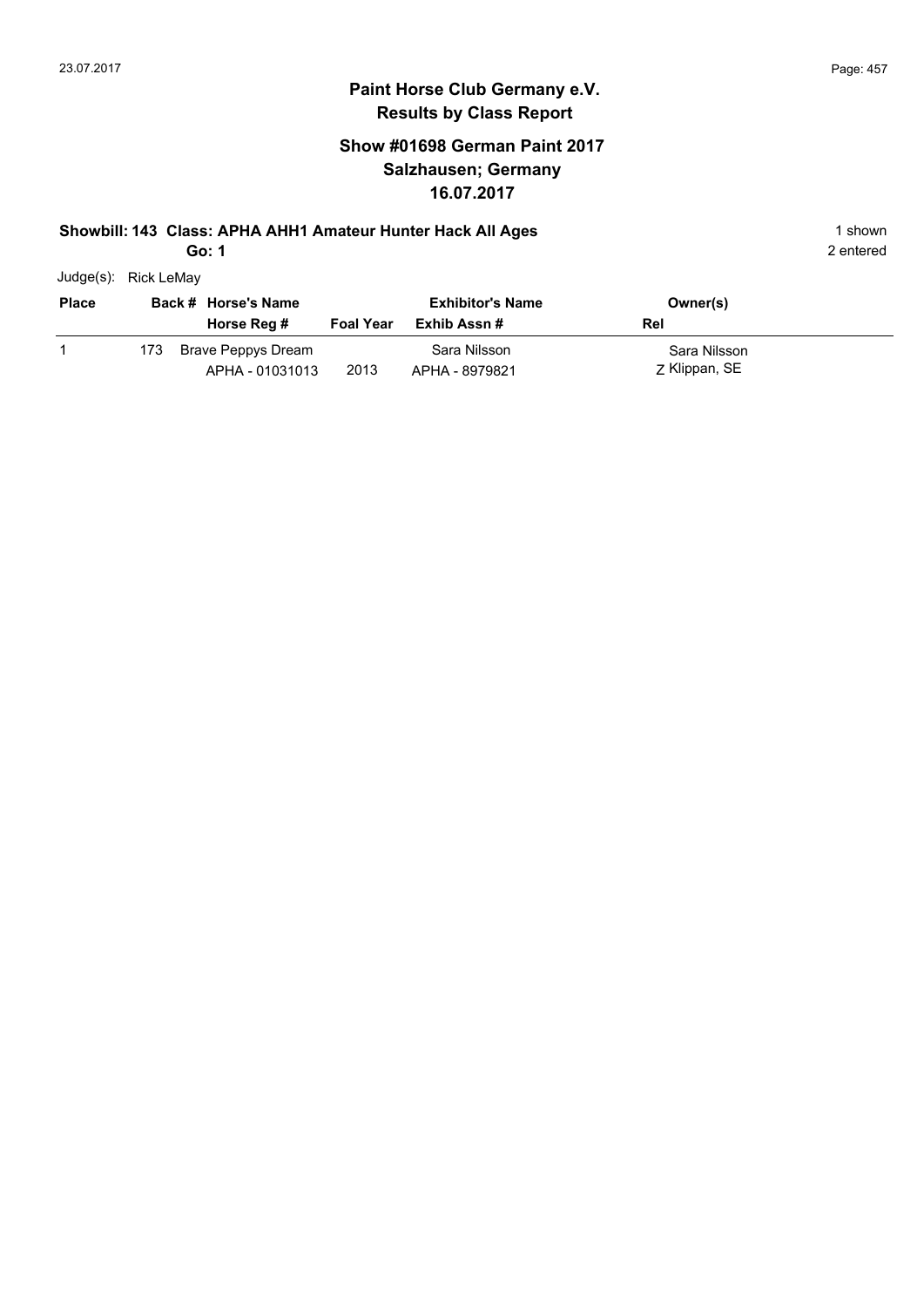## **Show #01699 German Paint 2017 Salzhausen; Germany 16.07.2017**

## **Showbill: 143 Class: APHA AHH1 Amateur Hunter Hack All Ages** 1 shown

**Go: 1**

| Judge(s): Susanne Haug |      |                                       |                  |                                |                               |  |
|------------------------|------|---------------------------------------|------------------|--------------------------------|-------------------------------|--|
| <b>Place</b>           |      | Back # Horse's Name                   |                  | <b>Exhibitor's Name</b>        | Owner(s)                      |  |
|                        |      | Horse Reg #                           | <b>Foal Year</b> | Exhib Assn#                    | Rel                           |  |
|                        | 173. | Brave Peppys Dream<br>APHA - 01031013 | 2013             | Sara Nilsson<br>APHA - 8979821 | Sara Nilsson<br>Z Klippan, SE |  |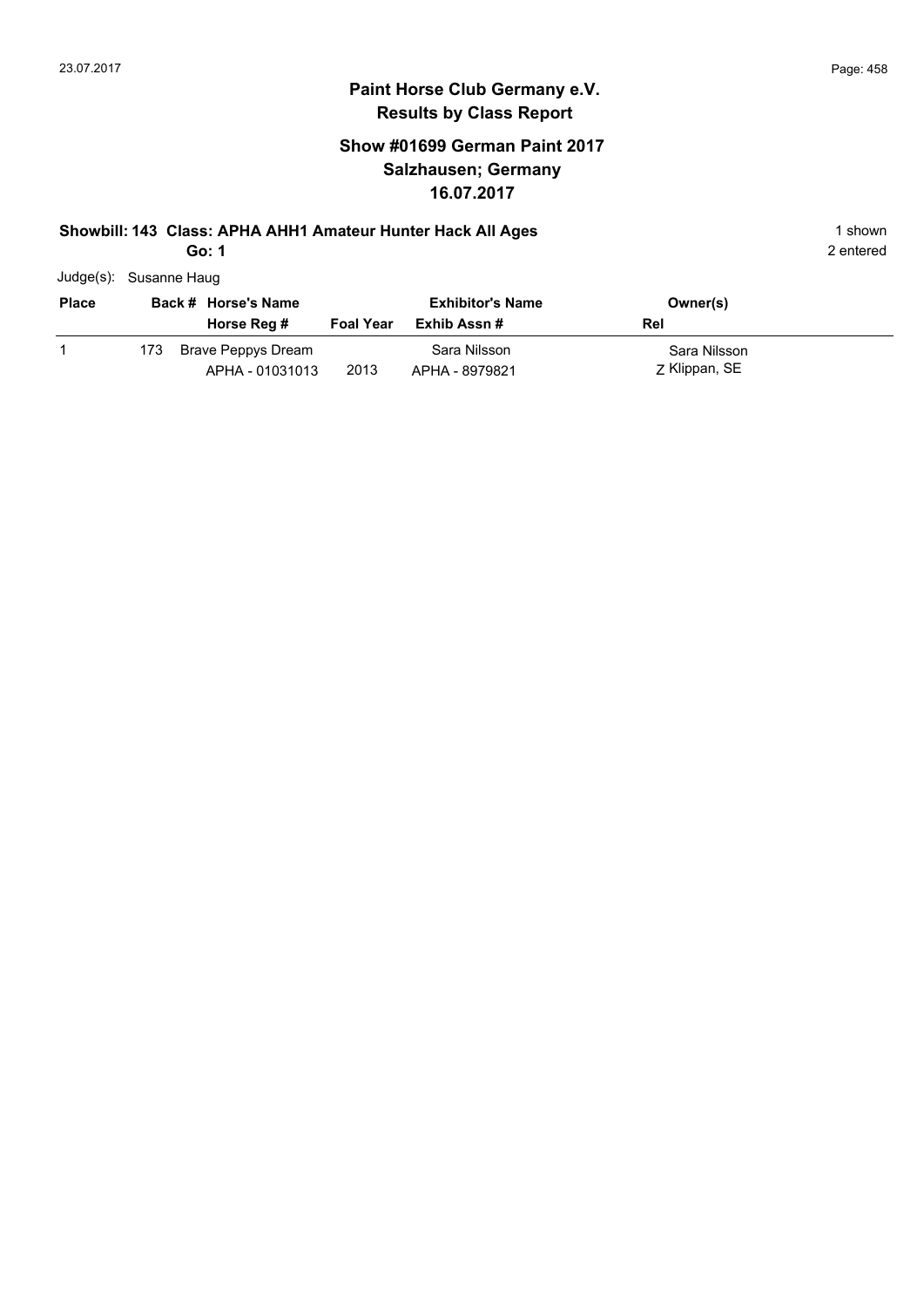## **Show #03270 German Paint 2017 Salzhausen; Germany 16.07.2017**

#### **Showbill: 143 Class: APHA AHH1 Amateur Hunter Hack All Ages** 1 shown

**Go: 1**

| Judge(s): Sonja Merkle |  |
|------------------------|--|

| <b>Place</b> |      | Back # Horse's Name                   |                  | <b>Exhibitor's Name</b>        | Owner(s)                      |
|--------------|------|---------------------------------------|------------------|--------------------------------|-------------------------------|
|              |      | Horse Reg #                           | <b>Foal Year</b> | Exhib Assn #                   | Rel                           |
|              | 173. | Brave Peppys Dream<br>APHA - 01031013 | 2013             | Sara Nilsson<br>APHA - 8979821 | Sara Nilsson<br>Z Klippan, SE |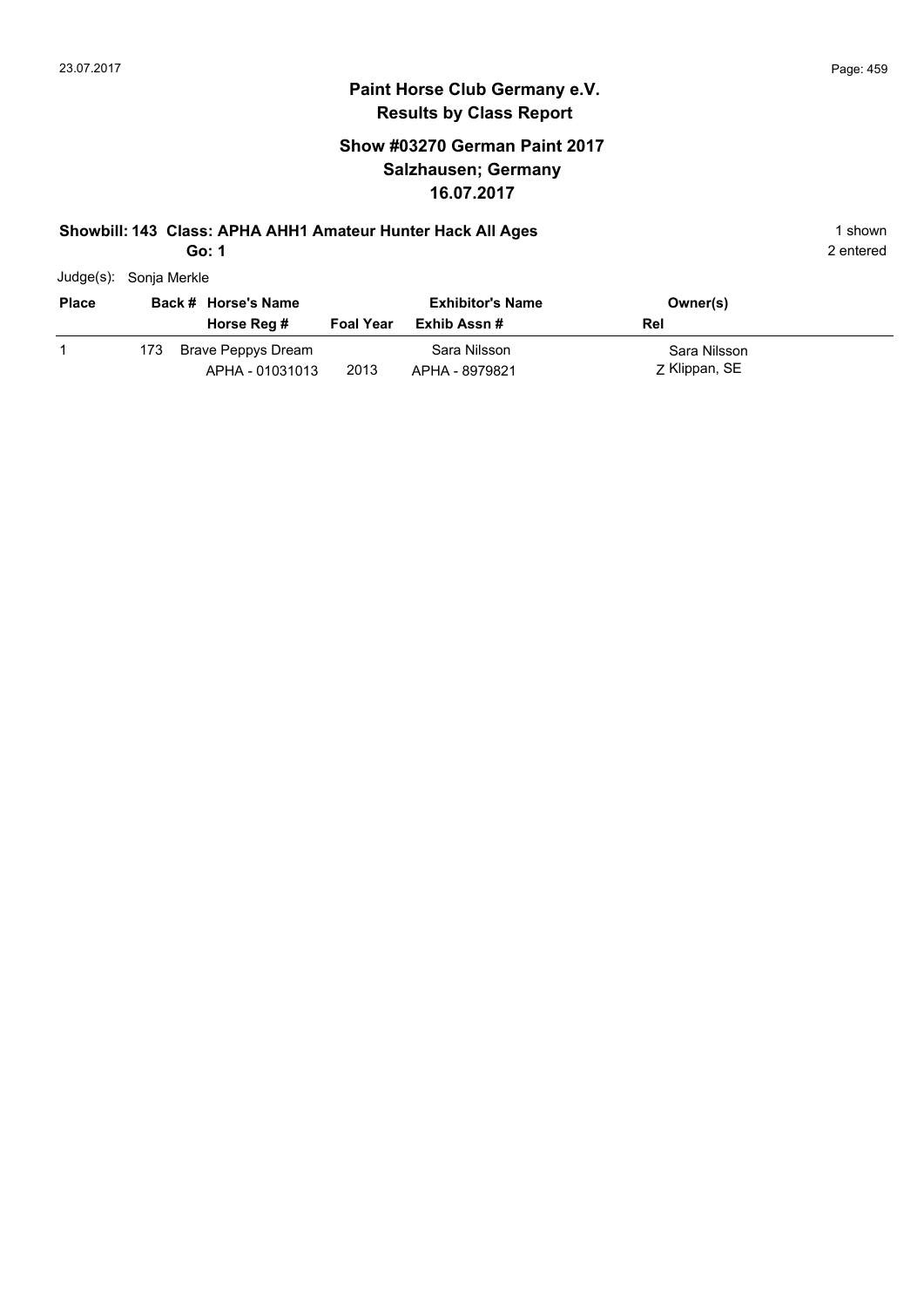## **Show #03271 German Paint 2017 Salzhausen; Germany 16.07.2017**

# **Showbill: 143 Class: APHA AHH1 Amateur Hunter Hack All Ages** 1 shown

**Go: 1**

| Judge(s): Barry Schuurman |  |
|---------------------------|--|

| <b>Place</b> |     | Back # Horse's Name                   |                  | <b>Exhibitor's Name</b>        | Owner(s)                      |
|--------------|-----|---------------------------------------|------------------|--------------------------------|-------------------------------|
|              |     | Horse Reg #                           | <b>Foal Year</b> | Exhib Assn #                   | Rel                           |
|              | 173 | Brave Peppys Dream<br>APHA - 01031013 | 2013             | Sara Nilsson<br>APHA - 8979821 | Sara Nilsson<br>Z Klippan, SE |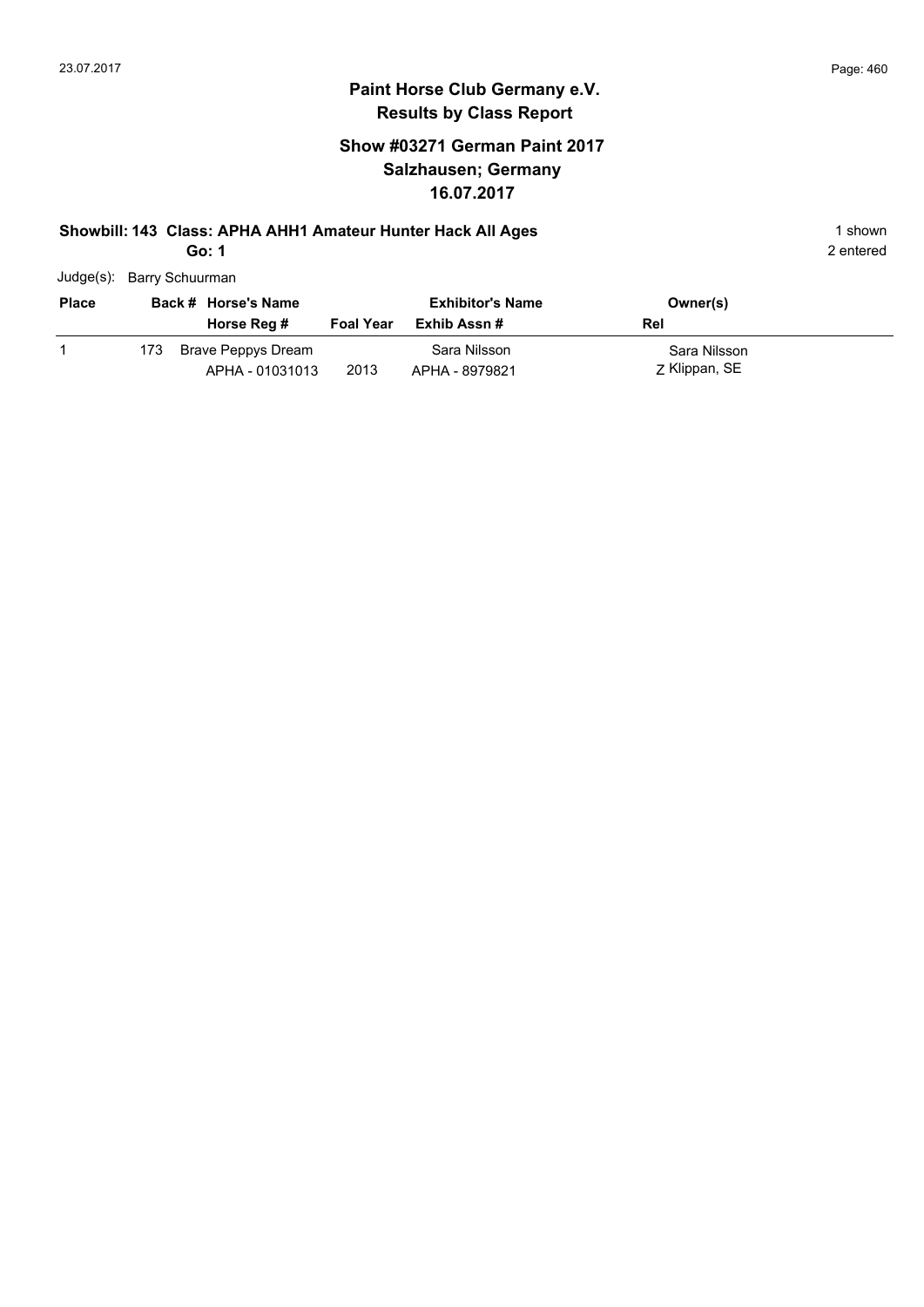## **Show #01698 German Paint 2017 Salzhausen; Germany 16.07.2017**

**Showbill: 144 Class: APHA ABHH Amt SPB Hunter Hack All Ages** 3 shown 3 shown

**Go: 1**

| Judge(s):    | Rick LeMay |                                         |                  |                                       |                                            |
|--------------|------------|-----------------------------------------|------------------|---------------------------------------|--------------------------------------------|
| <b>Place</b> |            | Back # Horse's Name                     |                  | <b>Exhibitor's Name</b>               | Owner(s)                                   |
|              |            | Horse Reg #                             | <b>Foal Year</b> | Exhib Assn#                           | Rel                                        |
| 1            | 209        | What A Looker<br>APHA - 00923869        | 2007             | Ulrike Hertzsch<br>APHA - 8896695     | Ulrike Hertzsch<br>7 Loxstedt-Düring, DE   |
| 2            | 239        | AM Theultimategideon<br>APHA - 01022627 | 2012             | Alexandra Promitzer<br>APHA - 0116511 | Alexandra Promitzer<br>7 Waldstein, AT     |
| 3            | 233        | Sam Okie Lena<br>APHA - 00641442        | 2001             | Sabrina Busch<br>APHA - 9156124       | Sabrina Busch<br>7 Bremervoerde-Bevern, DE |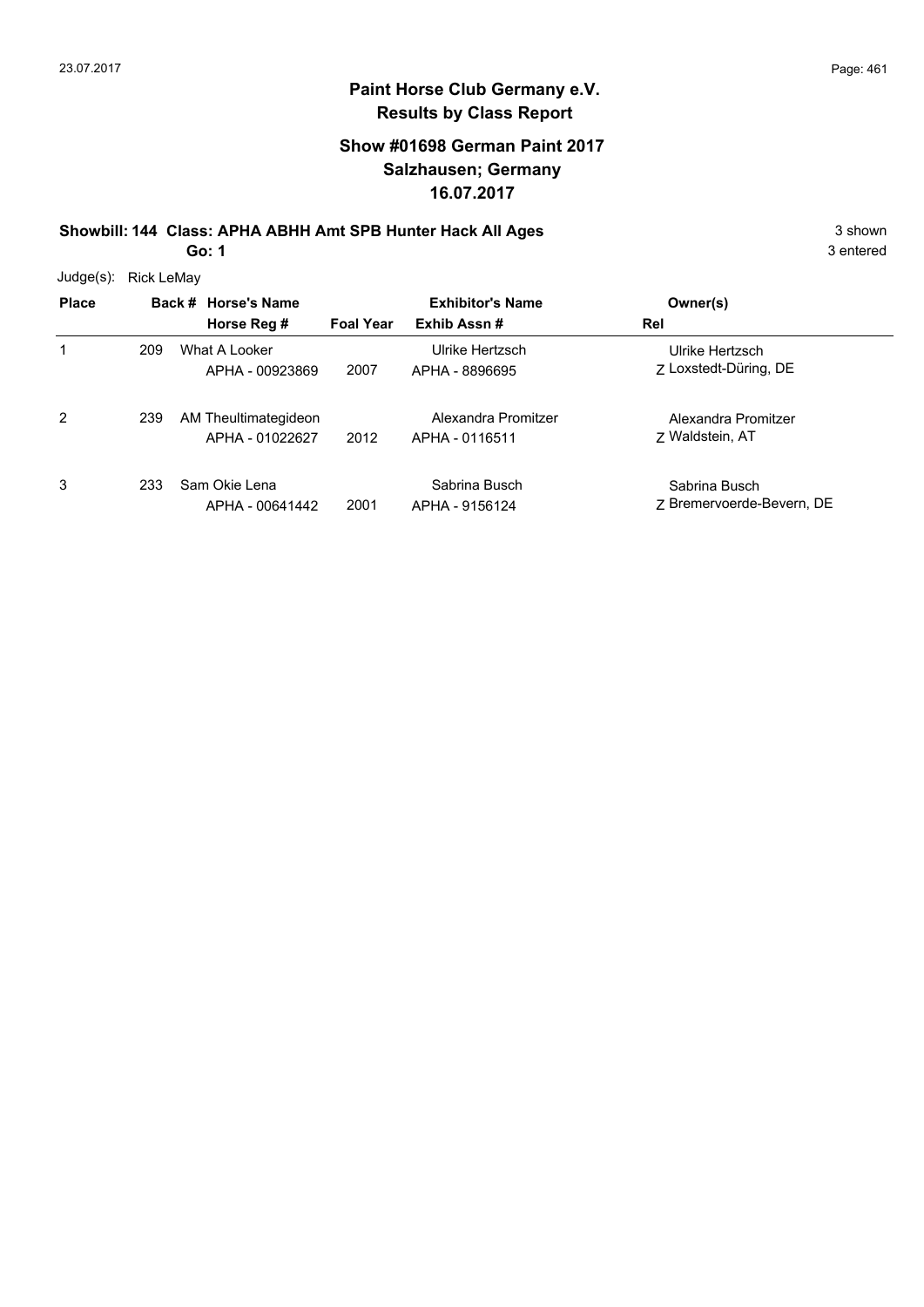## **Show #01699 German Paint 2017 Salzhausen; Germany 16.07.2017**

**Showbill: 144 Class: APHA ABHH Amt SPB Hunter Hack All Ages** 3 shown 3 shown **Go: 1**

| $Judge(s)$ : |     | Susanne Haug                            |                  |                                       |                                            |
|--------------|-----|-----------------------------------------|------------------|---------------------------------------|--------------------------------------------|
| <b>Place</b> |     | Back # Horse's Name                     |                  | <b>Exhibitor's Name</b>               | Owner(s)                                   |
|              |     | Horse Reg #                             | <b>Foal Year</b> | Exhib Assn#                           | Rel                                        |
| 1            | 239 | AM Theultimategideon<br>APHA - 01022627 | 2012             | Alexandra Promitzer<br>APHA - 0116511 | Alexandra Promitzer<br>7 Waldstein, AT     |
| 2            | 209 | What A Looker<br>APHA - 00923869        | 2007             | Ulrike Hertzsch<br>APHA - 8896695     | Ulrike Hertzsch<br>7 Loxstedt-Düring, DE   |
| 3            | 233 | Sam Okie Lena<br>APHA - 00641442        | 2001             | Sabrina Busch<br>APHA - 9156124       | Sabrina Busch<br>7 Bremervoerde-Bevern, DE |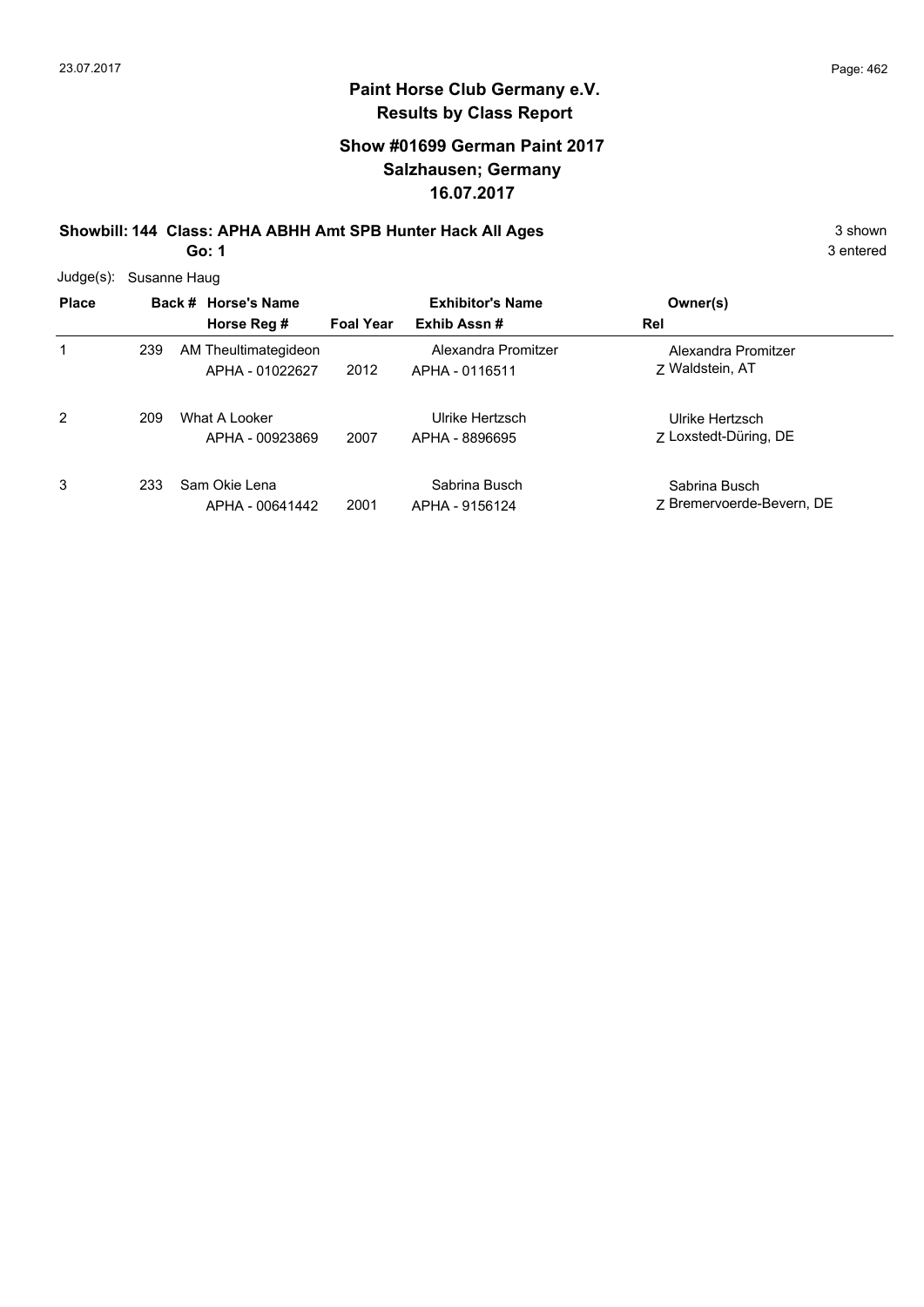## **Show #03270 German Paint 2017 Salzhausen; Germany 16.07.2017**

**Showbill: 144 Class: APHA ABHH Amt SPB Hunter Hack All Ages** 3 shown 3 shown

**Go: 1**

| $Judge(s)$ : | Sonja Merkle |                                         |                  |                                       |                                            |  |  |  |
|--------------|--------------|-----------------------------------------|------------------|---------------------------------------|--------------------------------------------|--|--|--|
| <b>Place</b> |              | Back # Horse's Name                     |                  | <b>Exhibitor's Name</b>               | Owner(s)                                   |  |  |  |
|              |              | Horse Reg #                             | <b>Foal Year</b> | Exhib Assn#                           | Rel                                        |  |  |  |
| 1            | 209          | What A Looker<br>APHA - 00923869        | 2007             | Ulrike Hertzsch<br>APHA - 8896695     | Ulrike Hertzsch<br>7 Loxstedt-Düring, DE   |  |  |  |
| 2            | 239          | AM Theultimategideon<br>APHA - 01022627 | 2012             | Alexandra Promitzer<br>APHA - 0116511 | Alexandra Promitzer<br>7 Waldstein, AT     |  |  |  |
| 3            | 233          | Sam Okie Lena<br>APHA - 00641442        | 2001             | Sabrina Busch<br>APHA - 9156124       | Sabrina Busch<br>7 Bremervoerde-Bevern, DE |  |  |  |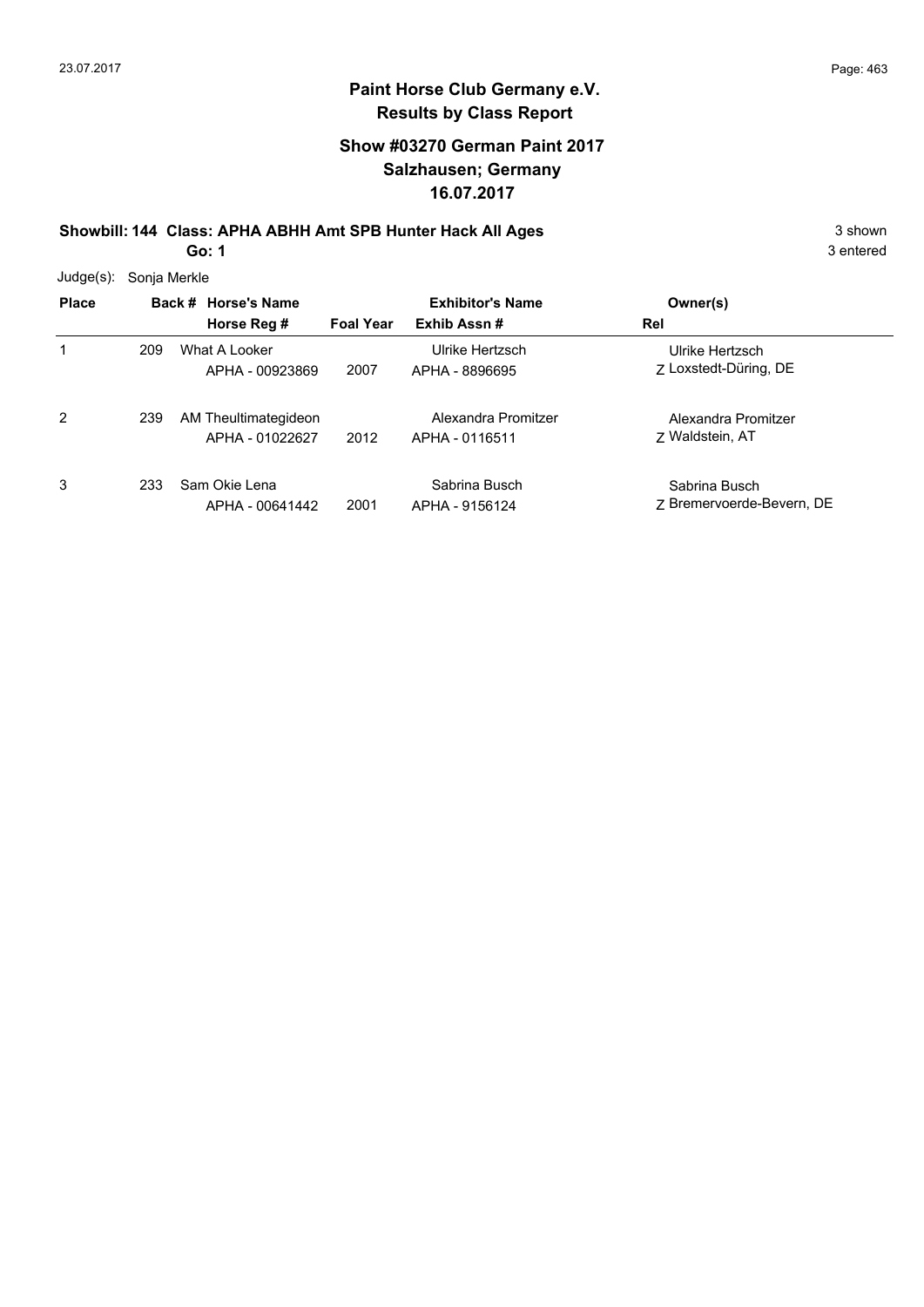## **Show #03271 German Paint 2017 Salzhausen; Germany 16.07.2017**

**Showbill: 144 Class: APHA ABHH Amt SPB Hunter Hack All Ages** 3 shown 3 shown **Go: 1**

| $Judge(s)$ : |     | Barry Schuurman                         |                  |                                       |                                            |
|--------------|-----|-----------------------------------------|------------------|---------------------------------------|--------------------------------------------|
| <b>Place</b> |     | Back # Horse's Name                     |                  | <b>Exhibitor's Name</b>               | Owner(s)                                   |
|              |     | Horse Reg #                             | <b>Foal Year</b> | Exhib Assn#                           | Rel                                        |
| 1            | 209 | What A Looker<br>APHA - 00923869        | 2007             | Ulrike Hertzsch<br>APHA - 8896695     | Ulrike Hertzsch<br>7 Loxstedt-Düring, DE   |
| 2            | 239 | AM Theultimategideon<br>APHA - 01022627 | 2012             | Alexandra Promitzer<br>APHA - 0116511 | Alexandra Promitzer<br>7 Waldstein, AT     |
| 3            | 233 | Sam Okie Lena<br>APHA - 00641442        | 2001             | Sabrina Busch<br>APHA - 9156124       | Sabrina Busch<br>7 Bremervoerde-Bevern, DE |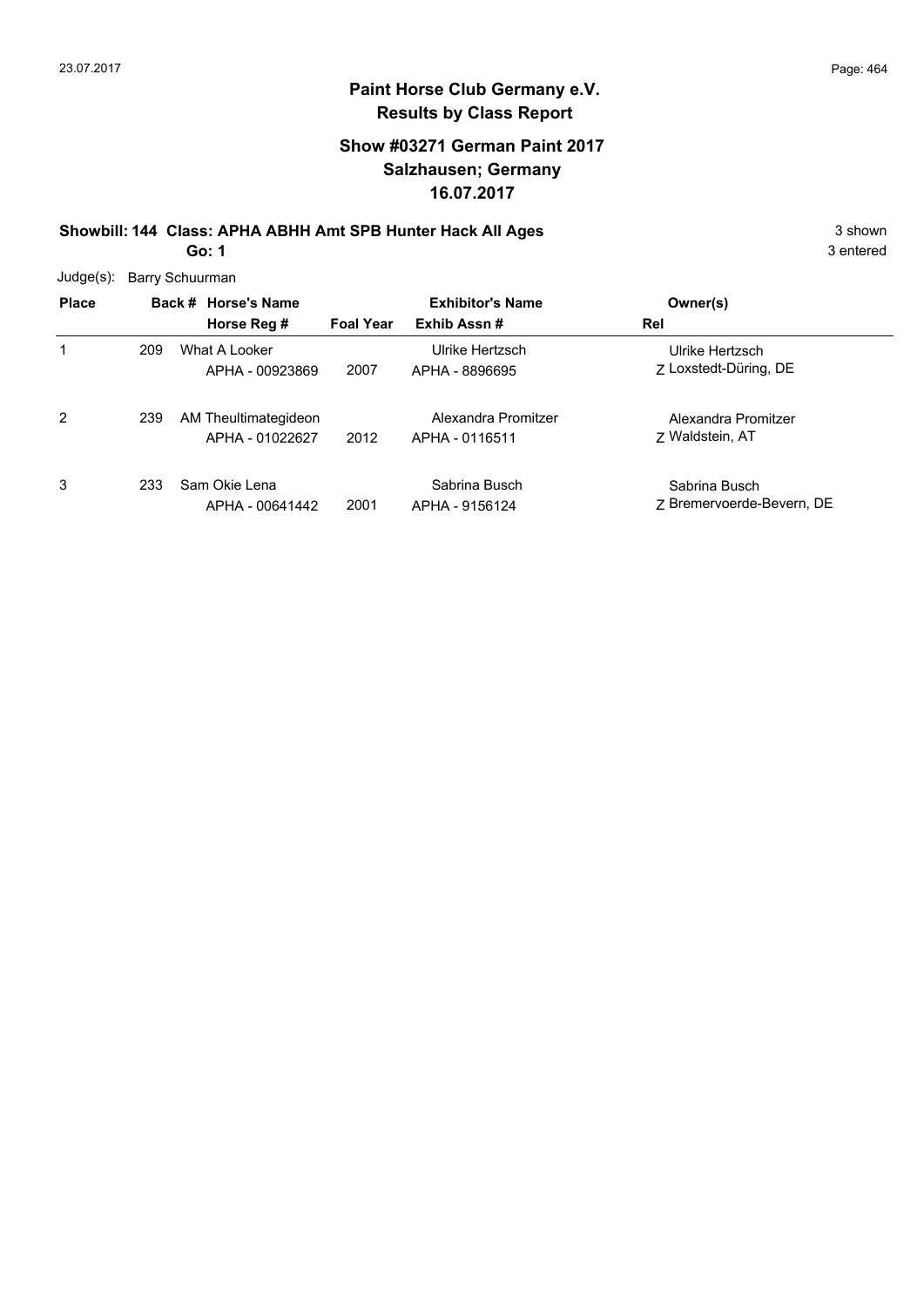## **Paint Horse Club Germany e.V. Results by Class Report**

## **Show #01698 German Paint 2017 Salzhausen; Germany 16.07.2017**

#### **Showbill: 145 Class: APHA HH1 Hunter Hack All Ages** 1 shown

**Go: 1**

Judge(s): Rick LeMay

| <b>Place</b> |     | Back # Horse's Name<br>Horse Reg #    | <b>Foal Year</b> | <b>Exhibitor's Name</b><br>Exhib Assn # | Owner(s)<br>Rel               |
|--------------|-----|---------------------------------------|------------------|-----------------------------------------|-------------------------------|
|              | 173 | Brave Peppys Dream<br>APHA - 01031013 | 2013             | Sara Nilsson<br>APHA - 8979821          | Sara Nilsson<br>Z Klippan, SE |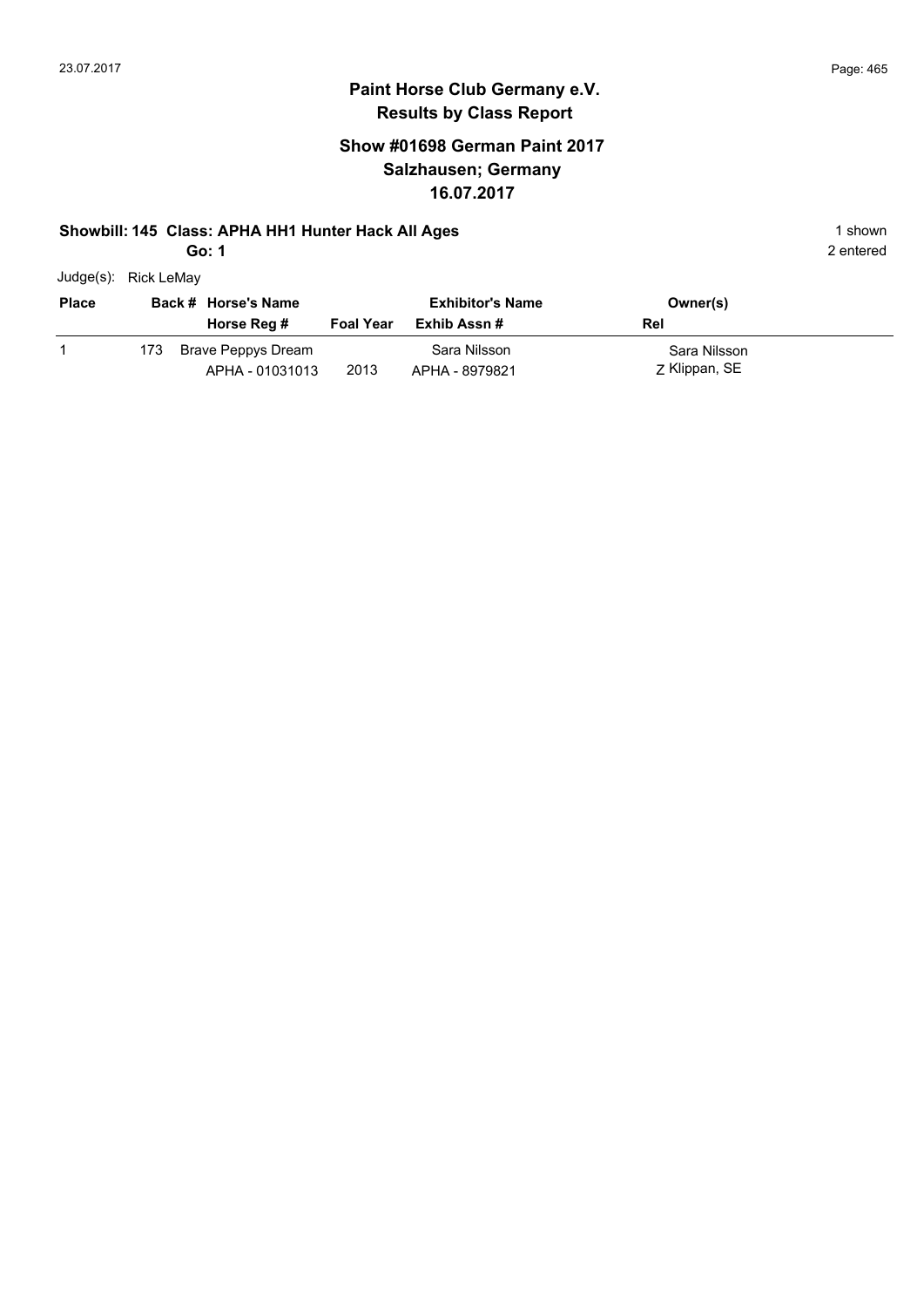## **Paint Horse Club Germany e.V. Results by Class Report**

## **Show #01699 German Paint 2017 Salzhausen; Germany 16.07.2017**

#### **Showbill: 145 Class: APHA HH1 Hunter Hack All Ages** 1 shown

| Judge(s): Susanne Haug |
|------------------------|
|                        |

| <b>Place</b> |      | Back # Horse's Name<br>Horse Reg #    | <b>Foal Year</b> | <b>Exhibitor's Name</b><br>Exhib Assn # | Owner(s)<br>Rel               |
|--------------|------|---------------------------------------|------------------|-----------------------------------------|-------------------------------|
|              | 173. | Brave Peppys Dream<br>APHA - 01031013 | 2013             | Sara Nilsson<br>APHA - 8979821          | Sara Nilsson<br>Z Klippan, SE |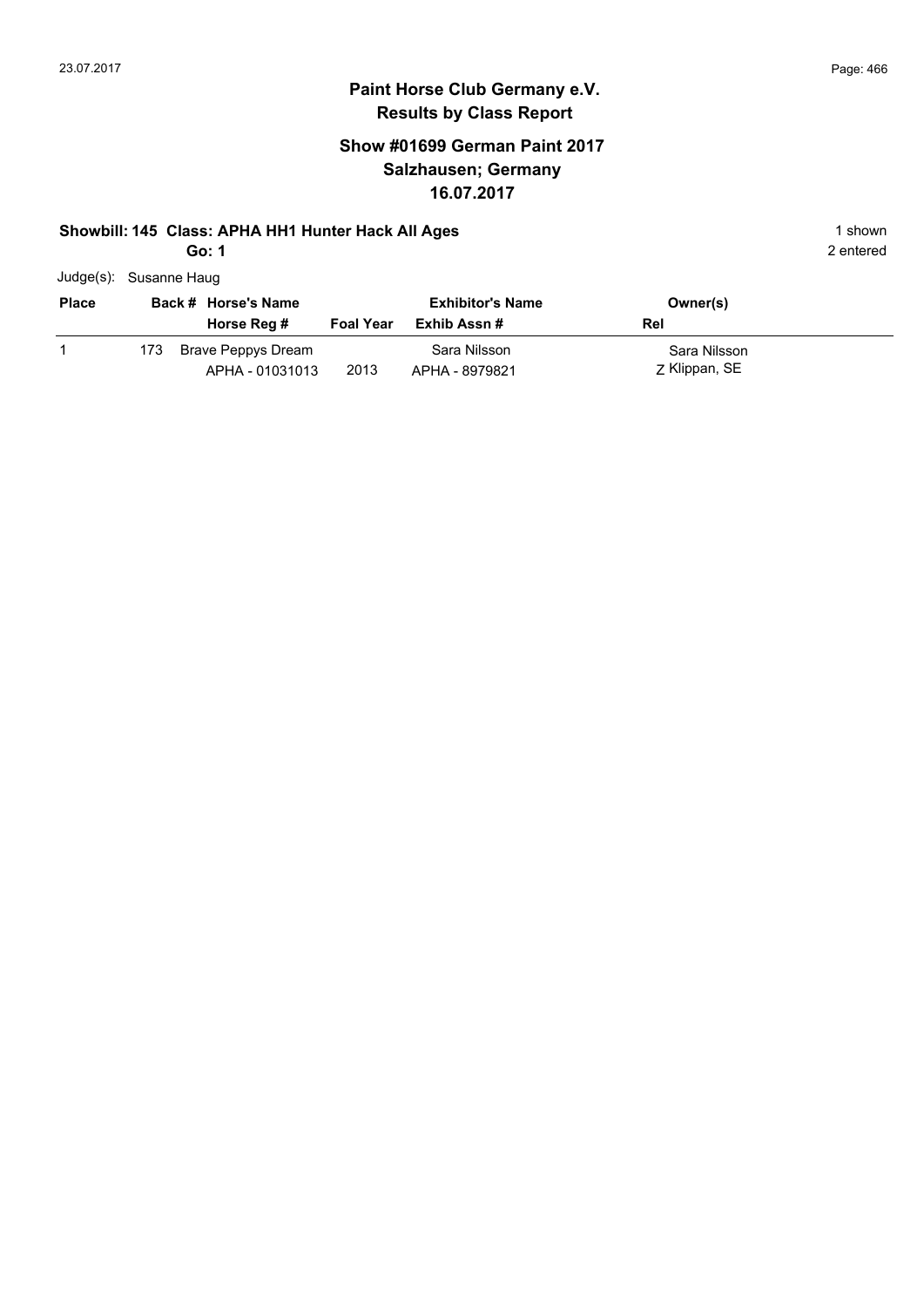## **Paint Horse Club Germany e.V. Results by Class Report**

## **Show #03270 German Paint 2017 Salzhausen; Germany 16.07.2017**

#### **Showbill: 145 Class: APHA HH1 Hunter Hack All Ages** 1 shown

| $Judge(s)$ :<br>Sonja Merkle |
|------------------------------|
|------------------------------|

| <b>Place</b> |      | Back # Horse's Name<br>Horse Reg #    | <b>Foal Year</b> | <b>Exhibitor's Name</b><br>Exhib Assn # | Owner(s)<br>Rel               |
|--------------|------|---------------------------------------|------------------|-----------------------------------------|-------------------------------|
|              | 173. | Brave Peppys Dream<br>APHA - 01031013 | 2013             | Sara Nilsson<br>APHA - 8979821          | Sara Nilsson<br>Z Klippan, SE |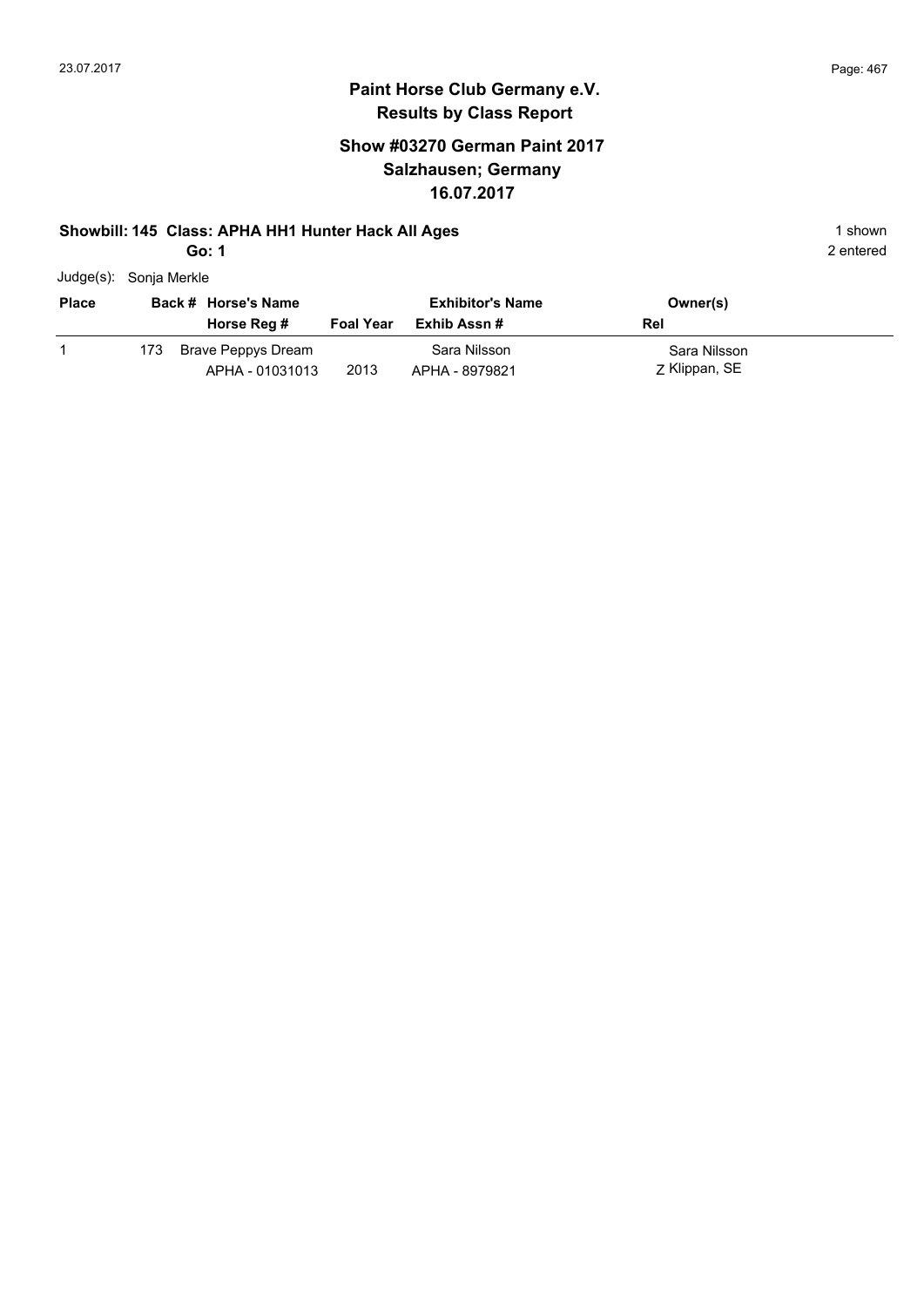## **Paint Horse Club Germany e.V. Results by Class Report**

## **Show #03271 German Paint 2017 Salzhausen; Germany 16.07.2017**

#### **Showbill: 145 Class: APHA HH1 Hunter Hack All Ages** 1 shown

| Judge(s): Barry Schuurman |  |
|---------------------------|--|
|                           |  |

| <b>Place</b> |     | Back # Horse's Name<br>Horse Reg #    | <b>Foal Year</b> | <b>Exhibitor's Name</b><br>Exhib Assn # | Owner(s)<br>Rel               |
|--------------|-----|---------------------------------------|------------------|-----------------------------------------|-------------------------------|
|              | 173 | Brave Peppys Dream<br>APHA - 01031013 | 2013             | Sara Nilsson<br>APHA - 8979821          | Sara Nilsson<br>Z Klippan, SE |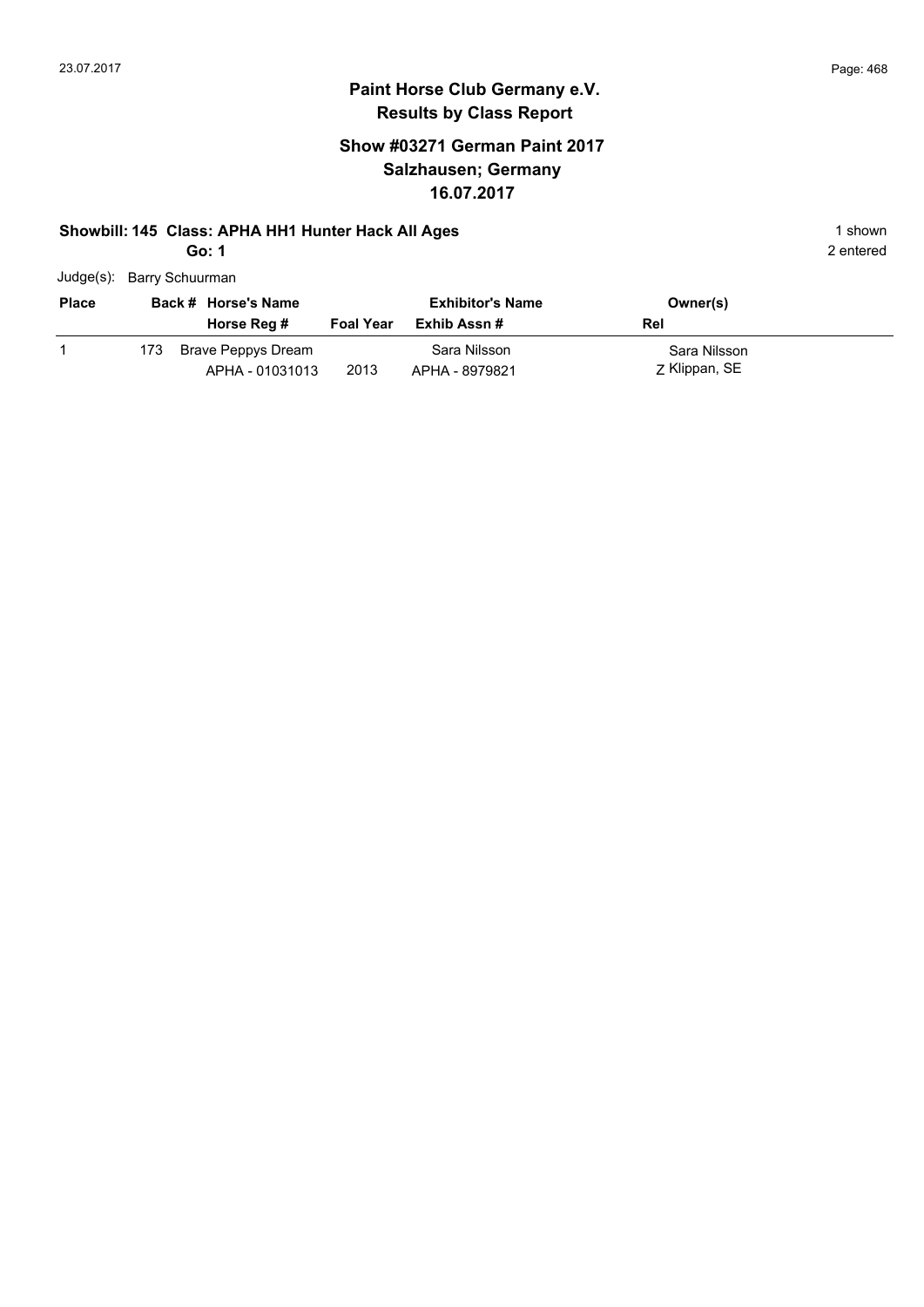2 entered

# **Paint Horse Club Germany e.V. Results by Class Report**

#### **Show #01698 German Paint 2017 Salzhausen; Germany 16.07.2017**

#### **Showbill: 146 Class: APHA BHH1 SPB Hunter Hack** 2 shown

**Go: 1**

Judge(s): Rick LeMay

| <b>JUUYU(J).</b> INUN LUIVIAY<br><b>Place</b> |     | Back # Horse's Name<br>Horse Reg #      | <b>Foal Year</b> | <b>Exhibitor's Name</b><br>Exhib Assn# | Owner(s)<br>Rel                          |
|-----------------------------------------------|-----|-----------------------------------------|------------------|----------------------------------------|------------------------------------------|
|                                               | 209 | What A Looker<br>APHA - 00923869        | 2007             | Ulrike Hertzsch<br>APHA - 8896695      | Ulrike Hertzsch<br>7 Loxstedt-Düring, DE |
| 2                                             | 239 | AM Theultimategideon<br>APHA - 01022627 | 2012             | Alexandra Promitzer<br>APHA - 0116511  | Alexandra Promitzer<br>7 Waldstein, AT   |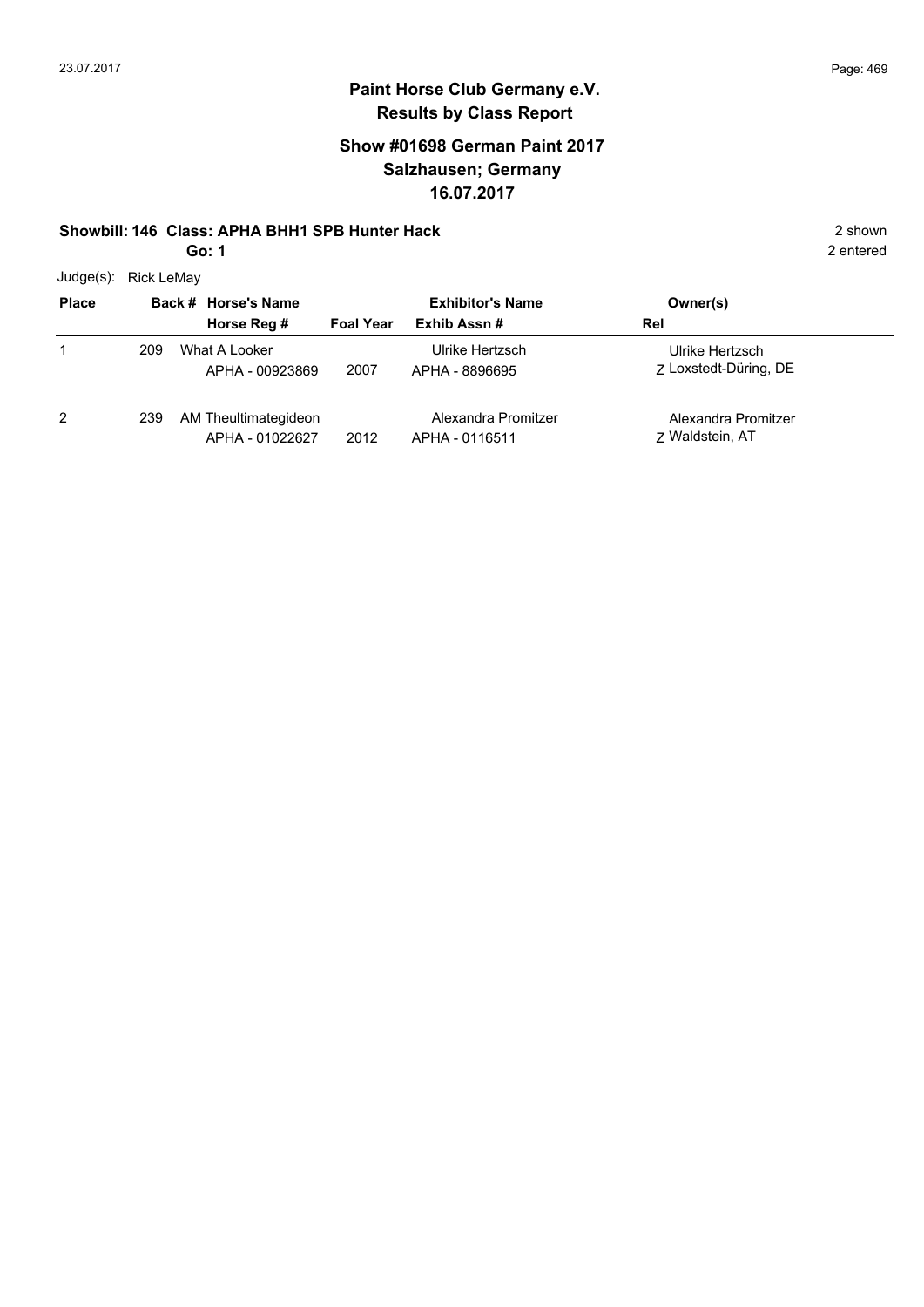#### **Show #01699 German Paint 2017 Salzhausen; Germany 16.07.2017**

#### **Showbill: 146 Class: APHA BHH1 SPB Hunter Hack** 2 shown

**Go: 1**

|  | Judge(s): Susanne Haug |
|--|------------------------|
|--|------------------------|

| <b>Place</b>   |     | Back # Horse's Name                     |                  | <b>Exhibitor's Name</b>               | Owner(s)                                 |
|----------------|-----|-----------------------------------------|------------------|---------------------------------------|------------------------------------------|
|                |     | Horse Reg #                             | <b>Foal Year</b> | Exhib Assn#                           | Rel                                      |
|                | 209 | What A Looker<br>APHA - 00923869        | 2007             | Ulrike Hertzsch<br>APHA - 8896695     | Ulrike Hertzsch<br>7 Loxstedt-Düring, DE |
| $\overline{2}$ | 239 | AM Theultimategideon<br>APHA - 01022627 | 2012             | Alexandra Promitzer<br>APHA - 0116511 | Alexandra Promitzer<br>7 Waldstein, AT   |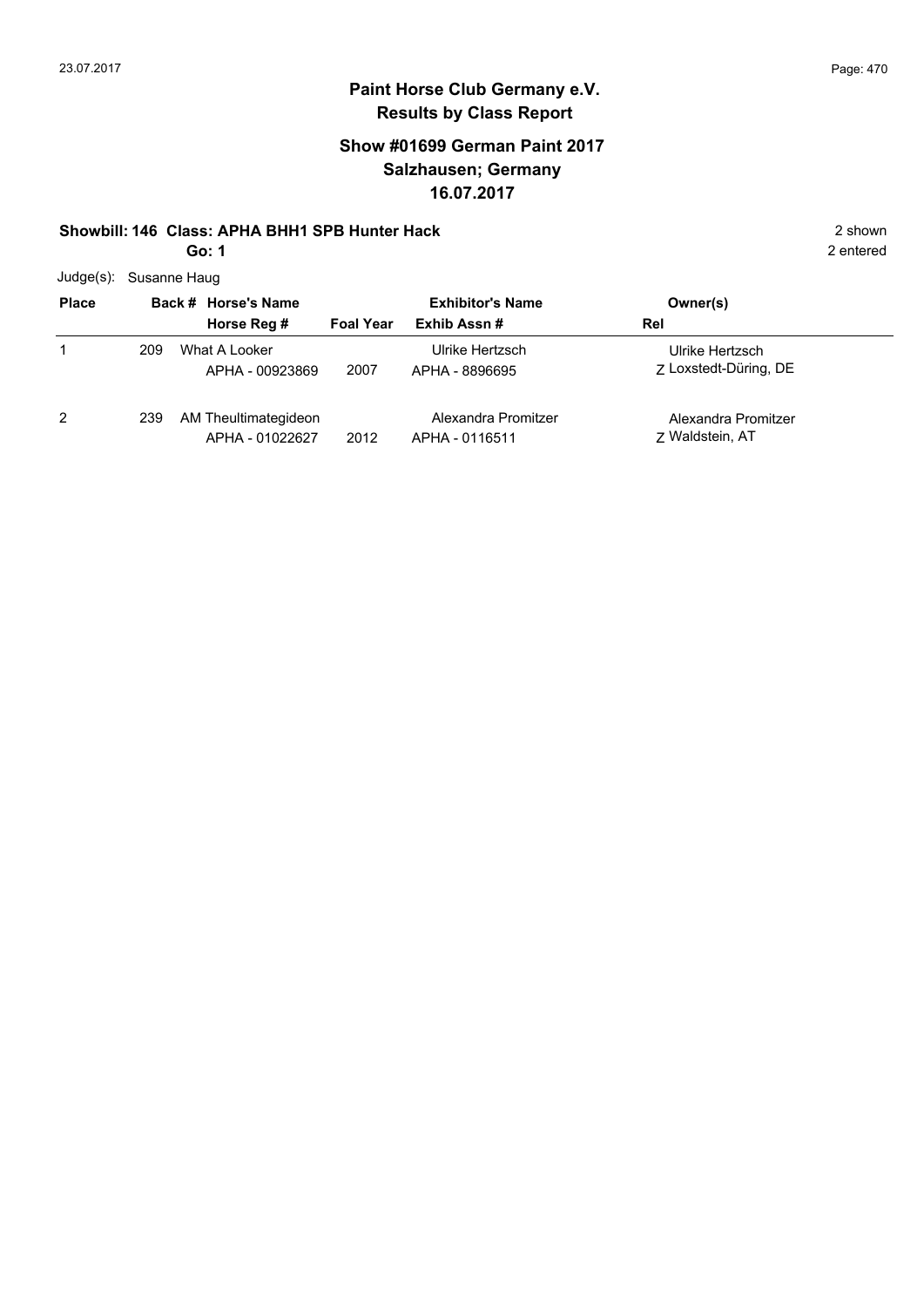#### **Show #03270 German Paint 2017 Salzhausen; Germany 16.07.2017**

#### **Showbill: 146 Class: APHA BHH1 SPB Hunter Hack** 2 shown

**Go: 1**

Judge(s): Sonja Merkle

| <b>Place</b> |     | Back # Horse's Name                     | <b>Exhibitor's Name</b> |                                       | Owner(s)                                 |
|--------------|-----|-----------------------------------------|-------------------------|---------------------------------------|------------------------------------------|
|              |     | Horse Reg #                             | <b>Foal Year</b>        | Exhib Assn#                           | Rel                                      |
|              | 209 | What A Looker<br>APHA - 00923869        | 2007                    | Ulrike Hertzsch<br>APHA - 8896695     | Ulrike Hertzsch<br>Z Loxstedt-Düring, DE |
| 2            | 239 | AM Theultimategideon<br>APHA - 01022627 | 2012                    | Alexandra Promitzer<br>APHA - 0116511 | Alexandra Promitzer<br>7 Waldstein, AT   |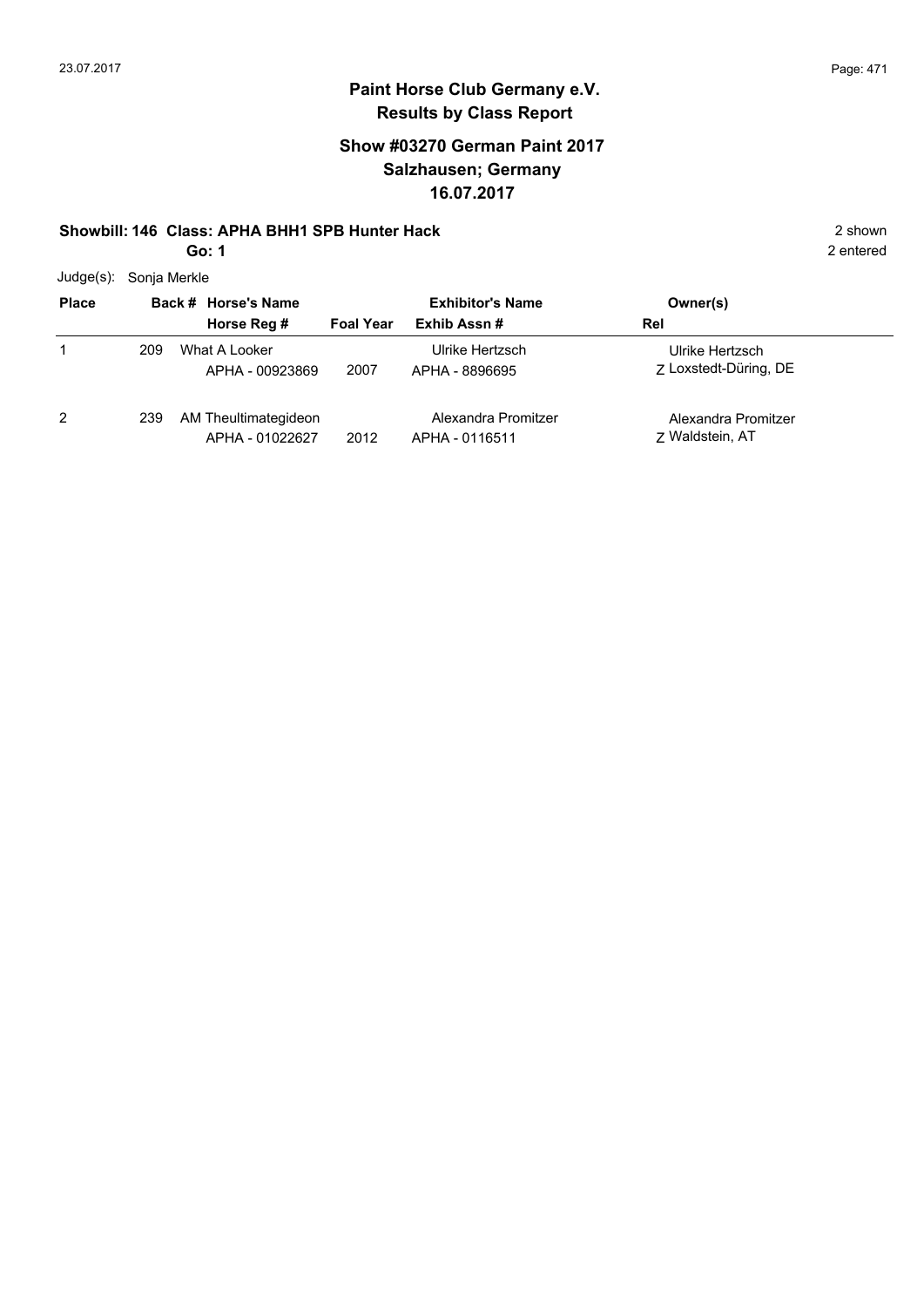#### **Show #03271 German Paint 2017 Salzhausen; Germany 16.07.2017**

#### **Showbill: 146 Class: APHA BHH1 SPB Hunter Hack** 2 shown

**Go: 1**

2 entered

Judge(s): Barry Schuurman

| <b>Place</b> |     | Back # Horse's Name                     |                  | <b>Exhibitor's Name</b>               | Owner(s)                                 |
|--------------|-----|-----------------------------------------|------------------|---------------------------------------|------------------------------------------|
|              |     | Horse Reg #                             | <b>Foal Year</b> | Exhib Assn#                           | Rel                                      |
|              | 209 | What A Looker<br>APHA - 00923869        | 2007             | Ulrike Hertzsch<br>APHA - 8896695     | Ulrike Hertzsch<br>7 Loxstedt-Düring, DE |
| 2            | 239 | AM Theultimategideon<br>APHA - 01022627 | 2012             | Alexandra Promitzer<br>APHA - 0116511 | Alexandra Promitzer<br>Z Waldstein, AT   |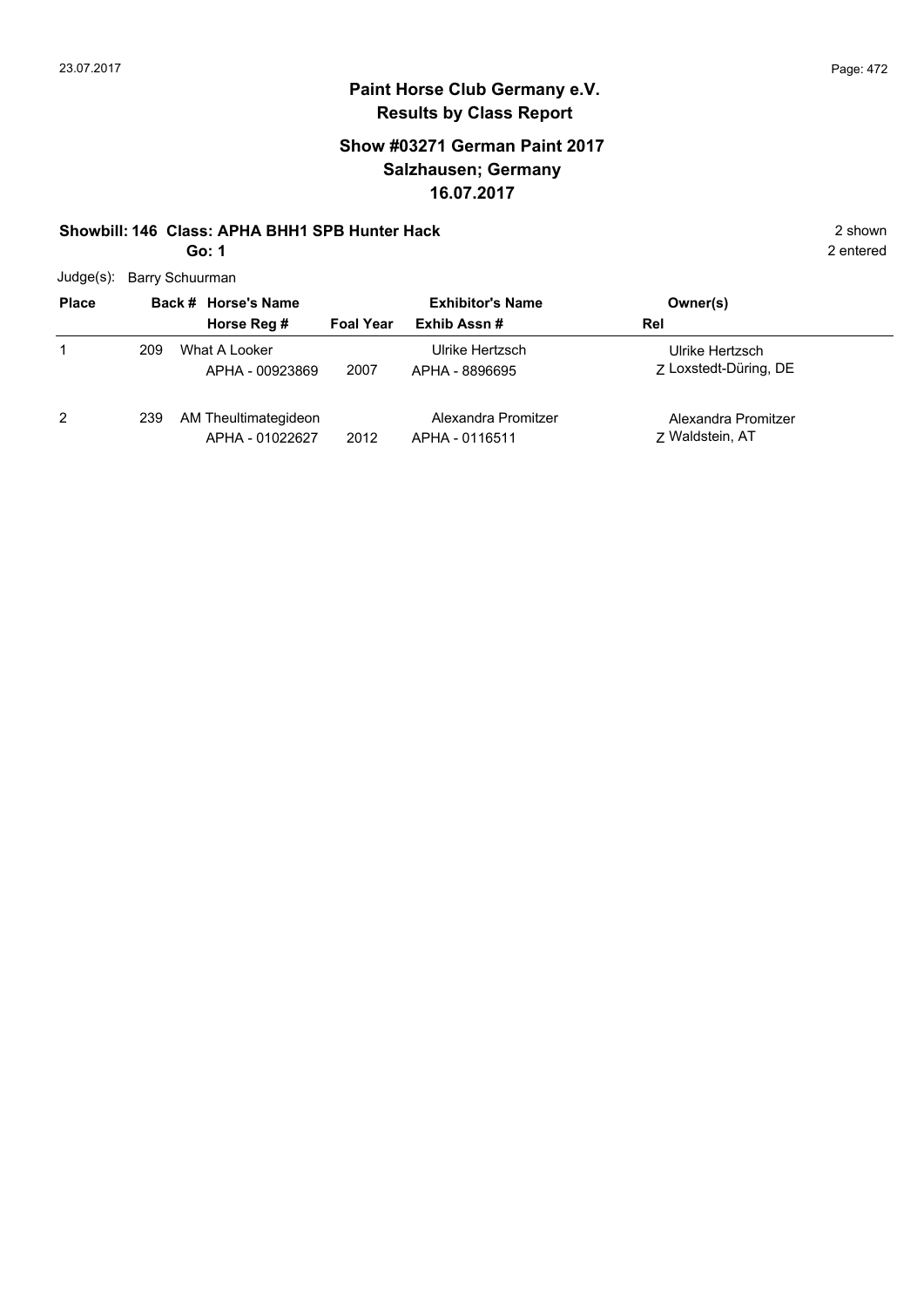#### **Show #01698 German Paint 2017 Salzhausen; Germany 16.07.2017**

# **Showbill: 147 Class: APHA YBR1 Youth Barrel Racing 18 & Under** 3 shown 3 shown

**Go: 1**

Judge(s): Rick LeMay

| <b>Place</b> |      | Back # Horse's Name                     | <b>Exhibitor's Name</b> |                                           | Owner(s)         |                                        |
|--------------|------|-----------------------------------------|-------------------------|-------------------------------------------|------------------|----------------------------------------|
|              |      | Horse Reg #                             | <b>Foal Year</b>        | Exhib Assn#                               | <b>Birthdate</b> | Rel                                    |
|              | 226  | Missle Rockin Review<br>APHA - 00815505 | 2003                    | Maike Krause<br>APHA - 8885332            |                  | Nicole Krause<br>C Spardorf, DE        |
| 2            | 212. | Zorros Smokin Gun<br>APHA - 00975927    | 2009                    | Joelin Virginia Kuester<br>APHA - 8987952 |                  | Joelin Virginia Kuester<br>7 Essen, DE |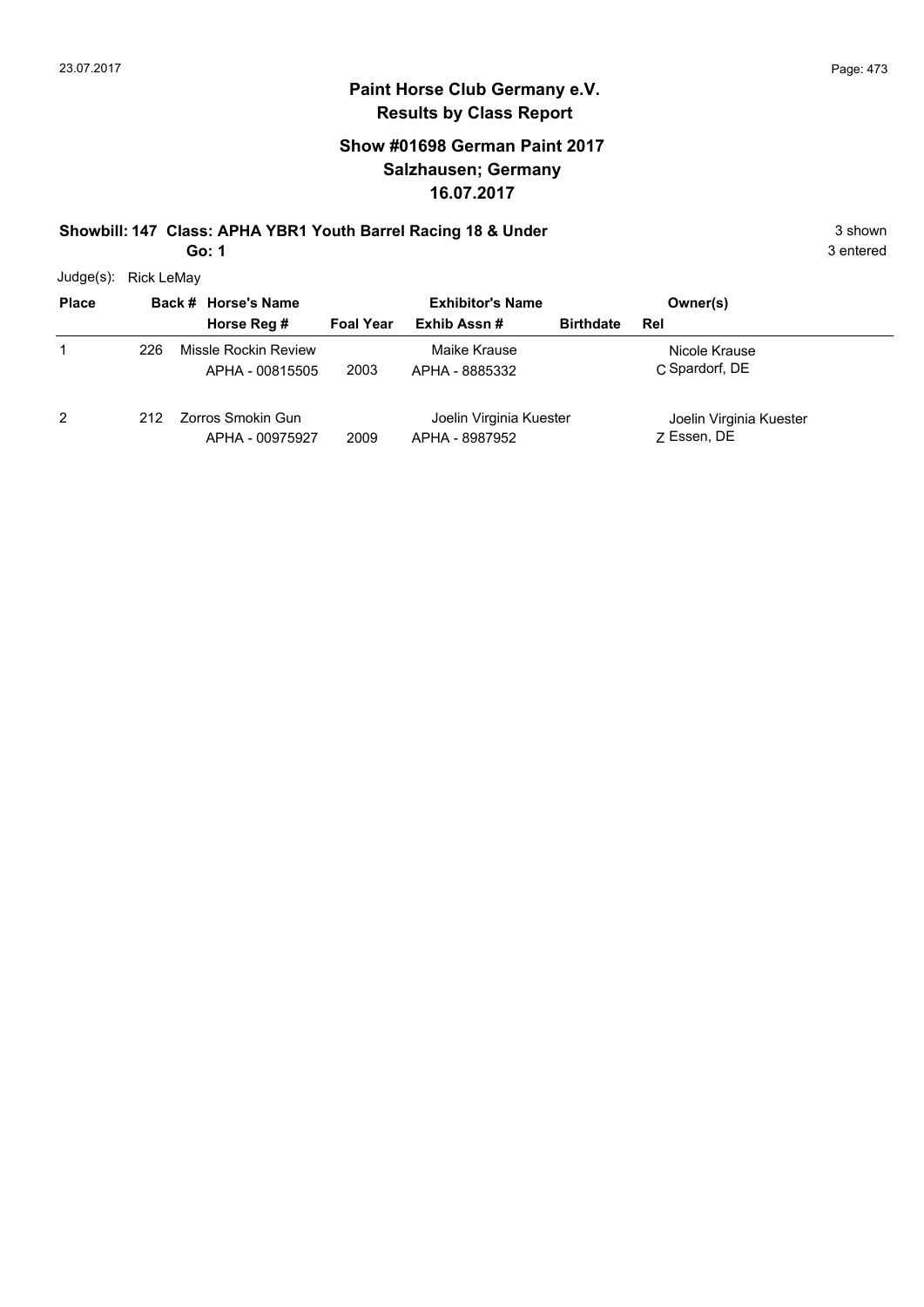#### **Show #01699 German Paint 2017 Salzhausen; Germany 16.07.2017**

# **Showbill: 147 Class: APHA YBR1 Youth Barrel Racing 18 & Under** 3 shown 3 shown

**Go: 1**

3 entered

Judge(s): Susanne Haug

| <b>Place</b> |     | Back # Horse's Name                     |                  | <b>Exhibitor's Name</b>                   |                  | Owner(s)                               |
|--------------|-----|-----------------------------------------|------------------|-------------------------------------------|------------------|----------------------------------------|
|              |     | Horse Reg #                             | <b>Foal Year</b> | Exhib Assn#                               | <b>Birthdate</b> | Rel                                    |
| 1            | 226 | Missle Rockin Review<br>APHA - 00815505 | 2003             | Maike Krause<br>APHA - 8885332            |                  | Nicole Krause<br>C Spardorf, DE        |
| 2            | 212 | Zorros Smokin Gun<br>APHA - 00975927    | 2009             | Joelin Virginia Kuester<br>APHA - 8987952 |                  | Joelin Virginia Kuester<br>Z Essen, DE |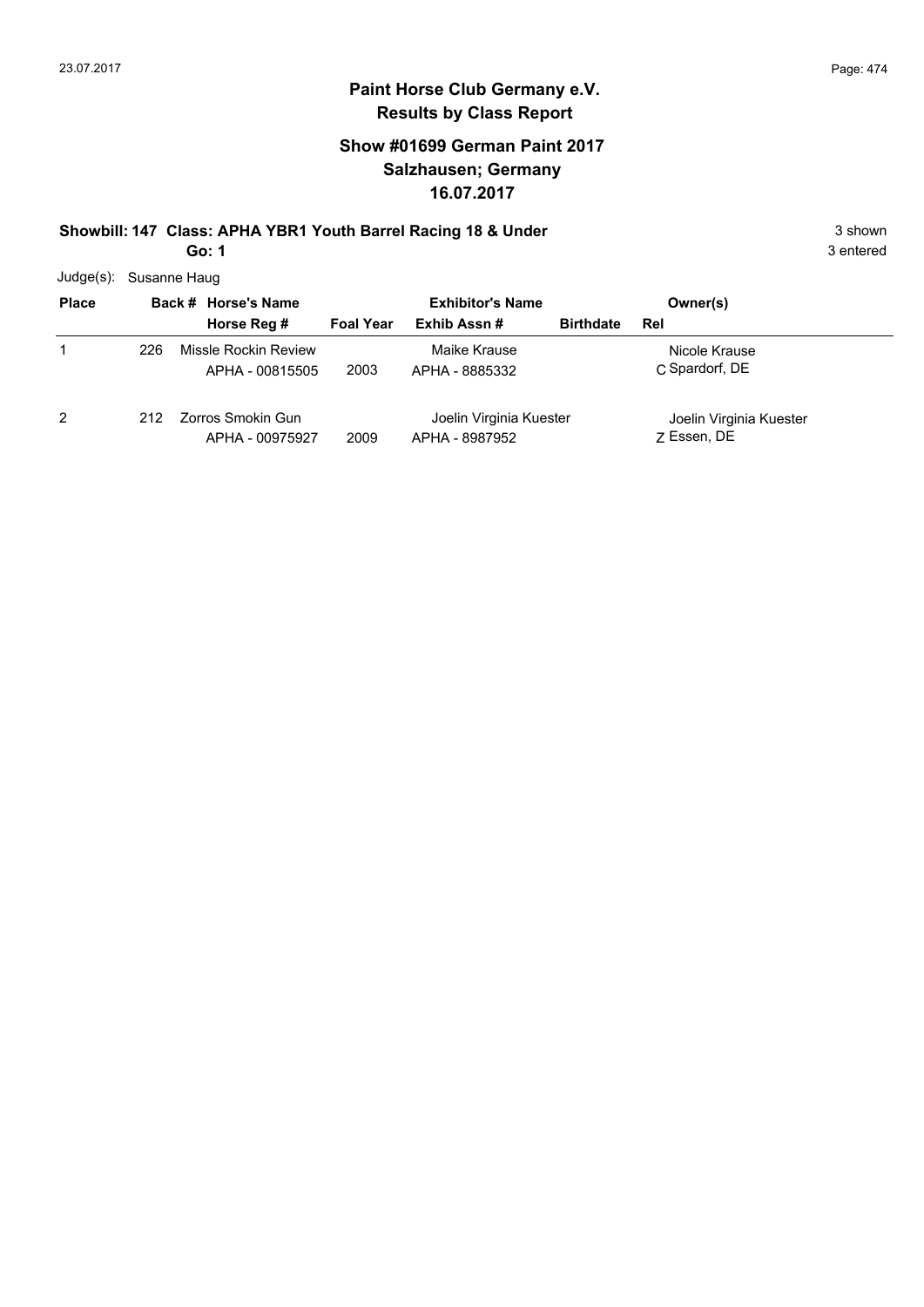#### **Show #03270 German Paint 2017 Salzhausen; Germany 16.07.2017**

**Showbill: 147 Class: APHA YBR1 Youth Barrel Racing 18 & Under** 3 shown 3 shown

**Go: 1**

3 entered

Judge(s): Sonja Merkle

| <b>Place</b> | Back # Horse's Name |                                         | <b>Exhibitor's Name</b> |                                           |                  | Owner(s)                               |
|--------------|---------------------|-----------------------------------------|-------------------------|-------------------------------------------|------------------|----------------------------------------|
|              |                     | Horse Reg #                             | <b>Foal Year</b>        | Exhib Assn#                               | <b>Birthdate</b> | Rel                                    |
| 1            | 226                 | Missle Rockin Review<br>APHA - 00815505 | 2003                    | Maike Krause<br>APHA - 8885332            |                  | Nicole Krause<br>C Spardorf, DE        |
| 2            | 212                 | Zorros Smokin Gun<br>APHA - 00975927    | 2009                    | Joelin Virginia Kuester<br>APHA - 8987952 |                  | Joelin Virginia Kuester<br>7 Essen, DE |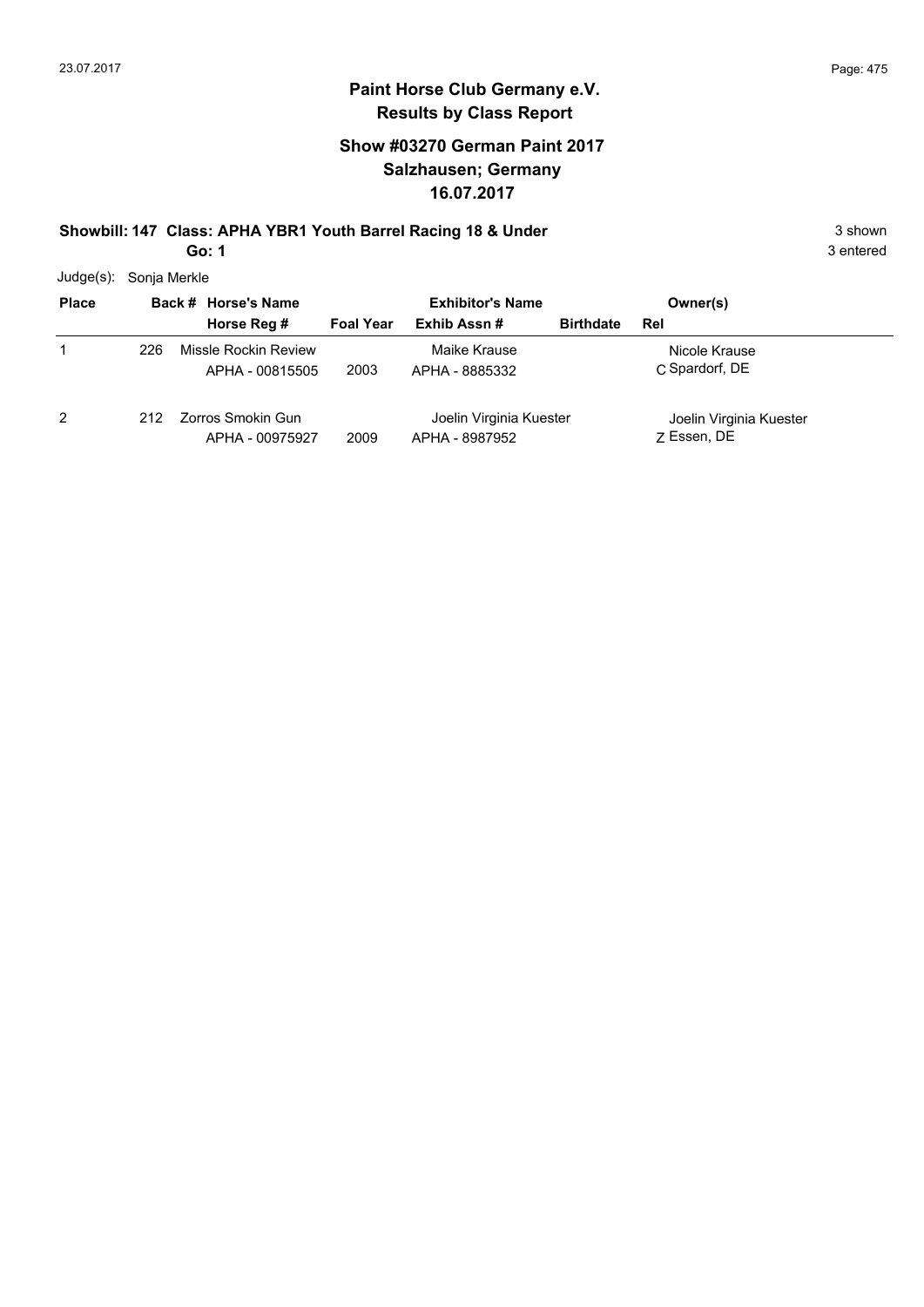3 entered

#### **Paint Horse Club Germany e.V. Results by Class Report**

#### **Show #03271 German Paint 2017 Salzhausen; Germany 16.07.2017**

#### **Showbill: 147 Class: APHA YBR1 Youth Barrel Racing 18 & Under** 3 shown 3 shown **Go: 1**

Judge(s): Barry Schuurman

| <b>Place</b> |     | Back # Horse's Name                     | <b>Exhibitor's Name</b> |                                           | Owner(s)         |                                        |
|--------------|-----|-----------------------------------------|-------------------------|-------------------------------------------|------------------|----------------------------------------|
|              |     | Horse Reg #                             | <b>Foal Year</b>        | Exhib Assn#                               | <b>Birthdate</b> | Rel                                    |
|              | 226 | Missle Rockin Review<br>APHA - 00815505 | 2003                    | Maike Krause<br>APHA - 8885332            |                  | Nicole Krause<br>C Spardorf, DE        |
| 2            | 212 | Zorros Smokin Gun<br>APHA - 00975927    | 2009                    | Joelin Virginia Kuester<br>APHA - 8987952 |                  | Joelin Virginia Kuester<br>7 Essen, DE |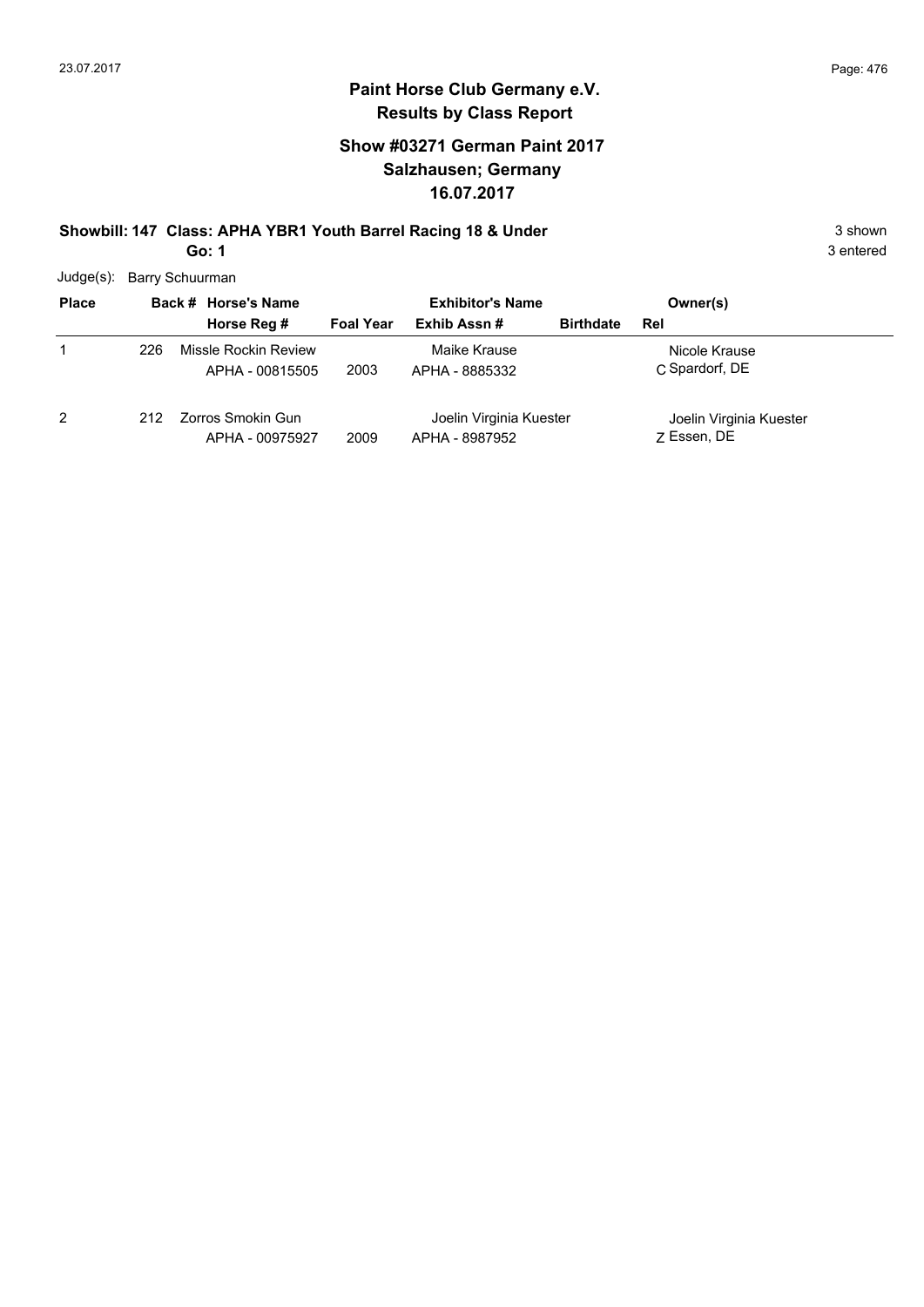#### **Show #01698 German Paint 2017 Salzhausen; Germany 16.07.2017**

#### **Showbill: 151 Class: APHA BR1 Barrel Racing All Ages** 4 shown

**Go: 1**

|              |                   | ו טט                                    |                  |                                            |                                             | эer |
|--------------|-------------------|-----------------------------------------|------------------|--------------------------------------------|---------------------------------------------|-----|
| $Judge(s)$ : | <b>Rick LeMay</b> |                                         |                  |                                            |                                             |     |
| <b>Place</b> |                   | Back # Horse's Name                     |                  | <b>Exhibitor's Name</b>                    | Owner(s)                                    |     |
|              |                   | Horse Reg #                             | <b>Foal Year</b> | Exhib Assn#                                | Rel                                         |     |
| 1            | 382               | CBS Deery Lou<br>APHA - 01036988        | 2012             | Pernilla Berndtsson<br>APHA - 8615992      | Anders Berndtsson<br>P Atvidaberg, SE       |     |
| 2            | 185               | <b>SR Refundosox</b><br>APHA - 00598263 | 2000             | Angela Stein<br>APHA - 8659572             | Angela Stein<br>Z Rosengarten, DE           |     |
| 3            | 285               | Chip Zip<br>APHA - 00981671             | 2010             | Angelika Gallitzendörfer<br>APHA - 8203113 | Angelika Gallitzendörfer<br>Z Memmingen, DE |     |
| 4            | 300               | Notice Clues Rocket<br>APHA - 01039340  | 2014             | Angelika Gallitzendörfer<br>APHA - 8203113 | Karl F Schettler<br>7 Muenchen, DE          |     |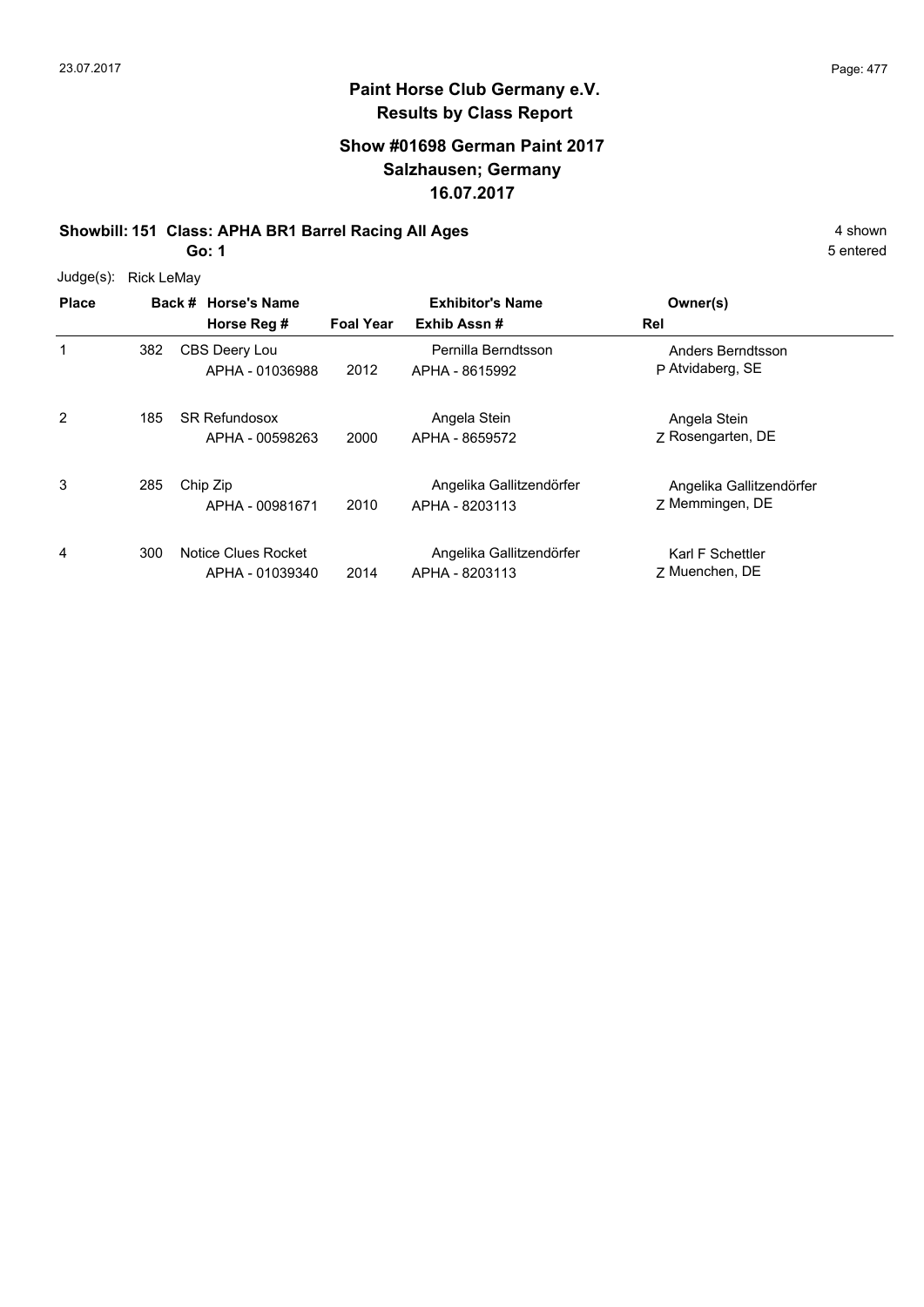#### **Show #01699 German Paint 2017 Salzhausen; Germany 16.07.2017**

#### **Showbill: 151 Class: APHA BR1 Barrel Racing All Ages** 4 shown

**Go: 1**

| $Judge(s)$ : | Susanne Haug |                                         |                  |                                            |                                             |
|--------------|--------------|-----------------------------------------|------------------|--------------------------------------------|---------------------------------------------|
| <b>Place</b> |              | Back # Horse's Name<br>Horse Reg #      | <b>Foal Year</b> | <b>Exhibitor's Name</b><br>Exhib Assn#     | Owner(s)<br>Rel                             |
| 1            | 382          | <b>CBS Deery Lou</b><br>APHA - 01036988 | 2012             | Pernilla Berndtsson<br>APHA - 8615992      | Anders Berndtsson<br>P Atvidaberg, SE       |
| 2            | 185          | <b>SR Refundosox</b><br>APHA - 00598263 | 2000             | Angela Stein<br>APHA - 8659572             | Angela Stein<br>Z Rosengarten, DE           |
| 3            | 285          | Chip Zip<br>APHA - 00981671             | 2010             | Angelika Gallitzendörfer<br>APHA - 8203113 | Angelika Gallitzendörfer<br>Z Memmingen, DE |
| 4            | 300          | Notice Clues Rocket<br>APHA - 01039340  | 2014             | Angelika Gallitzendörfer<br>APHA - 8203113 | Karl F Schettler<br>7 Muenchen, DE          |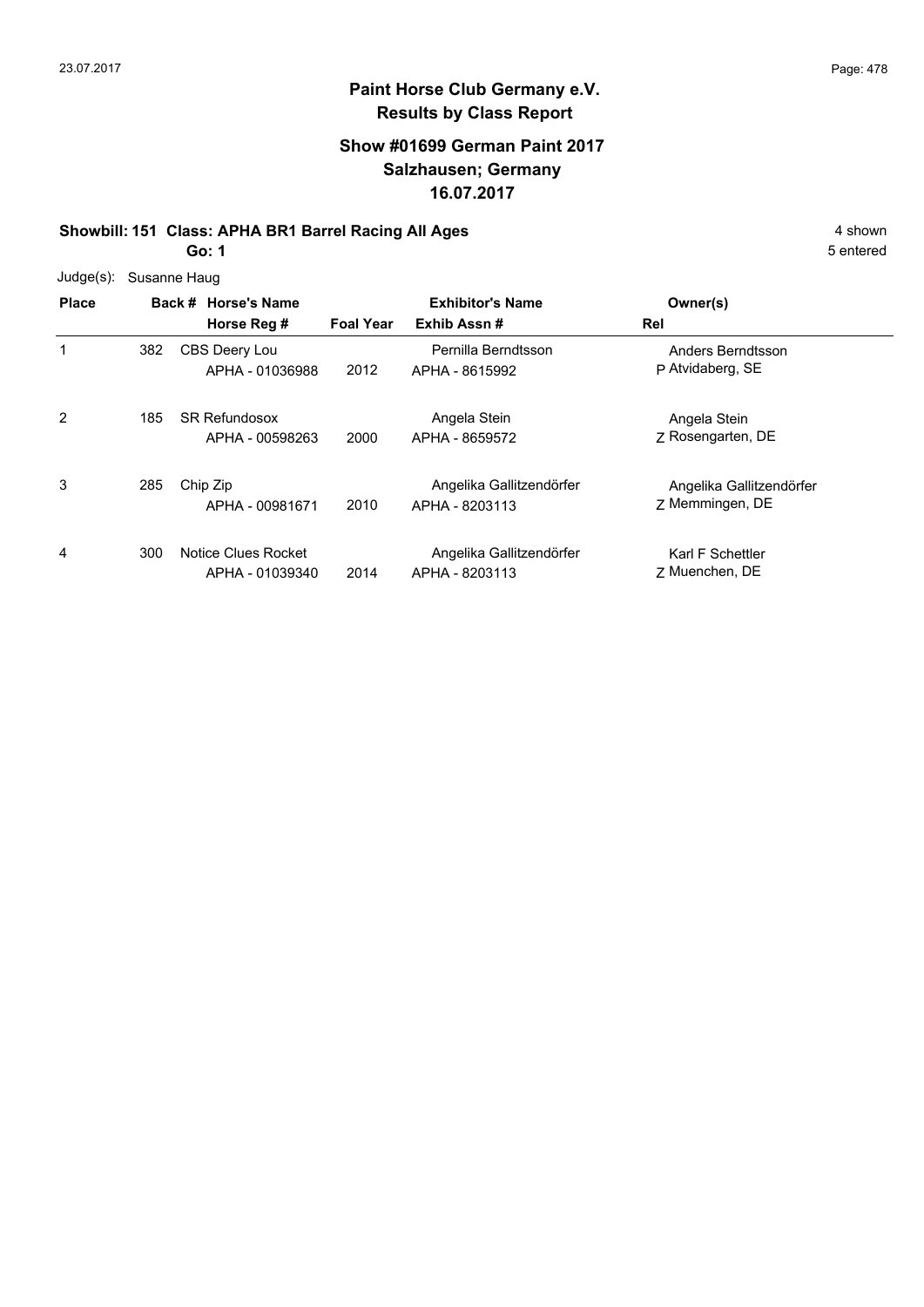#### **Show #03270 German Paint 2017 Salzhausen; Germany 16.07.2017**

#### **Showbill: 151 Class: APHA BR1 Barrel Racing All Ages** 4 shown

**Go: 1**

| $Judge(s)$ : | Sonja Merkle |                                         |                  |                                            |                                             |
|--------------|--------------|-----------------------------------------|------------------|--------------------------------------------|---------------------------------------------|
| <b>Place</b> |              | Back # Horse's Name                     |                  | <b>Exhibitor's Name</b>                    | Owner(s)                                    |
|              |              | Horse Reg #                             | <b>Foal Year</b> | Exhib Assn#                                | Rel                                         |
|              | 382          | CBS Deery Lou<br>APHA - 01036988        | 2012             | Pernilla Berndtsson<br>APHA - 8615992      | Anders Berndtsson<br>P Atvidaberg, SE       |
| 2            | 185          | <b>SR Refundosox</b><br>APHA - 00598263 | 2000             | Angela Stein<br>APHA - 8659572             | Angela Stein<br>Z Rosengarten, DE           |
| 3            | 285          | Chip Zip<br>APHA - 00981671             | 2010             | Angelika Gallitzendörfer<br>APHA - 8203113 | Angelika Gallitzendörfer<br>Z Memmingen, DE |
| 4            | 300          | Notice Clues Rocket<br>APHA - 01039340  | 2014             | Angelika Gallitzendörfer<br>APHA - 8203113 | Karl F Schettler<br>7 Muenchen, DE          |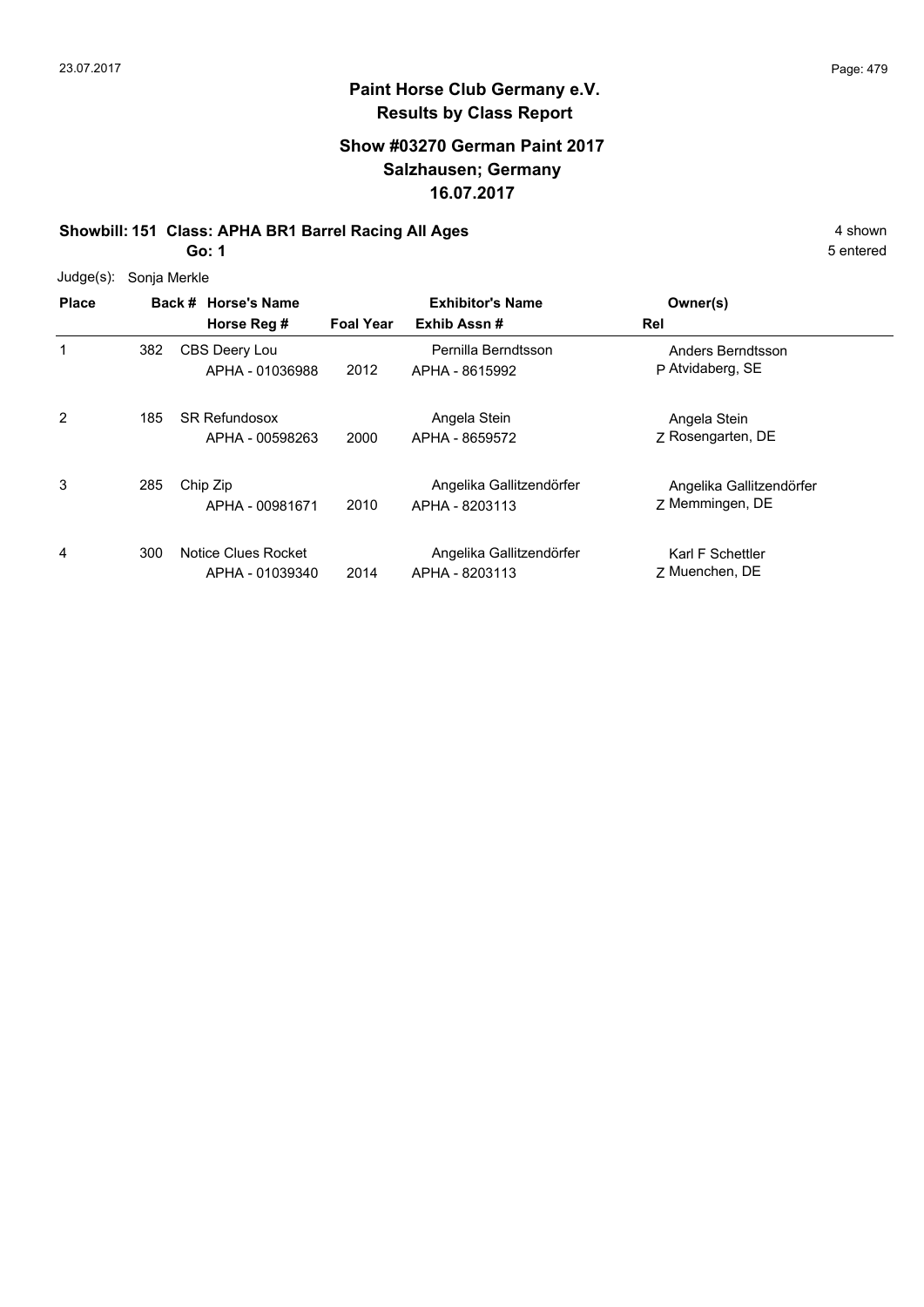#### **Show #03271 German Paint 2017 Salzhausen; Germany 16.07.2017**

#### **Showbill: 151 Class: APHA BR1 Barrel Racing All Ages** 4 shown

**Go: 1**

| $Judge(s)$ : |     | Barry Schuurman                         |                  |                                            |                                             |  |  |  |  |  |  |
|--------------|-----|-----------------------------------------|------------------|--------------------------------------------|---------------------------------------------|--|--|--|--|--|--|
| <b>Place</b> |     | Back # Horse's Name<br>Horse Reg #      | <b>Foal Year</b> | <b>Exhibitor's Name</b><br>Exhib Assn#     | Owner(s)<br>Rel                             |  |  |  |  |  |  |
| 1            | 382 | CBS Deery Lou<br>APHA - 01036988        | 2012             | Pernilla Berndtsson<br>APHA - 8615992      | Anders Berndtsson<br>P Atvidaberg, SE       |  |  |  |  |  |  |
| 2            | 185 | <b>SR Refundosox</b><br>APHA - 00598263 | 2000             | Angela Stein<br>APHA - 8659572             | Angela Stein<br>Z Rosengarten, DE           |  |  |  |  |  |  |
| 3            | 285 | Chip Zip<br>APHA - 00981671             | 2010             | Angelika Gallitzendörfer<br>APHA - 8203113 | Angelika Gallitzendörfer<br>Z Memmingen, DE |  |  |  |  |  |  |
| 4            | 300 | Notice Clues Rocket<br>APHA - 01039340  | 2014             | Angelika Gallitzendörfer<br>APHA - 8203113 | Karl F Schettler<br>7 Muenchen, DE          |  |  |  |  |  |  |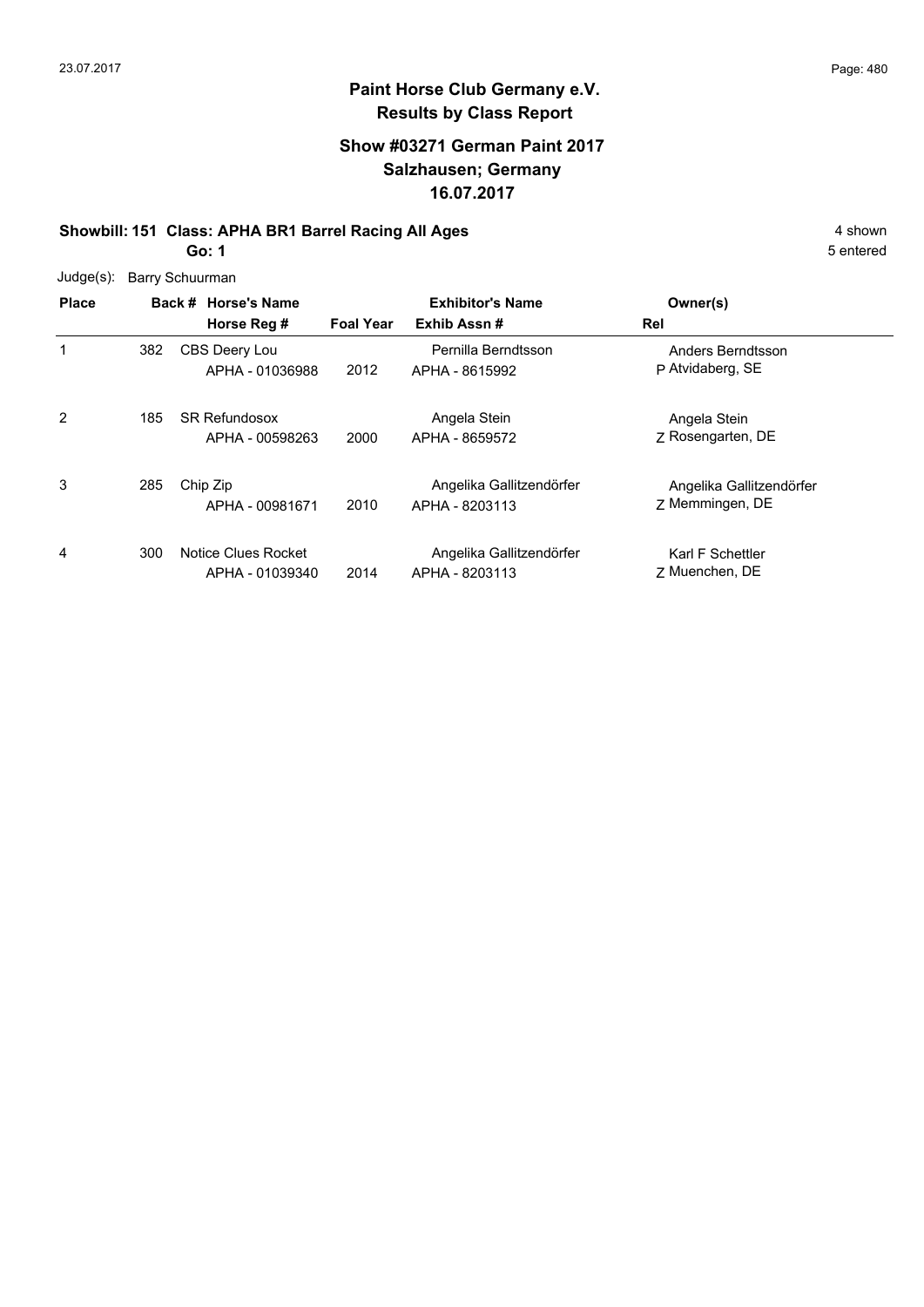47 entered

#### **Paint Horse Club Germany e.V. Results by Class Report**

#### **Show #01698 German Paint 2017 Salzhausen; Germany 13.07.2017**

|              | Showbill: 200 Class: PHCG PWT Paid Warm Up Trail |                     |                  |                         |          |            |  |  |
|--------------|--------------------------------------------------|---------------------|------------------|-------------------------|----------|------------|--|--|
|              |                                                  | Go: 1               |                  |                         |          | 47 entered |  |  |
|              | Judge(s): Rick LeMay                             |                     |                  |                         |          |            |  |  |
| <b>Place</b> |                                                  | Back # Horse's Name |                  | <b>Exhibitor's Name</b> | Owner(s) |            |  |  |
|              |                                                  | Horse Reg #         | <b>Foal Year</b> | Exhib Assn #            | Rel      |            |  |  |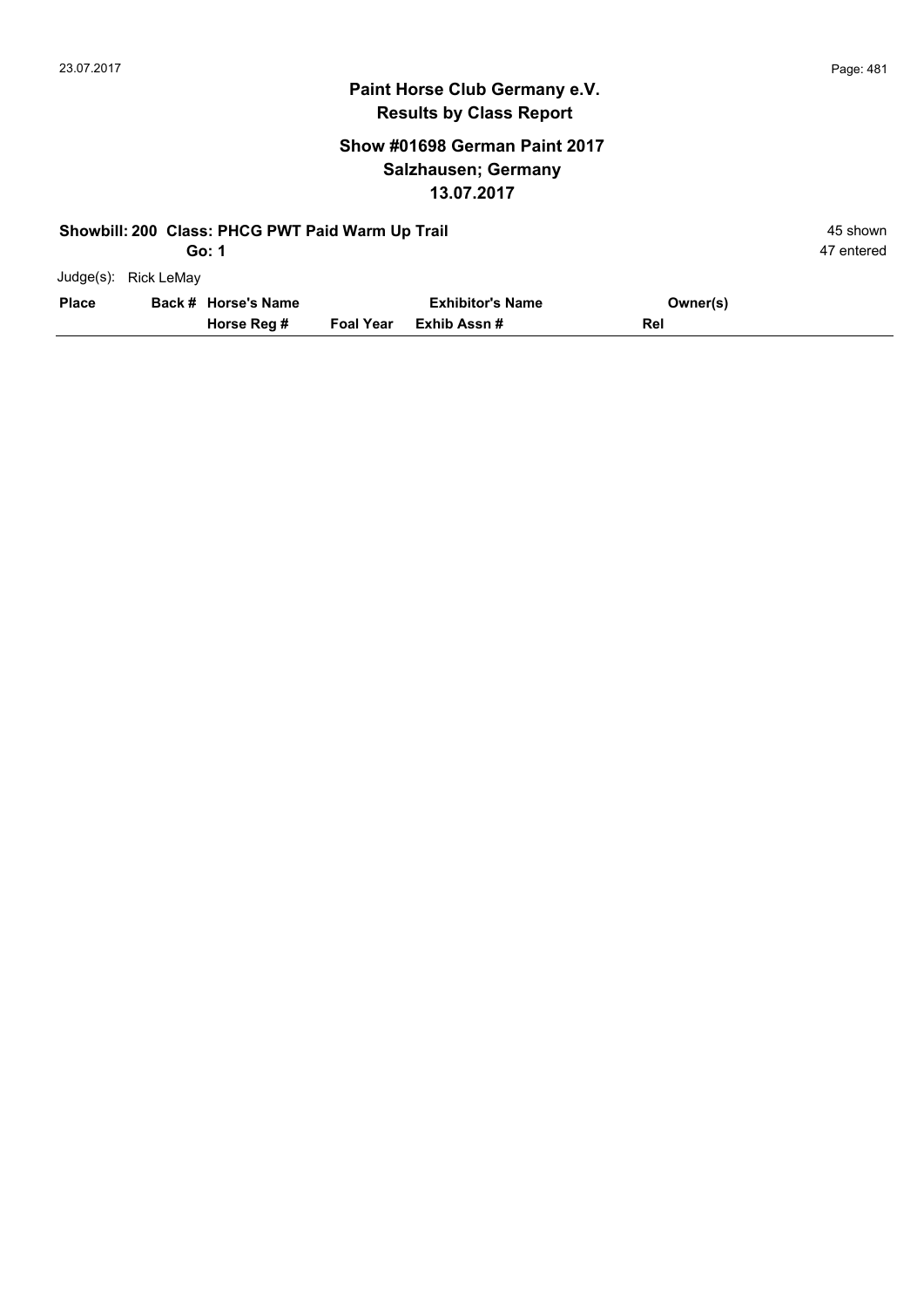#### **Show #01699 German Paint 2017 Salzhausen; Germany 13.07.2017**

|              |                        | Horse Reg #                                      | <b>Foal Year</b> | Exhib Assn#             | Rel      |            |
|--------------|------------------------|--------------------------------------------------|------------------|-------------------------|----------|------------|
| <b>Place</b> |                        | Back # Horse's Name                              |                  | <b>Exhibitor's Name</b> | Owner(s) |            |
|              | Judge(s): Susanne Haug |                                                  |                  |                         |          |            |
|              |                        | Go: 1                                            |                  |                         |          | 47 entered |
|              |                        | Showbill: 200 Class: PHCG PWT Paid Warm Up Trail |                  |                         |          | 45 shown   |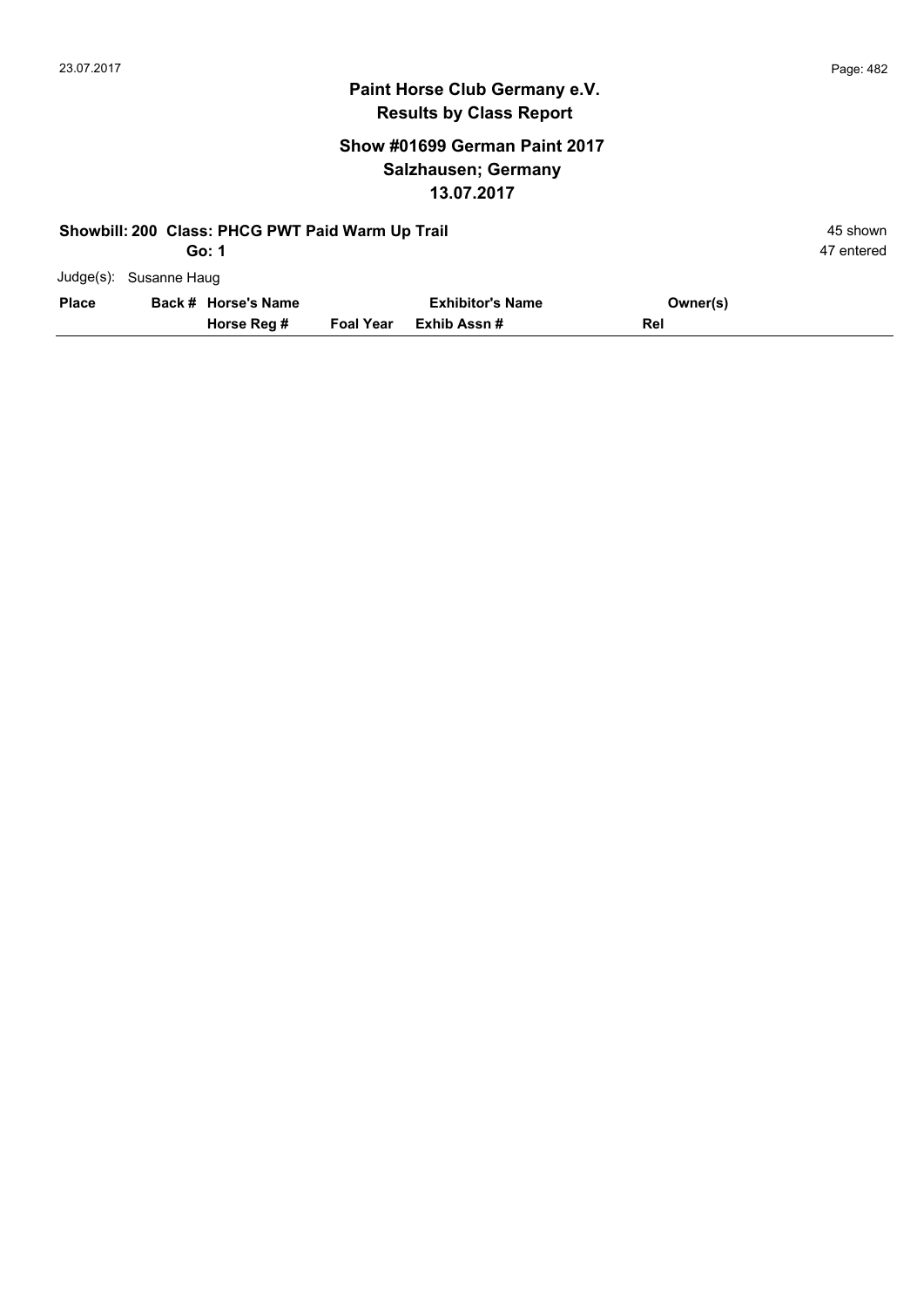#### **Show #03270 German Paint 2017 Salzhausen; Germany 13.07.2017**

|              |                        | Showbill: 200 Class: PHCG PWT Paid Warm Up Trail |                  |                         |          | 45 shown   |
|--------------|------------------------|--------------------------------------------------|------------------|-------------------------|----------|------------|
|              |                        | Go: 1                                            |                  |                         |          | 47 entered |
|              | Judge(s): Sonja Merkle |                                                  |                  |                         |          |            |
| <b>Place</b> |                        | Back # Horse's Name                              |                  | <b>Exhibitor's Name</b> | Owner(s) |            |
|              |                        | Horse Reg #                                      | <b>Foal Year</b> | Exhib Assn #            | Rel      |            |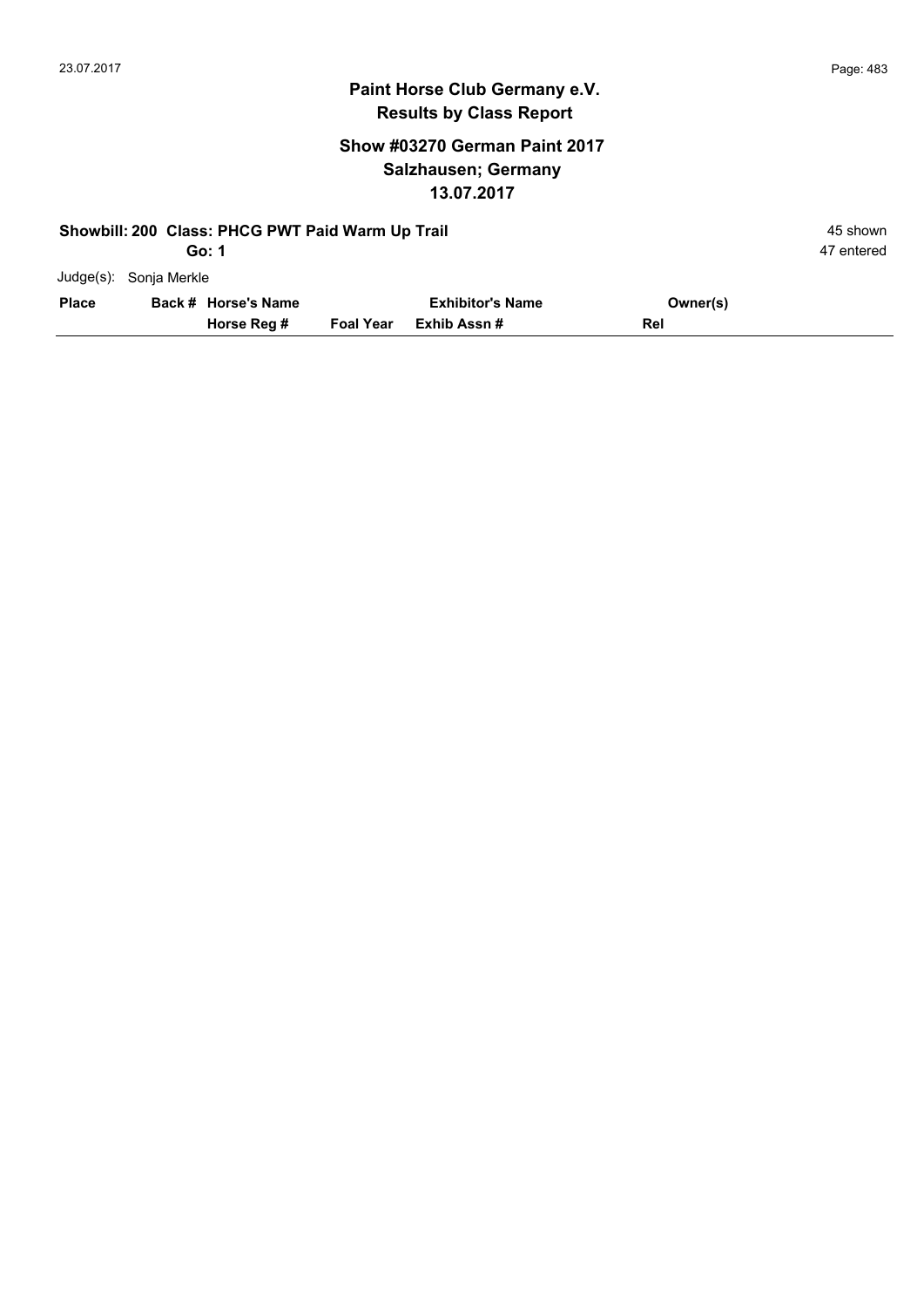#### **Show #03271 German Paint 2017 Salzhausen; Germany 13.07.2017**

|              |                           | Showbill: 200 Class: PHCG PWT Paid Warm Up Trail |                  |                         |          | 45 shown   |
|--------------|---------------------------|--------------------------------------------------|------------------|-------------------------|----------|------------|
|              |                           | Go: 1                                            |                  |                         |          | 47 entered |
|              | Judge(s): Barry Schuurman |                                                  |                  |                         |          |            |
| <b>Place</b> |                           | Back # Horse's Name                              |                  | <b>Exhibitor's Name</b> | Owner(s) |            |
|              |                           | Horse Reg #                                      | <b>Foal Year</b> | Exhib Assn #            | Rel      |            |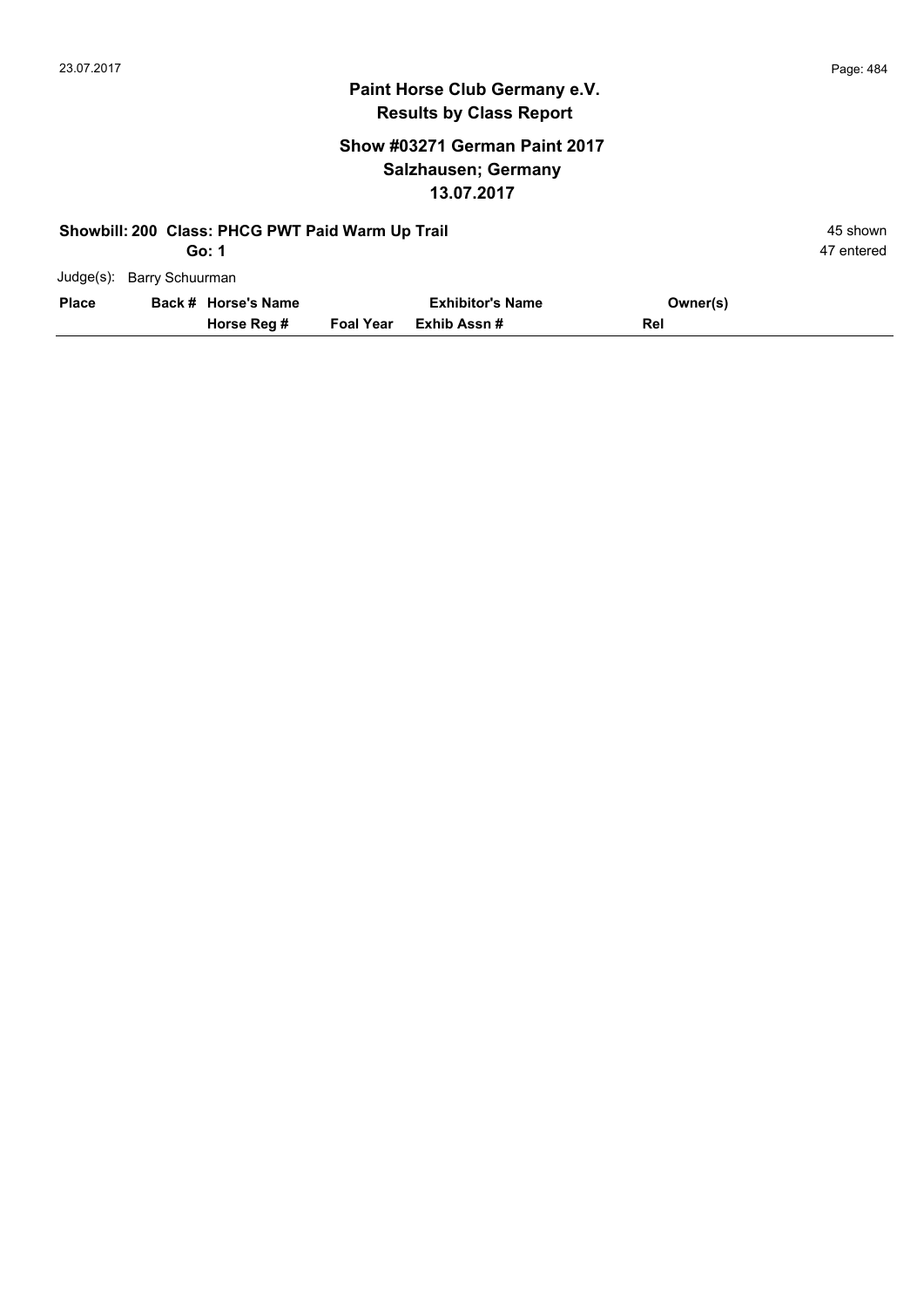#### **Show #01698 German Paint 2017 Salzhausen; Germany 13.07.2017**

|              | Showbill: 201 Class: PHCG PWP Paid Warm Up Western Pleasure<br>Go: 1 |                     |                  |                         |          |  |  |  |
|--------------|----------------------------------------------------------------------|---------------------|------------------|-------------------------|----------|--|--|--|
| Judge(s):    | <b>Rick LeMay</b>                                                    |                     |                  |                         |          |  |  |  |
| <b>Place</b> |                                                                      | Back # Horse's Name |                  | <b>Exhibitor's Name</b> | Owner(s) |  |  |  |
|              |                                                                      | Horse Reg #         | <b>Foal Year</b> | Exhib Assn#             | Rel      |  |  |  |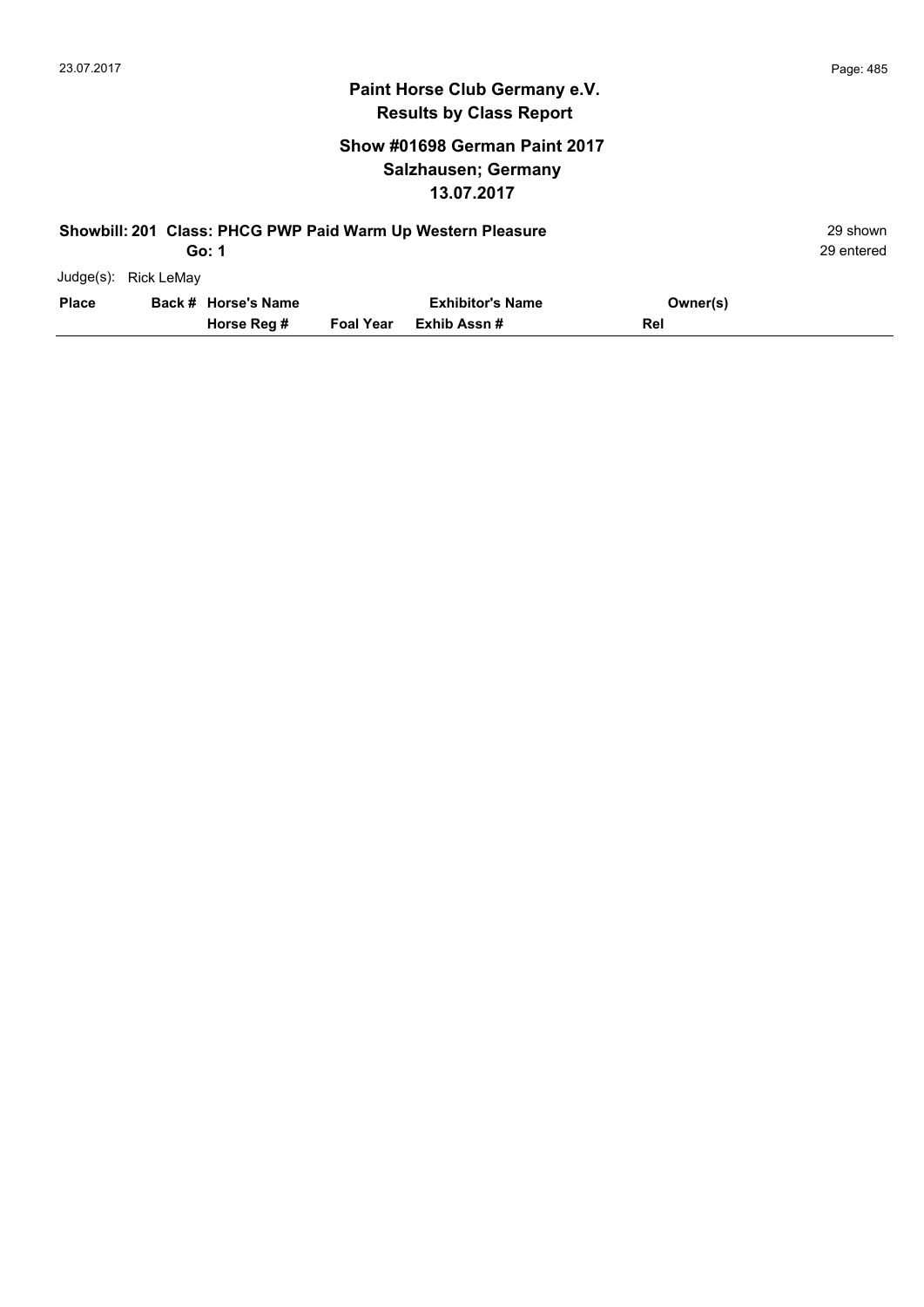#### **Show #01699 German Paint 2017 Salzhausen; Germany 13.07.2017**

|              | Showbill: 201 Class: PHCG PWP Paid Warm Up Western Pleasure |                     |                  |                         |          |  |  |  |
|--------------|-------------------------------------------------------------|---------------------|------------------|-------------------------|----------|--|--|--|
|              | Go: 1                                                       |                     |                  |                         |          |  |  |  |
|              | Judge(s): Susanne Haug                                      |                     |                  |                         |          |  |  |  |
| <b>Place</b> |                                                             | Back # Horse's Name |                  | <b>Exhibitor's Name</b> | Owner(s) |  |  |  |
|              |                                                             | Horse Reg #         | <b>Foal Year</b> | Exhib Assn #            | Rel      |  |  |  |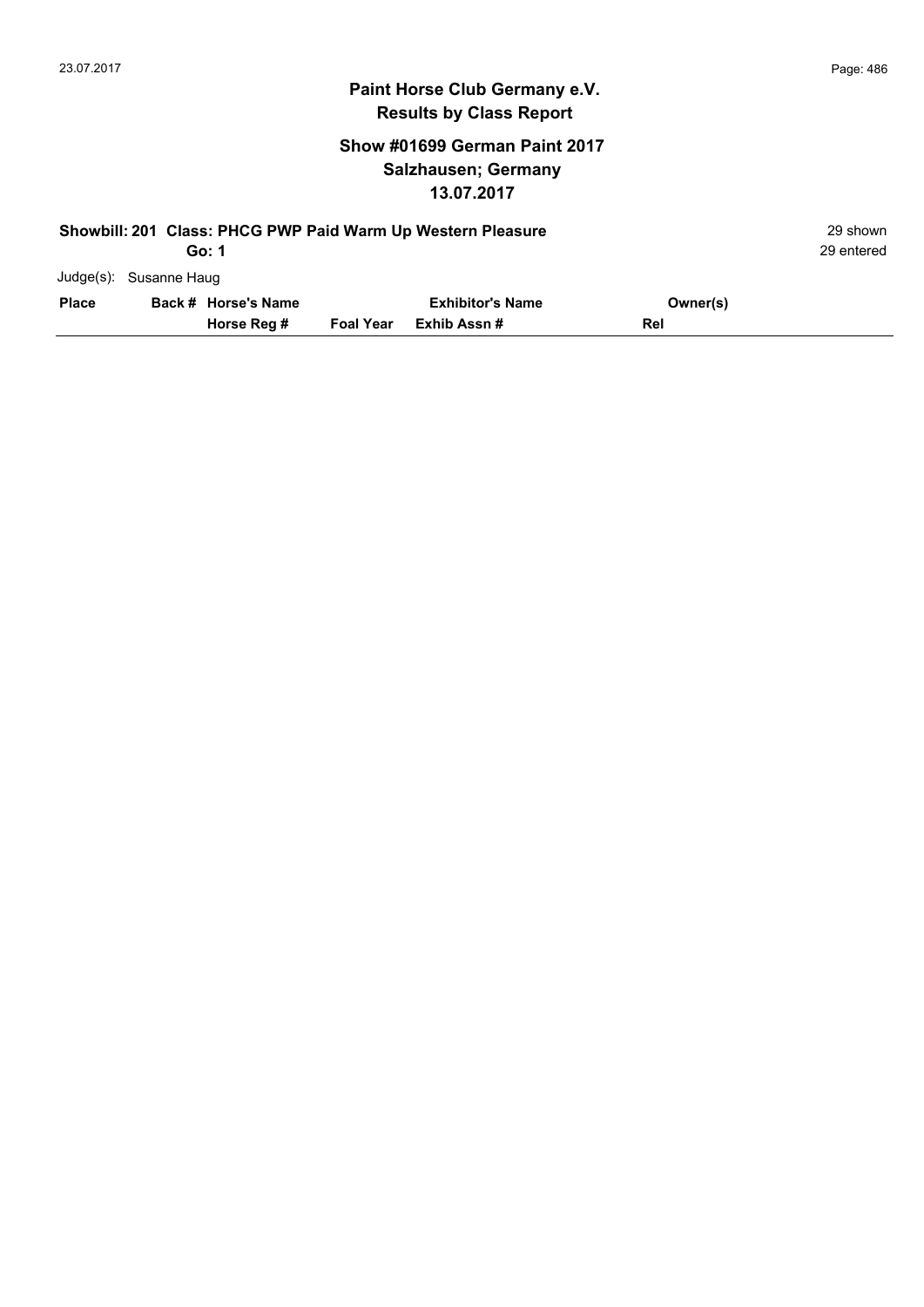#### **Show #03270 German Paint 2017 Salzhausen; Germany 13.07.2017**

|              | Showbill: 201 Class: PHCG PWP Paid Warm Up Western Pleasure |                     |                  |                         |          |  |  |  |
|--------------|-------------------------------------------------------------|---------------------|------------------|-------------------------|----------|--|--|--|
|              | Go: 1                                                       |                     |                  |                         |          |  |  |  |
|              | Judge(s): Sonja Merkle                                      |                     |                  |                         |          |  |  |  |
| <b>Place</b> |                                                             | Back # Horse's Name |                  | <b>Exhibitor's Name</b> | Owner(s) |  |  |  |
|              |                                                             | Horse Reg #         | <b>Foal Year</b> | Exhib Assn#             | Rel      |  |  |  |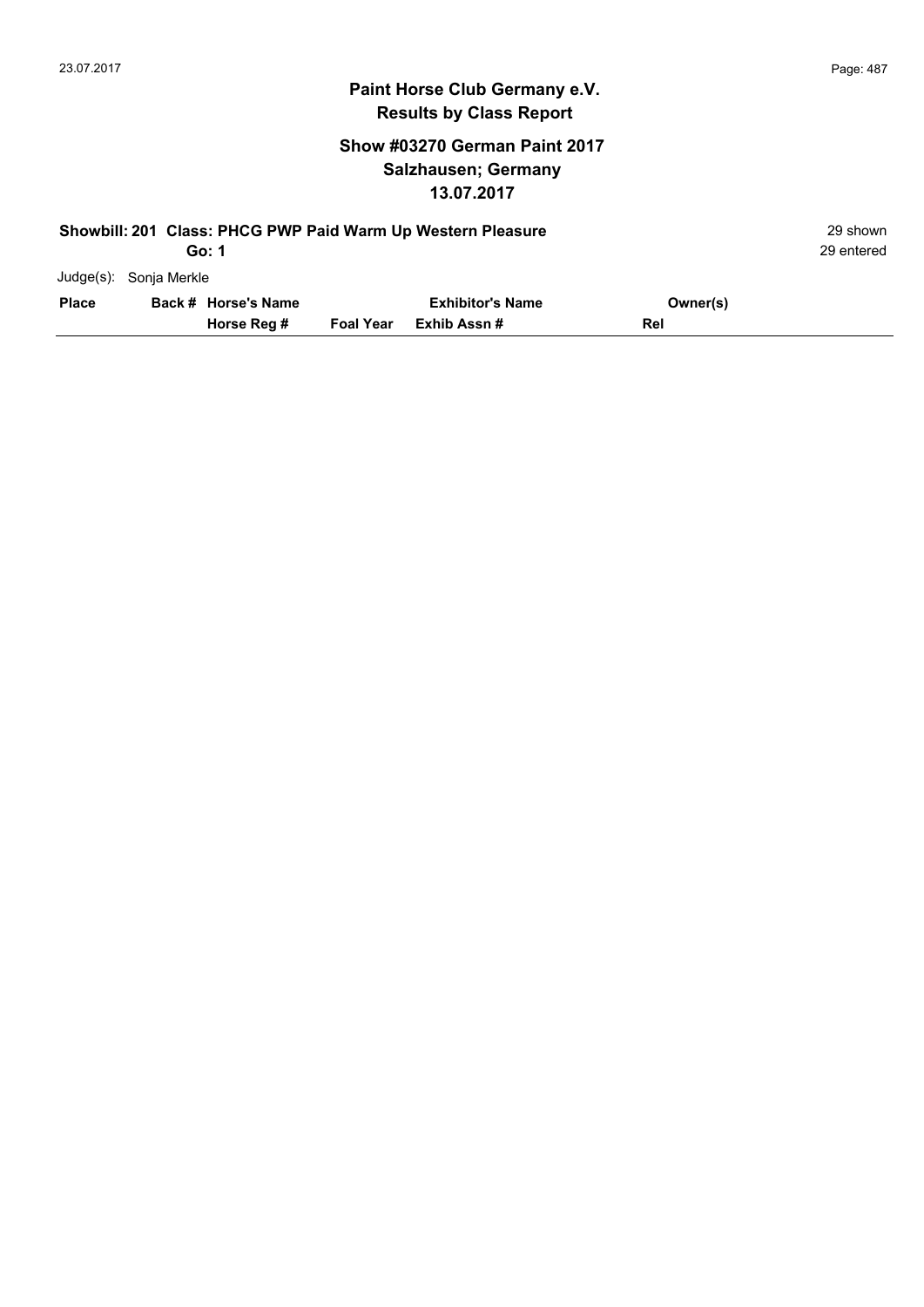#### **Show #03271 German Paint 2017 Salzhausen; Germany 13.07.2017**

|              | Showbill: 201 Class: PHCG PWP Paid Warm Up Western Pleasure |                     |                  |                         |          |            |  |  |
|--------------|-------------------------------------------------------------|---------------------|------------------|-------------------------|----------|------------|--|--|
|              |                                                             | Go: 1               |                  |                         |          | 29 entered |  |  |
|              | Judge(s): Barry Schuurman                                   |                     |                  |                         |          |            |  |  |
| <b>Place</b> |                                                             | Back # Horse's Name |                  | <b>Exhibitor's Name</b> | Owner(s) |            |  |  |
|              |                                                             | Horse Reg #         | <b>Foal Year</b> | Exhib Assn#             | Rel      |            |  |  |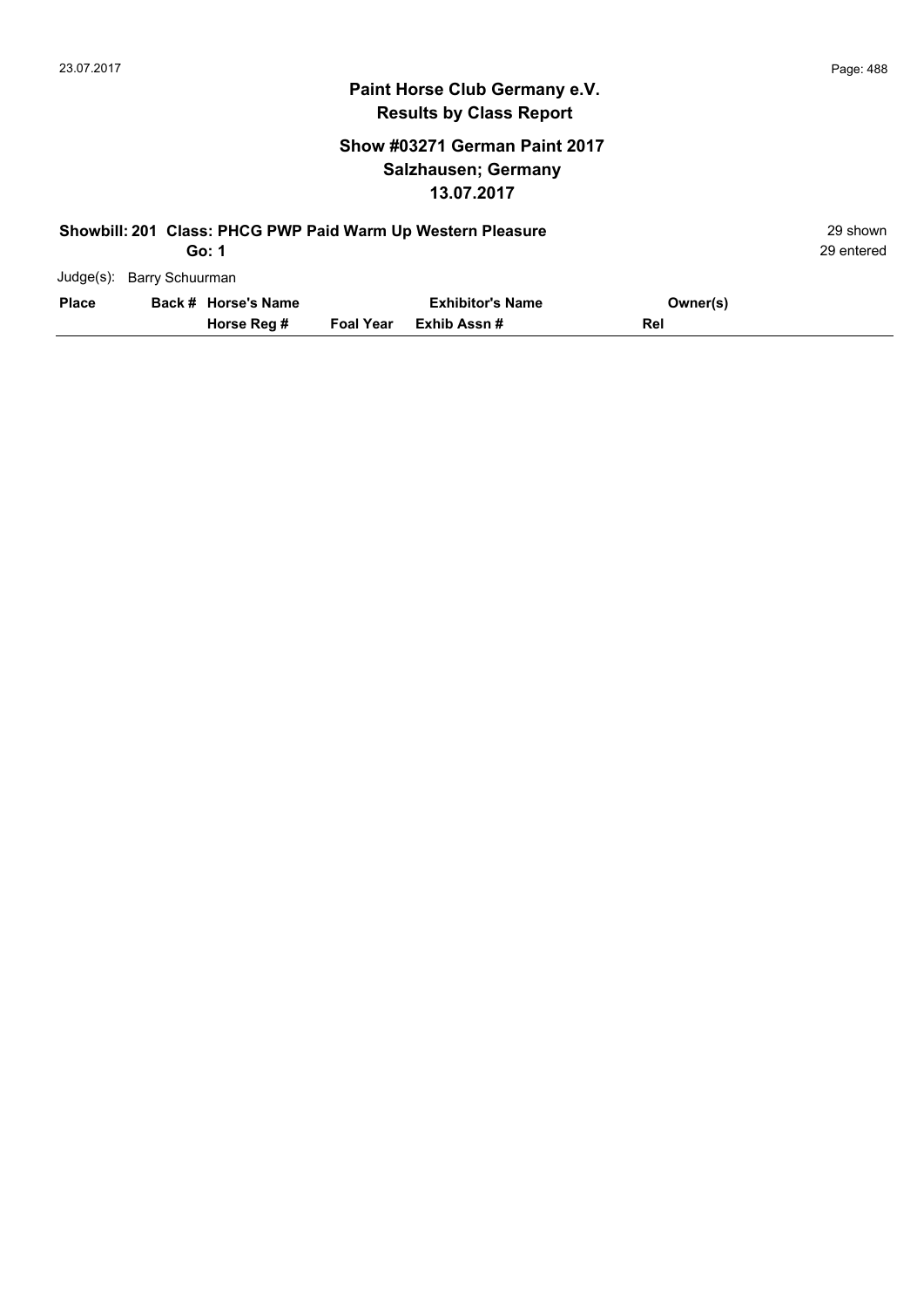#### **Show #01698 German Paint 2017 Salzhausen; Germany 14.07.2017**

|              | Showbill: 202 Class: PHCG PWR Paid Warm Up Reining<br>10 shown |                     |                  |                         |          |            |  |  |  |
|--------------|----------------------------------------------------------------|---------------------|------------------|-------------------------|----------|------------|--|--|--|
|              |                                                                | Go: 1               |                  |                         |          | 11 entered |  |  |  |
| $Judqe(s)$ : | Rick LeMay                                                     |                     |                  |                         |          |            |  |  |  |
| <b>Place</b> |                                                                | Back # Horse's Name |                  | <b>Exhibitor's Name</b> | Owner(s) |            |  |  |  |
|              |                                                                | Horse Reg #         | <b>Foal Year</b> | Exhib Assn#             | Rel      |            |  |  |  |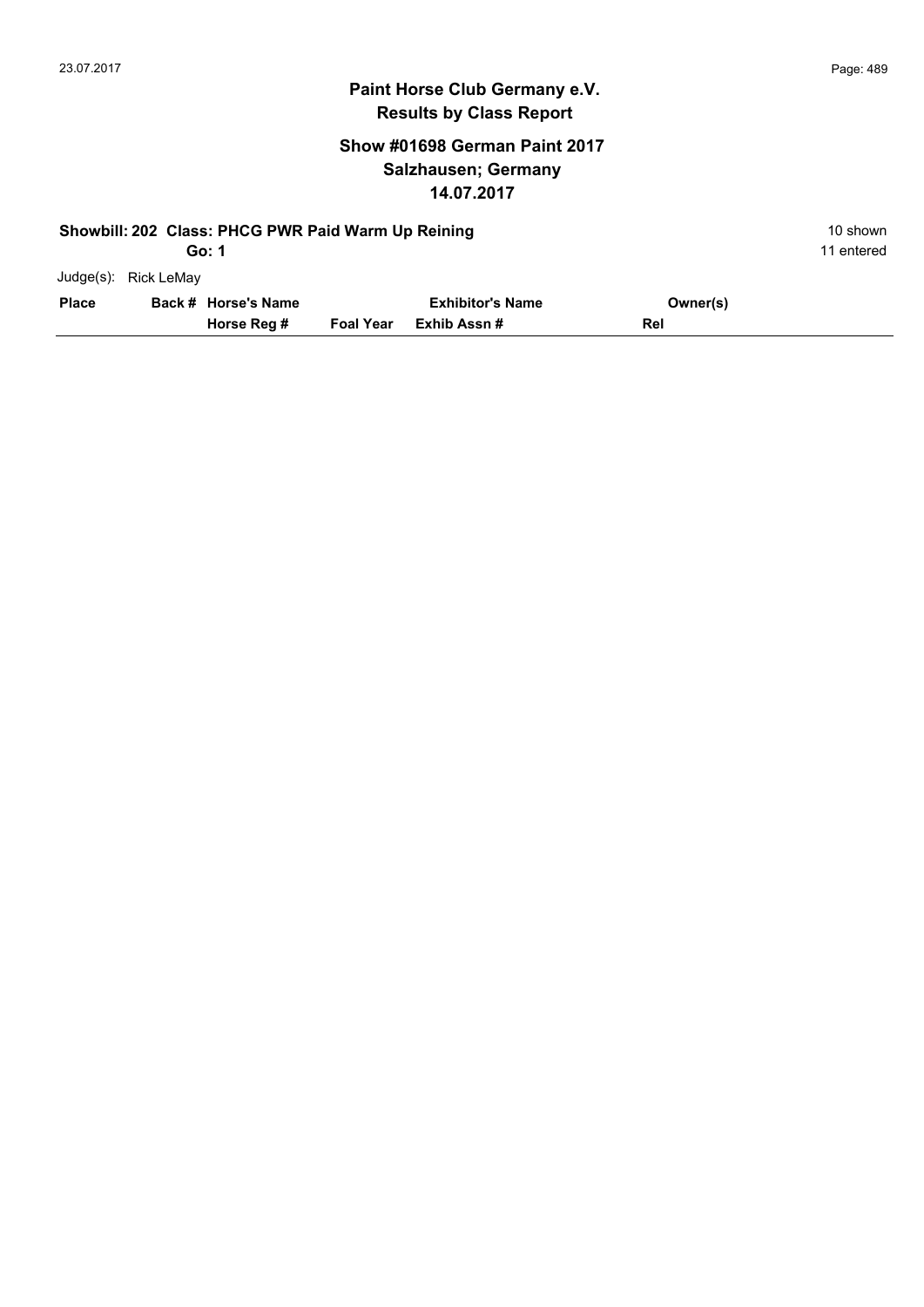#### **Show #01699 German Paint 2017 Salzhausen; Germany 14.07.2017**

|              | Showbill: 202 Class: PHCG PWR Paid Warm Up Reining<br>Go: 1 |                     |                  |                         |          |  |  |  |
|--------------|-------------------------------------------------------------|---------------------|------------------|-------------------------|----------|--|--|--|
|              | Judge(s): Susanne Haug                                      |                     |                  |                         |          |  |  |  |
| <b>Place</b> |                                                             | Back # Horse's Name |                  | <b>Exhibitor's Name</b> | Owner(s) |  |  |  |
|              |                                                             | Horse Reg #         | <b>Foal Year</b> | Exhib Assn #            | Rel      |  |  |  |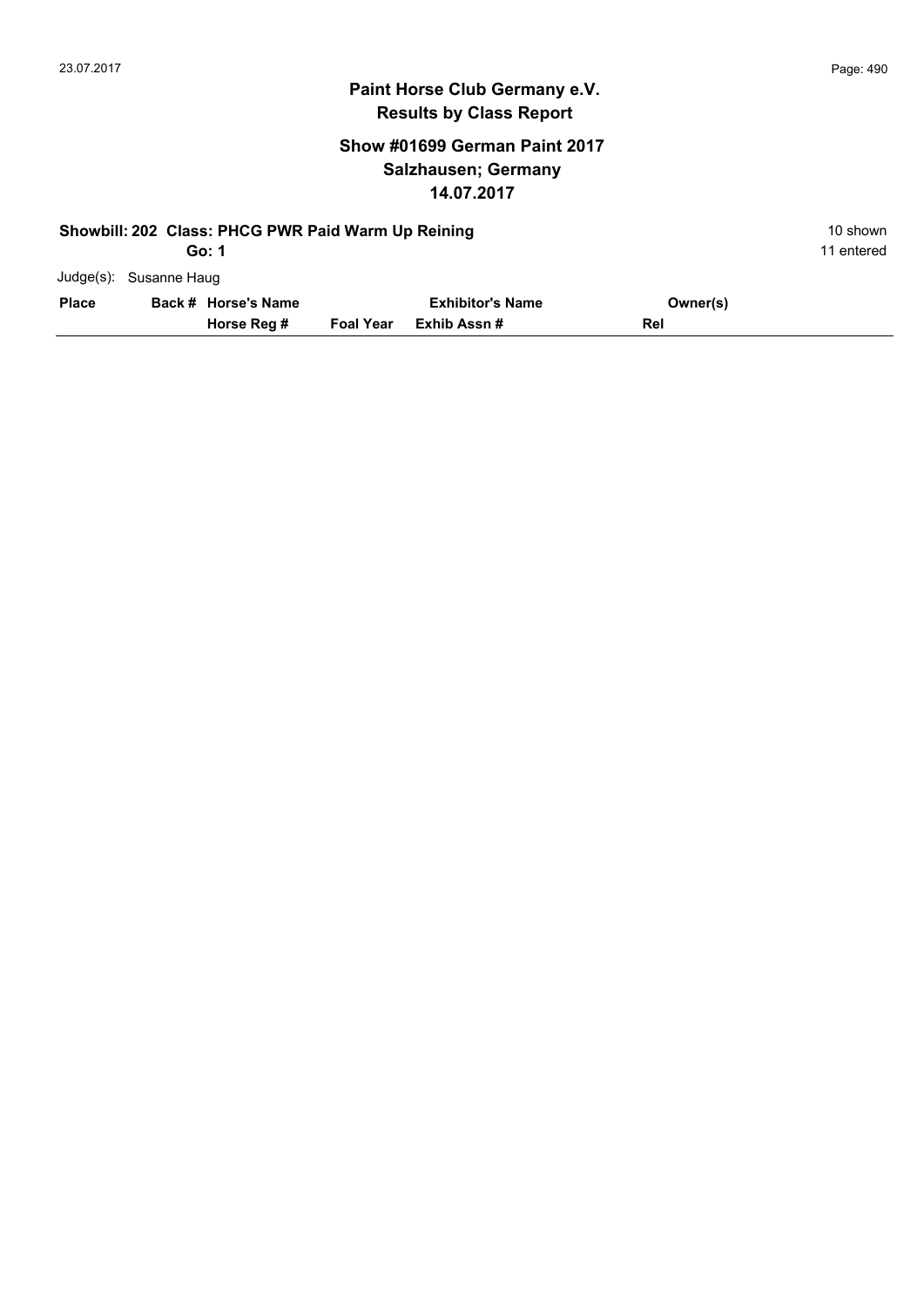#### **Show #03270 German Paint 2017 Salzhausen; Germany 14.07.2017**

|              |              | Showbill: 202 Class: PHCG PWR Paid Warm Up Reining<br>Go: 1 |                  |                         |          | 10 shown<br>11 entered |
|--------------|--------------|-------------------------------------------------------------|------------------|-------------------------|----------|------------------------|
| $Judge(s)$ : | Sonja Merkle |                                                             |                  |                         |          |                        |
| <b>Place</b> |              | Back # Horse's Name                                         |                  | <b>Exhibitor's Name</b> | Owner(s) |                        |
|              |              | Horse Reg #                                                 | <b>Foal Year</b> | Exhib Assn #            | Rel      |                        |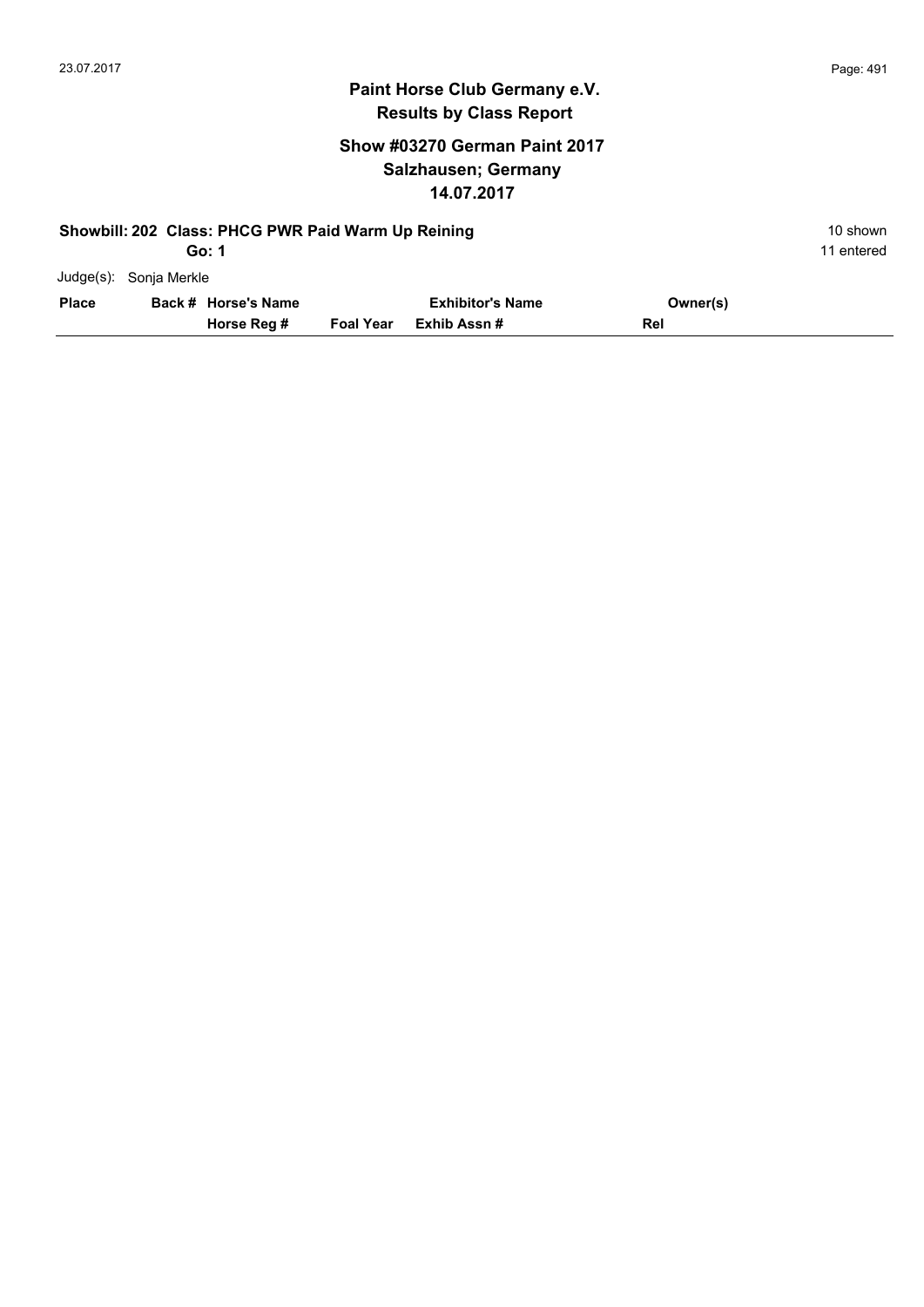#### **Show #03271 German Paint 2017 Salzhausen; Germany 14.07.2017**

| Showbill: 202 Class: PHCG PWR Paid Warm Up Reining<br>Go: 1 |                           |                     |                  |                         |          |  |
|-------------------------------------------------------------|---------------------------|---------------------|------------------|-------------------------|----------|--|
|                                                             | Judge(s): Barry Schuurman |                     |                  |                         |          |  |
| <b>Place</b>                                                |                           | Back # Horse's Name |                  | <b>Exhibitor's Name</b> | Owner(s) |  |
|                                                             |                           | Horse Reg #         | <b>Foal Year</b> | Exhib Assn#             | Rel      |  |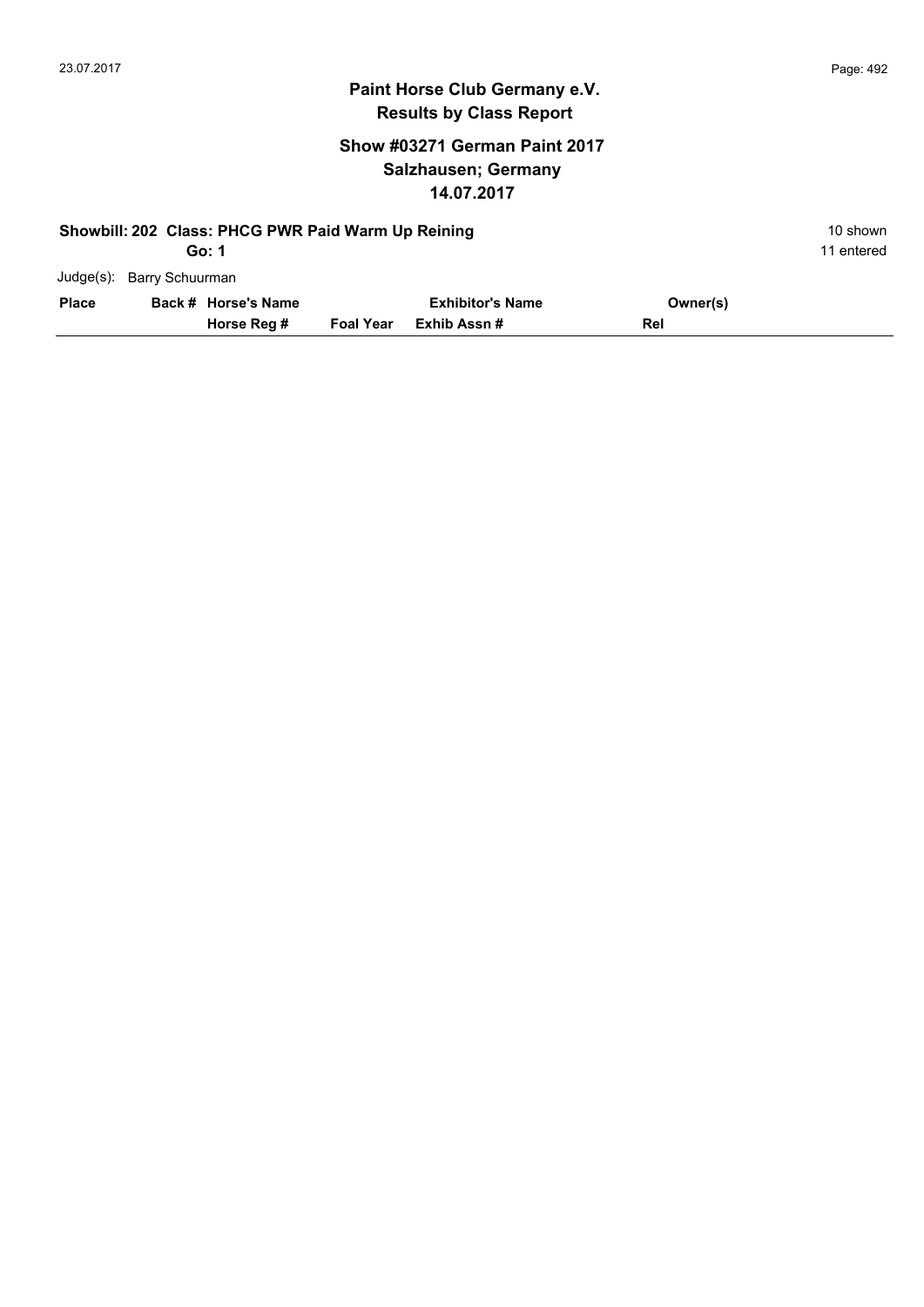#### **Show #01698 German Paint 2017 Salzhausen; Germany 16.07.2017**

| Showbill: 203 Class: PHCG PWH Paid Warm Up Hunter Under Saddle<br>Go: 1 |                      |                     |                  |                         |          |  |
|-------------------------------------------------------------------------|----------------------|---------------------|------------------|-------------------------|----------|--|
|                                                                         | Judge(s): Rick LeMay |                     |                  |                         |          |  |
| <b>Place</b>                                                            |                      | Back # Horse's Name |                  | <b>Exhibitor's Name</b> | Owner(s) |  |
|                                                                         |                      | Horse Reg #         | <b>Foal Year</b> | Exhib Assn #            | Rel      |  |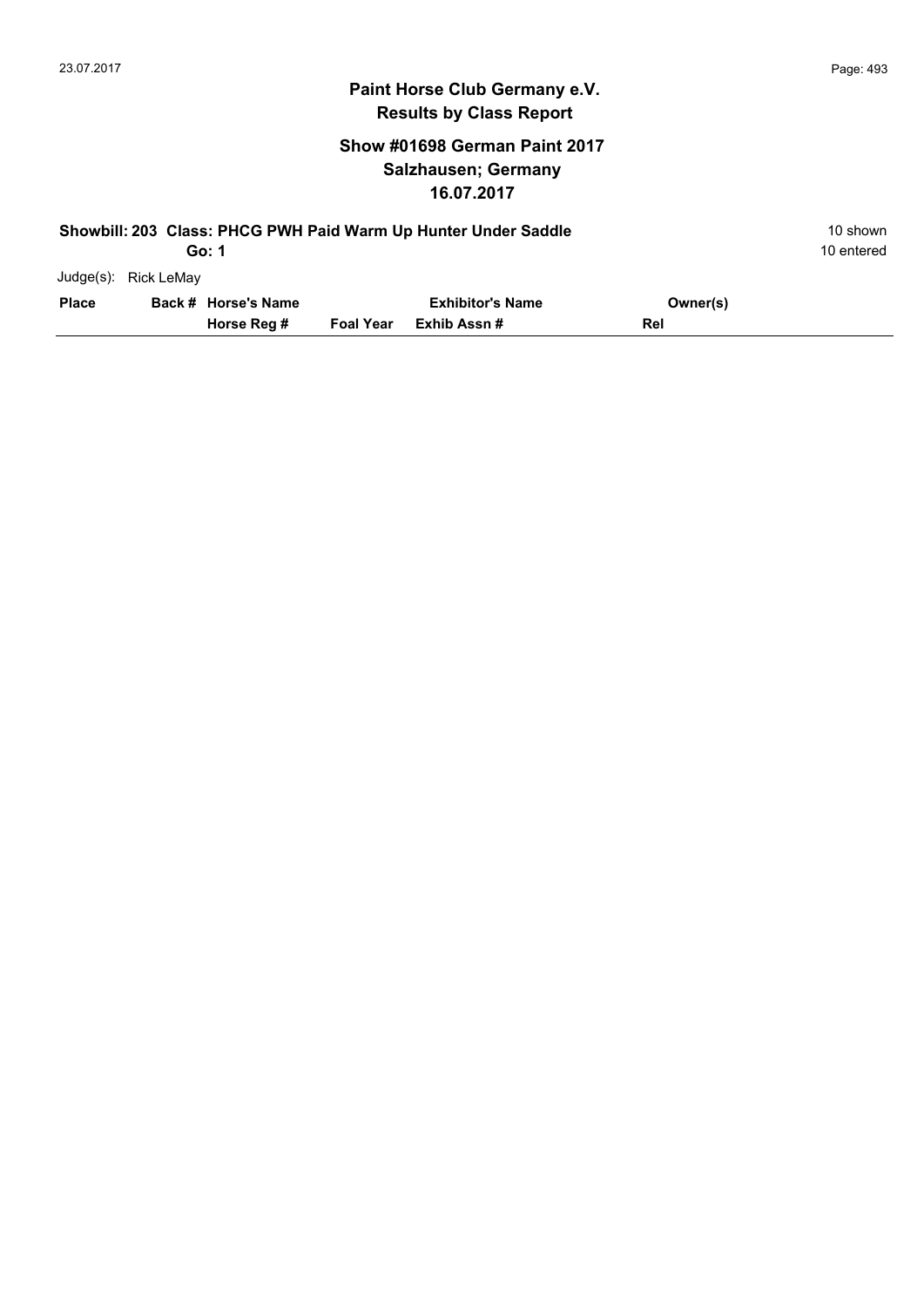#### **Show #01699 German Paint 2017 Salzhausen; Germany 16.07.2017**

| Showbill: 203 Class: PHCG PWH Paid Warm Up Hunter Under Saddle |                        |                     |                  |                         |          |  |  |
|----------------------------------------------------------------|------------------------|---------------------|------------------|-------------------------|----------|--|--|
|                                                                |                        | 10 entered          |                  |                         |          |  |  |
|                                                                | Judge(s): Susanne Haug |                     |                  |                         |          |  |  |
| <b>Place</b>                                                   |                        | Back # Horse's Name |                  | <b>Exhibitor's Name</b> | Owner(s) |  |  |
|                                                                |                        | Horse Reg #         | <b>Foal Year</b> | Exhib Assn#             | Rel      |  |  |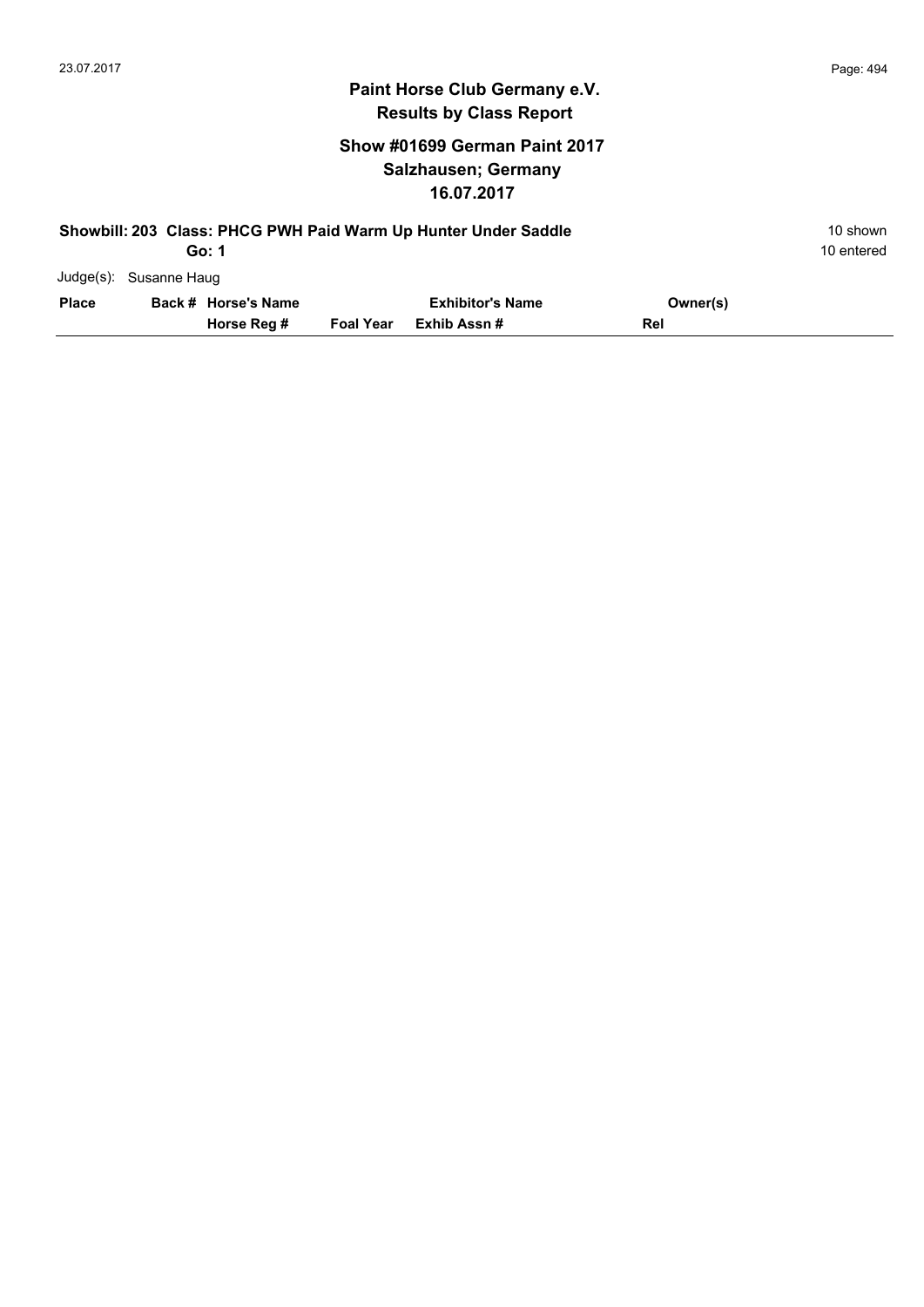#### **Show #03270 German Paint 2017 Salzhausen; Germany 16.07.2017**

| Showbill: 203 Class: PHCG PWH Paid Warm Up Hunter Under Saddle |              |                     |                  |                         |          |            |  |
|----------------------------------------------------------------|--------------|---------------------|------------------|-------------------------|----------|------------|--|
|                                                                |              | Go: 1               |                  |                         |          | 10 entered |  |
| Judge(s):                                                      | Sonja Merkle |                     |                  |                         |          |            |  |
| <b>Place</b>                                                   |              | Back # Horse's Name |                  | <b>Exhibitor's Name</b> | Owner(s) |            |  |
|                                                                |              | Horse Reg #         | <b>Foal Year</b> | Exhib Assn #            | Rel      |            |  |